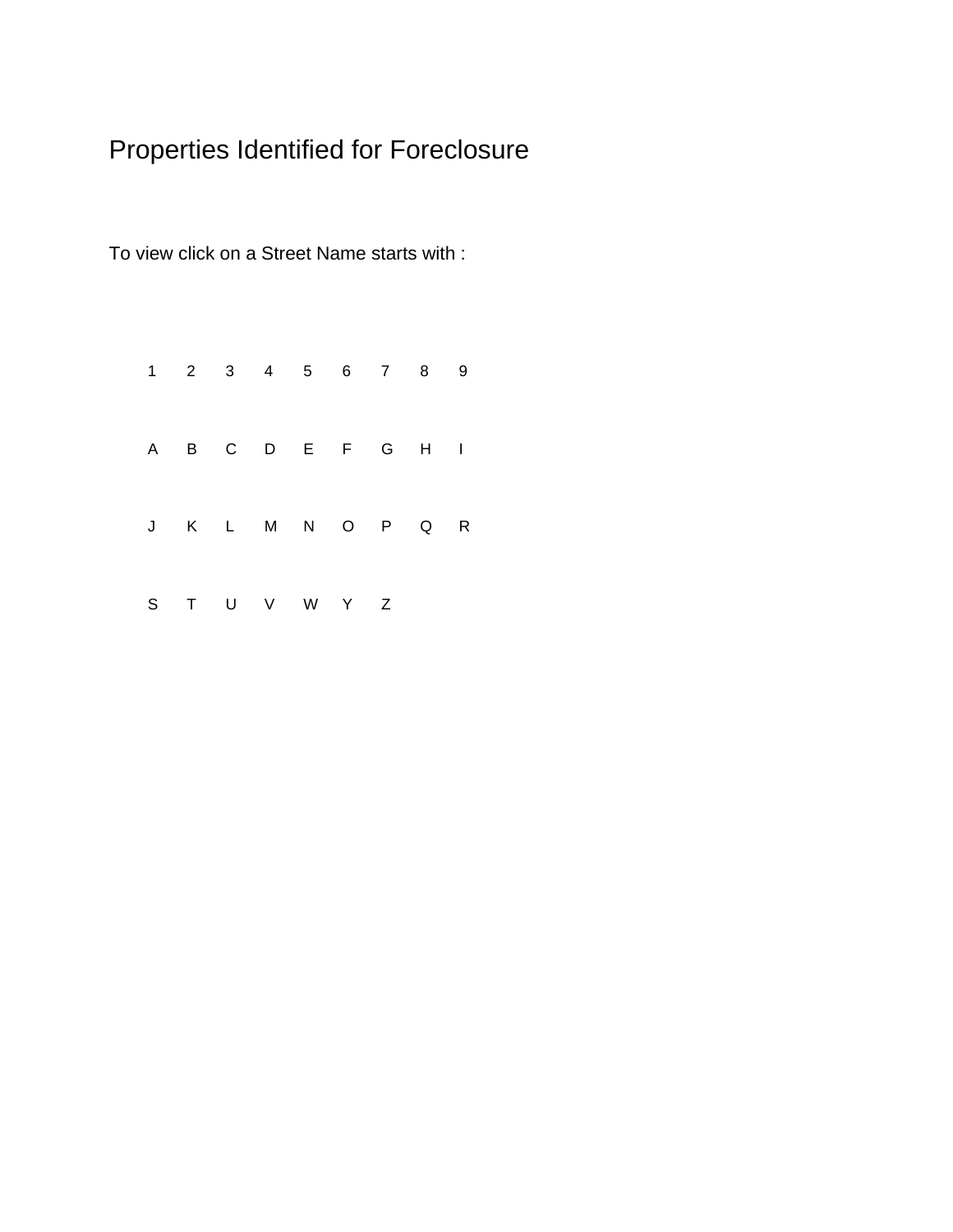**Wayne County Treasurer's Public Auction (September 2011)**

| <b>STATE OF MICHIGAN</b><br><b>COUNTY OF WAYNE</b> | T NAME STARTS WITH :  | <b>I</b> STATE OF MICHIGAN<br><b>STREET</b><br>t name starts with :<br><b>COUNTY OF WAYNE</b> |                       |                |                       |        | STREET NAME STARTS WITH:<br><b>STATE OF MICHIGAN</b><br><b>COUNTY OF WAYNE</b> |                |                       |  |  |
|----------------------------------------------------|-----------------------|-----------------------------------------------------------------------------------------------|-----------------------|----------------|-----------------------|--------|--------------------------------------------------------------------------------|----------------|-----------------------|--|--|
| SALE #<br><b>PARCEL ID</b>                         | <b>MIN BID AMOUNT</b> | <b>SALE</b>                                                                                   | <b>PARCEL</b><br>. ID | <b>ADDRESS</b> | <b>MIN BID AMOUNT</b> | SALE # | <b>PARCEL</b>                                                                  | <b>ADDRESS</b> | <b>MIN BID AMOUNT</b> |  |  |
| 50005990002002 0<br>519295                         | \$388,100.00          |                                                                                               |                       |                |                       |        |                                                                                |                |                       |  |  |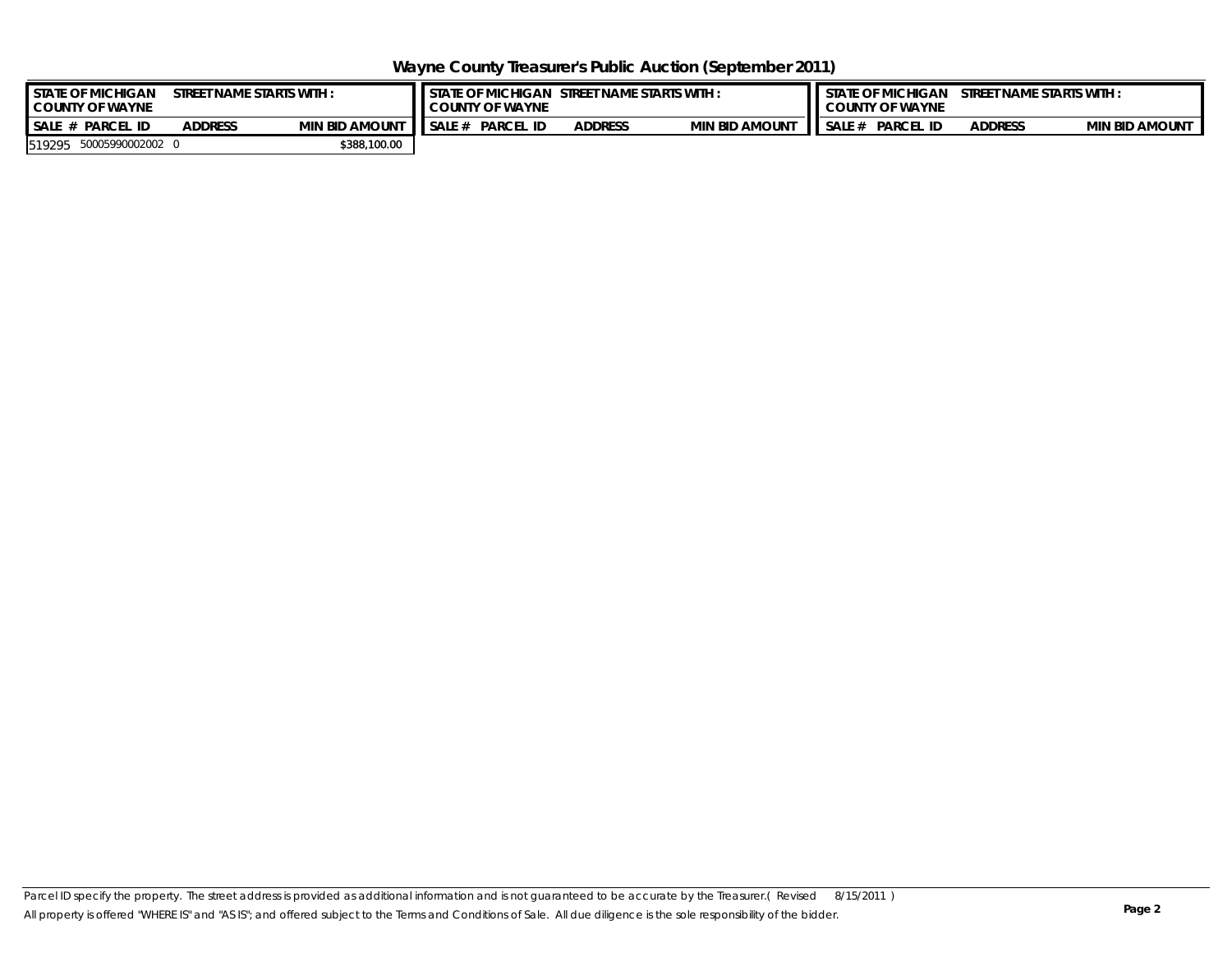| I STATE OF MICHIGAN<br><b>COUNTY OF WAYNE</b> | STREET NAME STARTS WITH : 1 | STATE OF MICHIGAN STREET NAME STARTS WITH : 1<br><b>COUNTY OF WAYNE</b> |                |                       | <b>STATE OF MICHIGAN</b><br>STREET NAME STARTS WITH : 1<br><b>COUNTY OF WAYNE</b> |                                   |                |                       |
|-----------------------------------------------|-----------------------------|-------------------------------------------------------------------------|----------------|-----------------------|-----------------------------------------------------------------------------------|-----------------------------------|----------------|-----------------------|
| <b>SALE # PARCEL ID</b><br><b>ADDRESS</b>     | <b>MIN BID AMOUNT</b>       | SALE # PARCEL ID                                                        | <b>ADDRESS</b> | <b>MIN BID AMOUNT</b> |                                                                                   | SALE # PARCEL ID                  | <b>ADDRESS</b> | <b>MIN BID AMOUNT</b> |
| 34001070458000<br>3748 10TH ST<br>518504      | \$15,800.00<br>518503       | 34001070299000                                                          | 3751 10TH ST   | \$16,300.00           |                                                                                   | 518514 34002060044002             | 4148 10TH ST   | \$13,300.00           |
| 34001060093000 3795 11TH<br>518497            | \$12,900.00<br>518498       | 34001060250000                                                          | 3958 11TH ST   | \$18,100.00           |                                                                                   | 518496 34001060048301             | 3961 11TH ST   | \$10,800.00           |
| 4320 11TH ST<br>34002050146000<br>518513      | \$12,300.00<br>518516       | 34003020113000                                                          | 4323 11TH ST   | \$12,000.00           | 518500                                                                            | 34001060539000                    | 3740 12TH ST   | \$10,600.00           |
| 3986 12TH ST<br>34001060611000<br>518501      | \$21,700.00<br>518502       | 34001060613301                                                          | 3990 12TH ST   | \$14,100.00           |                                                                                   | 505998 08009248.                  | 15416 14TH ST  | \$7,000.00            |
| 505999 08009256.<br>15500 14TH ST             | \$9,800.00<br>506000        | 08009258.                                                               | 15514 14TH ST  | \$6,100.00            | 506001                                                                            | 08009278.                         | 15750 14TH ST  | \$7,200.00            |
| 506002 08009283.<br>15782 14TH ST             | \$10,200.00<br>506892       | 10005243.                                                               | 3545 14TH ST   | \$22,000.00           | 506891                                                                            | 10005119.                         | 5961 14TH ST   | \$41,200.00           |
| 10005088.<br>6330 14TH ST<br>506890           | \$7,100.00<br>505819        | 08002168-9                                                              | 8500 14TH ST   | \$51,400.00           | 506893                                                                            | 10005428.                         | 3072 15TH ST   | \$6,000.00            |
| 10005458.<br>3564 15TH ST<br>506894           | \$6,200.00<br>518495        | 34001050311002                                                          | 4004 15TH ST   | \$11,600.00           | 506895                                                                            | 10005609.                         | 6188 15TH ST   | \$7,900.00            |
| 34001040171000<br>3800 16 TH<br>518490        | \$7,000.00<br>518489        | 34001040011000                                                          | 3743 16TH ST   | \$5,400.00            | 518512                                                                            | 34002020087000                    | 4107 16TH ST   | \$8,200.00            |
| 506900 10006351.<br>4467 16TH ST              | \$5,800.00<br>506899        | 10006290-1                                                              | 5673 16TH ST   | \$7,600.00            |                                                                                   | 506896 10006186.                  | 6000 16TH ST   | \$7,300.00            |
| 10006187.<br>6008 16TH ST<br>506897           | \$6,900.00<br>506898        | 10006217.                                                               | 6206 16TH ST   | \$8,600.00            | 518491                                                                            | 34001040208000                    | 3755 17TH ST   | \$12,500.00           |
| 34001040348002 3874 17TH ST<br>518493         | \$10,500.00<br>506901       | 10006692.                                                               | 3906 17TH ST   | \$8,300.00            | 518492                                                                            | 34001040306002 3990 17TH ST       |                | \$7,200.00            |
| 34002020045002 4135 17TH ST<br>518510         | \$11,300.00<br>518511       | 34002020047002 4143 17TH ST                                             |                | \$12,500.00           |                                                                                   | 506913 10007989.002L              | 1415 18TH ST   | \$10,500.00           |
| 34001020099300<br>3759 18TH ST<br>518486      | \$10,500.00<br>518485       | 34001020071002                                                          | 3883 18TH ST   | \$9,500.00            | 506903                                                                            | 10007322.                         | 4430 18TH ST   | \$9,000.00            |
| 506912 10007833-4<br>4437 18TH ST             | \$7,600.00<br>518483        | 34001010024000                                                          | 3783 19TH ST   | \$17,000.00           | 518484                                                                            | 34001010056000                    | 3820 19TH ST   | \$12,800.00           |
| 518488 34001030126002 3959 19TH ST            | \$5,300.00<br>518487        | 34001030033000                                                          | 3980 19TH ST   | \$13,400.00           |                                                                                   | 518579 34012090008002 4573 1ST ST |                | \$10,000.00           |

<span id="page-2-0"></span>**Wayne County Treasurer's Public Auction (September 2011)**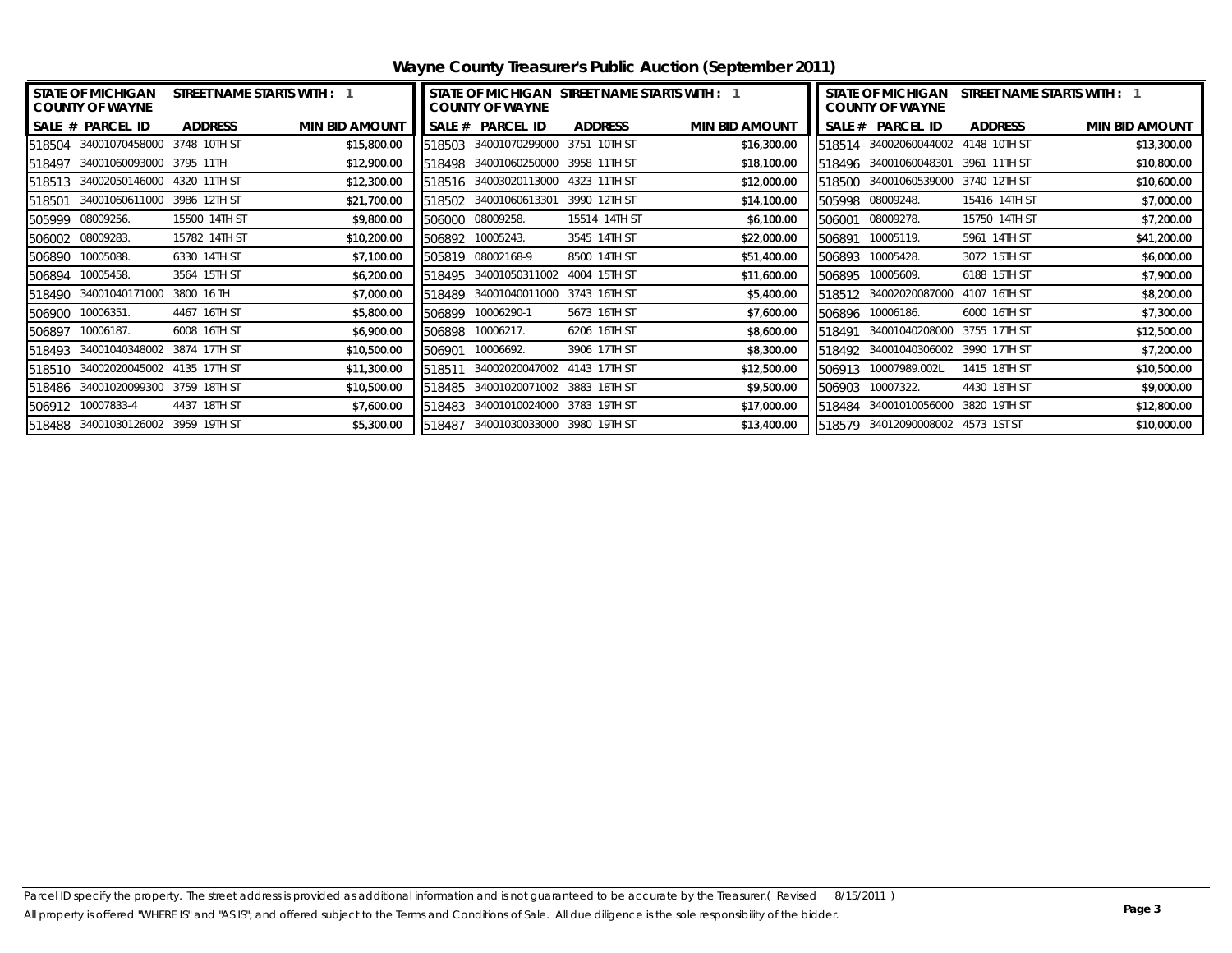<span id="page-3-0"></span>**Wayne County Treasurer's Public Auction (September 2011)**

| <b>STATE OF MICHIGAN</b><br><b>COUNTY OF WAYNE</b> | STREET NAME STARTS WITH : 2 |                       |        |                  | STREET NAME STARTS WITH : 2 |                       | <b>STATE OF MICHIGAN</b><br>STREET NAME STARTS WITH : 2<br><b>COUNTY OF WAYNE</b> |                  |                |                       |
|----------------------------------------------------|-----------------------------|-----------------------|--------|------------------|-----------------------------|-----------------------|-----------------------------------------------------------------------------------|------------------|----------------|-----------------------|
| SALE # PARCEL ID                                   | <b>ADDRESS</b>              | <b>MIN BID AMOUNT</b> | SALE # | <b>PARCEL ID</b> | <b>ADDRESS</b>              | <b>MIN BID AMOUNT</b> | SALE #                                                                            | <b>PARCEL ID</b> | <b>ADDRESS</b> | <b>MIN BID AMOUNT</b> |
| 12008351.<br>507202                                | 3551 23RD ST                | \$9,900.00            | 507201 | 12008205.        | 5699 23RD ST                | \$10,700.00           | 507203                                                                            | 12008576.        | 2064 24TH ST   | \$10,800.00           |
| 12008635.<br>507204                                | 3364 24TH ST                | \$16,300.00           | 507209 | 12008965.        | 3369 24TH ST                | \$8,400.00            | 507208                                                                            | 12008909.        | 4263 24TH ST   | \$7,400.00            |
| 12008908.<br>507207                                | 4269 24TH ST                | \$7,700.00            | 507205 | 12008731.        | 5034 24TH ST                | \$7,200.00            | 507206                                                                            | 12008795.        | 5661 24TH ST   | \$6,300.00            |
| 12009238.<br>507211                                | 3526 25TH ST                | \$6,500.00            | 507212 | 12009265.        | 3916 25TH ST                | \$10,400.00           | 507213                                                                            | 12009266.        | 3924 25TH ST   | \$7,300.00            |
| 12009319.<br>507214                                | 4574 25TH ST                | \$8,900.00            | 507217 | 12009439.        | 5211 25TH ST                | \$12,600.00           | 507215                                                                            | 12009358.        | 5236 25TH ST   | \$9,200.00            |
| 12009392.<br>507216                                | 5640 25TH ST                | \$5,600.00            | 508266 | 14011290.        | 3593 28TH ST                | \$6,300.00            | 508265                                                                            | 14011250.        | 4125 28TH ST   | \$9,300.00            |
| 14010950.<br>508258                                | 4174 28TH ST                | \$9,500.00            | 508264 | 14011231.        | 4447 28TH ST                | \$9,800.00            | 508259                                                                            | 14011023.        | 5180 28TH ST   | \$7,000.00            |
| 14001402.<br>507936                                | 5615 28TH ST                | \$12,900.00           | 508263 | 14011156.        | 5657 28TH ST                | \$8,100.00            | 508260                                                                            | 14011044.        | 5658 28TH ST   | \$6,500.00            |
| 14011139.<br>508262                                | 6011 28TH ST                | \$7,200.00            | 508261 | 14011110.        | 6361 28TH ST                | \$7,600.00            |                                                                                   |                  |                |                       |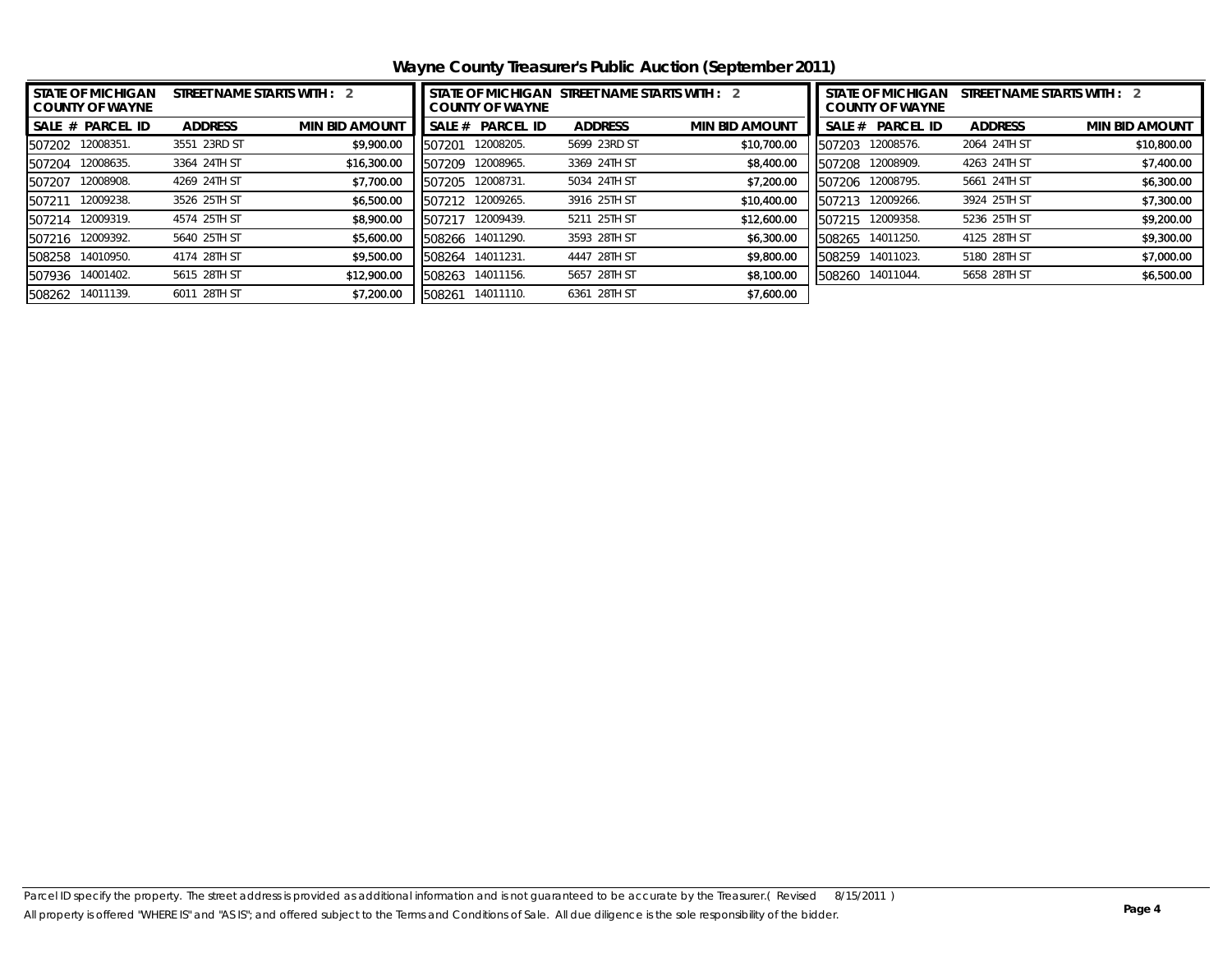<span id="page-4-0"></span>**Wayne County Treasurer's Public Auction (September 2011)**

| I STATE OF MICHIGAN<br><b>COUNTY OF WAYNE</b> | STREET NAME STARTS WITH : 3 |                       |        |                  |                | STATE OF MICHIGAN STREET NAME STARTS WITH : 3 | <b>STATE OF MICHIGAN</b><br>STREET NAME STARTS WITH : 3<br><b>COUNTY OF WAYNE</b> |                       |                |                       |  |
|-----------------------------------------------|-----------------------------|-----------------------|--------|------------------|----------------|-----------------------------------------------|-----------------------------------------------------------------------------------|-----------------------|----------------|-----------------------|--|
| ISALE # PARCEL ID                             | <b>ADDRESS</b>              | <b>MIN BID AMOUNT</b> | SALE # | <b>PARCEL ID</b> | <b>ADDRESS</b> | <b>MIN BID AMOUNT</b>                         | SALE #                                                                            | <b>PARCEL ID</b>      | <b>ADDRESS</b> | <b>MIN BID AMOUNT</b> |  |
| 508873 16010920.                              | 3875 30TH ST                | \$7,000.00            | 508872 | 16010824.        | 5113 30TH ST   | \$6,700.00                                    | 508871                                                                            | 16010815.             | 5169 30TH ST   | \$7,900.00            |  |
| 508870 16010795.                              | 5357 30TH ST                | \$8,700.00            | 508869 | 16010787.        | 5663 30TH ST   | \$9,300.00                                    | 508277                                                                            | 14011817.             | 5734 30TH ST   | \$9,300.00            |  |
| 508868 16010762.                              | 6029 30TH ST                | \$5,600.00            | 508278 | 14011855.        | 6366 30TH ST   | \$7,300.00                                    | 508279                                                                            | 14011865.             | 6426 30TH ST   | \$10,300.00           |  |
| 508877 16011176.                              | 4497 31ST ST                | \$7,300.00            | 508878 | 16011191.        | 4800 31ST ST   | \$14,700.00                                   |                                                                                   | 508876 16011147.      | 4941 31ST ST   | \$9,400.00            |  |
| 508875 16011130.                              | 5121 31ST ST                | \$8,600.00            | 508874 | 16011096.        | 5393 31ST ST   | \$7,000.00                                    | 508909                                                                            | 16012089.             | 4423 32ND ST   | \$7,600.00            |  |
| 508907 16011931.                              | 4956 32ND ST                | \$10,100.00           | 508908 | 16011984-5       | 5416 32ND ST   | \$8,700.00                                    |                                                                                   | 508918 16012360.      | 4482 33RD ST   | \$10,200.00           |  |
| 508919 16012369.                              | 4626 33RD ST                | \$7,300.00            | 508920 | 16012408.        | 5114 33RD ST   | \$9,800.00                                    | 508939                                                                            | 16013656.             | 4132 35TH ST   | \$6,600.00            |  |
| 508943 16013799.                              | 4481 35TH ST                | \$8,900.00            | 508942 | 16013797.        | 4493 35TH ST   | \$6,000.00                                    |                                                                                   | 508941 16013794.      | 4601 35TH ST   | \$9,700.00            |  |
| 508940 16013697.                              | 4956 35TH ST                | \$7,800.00            | 518581 | 34012090156000   | 4552 3RD ST    | \$11,400.00                                   |                                                                                   | 518580 34012090124000 | 4555 3RD ST    | \$12,300.00           |  |
| 518582 34012090163000                         | 4594 3RD ST                 | \$28,000.00           |        |                  |                |                                               |                                                                                   |                       |                |                       |  |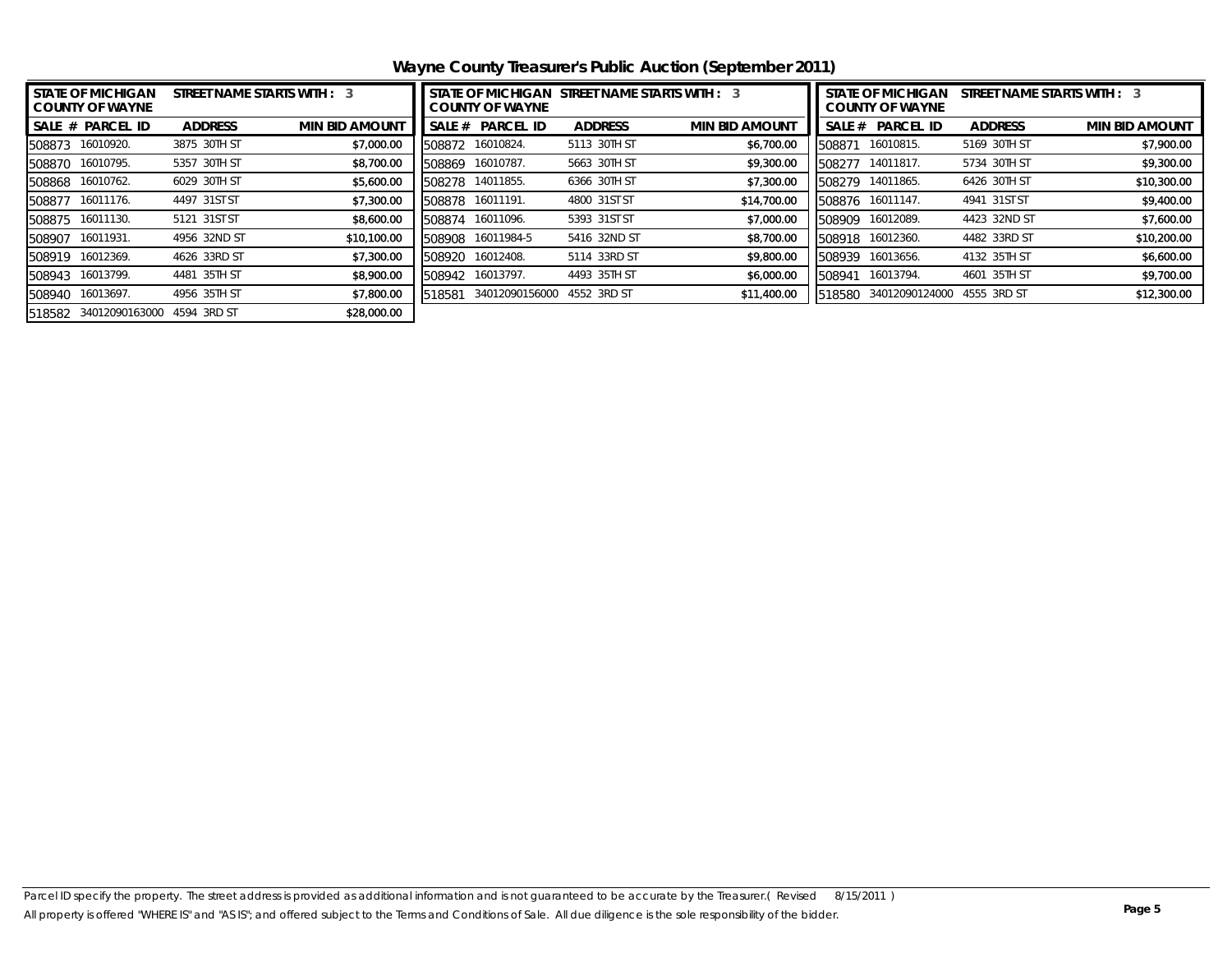<span id="page-5-0"></span>**Wayne County Treasurer's Public Auction (September 2011)**

| <b>I</b> STATE OF MICHIGAN<br><b>COUNTY OF WAYNE</b> | 'T NAME STARTS WITH :                | I STATE OF MICHIGAN STREET NAME STARTS WITH :<br><b>COUNTY OF WAYNE</b> |       |                  |                |                       | STREET NAME STARTS WITH :<br><b>STATE OF MICHIGAN</b><br><b>COUNTY OF WAYNE</b> |                  |                |                       |  |
|------------------------------------------------------|--------------------------------------|-------------------------------------------------------------------------|-------|------------------|----------------|-----------------------|---------------------------------------------------------------------------------|------------------|----------------|-----------------------|--|
| $SALE_n$<br>PARCEL<br>. ID                           | <b>ADDRESS</b>                       | <b>MIN BID AMOUNT</b>                                                   | SALE# | <b>PARCEL ID</b> | <b>ADDRESS</b> | <b>MIN BID AMOUNT</b> | SALE #                                                                          | <b>PARCEL ID</b> | <b>ADDRESS</b> | <b>MIN BID AMOUNT</b> |  |
| 518540                                               | 34005070005000  0   4151 W JEFFERSON | \$91,300.00                                                             |       |                  |                |                       |                                                                                 |                  |                |                       |  |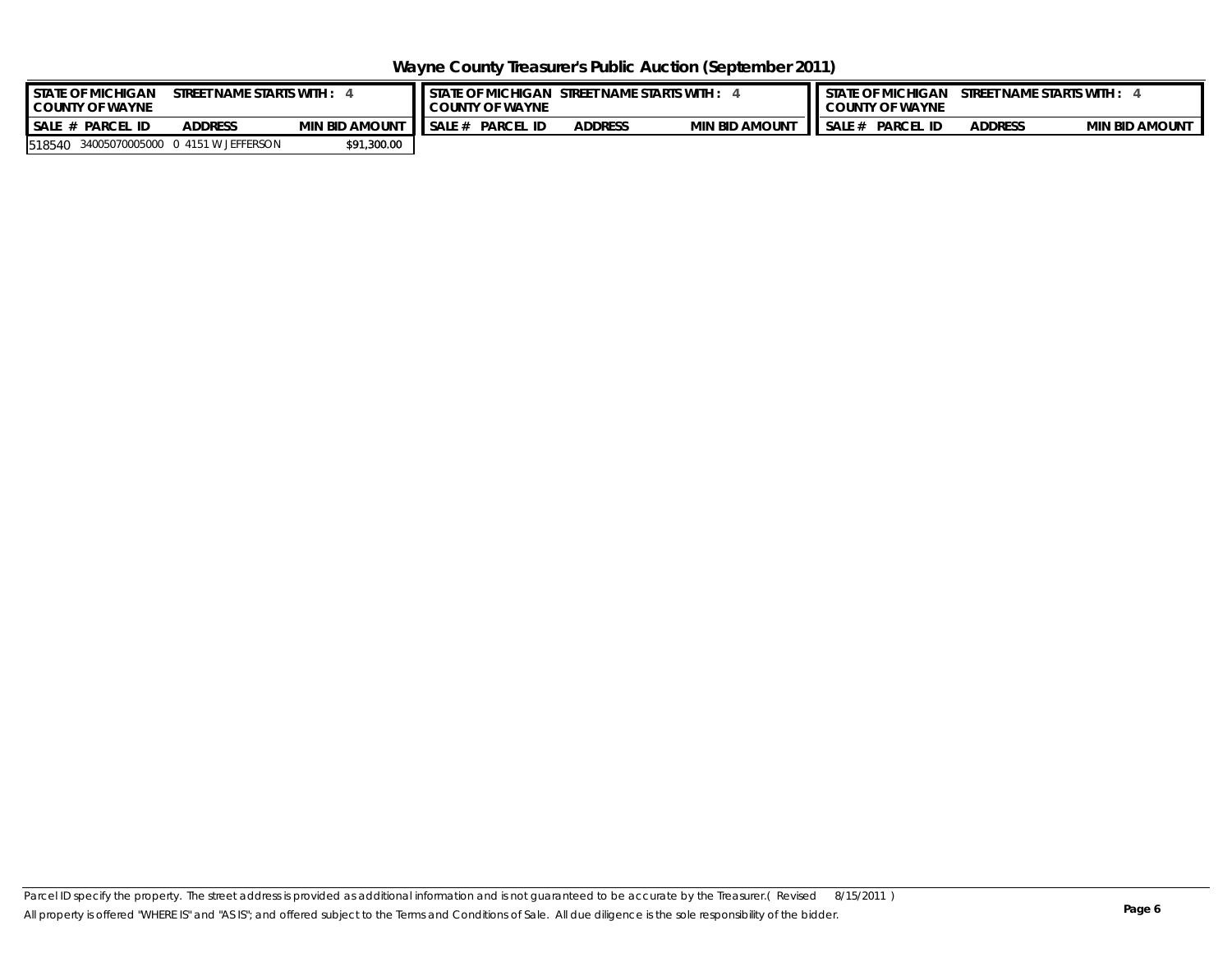<span id="page-6-0"></span>**Wayne County Treasurer's Public Auction (September 2011)**

| <b>STATE OF MICHIGAN</b><br><b>COUNTY OF WAYNE</b> | STREET NAME STARTS WITH : 5 |                       |        |                                   |                | STATE OF MICHIGAN STREET NAME STARTS WITH : 5 | STATE OF MICHIGAN STREET NAME STARTS WITH : 5<br><b>COUNTY OF WAYNE</b> |                                   |                |                       |
|----------------------------------------------------|-----------------------------|-----------------------|--------|-----------------------------------|----------------|-----------------------------------------------|-------------------------------------------------------------------------|-----------------------------------|----------------|-----------------------|
| SALE # PARCEL ID                                   | <b>ADDRESS</b>              | <b>MIN BID AMOUNT</b> | SALE#  | <b>PARCEL ID</b>                  | <b>ADDRESS</b> | <b>MIN BID AMOUNT</b>                         |                                                                         | SALE # PARCEL ID                  | <b>ADDRESS</b> | <b>MIN BID AMOUNT</b> |
| 18011732.<br>510548                                | 4328 51ST ST                | \$10,100.00           | 510549 | 18011768.                         | 4457 51ST ST   | \$6,800.00                                    |                                                                         | 1510550 18011807.                 | 4456 52ND ST   | \$6,800.00            |
| 18011813.<br>510551                                | 4620 52ND ST                | \$7,600.00            |        | 518568 34007040009000 4412 5TH ST |                | \$16,400.00                                   |                                                                         | 518583 34012090261000 4548 5TH ST |                | \$9,000.00            |
| 2 34012090262300 4566 5TH ST<br>518584             |                             | \$18,900.00           |        |                                   |                |                                               |                                                                         |                                   |                |                       |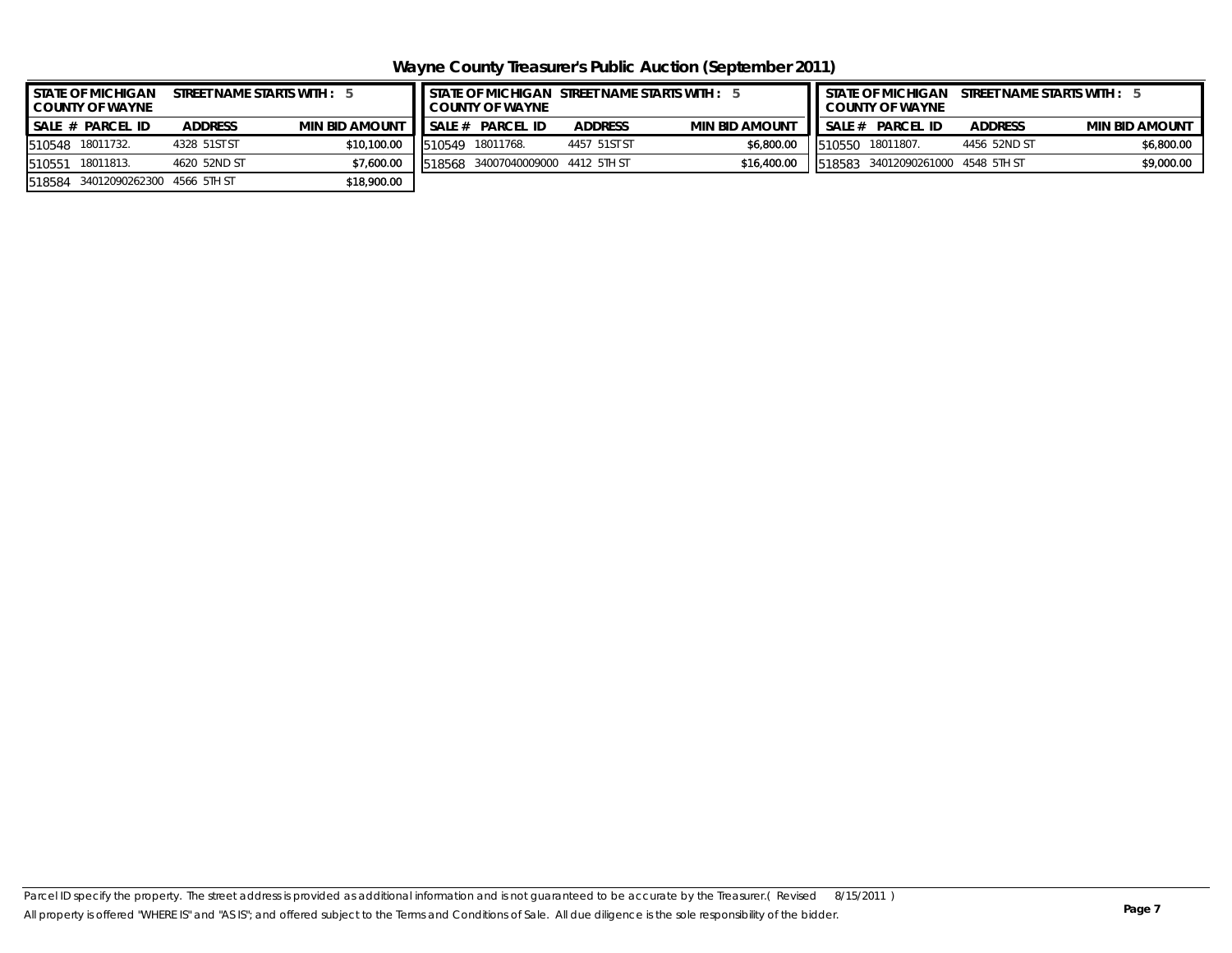<span id="page-7-0"></span>**Wayne County Treasurer's Public Auction (September 2011)**

| <b>I STATE OF MICHIGAN</b><br><b>COUNTY OF WAYNE</b> | T NAME STARTS WITH : | <b>STATE OF MICHIGAN</b><br>$\,$ STREET NAME STARTS WITH :<br><b>COUNTY OF WAYNE</b> |        |                  |                |                       | STREET NAME STARTS WITH:<br><b>STATE OF MICHIGAN</b><br><b>COUNTY OF WAYNE</b> |                  |                |                       |  |
|------------------------------------------------------|----------------------|--------------------------------------------------------------------------------------|--------|------------------|----------------|-----------------------|--------------------------------------------------------------------------------|------------------|----------------|-----------------------|--|
| $SALE_n$<br><b>PARCE</b><br>- ID                     | <b>ADDRESS</b>       | <b>MIN BID AMOUNT</b>                                                                | SALE # | <b>PARCEL ID</b> | <b>ADDRESS</b> | <b>MIN BID AMOUNT</b> | SALE #                                                                         | <b>PARCEL ID</b> | <b>ADDRESS</b> | <b>MIN BID AMOUNT</b> |  |
| 34007030095000 4245 6TH ST<br>518567                 |                      | \$9,100.00                                                                           |        |                  |                |                       |                                                                                |                  |                |                       |  |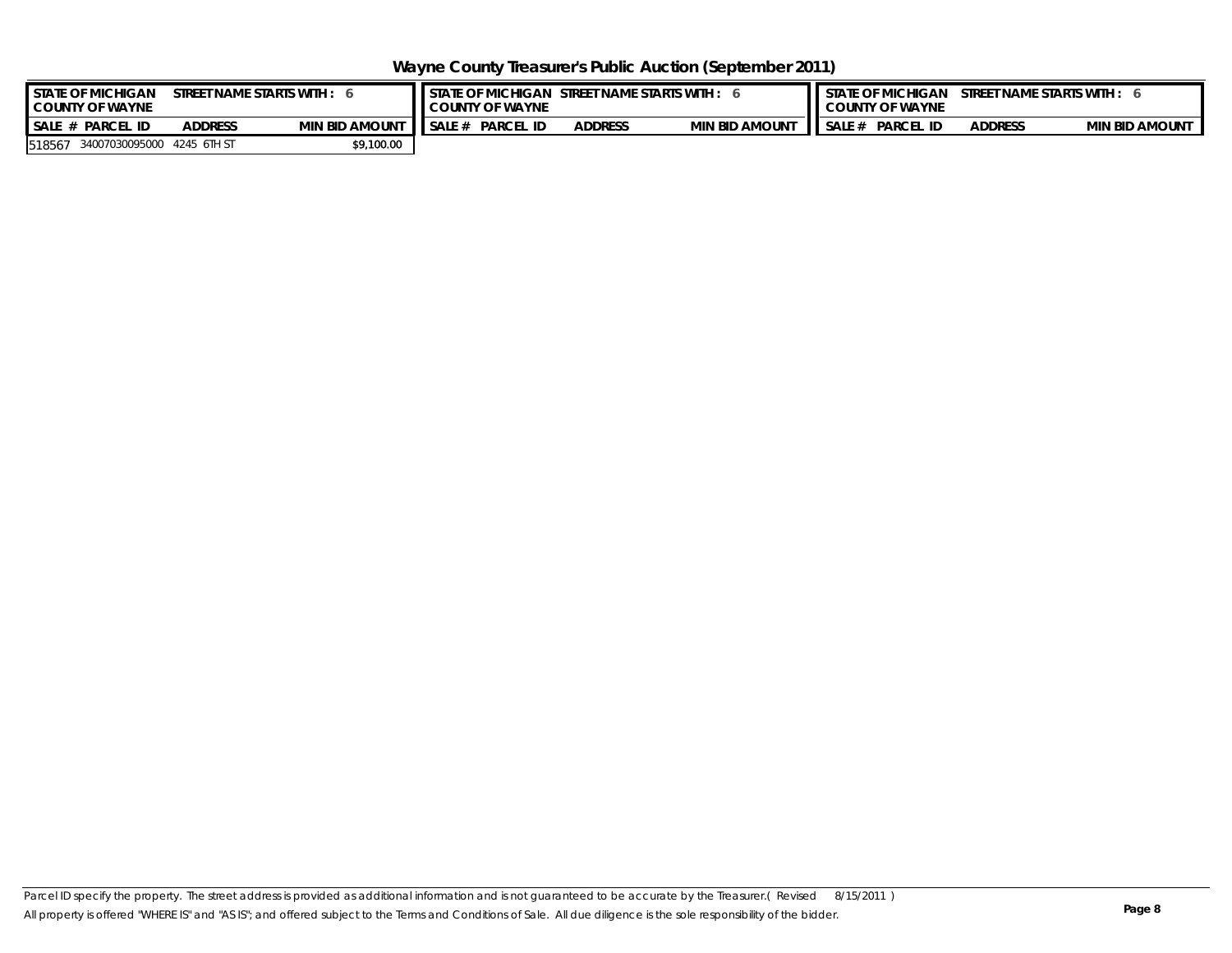<span id="page-8-0"></span>**Wayne County Treasurer's Public Auction (September 2011)**

|                    | <b>I</b> STATE OF MICHIGAN<br>STREET NAME STARTS WITH :<br><b>COUNTY OF WAYNE</b> |                |                       |        | STATE OF MICHIGAN STREET NAME STARTS WITH :<br><b>I</b> COUNTY OF WAYNE |                |                       | <b>STATE OF MICHIGAN</b><br>STREET NAME STARTS WITH :<br><b>COUNTY OF WAYNE</b> |                                 |                |                       |
|--------------------|-----------------------------------------------------------------------------------|----------------|-----------------------|--------|-------------------------------------------------------------------------|----------------|-----------------------|---------------------------------------------------------------------------------|---------------------------------|----------------|-----------------------|
| $SALE$ # PARCEL ID |                                                                                   | <b>ADDRESS</b> | <b>MIN BID AMOUNT</b> | SALE # | <b>PARCEL ID</b>                                                        | <b>ADDRESS</b> | <b>MIN BID AMOUNT</b> | SALE#                                                                           | <b>PARCEL ID</b>                | <b>ADDRESS</b> | <b>MIN BID AMOUNT</b> |
| 518566             | 34007020130000 4309 7TH                                                           |                | \$13,800.00           | 518564 | 34007020057000 4344 7TH                                                 |                | \$12,200.00           |                                                                                 | 1518565 34007020075000 4396 7TH |                | \$11,200.00           |
|                    | 518585 34012100106002 4645 7TH                                                    |                | \$15,500.00           |        |                                                                         |                |                       |                                                                                 |                                 |                |                       |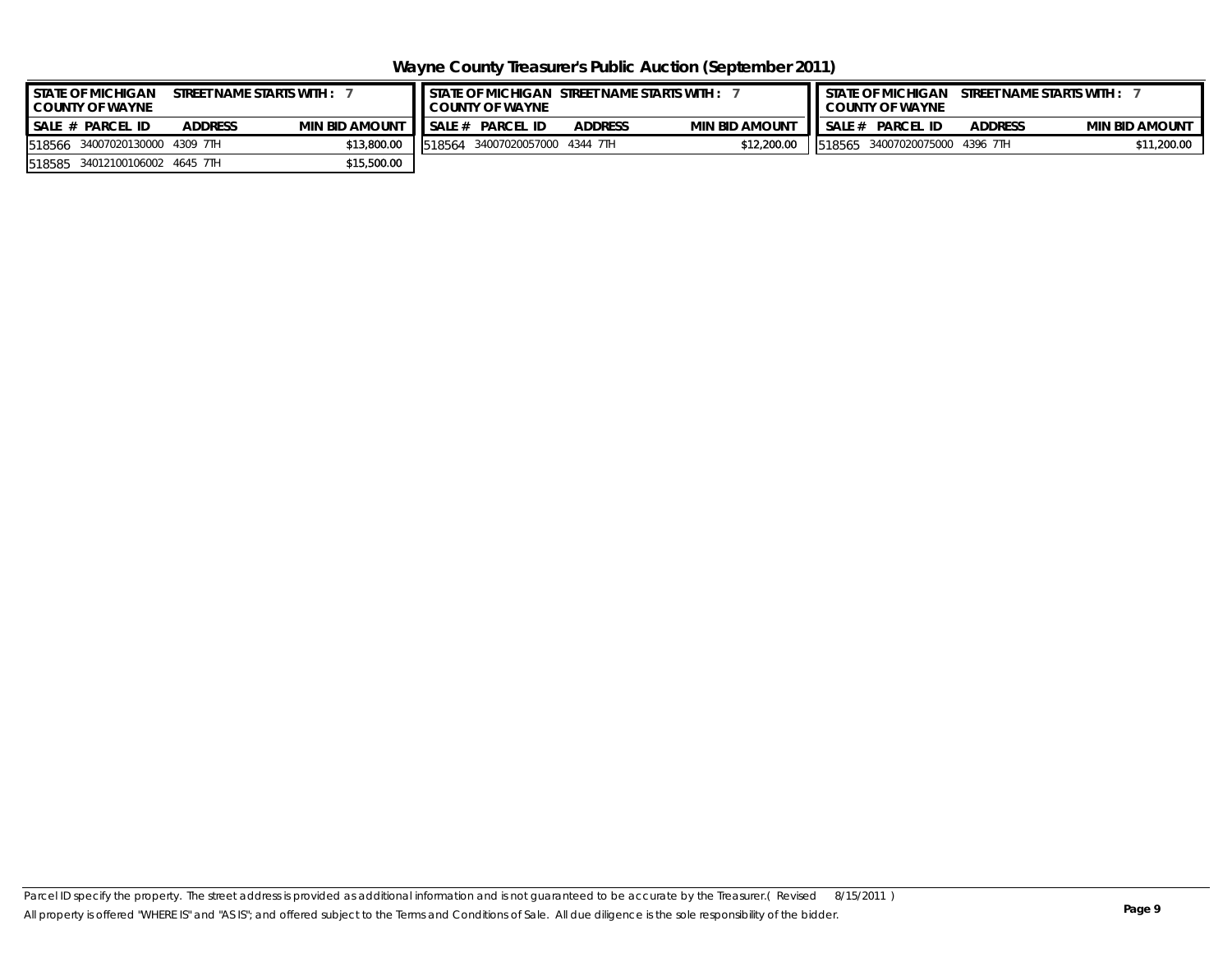<span id="page-9-0"></span>**Wayne County Treasurer's Public Auction (September 2011)**

| <b>I</b> STATE OF MICHIGAN<br>STREET NAME STARTS WITH :<br><b>COUNTY OF WAYNE</b> |                       | <b>I</b> I STATE OF MICHIGAN STREET NAME STARTS WITH :<br><b>COUNTY OF WAYNE</b> |                            |                |                       |        | STREET NAME STARTS WITH :<br><b>STATE OF MICHIGAN</b><br><b>COUNTY OF WAYNE</b> |                |                       |  |
|-----------------------------------------------------------------------------------|-----------------------|----------------------------------------------------------------------------------|----------------------------|----------------|-----------------------|--------|---------------------------------------------------------------------------------|----------------|-----------------------|--|
| $SALE$ #<br><b>ADDRESS</b><br><b>PARCEL ID</b>                                    | <b>MIN BID AMOUNT</b> | SALE#                                                                            | <b>PARCEL ID</b>           | <b>ADDRESS</b> | <b>MIN BID AMOUNT</b> | SALE # | <b>PARCEL ID</b>                                                                | <b>ADDRESS</b> | <b>MIN BID AMOUNT</b> |  |
| 34007010044300 4307 8TH ST<br>518562                                              | 7,400.00              | 518563                                                                           | 34007010127000 4334 8TH ST |                | \$11,300.00           |        |                                                                                 |                |                       |  |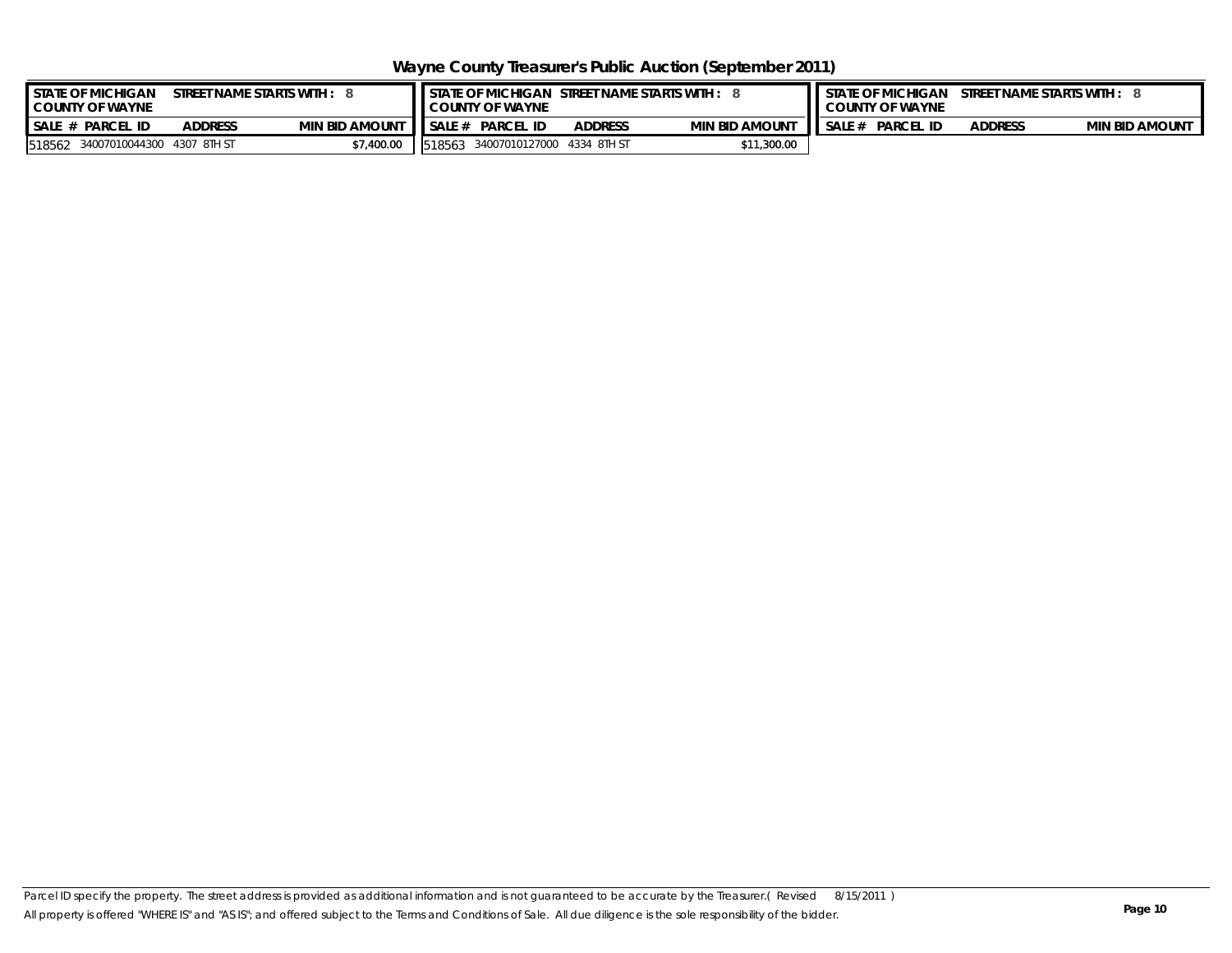<span id="page-10-0"></span>**Wayne County Treasurer's Public Auction (September 2011)**

| I STATE OF MICHIGAN<br><b>COUNTY OF WAYNE</b> |                | STREET NAME STARTS WITH : 9 |        | LCOUNTY OF WAYNE                  |                | STATE OF MICHIGAN STREET NAME STARTS WITH : 9 | <b>I</b> STATE OF MICHIGAN<br>STREET NAME STARTS WITH : 9<br><b>COUNTY OF WAYNE</b> |                                   |                |                       |
|-----------------------------------------------|----------------|-----------------------------|--------|-----------------------------------|----------------|-----------------------------------------------|-------------------------------------------------------------------------------------|-----------------------------------|----------------|-----------------------|
| $SALE \# PARCEL ID$                           | <b>ADDRESS</b> | <b>MIN BID AMOUNT</b>       |        | ISALE# PARCEL ID                  | <b>ADDRESS</b> | <b>MIN BID AMOUNT</b>                         |                                                                                     | SALE# PARCEL ID                   | <b>ADDRESS</b> | <b>MIN BID AMOUNT</b> |
| 518515 34002070061000 4268 9TH                |                | \$11,100.00                 |        | 518506 34001080159000 3823 9TH ST |                | \$13,700.00                                   |                                                                                     | 518509 34001080263000 3882 9TH ST |                | \$8,700.00            |
| 518508 34001080256000 3910 9TH ST             |                | \$8,000.00                  | 518507 | 34001080233000 3976 9TH ST        |                | \$12,900.00                                   |                                                                                     | 518517 34003030048000 4328 9TH ST |                | \$6,600.00            |
| 518518 34003030078000 4414 9TH ST             |                | \$11,800.00                 |        | 518577 34012010040301 4487 9TH ST |                | \$18,300.00                                   |                                                                                     |                                   |                |                       |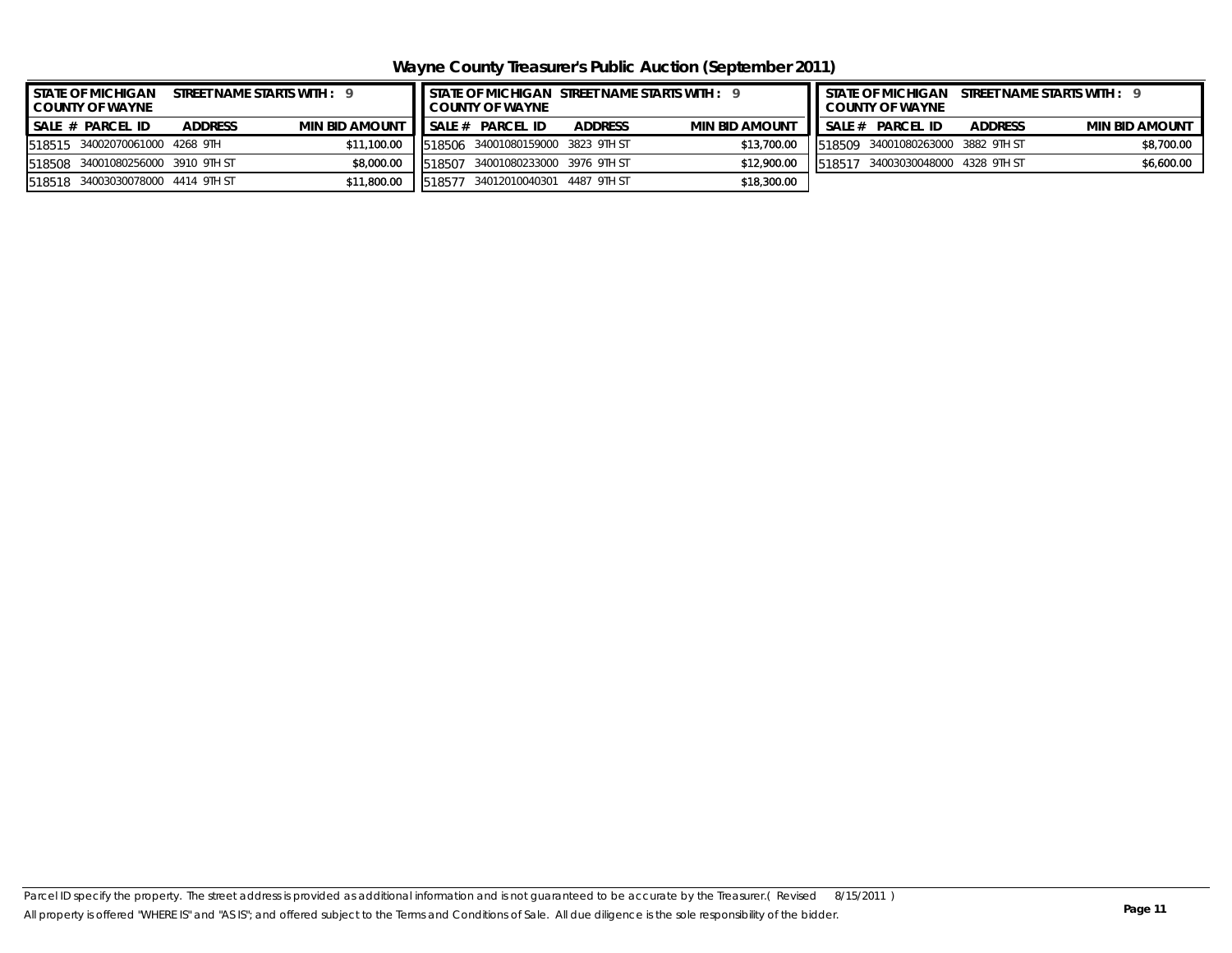<span id="page-11-0"></span>

| <b>STATE OF MICHIGAN</b><br><b>COUNTY OF WAYNE</b> | STREET NAME STARTS WITH : A |                       | <b>COUNTY OF WAYNE</b> | STATE OF MICHIGAN STREET NAME STARTS WITH : A |                       | STATE OF MICHIGAN STREET NAME STARTS WITH : A<br><b>COUNTY OF WAYNE</b> |                    |                       |
|----------------------------------------------------|-----------------------------|-----------------------|------------------------|-----------------------------------------------|-----------------------|-------------------------------------------------------------------------|--------------------|-----------------------|
| SALE # PARCEL ID                                   | <b>ADDRESS</b>              | <b>MIN BID AMOUNT</b> | SALE # PARCEL ID       | <b>ADDRESS</b>                                | <b>MIN BID AMOUNT</b> | SALE # PARCEL ID                                                        | <b>ADDRESS</b>     | <b>MIN BID AMOUNT</b> |
| 519257 50004140027000 89 ABBOTT                    |                             | \$9,700.00            | 516213 22066485.       | 10039 ABINGTON AVE                            | \$7,500.00            | 516212 22066477.                                                        | 11339 ABINGTON AVE | \$13,400.00           |
| 516211 22066473.                                   | 11367 ABINGTON AVE          | \$14,600.00           | 516199 22066159.       | 11394 ABINGTON AVE                            | \$20,000.00           | 516200 22066160.                                                        | 11400 ABINGTON AVE | \$15,000.00           |
| 516210 22066435.                                   | 12089 ABINGTON AVE          | \$7,100.00            | 516209 22066434.       | 12097 ABINGTON AVE                            | \$8,100.00            | 516208 22066423.                                                        | 12217 ABINGTON AVE | \$13,400.00           |
| 516201 22066207.                                   | 12224 ABINGTON AVE          | \$10,000.00           | 516202 22066211.       | 12250 ABINGTON AVE                            | \$11,900.00           | 516207 22066401.                                                        | 12651 ABINGTON AVE | \$14,200.00           |
| 516203 22066225.013                                | 12700 ABINGTON AVE          | \$15,300.00           | 516206 22066388.       | 12751 ABINGTON AVE                            | \$19,200.00           | 516204 22066225.034L                                                    | 13616 ABINGTON AVE | \$14,200.00           |
| 22066238<br>516205                                 | 14020 ABINGTON AVE          | \$16,000.00           | 516223 22066665.       | 6739 ABINGTON AVE                             | \$15,600.00           | 516193 22065972.                                                        | 6794 ABINGTON AVE  | \$22,800.00           |
| 516194<br>22065997                                 | 7274 ABINGTON AVE           | \$11,100.00           | 516222 22066627.       | 7303 ABINGTON AVE                             | \$16,000.00           | 516221 22066602-3                                                       | 7537 ABINGTON AVE  | \$9,900.00            |
| 516220 22066597.                                   | 7715 ABINGTON AVE           | \$8,000.00            | 516219 22066554.       | 9161 ABINGTON AVE                             | \$7,900.00            | 516218 22066553.                                                        | 9167 ABINGTON AVE  | \$6,300.00            |
| 22066531<br>516217                                 | 9349 ABINGTON AVE           | \$8,700.00            | 516195 22066098.       | 9350 ABINGTON AVE                             | \$13,400.00           | 516196 22066100.                                                        | 9360 ABINGTON AVE  | \$12,200.00           |
| 516216 22066527.                                   | 9377 ABINGTON AVE           | \$8,800.00            | 516197 22066115.       | 9596 ABINGTON AVE                             | \$10,300.00           | 516215 22066513.                                                        | 9603 ABINGTON AVE  | \$26,300.00           |
| 516198 22066119.                                   | 9624 ABINGTON AVE           | \$13,700.00           | 516214 22066503.       | 9909 ABINGTON AVE                             | \$16,100.00           | 514398 22009873.176                                                     | 22477 ACACIA ST    | \$14,900.00           |
| 511184 20010945.                                   | 5691 ADDISON ST             | \$10,000.00           | 505310 01000609-11     | 254 ADELAIDE ST                               | \$27,200.00           | 505541 01007854.                                                        | 470 ADELINE ST     | \$4,800.00            |
| 01007755.<br>505536                                | 715 ADELINE ST              | \$7,400.00            | 505540 01007841        | 900 ADELINE ST                                | \$8,800.00            | 505539 01007840.                                                        | 910 ADELINE ST     | \$8,900.00            |
| 01007834<br>505538                                 | 948 ADELINE ST              | \$7,100.00            | 505537 01007780.       | 969 ADELINE ST                                | \$8,400.00            | 506161 09008414.                                                        | 487 ALAMEDA ST     | \$18,800.00           |
| 09008430.<br>506164                                | 512 ALAMEDA ST              | \$6,500.00            | 506163 09008426.       | 630 ALAMEDA ST                                | \$7,100.00            | 507522 13013563.                                                        | 18037 ALBANY ST    | \$8,600.00            |
| 13013290.<br>507508                                | 18098 ALBANY ST             | \$9,200.00            | 507509 13013310.       | 18508 ALBANY ST                               | \$10,100.00           | 507521 13013516.                                                        | 18711 ALBANY ST    | \$9,200.00            |
| 13013496.<br>507520                                | 19165 ALBANY ST             | \$14,900.00           | 507510 13013349.       | 19176 ALBANY ST                               | \$12,500.00           | 507519 13013492.002                                                     | 19245 ALBANY ST    | \$17,200.00           |
| 13013491.<br>507518                                | 19259 ALBANY ST             | \$10,700.00           | 507517 13013489.       | 19301 ALBANY ST                               | \$14,900.00           | 507516 13013477.                                                        | 19403 ALBANY ST    | \$12,400.00           |
| 507515 13013471.                                   | 19447 ALBANY ST             | \$22,900.00           | 507511 13013377.       | 19610 ALBANY ST                               | \$11,800.00           | 507514 13013461.                                                        | 19655 ALBANY ST    | \$8,800.00            |
| 507513 13013444.                                   | 20251 ALBANY ST             | \$10,300.00           | 507512 13013442.       | 20267 ALBANY ST                               | \$12,300.00           | 510212 17014131.                                                        | 17152 ALBION       | \$8,500.00            |
| 17014134<br>510213                                 | 17174 ALBION                | \$10,900.00           | 510214 17014177.       | 17824 ALBION                                  | \$12,400.00           | 510215 17014178.                                                        | 17830 ALBION       | \$16,700.00           |
| 510216 17014208.                                   | 18452 ALBION                | \$21,500.00           | 510217 17014221        | 18624 ALBION                                  | \$17,400.00           | 510218 17014234                                                         | 18714 ALBION       | \$15,300.00           |
| 17014372.<br>510231                                | 19151 ALBION                | \$25,900.00           | 510219 17014257.       | 19194 ALBION                                  | \$9,700.00            | 510230 17014365.                                                        | 19201 ALBION       | \$18,200.00           |
| 510220 17014265.                                   | 19316 ALBION                | \$10,500.00           | 510221 17014269.       | 19346 ALBION                                  | \$10,700.00           | 510229 17014350                                                         | 19375 ALBION       | \$9,400.00            |
| 510228<br>17014341.                                | 19439 ALBION                | \$12,000.00           | 510222 17014297-8      | 19706 ALBION                                  | \$16,900.00           | 510227 17014325.                                                        | 19711 ALBION       | \$7,600.00            |
| 510223 17014299.                                   | 19716 ALBION                | \$9,800.00            | 510226 17014324.       | 19719 ALBION                                  | \$14,800.00           | 510224 17014303.                                                        | 19740 ALBION       | \$10,300.00           |
| 510225 17014309-14                                 | 19785 ALBION                | \$6,400.00            | 512001 21015577.       | 12740 ALCOY                                   | \$16,100.00           | 512026 21015857.                                                        | 12775 ALCOY        | \$12,200.00           |
| 512025 21015848.                                   | 12847 ALCOY                 | \$8,500.00            | 512002 21015594.       | 17146 ALCOY                                   | \$6,200.00            | 512300 21020334                                                         | 17215 ALCOY        | \$11,800.00           |
| 512003 21015606.                                   | 18074 ALCOY                 | \$16,400.00           | 512024 21015827.       | 18087 ALCOY                                   | \$11,300.00           | 512004 21015611.                                                        | 18108 ALCOY        | \$10,700.00           |
| 512023 21015824.                                   | 18111 ALCOY                 | \$30,600.00           | 512005 21015613.       | 18400 ALCOY                                   | \$16,200.00           | 512022 21015821.                                                        | 18411 ALCOY        | \$11,400.00           |
| 512021 21015818.                                   | 18431 ALCOY                 | \$11,600.00           | 512006 21015619.       | 18446 ALCOY                                   | \$8,500.00            | 512020 21015814.                                                        | 18461 ALCOY        | \$13,100.00           |
| 512019 21015800.                                   | 18637 ALCOY                 | \$11,300.00           | 512018 21015779.025L   | 19151 ALCOY                                   | \$16,700.00           | 512017 21015779.018                                                     | 19211 ALCOY        | \$13,500.00           |
| 512007 21015635.012                                | 19306 ALCOY                 | \$15,100.00           | 512016 21015779.004    | 19395 ALCOY                                   | \$10,400.00           | 512008 21015649.                                                        | 19594 ALCOY        | \$12,300.00           |
| 512009 21015650.                                   | 19600 ALCOY                 | \$13,600.00           | 512015 21015763.       | 19617 ALCOY                                   | \$27,100.00           | 512014 21015761.                                                        | 19631 ALCOY        | \$13,400.00           |
| 512010 21015671                                    | 20034 ALCOY                 | \$13,800.00           | 512013 21015742.       | 20051 ALCOY                                   | \$8,300.00            | 512011 21015691.                                                        | 20274 ALCOY        | \$24,200.00           |
| 512012 21015700.                                   | 20528 ALCOY                 | \$12,200.00           | 507259 12011302.       | 15345 ALDEN                                   | \$9,300.00            | 507258 12011295.                                                        | 15381 ALDEN        | \$8,900.00            |
| 507256 12011189.                                   | 15386 ALDEN                 | \$11,700.00           | 507257 12011258.       | 15799 ALDEN                                   | \$17,800.00           | 519259 50004150020000 20 ALEXANDER                                      |                    | \$13,300.00           |
| 505367 01002731.                                   | 205 ALGER                   | \$7,800.00            | 505652 03002320.       | 514 ALGER                                     | \$44,000.00           | 505651 03002310-2                                                       | 592 ALGER          | \$7,500.00            |
| 505650 03002309.                                   | 600 ALGER                   | \$18,500.00           | 510281 17015613.       | 18440 ALGONAC                                 | \$19,200.00           | 510287 17015761.                                                        | 18937 ALGONAC      | \$9,600.00            |
| 510282 17015656.                                   | 19166 ALGONAC               | \$11,300.00           | 510283 17015660.       | 19196 ALGONAC                                 | \$8,000.00            | 510284 17015672.                                                        | 19342 ALGONAC      | \$18,000.00           |

Parcel ID specify the property. The street address is provided as additional information and is not guaranteed to be accurate by the Treasurer.(Revised 8/15/2011)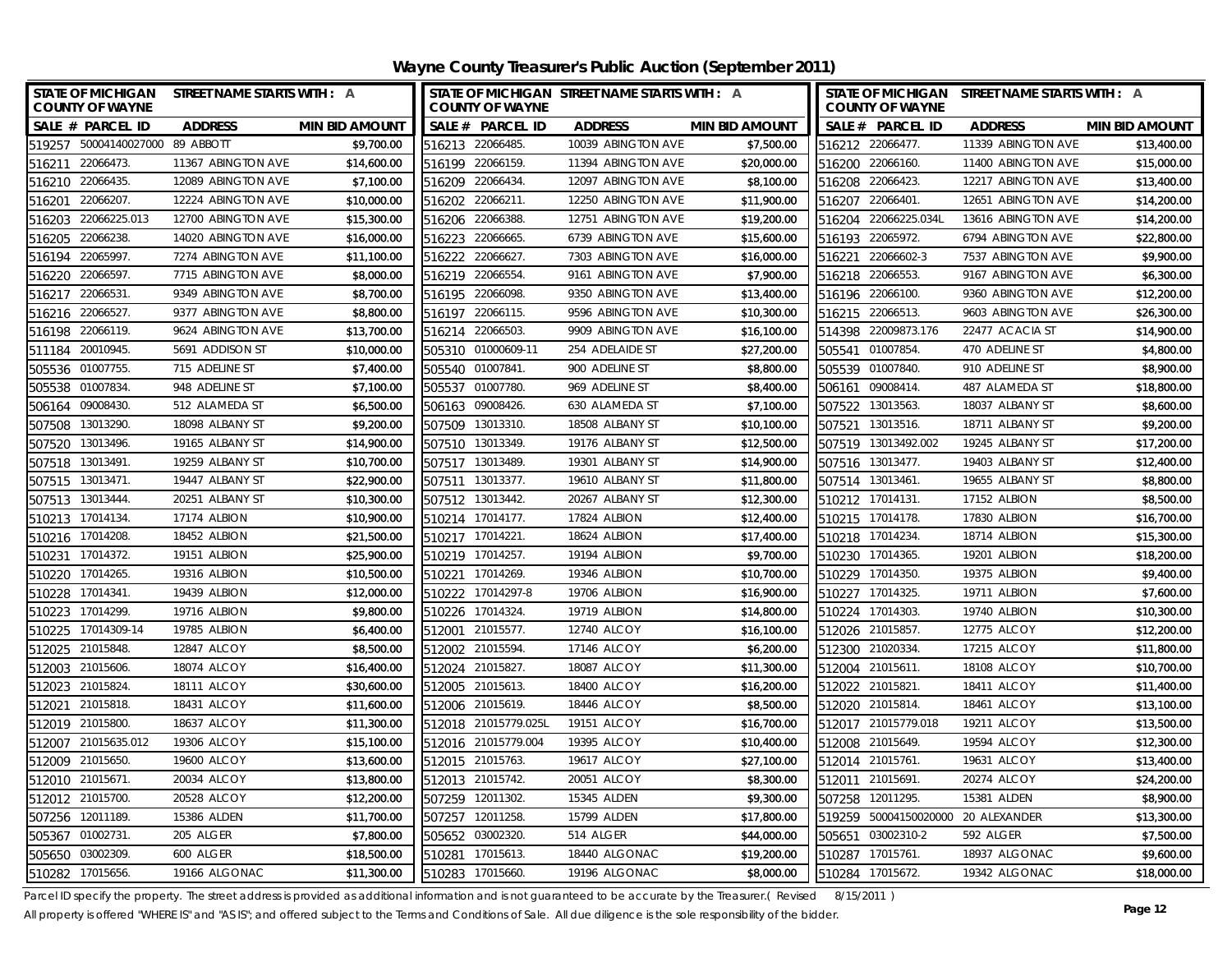| STATE OF MICHIGAN STREET NAME STARTS WITH : A<br><b>COUNTY OF WAYNE</b> |                |                       | STATE OF MICHIGAN STREET NAME STARTS WITH : A<br><b>COUNTY OF WAYNE</b> |                |                       | STATE OF MICHIGAN STREET NAME STARTS WITH : A<br><b>COUNTY OF WAYNE</b> |                   |                       |  |
|-------------------------------------------------------------------------|----------------|-----------------------|-------------------------------------------------------------------------|----------------|-----------------------|-------------------------------------------------------------------------|-------------------|-----------------------|--|
| SALE # PARCEL ID                                                        | <b>ADDRESS</b> | <b>MIN BID AMOUNT</b> | SALE # PARCEL ID                                                        | <b>ADDRESS</b> | <b>MIN BID AMOUNT</b> | SALE # PARCEL ID                                                        | <b>ADDRESS</b>    | <b>MIN BID AMOUNT</b> |  |
| 510285 17015679.                                                        | 19394 ALGONAC  | \$14,900.00           | 510286 17015684                                                         | 19430 ALGONAC  | \$24,000.00           | 513172 21047142.                                                        | 2177 ALGONQUIN    | \$7,900.00            |  |
| 513164 21046884                                                         | 2614 ALGONQUIN | \$6,700.00            | 513165 21046919.                                                        | 3444 ALGONQUIN | \$7,400.00            | 513171 21047082-3                                                       | 3455 ALGONQUIN    | \$9,900.00            |  |
| 513170 21047066.                                                        | 3577 ALGONQUIN | \$9,200.00            | 513166 21046943.                                                        | 4122 ALGONQUIN | \$13,100.00           | 513167 21046954.                                                        | 4210 ALGONQUIN    | \$7,800.00            |  |
| 513168 21046961.                                                        | 4336 ALGONQUIN | \$12,600.00           | 513160 21046769                                                         | 446 ALGONQUIN  | \$6,200.00            | 513161 21046774.                                                        | 466 ALGONQUIN     | \$6,900.00            |  |
| 513169 21046981                                                         | 4670 ALGONQUIN | \$7,200.00            | 513174 21047219.                                                        | 515 ALGONQUIN  | \$7,200.00            | 513162 21046804                                                         | 644 ALGONQUIN     | \$7,800.00            |  |
| 513173 21047184                                                         | 753 ALGONQUIN  | \$6,500.00            | 513163 21046830.                                                        | 838 ALGONQUIN  | \$8,200.00            | 518615 41002060057000                                                   | <b>2441 ALICE</b> | \$10,700.00           |  |
| 519006 44010060166000 3110 ALLEN                                        |                | \$10,900.00           | 44014020111000 4066 ALLEN<br>519030                                     |                | \$9,900.00            | 519031 44014020127000 4322 ALLEN                                        |                   | \$13,900.00           |  |
| 30007020053001 5248 ALLEN<br>518357                                     |                | \$33,100.00           | 518360 30014010081003 8315 ALLEN                                        |                | \$15,800.00           | 507950 14001924.                                                        | 4293 ALLENDALE    | \$8,100.00            |  |
| 14001935<br>507951                                                      | 4361 ALLENDALE | \$12,600.00           | 507952 14001940.                                                        | 4389 ALLENDALE | \$11,100.00           | 507953 14001999.                                                        | 4516 ALLENDALE    | \$10,200.00           |  |
| 16002403<br>508637                                                      | 5259 ALLENDALE | \$8,100.00            | 508642 16002467.                                                        | 5342 ALLENDALE | \$7,600.00            | 16002466.<br>508641                                                     | 5346 ALLENDALE    | \$10,900.00           |  |
| 16002460.<br>508640                                                     | 5384 ALLENDALE | \$11,400.00           | 16002429.<br>508638                                                     | 5537 ALLENDALE | \$9,700.00            | 508639 16002433-4                                                       | 5571 ALLENDALE    | \$12,600.00           |  |
| 514353 22006539.                                                        | 13674 ALLONBY  | \$7,300.00            | 514352 22006518.                                                        | 13815 ALLONBY  | \$7,500.00            | 511960 21014722.                                                        | 13044 ALMA        | \$7,400.00            |  |
| 21014701<br>511959                                                      | 13992 ALMA     | \$14,800.00           | 21014797<br>511961                                                      | 14489 ALMA     | \$4,800.00            | 511962 21014810.                                                        | 14661 ALMA        | \$13,600.00           |  |
| 511958<br>21014616.                                                     | 14890 ALMA     | \$11,300.00           | 21014831.<br>511963                                                     | 14895 ALMA     | \$15,700.00           | 17003659.<br>509967                                                     | 8119 ALMONT       | \$8,500.00            |  |
| 17003678.<br>509968                                                     | 8243 ALMONT    | \$8,700.00            | 16025155.<br>509275                                                     | 8133 ALPINE    | \$7,000.00            | 16025045.<br>509271                                                     | 8134 ALPINE       | \$7,000.00            |  |
| 16025053<br>509272                                                      | 8190 ALPINE    | \$7,100.00            | 509273 16025087                                                         | 8604 ALPINE    | \$7,400.00            | 509274 16025088.                                                        | 8612 ALPINE       | \$9,800.00            |  |
| 21003703.001<br>511377                                                  | 18901 ALSTEAD  | \$22,600.00           | 21062748.<br>513551                                                     | 2146 ALTER     | \$6,300.00            | 513552 21062812.                                                        | 3636 ALTER        | \$7,300.00            |  |
| 513553 21062814                                                         | 3648 ALTER     | \$9,000.00            | 513554 21062817.                                                        | 3666 ALTER     | \$13,300.00           | 513568 21063079.                                                        | 4123 ALTER        | \$9,800.00            |  |
| 513567 21063078.                                                        | 4129 ALTER     | \$7,100.00            | 513566 21063071                                                         | 4171 ALTER     | \$7,300.00            | 513555 21062867.                                                        | 4278 ALTER        | \$8,700.00            |  |
| 513556 21062883.                                                        | 4400 ALTER     | \$7,100.00            | 513565 21063033                                                         | 4627 ALTER     | \$7,600.00            | 513557 21062893.                                                        | 4646 ALTER        | \$9,300.00            |  |
| 21063028<br>513564                                                      | 4657 ALTER     | \$9,500.00            | 513563 21063018                                                         | 4745 ALTER     | \$9,400.00            | 513558 21062945-6                                                       | 5274 ALTER        | \$19,100.00           |  |
| 513562 21062985.                                                        | 5303 ALTER     | \$13,500.00           | 513559 21062962                                                         | 5550 ALTER     | \$12,400.00           | 513560 21062966.                                                        | 5584 ALTER        | \$18,000.00           |  |
| 513561 21062967.                                                        | 5592 ALTER     | \$8,100.00            | 513549 21062667                                                         | 590 ALTER      | \$15,000.00           | 513550 21062690.                                                        | 864 ALTER         | \$21,900.00           |  |
| 16023804<br>509234                                                      | 10320 AMERICAN | \$9,200.00            | 509241 16024272                                                         | 10421 AMERICAN | \$11,800.00           | 16023826.<br>509235                                                     | 10452 AMERICAN    | \$20,100.00           |  |
| 16024261.<br>509240                                                     | 12035 AMERICAN | \$8,000.00            | 510634 18013570.                                                        | 7240 AMERICAN  | \$11,500.00           | 18013667.<br>510642                                                     | 7471 AMERICAN     | \$7,500.00            |  |
| 510641<br>18013665                                                      | 7485 AMERICAN  | \$26,200.00           | 510640 18013662                                                         | 7505 AMERICAN  | \$15,700.00           | 510635 18013616.                                                        | 7728 AMERICAN     | \$9,400.00            |  |
| 510639<br>18013645                                                      | 7759 AMERICAN  | \$8,700.00            | 510636 18013621                                                         | 7764 AMERICAN  | \$12,100.00           | 510638 18013640.                                                        | 7791 AMERICAN     | \$14,500.00           |  |
| 510637<br>18013639                                                      | 7799 AMERICAN  | \$11,600.00           | 509228<br>16023657                                                      | 8310 AMERICAN  | \$8,500.00            | 509229 16023665.                                                        | 8366 AMERICAN     | \$8,000.00            |  |
| 509249<br>16024406                                                      | 8555 AMERICAN  | \$6,600.00            | 509248<br>16024399                                                      | 8605 AMERICAN  | \$10,300.00           | 509230<br>16023690.                                                     | 8814 AMERICAN     | \$7,500.00            |  |
| 509247<br>16024381                                                      | 8893 AMERICAN  | \$8,300.00            | 509246<br>16024348.                                                     | 9197 AMERICAN  | \$7,100.00            | 509231 16023760.                                                        | 9516 AMERICAN     | \$11,700.00           |  |
| 16024322.<br>509245                                                     | 9561 AMERICAN  | \$11,800.00           | 509244 16024318.                                                        | 9583 AMERICAN  | \$10,700.00           | 509232 16023788.                                                        | 9684 AMERICAN     | \$8,600.00            |  |
| 16023791-802<br>509233                                                  | 9700 AMERICAN  | \$10,500.00           | 16024294.<br>509243                                                     | 9729 AMERICAN  | \$6,200.00            | 16024292.002L<br>509242                                                 | 9741 AMERICAN     | \$10,700.00           |  |
| 514213 21078547                                                         | 5030 ANATOLE   | \$16,300.00           | 519114 44024010074300 0 ANDOVER                                         |                | \$6,400.00            | 506659 09023807.                                                        | 19125 ANDOVER     | \$9,300.00            |  |
| 506640 09023557                                                         | 19338 ANDOVER  | \$10,200.00           | 506658 09023769.                                                        | 19381 ANDOVER  | \$24,600.00           | 09023588.<br>506641                                                     | 19662 ANDOVER     | \$9,600.00            |  |
| 506657 09023717.                                                        | 20029 ANDOVER  | \$13,700.00           | 506642 09023616.                                                        | 20032 ANDOVER  | \$11,900.00           | 506643 09023619.                                                        | 20050 ANDOVER     | \$13,400.00           |  |
| 09023708<br>506656                                                      | 20117 ANDOVER  | \$12,100.00           | 09023703<br>506655                                                      | 20151 ANDOVER  | \$11,400.00           | 506654 09023702.                                                        | 20159 ANDOVER     | \$8,800.00            |  |
| 506653 09023693.                                                        | 20221 ANDOVER  | \$7,900.00            | 506644 09023644                                                         | 20250 ANDOVER  | \$15,000.00           | 506645 09023645.                                                        | 20256 ANDOVER     | \$11,200.00           |  |
| 506652 09023687                                                         | 20263 ANDOVER  | \$9,600.00            | 506646 09023647.                                                        | 20400 ANDOVER  | \$9,500.00            | 506647 09023655.                                                        | 20460 ANDOVER     | \$10,100.00           |  |
| 506651 09023677                                                         | 20467 ANDOVER  | \$8,800.00            | 506648 09023658                                                         | 20480 ANDOVER  | \$15,500.00           | 506650 09023670.                                                        | 20517 ANDOVER     | \$7,700.00            |  |
| 506649 09023668                                                         | 20531 ANDOVER  | \$11,900.00           | 519113 44024010070000 26073 ANDOVER                                     |                | \$8,700.00            | 519135 44025010267002 26665 ANDOVER                                     |                   | \$11,100.00           |  |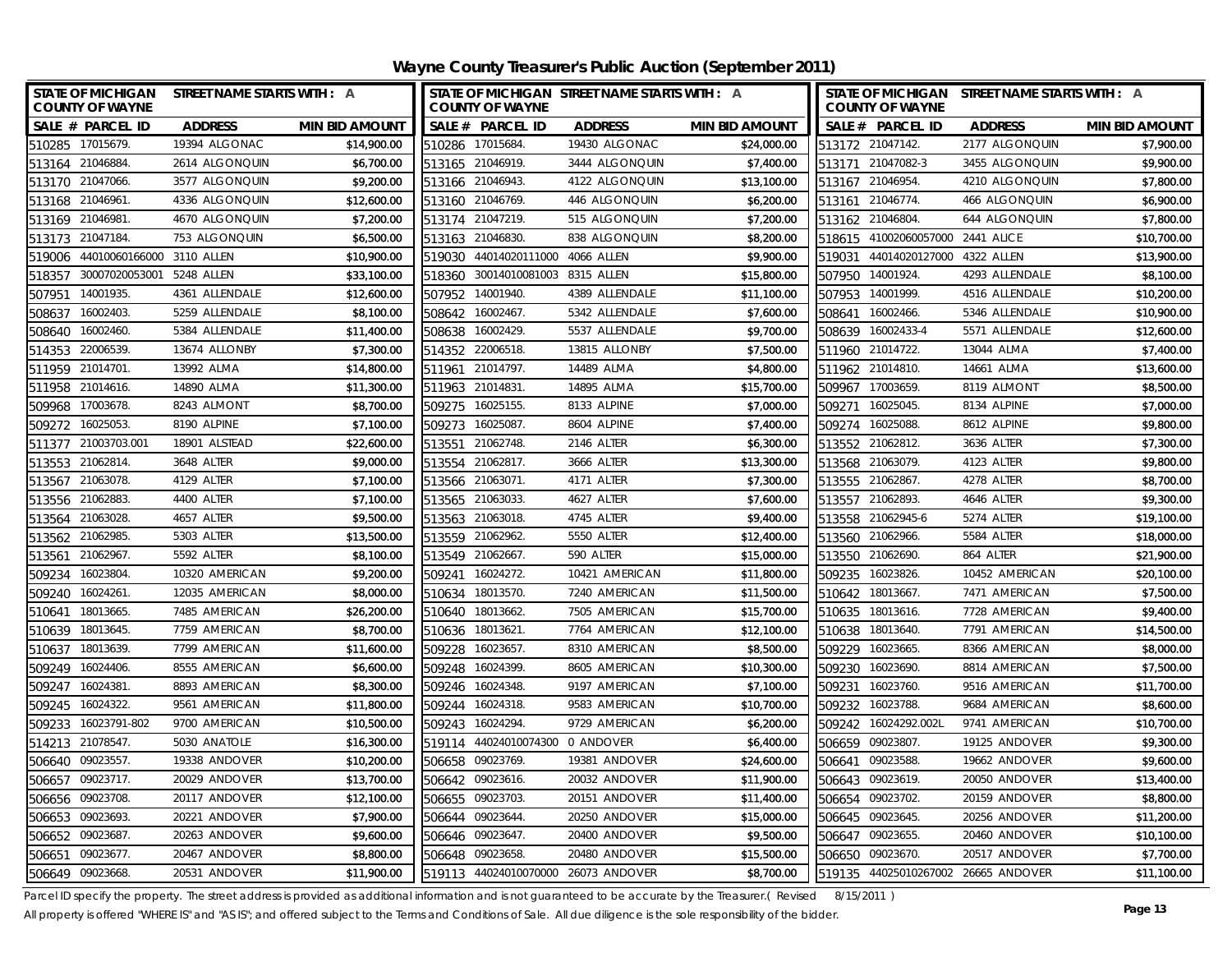| STATE OF MICHIGAN STREET NAME STARTS WITH : A<br><b>COUNTY OF WAYNE</b> |                                |                       |                  | <b>COUNTY OF WAYNE</b>              | STATE OF MICHIGAN STREET NAME STARTS WITH : A |                       |        | <b>COUNTY OF WAYNE</b>              | STATE OF MICHIGAN STREET NAME STARTS WITH : A |                       |
|-------------------------------------------------------------------------|--------------------------------|-----------------------|------------------|-------------------------------------|-----------------------------------------------|-----------------------|--------|-------------------------------------|-----------------------------------------------|-----------------------|
| SALE # PARCEL ID                                                        | <b>ADDRESS</b>                 | <b>MIN BID AMOUNT</b> |                  | SALE # PARCEL ID                    | <b>ADDRESS</b>                                | <b>MIN BID AMOUNT</b> |        | SALE # PARCEL ID                    | <b>ADDRESS</b>                                | <b>MIN BID AMOUNT</b> |
| 519134 44025010265000                                                   | 26691 ANDOVER                  | \$10,600.00           |                  |                                     | 519131 44025010222002 26760 ANDOVER           | \$12,000.00           |        |                                     | 519132 44025010228002 26848 ANDOVER           | \$11,500.00           |
| 519133 44025010254002 26851 ANDOVER                                     |                                | \$11,700.00           |                  | 518612 41002040409000 2367 ANDRUS   |                                               | \$8,500.00            |        | 518613 41002040435300 2442 ANDRUS   |                                               | \$19,800.00           |
| 506259 09012291                                                         | 13495 ANGLIN                   | \$7,600.00            | 506258 09012285. |                                     | 13531 ANGLIN                                  | \$7,100.00            |        | 506257 09012261.                    | 13903 ANGLIN                                  | \$7,000.00            |
| 506245 09011904.                                                        | 13988 ANGLIN                   | \$7,300.00            |                  | 506246 09011928-9                   | 17210 ANGLIN                                  | \$9,400.00            |        | 506256 09012200.                    | 17469 ANGLIN                                  | \$8,000.00            |
| 506247 09011975.                                                        | 17864 ANGLIN                   | \$11,400.00           | 506248 09011981. |                                     | 17906 ANGLIN                                  | \$10,500.00           |        | 506249 09012000.                    | 18058 ANGLIN                                  | \$15,000.00           |
| 506255<br>09012137-8                                                    | 18125 ANGLIN                   | \$17,000.00           | 506250 09012037  |                                     | 18620 ANGLIN                                  | \$12,900.00           |        | 506251 09012041                     | 18646 ANGLIN                                  | \$10,400.00           |
| 506254<br>09012100                                                      | 18861 ANGLIN                   | \$12,900.00           | 506252 09012052. |                                     | 18872 ANGLIN                                  | \$9,400.00            |        | 506253 09012096-7                   | 18891 ANGLIN                                  | \$14,700.00           |
| 507906 13024244.                                                        | 19430 ANGLIN                   | \$12,100.00           | 507914 13024391. |                                     | 19627 ANGLIN                                  | \$10,000.00           |        | 507913 13024388.                    | 19651 ANGLIN                                  | \$11,700.00           |
| 507912 13024384.                                                        | 19681 ANGLIN                   | \$8,900.00            | 507907 13024281. |                                     | 19996 ANGLIN                                  | \$11,000.00           |        | 507908 13024286-7                   | 20030 ANGLIN                                  | \$13,600.00           |
| 13024359.<br>507911                                                     | 20031 ANGLIN                   | \$12,300.00           | 507910           | 13024342.                           | 20185 ANGLIN                                  | \$11,400.00           |        | 507909 13024336.001                 | 20457 ANGLIN                                  | \$12,600.00           |
| 42012020047002 20400 ANITA<br>518709                                    |                                | \$26,100.00           | 518708           | 42012020046001                      | 20490 ANITA                                   | \$13,800.00           |        | 511251 20013203.034L                | 1200 ANNABELLE                                | \$14,700.00           |
| 20013132<br>511250                                                      | 2968 ANNABELLE                 | \$8,900.00            | 511245 20012974. |                                     | 3123 ANNABELLE                                | \$10,200.00           |        | 511246 20012999.                    | 3357 ANNABELLE                                | \$8,400.00            |
| 20013010<br>511247                                                      | 3421 ANNABELLE                 | \$7,900.00            | 511249 20013076. |                                     | 3500 ANNABELLE                                | \$13,600.00           |        | 511248 20013065.                    | 3560 ANNABELLE                                | \$9,100.00            |
| 56084010046000 0 ANNAPOLIS<br>519428                                    |                                | \$12,700.00           | 518476           | 33050010600000                      | 20640 ANNAPOLIS                               | \$14,900.00           | 518471 | 33047010372000                      | 23901 ANNAPOLIS                               | \$11,900.00           |
| 519142                                                                  | 44025021981000 26388 ANNAPOLIS | \$8,600.00            | 519039           |                                     | 44015030002000 29230 ANNAPOLIS                | \$25,700.00           |        | 510729 18016252.                    | 9045 ANNAPOLIS                                | \$16,900.00           |
| 519376 55021020766000 32260 ANNAPOLIS ST                                |                                | \$6,700.00            | 517090           | 22092010.                           | 17651 ANNCHESTER                              | \$27,400.00           |        | 517082 22091749.002L                | 17700 ANNCHESTER                              | \$23,100.00           |
| 22091793.<br>517083                                                     | 18914 ANNCHESTER               | \$21,400.00           | 517084           | 22091806                            | 19018 ANNCHESTER                              | \$14,700.00           | 517089 | 22091927                            | 19341 ANNCHESTER                              | \$6,800.00            |
| 22091821<br>517085                                                      | 19412 ANNCHESTER               | \$13,600.00           | 517086           | 22091832.                           | 19514 ANNCHESTER                              | \$14,800.00           | 517087 | 22091854.                           | 20268 ANNCHESTER                              | \$18,900.00           |
| 22091861<br>517088                                                      | 20500 ANNCHESTER               | \$21,400.00           | 505532 01007360. |                                     | <b>1046 ANNIN</b>                             | \$8,500.00            | 505531 | 01007358.                           | 1064 ANNIN                                    | \$8,100.00            |
| 505530 01007355                                                         | <b>1086 ANNIN</b>              | \$6,900.00            | 505527           | 01007300                            | 625 ANNIN                                     | \$7,100.00            |        | 505528 01007303.                    | 703 ANNIN                                     | \$15,000.00           |
| 01007305<br>505529                                                      | 713 ANNIN                      | \$7,300.00            | 512962           | 21035384                            | 17856 ANNOTT                                  | \$7,800.00            |        | 512963 21035394.                    | 18052 ANNOTT                                  | \$17,500.00           |
| 21035448.<br>512964                                                     | 19300 ANNOTT                   | \$14,200.00           | 512970           | 21035626                            | 19321 ANNOTT                                  | \$16,900.00           |        | 512969 21035603                     | 19585 ANNOTT                                  | \$12,300.00           |
| 512968 21035602.                                                        | 19593 ANNOTT                   | \$10,000.00           | 512965 21035508. |                                     | 19970 ANNOTT                                  | \$13,200.00           |        | 512967 21035573.                    | 19973 ANNOTT                                  | \$10,300.00           |
| 512966 21035511.                                                        | 20010 ANNOTT                   | \$16,800.00           |                  | 518399 32100642002900 7353 ANTHONY  |                                               | \$16,300.00           |        | 512632 21029227                     | 19536 ANVIL                                   | \$7,900.00            |
| 512633 21029242-3                                                       | 19641 ANVIL                    | \$10,700.00           |                  |                                     | 518575 34011010021000 16 APPLEGROVE           | \$9,000.00            |        | 519586 79049050072002 9998 APPLETON |                                               | \$12,900.00           |
| 519151                                                                  | 45001020035002 1458 APPLEWOOD  | \$13,100.00           | 514630 22020877. |                                     | 11672 APPOLINE                                | \$6,000.00            |        | 514650 22021810.                    | 12841 APPOLINE                                | \$4,700.00            |
| 514649 22021806.                                                        | 13117 APPOLINE                 | \$14,600.00           | 514648 22021800. |                                     | 13151 APPOLINE                                | \$11,700.00           |        | 514647 22021782.                    | 13509 APPOLINE                                | \$7,700.00            |
| 514646 22021761                                                         | 13653 APPOLINE                 | \$6,600.00            | 514645 22021756. |                                     | 13925 APPOLINE                                | \$9,500.00            |        | 514644 22021727.                    | 14219 APPOLINE                                | \$8,800.00            |
| 22021019<br>514631                                                      | 14230 APPOLINE                 | \$7,100.00            | 514643 22021710  |                                     | 14879 APPOLINE                                | \$10,100.00           |        | 514632 22021041                     | 14926 APPOLINE                                | \$14,400.00           |
| 514633 22021049.                                                        | 15024 APPOLINE                 | \$9,800.00            | 514642 22021659  |                                     | 15475 APPOLINE                                | \$11,500.00           |        | 514634 22021089.                    | 15510 APPOLINE                                | \$14,800.00           |
| 22021642<br>514641                                                      | 15779 APPOLINE                 | \$12,100.00           | 514635 22021136. |                                     | 16260 APPOLINE                                | \$5,800.00            |        | 514640 22021599.                    | 16565 APPOLINE                                | \$13,000.00           |
| 22021579<br>514639                                                      | 17153 APPOLINE                 | \$8,500.00            | 514636 22021216. |                                     | 18200 APPOLINE                                | \$15,900.00           |        | 514637 22021255                     | 18638 APPOLINE                                | \$18,900.00           |
| 22021456.<br>514638                                                     | 19181 APPOLINE                 | \$10,500.00           |                  | 518415 32100812302300 6623 APPOLINE |                                               | \$16,900.00           |        | 518412 32100811600700 6904 APPOLINE |                                               | \$28,900.00           |
| 514655 22021987                                                         | 8211 APPOLINE                  | \$7,900.00            | 514627 22020783. |                                     | 8868 APPOLINE                                 | \$9,700.00            |        | 514654 22021936.                    | 9137 APPOLINE                                 | \$15,000.00           |
| 514653 22021920.                                                        | 9249 APPOLINE                  | \$12,200.00           | 514652 22021914. |                                     | 9287 APPOLINE                                 | \$10,000.00           |        | 514628 22020824.                    | 9300 APPOLINE                                 | \$23,800.00           |
| 22021908<br>514651                                                      | 9337 APPOLINE                  | \$14,200.00           | 514629 22020858  |                                     | 9634 APPOLINE                                 | \$14,400.00           |        | 508192 14007376.                    | 8773 ARCADIA                                  | \$8,000.00            |
| 22072058<br>516408                                                      | 11343 ARCHDALE                 | \$11,000.00           | 516381           | 22071069.                           | 11740 ARCHDALE                                | \$8,300.00            |        | 516382 22071073.                    | 12028 ARCHDALE                                | \$13,200.00           |
| 516383<br>22071078                                                      | 12060 ARCHDALE                 | \$16,400.00           | 516384           | 22071079.                           | 12068 ARCHDALE                                | \$7,300.00            |        | 516407 22072000.                    | 12237 ARCHDALE                                | \$12,700.00           |
| 516406 22071969                                                         | 12843 ARCHDALE                 | \$19,500.00           | 516405 22071965. |                                     | 12875 ARCHDALE                                | \$24,200.00           |        | 516385 22071157.                    | 13616 ARCHDALE                                | \$14,400.00           |
| 516404 22071906.                                                        | 14303 ARCHDALE                 | \$24,100.00           | 516386 22071197. |                                     | 14364 ARCHDALE                                | \$16,200.00           |        | 516403 22071851-2                   | 15007 ARCHDALE                                | \$41,400.00           |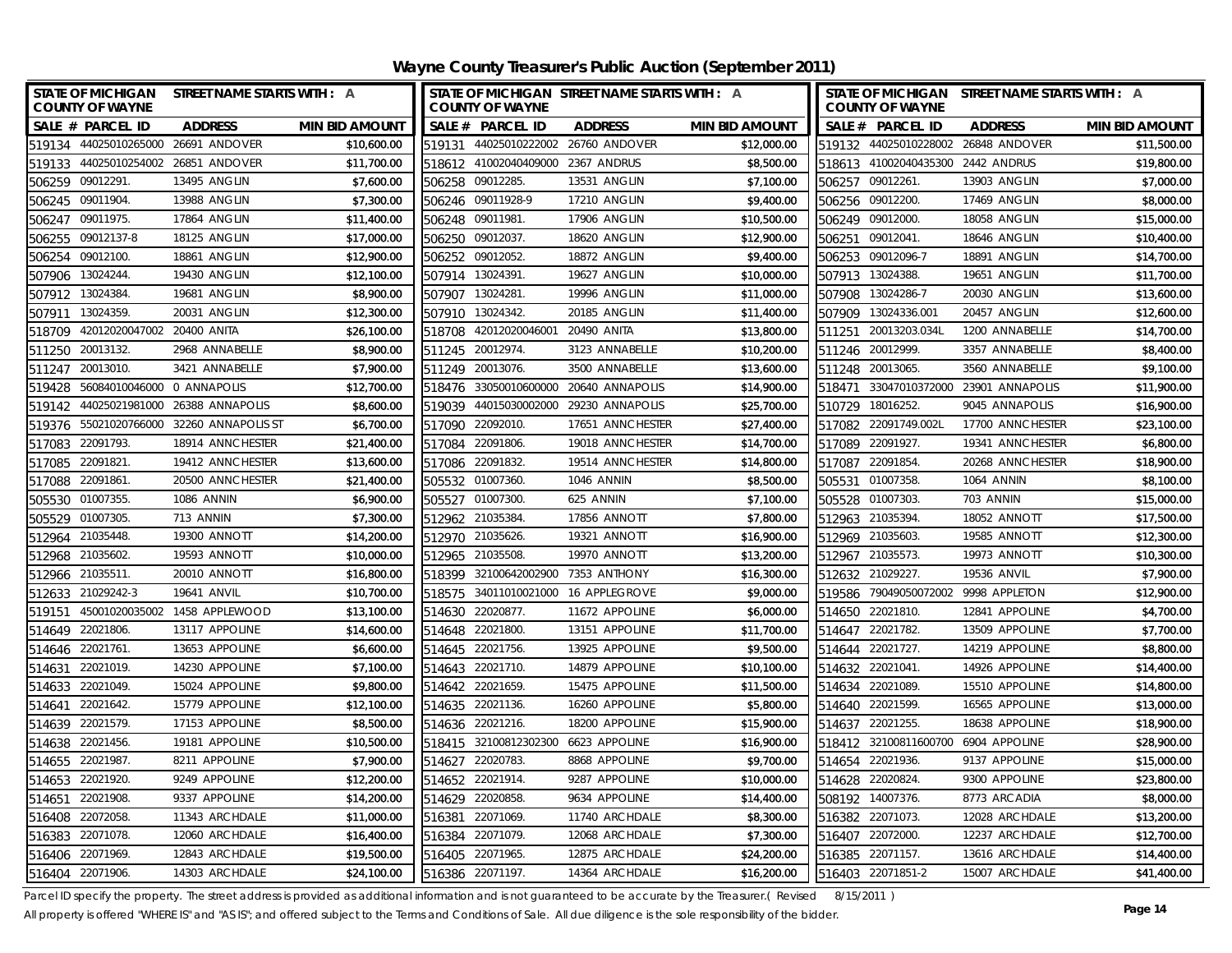| <b>STATE OF MICHIGAN</b><br><b>COUNTY OF WAYNE</b> | STREET NAME STARTS WITH : A |                       | STATE OF MICHIGAN STREET NAME STARTS WITH : A<br><b>COUNTY OF WAYNE</b> |                              |                       | STATE OF MICHIGAN STREET NAME STARTS WITH : A<br><b>COUNTY OF WAYNE</b> |                 |                       |  |
|----------------------------------------------------|-----------------------------|-----------------------|-------------------------------------------------------------------------|------------------------------|-----------------------|-------------------------------------------------------------------------|-----------------|-----------------------|--|
| SALE # PARCEL ID                                   | <b>ADDRESS</b>              | <b>MIN BID AMOUNT</b> | SALE # PARCEL ID                                                        | <b>ADDRESS</b>               | <b>MIN BID AMOUNT</b> | SALE # PARCEL ID                                                        | <b>ADDRESS</b>  | <b>MIN BID AMOUNT</b> |  |
| 516387 22071259.                                   | 15354 ARCHDALE              | \$31,200.00           | 516388 22071263.                                                        | 15406 ARCHDALE               | \$11,700.00           | 516389 22071334.                                                        | 16778 ARCHDALE  | \$26,500.00           |  |
| 22071758<br>516402                                 | 16837 ARCHDALE              | \$13,900.00           | 22071356<br>516390                                                      | 17200 ARCHDALE               | \$6,800.00            | 22071707.<br>516401                                                     | 18313 ARCHDALE  | \$10,300.00           |  |
| 516400 22071693.                                   | 18509 ARCHDALE              | \$11,400.00           | 516399 22071644.                                                        | 19335 ARCHDALE               | \$13,100.00           | 22071459.<br>516391                                                     | 19356 ARCHDALE  | \$20,000.00           |  |
| 516398 22071631                                    | 19411 ARCHDALE              | \$18,400.00           | 516392 22071471                                                         | 19446 ARCHDALE               | \$12,500.00           | 516397 22071625.                                                        | 19453 ARCHDALE  | \$12,500.00           |  |
| 516396 22071607                                    | 19765 ARCHDALE              | \$10,600.00           | 516393 22071498                                                         | 19918 ARCHDALE               | \$13,300.00           | 516394 22071521.                                                        | 20100 ARCHDALE  | \$10,800.00           |  |
| 22071571.<br>516395                                | 20219 ARCHDALE              | \$28,700.00           | 22070877.013<br>516371                                                  | 6408 ARCHDALE                | \$13,400.00           | 516372 22070877.018L                                                    | 6448 ARCHDALE   | \$11,700.00           |  |
| 516420 22072215.                                   | 6523 ARCHDALE               | \$15,600.00           | 516419 22072209.                                                        | 6717 ARCHDALE                | \$16,400.00           | 516373 22070897.                                                        | 6752 ARCHDALE   | \$14,900.00           |  |
| 516418 22072198.                                   | 6795 ARCHDALE               | \$15,100.00           | 516374 22070904                                                         | 6800 ARCHDALE                | \$15,100.00           | 516417 22072182.                                                        | 6905 ARCHDALE   | \$19,700.00           |  |
| 516375 22070931                                    | 7484 ARCHDALE               | \$15,300.00           | 516416 22072161                                                         | 7701 ARCHDALE                | \$15,600.00           | 516415 22072149.                                                        | 7803 ARCHDALE   | \$12,500.00           |  |
| 516376 22070958-65                                 | 8882 ARCHDALE               | \$9,100.00            | 516377 22070983.                                                        | 9118 ARCHDALE                | \$13,600.00           | 516414 22072103.                                                        | 9533 ARCHDALE   | \$14,600.00           |  |
| 516413 22072100.                                   | 9555 ARCHDALE               | \$12,700.00           | 516378 22070997                                                         | 9560 ARCHDALE                | \$12,900.00           | 516412 22072097.                                                        | 9575 ARCHDALE   | \$10,700.00           |  |
| 516411 22072094-5                                  | 9597 ARCHDALE               | \$12,100.00           | 516379 22071006.                                                        | 9624 ARCHDALE                | \$12,000.00           | 516380 22071009.                                                        | 9644 ARCHDALE   | \$12,000.00           |  |
| 22072079.<br>516410                                | 9939 ARCHDALE               | \$8,200.00            | 516409 22072077.                                                        | 9953 ARCHDALE                | \$7,800.00            | 508332 15002558.                                                        | 7574 ARCOLA     | \$10,800.00           |  |
| 22035382.<br>515043                                | 12819 ARDMORE               | \$9,700.00            | 22035379<br>515042                                                      | 12843 ARDMORE                | \$10,500.00           | 515041 22035373.                                                        | 13211 ARDMORE   | \$7,800.00            |  |
| 22034498<br>515008                                 | 13234 ARDMORE               | \$12,600.00           | 22034514<br>515009                                                      | 13906 ARDMORE                | \$11,600.00           | 515010 22034556.                                                        | 14312 ARDMORE   | \$10,500.00           |  |
| 515040 22035311                                    | 14313 ARDMORE               | \$6,800.00            | 22034567.<br>515011                                                     | 14400 ARDMORE                | \$8,800.00            | 515039 22035292.                                                        | 14519 ARDMORE   | \$8,600.00            |  |
| 22035277<br>515038                                 | 14637 ARDMORE               | \$8,300.00            | 22035275<br>515037                                                      | 14653 ARDMORE                | \$7,400.00            | 515036 22035272.                                                        | 14811 ARDMORE   | \$13,400.00           |  |
| 22035267.<br>515035                                | 14853 ARDMORE               | \$15,000.00           | 515012 22034603                                                         | 14878 ARDMORE                | \$17,000.00           | 515034 22035260.                                                        | 14909 ARDMORE   | \$11,300.00           |  |
| 22034608<br>515013                                 | 14918 ARDMORE               | \$13,700.00           | 515014 22034612.                                                        | 14950 ARDMORE                | \$13,500.00           | 515015 22034613.                                                        | 14958 ARDMORE   | \$26,300.00           |  |
| 22035253<br>515033                                 | 14967 ARDMORE               | \$6,000.00            | 515016 22034616.                                                        | 15000 ARDMORE                | \$8,700.00            | 515032 22035232.                                                        | 15335 ARDMORE   | \$8,600.00            |  |
| 22034636<br>515017                                 | 15348 ARDMORE               | \$8,400.00            | 22034647-8<br>515018                                                    | 15408 ARDMORE                | \$11,500.00           | 515019 22034650.                                                        | 15432 ARDMORE   | \$12,400.00           |  |
| 22034687<br>515020                                 | 15840 ARDMORE               | \$13,800.00           | 22035179.<br>515031                                                     | 15859 ARDMORE                | \$10,100.00           | 22035161.<br>515030                                                     | 16215 ARDMORE   | \$9,400.00            |  |
| 22034716.<br>515021                                | 16510 ARDMORE               | \$15,100.00           | 22035150.<br>515029                                                     | 16527 ARDMORE                | \$7,700.00            | 515022 22034749.                                                        | 16884 ARDMORE   | \$8,700.00            |  |
| 22034752<br>515023                                 | 16908 ARDMORE               | \$24,800.00           | 22034805<br>515024                                                      | 18452 ARDMORE                | \$15,800.00           | 515028<br>22035048.                                                     | 18601 ARDMORE   | \$10,900.00           |  |
| 22035004<br>515027                                 | 19489 ARDMORE               | \$10,600.00           | 22034860.<br>515025                                                     | 19744 ARDMORE                | \$13,400.00           | 22034946.<br>515026                                                     | 20407 ARDMORE   | \$17,400.00           |  |
| 71042010050000 6962 ARDSLEY<br>519529              |                             | \$4,600.00            | 519518                                                                  | 70061990003000 0 ARGONNE AVE | \$8,200.00            | 514467<br>22014213.                                                     | 22612 ARGUS     | \$8,600.00            |  |
| 518429 32101822300800 5020 ARGYLE                  |                             | \$14,500.00           | 519637 81112990009014 0 ARKONA RD                                       |                              | \$6,700.00            | 81130990006000<br>519641                                                | 46921 ARKONA RD | \$20,000.00           |  |
| 80020030051000 0 ARLENE<br>519597                  |                             | \$7,600.00            | 09013530<br>506298                                                      | 12414 ARLINGTON              | \$8,200.00            | 506299 09013547.                                                        | 12820 ARLINGTON | \$7,200.00            |  |
| 506300<br>09013557-8                               | 12926 ARLINGTON             | \$16,700.00           | 09013595.<br>506301                                                     | 13466 ARLINGTON              | \$7,800.00            | 506317 09013860.                                                        | 13497 ARLINGTON | \$10,700.00           |  |
| 506316 09013851                                    | 13551 ARLINGTON             | \$16,800.00           | 506302 09013623                                                         | 13862 ARLINGTON              | \$8,500.00            | 506303 09013628.                                                        | 13894 ARLINGTON | \$10,600.00           |  |
| 506315 09013820-1                                  | 13961 ARLINGTON             | \$13,600.00           | 506304 09013640.                                                        | 13964 ARLINGTON              | \$7,200.00            | 506305 09013642.                                                        | 13978 ARLINGTON | \$7,800.00            |  |
| 506306 09013651                                    | 14214 ARLINGTON             | \$4,500.00            | 519169 45006040120000 1430 ARLINGTON                                    |                              | \$8,600.00            | 506314 09013797.                                                        | 17161 ARLINGTON | \$10,000.00           |  |
| 506313 09013789.                                   | 17215 ARLINGTON             | \$12,300.00           | 506307 09013678.                                                        | 17248 ARLINGTON              | \$12,400.00           | 506308 09013680.                                                        | 17262 ARLINGTON | \$10,700.00           |  |
| 506309 09013691                                    | 17468 ARLINGTON             | \$10,800.00           | 506312 09013768.                                                        | 17487 ARLINGTON              | \$9,400.00            | 506311 09013762.                                                        | 17527 ARLINGTON | \$13,000.00           |  |
| 506310 09013703.                                   | 17544 ARLINGTON             | \$11,300.00           | 519164 45005030131000 1811 ARLINGTON                                    |                              | \$17,100.00           | 519057 44017010192000 935 ARLINGTON                                     |                 | \$17,200.00           |  |
| 19003887<br>510883                                 | 9303 ARMOUR                 | \$8,300.00            | 516811 22084482-3                                                       | 10054 ARTESIAN               | \$10,200.00           | 516812 22084536-7                                                       | 12956 ARTESIAN  | \$10,500.00           |  |
| 22085242<br>516827                                 | 13533 ARTESIAN              | \$10,400.00           | 516813 22084547.                                                        | 13564 ARTESIAN               | \$10,400.00           | 516826 22085234.                                                        | 13589 ARTESIAN  | \$7,400.00            |  |
| 22085228<br>516825                                 | 13929 ARTESIAN              | \$11,000.00           | 516824 22085215.                                                        | 14047 ARTESIAN               | \$19,700.00           | 516814 22084637.                                                        | 14932 ARTESIAN  | \$17,000.00           |  |
| 516815 22084644                                    | 15032 ARTESIAN              | \$19,000.00           | 516816 22084651                                                         | 15100 ARTESIAN               | \$30,100.00           | 516823 22085132.                                                        | 15123 ARTESIAN  | \$18,900.00           |  |
| 516795 22084133.                                   | 6136 ARTESIAN               | \$12,500.00           | 516841 22085567                                                         | 6331 ARTESIAN                | \$17,800.00           | 516796 22084157.                                                        | 6354 ARTESIAN   | \$15,300.00           |  |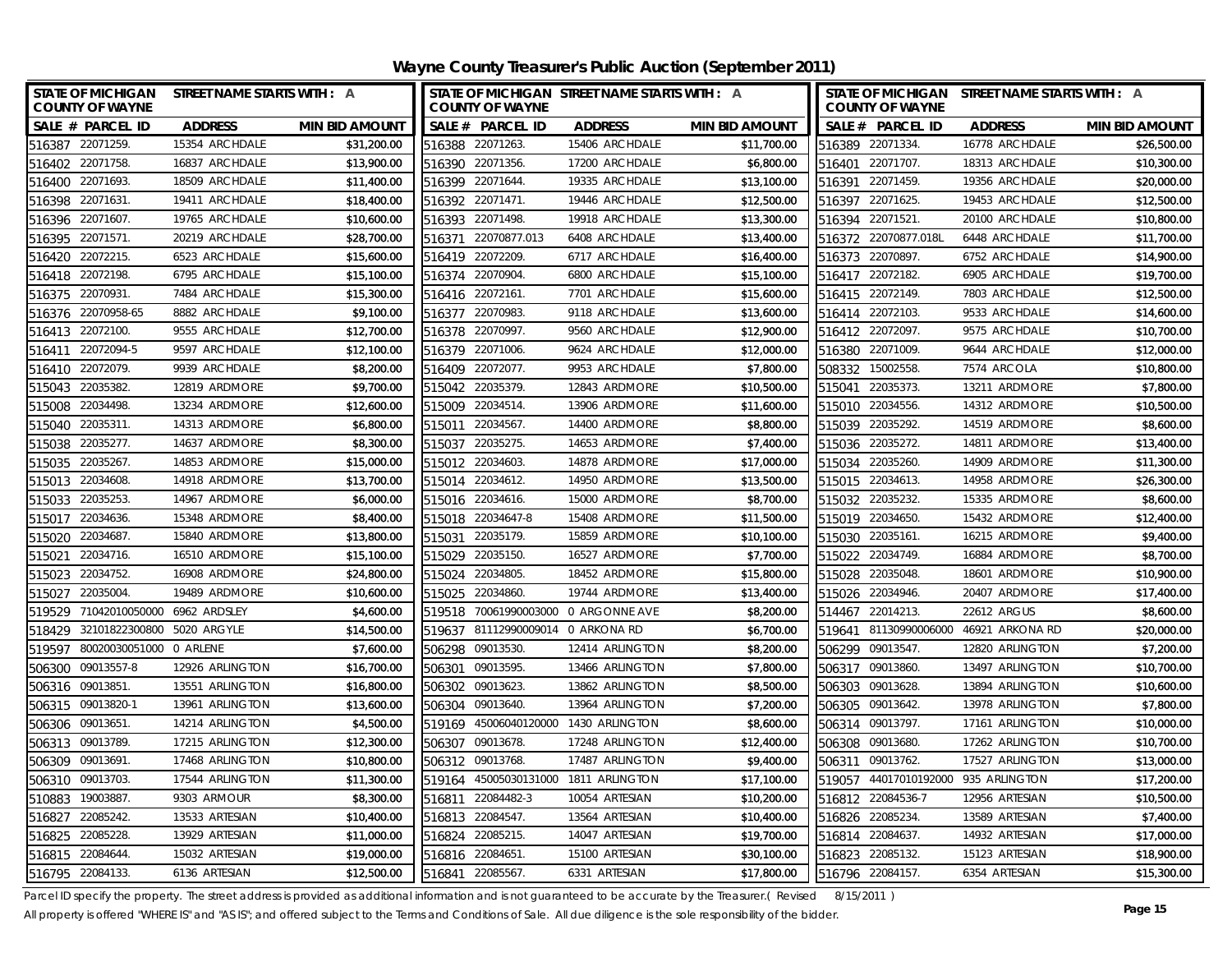| <b>STATE OF MICHIGAN</b><br><b>COUNTY OF WAYNE</b> | STREET NAME STARTS WITH : A |                       | <b>COUNTY OF WAYNE</b> | STATE OF MICHIGAN STREET NAME STARTS WITH : A |                       | STATE OF MICHIGAN STREET NAME STARTS WITH : A<br><b>COUNTY OF WAYNE</b> |                   |                       |
|----------------------------------------------------|-----------------------------|-----------------------|------------------------|-----------------------------------------------|-----------------------|-------------------------------------------------------------------------|-------------------|-----------------------|
| SALE # PARCEL ID                                   | <b>ADDRESS</b>              | <b>MIN BID AMOUNT</b> | SALE # PARCEL ID       | <b>ADDRESS</b>                                | <b>MIN BID AMOUNT</b> | SALE # PARCEL ID                                                        | <b>ADDRESS</b>    | <b>MIN BID AMOUNT</b> |
| 516797 22084158.                                   | 6364 ARTESIAN               | \$16,900.00           | 516840 22085547.       | 6491 ARTESIAN                                 | \$20,200.00           | 516839 22085515.                                                        | 7269 ARTESIAN     | \$8,100.00            |
| 516838 22085485.                                   | 7671 ARTESIAN               | \$17,500.00           | 516837 22085473.       | 7767 ARTESIAN                                 | \$17,900.00           | 516798 22084265.                                                        | 7810 ARTESIAN     | \$14,700.00           |
| 516799 22084279.                                   | 8092 ARTESIAN               | \$8,400.00            | 516836 22085457.       | 8099 ARTESIAN                                 | \$12,300.00           | 516835 22085454                                                         | 8203 ARTESIAN     | \$13,500.00           |
| 516800 22084284.                                   | 8210 ARTESIAN               | \$9,700.00            | 516834 22085453.       | 8211 ARTESIAN                                 | \$12,900.00           | 516833 22085452.                                                        | 8213 ARTESIAN     | \$15,100.00           |
| 22084286<br>516801                                 | 8224 ARTESIAN               | \$11,200.00           | 516802 22084288.       | 8240 ARTESIAN                                 | \$11,600.00           | 516832 22085446.                                                        | 8267 ARTESIAN     | \$10,800.00           |
| 22084311<br>516803                                 | 8476 ARTESIAN               | \$14,100.00           | 22085424.<br>516831    | 8603 ARTESIAN                                 | \$13,600.00           | 516830 22085418.                                                        | 8649 ARTESIAN     | \$21,300.00           |
| 516829<br>22085411                                 | 8835 ARTESIAN               | \$7,600.00            | 516804<br>22084332.    | 8836 ARTESIAN                                 | \$10,200.00           | 516805 22084341.                                                        | 8900 ARTESIAN     | \$19,000.00           |
| 516806 22084356.                                   | 9092 ARTESIAN               | \$12,500.00           | 516807 22084387-400    | 9304 ARTESIAN                                 | \$10,100.00           | 516808 22084420-1                                                       | 9566 ARTESIAN     | \$25,200.00           |
| 22084422-3<br>516809                               | 9574 ARTESIAN               | \$15,400.00           | 22085285-6<br>516828   | 9967 ARTESIAN                                 | \$13,600.00           | 516810 22084463-4                                                       | 9978 ARTESIAN     | \$11,100.00           |
| 22061147<br>515990                                 | 10000 ASBURY PARK           | \$13,200.00           | 516037 22062200.       | 10015 ASBURY PARK                             | \$9,600.00            | 515991 22061151.                                                        | 10030 ASBURY PARK | \$10,400.00           |
| 516036 22062194.                                   | 10055 ASBURY PARK           | \$16,000.00           | 515992 22061156.       | 11310 ASBURY PARK                             | \$17,700.00           | 516035 22062170.                                                        | 11657 ASBURY PARK | \$9,600.00            |
| 22062167<br>516034                                 | 11677 ASBURY PARK           | \$8,600.00            | 516033 22062155.       | 12017 ASBURY PARK                             | \$9,400.00            | 516032 22062146.                                                        | 12081 ASBURY PARK | \$10,900.00           |
| 22061206<br>515993                                 | 12116 ASBURY PARK           | \$13,600.00           | 515994<br>22061211.    | 12150 ASBURY PARK                             | \$8,000.00            | 515995 22061217.                                                        | 12236 ASBURY PARK | \$11,300.00           |
| 22062129<br>516031                                 | 12245 ASBURY PARK           | \$8,200.00            | 22062087.<br>516030    | 12887 ASBURY PARK                             | \$11,100.00           | 515996 22061266.                                                        | 13568 ASBURY PARK | \$18,900.00           |
| 22061286<br>515997                                 | 14000 ASBURY PARK           | \$16,700.00           | 515998<br>22061291.    | 14040 ASBURY PARK                             | \$19,600.00           | 516029 22062001.                                                        | 14529 ASBURY PARK | \$17,500.00           |
| 22061973.<br>516028                                | 15419 ASBURY PARK           | \$18,600.00           | 22061387.<br>515999    | 15772 ASBURY PARK                             | \$14,800.00           | 516027 22061918.                                                        | 16503 ASBURY PARK | \$15,600.00           |
| 22061407<br>516000                                 | 16516 ASBURY PARK           | \$14,900.00           | 22061411.<br>516001    | 16544 ASBURY PARK                             | \$21,800.00           | 22061412.<br>516002                                                     | 16550 ASBURY PARK | \$16,600.00           |
| 22061433.<br>516003                                | 16752 ASBURY PARK           | \$9,700.00            | 22061885.<br>516026    | 16827 ASBURY PARK                             | \$14,900.00           | 22061464-5<br>516004                                                    | 17176 ASBURY PARK | \$8,500.00            |
| 22061866<br>516025                                 | 17195 ASBURY PARK           | \$9,900.00            | 516005 22061470-1      | 17200 ASBURY PARK                             | \$10,000.00           | 516024 22061862.                                                        | 17305 ASBURY PARK | \$7,300.00            |
| 22061476-7<br>516006                               | 17312 ASBURY PARK           | \$11,600.00           | 22061856.<br>516023    | 17345 ASBURY PARK                             | \$11,800.00           | 516022 22061847.                                                        | 17405 ASBURY PARK | \$10,400.00           |
| 22061520-1<br>516007                               | 18028 ASBURY PARK           | \$14,100.00           | 22061537.<br>516008    | 18200 ASBURY PARK                             | \$10,200.00           | 22061824<br>516021                                                      | 18253 ASBURY PARK | \$9,700.00            |
| 22061807<br>516020                                 | 18477 ASBURY PARK           | \$9,500.00            | 516019 22061796.       | 18645 ASBURY PARK                             | \$13,500.00           | 22061786.<br>516018                                                     | 18907 ASBURY PARK | \$8,200.00            |
| 516017 22061783.                                   | 18929 ASBURY PARK           | \$12,600.00           | 22061600<br>516009     | 19192 ASBURY PARK                             | \$10,800.00           | 516016 22061755.                                                        | 19323 ASBURY PARK | \$14,500.00           |
| 516015 22061750-1                                  | 19341 ASBURY PARK           | \$14,200.00           | 516014 22061716-7      | 19741 ASBURY PARK                             | \$17,600.00           | 516013 22061704                                                         | 19815 ASBURY PARK | \$13,200.00           |
| 516010 22061652.022                                | 20044 ASBURY PARK           | \$17,800.00           | 516012 22061669.       | 20269 ASBURY PARK                             | \$13,200.00           | 516011 22061662.                                                        | 20503 ASBURY PARK | \$11,800.00           |
| 516043 22062357                                    | 6449 ASBURY PARK            | \$10,500.00           | 516042 22062337.       | 6743 ASBURY PARK                              | \$16,800.00           | 515982 22060979.                                                        | 7226 ASBURY PARK  | \$12,100.00           |
| 22062297<br>516041                                 | 7427 ASBURY PARK            | \$9,900.00            | 516040 22062280.       | 7551 ASBURY PARK                              | \$13,500.00           | 515983 22061016.                                                        | 7700 ASBURY PARK  | \$15,700.00           |
| 22061022<br>515984                                 | 7750 ASBURY PARK            | \$11,700.00           | 515985 22061038.       | 8054 ASBURY PARK                              | \$17,100.00           | 515986 22061050.                                                        | 8210 ASBURY PARK  | \$7,600.00            |
| 515987<br>22061073-4                               | 8434 ASBURY PARK            | \$4,400.00            | 516039 22062244.       | 8929 ASBURY PARK                              | \$14,400.00           | 516038 22062218.                                                        | 9653 ASBURY PARK  | \$14,000.00           |
| 515988 22061138.                                   | 9934 ASBURY PARK            | \$14,600.00           | 515989 22061143.       | 9970 ASBURY PARK                              | \$12,000.00           | 519000 44010010152002                                                   | 3148 ASH          | \$9,700.00            |
| 519013 44010060667000 3225 ASH                     |                             | \$9,500.00            | 519014 44010060694000  | 3232 ASH                                      | \$10,300.00           | 519001 44010020119000 3273 ASH                                          |                   | \$7,300.00            |
| 519002 44010030043000 3512 ASH                     |                             | \$9,200.00            | 513545 21062452.       | 1101 ASHLAND                                  | \$9,200.00            | 513548 21062583                                                         | 243 ASHLAND       | \$11,600.00           |
| 513538 21062074.                                   | 2564 ASHLAND                | \$6,200.00            | 513544 21062372.       | 2575 ASHLAND                                  | \$7,500.00            | 513535 21061884-5                                                       | 300 ASHLAND       | \$8,300.00            |
| 513543 21062315.                                   | 3801 ASHLAND                | \$10,200.00           | 513539 21062149.       | 3886 ASHLAND                                  | \$9,800.00            | 513536 21061905.                                                        | 400 ASHLAND       | \$8,600.00            |
| 513547 21062545.                                   | 405 ASHLAND                 | \$4,500.00            | 513542 21062298.       | 4101 ASHLAND                                  | \$8,100.00            | 513540 21062161.                                                        | 4164 ASHLAND      | \$10,700.00           |
| 513546 21062529.                                   | 467 ASHLAND                 | \$9,800.00            | 513541 21062217.002    | 4810 ASHLAND                                  | \$7,000.00            | 513537 21061967                                                         | 732 ASHLAND       | \$12,700.00           |
| 516475 22074915.                                   | 11698 ASHTON                | \$6,800.00            | 516476 22074930.       | 12072 ASHTON                                  | \$18,800.00           | 22075630.<br>516497                                                     | 14643 ASHTON      | \$19,400.00           |
| 516496 22075575.                                   | 15777 ASHTON                | \$17,000.00           | 516495 22075526.       | 16759 ASHTON                                  | \$19,000.00           | 516494 22075510.                                                        | 17127 ASHTON      | \$10,200.00           |
| 516493 22075484.                                   | 18235 ASHTON                | \$18,400.00           | 516478 22075191.       | 18430 ASHTON                                  | \$11,200.00           | 516492 22075443.                                                        | 18911 ASHTON      | \$9,000.00            |
| 516491 22075418.                                   | 19213 ASHTON                | \$12,300.00           | 516479 22075240.       | 19308 ASHTON                                  | \$10,800.00           | 516490 22075408.                                                        | 19349 ASHTON      | \$15,500.00           |

Parcel ID specify the property. The street address is provided as additional information and is not guaranteed to be accurate by the Treasurer.( Revised 8/15/2011 )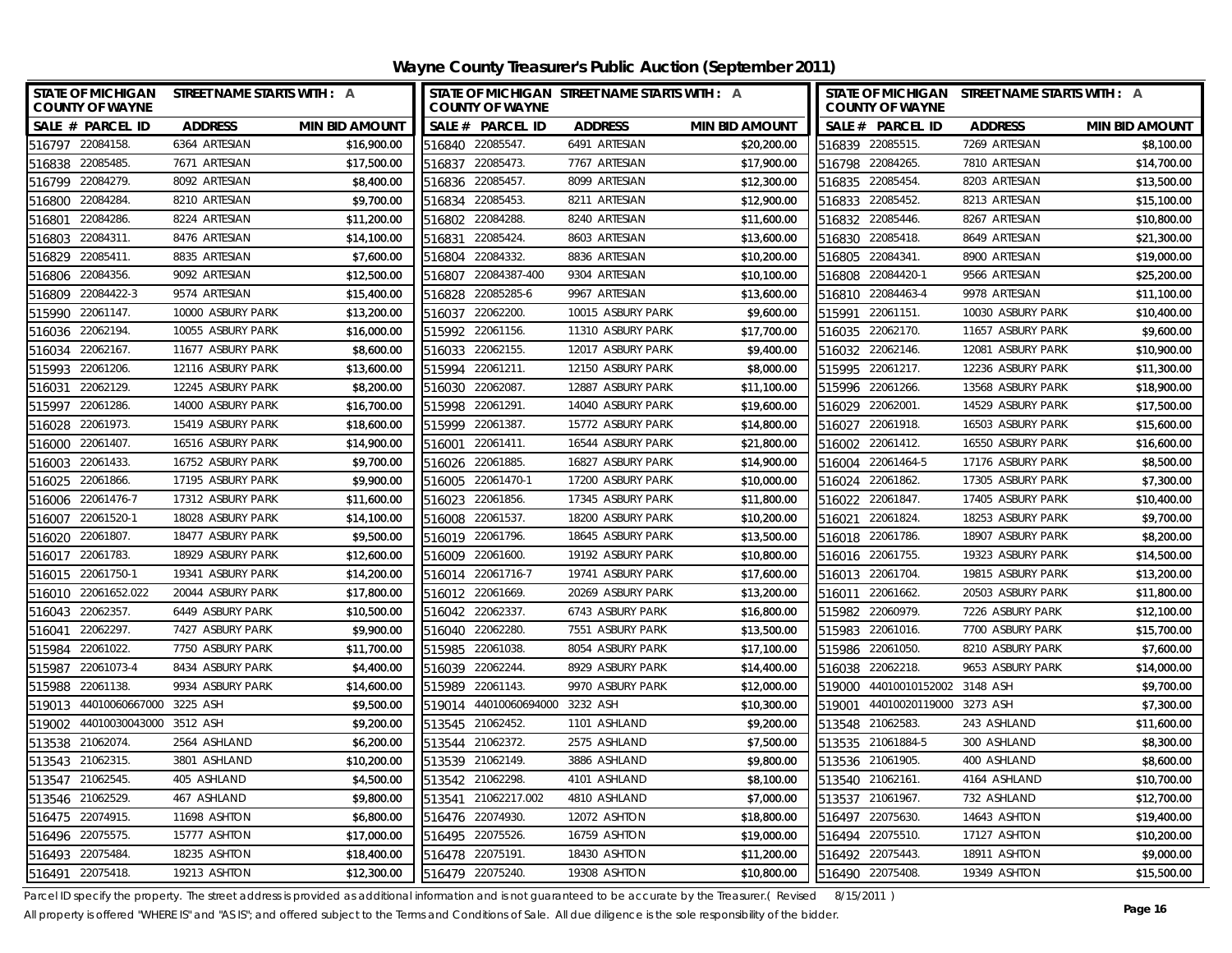| STATE OF MICHIGAN STREET NAME STARTS WITH : A<br><b>COUNTY OF WAYNE</b> |                |                       | STATE OF MICHIGAN STREET NAME STARTS WITH : A<br><b>COUNTY OF WAYNE</b> |                 |                       | STATE OF MICHIGAN STREET NAME STARTS WITH : A<br><b>COUNTY OF WAYNE</b> |                |                       |
|-------------------------------------------------------------------------|----------------|-----------------------|-------------------------------------------------------------------------|-----------------|-----------------------|-------------------------------------------------------------------------|----------------|-----------------------|
| SALE # PARCEL ID                                                        | <b>ADDRESS</b> | <b>MIN BID AMOUNT</b> | SALE # PARCEL ID                                                        | <b>ADDRESS</b>  | <b>MIN BID AMOUNT</b> | SALE # PARCEL ID                                                        | <b>ADDRESS</b> | <b>MIN BID AMOUNT</b> |
| 516480 22075248.                                                        | 19350 ASHTON   | \$15,700.00           | 516489 22075407                                                         | 19355 ASHTON    | \$9,500.00            | 516488 22075405.                                                        | 19367 ASHTON   | \$12,600.00           |
| 516487 22075400.                                                        | 19425 ASHTON   | \$17,100.00           | 516481 22075267.                                                        | 19516 ASHTON    | \$14,200.00           | 516482 22075288.                                                        | 19970 ASHTON   | \$9,300.00            |
| 516486 22075368.                                                        | 19971 ASHTON   | \$10,100.00           | 516483 22075294.                                                        | 20044 ASHTON    | \$14,400.00           | 516485 22075350.                                                        | 20221 ASHTON   | \$16,000.00           |
| 516484 22075307.                                                        | 20228 ASHTON   | \$16,100.00           | 516511 22076012.                                                        | 6229 ASHTON     | \$12,800.00           | 516458 22074649.                                                        | 6354 ASHTON    | \$18,000.00           |
| 516510 22075976.                                                        | 6523 ASHTON    | \$9,600.00            | 516459 22074671                                                         | 6530 ASHTON     | \$13,400.00           | 516509 22075973.                                                        | 6547 ASHTON    | \$17,400.00           |
| 22075968<br>516508                                                      | 6737 ASHTON    | \$9,600.00            | 22075967<br>516507                                                      | 6745 ASHTON     | \$18,000.00           | 516460 22074689.                                                        | 6826 ASHTON    | \$15,600.00           |
| 22075953.<br>516506                                                     | 6857 ASHTON    | \$19,700.00           | 22074700.<br>516461                                                     | 6914 ASHTON     | \$19,500.00           | 516505 22075904.                                                        | 7701 ASHTON    | \$22,900.00           |
| 22075898<br>516504                                                      | 7749 ASHTON    | \$8,800.00            | 516503 22075893.                                                        | 7789 ASHTON     | \$16,500.00           | 516462 22074757.                                                        | 7820 ASHTON    | \$18,300.00           |
| 22074762<br>516463                                                      | 8010 ASHTON    | \$15,300.00           | 22075877.<br>516502                                                     | 8067 ASHTON     | \$12,700.00           | 22075865.<br>516501                                                     | 8243 ASHTON    | \$12,500.00           |
| 22074785.<br>516464                                                     | 8270 ASHTON    | \$11,600.00           | 22074791<br>516465                                                      | 8312 ASHTON     | \$12,800.00           | 516466 22074794.                                                        | 8414 ASHTON    | \$11,900.00           |
| 22074797<br>516467                                                      | 8438 ASHTON    | \$16,900.00           | 516500<br>22075846.                                                     | 8459 ASHTON     | \$11,200.00           | 516468 22074807.                                                        | 8600 ASHTON    | \$13,600.00           |
| 516469 22074809.                                                        | 8620 ASHTON    | \$11,300.00           | 516470 22074816.                                                        | 8668 ASHTON     | \$10,200.00           | 516499 22075828.                                                        | 8681 ASHTON    | \$12,300.00           |
| 22074838<br>516471                                                      | 9046 ASHTON    | \$11,600.00           | 22075804<br>516498                                                      | 9073 ASHTON     | \$8,100.00            | 516472 22074848.                                                        | 9240 ASHTON    | \$28,600.00           |
| 22074870<br>516473                                                      | 9928 ASHTON    | \$10,800.00           | 22074881<br>516474                                                      | 9996 ASHTON     | \$13,000.00           | 06002314.<br>505755                                                     | 1181 ATKINSON  | \$25,300.00           |
| 06002320<br>505756                                                      | 1229 ATKINSON  | \$11,400.00           | 06002350.<br>505757                                                     | 1508 ATKINSON   | \$21,400.00           | 505852 08002765.                                                        | 1715 ATKINSON  | \$12,000.00           |
| 08002810<br>505854                                                      | 1920 ATKINSON  | \$21,000.00           | 08002779<br>505853                                                      | 2001 ATKINSON   | \$11,100.00           | 10002542.<br>506787                                                     | 2230 ATKINSON  | \$22,100.00           |
| 10002483.<br>506784                                                     | 2311 ATKINSON  | \$16,800.00           | 10002518.<br>506786                                                     | 2480 ATKINSON   | \$22,700.00           | 10002505.<br>506785                                                     | 2535 ATKINSON  | \$29,200.00           |
| 02001461<br>505589                                                      | 26 ATKINSON    | \$32,600.00           | 04002510<br>505693                                                      | 615 ATKINSON    | \$26,100.00           | 505696 04002572.                                                        | 696 ATKINSON   | \$30,400.00           |
| 505694 04002518.                                                        | 705 ATKINSON   | \$20,300.00           | 505695 04002530.                                                        | 845 ATKINSON    | \$17,000.00           | 517117 22092775.                                                        | 11383 AUBURN   | \$22,900.00           |
| 517106 22092377.                                                        | 11422 AUBURN   | \$12,400.00           | 517116 22092763                                                         | 11665 AUBURN    | \$11,700.00           | 517115 22092761                                                         | 11681 AUBURN   | \$11,700.00           |
| 22092738<br>517114                                                      | 12099 AUBURN   | \$12,400.00           | 517113 22092731                                                         | 12151 AUBURN    | \$15,400.00           | 517112 22092704.                                                        | 13961 AUBURN   | \$9,400.00            |
| 22092693-4<br>517111                                                    | 14031 AUBURN   | \$11,100.00           | 517107 22092460.                                                        | 14048 AUBURN    | \$9,800.00            | 517110 22092690.                                                        | 14055 AUBURN   | \$9,700.00            |
| 517108 22092472-3                                                       | 14184 AUBURN   | \$20,000.00           | 517109 22092524.                                                        | 15120 AUBURN    | \$16,500.00           | 517091 22092103.                                                        | 6312 AUBURN    | \$8,800.00            |
| 22092108<br>517092                                                      | 6346 AUBURN    | \$23,400.00           | 22093025<br>517131                                                      | 6429 AUBURN     | \$15,000.00           | 517093 22092138.                                                        | 6700 AUBURN    | \$15,600.00           |
| 22092146.<br>517094                                                     | 6760 AUBURN    | \$25,600.00           | 517130 22092996.                                                        | 6783 AUBURN     | \$14,500.00           | 517095 22092177.                                                        | 7272 AUBURN    | \$17,300.00           |
| 517129 22092967.                                                        | 7283 AUBURN    | \$11,300.00           | 517096 22092217.                                                        | 7752 AUBURN     | \$11,500.00           | 517097 22092220.                                                        | 7774 AUBURN    | \$10,600.00           |
| 517128 22092899                                                         | 8247 AUBURN    | \$14,000.00           | 517098 22092240-1                                                       | 8294 AUBURN     | \$9,300.00            | 517127 22092889.                                                        | 8317 AUBURN    | \$10,700.00           |
| 517126 22092888.                                                        | 8403 AUBURN    | \$10,800.00           | 517099 22092251                                                         | 8450 AUBURN     | \$11,500.00           | 517125 22092867.                                                        | 8637 AUBURN    | \$11,900.00           |
| 517100<br>22092266-7                                                    | 8642 AUBURN    | \$9,200.00            | 517101<br>22092268.                                                     | 8650 AUBURN     | \$10,900.00           | 517124 22092861.                                                        | 8685 AUBURN    | \$11,900.00           |
| 517102 22092276.                                                        | 8840 AUBURN    | \$8,500.00            | 517123<br>22092856.                                                     | 8841 AUBURN     | \$11,100.00           | 517103 22092285.                                                        | 8902 AUBURN    | \$12,500.00           |
| 22092286<br>517104                                                      | 8910 AUBURN    | \$10,600.00           | 517122 22092844.                                                        | 9009 AUBURN     | \$11,400.00           | 517121 22092824.                                                        | 9223 AUBURN    | \$9,000.00            |
| 22092810<br>517120                                                      | 9311 AUBURN    | \$9,900.00            | 517119 22092790.                                                        | 9593 AUBURN     | \$12,000.00           | 517118 22092786.003                                                     | 9913 AUBURN    | \$14,900.00           |
| 22092353<br>517105                                                      | 9982 AUBURN    | \$13,200.00           | 515478<br>22047730-1                                                    | 20484 AUDREY    | \$14,800.00           | 519387 56010010571001                                                   | 0 AUDREY'S WAY | \$95,300.00           |
| 514025 21071819.                                                        | 3818 AUDUBON   | \$19,200.00           | 514032 21072150.                                                        | 4131 AUDUBON    | \$40,000.00           | 514031 21072129.                                                        | 4415 AUDUBON   | \$22,000.00           |
| 514030 21072090                                                         | 5211 AUDUBON   | \$16,500.00           | 514029 21072086                                                         | 5245 AUDUBON    | \$22,900.00           | 514026 21071902.                                                        | 5274 AUDUBON   | \$19,500.00           |
| 21012832<br>511847                                                      | 12685 AUGUST   | \$6,600.00            | 511846 21012815.                                                        | 12720 AUGUST    | \$14,600.00           | 511845 21012795.                                                        | 13100 AUGUST   | \$10,800.00           |
| 511844 21012794                                                         | 13116 AUGUST   | \$14,800.00           | 511843 21012791                                                         | 13136 AUGUST    | \$9,500.00            | 510464 18006497.                                                        | 10408 AURORA   | \$8,000.00            |
| 510463 18006493.                                                        | 10415 AURORA   | \$13,800.00           | 510465 18006520.                                                        | 10090 AURORA ST | \$8,700.00            | 519155 45002050003000 1423 AUSTIN                                       |                | \$25,100.00           |
| 519177 45009010086000 2057 AUSTIN                                       |                | \$7,500.00            | 43012020288000 109 AVALON<br>518820                                     |                 | \$9,300.00            | 518812 43012020189000 120 AVALON                                        |                | \$11,300.00           |
| 518813 43012020198000 148 AVALON                                        |                | \$11,900.00           | 518814 43012020218000 204 AVALON                                        |                 | \$10,900.00           | 518819 43012020255000 205 AVALON                                        |                | \$9,700.00            |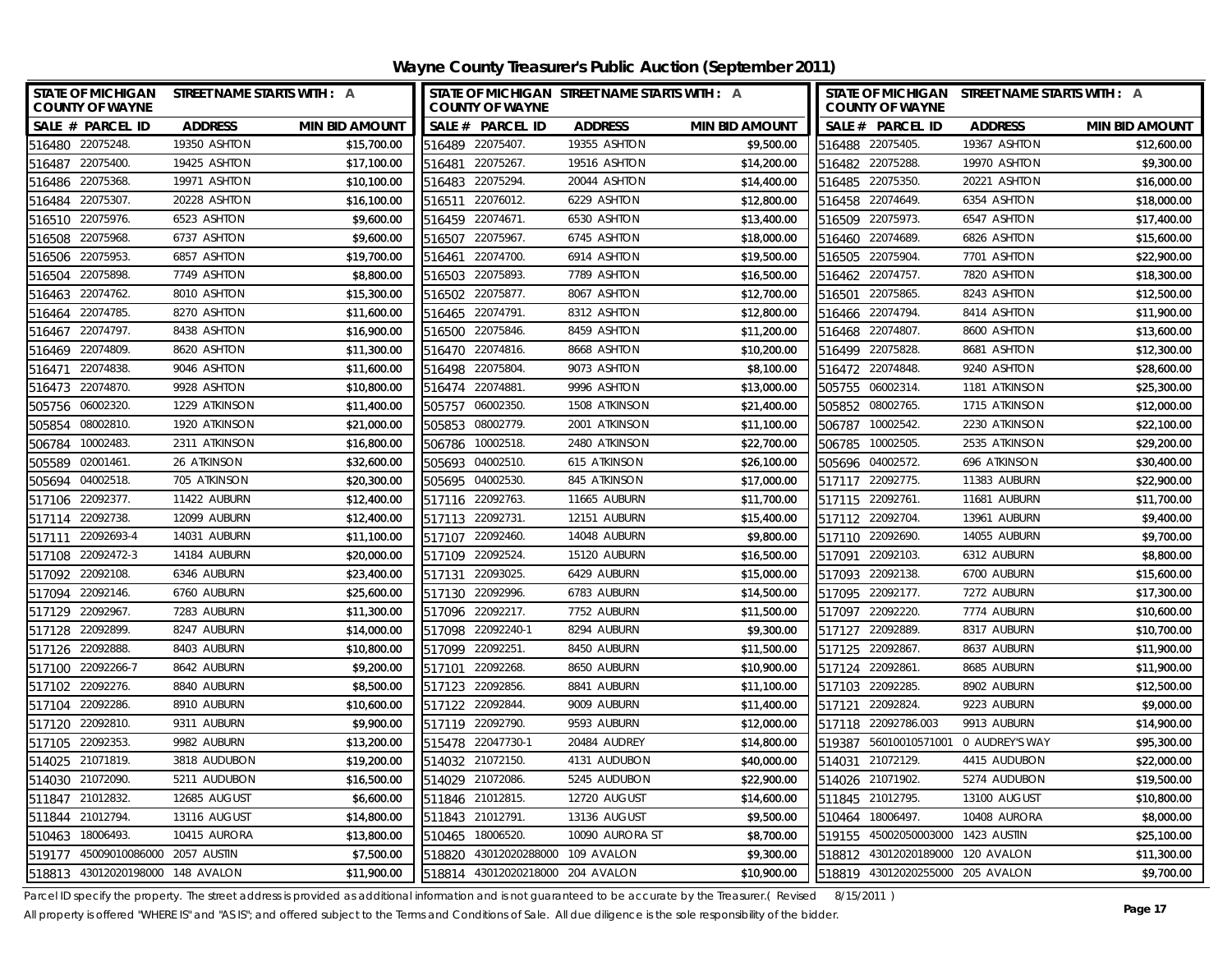**Wayne County Treasurer's Public Auction (September 2011)**

| <b><i>STATE OF MICHIGAN</i></b><br>STREET NAME STARTS WITH : A<br><b>COUNTY OF WAYNE</b> |                                  |                |                       | STATE OF MICHIGAN STREET NAME STARTS WITH : A<br><b>COUNTY OF WAYNE</b> |                  |                   |                       | <b>STATE OF MICHIGAN</b><br>STREET NAME STARTS WITH : A<br><b>COUNTY OF WAYNE</b> |                  |                               |                       |
|------------------------------------------------------------------------------------------|----------------------------------|----------------|-----------------------|-------------------------------------------------------------------------|------------------|-------------------|-----------------------|-----------------------------------------------------------------------------------|------------------|-------------------------------|-----------------------|
|                                                                                          | <b>SALE # PARCEL ID</b>          | <b>ADDRESS</b> | <b>MIN BID AMOUNT</b> | SALE #                                                                  | <b>PARCEL ID</b> | <b>ADDRESS</b>    | <b>MIN BID AMOUNT</b> | SALE #                                                                            | <b>PARCEL ID</b> | <b>ADDRESS</b>                | <b>MIN BID AMOUNT</b> |
|                                                                                          | 518815 43012020223000 222 AVALON |                | \$11,700.00           | 518816                                                                  | 43012020232000   | 248 AVALON        | \$11,000.00           | 518817                                                                            | 43012020233000   | 250 AVALON                    | \$14,100.00           |
|                                                                                          | 518818 43012020240000            | 251 AVALON     | \$10,800.00           | 1325                                                                    | 21000304.        | 13321 AVERHILL CT | \$24,700.00           |                                                                                   | 511038 20003264. | 9125 AVIS                     | \$8,700.00            |
|                                                                                          | 516703 22081824.                 | 16609 AVON     | \$18,900.00           | 516690                                                                  | 22081490.        | 18252 AVON        | \$11,900.00           | 516691                                                                            | 22081526.        | 18716 AVON                    | \$21,000.00           |
|                                                                                          | 516702 22081683.                 | 19161 AVON     | \$16,700.00           | 516692                                                                  | 22081552.        | 19324 AVON        | \$7,700.00            |                                                                                   | 516693 22081555. | 19342 AVON                    | \$12,300.00           |
| 516701                                                                                   | 22081663.                        | 19379 AVON     | \$15,000.00           | 516694                                                                  | 22081568.        | 19444 AVON        | \$20,500.00           |                                                                                   | 516695 22081569. | 19452 AVON                    | \$9,400.00            |
| 516700                                                                                   | 22081645.                        | 19731 AVON     | \$12,500.00           | 516699                                                                  | 22081642.        | 19755 AVON        | \$13,900.00           |                                                                                   | 516696 22081585. | 19770 AVON                    | \$15,000.00           |
| 516698                                                                                   | 22081636.                        | 19923 AVON     | \$12,600.00           | 516697                                                                  | 22081615.        | 20101 AVON        | \$6,200.00            | 518923                                                                            | 44003030023002   | 27530 AVONDALE                | \$14,100.00           |
| 518950                                                                                   | 44006010038000                   | 28005 AVONDALE | \$18,100.00           | 518935                                                                  | 44005010017000   | 29043 AVONDALE    | \$10,500.00           | 518907                                                                            |                  | 44002010500002 29473 AVONDALE | \$12,300.00           |
| 518899                                                                                   | 44001050131000                   | 30148 AVONDALE | \$14,300.00           | 519403                                                                  | 56063010111000   | 35297 AVONDALE    | \$10,100.00           |                                                                                   |                  |                               |                       |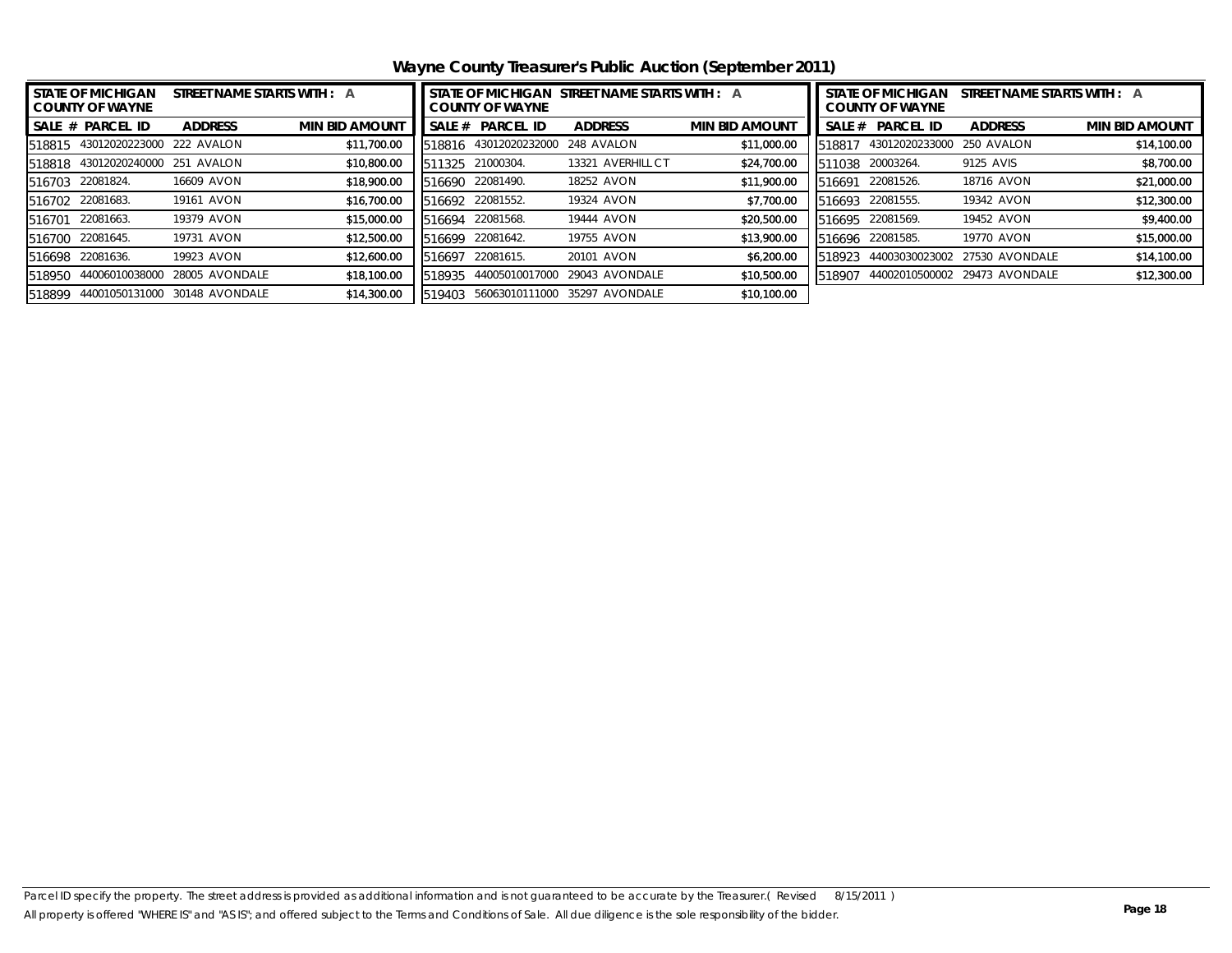<span id="page-18-0"></span>**Wayne County Treasurer's Public Auction (September 2011)**

| <b>STATE OF MICHIGAN</b><br><b>COUNTY OF WAYNE</b> | STREET NAME STARTS WITH : B     |                       |                  | <b>COUNTY OF WAYNE</b>            | STATE OF MICHIGAN STREET NAME STARTS WITH : B |                       | STATE OF MICHIGAN STREET NAME STARTS WITH : B<br><b>COUNTY OF WAYNE</b> |                       |                                        |                       |
|----------------------------------------------------|---------------------------------|-----------------------|------------------|-----------------------------------|-----------------------------------------------|-----------------------|-------------------------------------------------------------------------|-----------------------|----------------------------------------|-----------------------|
| SALE # PARCEL ID                                   | <b>ADDRESS</b>                  | <b>MIN BID AMOUNT</b> |                  | SALE # PARCEL ID                  | <b>ADDRESS</b>                                | <b>MIN BID AMOUNT</b> |                                                                         | SALE # PARCEL ID      | <b>ADDRESS</b>                         | <b>MIN BID AMOUNT</b> |
| 510318 18000324.                                   | 7806 BACON                      | \$11,800.00           | 509933 17001472. |                                   | 8126 BADGER                                   | \$9,200.00            |                                                                         | 507931 14000279.001   | 3943 BAGLEY                            | \$6,600.00            |
| 519190 45014020348000 3118 BAILEY                  |                                 | \$10,600.00           |                  | 519452 60012010227000 6531 BAILEY |                                               | \$21,500.00           | 510166 17011684.                                                        |                       | 2451 BALDWIN                           | \$17,900.00           |
| 510165 17011663.                                   | 2579 BALDWIN                    | \$21,800.00           | 510164 17011662. |                                   | 2901 BALDWIN                                  | \$8,700.00            | 510155 17011173.                                                        |                       | 2920 BALDWIN                           | \$6,800.00            |
| 510156 17011206.                                   | 3456 BALDWIN                    | \$12,100.00           |                  | 510157 17011236-47                | 3764 BALDWIN                                  | \$10,800.00           | 510163 17011554.                                                        |                       | 4427 BALDWIN                           | \$6,600.00            |
| 510162 17011531                                    | 4717 BALDWIN                    | \$7,100.00            | 510161 17011529. |                                   | 4727 BALDWIN                                  | \$8,200.00            | 510158 17011288.                                                        |                       | 4790 BALDWIN                           | \$14,200.00           |
| 17011506.<br>510160                                | 5015 BALDWIN                    | \$6,600.00            | 510159 17011308  |                                   | 5058 BALDWIN                                  | \$8,300.00            | 513798 21067813.                                                        |                       | 10066 BALFOUR                          | \$12,400.00           |
| 513799 21067814.                                   | 10072 BALFOUR                   | \$17,500.00           | 513814 21068031  |                                   | 10235 BALFOUR                                 | \$16,100.00           | 513800 21067846.                                                        |                       | 10480 BALFOUR                          | \$10,400.00           |
| 21067848.<br>513801                                | 10494 BALFOUR                   | \$7,700.00            | 513813 21067982. |                                   | 10715 BALFOUR                                 | \$11,700.00           | 513812 21067979.                                                        |                       | 10739 BALFOUR                          | \$8,700.00            |
| 21067973<br>513811                                 | 10819 BALFOUR                   | \$11,300.00           | 513810 21067964  |                                   | 10891 BALFOUR                                 | \$16,300.00           | 513809 21067961                                                         |                       | 10915 BALFOUR                          | \$14,400.00           |
| 21067898<br>513802                                 | 11144 BALFOUR                   | \$19,900.00           | 513808 21067945. |                                   | 11223 BALFOUR                                 | \$18,700.00           | 513803 21067916.                                                        |                       | 11356 BALFOUR                          | \$12,600.00           |
| 513807 21067935.006                                | 11451 BALFOUR                   | \$10,900.00           | 513806 21067934. |                                   | 11501 BALFOUR                                 | \$14,500.00           | 513804 21067920.                                                        |                       | 11508 BALFOUR                          | \$19,700.00           |
| 513805 21067929.                                   | 11543 BALFOUR                   | \$15,100.00           | 513855 21068850. |                                   | 3615 BALFOUR                                  | \$16,900.00           | 513786 21067650.                                                        |                       | 4174 BALFOUR                           | \$18,000.00           |
| 21067667<br>513787                                 | 4412 BALFOUR                    | \$18,300.00           | 513788 21067670. |                                   | 4618 BALFOUR                                  | \$12,500.00           | 513789 21067673.                                                        |                       | 4642 BALFOUR                           | \$14,000.00           |
| 21068792<br>513854                                 | 4683 BALFOUR                    | \$15,700.00           | 513853 21068790. |                                   | 4699 BALFOUR                                  | \$21,700.00           | 513790 21067696.                                                        |                       | 5034 BALFOUR                           | \$18,700.00           |
| 21068774.<br>513852                                | 5035 BALFOUR                    | \$11,200.00           | 513851           | 21068766.                         | 5097 BALFOUR                                  | \$20,900.00           | 513850 21068759.                                                        |                       | 5233 BALFOUR                           | \$17,100.00           |
| 513849 21068757.                                   | 5251 BALFOUR                    | \$18,200.00           | 513848           | 21068755                          | 5267 BALFOUR                                  | \$9,800.00            | 513847 21068738.                                                        |                       | 5583 BALFOUR                           | \$19,500.00           |
| 21067751<br>513791                                 | 5910 BALFOUR                    | \$14,800.00           | 513792           | 21067764                          | 9616 BALFOUR                                  | \$13,900.00           | 513817                                                                  | 21068081              | 9625 BALFOUR                           | \$18,600.00           |
| 513793 21067773.                                   | 9680 BALFOUR                    | \$15,900.00           | 513816 21068073  |                                   | 9681 BALFOUR                                  | \$17,200.00           | 513794 21067774.                                                        |                       | 9690 BALFOUR                           | \$13,800.00           |
| 513795 21067782.                                   | 9824 BALFOUR                    | \$20,000.00           | 513796 21067785. |                                   | 9846 BALFOUR                                  | \$11,800.00           | 513797 21067797.                                                        |                       | 9930 BALFOUR                           | \$17,400.00           |
| 513815 21068050.                                   | 9935 BALFOUR                    | \$18,300.00           |                  | 519589 80007010969006 6931 BALL   |                                               | \$10,200.00           |                                                                         | 519588 80007010969003 | 6963 BALL                              | \$7,700.00            |
| 14010365<br>508249                                 | 3892 BANGOR                     | \$9,900.00            | 508251           | 14010601                          | 4203 BANGOR                                   | \$29,000.00           |                                                                         | 508250 14010595.      | 4241 BANGOR                            | \$14,900.00           |
| 519490 60076011582000 14505 BANNER                 |                                 | \$4,800.00            | 519502           |                                   | 60085010689000 15388 BANNER                   | \$7,300.00            |                                                                         | 519449 60009010226000 | 5947 BANNER                            | \$11,500.00           |
| 514392 22009873.007                                | 22451 BARBARA                   | \$11,500.00           |                  | 514393 22009873.017               | 22458 BARBARA                                 | \$7,600.00            |                                                                         | 519498 60082020152000 | 27248 BARBARA                          | \$12,800.00           |
| 513657 21065435-6                                  | 5525 BARHAM                     | \$18,000.00           | 513656 21065426. |                                   | 5737 BARHAM                                   | \$7,800.00            | 512842 21033022.                                                        |                       | 12090 BARLOW                           | \$7,900.00            |
| 512868 21033497.                                   | 12135 BARLOW                    | \$21,800.00           | 512843 21033031  |                                   | 12426 BARLOW                                  | \$11,400.00           | 512844 21033045.                                                        |                       | 12538 BARLOW                           | \$13,600.00           |
| 512845 21033047                                    | 12554 BARLOW                    | \$12,600.00           | 512867 21033471  |                                   | 12643 BARLOW                                  | \$6,600.00            | 512866 21033470.                                                        |                       | 12653 BARLOW                           | \$8,300.00            |
| 512865 21033469.                                   | 12661 BARLOW                    | \$11,700.00           | 512864 21033466. |                                   | 12683 BARLOW                                  | \$9,600.00            | 512846 21033063.                                                        |                       | 12722 BARLOW                           | \$6,800.00            |
| 512863 21033446.                                   | 17199 BARLOW                    | \$9,500.00            | 512847 21033086  |                                   | 17362 BARLOW                                  | \$10,800.00           | 512848 21033113.                                                        |                       | 18638 BARLOW                           | \$15,500.00           |
| 512862 21033382.                                   | 19127 BARLOW                    | \$8,400.00            | 512861 21033345. |                                   | 19541 BARLOW                                  | \$16,800.00           | 512849 21033187.                                                        |                       | 19714 BARLOW                           | \$9,600.00            |
| 512850 21033206.                                   | 19958 BARLOW                    | \$14,200.00           | 512860 21033310. |                                   | 19959 BARLOW                                  | \$19,900.00           |                                                                         | 512859 21033304-5     | 20011 BARLOW                           | \$14,600.00           |
| 512851 21033218.                                   | 20048 BARLOW                    | \$10,600.00           |                  | 512858 21033287-8                 | 20213 BARLOW                                  | \$11,500.00           |                                                                         | 512857 21033277.      | 20289 BARLOW                           | \$13,200.00           |
| 512856 21033272.                                   | 20323 BARLOW                    | \$11,700.00           | 512855 21033268  |                                   | 20519 BARLOW                                  | \$9,200.00            |                                                                         | 512854 21033265.      | 20541 BARLOW                           | \$25,300.00           |
| 512853 21033261.                                   | 20571 BARLOW                    | \$10,200.00           | 512852 21033260. |                                   | 20577 BARLOW                                  | \$11,500.00           | 510371 18003380.                                                        |                       | 6447 BARLUM                            | \$5,200.00            |
| 510374 18003429.                                   | 6510 BARLUM                     | \$9,200.00            | 510372 18003385  |                                   | 6515 BARLUM                                   | \$10,400.00           | 510373 18003428.                                                        |                       | 6516 BARLUM                            | \$8,200.00            |
| 513013 21036732.                                   | 5836 BARRETT                    | \$9,600.00            | 513014 21036749  |                                   | 6040 BARRETT                                  | \$9,900.00            |                                                                         |                       | 518973 44008011005002 29204 BARRINGTON | \$8,300.00            |
| 519407                                             | 56070040323000 31021 BARRINGTON | \$18,700.00           | 510423           | 18004637                          | 6388 BARTON                                   | \$10,000.00           | 510420 18004584                                                         |                       | 6437 BARTON                            | \$7,400.00            |
| 18004591<br>510421                                 | 6601 BARTON                     | \$8,100.00            | 510422           | 18004600.                         | 6665 BARTON                                   | \$6,900.00            |                                                                         | 511203 20011512.      | 1624 BASSETT                           | \$15,800.00           |
| 20011505<br>511202                                 | 1678 BASSETT                    | \$7,000.00            | 511201           | 20011490.                         | 1822 BASSETT                                  | \$9,300.00            | 511186 20011164.                                                        |                       | 1935 BASSETT                           | \$41,200.00           |
| 511187 20011192.                                   | 2471 BASSETT                    | \$10,000.00           | 511200           | 20011418.                         | 2694 BASSETT                                  | \$16,000.00           |                                                                         | 511188 20011224.004   | 2913 BASSETT                           | \$18,400.00           |
| 511199 20011405.                                   | 2986 BASSETT                    | \$10,900.00           | 511189 20011235. |                                   | 2993 BASSETT                                  | \$13,000.00           | 511198 20011387.                                                        |                       | 3166 BASSETT                           | \$11,300.00           |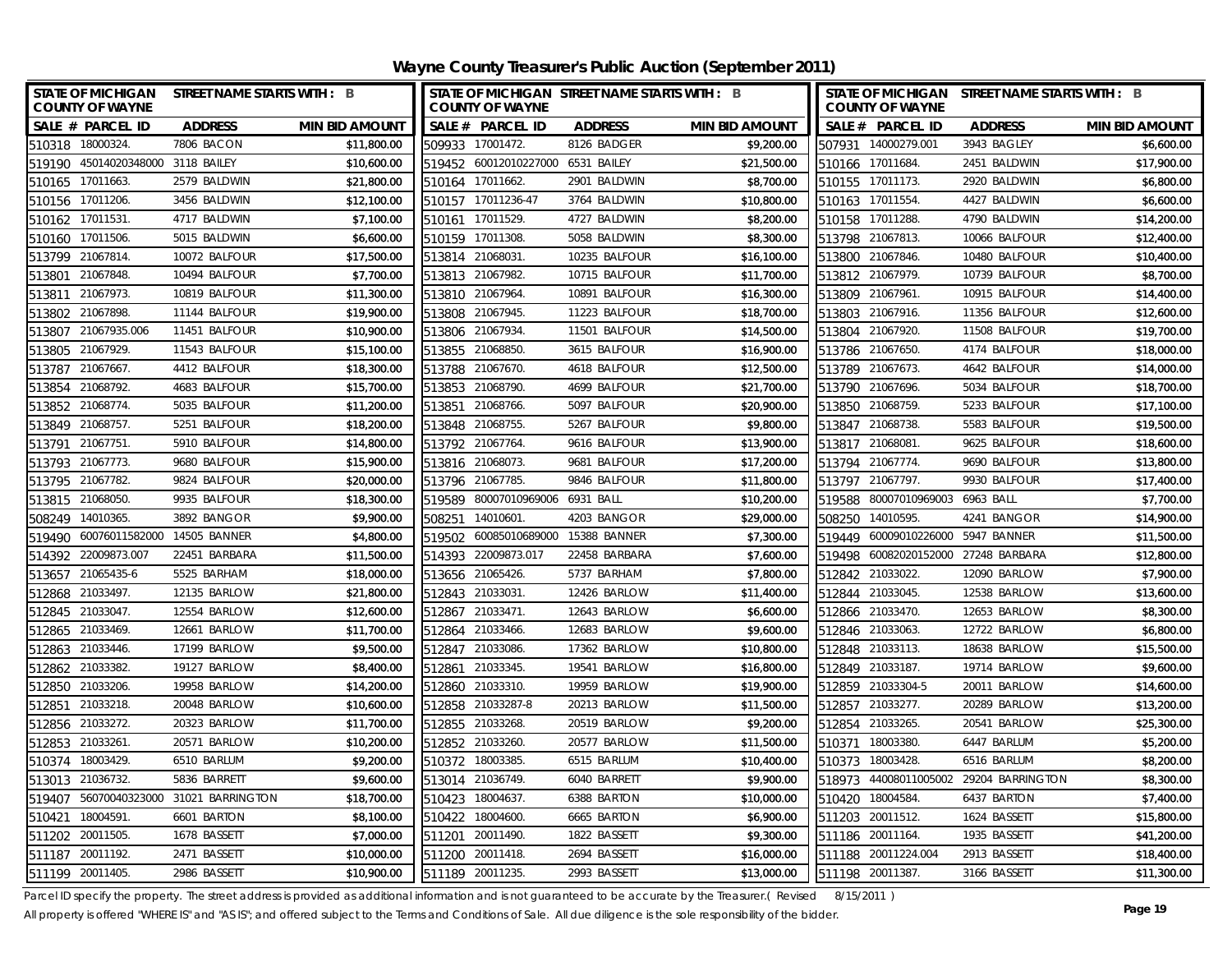**Wayne County Treasurer's Public Auction (September 2011)**

| <b>STATE OF MICHIGAN</b><br><b>COUNTY OF WAYNE</b> | STREET NAME STARTS WITH : B |                       |                 | <b>COUNTY OF WAYNE</b> | STATE OF MICHIGAN STREET NAME STARTS WITH : B |                       |                  | <b>COUNTY OF WAYNE</b>             | STATE OF MICHIGAN STREET NAME STARTS WITH : B |                       |
|----------------------------------------------------|-----------------------------|-----------------------|-----------------|------------------------|-----------------------------------------------|-----------------------|------------------|------------------------------------|-----------------------------------------------|-----------------------|
| SALE # PARCEL ID                                   | <b>ADDRESS</b>              | <b>MIN BID AMOUNT</b> |                 | SALE # PARCEL ID       | <b>ADDRESS</b>                                | <b>MIN BID AMOUNT</b> |                  | SALE # PARCEL ID                   | <b>ADDRESS</b>                                | <b>MIN BID AMOUNT</b> |
| 511197 20011380.                                   | 3214 BASSETT                | \$10,600.00           |                 | 511190 20011267.       | 3321 BASSETT                                  | \$10,000.00           |                  | 511191 20011272.                   | 3411 BASSETT                                  | \$10,400.00           |
| 511196 20011333.                                   | 3732 BASSETT                | \$15,000.00           |                 | 511195 20011329        | 3758 BASSETT                                  | \$20,800.00           | 511194 20011325. |                                    | 3786 BASSETT                                  | \$9,100.00            |
| 511193 20011324.                                   | 3794 BASSETT                | \$10,500.00           |                 | 511192 20011316.       | 3795 BASSETT                                  | \$10,200.00           | 506043 08010190. |                                    | 15339 BAYLIS                                  | \$11,100.00           |
| 506042 08010186.                                   | 15367 BAYLIS                | \$11,000.00           |                 | 506030 08009956.       | 15386 BAYLIS                                  | \$7,100.00            |                  | 506031 08009971.                   | 15516 BAYLIS                                  | \$8,800.00            |
| 08010170.<br>506041                                | 15517 BAYLIS                | \$7,500.00            |                 | 506032 08009977.       | 15552 BAYLIS                                  | \$8,600.00            |                  | 506040 08010160.                   | 15577 BAYLIS                                  | \$8,200.00            |
| 08010153-4<br>506039                               | 15611 BAYLIS                | \$6,300.00            | 506033          | 08009992               | 15640 BAYLIS                                  | \$9,700.00            | 506038           | 08010148.                          | 15649 BAYLIS                                  | \$5,600.00            |
| 08010141.<br>506037                                | 15835 BAYLIS                | \$7,200.00            |                 | 506036 08010119.       | 16167 BAYLIS                                  | \$15,400.00           |                  | 506034 08010030.                   | 16216 BAYLIS                                  | \$14,500.00           |
| 08010044.<br>506035                                | 16570 BAYLIS                | \$13,900.00           |                 | 505957 08005561.       | 16948 BAYLIS                                  | \$9,400.00            | 511302 20015951. |                                    | 652 BAYSIDE                                   | \$9,600.00            |
| 20015925.<br>511301                                | 701 BAYSIDE                 | \$8,500.00            |                 | 513676 21065789.       | 10110 BEACONSFIELD                            | \$10,500.00           | 513677 21065802. |                                    | 10216 BEACONSFIELD                            | \$13,100.00           |
| 21066128.<br>513686                                | 10343 BEACONSFIELD          | \$16,300.00           |                 | 513678 21065815.       | 10346 BEACONSFIELD                            | \$17,200.00           | 513685 21066126. |                                    | 10359 BEACONSFIELD                            | \$17,800.00           |
| 513679 21065834.                                   | 10630 BEACONSFIELD          | \$14,500.00           |                 | 513684 21066086.       | 10935 BEACONSFIELD                            | \$9,700.00            |                  | 513683 21066056-7                  | 11175 BEACONSFIELD                            | \$17,700.00           |
| 513680 21065910-1                                  | 11484 BEACONSFIELD          | \$16,500.00           |                 | 513682 21066020-       | 11627 BEACONSFIELD                            | \$18,400.00           |                  | 513681 21066009.013                | 11695 BEACONSFIELD                            | \$15,500.00           |
| 21066349.<br>513703                                | 3549 BEACONSFIELD           | \$16,600.00           |                 | 513658 21065598.       | 3568 BEACONSFIELD                             | \$15,700.00           | 513659 21065599. |                                    | 3576 BEACONSFIELD                             | \$14,400.00           |
| 21066345.<br>513702                                | 3579 BEACONSFIELD           | \$14,200.00           | 513701          | 21066341               | 3611 BEACONSFIELD                             | \$13,400.00           | 513700           | 21066337                           | 3645 BEACONSFIELD                             | \$8,200.00            |
| 21065616.<br>513660                                | 3926 BEACONSFIELD           | \$21,800.00           | 513661          | 21065622               | 3974 BEACONSFIELD                             | \$13,000.00           | 513699 21066318. |                                    | 4015 BEACONSFIELD                             | \$13,200.00           |
| 21066316.<br>513698                                | 4117 BEACONSFIELD           | \$11,800.00           |                 | 513662 21065630.       | 4120 BEACONSFIELD                             | \$9,700.00            | 513663 21065636. |                                    | 4166 BEACONSFIELD                             | \$5,900.00            |
| 21065640.<br>513664                                | 4198 BEACONSFIELD           | \$12,000.00           |                 | 513665 21065641.       | 4206 BEACONSFIELD                             | \$13,900.00           | 513697           | 21066281                           | 4651 BEACONSFIELD                             | \$19,900.00           |
| 513696 21066280                                    | 4659 BEACONSFIELD           | \$21,200.00           |                 | 513695 21066272.       | 4801 BEACONSFIELD                             | \$8,600.00            | 513694 21066270. |                                    | 4821 BEACONSFIELD                             | \$9,600.00            |
| 513693 21066268.                                   | 4835 BEACONSFIELD           | \$12,500.00           |                 | 513666 21065703.       | 5250 BEACONSFIELD                             | \$22,100.00           | 513692 21066242. |                                    | 5251 BEACONSFIELD                             | \$14,500.00           |
| 21066241.<br>513691                                | 5259 BEACONSFIELD           | \$14,100.00           |                 | 513690 21066238.       | 5281 BEACONSFIELD                             | \$11,100.00           | 513667 21065708. |                                    | 5290 BEACONSFIELD                             | \$13,600.00           |
| 21065718.<br>513668                                | 5550 BEACONSFIELD           | \$5,400.00            |                 | 513669 21065720.       | 5566 BEACONSFIELD                             | \$11,800.00           | 513689 21066221. |                                    | 5599 BEACONSFIELD                             | \$14,300.00           |
| 513670 21065727.                                   | 5720 BEACONSFIELD           | \$17,900.00           |                 | 513671 21065738.       | 5804 BEACONSFIELD                             | \$13,100.00           |                  | 513672 21065747-53                 | 5960 BEACONSFIELD                             | \$11,100.00           |
| 513688 21066190-8                                  | 5961 BEACONSFIELD           | \$10,100.00           |                 | 513673 21065757.       | 9124 BEACONSFIELD                             | \$16,100.00           | 513674 21065765. |                                    | 9444 BEACONSFIELD                             | \$14,800.00           |
| 513687 21066175.                                   | 9493 BEACONSFIELD           | \$15,400.00           |                 | 513675 21065776.       | 9928 BEACONSFIELD                             | \$14,800.00           | 510133 17010503. |                                    | 2497 BEALS                                    | \$7,800.00            |
| 510132 17010453.                                   | 3471 BEALS                  | \$7,000.00            |                 | 510493 18008535-8      | 1600 BEARD                                    | \$67,300.00           | 510496 18008569. |                                    | 1811 BEARD                                    | \$9,200.00            |
| 510495 18008552.                                   | 2029 BEARD                  | \$3,500.00            |                 | 510494 18008548        | 2111 BEARD                                    | \$6,900.00            | 511236 20012539. |                                    | 1821 BEATRICE                                 | \$10,000.00           |
| 511237 20012540.                                   | 1827 BEATRICE               | \$7,700.00            |                 | 511238 20012607        | 2665 BEATRICE                                 | \$9,100.00            |                  | 511244 20012758-60                 | 3138 BEATRICE                                 | \$9,700.00            |
| 511243 20012755.                                   | 3160 BEATRICE               | \$10,500.00           |                 | 511239 20012652        | 3231 BEATRICE                                 | \$9,000.00            | 511240 20012654. |                                    | 3311 BEATRICE                                 | \$12,300.00           |
| 20012690<br>511241                                 | 3631 BEATRICE               | \$13,500.00           |                 | 511242 20012700.001    | 3780 BEATRICE                                 | \$16,100.00           |                  | 518707 42010080563002              | 20212 BEAUFAIT                                | \$15,600.00           |
| 518706 42010070387000 20935 BEAUFAIT               |                             | \$12,300.00           |                 |                        | 519545 75088020004000 31631 BEAVER CIRCLE     | \$15,200.00           | 513984 21071061  |                                    | 3437 BEDFORD                                  | \$24,000.00           |
| 513983 21071048.                                   | 3619 BEDFORD                | \$14,500.00           |                 | 513961 21070721.       | 3662 BEDFORD                                  | \$15,300.00           | 513962 21070726. |                                    | 3706 BEDFORD                                  | \$14,900.00           |
| 513963 21070736.                                   | 3968 BEDFORD                | \$9,600.00            |                 | 513964 21070745.       | 4120 BEDFORD                                  | \$16,300.00           | 513965 21070752. |                                    | 4180 BEDFORD                                  | \$26,100.00           |
| 513966 21070753.                                   | 4182 BEDFORD                | \$14,300.00           |                 | 513982 21070989        | 4611 BEDFORD                                  | \$17,200.00           | 513967 21070781. |                                    | 4666 BEDFORD                                  | \$41,300.00           |
| 513981 21070975.                                   | 4803 BEDFORD                | \$18,800.00           |                 | 513968 21070790        | 4820 BEDFORD                                  | \$13,700.00           | 513980 21070972. |                                    | 4827 BEDFORD                                  | \$18,500.00           |
| 513979 21070966.                                   | 4877 BEDFORD                | \$18,200.00           |                 | 513978 21070952.       | 5115 BEDFORD                                  | \$12,000.00           | 513969 21070824  |                                    | 5296 BEDFORD                                  | \$11,000.00           |
| 21070939.<br>513977                                | 5303 BEDFORD                | \$10,500.00           | 513976 21070931 |                        | 5545 BEDFORD                                  | \$15,700.00           | 513975 21070923. |                                    | 5609 BEDFORD                                  | \$16,000.00           |
| 513970 21070843.                                   | 5728 BEDFORD                | \$19,200.00           |                 | 513974 21070919.       | 5735 BEDFORD                                  | \$16,100.00           | 513971           | 21070845.                          | 5740 BEDFORD                                  | \$14,700.00           |
| 513973 21070917.                                   | 5751 BEDFORD                | \$17,200.00           |                 | 513972 21070878.       | 9306 BEDFORD                                  | \$13,100.00           |                  | 519052 44016040018000 0 BEECH DALY |                                               | \$10,100.00           |
| 44016040016000 0 BEECH DALY<br>519051              |                             | \$10,100.00           | 519481          |                        | 60054010056000 11057 BEECH DALY               | \$14,100.00           |                  |                                    | 519482 60054010060000 11081 BEECH DALY        | \$8,900.00            |
| 519480 60049020016000 11900 BEECH DALY             |                             | \$16,800.00           | 519571          |                        | 79011040001000 18516 BEECH DALY               | \$11,600.00           |                  |                                    | 519553 79002040021001 19336 BEECH DALY        | \$9,700.00            |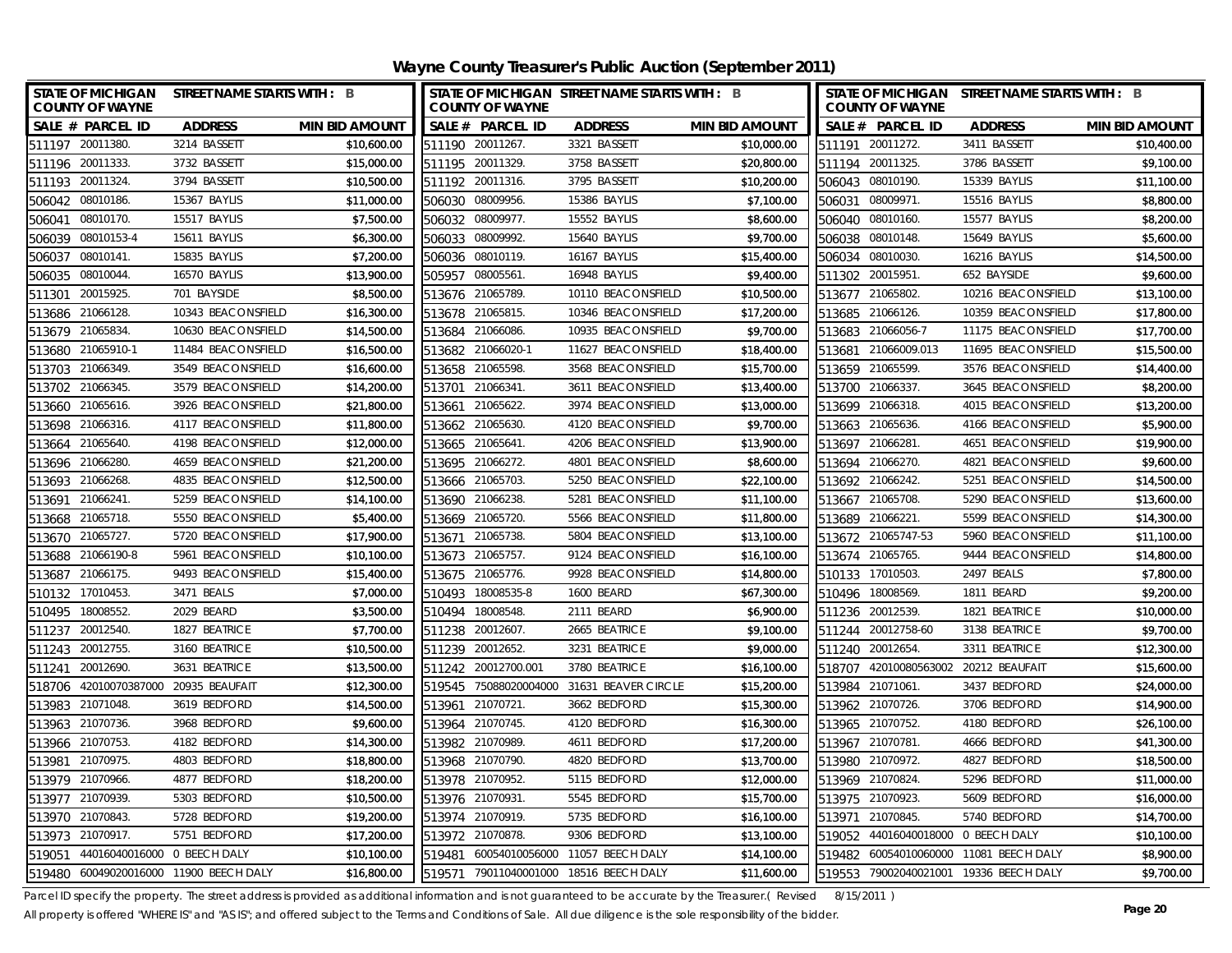| STATE OF MICHIGAN STREET NAME STARTS WITH : B<br><b>COUNTY OF WAYNE</b> | STATE OF MICHIGAN STREET NAME STARTS WITH : B<br><b>COUNTY OF WAYNE</b> |                  |                       | <b>COUNTY OF WAYNE</b>              | STATE OF MICHIGAN STREET NAME STARTS WITH : B |                       |
|-------------------------------------------------------------------------|-------------------------------------------------------------------------|------------------|-----------------------|-------------------------------------|-----------------------------------------------|-----------------------|
| SALE # PARCEL ID<br><b>ADDRESS</b><br><b>MIN BID AMOUNT</b>             | SALE # PARCEL ID                                                        | <b>ADDRESS</b>   | <b>MIN BID AMOUNT</b> | SALE # PARCEL ID                    | <b>ADDRESS</b>                                | <b>MIN BID AMOUNT</b> |
| 518995 44009030083000 0 BEECH ST & MIDDLEBELT<br>\$31,700.00            | 510457 18006252.                                                        | 10051 BEECHDALE  | \$10,800.00           | 510460 18006288.                    | 10386 BEECHDALE                               | \$9,700.00            |
| 510458 18006278.<br>10395 BEECHDALE<br>\$8,600.00                       | 510459 18006282.                                                        | 10427 BEECHDALE  | \$7,000.00            | 519348 50009040303000 257 BEECHWOOD |                                               | \$13,600.00           |
| 50009040017000 268 BEECHWOOD<br>\$15,100.00<br>519341                   | 519347 50009040287000 289 BEECHWOOD                                     |                  | \$8,400.00            | 519342 50009040046000 326 BEECHWOOD |                                               | \$8,400.00            |
| 519343 50009040050300 342 BEECHWOOD<br>\$9,500.00                       | 519344 50009040052000 344 BEECHWOOD                                     |                  | \$8,700.00            | 519346 50009040237000 399 BEECHWOOD |                                               | \$18,000.00           |
| \$16,800.00<br>519345 50009040113301 476 BEECHWOOD                      | 508888 16011443.                                                        | 5764 BEECHWOOD   | \$6,700.00            | 508893 16011588-9                   | 5859 BEECHWOOD                                | \$9,900.00            |
| 16011585.<br>5877 BEECHWOOD<br>\$7,100.00<br>508892                     | 16011582.<br>508891                                                     | 5895 BEECHWOOD   | \$6,900.00            | 16011490.<br>508889                 | 6126 BEECHWOOD                                | \$13,900.00           |
| 508890 16011497.<br>6338 BEECHWOOD<br>\$7,700.00                        | 507949 14001853.                                                        | 7510 BEECHWOOD   | \$9,400.00            | 508905<br>16011738.                 | 5882 BEGOLE                                   | \$8,600.00            |
| 510269 17015257.<br>17402 BELAND<br>\$11,700.00                         | 510280 17015526.                                                        | 18009 BELAND     | \$25,600.00           | 510270 17015306.                    | 18444 BELAND                                  | \$14,700.00           |
| \$12,300.00<br>510279 17015490.<br>18635 BELAND                         | 510278 17015454.                                                        | 19217 BELAND     | \$16,300.00           | 510271 17015361                     | 19222 BELAND                                  | \$15,400.00           |
| 19311 BELAND<br>\$9,200.00<br>510277 17015449.                          | 510272 17015367.                                                        | 19330 BELAND     | \$9,200.00            | 510276 17015430.                    | 19445 BELAND                                  | \$29,900.00           |
| 19691 BELAND<br>510275 17015419.<br>\$13,800.00                         | 510273 17015406                                                         | 19764 BELAND     | \$9,000.00            | 510274 17015407.                    | 19770 BELAND                                  | \$11,100.00           |
| 15703 BELDEN<br>507288 12012347.<br>\$5,600.00                          | 507286 12012284.                                                        | 15764 BELDEN     | \$11,000.00           | 507287 12012294.                    | 15822 BELDEN                                  | \$12,300.00           |
| 18004775.<br>6356 BELFAST<br>\$6,400.00<br>510429                       | 18004772.<br>510428                                                     | 6378 BELFAST     | \$7,800.00            | 18004741.<br>510427                 | 6629 BELFAST                                  | \$8,700.00            |
| 20007359<br>8126 BELLE<br>\$26,300.00<br>511102                         | 509026<br>16018415.                                                     | 11426 BELLETERRE | \$10,700.00           | 16018442.<br>509027                 | 9985 BELLETERRE                               | \$9,300.00            |
| 15013120-8<br>2480 BELLEVUE<br>\$16,400.00<br>508588                    | 15013140.<br>508589                                                     | 3178 BELLEVUE    | \$12,700.00           | 508590 15013141.                    | 3190 BELLEVUE                                 | \$12,500.00           |
| 15013146.<br>3266 BELLEVUE<br>\$6,700.00<br>508591                      | 15013148.<br>508592                                                     | 3278 BELLEVUE    | \$8,400.00            | 505382 01003233.                    | 288 BELMONT                                   | \$8,500.00            |
| 41006020153000<br>2968 BELMONT<br>\$15,700.00<br>518645                 | 41008020106303 3963 BELMONT<br>518672                                   |                  | \$17,400.00           | 505660 03002736.                    | 581 BELMONT                                   | \$10,100.00           |
| 03002743<br>627 BELMONT<br>\$8,600.00<br>505661                         | 19007381<br>510964                                                      | 1308 BELVIDERE   | \$14,800.00           | 19007504.<br>510965                 | 3762 BELVIDERE                                | \$8,300.00            |
| 510966 19007537.<br>4216 BELVIDERE<br>\$9,100.00                        | 510967 19007593.                                                        | 5006 BELVIDERE   | \$11,100.00           | 510974 19007809.                    | 5133 BELVIDERE                                | \$10,200.00           |
| \$7,700.00<br>510973 19007799.<br>5303 BELVIDERE                        | 510972 19007791                                                         | 5351 BELVIDERE   | \$8,000.00            | 510971 19007780.                    | 5421 BELVIDERE                                | \$8,900.00            |
| 510970<br>19007779.<br>5427 BELVIDERE<br>\$18,100.00                    | 510968 19007663                                                         | 5846 BELVIDERE   | \$8,800.00            | 510969 19007725.                    | 5979 BELVIDERE                                | \$7,400.00            |
| 2538 BENITEAU<br>513125 21043166.<br>\$1,700.00                         | 513135 21043430.                                                        | 3851 BENITEAU    | \$11,700.00           | 513126 21043248.                    | 3876 BENITEAU                                 | \$6,600.00            |
| 513134 21043422.<br>3911 BENITEAU<br>\$6,700.00                         | 513133 21043415.                                                        | 3963 BENITEAU    | \$5,100.00            | 513132 21043413.                    | 3981 BENITEAU                                 | \$6,400.00            |
| 21043410<br>3999 BENITEAU<br>\$18,800.00<br>513131                      | 513127 21043303                                                         | 4532 BENITEAU    | \$7,700.00            | 513130 21043368.                    | 4577 BENITEAU                                 | \$23,000.00           |
| 21043339<br>6080 BENITEAU<br>\$7,900.00<br>513128                       | 513129 21043343.                                                        | 6104 BENITEAU    | \$6,400.00            | 514484 22014458.                    | 21331 BENNETT                                 | \$17,800.00           |
| \$8,900.00<br>514485 22014461<br>21353 BENNETT                          | 514486 22014469.                                                        | 21441 BENNETT    | \$9,100.00            | 514487 22014474.                    | 21481 BENNETT                                 | \$11,900.00           |
| 519569 79009010102000 27071 BENNETT<br>\$19,100.00                      | 518695 42004020393000                                                   | 19242 BERDEN     | \$26,700.00           | 518832 43013010012000 43 BERESFORD  |                                               | \$11,200.00           |
| 98 BERESFORD<br>\$26,600.00<br>518833 43013020090002                    | 513884 21069259                                                         | 10061 BERKSHIRE  | \$13,000.00           | 513893 21069409.                    | 3675 BERKSHIRE                                | \$17,400.00           |
| \$26,500.00<br>513877<br>21069139.<br>4014 BERKSHIRE                    | 513892 21069383                                                         | 4351 BERKSHIRE   | \$15,500.00           | 513891<br>21069370.                 | 4635 BERKSHIRE                                | \$14,300.00           |
| 513878 21069162.<br>4660 BERKSHIRE<br>\$15,100.00                       | 513890 21069356.                                                        | 4827 BERKSHIRE   | \$15,900.00           | 513879 21069174.                    | 4834 BERKSHIRE                                | \$16,300.00           |
| 513889 21069355.<br>4835 BERKSHIRE<br>\$28,000.00                       | 513880 21069175.                                                        | 4844 BERKSHIRE   | \$11,800.00           | 513881 21069190.                    | 5090 BERKSHIRE                                | \$15,900.00           |
| \$15,800.00<br>21069335<br>5203 BERKSHIRE<br>513888                     | 21069198.<br>513882                                                     | 5234 BERKSHIRE   | \$13,100.00           | 21069317.<br>513887                 | 5767 BERKSHIRE                                | \$29,200.00           |
| \$21,700.00<br>513883<br>21069221<br>5922 BERKSHIRE                     | 21069303-7<br>513886                                                    | 5941 BERKSHIRE   | \$13,600.00           | 19002297.<br>510858                 | 9617 BESSEMORE                                | \$12,800.00           |
| \$13,400.00<br>44001050039000 601 BETTY LANE<br>518898                  | 508213 14007836.                                                        | 9023 BEVERLY CT  | \$11,200.00           | 508212 14007825.                    | 9086 BEVERLY CT                               | \$10,100.00           |
| 513020 21037091<br>\$6,900.00<br>3442 BEWICK                            | 513028 21037559                                                         | 3501 BEWICK      | \$8,200.00            | 513027 21037534.                    | 3875 BEWICK                                   | \$8,400.00            |
| 21037520<br>3959 BEWICK<br>\$8,900.00<br>513026                         | 21037175.<br>513021                                                     | 4482 BEWICK      | \$6,900.00            | 513025 21037468.                    | 4619 BEWICK                                   | \$12,000.00           |
| \$5,200.00<br>513024 21037456.<br>4691 BEWICK                           | 513022 21037224                                                         | 5082 BEWICK      | \$6,800.00            | 513023 21037326.                    | 5950 BEWICK                                   | \$8,800.00            |
| \$15,900.00<br>516112 22063882.<br>14848 BILTMORE                       | 516139 22064498.                                                        | 15751 BILTMORE   | \$16,900.00           | 516138 22064494.                    | 15775 BILTMORE                                | \$18,500.00           |
| 516113 22063935<br>\$12,200.00<br>15780 BILTMORE                        | 516114 22063956                                                         | 16134 BILTMORE   | \$12,300.00           | 516115 22063959.                    | 16158 BILTMORE                                | \$13,900.00           |
| \$16,000.00<br>516116 22063967.<br>16500 BILTMORE                       | 516117 22063986.                                                        | 16724 BILTMORE   | \$6,900.00            | 516137 22064440.                    | 16735 BILTMORE                                | \$12,700.00           |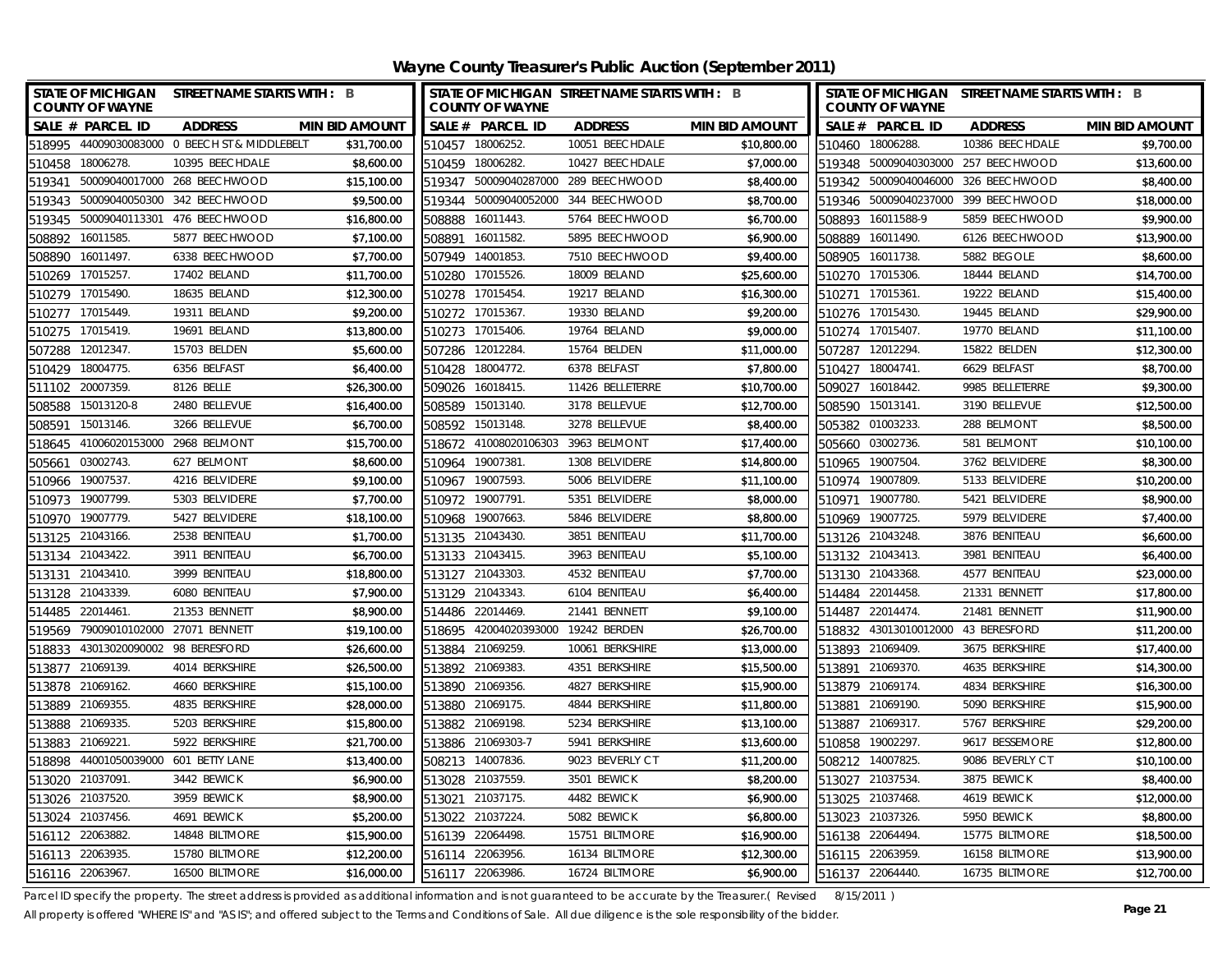**Wayne County Treasurer's Public Auction (September 2011)**

| <b>STATE OF MICHIGAN</b><br><b>COUNTY OF WAYNE</b> | STREET NAME STARTS WITH : B    |                       |        | <b>COUNTY OF WAYNE</b> | STATE OF MICHIGAN STREET NAME STARTS WITH : B |                       | STATE OF MICHIGAN STREET NAME STARTS WITH : B<br><b>COUNTY OF WAYNE</b> |                       |                                       |                       |  |
|----------------------------------------------------|--------------------------------|-----------------------|--------|------------------------|-----------------------------------------------|-----------------------|-------------------------------------------------------------------------|-----------------------|---------------------------------------|-----------------------|--|
| SALE # PARCEL ID                                   | <b>ADDRESS</b>                 | <b>MIN BID AMOUNT</b> |        | SALE # PARCEL ID       | <b>ADDRESS</b>                                | <b>MIN BID AMOUNT</b> |                                                                         | SALE # PARCEL ID      | <b>ADDRESS</b>                        | <b>MIN BID AMOUNT</b> |  |
| 516118 22063998.                                   | 16810 BILTMORE                 | \$9,000.00            |        | 516136 22064429.       | 16819 BILTMORE                                | \$17,900.00           |                                                                         | 516135 22064420.      | 16889 BILTMORE                        | \$16,600.00           |  |
| 516134 22064356.                                   | 18313 BILTMORE                 | \$14,200.00           |        | 516119 22064085.       | 18484 BILTMORE                                | \$7,300.00            |                                                                         | 516120 22064087.      | 18500 BILTMORE                        | \$10,100.00           |  |
| 516121 22064094.                                   | 19150 BILTMORE                 | \$8,300.00            |        | 516133 22064335-6      | 19155 BILTMORE                                | \$10,500.00           |                                                                         | 516122 22064101.      | 19190 BILTMORE                        | \$11,500.00           |  |
| 516123 22064114.                                   | 19334 BILTMORE                 | \$11,000.00           |        | 516124 22064137-8      | 19470 BILTMORE                                | \$12,600.00           |                                                                         | 516125 22064144.      | 19510 BILTMORE                        | \$11,300.00           |  |
| 22064149-50<br>516126                              | 19728 BILTMORE                 | \$13,200.00           |        | 516127 22064156.       | 19766 BILTMORE                                | \$12,000.00           |                                                                         | 516132 22064274-5     | 19767 BILTMORE                        | \$9,700.00            |  |
| 22064162.<br>516128                                | 19806 BILTMORE                 | \$10,400.00           | 516129 | 22064166.              | 19930 BILTMORE                                | \$12,600.00           |                                                                         | 516131 22064240.      | 20115 BILTMORE                        | \$8,000.00            |  |
| 22064216.<br>516130                                | 20569 BILTMORE                 | \$8,400.00            | 507796 | 13021096-7             | 17826 BINDER                                  | \$13,800.00           |                                                                         | 507797 13021102.      | 17856 BINDER                          | \$9,700.00            |  |
| 13021132<br>507798                                 | 18462 BINDER                   | \$10,800.00           | 507803 | 13021359.              | 19375 BINDER                                  | \$12,100.00           |                                                                         | 507802 13021345.      | 19625 BINDER                          | \$8,100.00            |  |
| 13021257.<br>507799                                | 20230 BINDER                   | \$12,200.00           | 507800 | 13021259.              | 20246 BINDER                                  | \$37,700.00           | 507801                                                                  | 13021294.             | 20247 BINDER                          | \$7,900.00            |  |
| 518421                                             | 32101710301200 5434 BINGHAM    | \$25,300.00           | 518418 | 32100832400400         | 5724 BINGHAM                                  | \$17,900.00           | 518413                                                                  | 32100811802100        | 6525 BINGHAM                          | \$10,900.00           |  |
| 518410                                             | 32100810202500 7127 BINGHAM    | \$24,300.00           | 514833 | 22027630.              | 8146 BINGHAM                                  | \$8,300.00            |                                                                         | 514834 22027633.      | 8214 BINGHAM                          | \$11,600.00           |  |
| 60007020439000<br>519446                           | 6475 BIRCH                     | \$21,300.00           |        | 519445 60007020389300  | 6672 BIRCH                                    | \$11,800.00           |                                                                         |                       | 518590 35010020377000 28914 BIRCHLAWN | \$21,100.00           |  |
| 44004020129000<br>518926                           | 28931 BIRCHWOOD                | \$5,100.00            | 518911 | 44002010622002         | 29433 BIRCHWOOD                               | \$29,900.00           | 518910                                                                  | 44002010607000        | 29659 BIRCHWOOD                       | \$11,900.00           |  |
| 519402                                             | 56061020172000 34059 BIRCHWOOD | \$19,000.00           | 510746 | 18016982.              | 11677 BIRWOOD                                 | \$8,300.00            | 510744                                                                  | 18016926.             | 11690 BIRWOOD                         | \$13,200.00           |  |
| 18016954<br>510745                                 | 12150 BIRWOOD                  | \$10,400.00           | 509778 | 16041814.              | 12350 BIRWOOD                                 | \$11,200.00           | 509804                                                                  | 16042728.             | 12377 BIRWOOD                         | \$7,900.00            |  |
| 16042725.<br>509803                                | 12399 BIRWOOD                  | \$10,600.00           | 509779 | 16041822               | 12406 BIRWOOD                                 | \$9,500.00            | 509802                                                                  | 16042696.             | 12779 BIRWOOD                         | \$8,500.00            |  |
| 16042664.<br>509801                                | 13571 BIRWOOD                  | \$7,100.00            | 509800 | 16042661               | 13595 BIRWOOD                                 | \$9,700.00            | 509799                                                                  | 16042610.             | 14531 BIRWOOD                         | \$9,300.00            |  |
| 16041940.<br>509780                                | 14558 BIRWOOD                  | \$11,800.00           | 509781 | 16041950               | 14630 BIRWOOD                                 | \$10,800.00           | 509782                                                                  | 16041962.             | 14830 BIRWOOD                         | \$8,000.00            |  |
| 16042541.<br>509798                                | 15357 BIRWOOD                  | \$16,500.00           | 509797 | 16042535               | 15391 BIRWOOD                                 | \$15,800.00           |                                                                         | 509783 16042023.      | 15472 BIRWOOD                         | \$11,900.00           |  |
| 16042028.<br>509784                                | 15506 BIRWOOD                  | \$9,900.00            | 509796 | 16042515               | 15711 BIRWOOD                                 | \$12,300.00           | 509785                                                                  | 16042036.             | 15744 BIRWOOD                         | \$7,500.00            |  |
| 509795<br>16042506.                                | 15771 BIRWOOD                  | \$8,300.00            | 509786 | 16042059.              | 16232 BIRWOOD                                 | \$8,500.00            | 509787                                                                  | 16042069.             | 16540 BIRWOOD                         | \$15,200.00           |  |
| 16042465.<br>509794                                | 16609 BIRWOOD                  | \$8,600.00            | 509788 | 16042111               | 17188 BIRWOOD                                 | \$19,000.00           | 509793                                                                  | 16042422.             | 17317 BIRWOOD                         | \$19,400.00           |  |
| 16042177.<br>509789                                | 18626 BIRWOOD                  | \$12,900.00           | 509792 | 16042345.              | 19161 BIRWOOD                                 | \$26,300.00           |                                                                         | 509791 16042295-305   | 20233 BIRWOOD                         | \$11,600.00           |  |
| 16042288.<br>509790                                | 20419 BIRWOOD                  | \$12,000.00           |        | 510752 18017060.       | 8541 BIRWOOD                                  | \$15,600.00           |                                                                         | 510751 18017051       | 8611 BIRWOOD                          | \$21,700.00           |  |
| 510743<br>18016905                                 | 8970 BIRWOOD                   | \$9,900.00            | 510750 | 18017031               | 9109 BIRWOOD                                  | \$11,400.00           |                                                                         | 510749 18017016.      | 9247 BIRWOOD                          | \$7,400.00            |  |
| 510748 18017003.                                   | 9317 BIRWOOD                   | \$13,400.00           |        | 510747 18017002        | 9325 BIRWOOD                                  | \$10,800.00           |                                                                         | 514069 21073793.      | 4481 BISHOP                           | \$15,100.00           |  |
| 514068 21073775.                                   | 4877 BISHOP                    | \$14,800.00           |        | 514067 21073745.       | 5511 BISHOP                                   | \$24,800.00           |                                                                         | 514058 21073628.      | 6166 BISHOP                           | \$21,300.00           |  |
| 514059 21073634                                    | 9154 BISHOP                    | \$17,800.00           |        | 514066 21073694        | 9177 BISHOP                                   | \$18,600.00           |                                                                         | 514060 21073639.      | 9182 BISHOP                           | \$23,000.00           |  |
| 514065 21073692.                                   | 9193 BISHOP                    | \$15,800.00           |        | 514064 21073690.       | 9211 BISHOP                                   | \$12,800.00           |                                                                         | 514063 21073688.      | 9225 BISHOP                           | \$14,900.00           |  |
| 514061 21073645.                                   | 9226 BISHOP                    | \$20,500.00           |        | 514062 21073655        | 9944 BISHOP                                   | \$13,000.00           |                                                                         | 508611 16000943.      | 6155 BIVOUAC                          | \$8,200.00            |  |
| 510300 17016126.                                   | 18900 BLACKMOOR                | \$11,600.00           |        | 510304 17016177.       | 18901 BLACKMOOR                               | \$16,000.00           |                                                                         | 510301 17016135.      | 18974 BLACKMOOR                       | \$14,400.00           |  |
| 510302 17016143.                                   | 19180 BLACKMOOR                | \$29,200.00           |        | 510303 17016144.       | 19188 BLACKMOOR                               | \$13,400.00           |                                                                         | 505585 02001316.      | 121 BLAINE                            | \$9,400.00            |  |
| 506765<br>10001945.                                | 2281 BLAINE                    | \$19,000.00           | 506767 | 10002023               | 2292 BLAINE                                   | \$8,400.00            |                                                                         | 506766 10001994.      | 2694 BLAINE                           | \$9,000.00            |  |
| 507014 12002217.                                   | 2986 BLAINE                    | \$14,700.00           |        | 507013 12002197.       | 3278 BLAINE                                   | \$10,400.00           |                                                                         | 508031 14003063.      | 3779 BLAINE                           | \$10,900.00           |  |
| 508032 14003064                                    | 3785 BLAINE                    | \$13,800.00           |        | 508033 14003090        | 4058 BLAINE                                   | \$11,100.00           |                                                                         | 505681 04002155.      | 667 BLAINE                            | \$9,600.00            |  |
| 04002172<br>505682                                 | 855 BLAINE                     | \$12,400.00           | 505683 | 04002196.              | 866 BLAINE                                    | \$13,500.00           |                                                                         | 519476 60037030237000 | 9606 BLATY                            | \$12,000.00           |  |
| 17005405<br>510036                                 | 8143 BLISS                     | \$15,500.00           | 510035 | 17005369.              | 8160 BLISS                                    | \$11,900.00           |                                                                         | 510034 17005367.      | 8174 BLISS                            | \$15,500.00           |  |
| 17005366.<br>510033                                | 8180 BLISS                     | \$15,900.00           | 510032 | 17005346.008           | 8658 BLISS                                    | \$9,700.00            |                                                                         | 510031 17005346.005   | 8686 BLISS                            | \$12,400.00           |  |
| 35004990006003 31981 BLOCK<br>518587               |                                | \$35,000.00           |        | 507594 13015156-9      | 17270 BLOOM                                   | \$16,000.00           |                                                                         | 507595 13015169-70    | 18084 BLOOM                           | \$8,900.00            |  |
| 507615 13015499.                                   | 18425 BLOOM                    | \$11,600.00           |        | 507614 13015490.       | 18485 BLOOM                                   | \$10,000.00           |                                                                         | 507596 13015194.      | 18626 BLOOM                           | \$13,500.00           |  |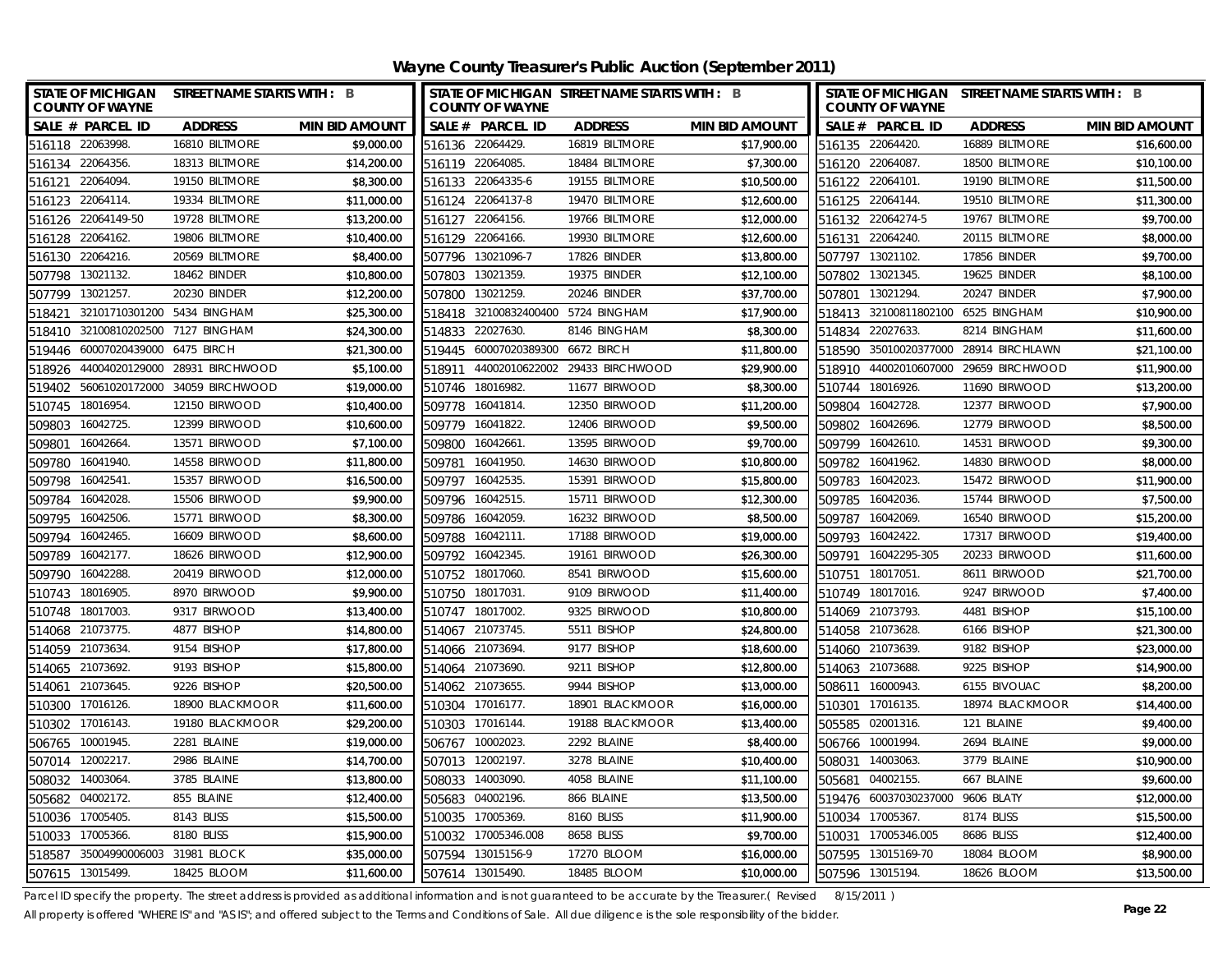**Wayne County Treasurer's Public Auction (September 2011)**

|        | <b>STATE OF MICHIGAN</b><br><b>COUNTY OF WAYNE</b> | STREET NAME STARTS WITH : B              |                       |                 | <b>COUNTY OF WAYNE</b>            | STATE OF MICHIGAN STREET NAME STARTS WITH : B |                       |                 | <b>COUNTY OF WAYNE</b>            | STATE OF MICHIGAN STREET NAME STARTS WITH : B |                       |
|--------|----------------------------------------------------|------------------------------------------|-----------------------|-----------------|-----------------------------------|-----------------------------------------------|-----------------------|-----------------|-----------------------------------|-----------------------------------------------|-----------------------|
|        | SALE # PARCEL ID                                   | <b>ADDRESS</b>                           | <b>MIN BID AMOUNT</b> |                 | SALE # PARCEL ID                  | <b>ADDRESS</b>                                | <b>MIN BID AMOUNT</b> |                 | SALE # PARCEL ID                  | <b>ADDRESS</b>                                | <b>MIN BID AMOUNT</b> |
|        | 507613 13015464.                                   | 18847 BLOOM                              | \$12,100.00           |                 | 507597 13015215.                  | 18860 BLOOM                                   | \$20,500.00           |                 | 507598 13015223-4                 | 19160 BLOOM                                   | \$10,500.00           |
|        | 507599 13015248.                                   | 19360 BLOOM                              | \$8,700.00            |                 | 507600 13015258.                  | 19430 BLOOM                                   | \$9,000.00            |                 | 507601 13015271.                  | 19662 BLOOM                                   | \$7,500.00            |
| 507602 | 13015272.                                          | 19670 BLOOM                              | \$11,900.00           |                 | 507612 13015390-1                 | 19943 BLOOM                                   | \$14,900.00           |                 | 507611 13015378.                  | 20039 BLOOM                                   | \$9,300.00            |
|        | 507610 13015377.                                   | 20049 BLOOM                              | \$9,800.00            |                 | 507603 13015302.                  | 20074 BLOOM                                   | \$12,000.00           |                 | 507609 13015370.                  | 20099 BLOOM                                   | \$7,300.00            |
| 507604 | 13015306.                                          | 20104 BLOOM                              | \$12,200.00           | 507608          | 13015360-1                        | 20247 BLOOM                                   | \$12,600.00           |                 | 507605 13015319.                  | 20276 BLOOM                                   | \$9,000.00            |
| 507607 | 13015353.                                          | 20297 BLOOM                              | \$9,800.00            |                 | 507606 13015327.                  | 20516 BLOOM                                   | \$9,000.00            |                 | 514109 21075596.                  | 3549 BLUEHILL                                 | \$9,500.00            |
|        | 514107 21075532.005                                | 5740 BLUEHILL                            | \$12,500.00           |                 | 514108 21075553.002               | 6127 BLUEHILL                                 | \$15,100.00           |                 | 514089 21074762.                  | 10185 BOLEYN                                  | \$13,900.00           |
|        | 514088 21074760.                                   | 10201 BOLEYN                             | \$10,900.00           |                 | 514087 21074759.                  | 10207 BOLEYN                                  | \$14,500.00           |                 | 514085 21074742.                  | 9184 BOLEYN                                   | \$11,800.00           |
| 514092 | 21074786.                                          | 9207 BOLEYN                              | \$8,200.00            | 514086          | 21074746.                         | 9212 BOLEYN                                   | \$11,500.00           | 514091          | 21074785.                         | 9217 BOLEYN                                   | \$12,800.00           |
| 514090 | 21074778.                                          | 9271 BOLEYN                              | \$9,900.00            | 513894          | 21069431.                         | 10452 BONITA                                  | \$12,200.00           |                 | 513895 21069472.                  | 10677 BONITA                                  | \$19,500.00           |
| 508749 | 16005328.                                          | 10048 BORDEAU                            | \$12,600.00           | 508748          | 16005327.                         | 10056 BORDEAU                                 | \$11,800.00           |                 | 508747 16005325.                  | 10068 BORDEAU                                 | \$8,600.00            |
| 519599 | 80020990021000                                     | 35554 BORDER                             | \$8,200.00            | 518380          | 32092940703200                    | 24715 BOSTON                                  | \$27,500.00           |                 | 508880 16011257.                  | 6555 BOXWOOD                                  | \$10,000.00           |
| 508281 | 14011922.                                          | 6576 BOXWOOD                             | \$13,400.00           | 508879          | 16011251                          | 6589 BOXWOOD                                  | \$9,300.00            | 508282          | 14011927.                         | 6606 BOXWOOD                                  | \$9,600.00            |
| 516674 | 22080822                                           | 5830 BRACE                               | \$10,900.00           | 516689          | 22081331-44                       | 6169 BRACE                                    | \$13,600.00           |                 | 516688 22081321                   | 6379 BRACE                                    | \$20,800.00           |
|        | 516675 22080889.                                   | 6754 BRACE                               | \$17,300.00           | 516687          | 22081243.                         | 7425 BRACE                                    | \$11,400.00           |                 | 516686 22081241.                  | 7633 BRACE                                    | \$14,700.00           |
| 516685 | 22081236                                           | 7669 BRACE                               | \$16,500.00           | 516684 22081231 |                                   | 7703 BRACE                                    | \$13,500.00           | 516676 22080981 |                                   | 8104 BRACE                                    | \$11,500.00           |
| 516677 | 22080984-5                                         | 8212 BRACE                               | \$13,700.00           |                 | 516683 22081191-2                 | 8261 BRACE                                    | \$12,300.00           |                 | 516678 22081002.                  | 8418 BRACE                                    | \$12,100.00           |
|        | 516679 22081011                                    | 8480 BRACE                               | \$12,900.00           | 516680 22081015 |                                   | 8508 BRACE                                    | \$8,400.00            |                 | 516681 22081017.                  | 8600 BRACE                                    | \$11,300.00           |
|        | 516682 22081027.                                   | 8672 BRACE                               | \$17,500.00           |                 | 510539 18011340.                  | 4669 BRADEN                                   | \$5,000.00            |                 | 510538 18011318.                  | 4943 BRADEN                                   | \$11,900.00           |
|        | 510537 18011290-1                                  | 5653 BRADEN                              | \$10,100.00           |                 | 510535 18011244.                  | 6045 BRADEN                                   | \$11,600.00           |                 | 512961 21035331                   | 17201 BRADFORD                                | \$14,000.00           |
|        | 512947 21035011.                                   | 17350 BRADFORD                           | \$12,800.00           |                 | 512948 21035018.                  | 17408 BRADFORD                                | \$12,800.00           | 512960 21035301 |                                   | 17859 BRADFORD                                | \$18,100.00           |
|        | 512949 21035035.                                   | 18032 BRADFORD                           | \$11,500.00           |                 | 512959 21035293.                  | 18047 BRADFORD                                | \$14,700.00           |                 | 512950 21035053.                  | 19180 BRADFORD                                | \$13,300.00           |
|        | 512951 21035071                                    | 19408 BRADFORD                           | \$13,700.00           |                 | 512958 21035217.                  | 19535 BRADFORD                                | \$14,500.00           |                 | 512957 21035213.                  | 19567 BRADFORD                                | \$13,000.00           |
|        | 512952 21035110.                                   | 19954 BRADFORD                           | \$9,900.00            |                 | 512956 21035178.                  | 19973 BRADFORD                                | \$11,700.00           |                 | 512953 21035117.                  | 20018 BRADFORD                                | \$13,000.00           |
|        | 512955 21035148.                                   | 20307 BRADFORD                           | \$10,400.00           |                 | 512954 21035146-7                 | 20315 BRADFORD                                | \$15,500.00           |                 | 510314 17016717.                  | 20131 BRAMFORD                                | \$20,100.00           |
|        | 510313 17016696.                                   | 20423 BRAMFORD                           | \$9,100.00            |                 | 510312 17016673.                  | 20456 BRAMFORD                                | \$21,100.00           |                 | 508612 16001103.                  | 4825 BRANDON                                  | \$6,500.00            |
|        | 506956 12000577.                                   | 3310 BRECKENRIDGE                        | \$6,400.00            |                 |                                   | 519042 44015030053000 4307 BRIDGEPORT CT      | \$19,800.00           |                 | 519043 44015030054000             | 4311 BRIDGEPORT CT                            | \$20,100.00           |
|        |                                                    | 519048 44015030082000 4324 BRIDGEPORT CT | \$10,300.00           |                 | 519047 44015030078000             | 4340 BRIDGEPORT CT                            | \$12,900.00           |                 |                                   | 519046 44015030077000 4344 BRIDGEPORT CT      | \$5,000.00            |
| 519041 |                                                    |                                          | \$8,100.00            | 519040          |                                   |                                               | \$15,300.00           |                 | 518762 43004020207000 17 BRIGHTON |                                               | \$13,200.00           |
| 505954 | 08005510                                           | 2000 BRIGHTON                            | \$6,700.00            | 518771          | 43004040323000 74 BRIGHTON        |                                               | \$17,300.00           |                 | 508345 15003535.                  | 6715 BRIMSON                                  | \$8,300.00            |
|        | 508346 15003551                                    | 6829 BRIMSON                             | \$13,100.00           |                 | 508347 15003555.                  | 6859 BRIMSON                                  | \$9,800.00            |                 | 512581 21026136.                  | 13651 BRINGARD DR                             | \$14,300.00           |
|        | 512582 21026139.                                   | 13679 BRINGARD DR                        | \$16,200.00           |                 | 512580 21026100.                  | 14078 BRINGARD DR                             | \$17,100.00           |                 | 512579 21026087                   | 14426 BRINGARD DR                             | \$21,000.00           |
|        | 512583 21026201                                    | 14619 BRINGARD DR                        | \$24,600.00           |                 | 512578 21026068.                  | 14666 BRINGARD DR                             | \$9,100.00            |                 | 512577 21026038-9                 | 15208 BRINGARD DR                             | \$14,100.00           |
|        | 512584 21026254                                    | 15409 BRINGARD DR                        | \$28,200.00           |                 | 512576 21026018.                  | 15448 BRINGARD DR                             | \$18,000.00           |                 | 512585 21026260.                  | 15457 BRINGARD DR                             | \$14,100.00           |
|        | 512586 21026261                                    | 15463 BRINGARD DR                        | \$14,600.00           |                 | 512587 21026318.                  | 16103 BRINGARD DR                             | \$14,000.00           |                 | 506244 09011818.                  | 18513 BRINKER                                 | \$7,500.00            |
| 506243 | 09011796.                                          | 18811 BRINKER                            | \$10,600.00           | 519378          | 56002030257000 8221 BRISTOL       |                                               | \$8,600.00            |                 | 514094 21074852.                  | 10051 BRITAIN                                 | \$13,200.00           |
|        | 514093 21074803.                                   | 10118 BRITAIN                            | \$11,000.00           | 508284          | 14012073.                         | 11336 BROADSTREET                             | \$8,100.00            | 508287          | 14012238.                         | 11625 BROADSTREET                             | \$6,200.00            |
| 508285 | 14012102-3                                         | 11708 BROADSTREET                        | \$7,000.00            | 508286          | 14012120.                         | 12062 BROADSTREET                             | \$8,000.00            |                 | 508283 14012023.                  | 9638 BROADSTREET                              | \$9,400.00            |
|        | 518555 34006070077000 10 BROADWAY                  |                                          | \$11,600.00           |                 | 518550 34006060029000 38 BROADWAY |                                               | \$15,000.00           |                 | 519531 71105020259000             | 2469 BROOKFIELD                               | \$25,800.00           |
|        |                                                    | 518917 44002030179000 29844 BROOKLANE    | \$13,100.00           |                 |                                   | 518446 33023020206000 20405 BROOKLAWN         | \$17,500.00           |                 |                                   | 518594 35017031051001 30521 BROWN CT          | \$6,800.00            |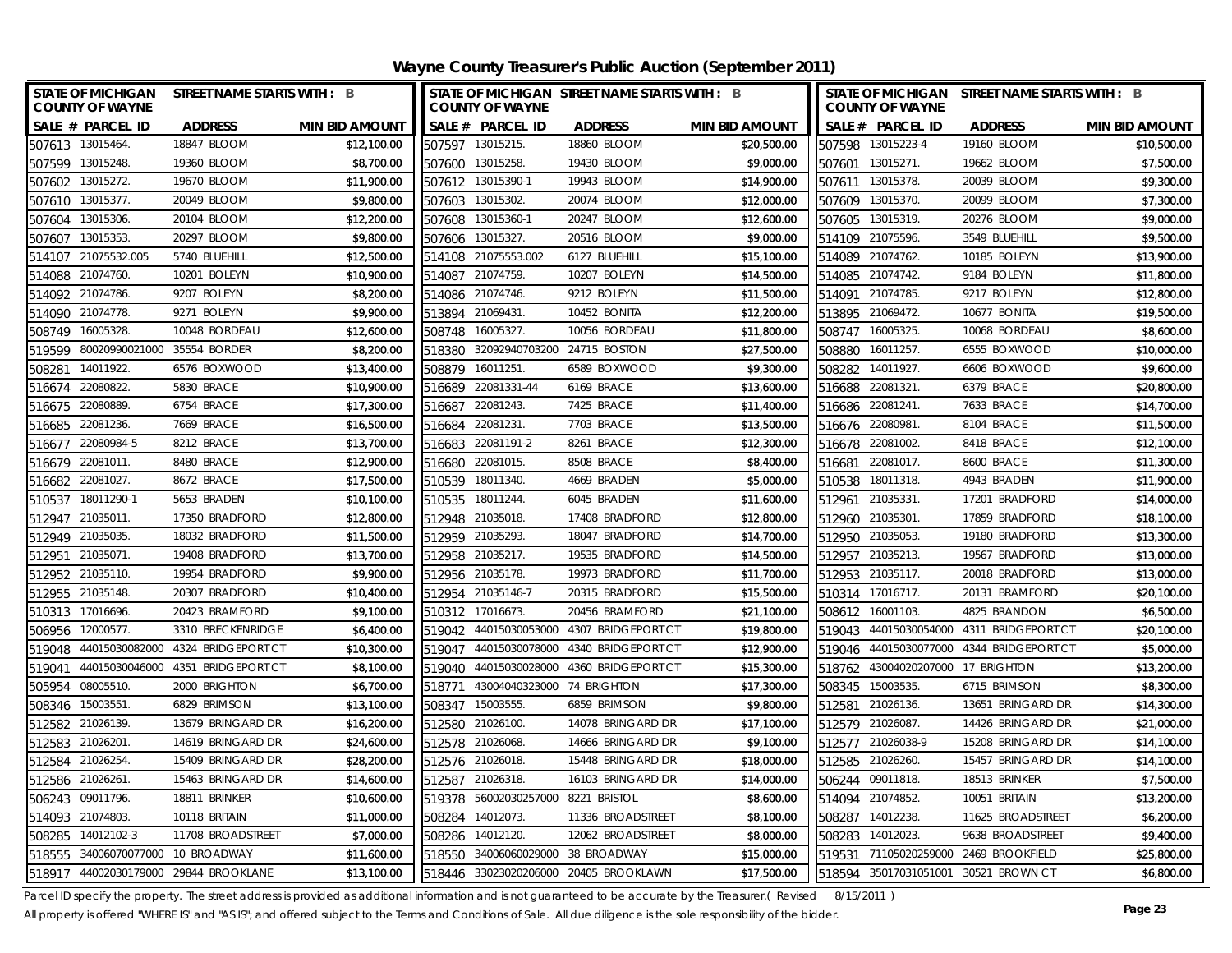| <b>STATE OF MICHIGAN</b><br>STREET NAME STARTS WITH : B<br><b>COUNTY OF WAYNE</b> |                       | STATE OF MICHIGAN STREET NAME STARTS WITH : B<br><b>COUNTY OF WAYNE</b> |                  |                       | STATE OF MICHIGAN STREET NAME STARTS WITH : B<br><b>COUNTY OF WAYNE</b> |                  |                       |
|-----------------------------------------------------------------------------------|-----------------------|-------------------------------------------------------------------------|------------------|-----------------------|-------------------------------------------------------------------------|------------------|-----------------------|
| SALE # PARCEL ID<br><b>ADDRESS</b>                                                | <b>MIN BID AMOUNT</b> | SALE # PARCEL ID                                                        | <b>ADDRESS</b>   | <b>MIN BID AMOUNT</b> | SALE # PARCEL ID                                                        | <b>ADDRESS</b>   | <b>MIN BID AMOUNT</b> |
| 505669 03002955.<br>11720 BRUSH                                                   | \$10,900.00           | 505338 01002055.                                                        | 7432 BRUSH       | \$9,500.00            | 518427 32101731202600 13211 BRYAN                                       |                  | \$15,400.00           |
| 510654 18013910.<br>7709 BRYDEN                                                   | \$3,100.00            | 510652 18013888.                                                        | 7720 BRYDEN      | \$8,600.00            | 510653 18013892-4                                                       | 7764 BRYDEN      | \$11,800.00           |
| 509250 16024474.<br>8146 BRYDEN                                                   | \$6,500.00            | 509261 16024796.                                                        | 8197 BRYDEN      | \$14,900.00           | 509260 16024761.                                                        | 8619 BRYDEN      | \$12,700.00           |
| 509259 16024756.<br>8821 BRYDEN                                                   | \$5,800.00            | 509251 16024535.                                                        | 9000 BRYDEN      | \$5,400.00            | 509258 16024734                                                         | 9045 BRYDEN      | \$7,400.00            |
| 509252 16024547.<br>9074 BRYDEN                                                   | \$8,900.00            | 509253 16024549.                                                        | 9080 BRYDEN      | \$8,200.00            | 509254 16024551                                                         | 9100 BRYDEN      | \$9,900.00            |
| 16024703.<br>9315 BRYDEN<br>509257                                                | \$6,900.00            | 509255 16024585.                                                        | 9386 BRYDEN      | \$8,900.00            | 508229 14008575.                                                        | 3730 BUCHANAN    | \$11,100.00           |
| 14000838<br>4335 BUCHANAN<br>507934                                               | \$9,800.00            | 519489 60076011451000                                                   | <b>BUCK</b>      | \$6,700.00            | 519501 60085010639000 15336 BUCK                                        |                  | \$14,700.00           |
| 519199 45016020830002 1411 BUCKINGHAM                                             | \$10,700.00           | 519198 45016020821300 1473 BUCKINGHAM                                   |                  | \$18,100.00           | 519196 45016020742000 1536 BUCKINGHAM                                   |                  | \$16,800.00           |
| 45016020811000 1539 BUCKINGHAM<br>519197                                          | \$12,500.00           | 21069934.<br>513921                                                     | 3471 BUCKINGHAM  | \$17,900.00           | 513920 21069933.                                                        | 3481 BUCKINGHAM  | \$17,900.00           |
| 513919 21069931<br>3495 BUCKINGHAM                                                | \$14,900.00           | 513898 21069625.                                                        | 3496 BUCKINGHAM  | \$18,000.00           | 513918 21069910.                                                        | 3927 BUCKINGHAM  | \$14,800.00           |
| 513917 21069901<br>4001 BUCKINGHAM                                                | \$22,100.00           | 513899 21069657.                                                        | 4014 BUCKINGHAM  | \$18,100.00           | 513900 21069664                                                         | 4150 BUCKINGHAM  | \$22,500.00           |
| 21069669<br>4188 BUCKINGHAM<br>513901                                             | \$11,200.00           | 513916 21069880.                                                        | 4329 BUCKINGHAM  | \$15,200.00           | 513915 21069863.                                                        | 4645 BUCKINGHAM  | \$22,400.00           |
| 21069699.<br>4684 BUCKINGHAM<br>513902                                            | \$17,900.00           | 513903 21069703.                                                        | 4800 BUCKINGHAM  | \$18,900.00           | 513904 21069706.                                                        | 4828 BUCKINGHAM  | \$16,500.00           |
| 21069707<br>4836 BUCKINGHAM<br>513905                                             | \$13,600.00           | 513914 21069841.                                                        | 5029 BUCKINGHAM  | \$14,700.00           | 513906 21069716.                                                        | 5036 BUCKINGHAM  | \$15,100.00           |
| 513907 21069722.<br>5082 BUCKINGHAM                                               | \$15,200.00           | 513913 21069830.                                                        | 5115 BUCKINGHAM  | \$28,300.00           | 513912 21069828.                                                        | 5215 BUCKINGHAM  | \$20,600.00           |
| 21069825<br>5235 BUCKINGHAM<br>513911                                             | \$8,000.00            | 513908 21069736.                                                        | 5274 BUCKINGHAM  | \$14,800.00           | 513909 21069750.                                                        | 5566 BUCKINGHAM  | \$13,900.00           |
| 21069801<br>5607 BUCKINGHAM<br>513910                                             | \$21,900.00           | 505787<br>06003692.                                                     | 1629 BUENA VISTA | \$8,800.00            | 505788 06003694                                                         | 1641 BUENA VISTA | \$7,500.00            |
| 06003715<br>1670 BUENA VISTA<br>505790                                            | \$8,100.00            | 505789<br>06003703.                                                     | 1695 BUENA VISTA | \$8,100.00            | 505909 08004323.                                                        | 2300 BUENA VISTA | \$34,000.00           |
| 08004312<br>2317 BUENA VISTA<br>505908                                            | \$8,500.00            | 10004008.<br>506865                                                     | 2427 BUENA VISTA | \$10,800.00           | 506866 10004014                                                         | 2475 BUENA VISTA | \$14,400.00           |
| 10004016<br>2495 BUENA VISTA<br>506867                                            | \$12,400.00           | 506872 10004066.                                                        | 2502 BUENA VISTA | \$12,300.00           | 506868 10004018.                                                        | 2511 BUENA VISTA | \$11,200.00           |
| 10004063.<br>2524 BUENA VISTA<br>506871                                           | \$11,000.00           | 10004047.<br>506870                                                     | 2722 BUENA VISTA | \$8,400.00            | 507109 12004298.                                                        | 3200 BUENA VISTA | \$5,500.00            |
| 12004296.<br>3216 BUENA VISTA<br>507108                                           | \$9,600.00            | 12004279.<br>507107                                                     | 3336 BUENA VISTA | \$16,600.00           | 14005187<br>508108                                                      | 4302 BUENA VISTA | \$6,800.00            |
| 14005163<br>4337 BUENA VISTA<br>508104                                            | \$13,600.00           | 508105 14005165.                                                        | 4353 BUENA VISTA | \$9,200.00            | 508106 14005166.                                                        | 4359 BUENA VISTA | \$5,900.00            |
| 14005172.<br>4757 BUENA VISTA<br>508107                                           | \$7,100.00            | 507576 13014615.                                                        | 12900 BUFFALO    | \$13,000.00           | 507577 13014618.                                                        | 12922 BUFFALO    | \$10,800.00           |
| 13421 BUFFALO<br>507593<br>13015039.                                              | \$7,700.00            | 507578 13014651.                                                        | 13492 BUFFALO    | \$5,500.00            | 507579 13014653.                                                        | 13506 BUFFALO    | \$8,700.00            |
| 507580 13014670.<br>13792 BUFFALO                                                 | \$8,600.00            | 507581 13014676.                                                        | 17154 BUFFALO    | \$15,400.00           | 507582 13014721.                                                        | 18504 BUFFALO    | \$10,500.00           |
| 507592 13014914.<br>19137 BUFFALO                                                 | \$14,900.00           | 507583 13014773.                                                        | 19338 BUFFALO    | \$11,100.00           | 507584 13014777.                                                        | 19370 BUFFALO    | \$14,600.00           |
| 507591 13014881-2<br>19459 BUFFALO                                                | \$17,700.00           | 507590 13014871.                                                        | 19675 BUFFALO    | \$11,400.00           | 507585 13014801                                                         | 19690 BUFFALO    | \$17,100.00           |
| 507586<br>13014819-20<br>20296 BUFFALO                                            | \$9,900.00            | 507587 13014824.                                                        | 20512 BUFFALO    | \$13,500.00           | 507588 13014825.                                                        | 20522 BUFFALO    | \$11,400.00           |
| 507589 13014840-1<br>20551 BUFFALO                                                | \$5,100.00            | 508356 15003948.                                                        | 6806 BUHR        | \$10,200.00           | 508355 15003927.                                                        | 7180 BUHR        | \$8,200.00            |
| 508354 15003918-9<br>7426 BUHR                                                    | \$9,500.00            | 508353 15003914-6                                                       | 7438 BUHR        | \$8,000.00            | 519298 50006020069004 127 BURKE                                         |                  | \$11,600.00           |
| 50004090007000 326 BURKE<br>519255                                                | \$9,900.00            | 505777 06003126.                                                        | 1130 BURLINGAME  | \$8,000.00            | 505773 06003025                                                         | 1205 BURLINGAME  | \$10,600.00           |
| 505774 06003030.<br>1251 BURLINGAME                                               | \$11,800.00           | 505775 06003031.                                                        | 1405 BURLINGAME  | \$8,700.00            | 505776 06003054.                                                        | 1625 BURLINGAME  | \$8,500.00            |
| 506814 10003192.<br>2674 BURLINGAME                                               | \$7,100.00            | 507060 12003320.                                                        | 2939 BURLINGAME  | \$20,400.00           | 507063 12003397.                                                        | 2964 BURLINGAME  | \$19,200.00           |
| 507062 12003369.<br>3304 BURLINGAME                                               | \$9,000.00            | 507061 12003361                                                         | 3358 BURLINGAME  | \$30,700.00           | 508060 14003813.                                                        | 3749 BURLINGAME  | \$6,800.00            |
| 508064 14003885.<br>3778 BURLINGAME                                               | \$12,000.00           | 508063 14003884                                                         | 3782 BURLINGAME  | \$9,000.00            | 508061 14003824                                                         | 3815 BURLINGAME  | \$8,100.00            |
| 14003858<br>508062<br>4200 BURLINGAME                                             | \$10,700.00           | 505599<br>02001623.                                                     | 59 BURLINGAME    | \$15,300.00           | 508752 16005465.                                                        | 7016 BURLINGAME  | \$10,100.00           |
| 759 BURLINGAME<br>04003029<br>505707                                              | \$10,000.00           | 505708<br>04003068.                                                     | 804 BURLINGAME   | \$15,800.00           | 510616 18013303.                                                        | 7253 BURNETTE    | \$8,000.00            |
| 510609 18013185.<br>7264 BURNETTE                                                 | \$19,900.00           | 510615 18013293.                                                        | 7321 BURNETTE    | \$8,400.00            | 510611 18013204.                                                        | 7436 BURNETTE    | \$20,200.00           |
| 510612 18013233.<br>7770 BURNETTE                                                 | \$7,500.00            | 510614 18013253.                                                        | 7771 BURNETTE    | \$11,200.00           | 510613 18013244.                                                        | 7831 BURNETTE    | \$11,000.00           |

Parcel ID specify the property. The street address is provided as additional information and is not guaranteed to be accurate by the Treasurer.( Revised 8/15/2011 )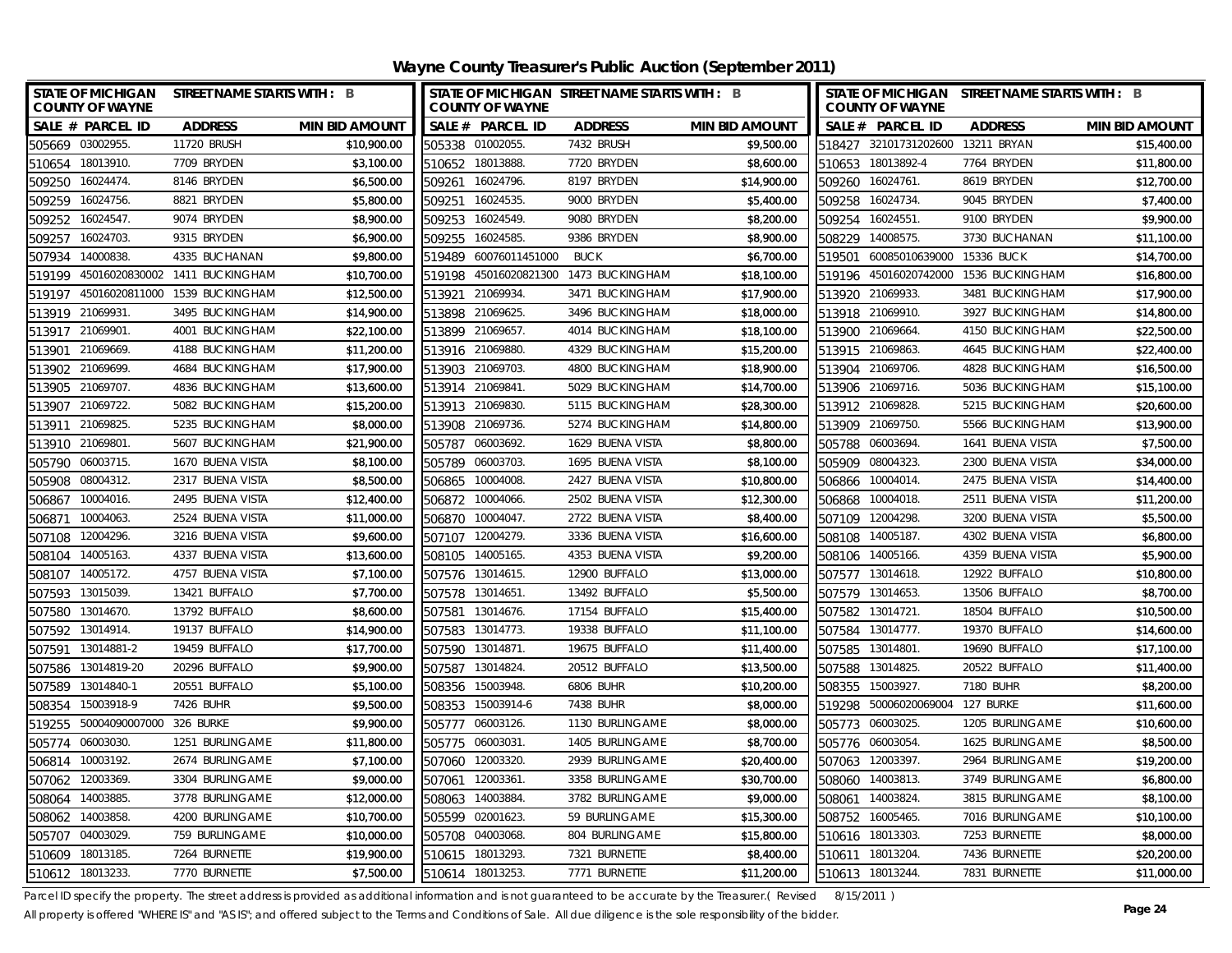|        | <b>STATE OF MICHIGAN</b><br><b>COUNTY OF WAYNE</b> | STREET NAME STARTS WITH : B |                       |        | <b>COUNTY OF WAYNE</b> | STATE OF MICHIGAN STREET NAME STARTS WITH : B |                       | <b>STATE OF MICHIGAN</b><br>STREET NAME STARTS WITH : B<br><b>COUNTY OF WAYNE</b> |                   |                |                       |
|--------|----------------------------------------------------|-----------------------------|-----------------------|--------|------------------------|-----------------------------------------------|-----------------------|-----------------------------------------------------------------------------------|-------------------|----------------|-----------------------|
|        | SALE # PARCEL ID                                   | <b>ADDRESS</b>              | <b>MIN BID AMOUNT</b> |        | SALE # PARCEL ID       | <b>ADDRESS</b>                                | <b>MIN BID AMOUNT</b> |                                                                                   | SALE # PARCEL ID  | <b>ADDRESS</b> | <b>MIN BID AMOUNT</b> |
|        | 509175 16022408.                                   | 9001 BURNETTE               | \$8,900.00            | 509171 | 16022258.              | 9074 BURNETTE                                 | \$7,700.00            |                                                                                   | 509172 16022267.  | 9306 BURNETTE  | \$9,200.00            |
|        | 509173 16022276.                                   | 9362 BURNETTE               | \$10,500.00           | 509174 | 16022280.              | 9388 BURNETTE                                 | \$6,800.00            |                                                                                   | 510055 17006161.  | 1774 BURNS     | \$34,000.00           |
|        | 510056 17006198.                                   | 3508 BURNS                  | \$60,800.00           | 519023 | 44013040218000         | 3589 BURNS                                    | \$14,700.00           | 510057                                                                            | 17006217.         | 3814 BURNS     | \$9,800.00            |
| 510071 | 17006590.                                          | 3845 BURNS                  | \$10,500.00           | 510070 | 17006588.              | 3857 BURNS                                    | \$7,300.00            | 510069                                                                            | 17006576.         | 4121 BURNS     | \$7,400.00            |
|        | 510068 17006575.                                   | 4127 BURNS                  | \$5,300.00            | 510058 | 17006255.              | 4428 BURNS                                    | \$7,700.00            | 510059                                                                            | 17006280.         | 4776 BURNS     | \$10,400.00           |
|        | 510060 17006301.                                   | 5096 BURNS                  | \$11,500.00           | 510061 | 17006306.              | 5136 BURNS                                    | \$13,400.00           |                                                                                   | 510062 17006309.  | 5160 BURNS     | \$8,400.00            |
| 510067 | 17006524.                                          | 5327 BURNS                  | \$9,200.00            | 510066 | 17006517.              | 5377 BURNS                                    | \$14,700.00           | 510065                                                                            | 17006482.         | 5951 BURNS     | \$7,200.00            |
|        | 510064 17006476.                                   | 6115 BURNS                  | \$5,200.00            | 510063 | 17006417.              | 6690 BURNS                                    | \$6,500.00            |                                                                                   | 506090 09005434-5 | 2020 BURNSIDE  | \$10,400.00           |
|        | 506089 09005425.                                   | 2082 BURNSIDE               | \$10,800.00           | 506091 | 09005485.              | 2121 BURNSIDE                                 | \$9,700.00            |                                                                                   | 506088 09005409.  | 2426 BURNSIDE  | \$8,200.00            |
|        | 506092 09005494.                                   | 2427 BURNSIDE               | \$6,300.00            | 506093 | 09005510.              | 2951 BURNSIDE                                 | \$11,800.00           |                                                                                   | 506094 09005515.  | 3333 BURNSIDE  | \$12,100.00           |
|        | 506095 09005516.                                   | 3341 BURNSIDE               | \$10,400.00           | 506961 | 12000795.              | 2927 BURRELL                                  | \$8,000.00            | 519024                                                                            | 44013040303000    | 3812 BURTON    | \$8,000.00            |
|        | 519019 44013040119000                              | 4147 BURTON                 | \$19,700.00           | 519017 | 44013030028000         | 4576 BURTON                                   | \$16,200.00           | 510381                                                                            | 18003811.         | 6844 BURWELL   | \$12,200.00           |
| 510380 | 18003803.                                          | 6926 BURWELL                | \$11,600.00           | 508970 | 16014703.              | 3750 BUSHEY                                   | \$5,500.00            |                                                                                   |                   |                |                       |

**Wayne County Treasurer's Public Auction (September 2011)**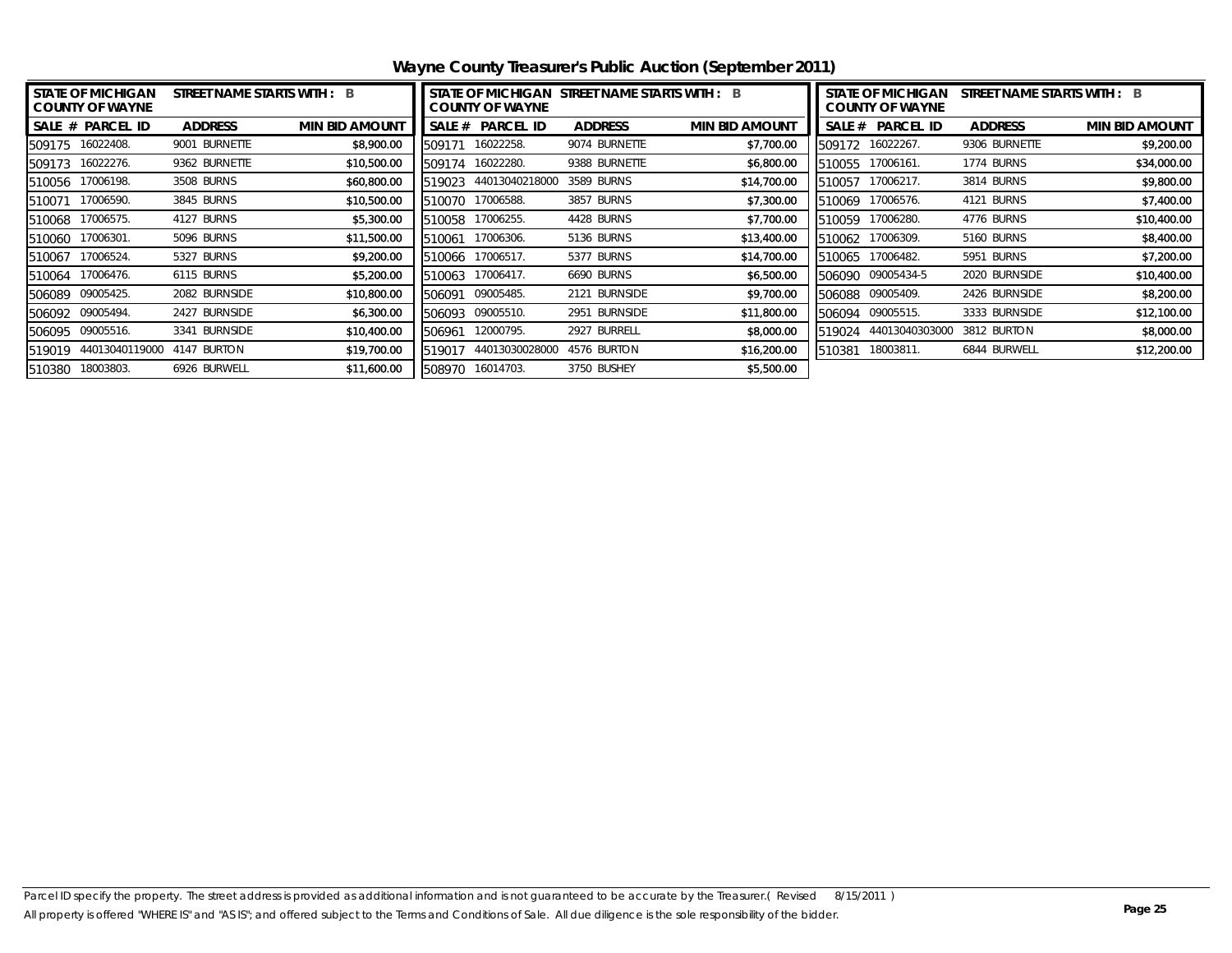<span id="page-25-0"></span>**Wayne County Treasurer's Public Auction (September 2011)**

| STATE OF MICHIGAN STREET NAME STARTS WITH : C<br><b>COUNTY OF WAYNE</b> |                             |                       | <b>COUNTY OF WAYNE</b>   | STATE OF MICHIGAN STREET NAME STARTS WITH : C |                       | STATE OF MICHIGAN STREET NAME STARTS WITH : C<br><b>COUNTY OF WAYNE</b> |                |                       |
|-------------------------------------------------------------------------|-----------------------------|-----------------------|--------------------------|-----------------------------------------------|-----------------------|-------------------------------------------------------------------------|----------------|-----------------------|
| SALE # PARCEL ID                                                        | <b>ADDRESS</b>              | <b>MIN BID AMOUNT</b> | SALE # PARCEL ID         | <b>ADDRESS</b>                                | <b>MIN BID AMOUNT</b> | SALE # PARCEL ID                                                        | <b>ADDRESS</b> | <b>MIN BID AMOUNT</b> |
| 511122 20007996.                                                        | 1969 CABOT                  | \$7.900.00            | 511121 20007995.         | 1975 CABOT                                    | \$3,900.00            | 511111 20007704                                                         | 2332 CABOT     | \$8,700.00            |
| 511112 20007712.                                                        | 2380 CABOT                  | \$9.500.00            | 511120 20007968.         | 2405 CABOT                                    | \$11,600.00           | 511119 20007959.                                                        | 2567 CABOT     | \$13,500.00           |
| 511113 20007771.                                                        | 4072 CABOT                  | \$11,000.00           | 511114 20007803-9        | 4300 CABOT                                    | \$28,400.00           | 511118 20007950.                                                        | 4877 CABOT     | \$12,100.00           |
| 511115 20007860.                                                        | 5630 CABOT                  | \$11,100.00           | 511116 20007864          | 5660 CABOT                                    | \$9,500.00            | 511117 20007879.                                                        | 5766 CABOT     | \$18,300.00           |
| 16016768.001<br>508999                                                  | 6135 CADET                  | \$10,200.00           | 514099 21075205          | 10031 CADIEUX                                 | \$10,100.00           | 514104 21075358.                                                        | 4145 CADIEUX   | \$11,400.00           |
| 21075298<br>514103                                                      | 5061 CADIEUX                | \$12,100.00           | 514096 21075030          | 5750 CADIEUX                                  | \$12,700.00           | 514097 21075037-9                                                       | 5786 CADIEUX   | \$10,800.00           |
| 514098 21075059-60                                                      | 5960 CADIEUX                | \$12,700.00           | 514102 21075246.007      | 5961 CADIEUX                                  | \$23,200.00           | 514101 21075246.006                                                     | 5969 CADIEUX   | \$45,300.00           |
| 514100 21075246.001                                                     | 6015 CADIEUX                | \$17,900.00           | 19005480.<br>510915      | 1367 CADILLAC                                 | \$11,000.00           | 19004900.<br>510898                                                     | 1534 CADILLAC  | \$6,800.00            |
| 19004903<br>510899                                                      | 1564 CADILLAC               | \$18,400.00           | 19005460.<br>510914      | 2129 CADILLAC                                 | \$7,500.00            | 19004923<br>510900                                                      | 2236 CADILLAC  | \$18,300.00           |
| 19004943<br>510901                                                      | 2644 CADILLAC               | \$6,600.00            | 19004946.<br>510902      | 2922 CADILLAC                                 | \$8,800.00            | 19004949.<br>510903                                                     | 2944 CADILLAC  | \$11,400.00           |
| 19005422.<br>510913                                                     | 2969 CADILLAC               | \$7,000.00            | 19004970.<br>510904      | 3414 CADILLAC                                 | \$7,600.00            | 510905 19004975.                                                        | 3450 CADILLAC  | \$10,400.00           |
| 19005004<br>510906                                                      | 3832 CADILLAC               | \$9,100.00            | 19005023.<br>510907      | 4180 CADILLAC                                 | \$20,300.00           | 510912 19005340.                                                        | 4405 CADILLAC  | \$21,200.00           |
| 19005332.<br>510911                                                     | 4455 CADILLAC               | \$7,200.00            | 19005304<br>510910       | 4819 CADILLAC                                 | \$7,800.00            | 510909 19005262.                                                        | 5355 CADILLAC  | \$8,700.00            |
| 19005143.<br>510908                                                     | 5798 CADILLAC               | \$7,800.00            | 507373<br>13006305.      | 3845 CAELY                                    | \$16,200.00           | 510326 18000958.                                                        | 7281 CAHALAN   | \$11,700.00           |
| 20003546.<br>511043                                                     | 8330 CAHALAN                | \$9,100.00            | 13014134.<br>507548      | 12846 CALDWELL                                | \$24,300.00           | 507575 13014594.                                                        | 12889 CALDWELL | \$10,000.00           |
| 13014163<br>507549                                                      | 13276 CALDWELL              | \$11,500.00           | 13014568.<br>507574      | 13421 CALDWELL                                | \$5,300.00            | 507573 13014558.                                                        | 13481 CALDWELL | \$6,500.00            |
| 13014186.<br>507550                                                     | 13714 CALDWELL              | \$9,000.00            | 13014189-90<br>507551    | 13732 CALDWELL                                | \$12,800.00           | 13014534<br>507572                                                      | 17137 CALDWELL | \$11,700.00           |
| 13014532.<br>507571                                                     | 17149 CALDWELL              | \$11,500.00           | 13014206.<br>507552      | 17160 CALDWELL                                | \$7,300.00            | 507570 13014530.                                                        | 17161 CALDWELL | \$6,200.00            |
| 13014207.<br>507553                                                     | 17166 CALDWELL              | \$11,600.00           | 13014529.<br>507569      | 17167 CALDWELL                                | \$7,200.00            | 507554 13014208.                                                        | 17172 CALDWELL | \$8,200.00            |
| 507555 13014216.                                                        | 17220 CALDWELL              | \$7,900.00            | 507556<br>13014223-4     | 18044 CALDWELL                                | \$10,300.00           | 507568 13014488-9                                                       | 18475 CALDWELL | \$9,100.00            |
| 13014476-7<br>507567                                                    | 18629 CALDWELL              | \$11,300.00           | 507557<br>13014275.      | 18800 CALDWELL                                | \$11,800.00           | 507558 13014293.                                                        | 19152 CALDWELL | \$13,800.00           |
| 507566 13014441-2                                                       | 19189 CALDWELL              | \$13,200.00           | 13014437<br>507565       | 19315 CALDWELL                                | \$12,000.00           | 507564 13014421                                                         | 19437 CALDWELL | \$14,400.00           |
| 507559 13014322.                                                        | 19446 CALDWELL              | \$14,800.00           | 507560 13014344.         | 20222 CALDWELL                                | \$10,800.00           | 507561 13014357.                                                        | 20314 CALDWELL | \$12,400.00           |
| 13014383<br>507563                                                      | 20505 CALDWELL              | \$9,700.00            | 507562 13014377.         | 20549 CALDWELL                                | \$11,200.00           | 518426 32101730501300 4230 CALHOUN                                      |                | \$12,600.00           |
| 518420                                                                  | 32101710101800 5441 CALHOUN | \$14,200.00           | 43013080258000<br>518852 | 242 CALIFORNIA                                | \$9,500.00            | 518851 43013080223000                                                   | 95 CALIFORNIA  | \$22,300.00           |
| 519359 53008040210002 13642 CALLENDER                                   |                             | \$12,100.00           | 505593 02001544.         | 103 CALVERT                                   | \$8,200.00            | 505766 06002803.                                                        | 1194 CALVERT   | \$6,500.00            |
| 505594 02001548.                                                        | 135 CALVERT                 | \$12,700.00           | 505868 08003214.         | 1679 CALVERT                                  | \$9,300.00            | 505765 06002756.                                                        | 1720 CALVERT   | \$13,400.00           |
| 505874 08003260                                                         | 1954 CALVERT                | \$14,800.00           | 505873 08003259.         | 1960 CALVERT                                  | \$20,800.00           | 505869 08003230.                                                        | 1961 CALVERT   | \$17,200.00           |
| 08003236.<br>505870                                                     | 2009 CALVERT                | \$19,700.00           | 08003240<br>505871       | 2045 CALVERT                                  | \$16,100.00           | 505872 08003241.                                                        | 2051 CALVERT   | \$10,700.00           |
| 10003040.<br>506807                                                     | 2440 CALVERT                | \$13,500.00           | 506804<br>10002987       | 2625 CALVERT                                  | \$11,200.00           | 506805 10002997.                                                        | 2697 CALVERT   | \$11,100.00           |
| 10003007<br>506806                                                      | 2740 CALVERT                | \$4,600.00            | 507046 12003128.         | 2988 CALVERT                                  | \$11,300.00           | 507045 12003078.                                                        | 3245 CALVERT   | \$15,700.00           |
| 508056 14003616                                                         | 3726 CALVERT                | \$12,400.00           | 508055<br>14003603.      | 3781 CALVERT                                  | \$7,900.00            | 505592 02001537                                                         | 49 CALVERT     | \$8,000.00            |
| 505596 02001565                                                         | 56 CALVERT                  | \$11,900.00           | 505701<br>04002807       | 669 CALVERT                                   | \$9,600.00            | 505703<br>04002860.                                                     | 724 CALVERT    | \$19,400.00           |
| 505702 04002816.                                                        | 741 CALVERT                 | \$12,100.00           | 505595 02001560.         | 96 CALVERT                                    | \$11,300.00           | 511443 21005835.                                                        | 11351 CAMDEN   | \$12,500.00           |
| 511444 21005909.                                                        | 12615 CAMDEN                | \$27,000.00           | 511442 21005719.         | 13096 CAMDEN                                  | \$13,900.00           | 511445 21005948.                                                        | 13105 CAMDEN   | \$13,900.00           |
| 511441 21005717                                                         | 13112 CAMDEN                | \$9,700.00            | 511440 21005711          | 13302 CAMDEN                                  | \$13,400.00           | 511446 21005962.                                                        | 13351 CAMDEN   | \$9,800.00            |
| 511439 21005704                                                         | 13354 CAMDEN                | \$9,800.00            | 511438 21005702.         | 13366 CAMDEN                                  | \$11,600.00           | 511437 21005701.                                                        | 13372 CAMDEN   | \$15,000.00           |
| 511436 21005697.                                                        | 13400 CAMDEN                | \$9,700.00            | 511435 21005694.         | 13422 CAMDEN                                  | \$8,800.00            | 511434 21005689.                                                        | 14200 CAMDEN   | \$10,500.00           |
| 511433 21005686.                                                        | 14224 CAMDEN                | \$9,700.00            | 511432 21005679.         | 14272 CAMDEN                                  | \$12,700.00           | 511431 21005669.                                                        | 14416 CAMDEN   | \$11,100.00           |
| 511430 21005667                                                         | 14430 CAMDEN                | \$7,600.00            | 511447 21005999.         | 14437 CAMDEN                                  | \$10,500.00           | 511429 21005665.                                                        | 14444 CAMDEN   | \$12,000.00           |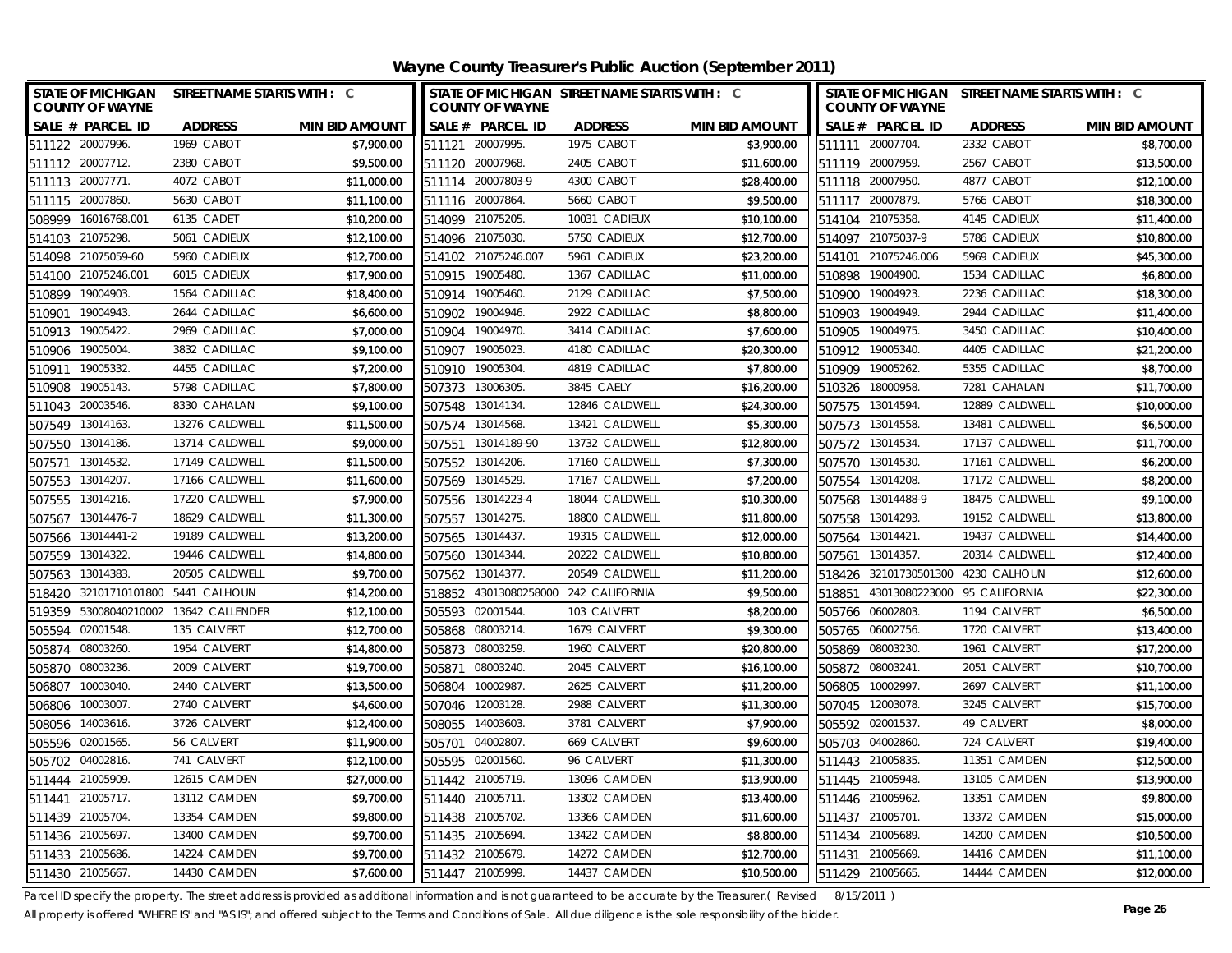| <b>COUNTY OF WAYNE</b>            | STATE OF MICHIGAN STREET NAME STARTS WITH : C |                       | <b>COUNTY OF WAYNE</b> |                                  | STATE OF MICHIGAN STREET NAME STARTS WITH : C |                       |        | <b>COUNTY OF WAYNE</b>              | STATE OF MICHIGAN STREET NAME STARTS WITH : C |                       |
|-----------------------------------|-----------------------------------------------|-----------------------|------------------------|----------------------------------|-----------------------------------------------|-----------------------|--------|-------------------------------------|-----------------------------------------------|-----------------------|
| SALE # PARCEL ID                  | <b>ADDRESS</b>                                | <b>MIN BID AMOUNT</b> | SALE # PARCEL ID       |                                  | <b>ADDRESS</b>                                | <b>MIN BID AMOUNT</b> |        | SALE # PARCEL ID                    | <b>ADDRESS</b>                                | <b>MIN BID AMOUNT</b> |
| 506571 09021828                   | 19190 CAMERON                                 | \$10,200.00           | 506572 09021837        |                                  | 19244 CAMERON                                 | \$14,300.00           |        | 506573 09021839.                    | 19254 CAMERON                                 | \$21,500.00           |
| 506589 09022055.                  | 19329 CAMERON                                 | \$10,200.00           | 506574 09021850.       |                                  | 19352 CAMERON                                 | \$15,200.00           |        | 506588 09022050-1                   | 19355 CAMERON                                 | \$8,700.00            |
| 506575 09021859.                  | 19406 CAMERON                                 | \$16,200.00           | 506587 09022016-8      |                                  | 19689 CAMERON                                 | \$12,200.00           |        | 506586 09022008-9                   | 19927 CAMERON                                 | \$10,900.00           |
| 506585 09022003.                  | 19961 CAMERON                                 | \$10,300.00           | 506576 09021898        |                                  | 20056 CAMERON                                 | \$12,900.00           |        | 506577 09021900.                    | 20100 CAMERON                                 | \$9,200.00            |
| 506578 09021902.                  | 20116 CAMERON                                 | \$6,700.00            | 506579 09021919.       |                                  | 20234 CAMERON                                 | \$8,400.00            |        | 506580 09021920.                    | 20240 CAMERON                                 | \$13,200.00           |
| 09021923<br>506581                | 20260 CAMERON                                 | \$11,300.00           | 506582 09021935        |                                  | 20480 CAMERON                                 | \$8,100.00            |        | 506583 09021936.                    | 20486 CAMERON                                 | \$9,800.00            |
| 506584<br>09021939-72             | 20506 CAMERON                                 | \$16,100.00           | 505722 05004217.       |                                  | 7826 CAMERON                                  | \$7,700.00            |        | 505723 05004222.                    | 7856 CAMERON                                  | \$6,200.00            |
| 05004546.<br>505725               | 8449 CAMERON                                  | \$9,800.00            | 505724 05004347.       |                                  | 9718 CAMERON                                  | \$6,300.00            |        | 513845 21068667.009                 | 9248 CAMLEY                                   | \$12,500.00           |
| 513846 21068687                   | 9459 CAMLEY                                   | \$12,900.00           | 508958 16014192.       |                                  | 1026 CAMPBELL                                 | \$8,500.00            |        | 508964 16014393.                    | 1117 CAMPBELL                                 | \$12,700.00           |
| 16014200-1<br>508959              | 1140 CAMPBELL                                 | \$33,000.00           | 508960                 | 16014217.                        | 1434 CAMPBELL                                 | \$13,000.00           |        | 508963 16014371.                    | 1449 CAMPBELL                                 | \$9,300.00            |
| 16014361.<br>508962               | 1515 CAMPBELL                                 | \$13,900.00           | 519320                 |                                  | 50008140015000 212 CAMPBELL                   | \$8,000.00            | 508961 | 16014324.                           | 2303 CAMPBELL                                 | \$25,100.00           |
| 518381                            | 32093412602000 3804 CAMPBELL                  | \$11,200.00           | 508969                 | 16014688.                        | 4037 CAMPBELL                                 | \$28,400.00           |        | 508968 16014687.                    | 4043 CAMPBELL                                 | \$9,100.00            |
| 16014489-91<br>508965             | 4400 CAMPBELL                                 | \$19,400.00           | 508967                 | 16014634-5                       | 4945 CAMPBELL                                 | \$10,100.00           |        | 519350 50010020032002 518 CAMPBELL  |                                               | \$12,400.00           |
| 50010020154000<br>519351          | 553 CAMPBELL                                  | \$19,100.00           | 508966                 | 16014572.                        | 5612 CAMPBELL                                 | \$6,900.00            | 519474 | 60030010051300                      | 7145 CAMPBELL                                 | \$22,200.00           |
| 519473                            | 60030010036002 7589 CAMPBELL                  | \$10,700.00           |                        |                                  | 518716 43002030256000 107 CANDLER             | \$23,500.00           |        | 518718 43002030270000 120 CANDLER   |                                               | \$19,700.00           |
| 518719 43002030301000 228 CANDLER |                                               | \$12,600.00           |                        | 518717 43002030259000 95 CANDLER |                                               | \$10,600.00           |        | 505625 02005515.                    | 19780 CANTERBURY                              | \$29,800.00           |
| 02005556.<br>505627               | 20133 CANTERBURY                              | \$21,900.00           | 505626                 | 02005544.                        | 20150 CANTERBURY                              | \$21,700.00           | 508534 | 15009918.                           | 1486 CANTON                                   | \$7,800.00            |
| 15009952.<br>508535               | 2160 CANTON                                   | \$8,700.00            | 508554 15010527.       |                                  | 2161 CANTON                                   | \$10,400.00           | 508536 | 15009955.                           | 2180 CANTON                                   | \$9,900.00            |
| 15009969.<br>508537               | 2422 CANTON                                   | \$9,700.00            | 508553                 | 15010476.                        | 2971 CANTON                                   | \$9,100.00            | 508538 | 15010008.                           | 2994 CANTON                                   | \$13,700.00           |
| 15010470<br>508552                | 3109 CANTON                                   | \$7,500.00            | 508539                 | 15010014                         | 3138 CANTON                                   | \$8,000.00            | 508551 | 15010448.                           | 3257 CANTON                                   | \$9,800.00            |
| 15010446.<br>508550               | 3271 CANTON                                   | \$7,100.00            | 508549                 | 15010433.                        | 3691 CANTON                                   | \$9,900.00            | 508548 | 15010424.                           | 3749 CANTON                                   | \$9,400.00            |
| 15010373-8<br>508547              | 4723 CANTON                                   | \$11,100.00           | 508546                 | 15010367                         | 4765 CANTON                                   | \$8,500.00            | 508545 | 15010355.                           | 4857 CANTON                                   | \$6,800.00            |
| 15010354.001<br>508544            | 4871 CANTON                                   | \$5,200.00            | 508543                 | 15010341.                        | 5125 CANTON                                   | \$9,100.00            |        | 508540 15010176.                    | 5554 CANTON                                   | \$7,300.00            |
| 508542 15010268.                  | 6203 CANTON                                   | \$7,100.00            | 508541 15010229-30     |                                  | 6264 CANTON                                   | \$7,700.00            |        | 519397 56057040067000               | 35814 CANYON                                  | \$13,300.00           |
| 21003388<br>511369                | 6300 CANYON                                   | \$19,500.00           | 514351                 | 22006479.                        | 13700 CAPITOL                                 | \$21,000.00           |        | 514350 22006457-8                   | 13781 CAPITOL                                 | \$7,700.00            |
| 519186                            | 45011010295000 630 CAPITOL                    | \$15,600.00           |                        | 519526 71011010110000 7764 CAPRI |                                               | \$26,800.00           |        | 508996 16016541.                    | 8048 CARBONDALE                               | \$8,000.00            |
| 508998 16016640.                  | 8065 CARBONDALE                               | \$8,100.00            | 508997 16016550.       |                                  | 8224 CARBONDALE                               | \$7,900.00            |        | 505720 05003893.                    | 10284 CARDONI                                 | \$10,400.00           |
| 05003959<br>505721                | 10285 CARDONI                                 | \$7,100.00            | 505542 01008252        |                                  | 17129 CARDONI                                 | \$11,300.00           |        | 506559 09021423.                    | 17803 CARDONI                                 | \$10,900.00           |
| 506558<br>09021422.               | 17809 CARDONI                                 | \$13,000.00           | 506537 09021088        |                                  | 17844 CARDONI                                 | \$7,600.00            |        | 506557 09021407.                    | 18041 CARDONI                                 | \$10,000.00           |
| 506556 09021389.                  | 18145 CARDONI                                 | \$8,600.00            | 506555 09021374.       |                                  | 18527 CARDONI                                 | \$14,800.00           |        | 506554 09021357-8                   | 18629 CARDONI                                 | \$8,000.00            |
| 506538 09021157.                  | 18840 CARDONI                                 | \$8,200.00            | 506539 09021164.       |                                  | 18888 CARDONI                                 | \$13,400.00           |        | 506553 09021337.                    | 18901 CARDONI                                 | \$9,800.00            |
| 09021335-6<br>506552              | 18905 CARDONI                                 | \$11,700.00           | 506551                 | 09021323                         | 19165 CARDONI                                 | \$11,600.00           |        | 506540 09021193.                    | 19242 CARDONI                                 | \$13,000.00           |
| 506550 09021288                   | 19705 CARDONI                                 | \$16,100.00           | 506549                 | 09021271.                        | 20003 CARDONI                                 | \$11,900.00           |        | 506548 09021261.                    | 20103 CARDONI                                 | \$10,700.00           |
| 506547 09021258.                  | 20123 CARDONI                                 | \$12,500.00           | 506546 09021249.       |                                  | 20189 CARDONI                                 | \$6,500.00            |        | 506545 09021245.                    | 20215 CARDONI                                 | \$6,000.00            |
| 506541 09021217.021               | 20266 CARDONI                                 | \$9,800.00            | 506542 09021217.027    |                                  | 20460 CARDONI                                 | \$11,100.00           |        | 506544 09021227.                    | 20473 CARDONI                                 | \$9,700.00            |
| 09021219.<br>506543               | 20506 CARDONI                                 | \$9,500.00            | 518591 35011011533000  |                                  | 5847 CARDWELL                                 | \$7,700.00            |        | 519220 46141021086000 9936 CARDWELL |                                               | \$16,200.00           |
| 519636                            | 81100990008702 0 CARLETON WEST RD             | \$8,600.00            | 514924                 | 22031953.                        | 8038 CARLIN                                   | \$8,800.00            | 514940 | 22032212.                           | 8049 CARLIN                                   | \$17,100.00           |
| 22031956.<br>514925               | 8056 CARLIN                                   | \$15,000.00           | 514926                 | 22031969.                        | 8146 CARLIN                                   | \$8,200.00            |        | 514927 22031978.                    | 8252 CARLIN                                   | \$17,300.00           |
| 514939 22032187                   | 8267 CARLIN                                   | \$12,600.00           | 514938 22032161.       |                                  | 8645 CARLIN                                   | \$9,500.00            |        | 514937 22032157.                    | 8677 CARLIN                                   | \$12,400.00           |
| 514928 22032021.003               | 9150 CARLIN                                   | \$9,000.00            | 514936 22032144.       |                                  | 9209 CARLIN                                   | \$7,700.00            |        | 514935 22032136.                    | 9265 CARLIN                                   | \$9,900.00            |

Parcel ID specify the property. The street address is provided as additional information and is not guaranteed to be accurate by the Treasurer.( Revised 8/15/2011 )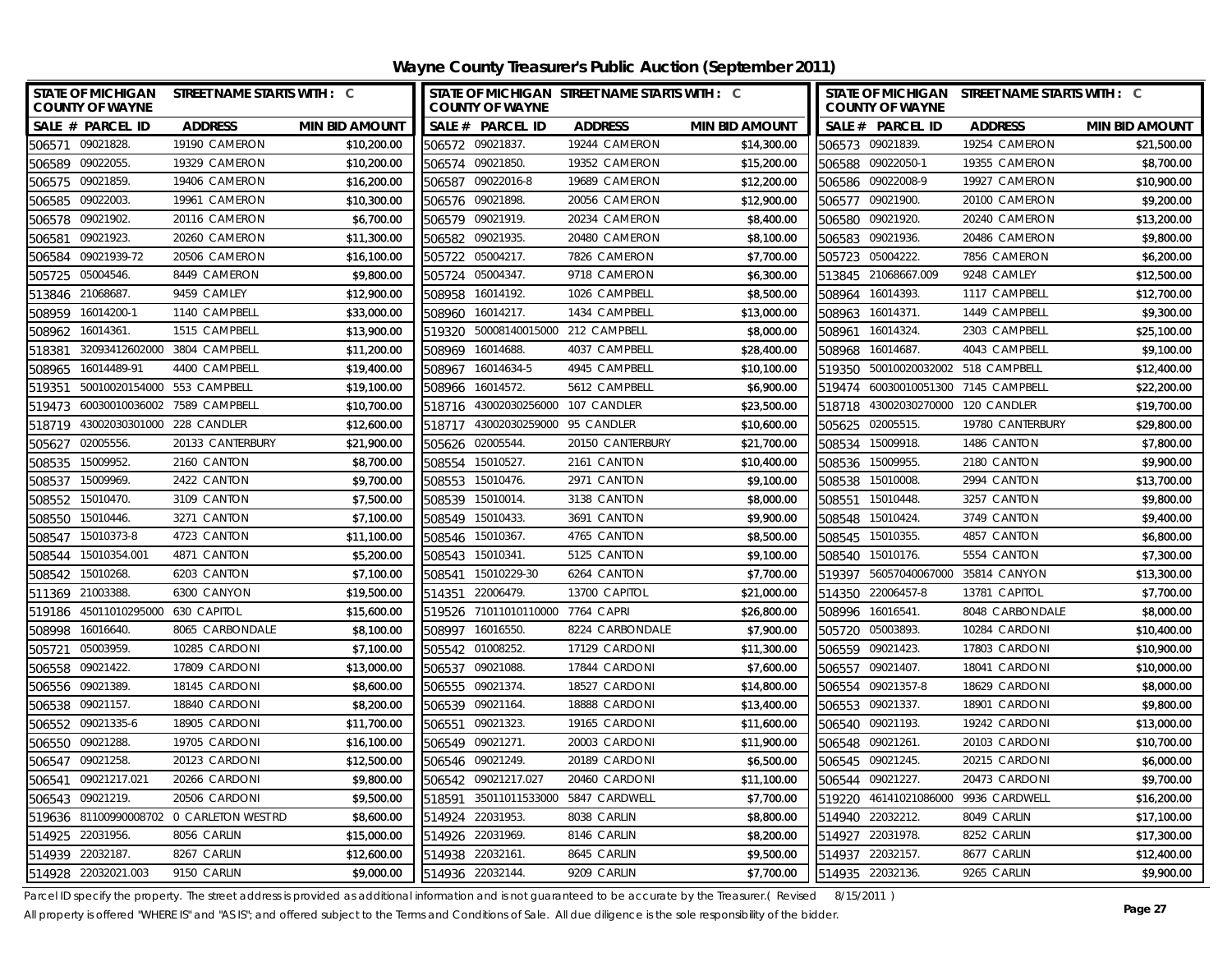| STATE OF MICHIGAN STREET NAME STARTS WITH : C<br><b>COUNTY OF WAYNE</b> |                                  |                       |        | STATE OF MICHIGAN STREET NAME STARTS WITH : C<br><b>COUNTY OF WAYNE</b> |                   |                       |        | <b>COUNTY OF WAYNE</b> | STATE OF MICHIGAN STREET NAME STARTS WITH : C |                       |
|-------------------------------------------------------------------------|----------------------------------|-----------------------|--------|-------------------------------------------------------------------------|-------------------|-----------------------|--------|------------------------|-----------------------------------------------|-----------------------|
| SALE # PARCEL ID                                                        | <b>ADDRESS</b>                   | <b>MIN BID AMOUNT</b> |        | SALE # PARCEL ID                                                        | <b>ADDRESS</b>    | <b>MIN BID AMOUNT</b> |        | SALE # PARCEL ID       | <b>ADDRESS</b>                                | <b>MIN BID AMOUNT</b> |
| 514929 22032042.                                                        | 9370 CARLIN                      | \$11,300.00           |        | 514934 22032119.                                                        | 9407 CARLIN       | \$10,100.00           |        | 514930 22032057.       | 9582 CARLIN                                   | \$15,800.00           |
| 22032059<br>514931                                                      | 9596 CARLIN                      | \$9,600.00            | 514932 | 22032061                                                                | 9610 CARLIN       | \$12,300.00           | 514933 | 22032101               | 9631 CARLIN                                   | \$8,100.00            |
| 512608 21027564                                                         | 13626 CARLISLE                   | \$10,300.00           | 512607 | 21027537                                                                | 14002 CARLISLE    | \$17,500.00           |        | 512609 21027632.       | 14489 CARLISLE                                | \$14,800.00           |
| 512610 21027654                                                         | 15045 CARLISLE                   | \$12,700.00           |        | 512611 21027667                                                         | 15287 CARLISLE    | \$29,500.00           |        | 512606 21027452.       | 15438 CARLISLE                                | \$12,000.00           |
| 512612 21027731                                                         | 16093 CARLISLE                   | \$9,500.00            |        | 512605 21027331                                                         | 16932 CARLISLE    | \$18,500.00           |        | 519108 44023010257001  | 26327 CARLYSLE                                | \$8,000.00            |
| 519148                                                                  | 44025041059000 27255 CARLYSLE    | \$11,800.00           | 519081 | 44022010067000 27334 CARLYSLE                                           |                   | \$9,100.00            |        | 519029 44014010139000  | 27823 CARLYSLE                                | \$13,100.00           |
| 519025                                                                  | 44013040359000 29901 CARLYSLE    | \$27,900.00           |        | 505566 01009399                                                         | 19174 CARMAN      | \$9,500.00            |        | 505567 01009453.       | 19193 CARMAN                                  | \$10,600.00           |
| 515347 22043942.                                                        | 20014 CAROL                      | \$35,800.00           |        | 506082 09005140-6                                                       | 1961 CARPENTER    | \$24,200.00           |        | 506083 09005150.       | 2025 CARPENTER                                | \$7,100.00            |
| 09005152<br>506084                                                      | 2037 CARPENTER                   | \$8,200.00            |        | 506085 09005190.                                                        | 2509 CARPENTER    | \$20,100.00           |        | 518653 41007120028300  | 2922 CARPENTER                                | \$70,200.00           |
| 41007110026300<br>518652                                                | 3000 CARPENTER                   | \$7,000.00            | 508475 | 15008244.                                                               | 18638 CARRIE      | \$12,900.00           |        | 508494 15008489.       | 18845 CARRIE                                  | \$10,000.00           |
| 508476 15008265-6                                                       | 18870 CARRIE                     | \$14,400.00           |        | 508493 15008472.                                                        | 19199 CARRIE      | \$10,600.00           |        | 508477 15008286.       | 19314 CARRIE                                  | \$8,400.00            |
| 15008458<br>508492                                                      | 19351 CARRIE                     | \$8,400.00            |        | 508491 15008438                                                         | 19493 CARRIE      | \$20,200.00           |        | 508478 15008300.       | 19600 CARRIE                                  | \$11,500.00           |
| 15008421<br>508490                                                      | <b>19929 CARRIE</b>              | \$11,000.00           |        | 508479 15008318.                                                        | 19946 CARRIE      | \$9,100.00            |        | 508480 15008322.       | <b>19978 CARRIE</b>                           | \$11,400.00           |
| 15008414<br>508489                                                      | 19987 CARRIE                     | \$6,600.00            | 508481 | 15008325                                                                | 20006 CARRIE      | \$10,300.00           | 508482 | 15008328.              | 20032 CARRIE                                  | \$14,800.00           |
| 15008333<br>508483                                                      | 20120 CARRIE                     | \$10,400.00           | 508488 | 15008402                                                                | 20127 CARRIE      | \$11,400.00           | 508487 | 15008399.              | 20151 CARRIE                                  | \$11,700.00           |
| 15008338<br>508484                                                      | 20162 CARRIE                     | \$9,300.00            | 508486 | 15008388                                                                | 20241 CARRIE      | \$6,900.00            |        | 508485 15008361.       | 20484 CARRIE                                  | \$13,700.00           |
| 15008588<br>508496                                                      | 8311 CARRIE                      | \$11,300.00           | 508495 | 15008583                                                                | 8347 CARRIE       | \$10,900.00           |        | 511100 20007167        | 2565 CARSON                                   | \$24,800.00           |
| 10002118<br>506774                                                      | 2659 CARTER                      | \$7,700.00            | 507021 | 12002325                                                                | 2900 CARTER       | \$10,300.00           | 507020 | 12002316.              | 2960 CARTER                                   | \$11,100.00           |
| 507019<br>12002310.                                                     | 3000 CARTER                      | \$7,400.00            |        | 507015 12002249.                                                        | 3009 CARTER       | \$12,000.00           |        | 507018 12002302.       | 3052 CARTER                                   | \$14,900.00           |
| 12002258<br>507016                                                      | 3211 CARTER                      | \$5,700.00            |        | 507017 12002284                                                         | 3310 CARTER       | \$11,000.00           |        | 508034 14003120.       | 3779 CARTER                                   | \$18,400.00           |
| 14003126<br>508035                                                      | 3819 CARTER                      | \$9,200.00            | 508036 | 14003127                                                                | 4003 CARTER       | \$9,800.00            | 508037 | 14003137.              | 4054 CARTER                                   | \$15,700.00           |
| 14012414.<br>508291                                                     | 11350 CASCADE                    | \$6,900.00            | 508292 | 14012435.                                                               | 11672 CASCADE     | \$10,000.00           | 508293 | 14012446.              | 12034 CASCADE                                 | \$12,000.00           |
| 14012547.<br>508295                                                     | 9281 CASCADE                     | \$7,500.00            | 508294 | 14012530.                                                               | 9383 CASCADE      | \$7,600.00            | 508288 | 14012362-3             | 9656 CASCADE                                  | \$10,000.00           |
| 14012383<br>508289                                                      | 9930 CASCADE                     | \$6,400.00            | 510483 | 18007882                                                                | 1026 CASGRAIN     | \$8,400.00            | 510484 | 18007897.              | 1120 CASGRAIN                                 | \$12,300.00           |
| 18007924<br>510485                                                      | 1538 CASGRAIN                    | \$5,400.00            | 510486 | 18007929                                                                | 1568 CASGRAIN     | \$8,200.00            | 507367 | 13005868.              | 5049 CASMERE                                  | \$12,600.00           |
| 13005872.<br>507368                                                     | 5075 CASMERE                     | \$11,500.00           | 507366 | 13005776.                                                               | 5554 CASMERE      | \$8,600.00            | 511094 | 20006767.              | 4338 CASPER                                   | \$10,700.00           |
| 511095<br>20006841                                                      | 5420 CASPER                      | \$8,100.00            |        | 511099 20006930                                                         | 5457 CASPER       | \$9,400.00            |        | 511096 20006849.       | 5468 CASPER                                   | \$9,500.00            |
| 20006895<br>511097                                                      | 5920 CASPER                      | \$16,100.00           | 511098 | 20006896                                                                | 5926 CASPER       | \$16,000.00           | 505601 | 02002049.              | 2450 CASS                                     | \$19,800.00           |
| 519644                                                                  | 83007050079000 7254 CASTELL BLVD | \$19,500.00           | 519645 | 83007050159000                                                          | 7295 CASTELL BLVD | \$30,700.00           |        |                        | 519646 83007050160000 7305 CASTELL BLVD       | \$28,000.00           |
| 80117010058000 37512 CASTLE<br>519622                                   |                                  | \$9,000.00            |        | 514347 22006387                                                         | 13681 CASTLETON   | \$8,000.00            |        | 514348 22006392.       | 13715 CASTLETON                               | \$9,900.00            |
| 514349 22006404.                                                        | 13801 CASTLETON                  | \$10,000.00           |        | 508982 16015160.                                                        | 1451 CAVALRY      | \$12,000.00           |        | 508979 16015071.       | 1468 CAVALRY                                  | \$9,300.00            |
| 16015151<br>508981                                                      | 1521 CAVALRY                     | \$12,800.00           |        | 510552 18011873                                                         | 4970 CECIL        | \$17,900.00           |        | 510557 18012039-49     | <b>4981 CECIL</b>                             | \$11,700.00           |
| 18011908<br>510553                                                      | <b>5954 CECIL</b>                | \$15,800.00           |        | 510556 18011952                                                         | <b>6007 CECIL</b> | \$8,900.00            |        | 510555 18011950.       | <b>6019 CECIL</b>                             | \$9,800.00            |
| 510554 18011935.                                                        | <b>6109 CECIL</b>                | \$8,700.00            |        | 512062 21016407                                                         | 13534 CEDARGROVE  | \$14,200.00           |        | 512063 21016418.       | 13597 CEDARGROVE                              | \$10,600.00           |
| 512061 21016396                                                         | 13618 CEDARGROVE                 | \$19,100.00           |        | 512064 21016425                                                         | 13649 CEDARGROVE  | \$10,500.00           |        | 512060 21016369.       | 14162 CEDARGROVE                              | \$9,600.00            |
| 512065 21016452                                                         | 14185 CEDARGROVE                 | \$11,500.00           |        | 512066 21016468                                                         | 14403 CEDARGROVE  | \$17,000.00           |        | 512059 21016340.       | 14460 CEDARGROVE                              | \$13,300.00           |
| 21016321<br>512058                                                      | 14674 CEDARGROVE                 | \$15,100.00           |        | 512067 21016496                                                         | 14681 CEDARGROVE  | \$10,300.00           |        | 512068 21016498.       | 14695 CEDARGROVE                              | \$17,200.00           |
| 512069 21016500                                                         | 14711 CEDARGROVE                 | \$12,900.00           |        | 512057 21016315                                                         | 14716 CEDARGROVE  | \$11,800.00           |        | 512070 21016502.       | 14801 CEDARGROVE                              | \$16,500.00           |
| 512056 21016314                                                         | 14802 CEDARGROVE                 | \$11,400.00           |        | 512071 21016509                                                         | 14859 CEDARGROVE  | \$17,900.00           |        | 512055 21016304.       | 14884 CEDARGROVE                              | \$14,700.00           |
| 512054 21016276.                                                        | 15300 CEDARGROVE                 | \$12,300.00           |        | 505409 01004864                                                         | 201 CEDARHURST PL | \$17,100.00           |        | 505407 01004845.       | 39 CEDARHURST PL                              | \$14,900.00           |

Parcel ID specify the property. The street address is provided as additional information and is not guaranteed to be accurate by the Treasurer.(Revised 8/15/2011)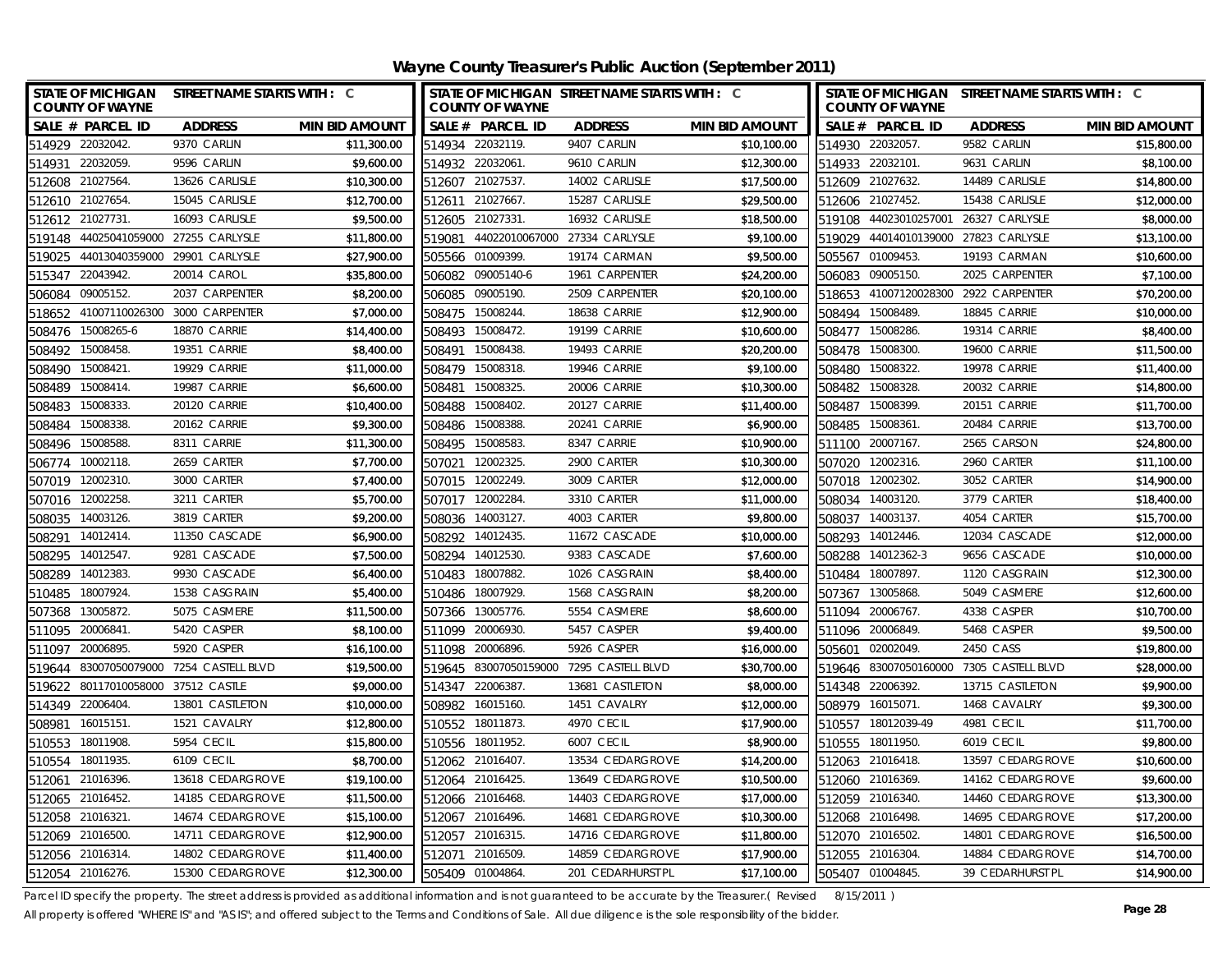| <b>COUNTY OF WAYNE</b>   | STATE OF MICHIGAN STREET NAME STARTS WITH : C |                       |                  | <b>COUNTY OF WAYNE</b>              | STATE OF MICHIGAN STREET NAME STARTS WITH : C |                       |        | <b>COUNTY OF WAYNE</b>              | STATE OF MICHIGAN STREET NAME STARTS WITH : C |                       |
|--------------------------|-----------------------------------------------|-----------------------|------------------|-------------------------------------|-----------------------------------------------|-----------------------|--------|-------------------------------------|-----------------------------------------------|-----------------------|
| SALE # PARCEL ID         | <b>ADDRESS</b>                                | <b>MIN BID AMOUNT</b> |                  | SALE # PARCEL ID                    | <b>ADDRESS</b>                                | <b>MIN BID AMOUNT</b> |        | SALE # PARCEL ID                    | <b>ADDRESS</b>                                | <b>MIN BID AMOUNT</b> |
| 505408 01004846          | 47 CEDARHURST PL                              | \$10,700.00           |                  | 510469 18006594.                    | 10114 CEDARLAWN                               | \$7,200.00            |        | 510466 18006555.                    | 10163 CEDARLAWN                               | \$10,300.00           |
| 510467 18006562.         | 10347 CEDARLAWN                               | \$11,200.00           |                  | 510468 18006563.                    | 10355 CEDARLAWN                               | \$8,000.00            |        | 511073 20004989.                    | 1739 CENTRAL                                  | \$11,000.00           |
| 511072 20004982.         | 1841 CENTRAL                                  | \$11,100.00           |                  | 511071 20004979.                    | 1907 CENTRAL                                  | \$10,300.00           |        | 511070 20004886.                    | 4439 CENTRAL                                  | \$10,100.00           |
| 511069 20004837          | 5101 CENTRAL                                  | \$10,700.00           | 510506 18009822  |                                     | 5408 CENTRAL                                  | \$12,900.00           |        | 511068 20004827.                    | 5441 CENTRAL                                  | \$8,300.00            |
| 511067 20004813.         | 5635 CENTRAL                                  | \$8,100.00            | 510507 18009850  |                                     | 5700 CENTRAL                                  | \$15,100.00           |        | 510508 18009859.                    | 5838 CENTRAL                                  | \$7,200.00            |
| 511066 20004792.         | 5861 CENTRAL                                  | \$8,900.00            | 510509           | 18009863                            | 5866 CENTRAL                                  | \$5,400.00            |        | 511065 20004785.                    | 5909 CENTRAL                                  | \$9,900.00            |
| 20004782<br>511064       | 5935 CENTRAL                                  | \$13,000.00           | 510511           | 18009963                            | 7325 CENTRAL                                  | \$10,200.00           |        | 519380 56003080059000 7412 CENTRAL  |                                               | \$8,200.00            |
| 510510 18009908.         | 7620 CENTRAL                                  | \$9,800.00            | 509270           | 16025027                            | 8043 CENTRAL                                  | \$7,100.00            |        | 510505 18009603.                    | 814 CENTRAL                                   | \$7,900.00            |
| 16024841<br>509262       | 8168 CENTRAL                                  | \$10,300.00           | 509269           | 16025004                            | 8203 CENTRAL                                  | \$7,500.00            | 509263 | 16024849.                           | 8224 CENTRAL                                  | \$19,100.00           |
| 16024854<br>509264       | 8332 CENTRAL                                  | \$11,700.00           | 509268           | 16024989                            | 8381 CENTRAL                                  | \$7,300.00            | 509267 | 16024985.                           | 8507 CENTRAL                                  | \$9,700.00            |
| 16024878<br>509265       | 8604 CENTRAL                                  | \$12,400.00           | 509266 16024907  |                                     | 9050 CENTRAL                                  | \$14,600.00           |        |                                     | 519570 79010030071000 17705 CENTRALIA         | \$9,600.00            |
| 519564                   | 79006030084000 19304 CENTRALIA                | \$13,900.00           | 515574 22051833  |                                     | 15535 CHALFONTE                               | \$10,500.00           | 508787 | 16006233.                           | 7066 CHALFONTE                                | \$14,100.00           |
| 508780<br>16006006       | 7127 CHALFONTE                                | \$6,300.00            | 508781           | 16006010                            | 7301 CHALFONTE                                | \$7,700.00            | 508782 | 16006027                            | 7509 CHALFONTE                                | \$11,200.00           |
| 16006040.<br>508783      | 7657 CHALFONTE                                | \$9,100.00            | 508786           | 16006164.                           | 8210 CHALFONTE                                | \$14,000.00           | 508784 | 16006078.                           | 8443 CHALFONTE                                | \$14,600.00           |
| 16006135.<br>508785      | 8550 CHALFONTE                                | \$9,000.00            |                  | 513346 21055566-8                   | 11130 CHALMERS                                | \$17,600.00           |        | 513347 21055584.                    | 11500 CHALMERS                                | \$28,300.00           |
| 513349 21055794.002L     | 12435 CHALMERS                                | \$9,500.00            |                  | 513357 21056137.                    | 2187 CHALMERS                                 | \$6,800.00            |        | 513360 21056295.                    | 259 CHALMERS                                  | \$14,400.00           |
| 21056111<br>513356       | 2615 CHALMERS                                 | \$8,800.00            |                  | 513339 21055299.                    | 2950 CHALMERS                                 | \$9,400.00            |        | 513355 21056095.                    | 2951 CHALMERS                                 | \$8,400.00            |
| 513359 21056271.         | 389 CHALMERS                                  | \$9,400.00            |                  | 513354 21056047.                    | 3947 CHALMERS                                 | \$9,200.00            |        | 513340 21055353.                    | 4170 CHALMERS                                 | \$9,200.00            |
| 513341 21055389.         | 4652 CHALMERS                                 | \$9,900.00            |                  | 513358 21056251.                    | 487 CHALMERS                                  | \$8,400.00            |        | 513342 21055414.                    | 5052 CHALMERS                                 | \$10,400.00           |
| 513343 21055424          | 5250 CHALMERS                                 | \$15,000.00           |                  | 513344 21055436.                    | 5526 CHALMERS                                 | \$8,500.00            |        | 513345 21055467.                    | 5960 CHALMERS                                 | \$13,400.00           |
| 21055919<br>513353       | 5985 CHALMERS                                 | \$9,500.00            | 513338           | 21055164                            | 692 CHALMERS                                  | \$10,300.00           |        | 513352 21055875-7                   | 9401 CHALMERS                                 | \$9,200.00            |
| 21055859<br>513351       | 9501 CHALMERS                                 | \$7,500.00            |                  | 513350 21055858.001                 | 9555 CHALMERS                                 | \$31,100.00           |        | 511026 20002472.                    | 8140 CHAMBERLAIN                              | \$8,000.00            |
| 511025 20002422.         | 8866 CHAMBERLAIN                              | \$10,500.00           |                  | 519172 45007090060000               | 1665 CHANDLER                                 | \$12,200.00           |        | 505342 01002279.                    | 251 CHANDLER                                  | \$27,000.00           |
| 511655 21009308.         | 13012 CHANDLER PARK DR                        | \$18,600.00           |                  | 511654 21009254.                    | 16844 CHANDLER PARK DR                        | \$14,700.00           |        | 511656 21009371-2                   | 16905 CHANDLER PARK DR                        | \$28,600.00           |
| 511657 21009373.         | 16919 CHANDLER PARK DR                        | \$16,100.00           |                  | 511658 21009377.                    | 16949 CHANDLER PARK DR                        | \$18,100.00           |        | 511653 21009226.                    | 17712 CHANDLER PARK DR                        | \$11,900.00           |
| 511652 21009212.         | 17936 CHANDLER PARK DR                        | \$10,600.00           |                  | 518648 41007020014000 11365 CHAREST |                                               | \$9,600.00            |        | 518649 41007020027000 11441 CHAREST |                                               | \$15,200.00           |
| 506199 09009948          | 12254 CHAREST                                 | \$6,200.00            |                  | 506200 09009956.                    | 12302 CHAREST                                 | \$13,400.00           |        | 506201 09009991.                    | 12666 CHAREST                                 | \$11,900.00           |
| 506202 09010053.         | 13874 CHAREST                                 | \$14,000.00           | 506203 09010094  |                                     | 17314 CHAREST                                 | \$8,200.00            |        | 506204 09010118.                    | 17808 CHAREST                                 | \$10,500.00           |
| 506205<br>09010137.      | 17922 CHAREST                                 | \$12,400.00           |                  | 506206 09010144-5                   | 17955 CHAREST                                 | \$12,900.00           |        | 507888 13023717.                    | 19199 CHAREST                                 | \$13,300.00           |
| 507887 13023704-5        | 19277 CHAREST                                 | \$13,600.00           |                  | 507877 13023500-1                   | 19350 CHAREST                                 | \$10,600.00           |        | 507886 13023685.                    | 19411 CHAREST                                 | \$10,600.00           |
| 507885<br>13023657       | 19721 CHAREST                                 | \$11,700.00           |                  | 507878 13023546.                    | 19940 CHAREST                                 | \$12,500.00           |        | 507879 13023552-3                   | 19984 CHAREST                                 | \$15,800.00           |
| 507884 13023633.         | 20115 CHAREST                                 | \$15,900.00           | 507883 13023631  |                                     | 20131 CHAREST                                 | \$13,400.00           |        | 507882 13023627.                    | 20155 CHAREST                                 | \$26,500.00           |
| 507880<br>13023570       | 20164 CHAREST                                 | \$12,100.00           | 507881           | 13023600                            | 20507 CHAREST                                 | \$14,800.00           |        | 518646 41006030142000 9368 CHAREST  |                                               | \$11,600.00           |
| 511697 21010344-5        | 11071 CHARLEMAGNE                             | \$10,300.00           | 511696 21010335  |                                     | 11096 CHARLEMAGNE                             | \$10,700.00           |        | 511698 21010351                     | 11113 CHARLEMAGNE                             | \$8,000.00            |
| 511695 21010328.         | 11142 CHARLEMAGNE                             | \$15,500.00           |                  | 511694 21010317.                    | 11222 CHARLEMAGNE                             | \$9,600.00            |        | 511693 21010314.                    | 11244 CHARLEMAGNE                             | \$10,900.00           |
| 50008030030001<br>519315 | 123 CHARLES                                   | \$10,300.00           |                  | 507385 13006840.                    | 4562 CHARLES                                  | \$9,800.00            |        | 507386 13006928-9                   | 5825 CHARLES                                  | \$9,500.00            |
| 01009241.<br>505562      | 19166 CHARLESTON                              | \$9,200.00            |                  | 505563 01009244.                    | 19182 CHARLESTON                              | \$11,600.00           |        | 505564 01009252.                    | 19230 CHARLESTON                              | \$8,500.00            |
| 505565 01009274.         | 19428 CHARLESTON                              | \$4,800.00            |                  | 506704 09025055.                    | 20122 CHARLESTON                              | \$7,100.00            |        | 506706 09025119.                    | 20317 CHARLESTON                              | \$8,500.00            |
| 506705 09025114-5        | 20415 CHARLESTON                              | \$12,200.00           |                  | 511329 21000868.                    | 14500 CHARLEVOIX                              | \$12,600.00           |        |                                     | 518605 39007120052000 15010 CHARLEVOIX        | \$21,300.00           |
| 507431 13010781.         | 2900 CHARLEVOIX                               | \$8,000.00            | 507314 13001054. |                                     | 3387 CHARLEVOIX                               | \$13,500.00           |        | 507315 13001058.                    | 3411 CHARLEVOIX                               | \$6,400.00            |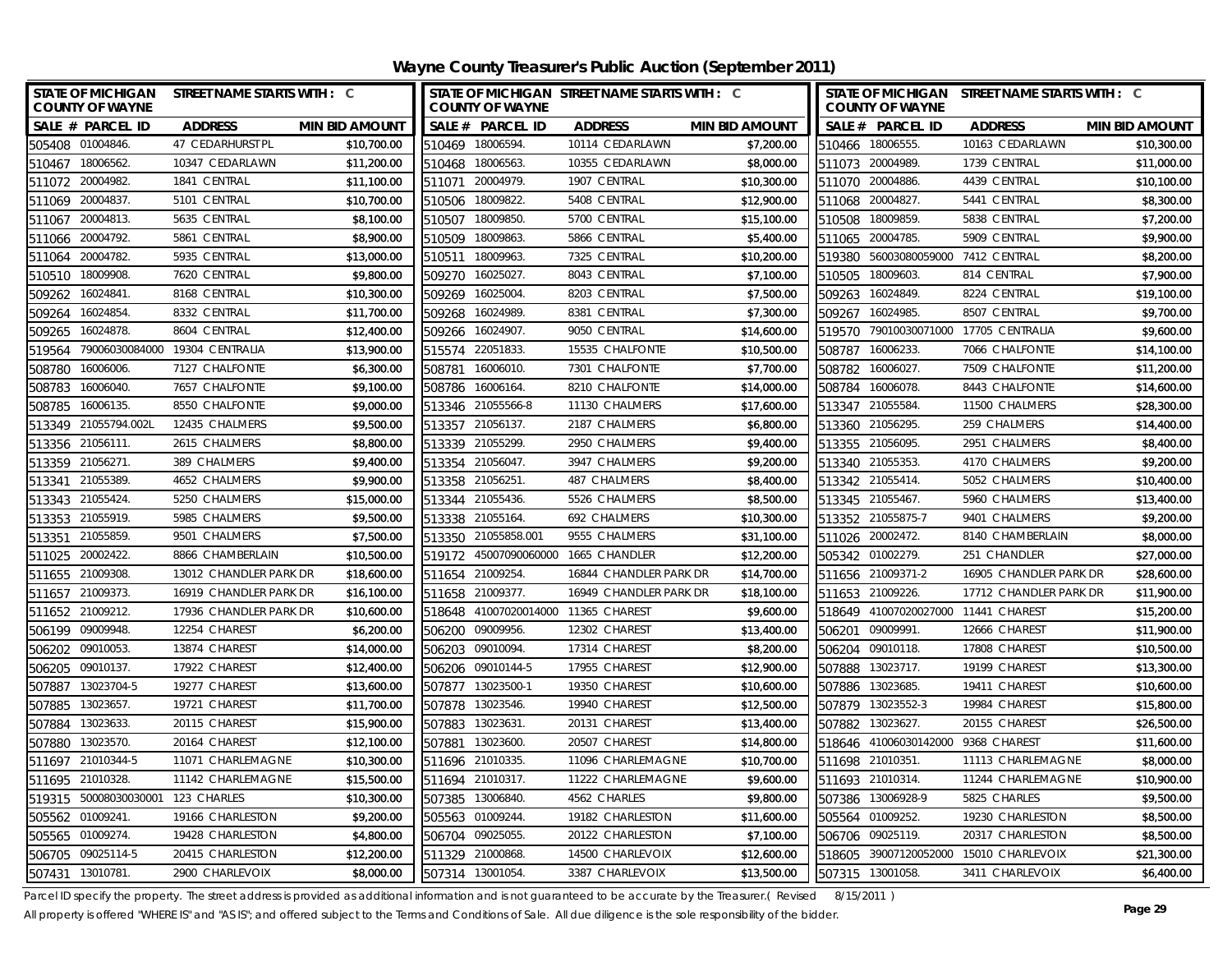| <b>STATE OF MICHIGAN</b><br><b>COUNTY OF WAYNE</b> | STREET NAME STARTS WITH : C  |                       |                  | <b>COUNTY OF WAYNE</b>             | STATE OF MICHIGAN STREET NAME STARTS WITH : C |                       |        | <b>COUNTY OF WAYNE</b>            | STATE OF MICHIGAN STREET NAME STARTS WITH : C |                       |
|----------------------------------------------------|------------------------------|-----------------------|------------------|------------------------------------|-----------------------------------------------|-----------------------|--------|-----------------------------------|-----------------------------------------------|-----------------------|
| SALE # PARCEL ID                                   | <b>ADDRESS</b>               | <b>MIN BID AMOUNT</b> |                  | SALE # PARCEL ID                   | <b>ADDRESS</b>                                | <b>MIN BID AMOUNT</b> |        | SALE # PARCEL ID                  | <b>ADDRESS</b>                                | <b>MIN BID AMOUNT</b> |
| 507316 13001084                                    | 3701 CHARLEVOIX              | \$6,200.00            |                  | 508314 15000249.002                | 6830 CHARLEVOIX                               | \$5,500.00            |        | 510826 19000483.                  | 8864 CHARLEVOIX                               | \$7,900.00            |
| 510827 19000514.                                   | 9345 CHARLEVOIX              | \$13,800.00           |                  | 518543 34005080027002 22 CHARLOTTE |                                               | \$20,600.00           |        | 518545 34005090066000             | 42 CHARLOTTE                                  | \$9,700.00            |
| 519527 71011020006000 7996 CHARRINGTON             |                              | \$16,000.00           |                  | 519159 45003090008002 1386 CHARTER |                                               | \$29,900.00           |        | 519613 80071010009000 39306 CHASE |                                               | \$11,500.00           |
| 513876 21069101.                                   | 3465 CHATSWORTH              | \$19,900.00           |                  | 513856 21068866.                   | 3602 CHATSWORTH                               | \$25,800.00           |        | 513857 21068867.                  | 3614 CHATSWORTH                               | \$14,300.00           |
| 513858 21068872.                                   | 3662 CHATSWORTH              | \$13,900.00           |                  | 513859 21068879.                   | 3910 CHATSWORTH                               | \$15,900.00           |        | 513875 21069078.                  | 3961 CHATSWORTH                               | \$13,300.00           |
| 513874 21069069.                                   | 4303 CHATSWORTH              | \$12,500.00           | 513860 21068902. |                                    | 4374 CHATSWORTH                               | \$15,800.00           |        | 513861 21068911                   | 4626 CHATSWORTH                               | \$13,200.00           |
| 513873 21069048.                                   | 4651 CHATSWORTH              | \$14,000.00           | 513872 21069039. |                                    | 4805 CHATSWORTH                               | \$12,400.00           |        | 513871 21069037.                  | 4819 CHATSWORTH                               | \$17,200.00           |
| 513862 21068925.                                   | 4820 CHATSWORTH              | \$12,400.00           |                  | 513870 21069030.                   | 4875 CHATSWORTH                               | \$19,400.00           |        | 513869 21069028.                  | 4893 CHATSWORTH                               | \$18,200.00           |
| 513868 21069019.                                   | 5091 CHATSWORTH              | \$10,700.00           |                  | 513863 21068947.                   | 5200 CHATSWORTH                               | \$11,900.00           |        | 513867 21069011.                  | 5235 CHATSWORTH                               | \$10,000.00           |
| 513866 21069009.                                   | 5251 CHATSWORTH              | \$15,000.00           |                  | 513864 21068967.                   | 5782 CHATSWORTH                               | \$16,700.00           |        | 513865 21068972.                  | 5910 CHATSWORTH                               | \$19,400.00           |
| 511574 21008039.                                   | 10994 CHELSEA                | \$22,500.00           |                  | 511575 21008062-3                  | 11005 CHELSEA                                 | \$14,900.00           |        | 511573 21008026.                  | 11072 CHELSEA                                 | \$17,800.00           |
| 511576 21008080                                    | 11715 CHELSEA                | \$11,900.00           |                  | 511572 21007994.                   | 11864 CHELSEA                                 | \$11,200.00           |        | 511571 21007989.                  | 12026 CHELSEA                                 | \$10,200.00           |
| 511577 21008110.                                   | 12027 CHELSEA                | \$26,300.00           |                  | 511578 21008129.                   | 12139 CHELSEA                                 | \$11,200.00           |        | 511579 21008130.001               | 12143 CHELSEA                                 | \$11,600.00           |
| 511570 21007967.                                   | 12202 CHELSEA                | \$14,600.00           |                  | 511580 21008138-9                  | 12245 CHELSEA                                 | \$8,300.00            | 511581 | 21008171.                         | 12587 CHELSEA                                 | \$12,300.00           |
| 511582 21008173.                                   | 12599 CHELSEA                | \$5,000.00            | 511569 21007907. |                                    | 13060 CHELSEA                                 | \$11,000.00           |        | 511568 21007896.                  | 13134 CHELSEA                                 | \$7,700.00            |
| 511567 21007883                                    | 13356 CHELSEA                | \$8,000.00            | 511566 21007881  |                                    | 13368 CHELSEA                                 | \$11,400.00           |        | 511565 21007856.                  | 14268 CHELSEA                                 | \$12,300.00           |
| 21008285<br>511583                                 | 14453 CHELSEA                | \$8,700.00            |                  | 511564 21007833.                   | 14906 CHELSEA                                 | \$11,000.00           |        | 511563 21007826.                  | 14956 CHELSEA                                 | \$24,800.00           |
| 511584 21008304                                    | 14971 CHELSEA                | \$12,000.00           | 506944 11002958. |                                    | 3504 CHENE                                    | \$7,000.00            |        | 506076 09003846-7                 | 3919 CHENE                                    | \$7,500.00            |
| 506945 11003007.                                   | 4200 CHENE                   | \$5,600.00            |                  | 506075 09003724.                   | 5563 CHENE                                    | \$6,900.00            |        | 508745 16005293.                  | 9708 CHENLOT                                  | \$8,600.00            |
| 16005287<br>508744                                 | 9756 CHENLOT                 | \$6,300.00            |                  | 508746 16005315.                   | 9883 CHENLOT                                  | \$11,700.00           |        | 508743 16005271.                  | 9884 CHENLOT                                  | \$12,300.00           |
| 519450                                             | 60010010249000 5892 CHEROKEE | \$20,200.00           | 518981           | 44009020521000                     | 28639 CHERRY                                  | \$32,300.00           |        | 518600 35025020399000             | 33410 CHERRY HILL                             | \$16,700.00           |
| 519392 56043990028001                              | 34822 CHERRY HILL            | \$12,600.00           | 519054           | 44016040036000                     | 352 CHERRY LANE                               | \$7,500.00            |        | 509531 16033575.                  | 11781 CHERRYLAWN                              | \$24,400.00           |
| 509530 16033564.                                   | 12071 CHERRYLAWN             | \$11,200.00           |                  | 509529 16033556.                   | 12131 CHERRYLAWN                              | \$10,500.00           |        | 509528 16033545-6                 | 12199 CHERRYLAWN                              | \$8,700.00            |
| 509527 16033536.                                   | 12351 CHERRYLAWN             | \$9,100.00            |                  | 509526 16033535.                   | 12359 CHERRYLAWN                              | \$8,600.00            |        | 509496 16032634.                  | 12644 CHERRYLAWN                              | \$6,900.00            |
| 509497<br>16032646.                                | 12740 CHERRYLAWN             | \$11,000.00           |                  | 509525 16033514.                   | 13109 CHERRYLAWN                              | \$11,600.00           |        | 509498 16032686.                  | 13600 CHERRYLAWN                              | \$17,800.00           |
| 509524 16033478.                                   | 13609 CHERRYLAWN             | \$17,100.00           |                  | 509523 16033470.                   | 13901 CHERRYLAWN                              | \$10,700.00           |        | 509499 16032726.                  | 14228 CHERRYLAWN                              | \$12,300.00           |
| 509500 16032732.                                   | 14268 CHERRYLAWN             | \$7,300.00            |                  | 509522 16033414.                   | 14615 CHERRYLAWN                              | \$9,600.00            |        | 509501 16032752.                  | 14620 CHERRYLAWN                              | \$7,200.00            |
| 509521 16033410.                                   | 14641 CHERRYLAWN             | \$8,100.00            |                  | 509520 16033409                    | 14651 CHERRYLAWN                              | \$9,100.00            |        | 509519 16033391                   | 14883 CHERRYLAWN                              | \$6,700.00            |
| 16033359.<br>509518                                | 15481 CHERRYLAWN             | \$10,100.00           |                  | 509517 16033348.                   | 15731 CHERRYLAWN                              | \$7,500.00            |        | 509516 16033330.                  | 15845 CHERRYLAWN                              | \$10,200.00           |
| 509515 16033322.                                   | 16129 CHERRYLAWN             | \$10,600.00           | 509502           | 16032858.                          | 16230 CHERRYLAWN                              | \$20,800.00           |        | 509503 16032863                   | 16500 CHERRYLAWN                              | \$22,800.00           |
| 509514 16033295.                                   | 16551 CHERRYLAWN             | \$19,300.00           |                  | 509504 16032872.                   | 16564 CHERRYLAWN                              | \$15,700.00           |        | 509505 16032891.                  | 17336 CHERRYLAWN                              | \$16,500.00           |
| 509506 16032915.                                   | 17608 CHERRYLAWN             | \$23,500.00           |                  | 509507 16032934.                   | 18228 CHERRYLAWN                              | \$17,300.00           |        | 509508 16032963.                  | 18630 CHERRYLAWN                              | \$19,000.00           |
| 509513 16033126.                                   | 19929 CHERRYLAWN             | \$16,800.00           | 509509           | 16033019.                          | 19930 CHERRYLAWN                              | \$8,700.00            |        | 509512 16033123.                  | 19955 CHERRYLAWN                              | \$9,800.00            |
| 509510 16033025.                                   | 19980 CHERRYLAWN             | \$11,800.00           | 509511 16033037. |                                    | 20118 CHERRYLAWN                              | \$14,200.00           |        | 511375 21003631.                  | 19121 CHESHIRE                                | \$27,800.00           |
| 511374 21003628.                                   | 19122 CHESHIRE               | \$26,900.00           | 511372 21003485  |                                    | 17642 CHESTER                                 | \$10,700.00           |        | 511371 21003476.                  | 17724 CHESTER                                 | \$15,100.00           |
| 21003475.<br>511370                                | 17730 CHESTER                | \$14,000.00           |                  | 511373 21003616-7                  | 19191 CHESTER                                 | \$14,500.00           |        | 519294 50005110213002 69 CHESTNUT |                                               | \$10,700.00           |
| 22026331<br>514794                                 | 10015 CHEYENNE               | \$8,300.00            | 514771           | 22025657                           | 10030 CHEYENNE                                | \$7,100.00            | 514793 | 22026312.                         | 11407 CHEYENNE                                | \$9,300.00            |
| 514772 22025674.                                   | 11408 CHEYENNE               | \$7,400.00            | 514773           | 22025676.                          | 11424 CHEYENNE                                | \$11,900.00           |        | 514774 22025699.                  | 12040 CHEYENNE                                | \$9,200.00            |
| 514775 22025722                                    | 12602 CHEYENNE               | \$6,900.00            | 514792           | 22026189                           | 14559 CHEYENNE                                | \$6,200.00            |        | 514776 22025821                   | 14918 CHEYENNE                                | \$6,600.00            |
| 514777 22025829.                                   | 14974 CHEYENNE               | \$17,400.00           | 514791           | 22026107.                          | 15475 CHEYENNE                                | \$12,400.00           |        | 514778 22025874.                  | 15496 CHEYENNE                                | \$9,400.00            |

Parcel ID specify the property. The street address is provided as additional information and is not guaranteed to be accurate by the Treasurer.( Revised 8/15/2011 )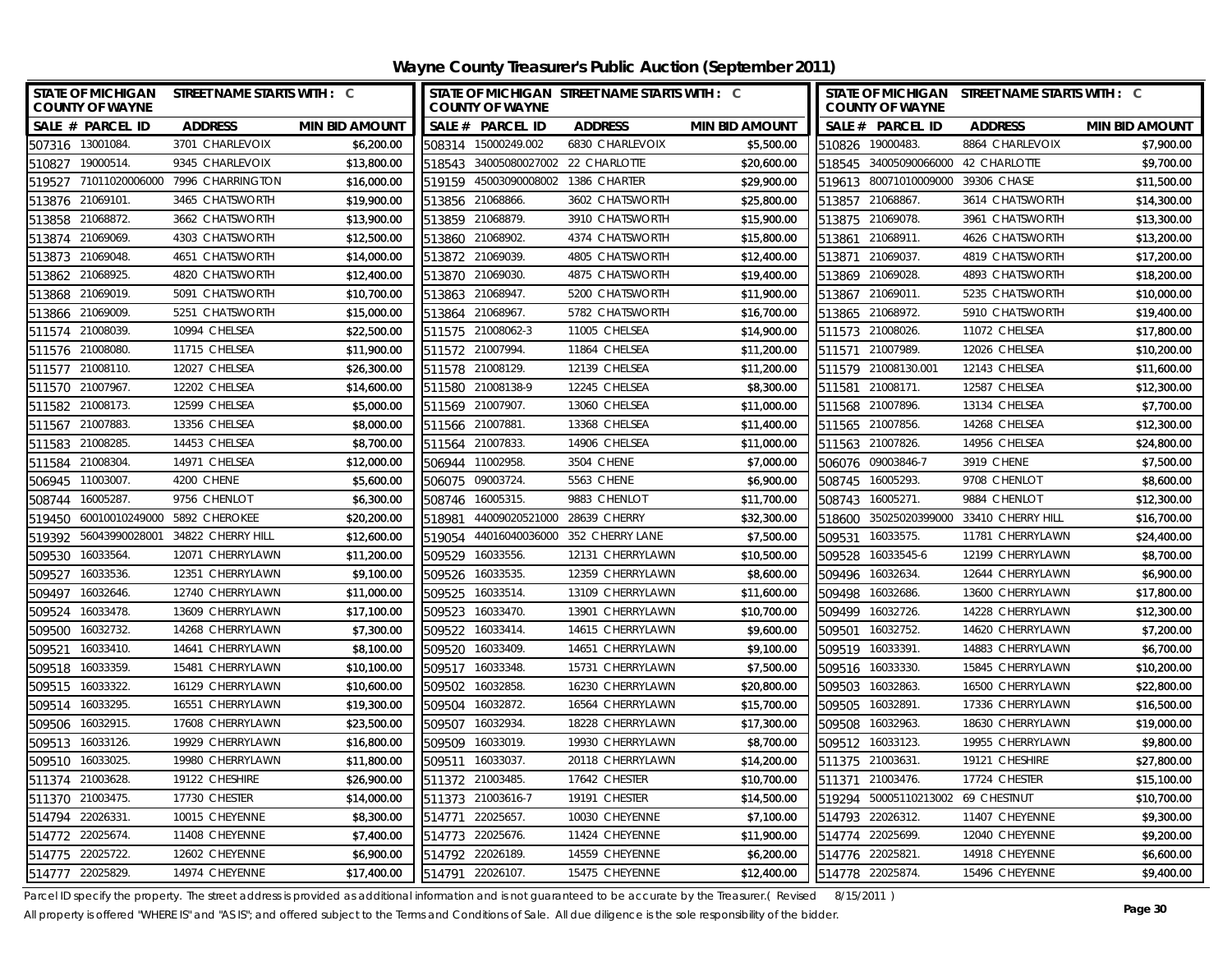**Wayne County Treasurer's Public Auction (September 2011)**

| STATE OF MICHIGAN STREET NAME STARTS WITH : C<br><b>COUNTY OF WAYNE</b> |                 |                       | <b>COUNTY OF WAYNE</b> | STATE OF MICHIGAN STREET NAME STARTS WITH : C |                       | STATE OF MICHIGAN STREET NAME STARTS WITH : C<br><b>COUNTY OF WAYNE</b> |                    |                                     |                       |
|-------------------------------------------------------------------------|-----------------|-----------------------|------------------------|-----------------------------------------------|-----------------------|-------------------------------------------------------------------------|--------------------|-------------------------------------|-----------------------|
| SALE # PARCEL ID                                                        | <b>ADDRESS</b>  | <b>MIN BID AMOUNT</b> | SALE # PARCEL ID       | <b>ADDRESS</b>                                | <b>MIN BID AMOUNT</b> |                                                                         | SALE # PARCEL ID   | <b>ADDRESS</b>                      | <b>MIN BID AMOUNT</b> |
| 514790 22026099                                                         | 15711 CHEYENNE  | \$14,100.00           | 514779 22025880.       | 15718 CHEYENNE                                | \$9,200.00            |                                                                         | 514789 22026092.   | 15761 CHEYENNE                      | \$9,300.00            |
| 514780 22025889.                                                        | 15776 CHEYENNE  | \$14,300.00           | 514788 22026080.       | 15825 CHEYENNE                                | \$10,000.00           | 514781                                                                  | 22025917.          | 16188 CHEYENNE                      | \$17,900.00           |
| 22026052<br>514787                                                      | 16245 CHEYENNE  | \$16,000.00           | 514786 22026049.       | 16501 CHEYENNE                                | \$11,000.00           |                                                                         | 514785 22026033.   | 16881 CHEYENNE                      | \$14,000.00           |
| 22026014<br>514784                                                      | 19713 CHEYENNE  | \$19,400.00           | 22025989.<br>514783    | 20117 CHEYENNE                                | \$19,100.00           | 514782                                                                  | 22025984.          | 20165 CHEYENNE                      | \$13,500.00           |
| 22026423<br>514800                                                      | 8835 CHEYENNE   | \$21,000.00           | 22026422.<br>514799    | 8843 CHEYENNE                                 | \$9,600.00            |                                                                         | 514764 22025579.   | 9102 CHEYENNE                       | \$12,800.00           |
| 22026401<br>514798                                                      | 9149 CHEYENNE   | \$14,900.00           | 22025591<br>514765     | 9188 CHEYENNE                                 | \$13,200.00           |                                                                         | 514766 22025603.   | 9272 CHEYENNE                       | \$11,600.00           |
| 514797 22026378.                                                        | 9317 CHEYENNE   | \$10,300.00           | 22025609.<br>514767    | 9324 CHEYENNE                                 | \$14,800.00           |                                                                         | 514796 22026369.   | 9387 CHEYENNE                       | \$20,800.00           |
| 22026364<br>514795                                                      | 9415 CHEYENNE   | \$9,400.00            | 22025630.<br>514768    | 9582 CHEYENNE                                 | \$9,000.00            |                                                                         | 514769 22025631    | 9590 CHEYENNE                       | \$17,200.00           |
| 22025644<br>514770                                                      | 9926 CHEYENNE   | \$9,000.00            | 18005642-4<br>510439   | 10300 CHICAGO                                 | \$7,900.00            | 514324                                                                  | 22004727-30        | 12800 CHICAGO                       | \$8,200.00            |
| 22004703-6<br>514323                                                    | 13150 CHICAGO   | \$20,800.00           | 22004684-5<br>514322   | 13344 CHICAGO                                 | \$10,500.00           | 514321                                                                  | 22004536-7         | 15202 CHICAGO                       | \$8,600.00            |
| 514299 22003677-8                                                       | 15633 CHICAGO   | \$14,700.00           | 514300 22003684-5      | 15719 CHICAGO                                 | \$12,400.00           |                                                                         | 514320 22004456-7  | 16028 CHICAGO                       | \$13,200.00           |
| 22003694.008L<br>514301                                                 | 16075 CHICAGO   | \$9,700.00            | 22004422-3<br>514319   | 16316 CHICAGO                                 | \$8,500.00            |                                                                         | 514302 22003706-7  | 16641 CHICAGO                       | \$10,500.00           |
| 08002993.<br>505857                                                     | 1665 CHICAGO    | \$23,400.00           | 22003708-9<br>514303   | 16651 CHICAGO                                 | \$9,700.00            | 514304                                                                  | 22003714-5         | 16821 CHICAGO                       | \$13,200.00           |
| 514318 22004368-9                                                       | 16836 CHICAGO   | \$20,200.00           | 22003735.<br>514305    | 16951 CHICAGO                                 | \$12,300.00           |                                                                         | 514317 22004351    | 17000 CHICAGO                       | \$14,000.00           |
| 514316 22004339-40                                                      | 17050 CHICAGO   | \$15,100.00           | 505858<br>08003000.    | 1737 CHICAGO                                  | \$41,000.00           |                                                                         | 514306 22003751-2  | 17613 CHICAGO                       | \$8,600.00            |
| 514315 22004332-3                                                       | 17624 CHICAGO   | \$13,500.00           | 22004211-2<br>514314   | 19014 CHICAGO                                 | \$15,100.00           |                                                                         | 514313 22004204-5  | 19042 CHICAGO                       | \$11,200.00           |
| 514312 22004203.                                                        | 19044 CHICAGO   | \$12,600.00           | 22004197-8<br>514311   | 19120 CHICAGO                                 | \$23,600.00           |                                                                         | 514310 22004195-6  | 19128 CHICAGO                       | \$8,700.00            |
| 514307 22003893-4                                                       | 19621 CHICAGO   | \$9,900.00            | 08003010.<br>505859    | 1981 CHICAGO                                  | \$22,300.00           |                                                                         | 514309 22004060-73 | 20724 CHICAGO                       | \$41,400.00           |
| 514308 22003997.                                                        | 20831 CHICAGO   | \$5,900.00            | 506790 10002689.       | 2337 CHICAGO                                  | \$16,500.00           |                                                                         |                    | 518379 32092940102100 24622 CHICAGO | \$13,000.00           |
| 506793 10002718                                                         | 2474 CHICAGO    | \$21,800.00           | 506791 10002700.       | 2515 CHICAGO                                  | \$42,700.00           |                                                                         | 506792 10002706.   | 2710 CHICAGO                        | \$10,500.00           |
| 12002806.<br>507041                                                     | 3455 CHICAGO    | \$10,600.00           | 508734<br>16004857.    | 5122 CHICAGO                                  | \$11,500.00           |                                                                         | 508733 16004849.   | 5200 CHICAGO                        | \$42,200.00           |
| 16004798.<br>508732                                                     | 7334 CHICAGO    | \$8,300.00            | 509256<br>16024688.    | 7610 CHICAGO                                  | \$40,400.00           |                                                                         | 510440 18005745-51 | 8040 CHICAGO                        | \$16,700.00           |
| 18012076.<br>510558                                                     | 4752 CHOPIN     | \$12,500.00           | 510559 18012102.       | 5202 CHOPIN                                   | \$15,500.00           |                                                                         | 510560 18012108.   | 5238 CHOPIN                         | \$6,300.00            |
| 18012128<br>510561                                                      | 5464 CHOPIN     | \$9,400.00            | 510562 18012147.       | 5670 CHOPIN                                   | \$9,700.00            |                                                                         | 510563 18012151    | 5694 CHOPIN                         | \$9,200.00            |
| 18012261.<br>510571                                                     | 5715 CHOPIN     | \$13,000.00           | 510564 18012184.       | 6006 CHOPIN                                   | \$9,700.00            | 510565                                                                  | 18012187.          | 6026 CHOPIN                         | \$11,300.00           |
| 510570 18012226.                                                        | 6037 CHOPIN     | \$10,800.00           | 510569 18012224        | 6049 CHOPIN                                   | \$10,200.00           |                                                                         | 510568 18012222.   | 6059 CHOPIN                         | \$10,400.00           |
| 510567 18012220.                                                        | 6073 CHOPIN     | \$3,600.00            | 510566 18012206.       | 6310 CHOPIN                                   | \$15,800.00           |                                                                         | 508609 16000575.   | 5871 CHRISTIANCY                    | \$7,100.00            |
| 511870 21013199.                                                        | 11276 CHRISTY   | \$9,900.00            | 511869 21013197.       | 11292 CHRISTY                                 | \$14,600.00           |                                                                         | 511871 21013235.   | 11301 CHRISTY                       | \$15,200.00           |
| 511868 21013189.                                                        | 11434 CHRISTY   | \$10,000,00           | 511872 21013246.       | 11469 CHRISTY                                 | \$13,900.00           |                                                                         | 511873 21013258.   | 11559 CHRISTY                       | \$12,700.00           |
| 511867 21013169.                                                        | 11750 CHRISTY   | \$21,300.00           | 511874 21013265.       | 11785 CHRISTY                                 | \$11,200.00           |                                                                         | 511875 21013269.   | 11817 CHRISTY                       | \$13,800.00           |
| 511876 21013275.                                                        | 11865 CHRISTY   | \$9,300.00            | 511877 21013280.       | 12019 CHRISTY                                 | \$21,000.00           |                                                                         | 511878 21013295.   | 12135 CHRISTY                       | \$12,000.00           |
| 511879 21013299                                                         | 12167 CHRISTY   | \$13,600.00           | 511866 21013130.       | 12174 CHRISTY                                 | \$11,500.00           |                                                                         | 511880 21013300.   | 12175 CHRISTY                       | \$21,200.00           |
| 518715 43002030198002 220 CHURCH                                        |                 | \$2,200.00            |                        | 519365 53021040059002 15320 CHURCHILL         | \$20,000.00           |                                                                         | 505965 08005750.   | 7363 CHURCHILL                      | \$17,800.00           |
| 505961 08005716.                                                        | 7382 CHURCHILL  | \$11,100.00           | 505964 08005746.       | 7391 CHURCHILL                                | \$6,200.00            |                                                                         | 505962 08005719.   | 7404 CHURCHILL                      | \$8,100.00            |
| 518569 34007060047000 185 CICOTTE                                       |                 | \$11,700.00           | 510520 18010416.       | 3800 CICOTTE                                  | \$9,500.00            |                                                                         | 510525 18010522.   | 3903 CICOTTE                        | \$8,900.00            |
| 18010457<br>510521                                                      | 4396 CICOTTE    | \$7,700.00            | 18010491.<br>510524    | 4435 CICOTTE                                  | \$10,700.00           | 510523                                                                  | 18010484.          | 4473 CICOTTE                        | \$9,000.00            |
| 18010469.<br>510522                                                     | 4484 CICOTTE    | \$11,400.00           | 510353<br>18002719.    | 4934 CICOTTE                                  | \$7,600.00            |                                                                         | 505754 06002293.   | 1198 CLAIRMOUNT                     | \$13,000.00           |
| 06002281<br>505753                                                      | 1452 CLAIRMOUNT | \$8,200.00            | 505752<br>06002253.    | 1477 CLAIRMOUNT                               | \$14,200.00           |                                                                         | 505847 08002668.   | 1651 CLAIRMOUNT                     | \$12,000.00           |
| 505848 08002690                                                         | 1983 CLAIRMOUNT | \$14,500.00           | 08002715.<br>505851    | 2010 CLAIRMOUNT                               | \$11,900.00           |                                                                         | 505850 08002706.   | 2072 CLAIRMOUNT                     | \$7,500.00            |
| 505849 08002703.                                                        | 2073 CLAIRMOUNT | \$10,700.00           | 506783 10002454        | 2232 CLAIRMOUNT                               | \$13.300.00           |                                                                         | 506782 10002446.   | 2292 CLAIRMOUNT                     | \$7,900.00            |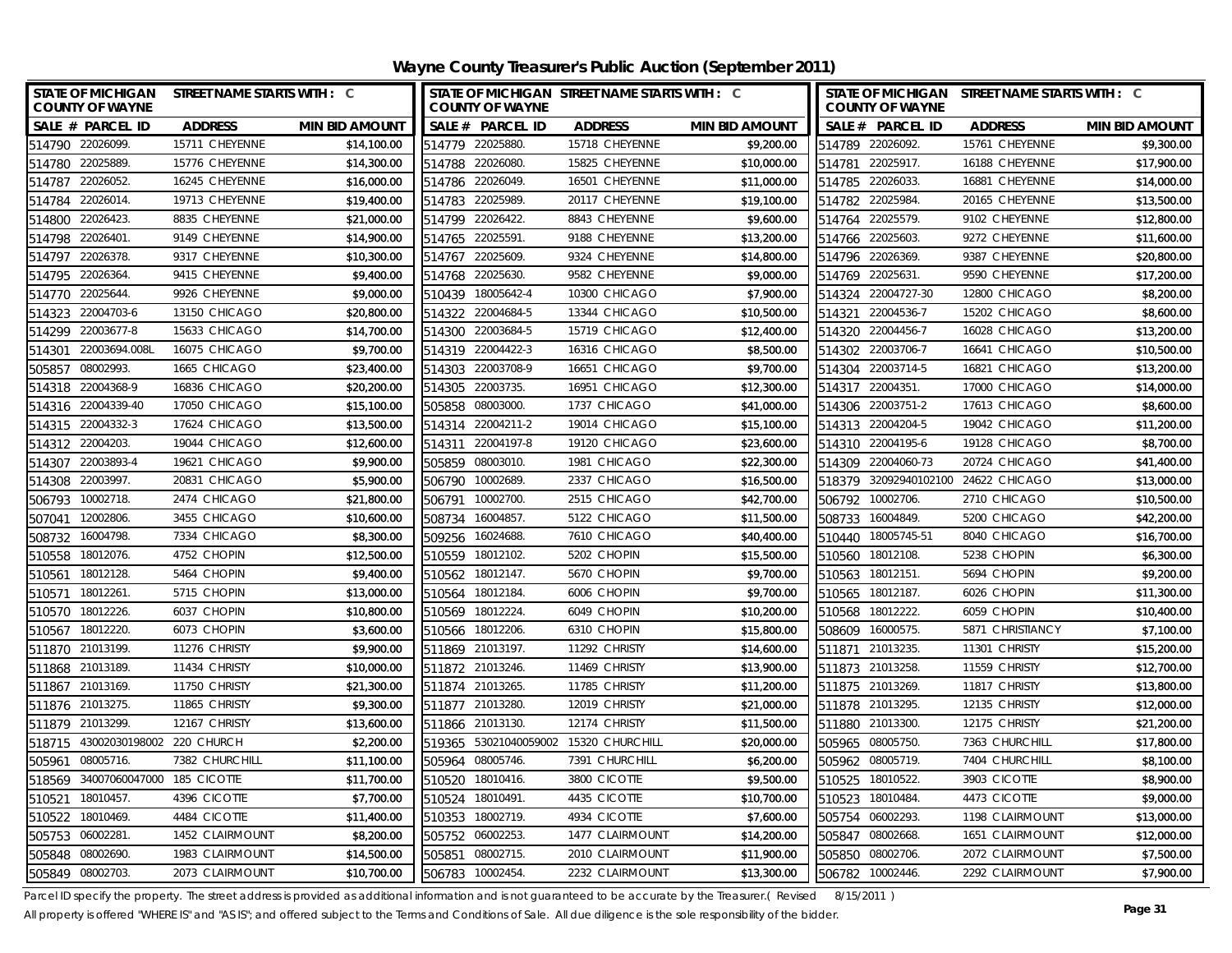| <b>STATE OF MICHIGAN</b><br><b>COUNTY OF WAYNE</b> | STREET NAME STARTS WITH : C |                       | <b>COUNTY OF WAYNE</b>   | STATE OF MICHIGAN STREET NAME STARTS WITH : C |                       | STATE OF MICHIGAN STREET NAME STARTS WITH : C<br><b>COUNTY OF WAYNE</b> |                             |                                     |                       |
|----------------------------------------------------|-----------------------------|-----------------------|--------------------------|-----------------------------------------------|-----------------------|-------------------------------------------------------------------------|-----------------------------|-------------------------------------|-----------------------|
| SALE # PARCEL ID                                   | <b>ADDRESS</b>              | <b>MIN BID AMOUNT</b> | SALE # PARCEL ID         | <b>ADDRESS</b>                                | <b>MIN BID AMOUNT</b> |                                                                         | SALE # PARCEL ID            | <b>ADDRESS</b>                      | <b>MIN BID AMOUNT</b> |
| 506781 10002437                                    | 2468 CLAIRMOUNT             | \$12,900.00           | 506779 10002390.         | 2531 CLAIRMOUNT                               | \$8,600.00            |                                                                         | 506780 10002416.            | 2700 CLAIRMOUNT                     | \$11,800.00           |
| 507038 12002660.                                   | 2924 CLAIRMOUNT             | \$13,000.00           | 507037 12002652.         | 2980 CLAIRMOUNT                               | \$10,400.00           | 507036 12002631                                                         |                             | 3272 CLAIRMOUNT                     | \$11,200.00           |
| 507034 12002610.                                   | 3283 CLAIRMOUNT             | \$12,100.00           | 507035 12002626.         | 3304 CLAIRMOUNT                               | \$8,500.00            |                                                                         | 508048 14003326.            | 4018 CLAIRMOUNT                     | \$11,500.00           |
| 508047 14003325.                                   | 4020 CLAIRMOUNT             | \$8,300.00            | 508046 14003319.         | 4061 CLAIRMOUNT                               | \$12,300.00           |                                                                         | 505688 04002430.            | 621 CLAIRMOUNT                      | \$13,200.00           |
| 505692 04002501                                    | 662 CLAIRMOUNT              | \$15,500.00           | 505689 04002441          | 713 CLAIRMOUNT                                | \$13,800.00           |                                                                         | 505690 04002442.            | 721 CLAIRMOUNT                      | \$14,200.00           |
| 505691<br>04002458.                                | 877 CLAIRMOUNT              | \$9,400.00            |                          | 519224 47001020169000 17366 CLARANN           | \$8,300.00            |                                                                         |                             | 519223 47001020124000 17760 CLARANN | \$105,500.00          |
| 510884<br>19003919.                                | 8928 CLARION                | \$9,000.00            | 514529 22015812-3        | 21129 CLARITA                                 | \$15,400.00           | 514530 22015814.                                                        |                             | 21137 CLARITA                       | \$15,300.00           |
| 22015862.<br>514531                                | 21334 CLARITA               | \$4,800.00            | 508248 14010080.         | 1985 CLARKDALE                                | \$1,300.00            |                                                                         | 505714 05002595.            | 931 CLAY                            | \$5,800.00            |
| 22068366.<br>516286                                | 7268 CLAYBURN               | \$22,300.00           | 22068369<br>516287       | 7290 CLAYBURN                                 | \$16,000.00           | 516288 22068384.                                                        |                             | 7442 CLAYBURN                       | \$14,500.00           |
| 22068457.<br>516293                                | 7443 CLAYBURN               | \$15,000.00           | 516289<br>22068386.      | 7458 CLAYBURN                                 | \$13,900.00           | 516292 22068451.                                                        |                             | 7493 CLAYBURN                       | \$6,300.00            |
| 22068445.<br>516291                                | 7535 CLAYBURN               | \$11,800.00           | 516290 22068408.         | 7750 CLAYBURN                                 | \$10,500.00           | 510335 18001660.                                                        |                             | 6829 CLAYTON                        | \$11,900.00           |
| 18001671.<br>510336                                | 6895 CLAYTON                | \$14,800.00           | 505793 06003934.         | 1720 CLEMENTS                                 | \$6,600.00            |                                                                         | 505919 08004519.            | 1973 CLEMENTS                       | \$11,500.00           |
| 08004570.<br>505921                                | 2044 CLEMENTS               | \$5,200.00            | 08004556.<br>505920      | 2284 CLEMENTS                                 | \$10,200.00           |                                                                         | 506878 10004232.            | 2441 CLEMENTS                       | \$5,800.00            |
| 10004286.<br>506882                                | 2488 CLEMENTS               | \$10,000.00           | 10004277.<br>506881      | 2640 CLEMENTS                                 | \$18,100.00           | 506879                                                                  | 10004251.                   | 2675 CLEMENTS                       | \$9,800.00            |
| 10004269.<br>506880                                | 2696 CLEMENTS               | \$17,700.00           | 507120<br>12004525       | 2959 CLEMENTS                                 | \$12,000.00           |                                                                         | 507121 12004528.            | 2979 CLEMENTS                       | \$10,900.00           |
| 507126 12004591                                    | 3004 CLEMENTS               | \$7,900.00            | 507122 12004541.         | 3215 CLEMENTS                                 | \$12,500.00           |                                                                         | 507125 12004573.            | 3280 CLEMENTS                       | \$12,100.00           |
| 12004552.<br>507123                                | 3295 CLEMENTS               | \$11,500.00           | 12004559.<br>507124      | 3345 CLEMENTS                                 | \$10,400.00           | 508135                                                                  | 14005619.                   | 3736 CLEMENTS                       | \$15,200.00           |
| 14005510.<br>508124                                | 3751 CLEMENTS               | \$12,800.00           | 14005616.<br>508134      | 3756 CLEMENTS                                 | \$23,000.00           | 508125                                                                  | 14005511.                   | 3757 CLEMENTS                       | \$18,800.00           |
| 14005615.<br>508133                                | 3764 CLEMENTS               | \$9,900.00            | 14005594.<br>508132      | 4082 CLEMENTS                                 | \$9,200.00            | 508126 14005544.                                                        |                             | 4243 CLEMENTS                       | \$12,300.00           |
| 14005581<br>508131                                 | 4256 CLEMENTS               | \$13,000.00           | 14005548<br>508127       | 4273 CLEMENTS                                 | \$13,000.00           | 508128                                                                  | 14005551                    | 4293 CLEMENTS                       | \$11,100.00           |
| 14005555.<br>508129                                | 4321 CLEMENTS               | \$14,400.00           | 14005569<br>508130       | 4342 CLEMENTS                                 | \$13,800.00           | 519173                                                                  | 45008030094000 649 CLEOPHUS |                                     | \$16,800.00           |
| 45008050097000 734 CLEOPHUS<br>519175              |                             | \$23,800.00           | 45010071647000<br>519185 | 2027 CLEVELAND                                | \$10,500.00           | 518371                                                                  | 32092810901500              | 23213 CLEVELAND                     | \$12,900.00           |
| 15006382.<br>508430                                | 19128 CLIFF                 | \$11,300.00           | 508434<br>15006483.      | 19135 CLIFF                                   | \$10,700.00           |                                                                         | 508433 15006482.            | 19143 CLIFF                         | \$17,900.00           |
| 15006478.<br>508432                                | 19171 CLIFF                 | \$15,500.00           | 508431<br>15006389.      | 19178 CLIFF                                   | \$14,800.00           | 510409 18004390.                                                        |                             | 6333 CLIFTON                        | \$8,300.00            |
| 510410<br>18004392.                                | 6349 CLIFTON                | \$9,400.00            | 510414<br>18004474.      | 6374 CLIFTON                                  | \$9,900.00            | 510413 18004471.                                                        |                             | 6394 CLIFTON                        | \$13,500.00           |
| 510412 18004450.                                   | 6658 CLIFTON                | \$6,100.00            | 510411 18004444.         | 6700 CLIFTON                                  | \$8,300.00            | 510526 18010731                                                         |                             | 3613 CLIPPERT                       | \$26,300.00           |
| 509380 16028968.                                   | 11720 CLOVERDALE            | \$7,800.00            | 509388 16029146-8        | 11751 CLOVERDALE                              | \$9,800.00            | 509381 16028974                                                         |                             | 12000 CLOVERDALE                    | \$62,900.00           |
| 509387 16029139-44                                 | 12021 CLOVERDALE            | \$21,700.00           | 509382 16028977-9        | 12100 CLOVERDALE                              | \$10,300.00           | 509383 16029003                                                         |                             | 14516 CLOVERDALE                    | \$6,600.00            |
| 509384<br>16029022.                                | 14644 CLOVERDALE            | \$7,300.00            | 509385<br>16029024-5     | 14656 CLOVERDALE                              | \$9,600.00            |                                                                         | 509386 16029045.            | 14902 CLOVERDALE                    | \$19,200.00           |
| 509440 16031037.                                   | 11062 CLOVERLAWN            | \$10,500.00           | 509441<br>16031047.      | 11130 CLOVERLAWN                              | \$5,200.00            |                                                                         | 509460 16031532.            | 12105 CLOVERLAWN                    | \$8,900.00            |
| 509442 16031064.                                   | 12110 CLOVERLAWN            | \$8,100.00            | 509459 16031528.         | 12133 CLOVERLAWN                              | \$8,000.00            | 509443 16031087                                                         |                             | 12350 CLOVERLAWN                    | \$18,200.00           |
| 509444 16031110.                                   | 12714 CLOVERLAWN            | \$8,500.00            | 509445 16031111.         | 12720 CLOVERLAWN                              | \$7,100.00            | 509458 16031474.                                                        |                             | 12771 CLOVERLAWN                    | \$8,500.00            |
| 16031119.<br>509446                                | 12776 CLOVERLAWN            | \$10,400.00           | 509457<br>16031447.      | 13541 CLOVERLAWN                              | \$17,900.00           | 509456 16031424                                                         |                             | 13941 CLOVERLAWN                    | \$8,300.00            |
| 509455 16031416.                                   | 13997 CLOVERLAWN            | \$20,200.00           | 509447<br>16031186.      | 14062 CLOVERLAWN                              | \$15,200.00           | 509448 16031193.                                                        |                             | 14216 CLOVERLAWN                    | \$8,300.00            |
| 509454 16031357.                                   | 14841 CLOVERLAWN            | \$13,600.00           | 509453 16031352.         | 14871 CLOVERLAWN                              | \$17,200.00           |                                                                         | 509452 16031336.            | 15365 CLOVERLAWN                    | \$9,200.00            |
| 509451<br>16031305                                 | 15743 CLOVERLAWN            | \$13,300.00           | 509450<br>16031297.      | 15791 CLOVERLAWN                              | \$19,300.00           | 509449 16031294                                                         |                             | 15811 CLOVERLAWN                    | \$14,400.00           |
| 18014553.<br>510682                                | 8067 CLOVERLAWN             | \$8,100.00            | 510668<br>18014334.      | 8094 CLOVERLAWN                               | \$14,300.00           |                                                                         | 510669 18014352.            | 8256 CLOVERLAWN                     | \$24,500.00           |
| 18014510.<br>510681                                | 8539 CLOVERLAWN             | \$13,500.00           | 18014500.<br>510680      | 8609 CLOVERLAWN                               | \$18,500.00           | 510679 18014498.                                                        |                             | 8623 CLOVERLAWN                     | \$11,300.00           |
| 510670 18014389.                                   | 8832 CLOVERLAWN             | \$20,800.00           | 18014390.<br>510671      | 8840 CLOVERLAWN                               | \$6,900.00            | 510678 18014485.                                                        |                             | 8907 CLOVERLAWN                     | \$16,800.00           |
| 510677 18014483.                                   | 9015 CLOVERLAWN             | \$23,600.00           | 510672 18014410.         | 9092 CLOVERLAWN                               | \$14,300.00           | 510673 18014411.                                                        |                             | 9100 CLOVERLAWN                     | \$18,100.00           |

Parcel ID specify the property. The street address is provided as additional information and is not guaranteed to be accurate by the Treasurer.( Revised 8/15/2011 )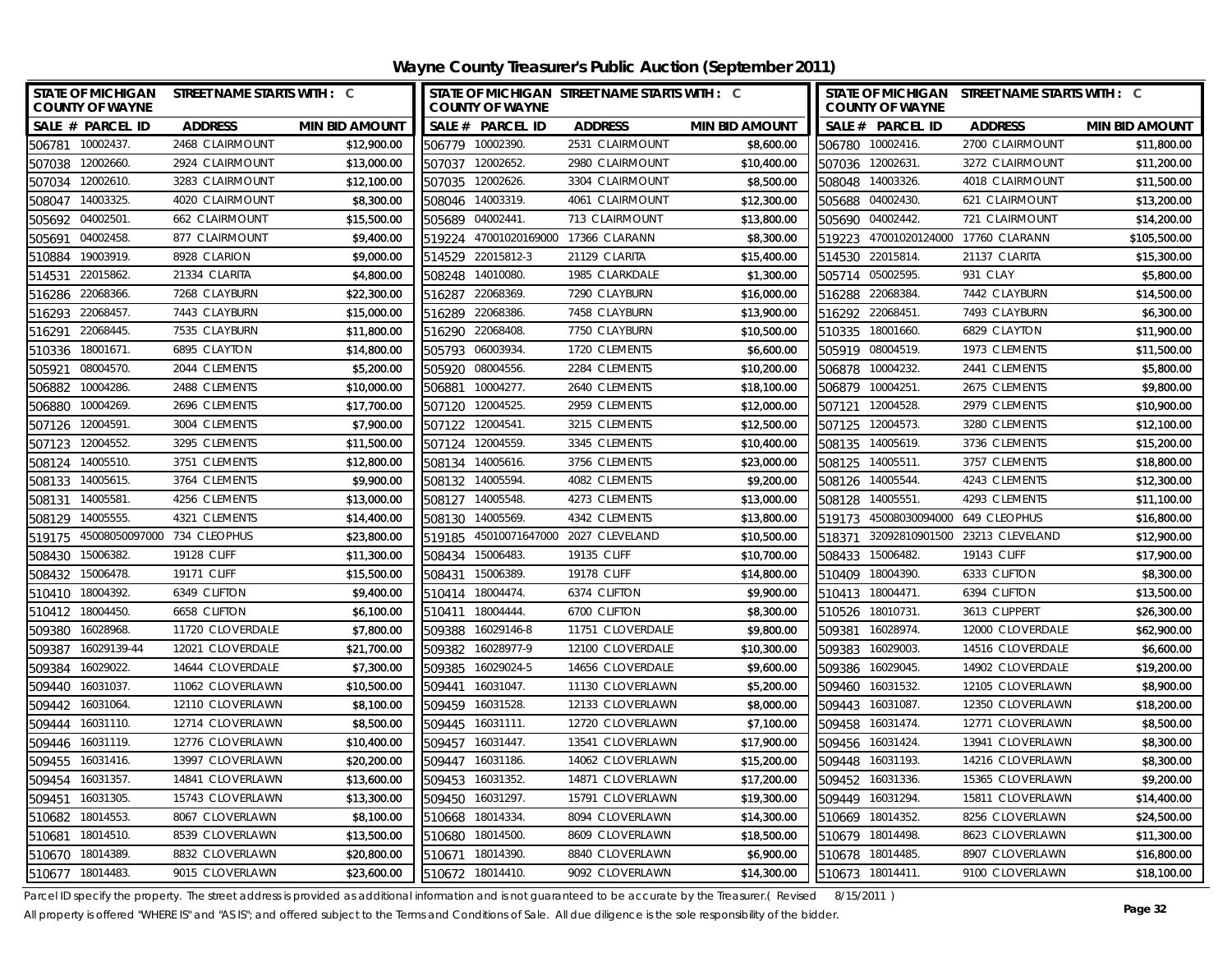**Wayne County Treasurer's Public Auction (September 2011)**

| STATE OF MICHIGAN STREET NAME STARTS WITH : C<br><b>COUNTY OF WAYNE</b> |                                           | STATE OF MICHIGAN STREET NAME STARTS WITH : C<br><b>COUNTY OF WAYNE</b> |                |                              |                       | STATE OF MICHIGAN STREET NAME STARTS WITH : C<br><b>COUNTY OF WAYNE</b> |                                    |                                     |                       |
|-------------------------------------------------------------------------|-------------------------------------------|-------------------------------------------------------------------------|----------------|------------------------------|-----------------------|-------------------------------------------------------------------------|------------------------------------|-------------------------------------|-----------------------|
| SALE # PARCEL ID<br><b>ADDRESS</b>                                      | <b>MIN BID AMOUNT</b>                     | SALE # PARCEL ID                                                        |                | <b>ADDRESS</b>               | <b>MIN BID AMOUNT</b> |                                                                         | SALE # PARCEL ID                   | <b>ADDRESS</b>                      | <b>MIN BID AMOUNT</b> |
| 510674 18014420<br>9172 CLOVERLAWN                                      | \$11,300.00                               | 510675 18014426.                                                        |                | 9324 CLOVERLAWN              | \$24,200.00           |                                                                         | 510676 18014429.                   | 9350 CLOVERLAWN                     | \$9,200.00            |
| 508949 16013893.<br>5631 COBB PL                                        | \$6,400.00                                | 505982 08006493.                                                        |                | 3422 COCHRANE                | \$6,000.00            |                                                                         | 506113 09005939.                   | 2026 CODY                           | \$13,100.00           |
| 506112 09005917.<br>2432 CODY                                           | \$10.100.00<br>506111                     | 09005914.                                                               |                | 2450 CODY                    | \$11,100.00           |                                                                         | 506115 09005982.                   | 2931 CODY                           | \$9,500.00            |
| 2945 CODY<br>506116 09005985                                            | \$8,300.00                                | 506117 09005989                                                         |                | 3317 CODY                    | \$6,600.00            |                                                                         | 519601 80022010019004              | 6230 COGSWELL                       | \$10,700.00           |
| 5876 COLFAX<br>508948<br>16013883                                       | \$8,800.00<br>508950                      | 16013894                                                                |                | 6004 COLFAX                  | \$7,500.00            |                                                                         | 508957 16014120.                   | 6021 COLFAX                         | \$7,500.00            |
| 16013924<br>6338 COLFAX<br>508951                                       | \$9,300.00<br>508956                      | 16014091                                                                |                | 6345 COLFAX                  | \$8,300.00            | 508955                                                                  | 16014075.                          | 6441 COLFAX                         | \$21,400.00           |
| 16013957.<br>6532 COLFAX<br>508952                                      | \$9,500.00<br>508954                      | 16014056.                                                               |                | 6561 COLFAX                  | \$7,300.00            |                                                                         | 508953 16013994.                   | 8545 COLFAX                         | \$14,100.00           |
| 33042030217004 25411 COLGATE<br>518458                                  | \$8,200.00<br>519137                      |                                                                         |                | 44025010293002 26730 COLGATE | \$10,800.00           |                                                                         |                                    | 519138 44025010294002 26742 COLGATE | \$10,100.00           |
| 21013558<br>11082 COLLEGE<br>511898                                     | \$17,800.00<br>511897                     | 21013542.                                                               |                | 11296 COLLEGE                | \$10,100.00           |                                                                         | 511899 21013588.                   | 11303 COLLEGE                       | \$21,400.00           |
| 21013591.<br>11403 COLLEGE<br>511900                                    | \$17.800.00                               | 511896 21013532.                                                        |                | 11454 COLLEGE                | \$17,100.00           | 511901                                                                  | 21013611.                          | 11725 COLLEGE                       | \$17,000.00           |
| 511895 21013500<br>11866 COLLEGE                                        | \$16,400.00                               | 512600 21027079.                                                        |                | 13662 COLLINGHAM             | \$18,300.00           |                                                                         | 512599 21027069.                   | 13824 COLLINGHAM                    | \$19,100.00           |
| 512598 21027051<br>14030 COLLINGHAM                                     | \$17,900.00<br>512597                     | 21027035.                                                               |                | 14150 COLLINGHAM             | \$18,600.00           |                                                                         | 512596 21027001                    | 14964 COLLINGHAM                    | \$17,000.00           |
| 21027184<br>15263 COLLINGHAM<br>512601                                  | \$15,200.00<br>512602                     | 21027251                                                                |                | 16073 COLLINGHAM             | \$24,900.00           |                                                                         | 512603 21027265.                   | 16275 COLLINGHAM                    | \$16,100.00           |
| 21027277.<br>512604                                                     | 16445 COLLINGHAM<br>\$20,800.00<br>505597 | 02001574.                                                               |                | 105 COLLINGWOOD              | \$21,100.00           |                                                                         | 505598 02001586.                   | 120 COLLINGWOOD                     | \$8,300.00            |
| 06002830.<br>505767                                                     | 1429 COLLINGWOOD<br>\$10,600.00<br>505768 | 06002879.                                                               |                | 1610 COLLINGWOOD             | \$38,900.00           |                                                                         | 505875 08003275.                   | 1975 COLLINGWOOD                    | \$11,700.00           |
| 10003110<br>506812                                                      | \$14,500.00<br>2232 COLLINGWOOD<br>506811 | 10003101                                                                |                | 2668 COLLINGWOOD             | \$17,600.00           | 506808                                                                  | 10003078.                          | 2683 COLLINGWOOD                    | \$14,100.00           |
| 10003097.<br>506810                                                     | 2696 COLLINGWOOD<br>\$20,000.00<br>506809 | 10003086.                                                               |                | 2741 COLLINGWOOD             | \$29,400.00           | 507047                                                                  | 12003152.                          | 2989 COLLINGWOOD                    | \$8,600.00            |
| 507048<br>12003177.                                                     | 3317 COLLINGWOOD<br>\$20,100.00<br>507049 | 12003184                                                                |                | 3350 COLLINGWOOD             | \$10,600.00           | 508057                                                                  | 14003656.                          | 3820 COLLINGWOOD                    | \$8,200.00            |
| 16005382.<br>508750                                                     | 5532 COLLINGWOOD<br>\$9,900.00<br>518954  |                                                                         | 44006010278000 | 1269 COLONIAL                | \$15,900.00           |                                                                         | 511305 20016223.                   | 381 COLONIAL                        | \$8,900.00            |
| 43013070486000<br>122 COLORADO<br>518847                                | \$8,900.00<br>518848                      |                                                                         | 43013070496000 | 162 COLORADO                 | \$12,100.00           |                                                                         | 518846 43013070454000              | 36 COLORADO                         | \$15,200.00           |
| 09008403.<br>424 COLTON<br>506160                                       | \$11,500.00<br>506159                     | 09008398.                                                               |                | 462 COLTON                   | \$9,700.00            | 506735                                                                  | 10001454.                          | 2745 COLUMBUS                       | \$21,000.00           |
| 12001582.<br>2966 COLUMBUS<br>506986                                    | \$8,900.00<br>506981                      | 12001522.                                                               |                | 3015 COLUMBUS                | \$7,800.00            |                                                                         | 506982 12001532.                   | 3235 COLUMBUS                       | \$12,100.00           |
| 12001538.<br>3281 COLUMBUS<br>506983                                    | \$9,300.00<br>506984                      | 12001541.                                                               |                | 3301 COLUMBUS                | \$11,400.00           |                                                                         | 506985 12001548.002L               | 3357 COLUMBUS                       | \$9,600.00            |
| 14002584<br>3804 COLUMBUS<br>507991                                     | \$11,700.00<br>507990                     | 14002559.                                                               |                | 4031 COLUMBUS                | \$8,100.00            |                                                                         | 505973 08006002.                   | 4224 COMMONWEALTH                   | \$11,300.00           |
| 505979 08006245.                                                        | 4325 COMMONWEALTH<br>\$11,300.00          | 505974 08006022.                                                        |                | 4530 COMMONWEALTH            | \$10,000.00           |                                                                         | 505977 08006214.                   | 4843 COMMONWEALTH                   | \$9,200.00            |
| 505975 08006070.                                                        | \$3,000.00<br>5268 COMMONWEALTH           | 505976 08006155.                                                        |                | 5835 COMMONWEALTH            | \$10,200.00           |                                                                         | 505807 08001530.                   | 6227 COMMONWEALTH                   | \$8,700.00            |
| 518626 41004010272000 2364 COMMOR                                       | \$8,400.00                                | 507372 13006226.                                                        |                | 3880 COMMOR                  | \$14,300.00           |                                                                         | 514391 22009776.                   | 13127 COMPASS                       | \$12,400.00           |
| 507355 13005189.<br>6128 COMSTOCK                                       | \$6,200.00                                | 507354 13005185                                                         |                | 6152 COMSTOCK                | \$7,700.00            |                                                                         | 518655 41007130261302 11415 CONANT |                                     | \$9,200.00            |
| 507928<br>13024981-7<br>17154 CONANT                                    | \$35,700.00                               | 506168 09008746-9                                                       |                | 17339 CONANT                 | \$19,200.00           |                                                                         | 506167 09008745.                   | 17351 CONANT                        | \$24,700.00           |
| 506166 09008702-7<br>17853 CONANT                                       | \$43,900.00                               | 506165 09008659-60                                                      |                | 18551 CONANT                 | \$8,800.00            |                                                                         | 518642 41005140244000 8416 CONANT  |                                     | \$6,600.00            |
| 518640 41005140208300 8502 CONANT                                       | \$29,100.00                               | 518636 41005020068304                                                   |                | 9221 CONANT                  | \$10,100.00           |                                                                         | 518635 41005010001300 9240 CONANT  |                                     | \$82,500.00           |
| 508559 15011117<br>18416 CONCORD                                        | \$10,200.00                               | 508560 15011125.                                                        |                | 18472 CONCORD                | \$10,200.00           |                                                                         | 508572 15011367.                   | 19353 CONCORD                       | \$10,500.00           |
| 508561<br>15011185<br>19384 CONCORD                                     | \$16,400.00<br>508571                     | 15011340.                                                               |                | 19661 CONCORD                | \$14,700.00           |                                                                         | 508562 15011234.                   | 20110 CONCORD                       | \$13,300.00           |
| 20201 CONCORD<br>508570 15011299                                        | \$9,800.00                                | 508563 15011250.                                                        |                | 20240 CONCORD                | \$9,700.00            |                                                                         | 508564 15011252.                   | 20256 CONCORD                       | \$13,100.00           |
| 15011289<br>20401 CONCORD<br>508569                                     | \$8,000.00                                | 508565 15011259                                                         |                | 20442 CONCORD                | \$10,500.00           |                                                                         | 508566 15011264                    | 20484 CONCORD                       | \$11,800.00           |
| 15011266<br>20500 CONCORD<br>508567                                     | \$15,500.00                               | 508568 15011269.                                                        |                | 20524 CONCORD                | \$8,400.00            |                                                                         | 508580 15011734                    | 2151 CONCORD                        | \$8,000.00            |
| 508579<br>15011718<br>2407 CONCORD                                      | \$7,200.00<br>508555                      | 15010739.                                                               |                | 2420 CONCORD                 | \$6,000.00            |                                                                         | 508556 15010763.                   | 2568 CONCORD                        | \$7,000.00            |
| 15010780<br>3118 CONCORD<br>508557                                      | \$14,300.00                               | 508558 15010842.001                                                     |                | 3982 CONCORD                 | \$16,000.00           |                                                                         | 508578 15011583.                   | 5105 CONCORD                        | \$11,000.00           |
| 15011559<br>6467 CONCORD<br>508577                                      | \$11,700.00                               | 508576 15011529-30                                                      |                | 7701 CONCORD                 | \$8,900.00            |                                                                         | 508575 15011527.                   | 7717 CONCORD                        | \$8,300.00            |
| 508574 15011522.<br>7747 CONCORD                                        | \$8,500.00                                | 508573 15011500.                                                        |                | 7901 CONCORD                 | \$6,700.00            |                                                                         | 507676 13016871.                   | 13431 CONLEY                        | \$9,100.00            |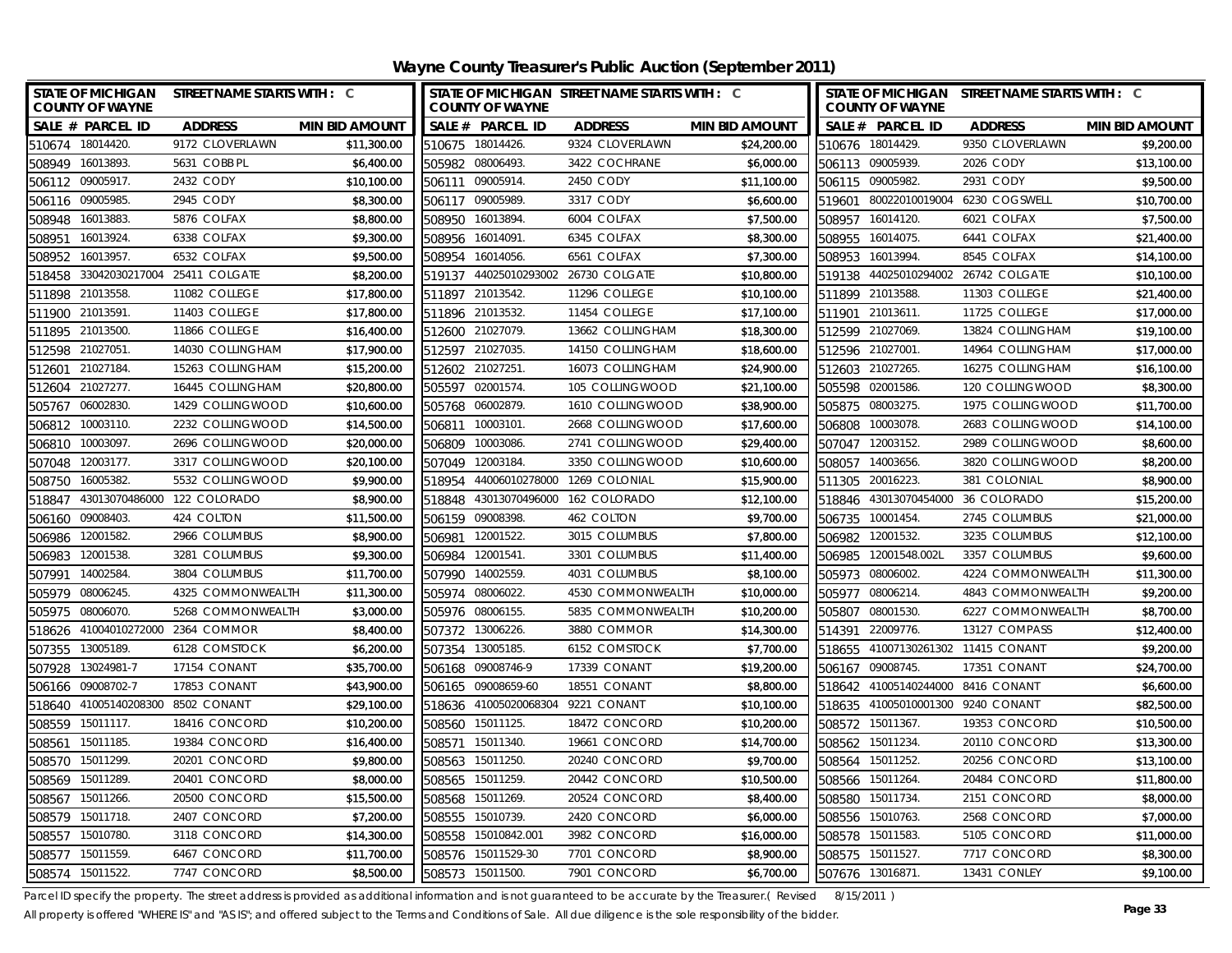**Wayne County Treasurer's Public Auction (September 2011)**

| <b>COUNTY OF WAYNE</b>   | STATE OF MICHIGAN STREET NAME STARTS WITH : C |                       | STATE OF MICHIGAN STREET NAME STARTS WITH : C<br><b>COUNTY OF WAYNE</b> |                    |                     |                       | STATE OF MICHIGAN STREET NAME STARTS WITH : C<br><b>COUNTY OF WAYNE</b> |                       |                     |                       |
|--------------------------|-----------------------------------------------|-----------------------|-------------------------------------------------------------------------|--------------------|---------------------|-----------------------|-------------------------------------------------------------------------|-----------------------|---------------------|-----------------------|
| SALE # PARCEL ID         | <b>ADDRESS</b>                                | <b>MIN BID AMOUNT</b> |                                                                         | SALE # PARCEL ID   | <b>ADDRESS</b>      | <b>MIN BID AMOUNT</b> |                                                                         | SALE # PARCEL ID      | <b>ADDRESS</b>      | <b>MIN BID AMOUNT</b> |
| 507675 13016865.         | 13473 CONLEY                                  | \$12,100.00           | 507652 13016451                                                         |                    | <b>13500 CONLEY</b> | \$25,100.00           |                                                                         | 507653 13016454.      | 13700 CONLEY        | \$10,300.00           |
| 507654 13016457.         | <b>13724 CONLEY</b>                           | \$8,800.00            |                                                                         | 507655 13016461.   | <b>13750 CONLEY</b> | \$7,500.00            |                                                                         | 507674 13016850.      | <b>13759 CONLEY</b> | \$10,800.00           |
| 507656 13016464          | 13774 CONLEY                                  | \$10,000.00           |                                                                         | 507673 13016843.   | <b>17159 CONLEY</b> | \$12,000.00           |                                                                         | 507657 13016468.      | <b>17160 CONLEY</b> | \$8,200.00            |
| 507672 13016842.         | 17165 CONLEY                                  | \$7,600.00            | 507671 13016841                                                         |                    | 17171 CONLEY        | \$8,200.00            |                                                                         | 507658 13016497.      | <b>18060 CONLEY</b> | \$9,400.00            |
| 13016507<br>507659       | 18410 CONLEY                                  | \$9,400.00            | 507670                                                                  | 13016796.          | 18473 CONLEY        | \$11,100.00           |                                                                         | 507669 13016795.      | 18479 CONLEY        | \$11,900.00           |
| 13016524<br>507660       | 18622 CONLEY                                  | \$10,300.00           | 507668                                                                  | 13016786.          | 18637 CONLEY        | \$8,400.00            | 507667                                                                  | 13016777.             | 18697 CONLEY        | \$12,900.00           |
| 13016541.<br>507661      | 18828 CONLEY                                  | \$11,500.00           | 507662                                                                  | 13016543.          | 18840 CONLEY        | \$13,100.00           |                                                                         | 507666 13016752.      | 19185 CONLEY        | \$7,700.00            |
| 13016741.<br>507665      | 19263 CONLEY                                  | \$20,200.00           |                                                                         | 507664 13016734.   | 19339 CONLEY        | \$13,200.00           |                                                                         | 507663 13016586.      | 19394 CONLEY        | \$9,500.00            |
| 43013090155000<br>518865 | 150 CONNECTICUT                               | \$11,200.00           | 518864                                                                  | 43013090136000     | 153 CONNECTICUT     | \$12,500.00           |                                                                         | 513148 21046336.      | 11900 CONNER        | \$153,600.00          |
| 21046343<br>513149       | <b>12012 CONNER</b>                           | \$11,400.00           | 513150                                                                  | 21046351           | 12428 CONNER        | \$11,100.00           |                                                                         | 513151 21046353.      | 12444 CONNER        | \$11,000.00           |
| 513146 21046069-74       | 2220 CONNER                                   | \$72,100.00           |                                                                         | 513147 21046162-65 | 4650 CONNER         | \$18,700.00           |                                                                         | 513154 21046499.      | 631 CONNER          | \$6,400.00            |
| 513142 21046016.         | 764 CONNER                                    | \$7,300.00            | 513153 21046462.                                                        |                    | 847 CONNER          | \$19,300.00           |                                                                         | 513143 21046031.      | 862 CONNER          | \$8,900.00            |
| 21046036.<br>513144      | 898 CONNER                                    | \$8,200.00            | 513152                                                                  | 21046452.          | 907 CONNER          | \$7,300.00            | 513145                                                                  | 21046050.             | 996 CONNER          | \$9,000.00            |
| 22001987<br>514284       | 22650 CONSTANCE                               | \$28,500.00           | 519367                                                                  | 53027030105000     | 15047 COOK          | \$24,100.00           | 519280                                                                  | 50005080015000        | 1062 COOLIDGE       | \$12,800.00           |
| 50005080013000<br>519279 | 1074 COOLIDGE                                 | \$15,700.00           | 519271                                                                  | 50005020083000     | 1155 COOLIDGE       | \$10,700.00           |                                                                         | 519270 50005020081302 | 1156 COOLIDGE       | \$5,400.00            |
| 60085010771000<br>519503 | 15515 COOPER                                  | \$9,900.00            | 510946                                                                  | 19006634           | 4503 COOPER         | \$8,700.00            | 510945                                                                  | 19006626.             | 4555 COOPER         | \$6,500.00            |
| 19006625<br>510944       | 4561 COOPER                                   | \$10,800.00           | 510936                                                                  | 19006335-7         | 4720 COOPER         | \$12,400.00           | 510937                                                                  | 19006340.             | 4736 COOPER         | \$8,200.00            |
| 19006617.<br>510943      | 4737 COOPER                                   | \$11,000.00           | 510942                                                                  | 19006610.          | 4827 COOPER         | \$7,800.00            | 510941                                                                  | 19006581              | 5167 COOPER         | \$12,600.00           |
| 19006398.<br>510938      | 5348 COOPER                                   | \$11,500.00           | 510940                                                                  | 19006557           | 5399 COOPER         | \$14,300.00           |                                                                         | 510939 19006497.      | 6053 COOPER         | \$5,000.00            |
| 519454                   | 60012020174000 6784 COOPER                    | \$12,000.00           | 513175 21047404                                                         |                    | 4714 COPE           | \$15,500.00           |                                                                         | 513245 21051235.      | 1060 COPLIN         | \$16,900.00           |
| 21051266.<br>513246      | 1248 COPLIN                                   | \$7,600.00            |                                                                         | 513247 21051286.   | 1398 COPLIN         | \$8,400.00            |                                                                         | 513265 21051714.      | 2627 COPLIN         | \$7,200.00            |
| 21051668<br>513264       | 3135 COPLIN                                   | \$9,000.00            | 513248 21051441                                                         |                    | 5220 COPLIN         | \$8,900.00            |                                                                         | 513263 21051566.      | 5237 COPLIN         | \$9,100.00            |
| 513249 21051445.         | 5250 COPLIN                                   | \$15,200.00           |                                                                         | 513250 21051446.   | 5260 COPLIN         | \$15,900.00           |                                                                         | 513262 21051556.      | 5307 COPLIN         | \$6,600.00            |
| 21051554<br>513261       | 5505 COPLIN                                   | \$15,500.00           | 513260 21051553                                                         |                    | 5509 COPLIN         | \$14,700.00           |                                                                         | 513251 21051459.      | 5540 COPLIN         | \$11,100.00           |
| 513259 21051545          | 5565 COPLIN                                   | \$10,200.00           |                                                                         | 513252 21051472.   | 5742 COPLIN         | \$15,600.00           |                                                                         | 513258 21051538.      | 5757 COPLIN         | \$8,700.00            |
| 513253 21051481          | 5818 COPLIN                                   | \$10,400.00           | 513254 21051482.                                                        |                    | 5904 COPLIN         | \$8,900.00            |                                                                         | 513257 21051528.      | 5919 COPLIN         | \$25,200.00           |
| 513256 21051526.         | 5931 COPLIN                                   | \$12,800.00           | 513255 21051493                                                         |                    | 5990 COPLIN         | \$14,300.00           | 512373 21022101                                                         |                       | 14489 CORAM         | \$25,000.00           |
| 512374 21022108.         | 14553 CORAM                                   | \$19,500.00           | 512372 21022084                                                         |                    | 14704 CORAM         | \$15,600.00           |                                                                         | 512371 21022076.      | 14828 CORAM         | \$21,000.00           |
| 512370 21022074.         | 14844 CORAM                                   | \$13,200.00           | 512369 21022064                                                         |                    | 15000 CORAM         | \$11,900.00           |                                                                         | 512368 21022060.      | 15200 CORAM         | \$16,100.00           |
| 512367 21022058.         | 15220 CORAM                                   | \$9,100.00            | 512366 21022030.                                                        |                    | 15800 CORAM         | \$13,400.00           |                                                                         | 512365 21022023.      | 15856 CORAM         | \$9,500.00            |
| 512375 21022179.         | 15895 CORAM                                   | \$14,100.00           |                                                                         | 512364 21022012.   | 16028 CORAM         | \$19,400.00           |                                                                         | 512376 21022186.      | 16037 CORAM         | \$7,200.00            |
| 511508 21006918.         | 11176 CORBETT                                 | \$7,000.00            |                                                                         | 511507 21006913    | 11216 CORBETT       | \$8,300.00            |                                                                         | 511506 21006911.      | 11232 CORBETT       | \$9,600.00            |
| 511509 21006940          | 11253 CORBETT                                 | \$24,200.00           |                                                                         | 511510 21006944.   | 11725 CORBETT       | \$8,300.00            |                                                                         | 511505 21006904.      | 11734 CORBETT       | \$11,800.00           |
| 511511 21006959.         | 11847 CORBETT                                 | \$16,400.00           | 511512 21006962.                                                        |                    | 12003 CORBETT       | \$11,100.00           |                                                                         | 511504 21006886.      | 12014 CORBETT       | \$11,900.00           |
| 511503 21006881          | 12052 CORBETT                                 | \$10,500.00           | 511502 21006858                                                         |                    | 12284 CORBETT       | \$10,600.00           |                                                                         | 511513 21007010.      | 12585 CORBETT       | \$11,700.00           |
| 511514 21007013.         | 12607 CORBETT                                 | \$9,300.00            | 511501                                                                  | 21006835           | 12614 CORBETT       | \$14,100.00           |                                                                         | 511515 21007014.      | 12615 CORBETT       | \$15,100.00           |
| 511516 21007022.         | 12725 CORBETT                                 | \$13,500.00           | 511500                                                                  | 21006823           | 12760 CORBETT       | \$10,100.00           |                                                                         | 511499 21006821.      | 12774 CORBETT       | \$8,500.00            |
| 511498 21006816.         | 12814 CORBETT                                 | \$10,100.00           |                                                                         | 511497 21006790.   | 13318 CORBETT       | \$15,400.00           |                                                                         | 511496 21006782.      | 13382 CORBETT       | \$11,000.00           |
| 511517 21007071          | 13417 CORBETT                                 | \$8,900.00            | 511495 21006775                                                         |                    | 13436 CORBETT       | \$12,200.00           |                                                                         | 511518 21007082.      | 14251 CORBETT       | \$20,000.00           |
| 511494 21006766.         | 14260 CORBETT                                 | \$9,300.00            | 511318 20018438.                                                        |                    | 12761 CORBIN        | \$7,900.00            |                                                                         | 511317 20018427.      | 12839 CORBIN        | \$7,700.00            |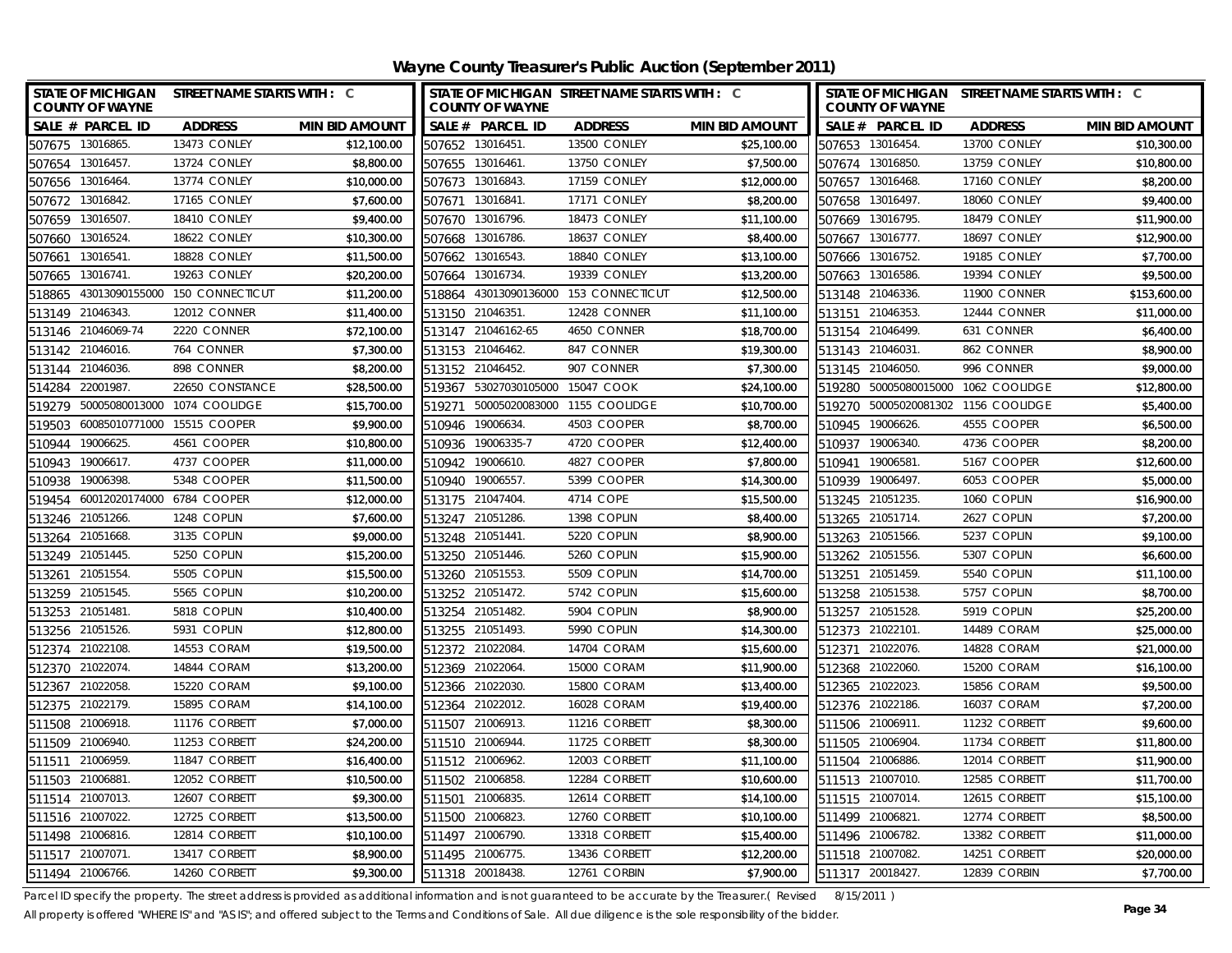| <b>STATE OF MICHIGAN</b><br><b>COUNTY OF WAYNE</b> | STREET NAME STARTS WITH : C       |                       |                  | <b>COUNTY OF WAYNE</b>             | STATE OF MICHIGAN STREET NAME STARTS WITH : C |                       |        | <b>COUNTY OF WAYNE</b> | STATE OF MICHIGAN STREET NAME STARTS WITH : C |                       |
|----------------------------------------------------|-----------------------------------|-----------------------|------------------|------------------------------------|-----------------------------------------------|-----------------------|--------|------------------------|-----------------------------------------------|-----------------------|
| SALE # PARCEL ID                                   | <b>ADDRESS</b>                    | <b>MIN BID AMOUNT</b> |                  | SALE # PARCEL ID                   | <b>ADDRESS</b>                                | <b>MIN BID AMOUNT</b> |        | SALE # PARCEL ID       | <b>ADDRESS</b>                                | <b>MIN BID AMOUNT</b> |
| 511316 20018412.                                   | 12894 CORBIN                      | \$7,100.00            |                  | 519229 47002020098000 2567 CORBIN  |                                               | \$22,500.00           |        | 518472 33047010412000  | 4962 CORNELL                                  | \$13,600.00           |
| 519516 70029010110000 20147 CORNELL AVE            |                                   | \$10,900.00           |                  | 505897 08003866.                   | 1978 CORTLAND                                 | \$7,200.00            |        | 505896 08003844.       | 2282 CORTLAND                                 | \$8,700.00            |
| 505894 08003818.                                   | 2317 CORTLAND                     | \$7,200.00            | 505895 08003832. |                                    | 2362 CORTLAND                                 | \$12,000.00           |        | 506834 10003552.       | 2487 CORTLAND                                 | \$7,200.00            |
| 506839 10003603.                                   | 2548 CORTLAND                     | \$7,400.00            | 506835 10003568. |                                    | 2655 CORTLAND                                 | \$18,400.00           |        | 506838 10003586.       | 2694 CORTLAND                                 | \$13,900.00           |
| 506837 10003585.                                   | 2700 CORTLAND                     | \$14,100.00           | 506836 10003583  |                                    | 2714 CORTLAND                                 | \$14,700.00           |        | 507087 12003884        | 2932 CORTLAND                                 | \$19,700.00           |
| 12003828.<br>507084                                | 3239 CORTLAND                     | \$14,100.00           | 518798           | 43011060029000 325 CORTLAND        |                                               | \$22,200.00           | 507085 | 12003840.              | 3321 CORTLAND                                 | \$13,100.00           |
| 507086 12003846.                                   | 3350 CORTLAND                     | \$21,000.00           |                  | 518799 43011060037000 349 CORTLAND |                                               | \$14,400.00           |        | 508094 14004635.       | 3832 CORTLAND                                 | \$16,300.00           |
| 14004634.<br>508093                                | 3840 CORTLAND                     | \$20,600.00           |                  | 508092 14004616.                   | 4238 CORTLAND                                 | \$19,400.00           | 508091 | 14004597.              | 4516 CORTLAND                                 | \$12,400.00           |
| 43012040015003 75 CORTLAND<br>518824               |                                   | \$11,900.00           | 510504           | 18009224.                          | 714 COTTRELL                                  | \$5,700.00            | 518701 |                        | 42010011150000 19967 COUNTRY CLUB             | \$12,700.00           |
| 518703                                             | 42010011251001 20016 COUNTRY CLUB | \$20,900.00           |                  |                                    | 518702 42010011170000 20307 COUNTRY CLUB      | \$13,300.00           | 514011 | 21071617.              | 11063 COURVILLE                               | \$17,300.00           |
| 514009 21071569.                                   | 11224 COURVILLE                   | \$16,800.00           | 514010 21071576. |                                    | 11280 COURVILLE                               | \$12,800.00           | 514001 | 21071384.              | 3504 COURVILLE                                | \$13,000.00           |
| 514024 21071779.                                   | 3845 COURVILLE                    | \$14,300.00           | 514002 21071401. |                                    | 3876 COURVILLE                                | \$12,400.00           |        | 514003 21071425.       | 4162 COURVILLE                                | \$19,900.00           |
| 21071753.<br>514023                                | 4165 COURVILLE                    | \$14,600.00           | 514022 21071748. |                                    | 4205 COURVILLE                                | \$27,800.00           |        | 514004 21071435        | 4324 COURVILLE                                | \$14,500.00           |
| 21071742.<br>514021                                | 4335 COURVILLE                    | \$13,600.00           | 514020 21071733. |                                    | 4409 COURVILLE                                | \$15,100.00           |        | 514019 21071722.       | 4673 COURVILLE                                | \$19,100.00           |
| 21071719.<br>514018                                | 4701 COURVILLE                    | \$19,600.00           | 514005 21071463. |                                    | 4800 COURVILLE                                | \$18,300.00           |        | 514017 21071701        | 5051 COURVILLE                                | \$23,200.00           |
| 514016 21071700.                                   | 5059 COURVILLE                    | \$20,700.00           | 514015 21071696. |                                    | 5091 COURVILLE                                | \$14,400.00           |        | 514014 21071686.       | 5251 COURVILLE                                | \$14,800.00           |
| 21071512.<br>514006                                | 5580 COURVILLE                    | \$14,200.00           | 514013 21071661  |                                    | 5767 COURVILLE                                | \$10,800.00           |        | 514012 21071654        | 5911 COURVILLE                                | \$14,400.00           |
| 21071528.<br>514007                                | 5936 COURVILLE                    | \$13,700.00           | 514008 21071538. |                                    | 9142 COURVILLE                                | \$15,000.00           |        | 506683 09024336.       | 19321 COVENTRY                                | \$7,900.00            |
| 09024307.<br>506682                                | 19633 COVENTRY                    | \$11,500.00           |                  | 506674 09024146-7                  | 19662 COVENTRY                                | \$10,000.00           | 506681 | 09024302.              | 19663 COVENTRY                                | \$11,800.00           |
| 506675 09024160.                                   | 19932 COVENTRY                    | \$14,200.00           | 506680 09024289  |                                    | 19933 COVENTRY                                | \$12,800.00           |        | 506676 09024173.       | 20022 COVENTRY                                | \$15,000.00           |
| 09024187.<br>506677                                | 20144 COVENTRY                    | \$7,500.00            | 506678           | 09024219.                          | 20498 COVENTRY                                | \$7,600.00            | 506679 | 09024229.              | 20509 COVENTRY                                | \$11,200.00           |
| 15003406.<br>508342                                | 6727 COVERT                       | \$14,500.00           | 508343           | 15003411                           | 6757 COVERT                                   | \$9,900.00            | 508341 | 15003385               | 6818 COVERT                                   | \$7,100.00            |
| 515374 22044743.                                   | 11372 COYLE                       | \$11,800.00           | 515375 22044796. |                                    | 12648 COYLE                                   | \$9,900.00            |        | 515376 22044810.       | 12800 COYLE                                   | \$11,400.00           |
| 22045592.<br>515411                                | 13217 COYLE                       | \$11,900.00           | 515377 22044827  |                                    | 13224 COYLE                                   | \$10,600.00           |        | 515410 22045588        | 13249 COYLE                                   | \$11,000.00           |
| 22044832.<br>515378                                | 13264 COYLE                       | \$15,400.00           | 515379 22044859. |                                    | 13960 COYLE                                   | \$9,600.00            |        | 515409 22045570.       | 13971 COYLE                                   | \$12,800.00           |
| 515408 22045554.                                   | 14127 COYLE                       | \$9,700.00            | 515407 22045550. |                                    | 14155 COYLE                                   | \$13,000.00           |        | 515380 22044882        | 14246 COYLE                                   | \$9,800.00            |
| 515406 22045548.                                   | 14251 COYLE                       | \$9,900.00            | 515381 22044892. |                                    | 14316 COYLE                                   | \$13,700.00           |        | 515405 22045524.       | 14439 COYLE                                   | \$10,100.00           |
| 515382 22044914.                                   | 14508 COYLE                       | \$9,600.00            | 515404 22045519. |                                    | 14531 COYLE                                   | \$9,400.00            |        | 515383 22044943        | 14848 COYLE                                   | \$12,600.00           |
| 515402 22045492.                                   | 14961 COYLE                       | \$27,700.00           | 515401           | 22045480.                          | 15091 COYLE                                   | \$8,700.00            |        | 515384 22044973.       | 15420 COYLE                                   | \$10,100.00           |
| 515385 22044981                                    | 15484 COYLE                       | \$14,100.00           | 515386 22045003  |                                    | 15800 COYLE                                   | \$14,500.00           |        | 515387 22045004        | 15808 COYLE                                   | \$19,500.00           |
| 515388 22045006.                                   | 15824 COYLE                       | \$5,900.00            | 515389 22045009. |                                    | 15844 COYLE                                   | \$15,900.00           |        | 515400 22045410.       | 16183 COYLE                                   | \$17,300.00           |
| 515399 22045407                                    | 16203 COYLE                       | \$13,000.00           | 515398 22045401  |                                    | 16247 COYLE                                   | \$14,000.00           |        | 515390 22045048        | 16578 COYLE                                   | \$20,300.00           |
| 515397<br>22045371-2                               | 16701 COYLE                       | \$22,400.00           | 515396 22045359. |                                    | 16881 COYLE                                   | \$20,100.00           | 515391 | 22045107.              | 18508 COYLE                                   | \$20,400.00           |
| 515392 22045108.                                   | 18516 COYLE                       | \$16,800.00           | 515395 22045315. |                                    | 18627 COYLE                                   | \$21,800.00           |        | 515394 22045301        | 18923 COYLE                                   | \$19,800.00           |
| 515393 22045293.                                   | 18991 COYLE                       | \$12,500.00           |                  | 515415 22045810.                   | 8325 COYLE                                    | \$15,700.00           |        | 515373 22044638        | 8876 COYLE                                    | \$12,900.00           |
| 22045754.<br>515414                                | 9195 COYLE                        | \$10,800.00           | 515413 22045743  |                                    | 9271 COYLE                                    | \$6,700.00            |        | 515412 22045697.       | 9955 COYLE                                    | \$9,700.00            |
| 21069616.<br>513897                                | 10929 CRAFT                       | \$12,300.00           | 513896 21069558. |                                    | 11000 CRAFT                                   | \$17,600.00           | 510998 | 19009671.              | 3100 CRANE                                    | \$12,100.00           |
| 511009<br>19010157.                                | 4749 CRANE                        | \$6,500.00            | 510999           | 19009769.                          | 4770 CRANE                                    | \$9,200.00            |        | 511008 19010147.       | 4809 CRANE                                    | \$8,500.00            |
| 511007 19010143.                                   | 4833 CRANE                        | \$9,200.00            | 511000           | 19009813                           | 5222 CRANE                                    | \$9,100.00            | 511001 | 19009815.              | 5234 CRANE                                    | \$17,700.00           |
| 511002 19009837.                                   | <b>5420 CRANE</b>                 | \$13,400.00           | 511006 19010084. |                                    | <b>5439 CRANE</b>                             | \$8,800.00            |        | 511003 19009846.       | <b>5474 CRANE</b>                             | \$8,000.00            |

Parcel ID specify the property. The street address is provided as additional information and is not guaranteed to be accurate by the Treasurer.( Revised 8/15/2011 )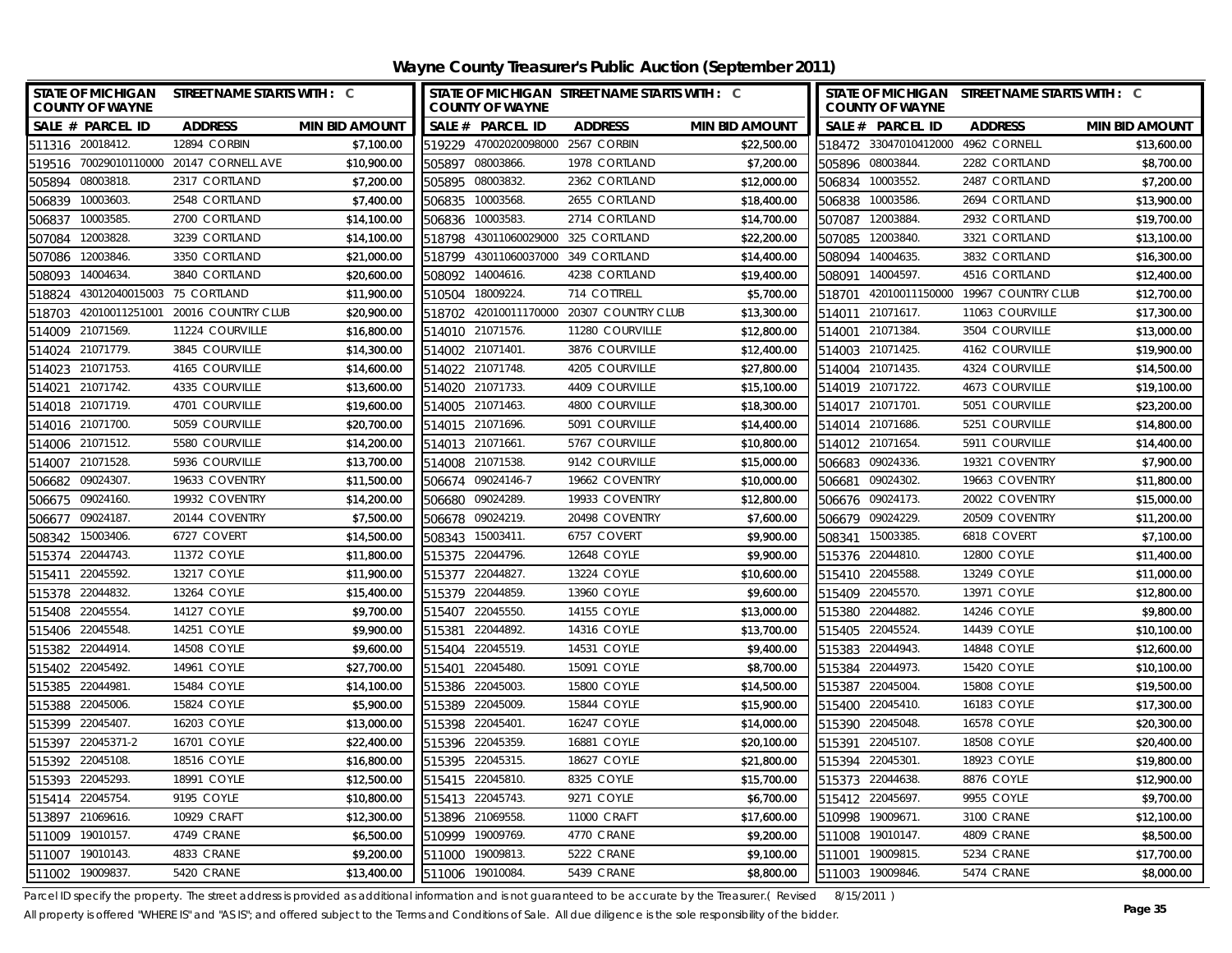| <b>STATE OF MICHIGAN</b><br>STREET NAME STARTS WITH : C<br><b>COUNTY OF WAYNE</b> |                                     |                     |                       | STATE OF MICHIGAN STREET NAME STARTS WITH : C<br><b>COUNTY OF WAYNE</b> |                       |                     |                       | STATE OF MICHIGAN<br>STREET NAME STARTS WITH : C<br><b>COUNTY OF WAYNE</b> |                      |                     |                       |
|-----------------------------------------------------------------------------------|-------------------------------------|---------------------|-----------------------|-------------------------------------------------------------------------|-----------------------|---------------------|-----------------------|----------------------------------------------------------------------------|----------------------|---------------------|-----------------------|
|                                                                                   | SALE # PARCEL ID                    | <b>ADDRESS</b>      | <b>MIN BID AMOUNT</b> | SALE #                                                                  | <b>PARCEL ID</b>      | <b>ADDRESS</b>      | <b>MIN BID AMOUNT</b> | <b>SALE #</b>                                                              | <b>PARCEL ID</b>     | <b>ADDRESS</b>      | <b>MIN BID AMOUNT</b> |
|                                                                                   | 511005 19010028.                    | 6145 CRANE          | \$8,100.00            | 511004                                                                  | 19009913.             | 6454 CRANE          | \$9,800.00            | 519063                                                                     | 44018010702002       | 1446 CRESCENT       | \$10,000.00           |
| 519060                                                                            | 44018010642004                      | 1461 CRESCENT       | \$14,700.00           | 519061                                                                  | 44018010643004        | 1471 CRESCENT       | \$5,000.00            | 510843                                                                     | 19001350.            | 9337 CRESSWELL      | \$6,800.00            |
| 510450                                                                            | 18006034.                           | 10034 CROCUSLAWN    | \$12,500.00           | 510448                                                                  | 18005976.             | 10091 CROCUSLAWN    | \$9,700.00            | 510449                                                                     | 18005993.            | 10359 CROCUSLAWN    | \$51,300.00           |
| 514899                                                                            | 22030872.                           | 14590 CRUSE         | \$22,400.00           | 514989                                                                  | 22034106.             | 14826 CRUSE         | \$10,700.00           | 514990                                                                     | 22034107.            | 14834 CRUSE         | \$14,300.00           |
| 514991                                                                            | 22034109.                           | 14848 CRUSE         | \$9,900.00            | 514992                                                                  | 22034160.             | <b>15418 CRUSE</b>  | \$14,600.00           | 515007                                                                     | 22034354.            | 15517 CRUSE         | \$9,700.00            |
| 514993                                                                            | 22034174.                           | 15700 CRUSE         | \$14,700.00           | 514994                                                                  | 22034190.             | 15786 CRUSE         | \$10,200.00           | 515006                                                                     | 22034334.            | 15825 CRUSE         | \$14,000.00           |
| 514995                                                                            | 22034194.                           | <b>15828 CRUSE</b>  | \$23,900.00           | 514996                                                                  | 22034197.             | <b>15846 CRUSE</b>  | \$8,400.00            | 515005                                                                     | 22034323.            | 16125 CRUSE         | \$24,700.00           |
| 514997                                                                            | 22034206                            | <b>16144 CRUSE</b>  | \$9,300.00            | 515004                                                                  | 22034320.             | <b>16147 CRUSE</b>  | \$9,200.00            |                                                                            | 515003 22034318.     | 16165 CRUSE         | \$11,500.00           |
|                                                                                   | 515002 22034316.                    | <b>16179 CRUSE</b>  | \$2,300.00            | 514998                                                                  | 22034211.             | <b>16180 CRUSE</b>  | \$13,200.00           |                                                                            | 514999 22034217.     | <b>16220 CRUSE</b>  | \$18,300.00           |
| 515000                                                                            | 22034222.                           | <b>16260 CRUSE</b>  | \$13,500.00           | 515001                                                                  | 22034284              | <b>16649 CRUSE</b>  | \$29,600.00           | 510885                                                                     | 19003981.            | 8988 CULVER         | \$10,600.00           |
|                                                                                   | 505622 02004811.                    | 19430 CUMBERLAND    | \$55,600.00           | 519362                                                                  | 53017080147000        | 13467 CUNNINGHAM    | \$14,700.00           | 518454                                                                     | 33040032371000       | 26015 CURRIER       | \$9,400.00            |
|                                                                                   | 508835 16008545.                    | 10118 CURTIS        | \$12,100.00           | 514502                                                                  | 22014655-6            | 14005 CURTIS        | \$25,300.00           | 514515                                                                     | 22015329-30          | 14208 CURTIS        | \$5,000.00            |
| 514503                                                                            | 22014670-1                          | 14215 CURTIS        | \$8,100.00            | 514504                                                                  | 22014681              | <b>14303 CURTIS</b> | \$17,000.00           |                                                                            | 514505 22014693.     | 14405 CURTIS        | \$11,200.00           |
|                                                                                   | 514506 22014697.                    | 14425 CURTIS        | \$9,600.00            | 514507                                                                  | 22014711-2            | 15539 CURTIS        | \$12,700.00           |                                                                            | 514508 22014728-9    | 15827 CURTIS        | \$9,600.00            |
| 514509                                                                            | 22014759-60                         | <b>16039 CURTIS</b> | \$22,700.00           | 514510                                                                  | 22014768-9            | <b>16133 CURTIS</b> | \$16,400.00           |                                                                            | 514511 22014885-6    | <b>18603 CURTIS</b> | \$17,000.00           |
|                                                                                   | 514512 22014933-4                   | <b>19105 CURTIS</b> | \$20,600.00           | 514514                                                                  | 22015044.             | 21434 CURTIS        | \$8,500.00            |                                                                            | 514513 22015037.     | 21504 CURTIS        | \$10,600.00           |
| 508834                                                                            | 16008443.                           | 7645 CURTIS         | \$18,200.00           |                                                                         | 518774 43005010230000 | 16052 CURWOOD       | \$8,600.00            |                                                                            | 505339 01002106.002L | 245 CUSTER          | \$8,400.00            |
|                                                                                   | 519366 53025020114000 15666 CYNTHIA |                     | \$8,000.00            |                                                                         |                       |                     |                       |                                                                            |                      |                     |                       |

**Wayne County Treasurer's Public Auction (September 2011)**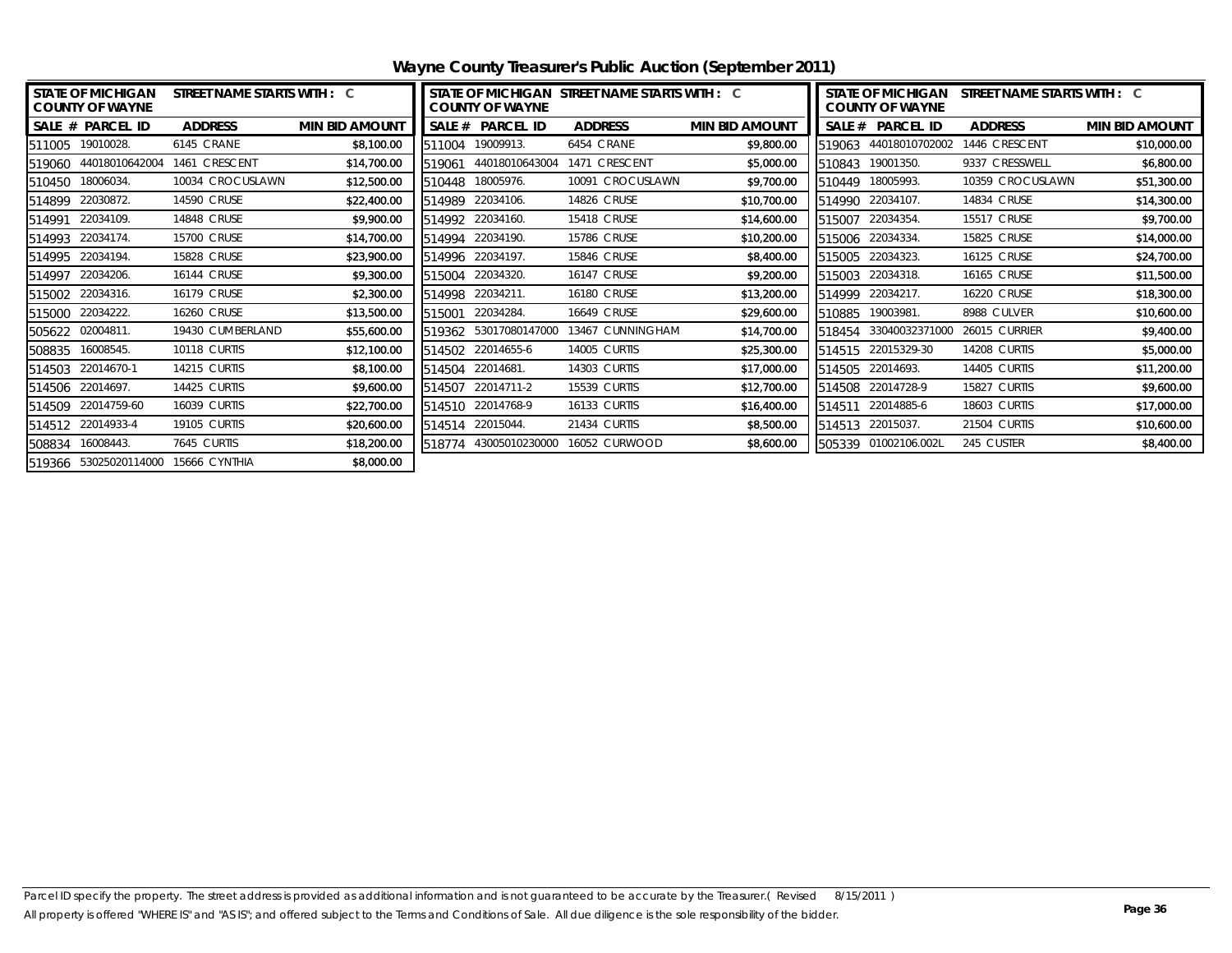| STATE OF MICHIGAN STREET NAME STARTS WITH : D<br><b>COUNTY OF WAYNE</b> |                                |                       |                  | <b>COUNTY OF WAYNE</b> | STATE OF MICHIGAN STREET NAME STARTS WITH : D |                       | STATE OF MICHIGAN STREET NAME STARTS WITH : D<br><b>COUNTY OF WAYNE</b> |                                    |                                       |                       |
|-------------------------------------------------------------------------|--------------------------------|-----------------------|------------------|------------------------|-----------------------------------------------|-----------------------|-------------------------------------------------------------------------|------------------------------------|---------------------------------------|-----------------------|
| SALE # PARCEL ID                                                        | <b>ADDRESS</b>                 | <b>MIN BID AMOUNT</b> |                  | SALE # PARCEL ID       | <b>ADDRESS</b>                                | <b>MIN BID AMOUNT</b> |                                                                         | SALE # PARCEL ID                   | <b>ADDRESS</b>                        | <b>MIN BID AMOUNT</b> |
| 508708 16003980-5                                                       | 8901 DAILEY CT                 | \$8,700.00            | 508707           | 16003974.              | 8941 DAILEY CT                                | \$13,400.00           |                                                                         | 509025 16018378.                   | 10023 DALRYMPLE                       | \$7,100.00            |
| 16018372-3<br>509024                                                    | 10061 DALRYMPLE                | \$9,200.00            | 509023           | 16018363               | 11365 DALRYMPLE                               | \$11,100.00           |                                                                         |                                    | 518698 42007010012002 20468 DAMMAN    | \$12,800.00           |
| 505561 01009223.                                                        | 19193 DANBURY                  | \$7,900.00            | 505560 01009217. |                        | 19303 DANBURY                                 | \$10,200.00           |                                                                         | 505558 01009147.                   | 19324 DANBURY                         | \$6,400.00            |
| 505559 01009208.                                                        | 19363 DANBURY                  | \$10,500.00           | 506701           | 09024959               | 20190 DANBURY                                 | \$6,900.00            |                                                                         | 506703 09025016-7                  | 20243 DANBURY                         | \$8,600.00            |
| 09024969<br>506702                                                      | 20254 DANBURY                  | \$8,300.00            |                  |                        | 518611 41002040295000 2235 DANFORTH           | \$14,300.00           |                                                                         | 510527 18010767.                   | 4974 DANIELS                          | \$10,000.00           |
| 18010784<br>510528                                                      | 5240 DANIELS                   | \$5,000.00            | 519458           | 60014030028000         | 5891 DANIELS                                  | \$11,600.00           |                                                                         |                                    | 518457 33042010036000 25526 DARTMOUTH | \$10,400.00           |
| 519115                                                                  | 44024010145002 26033 DARTMOUTH | \$10,600.00           |                  | 519116 44024010186000  | 26060 DARTMOUTH                               | \$22,400.00           |                                                                         |                                    | 519130 44025010190002 26715 DARTMOUTH | \$10,500.00           |
| 519129 44025010161002 26916 DARTMOUTH                                   |                                | \$9,100.00            |                  | 511294 20015620-1      | 2941 DARTMOUTH                                | \$10,900.00           |                                                                         | 511297 20015683.                   | 3214 DARTMOUTH                        | \$9,500.00            |
| 20015656<br>511295                                                      | 3311 DARTMOUTH                 | \$8,500.00            | 511296 20015669  |                        | 3380 DARTMOUTH                                | \$10,200.00           |                                                                         | 511156 20009814.                   | 8011 DAYTON                           | \$14,300.00           |
| 511157<br>20009816.                                                     | 8023 DAYTON                    | \$12,300.00           | 511159 20009880  |                        | 8152 DAYTON                                   | \$12,000.00           |                                                                         | 511158 20009847.                   | 8385 DAYTON                           | \$5,600.00            |
| 507788 13020414                                                         | 13435 DEAN                     | \$10,100.00           | 507787 13020399  |                        | 13583 DEAN                                    | \$12,600.00           |                                                                         | 507776 13019941.                   | 13642 DEAN                            | \$10,000.00           |
| 13019974<br>507777                                                      | 18030 DEAN                     | \$11,700.00           | 507786 13020341  |                        | 18409 DEAN                                    | \$8,800.00            |                                                                         | 507785 13020339.                   | 18421 DEAN                            | \$15,700.00           |
| 13020334<br>507784                                                      | 18449 DEAN                     | \$12,600.00           | 507783           | 13020302               | 18869 DEAN                                    | \$17,800.00           |                                                                         | 507782 13020300.                   | 18885 DEAN                            | \$8,200.00            |
| 13020262-3<br>507781                                                    | 19385 DEAN                     | \$10,800.00           | 507780           | 13020255-6             | 19429 DEAN                                    | \$12,300.00           | 507779                                                                  | 13020217-8                         | 19963 DEAN                            | \$17,500.00           |
| 13020142.<br>507778                                                     | 20204 DEAN                     | \$12,500.00           | 511078 20005750. |                        | 8939 DEARBORN                                 | \$9,800.00            |                                                                         | 506122 09006185.                   | 1967 DEARING                          | \$18,600.00           |
| 09006186<br>506123                                                      | 1975 DEARING                   | \$8,000.00            | 506121           | 09006165.              | 1996 DEARING                                  | \$31,200.00           |                                                                         | 506120 09006164.                   | 2002 DEARING                          | \$5,000.00            |
| 09006191.<br>506124                                                     | 2003 DEARING                   | \$3,100.00            | 506125           | 09006214.              | 2141 DEARING                                  | \$7,600.00            |                                                                         | 506126 09006219.                   | 2421 DEARING                          | \$6,500.00            |
| 22032374.<br>514942                                                     | 9359 DECATUR                   | \$8,900.00            | 514941           | 22032354.              | 9597 DECATUR                                  | \$7,000.00            |                                                                         | 518592 35011011564000 5838 DEERING |                                       | \$19,000.00           |
| 46141040458000 9531 DEERING<br>519221                                   |                                | \$8,800.00            | 514443           | 22012646.              | 22252 DEHNER                                  | \$14,100.00           |                                                                         | 519614 80077030047000 11056 DELANO |                                       | \$10,900.00           |
| 79006010893000 0 DELAWARE<br>519563                                     |                                | \$5,800.00            | 505808           | 08001840.              | 2056 DELAWARE                                 | \$8,800.00            |                                                                         | 505734 05005101.                   | 10279 DELMAR                          | \$8,000.00            |
| 05005093.<br>505733                                                     | 10284 DELMAR                   | \$17,300.00           | 505735           | 05005148.              | 9533 DELMAR                                   | \$5,900.00            | 507389                                                                  | 13007020.                          | 4802 DELTA                            | \$11,600.00           |
| 13007013.<br>507388                                                     | 4844 DELTA                     | \$10,100.00           | 507390           | 13007029               | 4851 DELTA                                    | \$8,900.00            | 519567                                                                  | 79008010290000                     | 18291 DENBY                           | \$10,100.00           |
| 79005010079000 19399 DENBY<br>519562                                    |                                | \$10,400.00           | 506405           | 09017007               | 13559 DEQUINDRE                               | \$7,600.00            |                                                                         | 506404 09016908.                   | 17873 DEQUINDRE                       | \$8,200.00            |
| 09016859-60<br>506403                                                   | 18183 DEQUINDRE                | \$7,900.00            | 506398           | 09016390               | 18626 DEQUINDRE                               | \$19,600.00           | 506402                                                                  | 09016781                           | 19125 DEQUINDRE                       | \$19,400.00           |
| 09016737.<br>506401                                                     | 19403 DEQUINDRE                | \$8,300.00            | 506400           | 09016681-3             | 20021 DEQUINDRE                               | \$14,800.00           |                                                                         | 506399 09016572-3                  | 20166 DEQUINDRE                       | \$15,500.00           |
| 505550<br>01009026                                                      | 19161 DERBY                    | \$12,200.00           | 505549 01009024  |                        | 19171 DERBY                                   | \$10,400.00           | 506694                                                                  | 09024819.                          | 19499 DERBY                           | \$12,100.00           |
| 506687<br>09024696                                                      | 20030 DERBY                    | \$12,800.00           | 506693 09024791  |                        | 20055 DERBY                                   | \$10,100.00           |                                                                         | 506692 09024781.                   | 20151 DERBY                           | \$17,000.00           |
| 09024721<br>506688                                                      | 20250 DERBY                    | \$8,700.00            | 506689 09024723  |                        | 20400 DERBY                                   | \$11,800.00           |                                                                         | 506691 09024764                    | 20405 DERBY                           | \$14,200.00           |
| 506690<br>09024763                                                      | 20415 DERBY                    | \$8,000.00            | 508788           | 16006249.              | 6343 DESOTO                                   | \$8,200.00            |                                                                         | 508791 16006550.                   | 6380 DESOTO                           | \$8,400.00            |
| 508790 16006433                                                         | 8550 DESOTO                    | \$10,700.00           | 508789           | 16006402               | 8821 DESOTO                                   | \$10,600.00           |                                                                         | 511339 21001892.                   | 17154 DETROIT                         | \$11,200.00           |
| 510359<br>18002947                                                      | 6509 DEVEREAUX                 | \$8,600.00            | 513945 21070351  |                        | 3484 DEVONSHIRE                               | \$12,600.00           |                                                                         | 513946 21070363.                   | 3660 DEVONSHIRE                       | \$14,400.00           |
| 513960<br>21070665                                                      | 3969 DEVONSHIRE                | \$18,100.00           | 513947 21070383  |                        | 4000 DEVONSHIRE                               | \$8,800.00            |                                                                         | 513959 21070657.                   | 4113 DEVONSHIRE                       | \$16,400.00           |
| 21070408<br>513948                                                      | 4360 DEVONSHIRE                | \$10,200.00           | 513949 21070409  |                        | 4366 DEVONSHIRE                               | \$12,500.00           |                                                                         | 513958 21070634.                   | 4375 DEVONSHIRE                       | \$13,700.00           |
| 513957 21070604.                                                        | 4875 DEVONSHIRE                | \$18,000.00           | 513956 21070601  |                        | 5027 DEVONSHIRE                               | \$9,500.00            |                                                                         | 513950 21070451.                   | 5090 DEVONSHIRE                       | \$12,700.00           |
| 513951 21070462                                                         | 5258 DEVONSHIRE                | \$30,600.00           | 513955 21070561  |                        | 5609 DEVONSHIRE                               | \$16,400.00           |                                                                         | 513952 21070495.                   | 5796 DEVONSHIRE                       | \$13,900.00           |
| 21070533<br>513954                                                      | 9169 DEVONSHIRE                | \$10,600.00           | 513953 21070512  |                        | 9172 DEVONSHIRE                               | \$13,000.00           |                                                                         | 508148 14006250.                   | 11301 DEXTER                          | \$20,800.00           |
| 12010505<br>507230                                                      | 11732 DEXTER                   | \$11,400.00           | 507231           | 12010531               | 12500 DEXTER                                  | \$26,800.00           |                                                                         | 507232 12010559-60                 | 13118 DEXTER                          | \$34,100.00           |
| 507233<br>12010564-5                                                    | 13224 DEXTER                   | \$21,500.00           | 507234 12010588. |                        | 14700 DEXTER                                  | \$268,900.00          |                                                                         | 507235 12010604.                   | 14838 DEXTER                          | \$8,700.00            |
| 507236 12010611.                                                        | 14892 DEXTER                   | \$7,600.00            | 507237           | 12010621-2             | 15050 DEXTER                                  | \$17,600.00           |                                                                         | 507238 12010623.                   | 15068 DEXTER                          | \$9,500.00            |
| 507245 12010779.                                                        | 15381 DEXTER                   | \$9,400.00            | 507244 12010777. |                        | 15389 DEXTER                                  | \$8,400.00            |                                                                         | 507243 12010752.                   | 15739 DEXTER                          | \$4,800.00            |

Parcel ID specify the property. The street address is provided as additional information and is not guaranteed to be accurate by the Treasurer.( Revised 8/15/2011 )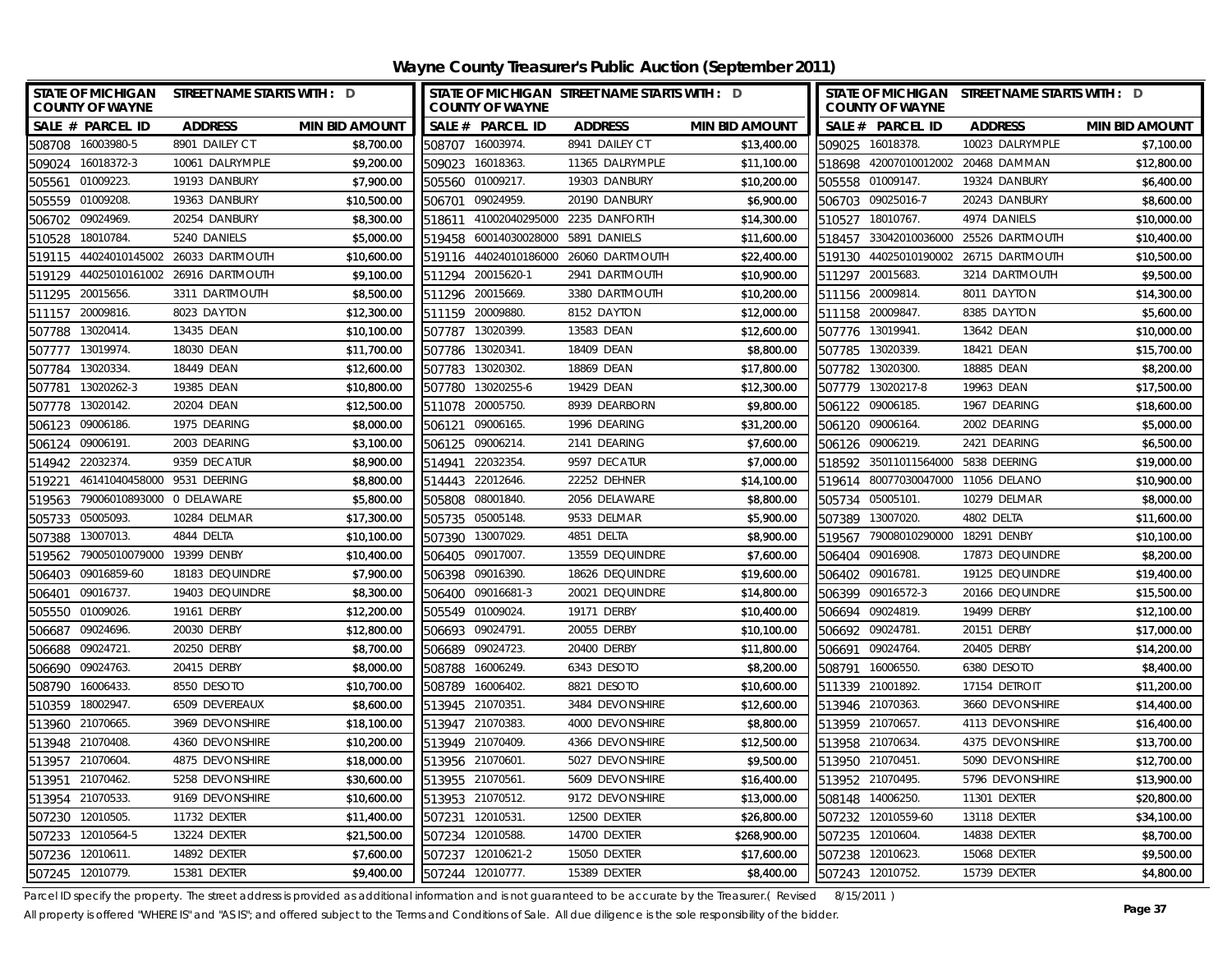**Wayne County Treasurer's Public Auction (September 2011)**

| <b>STATE OF MICHIGAN</b><br><b>COUNTY OF WAYNE</b> | STREET NAME STARTS WITH : D |                       |                  | <b>COUNTY OF WAYNE</b>            | STATE OF MICHIGAN STREET NAME STARTS WITH : D |                       |        | <b>COUNTY OF WAYNE</b> | STATE OF MICHIGAN STREET NAME STARTS WITH : D |                       |
|----------------------------------------------------|-----------------------------|-----------------------|------------------|-----------------------------------|-----------------------------------------------|-----------------------|--------|------------------------|-----------------------------------------------|-----------------------|
| SALE # PARCEL ID                                   | <b>ADDRESS</b>              | <b>MIN BID AMOUNT</b> |                  | SALE # PARCEL ID                  | <b>ADDRESS</b>                                | <b>MIN BID AMOUNT</b> |        | SALE # PARCEL ID       | <b>ADDRESS</b>                                | <b>MIN BID AMOUNT</b> |
| 507242 12010745.                                   | 15779 DEXTER                | \$6,300.00            | 507241 12010729. |                                   | 15875 DEXTER                                  | \$9,100.00            |        | 507239 12010691.       | 15886 DEXTER                                  | \$6.900.00            |
| 507240 12010694.                                   | 15906 DEXTER                | \$10,000.00           | 508154 14006389  |                                   | 7543 DEXTER                                   | \$10,000.00           |        | 508153 14006387.       | 7615 DEXTER                                   | \$8,400.00            |
| 507222 12010403.                                   | 8340 DEXTER                 | \$11,400.00           | 508152 14006353. |                                   | 8341 DEXTER                                   | \$11,700.00           |        | 508151 14006340.       | 8603 DEXTER                                   | \$13,500.00           |
| 507223 12010416-7                                  | 8608 DEXTER                 | \$14,100.00           | 507224 12010424. |                                   | 8716 DEXTER                                   | \$6,800.00            |        | 507225 12010429.       | 8758 DEXTER                                   | \$15,900.00           |
| 12010430<br>507226                                 | 8768 DEXTER                 | \$14,800.00           | 507227 12010449. |                                   | 9028 DEXTER                                   | \$14,300.00           |        | 508150 14006295.       | 9235 DEXTER                                   | \$7,400.00            |
| 12010464<br>507228                                 | 9412 DEXTER                 | \$9,300.00            | 507229           | 12010477.                         | 9740 DEXTER                                   | \$6,300.00            |        | 508149 14006263-5      | 9911 DEXTER                                   | \$10,900.00           |
| 513209 21049170.                                   | 12338 DICKERSON             | \$8,500.00            |                  | 513212 21049187.002L              | 12343 DICKERSON                               | \$9,200.00            |        | 513210 21049177.       | 12384 DICKERSON                               | \$13,400.00           |
| 21049178.<br>513211                                | 12394 DICKERSON             | \$5,900.00            | 513197           | 21048991                          | 2558 DICKERSON                                | \$7,500.00            |        | 513219 21049310.       | 2615 DICKERSON                                | \$10,600.00           |
| 21049308<br>513218                                 | 2629 DICKERSON              | \$8,900.00            | 513217           | 21049307                          | 2635 DICKERSON                                | \$6,400.00            |        | 513198 21049012.       | 2966 DICKERSON                                | \$6,400.00            |
| 513199 21049018.                                   | 3008 DICKERSON              | \$11,200.00           | 513216 21049285. |                                   | 3023 DICKERSON                                | \$6,500.00            |        | 513200 21049021.       | 3030 DICKERSON                                | \$9,100.00            |
| 513215 21049244.                                   | 4137 DICKERSON              | \$34,400.00           | 513214 21049242. |                                   | 4151 DICKERSON                                | \$10,700.00           |        | 513213 21049238.       | 4179 DICKERSON                                | \$8,300.00            |
| 21049077.<br>513201                                | 4372 DICKERSON              | \$10,700.00           | 513202           | 21049087                          | 4666 DICKERSON                                | \$7,300.00            |        | 513203 21049133.       | 5560 DICKERSON                                | \$9,500.00            |
| 21049145<br>513204                                 | 5804 DICKERSON              | \$7,500.00            | 513205           | 21049146.                         | 5900 DICKERSON                                | \$13,800.00           | 513206 | 21049161               | 6100 DICKERSON                                | \$14,300.00           |
| 21049162<br>513207                                 | 6110 DICKERSON              | \$13,800.00           | 513208           | 21049163                          | 6118 DICKERSON                                | \$15,100.00           | 519541 | 75058990004702         | 21200 DICKINSON RD                            | \$27,300.00           |
| 20008484.001<br>511132                             | 744 DISTEL                  | \$12,800.00           | 510424           | 18004659                          | 6411 DIVERSEY                                 | \$7,100.00            | 510425 | 18004665.              | 6451 DIVERSEY                                 | \$11,200.00           |
| 45017020356002 0 DIX<br>519200                     |                             | \$13,600.00           | 519194           | 45015040070302                    | 3524 DIX                                      | \$17,400.00           | 508337 | 15003124.              | 7511 DOBEL                                    | \$11,600.00           |
| 507350<br>13004873.                                | 4087 DODGE                  | \$8,900.00            | 519581           | 79026030904000                    | 25035 DONALD                                  | \$13,700.00           |        | 518598 35020010820000  | 31440 DONNELLY                                | \$20,700.00           |
| 19000439.<br>510824                                | 9336 DORCHESTER             | \$7,900.00            | 510825           | 19000452                          | 9397 DORCHESTER                               | \$9,500.00            |        | 518643 41006010455000  | 3350 DOREMUS                                  | \$10,000.00           |
| 13005261<br>507357                                 | 6108 DOREMUS                | \$7,400.00            | 507356 13005252. |                                   | 6160 DOREMUS                                  | \$6,600.00            |        | 507358 13005283.       | 6227 DOREMUS                                  | \$8,200.00            |
| 12005228<br>507155                                 | 3000 DORIS                  | \$5,500.00            | 507152 12005177. |                                   | 3033 DORIS                                    | \$11,300.00           |        | 507153 12005184.       | 3233 DORIS                                    | \$9,800.00            |
| 14006141<br>508147                                 | 3819 DORIS                  | \$10,400.00           | 518791           | 43010010059000                    | 47 DORIS                                      | \$4,300.00            |        | 519150 44025041113000  | 4022 DOUGLAS                                  | \$12,500.00           |
| 20018338<br>511314                                 | 12754 DOWNING               | \$7,800.00            | 511315 20018344. |                                   | 12796 DOWNING                                 | \$19,200.00           | 508338 | 15003147.              | 7580 DOYLE                                    | \$10,400.00           |
| 15003205.<br>508339                                | 7615 DOYLE                  | \$9,200.00            | 509975           | 17003999                          | 8088 DOYLE                                    | \$6,800.00            |        | 509000 16016773.       | 1734 DRAGOON                                  | \$5,900.00            |
| 15003453.<br>508344                                | 6705 DRAKE                  | \$8,300.00            | 512946 21034981  |                                   | 11935 DRESDEN                                 | \$7,700.00            | 512923 | 21034565.              | 11936 DRESDEN                                 | \$8,800.00            |
| 21034574<br>512924                                 | 12040 DRESDEN               | \$12,800.00           | 512925 21034576. |                                   | 12402 DRESDEN                                 | \$5,300.00            |        | 512945 21034973.       | 12447 DRESDEN                                 | \$21,700.00           |
| 512944 21034949.                                   | 17187 DRESDEN               | \$9,900.00            | 512943 21034915  |                                   | 17887 DRESDEN                                 | \$16,300.00           |        | 512926 21034683.       | 18630 DRESDEN                                 | \$18,400.00           |
| 512927 21034704                                    | 18960 DRESDEN               | \$13,000.00           | 512928 21034707  |                                   | 18980 DRESDEN                                 | \$18,400.00           |        | 512942 21034865.       | 19577 DRESDEN                                 | \$10,600.00           |
| 21034748<br>512929                                 | 19616 DRESDEN               | \$12,100.00           | 512930 21034750. |                                   | 19634 DRESDEN                                 | \$17,600.00           | 512941 | 21034857               | 19701 DRESDEN                                 | \$12,100.00           |
| 21034856.<br>512940                                | 19711 DRESDEN               | \$14,500.00           | 512939           | 21034847.                         | 19783 DRESDEN                                 | \$13,700.00           | 512931 | 21034756.              | 19946 DRESDEN                                 | \$22,300.00           |
| 512932 21034761                                    | 19974 DRESDEN               | \$8,400.00            | 512933 21034762. |                                   | 20004 DRESDEN                                 | \$12,900.00           |        | 512934 21034763.       | 20012 DRESDEN                                 | \$21,600.00           |
| 512938 21034824.                                   | 20067 DRESDEN               | \$14,400.00           | 512935 21034774  |                                   | 20098 DRESDEN                                 | \$11,000.00           |        | 512937 21034818.       | 20115 DRESDEN                                 | \$11,200.00           |
| 21034795.<br>512936                                | 20528 DRESDEN               | \$8,200.00            | 513244           | 21051019                          | 1143 DREXEL                                   | \$11,100.00           | 513237 | 21050452               | 1192 DREXEL                                   | \$8,300.00            |
| 513238 21050523.                                   | 2602 DREXEL                 | \$15,100.00           | 513243 21050765. |                                   | 5765 DREXEL                                   | \$17,100.00           |        | 513242 21050763.       | 5777 DREXEL                                   | \$11,100.00           |
| 513239 21050707.                                   | 5900 DREXEL                 | \$25,500.00           | 513240 21050709  |                                   | 5918 DREXEL                                   | \$15,000.00           |        | 513241 21050711        | 5930 DREXEL                                   | \$13,500.00           |
| 16000146.<br>508605                                | 5653 DRIGGS                 | \$14,900.00           | 506077 09004036  |                                   | 4600 DUBOIS                                   | \$12,700.00           |        | 506078 09004062.       | 4820 DUBOIS                                   | \$6,200.00            |
| 09004299<br>506081                                 | 5007 DUBOIS                 | \$5,400.00            | 506080           | 09004242.                         | 5713 DUBOIS                                   | \$7,600.00            |        | 506079 09004150-66     | 5952 DUBOIS                                   | \$11,100.00           |
| 513405 21057738.                                   | 11612 DUCHESS               | \$21,100.00           | 513406 21057744  |                                   | 11724 DUCHESS                                 | \$15,300.00           |        | 513413 21057878.       | 11787 DUCHESS                                 | \$11,200.00           |
| 513407 21057754.                                   | 11794 DUCHESS               | \$10,300.00           | 513412 21057875. |                                   | 11807 DUCHESS                                 | \$9,800.00            |        | 513408 21057764.       | 11926 DUCHESS                                 | \$22,900.00           |
| 21057857<br>513411                                 | 12351 DUCHESS               | \$19,500.00           | 513409 21057819. |                                   | 12558 DUCHESS                                 | \$14,400.00           |        | 513410 21057820.012    | 12660 DUCHESS                                 | \$12,700.00           |
| 518477 33051010156000 5129 DUDLEY                  |                             | \$16,000.00           |                  | 519364 53021020030002 15243 DUMAY |                                               | \$11,000.00           |        | 511300 20015862.       | 338 DUMFRIES                                  | \$10,600.00           |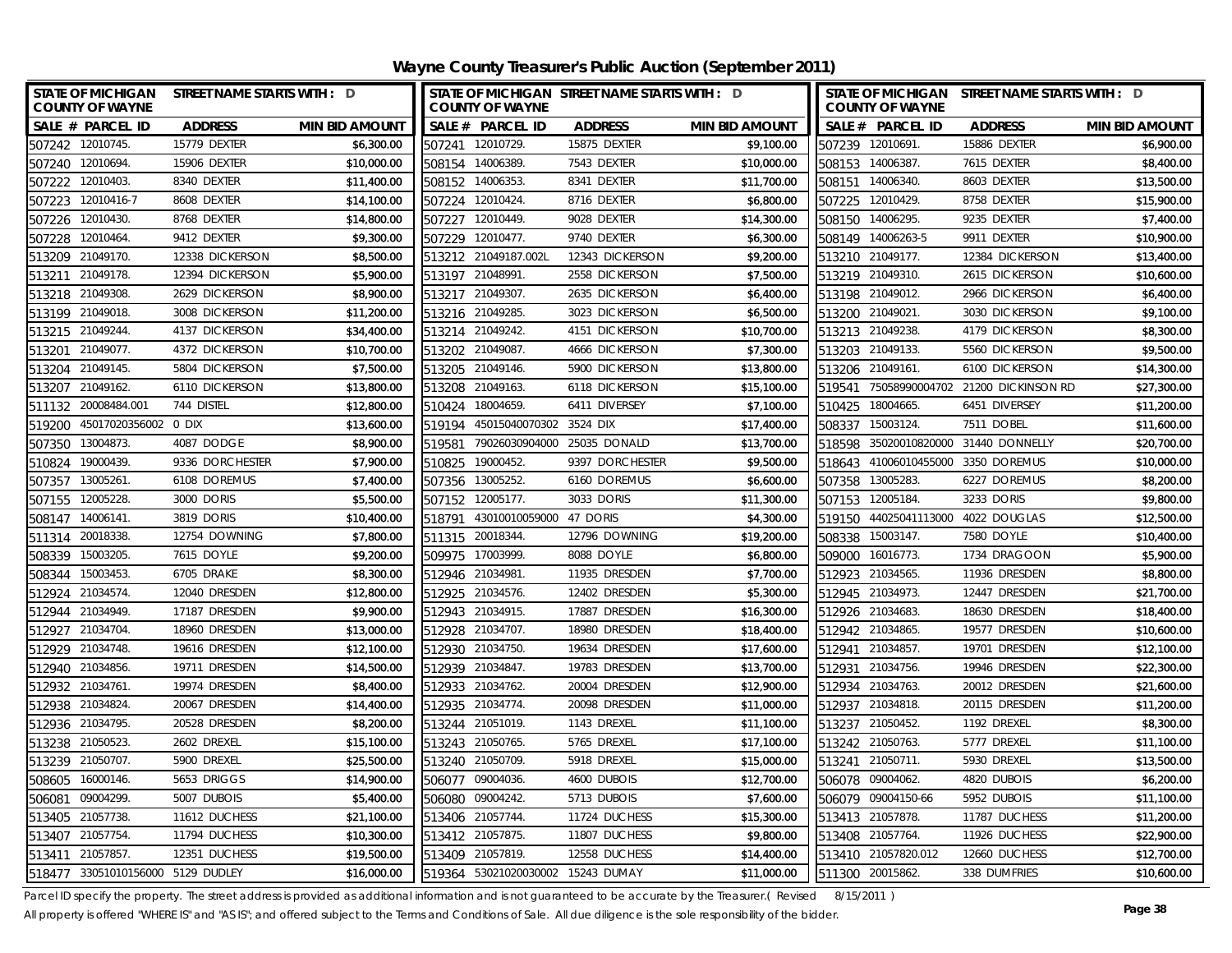**Wayne County Treasurer's Public Auction (September 2011)**

| <b>STATE OF MICHIGAN</b><br>STREET NAME STARTS WITH : D<br><b>COUNTY OF WAYNE</b> |                        |                       | I STATE OF MICHIGAN  STREET NAME STARTS WITH :    D<br><b>COUNTY OF WAYNE</b> |                  |                |                       |        | <b>STATE OF MICHIGAN</b><br>STREET NAME STARTS WITH : D<br><b>COUNTY OF WAYNE</b> |                |                       |  |
|-----------------------------------------------------------------------------------|------------------------|-----------------------|-------------------------------------------------------------------------------|------------------|----------------|-----------------------|--------|-----------------------------------------------------------------------------------|----------------|-----------------------|--|
| <b>PARCEL ID</b><br>SALE #                                                        | <b>ADDRESS</b>         | <b>MIN BID AMOUNT</b> | SALE #                                                                        | <b>PARCEL ID</b> | <b>ADDRESS</b> | <b>MIN BID AMOUNT</b> | SALE#  | <b>PARCEL ID</b>                                                                  | <b>ADDRESS</b> | <b>MIN BID AMOUNT</b> |  |
| 20015857.<br>511299                                                               | 370 DUMFRIES           | \$6,500.00            | 511298                                                                        | 20015851.        | 432 DUMFRIES   | \$17,400.00           | 505995 | 08009104-7                                                                        | 7426 DUNEDIN   | \$11,200.00           |  |
| 44020020222000<br>519076                                                          | 26332 DUNNING          | \$7,100.00            | 513836                                                                        | 21068527.002     | 10400 DUPREY   | \$20,000.00           | 513837 | 21068527.030                                                                      | 10704 DUPREY   | \$13,600.00           |  |
| 21068545.010<br>513838                                                            | <b>DUPREY</b><br>10721 | \$12,800.00           | 518996                                                                        | 44009030287000   | DURAND<br>4031 | \$11,200.00           | 507467 | 13011641.                                                                         | 11638 DWYER    | \$9,900.00            |  |
| 13011657.<br>507468                                                               | 11814 DWYER            | \$13,300.00           | 507469                                                                        | 13011681.        | 12924 DWYER    | \$8,400.00            | 507470 | 13011693.                                                                         | 13264 DWYER    | \$12,100.00           |  |
| 13011709.<br>507471                                                               | 13490 DWYER            | \$10,800.00           | 507480                                                                        | 3012082.         | 13717 DWYER    | \$9,500.00            | 507472 | 13011758-9                                                                        | 18030 DWYER    | \$9,600.00            |  |
| 13011795.<br>507473                                                               | 18646 DWYER            | \$8,200.00            | 507474                                                                        | 13011809.        | 18832 DWYER    | \$11,600.00           | 507479 | 13011957-8                                                                        | 19221 DWYER    | \$10,000.00           |  |
| 13011843.<br>507475                                                               | 19344 DWYER            | \$12,800.00           | 507476                                                                        | 13011853-4       | 19412 DWYER    | \$11,600.00           | 507477 | 13011858.                                                                         | 19448 DWYER    | \$11,100.00           |  |
| 13011916.<br>507478                                                               | 19705 DWYER            | \$10,100.00           | 518634                                                                        | 41004060021302   | 1399 DYAR      | \$6,700.00            |        |                                                                                   |                |                       |  |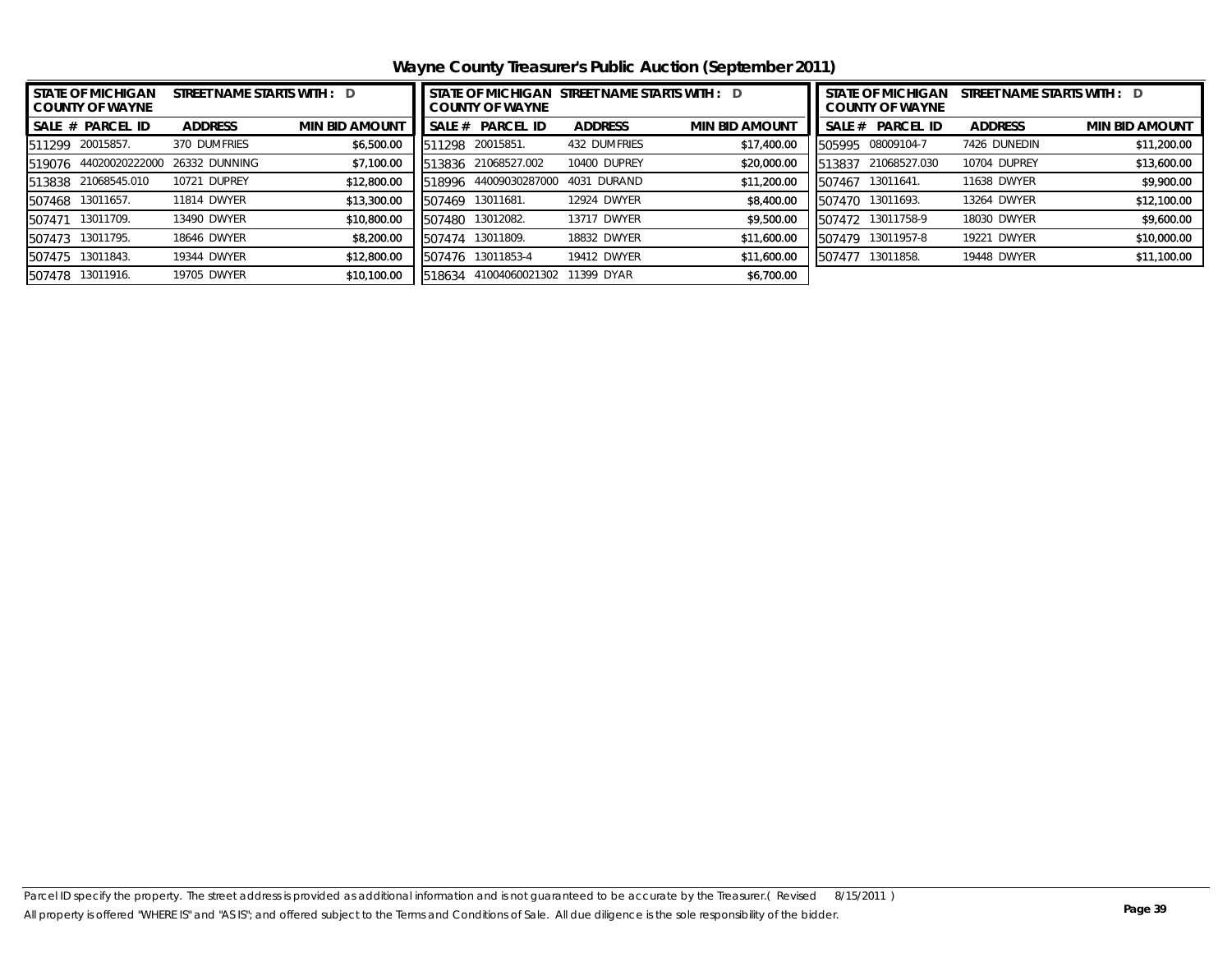| STATE OF MICHIGAN STREET NAME STARTS WITH : E<br><b>COUNTY OF WAYNE</b> |             | <b>COUNTY OF WAYNE</b>             | STATE OF MICHIGAN STREET NAME STARTS WITH : E |                       |        | <b>COUNTY OF WAYNE</b>            | STATE OF MICHIGAN STREET NAME STARTS WITH : E |                       |
|-------------------------------------------------------------------------|-------------|------------------------------------|-----------------------------------------------|-----------------------|--------|-----------------------------------|-----------------------------------------------|-----------------------|
| SALE # PARCEL ID<br><b>ADDRESS</b><br><b>MIN BID AMOUNT</b>             |             | SALE # PARCEL ID                   | <b>ADDRESS</b>                                | <b>MIN BID AMOUNT</b> |        | SALE # PARCEL ID                  | <b>ADDRESS</b>                                | <b>MIN BID AMOUNT</b> |
| 518544 34005090030000 40 E ALEXIS ST                                    | \$9,800.00  | 519308 50007010036000 24 E ANCHOR  |                                               | \$9,800.00            |        | 519297 50006010013000 59 E ANCHOR |                                               | \$13,700.00           |
| 519305 50006040104000 98 E ANCHOR                                       | \$11,800.00 | 505327 01001842.                   | 207 E BALTIMORE                               | \$16,900.00           |        | 505340 01002132.                  | 223 E BETHUNE                                 | \$6,900.00            |
| 505639 03001919.<br>657 E BETHUNE                                       | \$7,700.00  | 505659 03002689.                   | 530 E BOSTON BLVD                             | \$16,800.00           |        | 506142 09007339.                  | 730 E BRENTWOOD                               | \$6,400.00            |
| 508389 15004840.<br>7555 E BRENTWOOD                                    | \$9,300.00  | 508388 15004795.                   | 7626 E BRENTWOOD                              | \$10,100.00           |        | 510024 17004854.                  | 8084 E BRENTWOOD                              | \$8,300.00            |
| 510025 17004872.<br>8091 E BRENTWOOD                                    | \$11,300.00 | 510023 17004847                    | 8132 E BRENTWOOD                              | \$24,700.00           |        | 510022 17004846.                  | 8140 E BRENTWOOD                              | \$18,100.00           |
| 510021<br>17004837<br>8246 E BRENTWOOD                                  | \$5,600.00  | 506141 09007333-4                  | 946 E BRENTWOOD                               | \$5,400.00            |        | 506140 09007329.                  | 974 E BRENTWOOD                               | \$8,500.00            |
| 506143 09007375<br>989 E BRENTWOOD                                      | \$11,800.00 |                                    | 518838 43013040025000 125 E BUENA VISTA       | \$11,900.00           |        |                                   | 518839 43013040045000 225 E BUENA VISTA       | \$10,800.00           |
| 511336 21001780.<br>12577 E CANFIELD                                    | \$8,200.00  | 507328 13002281.                   | 3670 E CANFIELD                               | \$6,200.00            |        | 508317 15000394.                  | 6324 E CANFIELD                               | \$20,100.00           |
| 17012824<br>7403 E CANFIELD<br>510188                                   | \$8,100.00  | 509909 17000485.                   | 8033 E CANFIELD                               | \$6,700.00            |        | 509908 17000455.                  | 8092 E CANFIELD                               | \$7,700.00            |
| 19001168.<br>8861 E CANFIELD<br>510840                                  | \$14,500.00 | 19001152.<br>510839                | 8870 E CANFIELD                               | \$8,400.00            | 510841 | 19001170.                         | 8873 E CANFIELD                               | \$7,800.00            |
| 50007010002000 14 E CICOTTE<br>519306                                   | \$88,300.00 | 519304 50006040092000 75 E CICOTTE |                                               | \$12,900.00           |        | 519307 50007010021000 9 E CICOTTE |                                               | \$22,900.00           |
| 50006040083000 93 E CICOTTE<br>519303                                   | \$25,100.00 | 519302 50006040082000 95 E CICOTTE |                                               | \$14,100.00           |        |                                   | 519281 50005080017302 1050 E COOLIDGE         | \$18,000.00           |
| 13007483<br>4856 E DAVISON<br>507396                                    | \$12,700.00 | 507397 13007602-5                  | 5101 E DAVISON                                | \$30,500.00           | 507398 | 13007610-4                        | 5143 E DAVISON                                | \$10,500.00           |
| 09002853<br>2254 E EDSEL FORD<br>506074                                 | \$7,200.00  | 518710                             | 42012040290000 20320 E EIGHT MILE             | \$8,500.00            |        | 505362 01002498.                  | 438 E EUCLID                                  | \$9,900.00            |
| 505646 03002192.<br>515 E EUCLID                                        | \$7,000.00  | 505647 03002201.                   | 569 E EUCLID                                  | \$14,000.00           |        | 505645 03002170.                  | 638 E EUCLID                                  | \$7,300.00            |
| 505363 01002543<br>87 E EUCLID                                          | \$8,500.00  | 507344 13003311.                   | 3154 E FERRY                                  | \$6,700.00            |        | 505636 03001566.004               | 500 E FERRY                                   | \$28,700.00           |
| 17000786<br>7725 E FERRY<br>509913                                      | \$7,800.00  | 506069 09002384.                   | 2137 E FOREST                                 | \$6,500.00            |        | 506068 09002351-3                 | 2274 E FOREST                                 | \$6,900.00            |
| 13002513<br>3169 E FOREST<br>507333                                     | \$7,300.00  | 507332 13002462.                   | 3578 E FOREST                                 | \$22,500.00           |        | 505469 01006339.                  | 52 E GOLDEN GATE                              | \$11,100.00           |
| 506136 09007178.<br>738 E GOLDEN GATE                                   | \$11,300.00 | 518576 34011020021002 23 E GOODELL |                                               | \$8,800.00            |        | 518782 43008090044003 137 E GRAND |                                               | \$6,400.00            |
| 15007969<br>1009 E GRAND BLVD<br>508467                                 | \$11,900.00 | 15007666<br>508462                 | 1082 E GRAND BLVD                             | \$9,800.00            | 508463 | 15007701.                         | 1264 E GRAND BLVD                             | \$5,300.00            |
| 13003592.<br>1802 E GRAND BLVD<br>507349                                | \$7,500.00  | 13003573.<br>507348                | 1908 E GRAND BLVD                             | \$10,700.00           | 507435 | 13010954                          | 1964 E GRAND BLVD                             | \$16,400.00           |
| 13010955<br>1968 E GRAND BLVD<br>507436                                 | \$8,400.00  | 13010961<br>507437                 | 1988 E GRAND BLVD                             | \$7,300.00            |        | 508474 15008111.001               | 201 E GRAND BLVD                              | \$10,900.00           |
| 505637 03001798-801<br>2915 E GRAND BLVD                                | \$18,900.00 | 03001802<br>505638                 | 2921 E GRAND BLVD                             | \$20,200.00           |        | 505337 01001929.                  | 3005 E GRAND BLVD                             | \$19,100.00           |
| 508473 15008078.<br>405 E GRAND BLVD                                    | \$13,200.00 | 508460 15007564.002L               | 420 E GRAND BLVD                              | \$38,200.00           |        | 508472 15008070.                  | 451 E GRAND BLVD                              | \$11,300.00           |
| 15007595.001<br>674 E GRAND BLVD<br>508461                              | \$11,000.00 | 15008030.<br>508471                | 701 E GRAND BLVD                              | \$14,600.00           |        | 508470 15008029.                  | 705 E GRAND BLVD                              | \$10,500.00           |
| 508469 15008013<br>791 E GRAND BLVD                                     | \$8,100.00  | 508468 15007988                    | 915 E GRAND BLVD                              | \$33,300.00           |        | 505460 01006052.                  | 157 E GREENDALE                               | \$10,600.00           |
| 505454 01005940.<br>38 E GREENDALE                                      | \$15,100.00 | 505459 01006033                    | 45 E GREENDALE                                | \$9,100.00            |        | 506135 09007047.                  | 751 E GREENDALE                               | \$19,300.00           |
| 505466 01006189-90<br>191 E GRIXDALE                                    | \$11,700.00 | 508372 15004571                    | 7570 E GRIXDALE                               | \$10,200.00           |        | 509991 17004522.                  | 8049 E GRIXDALE                               | \$16,300.00           |
| 509992 17004524<br>8061 E GRIXDALE                                      | \$13,800.00 | 509993 17004531                    | 8103 E GRIXDALE                               | \$13,900.00           |        | 505461 01006086.                  | 98 E GRIXDALE                                 | \$6,600.00            |
| 506070 09002449.<br>1970 E HANCOCK                                      | \$6,600.00  | 506071 09002482                    | 2249 E HANCOCK                                | \$10,000.00           |        | 507334 13002633.                  | 3315 E HANCOCK                                | \$6,100.00            |
| 507335<br>13002642.<br>3375 E HANCOCK                                   | \$7,500.00  | 507336 13002654.                   | 3537 E HANCOCK                                | \$7,400.00            |        | 519284 50005080160000 115 E HENRY |                                               | \$23,800.00           |
| 50005080111000 120 E HENRY<br>519282                                    | \$10,800.00 | 519285 50005080166000 127 E HENRY  |                                               | \$15,900.00           |        | 519278 50005060396000 142 E HENRY |                                               | \$22,500.00           |
| 519283<br>50005080139000 69 E HENRY                                     | \$9,800.00  | 508375 15004642.                   | 7499 E HILDALE                                | \$10,800.00           |        | 508376 15004648.                  | 7535 E HILDALE                                | \$7,900.00            |
| 508374 15004617<br>7562 E HILDALE                                       | \$9,500.00  | 508373 15004614.                   | 7580 E HILDALE                                | \$11,300.00           |        | 509994 17004573.                  | 8097 E HILDALE                                | \$12,000.00           |
| 509995 17004576.<br>8119 E HILDALE                                      | \$10,900.00 | 506138 09007306                    | 711 E HOLLYWOOD                               | \$8,700.00            |        | 506137 09007286.                  | 730 E HOLLYWOOD                               | \$11,600.00           |
| 510014 17004786.<br>8071 E HOLLYWOOD                                    | \$9,700.00  | 510015 17004788                    | 8085 E HOLLYWOOD                              | \$12,100.00           |        | 510016 17004789.                  | 8091 E HOLLYWOOD                              | \$8,700.00            |
| 510017 17004793.<br>8121 E HOLLYWOOD                                    | \$15,400.00 | 510018 17004796.                   | 8141 E HOLLYWOOD                              | \$13,800.00           |        | 510013 17004760.                  | 8204 E HOLLYWOOD                              | \$36,200.00           |
| 8233 E HOLLYWOOD<br>510019 17004803                                     | \$18,100.00 | 510012 17004753.                   | 8254 E HOLLYWOOD                              | \$12,400.00           |        | 510020 17004814.                  | 8307 E HOLLYWOOD                              | \$12,000.00           |
| 506139 09007322.<br>985 E HOLLYWOOD                                     | \$14,000.00 |                                    | 519651 83095010231007 41111 E HURON RIVER DR  | \$49,000.00           |        | 519309 50007040010001 17 E JAMES  |                                               | \$12,600.00           |
| 519301 50006040051000 98 E JAMES                                        | \$18,800.00 | 511327 21000432.                   | 11620 E JEFFERSON                             | \$6,000.00            |        | 511328 21000571.                  | 13101 E JEFFERSON                             | \$121,200.00          |

Parcel ID specify the property. The street address is provided as additional information and is not guaranteed to be accurate by the Treasurer.( Revised 8/15/2011 )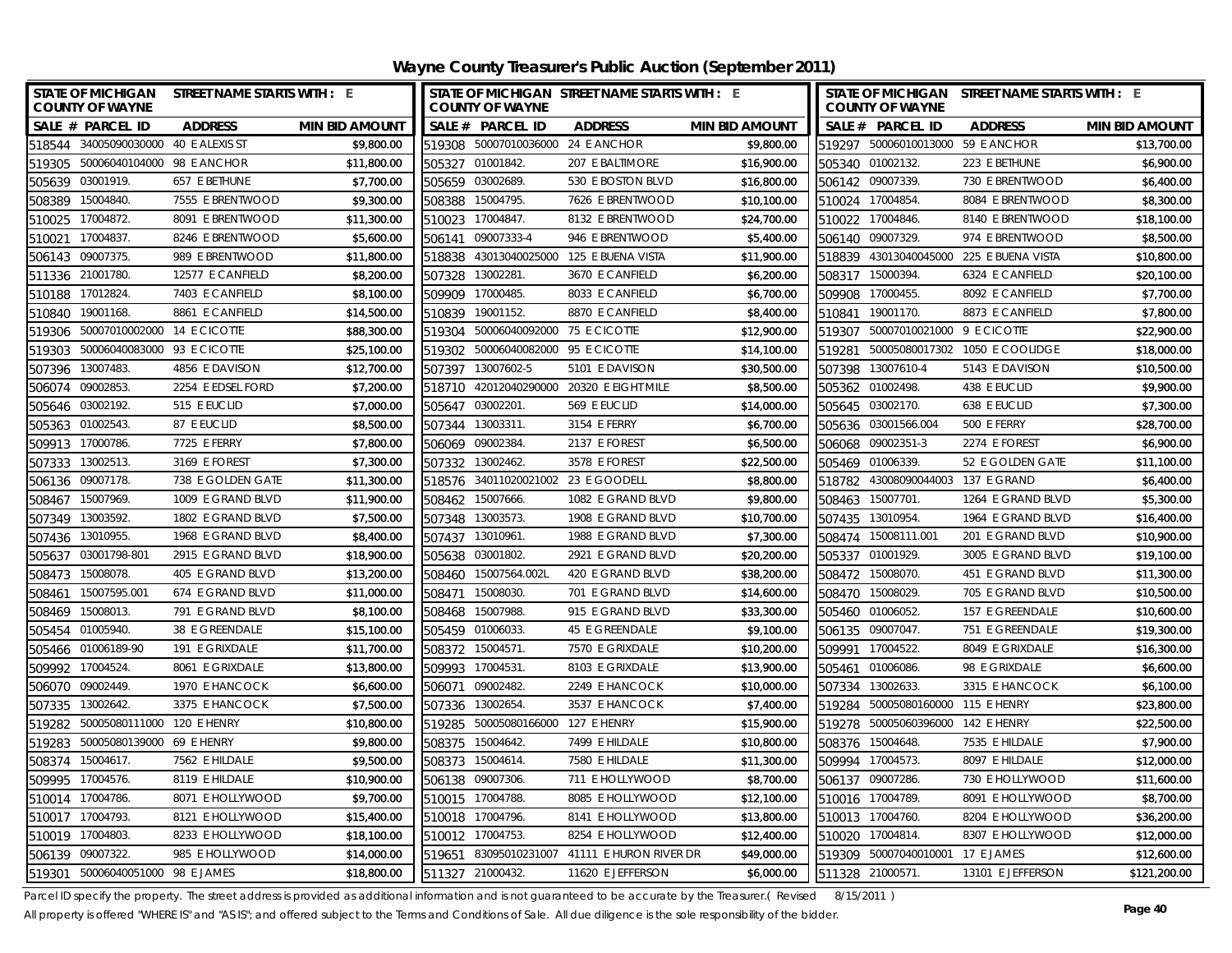**Wayne County Treasurer's Public Auction (September 2011)**

| STATE OF MICHIGAN STREET NAME STARTS WITH : E<br><b>COUNTY OF WAYNE</b> |                     |                       |        | <b>COUNTY OF WAYNE</b>               | STATE OF MICHIGAN STREET NAME STARTS WITH : E |                       |                  | <b>COUNTY OF WAYNE</b>              | STATE OF MICHIGAN STREET NAME STARTS WITH : E |                       |
|-------------------------------------------------------------------------|---------------------|-----------------------|--------|--------------------------------------|-----------------------------------------------|-----------------------|------------------|-------------------------------------|-----------------------------------------------|-----------------------|
| SALE # PARCEL ID                                                        | <b>ADDRESS</b>      | <b>MIN BID AMOUNT</b> |        | SALE # PARCEL ID                     | <b>ADDRESS</b>                                | <b>MIN BID AMOUNT</b> |                  | SALE # PARCEL ID                    | <b>ADDRESS</b>                                | <b>MIN BID AMOUNT</b> |
| 511326 21000349.                                                        | 14326 E JEFFERSON   | \$5,700.00            |        | 509903 17000013.064                  | 8120 E JEFFERSON                              | \$22,800.00           |                  | 509902 17000011.079                 | 8200 E JEFFERSON                              | \$16,700.00           |
| 505634 03001517.                                                        | 532 F KIRBY         | \$17,800.00           |        | 505635 03001527.                     | 567 E KIRBY                                   | \$11,600.00           |                  | 508318 15000560.                    | 7023 E KIRBY                                  | \$8,900.00            |
| 505453 01005873.                                                        | 111 E MARGARET      | \$8,000.00            |        | 505448 01005729.                     | 156 E MARGARET                                | \$7,100.00            |                  | 506134 09006986.                    | 960 E MARGARET                                | \$11,800.00           |
| 512291 21020050.                                                        | 12000 E MCNICHOLS   | \$11,400.00           |        | 512296 21020288.                     | 13045 E MCNICHOLS                             | \$7,500.00            |                  | 512297 21020295.                    | 13245 E MCNICHOLS                             | \$7,400.00            |
| 512290 21019998.                                                        | 13430 E MCNICHOLS   | \$8,400.00            |        | 512298 21020314.001                  | 13613 E MCNICHOLS                             | \$25,100.00           |                  | 506128 09006684-7                   | 1941 E MCNICHOLS                              | \$5,900.00            |
| 13007162.<br>507392                                                     | 4616 E MCNICHOLS    | \$7,100.00            |        | 507393 13007264.                     | 4625 E MCNICHOLS                              | \$7,300.00            | 507394           | 13007276.                           | 4821 E MCNICHOLS                              | \$13,800.00           |
| 507395 13007277-9                                                       | 4825 E MCNICHOLS    | \$15,400.00           |        | 507391 13007140.                     | 5048 E MCNICHOLS                              | \$8,400.00            |                  | 505328 01001878-9                   | 216 E MILWAUKEE                               | \$10,400.00           |
| 505329 01001920.001                                                     | 443 E MILWAUKEE     | \$10,100.00           |        | 505330 01001920.002                  | 445 E MILWAUKEE                               | \$10,300.00           |                  | 505331 01001920.003                 | 447 E MILWAUKEE                               | \$10,100.00           |
| 505332 01001920.004                                                     | 449 E MILWAUKEE     | \$10,400.00           |        | 505333 01001920.005                  | 451 E MILWAUKEE                               | \$10,200.00           |                  | 505334 01001920.006                 | 453 E MILWAUKEE                               | \$10,300.00           |
| 505335 01001920.007                                                     | 457 E MILWAUKEE     | \$10,100.00           |        | 505336 01001920.008                  | 459 E MILWAUKEE                               | \$10,300.00           |                  | 505430 01005304.                    | 185 E MONTANA                                 | \$7,000.00            |
| 09006889.<br>506131                                                     | 1141 E NEVADA       | \$7,700.00            |        | 506132 09006896.                     | 1231 E NEVADA                                 | \$9,500.00            |                  | 507402 13007920.                    | 3911 E NEVADA                                 | \$9,200.00            |
| 13007881.<br>507401                                                     | 5400 E NEVADA       | \$24,300.00           |        | 507403 13008010-1                    | 6127 E NEVADA                                 | \$9,900.00            | 508584           | 15012236.011L                       | 6565 E NEVADA                                 | \$87,200.00           |
| 15004310-3<br>508365                                                    | 7112 E NEVADA       | \$11,300.00           | 505431 | 01005328                             | 74 E NEVADA                                   | \$19,000.00           | 508364           | 15004298.                           | 7400 E NEVADA                                 | \$9,800.00            |
| 01005489.<br>505440                                                     | 809 E NEVADA        | \$16,500.00           | 506130 | 09006881                             | 985 E NEVADA                                  | \$9,500.00            |                  | 514246 21080583.                    | 10849 E OUTER DRIVE                           | \$10,000.00           |
| 514245 21080558.                                                        | 11785 E OUTER DRIVE | \$12,100.00           |        | 514244 21080540.                     | 11969 E OUTER DRIVE                           | \$14,600.00           | 514243 21080525. |                                     | 12133 E OUTER DRIVE                           | \$31,300.00           |
| 514242 21080511                                                         | 12255 E OUTER DRIVE | \$17,700.00           | 514241 | 21080509                             | 12283 E OUTER DRIVE                           | \$15,600.00           |                  | 514257 21081165.                    | 12334 E OUTER DRIVE                           | \$45,000.00           |
| 514258 21081184                                                         | 12604 E OUTER DRIVE | \$63,200.00           |        | 514240 21080470.                     | 12731 E OUTER DRIVE                           | \$34,200.00           |                  | 507415 13008950.                    | 1957 E OUTER DRIVE                            | \$13,400.00           |
| 507414 13008748.                                                        | 2162 E OUTER DRIVE  | \$10,000.00           |        | 507413 13008742.                     | 2216 E OUTER DRIVE                            | \$8,700.00            | 508395           | 15005096.                           | 4011 E OUTER DRIVE                            | \$27,000.00           |
| 508396 15005114.                                                        | 4201 E OUTER DRIVE  | \$12,200.00           |        | 514251 21080850.                     | 8174 E OUTER DRIVE                            | \$16,900.00           |                  | 514252 21080857.                    | 8240 E OUTER DRIVE                            | \$17,000.00           |
| 514253 21080863.                                                        | 8302 E OUTER DRIVE  | \$34,400.00           |        | 514250 21080800.                     | 8461 E OUTER DRIVE                            | \$37,400.00           |                  | 514249 21080713.                    | 9397 E OUTER DRIVE                            | \$21,600.00           |
| 514254 21080970.                                                        | 9446 E OUTER DRIVE  | \$14,800.00           |        | 514248 21080698.                     | 9577 E OUTER DRIVE                            | \$13,500.00           |                  | 514255 21080980.                    | 9600 E OUTER DRIVE                            | \$18,100.00           |
| 514247 21080679.                                                        | 9737 E OUTER DRIVE  | \$9,000.00            |        | 514256 21081004.                     | 9794 E OUTER DRIVE                            | \$16,600.00           |                  | 505325 01001537.                    | 210 E PALMER                                  | \$21,800.00           |
| 505324 01001532.004L                                                    | 304 E PALMER        | \$33,800.00           |        | 507346 13003477.                     | 3315 E PALMER                                 | \$10,100.00           |                  | 507345 13003435-6                   | 3506 E PALMER                                 | \$7,700.00            |
| 507347 13003505.                                                        | 3637 E PALMER       | \$8,800.00            |        | 505364 01002594.                     | 238 E PHILADELPHIA                            | \$8,600.00            |                  | 505365 01002622.                    | 305 E PHILADELPHIA                            | \$14,700.00           |
| 03002245.<br>505648                                                     | 579 E PHILADELPHIA  | \$8,900.00            |        | 519287 50005080263000 115 E PLEASANT |                                               | \$25,500.00           |                  | 519314 50007130024000 17 E PLEASANT |                                               | \$17,000.00           |
| 519299 50006040002000 68 E PLEASANT                                     |                     | \$15,800.00           |        | 519300 50006040006002 78 E PLEASANT  |                                               | \$17,400.00           |                  | 508386 15004778.                    | 7531 E ROBINWOOD                              | \$14,200.00           |
| 508385 15004745.                                                        | 7544 E ROBINWOOD    | \$11,900.00           |        | 508387 15004780                      | 7545 E ROBINWOOD                              | \$22,300.00           |                  | 508384 15004737.                    | 7600 E ROBINWOOD                              | \$17,600.00           |
| 510008 17004699                                                         | 8031 E ROBINWOOD    | \$12,000.00           |        | 510009 17004701                      | 8043 E ROBINWOOD                              | \$15,500.00           |                  | 510010 17004710.                    | 8105 E ROBINWOOD                              | \$14,300.00           |
| 510007<br>17004681                                                      | 8148 E ROBINWOOD    | \$16,000.00           |        | 510011 17004717                      | 8157 E ROBINWOOD                              | \$23,300.00           |                  | 510006 17004677.                    | 8218 E ROBINWOOD                              | \$10,800.00           |
| 510005 17004676.                                                        | 8226 E ROBINWOOD    | \$22,500.00           |        | 510004 17004671                      | 8260 E ROBINWOOD                              | \$15,900.00           |                  | 510003 17004668.                    | 8284 E ROBINWOOD                              | \$10,100.00           |
| 505447 01005670.                                                        | 105 E SAVANNAH      | \$7,900.00            |        | 505446 01005665                      | 67 E SAVANNAH                                 | \$7,000.00            |                  | 506133 09006957.                    | 972 E SAVANNAH                                | \$7,700.00            |
| 512317 21020872.                                                        | 12444 E SEVEN MILE  | \$10,600.00           |        | 512318 21021045.                     | 12919 E SEVEN MILE                            | \$7,400.00            |                  | 512316 21020817-8                   | 12944 E SEVEN MILE                            | \$25,900.00           |
| 512315 21020751.                                                        | 14126 E SEVEN MILE  | \$9,400.00            |        | 512314 21020711.002L                 | 14800 E SEVEN MILE                            | \$8,300.00            |                  | 512319 21021176-8                   | 14919 E SEVEN MILE                            | \$23,300.00           |
| 512320 21021179.                                                        | 14931 E SEVEN MILE  | \$20,300.00           |        | 512321 21021182                      | 15015 E SEVEN MILE                            | \$20,300.00           |                  | 506152 09007718.                    | 1763 E SEVEN MILE                             | \$8,500.00            |
| 506144 09007386-8                                                       | 2830 E SEVEN MILE   | \$9,600.00            |        | 507410 13008335-9                    | 3100 E SEVEN MILE                             | \$8,700.00            |                  | 507409 13008299-304                 | 4230 E SEVEN MILE                             | \$10,800.00           |
| 13008567-70<br>507411                                                   | 5207 E SEVEN MILE   | \$24,900.00           |        | 507412 13008573-4                    | 5225 E SEVEN MILE                             | \$14,900.00           |                  | 507408 13008158-65                  | 5714 E SEVEN MILE                             | \$17,200.00           |
| 15004942-8<br>508393                                                    | 6315 E SEVEN MILE   | \$38,400.00           | 508394 | 15004969-71                          | 6801 E SEVEN MILE                             | \$23,400.00           |                  | 508392 15004910.                    | 6812 E SEVEN MILE                             | \$8,200.00            |
| 508391<br>15004901.                                                     | 7000 E SEVEN MILE   | \$7,600.00            | 508390 | 15004895-900                         | 7026 E SEVEN MILE                             | \$10,300.00           |                  | 506153 09007931-9                   | 1120 E STATE FAIR                             | \$50,600.00           |
| 512511 21024183-4                                                       | 11645 E STATE FAIR  | \$10,000.00           |        | 512512 21024198-9                    | 11901 E STATE FAIR                            | \$12,500.00           |                  | 512513 21024215-6                   | 12019 E STATE FAIR                            | \$9,700.00            |
| 512514 21024229-30                                                      | 12323 E STATE FAIR  | \$10,900.00           |        | 512515 21024249-50                   | 12505 E STATE FAIR                            | \$13,500.00           |                  | 512516 21024251-2                   | 12513 E STATE FAIR                            | \$17,600.00           |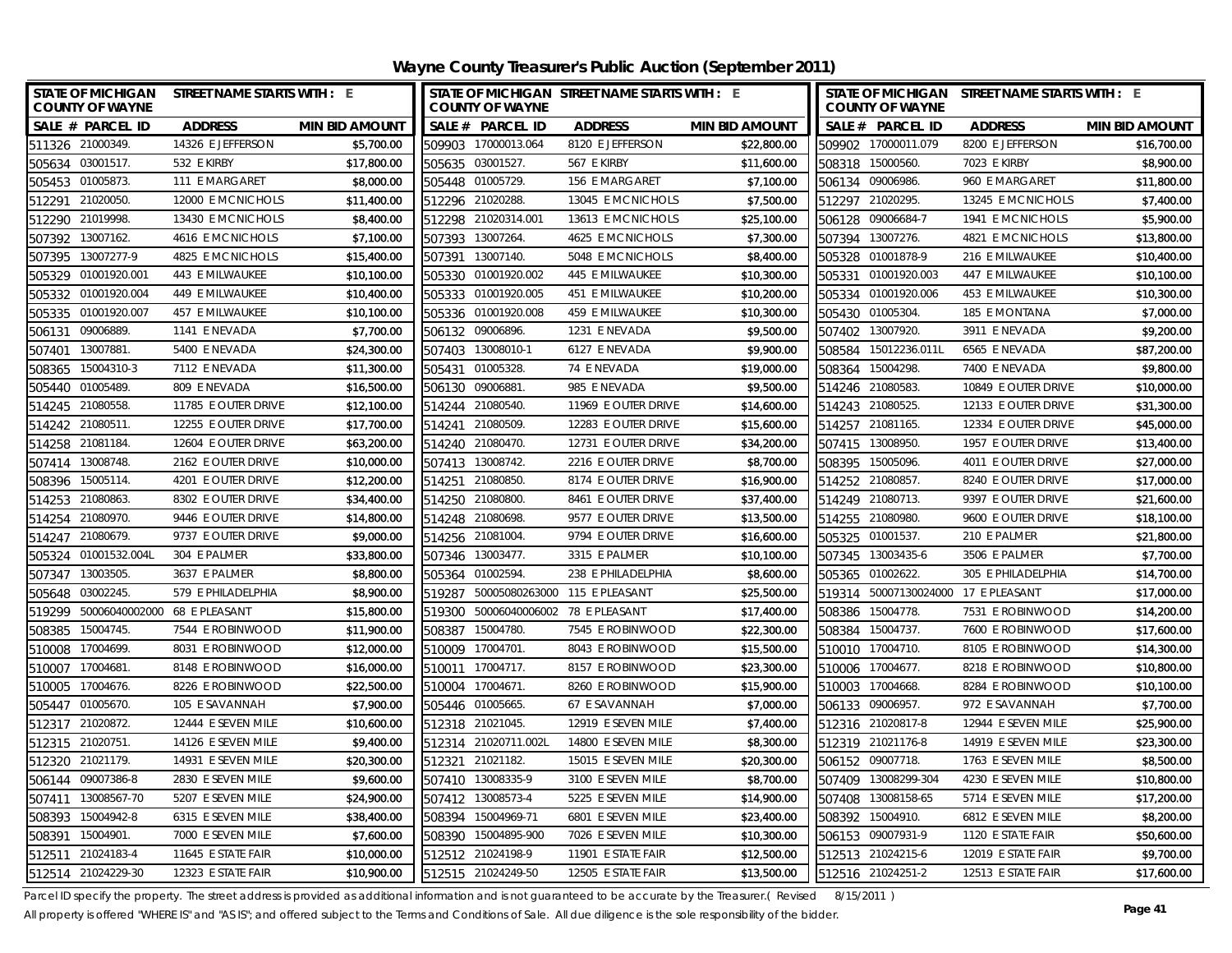**Wayne County Treasurer's Public Auction (September 2011)**

| <b>STATE OF MICHIGAN</b><br><b>COUNTY OF WAYNE</b> | STREET NAME STARTS WITH : E |                       |        |                                | STATE OF MICHIGAN STREET NAME STARTS WITH : E |                       | STATE OF MICHIGAN STREET NAME STARTS WITH : E<br><b>COUNTY OF WAYNE</b> |                                    |                                        |                       |
|----------------------------------------------------|-----------------------------|-----------------------|--------|--------------------------------|-----------------------------------------------|-----------------------|-------------------------------------------------------------------------|------------------------------------|----------------------------------------|-----------------------|
| SALE # PARCEL ID                                   | <b>ADDRESS</b>              | <b>MIN BID AMOUNT</b> |        | SALE # PARCEL ID               | <b>ADDRESS</b>                                | <b>MIN BID AMOUNT</b> |                                                                         | SALE # PARCEL ID                   | <b>ADDRESS</b>                         | <b>MIN BID AMOUNT</b> |
| 512517 21024262-3                                  | 12605 E STATE FAIR          | \$13,200.00           |        | 512518 21024288-9              | 12817 E STATE FAIR                            | \$13,800.00           |                                                                         | 512519 21024301-3                  | 12923 E STATE FAIR                     | \$11,200.00           |
| 512520 21024306-7                                  | 12943 E STATE FAIR          | \$23,000.00           |        | 512510 21024155.               | 13322 E STATE FAIR                            | \$17,100.00           |                                                                         | 512509 21024151.                   | 13352 E STATE FAIR                     | \$17,100.00           |
| 512521 21024347.                                   | 13401 E STATE FAIR          | \$13,200.00           |        | 512508 21024150                | 13404 E STATE FAIR                            | \$14,000.00           |                                                                         | 512507 21024148.                   | 13416 E STATE FAIR                     | \$11,000.00           |
| 512522 21024352.                                   | 13437 E STATE FAIR          | \$11,600.00           |        | 512506 21024145.               | 13438 E STATE FAIR                            | \$11,400.00           |                                                                         | 512505 21024135.030L               | 13600 E STATE FAIR                     | \$23,500.00           |
| 21024384<br>512523                                 | 13911 E STATE FAIR          | \$18,000.00           |        | 512524 21024432-3              | 14161 E STATE FAIR                            | \$14,100.00           |                                                                         | 512504 21024084.                   | 14710 E STATE FAIR                     | \$19,400.00           |
| 21024474.<br>512525                                | 14777 E STATE FAIR          | \$6,200.00            |        | 512526 21024479.               | 14811 E STATE FAIR                            | \$15,800.00           | 512527                                                                  | 21024498.                          | 14997 E STATE FAIR                     | \$29,400.00           |
| 512503 21024044.                                   | 15044 E STATE FAIR          | \$10,600.00           |        | 512528 21024510.               | 15225 E STATE FAIR                            | \$11,100.00           |                                                                         | 512529 21024514.                   | 15251 E STATE FAIR                     | \$12,400.00           |
| 512530 21024515.                                   | 15259 E STATE FAIR          | \$14,900.00           | 512531 | 21024527.                      | 15423 E STATE FAIR                            | \$17,600.00           |                                                                         | 512532 21024532.                   | 15459 E STATE FAIR                     | \$13,400.00           |
| 21024546.<br>512533                                | 15633 E STATE FAIR          | \$12,100.00           | 512534 | 21024549                       | 15661 E STATE FAIR                            | \$14,000.00           | 512535                                                                  | 21024552.                          | 15681 E STATE FAIR                     | \$13,700.00           |
| 512536 21024561.                                   | 15825 E STATE FAIR          | \$11,700.00           |        | 512502 21024019                | 15864 E STATE FAIR                            | \$9,300.00            | 512501                                                                  | 21024018.                          | 15872 E STATE FAIR                     | \$12,100.00           |
| 512500 21023979.                                   | 16318 E STATE FAIR          | \$22,400.00           |        | 512499 21023961.               | 16524 E STATE FAIR                            | \$30,200.00           |                                                                         | 506154 09007997.                   | 304 E STATE FAIR                       | \$7,800.00            |
| 506155 09008069-71                                 | 721 E STATE FAIR            | \$11,600.00           | 506061 | 09001230                       | 2295 E VERNOR                                 | \$25,600.00           |                                                                         | 511351 21002665-6                  | 10527 E WARREN                         | \$8,600.00            |
| 21002792.<br>511352                                | 15205 E WARREN              | \$12,000.00           |        | 511353 21002796-9              | 15221 E WARREN                                | \$32,600.00           |                                                                         | 511350 21002403.                   | 15400 E WARREN                         | \$11,000.00           |
| 511354 21002803.                                   | 15405 E WARREN              | \$10,800.00           |        | 511355 21002814.               | 15527 E WARREN                                | \$9,500.00            |                                                                         | 511356 21002834.                   | 15733 E WARREN                         | \$5,000.00            |
| 511349 21002355.                                   | 16090 E WARREN              | \$12,300.00           |        | 511357 21002867-8              | 16127 E WARREN                                | \$13,800.00           |                                                                         | 511358 21002889.                   | 16423 E WARREN                         | \$16,100.00           |
| 511359 21002897.                                   | 16543 E WARREN              | \$10,700.00           |        | 511360 21002904-6              | 16621 E WARREN                                | \$28,000.00           |                                                                         | 511348 21002271                    | 16958 E WARREN                         | \$7,900.00            |
| 511347 21002266.                                   | 17016 E WARREN              | \$7,800.00            |        | 511346 21002219-21             | 17420 E WARREN                                | \$52,900.00           |                                                                         | 511361 21002976.                   | 17421 E WARREN                         | \$10,600.00           |
| 511362 21002990-1                                  | 17561 E WARREN              | \$33,700.00           |        | 514214 21078570.               | 18535 E WARREN                                | \$11,200.00           |                                                                         | 510842 19001305.                   | 9915 E WARREN                          | \$10,600.00           |
| 518561 34006110059001 28 E WOODWARD                |                             | \$14,900.00           |        | 510426 18004704.               | 6664 EAGLE                                    | \$10,200.00           |                                                                         | 505945 08005340.                   | 2020 EASON                             | \$9,400.00            |
| 518755 43003031061002 211 EASON                    |                             | \$10,000.00           |        | 518756 43004020085000          | 346 EASON                                     | \$10,100.00           |                                                                         |                                    | 518560 34006110056001 22 EAST WOODWARD | \$18,500.00           |
| 512572 21025708.                                   | 13852 EASTBURN              | \$15,000.00           |        | 512573 21025803                | 15211 EASTBURN                                | \$15,800.00           |                                                                         | 512574 21025804                    | 15219 EASTBURN                         | \$17,400.00           |
| 512571 21025604-5                                  | 15308 EASTBURN              | \$30,400.00           |        | 512570 21025591                | 15488 EASTBURN                                | \$15,900.00           |                                                                         | 512569 21025583.001                | 15652 EASTBURN                         | \$9,700.00            |
| 512568 21025575.                                   | 15822 EASTBURN              | \$12,300.00           |        | 512575 21025871.               | 16103 EASTBURN                                | \$11,100.00           |                                                                         | 512567 21025530.                   | 16444 EASTBURN                         | \$17,000.00           |
| 513288 21053560.                                   | 209 EASTLAWN                | \$13,100.00           |        | 513287 21053551.               | 245 EASTLAWN                                  | \$12,100.00           |                                                                         | 513272 21052740.                   | 326 EASTLAWN                           | \$11,400.00           |
| 513286 21053522.                                   | 395 EASTLAWN                | \$12,600.00           |        | 513273 21053021.               | 4206 EASTLAWN                                 | \$8,800.00            |                                                                         | 513285 21053207.                   | 4835 EASTLAWN                          | \$7,200.00            |
| 513274 21053060.                                   | 5074 EASTLAWN               | \$14,200.00           |        | 513284 21053182                | 5287 EASTLAWN                                 | \$8,900.00            |                                                                         | 513283 21053171.                   | 5547 EASTLAWN                          | \$10,500.00           |
| 513282 21053165.                                   | 5589 EASTLAWN               | \$8,000.00            |        | 513281 21053159                | 5767 EASTLAWN                                 | \$12,200.00           |                                                                         | 513280 21053156.                   | 5787 EASTLAWN                          | \$8,800.00            |
| 513275 21053110.                                   | 5944 EASTLAWN               | \$13,900.00           |        | 513279 21053143.               | 5965 EASTLAWN                                 | \$14,300.00           |                                                                         | 513276 21053114.                   | 5974 EASTLAWN                          | \$13,500.00           |
| 513278 21053139.                                   | 5989 EASTLAWN               | \$15,300.00           |        | 513277 21053117.               | 5994 EASTLAWN                                 | \$8,800.00            |                                                                         | 518953 44006010180000              | 1120 EASTWOOD                          | \$11,000.00           |
| 518952 44006010161000 1265 EASTWOOD                |                             | \$17,000.00           |        | 512273 21019469                | 13750 EASTWOOD                                | \$5,900.00            |                                                                         | 512272 21019439.                   | 14232 EASTWOOD                         | \$11,900.00           |
| 512274 21019527.                                   | 14431 EASTWOOD              | \$9,000.00            |        | 512275 21019537                | 14507 EASTWOOD                                | \$17,700.00           |                                                                         | 512271 21019406.                   | 14646 EASTWOOD                         | \$11,700.00           |
| 512276 21019552.                                   | 14697 EASTWOOD              | \$9,900.00            |        | 512277 21019566                | 14881 EASTWOOD                                | \$12,100.00           |                                                                         | 512270 21019381                    | 14910 EASTWOOD                         | \$9,800.00            |
| 512269 21019362.                                   | 15228 EASTWOOD              | \$10,200.00           |        | 512268 21019358.               | 15258 EASTWOOD                                | \$11,300.00           |                                                                         | 512267 21019335.                   | 15626 EASTWOOD                         | \$17,400.00           |
| 518696 42005010009000 18586 EASTWOOD               |                             | \$12,900.00           |        | 515572 22051814.002L           | 15534 EATON                                   | \$15,500.00           |                                                                         | 519587 80003990026000 0 ECORSE     |                                        | \$18,600.00           |
| 519605 80044010167300 0 ECORSE                     |                             | \$8,100.00            |        | 519604 80044010063000 0 ECORSE |                                               | \$7,500.00            |                                                                         | 519595 80016990014000 34160 ECORSE |                                        | \$10,000.00           |
| 15003640-1<br>508350                               | 6710 EDGETON                | \$12,300.00           |        | 508349 15003629-30             | 6800 EDGETON                                  | \$11,600.00           | 508351                                                                  | 15003665.                          | 6829 EDGETON                           | \$10,400.00           |
| 15003666.<br>508352                                | 6841 EDGETON                | \$8,600.00            | 508348 | 15003609.                      | 7154 EDGETON                                  | \$8,500.00            | 505397                                                                  | 01004472.                          | 136 EDGEVALE                           | \$6,600.00            |
| 505399 01004519.                                   | 171 EDGEVALE                | \$16,100.00           |        | 505398 01004507                | 99 EDGEVALE                                   | \$16,100.00           |                                                                         |                                    | 518369 32092631601900 3413 EDGEWOOD    | \$15,300.00           |
| 509944 17001768.                                   | 8254 EDGEWOOD               | \$10,700.00           |        | 509945 17001841.               | 8273 EDGEWOOD                                 | \$12,200.00           |                                                                         | 510859 19002541.                   | 9521 EDGEWOOD                          | \$10,000.00           |
| 517058 22091162.                                   | 17183 EDINBOROUGH           | \$16,600.00           |        | 517057 22091146.               | 17359 EDINBOROUGH                             | \$13,500.00           |                                                                         | 517053 22090938.                   | 17566 EDINBOROUGH                      | \$24,800.00           |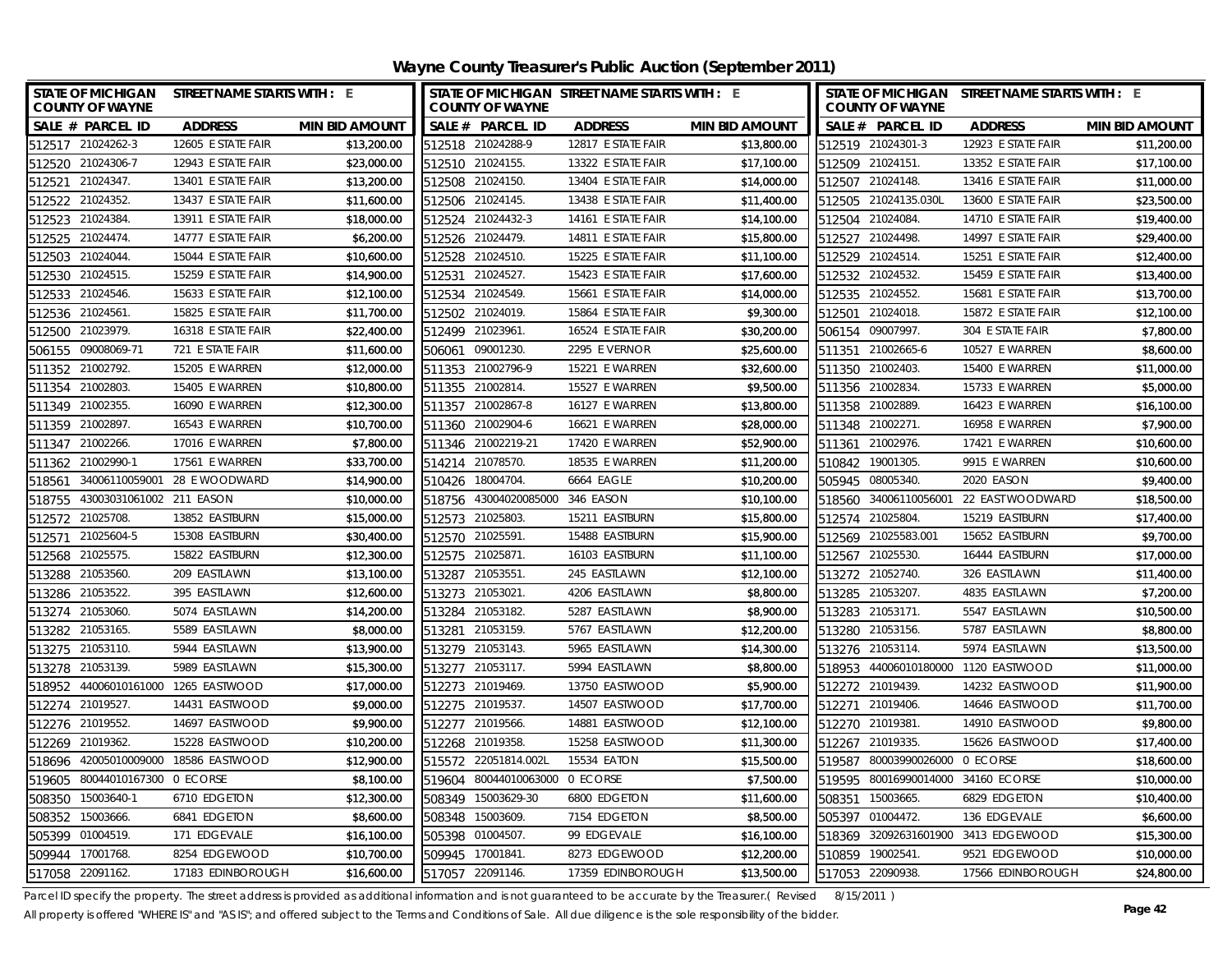| STATE OF MICHIGAN STREET NAME STARTS WITH : E<br><b>COUNTY OF WAYNE</b> |             | <b>COUNTY OF WAYNE</b>             | STATE OF MICHIGAN STREET NAME STARTS WITH : E |                       |                   | <b>COUNTY OF WAYNE</b>      | STATE OF MICHIGAN STREET NAME STARTS WITH : E |                       |
|-------------------------------------------------------------------------|-------------|------------------------------------|-----------------------------------------------|-----------------------|-------------------|-----------------------------|-----------------------------------------------|-----------------------|
| SALE # PARCEL ID<br><b>ADDRESS</b><br><b>MIN BID AMOUNT</b>             |             | SALE # PARCEL ID                   | <b>ADDRESS</b>                                | <b>MIN BID AMOUNT</b> | SALE # PARCEL ID  |                             | <b>ADDRESS</b>                                | <b>MIN BID AMOUNT</b> |
| 517054 22090998.<br>18920 EDINBOROUGH                                   | \$11,800.00 | 517055 22091000.                   | 18938 EDINBOROUGH                             | \$12,200.00           | 517056 22091022.  |                             | 19188 EDINBOROUGH                             | \$18,700.00           |
| 505758 06002387.<br>1157 EDISON                                         | \$22,600.00 | 505760 06002454.                   | 1166 EDISON                                   | \$12,400.00           | 505759 06002449.  |                             | 1210 EDISON                                   | \$16,500.00           |
| 505855 08002833.<br>1613 EDISON                                         | \$23,100.00 | 507040 12002786.                   | 3450 EDISON                                   | \$18,600.00           | 508049 14003499.  |                             | 3764 EDISON                                   | \$16,100.00           |
| 505697 04002628.<br>850 EDISON                                          | \$9,400.00  |                                    | 519650 83095010219000 40731 EDISON LAKE RD    | \$32,400.00           | 512592 21026638.  |                             | 14025 EDMORE DR                               | \$11,800.00           |
| 21026565<br>14066 EDMORE DR<br>512591                                   | \$11,700.00 | 512593 21026649.                   | 14101 EDMORE DR                               | \$14,500.00           | 512594 21026731   |                             | 15503 EDMORE DR                               | \$19,000.00           |
| 21026471<br>15708 EDMORE DR<br>512590                                   | \$16,000.00 | 512595 21026759.                   | 15859 EDMORE DR                               | \$23,700.00           | 512589 21026449.  |                             | 16028 EDMORE DR                               | \$11,100.00           |
| 16418 EDMORE DR<br>512588<br>21026420                                   | \$14,300.00 | 511278 20014443.                   | 1831 EDSEL                                    | \$15,200.00           | 511279 20014450.  |                             | 1873 EDSEL                                    | \$9,900.00            |
| 511290 20014773.<br>2256 EDSEL                                          | \$18,200.00 | 511280 20014481                    | 2303 EDSEL                                    | \$16,400.00           | 511281 20014482.  |                             | 2311 EDSEL                                    | \$12,300.00           |
| 20014531<br>2699 EDSEL<br>511282                                        | \$17,900.00 | 20014542.<br>511283                | 2915 EDSEL                                    | \$20,900.00           | 511288 20014691.  |                             | 2980 EDSEL                                    | \$9,900.00            |
| 511287<br>20014687<br>3004 EDSEL                                        | \$12,800.00 | 511284<br>20014585.                | 3223 EDSEL                                    | \$20,700.00           | 511285 20014601.  |                             | 3381 EDSEL                                    | \$18,800.00           |
| 511286 20014610.<br>3435 EDSEL                                          | \$10,500.00 | 518773 43005010175000              | 16017 EDWARD                                  | \$16,000.00           | 510337 18001833.  |                             | 7431 EDWARD                                   | \$9,200.00            |
| 518622 41003030322000 2019 EDWIN                                        | \$20,500.00 | 41003030300000<br>518621           | 2289 EDWIN                                    | \$9,900.00            |                   | 518669 41008020050301       | 3925 EDWIN                                    | \$8,300.00            |
| 3937 EDWIN<br>41008020050303<br>518670                                  | \$9,200.00  | 41008010539000<br>518667           | 5015 EDWIN                                    | \$19,900.00           |                   | 518668 41008010545000       | 5051 EDWIN                                    | \$17,500.00           |
| 13005333.<br>6200 EDWIN<br>507360                                       | \$6,900.00  | 13005339.<br>507361                | 6243 EDWIN                                    | \$9,300.00            |                   | 519558 79004011329001       | 26903 EIGHT MILE                              | \$14,700.00           |
| 519412 56074061176000 2120 ELBRIDGE                                     | \$22,100.00 | 13006138.<br>507371                | 3912 ELDRIDGE                                 | \$16,500.00           | 511271 20014254.  |                             | 1884 ELECTRIC                                 | \$10,600.00           |
| 511270 20014250.<br>1910 ELECTRIC                                       | \$7,300.00  | 511269 20014087.                   | 3386 ELECTRIC                                 | \$9,300.00            | 511268 20014072-3 |                             | 3444 ELECTRIC                                 | \$16,500.00           |
| 17003270.<br>8099 ELGIN<br>509963                                       | \$67,400.00 | 17003291<br>509964                 | 8259 ELGIN                                    | \$10,800.00           | 519248            | 50004040012000 20 ELIZABETH |                                               | \$10,600.00           |
| 55013030019000 4306 ELIZABETH ST<br>519371                              | \$12,800.00 | 42001021120000<br>518676           | 18591 ELKHART                                 | \$13,200.00           | 518686            |                             | 42002011734000 19349 ELKHART                  | \$14,200.00           |
| 42002011697000 19724 ELKHART<br>518685                                  | \$10,100.00 | 42002022218000<br>518688           | 19968 ELKHART                                 | \$11,600.00           |                   |                             | 518693 42003010510000 20292 ELKHART           | \$17,400.00           |
| 514416 22010550.<br>16019 ELLSWORTH                                     | \$18,400.00 | 514417 22010562.                   | 16334 ELLSWORTH                               | \$15,500.00           | 508792 16006592.  |                             | 7351 ELLSWORTH                                | \$6,900.00            |
| 508793<br>16006656.<br>8215 ELLSWORTH                                   | \$8,600.00  | 16006747.<br>508796                | 8544 ELLSWORTH                                | \$11,600.00           | 508794            | 16006699.                   | 8625 ELLSWORTH                                | \$7,400.00            |
| 508795<br>16006731<br>8642 ELLSWORTH                                    | \$10,800.00 | 505803 08000757                    | 1525 ELM                                      | \$12,100.00           |                   | 519444 60007020333000       | 6665 ELM                                      | \$19,700.00           |
| 519468 60026020460003 8208 ELM                                          | \$19,000.00 | 511526 21007277.                   | 11184 ELMDALE                                 | \$11,000.00           | 511525 21007250.  |                             | 11830 ELMDALE                                 | \$11,800.00           |
| 12003 ELMDALE<br>511527 21007321                                        | \$10,100.00 | 511528 21007330.                   | 12075 ELMDALE                                 | \$11,000.00           | 511524 21007233.  |                             | 12096 ELMDALE                                 | \$7,700.00            |
| 511529 21007344.<br>12225 ELMDALE                                       | \$9,400.00  | 511530 21007361                    | 12505 ELMDALE                                 | \$7,600.00            | 511531 21007362.  |                             | 12511 ELMDALE                                 | \$14,700.00           |
| 511523 21007195.<br>12584 ELMDALE                                       | \$12,600.00 | 511522 21007193.                   | 12600 ELMDALE                                 | \$17,200.00           | 511532 21007382.  |                             | 12725 ELMDALE                                 | \$12,400.00           |
| 511533 21007383.<br>12735 ELMDALE                                       | \$5,100.00  | 511521 21007162.                   | 13096 ELMDALE                                 | \$10,800.00           | 511534 21007424.  |                             | 13351 ELMDALE                                 | \$12,400.00           |
| 13431 ELMDALE<br>511535 21007434.                                       | \$11,100.00 | 511520 21007137                    | 13436 ELMDALE                                 | \$16,500.00           | 511536 21007446.  |                             | 14275 ELMDALE                                 | \$8,100.00            |
| 511537 21007447<br>14283 ELMDALE                                        | \$10,400.00 | 511538 21007459.                   | 14903 ELMDALE                                 | \$11,100.00           | 511519 21007111.  |                             | 14916 ELMDALE                                 | \$15,600.00           |
| 511539 21007462<br>14925 ELMDALE                                        | \$11,800.00 | 511136 20008780.                   | 5284 ELMER                                    | \$6,900.00            | 511137 20008788.  |                             | 5334 ELMER                                    | \$23,000.00           |
| 511138 20008792.<br>5616 ELMER                                          | \$9,500.00  | 511139 20008804                    | 5688 ELMER                                    | \$18,000.00           | 511140 20008836.  |                             | 5964 ELMER                                    | \$12,400.00           |
| 518887<br>43017020156002 196 ELMHURST                                   | \$11,200.00 | 518886 43017020154002 202 ELMHURST |                                               | \$20,700.00           | 505882 08003529.  |                             | 2239 ELMHURST                                 | \$15,500.00           |
| 08003532<br>505883<br>2257 ELMHURST                                     | \$16,800.00 | 518884                             | 43017020101000 23 ELMHURST                    | \$12,500.00           | 505887 08003562.  |                             | 2300 ELMHURST                                 | \$11,100.00           |
| 505886 08003559.<br>2316 ELMHURST                                       | \$13,100.00 | 505885 08003553.                   | 2350 ELMHURST                                 | \$19,400.00           | 505884 08003552.  |                             | 2358 ELMHURST                                 | \$11,600.00           |
| 506825 10003346.<br>2640 ELMHURST                                       | \$13,100.00 | 10003328<br>506824                 | 2731 ELMHURST                                 | \$9,600.00            | 507069 12003588.  |                             | 2989 ELMHURST                                 | \$17,200.00           |
| 3236 ELMHURST<br>507072<br>12003637                                     | \$13,700.00 | 518894                             | 43018090018000 328 ELMHURST                   | \$28,400.00           | 507071            | 12003631                    | 3280 ELMHURST                                 | \$10,700.00           |
| 12003608<br>3281 ELMHURST<br>507070                                     | \$12,500.00 | 43018090033002<br>518895           | 386 ELMHURST                                  | \$12,200.00           | 508084            | 14004101.                   | 4027 ELMHURST                                 | \$14,400.00           |
| 14004193.<br>4240 ELMHURST<br>508085                                    | \$6,200.00  | 16019756.<br>509075                | 7010 ELMHURST                                 | \$10,900.00           | 508764            | 16005725.                   | 7129 ELMHURST                                 | \$6,300.00            |
| 508765 16005726.<br>7135 ELMHURST                                       | \$12,000.00 | 16005736.<br>508766                | 7355 ELMHURST                                 | \$9,700.00            | 518885            | 43017020113000 85 ELMHURST  |                                               | \$11,600.00           |
| 510461 18006389.<br>10359 ELMIRA                                        | \$7,600.00  | 510462 18006442.                   | 8644 ELMIRA                                   | \$9,400.00            | 507427            | 13010458.                   | 3416 ELMWOOD                                  | \$8,200.00            |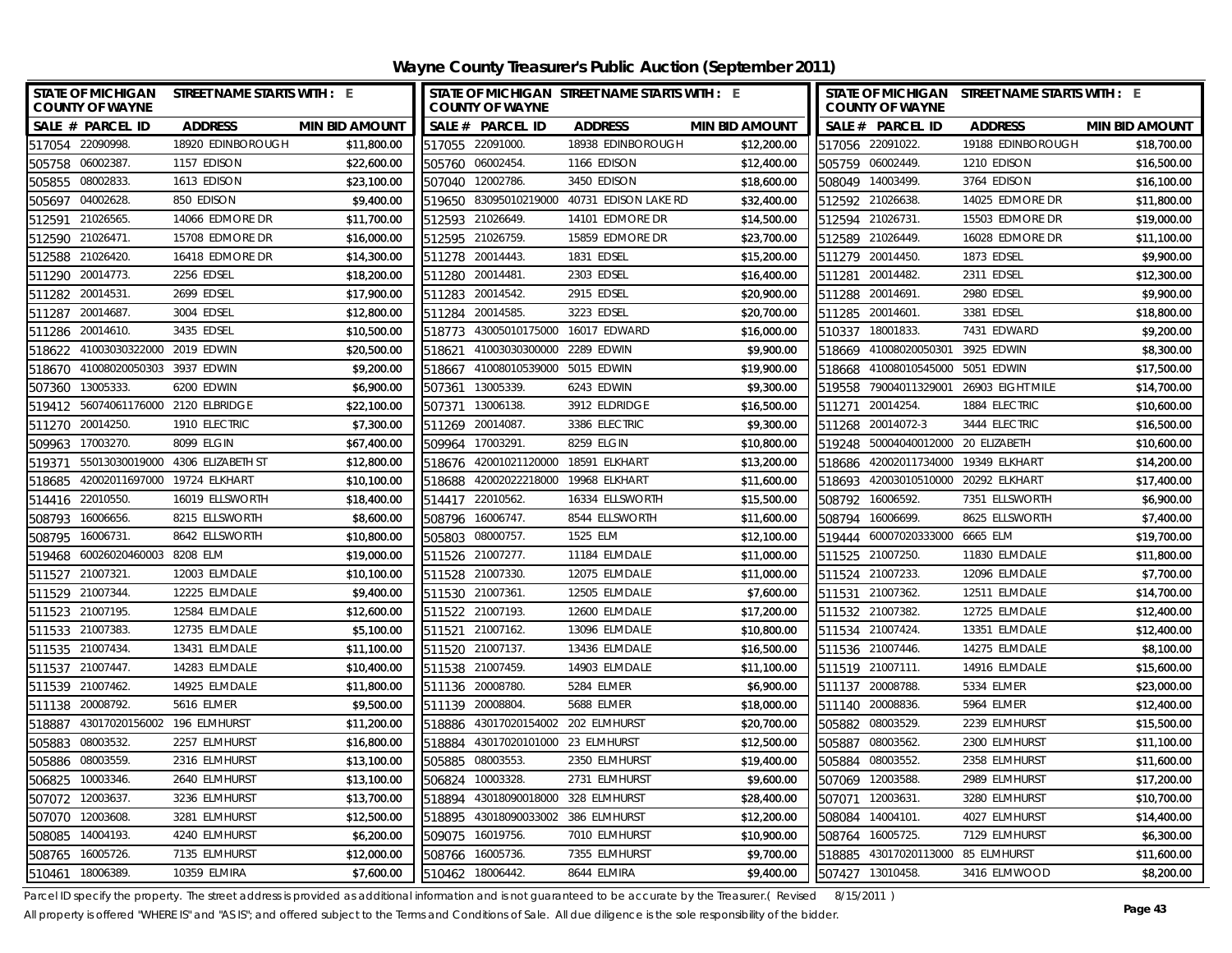**Wayne County Treasurer's Public Auction (September 2011)**

|                   | <b>COUNTY OF WAYNE</b>             | STATE OF MICHIGAN STREET NAME STARTS WITH : E |                       |        | <b>COUNTY OF WAYNE</b>             | STATE OF MICHIGAN STREET NAME STARTS WITH : E |                       |                  | <b>COUNTY OF WAYNE</b>             | STATE OF MICHIGAN STREET NAME STARTS WITH : E |                       |
|-------------------|------------------------------------|-----------------------------------------------|-----------------------|--------|------------------------------------|-----------------------------------------------|-----------------------|------------------|------------------------------------|-----------------------------------------------|-----------------------|
|                   | SALE # PARCEL ID                   | <b>ADDRESS</b>                                | <b>MIN BID AMOUNT</b> |        | SALE # PARCEL ID                   | <b>ADDRESS</b>                                | <b>MIN BID AMOUNT</b> |                  | SALE # PARCEL ID                   | <b>ADDRESS</b>                                | <b>MIN BID AMOUNT</b> |
| 507429 13010541.  |                                    | 4627 ELMWOOD                                  | \$6,300.00            |        | 507428 13010497.                   | 5442 ELMWOOD                                  | \$12,100.00           |                  | 510838 19001026.002L               | 9316 ELSA                                     | \$15,500.00           |
|                   | 518547 34005990010000 11 ELTON     |                                               | \$17,000.00           |        | 518537 34005030208000 40 ELTON     |                                               | \$18,800.00           |                  | 518546 34005990009000              | 9 FITON                                       | \$23,800.00           |
|                   | 518538 34005030221000 14 ELTON ST  |                                               | \$14,900.00           |        |                                    | 519642 81130990008703 28111 ELWELL RD         | \$5,600.00            |                  |                                    | 518925 44004020112000 28937 EMERSON           | \$15,700.00           |
| 508367 15004458.  |                                    | 7476 EMILY                                    | \$13,400.00           |        | 508368 15004478.                   | 7497 EMILY                                    | \$14,300.00           |                  | 508369 15004487.                   | 7555 EMILY                                    | \$9,100.00            |
| 509987 17004431.  |                                    | 8049 EMILY                                    | \$17,300.00           |        | 509986 17004422.                   | 8050 EMILY                                    | \$19,700.00           |                  | 509985 17004415.                   | 8092 EMILY                                    | \$11,300.00           |
| 510835            | 19000961.                          | 9391 EMMONS                                   | \$21,100.00           |        | 519153 45001040183000 1654 EMPIRE  |                                               | \$12,600.00           |                  | 511916 21013897.                   | 11067 ENGLESIDE                               | \$14,700.00           |
| 511917 21013910.  |                                    | 11241 ENGLESIDE                               | \$13,600.00           |        | 511915 21013873.                   | 11248 ENGLESIDE                               | \$14,700.00           |                  | 511914 21013860.                   | 11430 ENGLESIDE                               | \$12,700.00           |
| 511918 21013927.  |                                    | 11455 ENGLESIDE                               | \$9,400.00            |        | 511919 21013929.                   | 11471 ENGLESIDE                               | \$15,900.00           |                  | 511920 21013931.                   | 11487 ENGLESIDE                               | \$21,800.00           |
| 511913 21013847.  |                                    | 11534 ENGLESIDE                               | \$16,400.00           | 511921 | 21013952                           | 11813 ENGLESIDE                               | \$13,000.00           |                  | 511922 21013960.                   | 11875 ENGLESIDE                               | \$32,000.00           |
|                   | 511923 21013961-2                  | 12001 ENGLESIDE                               | \$25,600.00           |        | 511912 21013812.                   | 12082 ENGLESIDE                               | \$13,900.00           |                  | 511924 21013973.                   | 12085 ENGLESIDE                               | \$9,800.00            |
| 505389 01003524.  |                                    | 272 ENGLEWOOD                                 | \$5,400.00            |        | 505391 01003583.                   | 285 ENGLEWOOD                                 | \$7,900.00            |                  | 505388 01003515.                   | 324 ENGLEWOOD                                 | \$16,100.00           |
| 508978            | 16015001                           | 5961 EPWORTH                                  | \$11,000.00           | 508971 | 16014789                           | 6578 EPWORTH                                  | \$7,400.00            |                  | 508977 16014949.                   | 7663 EPWORTH                                  | \$9,500.00            |
| 508972            | 16014829.                          | 8342 EPWORTH                                  | \$7,700.00            | 508973 | 16014865                           | 8756 EPWORTH                                  | \$8,000.00            |                  | 508976 16014879.                   | 8809 EPWORTH                                  | \$7,000.00            |
| 508974            | 16014873.                          | 8812 EPWORTH                                  | \$9,300.00            | 508975 | 16014878                           | 8817 EPWORTH                                  | \$8,000.00            | 508328           | 15001574.                          | 7316 ERBIE                                    | \$6,800.00            |
|                   | 505319 01000806.001                | 203 ERSKINE                                   | \$13,300.00           | 505320 | 01000806.002                       | 209 ERSKINE                                   | \$11,700.00           | 505321           | 01000806.003L                      | 215 ERSKINE                                   | \$11,400.00           |
| 506064 09001543.  |                                    | 2160 ERSKINE                                  | \$15,900.00           | 506065 | 09001586                           | 2285 ERSKINE                                  | \$5,700.00            |                  | 506932 11001355.                   | 2642 ERSKINE                                  | \$8,100.00            |
| 506931            | 11001354.002L                      | 2646 ERSKINE                                  | \$13,600.00           |        | 506930 11001354.001                | 2700 ERSKINE                                  | \$12,500.00           |                  | 505322 01000815.                   | 297 ERSKINE                                   | \$10,300.00           |
| 511204 20011589.  |                                    | 1295 ETHEL                                    | \$16,600.00           |        | 511205 20011598.                   | 1625 ETHEL                                    | \$12,800.00           |                  | 511218 20012015.                   | 2500 ETHEL                                    | \$11,700.00           |
| 511207 20011684.  |                                    | 2629 ETHEL                                    | \$12,700.00           |        | 511208 20011694.                   | 2697 ETHEL                                    | \$12,800.00           |                  | 511217 20011987.004                | 2906 ETHEL                                    | \$8,100.00            |
| 511216 20011969.  |                                    | 3100 ETHEL                                    | \$11,800.00           |        | 511215 20011968.                   | 3110 ETHEL                                    | \$14,100.00           |                  | 511209 20011723.                   | 3139 ETHEL                                    | \$10,400.00           |
| 511214 20011960.  |                                    | 3172 ETHEL                                    | \$9,900.00            |        | 511213 20011958.                   | 3186 ETHEL                                    | \$9,000.00            |                  | 511212 20011944.                   | 3344 ETHEL                                    | \$8,900.00            |
| 511211 20011909.  |                                    | 3716 ETHEL                                    | \$17,000.00           |        | 511210 20011789.                   | 3795 ETHEL                                    | \$10,500.00           |                  | 519424 56083020112000              | 0 ETON                                        | \$10,200.00           |
|                   | 519425 56083020113000 0 ETON       |                                               | \$10,200.00           |        | 518452 33040020165000              | 25940 ETON                                    | \$21,100.00           |                  | 519429 56084010096000 27649 ETON   |                                               | \$9,100.00            |
|                   | 519423 56083020107000 28950 ETON   |                                               | \$22,600.00           |        | 519427 56083030240000              | 29057 ETON                                    | \$17,000.00           |                  | 519363 53018020055001              | 13200 EUREKA                                  | \$29,800.00           |
| 507734 13018274.  |                                    | 13450 EUREKA                                  | \$10,300.00           |        | 507735 13018282.                   | 13496 EUREKA                                  | \$17,900.00           |                  | 507736 13018294.                   | 13624 EUREKA                                  | \$12,800.00           |
| 507737 13018306.  |                                    | 17178 EUREKA                                  | \$9,200.00            |        | 507738 13018318.                   | 18610 EUREKA                                  | \$9,800.00            |                  | 507744 13018640-1                  | 18615 EUREKA                                  | \$17,800.00           |
| 507743 13018631.  |                                    | 18679 EUREKA                                  | \$14,900.00           |        | 507742 13018611.                   | 19133 EUREKA                                  | \$9,300.00            |                  | 507739 13018360.                   | 19226 EUREKA                                  | \$9,700.00            |
| 507740 13018369.  |                                    | 19310 EUREKA                                  | \$11,700.00           |        | 507741 13018567.                   | 19421 EUREKA                                  | \$12,800.00           |                  | 519496 60081990010000 26531 EUREKA |                                               | \$17,400.00           |
|                   | 518619 41003030212000 2031 EVALINE |                                               | \$15,100.00           |        | 518620 41003030272000 2270 EVALINE |                                               | \$9,900.00            |                  | 518671 41008020055302              | 3958 EVALINE                                  | \$22,400.00           |
|                   | 518666 41008010483000 5083 EVALINE |                                               | \$4,500.00            |        | 511399 21005133.                   | 11375 EVANSTON                                | \$10,700.00           |                  | 511400 21005142.                   | 11723 EVANSTON                                | \$12,300.00           |
| 511398 21005089.  |                                    | 11864 EVANSTON                                | \$9,900.00            |        | 511397 21005087.004                | 12244 EVANSTON                                | \$8,400.00            |                  | 511396 21005081.                   | 12320 EVANSTON                                | \$21,300.00           |
| 511395 21005076.  |                                    | 12358 EVANSTON                                | \$12,300.00           |        | 511401 21005176.                   | 12361 EVANSTON                                | \$18,200.00           |                  | 511402 21005179.                   | 12385 EVANSTON                                | \$10,700.00           |
| 511403 21005181.  |                                    | 12505 EVANSTON                                | \$8,700.00            |        | 511394 21005049                    | 12724 EVANSTON                                | \$21,000.00           |                  | 511393 21005043.                   | 12766 EVANSTON                                | \$10,500.00           |
| 511404 21005211.  |                                    | 12775 EVANSTON                                | \$9,100.00            |        | 511405 21005229                    | 13067 EVANSTON                                | \$8,900.00            | 511406 21005234. |                                    | 13101 EVANSTON                                | \$9,700.00            |
| 511407 21005242.  |                                    | 13303 EVANSTON                                | \$5,600.00            |        | 511408 21005248.                   | 13343 EVANSTON                                | \$6,500.00            |                  | 511392 21005003.                   | 13364 EVANSTON                                | \$10,700.00           |
| 511391            | 21004994.                          | 13428 EVANSTON                                | \$6,800.00            |        | 511409 21005266                    | 14211 EVANSTON                                | \$9,900.00            |                  | 511390 21004987                    | 14216 EVANSTON                                | \$9,400.00            |
| 511389 21004978.  |                                    | 14280 EVANSTON                                | \$6,300.00            |        | 511410 21005286.                   | 14535 EVANSTON                                | \$18,400.00           |                  | 511411 21005323.                   | 15223 EVANSTON                                | \$14,800.00           |
| 511388 21004923.  |                                    | 15316 EVANSTON                                | \$13,000.00           |        | 511387 21004910.                   | 15520 EVANSTON                                | \$9,100.00            |                  | 513885 21069300-2                  | 15717 EVANSTON                                | \$11,800.00           |
| 517260 22096736-7 |                                    | 11301 EVERGREEN                               | \$13,900.00           |        | 517259 22096732-3                  | 11321 EVERGREEN                               | \$10,900.00           |                  | 517226 22095409.                   | 11400 EVERGREEN                               | \$9,900.00            |
| 517227 22095419.  |                                    | 11666 EVERGREEN                               | \$11.300.00           |        | 517228 22095436.                   | 12060 EVERGREEN                               | \$8,500.00            |                  | 517229 22095444.                   | 12122 EVERGREEN                               | \$12,700.00           |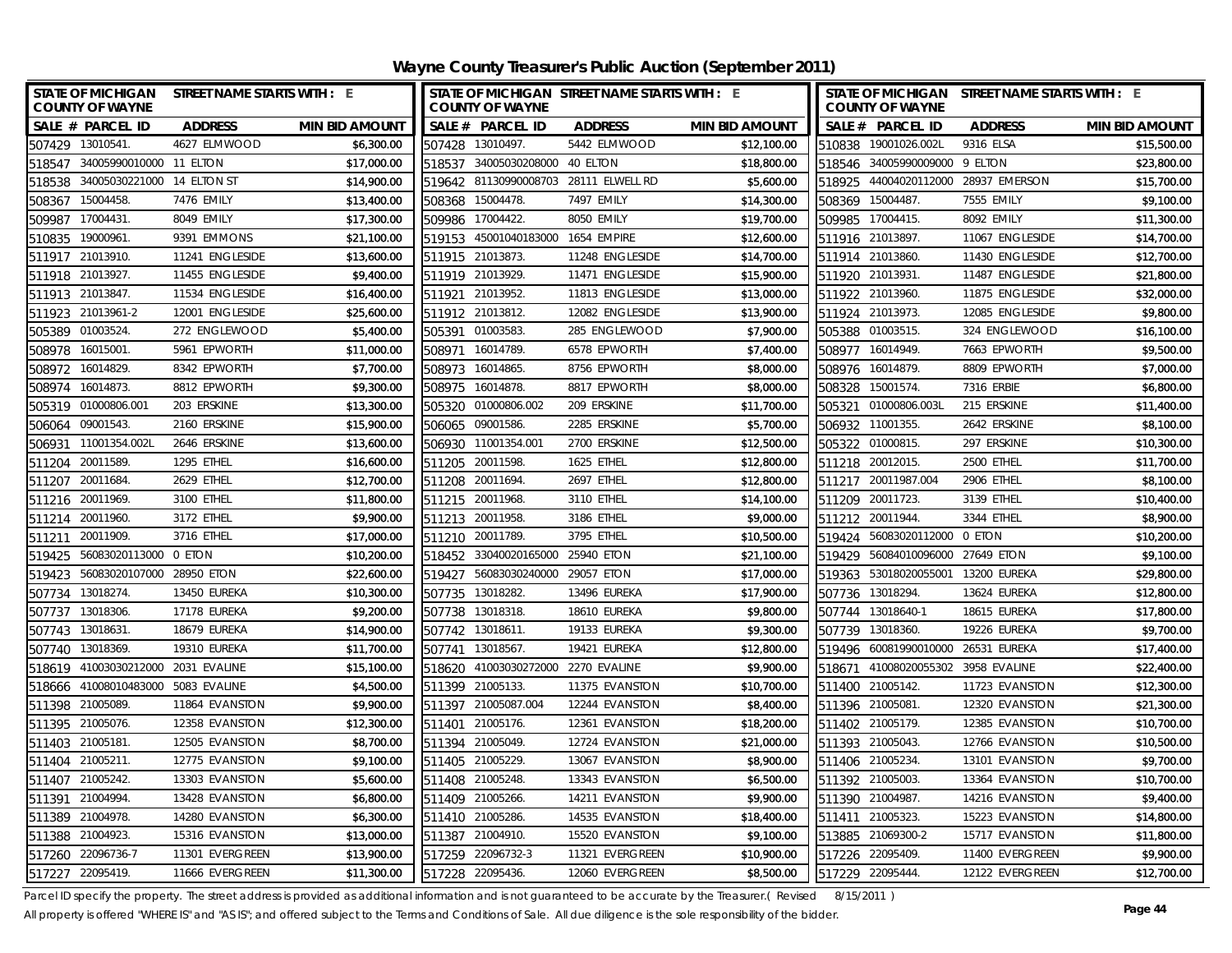| Wayne County Treasurer's Public Auction (September 2011) |
|----------------------------------------------------------|
|----------------------------------------------------------|

| <b>COUNTY OF WAYNE</b> | STATE OF MICHIGAN STREET NAME STARTS WITH : E |                       | <b>COUNTY OF WAYNE</b> | STATE OF MICHIGAN STREET NAME STARTS WITH : E |                       | STATE OF MICHIGAN STREET NAME STARTS WITH : E<br><b>COUNTY OF WAYNE</b> |                   |                       |
|------------------------|-----------------------------------------------|-----------------------|------------------------|-----------------------------------------------|-----------------------|-------------------------------------------------------------------------|-------------------|-----------------------|
| SALE # PARCEL ID       | <b>ADDRESS</b>                                | <b>MIN BID AMOUNT</b> | SALE # PARCEL ID       | <b>ADDRESS</b>                                | <b>MIN BID AMOUNT</b> | SALE # PARCEL ID                                                        | <b>ADDRESS</b>    | <b>MIN BID AMOUNT</b> |
| 517230 22095447.       | 12146 EVERGREEN                               | \$13,100.00           | 517258 22096526-7      | 13959 EVERGREEN                               | \$9,800.00            | 517257 22096501.002L                                                    | 14109 EVERGREEN   | \$17,500.00           |
| 22095532-3<br>517231   | 14128 EVERGREEN                               | \$12,500.00           | 517232 22095540-1      | 14160 EVERGREEN                               | \$8,500.00            | 517233 22095580.                                                        | 14362 EVERGREEN   | \$13,200.00           |
| 22095581.<br>517234    | 14364 EVERGREEN                               | \$12,500.00           | 517235 22095588.       | 14394 EVERGREEN                               | \$6,600.00            | 517236 22095609-10                                                      | 14566 EVERGREEN   | \$14,800.00           |
| 517256 22096394.       | 15335 EVERGREEN                               | \$23,700.00           | 517255 22096393.       | 15341 EVERGREEN                               | \$20,500.00           | 517254 22096367.                                                        | 15709 EVERGREEN   | \$14,300.00           |
| 517253 22096359.       | 15743 EVERGREEN                               | \$7,900.00            | 22095693.<br>517237    | 16780 EVERGREEN                               | \$14,700.00           | 517238 22095739-41                                                      | 17318 EVERGREEN   | \$12,700.00           |
| 517239 22095748-51     | 17356 EVERGREEN                               | \$24,700.00           | 517252 22096198-9      | 17555 EVERGREEN                               | \$16,700.00           | 517251 22096189-90                                                      | 17623 EVERGREEN   | \$12,000.00           |
| 22096184-6<br>517250   | 17641 EVERGREEN                               | \$14,900.00           | 517249 22096163.       | 18267 EVERGREEN                               | \$8,100.00            | 517248 22096160.                                                        | 18287 EVERGREEN   | \$10,100.00           |
| 22095808-9<br>517240   | 18314 EVERGREEN                               | \$17,700.00           | 22095841-2<br>517241   | 18506 EVERGREEN                               | \$12,800.00           | 517242 22095857-8                                                       | 18568 EVERGREEN   | \$13,300.00           |
| 517247 22096129-30     | 18579 EVERGREEN                               | \$10,200.00           | 517246 22096127-8      | 18581 EVERGREEN                               | \$11,900.00           | 517243 22095876-8                                                       | 18966 EVERGREEN   | \$8,000.00            |
| 22095919-21<br>517244  | 19308 EVERGREEN                               | \$11,900.00           | 22096069.<br>517245    | 20265 EVERGREEN                               | \$14,900.00           | 517206 22094919.                                                        | 6050 EVERGREEN    | \$10,600.00           |
| 517207 22094935.       | 6228 EVERGREEN                                | \$12,000.00           | 517208 22094936.       | 6234 EVERGREEN                                | \$14,300.00           | 517209 22094944.                                                        | 6310 EVERGREEN    | \$16,500.00           |
| 22094947<br>517210     | 6332 EVERGREEN                                | \$16,400.00           | 517272 22097237-8      | 6333 EVERGREEN                                | \$14,500.00           | 517211 22094951.                                                        | 6360 EVERGREEN    | \$14,100.00           |
| 22097209-11<br>517271  | 6439 EVERGREEN                                | \$14,000.00           | 517270 22097198-9      | 6491 EVERGREEN                                | \$15,900.00           | 517212 22094972.                                                        | 6506 EVERGREEN    | \$11,400.00           |
| 517213 22094975.       | 6526 EVERGREEN                                | \$12,100.00           | 517269 22097147-8      | 6845 EVERGREEN                                | \$13,200.00           | 517214 22095006.                                                        | 6894 EVERGREEN    | \$14,800.00           |
| 517215 22095013-4      | 7236 EVERGREEN                                | \$14,100.00           | 517268 22097096-7      | 7357 EVERGREEN                                | \$11,400.00           | 517216 22095058-9                                                       | 7414 EVERGREEN    | \$11,400.00           |
| 22095094<br>517217     | 7702 EVERGREEN                                | \$10,100.00           | 22097048-9<br>517267   | 7703 EVERGREEN                                | \$14,600.00           | 517266 22097029.                                                        | 7781 EVERGREEN    | \$7,300.00            |
| 22097028<br>517265     | 7783 EVERGREEN                                | \$6,800.00            | 517218 22095114.       | 7784 EVERGREEN                                | \$14,800.00           | 517219 22095122.                                                        | 7816 EVERGREEN    | \$8,700.00            |
| 22095123<br>517220     | 7822 EVERGREEN                                | \$8,600.00            | 22095138-9<br>517221   | 8084 EVERGREEN                                | \$13,500.00           | 517264 22096999-7000                                                    | 8103 EVERGREEN    | \$10,100.00           |
| 517222 22095152-3      | 8224 EVERGREEN                                | \$10,200.00           | 517263 22096909.       | 8843 EVERGREEN                                | \$8,500.00            | 517262 22096907-8                                                       | 8849 EVERGREEN    | \$10,600.00           |
| 22095318-9<br>517223   | 9330 EVERGREEN                                | \$18,100.00           | 22095347-8<br>517224   | 9582 EVERGREEN                                | \$16,400.00           | 517261 22096793-4                                                       | 9583 EVERGREEN    | \$9,700.00            |
| 517225 22095389.       | 9994 EVERGREEN                                | \$9,300.00            | 514039 21072711.       | 9175 EVERTS                                   | \$20,000.00           | 507144 12005024.                                                        | 2004 EWALD CIRCLE | \$9,700.00            |
| 507143 12004971.       | 2101 EWALD CIRCLE                             | \$7,900.00            | 509236 16024135-6      | 3070 EWALD CIRCLE                             | \$7,700.00            | 16024167-9<br>509237                                                    | 3216 EWALD CIRCLE | \$11,600.00           |
| 16024202-3<br>509238   | 3356 EWALD CIRCLE                             | \$18,000.00           | 16024206-7<br>509239   | 3372 EWALD CIRCLE                             | \$10,900.00           | 510546 18011662.                                                        | 4387 EWERS        | \$6,400.00            |
| 510544 18011633.       | 4416 EWERS                                    | \$11,600.00           | 510545 18011635.       | 4432 EWERS                                    | \$11,400.00           | 505551 01009042.                                                        | 19194 EXETER      | \$7,400.00            |
| 505557 01009113.       | 19205 EXETER                                  | \$13,400.00           | 505552 01009050.       | 19308 EXETER                                  | \$9,100.00            | 505556 01009105.                                                        | 19327 EXETER      | \$12,600.00           |
| 505555 01009100.       | 19355 EXETER                                  | \$12,700.00           | 505553 01009068-9      | 19428 EXETER                                  | \$9,700.00            | 505554 01009074.                                                        | 19464 EXETER      | \$7,000.00            |
| 506695 09024828.       | 19976 EXETER                                  | \$7,300.00            | 506700 09024934.       | 20055 EXETER                                  | \$7,400.00            | 506699 09024933.                                                        | 20063 EXETER      | \$9,800.00            |
| 506698 09024926.       | 20139 EXETER                                  | \$8,500.00            | 506696 09024852-3      | 20174 EXETER                                  | \$11,900.00           | 506697 09024903.                                                        | 20433 EXETER      | \$9,500.00            |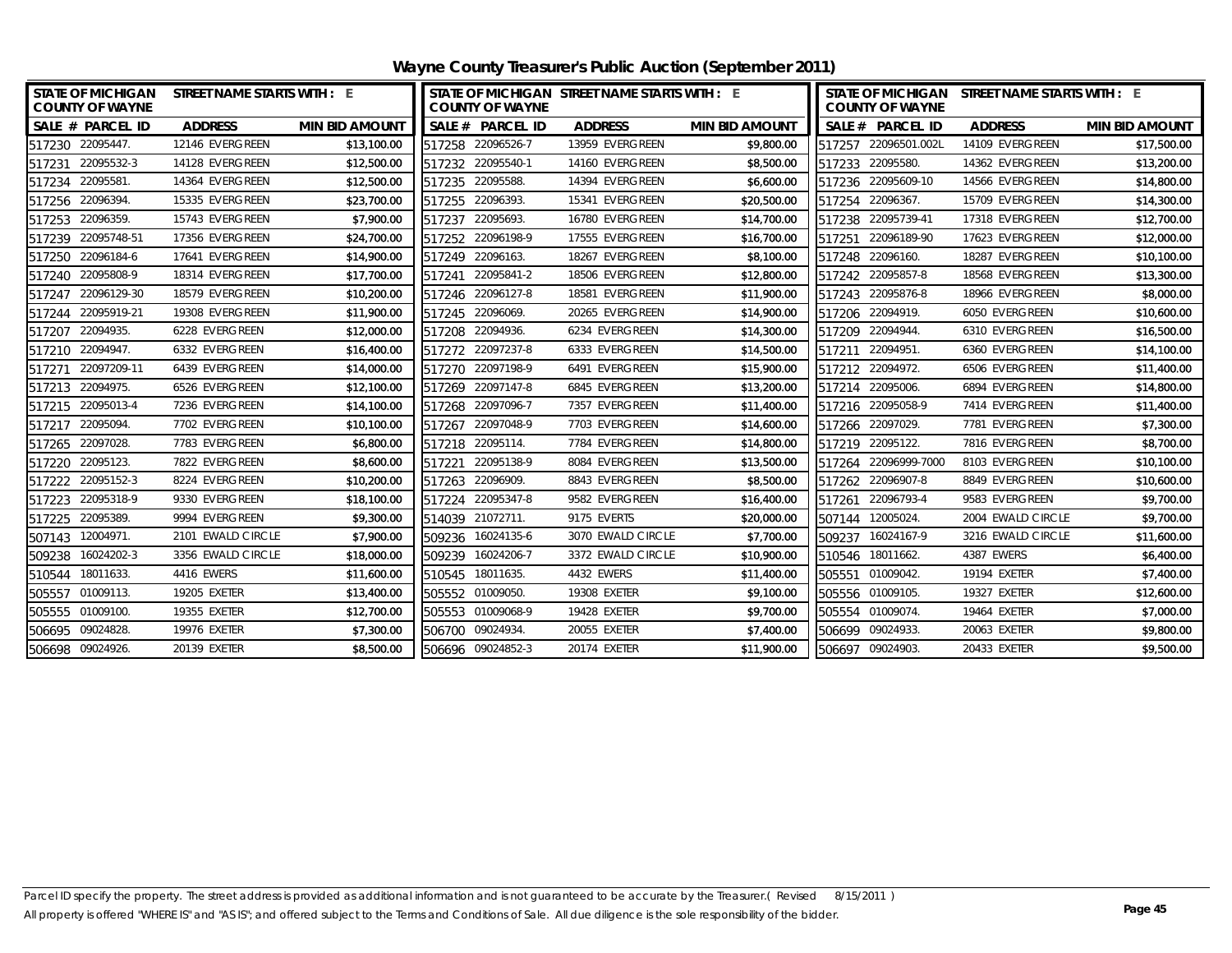| STATE OF MICHIGAN STREET NAME STARTS WITH : F<br><b>COUNTY OF WAYNE</b> |                                 |                       |        | <b>COUNTY OF WAYNE</b>             | STATE OF MICHIGAN STREET NAME STARTS WITH : F |                       |        | <b>COUNTY OF WAYNE</b>             | STATE OF MICHIGAN STREET NAME STARTS WITH : F |                       |
|-------------------------------------------------------------------------|---------------------------------|-----------------------|--------|------------------------------------|-----------------------------------------------|-----------------------|--------|------------------------------------|-----------------------------------------------|-----------------------|
| SALE # PARCEL ID                                                        | <b>ADDRESS</b>                  | <b>MIN BID AMOUNT</b> |        | SALE # PARCEL ID                   | <b>ADDRESS</b>                                | <b>MIN BID AMOUNT</b> |        | SALE # PARCEL ID                   | <b>ADDRESS</b>                                | <b>MIN BID AMOUNT</b> |
| 512239 21018803.                                                        | 14047 FAIRCREST                 | \$8,000.00            |        | 512238 21018795.                   | 14074 FAIRCREST                               | \$9,400.00            |        | 512237 21018793.                   | 14088 FAIRCREST                               | \$10,700.00           |
| 512236 21018755.                                                        | 14608 FAIRCREST                 | \$8,600.00            |        | 512240 21018856.                   | 14679 FAIRCREST                               | \$7,800.00            |        | 512241 21018898.                   | 15241 FAIRCREST                               | \$13,800.00           |
| 512243 21018908.                                                        | 15401 FAIRCREST                 | \$14,200.00           |        | 512235 21018687                    | 15452 FAIRCREST                               | \$10,900.00           |        | 512244 21018918.                   | 15475 FAIRCREST                               | \$11,600.00           |
| 512245 21018921.                                                        | 15497 FAIRCREST                 | \$10,500.00           |        | 512246 21018945.                   | 16005 FAIRCREST                               | \$4,800.00            |        | 507285 12012246-50                 | 14759 FAIRFIELD                               | \$8,100.00            |
| 507284 12012231                                                         | 14907 FAIRFIELD                 | \$8,200.00            |        | 507277 12011982                    | 15000 FAIRFIELD                               | \$8,700.00            |        | 507278 12011989.                   | 15058 FAIRFIELD                               | \$7,500.00            |
| 12012037.<br>507279                                                     | 15746 FAIRFIELD                 | \$7,900.00            |        | 507280 12012040.                   | 15762 FAIRFIELD                               | \$10,800.00           |        | 507281 12012059.                   | 15876 FAIRFIELD                               | \$13,800.00           |
| 507282 12012085.                                                        | 16246 FAIRFIELD                 | \$14,300.00           |        | 507283 12012087                    | 16260 FAIRFIELD                               | \$19,600.00           |        | 505614 02003578.                   | 17229 FAIRFIELD                               | \$27,900.00           |
| 505613 02003523.                                                        | 18471 FAIRFIELD                 | \$21,700.00           |        | 505612 02003518.                   | 18615 FAIRFIELD                               | \$24,300.00           |        | 519245 50004030048000 191 FAIRMONT |                                               | \$13,600.00           |
| 519246 50004030057000 209 FAIRMONT                                      |                                 | \$11,400.00           |        | 519247 50004030065000 225 FAIRMONT |                                               | \$12,600.00           |        | 519253 50004080111000 233 FAIRMONT |                                               | \$13,000.00           |
| 512559 21025335.                                                        | 14109 FAIRMOUNT DR              | \$12,400.00           |        | 512560 21025354.                   | 14491 FAIRMOUNT DR                            | \$26,000.00           |        | 512558 21025251.                   | 14492 FAIRMOUNT DR                            | \$11,100.00           |
| 512557 21025190                                                         | 15410 FAIRMOUNT DR              | \$16,300.00           |        | 512561 21025415-6                  | 15421 FAIRMOUNT DR                            | \$19,100.00           |        | 512562 21025443.                   | 15853 FAIRMOUNT DR                            | \$13,700.00           |
| 512563 21025450                                                         | 15915 FAIRMOUNT DR              | \$8,600.00            |        | 512564 21025454.                   | 16025 FAIRMOUNT DR                            | \$13,200.00           |        | 512556 21025130.                   | 16240 FAIRMOUNT DR                            | \$14,900.00           |
| 21025117.<br>512555                                                     | 16410 FAIRMOUNT DR              | \$15,500.00           |        | 512565 21025487                    | 16429 FAIRMOUNT DR                            | \$15,800.00           |        | 512566 21025509.001                | 16691 FAIRMOUNT DR                            | \$28,000.00           |
| 21031053<br>512735                                                      | 12424 FAIRPORT                  | \$9,100.00            |        | 512765 21031506                    | 12489 FAIRPORT                                | \$8,600.00            |        | 512764 21031503.                   | 12509 FAIRPORT                                | \$10,800.00           |
| 512763 21031502                                                         | 12517 FAIRPORT                  | \$10,700.00           |        | 512736 21031075                    | 12556 FAIRPORT                                | \$8,500.00            |        | 512762 21031488.                   | 12631 FAIRPORT                                | \$10,200.00           |
| 512737 21031096.                                                        | 17200 FAIRPORT                  | \$7,800.00            |        | 512738 21031106.                   | 17266 FAIRPORT                                | \$9,800.00            |        | 512761 21031456.                   | 18073 FAIRPORT                                | \$14,000.00           |
| 21031450.<br>512760                                                     | 18115 FAIRPORT                  | \$12,700.00           |        | 512739 21031119.                   | 18116 FAIRPORT                                | \$13,300.00           |        | 512740 21031120.                   | 18400 FAIRPORT                                | \$13,000.00           |
| 21031126.<br>512741                                                     | 18444 FAIRPORT                  | \$10,600.00           |        | 512742 21031131.                   | 18480 FAIRPORT                                | \$12,400.00           |        | 512743 21031141.                   | 18630 FAIRPORT                                | \$11,500.00           |
| 512759 21031424                                                         | 18659 FAIRPORT                  | \$15,900.00           |        | 512744 21031152.                   | 18708 FAIRPORT                                | \$15,400.00           |        | 512745 21031156.                   | 18918 FAIRPORT                                | \$19,700.00           |
| 512758 21031413.                                                        | 18919 FAIRPORT                  | \$13,400.00           |        | 512757 21031412.                   | 18925 FAIRPORT                                | \$10,400.00           |        | 512746 21031162.                   | 18960 FAIRPORT                                | \$12,600.00           |
| 21031402.<br>512756                                                     | 19129 FAIRPORT                  | \$12,600.00           | 512747 | 21031173.                          | 19170 FAIRPORT                                | \$8,800.00            |        | 512748 21031205.                   | 19560 FAIRPORT                                | \$10,200.00           |
| 512755 21031361                                                         | 19583 FAIRPORT                  | \$8,800.00            |        | 512749 21031221.                   | 19738 FAIRPORT                                | \$12,300.00           |        | 512754 21031339.                   | 19801 FAIRPORT                                | \$10,800.00           |
| 512753 21031336.                                                        | 19929 FAIRPORT                  | \$14,500.00           |        | 512752 21031312.                   | 20107 FAIRPORT                                | \$16,800.00           |        | 512751 21031306.                   | 20235 FAIRPORT                                | \$15,700.00           |
| 512750 21031265.                                                        | 20250 FAIRPORT                  | \$17,300.00           | 513108 | 21042102                           | 2222 FAIRVIEW                                 | \$8,200.00            |        | 513112 21042394                    | 4055 FAIRVIEW                                 | \$6,800.00            |
| 21042308<br>513111                                                      | 5607 FAIRVIEW                   | \$8,000.00            | 513109 | 21042285.                          | 5696 FAIRVIEW                                 | \$12,400.00           |        | 513110 21042289.                   | 5720 FAIRVIEW                                 | \$6,600.00            |
| 513124 21043100.008                                                     | 650 FAIRVIEW                    | \$13,300.00           |        | 519065 44018020860000              | 1013 FAIRWOOD                                 | \$11,000.00           |        | 519056 44017010149000              | 605 FAIRWOOD                                  | \$21,000.00           |
| 44017010130000 825 FAIRWOOD<br>519055                                   |                                 | \$17,000.00           |        | 511037 20003223                    | 8790 FALCON                                   | \$6,600.00            |        | 514580 22018472.001                | 22634 FARGO                                   | \$5,900.00            |
| 519653 83117990014000 13715 FARM RD                                     |                                 | \$10,600.00           |        | 514200 21078200                    | 4601 FARMBROOK                                | \$17,100.00           |        | 514199 21078132.                   | 5983 FARMBROOK                                | \$15,500.00           |
| 21078131.<br>514198                                                     | 5989 FARMBROOK                  | \$16,700.00           | 514197 | 21078065                           | 6186 FARMBROOK                                | \$24,800.00           | 519210 |                                    | 46061020177004 16979 FARMINGTON               | \$89,600.00           |
| 519176 45008060266002 457 FARNHAM                                       |                                 | \$10,500.00           |        | 507339 13003001                    | 3555 FARNSWORTH                               | \$7,600.00            |        | 507340 13003009.                   | 3607 FARNSWORTH                               | \$7,000.00            |
| 507338 13002931.                                                        | 3616 FARNSWORTH                 | \$6,700.00            |        | 507341 13003015.                   | 3645 FARNSWORTH                               | \$9,200.00            |        | 507337 13002922.                   | 3670 FARNSWORTH                               | \$6,000.00            |
| 44013040185000 3638 FARNUM<br>519022                                    |                                 | \$14,800.00           | 519021 | 44013040181000 3676 FARNUM         |                                               | \$12,600.00           |        | 519020 44013040124000 4329 FARNUM  |                                               | \$10,800.00           |
| 519413                                                                  | 56075100431000 35419 FARRAGUT   | \$6,900.00            | 518845 |                                    | 43013060020000 172 FARRAND PARK               | \$11,100.00           |        | 518840 43013050050000              | 205 FARRAND PARK                              | \$8,700.00            |
| 518841                                                                  | 43013050060000 245 FARRAND PARK | \$7,000.00            |        | 516624 22079223                    | 11635 FAUST                                   | \$10,500.00           |        | 516601 22078598.                   | 11738 FAUST                                   | \$11,000.00           |
| 22079203<br>516623                                                      | 12031 FAUST                     | \$11,500.00           |        | 516622 22079191                    | 12891 FAUST                                   | \$14,700.00           |        | 516621 22079179.                   | 13509 FAUST                                   | \$10,400.00           |
| 22078632.<br>516602                                                     | 13558 FAUST                     | \$7,500.00            | 516620 | 22079160-1                         | 13935 FAUST                                   | \$19,300.00           |        | 516619 22079134                    | 14201 FAUST                                   | \$18,000.00           |
| 516618 22079058.                                                        | 15151 FAUST                     | \$12,500.00           |        | 516617 22079008                    | 18065 FAUST                                   | \$11,100.00           |        | 516603 22078757.                   | 18244 FAUST                                   | \$16,600.00           |
| 516616 22079001                                                         | 18245 FAUST                     | \$25,300.00           |        | 516604 22078783                    | 18498 FAUST                                   | \$6,700.00            |        | 516605 22078796.                   | 18720 FAUST                                   | \$9,000.00            |
| 516606 22078804-30                                                      | 18784 FAUST                     | \$16,000.00           |        | 516607 22078833.                   | 19424 FAUST                                   | \$11,300.00           |        | 516608 22078844.                   | 19514 FAUST                                   | \$15,600.00           |
| 516609 22078846.                                                        | <b>19718 FAUST</b>              | \$11,100.00           |        | 516615 22078929.                   | 19923 FAUST                                   | \$11,300.00           |        | 516610 22078857.                   | 19924 FAUST                                   | \$4,500.00            |

Parcel ID specify the property. The street address is provided as additional information and is not guaranteed to be accurate by the Treasurer.( Revised 8/15/2011 )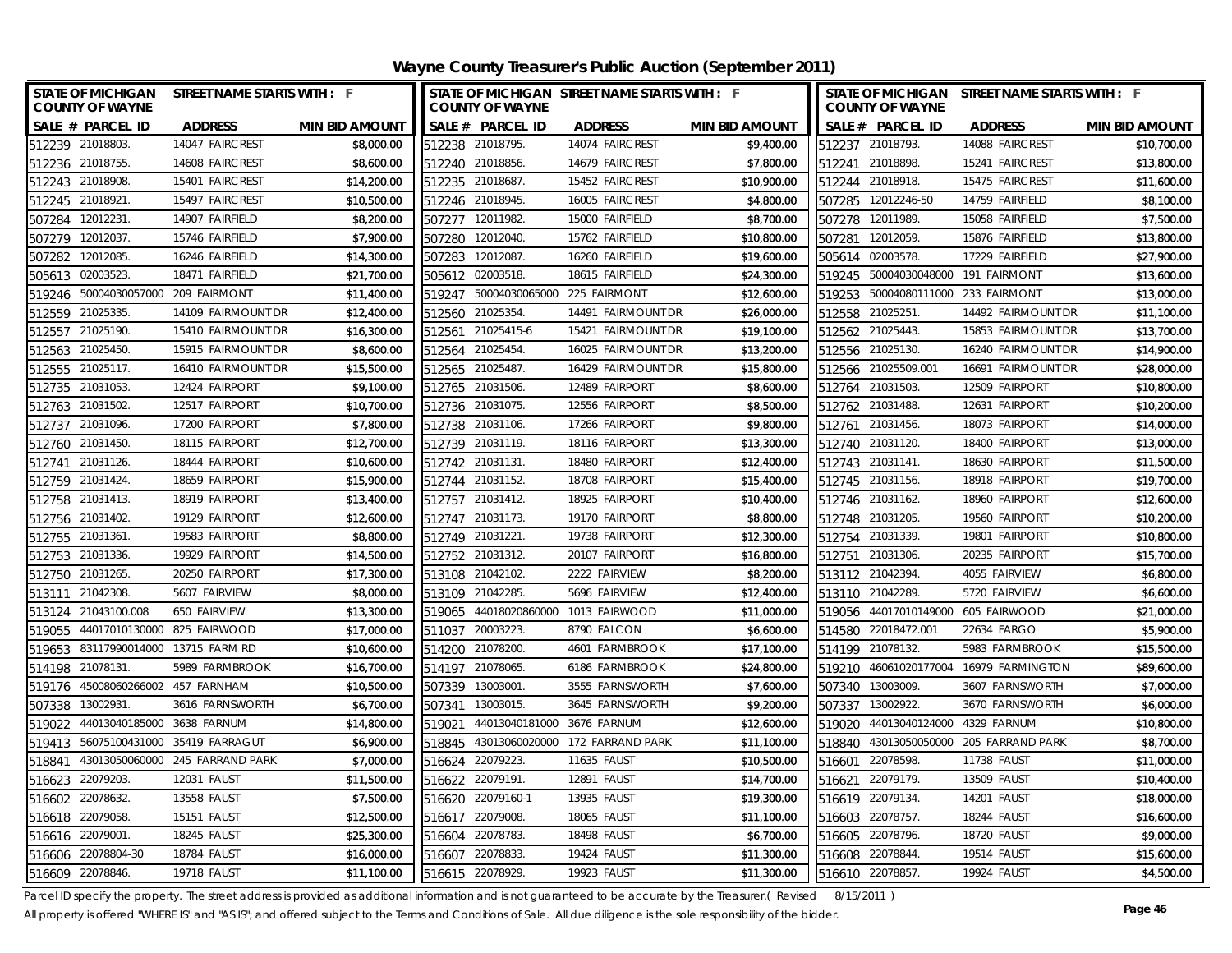**Wayne County Treasurer's Public Auction (September 2011)**

| <b>STATE OF MICHIGAN</b><br><b>COUNTY OF WAYNE</b> | STREET NAME STARTS WITH : F |                       |                 | STATE OF MICHIGAN STREET NAME STARTS WITH : F<br><b>COUNTY OF WAYNE</b> |                |                       |                  | STATE OF MICHIGAN STREET NAME STARTS WITH : F<br><b>COUNTY OF WAYNE</b> |                |                       |  |
|----------------------------------------------------|-----------------------------|-----------------------|-----------------|-------------------------------------------------------------------------|----------------|-----------------------|------------------|-------------------------------------------------------------------------|----------------|-----------------------|--|
| SALE # PARCEL ID                                   | <b>ADDRESS</b>              | <b>MIN BID AMOUNT</b> |                 | SALE # PARCEL ID                                                        | <b>ADDRESS</b> | <b>MIN BID AMOUNT</b> |                  | SALE # PARCEL ID                                                        | <b>ADDRESS</b> | <b>MIN BID AMOUNT</b> |  |
| 516611 22078859.                                   | 19934 FAUST                 | \$4,900.00            |                 | 516612 22078863.                                                        | 19956 FAUST    | \$11,500.00           |                  | 516613 22078879.                                                        | 20108 FAUST    | \$10,900.00           |  |
| 516614 22078889.                                   | 20266 FAUST                 | \$13,300.00           |                 | 516588 22078313.                                                        | 6110 FAUST     | \$18,600.00           |                  | 516589 22078325.                                                        | 6228 FAUST     | \$16,000.00           |  |
| 516590 22078328.                                   | 6244 FAUST                  | \$29,100.00           |                 | 516591 22078337.                                                        | 6332 FAUST     | \$10,400.00           |                  | 516631 22079429.                                                        | 6403 FAUST     | \$10,100.00           |  |
| 516592 22078366.                                   | 6710 FAUST                  | \$13,800.00           |                 | 516630 22079372.                                                        | 7297 FAUST     | \$10,300.00           | 516593 22078403. |                                                                         | 7302 FAUST     | \$14,000.00           |  |
| 22078408<br>516594                                 | 7344 FAUST                  | \$16,700.00           | 516629 22079334 |                                                                         | 7763 FAUST     | \$16,200.00           |                  | 516595 22078453.                                                        | 8000 FAUST     | \$18,500.00           |  |
| 22079322<br>516628                                 | 8035 FAUST                  | \$16,800.00           |                 | 516596 22078459.                                                        | 8050 FAUST     | \$13,500.00           | 516597 22078468. |                                                                         | 8200 FAUST     | \$6,900.00            |  |
| 22078477<br>516598                                 | 8272 FAUST                  | \$13,700.00           | 516627          | 22079286.                                                               | 8453 FAUST     | \$14,400.00           | 516599 22078501  |                                                                         | 8620 FAUST     | \$14,400.00           |  |
| 22079271<br>516626                                 | 8635 FAUST                  | \$16,400.00           | 516625          | 22079266.                                                               | 8673 FAUST     | \$10,100.00           |                  | 516600 22078521-2                                                       | 8890 FAUST     | \$11,200.00           |  |
| 09025173<br>506708                                 | 20211 FAYETTE               | \$8,900.00            | 506707          | 09025170-1                                                              | 20241 FAYETTE  | \$8,700.00            |                  | 506162 09008420-2                                                       | 20536 FAYETTE  | \$7,700.00            |  |
| 19001427-30<br>510844                              | 9325 FELCH                  | \$3,500.00            | 519493          | 60080020202301                                                          | 14432 FELLRATH | \$15,300.00           |                  | 519492 60080020178000                                                   | 14817 FELLRATH | \$10,700.00           |  |
| 519455 60013010140000 5867 FELLRATH                |                             | \$9,600.00            | 507677          | 13016882.                                                               | 13438 FENELON  | \$10,200.00           | 507678 13016883. |                                                                         | 13444 FENELON  | \$10,400.00           |  |
| 13016904.<br>507679                                | 13756 FENELON               | \$10,200.00           | 507680          | 13016911                                                                | 17130 FENELON  | \$9,400.00            |                  | 507684 13017306.                                                        | 17145 FENELON  | \$9,500.00            |  |
| 13017299.<br>507683                                | 17185 FENELON               | \$7,200.00            | 507682          | 13016962                                                                | 18470 FENELON  | \$8,200.00            | 508802           | 16007060.                                                               | 10515 FENKELL  | \$6,300.00            |  |
| 16007098-9<br>508803                               | 10732 FENKELL               | \$10,700.00           | 514421          | 22011409.                                                               | 14730 FENKELL  | \$9,000.00            |                  | 514418 22010923-4                                                       | 21515 FENKELL  | \$7,400.00            |  |
| 22011121-4<br>514420                               | 23410 FENKELL               | \$12,700.00           | 514419          | 22011087-9                                                              | 23838 FENKELL  | \$8,200.00            | 507156 12005300. |                                                                         | 3901 FENKELL   | \$6,800.00            |  |
| 12005303<br>507157                                 | 3921 FENKELL                | \$6,600.00            | 507158          | 12005315                                                                | 4035 FENKELL   | \$9,100.00            |                  | 507159 12005323.                                                        | 4100 FENKELL   | \$16,800.00           |  |
| 16007288.<br>508807                                | 6340 FENKELL                | \$11,400.00           | 508797          | 16006924                                                                | 7621 FENKELL   | \$21,000.00           | 508798           | 16006925.                                                               | 7629 FENKELL   | \$11,000.00           |  |
| 16007241.<br>508806                                | 7632 FENKELL                | \$14,200.00           | 508799          | 16006926-30                                                             | 7641 FENKELL   | \$18,700.00           | 508805           | 16007228.001                                                            | 8044 FENKELL   | \$11,100.00           |  |
| 16006981<br>508800                                 | 8509 FENKELL                | \$7,300.00            | 508801          | 16006994.                                                               | 8655 FENKELL   | \$9,400.00            |                  | 508804 16007169.                                                        | 8846 FENKELL   | \$7,700.00            |  |
| 22072658<br>516441                                 | 18017 FENMORE               | \$13,300.00           | 516421          | 22072333                                                                | 18466 FENMORE  | \$18,300.00           |                  | 516440 22072626.                                                        | 18477 FENMORE  | \$10,100.00           |  |
| 22072350<br>516422                                 | 18922 FENMORE               | \$12,400.00           | 516439          | 22072587-8                                                              | 19195 FENMORE  | \$12,300.00           |                  | 516423 22072374-5                                                       | 19214 FENMORE  | \$10,300.00           |  |
| 22072557<br>516438                                 | 19445 FENMORE               | \$23,000.00           |                 | 516424 22072406.                                                        | 19474 FENMORE  | \$13,700.00           |                  | 516425 22072412.                                                        | 19700 FENMORE  | \$13,600.00           |  |
| 516437 22072546.                                   | 19709 FENMORE               | \$30,300.00           |                 | 516426 22072414.                                                        | 19716 FENMORE  | \$4,500.00            |                  | 516436 22072545.                                                        | 19717 FENMORE  | \$13,100.00           |  |
| 22072428<br>516427                                 | 19818 FENMORE               | \$13,400.00           |                 | 516428 22072438.                                                        | 19966 FENMORE  | \$10,700.00           |                  | 516429 22072445.                                                        | 20042 FENMORE  | \$12,600.00           |  |
| 22072511<br>516435                                 | 20067 FENMORE               | \$11,300.00           | 516430          | 22072451.                                                               | 20090 FENMORE  | \$14,100.00           |                  | 516434 22072508.                                                        | 20093 FENMORE  | \$12,200.00           |  |
| 516433 22072503.                                   | 20213 FENMORE               | \$9,900.00            | 516431          | 22072465.                                                               | 20284 FENMORE  | \$11,300.00           |                  | 516432 22072478-9                                                       | 20566 FENMORE  | \$9,300.00            |  |
| 519574 79015011372303 15571 FENTON                 |                             | \$12,300.00           |                 | 518438 33003030246000 8444 FENTON                                       |                | \$12,400.00           |                  | 508863 16010126.                                                        | 1059 FERDINAND | \$8,400.00            |  |
| 508862 16010123                                    | 1077 FERDINAND              | \$10,300.00           |                 | 508857 16009956.                                                        | 1238 FERDINAND | \$15,000.00           |                  | 508861 16010069.                                                        | 1639 FERDINAND | \$7,900.00            |  |
| 508858<br>16010013.                                | 1960 FERDINAND              | \$8,600.00            | 508860          | 16010045.                                                               | 2057 FERDINAND | \$9,200.00            |                  | 508859 16010031                                                         | 2076 FERDINAND | \$8,800.00            |  |
| 516072 22063175.                                   | 15004 FERGUSON              | \$13,400.00           |                 | 516073 22063192.                                                        | 15330 FERGUSON | \$28,100.00           |                  | 516074 22063197.                                                        | 15358 FERGUSON | \$17,100.00           |  |
| 22063849<br>516111                                 | 15403 FERGUSON              | \$17,100.00           | 516110 22063835 |                                                                         | 15703 FERGUSON | \$15,400.00           |                  | 516075 22063239.                                                        | 15890 FERGUSON | \$17,400.00           |  |
| 516076 22063264.                                   | 16550 FERGUSON              | \$12,400.00           | 516077          | 22063272.                                                               | 16614 FERGUSON | \$18,200.00           |                  | 516109 22063752.                                                        | 17131 FERGUSON | \$10,900.00           |  |
| 516108<br>22063750                                 | 17147 FERGUSON              | \$7,400.00            | 516107          | 22063740.                                                               | 17217 FERGUSON | \$7,500.00            |                  | 516106 22063726.                                                        | 17393 FERGUSON | \$9,400.00            |  |
| 516078 22063338.                                   | 17560 FERGUSON              | \$15,000.00           |                 | 516105 22063699-700                                                     | 18081 FERGUSON | \$13,700.00           | 516104 22063694. |                                                                         | 18235 FERGUSON | \$7,700.00            |  |
| 516079 22063362.                                   | 18428 FERGUSON              | \$14,100.00           | 516080          | 22063363                                                                | 18436 FERGUSON | \$9,900.00            | 516081 22063370. |                                                                         | 18494 FERGUSON | \$10,200.00           |  |
| 22063376.<br>516082                                | 18620 FERGUSON              | \$9,600.00            | 516103          | 22063663                                                                | 18651 FERGUSON | \$10,700.00           | 516083           | 22063391                                                                | 18920 FERGUSON | \$9,600.00            |  |
| 22063406<br>516084                                 | 19184 FERGUSON              | \$6,300.00            | 516085          | 22063411-2                                                              | 19300 FERGUSON | \$19,300.00           |                  | 516086 22063417.                                                        | 19324 FERGUSON | \$13,000.00           |  |
| 22063419.<br>516087                                | 19332 FERGUSON              | \$15,800.00           | 516088          | 22063423-4                                                              | 19350 FERGUSON | \$11,200.00           | 516102 22063604. |                                                                         | 19431 FERGUSON | \$21,600.00           |  |
| 22063440<br>516089                                 | 19454 FERGUSON              | \$10,700.00           | 516090          | 22063441                                                                | 19460 FERGUSON | \$8,100.00            | 516101 22063592. |                                                                         | 19503 FERGUSON | \$11,600.00           |  |
| 22063451-2<br>516091                               | 19710 FERGUSON              | \$7,900.00            | 516100          | 22063579.                                                               | 19765 FERGUSON | \$14,100.00           | 516092 22063465. |                                                                         | 19786 FERGUSON | \$21,900.00           |  |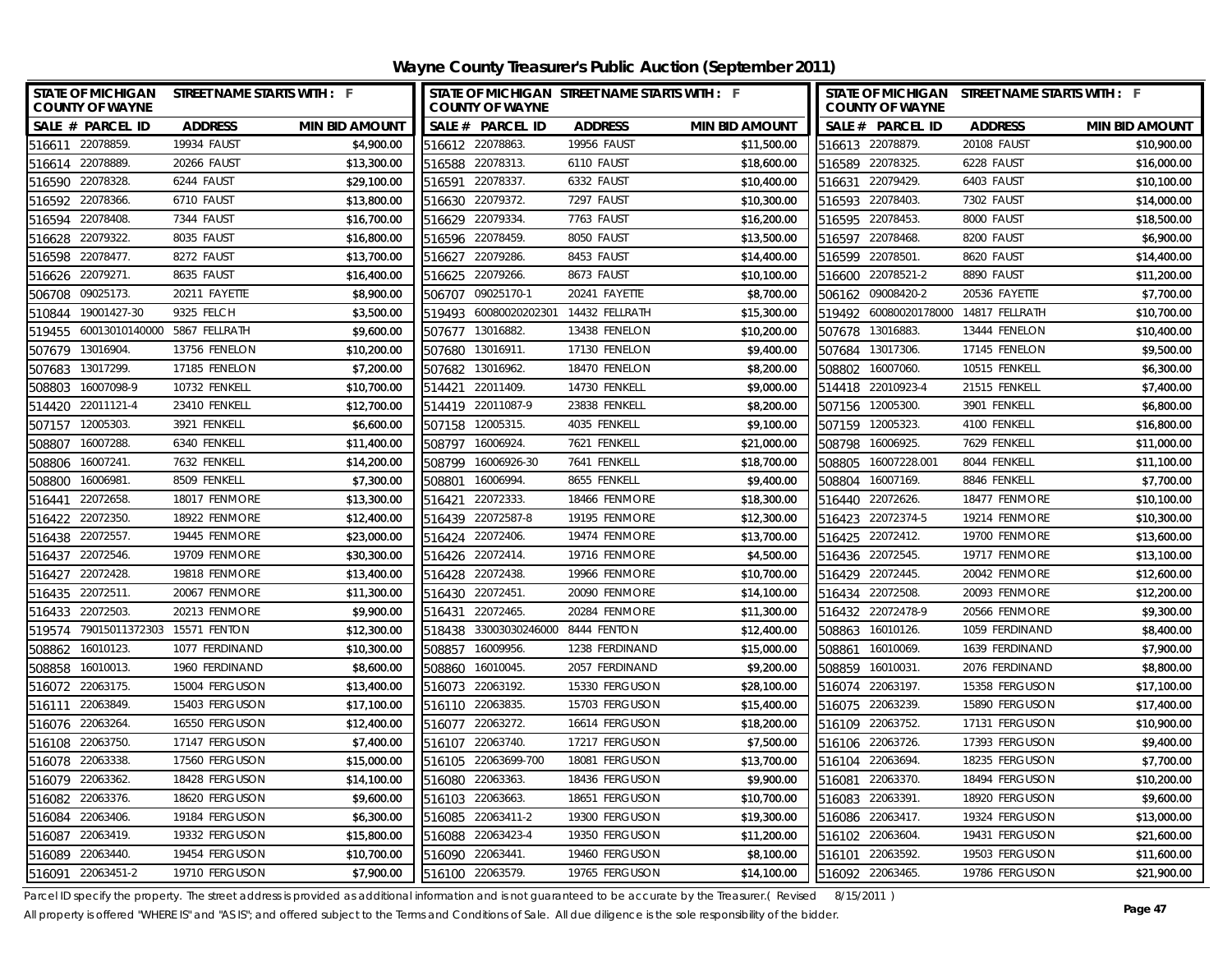| STATE OF MICHIGAN STREET NAME STARTS WITH : F<br><b>COUNTY OF WAYNE</b> |                       | <b>COUNTY OF WAYNE</b>           | STATE OF MICHIGAN STREET NAME STARTS WITH : F |                       |                   | <b>COUNTY OF WAYNE</b> | STATE OF MICHIGAN STREET NAME STARTS WITH : F |                       |
|-------------------------------------------------------------------------|-----------------------|----------------------------------|-----------------------------------------------|-----------------------|-------------------|------------------------|-----------------------------------------------|-----------------------|
| SALE # PARCEL ID<br><b>ADDRESS</b>                                      | <b>MIN BID AMOUNT</b> | SALE # PARCEL ID                 | <b>ADDRESS</b>                                | <b>MIN BID AMOUNT</b> |                   | SALE # PARCEL ID       | <b>ADDRESS</b>                                | <b>MIN BID AMOUNT</b> |
| 516099 22063571<br>19811 FERGUSON                                       | \$17,300.00           | 516093 22063482.                 | 20018 FERGUSON                                | \$16,000.00           | 516094 22063485.  |                        | 20044 FERGUSON                                | \$11,600.00           |
| 516098 22063554.<br>20045 FERGUSON                                      | \$16,500.00           | 516095 22063489.                 | 20076 FERGUSON                                | \$12,200.00           | 516096 22063496.  |                        | 20210 FERGUSON                                | \$10,300.00           |
| 516097 22063515.<br>20542 FERGUSON                                      | \$10,100.00           | 510349 18002525.                 | 6603 FERN                                     | \$4,800.00            | 510350 18002533.  |                        | 6661 FERN                                     | \$7,500.00            |
| 505535 01007716.<br>476 FERNHILL                                        | \$7,300.00            | 505534 01007715.                 | 480 FERNHILL                                  | \$8,700.00            | 508689 16003547.  |                        | 5054 FERNWOOD                                 | \$7,900.00            |
| 518712 43002010025000 115 FERRIS                                        | \$10,500.00           | 518720 43002030358002 160 FERRIS |                                               | \$9,800.00            |                   | 518721 43002030360301  | 174 FERRIS                                    | \$21,100.00           |
| 511110 20007675.<br>2363 FERRIS                                         | \$7,500.00            | 20007624.<br>511109              | 2410 FERRIS                                   | \$10,900.00           |                   | 518713 43002010036000  | 98 FERRIS                                     | \$13,100.00           |
| 506720 10000939-40<br>2431 FERRY PARK                                   | \$16,800.00           | 506721<br>10000954.              | 2671 FERRY PARK                               | \$6,600.00            | 506722 10000960.  |                        | 2707 FERRY PARK                               | \$8,400.00            |
| 510197 17013548.<br>1718 FIELD                                          | \$7,800.00            | 15007451.<br>508455              | 2155 FIELD                                    | \$9,400.00            | 508454 15007437.  |                        | 2429 FIELD                                    | \$8,700.00            |
| 510198<br>17013579.<br>2434 FIELD                                       | \$11,200.00           | 510199 17013600.                 | 2930 FIELD                                    | \$9,400.00            | 510200 17013603.  |                        | 2950 FIELD                                    | \$10,300.00           |
| 3676 FIELD<br>510201<br>17013642.                                       | \$4,500.00            | 510202 17013682.                 | 4060 FIELD                                    | \$7,500.00            | 508453 15007337.  |                        | 4475 FIELD                                    | \$7,100.00            |
| 508452 15007335.<br>4495 FIELD                                          | \$7,400.00            | 510203 17013722-37               | 4742 FIELD                                    | \$8,100.00            | 510204 17013762.  |                        | 5546 FIELD                                    | \$7,400.00            |
| 510205 17013766.<br>5702 FIELD                                          | \$7,500.00            | 15007268.<br>508451              | 5711 FIELD                                    | \$6,600.00            | 510206 17013771.  |                        | 5736 FIELD                                    | \$5,600.00            |
| 15007252.<br>5841 FIELD<br>508450                                       | \$6,300.00            | 15007186.<br>508449              | 6661 FIELD                                    | \$4,500.00            | 511841 21012688.  |                        | 12756 FILBERT                                 | \$10,100.00           |
| 21012677.<br>12834 FILBERT<br>511840                                    | \$8,200.00            | 21012784.<br>511842              | 13149 FILBERT                                 | \$7,200.00            | 511839 21012653.  |                        | 13310 FILBERT                                 | \$9,500.00            |
| 508585 15012776.<br>18486 FILER                                         | \$14,300.00           | 15012950.<br>508586              | 18657 FILER                                   | \$7,700.00            |                   |                        | 519465 60023020025000 25394 FILMORE ST        | \$15,000.00           |
| 511857 21013017.<br>11042 FINDLAY                                       | \$14,200.00           | 21013016.<br>511856              | 11050 FINDLAY                                 | \$11,900.00           | 511855 21013013-4 |                        | 11066 FINDLAY                                 | \$9,600.00            |
| 21013041<br>11175 FINDLAY<br>511858                                     | \$21,600.00           | 21012993.<br>511854              | 11186 FINDLAY                                 | \$8,300.00            | 511859 21013045.  |                        | 11403 FINDLAY                                 | \$12,400.00           |
| 511853 21012979.<br>11480 FINDLAY                                       | \$9,000.00            | 511860 21013056.                 | 11481 FINDLAY                                 | \$15,100.00           | 511852 21012977.  |                        | 11490 FINDLAY                                 | \$9,800.00            |
| 511851 21012973-4<br>11514 FINDLAY                                      | \$15,800.00           | 511861 21013061                  | 11515 FINDLAY                                 | \$16,000.00           | 511850 21012966.  |                        | 11558 FINDLAY                                 | \$8,600.00            |
| 511849 21012954.<br>11746 FINDLAY                                       | \$7,000.00            | 511862 21013074                  | 11767 FINDLAY                                 | \$10,400.00           | 511863 21013080.  |                        | 11809 FINDLAY                                 | \$10,200.00           |
| 21013095<br>12043 FINDLAY<br>511864                                     | \$15,900.00           | 511865 21013107.                 | 12135 FINDLAY                                 | \$9,700.00            | 508280 14011869.  |                        | 6518 FIRWOOD                                  | \$8,300.00            |
| 2127 FISCHER<br>510054 17006078                                         | \$7,800.00            | 510053 17006031                  | 2903 FISCHER                                  | \$6,100.00            | 510052 17005983.  |                        | 3763 FISCHER                                  | \$8,500.00            |
| 510051 17005926.<br>4451 FISCHER                                        | \$11,600.00           | 511010 19010577.                 | 4772 FISCHER                                  | \$8,400.00            | 510050 17005899.  |                        | 4785 FISCHER                                  | \$7,300.00            |
| 510049 17005869.<br>5103 FISCHER                                        | \$7,900.00            | 510048 17005861                  | 5209 FISCHER                                  | \$9,100.00            | 510047 17005841.  |                        | 5391 FISCHER                                  | \$6,400.00            |
| 510046 17005792.<br>6121 FISCHER                                        | \$6,600.00            | 19006313-4<br>510935             | 383 FISKE                                     | \$70,700.00           | 516283 22068055-6 |                        | 18466 FITZPATRICK                             | \$44,500.00           |
| 519554 79002070008002 19395 FIVE POINTS                                 | \$15,900.00           |                                  | 519550 79001030250000 19925 FIVE POINTS       | \$10,300.00           | 511782 21011469.  |                        | 11721 FLANDERS                                | \$12,200.00           |
| 511783 21011482.<br>11849 FLANDERS                                      | \$10,900.00           | 511781 21011400.                 | 11850 FLANDERS                                | \$9,100.00            | 511780 21011399.  |                        | 11860 FLANDERS                                | \$8,800.00            |
| 511779 21011385.<br>12190 FLANDERS                                      | \$10,400.00           | 511784 21011505                  | 12235 FLANDERS                                | \$8,900.00            | 511785 21011507.  |                        | 12249 FLANDERS                                | \$11,200.00           |
| 511786 21011511.<br>12277 FLANDERS                                      | \$8,000.00            | 511778 21011374.                 | 12282 FLANDERS                                | \$5,800.00            | 511787 21011523.  |                        | 12357 FLANDERS                                | \$16,500.00           |
| 511777 21011353.<br>12602 FLANDERS                                      | \$10,100.00           | 511776 21011350.                 | 12626 FLANDERS                                | \$16,900.00           | 511775 21011345.  |                        | 12712 FLANDERS                                | \$8,700.00            |
| 511774 21011341.<br>12742 FLANDERS                                      | \$11,500.00           | 511773 21011336.                 | 12780 FLANDERS                                | \$8,600.00            | 511772 21011309.  |                        | 13300 FLANDERS                                | \$12,700.00           |
| 21011290.<br>13448 FLANDERS<br>511771                                   | \$18,500.00           | 511788 21011615.                 | 14225 FLANDERS                                | \$8,500.00            | 511789 21011628.  |                        | 14435 FLANDERS                                | \$8,000.00            |
| 511770 21011266.<br>14460 FLANDERS                                      | \$11,500.00           | 511769 21011264-5                | 14468 FLANDERS                                | \$18,300.00           | 511790 21011647.  |                        | 14751 FLANDERS                                | \$13,400.00           |
| 511768 21011248.<br>14776 FLANDERS                                      | \$14,200.00           | 511767 21011245.                 | 14800 FLANDERS                                | \$10,900.00           | 511791 21011657.  |                        | 14821 FLANDERS                                | \$7,900.00            |
| 511766 21011242.<br>14824 FLANDERS                                      | \$11,600.00           | 511765 21011236.                 | 14868 FLANDERS                                | \$8,500.00            | 511792 21011665.  |                        | 14879 FLANDERS                                | \$14,400.00           |
| 21011231<br>14908 FLANDERS<br>511764                                    | \$13,000.00           | 511793 21011669.                 | 14911 FLANDERS                                | \$17,200.00           | 507141            | 12004901               | 2669 FLEET                                    | \$9,500.00            |
| 518630 41004020257000 11343 FLEMING                                     | \$15,200.00           | 506358 09014945.                 | 13971 FLEMING                                 | \$8,200.00            | 506342 09014554.  |                        | 17900 FLEMING                                 | \$36,100.00           |
| 506357 09014837.<br>18093 FLEMING                                       | \$11,300.00           | 506343 09014588-9                | 18138 FLEMING                                 | \$13,900.00           | 506356 09014828.  |                        | 18145 FLEMING                                 | \$10,800.00           |
| 506355 09014794<br>18829 FLEMING                                        | \$9,800.00            | 506344 09014625                  | 18840 FLEMING                                 | \$22,100.00           | 506345 09014630.  |                        | 18872 FLEMING                                 | \$22,900.00           |
| 506346 09014631<br>18876 FLEMING                                        | \$8,400.00            | 506354 09014779.                 | 18919 FLEMING                                 | \$15,400.00           |                   | 506353 09014778.002L   | 18925 FLEMING                                 | \$7,900.00            |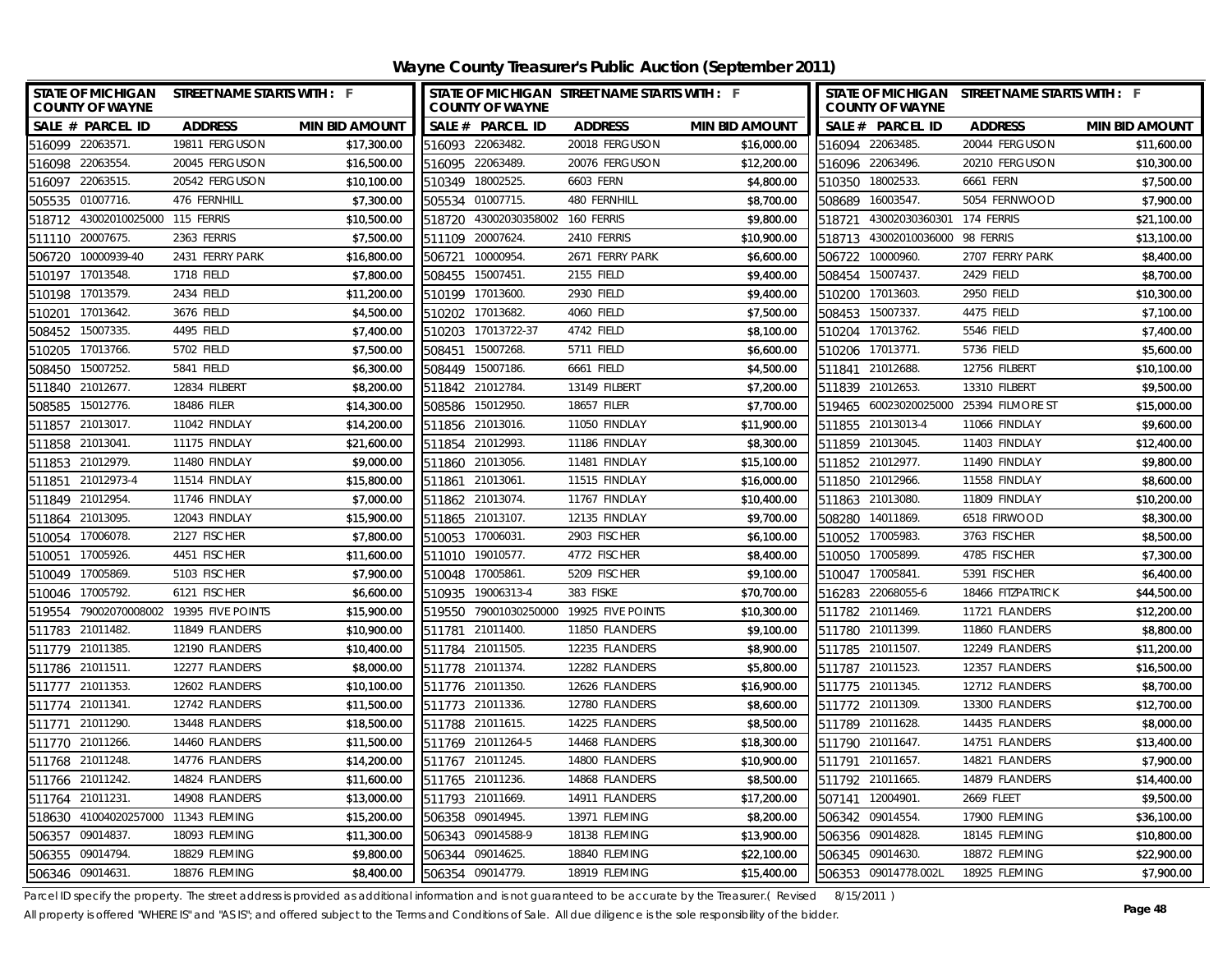| Wayne County Treasurer's Public Auction (September 2011) |
|----------------------------------------------------------|
|----------------------------------------------------------|

| <b>STATE OF MICHIGAN</b><br><b>COUNTY OF WAYNE</b> | STREET NAME STARTS WITH : F   |                       |        | <b>COUNTY OF WAYNE</b>             | STATE OF MICHIGAN STREET NAME STARTS WITH : F |                       |                 | <b>COUNTY OF WAYNE</b>             | STATE OF MICHIGAN STREET NAME STARTS WITH : F |                       |
|----------------------------------------------------|-------------------------------|-----------------------|--------|------------------------------------|-----------------------------------------------|-----------------------|-----------------|------------------------------------|-----------------------------------------------|-----------------------|
| SALE # PARCEL ID                                   | <b>ADDRESS</b>                | <b>MIN BID AMOUNT</b> |        | SALE # PARCEL ID                   | <b>ADDRESS</b>                                | <b>MIN BID AMOUNT</b> |                 | SALE # PARCEL ID                   | <b>ADDRESS</b>                                | <b>MIN BID AMOUNT</b> |
| 506347 09014675.                                   | 19356 FLEMING                 | \$10,300.00           |        | 506348 09014688                    | 19440 FLEMING                                 | \$19,700.00           |                 | 506349 09014694                    | 19622 FLEMING                                 | \$10,500.00           |
| 506352 09014721.                                   | 19655 FLEMING                 | \$10,500.00           |        | 506351 09014717.                   | 19685 FLEMING                                 | \$11,000.00           |                 | 506350 09014708.                   | 19714 FLEMING                                 | \$8,500.00            |
| 13024760-1<br>507927                               | 20135 FLEMING                 | \$10,700.00           |        | 507926 13024745.010                | 20257 FLEMING                                 | \$11,700.00           |                 | 507924 13024719.011                | 20440 FLEMING                                 | \$16,400.00           |
| 13024719.013L<br>507925                            | 20454 FLEMING                 | \$7,700.00            |        | 519225 47001020342000 17553 FLORA  |                                               | \$15,100.00           |                 | 518728 43003010161000 137 FLORENCE |                                               | \$10,000.00           |
| 08005455<br>505951                                 | 1916 FLORENCE                 | \$6,300.00            |        | 505949 08005421                    | 1923 FLORENCE                                 | \$7,000.00            |                 | 505950 08005423                    | 1935 FLORENCE                                 | \$7,000.00            |
| 43003010189000 227 FLORENCE<br>518729              |                               | \$9,900.00            | 518730 | 43003010195000 245 FLORENCE        |                                               | \$13,700.00           |                 |                                    | 519089 44022010309000 26835 FLORENCE          | \$13,900.00           |
| 519090                                             | 44022010357000 27116 FLORENCE | \$8,700.00            |        | 518617 41003010040000 2758 FLORIAN |                                               | \$9,700.00            |                 | 510607 18013112.                   | 4947 FLORIDA                                  | \$11,500.00           |
| 18012907.<br>510597                                | 5468 FLORIDA                  | \$20,800.00           |        | 510606 18013067.                   | 5491 FLORIDA                                  | \$9,000.00            |                 | 510605 18013048                    | 5701 FLORIDA                                  | \$10,300.00           |
| 18013030<br>510604                                 | 5893 FLORIDA                  | \$9,800.00            | 510603 | 18013023.                          | 5935 FLORIDA                                  | \$7,300.00            |                 | 510598 18012956                    | 5940 FLORIDA                                  | \$10,600.00           |
| 18013020<br>510602                                 | 5953 FLORIDA                  | \$11,600.00           | 510601 | 18012997.                          | 6119 FLORIDA                                  | \$9,300.00            |                 | 510599 18012983.                   | 6132 FLORIDA                                  | \$8,600.00            |
| 18012984.<br>510600                                | 6138 FLORIDA                  | \$20,500.00           | 510408 | 18004382.                          | 6370 FLOYD                                    | \$7,900.00            |                 | 510407 18004373.                   | 6428 FLOYD                                    | \$8,300.00            |
| 18006715.<br>510470                                | 10604 FOLEY                   | \$13,300.00           |        | 514354 22006557.                   | 13228 FOLEY                                   | \$10,000.00           |                 | 519388 56028010002010 0 FORD       |                                               | \$8,500.00            |
| 43009030032000 159 FORD<br>518787                  |                               | \$10,500.00           | 518783 | 43009020049002 224 FORD            |                                               | \$10,400.00           | 505926          | 08004792.                          | 2264 FORD                                     | \$7,600.00            |
| 43009020052001<br>518784                           | 236 FORD                      | \$10,000.00           | 518785 | 43009020052002 238 FORD            |                                               | \$6,400.00            |                 | 518448 33029010167000 25421 FORD   |                                               | \$25,000.00           |
| 43009030013001 67 FORD<br>518786                   |                               | \$15,700.00           | 518422 | 32101710900400 12825 FORD RD       |                                               | \$118,300.00          |                 | 512282 21019811                    | 13892 FORDHAM                                 | \$11,200.00           |
| 21019837<br>512283                                 | 13895 FORDHAM                 | \$9,900.00            | 512281 | 21019796.                          | 14208 FORDHAM                                 | \$10,800.00           | 512284 21019851 |                                    | 14209 FORDHAM                                 | \$11,800.00           |
| 21019854<br>512285                                 | 14231 FORDHAM                 | \$9,400.00            |        | 512280 21019789.                   | 14260 FORDHAM                                 | \$13,300.00           |                 | 512286 21019858                    | 14261 FORDHAM                                 | \$14,500.00           |
| 512279 21019775.                                   | 14470 FORDHAM                 | \$11,000.00           |        | 512278 21019742.                   | 14852 FORDHAM                                 | \$17,100.00           | 512287 21019931 |                                    | 15251 FORDHAM                                 | \$13,000.00           |
| 512288 21019952.                                   | 15603 FORDHAM                 | \$16,000.00           |        | 512289 21019980.                   | 16011 FORDHAM                                 | \$17,500.00           |                 | 519262 50004170058000 44 FOREST    |                                               | \$14,200.00           |
| 519626 80142010130000 28567 FORESTDALE             |                               | \$9,800.00            |        | 509970 17003744.                   | 8032 FORESTLAWN                               | \$12,100.00           | 509969 17003741 |                                    | 8050 FORESTLAWN                               | \$10,700.00           |
| 17003749-50<br>509971                              | 8059 FORESTLAWN               | \$7,700.00            | 509972 | 17003776.                          | 8211 FORESTLAWN                               | \$7,900.00            |                 | 515665 22053747.                   | <b>10026 FORRER</b>                           | \$7,400.00            |
| 22054657<br>515696                                 | 11407 FORRER                  | \$9,700.00            |        | 515666 22053768.                   | 11414 FORRER                                  | \$11,100.00           |                 | 515667 22053779.                   | <b>11680 FORRER</b>                           | \$12,100.00           |
| 22053786-8<br>515668                               | 11728 FORRER                  | \$15,300.00           |        | 515669 22053790.                   | <b>12008 FORRER</b>                           | \$7,900.00            |                 | 515670 22053801-2                  | <b>12086 FORRER</b>                           | \$14,800.00           |
| 22054553<br>515695                                 | <b>14005 FORRER</b>           | \$21,800.00           | 515671 | 22053892.                          | <b>14230 FORRER</b>                           | \$13,400.00           |                 | 515672 22053895                    | 14254 FORRER                                  | \$9,500.00            |
| 22053897<br>515673                                 | <b>14310 FORRER</b>           | \$8,300.00            |        | 515694 22054510.                   | 14425 FORRER                                  | \$10,800.00           | 515693 22054481 |                                    | <b>14901 FORRER</b>                           | \$12,200.00           |
| 515692<br>22054439                                 | 15485 FORRER                  | \$15,300.00           |        | 515691 22054435.                   | <b>15519 FORRER</b>                           | \$19,500.00           | 515690 22054433 |                                    | <b>15703 FORRER</b>                           | \$16,400.00           |
| 515689 22054432.                                   | 15711 FORRER                  | \$19,300.00           |        | 515688 22054425.                   | 15803 FORRER                                  | \$19,200.00           |                 | 515674 22054013.001                | <b>15900 FORRER</b>                           | \$16,200.00           |
| 22054409<br>515687                                 | 16225 FORRER                  | \$13,300.00           |        | 515675 22054050.                   | <b>16770 FORRER</b>                           | \$16,200.00           |                 | 515686 22054376.                   | 16815 FORRER                                  | \$15,300.00           |
| 22054369<br>515685                                 | 16871 FORRER                  | \$10,400.00           |        | 515676 22054068.006                | <b>17210 FORRER</b>                           | \$19,100.00           | 515684          | 22054313.                          | 18305 FORRER                                  | \$9,800.00            |
| 22054289<br>515683                                 | 18659 FORRER                  | \$16,100.00           |        | 515677 22054118.003                | <b>18970 FORRER</b>                           | \$11,400.00           |                 | 515682 22054230.002                | <b>19711 FORRER</b>                           | \$16,500.00           |
| 515678 22054162.002L                               | <b>19740 FORRER</b>           | \$14,000.00           |        | 515679 22054164.003L               | <b>19790 FORRER</b>                           | \$11,200.00           |                 | 515681 22054216.002                | <b>20037 FORRER</b>                           | \$10,500.00           |
| 515680<br>22054191-8                               | 20317 FORRER                  | \$19,200.00           |        | 515708 22054863.                   | 6311 FORRER                                   | \$11,300.00           |                 | 515707 22054848                    | 6411 FORRER                                   | \$6,700.00            |
| 515652 22053568.                                   | 6530 FORRER                   | \$14,400.00           |        | 515653 22053574.                   | 6572 FORRER                                   | \$7,400.00            |                 | 515654 22053577.                   | 6594 FORRER                                   | \$19,400.00           |
| 515655 22053610.                                   | 6896 FORRER                   | \$15,600.00           |        | 515706 22054801                    | 6897 FORRER                                   | \$14,300.00           |                 | 515656 22053611                    | 6904 FORRER                                   | \$23,300.00           |
| 22054798<br>515705                                 | 6921 FORRER                   | \$11,900.00           |        | 515704 22054795                    | 7245 FORRER                                   | \$10,400.00           |                 | 515657 22053631                    | 7412 FORRER                                   | \$13,800.00           |
| 22054769<br>515703                                 | 7501 FORRER                   | \$19,800.00           | 515702 | 22054767.                          | 7515 FORRER                                   | \$19,200.00           |                 | 515658 22053650                    | 7704 FORRER                                   | \$8,400.00            |
| 22054758<br>515701                                 | 7727 FORRER                   | \$12,600.00           |        | 515659 22053662.                   | 7800 FORRER                                   | \$13,100.00           |                 | 515700 22054737                    | 9129 FORRER                                   | \$9,300.00            |
| 22054733-4<br>515699                               | 9147 FORRER                   | \$14,000.00           |        | 515660 22053684.                   | 9176 FORRER                                   | \$11,300.00           |                 | 515661 22053685                    | 9180 FORRER                                   | \$10,400.00           |
| 22053706<br>515662                                 | 9376 FORRER                   | \$8,500.00            |        | 515663 22053715.                   | 9570 FORRER                                   | \$12,300.00           |                 | 515698 22054692.                   | 9917 FORRER                                   | \$14,100.00           |
| 515697 22054691                                    | 9925 FORRER                   | \$4,600.00            |        | 515664 22053742.                   | 9992 FORRER                                   | \$8,400.00            |                 | 519157 45003040166000 1158 FORT    |                                               | \$33,700.00           |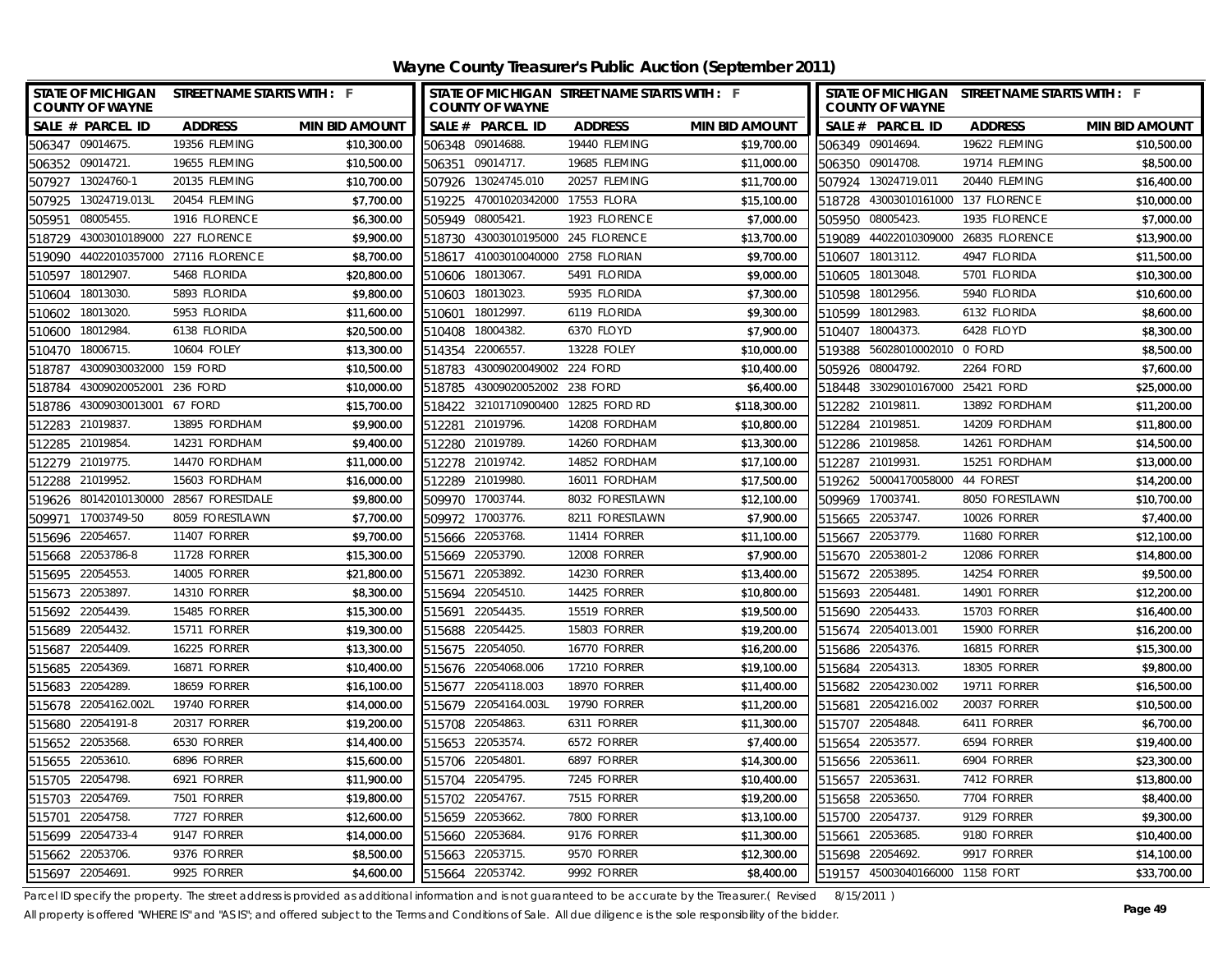|                                            | STATE OF MICHIGAN STREET NAME STARTS WITH : F |                       |                                            | STATE OF MICHIGAN STREET NAME STARTS WITH : F |                       |        |                                            | STATE OF MICHIGAN STREET NAME STARTS WITH : F |                       |
|--------------------------------------------|-----------------------------------------------|-----------------------|--------------------------------------------|-----------------------------------------------|-----------------------|--------|--------------------------------------------|-----------------------------------------------|-----------------------|
| <b>COUNTY OF WAYNE</b><br>SALE # PARCEL ID | <b>ADDRESS</b>                                | <b>MIN BID AMOUNT</b> | <b>COUNTY OF WAYNE</b><br>SALE # PARCEL ID | <b>ADDRESS</b>                                | <b>MIN BID AMOUNT</b> |        | <b>COUNTY OF WAYNE</b><br>SALE # PARCEL ID | <b>ADDRESS</b>                                | <b>MIN BID AMOUNT</b> |
| 519178 45009040053000                      | 2207 FORT                                     | \$12,600.00           | 519189 45013040066000 2908 FORT            |                                               | \$32,700.00           |        | 519357 52006080084001                      | 32211 FORT                                    | \$21,500.00           |
| 519188 45012081802001                      | 3475 FORT                                     | \$34,500.00           |                                            | 519158 45003080788000 1132 FORT PARK          | \$10,600.00           |        |                                            | 519180 45009100097300 2210 FORT PARK          | \$28,500.00           |
| 518972 44007100039000                      | 28202 FORTSON LN                              | \$9,200.00            | 44007100038000<br>518971                   | 28216 FORTSON LN                              | \$8,200.00            |        |                                            | 518970 44007100037000 28230 FORTSON LN        | \$9,700.00            |
| 518969 44007100036000 28242 FORTSON LN     |                                               | \$9,700.00            | 518968 44007100035000                      | 28258 FORTSON LN                              | \$8,200.00            |        |                                            | 518967 44007100034000 28264 FORTSON LN        | \$9,100.00            |
| 511848 21012864.                           | 12770 FOURNIER                                | \$17,800.00           | 519228                                     | 47001020475300 17581 FRANCIS                  | \$11,500.00           |        | 511366 21003165.                           | 13128 FRANKFORT                               | \$11,800.00           |
| 511365 21003135.                           | 14116 FRANKFORT                               | \$10,200.00           | 511364 21003133.                           | 14126 FRANKFORT                               | \$7,200.00            |        | 511363 21003116.                           | 14340 FRANKFORT                               | \$11,900.00           |
| 519321                                     | 50008160086000 302 FRAZIER                    | \$22,400.00           | 519339 50009030010300 385 FRAZIER          |                                               | \$6,600.00            |        | 519340 50009030036000 441 FRAZIER          |                                               | \$11,300.00           |
| 519353                                     | 50010030031002 499 FRAZIER                    | \$13,400.00           | 519352 50010030017000 531 FRAZIER          |                                               | \$10,800.00           |        | 518389 32100541001900 7901 FREDA           |                                               | \$33,500.00           |
| 510733 18016524.                           | 8334 FREDA                                    | \$10,900.00           | 510734 18016535.                           | 8339 FREDA                                    | \$7,800.00            |        | 507342 13003082.                           | 3133 FREDERICK                                | \$9,400.00            |
| 507343 13003127.                           | 3657 FREDERICK                                | \$8,200.00            | 507374 13006475.                           | 4463 FREDRO                                   | \$10,000.00           |        | 507375 13006507.                           | 5111 FREDRO                                   | \$16,400.00           |
| 22036399.<br>515084                        | 11409 FREELAND                                | \$7,700.00            | 515044 22035493.                           | 13244 FREELAND                                | \$7,700.00            |        | 515045 22035508.                           | 13364 FREELAND                                | \$17,100.00           |
| 22036345.<br>515083                        | 13381 FREELAND                                | \$10,900.00           | 515082 22036332.                           | 14015 FREELAND                                | \$8,400.00            |        | 515046 22035536.                           | 14136 FREELAND                                | \$6,300.00            |
| 22035538.<br>515048                        | 14150 FREELAND                                | \$9,500.00            | 22036309.<br>515081                        | 14239 FREELAND                                | \$9,700.00            |        | 515049 22035544.                           | 14240 FREELAND                                | \$6,500.00            |
| 22035549.<br>515050                        | 14280 FREELAND                                | \$9,500.00            | 22035557<br>515051                         | 14344 FREELAND                                | \$16,400.00           |        | 515052 22035559.                           | 14360 FREELAND                                | \$7,500.00            |
| 22035576.<br>515053                        | 14550 FREELAND                                | \$10,800.00           | 22035587<br>515054                         | 14636 FREELAND                                | \$21,100.00           |        | 515055 22035592.                           | 14810 FREELAND                                | \$11,300.00           |
| 22035593.<br>515056                        | 14820 FREELAND                                | \$8,800.00            | 22035599.<br>515057                        | 14870 FREELAND                                | \$10,500.00           |        | 515058 22035604.                           | 14910 FREELAND                                | \$14,100.00           |
| 22036244.<br>515080                        | 14951 FREELAND                                | \$18,200.00           | 515079 22036217.                           | 15359 FREELAND                                | \$9,600.00            |        | 515059 22035641.                           | 15394 FREELAND                                | \$13,000.00           |
| 22036190.<br>515078                        | 15731 FREELAND                                | \$7,800.00            | 515060<br>22035667.                        | 15748 FREELAND                                | \$14,400.00           | 515061 | 22035690.                                  | 16134 FREELAND                                | \$12,800.00           |
| 22036169.<br>515077                        | 16183 FREELAND                                | \$22,500.00           | 515076 22036166.                           | 16207 FREELAND                                | \$4,900.00            |        | 515062 22035703.                           | 16226 FREELAND                                | \$12,700.00           |
| 22036151.<br>515075                        | 16551 FREELAND                                | \$16,700.00           | 515063 22035719.                           | 16580 FREELAND                                | \$10,300.00           |        | 515074 22036141.                           | 16629 FREELAND                                | \$19,200.00           |
| 22035757.<br>515064                        | 17300 FREELAND                                | \$25,300.00           | 515065 22035812.                           | 18500 FREELAND                                | \$15,200.00           |        | 515066 22035817.                           | 18618 FREELAND                                | \$13,200.00           |
| 22035820.<br>515067                        | 18642 FREELAND                                | \$12,300.00           | 515073 22036032.                           | 18921 FREELAND                                | \$8,000.00            |        | 515072 22036006.                           | 19457 FREELAND                                | \$10,000.00           |
| 22035858.<br>515068                        | 19480 FREELAND                                | \$15,400.00           | 515069 22035861.                           | 19506 FREELAND                                | \$23,000.00           |        | 515070 22035876.                           | 19816 FREELAND                                | \$12,500.00           |
| 22035931<br>515071                         | 20525 FREELAND                                | \$14,100.00           | 515047 22035537.                           | 14140 FREELAND ST                             | \$5,800.00            |        | 510547 18011675.                           | 4342 FREER                                    | \$12,500.00           |
| 13002249.<br>507327                        | 3374 FREMONT                                  | \$5,900.00            | 519381                                     | 56005020127000 8400 FREMONT                   | \$9,800.00            |        | 513091 21040468.                           | 3839 FRENCH RD                                | \$6,800.00            |
| 513086 21040083.                           | 3862 FRENCH RD                                | \$7,800.00            | 513087 21040108.                           | 4012 FRENCH RD                                | \$9,600.00            |        | 513090 21040426.                           | 4457 FRENCH RD                                | \$7,500.00            |
| 513088 21040143-4                          | 4596 FRENCH RD                                | \$21,400.00           | 513089 21040329.                           | 5343 FRENCH RD                                | \$7,700.00            |        | 513137 21045756.                           | 12415 FREUD                                   | \$6,900.00            |
| 514555 22017649.                           | 22650 FRISBEE                                 | \$13,300.00           | 514554 22017624.                           | 24324 FRISBEE                                 | \$13,100.00           |        | 514553 22017606.001                        | 24814 FRISBEE                                 | \$17,500.00           |
| 508464 15007761.                           | 6148 FRONTENAC                                | \$11,000.00           | 508466 15007860.                           | 6315 FRONTENAC                                | \$6,700.00            |        | 508465 15007840.                           | 6581 FRONTENAC                                | \$8,600.00            |
| 508767 16005763.                           | 10816 FULLERTON                               | \$10,100.00           | 505779 06003514.                           | 1661 FULLERTON                                | \$12,900.00           |        | 505780 06003517.                           | 1679 FULLERTON                                | \$9,900.00            |
| 06003523.<br>505781                        | 1715 FULLERTON                                | \$8,800.00            | 505905 08004133.                           | 2010 FULLERTON                                | \$7,400.00            |        | 514355 22006609.                           | 22515 FULLERTON                               | \$18,100.00           |
| 506855<br>10003844.                        | 2440 FULLERTON                                | \$9,100.00            | 506854 10003843.                           | 2446 FULLERTON                                | \$10,000.00           |        | 506850 10003774.                           | 2475 FULLERTON                                | \$9,600.00            |
| 10003798.<br>506851                        | 2681 FULLERTON                                | \$8,300.00            | 506853 10003814.                           | 2690 FULLERTON                                | \$19,700.00           |        | 506852 10003803.                           | 2717 FULLERTON                                | \$18,500.00           |
| 507095 12003985                            | 2975 FULLERTON                                | \$8,900.00            | 507096 12003986.                           | 2981 FULLERTON                                | \$9,100.00            |        | 507099 12004038.                           | 3224 FULLERTON                                | \$12,300.00           |
| 507097 12004017                            | 3351 FULLERTON                                | \$17,200.00           | 507098 12004019.                           | 3358 FULLERTON                                | \$11,100.00           |        | 508098 14004805-6                          | 4047 FULLERTON                                | \$62,800.00           |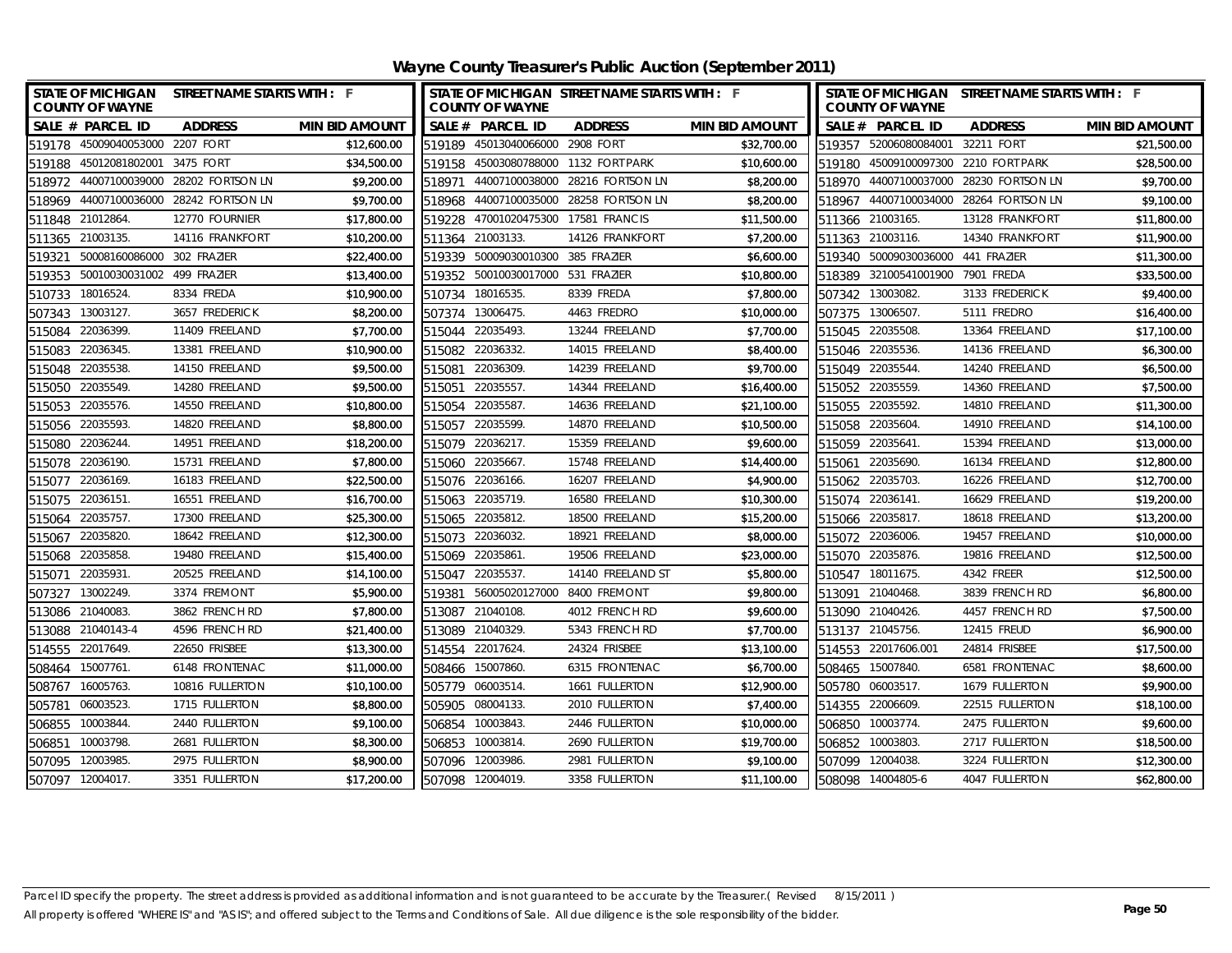**Wayne County Treasurer's Public Auction (September 2011)**

|                     | <b>STATE OF MICHIGAN</b><br><b>COUNTY OF WAYNE</b> | street name starts with : G   |                       | STATE OF MICHIGAN STREET NAME STARTS WITH : G<br><b>COUNTY OF WAYNE</b> |                                 |                                      |                       |        | STATE OF MICHIGAN STREET NAME STARTS WITH : G<br><b>COUNTY OF WAYNE</b> |                                      |                       |  |  |
|---------------------|----------------------------------------------------|-------------------------------|-----------------------|-------------------------------------------------------------------------|---------------------------------|--------------------------------------|-----------------------|--------|-------------------------------------------------------------------------|--------------------------------------|-----------------------|--|--|
|                     | SALE # PARCEL ID                                   | <b>ADDRESS</b>                | <b>MIN BID AMOUNT</b> |                                                                         | SALE # PARCEL ID                | <b>ADDRESS</b>                       | <b>MIN BID AMOUNT</b> |        | SALE # PARCEL ID                                                        | <b>ADDRESS</b>                       | <b>MIN BID AMOUNT</b> |  |  |
| 507502 13012773.    |                                                    | 11809 GABLE                   | \$9,400.00            |                                                                         | 507501 13012759.                | 12851 GABLE                          | \$15,900.00           |        | 507500 13012756.                                                        | 12871 GABLE                          | \$12,000.00           |  |  |
| 507499 13012733-4   |                                                    | 13281 GABLE                   | \$11,100.00           |                                                                         | 507482 13012316.                | 13468 GABLE                          | \$9,700.00            |        | 507498 13012721.                                                        | 13483 GABLE                          | \$17,000.00           |  |  |
| 507497 13012702.    |                                                    | 17133 GABLE                   | \$18,400.00           |                                                                         | 507496 13012696.                | 17167 GABLE                          | \$10,700.00           |        | 507483 13012344.                                                        | 17172 GABLE                          | \$10,500.00           |  |  |
| 507495 13012674.    |                                                    | 17551 GABLE                   | \$21,300.00           |                                                                         | 507484 13012385                 | 18024 GABLE                          | \$7,700.00            |        | 507494 13012647.                                                        | 18049 GABLE                          | \$12,500.00           |  |  |
| 507493              | 13012611                                           | 18667 GABLE                   | \$7,500.00            |                                                                         | 507492 13012587                 | 19149 GABLE                          | \$13,100.00           |        | 507485 13012451                                                         | 19162 GABLE                          | \$25,300.00           |  |  |
| 507491              | 13012574.                                          | 19247 GABLE                   | \$20,800.00           |                                                                         | 507486 13012477.                | 19400 GABLE                          | \$11,400.00           | 507487 | 13012481-2                                                              | 19428 GABLE                          | \$9,100.00            |  |  |
| 507488              | 13012493.                                          | 19656 GABLE                   | \$14,400.00           |                                                                         | 507489 13012505-6               | 19728 GABLE                          | \$10,400.00           |        | 507490 13012507.                                                        | 19736 GABLE                          | \$14,300.00           |  |  |
| 514423              | 22011699.                                          | 19137 GAINSBOROUGH            | \$34,200.00           |                                                                         | 506198 09009932.                | 12285 GALLAGHER                      | \$14,000.00           |        | 506188 09009612.                                                        | 13208 GALLAGHER                      | \$8,500.00            |  |  |
| 506189              | 09009637                                           | 13552 GALLAGHER               | \$7,800.00            |                                                                         | 506196 09009811                 | 17135 GALLAGHER                      | \$7,200.00            |        | 506195 09009795.                                                        | 17231 GALLAGHER                      | \$5,200.00            |  |  |
| 506194              | 09009786.                                          | 17333 GALLAGHER               | \$9,000.00            |                                                                         | 506193 09009784.                | 17345 GALLAGHER                      | \$11,100.00           |        | 506190 09009711.                                                        | 17430 GALLAGHER                      | \$10,400.00           |  |  |
| 506192 09009761.    |                                                    | 17833 GALLAGHER               | \$12,600.00           | 506191                                                                  | 09009755.                       | 17869 GALLAGHER                      | \$15,600.00           |        | 507876 13023406.                                                        | 19005 GALLAGHER                      | \$18,200.00           |  |  |
| 507865              | 13023160                                           | 19196 GALLAGHER               | \$9,700.00            |                                                                         | 507875 13023391                 | 19197 GALLAGHER                      | \$11,000.00           |        | 507866 13023163.                                                        | 19210 GALLAGHER                      | \$13,700.00           |  |  |
| 507874              | 13023385.                                          | 19233 GALLAGHER               | \$11,500.00           | 507873                                                                  | 13023359.                       | 19413 GALLAGHER                      | \$10,900.00           |        | 507872 13023326.                                                        | 19933 GALLAGHER                      | \$22,300.00           |  |  |
| 507867              | 13023222.                                          | 19938 GALLAGHER               | \$9,300.00            | 507868                                                                  | 13023232.                       | 20000 GALLAGHER                      | \$16,300.00           |        | 507871 13023296.                                                        | 20221 GALLAGHER                      | \$11,600.00           |  |  |
| 507869              | 13023259                                           | 20252 GALLAGHER               | \$10,400.00           | 507870                                                                  | 13023270.                       | 20474 GALLAGHER                      | \$18,700.00           |        | 518644 41006010593000                                                   | 9509 GALLAGHER                       | \$13,500.00           |  |  |
| 505630              | 02005928                                           | 20181 GARDENDALE              | \$18,900.00           | 519181                                                                  | 45009100105000                  | 1370 GARFIELD                        | \$13,000.00           |        | 519179 45009100040000                                                   | 1625 GARFIELD                        | \$10,400.00           |  |  |
| 507331              | 13002418                                           | 3175 GARFIELD                 | \$10,100.00           | 507330                                                                  | 13002388.                       | 3414 GARFIELD                        | \$5,900.00            |        | 507329 13002383.                                                        | 3558 GARFIELD                        | \$17,300.00           |  |  |
| 513029 21037684.    |                                                    | 1460 GARLAND                  | \$9,200.00            |                                                                         | 513046 21038307                 | 2577 GARLAND                         | \$9,000.00            |        | 513045 21038286.                                                        | 2979 GARLAND                         | \$5,800.00            |  |  |
| 513044 21038269.    |                                                    | 3079 GARLAND                  | \$7,900.00            |                                                                         | 513030 21037776.                | 3080 GARLAND                         | \$6,600.00            |        | 513043 21038245.                                                        | 3527 GARLAND                         | \$7,300.00            |  |  |
| 513031              | 21037818                                           | 3828 GARLAND                  | \$9,400.00            |                                                                         | 513032 21037819.                | 3832 GARLAND                         | \$8,600.00            |        | 513042 21038222.                                                        | 3833 GARLAND                         | \$8,200.00            |  |  |
| 513041              | 21038202                                           | 3971 GARLAND                  | \$10,300.00           |                                                                         | 513033 21037886.                | 4748 GARLAND                         | \$7,200.00            |        | 513040 21038152.                                                        | 4763 GARLAND                         | \$6,200.00            |  |  |
| 513039 21038121.    |                                                    | 5133 GARLAND                  | \$11,500.00           |                                                                         | 513034 21037924.                | 5138 GARLAND                         | \$7,100.00            |        | 513035 21037926.                                                        | 5150 GARLAND                         | \$8,300.00            |  |  |
| 513036 21037934.    |                                                    | 5200 GARLAND                  | \$7,000.00            |                                                                         | 513038 21038052.                | 5827 GARLAND                         | \$7,700.00            |        | 513037 21038030-43                                                      | 5961 GARLAND                         | \$11,300.00           |  |  |
| 510327 18001043.    |                                                    | 7318 GARTNER                  | \$6,700.00            |                                                                         | 511048 20003829                 | 7792 GARTNER                         | \$14,500.00           |        | 511046 20003750.                                                        | 8125 GARTNER                         | \$10,300.00           |  |  |
| 511047              | 20003753                                           | 8141 GARTNER                  | \$12,500.00           | 507382                                                                  | 13006656.                       | 5056 GARVIN                          | \$5,300.00            |        | 507381 13006654.                                                        | 5068 GARVIN                          | \$13,100.00           |  |  |
| 507383 13006770.    |                                                    | 5097 GARVIN                   | \$13,000.00           |                                                                         | 507380 13006647.                | 5114 GARVIN                          | \$11,600.00           |        | 507379 13006646.                                                        | 5118 GARVIN                          | \$12,300.00           |  |  |
| 507162 12005659.    |                                                    | 9251 GENESSEE                 | \$10,800.00           |                                                                         | 507160 12005625                 | 9278 GENESSEE                        | \$5,300.00            |        | 507161 12005629.                                                        | 9308 GENESSEE                        | \$10,400.00           |  |  |
| 518731              | 43003010281000 105 GENEVA                          |                               | \$12,600.00           |                                                                         | 505952 08005472.                | 1995 GENEVA                          | \$10,200.00           |        | 505953 08005477.                                                        | 2018 GENEVA                          | \$9,600.00            |  |  |
| 518732              | 43003010313000 209 GENEVA                          |                               | \$18,500.00           | 518733                                                                  | 43003010314000 213 GENEVA       |                                      | \$14,600.00           |        | 518758 43004020186000                                                   | 290 GENEVA                           | \$7,900.00            |  |  |
|                     | 518759 43004020187000 292 GENEVA                   |                               | \$15,800.00           | 518760                                                                  | 43004020189000 298 GENEVA       |                                      | \$8,600.00            |        | 518761 43004020192000 308 GENEVA                                        |                                      | \$17,900.00           |  |  |
|                     | 518772 43004040394000 388 GENEVA                   |                               | \$26,100.00           |                                                                         | 518734 43003010384000 52 GENEVA |                                      | \$14,100.00           |        | 508329 15001691.                                                        | 7372 GEORGIA                         | \$7,200.00            |  |  |
| 509931              | 17001403                                           | 8112 GEORGIA                  | \$6,800.00            |                                                                         | 509932 17001435.                | 8141 GEORGIA                         | \$8,300.00            |        |                                                                         | 518933 44004030009000 29120 GERTRUDE | \$13,900.00           |  |  |
| 518934              |                                                    | 44004030020000 29221 GERTRUDE | \$14,100.00           |                                                                         |                                 | 519519 70126010092302 0 GIBRALTAR RD | \$22,500.00           |        |                                                                         | 519520 70126990010000 0 GIBRALTAR RD | \$11,100.00           |  |  |
| 519521              |                                                    | 70126990011000 0 GIBRALTAR RD | \$46,200.00           |                                                                         | 508336 15003097.                | 7573 GIESE                           | \$6,200.00            |        | 508335 15003072.                                                        | 7596 GIESE                           | \$19,800.00           |  |  |
| 510519 18010375.    |                                                    | 3161 GILBERT                  | \$9,700.00            |                                                                         | 516192 22065887.                | 15763 GILCHRIST                      | \$11,900.00           |        | 516191 22065870.                                                        | 16103 GILCHRIST                      | \$11,100.00           |  |  |
| 516168              | 22065389                                           | 16534 GILCHRIST               | \$14,100.00           |                                                                         | 516190 22065843                 | 16597 GILCHRIST                      | \$11,200.00           |        | 516189 22065840.                                                        | 16703 GILCHRIST                      | \$20,600.00           |  |  |
| 516188              | 22065828                                           | 16767 GILCHRIST               | \$19,100.00           |                                                                         | 516169 22065464.                | 18000 GILCHRIST                      | \$11,100.00           |        | 516187 22065757.                                                        | 18287 GILCHRIST                      | \$13,800.00           |  |  |
| 516186 22065755.    |                                                    | 18305 GILCHRIST               | \$13,400.00           | 516170                                                                  | 22065488.                       | 18412 GILCHRIST                      | \$14,800.00           |        | 516185 22065738.027L                                                    | 18603 GILCHRIST                      | \$16,300.00           |  |  |
| 516171 22065501.009 |                                                    | 18660 GILCHRIST               | \$17,500.00           |                                                                         | 516172 22065501.011             | 18678 GILCHRIST                      | \$15,800.00           |        | 516184 22065738.018                                                     | 18679 GILCHRIST                      | \$11,900.00           |  |  |
| 516173 22065513.    |                                                    | 19190 GILCHRIST               | \$21,500.00           |                                                                         | 516174 22065514-5               | 19198 GILCHRIST                      | \$17,300.00           |        | 516175 22065518-9                                                       | 19300 GILCHRIST                      | \$12,100.00           |  |  |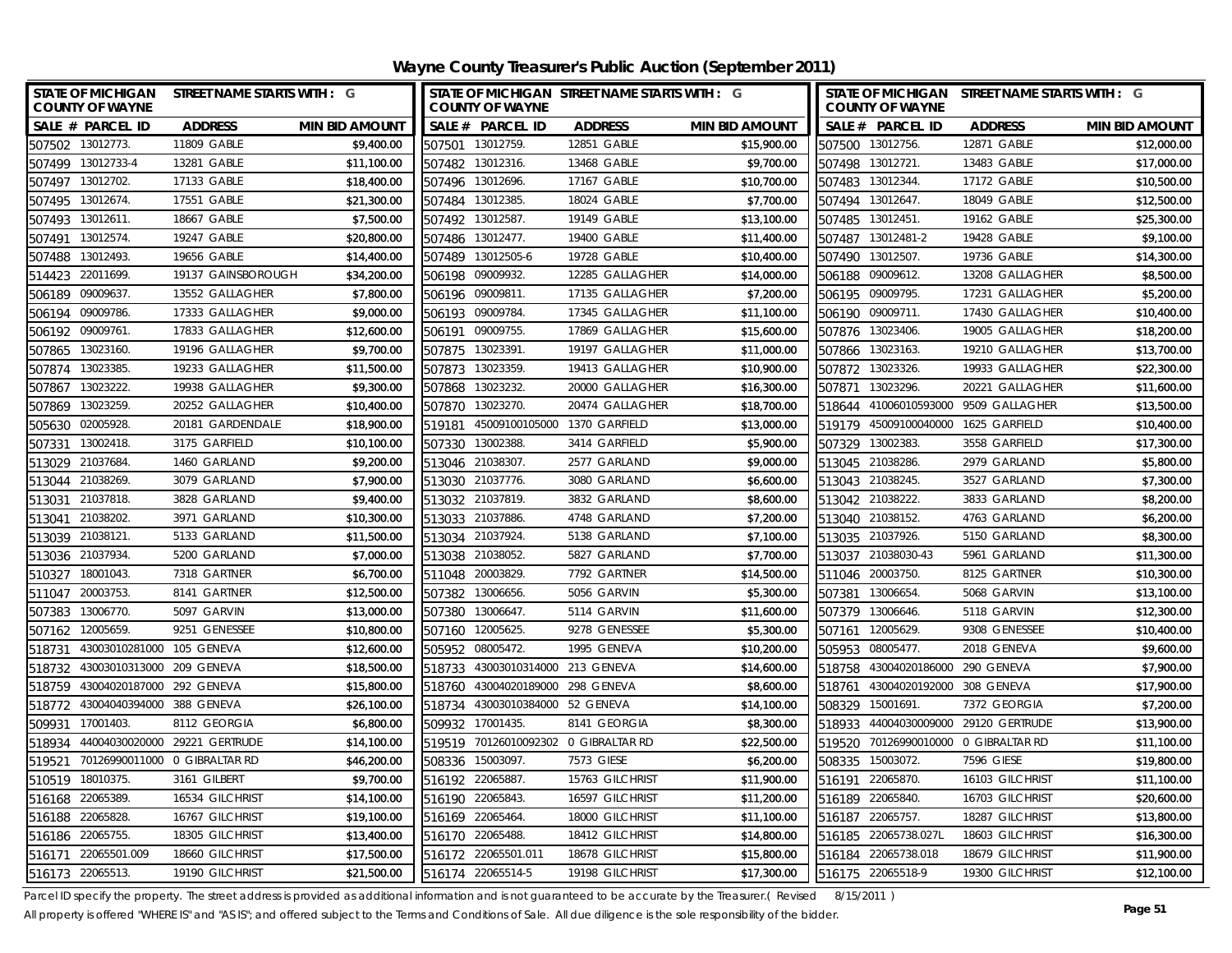| <b>STATE OF MICHIGAN</b><br><b>COUNTY OF WAYNE</b> | STREET NAME STARTS WITH : G          |                       |                  | <b>COUNTY OF WAYNE</b>     | STATE OF MICHIGAN STREET NAME STARTS WITH : G |                       |        | <b>COUNTY OF WAYNE</b> | STATE OF MICHIGAN STREET NAME STARTS WITH : G |                       |
|----------------------------------------------------|--------------------------------------|-----------------------|------------------|----------------------------|-----------------------------------------------|-----------------------|--------|------------------------|-----------------------------------------------|-----------------------|
| SALE # PARCEL ID                                   | <b>ADDRESS</b>                       | <b>MIN BID AMOUNT</b> |                  | SALE # PARCEL ID           | <b>ADDRESS</b>                                | <b>MIN BID AMOUNT</b> |        | SALE # PARCEL ID       | <b>ADDRESS</b>                                | <b>MIN BID AMOUNT</b> |
| 516176 22065528                                    | 19338 GILCHRIST                      | \$11,300.00           |                  | 516177 22065540.           | 19412 GILCHRIST                               | \$11,300.00           |        | 516178 22065564.       | 19744 GILCHRIST                               | \$9,800.00            |
| 516179 22065573.                                   | 19796 GILCHRIST                      | \$11,900.00           | 516183           | 22065677                   | 19925 GILCHRIST                               | \$9,800.00            |        | 516180 22065581        | 19938 GILCHRIST                               | \$28,300.00           |
| 516182 22065660.                                   | 20061 GILCHRIST                      | \$16,300.00           | 516181           | 22065649                   | 20227 GILCHRIST                               | \$18,500.00           |        | 512733 21030993.       | 17232 GITRE                                   | \$8,500.00            |
| 512734 21030996.                                   | 17241 GITRE                          | \$13,800.00           |                  | 505586 02001347            | 130 GLADSTONE                                 | \$16,400.00           |        | 505825 08002399.       | 1609 GLADSTONE                                | \$10,200.00           |
| 08002474<br>505830                                 | 1644 GLADSTONE                       | \$13,500.00           |                  | 505826 08002416            | 1723 GLADSTONE                                | \$11,100.00           |        | 505827 08002431        | 2007 GLADSTONE                                | \$12,400.00           |
| 08002433.<br>505828                                | 2021 GLADSTONE                       | \$8,300.00            | 505829           | 08002450                   | 2026 GLADSTONE                                | \$14,500.00           | 506768 | 10002036.              | 2225 GLADSTONE                                | \$15,700.00           |
| 10002037<br>506769                                 | 2233 GLADSTONE                       | \$13,600.00           |                  | 506773 10002107.           | 2242 GLADSTONE                                | \$20,200.00           |        | 506772 10002098.       | 2310 GLADSTONE                                | \$15,100.00           |
| 10002057<br>506770                                 | 2495 GLADSTONE                       | \$9,200.00            | 506771           | 10002062                   | 2531 GLADSTONE                                | \$8,100.00            |        | 507022 12002328.       | 2917 GLADSTONE                                | \$16,000.00           |
| 12002378<br>507023                                 | 3242 GLADSTONE                       | \$9,900.00            | 508040 14003204  |                            | 3728 GLADSTONE                                | \$8,500.00            | 508038 | 14003163.              | 3757 GLADSTONE                                | \$8,400.00            |
| 508039<br>14003168                                 | 3793 GLADSTONE                       | \$9,000.00            | 510360           | 18002994                   | 6333 GLADYS                                   | \$9,500.00            | 510361 | 18002997.              | 6351 GLADYS                                   | \$12,800.00           |
| 18003010<br>510362                                 | 6503 GLADYS                          | \$12,300.00           |                  | 510363 18003018            | 6551 GLADYS                                   | \$9,300.00            |        | 516734 22082664.       | 11723 GLASTONBURY                             | \$18,900.00           |
| 22081886<br>516704                                 | 12950 GLASTONBURY                    | \$20,700.00           |                  | 516705 22081902            | 13604 GLASTONBURY                             | \$14,100.00           |        | 516733 22082613.       | 13959 GLASTONBURY                             | \$14,500.00           |
| 22081916.<br>516706                                | 14000 GLASTONBURY                    | \$11,500.00           |                  | 516732 22082592.           | 14167 GLASTONBURY                             | \$24,700.00           |        | 516707 22081942.       | 14248 GLASTONBURY                             | \$26,800.00           |
| 22082511<br>516731                                 | 15365 GLASTONBURY                    | \$24,000.00           | 516730           | 22082479                   | 16551 GLASTONBURY                             | \$9,400.00            |        | 516729 22082465.       | 16735 GLASTONBURY                             | \$37,900.00           |
| 22082079.<br>516708                                | 16770 GLASTONBURY                    | \$21,600.00           | 516728           | 22082455                   | 16811 GLASTONBURY                             | \$32,900.00           |        | 516709 22082122-3      | 18250 GLASTONBURY                             | \$17,500.00           |
| 22082133.<br>516710                                | 18328 GLASTONBURY                    | \$8,300.00            | 516727           | 22082384                   | 18689 GLASTONBURY                             | \$10,100.00           |        | 516726 22082376.       | 18753 GLASTONBURY                             | \$11,700.00           |
| 22082365.<br>516725                                | 19177 GLASTONBURY                    | \$6,700.00            | 516724           | 22082364                   | 19187 GLASTONBURY                             | \$12,900.00           |        | 516723 22082347.       | 19373 GLASTONBURY                             | \$15,900.00           |
| 22082196.<br>516711                                | 19400 GLASTONBURY                    | \$14,000.00           | 516722           | 22082328                   | 19733 GLASTONBURY                             | \$16,000.00           |        | 516712 22082215.       | 19748 GLASTONBURY                             | \$8,700.00            |
| 22082319.<br>516721                                | 19925 GLASTONBURY                    | \$7,900.00            |                  | 516713 22082227.           | 19950 GLASTONBURY                             | \$14,200.00           |        | 516714 22082228.       | 19956 GLASTONBURY                             | \$12,700.00           |
| 22082312<br>516720                                 | 19963 GLASTONBURY                    | \$11,800.00           |                  | 516719 22082306.           | 20035 GLASTONBURY                             | \$7,400.00            | 516715 | 22082237.              | 20052 GLASTONBURY                             | \$9,700.00            |
| 22082257<br>516716                                 | 20290 GLASTONBURY                    | \$16,300.00           | 516717           | 22082267                   | 20550 GLASTONBURY                             | \$16,800.00           | 519401 | 56060040020000         | 35540 GLEN                                    | \$11,100.00           |
| 519434                                             | 58137030118401 0 GLEN VIEW PARK EAST | \$8,500.00            | 519435           |                            | 58137030118402 0 GLEN VIEW PARK WEST          | \$8,100.00            | 514499 | 22014609.              | 21427 GLENCO                                  | \$10,400.00           |
| 22014624<br>514500                                 | 21637 GLENCO                         | \$14,300.00           | 514501           | 22014627                   | 21661 GLENCO                                  | \$7,800.00            | 505785 | 06003644.              | 1707 GLENDALE                                 | \$9,500.00            |
| 06003646<br>505786                                 | 1718 GLENDALE                        | \$6,700.00            | 518828           | 43012040205301             | 211 GLENDALE                                  | \$311,400.00          | 518822 | 43012030066000         | 220 GLENDALE                                  | \$14,100.00           |
| 22008533.004L<br>514382                            | 22300 GLENDALE                       | \$17,900.00           | 518823           | 43012030068000             | 228 GLENDALE                                  | \$11,400.00           | 505907 | 08004257.              | 2311 GLENDALE                                 | \$11,500.00           |
| 506859<br>10003941                                 | 2435 GLENDALE                        | \$8,100.00            | 506860           | 10003942.                  | 2443 GLENDALE                                 | \$8,500.00            | 506861 | 10003945.              | 2463 GLENDALE                                 | \$9,000.00            |
| 10003989.<br>506864                                | 2638 GLENDALE                        | \$24,800.00           |                  | 506862 10003963.           | 2675 GLENDALE                                 | \$15,200.00           |        | 506863 10003983.       | 2680 GLENDALE                                 | \$13,200.00           |
| 507105 12004223.                                   | 3010 GLENDALE                        | \$11,200.00           |                  | 507103 12004172.           | 3049 GLENDALE                                 | \$18,500.00           |        | 507104 12004179.       | 3247 GLENDALE                                 | \$16,900.00           |
| 43012040177001 41 GLENDALE<br>518827               |                                      | \$24,400.00           |                  | 508103 14005078.           | 4292 GLENDALE                                 | \$6,000.00            |        | 508102 14005075.       | 4316 GLENDALE                                 | \$15,700.00           |
| 508101 14005045.                                   | 4317 GLENDALE                        | \$19,100.00           | 518821           | 43012030019002 62 GLENDALE |                                               | \$12,100.00           |        | 511721 21010561        | 11170 GLENFIELD                               | \$12,900.00           |
| 511720 21010560.                                   | 11178 GLENFIELD                      | \$10,400.00           |                  | 511719 21010558.003        | 11230 GLENFIELD                               | \$9,900.00            |        | 511722 21010601        | 11755 GLENFIELD                               | \$8,400.00            |
| 511718 21010553.                                   | 11878 GLENFIELD                      | \$10,500.00           |                  | 511723 21010616            | 12063 GLENFIELD                               | \$33,600.00           |        | 511717 21010540.       | 12078 GLENFIELD                               | \$14,600.00           |
| 511716 21010529.                                   | 12212 GLENFIELD                      | \$10,700.00           |                  | 511715 21010520            | 12280 GLENFIELD                               | \$11,800.00           |        | 511724 21010637.       | 12291 GLENFIELD                               | \$18,300.00           |
| 511725 21010648.                                   | 12521 GLENFIELD                      | \$8,500.00            |                  | 511714 21010497.           | 12618 GLENFIELD                               | \$15,900.00           |        | 511713 21010491        | 12714 GLENFIELD                               | \$10,800.00           |
| 511712 21010488                                    | 12738 GLENFIELD                      | \$14,700.00           |                  | 511711 21010483.           | 12776 GLENFIELD                               | \$11,600.00           |        | 511710 21010478.       | 12814 GLENFIELD                               | \$14,200.00           |
| 511726 21010681                                    | 12825 GLENFIELD                      | \$10,300.00           |                  | 511709 21010473            | 13010 GLENFIELD                               | \$7,500.00            |        | 511727 21010694.       | 13087 GLENFIELD                               | \$9,000.00            |
| 511708 21010462.                                   | 13100 GLENFIELD                      | \$8,300.00            |                  | 511707 21010456.           | 13140 GLENFIELD                               | \$13,600.00           |        | 511728 21010703.       | 13313 GLENFIELD                               | \$14,500.00           |
| 511706 21010451                                    | 13328 GLENFIELD                      | \$18,600.00           |                  | 511705 21010450.           | 13334 GLENFIELD                               | \$10,100.00           |        | 511729 21010711.       | 13373 GLENFIELD                               | \$8,300.00            |
| 511730 21010715.                                   | 13403 GLENFIELD                      | \$19,300.00           |                  | 511731 21010717.           | 13417 GLENFIELD                               | \$9,100.00            |        | 511732 21010723.       | 14211 GLENFIELD                               | \$8,200.00            |
| 511733 21010737.                                   | 14337 GLENFIELD                      | \$11.300.00           | 511734 21010745. |                            | 14469 GLENFIELD                               | \$14,000.00           |        | 511704 21010412.       | 14480 GLENFIELD                               | \$11,900.00           |

Parcel ID specify the property. The street address is provided as additional information and is not guaranteed to be accurate by the Treasurer.(Revised 8/15/2011)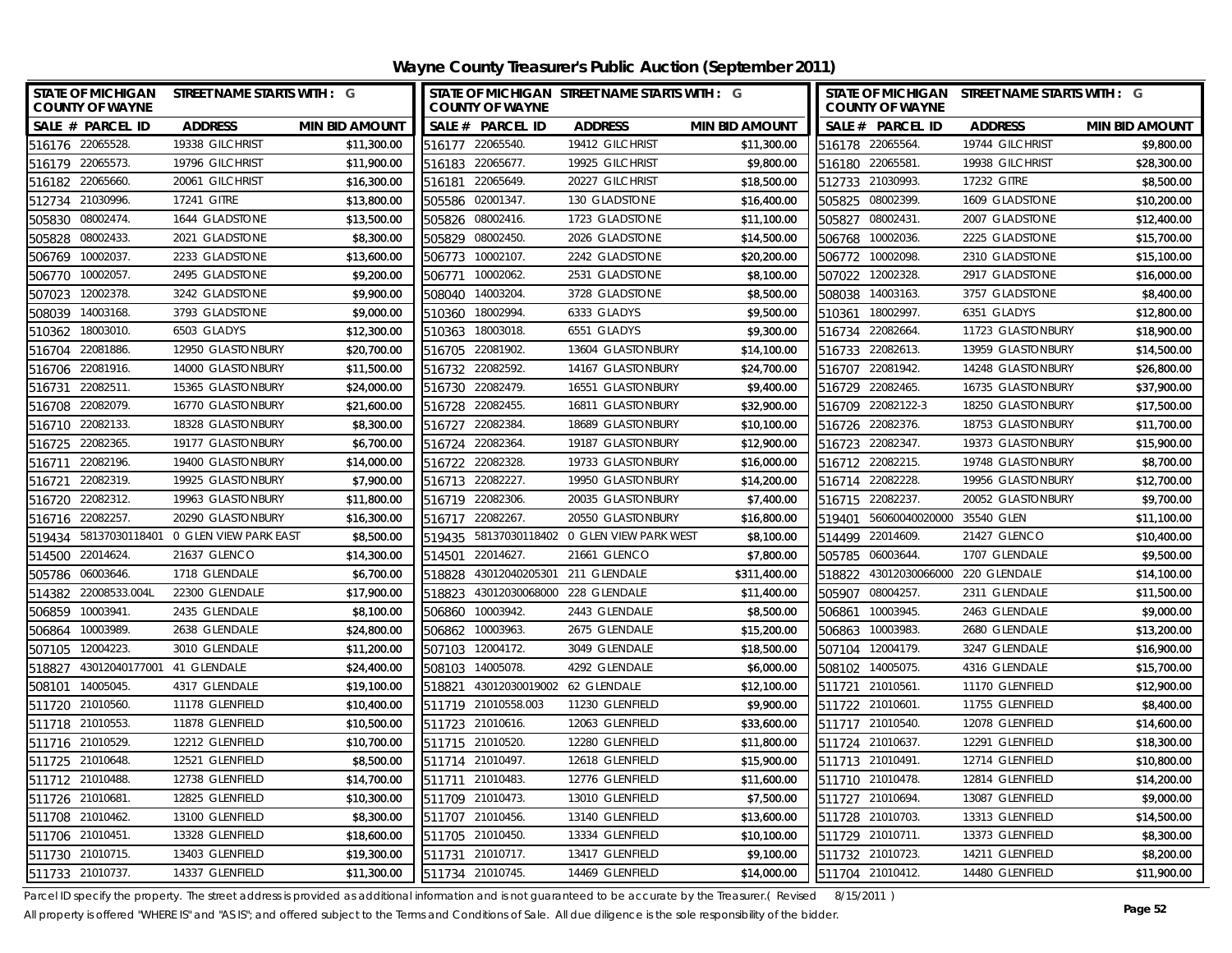**Wayne County Treasurer's Public Auction (September 2011)**

| <b>STATE OF MICHIGAN</b><br><b>COUNTY OF WAYNE</b> | STREET NAME STARTS WITH : G   |                       |        |                       | STATE OF MICHIGAN STREET NAME STARTS WITH : G |                       |        | STATE OF MICHIGAN STREET NAME STARTS WITH : G<br><b>COUNTY OF WAYNE</b> |                                         |                       |  |
|----------------------------------------------------|-------------------------------|-----------------------|--------|-----------------------|-----------------------------------------------|-----------------------|--------|-------------------------------------------------------------------------|-----------------------------------------|-----------------------|--|
| SALE # PARCEL ID                                   | <b>ADDRESS</b>                | <b>MIN BID AMOUNT</b> |        | SALE # PARCEL ID      | <b>ADDRESS</b>                                | <b>MIN BID AMOUNT</b> |        | SALE # PARCEL ID                                                        | <b>ADDRESS</b>                          | <b>MIN BID AMOUNT</b> |  |
| 511703 21010409.                                   | 14506 GLENFIELD               | \$15,400.00           |        | 511735 21010751.      | 14705 GLENFIELD                               | \$12,900.00           |        | 511702 21010400.                                                        | 14770 GLENFIELD                         | \$10,600.00           |  |
| 511701 21010398.                                   | 14784 GLENFIELD               | \$11,000.00           |        | 511736 21010765.      | 14815 GLENFIELD                               | \$10,200.00           |        | 511700 21010392.                                                        | 14834 GLENFIELD                         | \$11,700.00           |  |
| 511737 21010769.                                   | 14843 GLENFIELD               | \$16,800.00           |        | 511699 21010384       | 14926 GLENFIELD                               | \$4,800.00            |        | 519457 60014010520300                                                   | 6355 GLENIS                             | \$23,100.00           |  |
| 512192 21018161.                                   | 13610 GLENWOOD                | \$8,300.00            |        | 512191 21018160.      | 13618 GLENWOOD                                | \$11,500.00           |        | 512193 21018174.                                                        | 13691 GLENWOOD                          | \$15,200.00           |  |
| 512190 21018146.                                   | 13812 GLENWOOD                | \$15,500.00           |        | 512194 21018196.      | 14069 GLENWOOD                                | \$10,500.00           |        | 512189 21018127.                                                        | 14072 GLENWOOD                          | \$11,500.00           |  |
| 512188 21018116.                                   | 14238 GLENWOOD                | \$11,400.00           |        | 512187 21018113.      | 14260 GLENWOOD                                | \$9,600.00            |        | 512195 21018211.                                                        | 14261 GLENWOOD                          | \$8,400.00            |  |
| 512186 21018110.                                   | 14282 GLENWOOD                | \$9,400.00            |        | 512196 21018217.      | 14405 GLENWOOD                                | \$16,600.00           |        | 512197 21018221.                                                        | 14437 GLENWOOD                          | \$21,000.00           |  |
| 512185 21018101.                                   | 14460 GLENWOOD                | \$6,800.00            |        | 512198 21018226.      | 14477 GLENWOOD                                | \$9,400.00            |        | 512184 21018093.                                                        | 14516 GLENWOOD                          | \$8,100.00            |  |
| 21018089.<br>512183                                | 14622 GLENWOOD                | \$5,000.00            |        | 512199 21018243.      | 14667 GLENWOOD                                | \$12,800.00           |        | 512200 21018254.                                                        | 14841 GLENWOOD                          | \$17,200.00           |  |
| 512182 21018069.                                   | 14852 GLENWOOD                | \$8,100.00            | 512181 | 21018067.             | 14860 GLENWOOD                                | \$8,700.00            | 512201 | 21018257.                                                               | 14861 GLENWOOD                          | \$17,400.00           |  |
| 512202 21018286.                                   | 15233 GLENWOOD                | \$18,400.00           |        | 512180 21018033.      | 15276 GLENWOOD                                | \$13,300.00           |        | 512179 21018031.                                                        | 15292 GLENWOOD                          | \$14,200.00           |  |
| 512178 21018025.                                   | 15420 GLENWOOD                | \$10,700.00           | 512203 | 21018302.             | 15455 GLENWOOD                                | \$16,200.00           |        | 512177 21018013.                                                        | 15502 GLENWOOD                          | \$15,100.00           |  |
| 518941                                             | 44005020065000 28426 GLENWOOD | \$10,200.00           | 518942 |                       | 44005030010000 28653 GLENWOOD                 | \$8,700.00            | 518936 | 44005010112000                                                          | 29212 GLENWOOD                          | \$13,500.00           |  |
| 44002010378000<br>518904                           | 29543 GLENWOOD                | \$13,000.00           | 518903 | 44002010377000        | 29555 GLENWOOD                                | \$14,400.00           | 518902 | 44002010374000                                                          | 29619 GLENWOOD                          | \$12,800.00           |  |
| 518901                                             | 44002010370000 29667 GLENWOOD | \$11,600.00           | 518905 |                       | 44002010414000 29690 GLENWOOD                 | \$11,500.00           |        |                                                                         | 519369 55005010413300 36417 GLENWOOD RD | \$12,300.00           |  |
| 505763 06002641.                                   | 1167 GLYNN CT                 | \$9,000.00            | 505764 | 06002667              | 1519 GLYNN CT                                 | \$10,000.00           |        | 505867 08003203.                                                        | 1608 GLYNN CT                           | \$14,900.00           |  |
| 08003132.<br>505862                                | 1679 GLYNN CT                 | \$13,700.00           | 505863 | 08003138.             | 1721 GLYNN CT                                 | \$13,600.00           | 505864 | 08003143.                                                               | 1923 GLYNN CT                           | \$20,600.00           |  |
| 505866 08003176.                                   | 1970 GLYNN CT                 | \$10,800.00           | 505865 | 08003153              | 2001 GLYNN CT                                 | \$11,200.00           | 506797 | 10002834                                                                | 2205 GLYNN CT                           | \$15,300.00           |  |
| 10002945-6<br>506803                               | 2220 GLYNN CT                 | \$22,700.00           | 506798 | 10002841              | 2261 GLYNN CT                                 | \$9,400.00            |        | 506799 10002842.                                                        | 2271 GLYNN CT                           | \$5,700.00            |  |
| 10002856.<br>506800                                | 2441 GLYNN CT                 | \$17,500.00           | 506801 | 10002858              | 2455 GLYNN CT                                 | \$24,300.00           |        | 506802 10002873.                                                        | 2627 GLYNN CT                           | \$9,400.00            |  |
| 12002979.<br>507042                                | 3015 GLYNN CT                 | \$14,100.00           | 507044 | 12003034              | 3016 GLYNN CT                                 | \$11,000.00           |        | 507043 12002985.                                                        | 3211 GLYNN CT                           | \$13,700.00           |  |
| 508054 14003586.                                   | 3787 GLYNN CT                 | \$16,300.00           | 505700 | 04002784              | 734 GLYNN CT                                  | \$14,100.00           |        | 505699 04002773.                                                        | 908 GLYNN CT                            | \$15,700.00           |  |
| 506318 09013897.                                   | 13814 GODDARD                 | \$10,100.00           |        | 506319 09013908.      | 13882 GODDARD                                 | \$14,500.00           |        | 506341 09014373.                                                        | 13933 GODDARD                           | \$10,700.00           |  |
| 09013953.<br>506320                                | 17210 GODDARD                 | \$10,300.00           | 506321 | 09013955              | 17222 GODDARD                                 | \$14,600.00           |        | 506340 09014331                                                         | 17233 GODDARD                           | \$8,300.00            |  |
| 506322 09013960.                                   | 17256 GODDARD                 | \$9,000.00            |        | 506339 09014327       | 17259 GODDARD                                 | \$22,000.00           |        | 506323 09013969.                                                        | 17448 GODDARD                           | \$12,500.00           |  |
| 506338 09014306.                                   | 17527 GODDARD                 | \$11,800.00           |        | 506324 09013983.      | 17540 GODDARD                                 | \$16,000.00           |        | 506325 09013998.                                                        | 17870 GODDARD                           | \$10,300.00           |  |
| 506326 09014000.                                   | 17880 GODDARD                 | \$13,600.00           |        | 506337 09014281.      | 17917 GODDARD                                 | \$9,300.00            |        | 506327 09014040-1                                                       | 18160 GODDARD                           | \$15,900.00           |  |
| 506336 09014228-9                                  | 18595 GODDARD                 | \$11,500.00           |        | 506328 09014079       | 18866 GODDARD                                 | \$10,300.00           |        | 506335 09014200.                                                        | 18919 GODDARD                           | \$8,800.00            |  |
| 506329 09014092-3                                  | 19144 GODDARD                 | \$8,200.00            |        | 506330 09014096.      | 19162 GODDARD                                 | \$8,900.00            |        | 506331 09014097.                                                        | 19168 GODDARD                           | \$9,900.00            |  |
| 506334 09014182.                                   | 19221 GODDARD                 | \$14,600.00           |        | 506333 09014177.      | 19257 GODDARD                                 | \$10,500.00           |        | 506332 09014172-3                                                       | 19315 GODDARD                           | \$8,600.00            |  |
| 507920 13024591.                                   | 19976 GODDARD                 | \$10,200.00           |        | 507923 13024667-8     | 19979 GODDARD                                 | \$20,100.00           |        | 507922 13024649-50                                                      | 20145 GODDARD                           | \$8,400.00            |  |
| 507921 13024647-8                                  | 20153 GODDARD                 | \$10,800.00           |        | 519549 78060020081000 | 09595 GOLD ARBOR                              | \$13,700.00           |        | 519355 50147990110000 156 GOODELL                                       |                                         | \$8,200.00            |  |
| 50005060345000 235 GOODELL<br>519277               |                               | \$9,500.00            |        | 518610 41002040273000 | 2350 GOODSON                                  | \$7,800.00            |        | 505732 05004961                                                         | 9515 GOODWIN                            | \$54,400.00           |  |
| 519160 45003100310000 1012 GORMAN                  |                               | \$13,300.00           |        | 512794 21032018.      | 12426 GOULBURN                                | \$9,700.00            |        | 512815 21032491                                                         | 12427 GOULBURN                          | \$15,200.00           |  |
| 512795 21032028.                                   | 12506 GOULBURN                | \$13,100.00           |        | 512796 21032035       | 12602 GOULBURN                                | \$8,300.00            |        | 512797 21032041.                                                        | 12650 GOULBURN                          | \$11,200.00           |  |
| 512814 21032449.                                   | 17201 GOULBURN                | \$11,900.00           |        | 512813 21032443.      | 17241 GOULBURN                                | \$7,900.00            |        | 512812 21032438.                                                        | 17277 GOULBURN                          | \$10,000.00           |  |
| 512798 21032081                                    | 18042 GOULBURN                | \$14,400.00           |        | 512811 21032427.      | 18059 GOULBURN                                | \$12,600.00           |        | 512799 21032090.                                                        | 18108 GOULBURN                          | \$16,200.00           |  |
| 512810 21032397.                                   | 18633 GOULBURN                | \$10,000.00           |        | 512809 21032394-5     | 18649 GOULBURN                                | \$10,800.00           |        | 512800 21032118.                                                        | 18668 GOULBURN                          | \$10,700.00           |  |
| 512801 21032138.                                   | 18988 GOULBURN                | \$13,000.00           |        | 512808 21032361.      | 19201 GOULBURN                                | \$15,600.00           |        | 512802 21032156.                                                        | 19332 GOULBURN                          | \$8,000.00            |  |
| 512803 21032170.                                   | 19510 GOULBURN                | \$11,100.00           |        | 512807 21032336-7     | 19537 GOULBURN                                | \$15,300.00           |        | 512804 21032201.                                                        | 19794 GOULBURN                          | \$14,200.00           |  |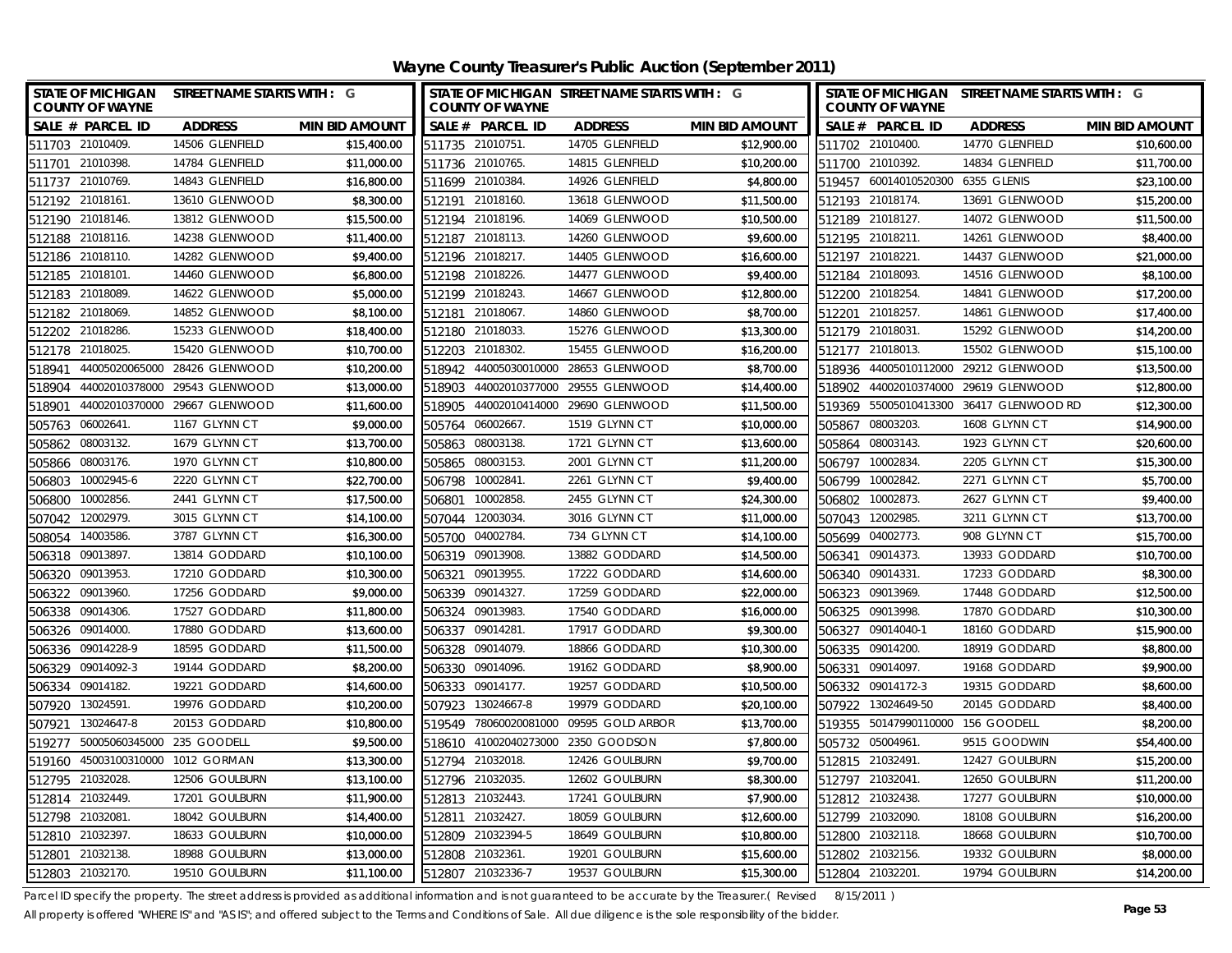| <b>STATE OF MICHIGAN</b><br><b>COUNTY OF WAYNE</b> | STREET NAME STARTS WITH : G |                  | <b>COUNTY OF WAYNE</b> | STATE OF MICHIGAN STREET NAME STARTS WITH : G |                       |        | <b>COUNTY OF WAYNE</b> | STATE OF MICHIGAN STREET NAME STARTS WITH : G |                       |
|----------------------------------------------------|-----------------------------|------------------|------------------------|-----------------------------------------------|-----------------------|--------|------------------------|-----------------------------------------------|-----------------------|
| SALE # PARCEL ID<br><b>ADDRESS</b>                 | <b>MIN BID AMOUNT</b>       |                  | SALE # PARCEL ID       | <b>ADDRESS</b>                                | <b>MIN BID AMOUNT</b> |        | SALE # PARCEL ID       | <b>ADDRESS</b>                                | <b>MIN BID AMOUNT</b> |
| 512805 21032209<br>19946 GOULBURN                  | \$20,100.00                 | 512806 21032283. |                        | 20107 GOULBURN                                | \$22,300.00           |        |                        | 519370 55010010430002 3988 GRACE AVE          | \$11,900.00           |
| 511017 20001333.<br>9577 GRAHAM                    | \$7,800.00                  | 505923 08004636. |                        | 2266 GRAND                                    | \$7,400.00            |        | 505922 08004632.       | 2292 GRAND                                    | \$7,600.00            |
| 506883 10004297.<br>2433 GRAND                     | \$12,400.00                 | 506884 10004334. |                        | 2708 GRAND                                    | \$20,000.00           |        | 507127 12004608.       | 2909 GRAND                                    | \$17,100.00           |
| 507128 12004620.<br>2999 GRAND                     | \$13,800.00                 | 507129 12004626. |                        | 3041 GRAND                                    | \$13,000.00           |        | 507130 12004627.       | 3049 GRAND                                    | \$12,800.00           |
| 3253 GRAND<br>12004633.<br>507131                  | \$12,400.00                 | 507132 12004637. |                        | 3281 GRAND                                    | \$11,300.00           |        | 508136 14005641        | 4039 GRAND                                    | \$9,200.00            |
| 4040 GRAND<br>508143 14005706.                     | \$13,900.00                 | 508142 14005705. |                        | 4048 GRAND                                    | \$14,400.00           |        | 508137 14005649.       | 4097 GRAND                                    | \$9,100.00            |
| 4110 GRAND<br>14005696.<br>508141                  | \$8,300.00                  | 508138 14005657. |                        | 4237 GRAND                                    | \$9,100.00            |        | 508140 14005680.       | 4308 GRAND                                    | \$13,100.00           |
| 508139 14005677.<br>4328 GRAND                     | \$9,100.00                  |                  |                        | 519559 79004030016300 27100 GRAND RIVER       | \$38,700.00           |        | 516164 22065099.       | 11325 GRANDMONT                               | \$13,100.00           |
| 22065097<br>11339 GRANDMONT<br>516163              | \$18,900.00                 | 516162 22065096. |                        | 11345 GRANDMONT                               | \$9,900.00            |        | 516150 22064782.       | 12216 GRANDMONT                               | \$15,200.00           |
| 22064783<br>12222 GRANDMONT<br>516151              | \$11,300.00                 | 516152 22064787. |                        | 12250 GRANDMONT                               | \$9,400.00            |        | 516153 22064789.       | 12266 GRANDMONT                               | \$11,300.00           |
| 22065013<br>12701 GRANDMONT<br>516161              | \$11,600.00                 | 516154 22064815. |                        | 12730 GRANDMONT                               | \$16,000.00           |        | 516155 22064836.001    | 12952 GRANDMONT                               | \$20,900.00           |
| 516156 22064843.<br>13554 GRANDMONT                | \$11,400.00                 | 516157 22064846. |                        | 13578 GRANDMONT                               | \$14,000.00           |        | 516158 22064865.       | 14034 GRANDMONT                               | \$19,200.00           |
| 22064910<br>14664 GRANDMONT<br>516159              | \$29,800.00                 | 516160           | 22064911.012           | 14891 GRANDMONT                               | \$27,300.00           |        | 516167 22065320.       | 6311 GRANDMONT                                | \$6,600.00            |
| 22064578<br>6426 GRANDMONT<br>516140               | \$16,600.00                 | 516141           | 22064585.              | 6476 GRANDMONT                                | \$16,500.00           |        | 516142 22064609.       | 6800 GRANDMONT                                | \$17,600.00           |
| 516143 22064619.<br>6870 GRANDMONT                 | \$18,400.00                 | 516144           | 22064631               | 7260 GRANDMONT                                | \$29,200.00           |        | 516145 22064642.       | 7338 GRANDMONT                                | \$10,100.00           |
| 22064655.<br>7482 GRANDMONT<br>516146              | \$11,200.00                 | 516147 22064694. |                        | 8912 GRANDMONT                                | \$7,500.00            |        | 516166 22065185.       | 9109 GRANDMONT                                | \$7,800.00            |
| 22065141<br>9549 GRANDMONT<br>516165               | \$16,900.00                 | 516148           | 22064718.              | 9638 GRANDMONT                                | \$7,500.00            |        | 516149 22064719.       | 9646 GRANDMONT                                | \$14,700.00           |
| 44002010559000<br>29481 GRANDVIEW<br>518908        | \$9,800.00                  | 518909           | 44002010578000         | 29506 GRANDVIEW                               | \$17,000.00           | 519404 | 56065030767002         | 32611 GRANDVIEW                               | \$11,800.00           |
| 22088803<br>13535 GRANDVILLE<br>516948             | \$9,100.00                  | 516935 22088324. |                        | 14040 GRANDVILLE                              | \$22,700.00           |        | 516936 22088339.       | 14200 GRANDVILLE                              | \$12,300.00           |
| 22088364<br>14440 GRANDVILLE<br>516937             | \$11,200.00                 | 516939 22088472. |                        | 18226 GRANDVILLE                              | \$15,400.00           |        | 516940 22088497.       | 18478 GRANDVILLE                              | \$13,900.00           |
| 22088505<br>18666 GRANDVILLE<br>516941             | \$8,100.00                  | 516942           | 22088517               | 18762 GRANDVILLE                              | \$12,900.00           | 516947 | 22088601               | 19201 GRANDVILLE                              | \$13,100.00           |
| 22088532<br>19308 GRANDVILLE<br>516943             | \$9,700.00                  | 516944           | 22088545.007           | 19444 GRANDVILLE                              | \$16,100.00           | 516945 | 22088545.025           | 19792 GRANDVILLE                              | \$11,500.00           |
| 22088569-70<br>20201 GRANDVILLE<br>516946          | \$17,300.00                 | 516961           | 22089097.              | 6099 GRANDVILLE                               | \$22,800.00           | 516922 | 22088011.              | 6260 GRANDVILLE                               | \$14,100.00           |
| 22089073.<br>6345 GRANDVILLE<br>516960             | \$21,100.00                 | 516923 22088040. |                        | 6492 GRANDVILLE                               | \$13,200.00           | 516924 | 22088045.              | 6526 GRANDVILLE                               | \$13,900.00           |
| 516959<br>22089029<br>6803 GRANDVILLE              | \$14,800.00                 | 516925 22088067. |                        | 6830 GRANDVILLE                               | \$13,000.00           | 516926 | 22088075.              | 6886 GRANDVILLE                               | \$9,300.00            |
| 516927<br>22088078<br>6908 GRANDVILLE              | \$12,500.00                 | 516928 22088093. |                        | 7330 GRANDVILLE                               | \$12,400.00           |        | 516929 22088096.       | 7352 GRANDVILLE                               | \$10,100.00           |
| 516930 22088121.<br>7704 GRANDVILLE                | \$18,000.00                 | 516957 22088978. |                        | 7721 GRANDVILLE                               | \$14,300.00           |        | 516931 22088124        | 7728 GRANDVILLE                               | \$12,500.00           |
| 516932 22088137.<br>8032 GRANDVILLE                | \$16,100.00                 | 516956 22088957  |                        | 8047 GRANDVILLE                               | \$14,400.00           |        | 516933 22088144        | 8080 GRANDVILLE                               | \$12,200.00           |
| 516955<br>22088945<br>8231 GRANDVILLE              | \$14,200.00                 | 516954           | 22088944.              | 8239 GRANDVILLE                               | \$14,800.00           |        | 516953 22088943.       | 8247 GRANDVILLE                               | \$12,500.00           |
| 516952 22088942.<br>8255 GRANDVILLE                | \$13,000.00                 | 516951           | 22088934               | 8319 GRANDVILLE                               | \$10,400.00           |        | 516934 22088209.       | 9040 GRANDVILLE                               | \$9,800.00            |
| 9101 GRANDVILLE<br>516950 22088883.                | \$12,800.00                 | 516949 22088852. |                        | 9581 GRANDVILLE                               | \$14,300.00           |        | 516938 22088415.       | 15310 GRANDVILLE AVE                          | \$23,400.00           |
| 516958 22089011<br>7227 GRANDVILLE AVE             | \$19,600.00                 | 506949 11003693. |                        | 5228 GRANDY                                   | \$6,500.00            |        | 506954 11003885        | 5309 GRANDY                                   | \$6,400.00            |
| 506950<br>11003702<br>5334 GRANDY                  | \$7,200.00                  | 506953 11003848. |                        | 5739 GRANDY                                   | \$6,800.00            |        | 506952 11003844.       | 5761 GRANDY                                   | \$7,500.00            |
| 506951 11003753.<br>5928 GRANDY                    | \$25,100.00                 |                  | 519152 45001040163002  | 1591 GRANT                                    | \$18,400.00           |        | 506127 09006244        | 2954 GRANT                                    | \$10,800.00           |
| 10281 GRATIOT<br>510852 19001766-7                 | \$13,300.00                 |                  | 510848 19001583.002L   | 10640 GRATIOT                                 | \$178,400.00          |        | 512620 21028871.       | 11077 GRATIOT                                 | \$17,700.00           |
| 21028941<br>12327 GRATIOT<br>512621                | \$7,400.00                  | 512622 21028946. |                        | 12355 GRATIOT                                 | \$8,700.00            |        | 512623 21028947.       | 12365 GRATIOT                                 | \$22,200.00           |
| 21028952-3<br>12555 GRATIOT<br>512624              | \$16,900.00                 | 512625 21028954. |                        | 12585 GRATIOT                                 | \$7,100.00            |        | 512626 21028964        | 12719 GRATIOT                                 | \$12,700.00           |
| 13141 GRATIOT<br>512627 21028990-1                 | \$13,000.00                 | 512619 21028657. |                        | 13334 GRATIOT                                 | \$11,400.00           |        | 512618 21028623-4      | 13900 GRATIOT                                 | \$19,800.00           |
| 512617 21028613.<br>13956 GRATIOT                  | \$8,600.00                  | 512628 21029056. |                        | 13959 GRATIOT                                 | \$19,400.00           |        | 512616 21028589.       | 14114 GRATIOT                                 | \$16,000.00           |
| 512629 21029092.<br>14179 GRATIOT                  | \$9,600.00                  | 512615 21028544. |                        | 14474 GRATIOT                                 | \$8,300.00            |        | 512630 21029141.002L   | 14695 GRATIOT                                 | \$15,400.00           |

Parcel ID specify the property. The street address is provided as additional information and is not guaranteed to be accurate by the Treasurer.( Revised 8/15/2011 )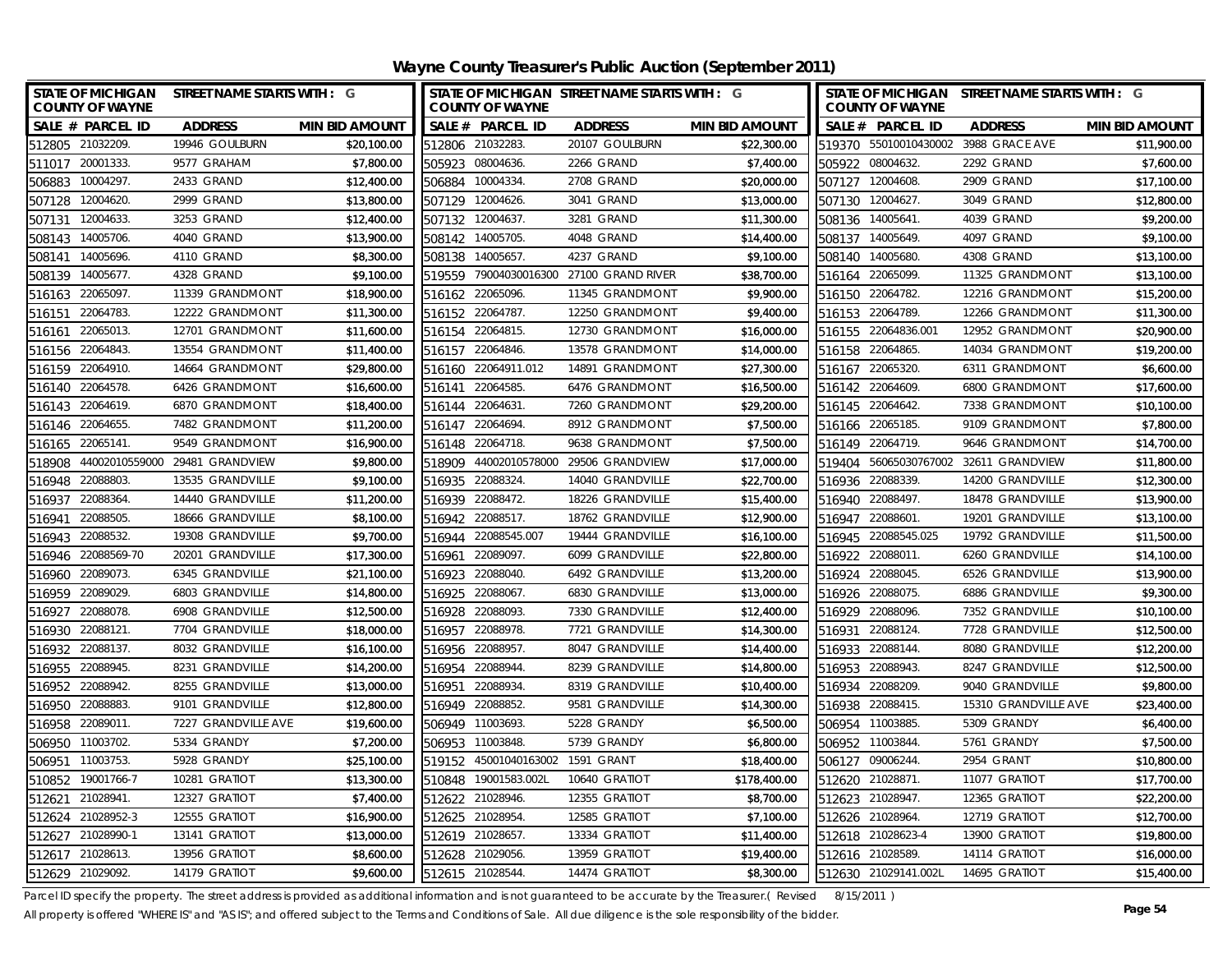**Wayne County Treasurer's Public Auction (September 2011)**

| <b>STATE OF MICHIGAN</b><br><b>COUNTY OF WAYNE</b> | STREET NAME STARTS WITH : G         |                       |        | <b>COUNTY OF WAYNE</b> | STATE OF MICHIGAN STREET NAME STARTS WITH : G |                       |                  | <b>COUNTY OF WAYNE</b> | STATE OF MICHIGAN STREET NAME STARTS WITH : G |                       |
|----------------------------------------------------|-------------------------------------|-----------------------|--------|------------------------|-----------------------------------------------|-----------------------|------------------|------------------------|-----------------------------------------------|-----------------------|
| SALE # PARCEL ID                                   | <b>ADDRESS</b>                      | <b>MIN BID AMOUNT</b> |        | SALE # PARCEL ID       | <b>ADDRESS</b>                                | <b>MIN BID AMOUNT</b> |                  | SALE # PARCEL ID       | <b>ADDRESS</b>                                | <b>MIN BID AMOUNT</b> |
| 512614 21028481-8                                  | 15100 GRATIOT                       | \$301,500.00          |        | 512631 21029201        | 15123 GRATIOT                                 | \$11,700.00           |                  | 506063 09001277.       | 2270 GRATIOT                                  | \$4,200.00            |
| 509911 17000730-1                                  | 8605 GRATIOT                        | \$8,600.00            |        | 509912 17000734.       | 8635 GRATIOT                                  | \$9,400.00            |                  | 510850 19001683.       | 8700 GRATIOT                                  | \$6,800.00            |
| 19001684.<br>510851                                | 8701 GRATIOT                        | \$7,500.00            |        | 510849 19001682.       | 8710 GRATIOT                                  | \$8,300.00            | 513196 21048772. |                        | 2223 GRAY                                     | \$7,400.00            |
| 513195 21048760.                                   | 2573 GRAY                           | \$11,000.00           |        | 513189 21048512.       | 2608 GRAY                                     | \$49,900.00           |                  | 513190 21048535.       | 3000 GRAY                                     | \$8,300.00            |
| 21048711<br>513194                                 | 3465 GRAY                           | \$7,900.00            |        | 513193 21048706        | 3501 GRAY                                     | \$20,900.00           |                  | 513192 21048663.       | 4365 GRAY                                     | \$9,300.00            |
| 21048643<br>513191                                 | 4725 GRAY                           | \$8,400.00            |        | 518614 41002040492000  | 2335 GRAYLING                                 | \$8,900.00            |                  | 514073 21074086.       | 10090 GRAYTON                                 | \$19,000.00           |
| 21073919-20<br>514071                              | 4154 GRAYTON                        | \$18,200.00           |        | 514072 21073975.       | 4882 GRAYTON                                  | \$13,200.00           |                  | 514074 21074204.       | 5261 GRAYTON                                  | \$11,400.00           |
|                                                    | 519269 50004990004000 0 GREAT LAKES | \$127,700.00          |        | 506480 09019595.       | 17881 GREELEY                                 | \$6,800.00            |                  | 506479 09019562.       | 18539 GREELEY                                 | \$7,900.00            |
| 09019238<br>506460                                 | 18602 GREELEY                       | \$10,000.00           | 506478 | 09019545.              | 18811 GREELEY                                 | \$11,300.00           | 506461           | 09019274.              | 19182 GREELEY                                 | \$11,400.00           |
| 506462 09019280.                                   | 19214 GREELEY                       | \$5,600.00            |        | 506477 09019505.       | 19255 GREELEY                                 | \$9,800.00            | 506463           | 09019294.              | 19334 GREELEY                                 | \$10,200.00           |
| 09019295.<br>506464                                | 19342 GREELEY                       | \$13,100.00           |        | 506476 09019493-4      | 19357 GREELEY                                 | \$14,000.00           |                  | 506465 09019315.       | 19600 GREELEY                                 | \$12,300.00           |
| 506475 09019459.                                   | 19699 GREELEY                       | \$11,800.00           |        | 506466 09019335.       | 19736 GREELEY                                 | \$12,500.00           |                  | 506467 09019337.       | 19934 GREELEY                                 | \$17,800.00           |
| 09019338.<br>506468                                | 19942 GREELEY                       | \$12,300.00           |        | 506474 09019439.       | 20017 GREELEY                                 | \$10,700.00           |                  | 506469 09019362.       | 20166 GREELEY                                 | \$17,800.00           |
| 09019419.<br>506473                                | 20195 GREELEY                       | \$8,700.00            |        | 506472 09019398        | 20473 GREELEY                                 | \$11,600.00           | 506470           | 09019387               | 20502 GREELEY                                 | \$10,300.00           |
| 09019391.<br>506471                                | 20521 GREELEY                       | \$10,200.00           | 510503 | 18009099.              | 1003 GREEN                                    | \$8,600.00            |                  | 510502 18009050.       | <b>1715 GREEN</b>                             | \$10,400.00           |
| 18008943.<br>510499                                | 1852 GREEN                          | \$12,000.00           | 510501 | 18009028               | 2015 GREEN                                    | \$8,900.00            |                  | 515551 22051034-8      | 12053 GREENFIELD                              | \$13,200.00           |
| 22049861<br>515524                                 | 12874 GREENFIELD                    | \$33,500.00           | 515550 | 22050954-6             | 13511 GREENFIELD                              | \$8,800.00            |                  | 515549 22050951-2      | 13531 GREENFIELD                              | \$27,400.00           |
| 515525 22049919.002L                               | 14104 GREENFIELD                    | \$17,800.00           |        | 515526 22049947-8      | 14850 GREENFIELD                              | \$41,700.00           |                  | 515527 22049949.       | 14880 GREENFIELD                              | \$45,300.00           |
| 515528 22049953-6                                  | 14950 GREENFIELD                    | \$77,900.00           |        | 515529 22049963.       | 15090 GREENFIELD                              | \$9,900.00            |                  | 515530 22049974.       | 15350 GREENFIELD                              | \$10,100.00           |
| 22049980<br>515531                                 | 15400 GREENFIELD                    | \$15,000.00           |        | 515532 22049981        | 15410 GREENFIELD                              | \$10,500.00           |                  | 515533 22049988.       | 15470 GREENFIELD                              | \$10,100.00           |
| 22050824<br>515548                                 | 16217 GREENFIELD                    | \$19,800.00           |        | 515534 22050036.002    | 16226 GREENFIELD                              | \$7,100.00            |                  | 515535 22050037.001    | 16246 GREENFIELD                              | \$8,400.00            |
| 515536 22050040.002L                               | 16270 GREENFIELD                    | \$9,000.00            |        | 515537 22050097        | 16860 GREENFIELD                              | \$9,900.00            |                  | 515538 22050149.       | 17382 GREENFIELD                              | \$11,700.00           |
| 515547 22050670.                                   | 18253 GREENFIELD                    | \$8,500.00            |        | 515539 22050193-4      | 18432 GREENFIELD                              | \$9,100.00            |                  | 515546 22050584-9      | 18935 GREENFIELD                              | \$14,300.00           |
| 22050256-9<br>515540                               | 18946 GREENFIELD                    | \$6,500.00            |        | 515541 22050260.       | 18954 GREENFIELD                              | \$8,100.00            |                  | 515542 22050261-2      | 18966 GREENFIELD                              | \$6,400.00            |
| 515543 22050347.                                   | 19726 GREENFIELD                    | \$6,200.00            |        | 515544 22050372-3      | 19940 GREENFIELD                              | \$7,900.00            |                  | 515545 22050481-3      | 19953 GREENFIELD                              | \$19,500.00           |
| 515552 22051219-20                                 | 9185 GREENFIELD                     | \$8,200.00            |        | 509389 16029155.       | 12090 GREENLAWN                               | \$7,800.00            |                  | 509390 16029160.       | 12120 GREENLAWN                               | \$7,000.00            |
| 509416 16030084.                                   | 12147 GREENLAWN                     | \$7,400.00            |        | 509415 16030075.       | 12201 GREENLAWN                               | \$6,300.00            |                  | 509414 16030071.       | 12303 GREENLAWN                               | \$9,500.00            |
| 509413 16029989.                                   | 14209 GREENLAWN                     | \$7,900.00            |        | 509412 16029988        | 14215 GREENLAWN                               | \$6,500.00            |                  | 509391 16029261        | 14222 GREENLAWN                               | \$16,800.00           |
| 509392 16029277.                                   | 14542 GREENLAWN                     | \$6,600.00            |        | 509393 16029283        | 14586 GREENLAWN                               | \$12,300.00           |                  | 509394 16029325.       | 15342 GREENLAWN                               | \$13,800.00           |
| 509395 16029365.                                   | 15750 GREENLAWN                     | \$13,300.00           |        | 509396 16029385        | 15880 GREENLAWN                               | \$13,800.00           |                  | 509397 16029397.       | 16138 GREENLAWN                               | \$18,400.00           |
| 509398 16029415.                                   | 16260 GREENLAWN                     | \$17,000.00           |        | 509399 16029459.       | 17138 GREENLAWN                               | \$10,000.00           |                  | 509411 16029877.       | 17141 GREENLAWN                               | \$9,300.00            |
| 509400 16029468.                                   | 17200 GREENLAWN                     | \$21,700.00           |        | 509401 16029480        | 17376 GREENLAWN                               | \$17,500.00           |                  | 509410 16029849.       | 17523 GREENLAWN                               | \$11,800.00           |
| 509409 16029838.                                   | 17605 GREENLAWN                     | \$12,200.00           | 509408 | 16029805               | 18609 GREENLAWN                               | \$24,500.00           |                  | 509402 16029548.       | 18630 GREENLAWN                               | \$18,600.00           |
| 509403 16029614-5                                  | 19754 GREENLAWN                     | \$7,800.00            |        | 509407 16029733        | 19779 GREENLAWN                               | \$14,000.00           |                  | 509404 16029636.       | 20040 GREENLAWN                               | \$11,600.00           |
| 509406 16029701                                    | 20183 GREENLAWN                     | \$16,200.00           | 509405 | 16029676.              | 20525 GREENLAWN                               | \$8,400.00            | 510655 18013954  |                        | 8030 GREENLAWN                                | \$7,800.00            |
| 510658 18014055.                                   | 8237 GREENLAWN                      | \$9,600.00            |        | 510656 18014013        | 8612 GREENLAWN                                | \$7,300.00            |                  | 510657 18014020.       | 8615 GREENLAWN                                | \$8,500.00            |
| 513650 21065287.                                   | 10100 GREENSBORO                    | \$10,300.00           | 513651 | 21065300               | 10282 GREENSBORO                              | \$8,900.00            |                  | 513652 21065316.       | 10436 GREENSBORO                              | \$13,900.00           |
| 513653 21065317.                                   | 10444 GREENSBORO                    | \$11,000.00           |        | 513655 21065389        | 9411 GREENSBORO                               | \$30,700.00           |                  | 513654 21065384.       | 9445 GREENSBORO                               | \$15,900.00           |
| 513647 21065265.                                   | 9470 GREENSBORO                     | \$12,500.00           |        | 513648 21065269        | 9502 GREENSBORO                               | \$16,900.00           |                  | 513649 21065270.       | 9506 GREENSBORO                               | \$21,500.00           |
| 516657 22080497.                                   | 12931 GREENVIEW                     | \$8,900.00            |        | 516656 22080432.       | 14335 GREENVIEW                               | \$13,900.00           | 516655 22080419. |                        | 14441 GREENVIEW                               | \$12,500.00           |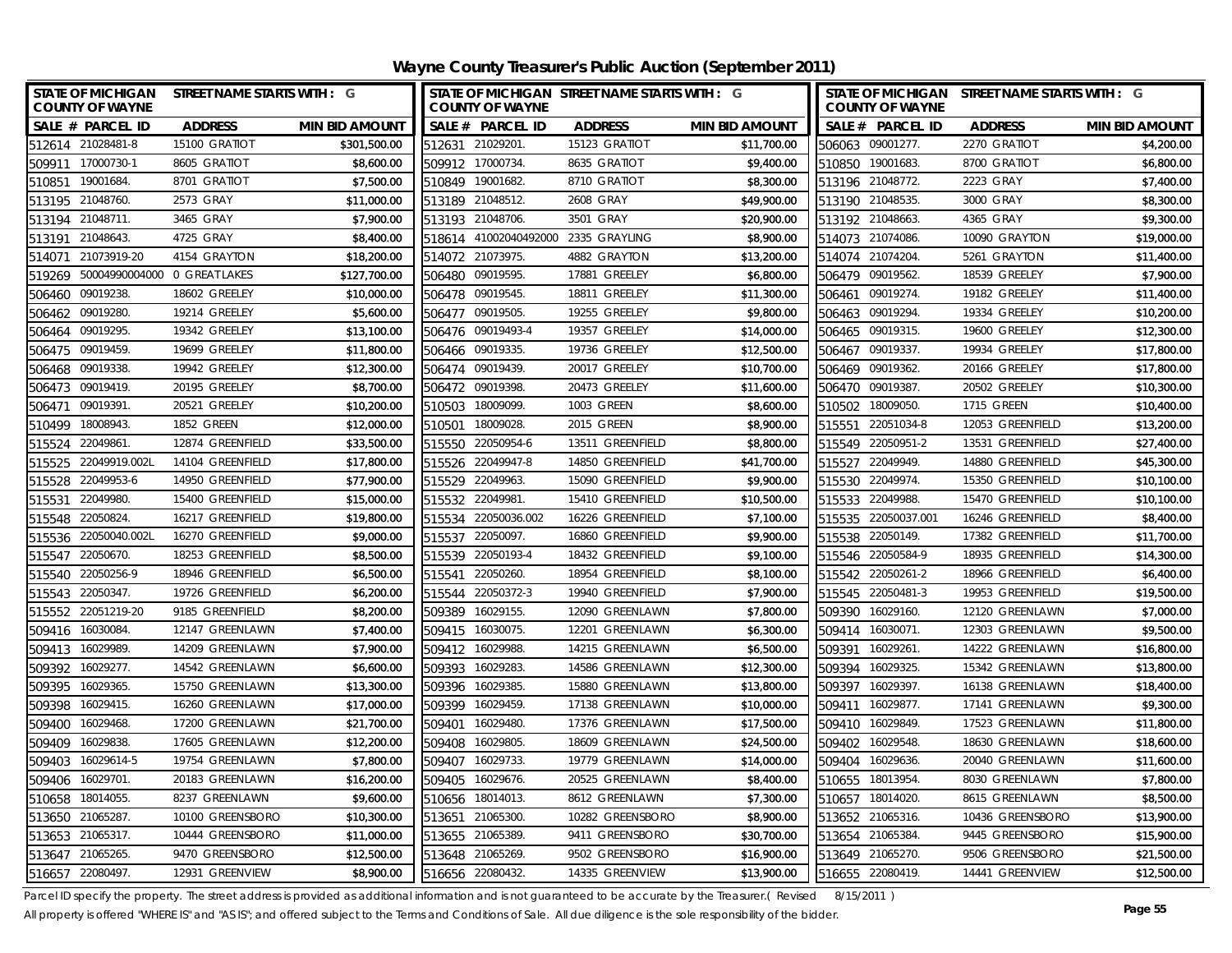| STATE OF MICHIGAN STREET NAME STARTS WITH : G<br><b>COUNTY OF WAYNE</b> |                     |                       |        | <b>COUNTY OF WAYNE</b>            | STATE OF MICHIGAN STREET NAME STARTS WITH : G |                       | <b>COUNTY OF WAYNE</b> | STATE OF MICHIGAN STREET NAME STARTS WITH : G |                                     |                       |
|-------------------------------------------------------------------------|---------------------|-----------------------|--------|-----------------------------------|-----------------------------------------------|-----------------------|------------------------|-----------------------------------------------|-------------------------------------|-----------------------|
| SALE # PARCEL ID                                                        | <b>ADDRESS</b>      | <b>MIN BID AMOUNT</b> |        | SALE # PARCEL ID                  | <b>ADDRESS</b>                                | <b>MIN BID AMOUNT</b> |                        | SALE # PARCEL ID                              | <b>ADDRESS</b>                      | <b>MIN BID AMOUNT</b> |
| 516654 22080417.                                                        | 14459 GREENVIEW     | \$12,600.00           |        | 516653 22080352.                  | 16201 GREENVIEW                               | \$17,700.00           |                        | 516652 22080308.                              | 16889 GREENVIEW                     | \$13,100.00           |
| 516642 22079969.                                                        | 16890 GREENVIEW     | \$22,900.00           |        | 516643 22080006.                  | 17600 GREENVIEW                               | \$15,100.00           |                        | 516644 22080009.                              | 17620 GREENVIEW                     | \$17,500.00           |
| 516645 22080017.                                                        | 17682 GREENVIEW     | \$20,800.00           |        | 516646 22080023-38                | 18400 GREENVIEW                               | \$10,000.00           |                        | 516647 22080056.                              | 18666 GREENVIEW                     | \$18,500.00           |
| 516651 22080215-6                                                       | 18679 GREENVIEW     | \$17,700.00           |        | 516650 22080164.                  | 19455 GREENVIEW                               | \$13,400.00           |                        | 516649 22080129.                              | 20051 GREENVIEW                     | \$12,900.00           |
| 516648 22080114.                                                        | 20068 GREENVIEW     | \$13,500.00           |        | 516632 22079485.                  | 5636 GREENVIEW                                | \$11,100.00           |                        | 516633 22079489.002L                          | 5698 GREENVIEW                      | \$18,300.00           |
| 516673 22080803.002L                                                    | 5707 GREENVIEW      | \$15,800.00           |        | 516672 22080795.001               | 5833 GREENVIEW                                | \$10,300.00           |                        | 516671 22080792.                              | 6021 GREENVIEW                      | \$22,900.00           |
| 22079515.<br>516634                                                     | 6200 GREENVIEW      | \$16,300.00           | 516670 | 22080765.                         | 6301 GREENVIEW                                | \$17,500.00           |                        | 516669 22080757.                              | 6371 GREENVIEW                      | \$26,600.00           |
| 22080748.<br>516668                                                     | 6445 GREENVIEW      | \$24,700.00           | 516667 | 22080736.                         | 6539 GREENVIEW                                | \$16,500.00           | 516635                 | 22079571.                                     | 6800 GREENVIEW                      | \$22,400.00           |
| 22079625<br>516636                                                      | 7690 GREENVIEW      | \$19,600.00           | 516637 | 22079639.                         | 7796 GREENVIEW                                | \$12,900.00           |                        | 516638 22079643.                              | 7826 GREENVIEW                      | \$9,900.00            |
| 516639 22079654                                                         | 8084 GREENVIEW      | \$11,800.00           |        | 516640 22079666.                  | 8248 GREENVIEW                                | \$13,700.00           |                        | 516666 22080622-3                             | 8285 GREENVIEW                      | \$12,800.00           |
| 22080618<br>516665                                                      | 8317 GREENVIEW      | \$15,700.00           |        | 516664 22080614.                  | 8421 GREENVIEW                                | \$14,200.00           |                        | 516663 22080607.                              | 8471 GREENVIEW                      | \$14,800.00           |
| 22080602-3<br>516662                                                    | 8497 GREENVIEW      | \$15,000.00           | 516661 | 22080599.                         | 8601 GREENVIEW                                | \$15,000.00           |                        | 516660 22080593.                              | 8643 GREENVIEW                      | \$13,500.00           |
| 516659 22080592.                                                        | 8651 GREENVIEW      | \$24,100.00           | 516641 | 22079709-10                       | 8842 GREENVIEW                                | \$14,900.00           |                        | 516658 22080563.                              | 9075 GREENVIEW                      | \$16,500.00           |
| 16004195.<br>508712                                                     | 5065 GREENWAY       | \$12,600.00           | 508714 | 16004239.                         | 5108 GREENWAY                                 | \$11,100.00           |                        | 508713 16004234.                              | 5512 GREENWAY                       | \$9,000.00            |
| 518931                                                                  |                     | \$20,300.00           |        |                                   | 518932 44004020270000 525 GREENWOOD           | \$13,300.00           |                        |                                               | 518930 44004020238000 564 GREENWOOD | \$11,700.00           |
| 17004369.<br>509983                                                     | 11405 GREINER       | \$9,200.00            |        | 512306 21020431-2                 | 11831 GREINER                                 | \$11,100.00           |                        | 512307 21020463.                              | 12301 GREINER                       | \$7,300.00            |
| 21020386<br>512305                                                      | 12324 GREINER       | \$6,600.00            | 512308 | 21020475.                         | 12503 GREINER                                 | \$12,000.00           |                        | 512309 21020491.                              | 12725 GREINER                       | \$10,400.00           |
| 512310 21020502-4                                                       | 12823 GREINER       | \$15,100.00           |        | 512304 21020359.                  | 12836 GREINER                                 | \$9,000.00            |                        | 512303 21020357.                              | 12902 GREINER                       | \$13,300.00           |
| 512302 21020355.                                                        | 12918 GREINER       | \$14,800.00           |        | 512301 21020349.                  | 13020 GREINER                                 | \$14,700.00           |                        | 512311 21020527.                              | 13233 GREINER                       | \$8,300.00            |
| 512312 21020540.                                                        | 13449 GREINER       | \$17,600.00           |        | 512313 21020542.                  | 13515 GREINER                                 | \$11,200.00           |                        | 512299 21020318.                              | 13526 GREINER                       | \$8,400.00            |
| 511293 20015512.                                                        | 3309 GREYFRIARS     | \$8,000.00            |        | 510742 18016830.                  | 11651 GRIGGS                                  | \$13,500.00           |                        | 510739 18016770.                              | <b>11656 GRIGGS</b>                 | \$6,200.00            |
| 18016823<br>510741                                                      | 11701 GRIGGS        | \$9,200.00            | 510740 | 18016812.                         | 12017 GRIGGS                                  | \$13,600.00           | 509777                 | 16041807.                                     | 12255 GRIGGS                        | \$10,800.00           |
| 16040962.<br>509752                                                     | 12270 GRIGGS        | \$8,200.00            |        | 509776 16041802.                  | <b>12291 GRIGGS</b>                           | \$12,000.00           | 509753                 | 16040975.                                     | <b>12358 GRIGGS</b>                 | \$9,900.00            |
| 16041791.<br>509775                                                     | 12365 GRIGGS        | \$8,600.00            |        | 509774 16041777.                  | <b>12701 GRIGGS</b>                           | \$15,400.00           |                        | 509754 16041000.                              | <b>12780 GRIGGS</b>                 | \$13,700.00           |
| 16041025<br>509755                                                      | 13512 GRIGGS        | \$13,200.00           | 509756 | 16041055                          | 14652 GRIGGS                                  | \$14,300.00           |                        | 509773 16041696.                              | 14825 GRIGGS                        | \$9,500.00            |
| 509757<br>16041068                                                      | <b>14860 GRIGGS</b> | \$8,400.00            | 509758 | 16041083                          | 15008 GRIGGS                                  | \$7,500.00            | 509759                 | 16041085.                                     | 15022 GRIGGS                        | \$10,400.00           |
| 509772 16041674.                                                        | <b>15025 GRIGGS</b> | \$7,600.00            |        | 509760 16041094-6                 | 15078 GRIGGS                                  | \$6,800.00            |                        | 509771 16041617.                              | 15881 GRIGGS                        | \$18,600.00           |
| 16041154<br>509761                                                      | 16182 GRIGGS        | \$11,700.00           |        | 509770 16041593.                  | 16511 GRIGGS                                  | \$24,900.00           |                        | 509769 16041566.                              | 16845 GRIGGS                        | \$11,800.00           |
| 509768 16041556.                                                        | 16929 GRIGGS        | \$10,000.00           |        | 509762 16041205                   | <b>17126 GRIGGS</b>                           | \$14,400.00           |                        | 509767 16041548.                              | <b>17169 GRIGGS</b>                 | \$13,400.00           |
| 509763<br>16041279                                                      | 18614 GRIGGS        | \$23,300.00           | 509764 | 16041296.                         | 19136 GRIGGS                                  | \$22,900.00           | 509765                 | 16041305.                                     | <b>19210 GRIGGS</b>                 | \$10,600.00           |
| 16041357.<br>509766                                                     | <b>20214 GRIGGS</b> | \$6,100.00            | 510738 | 18016753.                         | 8964 GRIGGS                                   | \$10,800.00           | 509951                 | 17002161.                                     | 8193 GRINNELL                       | \$7,800.00            |
| 43003010479000 104 GROVE<br>518736                                      |                     | \$12,500.00           |        | 514444 22012656.                  | 22281 GROVE                                   | \$14,700.00           |                        | 518767 43004040252000                         | 233 GROVE                           | \$20,100.00           |
| 518768 43004040267000 279 GROVE                                         |                     | \$9,800.00            |        | 518769 43004040276000 313 GROVE   |                                               | \$9,200.00            |                        | 518770 43004040283001                         | 335 GROVE                           | \$10,500.00           |
| 43003010496000 50 GROVE<br>518737                                       |                     | \$14,900.00           |        | 510294 17015845.                  | 18016 GRUEBNER                                | \$13,500.00           |                        | 510295 17015852.                              | 18068 GRUEBNER                      | \$11,500.00           |
| 17015993.<br>510296                                                     | 18936 GRUEBNER      | \$11,700.00           | 510297 | 17016000.                         | 19130 GRUEBNER                                | \$15,500.00           |                        | 510299 17016019.                              | 19203 GRUEBNER                      | \$17,200.00           |
| 510298 17016013.                                                        | 19218 GRUEBNER      | \$10,200.00           |        | 519514 70027990029705 0 GUDITH RD |                                               | \$15,600.00           |                        | 514116 21075838.                              | 3929 GUILFORD                       | \$11,400.00           |
| 514110 21075616.                                                        | 4010 GUILFORD       | \$18,600.00           |        | 514115 21075828.                  | 4129 GUILFORD                                 | \$15,100.00           |                        | 514111 21075632.                              | 4364 GUILFORD                       | \$15,600.00           |
| 514112 21075648                                                         | 4816 GUILFORD       | \$17,400.00           |        | 514113 21075718.                  | 6300 GUILFORD                                 | \$21,200.00           |                        | 514114 21075735-6                             | 9153 GUILFORD                       | \$18,900.00           |
| 519451 60010020231002 5970 GULLEY                                       |                     | \$15,100.00           |        | 513008 21036423-4                 | 11900 GUNSTON                                 | \$5,200.00            |                        | 513007 21036390.                              | 5874 GUNSTON                        | \$8,100.00            |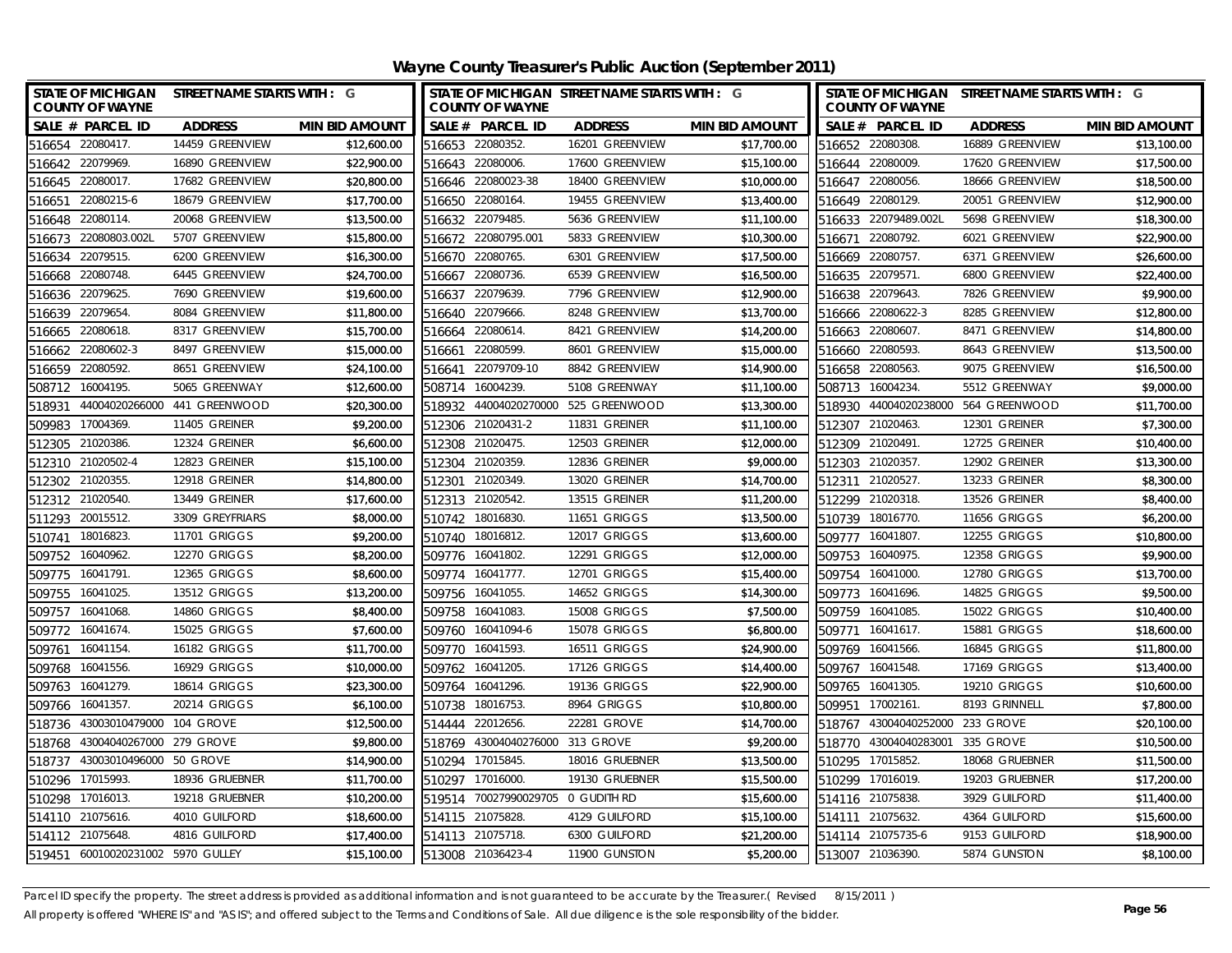**Wayne County Treasurer's Public Auction (September 2011)**

| STATE OF MICHIGAN STREET NAME STARTS WITH : H<br><b>COUNTY OF WAYNE</b> |                               |                       |        | <b>COUNTY OF WAYNE</b>             | STATE OF MICHIGAN STREET NAME STARTS WITH : H |                       |                 | <b>COUNTY OF WAYNE</b>             | STATE OF MICHIGAN STREET NAME STARTS WITH : H |                       |
|-------------------------------------------------------------------------|-------------------------------|-----------------------|--------|------------------------------------|-----------------------------------------------|-----------------------|-----------------|------------------------------------|-----------------------------------------------|-----------------------|
| SALE # PARCEL ID                                                        | <b>ADDRESS</b>                | <b>MIN BID AMOUNT</b> |        | SALE # PARCEL ID                   | <b>ADDRESS</b>                                | <b>MIN BID AMOUNT</b> |                 | SALE # PARCEL ID                   | <b>ADDRESS</b>                                | <b>MIN BID AMOUNT</b> |
| 508319 15000828                                                         | 7527 HAFELI                   | \$8,200.00            |        | 505366 01002636.                   | 438 HAGUE                                     | \$10,500.00           |                 | 505649 03002292.                   | 607 HAGUE                                     | \$11.000.00           |
| 506066 09001728.                                                        | 2130 HALF                     | \$7,300.00            |        |                                    | 519625 80142010059000 28711 HALECREEK         | \$17,700.00           |                 | 506098 09005577.                   | 1972 HALLECK                                  | \$8,100.00            |
| 506099 09005594                                                         | 1973 HALLECK                  | \$9,500.00            |        | 506097 09005567.                   | 2038 HALLECK                                  | \$9,800.00            |                 | 506096 09005559.                   | 2076 HALLECK                                  | \$7,200.00            |
| 506100 09005641.                                                        | 2931 HALLECK                  | \$11,000.00           |        | 519251 50004080065000 178 HALTINER |                                               | \$11,200.00           |                 | 519256 50004110010001 183 HALTINER |                                               | \$17,800.00           |
| 50004080075000 204 HALTINER<br>519252                                   |                               | \$12,500.00           |        | 512876 21033632.                   | 11962 HAMBURG                                 | \$10,900.00           |                 | 512877 21033643.                   | 12050 HAMBURG                                 | \$10,900.00           |
| 21033693<br>512878                                                      | 17160 HAMBURG                 | \$12,200.00           |        | 512903 21034055.                   | 17199 HAMBURG                                 | \$10,600.00           |                 | 512902 21034047.                   | 17327 HAMBURG                                 | \$18,600.00           |
| 512879 21033708.                                                        | 17354 HAMBURG                 | \$7,800.00            |        | 512880 21033719.                   | 17436 HAMBURG                                 | \$9,800.00            |                 | 512901 21034026.                   | 18047 HAMBURG                                 | \$11,300.00           |
| 21033730<br>512881                                                      | 18096 HAMBURG                 | \$8,700.00            | 512900 | 21034003.                          | 18703 HAMBURG                                 | \$9,800.00            | 512899 21034001 |                                    | 18717 HAMBURG                                 | \$17,600.00           |
| 21033753.<br>512882                                                     | 18926 HAMBURG                 | \$23,100.00           | 512898 | 21033993.                          | 18955 HAMBURG                                 | \$21,500.00           |                 | 512883 21033759.                   | 18968 HAMBURG                                 | \$15,900.00           |
| 21033762.<br>512884                                                     | 18990 HAMBURG                 | \$15,200.00           | 512897 | 21033983.                          | 19161 HAMBURG                                 | \$13,200.00           |                 | 512896 21033966.                   | 19393 HAMBURG                                 | \$22,000.00           |
| 512885 21033793.                                                        | 19416 HAMBURG                 | \$12,900.00           |        | 512886 21033800.                   | 19544 HAMBURG                                 | \$20,400.00           |                 | 512887 21033802.                   | 19560 HAMBURG                                 | \$19,300.00           |
| 512888 21033821                                                         | 19774 HAMBURG                 | \$14,300.00           | 512895 | 21033935.                          | 19919 HAMBURG                                 | \$14,300.00           |                 | 512894 21033924.                   | 20001 HAMBURG                                 | \$12,900.00           |
| 21033852.<br>512889                                                     | 20106 HAMBURG                 | \$11,100.00           | 512893 | 21033896.                          | 20311 HAMBURG                                 | \$12,500.00           |                 | 512892 21033895.                   | 20321 HAMBURG                                 | \$14,500.00           |
| 21033880<br>512890                                                      | 20560 HAMBURG                 | \$9,300.00            | 512891 | 21033886.                          | 20569 HAMBURG                                 | \$11,500.00           |                 | 505710 04003121.002L               | 11712 HAMILTON                                | \$7,600.00            |
| 518829                                                                  | 43012050001000 12530 HAMILTON | \$6,500.00            | 518775 | 43005010239000                     | 16075 HAMILTON                                | \$18,400.00           |                 | 518743 43003010653002              | 16400 HAMILTON                                | \$8,700.00            |
| 60081030011000<br>519495                                                | 15215 HAMPDEN                 | \$16,400.00           | 511418 | 21005527                           | 12748 HAMPSHIRE                               | \$12,400.00           |                 | 511419 21005586.                   | 12765 HAMPSHIRE                               | \$18,500.00           |
| 511420 21005591.                                                        | 12799 HAMPSHIRE               | \$13,200.00           |        | 511417 21005518.                   | 12810 HAMPSHIRE                               | \$11,600.00           | 511421          | 21005600.                          | 13021 HAMPSHIRE                               | \$8,600.00            |
| 511416 21005505.                                                        | 13068 HAMPSHIRE               | \$11,500.00           |        | 511415 21005503                    | 13078 HAMPSHIRE                               | \$10,900.00           |                 | 511422 21005618.                   | 13151 HAMPSHIRE                               | \$12,600.00           |
| 511414 21005485.                                                        | 13356 HAMPSHIRE               | \$10,300.00           |        | 511423 21005634                    | 13409 HAMPSHIRE                               | \$10,000.00           |                 | 511424 21005639.                   | 13443 HAMPSHIRE                               | \$8,600.00            |
| 511425 21005641.                                                        | 13455 HAMPSHIRE               | \$10,700.00           |        | 511426 21005642.                   | 14203 HAMPSHIRE                               | \$10,200.00           |                 | 511427 21005652.                   | 14269 HAMPSHIRE                               | \$11,300.00           |
| 511428<br>21005655                                                      | 14291 HAMPSHIRE               | \$15,000.00           |        | 511413 21005456.                   | 14300 HAMPSHIRE                               | \$9,300.00            |                 | 519162 45005010732002              | 2161 HANFORD                                  | \$12,700.00           |
| 518639 41005070094000 3050 HANLEY                                       |                               | \$29,100.00           | 519235 | 47008031756000 17398 HANNA         |                                               | \$21,300.00           |                 | 519241 47010030356000 18544 HANNA  |                                               | \$19,200.00           |
| 506514 09020472.                                                        | 19231 HANNA                   | \$11,400.00           |        | 506509 09020295.                   | 19950 HANNA                                   | \$11,500.00           |                 | 506510 09020305.                   | 20032 HANNA                                   | \$8,900.00            |
| 09020393<br>506513                                                      | 20117 HANNA                   | \$5,500.00            |        | 506512 09020366.                   | 20439 HANNA                                   | \$10,100.00           |                 | 506511 09020362.                   | 20467 HANNA                                   | \$11,800.00           |
| 518464                                                                  | 33043010936000 25439 HANOVER  | \$11,500.00           |        |                                    | 518463 33043010904000 25576 HANOVER           | \$18,900.00           |                 |                                    | 519417 56082030342000 30027 HANOVER           | \$21,000.00           |
| 505996 08009170.                                                        | 7500 HANOVER                  | \$13,900.00           |        | 505997 08009174.                   | 7526 HANOVER                                  | \$8,100.00            |                 | 511324 21000221-2                  | 14347 HARBOR ISLAND                           | \$16,300.00           |
| 513068 21039255.                                                        | 2164 HARDING                  | \$8,300.00            |        | 513069 21039295.                   | 2652 HARDING                                  | \$7,600.00            |                 | 513070 21039313.                   | 2996 HARDING                                  | \$8,800.00            |
| 21039326<br>513071                                                      | 3412 HARDING                  | \$6,100.00            |        | 513084 21039811                    | 3465 HARDING                                  | \$12,100.00           |                 | 513083 21039807                    | 3499 HARDING                                  | \$14,300.00           |
| 513072<br>21039341.                                                     | 3510 HARDING                  | \$25,300.00           |        | 513082 21039797.                   | 3755 HARDING                                  | \$8,000.00            | 513081          | 21039752.                          | 4025 HARDING                                  | \$8,100.00            |
| 513073 21039409.                                                        | 4464 HARDING                  | \$6,600.00            |        | 513080 21039698.                   | 4711 HARDING                                  | \$6,600.00            | 513079 21039684 |                                    | 5095 HARDING                                  | \$6,100.00            |
| 513074 21039489                                                         | 5242 HARDING                  | \$24,500.00           |        | 513078 21039653.                   | 5285 HARDING                                  | \$6,000.00            |                 | 513077 21039650.                   | 5303 HARDING                                  | \$8,600.00            |
| 513075 21039509-11                                                      | 5370 HARDING                  | \$13,600.00           |        | 513076 21039611                    | 5755 HARDING                                  | \$7,800.00            |                 | 510882 19003617.                   | 6570 HARDING                                  | \$7,500.00            |
| 60029050142000<br>519472                                                | 7646 HARDING                  | \$9,400.00            | 519471 | 60029050112000                     | 7861 HARDING                                  | \$14,100.00           |                 | 509926 17001258.                   | 8050 HARDYKE                                  | \$14,500.00           |
| 516352 22070171.                                                        | 16545 HARLOW                  | \$16,000.00           | 516341 | 22069798.                          | 16596 HARLOW                                  | \$16,000.00           |                 | 516351 22070148.                   | 16771 HARLOW                                  | \$19,500.00           |
| 516342 22069834                                                         | 17184 HARLOW                  | \$17,200.00           |        | 516343 22069835.                   | 17192 HARLOW                                  | \$10,600.00           |                 | 516344 22069923.                   | <b>19190 HARLOW</b>                           | \$9,900.00            |
| 22069926.<br>516345                                                     | 19206 HARLOW                  | \$13,200.00           | 516346 | 22069927                           | 19214 HARLOW                                  | \$8,600.00            | 516347          | 22069966.                          | 19712 HARLOW                                  | \$8,000.00            |
| 22069973-4<br>516348                                                    | 19772 HARLOW                  | \$17,900.00           | 516350 | 22069986.                          | 19779 HARLOW                                  | \$12,900.00           | 516349          | 22069984                           | 19795 HARLOW                                  | \$12,400.00           |
| 519236                                                                  | 47008031826000 17352 HARMAN   | \$7,400.00            | 519243 | 47011010052000                     | 19101 HARMAN                                  | \$17,200.00           |                 | 505662 03002797.                   | 560 HARMON                                    | \$4,200.00            |
| 505663 03002827                                                         | 623 HARMON                    | \$7,000.00            | 507905 | 13024217.                          | 19181 HARNED                                  | \$16,200.00           | 507904          | 13024212.                          | 19221 HARNED                                  | \$10,100.00           |
| 507897 13024031.                                                        | 19304 HARNED                  | \$12,900.00           |        | 507903 13024199-200                | 19333 HARNED                                  | \$9,900.00            |                 | 507902 13024195.                   | 19359 HARNED                                  | \$9,200.00            |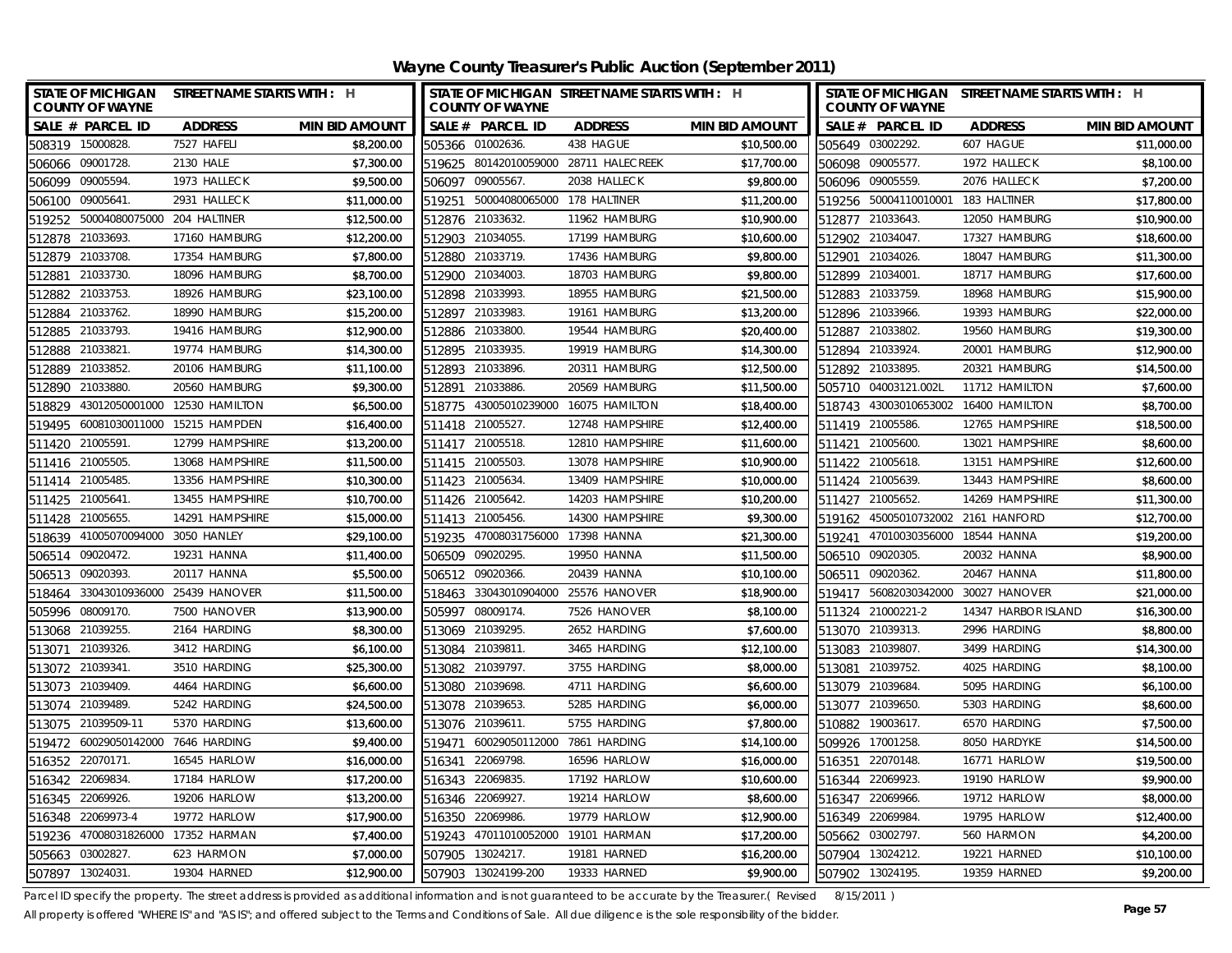**Wayne County Treasurer's Public Auction (September 2011)**

| STATE OF MICHIGAN STREET NAME STARTS WITH : H<br><b>COUNTY OF WAYNE</b> |                 |                       |        | <b>COUNTY OF WAYNE</b>      | STATE OF MICHIGAN STREET NAME STARTS WITH : H |                       | STATE OF MICHIGAN STREET NAME STARTS WITH : H<br><b>COUNTY OF WAYNE</b> |                     |                  |                       |  |
|-------------------------------------------------------------------------|-----------------|-----------------------|--------|-----------------------------|-----------------------------------------------|-----------------------|-------------------------------------------------------------------------|---------------------|------------------|-----------------------|--|
| SALE # PARCEL ID                                                        | <b>ADDRESS</b>  | <b>MIN BID AMOUNT</b> |        | SALE # PARCEL ID            | <b>ADDRESS</b>                                | <b>MIN BID AMOUNT</b> |                                                                         | SALE # PARCEL ID    | <b>ADDRESS</b>   | <b>MIN BID AMOUNT</b> |  |
| 507898 13024039.                                                        | 19368 HARNED    | \$21,100.00           |        | 507901 13024176.            | 19629 HARNED                                  | \$12,400.00           |                                                                         | 507899 13024091-3   | 20194 HARNED     | \$12,600.00           |  |
| 507900 13024098.                                                        | 20474 HARNED    | \$24,000.00           | 519491 | 60080010274300 14708 HAROLD |                                               | \$12,900.00           |                                                                         | 507364 13005616.001 | 5034 HAROLD      | \$13,800.00           |  |
| 507365 13005720.                                                        | 5685 HAROLD     | \$13,200.00           |        | 510854 19001887-91          | 10515 HARPER                                  | \$18,300.00           |                                                                         | 511380 21004196.    | 12245 HARPER     | \$14,900.00           |  |
| 511381 21004253-60                                                      | 12619 HARPER    | \$54,300.00           |        | 511382 21004276.            | 12751 HARPER                                  | \$7,400.00            |                                                                         | 511383 21004293.    | 12813 HARPER     | \$18,300.00           |  |
| 21004294.<br>511384                                                     | 12817 HARPER    | \$18,300.00           |        | 511379 21004010.            | 13100 HARPER                                  | \$10,600.00           |                                                                         | 511378 21003927.    | 15100 HARPER     | \$8,700.00            |  |
| 21004433-4<br>511385                                                    | 15125 HARPER    | \$9,800.00            |        | 511386 21004558-63          | 16361 HARPER                                  | \$15,300.00           |                                                                         | 509920 17001178.    | 7760 HARPER      | \$103,700.00          |  |
| 509921<br>17001195.                                                     | 8037 HARPER     | \$7,900.00            |        | 509919 17001164-5           | 8100 HARPER                                   | \$7,500.00            |                                                                         | 509922 17001197-9   | 8215 HARPER      | \$12,500.00           |  |
| 17001213<br>509923                                                      | 8465 HARPER     | \$15,100.00           |        | 509924 17001214-7           | 8501 HARPER                                   | \$21,800.00           |                                                                         | 510853 19001851.    | 9509 HARPER      | \$6,800.00            |  |
| 21036797<br>513015                                                      | 5864 HARRELL    | \$9,300.00            |        | 513016 21036801             | 5890 HARRELL                                  | \$7,400.00            |                                                                         | 513017 21036802.    | 5900 HARRELL     | \$8,500.00            |  |
| 21036862.<br>513019                                                     | 5901 HARRELL    | \$11,400.00           |        | 513018 21036810.            | 6036 HARRELL                                  | \$8,200.00            | 518966                                                                  | 44007070075000      | 2118 HARRIET     | \$8,100.00            |  |
| 44007070069000 2214 HARRIET<br>518965                                   |                 | \$11,400.00           | 518987 | 44009020776002              | 3222 HARRIET                                  | \$15,100.00           | 518988                                                                  | 44009020776003      | 3230 HARRIET     | \$16,800.00           |  |
| 44009021002000<br>518994                                                | 3247 HARRIET    | \$18,600.00           | 518989 | 44009020812000              | 3626 HARRIET                                  | \$16,400.00           | 518990                                                                  | 44009020819000      | 3708 HARRIET     | \$10,900.00           |  |
| 44009020821000<br>518991                                                | 3718 HARRIET    | \$10,100.00           | 518992 | 44009020872000              | 4340 HARRIET                                  | \$15,400.00           | 518993                                                                  | 44009020875000      | 4356 HARRIET     | \$7,600.00            |  |
| 08006932.<br>505983                                                     | 2605 HARRISON   | \$6,700.00            | 519015 | 44010060751000              | 3227 HARRISON ST                              | \$9,500.00            | 519374                                                                  | 55019010314000      | 34441 HARROUN ST | \$22,600.00           |  |
| 14011374.<br>508267                                                     | 5656 HARTFORD   | \$11,700.00           | 508268 | 14011387                    | 6046 HARTFORD                                 | \$9,600.00            |                                                                         | 508269 14011391.    | 6072 HARTFORD    | \$8,300.00            |  |
| 14011418<br>508270                                                      | 6416 HARTFORD   | \$7,900.00            | 508273 | 14011478                    | 6573 HARTFORD                                 | \$8,100.00            | 508271                                                                  | 14011439.           | 6612 HARTFORD    | \$11,800.00           |  |
| 14011444.<br>508272                                                     | 6712 HARTFORD   | \$6,600.00            | 514880 | 22029374.                   | 11319 HARTWELL                                | \$12,500.00           | 514858                                                                  | 22028529.           | 12014 HARTWELL   | \$8,700.00            |  |
| 22028530<br>514859                                                      | 12022 HARTWELL  | \$9,900.00            | 514860 | 22028547                    | 12242 HARTWELL                                | \$5,200.00            | 514861                                                                  | 22028566.           | 12672 HARTWELL   | \$9,500.00            |  |
| 514879 22029312.                                                        | 12707 HARTWELL  | \$6,200.00            |        | 514878 22029292.            | 13279 HARTWELL                                | \$9,400.00            | 514877                                                                  | 22029284.           | 13361 HARTWELL   | \$13,400.00           |  |
| 514876 22029266.                                                        | 14559 HARTWELL  | \$10,500.00           |        | 514862 22028623             | 14608 HARTWELL                                | \$6,800.00            |                                                                         | 514875 22029255.    | 14635 HARTWELL   | \$8,800.00            |  |
| 22028637.<br>514863                                                     | 14844 HARTWELL  | \$7,800.00            | 514874 | 22029244                    | 14853 HARTWELL                                | \$14,100.00           |                                                                         | 514864 22028640.    | 14866 HARTWELL   | \$13,000.00           |  |
| 22029227<br>514873                                                      | 14971 HARTWELL  | \$10,600.00           |        | 514865 22028695.            | 15462 HARTWELI                                | \$8,400.00            |                                                                         | 514866 22028708.    | 15724 HARTWELL   | \$12,900.00           |  |
| 514867 22028760.                                                        | 16516 HARTWELL  | \$10,900.00           |        | 514872 22029114.            | 16577 HARTWELL                                | \$11,300.00           |                                                                         | 514871 22029105.    | 17181 HARTWELL   | \$11,500.00           |  |
| 22028893<br>514868                                                      | 19334 HARTWELL  | \$12,300.00           | 514869 | 22028903                    | 19480 HARTWELL                                | \$16,800.00           |                                                                         | 514870 22028955.    | 20031 HARTWELL   | \$16,300.00           |  |
| 518419 32100832600900                                                   | 5650 HARTWELL   | \$19,300.00           | 518414 | 32100812102000              | 6519 HARTWELL                                 | \$20,400.00           |                                                                         | 514852 22028344.    | 8050 HARTWELL    | \$16,100.00           |  |
| 514886 22029505.                                                        | 8107 HARTWELL   | \$19,600.00           |        | 514885 22029485             | 8307 HARTWELL                                 | \$14,100.00           |                                                                         | 514884 22029481     | 8341 HARTWELL    | \$33,000.00           |  |
| 514853 22028397.                                                        | 8842 HARTWELL   | \$16,200.00           |        | 514883 22029458.002L        | 8859 HARTWELL                                 | \$13,600.00           |                                                                         | 514854 22028401     | 8872 HARTWELL    | \$17,100.00           |  |
| 514855 22028403.                                                        | 8884 HARTWELL   | \$14,900.00           |        | 514856 22028429             | 9222 HARTWELL                                 | \$8,900.00            |                                                                         | 514857 22028436.    | 9270 HARTWELL    | \$11,000.00           |  |
| 22029416.002<br>514882                                                  | 9377 HARTWELL   | \$9,800.00            | 514881 | 22029389                    | 9959 HARTWELL                                 | \$12,400.00           |                                                                         | 514079 21074519.    | 10242 HARVARD RD | \$14,100.00           |  |
| 514075 21074385.                                                        | 4216 HARVARD RD | \$20,200.00           |        | 514076 21074397             | 4334 HARVARD RD                               | \$13,900.00           |                                                                         | 514077 21074400.    | 4356 HARVARD RD  | \$16,400.00           |  |
| 514084 21074629.                                                        | 5045 HARVARD RD | \$24,900.00           |        | 514078 21074440.            | 5060 HARVARD RD                               | \$16,600.00           |                                                                         | 514083 21074620.    | 5115 HARVARD RD  | \$19,300.00           |  |
| 21074610<br>514082                                                      | 5277 HARVARD RD | \$14,400.00           | 514081 | 21074601                    | 5525 HARVARD RD                               | \$28,500.00           |                                                                         | 514080 21074587.    | 5777 HARVARD RD  | \$14,700.00           |  |
| 519216 46128020018000 8952 HARVEY                                       |                 | \$19,800.00           |        | 507724 13017937.            | 13650 HASSE                                   | \$9,100.00            |                                                                         | 507733 13018227.    | 17161 HASSE      | \$10,500.00           |  |
| 507725 13017959                                                         | 17232 HASSE     | \$10,400.00           |        | 507726 13017977.            | 18676 HASSE                                   | \$5,200.00            |                                                                         | 507727 13017980.    | 18696 HASSE      | \$10,400.00           |  |
| 507728 13017990.                                                        | 18850 HASSE     | \$9,700.00            |        | 507732 13018164-5           | 19209 HASSE                                   | \$10,100.00           |                                                                         | 507731 13018156.    | 19259 HASSE      | \$10,800.00           |  |
| 13018151-2<br>507730                                                    | 19311 HASSE     | \$10,600.00           | 507729 | 13018054                    | 19636 HASSE                                   | \$17,500.00           |                                                                         | 508448 15007053.    | 6639 HATHON      | \$6,400.00            |  |
| 505570 01009535.                                                        | 19145 HAVANA    | \$10,000.00           |        | 505568 01009472.            | 19168 HAVANA                                  | \$7,800.00            |                                                                         | 505569 01009493.    | 19360 HAVANA     | \$7,200.00            |  |
| 513937 21070170.                                                        | 10531 HAVERHILL | \$16,900.00           |        | 513936 21070164.            | 10615 HAVERHILL                               | \$17,100.00           |                                                                         | 513934 21070121.    | 10786 HAVERHILL  | \$21,900.00           |  |
| 513935 21070139.                                                        | 10990 HAVERHILL | \$14,500.00           |        | 513944 21070341             | 3445 HAVERHILL                                | \$22,200.00           |                                                                         | 513922 21069946.    | 3474 HAVERHILL   | \$18,400.00           |  |
| 513943 21070336.                                                        | 3483 HAVERHILL  | \$12,500.00           |        | 513923 21069953.            | 3610 HAVERHILL                                | \$13,800.00           |                                                                         | 513924 21069958.    | 3650 HAVERHILL   | \$14,900.00           |  |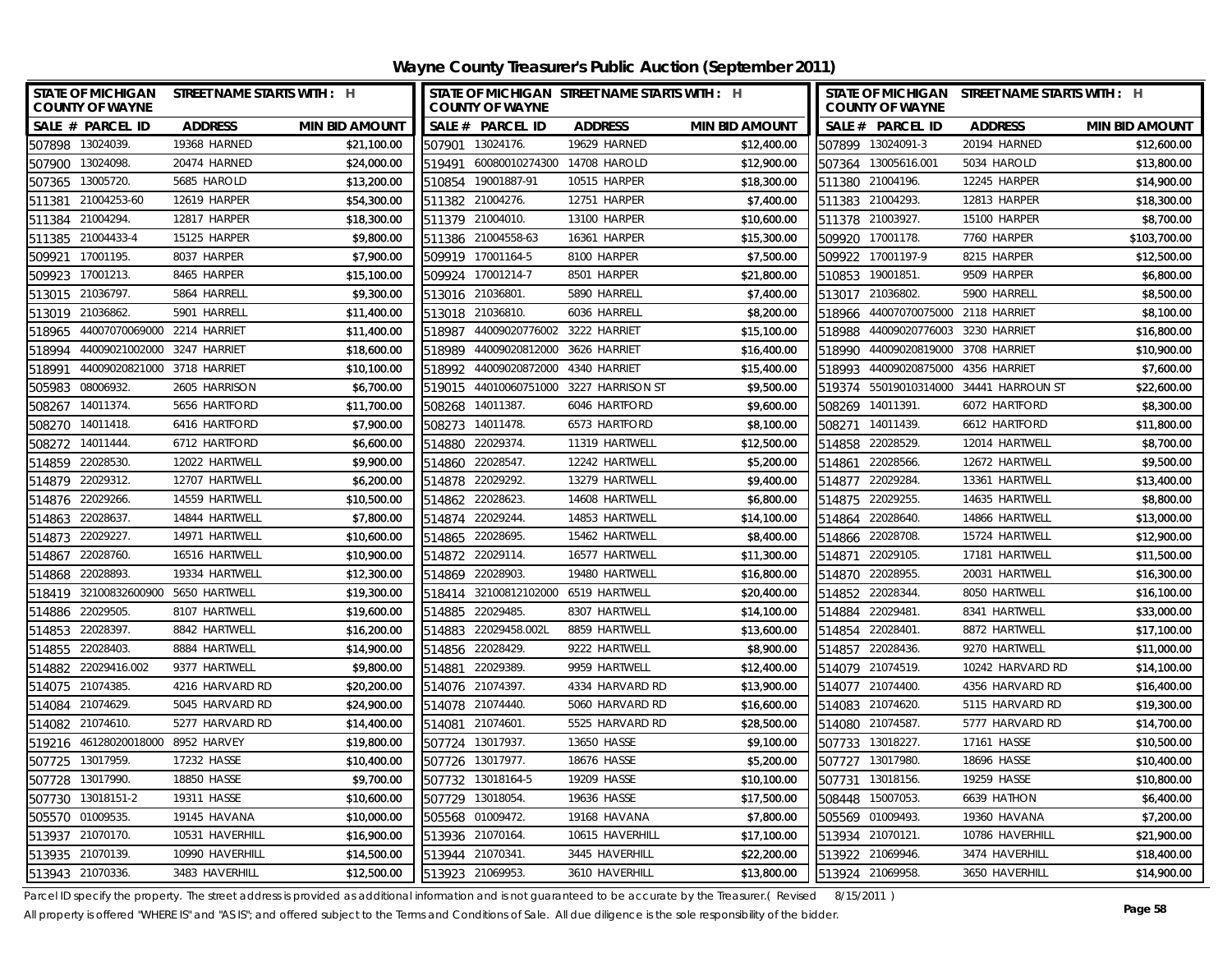**Wayne County Treasurer's Public Auction (September 2011)**

| STATE OF MICHIGAN STREET NAME STARTS WITH : H<br><b>COUNTY OF WAYNE</b> |                  |                       |        | STATE OF MICHIGAN STREET NAME STARTS WITH : H<br><b>COUNTY OF WAYNE</b> |                                       | <b>COUNTY OF WAYNE</b> | STATE OF MICHIGAN STREET NAME STARTS WITH : H |                       |                                       |                       |
|-------------------------------------------------------------------------|------------------|-----------------------|--------|-------------------------------------------------------------------------|---------------------------------------|------------------------|-----------------------------------------------|-----------------------|---------------------------------------|-----------------------|
| SALE # PARCEL ID                                                        | <b>ADDRESS</b>   | <b>MIN BID AMOUNT</b> |        | SALE # PARCEL ID                                                        | <b>ADDRESS</b>                        | <b>MIN BID AMOUNT</b>  |                                               | SALE # PARCEL ID      | <b>ADDRESS</b>                        | <b>MIN BID AMOUNT</b> |
| 513942 21070313.                                                        | 3929 HAVERHILL   | \$8,600.00            | 513941 | 21070311.                                                               | 3945 HAVERHILL                        | \$18,900.00            | 513925 21069977.                              |                       | 3984 HAVERHILL                        | \$13,400.00           |
| 513940 21070294.                                                        | 4159 HAVERHILL   | \$10.700.00           |        | 513939 21070282.                                                        | 4337 HAVERHILL                        | \$19,000.00            | 513926 21070021.                              |                       | 4674 HAVERHILL                        | \$11,600.00           |
| 513927 21070036.                                                        | 4874 HAVERHILL   | \$15,500.00           |        | 513928 21070037                                                         | 4884 HAVERHILL                        | \$18,100.00            | 513929 21070052.                              |                       | 5210 HAVERHILL                        | \$10,900.00           |
| 513930 21070059.                                                        | 5268 HAVERHILL   | \$14,700.00           |        | 513938 21070208                                                         | 5575 HAVERHILL                        | \$13,700.00            | 513931 21070082.                              |                       | 5728 HAVERHILL                        | \$13,700.00           |
| 21070093<br>513932                                                      | 5814 HAVERHILL   | \$16,400.00           | 513933 | 21070097                                                                | 5926 HAVERHILL                        | \$16,100.00            | 506560                                        | 09021520.             | 18532 HAWTHORNE                       | \$12,300.00           |
| 09021593<br>506561                                                      | 19220 HAWTHORNE  | \$8,300.00            | 506570 | 09021754-66                                                             | 19457 HAWTHORNE                       | \$5,000.00             | 506562                                        | 09021642.             | 20044 HAWTHORNE                       | \$11,000.00           |
| 09021737.<br>506569                                                     | 20045 HAWTHORNE  | \$10,500.00           | 506563 | 09021645.                                                               | 20064 HAWTHORNE                       | \$6,300.00             | 506568 09021727.                              |                       | 20145 HAWTHORNE                       | \$8,100.00            |
| 09021670.<br>506564                                                     | 20400 HAWTHORNE  | \$8,700.00            | 506567 | 09021707.                                                               | 20417 HAWTHORNE                       | \$13,200.00            | 506565 09021673.                              |                       | 20424 HAWTHORNE                       | \$8,100.00            |
| 09021675.<br>506566                                                     | 20438 HAWTHORNE  | \$9,400.00            | 519464 | 60021990002007                                                          | <b>HAYES</b>                          | \$33,100.00            |                                               | 513367 21056485-6     | 12800 HAYES                           | \$13,000.00           |
| 513368 21056487-8                                                       | 12814 HAYES      | \$13,700.00           | 513369 | 21056490-1                                                              | 12828 HAYES                           | \$11,500.00            |                                               | 513378 21056614-5     | 12941 HAYES                           | \$9,900.00            |
| 513377 21056602.                                                        | 17101 HAYES      | \$15,900.00           |        | 513376 21056597.                                                        | 17123 HAYES                           | \$8,000.00             |                                               | 513375 21056590-4     | 17141 HAYES                           | \$30,800.00           |
| 513370 21056543-4                                                       | 18050 HAYES      | \$13,300.00           |        | 513371 21056545-6                                                       | 18060 HAYES                           | \$12,800.00            |                                               | 513372 21056571-2     | 18804 HAYES                           | \$8,800.00            |
| 513373 21056573.                                                        | 18808 HAYES      | \$9,800.00            |        | 513374 21056574-5                                                       | 18810 HAYES                           | \$9,000.00             | 512263 21019246.                              |                       | 18811 HAYES                           | \$9,500.00            |
| 513362 21056352.                                                        | 9326 HAYES       | \$8,600.00            |        | 513363 21056359.                                                        | 9432 HAYES                            | \$10,800.00            | 513364 21056365.                              |                       | 9516 HAYES                            | \$12,600.00           |
| 513365 21056371.                                                        | 9558 HAYES       | \$12,100.00           |        | 513379 21056722-3                                                       | 9745 HAYES                            | \$11,900.00            | 513366 21056384.                              |                       | 9826 HAYES                            | \$12,000.00           |
| 33039010087000<br>518451                                                | 4972 HAZEL       | \$9,500.00            |        | 512042 21016098.                                                        | 13944 HAZELRIDGE                      | \$11,300.00            | 512043 21016132.                              |                       | 13945 HAZELRIDGE                      | \$9,000.00            |
| 512044 21016133.                                                        | 13953 HAZELRIDGE | \$8,100.00            |        | 512045 21016159.                                                        | 14167 HAZELRIDGE                      | \$5,700.00             |                                               | 512046 21016179-80    | 14411 HAZELRIDGE                      | \$15,400.00           |
| 512047 21016182.                                                        | 14425 HAZELRIDGE | \$9,800.00            |        | 512041 21016058.                                                        | 14486 HAZELRIDGE                      | \$9,100.00             | 512040 21016053.                              |                       | 14600 HAZELRIDGE                      | \$15,400.00           |
| 512048 21016200.                                                        | 14631 HAZELRIDGE | \$13,600.00           |        | 512039 21016047.                                                        | 14646 HAZELRIDGE                      | \$10,000.00            | 512038 21016046.                              |                       | 14652 HAZELRIDGE                      | \$11,500.00           |
| 21016206<br>512049                                                      | 14675 HAZELRIDGE | \$7,600.00            |        | 512037 21016032.                                                        | 14834 HAZELRIDGE                      | \$10,900.00            | 512050 21016224.                              |                       | 14891 HAZELRIDGE                      | \$8,800.00            |
| 21016227.<br>512051                                                     | 14915 HAZELRIDGE | \$12,600.00           | 512052 | 21016228.                                                               | 15003 HAZELRIDGE                      | \$14,800.00            |                                               | 512053 21016261-2     | 15469 HAZELRIDGE                      | \$17,600.00           |
| 02001376.<br>505587                                                     | 130 HAZELWOOD    | \$7,500.00            | 505837 | 08002565.                                                               | 1608 HAZELWOOD                        | \$13,400.00            | 505836 08002564.                              |                       | 1616 HAZELWOOD                        | \$10,200.00           |
| 08002482.<br>505831                                                     | 1617 HAZELWOOD   | \$13,000.00           | 505835 | 08002550                                                                | 1710 HAZELWOOD                        | \$21,400.00            | 505832 08002498.                              |                       | 1717 HAZELWOOD                        | \$14,200.00           |
| 08002507.<br>505833                                                     | 1969 HAZELWOOD   | \$9,800.00            | 505834 | 08002522.                                                               | 2073 HAZELWOOD                        | \$9,700.00             | 506776 10002257.                              |                       | 2218 HAZELWOOD                        | \$13,400.00           |
| 10002168.<br>506775                                                     | 2283 HAZELWOOD   | \$14,700.00           | 518943 | 44005030065001                                                          | 28655 HAZELWOOD                       | \$20,500.00            |                                               | 518937 44005010147000 | 28912 HAZELWOOD                       | \$15,500.00           |
| 518938 44005010190000 29045 HAZELWOOD                                   |                  | \$10,700.00           | 507027 | 12002493.                                                               | 2914 HAZELWOOD                        | \$10,500.00            | 507026 12002484.                              |                       | 2970 HAZELWOOD                        | \$9,000.00            |
| 518900 44002010355000 29806 HAZELWOOD                                   |                  | \$32,200.00           | 507025 | 12002477.                                                               | 3010 HAZELWOOD                        | \$10,700.00            | 507024 12002459.                              |                       | 3284 HAZELWOOD                        | \$14,400.00           |
| 14003205<br>508041                                                      | 3733 HAZELWOOD   | \$15,500.00           | 508931 | 16013411                                                                | 5842 HAZLETT                          | \$8,500.00             | 508938 16013556.                              |                       | 5945 HAZLETT                          | \$15,900.00           |
| 16013553<br>508937                                                      | 6001 HAZLETT     | \$14,900.00           | 508936 | 16013543.                                                               | 6061 HAZLETT                          | \$6,300.00             | 508932                                        | 16013443.             | 6070 HAZLETT                          | \$11,400.00           |
| 16013471.<br>508933                                                     | 6396 HAZLETT     | \$8,600.00            | 508935 | 16013513.                                                               | 6403 HAZLETT                          | \$9,900.00             |                                               | 508934 16013499-500   | 6479 HAZLETT                          | \$7,200.00            |
| 13017879<br>507723                                                      | 13557 HEALY      | \$9,400.00            | 507722 | 13017878.                                                               | 13563 HEALY                           | \$8,900.00             | 507721 13017877.                              |                       | 13569 HEALY                           | \$9,500.00            |
| 13017876.<br>507720                                                     | 13573 HEALY      | \$9,500.00            | 507719 | 13017872.                                                               | 17125 HEALY                           | \$11,400.00            | 507718 13017858.                              |                       | 17209 HEALY                           | \$10,800.00           |
| 13017855<br>507717                                                      | 17227 HEALY      | \$9,000.00            |        | 507716 13017834                                                         | 18677 HEALY                           | \$8,600.00             |                                               | 507715 13017832-3     | 18685 HEALY                           | \$16,500.00           |
| 13017645<br>507703                                                      | 18694 HEALY      | \$11,000.00           |        | 507714 13017828                                                         | 18801 HEALY                           | \$14,700.00            | 507704 13017654                               |                       | 18844 HEALY                           | \$14,000.00           |
| 507713 13017820.                                                        | 18861 HEALY      | \$12,600.00           |        | 507712 13017818.                                                        | 18873 HEALY                           | \$9,500.00             | 507711 13017809.                              |                       | 19165 HEALY                           | \$8,700.00            |
| 507710<br>13017806.                                                     | 19181 HEALY      | \$11,600.00           | 507709 | 13017776.                                                               | 19385 HEALY                           | \$9,700.00             |                                               | 507705 13017702-3     | 19392 HEALY                           | \$11,700.00           |
| 507708 13017763.                                                        | 19601 HEALY      | \$12,300.00           |        | 507706 13017731                                                         | 19704 HEALY                           | \$14,100.00            | 507707 13017745.                              |                       | 19713 HEALY                           | \$12,700.00           |
| 505981 08006362.                                                        | 6169 HECLA       | \$11,000.00           | 505980 | 08006340.                                                               | 6204 HECLA                            | \$8,000.00             | 507351 13005053.                              |                       | 6142 HEDGE                            | \$7,100.00            |
| 507317 13001321                                                         | 3374 HEIDELBERG  | \$14,300.00           | 519507 |                                                                         | 70019020012000 19270 HEIDEN DR        | \$13,400.00            |                                               |                       | 519506 70019020009000 19271 HEIDEN DR | \$13,400.00           |
| 519509 70019020021000 19360 HEIDEN DR                                   |                  | \$18,300.00           |        |                                                                         | 519508 70019020017000 19371 HEIDEN DR | \$12,200.00            |                                               |                       | 519510 70019020029000 19541 HEIDEN DR | \$18,000.00           |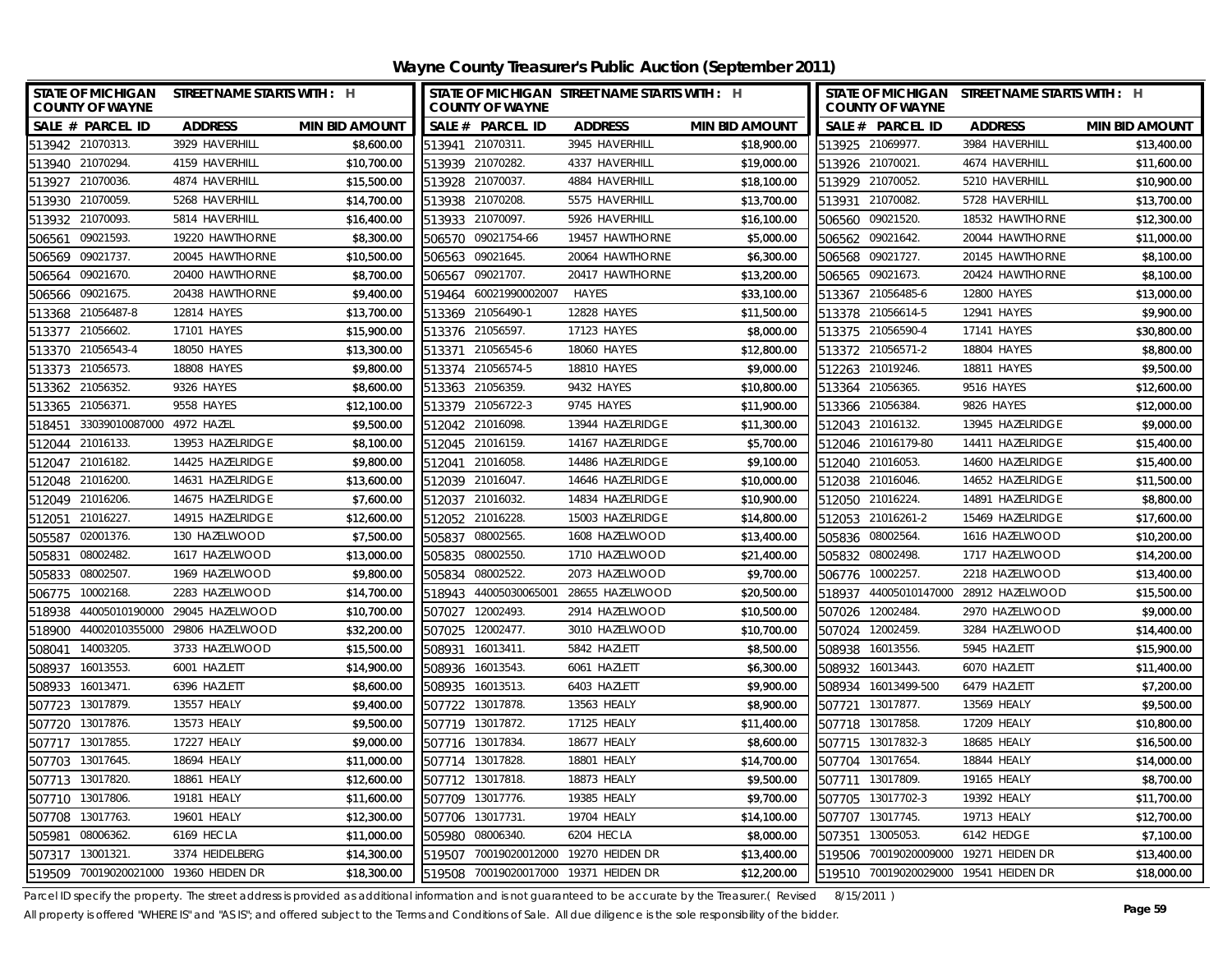**Wayne County Treasurer's Public Auction (September 2011)**

| <b>COUNTY OF WAYNE</b>            | STATE OF MICHIGAN STREET NAME STARTS WITH : H |                       |        | <b>COUNTY OF WAYNE</b>             | STATE OF MICHIGAN STREET NAME STARTS WITH : H |                       |        | <b>COUNTY OF WAYNE</b>             | STATE OF MICHIGAN STREET NAME STARTS WITH : H |                       |
|-----------------------------------|-----------------------------------------------|-----------------------|--------|------------------------------------|-----------------------------------------------|-----------------------|--------|------------------------------------|-----------------------------------------------|-----------------------|
| SALE # PARCEL ID                  | <b>ADDRESS</b>                                | <b>MIN BID AMOUNT</b> |        | SALE # PARCEL ID                   | <b>ADDRESS</b>                                | <b>MIN BID AMOUNT</b> |        | SALE # PARCEL ID                   | <b>ADDRESS</b>                                | <b>MIN BID AMOUNT</b> |
| 508497 15008684.002L              | 1304 HELEN                                    | \$10,500.00           |        | 508498 15008696.                   | <b>1478 HELEN</b>                             | \$8,400.00            |        | 508533 15009850.                   | 1751 HELEN                                    | \$8,700.00            |
| 15008714.<br>508499               | 1786 HELEN                                    | \$13,400.00           |        | 508508 15009124.                   | 18602 HELEN                                   | \$10,500.00           |        | 508526 15009412.                   | 18637 HELEN                                   | \$13,900.00           |
| 508509 15009142.                  | 18808 HELEN                                   | \$10,700.00           |        | 508525 15009399.                   | 18811 HELEN                                   | \$12,000.00           |        | 508510 15009159.                   | 19158 HELEN                                   | \$13,200.00           |
| 15009380.<br>508524               | 19165 HELEN                                   | \$10,200.00           |        | 508511 15009160-1                  | 19170 HELEN                                   | \$11,700.00           |        | 508523 15009367.                   | 19309 HELEN                                   | \$15,600.00           |
| 15009362-3<br>508522              | 19339 HELEN                                   | \$9,500.00            |        | 508512 15009196.                   | 19470 HELEN                                   | \$9,600.00            |        | 508521 15009339.                   | 19603 HELEN                                   | \$11,000.00           |
| 15009206.<br>508513               | 19650 HELEN                                   | \$13,300.00           | 508514 | 15009214-5                         | 19714 HELEN                                   | \$17,200.00           |        | 508515 15009226.                   | 20018 HELEN                                   | \$10,300.00           |
| 508520<br>15009310.               | 20041 HELEN                                   | \$10,400.00           | 508519 | 15009306.                          | 20109 HELEN                                   | \$14,000.00           |        | 508516 15009235.                   | 20126 HELEN                                   | \$71,700.00           |
| 15009238<br>508517                | 20150 HELEN                                   | \$10,800.00           | 508518 | 15009250.                          | 20246 HELEN                                   | \$20,300.00           |        | 508532 15009795.                   | 2565 HELEN                                    | \$9,700.00            |
| 15008820<br>508500                | 3658 HELEN                                    | \$15,900.00           | 508501 | 15008840.                          | 3918 HELEN                                    | \$8,900.00            | 508502 | 15008857                           | 4160 HELEN                                    | \$16,100.00           |
| 15009700<br>508531                | 4455 HELEN                                    | \$8,400.00            | 518363 | 32091340405800                     | 4865 HELEN                                    | \$18,200.00           | 508530 | 15009677.                          | 4867 HELEN                                    | \$7,500.00            |
| 15009661.<br>508529               | 5227 HELEN                                    | \$7,900.00            | 508528 | 15009644.                          | 5439 HELEN                                    | \$4,800.00            |        | 508503 15008947.                   | 5816 HELEN                                    | \$11,100.00           |
| 15009002.<br>508504               | 6572 HELEN                                    | \$6,900.00            | 508505 | 15009003.                          | 6578 HELEN                                    | \$7,400.00            |        | 508506 15009008.                   | 7650 HELEN                                    | \$8,400.00            |
| 15009550.<br>508527               | 7661 HELEN                                    | \$7,100.00            | 508507 | 15009040.                          | 7878 HELEN                                    | \$7,100.00            | 506073 | 09002790-1                         | 2236 HENDRIE                                  | \$6,700.00            |
| 17000873.<br>509914               | 8133 HENDRIE                                  | \$7,100.00            | 509915 | 17000875.                          | 8147 HENDRIE                                  | \$7,100.00            | 519237 | 47009011244000                     | 17710 HENRY                                   | \$18,600.00           |
| 519010                            | 44010060453002 3551 HENRY                     | \$14,800.00           | 519011 | 44010060457000 3577 HENRY          |                                               | \$8,200.00            |        | 519012 44010060480000 3606 HENRY   |                                               | \$9,400.00            |
| 21077052<br>514164                | 4240 HEREFORD                                 | \$10,300.00           | 514165 | 21077064                           | 4600 HEREFORD                                 | \$12,900.00           |        | 514166 21077077.                   | 4734 HEREFORD                                 | \$16,600.00           |
| 21077251.<br>514175               | 5031 HEREFORD                                 | \$17,000.00           | 514174 | 21077229.                          | 5293 HEREFORD                                 | \$10,900.00           |        | 514167 21077103.                   | 5320 HEREFORD                                 | \$10,200.00           |
| 514168 21077122.                  | 5790 HEREFORD                                 | \$12,600.00           |        | 514169 21077127.                   | 5914 HEREFORD                                 | \$10,500.00           |        | 514170 21077132.                   | 5964 HEREFORD                                 | \$12,600.00           |
| 514173 21077180.                  | 6201 HEREFORD                                 | \$15,300.00           | 514171 | 21077151                           | 6228 HEREFORD                                 | \$14,600.00           |        | 514172 21077174.                   | 6325 HEREFORD                                 | \$10,900.00           |
| 507942 14001613.002L              | 8524 HERITAGE PL                              | \$8,200.00            |        | 508176 14006910                    | 8575 HERITAGE PL                              | \$7,700.00            |        | 508175 14006907                    | 8627 HERITAGE PL                              | \$16,900.00           |
| 41002030038000<br>518609          | 2304 HEWITT                                   | \$13,000.00           | 512711 | 21030559                           | 12827 HICKORY                                 | \$13,200.00           |        | 512687 21030207.                   | 12862 HICKORY                                 | \$11,900.00           |
| 512710 21030545.                  | 17135 HICKORY                                 | \$14,300.00           |        | 512688 21030220.                   | 18038 HICKORY                                 | \$19,600.00           |        | 512709 21030533.                   | 18089 HICKORY                                 | \$15,900.00           |
| 512708 21030532.                  | 18091 HICKORY                                 | \$23,600.00           |        | 512707 21030522.                   | 18445 HICKORY                                 | \$14,400.00           |        | 512706 21030515.                   | 18495 HICKORY                                 | \$25,900.00           |
| 21030510<br>512705                | 18611 HICKORY                                 | \$9,800.00            |        | 512689 21030249.                   | 18624 HICKORY                                 | \$9,700.00            |        | 512690 21030250.                   | 18628 HICKORY                                 | \$9,400.00            |
| 512704<br>21030499.               | 18673 HICKORY                                 | \$21,300.00           |        | 512703 21030497-8                  | 18679 HICKORY                                 | \$11,300.00           |        | 512691 21030260.                   | 18700 HICKORY                                 | \$8,200.00            |
| 512702 21030490.                  | 18903 HICKORY                                 | \$17,400.00           |        | 512701 21030487                    | 18929 HICKORY                                 | \$8,500.00            |        | 512692 21030272.                   | 18968 HICKORY                                 | \$8,100.00            |
| 512700 21030464.                  | 19205 HICKORY                                 | \$10,100.00           |        | 512693 21030307                    | 19530 HICKORY                                 | \$15,400.00           |        | 512699 21030441.                   | 19539 HICKORY                                 | \$12,900.00           |
| 21030311.<br>512694               | 19558 HICKORY                                 | \$11,500.00           |        | 512698 21030438.                   | 19559 HICKORY                                 | \$12,300.00           |        | 512695 21030346.                   | 20100 HICKORY                                 | \$7,500.00            |
| 21030397.<br>512697               | 20227 HICKORY                                 | \$13,700.00           |        | 512696 21030360.                   | 20290 HICKORY                                 | \$14,400.00           |        | 518378 32092920902900              | 24635 HICKORY                                 | \$12,900.00           |
| 44010010026000<br>518997          | 2917 HICKORY                                  | \$9,300.00            |        | 518998 44010010027000 2923 HICKORY |                                               | \$15,100.00           |        | 518999 44010010134000 3132 HICKORY |                                               | \$9,700.00            |
| 44010040723000<br>519003          | 3574 HICKORY                                  | \$10,600.00           | 518520 | 34004010001301 3716 HIGH           |                                               | \$11,800.00           |        | 518571 34007090035000              | 4240 HIGH                                     | \$14,800.00           |
| 34007100117000<br>518574          | 4445 HIGH                                     | \$17,900.00           | 518586 | 34013010031000 4470 HIGH           |                                               | \$11,200.00           |        | 518570 34007090030000 4230 HIGH ST |                                               | \$8,400.00            |
| 518572<br>34007090040000          | 4260 HIGH ST                                  | \$8,100.00            | 518573 | 34007090042000 4264 HIGH ST        |                                               | \$7,900.00            | 518830 | 43012990002000 14 HIGHLAND         |                                               | \$21,500.00           |
| 505901<br>08003953                | 2014 HIGHLAND                                 | \$7,400.00            | 505900 | 08003948.                          | 2214 HIGHLAND                                 | \$7,800.00            |        | 505898 08003906.                   | 2287 HIGHLAND                                 | \$9,700.00            |
| 08003914.<br>505899               | 2341 HIGHLAND                                 | \$5,700.00            |        | 518826 43012040131000 235 HIGHLAND |                                               | \$49,800.00           | 518831 | 43012990004000 24 HIGHLAND         |                                               | \$12,500.00           |
| 10003627<br>506840                | 2427 HIGHLAND                                 | \$8,700.00            | 506843 | 10003672.                          | 2440 HIGHLAND                                 | \$9,500.00            | 506841 | 10003630.                          | 2447 HIGHLAND                                 | \$9,300.00            |
| 10003649.<br>506842               | 2579 HIGHLAND                                 | \$14,000.00           | 518741 | 43003010585000 13 HILL             |                                               | \$13,100.00           |        | 518764 43004040111000              | <b>157 HILL</b>                               | \$10,300.00           |
| 519263                            | 50004170086002 36 HILL                        | \$13,700.00           | 519264 | 50004170100000 39 HILL             |                                               | \$18,100.00           |        | 518742 43003010601000              | 40 HILL                                       | \$9,700.00            |
| 519068 44018030366000 26292 HILLS |                                               | \$11,800.00           | 508706 | 16003895.                          | 5080 HILLSBORO                                | \$10,600.00           |        | 508702 16003846.                   | 5101 HILLSBORO                                | \$7,900.00            |
| 508703 16003849.                  | 5113 HILLSBORO                                | \$9,900.00            | 508705 | 16003893.                          | 5500 HILLSBORO                                | \$9,900.00            |        | 508704 16003870.                   | 5557 HILLSBORO                                | \$4,600.00            |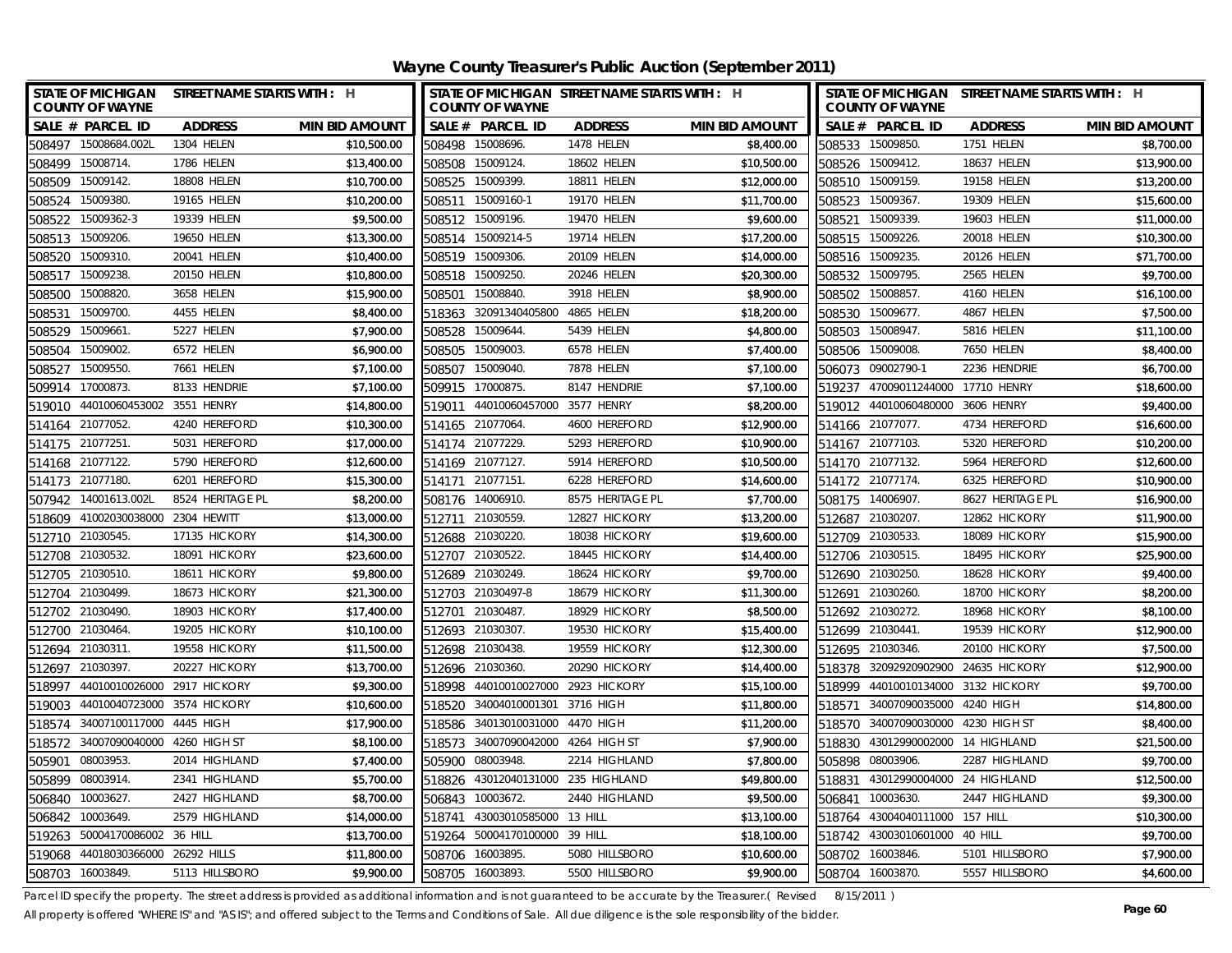|                    | <b>COUNTY OF WAYNE</b>      | STATE OF MICHIGAN STREET NAME STARTS WITH : H |                       |        | <b>COUNTY OF WAYNE</b>              | STATE OF MICHIGAN STREET NAME STARTS WITH : H |                       |        | <b>COUNTY OF WAYNE</b>              | STATE OF MICHIGAN STREET NAME STARTS WITH : H |                       |
|--------------------|-----------------------------|-----------------------------------------------|-----------------------|--------|-------------------------------------|-----------------------------------------------|-----------------------|--------|-------------------------------------|-----------------------------------------------|-----------------------|
|                    | SALE # PARCEL ID            | <b>ADDRESS</b>                                | <b>MIN BID AMOUNT</b> |        | SALE # PARCEL ID                    | <b>ADDRESS</b>                                | <b>MIN BID AMOUNT</b> |        | SALE # PARCEL ID                    | <b>ADDRESS</b>                                | <b>MIN BID AMOUNT</b> |
|                    |                             | 519408 56073030311000 32204 HILLSDALE         | \$8,700.00            |        | 518479 33052020821000 5351 HIPP     |                                               | \$9,100.00            |        | 506733 10001371.                    | 2627 HOGARTH                                  | \$10,100.00           |
| 506974 12001358.   |                             | 2969 HOGARTH                                  | \$8,700.00            |        | 506975 12001376.                    | 3263 HOGARTH                                  | \$9,200.00            |        | 506976 12001377.                    | 3269 HOGARTH                                  | \$35,400.00           |
| 506977 12001385.   |                             | 3327 HOGARTH                                  | \$7,100.00            |        | 507987 14002494.                    | 3742 HOGARTH                                  | \$15,100.00           |        | 507986 14002493.                    | 3748 HOGARTH                                  | \$14,300.00           |
| 507983 14002475.   |                             | 3795 HOGARTH                                  | \$15,400.00           |        | 507985 14002484.                    | 3812 HOGARTH                                  | \$5,400.00            |        | 507984 14002478.                    | 3819 HOGARTH                                  | \$7,500.00            |
| 505370 01002826    |                             | 246 HOLBROOK                                  | \$7,300.00            |        |                                     | 518616 41003010025000 2727 HOLBROOK           | \$17,400.00           |        | 510987 19008751                     | 3461 HOLCOMB                                  | \$13,400.00           |
| 510975             | 19008200                    | 3834 HOLCOMB                                  | \$7,600.00            |        | 510986 19008709                     | 4149 HOLCOMB                                  | \$15,600.00           |        | 510976 19008252.                    | 4532 HOLCOMB                                  | \$11,800.00           |
| 510985             | 19008657                    | 4785 HOLCOMB                                  | \$9,500.00            |        | 510984 19008647.                    | 4919 HOLCOMB                                  | \$12,000.00           |        | 510983 19008623.                    | 5169 HOLCOMB                                  | \$6,600.00            |
| 510977             | 19008320                    | 5320 HOLCOMB                                  | \$9,000.00            | 510982 | 19008594.                           | 5453 HOLCOMB                                  | \$7,700.00            |        | 510978 19008357.                    | 5756 HOLCOMB                                  | \$6,500.00            |
| 510981             | 19008529                    | 6247 HOLCOMB                                  | \$7,000.00            | 510980 | 19008479-80                         | 9119 HOLCOMB                                  | \$11,300.00           |        | 510979 19008473.                    | 9155 HOLCOMB                                  | \$7,400.00            |
| 519333             | 50009010427000 350 HOLFORD  |                                               | \$12,200.00           | 519334 | 50009010505000 369 HOLFORD          |                                               | \$13,700.00           |        | 519335 50009010510002 385 HOLFORD   |                                               | \$10,900.00           |
| 519336             | 50009010524000 411 HOLFORD  |                                               | \$16,600.00           |        | 519332 50009010395000 418 HOLFORD   |                                               | \$13,100.00           |        | 519337 50009010533000 429 HOLFORD   |                                               | \$32,700.00           |
| 519331             | 50009010349000 518 HOLFORD  |                                               | \$8,300.00            |        |                                     | 519606 80044010395000 7335 HOLLYWOOD          | \$7,200.00            |        | 510400 18004072.                    | 7123 HOLMES                                   | \$10,000.00           |
| 510401             | 18004079.                   | 7163 HOLMES                                   | \$10,100.00           |        | 510404 18004164.                    | 7196 HOLMES                                   | \$7,800.00            | 510402 | 18004090.                           | 7521 HOLMES                                   | \$13,900.00           |
| 510403             | 18004108.                   | 7729 HOLMES                                   | \$9,700.00            | 507295 | 12012579.                           | 14839 HOLMUR                                  | \$10,800.00           | 507294 | 12012560.                           | 15067 HOLMUR                                  | \$9,500.00            |
| 507289             | 12012425.                   | 15486 HOLMUR                                  | \$7,500.00            |        | 507293 12012523.                    | 15493 HOLMUR                                  | \$8,300.00            |        | 507292 12012511.                    | 15745 HOLMUR                                  | \$7,300.00            |
| 507291             | 12012506.                   | 15773 HOLMUR                                  | \$8,700.00            | 507290 | 12012457.                           | 15858 HOLMUR                                  | \$6,800.00            |        | 508160 14006615.                    | 9295 HOLMUR                                   | \$10,200.00           |
| 508159             | 14006609                    | 9335 HOLMUR                                   | \$7,600.00            | 508158 | 14006596.                           | 9415 HOLMUR                                   | \$9,100.00            |        | 508157 14006512.                    | 9774 HOLMUR                                   | \$7,200.00            |
| 511185             | 20011007.                   | 5681 HOMEDALE                                 | \$7,400.00            | 510518 | 18010223.                           | 2381 HONORAH                                  | \$11,200.00           |        | 510517 18010219.                    | 2525 HONORAH                                  | \$6,000.00            |
| 510515             | 18010163.                   | 2608 HONORAH                                  | \$9,000.00            |        | 510516 18010197.                    | 2781 HONORAH                                  | \$7,400.00            |        | 506716 10000771.                    | 2729 HOOKER                                   | \$8,000.00            |
| 512996 21036102-3  |                             | 17154 HOOVER                                  | \$10,500.00           |        | 510211 17014119-20                  | 17161 HOOVER                                  | \$7,700.00            |        | 512997 21036124-5                   | 17240 HOOVER                                  | \$14,100.00           |
| 510210             | 17014084-5                  | 17359 HOOVER                                  | \$14,000.00           | 512998 | 21036146-7                          | 17386 HOOVER                                  | \$7,400.00            |        | 512999 21036170.                    | 17680 HOOVER                                  | \$14,800.00           |
| 510209 17014039-41 |                             | 17821 HOOVER                                  | \$13,900.00           |        | 513000 21036182.                    | 17862 HOOVER                                  | \$19,300.00           | 510208 | 17013953.                           | 18697 HOOVER                                  | \$12,900.00           |
| 513001 21036270.   |                             | 19134 HOOVER                                  | \$15,400.00           |        | 513002 21036286.                    | 19344 HOOVER                                  | \$9,700.00            |        | 513003 21036294.                    | 19406 HOOVER                                  | \$14,900.00           |
| 513004 21036302.   |                             | 19610 HOOVER                                  | \$14,000.00           |        | 513005 21036307.                    | 19648 HOOVER                                  | \$10,900.00           |        | 510207 17013865.                    | 19727 HOOVER                                  | \$15,000.00           |
| 513006 21036317.   |                             | 19736 HOOVER                                  | \$12,000.00           | 519121 | 44024030263000 26241 HOPKINS        |                                               | \$9,100.00            |        | 519122 44024030267302 26281 HOPKINS |                                               | \$10,100.00           |
|                    |                             | 519147 44025022128000 26403 HOPKINS           | \$7,000.00            |        | 519140 44025021906000 26842 HOPKINS |                                               | \$10,400.00           |        | 519141 44025021967000 27273 HOPKINS |                                               | \$7,100.00            |
| 508618 16001781.   |                             | 6101 HORATIO                                  | \$10,100.00           |        | 510352 18002703.                    | 6340 HORATIO                                  | \$6,900.00            |        | 510351 18002673.                    | 6717 HORATIO                                  | \$10,700.00           |
|                    |                             | 518356 30005010496000 17277 HORGER            | \$9,700.00            |        | 518430 32101822601800 4850 HORGER   |                                               | \$18,300.00           |        | 518409 32100742202100 5839 HORGER   |                                               | \$18,700.00           |
| 510027             | 17005260.                   | 8097 HOUSE                                    | \$18,300.00           |        | 510026 17005238.                    | 8100 HOUSE                                    | \$17,300.00           |        | 510028 17005268.                    | 8155 HOUSE                                    | \$12,200.00           |
| 510029 17005272.   |                             | 8181 HOUSE                                    | \$14,200.00           |        | 511945 21014457                     | 12989 HOUSTON-WHITTIER                        | \$9,900.00            |        | 511944 21014437.                    | 13136 HOUSTON-WHITTIER                        | \$13,000.00           |
| 511946 21014474    |                             | 13141 HOUSTON-WHITTIER                        | \$9,300.00            |        | 511943 21014413.                    | 14134 HOUSTON-WHITTIER                        | \$10,300.00           |        | 511942 21014412.                    | 14140 HOUSTON-WHITTIER                        | \$10,000.00           |
| 511947 21014503.   |                             | 14147 HOUSTON-WHITTIER                        | \$13,800.00           |        | 511948 21014504                     | 14151 HOUSTON-WHITTIER                        | \$10,400.00           |        | 511949 21014508.                    | 14167 HOUSTON-WHITTIER                        | \$10,900.00           |
| 511950 21014511.   |                             | 14183 HOUSTON-WHITTIER                        | \$5,200.00            |        | 511951 21014517.                    | 14223 HOUSTON-WHITTIER                        | \$8,800.00            |        | 511952 21014519.                    | 14235 HOUSTON-WHITTIER                        | \$11,200.00           |
| 511953 21014546-7  |                             | 14713 HOUSTON-WHITTIER                        | \$25,800.00           |        | 511954 21014550-1                   | 14727 HOUSTON-WHITTIER                        | \$14,200.00           |        | 511955 21014554-5                   | 14743 HOUSTON-WHITTIER                        | \$16,100.00           |
| 511941 21014372-3  |                             | 14748 HOUSTON-WHITTIER                        | \$9,100.00            |        | 511956 21014562                     | 14775 HOUSTON-WHITTIER                        | \$7,600.00            |        | 511940 21014366.                    | 14776 HOUSTON-WHITTIER                        | \$8,300.00            |
| 511939 21014362-4  |                             | 14804 HOUSTON-WHITTIER                        | \$11,600.00           |        | 511957 21014569                     | 14861 HOUSTON-WHITTIER                        | \$17,300.00           |        | 507210 12009121.                    | 3541 HOWARD                                   | \$6,400.00            |
| 512634             | 21029280.                   | 19246 HOYT                                    | \$11,500.00           | 512635 | 21029284.                           | 19326 HOYT                                    | \$25,000.00           |        | 512636 21029316.                    | 19329 HOYT                                    | \$10,400.00           |
| 508235             | 14009282.                   | 1500 HUBBARD                                  | \$7,600.00            |        | 518374 32092821903000 2734 HUBBARD  |                                               | \$19,500.00           |        | 508236 14009379-383B                | 3300 HUBBARD                                  | \$11,700.00           |
| 519204             | 45021080146002 4205 HUBBARD |                                               | \$15,100.00           |        | 515192 22040193.                    | 11433 HUBBELL                                 | \$18,600.00           |        | 515191 22040192.                    | 11627 HUBBELL                                 | \$7,800.00            |
| 515158 22038839.   |                             | 11636 HUBBELL                                 | \$9,700.00            |        | 515159 22038841.                    | 11650 HUBBELL                                 | \$9,800.00            |        | 515160 22038880.002L                | 12690 HUBBELL                                 | \$10,200.00           |

Parcel ID specify the property. The street address is provided as additional information and is not guaranteed to be accurate by the Treasurer.( Revised 8/15/2011 )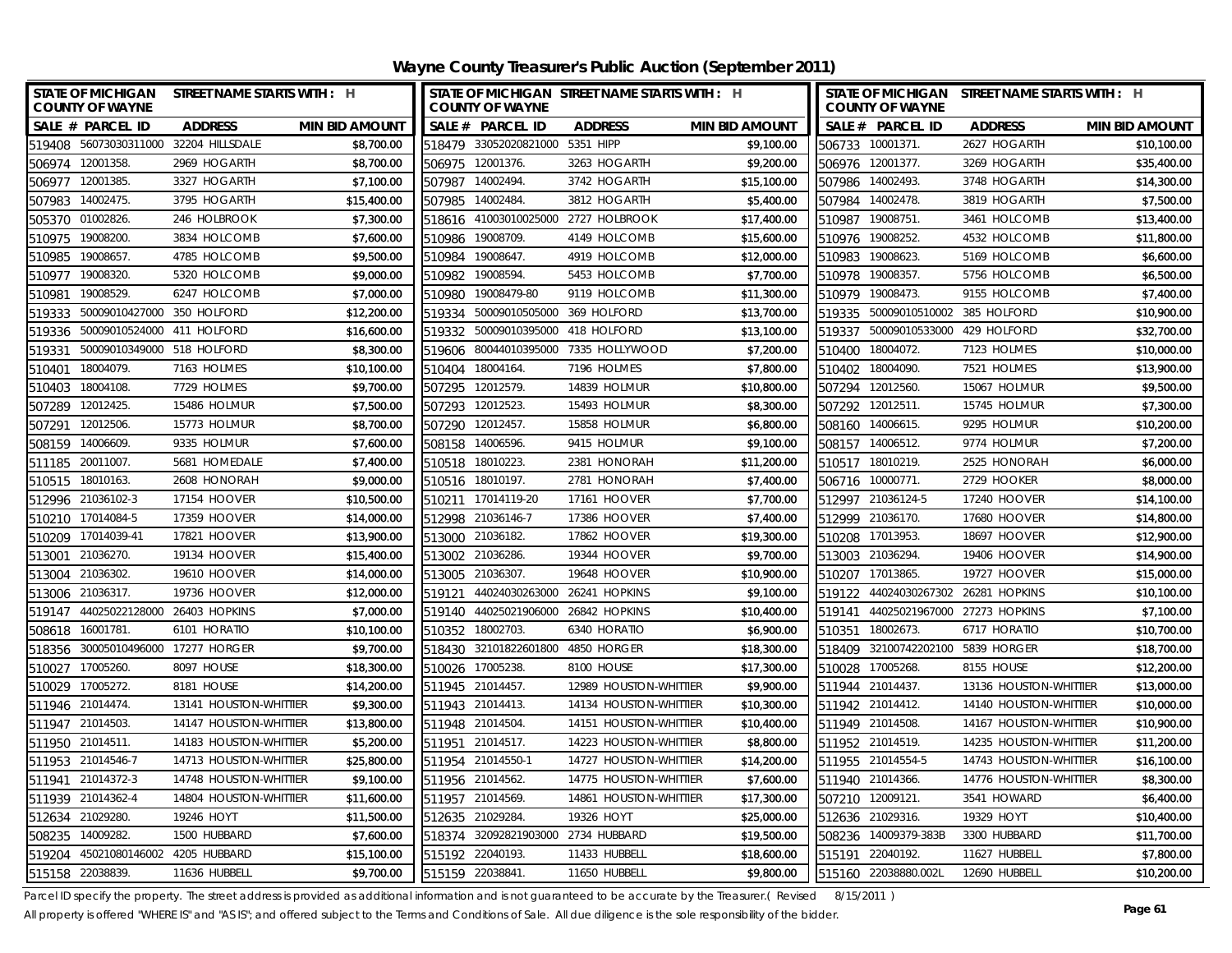| <b>COUNTY OF WAYNE</b>  | STATE OF MICHIGAN STREET NAME STARTS WITH : H |                       |                     | <b>COUNTY OF WAYNE</b> | STATE OF MICHIGAN STREET NAME STARTS WITH : H |                       |        | <b>COUNTY OF WAYNE</b> | STATE OF MICHIGAN STREET NAME STARTS WITH : H |                       |
|-------------------------|-----------------------------------------------|-----------------------|---------------------|------------------------|-----------------------------------------------|-----------------------|--------|------------------------|-----------------------------------------------|-----------------------|
| SALE # PARCEL ID        | <b>ADDRESS</b>                                | <b>MIN BID AMOUNT</b> |                     | SALE # PARCEL ID       | <b>ADDRESS</b>                                | <b>MIN BID AMOUNT</b> |        | SALE # PARCEL ID       | <b>ADDRESS</b>                                | <b>MIN BID AMOUNT</b> |
| 515161 22038887.        | 12746 HUBBELL                                 | \$7,600.00            | 515189 22040143.    |                        | 12771 HUBBELL                                 | \$7,700.00            |        | 515188 22040140.       | 12795 HUBBELL                                 | \$6,900.00            |
| 515187 22040130.        | 12875 HUBBELL                                 | \$11,500.00           | 515186 22040119.    |                        | 13281 HUBBELL                                 | \$10,200.00           |        | 515185 22040110.       | 13351 HUBBELL                                 | \$14,600.00           |
| 515184 22040101-2       | 13423 HUBBELL                                 | \$9,900.00            | 515183 22040085.    |                        | 14203 HUBBELL                                 | \$8,100.00            |        | 515162 22038952.       | 14224 HUBBELL                                 | \$13,000.00           |
| 515182 22040073.        | 14291 HUBBELL                                 | \$8,900.00            | 515163 22038984.    |                        | 14534 HUBBELL                                 | \$15,700.00           | 515181 | 22040044.              | 14545 HUBBELL                                 | \$11,100.00           |
| 515164 22038987.        | 14560 HUBBELL                                 | \$16,900.00           | 515180 22040034.    |                        | 14617 HUBBELL                                 | \$9,000.00            |        | 515179 22040024.       | 14819 HUBBELL                                 | \$14,900.00           |
| 515165 22039022.        | 14974 HUBBELL                                 | \$8,600.00            | 515166 22039047.001 |                        | 15426 HUBBELL                                 | \$8,500.00            |        | 515167 22039100-1      | 15886 HUBBELL                                 | \$16,400.00           |
| 515178 22039911-2       | 15901 HUBBELL                                 | \$13,400.00           | 515177 22039909-10  |                        | 15909 HUBBELL                                 | \$15,900.00           |        | 515168 22039144.       | 16500 HUBBELL                                 | \$11,400.00           |
| 515176 22039854-5       | 16663 HUBBELL                                 | \$11,100.00           | 515175 22039835.    |                        | 16865 HUBBELL                                 | \$8,900.00            |        | 515169 22039188.       | 16886 HUBBELL                                 | \$15,600.00           |
| 515170 22039190.        | 16900 HUBBELL                                 | \$13,000.00           | 515174 22039756.    |                        | 18653 HUBBELL                                 | \$12,700.00           |        | 515171 22039376-7      | 18698 HUBBELL                                 | \$14,300.00           |
| 515172 22039444-5       | 19450 HUBBELL                                 | \$12,200.00           | 515173 22039636-7   |                        | 19997 HUBBELL                                 | \$11,600.00           |        | 515156 22038693-4      | 8086 HUBBELL                                  | \$8,900.00            |
| 515157 22038718-20      | 8280 HUBBELL                                  | \$9,400.00            | 515193 22040333-4   |                        | 8547 HUBBELL                                  | \$14,700.00           |        | 507353 13005171.       | 6151 HUBER                                    | \$6,900.00            |
| 507352 13005118.        | 6184 HUBER                                    | \$6,500.00            | 506717 10000851.    |                        | 2227 HUGHES TERRACE                           | \$11,100.00           |        | 506481 09019693.       | 17344 HULL                                    | \$7,500.00            |
| 506508 09020166.        | 17605 HULL                                    | \$11,100.00           | 506507 09020143.    |                        | 18067 HULL                                    | \$7,800.00            |        | 506482 09019751.       | 18092 HULL                                    | \$10,700.00           |
| 506483 09019763.        | 18174 HULL                                    | \$11,500.00           | 506506 09020123.    |                        | 18207 HULL                                    | \$18,900.00           |        | 506484 09019768.       | 18500 HULL                                    | \$28,600.00           |
| 506505 09020101.        | 18803 HULL                                    | \$10,400.00           | 506485 09019790.    |                        | 18810 HULL                                    | \$9,000.00            |        | 506504 09020092.       | 18867 HULL                                    | \$9,000.00            |
| 506486 09019800.        | 18880 HULL                                    | \$19,500.00           | 506503 09020086.    |                        | 18911 HULL                                    | \$21,800.00           |        | 506502 09020081.       | 19129 HULL                                    | \$10,300.00           |
| 09020063.<br>506501     | 19241 HULL                                    | \$12,200.00           | 506487              | 09019851               | 19416 HULL                                    | \$20,300.00           |        | 506488 09019859.       | 19600 HULL                                    | \$8,800.00            |
| 09020020-1<br>506500    | 19661 HULL                                    | \$10,500.00           | 506499              | 09020017.              | 19687 HULL                                    | \$12,100.00           |        | 506489 09019878.       | 19722 HULL                                    | \$11,300.00           |
| 506490 09019880.        | 19734 HULL                                    | \$7,500.00            | 506491              | 09019881.              | 19924 HULL                                    | \$10,000.00           |        | 506492 09019909.       | 20158 HULL                                    | \$8,100.00            |
| 506498 09019976.        | 20189 HULL                                    | \$18,000.00           | 506497              | 09019970.              | 20231 HULL                                    | \$13,400.00           |        | 506493 09019920.       | 20238 HULL                                    | \$13,700.00           |
| 506496 09019966.        | 20259 HULL                                    | \$13,200.00           | 506495 09019965.    |                        | 20265 HULL                                    | \$18,000.00           |        | 506494 09019959.       | 20439 HULL                                    | \$10,300.00           |
| 10008321.002L<br>506918 | 4423 HUMBOLDT                                 | \$22,100.00           | 506062 09001263.    |                        | 2200 HUNT                                     | \$12,200.00           |        |                        | 518705 42010020050000 20043 HUNT CLUB         | \$21,300.00           |
| 518699                  | 42010010463000 21127 HUNT CLUB                | \$11,300.00           | 516984 22089574.    |                        | 17244 HUNTINGTON                              | \$32,300.00           |        | 516996 22089864.       | 17367 HUNTINGTON                              | \$14,900.00           |
| 516985 22089596.        | 17582 HUNTINGTON                              | \$18,400.00           | 516986 22089604.    |                        | 17646 HUNTINGTON                              | \$30,300.00           |        | 516995 22089842.       | 17647 HUNTINGTON                              | \$21,600.00           |
| 516987 22089608.004L    | 17702 HUNTINGTON                              | \$12,900.00           | 516994              | 22089819.              | 18427 HUNTINGTON                              | \$17,800.00           |        | 516988 22089632.       | 18952 HUNTINGTON                              | \$17,300.00           |
| 516993 22089761.        | 19363 HUNTINGTON                              | \$12,700.00           | 516989 22089673.    |                        | 19438 HUNTINGTON                              | \$16,700.00           |        | 516990 22089676.       | 19462 HUNTINGTON                              | \$12,100.00           |
| 516991<br>22089677      | 19472 HUNTINGTON                              | \$20,300.00           | 516992 22089706.    |                        | 20562 HUNTINGTON                              | \$11,200.00           |        | 510897 19004858.       | 2173 HURLBUT                                  | \$5,000.00            |
| 510896 19004793.        | 3445 HURLBUT                                  | \$8,800.00            | 510888              | 19004368.              | 3520 HURLBUT                                  | \$9,300.00            |        | 510889 19004387        | 3854 HURLBUT                                  | \$12,500.00           |
| 510890 19004458.        | 4832 HURLBUT                                  | \$6,400.00            | 510891              | 19004467.              | 5046 HURLBUT                                  | \$6,200.00            |        | 510892 19004473.       | 5088 HURLBUT                                  | \$7,200.00            |
| 510895 19004676.        | 5155 HURLBUT                                  | \$8,500.00            | 510894 19004657.    |                        | 5377 HURLBUT                                  | \$11,600.00           |        | 510893 19004638.       | 5703 HURLBUT                                  | \$10,500.00           |
| 510857 19002080.        | 6590 HURLBUT                                  | \$17,800.00           |                     |                        | 519488 60064010284304 12523 HURON             | \$10,300.00           |        |                        | 519433 58137030076000 24664 HURON RIVER       | \$8,700.00            |
|                         | 519432 58092020137002 26831 HURON RIVER       | \$7,100.00            |                     |                        |                                               |                       |        |                        |                                               |                       |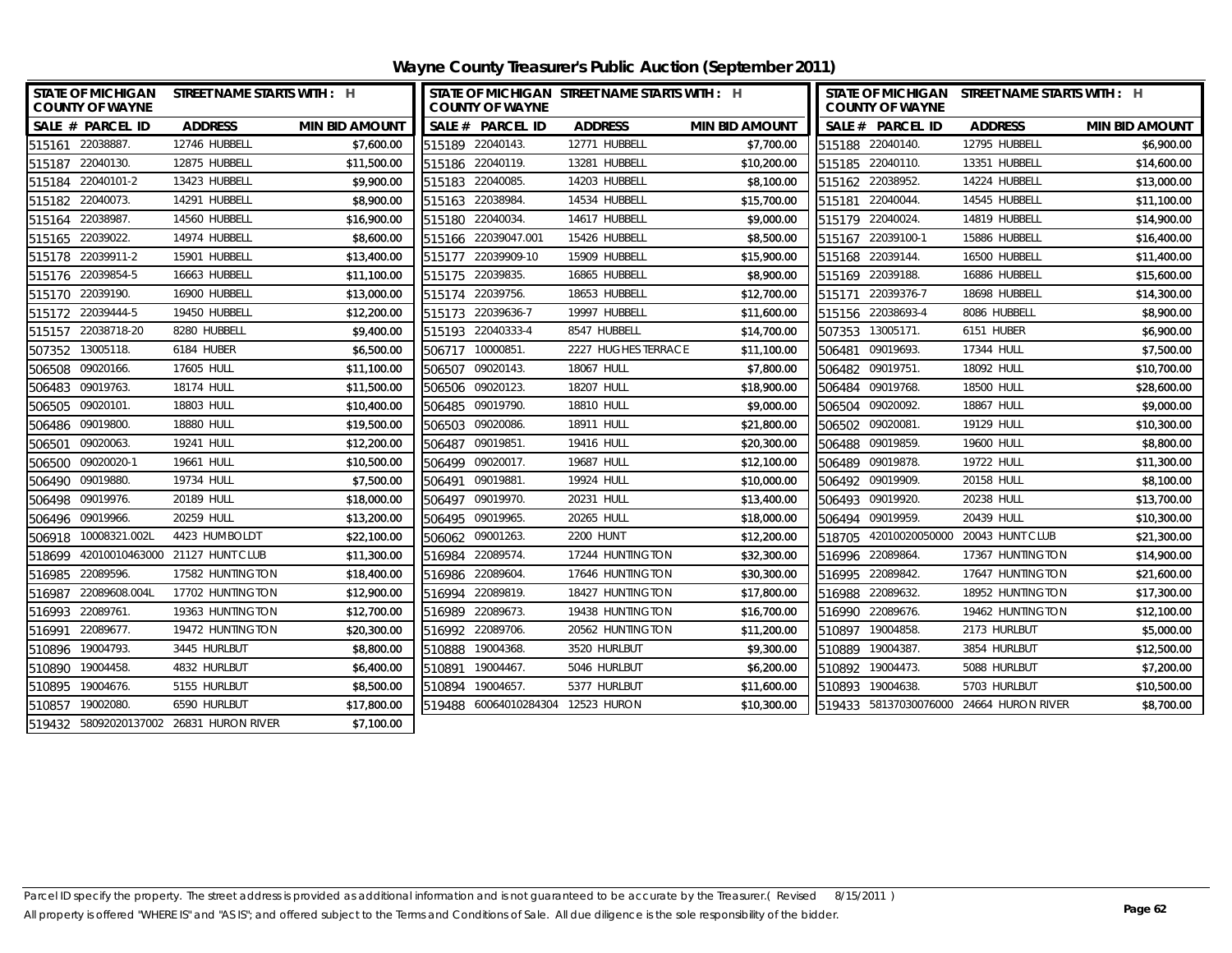| Wayne County Treasurer's Public Auction (September 2011) |
|----------------------------------------------------------|
|----------------------------------------------------------|

| STATE OF MICHIGAN STREET NAME STARTS WITH : I<br><b>COUNTY OF WAYNE</b> |                       | STATE OF MICHIGAN STREET NAME STARTS WITH : I<br><b>COUNTY OF WAYNE</b> |                                 |                       | STATE OF MICHIGAN STREET NAME STARTS WITH : I<br><b>COUNTY OF WAYNE</b> |                 |                       |
|-------------------------------------------------------------------------|-----------------------|-------------------------------------------------------------------------|---------------------------------|-----------------------|-------------------------------------------------------------------------|-----------------|-----------------------|
| SALE # PARCEL ID<br><b>ADDRESS</b>                                      | <b>MIN BID AMOUNT</b> | SALE # PARCEL ID                                                        | <b>ADDRESS</b>                  | <b>MIN BID AMOUNT</b> | SALE # PARCEL ID                                                        | <b>ADDRESS</b>  | <b>MIN BID AMOUNT</b> |
| 505986 08007380-8<br>15391 IDAHO                                        | \$12,600.00           | 505985 08007351.                                                        | 15763 IDAHO                     | \$7,000.00            | 510737 18016732.                                                        | 11705 ILENE     | \$8,200.00            |
| 509751 16040941.<br>12293 ILENE                                         | \$12,700.00           | 509719 16040010.                                                        | 12322 ILENE                     | \$4,500.00            | 509720 16040015.                                                        | 12356 ILENE     | \$13,600.00           |
| 509721 16040032.<br>12730 ILENE                                         | \$9,400.00            | 509750 16040899.                                                        | 13159 ILENE                     | \$12,200.00           | 509722 16040076.                                                        | 13620 ILENE     | \$10,600.00           |
| 509723 16040088.<br>13954 ILENE                                         | \$5,900.00            | 509724 16040098                                                         | 14102 ILENE                     | \$6,800.00            | 509725 16040155.                                                        | 14630 ILENE     | \$7,400.00            |
| 509726 16040180.<br>14922 ILENE                                         | \$7,000.00            | 509749 16040762                                                         | 15107 ILENE                     | \$14,400.00           | 509727 16040209.                                                        | 15348 ILENE     | \$10,600.00           |
| 509748<br>16040749<br>15385 ILENE                                       | \$8,000.00            | 16040219<br>509728                                                      | 15410 ILENE                     | \$26,600.00           | 509747 16040718.                                                        | 15863 ILENE     | \$17,500.00           |
| 16178 ILENE<br>509729 16040255.                                         | \$9,300.00            | 509746 16040701                                                         | 16211 ILENE                     | \$18,700.00           | 509745 16040700.                                                        | 16221 ILENE     | \$13,800.00           |
| 16040279.<br>16590 ILENE<br>509730                                      | \$16,600.00           | 509744 16040666.                                                        | 16851 ILENE                     | \$12,800.00           | 509743 16040658.                                                        | 16915 ILENE     | \$15,800.00           |
| 16040312.<br><b>17170 ILENE</b><br>509731                               | \$11,800.00           | 509742 16040638                                                         | 17319 ILENE                     | \$9,000.00            | 509732 16040322.                                                        | 17326 ILENE     | \$16,300.00           |
| 16040603<br>18287 ILENE<br>509741                                       | \$11,500.00           | 509740<br>16040577.                                                     | 18633 ILENE                     | \$11,700.00           | 509733 16040403.                                                        | 19194 ILENE     | \$17,400.00           |
| 16040427<br>19936 ILENE<br>509734                                       | \$12,600.00           | 509739 16040529.                                                        | 19959 ILENE                     | \$11,800.00           | 509738 16040511.                                                        | 20143 ILENE     | \$14,100.00           |
| 16040504<br>20201 ILENE<br>509737                                       | \$10,900.00           | 16040459.<br>509735                                                     | 20232 ILENE                     | \$15,000.00           | 509736 16040468.                                                        | 20442 ILENE     | \$8,800.00            |
| 79001050011000 19952 IMPERIAL HWY<br>519551                             | \$12,200.00           | 79004040074000<br>519560                                                | 20039 INDIAN                    | \$13,300.00           | 509620 16036278.                                                        | 12091 INDIANA   | \$5,900.00            |
| 16036262.<br>12411 INDIANA<br>509619                                    | \$7,700.00            | 16036260.<br>509618                                                     | 12611 INDIANA                   | \$7,400.00            | 16036256.<br>509617                                                     | 12645 INDIANA   | \$7,700.00            |
| 16036234<br>13109 INDIANA<br>509616                                     | \$12,900.00           | 509615<br>16036203.                                                     | 13581 INDIANA                   | \$7,000.00            | 509614 16036166.                                                        | 14211 INDIANA   | \$10,400.00           |
| 16035520<br>14532 INDIANA<br>509581                                     | \$9,300.00            | 509613 16036149.                                                        | 14539 INDIANA                   | \$9,800.00            | 509582 16035527.                                                        | 14578 INDIANA   | \$10,000.00           |
| 16035533<br>14620 INDIANA<br>509583                                     | \$11,400.00           | 16036133.<br>509612                                                     | 14643 INDIANA                   | \$13,700.00           | 16036123.<br>509611                                                     | 14825 INDIANA   | \$11,000.00           |
| 16035569<br>15382 INDIANA<br>509584                                     | \$13,300.00           | 16035573-82<br>509585                                                   | 15464 INDIANA                   | \$9,900.00            | 16035590.<br>509586                                                     | 15702 INDIANA   | \$9,400.00            |
| 15735 INDIANA<br>16036073.<br>509610                                    | \$15,200.00           | 16036068.<br>509609                                                     | 15763 INDIANA                   | \$13,900.00           | 16035607.<br>509587                                                     | 15800 INDIANA   | \$13,800.00           |
| 16036057<br>15833 INDIANA<br>509608                                     | \$12,000.00           | 16035612<br>509588                                                      | 15838 INDIANA                   | \$11,500.00           | 16036052.<br>509607                                                     | 15869 INDIANA   | \$13,100.00           |
| 16035620<br>16126 INDIANA<br>509589                                     | \$14,300.00           | 16036036.<br>509606                                                     | 16211 INDIANA                   | \$14,500.00           | 16036034<br>509605                                                      | 16227 INDIANA   | \$21,100.00           |
| 16036031<br>16245 INDIANA<br>509604                                     | \$10,600.00           | 16035640.<br>509590                                                     | 16500 INDIANA                   | \$13,700.00           | 16035648.<br>509591                                                     | 16558 INDIANA   | \$7,700.00            |
| 16036006.<br>17201 INDIANA<br>509603                                    | \$19,300.00           | 16035669.<br>509592                                                     | 17334 INDIANA                   | \$15,700.00           | 16035997.<br>509602                                                     | 17353 INDIANA   | \$15,700.00           |
| 17609 INDIANA<br>16035974<br>509601                                     | \$8,800.00            | 509593 16035712                                                         | 18212 INDIANA                   | \$21,200.00           | 509594 16035720.                                                        | 18280 INDIANA   | \$42,000.00           |
| 16035736.<br>18494 INDIANA<br>509595                                    | \$20,700.00           | 509600<br>16035889.                                                     | 19321 INDIANA                   | \$15,400.00           | 509596 16035800.                                                        | 20000 INDIANA   | \$8,700.00            |
| 20444 INDIANA<br>509597<br>16035814                                     | \$9,600.00            | 509599<br>16035831                                                      | 20493 INDIANA                   | \$10,200.00           | 509598 16035830.                                                        | 20501 INDIANA   | \$12,600.00           |
| 518386 32100430701200 7636 INDIANA                                      | \$29,300.00           | 510717 18015627                                                         | 8033 INDIANA                    | \$15,400.00           | 510714 18015478.                                                        | 8150 INDIANA    | \$12,100.00           |
| 510716 18015600.<br>8259 INDIANA                                        | \$16,100.00           | 510715 18015499                                                         | 8334 INDIANA                    | \$20,700.00           | 505910 08004359.                                                        | 2211 INDIANDALE | \$8,900.00            |
| 505911<br>08004363<br>2241 INDIANDALE                                   | \$11,400.00           | 519214                                                                  | 46102990030000 30711 INDUSTRIAL | \$37,200.00           | 511101 20007205.                                                        | 2386 INGLIS     | \$10,100.00           |
| 519217 46133020545000<br>9909 INGRAM                                    | \$2,700.00            | 519037<br>44014990001000 0 INKSTER                                      |                                 | \$10,900.00           | 519058 44018010476000 1111 INKSTER                                      |                 | \$18,600.00           |
| 519577 79019010493002 15648 INKSTER                                     | \$13,500.00           | 519080<br>44022010060001                                                | 3597 INKSTER                    | \$8,100.00            | 519005 44010060007001                                                   | 3624 INKSTER    | \$8,200.00            |
| 519139 44025021429000 4413 INKSTER                                      | \$10,800.00           | 44006010136001<br>518951                                                | 1352 INKSTER RD                 | \$15,800.00           | 508768 16005830.002L                                                    | 7055 INTERVALE  | \$146,200.00          |
| 508770<br>16005893<br>8825 INTERVALE                                    | \$7,800.00            | 506029<br>08009940.                                                     | 15347 INVERNESS                 | \$8,700.00            | 506028 08009902.                                                        | 15611 INVERNESS | \$9,900.00            |
| 506027<br>08009890<br>15819 INVERNESS                                   | \$8,300.00            | 506020<br>08009758                                                      | 15874 INVERNESS                 | \$12,800.00           | 506021 08009763.                                                        | 15902 INVERNESS | \$7,700.00            |
| 506026 08009861<br>16189 INVERNESS                                      | \$5,600.00            | 506025 08009858                                                         | 16211 INVERNESS                 | \$7,400.00            | 506024 08009857.                                                        | 16219 INVERNESS | \$18,500.00           |
| 08009856<br>16225 INVERNESS<br>506023                                   | \$13,500.00           | 506022<br>08009827                                                      | 16845 INVERNESS                 | \$10,100.00           | 508360 15004080-1                                                       | 6754 IOWA       | \$31,200.00           |
| 15004126.<br>6837 IOWA<br>508361                                        | \$9,200.00            | 15004051.<br>508359                                                     | 7192 IOWA                       | \$10,300.00           | 508358 15004037.                                                        | 7470 IOWA       | \$7,400.00            |
| 15004150.<br>7493 IOWA<br>508362                                        | \$11,600.00           | 15004027.<br>508357                                                     | 7714 IOWA                       | \$7,300.00            | 518975 44009020067000                                                   | 3502 IRENE      | \$9,400.00            |
| 518976 44009020088000 3652 IRENE                                        | \$18,600.00           | 44009020095000 3738 IRENE<br>518977                                     |                                 | \$12,600.00           | 514656 22022014.                                                        | 9591 IRIS       | \$10,000.00           |
| 508902 16011704<br>6332 IRONWOOD                                        | \$14,100.00           | 508903 16011708.                                                        | 6354 IRONWOOD                   | \$9,000.00            | 508904 16011716.                                                        | 6406 IRONWOOD   | \$16,200.00           |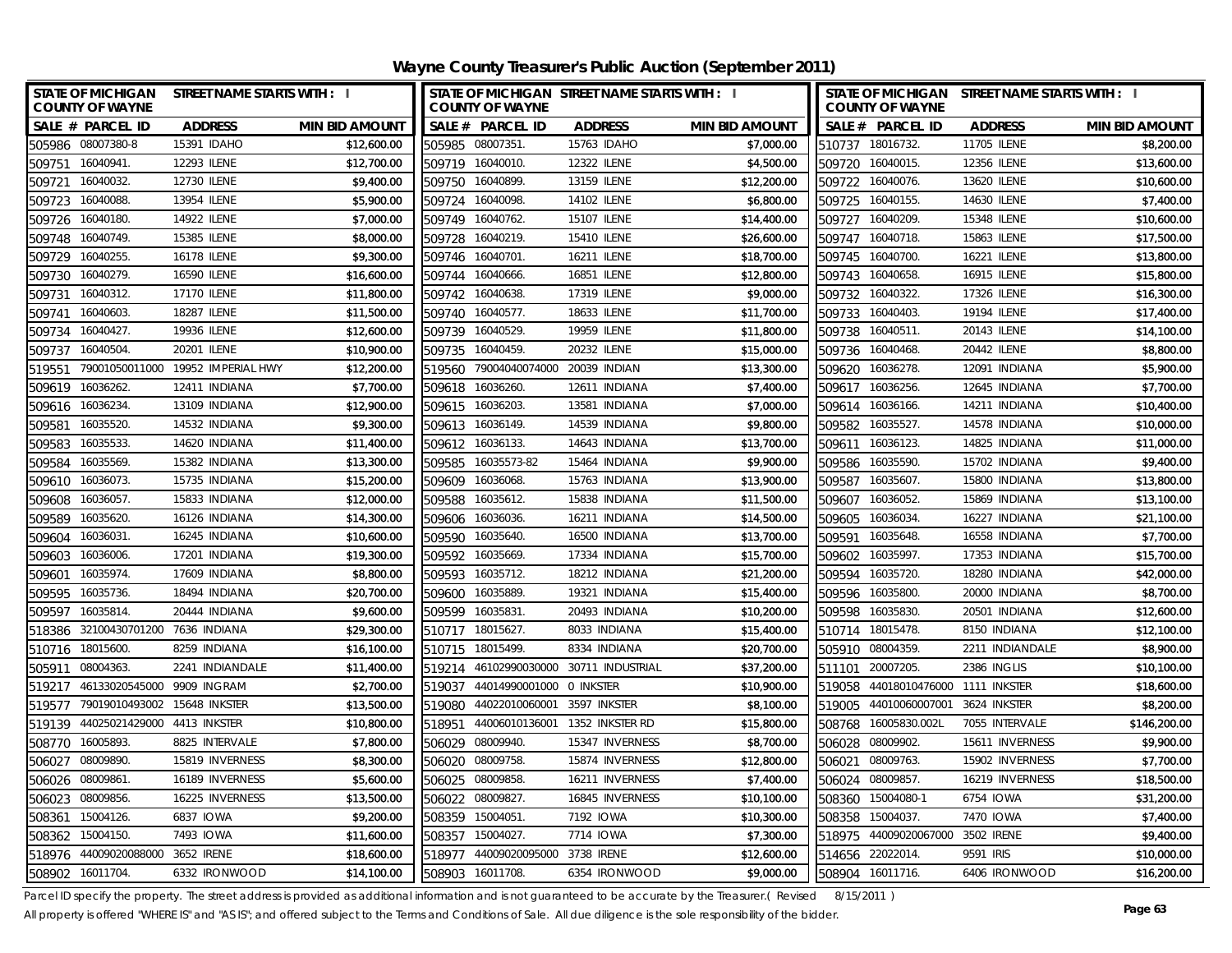|                          | <b>STATE OF MICHIGAN</b><br>STREET NAME STARTS WITH : I<br><b>COUNTY OF WAYNE</b> |                 |                       |        | <b>COUNTY OF WAYNE</b> | STATE OF MICHIGAN STREET NAME STARTS WITH : I |                       | <b>STATE OF MICHIGAN</b><br>STREET NAME STARTS WITH : I<br><b>COUNTY OF WAYNE</b> |                   |                 |                       |  |
|--------------------------|-----------------------------------------------------------------------------------|-----------------|-----------------------|--------|------------------------|-----------------------------------------------|-----------------------|-----------------------------------------------------------------------------------|-------------------|-----------------|-----------------------|--|
| SALE # PARCEL ID         |                                                                                   | <b>ADDRESS</b>  | <b>MIN BID AMOUNT</b> |        | SALE # PARCEL ID       | <b>ADDRESS</b>                                | <b>MIN BID AMOUNT</b> |                                                                                   | SALE # PARCEL ID  | <b>ADDRESS</b>  | <b>MIN BID AMOUNT</b> |  |
| 16002251.<br>508631      |                                                                                   | 7420 IRONWOOD   | \$12,200.00           | 510086 | 17007051.              | 3470 IROQUOIS                                 | \$76,700.00           | 510087                                                                            | 17007058.         | 3736 IROQUOIS   | \$9,600.00            |  |
| 17007441<br>510091       |                                                                                   | 4265 IROQUOIS   | \$10,000.00           | 510088 | 17007117.              | 5338 IROQUOIS                                 | \$14,000.00           | 510089                                                                            | 17007211.         | 6432 IROQUOIS   | \$14,600.00           |  |
| 510090 17007239.         |                                                                                   | 6824 IROQUOIS   | \$7,000.00            | 519208 | 46033010255002         | <b>18334 IRVING</b>                           | \$8,000.00            | 506621                                                                            | 09023247.         | 19126 IRVINGTON | \$6,400.00            |  |
| 506639 09023514.         |                                                                                   | 19197 IRVINGTON | \$10,700.00           | 506638 | 09023511.              | 19215 IRVINGTON                               | \$13,500.00           |                                                                                   | 506622 09023271.  | 19266 IRVINGTON | \$12,400.00           |  |
| 506623 09023272.         |                                                                                   | 19302 IRVINGTON | \$8,000.00            | 506624 | 09023273.              | 19308 IRVINGTON                               | \$7,700.00            |                                                                                   | 506625 09023305.  | 19642 IRVINGTON | \$14,800.00           |  |
| 506626 09023311-2        |                                                                                   | 19680 IRVINGTON | \$10,600.00           | 506627 | 09023327.              | 19964 IRVINGTON                               | \$9,900.00            |                                                                                   | 506637 09023446.  | 19967 IRVINGTON | \$7,900.00            |  |
| 506628 09023337.         |                                                                                   | 20034 IRVINGTON | \$10,800.00           | 506629 | 09023338.              | 20042 IRVINGTON                               | \$14,400.00           |                                                                                   | 506630 09023343.  | 20100 IRVINGTON | \$11,600.00           |  |
| 506636 09023430.         |                                                                                   | 20103 IRVINGTON | \$6,500.00            | 506635 | 09023420.              | 20173 IRVINGTON                               | \$16,900.00           |                                                                                   | 506634 09023414.  | 20213 IRVINGTON | \$16,100.00           |  |
| 506633 09023406.         |                                                                                   | 20401 IRVINGTON | \$8,900.00            | 506631 | 09023377.              | 20474 IRVINGTON                               | \$9,800.00            |                                                                                   | 506632 09023384-7 | 20520 IRVINGTON | \$11,200.00           |  |
| 44009020615301<br>518982 |                                                                                   | 0 ISABELLE      | \$30,600.00           | 518949 | 44005030511000         | 2178 ISABELLE                                 | \$17,600.00           | 518948                                                                            | 44005030510000    | 2190 ISABELLE   | \$5,200.00            |  |
| 44005030504000<br>518947 |                                                                                   | 2262 ISABELLE   | \$5,700.00            | 518986 | 44009020742000         | 3419 ISABELLE                                 | \$12,200.00           | 518985                                                                            | 44009020723000    | 3641 ISABELLE   | \$10,900.00           |  |
| 44009020636000<br>518983 |                                                                                   | 4452 ISABELLE   | \$16,200.00           | 518984 | 44009020641002         | 4532 ISABELLE                                 | \$7,800.00            | 510887                                                                            | 19004152.         | 8910 ISHAM      | \$10,800.00           |  |
| 73018010074000<br>519535 |                                                                                   | 7806 ISLAND     | \$23,400.00           | 507974 | 14002347.              | 4884 IVANHOE                                  | \$18,600.00           | 507972                                                                            | 14002331.         | 4941 IVANHOE    | \$9,600.00            |  |
| 14002335.<br>507973      |                                                                                   | 4971 IVANHOE    | \$13,600.00           | 508664 | 16002919.              | 5075 IVANHOE                                  | \$10,200.00           | 508672                                                                            | 16003008.         | 5268 IVANHOE    | \$10,200.00           |  |
| 16002938.<br>508665      |                                                                                   | 5293 IVANHOE    | \$7,900.00            | 508666 | 16002941.              | 5309 IVANHOE                                  | \$15,100.00           | 508671                                                                            | 16002996.         | 5350 IVANHOE    | \$8,200.00            |  |
| 16002995.<br>508670      |                                                                                   | 5356 IVANHOE    | \$19,500.00           | 508669 | 16002988.              | 5406 IVANHOE                                  | \$7,200.00            | 508668                                                                            | 16002984.         | 5524 IVANHOE    | \$14,200.00           |  |
| 508667 16002969.         |                                                                                   | 5593 IVANHOE    | \$19,000.00           |        |                        |                                               |                       |                                                                                   |                   |                 |                       |  |

**Wayne County Treasurer's Public Auction (September 2011)**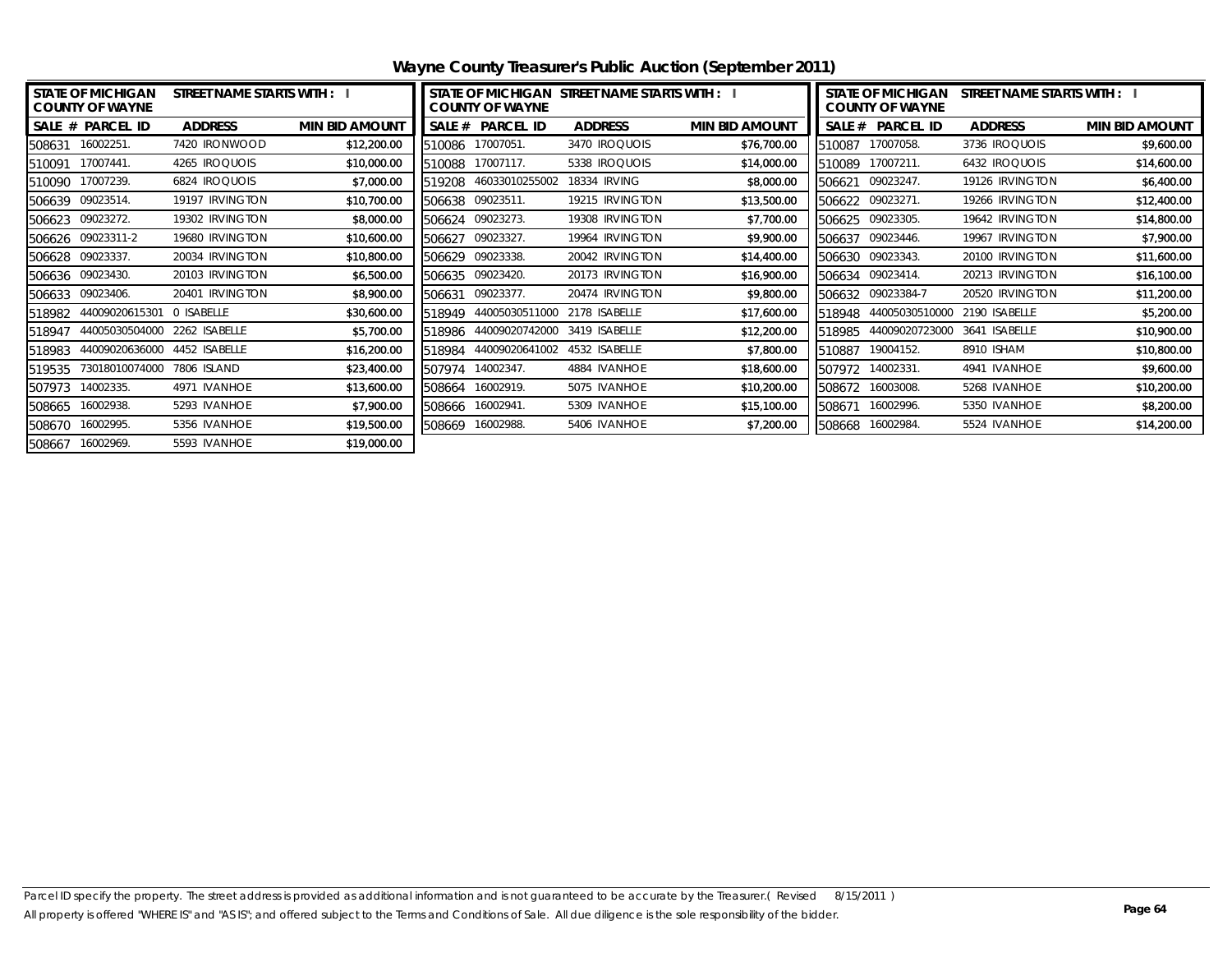| STATE OF MICHIGAN STREET NAME STARTS WITH : J             | STATE OF MICHIGAN STREET NAME STARTS WITH : J             | STATE OF MICHIGAN STREET NAME STARTS WITH : J           |
|-----------------------------------------------------------|-----------------------------------------------------------|---------------------------------------------------------|
| <b>COUNTY OF WAYNE</b>                                    | <b>COUNTY OF WAYNE</b>                                    | <b>COUNTY OF WAYNE</b>                                  |
| <b>MIN BID AMOUNT</b>                                     | SALE # PARCEL ID                                          | <b>MIN BID AMOUNT</b>                                   |
| SALE # PARCEL ID                                          | <b>MIN BID AMOUNT</b>                                     | SALE # PARCEL ID                                        |
| <b>ADDRESS</b>                                            | <b>ADDRESS</b>                                            | <b>ADDRESS</b>                                          |
| \$10,500.00<br>518481 33052020998000 5364 JACKSON         | \$7,800.00<br>518637 41005040058000 3185 JACOB            | 15733 JAMES COUZENS<br>\$7,400.00<br>509675 16038937-8  |
| 509672 16038761-3                                         | 509673 16038768.                                          | 509674 16038773.                                        |
| 15902 JAMES COUZENS                                       | 16100 JAMES COUZENS                                       | 16150 JAMES COUZENS                                     |
| \$8,100.00                                                | \$21,000.00                                               | \$6,000.00                                              |
| \$6,600.00                                                | 514587 22019108-9                                         | \$9,200.00                                              |
| 514603 22019761.                                          | 17634 JAMES COUZENS                                       | 514602 22019732-3                                       |
| 17575 JAMES COUZENS                                       | \$5,200.00                                                | 18055 JAMES COUZENS                                     |
| 514588 22019129.                                          | 18140 JAMES COUZENS                                       | 18268 JAMES COUZENS                                     |
| 18080 JAMES COUZENS                                       | 514589 22019137-41                                        | \$8,300.00                                              |
| \$4,100.00                                                | \$15,500.00                                               | 514590 22019154-7                                       |
| 22019664-5<br>18619 JAMES COUZENS<br>\$8,500.00<br>514601 | 514591 22019258.<br>19142 JAMES COUZENS<br>\$5,800.00     | 514592 22019259.<br>19146 JAMES COUZENS<br>\$6,300.00   |
| 22019270.<br>19200 JAMES COUZENS<br>\$7,100.00<br>514593  | 514594 22019273-4<br>19310 JAMES COUZENS<br>\$5,500.00    | 514595 22019285-6<br>19352 JAMES COUZENS<br>\$12,800.00 |
| 514596 22019308-9                                         | 514597 22019324-7                                         | 514600 22019538.                                        |
| 19442 JAMES COUZENS                                       | 19520 JAMES COUZENS                                       | 19763 JAMES COUZENS                                     |
| \$12,300.00                                               | \$16,500.00                                               | \$6,800.00                                              |
| 19800 JAMES COUZENS                                       | 20085 JAMES COUZENS                                       | 6135 JAMES CT                                           |
| 514598 22019345-9                                         | 514599 22019492.                                          | 510845 19001436.                                        |
| \$8,300.00                                                | \$6,000.00                                                | \$7,200.00                                              |
| 46073030439000 37937 JAMISON                              | 511801 21011782.                                          | 511800 21011766.                                        |
| \$14,000.00                                               | 12340 JANE                                                | 12600 JANE                                              |
| 519211                                                    | \$11,800.00                                               | \$15,000.00                                             |
| 511799 21011765.                                          | 12618 JANE                                                | 511802 21011833.                                        |
| \$12,400.00                                               | \$7,200.00                                                | 12737 JANE                                              |
| 12610 JANE                                                | 511798 21011764.                                          | \$12,900.00                                             |
| 511797 21011753.                                          | 12774 JANE                                                | 511803 21011843.                                        |
| 12758 JANE                                                | 511796 21011751.                                          | 12811 JANE                                              |
| \$9,800.00                                                | \$8,900.00                                                | \$9,200.00                                              |
| 511804 21011846.                                          | 13031 JANE                                                | 511806 21011858.                                        |
| 12831 JANE                                                | 511805 21011853.                                          | 13067 JANE                                              |
| \$13,600.00                                               | \$12,300.00                                               | \$9,000.00                                              |
| 21011875.<br>13335 JANE<br>\$11,700.00<br>511807          | 511795 21011704.<br>13406 JANE<br>\$8,100.00              | \$5,700.00<br>511794 21011703.<br>13410 JANE            |
| 14265 JANE<br>\$7,800.00<br>21011898.<br>511808           | 34005030016000<br>3830 JEFFERSON<br>\$33,700.00<br>518527 | 518526 34005030005000<br>3900 JEFFERSON<br>\$26,900.00  |
| 34005080006000 4004 JEFFERSON<br>\$8,200.00<br>518542     | 34005080003000<br>4014 JEFFERSON<br>\$9,900.00<br>518541  | 518554 34006070009000<br>4064 JEFFERSON<br>\$19,200.00  |
| 15013451-2<br>435 JEFFERSON CT<br>\$11,600.00<br>508593   | \$6,900.00<br>507198 12007145-6<br>3947 JEFFRIES          | \$24,700.00<br>506129 09006810-3<br>3323 JEROME         |
| 60014040030000 27031 JOAN                                 | \$9,500.00                                                | 512713 21030585.                                        |
| \$11,100.00                                               | 512712 21030569.                                          | 17144 JOANN                                             |
| 519459                                                    | 12690 JOANN                                               | \$18,700.00                                             |
| 512714 21030593.                                          | \$9,700.00                                                | 18438 JOANN                                             |
| 17208 JOANN                                               | 512715 21030602.                                          | \$13,200.00                                             |
| \$16,600.00                                               | 18080 JOANN                                               | 512716 21030613.                                        |
| \$12,800.00                                               | 512718 21030624                                           | 18619 JOANN                                             |
| 512717 21030623.                                          | 18516 JOANN                                               | \$26,600.00                                             |
| 18510 JOANN                                               | \$13,600.00                                               | 512732 21030867.                                        |
| 21030862<br>18653 JOANN<br>\$25,400.00<br>512731          | 512719 21030642.002<br>18910 JOANN<br>\$14,600.00         | \$8,400.00<br>512730 21030851<br>18911 JOANN            |
| 21030841.<br>18981 JOANN<br>\$14,700.00<br>512729         | 512728 21030808.<br>19509 JOANN<br>\$12,500.00            | 512727 21030796.<br>19599 JOANN<br>\$15,100.00          |
| 512720 21030670.                                          | 512721 21030671.                                          | 512726 21030791.                                        |
| 19624 JOANN                                               | 19630 JOANN                                               | 19635 JOANN                                             |
| \$9,500.00                                                | \$7,700.00                                                | \$15,000.00                                             |
| 512725 21030773.                                          | 512724 21030746.                                          | 512723 21030738.                                        |
| 19929 JOANN                                               | 20211 JOANN                                               | 20283 JOANN                                             |
| \$16,500.00                                               | \$17,400.00                                               | \$16,100.00                                             |
| 512722 21030734<br>20315 JOANN<br>\$11,500.00             | 519105 44022010815000 3106 JOHN DALY<br>\$14,100.00       | 519106 44022010832001<br>3348 JOHN DALY<br>\$15,100.00  |
| \$12,500.00<br>519136 44025010272000 4008 JOHN DALY       | 505390 01003535.002<br>11532 JOHN R<br>\$7,900.00         | 506684 09024457.<br>20068 JOHN R<br>\$11,400.00         |
| 506685 09024458                                           | 506686 09024553-7                                         | 505306 01000588-91                                      |
| \$23,800.00                                               | \$11,400.00                                               | 2500 JOHN R                                             |
| 20074 JOHN R                                              | 20467 JOHN R                                              | \$359,900.00                                            |
| \$8,000.00                                                | 505371 01002948.002L                                      | 506234 09011215-6                                       |
| 505352 01002393.                                          | 9118 JOHN R                                               | 12206 JOSEPH CAMPAU                                     |
| 8268 JOHN R                                               | \$12,300.00                                               | \$5,700.00                                              |
| \$498,200.00                                              | \$7,100.00                                                | \$19,600.00                                             |
| 506242 09011686-7                                         | 506235 09011258.                                          | 506236 09011366.                                        |
| 12821 JOSEPH CAMPAU                                       | 12940 JOSEPH CAMPAU                                       | 17408 JOSEPH CAMPAU                                     |
| \$11,200.00                                               | \$17,300.00                                               | \$14,400.00                                             |
| 506241 09011529-30                                        | 506237 09011439.                                          | 506240 09011506-7                                       |
| 18011 JOSEPH CAMPAU                                       | 18128 JOSEPH CAMPAU                                       | 18151 JOSEPH CAMPAU                                     |
| \$8,300.00                                                | \$10,800.00                                               | \$12,200.00                                             |
| 506238 09011448.                                          | 506239 09011464-5                                         | 506939 11002400.                                        |
| 18516 JOSEPH CAMPAU                                       | 18650 JOSEPH CAMPAU                                       | 4418 JOSEPH CAMPAU                                      |
| \$6,900.00                                                | \$7,300.00                                                | \$6,500.00                                              |
| 506940 11002468                                           | 506941 11002488.                                          | 506942 11002490.                                        |
| 5338 JOSEPH CAMPAU                                        | 5722 JOSEPH CAMPAU                                        | 5738 JOSEPH CAMPAU                                      |
| 506943 11002629.<br>5801 JOSEPH CAMPAU<br>\$8,700.00      | 518557 34006110018000 16 JOSEPHINE<br>\$13,500.00         | \$8,800.00<br>518558 34006110019000 18 JOSEPHINE        |
| 518559<br>34006110020000 20 JOSEPHINE<br>\$28,200.00      | 518556 34006100010000 21 JOSEPHINE<br>\$14,800.00         | 518552 34006060043000 35 JOSEPHINE<br>\$13,200.00       |
| 518549 34006050079000 73 JOSEPHINE<br>\$10,500.00         | 505984 08007301.<br>15747 JOSLYN<br>\$13,000.00           | 518437 33001010404000 23417 JOY<br>\$28,000.00          |
| 519219 46140010118002 29518 JOY<br>\$13,200.00            | 510431 18005123-6<br>10331 JOY RD<br>\$19,200.00          | 510433 18005197.<br>\$6,500.00<br>10518 JOY RD          |
| 18005194-5<br>\$9,000.00<br>510432<br>10526 JOY RD        | 22002128-33<br>\$18,500.00<br>514287<br>13519 JOY RD      | \$49,600.00<br>14343 JOY RD<br>514288 22002158-65       |
| \$7,200.00<br>514296 22003132-6<br>14610 JOY RD           | 22002875-6<br>\$7,600.00<br>514295<br>18434 JOY RD        | \$6,100.00<br>514294 22002810-1<br>19110 JOY RD         |
| 514289 22002422.                                          | 19508 JOY RD                                              | 19647 JOY RD                                            |
| 19135 JOY RD                                              | \$8,700.00                                                | \$11,200.00                                             |
| \$8,800.00                                                | 514293 22002763-4                                         | 514290 22002484-5                                       |
| 514292 22002680-1<br>\$9,000.00<br>20450 JOY RD           | \$10,900.00<br>22002678-9<br>20506 JOY RD<br>514291       | \$8,800.00<br>508731 16004704.<br>5356 JOY RD           |
| \$9,600.00<br>508729 16004594.<br>5529 JOY RD             | \$8,400.00<br>16004599.<br>5563 JOY RD<br>508730          | \$40,600.00<br>510434 18005244-52<br>8900 JOY RD        |

Parcel ID specify the property. The street address is provided as additional information and is not guaranteed to be accurate by the Treasurer.( Revised 8/15/2011 )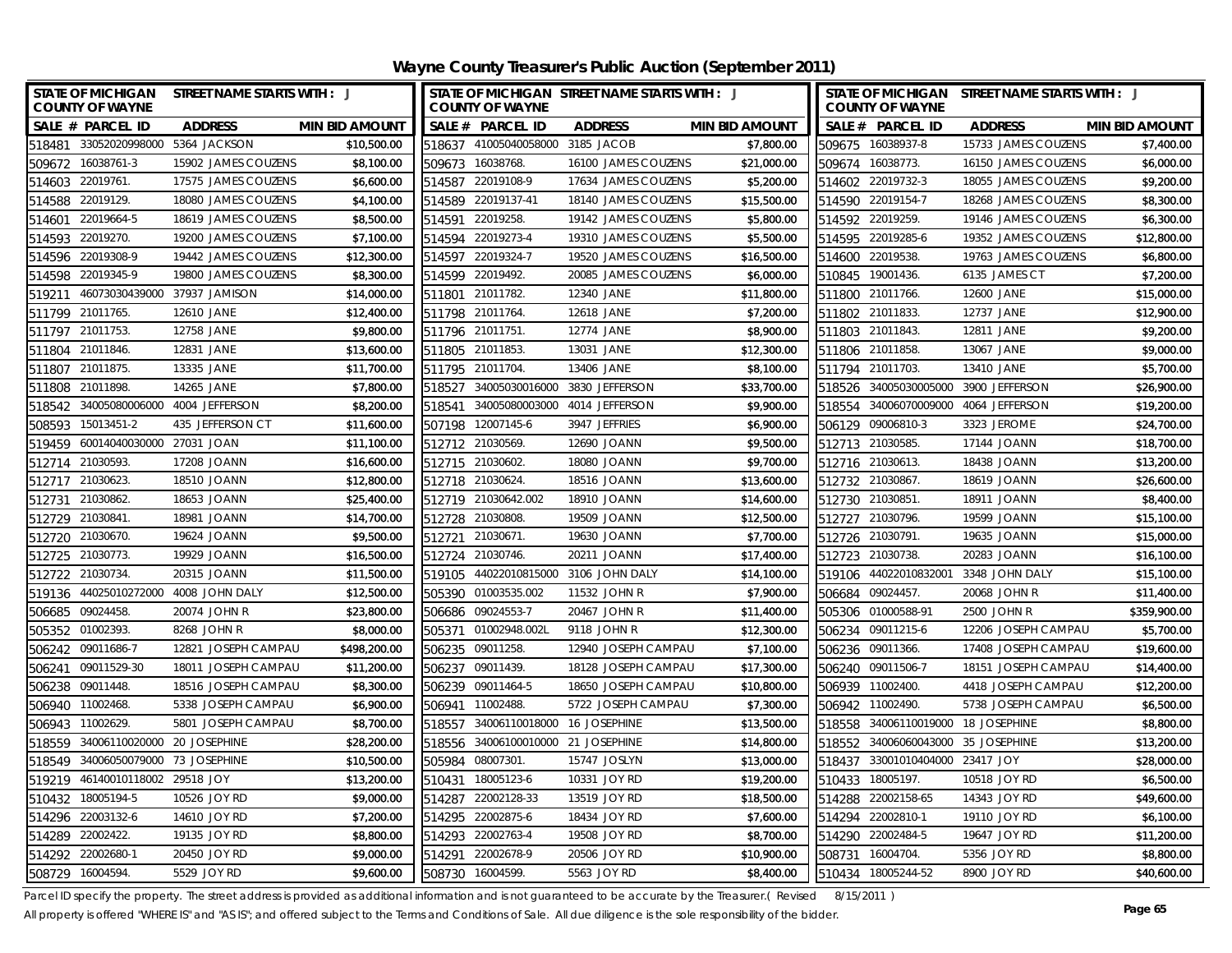**Wayne County Treasurer's Public Auction (September 2011)**

| <b>STATE OF MICHIGAN</b><br><b>COUNTY OF WAYNE</b> | STATE OF MICHIGAN STREET NAME STARTS WITH : J<br><b>COUNTY OF WAYNE</b> |                       |        |                  |                | <b>STATE OF MICHIGAN</b><br>STREET NAME STARTS WITH :<br><b>COUNTY OF WAYNE</b> |        |                  |                |                       |
|----------------------------------------------------|-------------------------------------------------------------------------|-----------------------|--------|------------------|----------------|---------------------------------------------------------------------------------|--------|------------------|----------------|-----------------------|
| SALE # PARCEL ID                                   | <b>ADDRESS</b>                                                          | <b>MIN BID AMOUNT</b> | SALE # | <b>PARCEL ID</b> | <b>ADDRESS</b> | <b>MIN BID AMOUNT</b>                                                           | SALE#  | <b>PARCEL ID</b> | <b>ADDRESS</b> | <b>MIN BID AMOUNT</b> |
| 16004497.<br>508726                                | 6367 JULIAN                                                             | \$11,800.00           | 508727 | 16004514-5       | 7151 JULIAN    | \$7,700.00                                                                      | 508728 | 16004519.        | 7175 JULIAN    | \$9,400.00            |
| 56082010067000<br>519416                           | 4996 JULIUS                                                             | \$15,400.00           | 508930 | 16013344.        | 1137 JUNCTION  | \$7,300.00                                                                      | 508926 | 16012890.        | 2054 JUNCTION  | \$6,900.00            |
| 16013287.<br>508929                                | 2127 JUNCTION                                                           | \$21,200.00           | 508927 | 16012959.        | 3336 JUNCTION  | \$5,700.00                                                                      | 508928 | 16013068.        | 4938 JUNCTION  | \$11,000.00           |
| 13018682.<br>507745                                | 13400 JUSTINE                                                           | \$12,500.00           | 507758 | 13019060-1       | 13401 JUSTINE  | \$10,100.00                                                                     | 507757 | 13019057.        | 13425 JUSTINE  | \$10,800.00           |
| 13018708.<br>507746                                | 17162 JUSTINE                                                           | \$9,300.00            | 507747 | 13018709.        | 17166 JUSTINE  | \$23,900.00                                                                     | 507748 | 13018720.        | 17232 JUSTINE  | \$7,900.00            |
| 13018984.<br>507756                                | 18425 JUSTINE                                                           | \$14,400.00           | 507755 | 13018982-3       | 18431 JUSTINE  | \$8,300.00                                                                      | 507749 | 13018751-2       | 18460 JUSTINE  | \$17,400.00           |
| 13018955.<br>507754                                | 18695 JUSTINE                                                           | \$9,000.00            | 507750 | 13018779.        | 18818 JUSTINE  | \$13,500.00                                                                     | 507753 | 13018935-6       | 19141 JUSTINE  | \$9,900.00            |
| 13018934.<br>507752                                | 19149 JUSTINE                                                           | \$24,600.00           | 507751 | 13018926-7       | 19197 JUSTINE  | \$13,300.00                                                                     |        |                  |                |                       |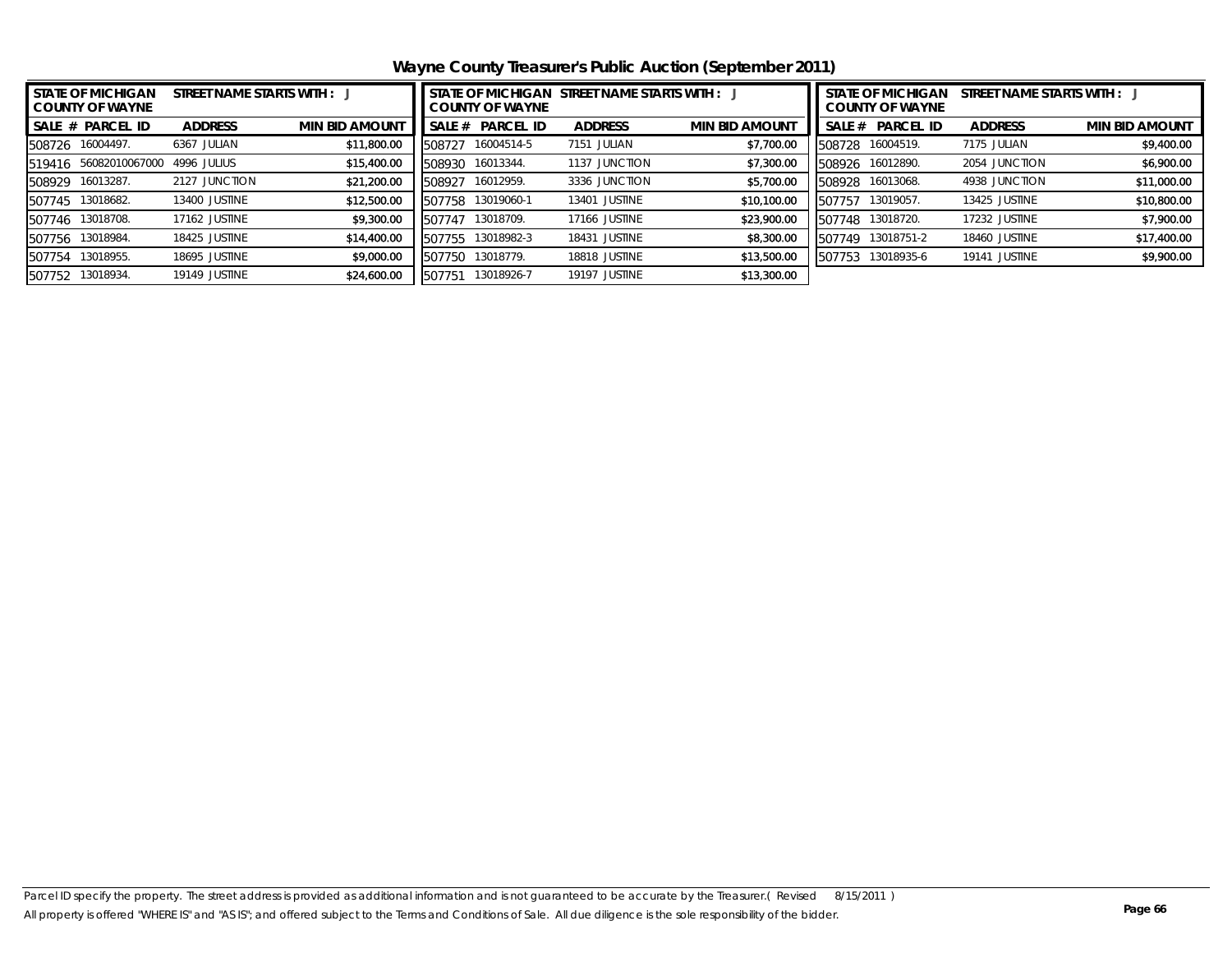**Wayne County Treasurer's Public Auction (September 2011)**

| STATE OF MICHIGAN STREET NAME STARTS WITH : K<br><b>COUNTY OF WAYNE</b> |                 |                       |        | <b>COUNTY OF WAYNE</b> | STATE OF MICHIGAN STREET NAME STARTS WITH : K |                       | STATE OF MICHIGAN STREET NAME STARTS WITH : K<br><b>COUNTY OF WAYNE</b> |                       |                                     |                       |  |
|-------------------------------------------------------------------------|-----------------|-----------------------|--------|------------------------|-----------------------------------------------|-----------------------|-------------------------------------------------------------------------|-----------------------|-------------------------------------|-----------------------|--|
| SALE # PARCEL ID                                                        | <b>ADDRESS</b>  | <b>MIN BID AMOUNT</b> |        | SALE # PARCEL ID       | <b>ADDRESS</b>                                | <b>MIN BID AMOUNT</b> |                                                                         | SALE # PARCEL ID      | <b>ADDRESS</b>                      | <b>MIN BID AMOUNT</b> |  |
| 507407 13008069.                                                        | 3024 KALSH      | \$7,800.00            |        | 514516 22015360.       | 21153 KARL                                    | \$14,200.00           |                                                                         | 514520 22015457.      | 21312 KARL                          | \$23,200.00           |  |
| 514519 22015451.                                                        | 21378 KARL      | \$9,300.00            |        | 514517 22015379.       | 21505 KARL                                    | \$13,000.00           |                                                                         | 514518 22015433.      | 21644 KARL                          | \$8,800.00            |  |
| 519633 81068990009000 23483 KARR RD                                     |                 | \$22,000.00           |        |                        | 518478 33051020429000 5334 KATHERINE          | \$19,200.00           |                                                                         | 514325 22004745.      | 13731 KEAL                          | \$31,500.00           |  |
| 519073 44020020127002 26423 KEAN                                        |                 | \$15,500.00           |        | 506673 09024078.       | 19183 KEATING                                 | \$10,500.00           |                                                                         | 506672 09024063.      | 19301 KEATING                       | \$23,400.00           |  |
| 09023847.<br>506660                                                     | 19386 KEATING   | \$9,600.00            | 506671 | 09024037               | 19459 KEATING                                 | \$10,500.00           | 506661                                                                  | 09023910.             | 20144 KEATING                       | \$11,200.00           |  |
| 09023984<br>506670                                                      | 20151 KEATING   | \$10,600.00           | 506669 | 09023977.              | 20201 KEATING                                 | \$10,600.00           | 506662                                                                  | 09023919.             | 20210 KEATING                       | \$11,400.00           |  |
| 09023920.<br>506663                                                     | 20212 KEATING   | \$12,900.00           | 506668 | 09023959.              | 20459 KEATING                                 | \$6,400.00            |                                                                         | 506667 09023958.      | 20467 KEATING                       | \$8,100.00            |  |
| 506664 09023941.                                                        | 20494 KEATING   | \$9,500.00            |        | 506666 09023952.       | 20509 KEATING                                 | \$16,000.00           |                                                                         | 506665 09023947.      | 20534 KEATING                       | \$12,500.00           |  |
| 22069755<br>516340                                                      | 17531 KEELER    | \$15,800.00           | 514390 | 22009766.              | 15336 KEIBLER                                 | \$7,000.00            |                                                                         | 511014 20000793-4     | 8903 KELLER                         | \$18,900.00           |  |
| 513380 21056849.                                                        | 12502 KELLY RD  | \$16,800.00           |        | 513388 21057387-8      | 12733 KELLY RD                                | \$9,200.00            |                                                                         | 513387 21057380-1     | 12805 KELLY RD                      | \$15,300.00           |  |
| 513386 21057373.                                                        | 12833 KELLY RD  | \$10,800.00           |        | 513385 21057344-5      | 17103 KELLY RD                                | \$12,900.00           |                                                                         | 513384 21057334.      | 17147 KELLY RD                      | \$8,800.00            |  |
| 21056910.<br>513381                                                     | 18462 KELLY RD  | \$12,900.00           | 513383 | 21057273-5             | 18615 KELLY RD                                | \$15,200.00           |                                                                         | 518398 32100642000400 | 7328 KENDAL                         | \$14,000.00           |  |
| 43010020067000 110 KENDALL<br>518796                                    |                 | \$8,600.00            | 518795 | 43010020063000         | 124 KENDALL                                   | \$6,300.00            | 505796                                                                  | 06004289.             | 1508 KENDALL                        | \$10,300.00           |  |
| 06004260.<br>505795                                                     | 1708 KENDALL    | \$7,300.00            | 505934 | 08004970.              | 1960 KENDALL                                  | \$9,500.00            |                                                                         | 505929 08004904       | 1969 KENDALL                        | \$10,500.00           |  |
| 505933 08004961.                                                        | 2024 KENDALL    | \$11,200.00           | 505930 | 08004916.              | 2053 KENDALL                                  | \$10,800.00           |                                                                         | 505931 08004917.      | 2201 KENDALL                        | \$11,200.00           |  |
| 08004920-1<br>505932                                                    | 2223 KENDALL    | \$9,800.00            | 514395 | 22009873.055           | 22414 KENDALL                                 | \$12,500.00           |                                                                         | 514394 22009873.053   | 22434 KENDALL                       | \$11,500.00           |  |
| 12005110.<br>507151                                                     | 2988 KENDALL    | \$10,300.00           |        | 507150 12005101.       | 3050 KENDALL                                  | \$16,900.00           |                                                                         | 507149 12005087.      | 3294 KENDALL                        | \$8,900.00            |  |
| 507148 12005085-6                                                       | 3308 KENDALL    | \$8,400.00            |        | 507147 12005082.       | 3328 KENDALL                                  | \$8,900.00            |                                                                         | 507145 12005069.      | 3337 KENDALL                        | \$12,000.00           |  |
| 507146 12005076.002L                                                    | 3374 KENDALL    | \$8,200.00            |        | 508146 14006115.       | 3774 KENDALL                                  | \$7,700.00            |                                                                         | 505379 01003053.      | 276 KENILWORTH                      | \$12,300.00           |  |
| 505656 03002603.                                                        | 529 KENILWORTH  | \$8,300.00            |        |                        | 518408 32100741901200 5828 KENILWORTH         | \$19,300.00           |                                                                         | 505657 03002610-1     | 607 KENILWORTH                      | \$16,000.00           |  |
| 511928 21014050.                                                        | 11084 KENMOOR   | \$14,800.00           | 511927 | 21014042.              | 11218 KENMOOR                                 | \$27,400.00           |                                                                         | 511926 21014022.      | 11454 KENMOOR                       | \$13,200.00           |  |
| 513009 21036482-3                                                       | 11700 KENMOOR   | \$8,600.00            |        | 511925 21013986.       | 12010 KENMOOR                                 | \$17,600.00           |                                                                         | 511935 21014220.      | 11050 KENNEBEC                      | \$18,200.00           |  |
| 511934 21014217.                                                        | 11074 KENNEBEC  | \$26,800.00           |        | 511933 21014201.       | 11264 KENNEBEC                                | \$13,300.00           |                                                                         | 511932 21014193.      | 11404 KENNEBEC                      | \$17,400.00           |  |
| 21014187.<br>511931                                                     | 11446 KENNEBEC  | \$13,200.00           |        | 511930 21014171.       | 11560 KENNEBEC                                | \$12,000.00           |                                                                         | 511936 21014281       | 11763 KENNEBEC                      | \$12,600.00           |  |
| 21014282.<br>511937                                                     | 11771 KENNEBEC  | \$8,900.00            |        | 511938 21014299.       | 12011 KENNEBEC                                | \$15,700.00           |                                                                         | 511929 21014142.      | 12044 KENNEBEC                      | \$14,800.00           |  |
| 519361 53011010347000 14311 KENNEBEC                                    |                 | \$14,100.00           |        | 509960 17002910.       | 8178 KENNEY                                   | \$10,200.00           |                                                                         | 509961 17002962.      | 8215 KENNEY                         | \$8,300.00            |  |
| 509959 17002905.                                                        | 8216 KENNEY     | \$9,500.00            |        | 509958 17002874.       | 8406 KENNEY                                   | \$6,800.00            |                                                                         |                       | 518679 42001031920000 19178 KENOSHA | \$12,000.00           |  |
| 519479 60044020800000 24135 KENSINGTON                                  |                 | \$14,000.00           |        | 514040 21072774.       | 4434 KENSINGTON                               | \$14,500.00           |                                                                         | 514041 21072821       | 5274 KENSINGTON                     | \$36,700.00           |  |
| 514042 21072827.                                                        | 5500 KENSINGTON | \$13,500.00           |        | 514043 21072845.       | 5782 KENSINGTON                               | \$22,100.00           |                                                                         | 514048 21072949.      | 5903 KENSINGTON                     | \$19,600.00           |  |
| 514044 21072876.                                                        | 9166 KENSINGTON | \$9,000.00            |        | 514045 21072888.       | 9734 KENSINGTON                               | \$17,500.00           |                                                                         | 514047 21072911.      | 9751 KENSINGTON                     | \$12,000.00           |  |
| 514046 21072902.                                                        | 9821 KENSINGTON | \$13,000.00           |        | 511412 21005448.       | 14425 KENT                                    | \$9,500.00            |                                                                         | 509621 16036301       | 12050 KENTUCKY                      | \$9,900.00            |  |
| 509658 16037177.                                                        | 12789 KENTUCKY  | \$19,900.00           |        | 509622 16036362.       | 13130 KENTUCKY                                | \$9,400.00            |                                                                         | 509657 16037167.002L  | 13157 KENTUCKY                      | \$8,200.00            |  |
| 509623<br>16036387.                                                     | 13550 KENTUCKY  | \$10,300.00           |        | 509656 16037145.       | 13579 KENTUCKY                                | \$17,800.00           |                                                                         | 509624 16036392.      | 13584 KENTUCKY                      | \$8,800.00            |  |
| 509655 16037141.                                                        | 13607 KENTUCKY  | \$16,100.00           |        | 509654 16037139.002L   | 13621 KENTUCKY                                | \$8,700.00            |                                                                         | 509625 16036410.      | 13974 KENTUCKY                      | \$17,400.00           |  |
| 509626 16036440.                                                        | 14290 KENTUCKY  | \$7,000.00            |        | 509653 16037092.       | 14303 KENTUCKY                                | \$9,400.00            |                                                                         | 509627 16036463.      | 14662 KENTUCKY                      | \$12,400.00           |  |
| 16036476.<br>509628                                                     | 14862 KENTUCKY  | \$8,800.00            | 509629 | 16036489.              | 15348 KENTUCKY                                | \$8,500.00            | 509652                                                                  | 16037012.             | 15751 KENTUCKY                      | \$7,400.00            |  |
| 509651<br>16036993.                                                     | 15871 KENTUCKY  | \$18,500.00           | 509650 | 16036988.              | 16135 KENTUCKY                                | \$9,500.00            | 509630                                                                  | 16036548.             | 16154 KENTUCKY                      | \$10,800.00           |  |
| 16036983.<br>509649                                                     | 16169 KENTUCKY  | \$14,500.00           | 509631 | 16036555.              | 16204 KENTUCKY                                | \$7,000.00            | 509632                                                                  | 16036556.             | 16210 KENTUCKY                      | \$14,100.00           |  |
| 509647 16036972.                                                        | 16245 KENTUCKY  | \$16,200.00           | 509633 | 16036563               | 16260 KENTUCKY                                | \$14,000.00           |                                                                         | 509646 16036961       | 16559 KENTUCKY                      | \$28,100.00           |  |
| 509634 16036579.                                                        | 17152 KENTUCKY  | \$17,400.00           |        | 509645 16036884.003L   | 18403 KENTUCKY                                | \$12,200.00           |                                                                         | 509644 16036882.      | 18437 KENTUCKY                      | \$14,800.00           |  |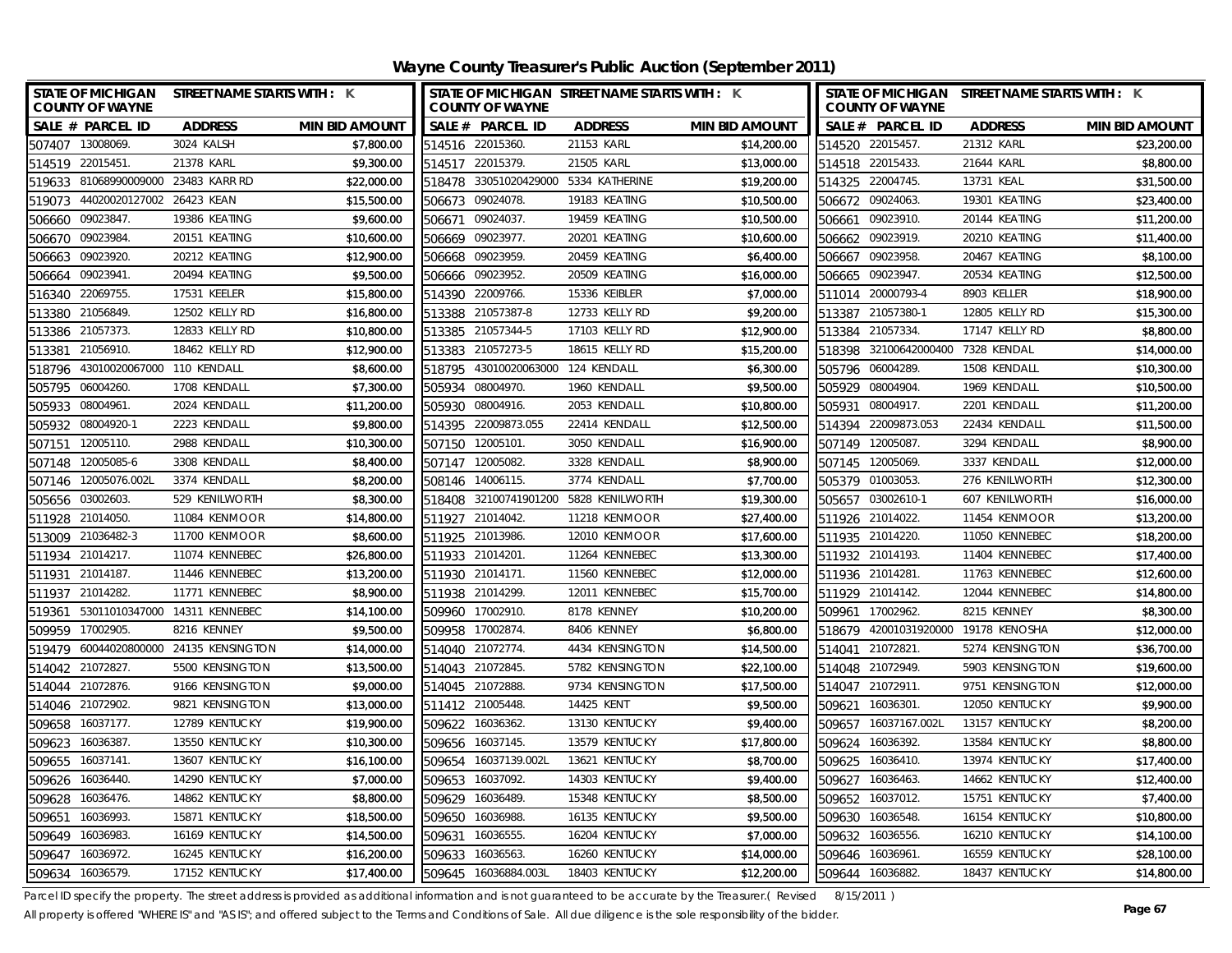| STATE OF MICHIGAN STREET NAME STARTS WITH : K<br><b>COUNTY OF WAYNE</b> |                  |                       | STATE OF MICHIGAN STREET NAME STARTS WITH : K<br><b>COUNTY OF WAYNE</b> |                                  |                                 |                       |        | <b>COUNTY OF WAYNE</b>              | STATE OF MICHIGAN STREET NAME STARTS WITH : K |                       |
|-------------------------------------------------------------------------|------------------|-----------------------|-------------------------------------------------------------------------|----------------------------------|---------------------------------|-----------------------|--------|-------------------------------------|-----------------------------------------------|-----------------------|
| SALE # PARCEL ID                                                        | <b>ADDRESS</b>   | <b>MIN BID AMOUNT</b> | SALE # PARCEL ID                                                        |                                  | <b>ADDRESS</b>                  | <b>MIN BID AMOUNT</b> |        | SALE # PARCEL ID                    | <b>ADDRESS</b>                                | <b>MIN BID AMOUNT</b> |
| 509643 16036847.                                                        | 18957 KENTUCKY   | \$25,400.00           | 509635 16036688.                                                        |                                  | 18970 KENTUCKY                  | \$12,100.00           |        | 509642 16036823.                    | 19931 KENTUCKY                                | \$10,100.00           |
| 509636 16036717-8                                                       | 19946 KENTUCKY   | \$12,500.00           | 509637 16036722.                                                        |                                  | 19988 KENTUCKY                  | \$26,100.00           |        | 509641 16036802.                    | 20127 KENTUCKY                                | \$10,600.00           |
| 509638 16036744.                                                        | 20200 KENTUCKY   | \$10,100.00           | 509640 16036782.                                                        |                                  | 20429 KENTUCKY                  | \$7,800.00            |        | 509639 16036767.                    | 20522 KENTUCKY                                | \$7,400.00            |
| 518382 32100430200500 7908 KENTUCKY                                     |                  | \$24,800.00           | 510718                                                                  | 18015632.                        | 8048 KENTUCKY                   | \$18,900.00           |        | 510723 18015801.                    | 8155 KENTUCKY                                 | \$22,100.00           |
| 510719 18015649.                                                        | 8200 KENTUCKY    | \$6,500.00            | 510722 18015769.                                                        |                                  | 8555 KENTUCKY                   | \$10,100.00           |        | 510721 18015767.                    | 8575 KENTUCKY                                 | \$9,200.00            |
| 510720 18015760.                                                        | 8623 KENTUCKY    | \$17,900.00           | 508313 15000165.                                                        |                                  | 6636 KERCHEVAL                  | \$13,100.00           |        | 509904 17000119.                    | 7960 KERCHEVAL                                | \$11,000.00           |
| 519499 60082020244000 15124 KERSTYN                                     |                  | \$17,800.00           | 514440 22012420.003                                                     |                                  | 22060 KESSLER                   | \$10,000.00           |        | 514439 22012420.002                 | 22066 KESSLER                                 | \$14,700.00           |
| 514437 22012410.002                                                     | 22181 KESSLER    | \$11,800.00           | 514438 22012410.003L                                                    |                                  | 22187 KESSLER                   | \$8,400.00            |        | 507651 13016421.                    | 13493 KEYSTONE                                | \$8,600.00            |
| 507650 13016410.                                                        | 13747 KEYSTONE   | \$18,200.00           | 507649 13016407.                                                        |                                  | 13765 KEYSTONE                  | \$21,400.00           |        | 507641 13016109.                    | 13774 KEYSTONE                                | \$9,100.00            |
| 507648 13016392-3                                                       | 17275 KEYSTONE   | \$7,500.00            | 507642 13016122.                                                        |                                  | 17288 KEYSTONE                  | \$17,600.00           |        | 507643 13016152-3                   | 18440 KEYSTONE                                | \$7,100.00            |
| 507644 13016178.                                                        | 18712 KEYSTONE   | \$9,400.00            | 507647 13016316.                                                        |                                  | 19143 KEYSTONE                  | \$15,600.00           |        | 507645 13016214.                    | 19300 KEYSTONE                                | \$15,800.00           |
| 507646 13016251.                                                        | 20057 KEYSTONE   | \$13,500.00           | 511681 21010104.                                                        |                                  | 12625 KILBOURNE                 | \$5,900.00            |        | 511680 21009962.                    | 12626 KILBOURNE                               | \$8,900.00            |
| 511682 21010112.                                                        | 12741 KILBOURNE  | \$17,600.00           | 511683 21010113.                                                        |                                  | 12749 KILBOURNE                 | \$15,900.00           |        | 511684 21010120.                    | 12801 KILBOURNE                               | \$15,300.00           |
| 511685 21010146.                                                        | 13301 KILBOURNE  | \$12,100.00           | 511686 21010181.                                                        |                                  | 14431 KILBOURNE                 | \$18,200.00           |        | 511679 21009879.                    | 14474 KILBOURNE                               | \$6,600.00            |
| 511678 21009872.                                                        | 14728 KILBOURNE  | \$13,300.00           | 508193 14007396.                                                        |                                  | 8896 KIMBERLY CT                | \$14,600.00           |        | 508194 14007400.                    | 8924 KIMBERLY CT                              | \$7,200.00            |
| 505368 01002771.                                                        | <b>216 KING</b>  | \$5,500.00            | 505369 01002799.                                                        |                                  | <b>329 KING</b>                 | \$6,600.00            |        | 505718 05002942.                    | <b>945 KING</b>                               | \$6,400.00            |
| 519513 70022990020000 26434 KING RD                                     |                  | \$28,700.00           |                                                                         | 519202 45019011072002 1012 KINGS |                                 | \$13,200.00           |        | 518391 32100543700900 7242 KINGSLEY |                                               | \$28,700.00           |
| 514233 21080252.                                                        | 18710 KINGSVILLE | \$14,600.00           | 514234                                                                  | 21080257.                        | 18750 KINGSVILLE                | \$15,000.00           |        | 514235 21080268.                    | 18930 KINGSVILLE                              | \$13,300.00           |
| 514236 21080278.                                                        | 19012 KINGSVILLE | \$19,100.00           | 518677                                                                  |                                  | 42001031882000 19171 KINGSVILLE | \$11,900.00           |        |                                     | 518687 42002022111000 20033 KINGSVILLE        | \$14,200.00           |
| 514237 21080351.                                                        | 20070 KINGSVILLE | \$14,200.00           | 514238 21080372.                                                        |                                  | 20444 KINGSVILLE                | \$14,000.00           |        | 514239 21080376.                    | 20478 KINGSVILLE                              | \$15,900.00           |
| 518449 33032020129000 27132 KINGSWOOD                                   |                  | \$20,500.00           | 505959 08005613.                                                        |                                  | 7428 KIPLING                    | \$8,300.00            |        | 505960 08005614.                    | 7434 KIPLING                                  | \$11,400.00           |
| 20009581.<br>511147                                                     | 8028 KIRKWOOD    | \$8,700.00            | 511146 20009574.                                                        |                                  | 8108 KIRKWOOD                   | \$5,700.00            |        | 511145 20009559.                    | 8346 KIRKWOOD                                 | \$13,200.00           |
| 20009546.<br>511144                                                     | 8520 KIRKWOOD    | \$10,300.00           | 511143 20009518.                                                        |                                  | 8745 KIRKWOOD                   | \$8,300.00            | 519107 | 44023010236005 26267 KITCH          |                                               | \$18,400.00           |
| 44022010189000 26872 KITCH<br>519083                                    |                  | \$7,800.00            | 519082                                                                  | 44022010179000 27030 KITCH       |                                 | \$10,200.00           |        | 513188 21048063.                    | 475 KITCHENER                                 | \$6,800.00            |
| 513187 21048060.                                                        | 485 KITCHENER    | \$8,000.00            | 513186 21048031.                                                        |                                  | 643 KITCHENER                   | \$12,200.00           |        | 513185 21048012.                    | 767 KITCHENER                                 | \$11,900.00           |
| 513184 21047953.                                                        | 870 KITCHENER    | \$6,900.00            | 518656                                                                  |                                  | 41007140068000 12009 KLINGER    | \$19,700.00           |        | 506180 09009206.                    | 12314 KLINGER                                 | \$8,400.00            |
| 09009214.<br>506181                                                     | 12408 KLINGER    | \$17,100.00           | 506184                                                                  | 09009430.                        | 12427 KLINGER                   | \$10,300.00           |        | 506183 09009417.                    | 12821 KLINGER                                 | \$8,700.00            |
| 506182 09009396.                                                        | 13121 KLINGER    | \$10,900.00           | 507864                                                                  | 13023092.                        | 18461 KLINGER                   | \$12,200.00           |        | 507863 13023071.                    | 18633 KLINGER                                 | \$11,300.00           |
| 507855 13022795.                                                        | 18830 KLINGER    | \$11,000.00           | 507856 13022799.                                                        |                                  | 19000 KLINGER                   | \$13,900.00           |        | 507862 13023042-3                   | 19163 KLINGER                                 | \$9,600.00            |
| 507857 13022835.                                                        | 19332 KLINGER    | \$13,700.00           | 507861                                                                  | 13023016.                        | 19345 KLINGER                   | \$7,500.00            |        | 507858 13022858.                    | 19622 KLINGER                                 | \$22,700.00           |
| 507859 13022870.                                                        | 19712 KLINGER    | \$14,800.00           | 507860                                                                  | 13022944.                        | 20237 KLINGER                   | \$10,100.00           |        | 509946 17001892.                    | 8070 KNODELL                                  | \$7,500.00            |
| 510860 19002677.                                                        | 8816 KNODELL     | \$11,600.00           | 510861                                                                  | 19002779.                        | 9477 KNODELL                    | \$9,100.00            |        | 510862 19002785                     | 9513 KNODELL                                  | \$7,500.00            |
| 518536 34005030153000 52 KNOX                                           |                  | \$10,400.00           | 518535                                                                  | 34005030152000 54 KNOX           |                                 | \$11,000.00           |        | 508614 16001390.                    | 4830 KONKEL                                   | \$8,400.00            |
| 514532 22015876.                                                        | 23545 KRESS      | \$12,900.00           | 514533 22015877.                                                        |                                  | 23553 KRESS                     | \$21,800.00           |        |                                     |                                               |                       |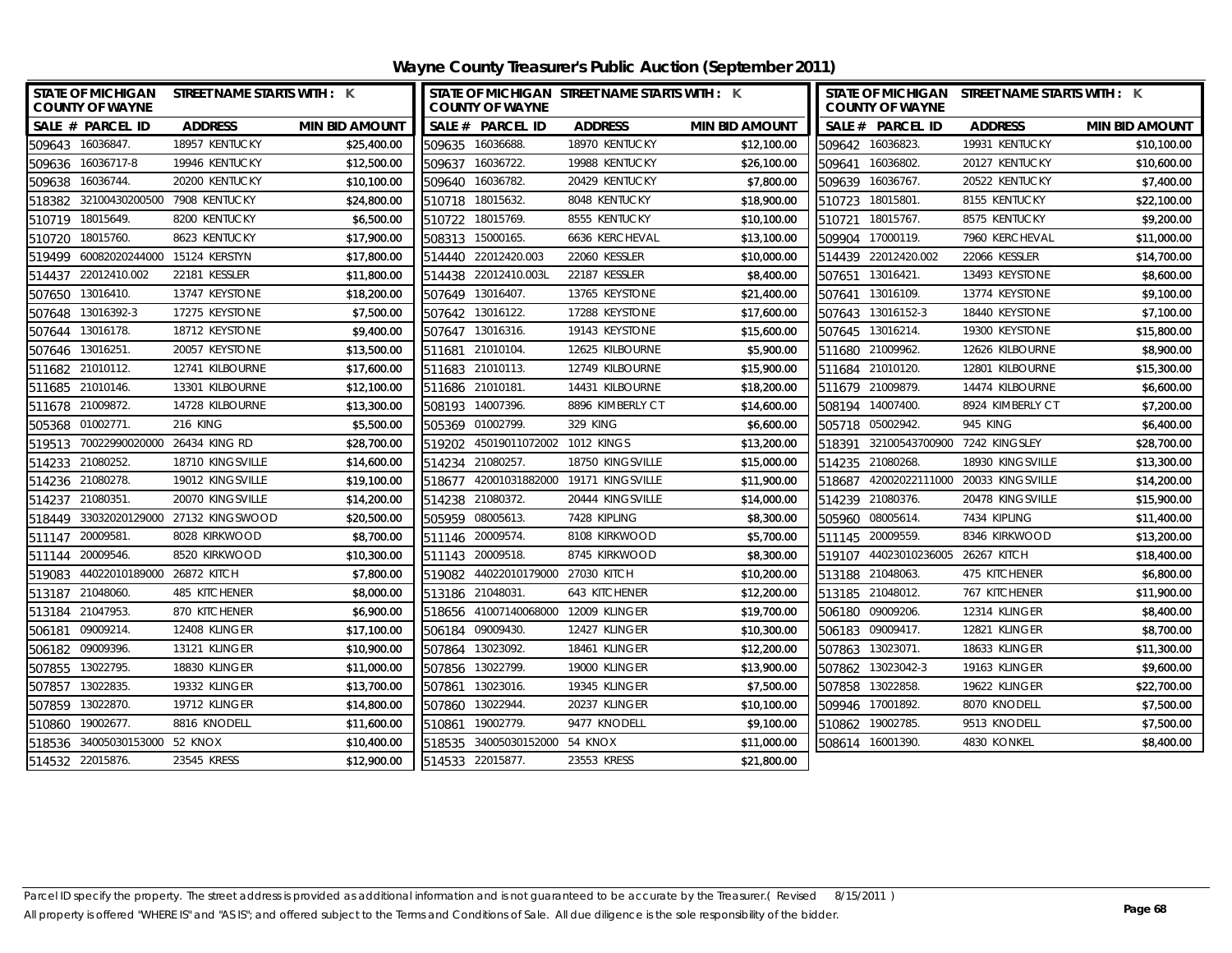| STATE OF MICHIGAN STREET NAME STARTS WITH : L<br><b>COUNTY OF WAYNE</b> |                                |                       |        | <b>COUNTY OF WAYNE</b>              | STATE OF MICHIGAN STREET NAME STARTS WITH : L |                       |        | <b>COUNTY OF WAYNE</b>               | STATE OF MICHIGAN STREET NAME STARTS WITH : L |                       |
|-------------------------------------------------------------------------|--------------------------------|-----------------------|--------|-------------------------------------|-----------------------------------------------|-----------------------|--------|--------------------------------------|-----------------------------------------------|-----------------------|
| SALE # PARCEL ID                                                        | <b>ADDRESS</b>                 | <b>MIN BID AMOUNT</b> |        | SALE # PARCEL ID                    | <b>ADDRESS</b>                                | <b>MIN BID AMOUNT</b> |        | SALE # PARCEL ID                     | <b>ADDRESS</b>                                | <b>MIN BID AMOUNT</b> |
| 506926 10008809.                                                        | 13117 LA SALLE BLVD            | \$10,500.00           |        | 506925 10008806                     | 13141 LA SALLE BLVD                           | \$16,100.00           |        | 506924 10008793.                     | 13623 LA SALLE BLVD                           | \$7,700.00            |
| 506044 08010231.                                                        | 13828 LA SALLE BLVD            | \$15,100.00           |        | 506045 08010258.                    | 15400 LA SALLE BLVD                           | \$10,700.00           |        | 506046 08010286.                     | 15620 LA SALLE BLVD                           | \$15,300.00           |
| 506051 08010447.                                                        | 15629 LA SALLE BLVD            | \$11,800.00           |        | 506047 08010302.                    | 15850 LA SALLE BLVD                           | \$7,200.00            |        | 506048 08010304.                     | 15862 LA SALLE BLVD                           | \$10,500.00           |
| 506050 08010421.                                                        | 15915 LA SALLE BLVD            | \$17,700.00           |        | 506049 08010420.                    | 15923 LA SALLE BLVD                           | \$11,500.00           |        | 506929 10008868.                     | 7747 LA SALLE BLVD                            | \$18,300.00           |
| 506928 10008865                                                         | 8151 LA SALLE BLVD             | \$13,600.00           |        | 506927 10008844.                    | 8641 LA SALLE BLVD                            | \$28,800.00           |        | 506922 10008752.                     | 8754 LA SALLE BLVD                            | \$13,300.00           |
| 506923<br>10008771.                                                     | 9114 LA SALLE BLVD             | \$21,900.00           | 505935 | 08005028                            | 15091 LA SALLE CT                             | \$11,900.00           |        | 505794 06004198-212                  | 1676 LABELLE                                  | \$11,900.00           |
| 505928<br>08004872.                                                     | 2244 LABELLE                   | \$9,800.00            | 505927 | 08004858                            | 2331 LABELLE                                  | \$18,900.00           |        | 518793 43010010164000 322 LABELLE    |                                               | \$10,200.00           |
| 519418 56082040128000 29790 LACY DR                                     |                                | \$22,100.00           |        | 519419 56082040130000 29830 LACY DR |                                               | \$15,500.00           |        | 519168 45006030486000 1428 LAFAYETTE |                                               | \$12,000.00           |
| 21057908<br>513414                                                      | 11450 LAING                    | \$21,500.00           |        | 513415 21057912.                    | <b>11482 LAING</b>                            | \$34,200.00           |        | 513416 21057913.                     | 11490 LAING                                   | \$10,700.00           |
| 513426 21058069                                                         | 11811 LAING                    | \$22,400.00           |        | 513417 21057941.                    | 11866 LAING                                   | \$36,400.00           |        | 513425 21058056.                     | <b>11917 LAING</b>                            | \$15,600.00           |
| 513418 21057950.                                                        | 11940 LAING                    | \$16,100.00           |        | 513424 21058050.                    | 11965 LAING                                   | \$16,300.00           |        | 513423 21058043.                     | 12053 LAING                                   | \$20,700.00           |
| 513422 21058011.                                                        | 12467 LAING                    | \$17,100.00           |        | 513419 21057992.002                 | 12474 LAING                                   | \$16,800.00           |        | 513420 21057992.011                  | 12552 LAING                                   | \$15,100.00           |
| 21058010.004<br>513421                                                  | 12571 LAING                    | \$12,900.00           |        | 513640 21065011                     | 10231 LAKEPOINTE                              | \$17,700.00           |        | 513639 21065002.                     | 10345 LAKEPOINTE                              | \$19,200.00           |
| 21064769<br>513630                                                      | 10498 LAKEPOINTE               | \$10,500.00           | 513638 | 21064991.                           | 10677 LAKEPOINTE                              | \$10,100.00           | 513631 | 21064790.                            | 10826 LAKEPOINTE                              | \$11,400.00           |
| 513637 21064970.                                                        | 11031 LAKEPOINTE               | \$15,000.00           |        | 513636 21064954.                    | 11203 LAKEPOINTE                              | \$22,300.00           |        | 513635 21064939.                     | 11325 LAKEPOINTE                              | \$10,700.00           |
| 21064933<br>513634                                                      | 11403 LAKEPOINTE               | \$14,600.00           |        | 513633 21064919.                    | 11515 LAKEPOINTE                              | \$12,100.00           |        | 513632 21064864.                     | 11630 LAKEPOINTE                              | \$23,100.00           |
| 518604                                                                  | 39007060038000 1412 LAKEPOINTE | \$16,600.00           |        | 513646 21065192.                    | 4239 LAKEPOINTE                               | \$7,400.00            |        | 513624 21064656.                     | 5240 LAKEPOINTE                               | \$8,600.00            |
| 21064668<br>513625                                                      | 5500 LAKEPOINTE                | \$8,500.00            |        | 513645 21065087.                    | 5539 LAKEPOINTE                               | \$10,100.00           |        | 513644 21065084.                     | 5561 LAKEPOINTE                               | \$12,400.00           |
| 513643 21065069.                                                        | 5903 LAKEPOINTE                | \$15,200.00           |        | 513626 21064693.                    | 5908 LAKEPOINTE                               | \$12,000.00           |        | 513642 21065065.                     | 5929 LAKEPOINTE                               | \$16,600.00           |
| 21064699<br>513627                                                      | 5950 LAKEPOINTE                | \$11,900.00           | 513628 | 21064714                            | 9156 LAKEPOINTE                               | \$38,000.00           |        | 513629 21064719.                     | 9410 LAKEPOINTE                               | \$20,800.00           |
| 21065033<br>513641                                                      | 9459 LAKEPOINTE                | \$10,600.00           | 513267 | 21052184.002                        | 1414 LAKEVIEW                                 | \$7,800.00            | 513271 | 21052621.                            | 2937 LAKEVIEW                                 | \$19,100.00           |
| 513270 21052503                                                         | 5035 LAKEVIEW                  | \$11,200.00           |        | 513268 21052380.                    | 5308 LAKEVIEW                                 | \$9,600.00            |        | 513269 21052459.                     | 5785 LAKEVIEW                                 | \$14,300.00           |
| 513313 21054552.                                                        | 2160 LAKEWOOD                  | \$7,900.00            |        | 513331 21054884.                    | 2621 LAKEWOOD                                 | \$7,600.00            |        | 513314 21054577.                     | 2634 LAKEWOOD                                 | \$9,000.00            |
| 513330 21054879.                                                        | 2659 LAKEWOOD                  | \$5,800.00            |        | 513329 21054877.                    | 2681 LAKEWOOD                                 | \$30,500.00           |        | 513307 21054406.                     | 286 LAKEWOOD                                  | \$14,200.00           |
| 513315 21054591.                                                        | 2976 LAKEWOOD                  | \$7,500.00            |        | 513328 21054848.                    | 3125 LAKEWOOD                                 | \$11,000.00           |        | 513308 21054411.                     | 314 LAKEWOOD                                  | \$14,600.00           |
| 513309 21054415                                                         | 338 LAKEWOOD                   | \$17,000.00           |        | 513316 21054628                     | 4124 LAKEWOOD                                 | \$10,200.00           |        | 513327 21054827.                     | 4153 LAKEWOOD                                 | \$13,100.00           |
| 513326 21054819                                                         | 4235 LAKEWOOD                  | \$18,100.00           |        | 513337 21055025                     | 431 LAKEWOOD                                  | \$22,800.00           |        | 513317 21054641.                     | 4316 LAKEWOOD                                 | \$12,500.00           |
| 513336 21055024                                                         | 435 LAKEWOOD                   | \$8,900.00            |        | 513318 21054646.                    | 4364 LAKEWOOD                                 | \$12,600.00           |        | 513335 21055023.                     | 439 LAKEWOOD                                  | \$11,000.00           |
| 513310 21054440.                                                        | 476 LAKEWOOD                   | \$11,200.00           |        | 513319 21054672.                    | 4858 LAKEWOOD                                 | \$8,400.00            |        | 513325 21054773.                     | 5245 LAKEWOOD                                 | \$15,000.00           |
| 513320 21054691.                                                        | 5308 LAKEWOOD                  | \$10,900.00           |        | 513321 21054694                     | 5512 LAKEWOOD                                 | \$9,200.00            |        | 513322 21054704.                     | 5740 LAKEWOOD                                 | \$5,900.00            |
| 513334 21055000                                                         | 577 LAKEWOOD                   | \$10,200.00           |        | 513323 21054710                     | 5800 LAKEWOOD                                 | \$13,600.00           |        | 513324 21054714.                     | 5910 LAKEWOOD                                 | \$13,600.00           |
| 513333 21054993.                                                        | 629 LAKEWOOD                   | \$18,100.00           |        | 513311 21054467                     | 664 LAKEWOOD                                  | \$9,600.00            |        | 513312 21054469.                     | 678 LAKEWOOD                                  | \$6,100.00            |
| 513332 21054983.                                                        | 725 LAKEWOOD                   | \$11,500.00           |        | 509917 17000973.                    | 8050 LAMBERT                                  | \$5,400.00            |        | 509916 17000971.                     | 8062 LAMBERT                                  | \$6,200.00            |
| 507702 13017582                                                         | 17161 LAMONT                   | \$17,000.00           |        | 507701 13017581                     | 17167 LAMONT                                  | \$8,500.00            |        | 507685 13017342.                     | 17326 LAMONT                                  | \$9,200.00            |
| 507700 13017564-5                                                       | 18601 LAMONT                   | \$12,100.00           |        | 507686 13017350                     | 18608 LAMONT                                  | \$13,500.00           |        | 507687 13017352.                     | 18622 LAMONT                                  | \$13,000.00           |
| 13017536<br>507699                                                      | 18887 LAMONT                   | \$16,200.00           |        | 507688 13017379.                    | 18894 LAMONT                                  | \$11,200.00           |        | 507698 13017533.                     | 19131 LAMONT                                  | \$9,700.00            |
| 13017382.<br>507689                                                     | 19138 LAMONT                   | \$9,700.00            | 507697 | 13017531.                           | 19149 LAMONT                                  | \$10,800.00           |        | 507696 13017525.                     | 19181 LAMONT                                  | \$11,900.00           |
| 13017395<br>507690                                                      | 19216 LAMONT                   | \$9,400.00            | 507691 | 13017407                            | 19314 LAMONT                                  | \$14,400.00           |        | 507695 13017503.                     | 19341 LAMONT                                  | \$12,300.00           |
| 507694 13017501-2                                                       | 19351 LAMONT                   | \$6,600.00            |        | 507692 13017426.                    | 19424 LAMONT                                  | \$8,400.00            |        | 507693 13017443.                     | 19666 LAMONT                                  | \$12,500.00           |
| 506726 10001193.                                                        | 2291 LAMOTHE                   | \$10,200.00           |        | 506727 10001220.                    | 2464 LAMOTHE                                  | \$8,400.00            |        | 513840 21068599.                     | 10131 LANARK                                  | \$18,800.00           |

Parcel ID specify the property. The street address is provided as additional information and is not guaranteed to be accurate by the Treasurer.( Revised 8/15/2011 )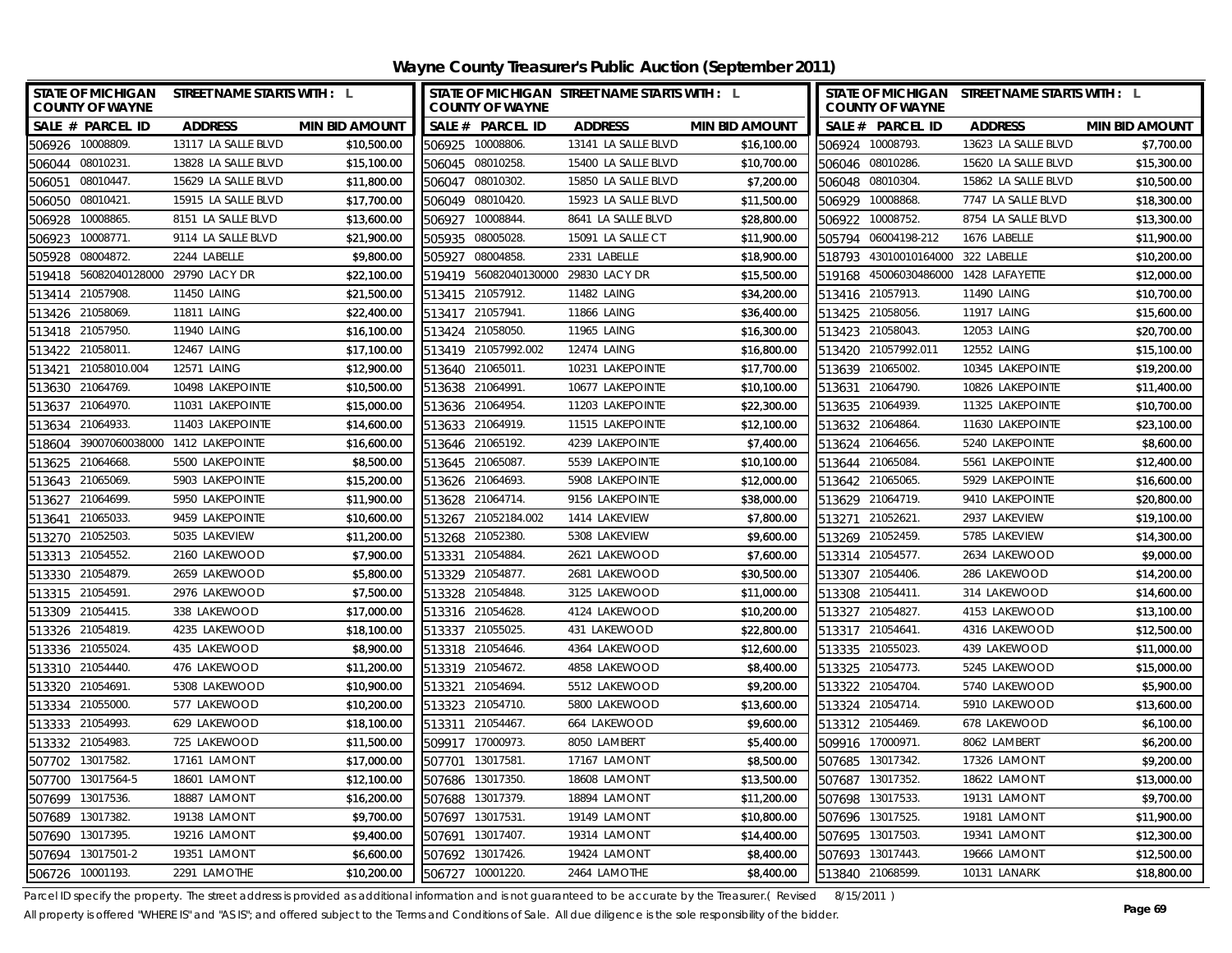| STATE OF MICHIGAN STREET NAME STARTS WITH : L<br><b>COUNTY OF WAYNE</b> |                 |                       |                  | <b>COUNTY OF WAYNE</b> | STATE OF MICHIGAN STREET NAME STARTS WITH : L |                       |                  | <b>COUNTY OF WAYNE</b> | STATE OF MICHIGAN STREET NAME STARTS WITH : L |                       |
|-------------------------------------------------------------------------|-----------------|-----------------------|------------------|------------------------|-----------------------------------------------|-----------------------|------------------|------------------------|-----------------------------------------------|-----------------------|
| SALE # PARCEL ID                                                        | <b>ADDRESS</b>  | <b>MIN BID AMOUNT</b> |                  | SALE # PARCEL ID       | <b>ADDRESS</b>                                | <b>MIN BID AMOUNT</b> |                  | SALE # PARCEL ID       | <b>ADDRESS</b>                                | <b>MIN BID AMOUNT</b> |
| 513839 21068598                                                         | 10141 LANARK    | \$10,200.00           | 514422 22011638. |                        | 19260 LANCASHIRE                              | \$21,400.00           |                  |                        | 518700 42010011088000 20316 LANCASTER         | \$21,500.00           |
| 510436 18005454                                                         | 9100 LANCO      | \$17,100.00           | 510325 18000931. |                        | 7268 LANE                                     | \$9,500.00            | 511039 20003323. |                        | 8351 LANE                                     | \$8,200.00            |
| 511040 20003339.                                                        | 8727 LANE       | \$6,300.00            |                  | 511041 20003366.001    | 8869 LANE                                     | \$10,700.00           | 511042 20003389. |                        | 9174 LANE                                     | \$10,200.00           |
| 510293 17015838-9                                                       | 19155 LANGHOLM  | \$9,900.00            | 510288 17015817. |                        | 19156 LANGHOLM                                | \$11,300.00           | 510289 17015821. |                        | 19180 LANGHOLM                                | \$9,700.00            |
| 510290 17015823.                                                        | 19196 LANGHOLM  | \$12,200.00           | 510292 17015832  |                        | 19203 LANGHOLM                                | \$9,800.00            | 510291 17015828. |                        | 19225 LANGHOLM                                | \$13,200.00           |
| 511689 21010266.                                                        | 14566 LANNETTE  | \$11,600.00           | 511690 21010286. |                        | 14761 LANNETTE                                | \$11,900.00           | 511688 21010248. |                        | 14808 LANNETTE                                | \$12,100.00           |
| 511691 21010294                                                         | 14827 LANNETTE  | \$12,800.00           | 511687 21010233  |                        | 14966 LANNETTE                                | \$9,700.00            | 511692 21010313. |                        | 15007 LANNETTE                                | \$8,900.00            |
| 514215 21078818.                                                        | 5908 LANNOO     | \$20,000.00           | 513435 21058379. |                        | 11266 LANSDOWNE                               | \$10,200.00           | 513444 21058512. |                        | 11419 LANSDOWNE                               | \$16,400.00           |
| 513443 21058492.                                                        | 11767 LANSDOWNE | \$11,100.00           |                  | 513442 21058490.002    | 11843 LANSDOWNE                               | \$25,600.00           | 513436 21058418. |                        | 11884 LANSDOWNE                               | \$15,400.00           |
| 21058421.<br>513437                                                     | 11910 LANSDOWNE | \$26,300.00           | 513441 21058476. |                        | 12091 LANSDOWNE                               | \$14,900.00           | 513440 21058475. |                        | 12101 LANSDOWNE                               | \$14,500.00           |
| 513438 21058436                                                         | 12200 LANSDOWNE | \$17,200.00           |                  | 513439 21058462.014    | 12283 LANSDOWNE                               | \$20,200.00           | 512351 21021764. |                        | 14390 LAPPIN                                  | \$13,900.00           |
| 512352 21021791.                                                        | 14445 LAPPIN    | \$10,100.00           | 512353 21021793. |                        | 14461 LAPPIN                                  | \$11,100.00           |                  | 512350 21021752.       | 14472 LAPPIN                                  | \$17,500.00           |
| 21021795<br>512354                                                      | 14475 LAPPIN    | \$12,800.00           | 512355 21021798. |                        | 14495 LAPPIN                                  | \$10,400.00           | 512356 21021801. |                        | 14515 LAPPIN                                  | \$15,100.00           |
| 21021803<br>512357                                                      | 14531 LAPPIN    | \$9,800.00            | 512358 21021815. |                        | 14731 LAPPIN                                  | \$28,600.00           |                  | 512359 21021816.       | 14739 LAPPIN                                  | \$10,800.00           |
| 512349 21021725.                                                        | 14782 LAPPIN    | \$12,100.00           | 512348 21021723. |                        | 14796 LAPPIN                                  | \$9,700.00            | 512347 21021719. |                        | 14824 LAPPIN                                  | \$13,300.00           |
| 512360 21021829.                                                        | 14833 LAPPIN    | \$12,700.00           | 512346 21021714. |                        | 14910 LAPPIN                                  | \$13,900.00           |                  | 512345 21021707.       | 14958 LAPPIN                                  | \$12,100.00           |
| 21021694<br>512344                                                      | 15050 LAPPIN    | \$13,700.00           | 512343 21021681  |                        | 15300 LAPPIN                                  | \$11,100.00           | 512342 21021680. |                        | 15310 LAPPIN                                  | \$27,700.00           |
| 21021875<br>512361                                                      | 15661 LAPPIN    | \$15,700.00           | 512341           | 21021662.              | 15810 LAPPIN                                  | \$14,900.00           |                  | 512362 21021913.       | 16117 LAPPIN                                  | \$14,200.00           |
| 512363 21021915.                                                        | 16213 LAPPIN    | \$15,000.00           | 512340 21021628. |                        | 16242 LAPPIN                                  | \$9,800.00            |                  | 507944 14001672.       | 4255 LARCHMONT                                | \$8,000.00            |
| 14001758<br>507946                                                      | 4380 LARCHMONT  | \$9,800.00            | 507945           | 14001693               | 4393 LARCHMONT                                | \$9,900.00            | 508632 16002264  |                        | 5020 LARCHMONT                                | \$7,100.00            |
| 16002196.<br>508628                                                     | 5049 LARCHMONT  | \$8,200.00            | 508629           | 16002202               | 5087 LARCHMONT                                | \$7,400.00            | 508630           | 16002238.              | 5280 LARCHMONT                                | \$8,000.00            |
| 18011368<br>510540                                                      | 4628 LARKINS    | \$9,600.00            | 510543           | 18011540.              | 4915 LARKINS                                  | \$18,100.00           | 510542           | 18011480.              | 6069 LARKINS                                  | \$11,800.00           |
| 18011479.<br>510541                                                     | 6073 LARKINS    | \$10,000.00           | 515283 22042612. |                        | 10001 LAUDER                                  | \$11,000.00           | 515247 22041742. |                        | 12070 LAUDER                                  | \$9,800.00            |
| 22042547<br>515282                                                      | 12705 LAUDER    | \$12,000.00           | 515281           | 22042544.              | 12731 LAUDER                                  | \$6,900.00            | 515280 22042543. |                        | 12739 LAUDER                                  | \$8,600.00            |
| 515248 22041764.                                                        | 12746 LAUDER    | \$13,900.00           | 515279 22042534. |                        | 12811 LAUDER                                  | \$6,300.00            | 515249 22041773. |                        | 12818 LAUDER                                  | \$13,700.00           |
| 515250 22041775                                                         | 12834 LAUDER    | \$12,900.00           | 515278 22042527  |                        | 12867 LAUDER                                  | \$5,500.00            | 515251 22041785. |                        | 13230 LAUDER                                  | \$14,900.00           |
| 515252 22041786.                                                        | 13240 LAUDER    | \$11,700.00           | 515277 22042496. |                        | 13903 LAUDER                                  | \$11,700.00           | 515276 22042491. |                        | 13943 LAUDER                                  | \$7,000.00            |
| 515253 22041820                                                         | 13982 LAUDER    | \$13,800.00           | 515254 22041828  |                        | 14164 LAUDER                                  | \$10,300.00           | 515275 22042468. |                        | 14257 LAUDER                                  | \$10,300.00           |
| 515274<br>22042464                                                      | 14285 LAUDER    | \$6,300.00            | 515273 22042448. |                        | 14553 LAUDER                                  | \$10,500.00           | 515255 22041881. |                        | 14594 LAUDER                                  | \$8,000.00            |
| 515272 22042434.                                                        | 14649 LAUDER    | \$8,900.00            | 515271 22042416. |                        | 14923 LAUDER                                  | \$10,800.00           | 515270 22042411. |                        | 14965 LAUDER                                  | \$10,800.00           |
| 515256 22041926-7                                                       | 15384 LAUDER    | \$14,400.00           | 515257 22041943. |                        | 15508 LAUDER                                  | \$17,900.00           | 515269 22042359. |                        | 15851 LAUDER                                  | \$8,200.00            |
| 515268 22042356.                                                        | 15875 LAUDER    | \$11,700.00           | 515267 22042355  |                        | 15881 LAUDER                                  | \$9,700.00            |                  | 515258 22041984-5      | 16166 LAUDER                                  | \$16,300.00           |
| 515266 22042337.                                                        | 16215 LAUDER    | \$21,400.00           | 515259 22041992  |                        | 16220 LAUDER                                  | \$10,900.00           | 515260 22041995. |                        | 16242 LAUDER                                  | \$17,600.00           |
| 515261 22042046.                                                        | 18258 LAUDER    | \$15,700.00           | 515265 22042276. |                        | 18313 LAUDER                                  | \$15,700.00           | 515262 22042107. |                        | 19330 LAUDER                                  | \$25,000.00           |
| 515263 22042126.                                                        | 19850 LAUDER    | \$14,000.00           | 515264 22042193  |                        | 19945 LAUDER                                  | \$16,700.00           | 515292 22042723. |                        | 8111 LAUDER                                   | \$12,600.00           |
| 22042717.<br>515291                                                     | 8161 LAUDER     | \$13,500.00           | 515290 22042708  |                        | 8255 LAUDER                                   | \$16,000.00           | 515289 22042693. |                        | 8501 LAUDER                                   | \$10,800.00           |
| 22042680.<br>515288                                                     | 8595 LAUDER     | \$11,900.00           | 515287           | 22042656.              | 8959 LAUDER                                   | \$10,300.00           | 515286 22042653. |                        | 9347 LAUDER                                   | \$12,000.00           |
| 22042652.<br>515285                                                     | 9355 LAUDER     | \$12,900.00           | 515284 22042644. |                        | 9419 LAUDER                                   | \$12,700.00           |                  | 515246 22041688.       | 9950 LAUDER                                   | \$8,200.00            |
| 519500 60083010353000 16096 LAUREN                                      |                 | \$17,500.00           | 506118 09006026. |                        | 2128 LAWLEY                                   | \$9,500.00            | 506119 09006099. |                        | 2755 LAWLEY                                   | \$9,000.00            |
| 511092 20006574                                                         | 1417 LAWNDALE   | \$8,800.00            | 511091 20006567  |                        | 1523 LAWNDALE                                 | \$6,600.00            | 511090 20006562. |                        | 1611 LAWNDALE                                 | \$10,200.00           |

Parcel ID specify the property. The street address is provided as additional information and is not guaranteed to be accurate by the Treasurer.( Revised 8/15/2011 )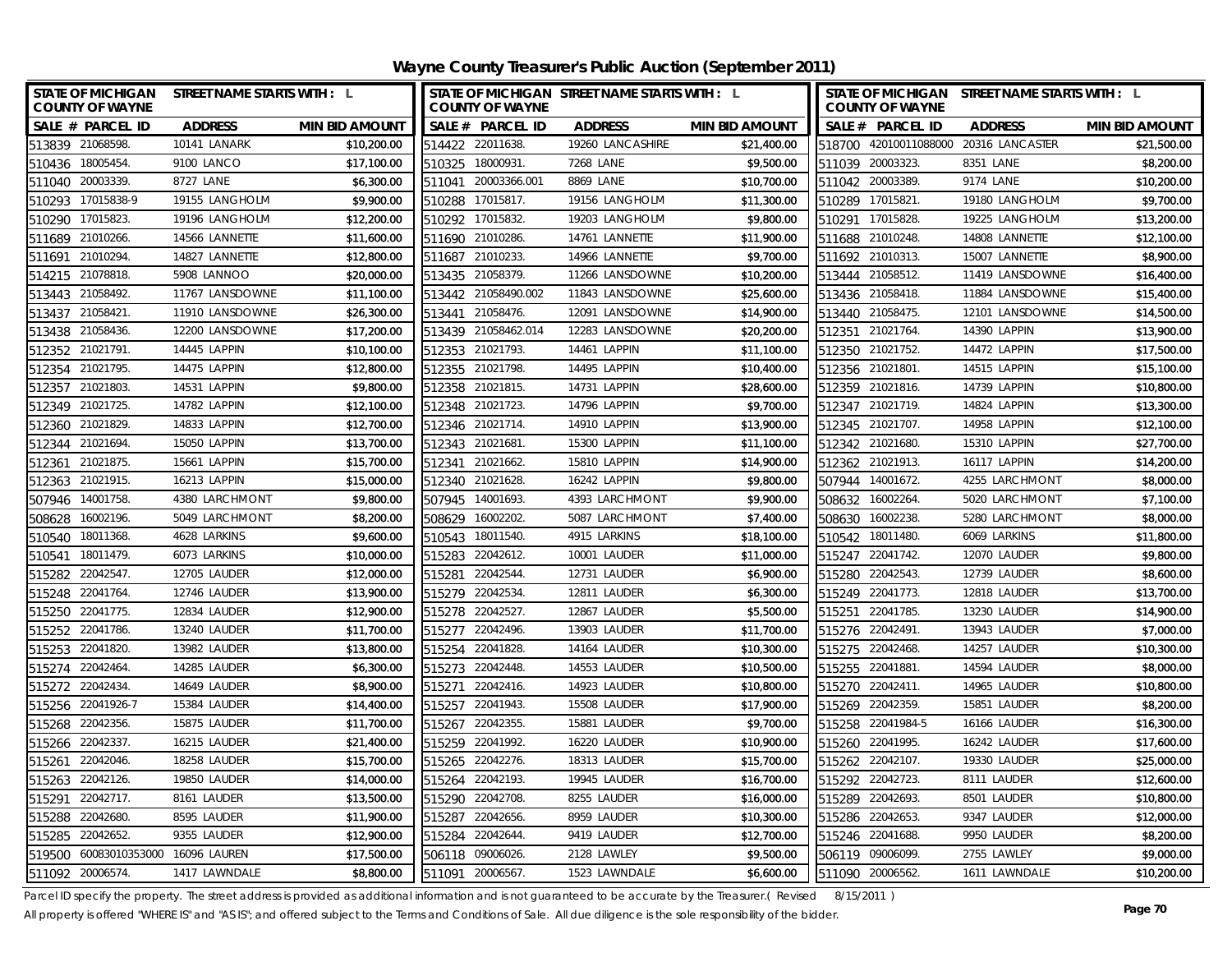| STATE OF MICHIGAN STREET NAME STARTS WITH : L<br><b>COUNTY OF WAYNE</b> |                   |                       | <b>COUNTY OF WAYNE</b>            | STATE OF MICHIGAN STREET NAME STARTS WITH : L |                       | STATE OF MICHIGAN STREET NAME STARTS WITH : L<br><b>COUNTY OF WAYNE</b> |                        |                       |  |  |
|-------------------------------------------------------------------------|-------------------|-----------------------|-----------------------------------|-----------------------------------------------|-----------------------|-------------------------------------------------------------------------|------------------------|-----------------------|--|--|
| SALE # PARCEL ID                                                        | <b>ADDRESS</b>    | <b>MIN BID AMOUNT</b> | SALE # PARCEL ID                  | <b>ADDRESS</b>                                | <b>MIN BID AMOUNT</b> | SALE # PARCEL ID                                                        | <b>ADDRESS</b>         | <b>MIN BID AMOUNT</b> |  |  |
| 511080 20006084                                                         | 1714 LAWNDALE     | \$13,400.00           | 511081 20006103-4                 | 2000 LAWNDALE                                 | \$7,800.00            | 511082 20006118.                                                        | 2346 LAWNDALE          | \$15,900.00           |  |  |
| 511083 20006126.                                                        | 2392 LAWNDALE     | \$9,600.00            | 511089 20006491.                  | 2535 LAWNDALE                                 | \$13,300.00           | 511084 20006181.                                                        | 4024 LAWNDALE          | \$9,400.00            |  |  |
| 511085 20006203.                                                        | 4164 LAWNDALE     | \$8,300.00            | 511086 20006249.                  | 4922 LAWNDALE                                 | \$10,000.00           | 511088 20006348.                                                        | 5627 LAWNDALE          | \$10,800.00           |  |  |
| 511087 20006283.                                                        | 5634 LAWNDALE     | \$12,500.00           | 505772 06002993                   | 1404 LAWRENCE                                 | \$10,100.00           | 505771 06002991.                                                        | 1416 LAWRENCE          | \$9,700.00            |  |  |
| 505770 06002986.                                                        | 1452 LAWRENCE     | \$12,600.00           | 505769 06002949.                  | 1553 LAWRENCE                                 | \$13,000.00           | 506813 10003129.                                                        | 2647 LAWRENCE          | \$10,100.00           |  |  |
| 12003308<br>507059                                                      | 2946 LAWRENCE     | \$12,700.00           | 507058 12003303                   | 2980 LAWRENCE                                 | \$10,200.00           | 507057 12003295.                                                        | 3038 LAWRENCE          | \$13,500.00           |  |  |
| 507050 12003249.                                                        | 3211 LAWRENCE     | \$13,600.00           | 507056 12003287                   | 3246 LAWRENCE                                 | \$8,700.00            | 507055 12003280.                                                        | 3294 LAWRENCE          | \$14,700.00           |  |  |
| 12003265<br>507051                                                      | 3323 LAWRENCE     | \$20,900.00           | 507052 12003268                   | 3343 LAWRENCE                                 | \$6,800.00            | 507054 12003272.                                                        | 3350 LAWRENCE          | \$5,000.00            |  |  |
| 12003269<br>507053                                                      | 3353 LAWRENCE     | \$7,400.00            | 14003681<br>508058                | 3791 LAWRENCE                                 | \$8,600.00            | 508059 14003691.                                                        | 4011 LAWRENCE          | \$9,200.00            |  |  |
| 04002998<br>505706                                                      | 738 LAWRENCE      | \$12,600.00           | 505705 04002983                   | 928 LAWRENCE                                  | \$16,300.00           | 505704 04002979.                                                        | 949 LAWRENCE           | \$11,600.00           |  |  |
| 10004040.<br>506869                                                     | 12838 LAWTON      | \$15,100.00           | 507154 12005220.                  | 14445 LAWTON                                  | \$22,100.00           | 507195 12006330.                                                        | 15805 LAWTON           | \$7,300.00            |  |  |
| 12006326.<br>507194                                                     | 15827 LAWTON      | \$15,500.00           | 507193 12006323.                  | 15847 LAWTON                                  | \$16,800.00           | 507189 12006182.                                                        | 15888 LAWTON           | \$12,600.00           |  |  |
| 12006216.<br>507190                                                     | 16552 LAWTON      | \$11,100.00           | 12006277<br>507192                | 16617 LAWTON                                  | \$29,000.00           | 507191 12006239.                                                        | 16852 LAWTON           | \$13,000.00           |  |  |
| 12006401.<br>507197                                                     | 5675 LAWTON       | \$6,700.00            | 10008625.<br>506919               | 5760 LAWTON                                   | \$8,400.00            | 12006389.<br>507196                                                     | 5771 LAWTON            | \$8,700.00            |  |  |
| 50004250010000 30 LE BLANC<br>519268                                    |                   | \$13,400.00           | 519250                            | 50004060016000 41 LE BLANC                    | \$10,300.00           | 519249 50004060015000 43 LE BLANC                                       |                        | \$14,900.00           |  |  |
| 17002727<br>509957                                                      | 8160 LEANDER      | \$7,200.00            | 45017060883002<br>519201          | 1590 LEBLANC                                  | \$11,100.00           | 505749 06002117.                                                        | 1490 LEE PL            | \$18,200.00           |  |  |
| 06002099<br>505748                                                      | 1511 LEE PL       | \$8,800.00            | 08002317.<br>505824               | 1650 LEE PL                                   | \$6,900.00            | 08002312.<br>505823                                                     | 1682 LEE PL            | \$9,300.00            |  |  |
| 08002303<br>505822                                                      | 1729 LEE PL       | \$11,000.00           | 514579 22018463.001               | 22530 LEEWIN                                  | \$10,000.00           | 514576 22018428.                                                        | 22981 LEEWIN           | \$24,200.00           |  |  |
| 514578 22018456.                                                        | 24226 LEEWIN      | \$28,400.00           | 514577 22018440.                  | 24289 LEEWIN                                  | \$12,800.00           | 519120 44024020403000 25835 LEHIGH                                      |                        | \$22,200.00           |  |  |
| 519146 44025022091000 26420 LEHIGH                                      |                   | \$12,800.00           | 518638 41005060035000 3070 LEHMAN |                                               | \$13,300.00           | 505377 01003013.                                                        | 101 LEICESTER CT       | \$20,200.00           |  |  |
| 01003014.<br>505378                                                     | 109 LEICESTER CT  | \$13,400.00           | 505375 01002983.                  | 244 LEICESTER CT                              | \$8,900.00            | 505374 01002968.                                                        | 350 LEICESTER CT       | \$8,700.00            |  |  |
| 03002541.<br>505654                                                     | 578 LEICESTER CT  | \$10,500.00           | 505655 03002566.                  | 583 LEICESTER CT                              | \$6,800.00            | 505376 01003008.                                                        | <b>63 LEICESTER CT</b> | \$15,900.00           |  |  |
| 513011 21036667.                                                        | 5876 LEIDICH      | \$7,600.00            | 513012 21036700.                  | 6061 LEIDICH                                  | \$9,400.00            | 519524 70171020024000 35683 LELAND ST                                   |                        | \$2,400.00            |  |  |
| 21041719-20<br>513107                                                   | 3977 LEMAY        | \$7,800.00            | 513102 21041436.                  | 4030 LEMAY                                    | \$8,100.00            | 513103 21041492.                                                        | 5116 LEMAY             | \$5,500.00            |  |  |
| 513106 21041672.                                                        | 5137 LEMAY        | \$7,800.00            | 513105 21041639.                  | 5591 LEMAY                                    | \$9,000.00            | 513104 21041624.                                                        | 5821 LEMAY             | \$8,700.00            |  |  |
| 519648 83092990028000 13375 LENMORE RD                                  |                   | \$8,400.00            | 519349 50010010163000 520 LENOIR  |                                               | \$13,600.00           | 513221 21049615.                                                        | 1224 LENOX             | \$13,200.00           |  |  |
| 513236 21050141.                                                        | <b>1295 LENOX</b> | \$17,100.00           | 513235 21050140.                  | 1303 LENOX                                    | \$16,000.00           | 513220 21049466.                                                        | 188 LENOX              | \$8,400.00            |  |  |
| 513222 21049642.                                                        | 2144 LENOX        | \$9,100.00            | 513223 21049646.                  | 2168 LENOX                                    | \$7,200.00            | 513224 21049647.                                                        | 2174 LENOX             | \$7,000.00            |  |  |
| 513225 21049713.                                                        | 3070 LENOX        | \$11,900.00           | 513234 21050047.                  | 3155 LENOX                                    | \$7,400.00            | 513226 21049793.                                                        | 4652 LENOX             | \$8,100.00            |  |  |
| 513233 21049976.                                                        | 4701 LENOX        | \$21,000.00           | 513232 21049954.                  | 5075 LENOX                                    | \$16,800.00           | 513227 21049825.                                                        | 5234 LENOX             | \$13,200.00           |  |  |
| 513228 21049828                                                         | 5254 LENOX        | \$14,000.00           | 513231 21049946.                  | 5277 LENOX                                    | \$12,800.00           | 513230 21049916.                                                        | <b>5807 LENOX</b>      | \$9,000.00            |  |  |
| 513229 21049913.                                                        | <b>5917 LENOX</b> | \$12,800.00           | 519286                            | 50005080214000 81 LEROY                       | \$14,700.00           | 505782 06003569.                                                        | 1567 LESLIE            | \$7,700.00            |  |  |
| 505784 06003603.001                                                     | 1632 LESLIE       | \$10,600.00           | 505783<br>06003583                | 1697 LESLIE                                   | \$9,700.00            | 505906 08004158.                                                        | 1987 LESLIE            | \$11,800.00           |  |  |
| 10003850<br>506856                                                      | 2401 LESLIE       | \$10,300.00           | 10003857<br>506857                | 2455 LESLIE                                   | \$9,000.00            | 506858 10003908.                                                        | 2656 LESLIE            | \$14,100.00           |  |  |
| 507100 12004067.                                                        | 2923 LESLIE       | \$16,500.00           | 507102 12004149                   | 2930 LESLIE                                   | \$16,200.00           | 507101<br>12004085.                                                     | 3047 LESLIE            | \$31,900.00           |  |  |
| 14005003.<br>508100                                                     | 3734 LESLIE       | \$19,800.00           | 14004940.<br>508099               | 4325 LESLIE                                   | \$19,300.00           | 514943 22032611.                                                        | 14862 LESURE           | \$14,500.00           |  |  |
| 514962 22033247                                                         | 14883 LESURE      | \$8,900.00            | 514961 22033246.                  | 14891 LESURE                                  | \$12,500.00           | 514944 22032622.                                                        | 14940 LESURE           | \$8,900.00            |  |  |
| 514960 22033218.                                                        | 15121 LESURE      | \$13,600.00           | 514945 22032646.                  | 15364 LESURE                                  | \$20,900.00           | 514946 22032666.                                                        | 15492 LESURE           | \$17,900.00           |  |  |
| 514947 22032672.                                                        | 15718 LESURE      | \$28,600.00           | 514948 22032673.                  | 15724 LESURE                                  | \$11,100.00           | 514949 22032690.                                                        | 15826 LESURE           | \$16,300.00           |  |  |
| 514950 22032691.                                                        | 15832 LESURE      | \$15,700.00           | 514951 22032694.001               | 15854 LESURE                                  | \$13,400.00           | 514952 22032701.                                                        | 16142 LESURE           | \$12,600.00           |  |  |

Parcel ID specify the property. The street address is provided as additional information and is not guaranteed to be accurate by the Treasurer.( Revised 8/15/2011 )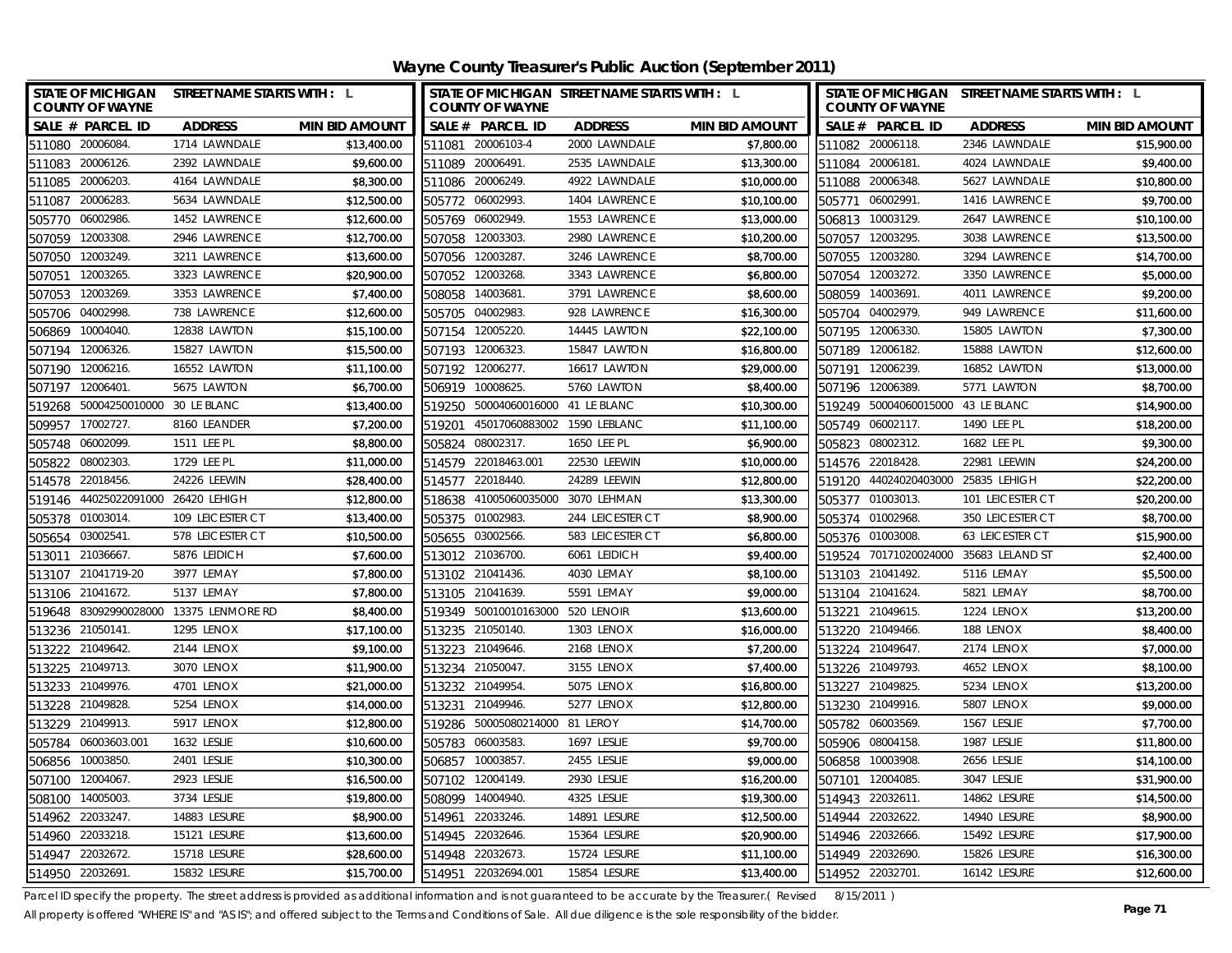**Wayne County Treasurer's Public Auction (September 2011)**

| STATE OF MICHIGAN STREET NAME STARTS WITH : L<br><b>COUNTY OF WAYNE</b> |                                     |                       |        | <b>COUNTY OF WAYNE</b>             | STATE OF MICHIGAN STREET NAME STARTS WITH : L |                       |        | <b>COUNTY OF WAYNE</b>             | STATE OF MICHIGAN STREET NAME STARTS WITH : L |                       |
|-------------------------------------------------------------------------|-------------------------------------|-----------------------|--------|------------------------------------|-----------------------------------------------|-----------------------|--------|------------------------------------|-----------------------------------------------|-----------------------|
| SALE # PARCEL ID                                                        | <b>ADDRESS</b>                      | <b>MIN BID AMOUNT</b> |        | SALE # PARCEL ID                   | <b>ADDRESS</b>                                | <b>MIN BID AMOUNT</b> |        | SALE # PARCEL ID                   | <b>ADDRESS</b>                                | <b>MIN BID AMOUNT</b> |
| 514959 22033127.                                                        | 16617 LESURE                        | \$14,600.00           |        | 514958 22033123.                   | 16645 LESURE                                  | \$14,600.00           |        | 514957 22033067.                   | 18315 LESURE                                  | \$12,100.00           |
| 514953 22032814.                                                        | 18654 LESURE                        | \$11,600.00           |        | 514956 22033034-5                  | 19181 LESURE                                  | \$8,900.00            |        | 514954 22032858.                   | 19450 LESURE                                  | \$11,300.00           |
| 514955 22032965-6                                                       | 20151 LESURE                        | \$13,400.00           |        | 510489 18008369.                   | 1084 LEWERENZ                                 | \$8,400.00            |        | 510492 18008428.                   | 1091 LEWERENZ                                 | \$9,800.00            |
| 510491 18008423.                                                        | 1119 LEWERENZ                       | \$8,300.00            |        | 510490 18008422.                   | 1123 LEWERENZ                                 | \$9,000.00            |        |                                    | 518915 44002030116000 1847 LEXINGTON          | \$13,000.00           |
| 518916 44002030138000 1870 LEXINGTON                                    | PARKWAY                             | \$18,600.00           |        |                                    | 518920 44002030230000 1675 LEXINGTON PKWY     | \$7,300.00            |        |                                    | 518922 44002030245000 1752 LEXINGTON PKWY     | \$12,800.00           |
| 518921                                                                  | 44002030233000 1705 LEXINGTON PKWY. | \$61,200.00           |        | 512427 21022820.                   | 13669 LIBERAL                                 | \$12,400.00           |        | 512426 21022805.                   | 13680 LIBERAL                                 | \$8,200.00            |
| 512428 21022848.                                                        | 14157 LIBERAL                       | \$8.600.00            |        | 512425 21022778.                   | 14164 LIBERAL                                 | \$12,000.00           |        | 512424 21022773.                   | 14200 LIBERAL                                 | \$10,300.00           |
| 512423 21022766.                                                        | 14488 LIBERAL                       | \$20,900.00           |        | 512429 21022862.                   | 14543 LIBERAL                                 | \$10,500.00           |        | 512422 21022748-9                  | 14710 LIBERAL                                 | \$12,800.00           |
| 512430 21022890.                                                        | 14829 LIBERAL                       | \$14,200.00           |        | 512431 21022891                    | 14835 LIBERAL                                 | \$13,700.00           |        | 512421 21022720.                   | 14938 LIBERAL                                 | \$9,800.00            |
| 512420 21022719.                                                        | 14946 LIBERAL                       | \$20,700.00           |        | 512432 21022913.                   | 15017 LIBERAL                                 | \$10,200.00           |        | 512433 21022924.                   | 15235 LIBERAL                                 | \$14,700.00           |
| 512419 21022680.                                                        | 15652 LIBERAL                       | \$12,900.00           |        | 512434 21022943.                   | 15677 LIBERAL                                 | \$12,800.00           |        | 512418 21022671.                   | 15714 LIBERAL                                 | \$12,600.00           |
| 512435 21022959.                                                        | 15865 LIBERAL                       | \$11,200.00           |        | 512417 21022645.                   | 16076 LIBERAL                                 | \$11,800.00           |        | 512416 21022643.                   | 16092 LIBERAL                                 | \$11,400.00           |
| 512436 21022982.                                                        | 16201 LIBERAL                       | \$22,900.00           |        | 512415 21022638.                   | 16210 LIBERAL                                 | \$10,500.00           |        | 512437 21022993.                   | 16293 LIBERAL                                 | \$10,800.00           |
| 512438 21022999.                                                        | 16419 LIBERAL                       | \$13,800.00           |        | 519382 56007010588000 0 LIBERTY    |                                               | \$19,200.00           |        | 505628 02005597.                   | 19928 LICHFIELD                               | \$18,900.00           |
| 511252 20013231.                                                        | 1051 LIDDESDALE                     | \$12,300.00           |        | 511253 20013240.                   | 1115 LIDDESDALE                               | \$11,900.00           |        | 511266 20013645.                   | 1120 LIDDESDALE                               | \$11,200.00           |
| 511254 20013271-2                                                       | 1455 LIDDESDALE                     | \$12,900.00           |        | 511255 20013281.010L               | 1679 LIDDESDALE                               | \$11,800.00           |        | 511265 20013578.                   | 2146 LIDDESDALE                               | \$10,400.00           |
| 511264 20013577.                                                        | 2152 LIDDESDALE                     | \$8,500.00            |        | 511256 20013312.                   | 2161 LIDDESDALE                               | \$15,100.00           |        | 511257 20013313.                   | 2167 LIDDESDALE                               | \$9,000.00            |
| 511258 20013316.                                                        | 2187 LIDDESDALE                     | \$10,000.00           |        | 511259 20013350.                   | 2625 LIDDESDALE                               | \$10,600.00           |        | 511263 20013533.                   | 2660 LIDDESDALE                               | \$11,300.00           |
| 511260 20013360.                                                        | 2695 LIDDESDALE                     | \$9,400.00            |        | 511261 20013366.003                | 2943 LIDDESDALE                               | \$19,300.00           |        | 511262 20013459.                   | 3552 LIDDESDALE                               | \$12,600.00           |
| 511267 20013727.                                                        | 1245 LIEBOLD                        | \$7,300.00            |        | 511274 20014281                    | 1410 LIEBOLD                                  | \$12,400.00           |        | 511273 20014279.                   | 1430 LIEBOLD                                  | \$6,100.00            |
| 511272 20014265.009                                                     | 1624 LIEBOLD                        | \$7,800.00            |        | 509303 16026616-7                  | 16255 LILAC                                   | \$7,700.00            |        | 509293 16026199.                   | 16568 LILAC                                   | \$12,600.00           |
| 509294 16026223-4                                                       | 16850 LILAC                         | \$7,700.00            |        | 509295 16026227.                   | <b>16874 LILAC</b>                            | \$8,600.00            |        | 509296 16026233.                   | 16910 LILAC                                   | \$25,900.00           |
| 511332 21001247.002L                                                    | 3875 LILLIBRIDGE                    | \$14,600.00           |        | 513113 21042727.                   | 3888 LILLIBRIDGE                              | \$9,300.00            |        | 513114 21042733.                   | 3924 LILLIBRIDGE                              | \$7,400.00            |
| 513123 21042918.                                                        | 3973 LILLIBRIDGE                    | \$6,900.00            |        | 513122 21042904.                   | 4057 LILLIBRIDGE                              | \$9,900.00            |        | 513115 21042758.                   | 4074 LILLIBRIDGE                              | \$6,400.00            |
| 513121 21042901                                                         | 4075 LILLIBRIDGE                    | \$10,000.00           |        | 513116 21042765.                   | 4116 LILLIBRIDGE                              | \$10,900.00           |        | 513120 21042884                    | 4467 LILLIBRIDGE                              | \$9,300.00            |
| 513117 21042798.                                                        | 4604 LILLIBRIDGE                    | \$6,300.00            |        | 513119 21042856.                   | 4643 LILLIBRIDGE                              | \$6,800.00            |        | 513118 21042828.                   | 5115 LILLIBRIDGE                              | \$7,100.00            |
| 505797 06005445.                                                        | 4138 LINCOLN                        | \$9,200.00            |        | 518473 33048010343002 4611 LINCOLN |                                               | \$16,200.00           |        | 519469 60028010216000 9025 LINCOLN |                                               | \$17,700.00           |
| 518602 37001020448000 974 LINCOLN                                       |                                     | \$34,900.00           |        | 516251 22067362.                   | 14969 LINDSAY                                 | \$14,600.00           |        | 516224 22066715.                   | 15302 LINDSAY                                 | \$21,900.00           |
| 516225 22066719.                                                        | 15330 LINDSAY                       | \$16,100.00           |        | 516250 22067350.                   | 15371 LINDSAY                                 | \$8,700.00            |        | 516249 22067337.                   | 15515 LINDSAY                                 | \$10,600.00           |
| 516248 22067297.                                                        | 16505 LINDSAY                       | \$18,800.00           |        | 516226 22066783                    | 16542 LINDSAY                                 | \$9,400.00            |        | 516247 22067282                    | 16701 LINDSAY                                 | \$9,700.00            |
| 516246 22067275.                                                        | 16741 LINDSAY                       | \$14,900.00           |        | 516245 22067266.                   | 16811 LINDSAY                                 | \$16,200.00           |        | 516244 22067245.                   | 17195 LINDSAY                                 | \$3,400.00            |
| 516243 22067244.                                                        | 17201 LINDSAY                       | \$3,600.00            |        | 516227 22066923                    | 19136 LINDSAY                                 | \$29,000.00           |        | 516242 22067153.                   | 19139 LINDSAY                                 | \$11,800.00           |
| 516229 22066943-4                                                       | 19420 LINDSAY                       | \$10,900.00           |        | 516230 22066945.                   | 19428 LINDSAY                                 | \$10,300.00           |        | 516241 22067109.                   | 19463 LINDSAY                                 | \$15,600.00           |
| 516240 22067108.                                                        | 19471 LINDSAY                       | \$12,500.00           | 516231 | 22066959-61                        | 19710 LINDSAY                                 | \$14,200.00           |        | 516239 22067092.                   | 19751 LINDSAY                                 | \$9,000.00            |
| 516232<br>22066971-2                                                    | 19776 LINDSAY                       | \$10,700.00           | 516238 | 22067087                           | 19783 LINDSAY                                 | \$10,900.00           | 516237 | 22067085-6                         | 19791 LINDSAY                                 | \$11,500.00           |
| 516233 22066986.                                                        | 19954 LINDSAY                       | \$9,200.00            |        | 516236 22067072.                   | 19961 LINDSAY                                 | \$8,500.00            | 516234 | 22066994                           | 20036 LINDSAY                                 | \$11,100.00           |
| 516235 22067010.                                                        | 20244 LINDSAY                       | \$9,200.00            |        | 512222 21018489.                   | 13620 LINNHURST                               | \$14,100.00           |        | 512221 21018477.                   | 13714 LINNHURST                               | \$12,000.00           |
| 512220 21018475.                                                        | 13810 LINNHURST                     | \$8,900.00            |        | 512219 21018474                    | 13820 LINNHURST                               | \$12,800.00           |        | 512218 21018473.                   | 13826 LINNHURST                               | \$8,800.00            |
| 512223 21018515.                                                        | 13867 LINNHURST                     | \$12,400.00           |        | 512217 21018465                    | 14000 LINNHURST                               | \$10,000.00           |        | 512216 21018464                    | 14010 LINNHURST                               | \$13,500.00           |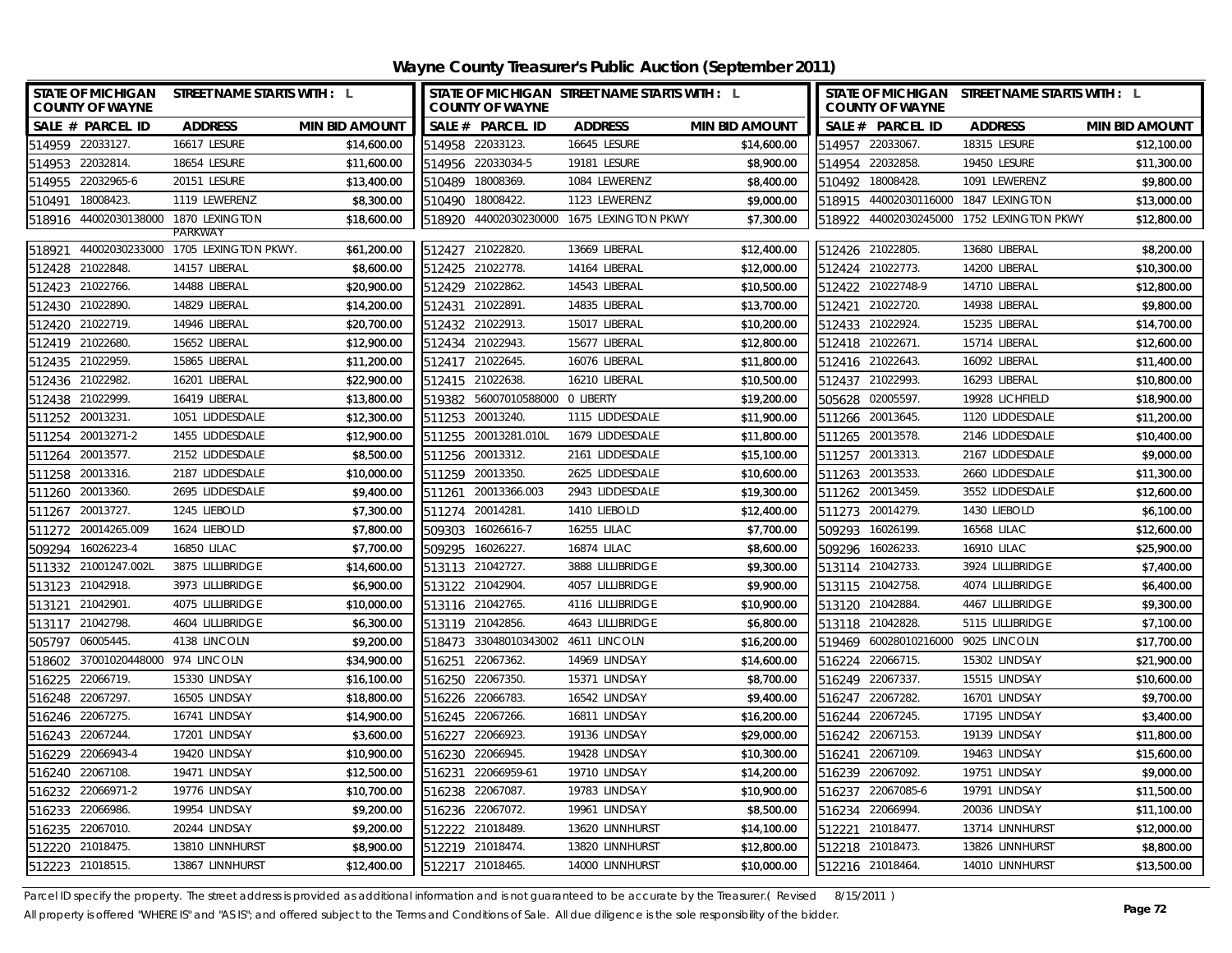| Wayne County Treasurer's Public Auction (September 2011) |
|----------------------------------------------------------|
|----------------------------------------------------------|

| STATE OF MICHIGAN STREET NAME STARTS WITH : L<br><b>COUNTY OF WAYNE</b> |                   |                       |                  | <b>COUNTY OF WAYNE</b>       | STATE OF MICHIGAN STREET NAME STARTS WITH : L |                       | STATE OF MICHIGAN STREET NAME STARTS WITH : L<br><b>COUNTY OF WAYNE</b> |                   |                       |
|-------------------------------------------------------------------------|-------------------|-----------------------|------------------|------------------------------|-----------------------------------------------|-----------------------|-------------------------------------------------------------------------|-------------------|-----------------------|
| SALE # PARCEL ID                                                        | <b>ADDRESS</b>    | <b>MIN BID AMOUNT</b> |                  | SALE # PARCEL ID             | <b>ADDRESS</b>                                | <b>MIN BID AMOUNT</b> | SALE # PARCEL ID                                                        | <b>ADDRESS</b>    | <b>MIN BID AMOUNT</b> |
| 512224 21018527.                                                        | 14075 LINNHURST   | \$9,300.00            |                  | 512215 21018451              | 14100 LINNHURST                               | \$9,200.00            | 512225 21018532.                                                        | 14111 LINNHURST   | \$8,500.00            |
| 512214 21018449.                                                        | 14204 LINNHURST   | \$46,200.00           |                  | 512213 21018447.             | 14224 LINNHURST                               | \$16,300.00           | 512212 21018430.                                                        | 14452 LINNHURST   | \$18,700.00           |
| 512226 21018557.                                                        | 14489 LINNHURST   | \$12,500.00           |                  | 512211 21018424.             | 14500 LINNHURST                               | \$10,600.00           | 512227 21018561.                                                        | 14515 LINNHURST   | \$4,900.00            |
| 512210 21018409.                                                        | 14678 LINNHURST   | \$8,200.00            |                  | 512209 21018404              | 14800 LINNHURST                               | \$9,700.00            | 512228 21018583.                                                        | 14833 LINNHURST   | \$12,100.00           |
| 512229 21018587                                                         | 14861 LINNHURST   | \$18,400.00           |                  | 512230 21018616.             | 15235 LINNHURST                               | \$11,700.00           | 512208 21018357.                                                        | 15308 LINNHURST   | \$15,500.00           |
| 512207 21018352.                                                        | 15430 LINNHURST   | \$12,200.00           |                  | 512206 21018351              | 15440 LINNHURST                               | \$16,600.00           | 512231 21018635.                                                        | 15463 LINNHURST   | \$10,500.00           |
| 512232 21018637.                                                        | 15473 LINNHURST   | \$7,000.00            |                  | 512233 21018642.             | 15605 LINNHURST                               | \$20,000.00           | 512234 21018645.                                                        | 15741 LINNHURST   | \$11,800.00           |
| 512205 21018330.                                                        | 15844 LINNHURST   | \$11,400.00           |                  | 512204 21018329              | 15854 LINNHURST                               | \$11,000.00           | 508688 16003466.                                                        | 5244 LINSDALE     | \$8,900.00            |
| 16003465<br>508687                                                      | 5252 LINSDALE     | \$8,400.00            |                  | 508685 16003346.             | 5511 LINSDALE                                 | \$11,100.00           | 508686 16003353.                                                        | 5557 LINSDALE     | \$8,700.00            |
| 08010712-3<br>506056                                                    | 14930 LINWOOD     | \$32,800.00           |                  | 507247 12010919.             | 15371 LINWOOD                                 | \$13,000.00           | 506057 08010756.                                                        | 15772 LINWOOD     | \$9,600.00            |
| 08010769<br>506058                                                      | 15880 LINWOOD     | \$11,100.00           |                  | 506059 08010776.             | 15926 LINWOOD                                 | \$8,600.00            | 507246 12010832.                                                        | 16835 LINWOOD     | \$15,200.00           |
| 506060 08010806.                                                        | 16888 LINWOOD     | \$6,900.00            | 506911           | 10007784                     | 5673 LINWOOD                                  | \$13,300.00           | 506910 10007775.                                                        | 5747 LINWOOD      | \$15,200.00           |
| 10007764<br>506909                                                      | 5909 LINWOOD      | \$8,300.00            | 506904           | 10007397.                    | 5924 LINWOOD                                  | \$6,600.00            | 10007759.<br>506908                                                     | 5945 LINWOOD      | \$12,900.00           |
| 10007408.<br>506905                                                     | 6120 LINWOOD      | \$7,400.00            | 506906           | 10007410.                    | 6134 LINWOOD                                  | \$6,700.00            | 10007428.004<br>506907                                                  | 7650 LINWOOD      | \$9,100.00            |
| 80062030224000 0 LISA<br>519608                                         |                   | \$20,700.00           | 518433           | 32101841000400 14343 LITHGOW |                                               | \$14,400.00           | 514830 22027485.                                                        | 11303 LITTLEFIELD | \$11,700.00           |
| 22027483<br>514829                                                      | 11321 LITTLEFIELD | \$11,400.00           | 514828           | 22027477.                    | 11367 LITTLEFIELD                             | \$12,000.00           | 514803 22026616.                                                        | 11420 LITTLEFIELD | \$10,900.00           |
| 22026630.<br>514804                                                     | 11730 LITTLEFIELD | \$6,900.00            | 514805           | 22026711                     | 13350 LITTLEFIELD                             | \$8,200.00            | 22026760-1<br>514806                                                    | 14960 LITTLEFIELD | \$4,500.00            |
| 22026775<br>514807                                                      | 15080 LITTLEFIELD | \$14,800.00           | 514808           | 22026778.                    | 15100 LITTLEFIELD                             | \$13,000.00           | 22027311.<br>514827                                                     | 15101 LITTLEFIELD | \$6,600.00            |
| 22027297.<br>514826                                                     | 15385 LITTLEFIELD | \$15,200.00           | 514825           | 22027294                     | 15401 LITTLEFIELD                             | \$8,700.00            | 514824 22027291.                                                        | 15427 LITTLEFIELD | \$14,000.00           |
| 514809 22026814-5                                                       | 15726 LITTLEFIELD | \$21,900.00           |                  | 514810 22026816              | 15732 LITTLEFIELD                             | \$18,300.00           | 514823 22027265                                                         | 15781 LITTLEFIELD | \$9,400.00            |
| 22027258.<br>514822                                                     | 15817 LITTLEFIELD | \$16,100.00           | 514821           | 22027256.                    | 15831 LITTLEFIELD                             | \$12,700.00           | 514820 22027251.                                                        | 15867 LITTLEFIELD | \$20,200.00           |
| 514819 22027241.                                                        | 16161 LITTLEFIELD | \$15,800.00           |                  | 514818 22027239.             | 16175 LITTLEFIELD                             | \$9,200.00            | 514811 22026872.                                                        | 16566 LITTLEFIELD | \$14,800.00           |
| 514812 22026880                                                         | 16864 LITTLEFIELD | \$33,100.00           |                  | 514817 22027170.             | 18101 LITTLEFIELD                             | \$11,300.00           | 514813 22026941.                                                        | 18308 LITTLEFIELD | \$37,600.00           |
| 514816 22027123.                                                        | 18717 LITTLEFIELD | \$27,800.00           |                  | 514814 22027001              | 19334 LITTLEFIELD                             | \$28,000.00           | 514815 22027059.                                                        | 20015 LITTLEFIELD | \$13,600.00           |
| 518390 32100542701100 7535 LITTLEFIELD                                  |                   | \$26,700.00           |                  | 514832 22027584.             | 8827 LITTLEFIELD                              | \$13,200.00           | 514831 22027575.                                                        | 8891 LITTLEFIELD  | \$16,500.00           |
| 514801 22026523                                                         | 9132 LITTLEFIELD  | \$13,000.00           |                  | 514802 22026539.             | 9244 LITTLEFIELD                              | \$19,100.00           | 509001 16016971.                                                        | 1134 LIVERNOIS    | \$10,100.00           |
| 509010 16017400-1                                                       | 11556 LIVERNOIS   | \$8,500.00            |                  | 510479 18007179              | 1201 LIVERNOIS                                | \$17,000.00           | 509019 16018135-7                                                       | 12117 LIVERNOIS   | \$12,200.00           |
| 508311 14013224-8                                                       | 13730 LIVERNOIS   | \$25,500.00           |                  | 508312 14013230              | 14040 LIVERNOIS                               | \$25,700.00           | 509018 16017919-21                                                      | 14925 LIVERNOIS   | \$9,300.00            |
| 507310 12013168.                                                        | 15148 LIVERNOIS   | \$15,900.00           |                  | 507311 12013169              | 15210 LIVERNOIS                               | \$9,900.00            | 509017 16017904.                                                        | 15239 LIVERNOIS   | \$11,700.00           |
| 509016 16017872.                                                        | 15719 LIVERNOIS   | \$17,700.00           |                  | 509002 16017012              | 1606 LIVERNOIS                                | \$11,000.00           | 507312 12013233-9                                                       | 16130 LIVERNOIS   | \$9,400.00            |
| 509015 16017794-6                                                       | 16539 LIVERNOIS   | \$5,800.00            |                  | 509014 16017764              | 16861 LIVERNOIS                               | \$5,700.00            | 509013 16017751.                                                        | 16921 LIVERNOIS   | \$25,000.00           |
| 510478<br>18007137.                                                     | 1733 LIVERNOIS    | \$10,500.00           |                  | 509003 16017026              | 1774 LIVERNOIS                                | \$10,300.00           | 509012 16017553.                                                        | 19345 LIVERNOIS   | \$13,200.00           |
| 509011<br>16017504-5                                                    | 19981 LIVERNOIS   | \$13,600.00           | 509004           | 16017036.                    | 2134 LIVERNOIS                                | \$14,900.00           | 509005<br>16017053.                                                     | 2542 LIVERNOIS    | \$5,200.00            |
| 509006 16017061                                                         | 2596 LIVERNOIS    | \$6,400.00            | 509007           | 16017064                     | 2704 LIVERNOIS                                | \$15,100.00           | 509008 16017138.                                                        | 3676 LIVERNOIS    | \$8,700.00            |
| 18007042<br>510477                                                      | 4629 LIVERNOIS    | \$6,900.00            |                  | 509009 16017187.             | 4700 LIVERNOIS                                | \$7,700.00            | 510476 18006986.                                                        | 5429 LIVERNOIS    | \$5,900.00            |
| 16018222<br>509020                                                      | 9303 LIVERNOIS    | \$7,800.00            | 518704           |                              | 42010011287000 19701 LOCHMOOR                 | \$13,300.00           | 514192 21077795.                                                        | 5106 LODEWYCK     | \$16,100.00           |
| 21077939<br>514196                                                      | 5215 LODEWYCK     | \$15,700.00           | 514193           | 21077801                     | 5240 LODEWYCK                                 | \$8,600.00            | 514195 21077914.                                                        | 5745 LODEWYCK     | \$6,500.00            |
| 514194 21077824                                                         | 5754 LODEWYCK     | \$13,100.00           | 506019           | 08009682.002L                | 15375 LOG CABIN                               | \$10,000.00           | 506003 08009445.                                                        | 15512 LOG CABIN   | \$9,700.00            |
| 506004 08009447                                                         | 15526 LOG CABIN   | \$10,100.00           |                  | 506005 08009453.             | 15564 LOG CABIN                               | \$8,100.00            | 506006 08009462.                                                        | 15622 LOG CABIN   | \$19,000.00           |
| 506007 08009465                                                         | 15708 LOG CABIN   | \$7,600.00            | 506018 08009631. |                              | 15855 LOG CABIN                               | \$11,800.00           | 506017 08009618.                                                        | 15933 LOG CABIN   | \$11,600.00           |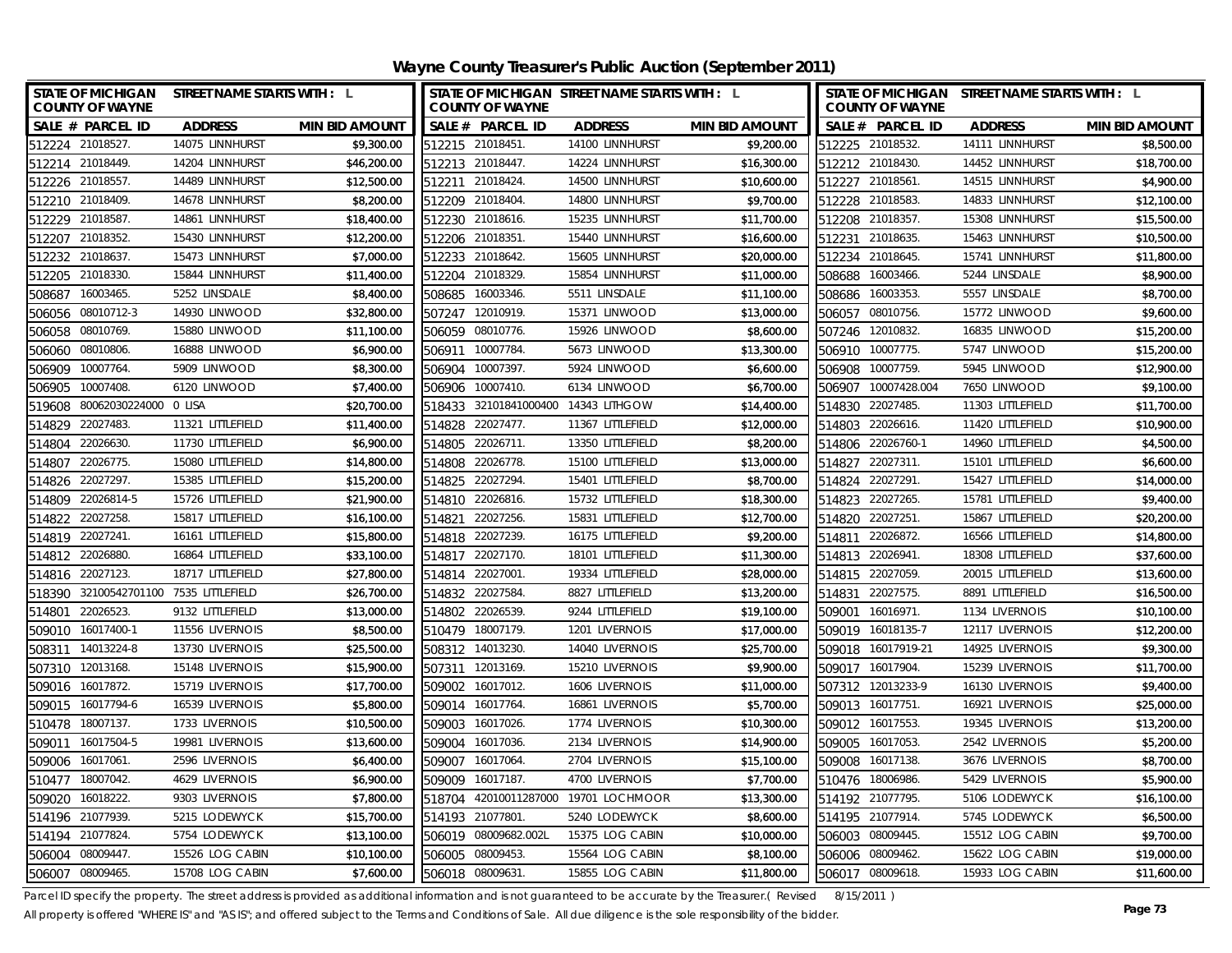| STATE OF MICHIGAN STREET NAME STARTS WITH : L<br><b>COUNTY OF WAYNE</b> |                               |                       | <b>COUNTY OF WAYNE</b>           |                           | STATE OF MICHIGAN STREET NAME STARTS WITH : L |                       | STATE OF MICHIGAN STREET NAME STARTS WITH : L<br><b>COUNTY OF WAYNE</b> |                 |                       |
|-------------------------------------------------------------------------|-------------------------------|-----------------------|----------------------------------|---------------------------|-----------------------------------------------|-----------------------|-------------------------------------------------------------------------|-----------------|-----------------------|
| SALE # PARCEL ID                                                        | <b>ADDRESS</b>                | <b>MIN BID AMOUNT</b> | SALE # PARCEL ID                 |                           | <b>ADDRESS</b>                                | <b>MIN BID AMOUNT</b> | SALE # PARCEL ID                                                        | <b>ADDRESS</b>  | <b>MIN BID AMOUNT</b> |
| 506016 08009614                                                         | 16135 LOG CABIN               | \$8,300.00            | 506015 08009611.                 |                           | 16159 LOG CABIN                               | \$15,800.00           | 506014 08009595.                                                        | 16501 LOG CABIN | \$10,200.00           |
| 506008 08009519.                                                        | 16538 LOG CABIN               | \$16,700.00           | 506009 08009520.                 |                           | 16544 LOG CABIN                               | \$11,700.00           | 506013 08009577.                                                        | 16655 LOG CABIN | \$8,100.00            |
| 506010 08009536.                                                        | 16808 LOG CABIN               | \$7,000.00            | 506012 08009564.                 |                           | 16835 LOG CABIN                               | \$13,500.00           | 506011 08009560.                                                        | 16901 LOG CABIN | \$8,700.00            |
| 510324 18000887                                                         | 7254 LOGAN                    | \$6,100.00            | 510323 18000868.                 |                           | 7303 LOGAN                                    | \$9,700.00            | 511036 20003092.                                                        | 8435 LOGAN      | \$9,000.00            |
| 519572 79015010572000 15804 LOLA DRIVE                                  |                               | \$11,300.00           |                                  |                           | 519187 45012030266002 1040 LONDON             | \$22,100.00           | 508833 16008345.                                                        | 6509 LONDON     | \$11,200.00           |
| 22070716.<br>516364                                                     | 11331 LONGACRE                | \$24,000.00           | 516363 22070704.                 |                           | 11415 LONGACRE                                | \$13,200.00           | 516362 22070676.                                                        | 12061 LONGACRE  | \$18,800.00           |
| 22070672.<br>516361                                                     | 12089 LONGACRE                | \$25,800.00           | 516360 22070663.                 |                           | 12153 LONGACRE                                | \$7,300.00            | 516359 22070662.                                                        | 12203 LONGACRE  | \$8,800.00            |
| 516358 22070600.                                                        | 13591 LONGACRE                | \$7,000.00            | 516357 22070444.                 |                           | 13600 LONGACRE                                | \$20,700.00           | 516370 22070876.012                                                     | 6359 LONGACRE   | \$11,700.00           |
| 22070198<br>516353                                                      | 6498 LONGACRE                 | \$14,300.00           | 516354 22070204                  |                           | 6550 LONGACRE                                 | \$16,800.00           | 516369 22070818.                                                        | 7515 LONGACRE   | \$9,400.00            |
| 22070809<br>516368                                                      | 7739 LONGACRE                 | \$19,000.00           | 516367 22070762.                 |                           | 9525 LONGACRE                                 | \$8,600.00            | 516355 22070313.                                                        | 9540 LONGACRE   | \$8,900.00            |
| 516366 22070757.                                                        | 9561 LONGACRE                 | \$13,100.00           | 516365 22070746.                 |                           | 9639 LONGACRE                                 | \$10,100.00           | 516356 22070339.                                                        | 9958 LONGACRE   | \$6,400.00            |
| 06002470.<br>505761                                                     | 1207 LONGFELLOW               | \$11,200.00           | 505856 08002915.                 |                           | 1633 LONGFELLOW                               | \$9,000.00            | 506789 10002654.                                                        | 2470 LONGFELLOW | \$16,000.00           |
| 10002638.<br>506788                                                     | 2499 LONGFELLOW               | \$19,300.00           |                                  |                           | 518928 44004020207000 366 LONGFELLOW          | \$23,100.00           | 508050 14003508.                                                        | 3751 LONGFELLOW | \$21,300.00           |
| 518929                                                                  | 44004020226000 515 LONGFELLOW | \$17,600.00           | 518927                           |                           | 44004020192000 564 LONGFELLOW                 | \$37,700.00           | 505698 04002684.                                                        | 658 LONGFELLOW  | \$51,700.00           |
| 02001501<br>505591                                                      | 70 LONGFELLOW                 | \$21,900.00           | 505590                           | 02001485.                 | 89 LONGFELLOW                                 | \$33,500.00           | 511553 21007645.                                                        | 10966 LONGVIEW  | \$11,000.00           |
| 511554 21007651                                                         | 10967 LONGVIEW                | \$13,600.00           | 511552 21007633.                 |                           | 11060 LONGVIEW                                | \$7,900.00            | 511551 21007630.                                                        | 11700 LONGVIEW  | \$13,100.00           |
| 21007628<br>511550                                                      | 11720 LONGVIEW                | \$14,800.00           | 511549 21007623                  |                           | 11760 LONGVIEW                                | \$13,900.00           | 511548 21007621.                                                        | 11774 LONGVIEW  | \$13,800.00           |
| 511547 21007616.                                                        | 11814 LONGVIEW                | \$13,700.00           | 511555 21007680.                 |                           | 11815 LONGVIEW                                | \$13,300.00           | 511556 21007685.                                                        | 11855 LONGVIEW  | \$12,600.00           |
| 511546 21007607                                                         | 12016 LONGVIEW                | \$8,400.00            | 511557 21007691.                 |                           | 12033 LONGVIEW                                | \$9,000.00            | 511545 21007595.                                                        | 12102 LONGVIEW  | \$12,800.00           |
| 511544 21007593.                                                        | 12128 LONGVIEW                | \$12,000.00           | 511543 21007577.                 |                           | 12296 LONGVIEW                                | \$12,000.00           | 511558 21007727.                                                        | 12503 LONGVIEW  | \$8,400.00            |
| 511542 21007564                                                         | 12544 LONGVIEW                | \$8,300.00            | 511541 21007549.                 |                           | 12710 LONGVIEW                                | \$12,600.00           | 511559 21007757.                                                        | 13081 LONGVIEW  | \$8,200.00            |
| 511560 21007758.                                                        | 13091 LONGVIEW                | \$15,000.00           | 511561 21007761                  |                           | 13113 LONGVIEW                                | \$10,900.00           | 511540 21007506.                                                        | 13344 LONGVIEW  | \$9,800.00            |
| 511562 21007814.                                                        | 14901 LONGVIEW                | \$9,400.00            | 511035 20003012.                 |                           | 8418 LONGWORTH                                | \$9,000.00            | 511032 20002908.                                                        | 8441 LONGWORTH  | \$13,500.00           |
| 511034 20002986.                                                        | 8856 LONGWORTH                | \$11,100.00           | 511033 20002973                  |                           | 9160 LONGWORTH                                | \$9,900.00            | 511142 20009357.                                                        | 6145 LONYO      | \$9,100.00            |
| 10008273.<br>506915                                                     | 5713 LORAINE                  | \$7,200.00            | 506914 10008263.                 |                           | 5773 LORAINE                                  | \$7,000.00            | 518603 37003020078000 819 LORAINE                                       |                 | \$24,400.00           |
| 511829 21012326.                                                        | 12379 LORETTO                 | \$11,800.00           | 511828 21012315.                 |                           | 12412 LORETTO                                 | \$8,300.00            | 511830 21012379-80                                                      | 13001 LORETTO   | \$10,100.00           |
| 511827 21012226                                                         | 14210 LORETTO                 | \$9,900.00            | 519395 56053010226000 458 LORUSS |                           |                                               | \$62,400.00           | 506723 10001089.002L                                                    | 2253 LOTHROP    | \$20,100.00           |
| 10001168<br>506725                                                      | 2442 LOTHROP                  | \$10,100.00           | 506724 10001159                  |                           | 2506 LOTHROP                                  | \$20,100.00           | 506962 12001167.                                                        | 2921 LOTHROP    | \$8,400.00            |
| 12001237.<br>506968                                                     | 3202 LOTHROP                  | \$11,100.00           | 506963 12001190.                 |                           | 3209 LOTHROP                                  | \$16,700.00           | 506964 12001203.                                                        | 3285 LOTHROP    | \$7,800.00            |
| 506965<br>12001204                                                      | 3293 LOTHROP                  | \$8,300.00            | 506966 12001205.                 |                           | 3301 LOTHROP                                  | \$11,900.00           | 506967 12001220.                                                        | 3304 LOTHROP    | \$11,800.00           |
| 19000740-1<br>510831                                                    | 8904 LOUIS                    | \$13,000.00           | 518727 43003010091000 180 LOUISE |                           |                                               | \$10,000.00           | 505946 08005378.                                                        | 1935 LOUISE     | \$10,600.00           |
| 08005383<br>505947                                                      | 1965 LOUISE                   | \$5,200.00            | 505948 08005388                  |                           | 1995 LOUISE                                   | \$9,300.00            | 518723 43003010054000 213 LOUISE                                        |                 | \$10,500.00           |
| 518724<br>43003010058000 223 LOUISE                                     |                               | \$14,400.00           | 518725                           | 43003010059000 225 LOUISE |                                               | \$8,200.00            | 518726 43003010069000 248 LOUISE                                        |                 | \$17,800.00           |
| 518757 43004020106000 303 LOUISE                                        |                               | \$10,100.00           | 518722 43003010019000 81 LOUISE  |                           |                                               | \$19,200.00           | 508252 14010646-7                                                       | 3548 LOVETT     | \$9,500.00            |
| 14010837<br>508257                                                      | 3881 LOVETT                   | \$14,000.00           | 508256 14010797.                 |                           | 4653 LOVETT                                   | \$6,400.00            | 508255 14010757.                                                        | 5353 LOVETT     | \$22,700.00           |
| 508254<br>14010756.                                                     | 5361 LOVETT                   | \$12,900.00           | 508253 14010751                  |                           | 5364 LOVETT                                   | \$9,200.00            | 519062 44018010696000 27157 LUCERNE                                     |                 | \$14,900.00           |
| 507320<br>13001547                                                      | 3602 LUDDEN                   | \$9,900.00            | 511133                           | 20008527.                 | 4414 LUMLEY                                   | \$12,000.00           | 511135 20008740.                                                        | 4421 LUMLEY     | \$11,500.00           |
| 20008637<br>511134                                                      | 5859 LUMLEY                   | \$13,100.00           |                                  |                           | 518629 41004020244000 11332 LUMPKIN           | \$5,800.00            | 518628 41004020174000 12116 LUMPKIN                                     |                 | \$10,500.00           |
| 506374 09015580                                                         | 13471 LUMPKIN                 | \$6,300.00            | 506359 09015006.                 |                           | 13478 LUMPKIN                                 | \$7,300.00            | 506360 09015033.                                                        | 13870 LUMPKIN   | \$10,600.00           |
| 506373 09015542                                                         | 13929 LUMPKIN                 | \$11,800.00           | 506361 09015056.                 |                           | 14008 LUMPKIN                                 | \$9,900.00            | 506362 09015066.                                                        | 14250 LUMPKIN   | \$7,300.00            |

Parcel ID specify the property. The street address is provided as additional information and is not guaranteed to be accurate by the Treasurer.( Revised 8/15/2011 )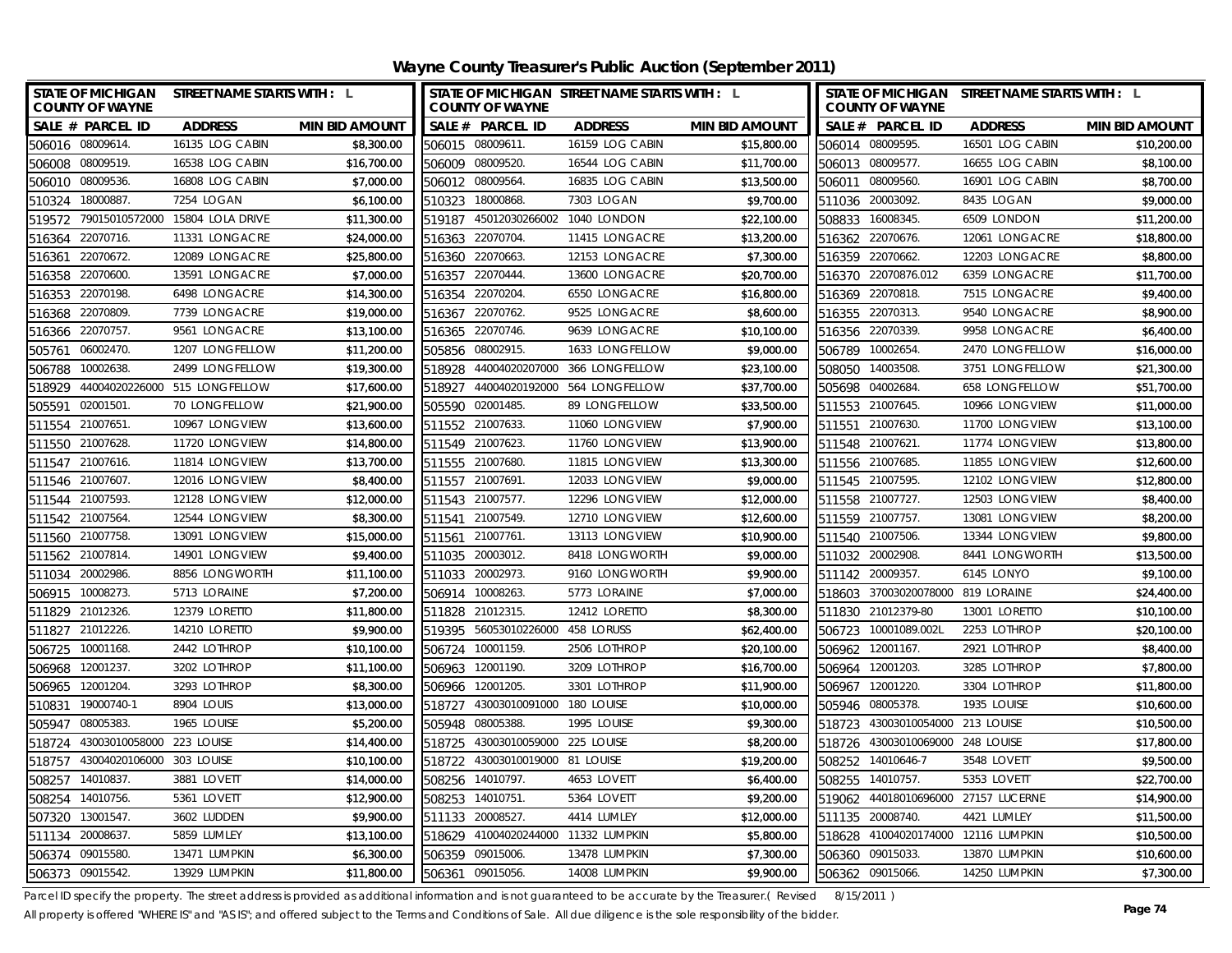| <b>STATE OF MICHIGAN</b><br><b>COUNTY OF WAYNE</b> | STREET NAME STARTS WITH : L |                       | STATE OF MICHIGAN STREET NAME STARTS WITH : L<br><b>COUNTY OF WAYNE</b> |                  |                |                       | <b>STATE OF MICHIGAN</b><br>STREET NAME STARTS WITH : L<br><b>COUNTY OF WAYNE</b> |                   |                |                       |
|----------------------------------------------------|-----------------------------|-----------------------|-------------------------------------------------------------------------|------------------|----------------|-----------------------|-----------------------------------------------------------------------------------|-------------------|----------------|-----------------------|
| SALE # PARCEL ID                                   | <b>ADDRESS</b>              | <b>MIN BID AMOUNT</b> | SALE #                                                                  | <b>PARCEL ID</b> | <b>ADDRESS</b> | <b>MIN BID AMOUNT</b> |                                                                                   | SALE # PARCEL ID  | <b>ADDRESS</b> | <b>MIN BID AMOUNT</b> |
| 506372 09015477.                                   | 17481 LUMPKIN               | \$10,400.00           | 506363                                                                  | 09015129.        | 17838 LUMPKIN  | \$10,300.00           |                                                                                   | 506364 09015196.  | 18602 LUMPKIN  | \$11,400.00           |
| 09015414-5<br>506371                               | 18641 LUMPKIN               | \$31,900.00           | 506370 09015412.                                                        |                  | 18809 LUMPKIN  | \$7,800.00            |                                                                                   | 506365 09015236.  | 19190 LUMPKIN  | \$11,100.00           |
| 506369 09015359.                                   | 19361 LUMPKIN               | \$9,900.00            | 506366 09015288.                                                        |                  | 19682 LUMPKIN  | \$10,300.00           |                                                                                   | 506368 09015321.  | 19945 LUMPKIN  | \$8,200.00            |
| 506367 09015309.                                   | 20047 LUMPKIN               | \$11,900.00           | 511306                                                                  | 20016307-8       | 203 LUTHER     | \$8,300.00            |                                                                                   | 511308 20016381.  | 280 LUTHER     | \$7,600.00            |
| 20016327.<br>511307                                | 327 LUTHER                  | \$6,500.00            | 509955                                                                  | 17002575.        | 8079 LYFORD    | \$7,700.00            | 509954                                                                            | 17002552.         | 8128 LYFORD    | \$8,800.00            |
| 509953 17002545.                                   | 8178 LYFORD                 | \$8,300.00            | 509956                                                                  | 17002593.        | 8201 LYFORD    | \$7,900.00            | 508775                                                                            | 16005903.055      | 10325 LYNDON   | \$46,100.00           |
| 22010463.<br>514414                                | 19400 LYNDON                | \$9,400.00            | 514413                                                                  | 22010456-7       | 19430 LYNDON   | \$11,800.00           |                                                                                   | 514412 22010450-1 | 19502 LYNDON   | \$11,100.00           |
| 22010382-3<br>514411                               | 20304 LYNDON                | \$5,800.00            | 514399                                                                  | 22009986-7       | 20747 LYNDON   | \$11,000.00           |                                                                                   | 514410 22010283-4 | 21230 LYNDON   | \$6,700.00            |
| 22010269-70<br>514409                              | 21326 LYNDON                | \$13,000.00           | 514408                                                                  | 22010267-8       | 21336 LYNDON   | \$10,000.00           | 514407                                                                            | 22010255-6        | 21424 LYNDON   | \$13,100.00           |
| 22010058-61<br>514400                              | 21531 LYNDON                | \$10,200.00           | 514406                                                                  | 22010198-9       | 22100 LYNDON   | \$12,400.00           |                                                                                   | 514405 22010196-7 | 22112 LYNDON   | \$10,100.00           |
| 22010192-3<br>514404                               | 22128 LYNDON                | \$13,600.00           | 514401                                                                  | 22010138.001     | 22351 LYNDON   | \$8,300.00            |                                                                                   | 514403 22010152.  | 22510 LYNDON   | \$17,100.00           |
| 514402 22010144-5                                  | 22600 LYNDON                | \$11,000.00           | 508771                                                                  | 16005902.008     | 7075 LYNDON    | \$39,800.00           | 508778                                                                            | 16005978-82       | 8100 LYNDON    | \$17,400.00           |
| 16005972-7<br>508777                               | 8138 LYNDON                 | \$14,400.00           | 508772                                                                  | 16005903.029     | 8205 LYNDON    | \$29,900.00           | 508773                                                                            | 16005903.030      | 8225 LYNDON    | \$22,400.00           |
| 16005903.031<br>508774                             | 8235 LYNDON                 | \$35,000.00           | 508776                                                                  | 16005918-21      | 8740 LYNDON    | \$14,400.00           | 519213                                                                            | 46096020371000    | 14111 LYONS    | \$7,600.00            |
| 505978 08006237.002L                               | 1621 LYSANDER               | \$12,000.00           |                                                                         |                  |                |                       |                                                                                   |                   |                |                       |

**Wayne County Treasurer's Public Auction (September 2011)**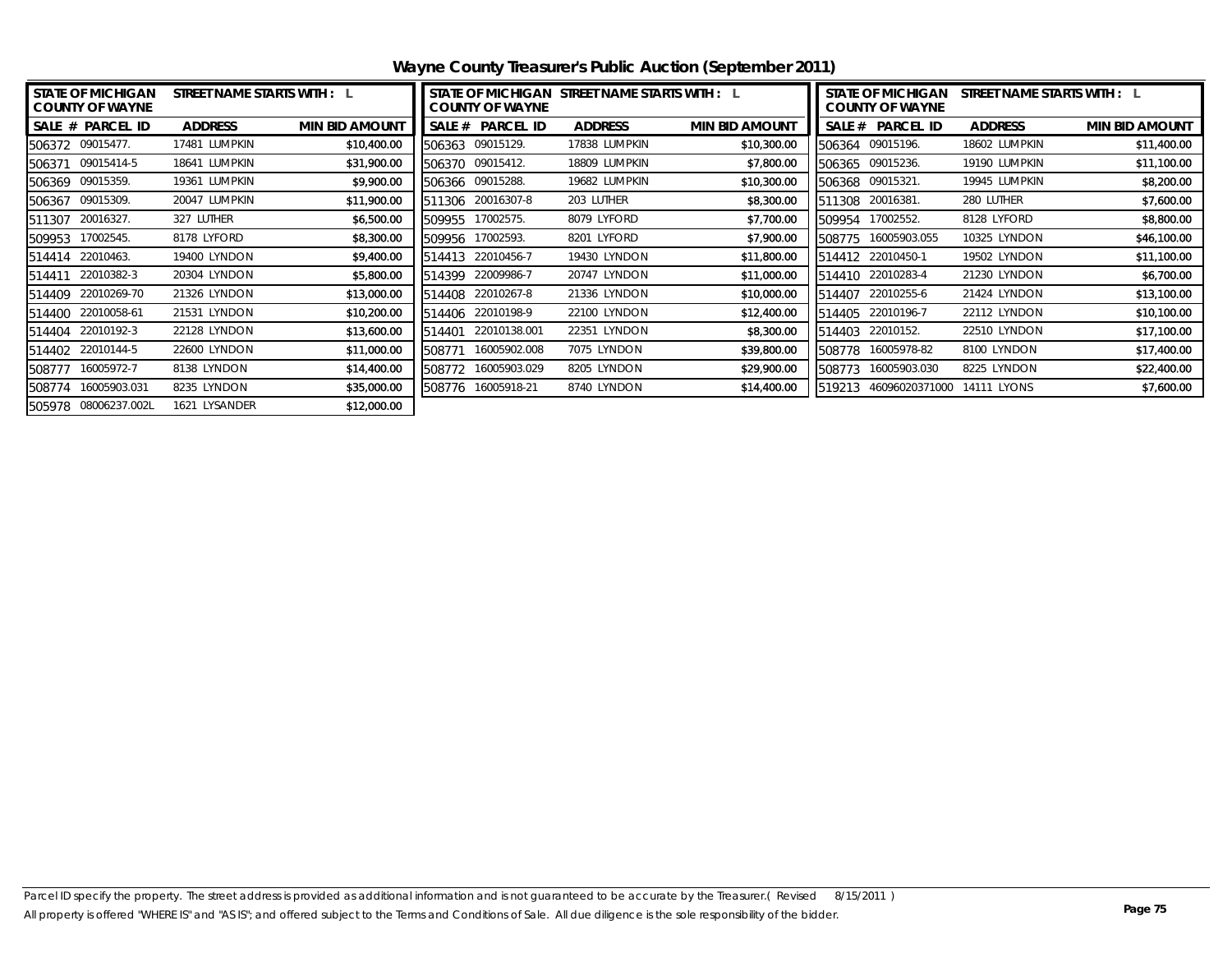| STATE OF MICHIGAN STREET NAME STARTS WITH : M<br><b>COUNTY OF WAYNE</b> |                              |                       |                  | STATE OF MICHIGAN STREET NAME STARTS WITH : M<br><b>COUNTY OF WAYNE</b> |                                        |                       |        | STATE OF MICHIGAN STREET NAME STARTS WITH : M<br><b>COUNTY OF WAYNE</b> |                                         |                       |  |
|-------------------------------------------------------------------------|------------------------------|-----------------------|------------------|-------------------------------------------------------------------------|----------------------------------------|-----------------------|--------|-------------------------------------------------------------------------|-----------------------------------------|-----------------------|--|
| SALE # PARCEL ID                                                        | <b>ADDRESS</b>               | <b>MIN BID AMOUNT</b> |                  | SALE # PARCEL ID                                                        | <b>ADDRESS</b>                         | <b>MIN BID AMOUNT</b> |        | SALE # PARCEL ID                                                        | <b>ADDRESS</b>                          | <b>MIN BID AMOUNT</b> |  |
| 519557 79003020566000                                                   | 20064 MAC ARTHUR             | \$4,200.00            |                  |                                                                         | 519556 79003020549000 20466 MAC ARTHUR | \$11,100.00           |        | 511331 21001091.                                                        | 12900 MACK                              | \$9,300.00            |  |
| 511333 21001351                                                         | 14143 MACK                   | \$7,700.00            |                  | 511330 21001023.                                                        | 14540 MACK                             | \$12,700.00           |        | 511334 21001417.                                                        | 15401 MACK                              | \$15,200.00           |  |
| 511335 21001418.                                                        | 15421 MACK                   | \$10,400.00           |                  | 505323 01000880.                                                        | 240 MACK                               | \$32,800.00           |        | 508315 15000317.001                                                     | <b>6625 MACK</b>                        | \$6,900.00            |  |
| 508316 15000319.                                                        | <b>6801 MACK</b>             | \$7,100.00            |                  | 509905 17000343.001                                                     | 7627 MACK                              | \$6,600.00            |        | 509906 17000374.                                                        | 8419 MACK                               | \$6,900.00            |  |
| 510834 19000876-8                                                       | 8722 MACK                    | \$10,100.00           |                  | 510833 19000868                                                         | 8920 MACK                              | \$5,400.00            |        | 510832 19000865.                                                        | 9100 MACK                               | \$29,900.00           |  |
| 09013512.<br>506297                                                     | 12243 MACKAY                 | \$12,200.00           |                  | 506296 09013504                                                         | 12291 MACKAY                           | \$17,200.00           |        | 506277 09012886.                                                        | 12328 MACKAY                            | \$21,600.00           |  |
| 506278 09012905.                                                        | 12458 MACKAY                 | \$9,900.00            |                  | 506279 09012955.                                                        | 13500 MACKAY                           | \$9,100.00            |        | 506295 09013429.                                                        | 13551 MACKAY                            | \$11,800.00           |  |
| 506280 09012967.                                                        | 13802 MACKAY                 | \$7,900.00            | 506294 09013423  |                                                                         | 13815 MACKAY                           | \$12,800.00           |        | 506281 09013020.                                                        | 17162 MACKAY                            | \$11,600.00           |  |
| 506293 09013352.                                                        | 17415 MACKAY                 | \$8,800.00            | 506282 09013054  |                                                                         | 17504 MACKAY                           | \$12,000.00           |        | 506292 09013313.                                                        | 17893 MACKAY                            | \$12,100.00           |  |
| 506283<br>09013083                                                      | 17916 MACKAY                 | \$11,300.00           |                  | 506284 09013089.                                                        | 17956 MACKAY                           | \$11,900.00           |        | 506285 09013096-7                                                       | 18036 MACKAY                            | \$7,800.00            |  |
| 506291<br>09013268                                                      | 18519 MACKAY                 | \$5,900.00            |                  | 506286 09013138-9                                                       | 18616 MACKAY                           | \$8,600.00            |        | 506287 09013150.                                                        | 18840 MACKAY                            | \$12,200.00           |  |
| 506290 09013241.                                                        | 18841 MACKAY                 | \$12,000.00           |                  | 506288 09013171.                                                        | 19158 MACKAY                           | \$7,300.00            |        | 506289 09013189.                                                        | 19310 MACKAY                            | \$10,800.00           |  |
| 13024417-8<br>507915                                                    | 19414 MACKAY                 | \$20,100.00           | 507916 13024420  |                                                                         | 19432 MACKAY                           | \$11,700.00           |        | 507917 13024431.                                                        | 19616 MACKAY                            | \$12,300.00           |  |
| 13024564<br>507919                                                      | 19621 MACKAY                 | \$9,300.00            | 507918           | 13024516.007                                                            | 20411 MACKAY                           | \$9,600.00            |        | 514286 22002019.                                                        | 13030 MACKENZIE                         | \$16,000.00           |  |
| 16004368<br>508719                                                      | 6377 MACKENZIE               | \$10,200.00           | 508720           | 16004413.                                                               | 6394 MACKENZIE                         | \$9,100.00            |        | 508191 14007352.                                                        | 8923 MACKINAW                           | \$13,600.00           |  |
| 512330 21021459.                                                        | 14376 MADDELEIN              | \$14,600.00           |                  | 512331 21021488.                                                        | 14403 MADDELEIN                        | \$16,300.00           |        | 512329 21021455.                                                        | 14406 MADDELEIN                         | \$15,400.00           |  |
| 21021495<br>512332                                                      | 14453 MADDELEIN              | \$14,100.00           |                  | 512328 21021442.                                                        | 14514 MADDELEIN                        | \$10,900.00           |        | 512333 21021504                                                         | 14515 MADDELEIN                         | \$13,500.00           |  |
| 21021436<br>512327                                                      | 14556 MADDELEIN              | \$11,400.00           |                  | 512334 21021510.                                                        | 14557 MADDELEIN                        | \$11,900.00           |        | 512335 21021511.                                                        | 14565 MADDELEIN                         | \$11,600.00           |  |
| 512326 21021428                                                         | 14730 MADDELEIN              | \$11,400.00           |                  | 512336 21021519.                                                        | 14737 MADDELEIN                        | \$14,000.00           |        | 512325 21021423.                                                        | 14766 MADDELEIN                         | \$10,200.00           |  |
| 512337 21021527                                                         | 14797 MADDELEIN              | \$10,700.00           |                  | 512324 21021407.                                                        | 14928 MADDELEIN                        | \$12,500.00           |        | 512338 21021545.                                                        | 14973 MADDELEIN                         | \$11,400.00           |  |
| 21021385<br>512323                                                      | 15236 MADDELEIN              | \$15,000.00           | 512322           | 21021383                                                                | 15250 MADDELEIN                        | \$10,200.00           |        | 512339 21021598.                                                        | 15887 MADDELEIN                         | \$16,700.00           |  |
| 518375                                                                  | 32092840401000 22415 MADISON | \$15,400.00           | 518960           | 44006010488000                                                          | 1044 MAGNOLIA                          | \$14,300.00           | 518961 |                                                                         | 44006010515002 1307 MAGNOLIA            | \$5,500.00            |  |
| 44003050065302 220 MAGNOLIA<br>518924                                   |                              | \$17,800.00           | 507933           | 14000762.                                                               | 3820 MAGNOLIA                          | \$7,200.00            |        |                                                                         | 519546 75120010038000 37855 MAHOGANY DR | \$6,000.00            |  |
| 511480 21006553.                                                        | 11276 MAIDEN                 | \$14,700.00           | 511479 21006543  |                                                                         | 11700 MAIDEN                           | \$14,000.00           |        | 511478 21006534.                                                        | 11764 MAIDEN                            | \$6,800.00            |  |
| 21006523<br>511477                                                      | 11840 MAIDEN                 | \$9,200.00            |                  | 511476 21006520.                                                        | 11864 MAIDEN                           | \$12,100.00           |        | 511475 21006507.                                                        | 12086 MAIDEN                            | \$10,200.00           |  |
| 511481<br>21006616                                                      | 12103 MAIDEN                 | \$16,600.00           |                  | 511474 21006502.                                                        | 12120 MAIDEN                           | \$8,300.00            |        | 511473 21006499.                                                        | 12144 MAIDEN                            | \$8,200.00            |  |
| 511482 21006632.                                                        | 12261 MAIDEN                 | \$8,900.00            | 511472 21006477  |                                                                         | 12344 MAIDEN                           | \$8,900.00            |        | 511471 21006473.                                                        | 12518 MAIDEN                            | \$11,200.00           |  |
| 511483 21006648                                                         | 12519 MAIDEN                 | \$9,800.00            | 511484 21006650  |                                                                         | 12533 MAIDEN                           | \$14,200.00           |        | 511485 21006652.                                                        | 12547 MAIDEN                            | \$14,900.00           |  |
| 511486 21006668                                                         | 12715 MAIDEN                 | \$8,700.00            | 511487 21006673  |                                                                         | 12749 MAIDEN                           | \$12,600.00           |        | 511488 21006700.                                                        | 13089 MAIDEN                            | \$8,800.00            |  |
| 511489 21006705                                                         | 13125 MAIDEN                 | \$12,400.00           | 511490 21006711  |                                                                         | 13313 MAIDEN                           | \$12,300.00           |        | 511470 21006398.                                                        | 13396 MAIDEN                            | \$9,700.00            |  |
| 511469 21006397.                                                        | 13402 MAIDEN                 | \$8,000.00            | 511491 21006724  |                                                                         | 13403 MAIDEN                           | \$10,500.00           |        | 511468 21006392.                                                        | 13440 MAIDEN                            | \$9,800.00            |  |
| 511492 21006731.                                                        | 14201 MAIDEN                 | \$10,000.00           | 511467 21006388  |                                                                         | 14218 MAIDEN                           | \$16,500.00           |        | 511466 21006382.                                                        | 14258 MAIDEN                            | \$8,500.00            |  |
| 511493 21006744                                                         | 14295 MAIDEN                 | \$7,600.00            |                  | 506260 09012320.                                                        | 12326 MAINE                            | \$9,200.00            |        | 506261 09012330.                                                        | 12398 MAINE                             | \$13,100.00           |  |
| 506276 09012844.                                                        | 12411 MAINE                  | \$9,000.00            |                  | 506262 09012336.                                                        | 12434 MAINE                            | \$13,800.00           |        | 506263 09012368.                                                        | 13466 MAINE                             | \$7,800.00            |  |
| 506275 09012790.                                                        | 13473 MAINE                  | \$13,400.00           | 506274 09012778  |                                                                         | 13545 MAINE                            | \$10,000.00           |        | 506273 09012771.                                                        | 13815 MAINE                             | \$10,800.00           |  |
| 506264 09012422                                                         | 14016 MAINE                  | \$6,200.00            | 506265 09012462  |                                                                         | 17450 MAINE                            | \$7,700.00            |        | 506272 09012677.                                                        | 17801 MAINE                             | \$10,400.00           |  |
| 09012674<br>506271                                                      | 17825 MAINE                  | \$11,900.00           | 506270           | 09012662                                                                | 17893 MAINE                            | \$9,800.00            |        | 506269 09012644.                                                        | 18043 MAINE                             | \$12,600.00           |  |
| 506268 09012642-3                                                       | 18051 MAINE                  | \$12,100.00           |                  | 506267 09012635-6                                                       | 18091 MAINE                            | \$20,000.00           |        | 506266 09012587.                                                        | 18889 MAINE                             | \$9,000.00            |  |
| 510419 18004559                                                         | 6382 MAJESTIC                | \$8,000.00            | 510418 18004555  |                                                                         | 6412 MAJESTIC                          | \$10,300.00           |        | 510415 18004497.                                                        | 6431 MAJESTIC                           | \$9,900.00            |  |
| 510416 18004514                                                         | 6663 MAJESTIC                | \$8,600.00            | 510417 18004519. |                                                                         | 6697 MAJESTIC                          | \$8,600.00            |        | 510610 18013198.                                                        | 7035 MAJESTIC                           | \$16,100.00           |  |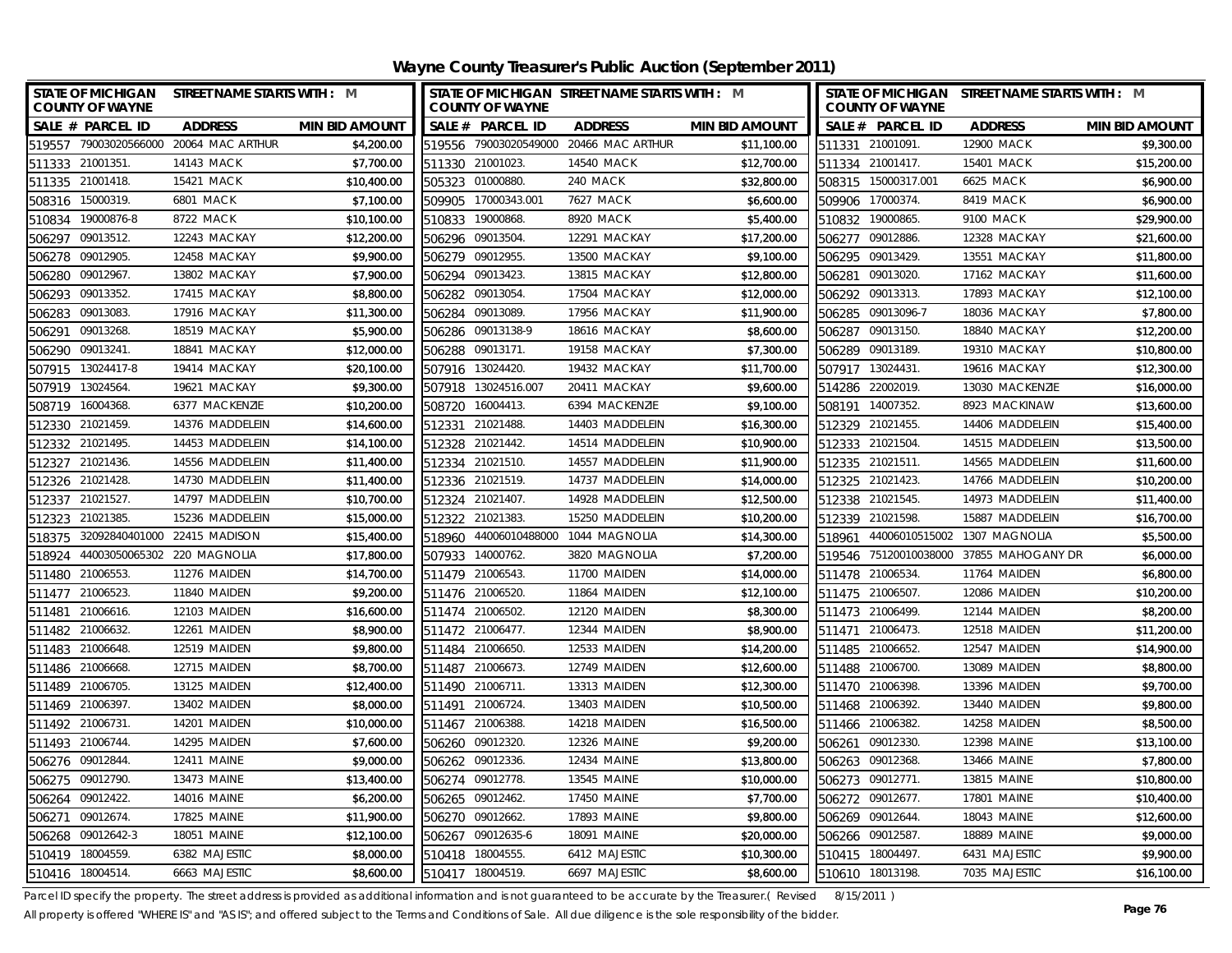| STATE OF MICHIGAN STREET NAME STARTS WITH : M<br><b>COUNTY OF WAYNE</b> |                    |                       | STATE OF MICHIGAN STREET NAME STARTS WITH : M<br><b>COUNTY OF WAYNE</b> |                       |                       | STATE OF MICHIGAN STREET NAME STARTS WITH : M<br><b>COUNTY OF WAYNE</b> |                 |                       |  |
|-------------------------------------------------------------------------|--------------------|-----------------------|-------------------------------------------------------------------------|-----------------------|-----------------------|-------------------------------------------------------------------------|-----------------|-----------------------|--|
| SALE # PARCEL ID                                                        | <b>ADDRESS</b>     | <b>MIN BID AMOUNT</b> | SALE # PARCEL ID                                                        | <b>ADDRESS</b>        | <b>MIN BID AMOUNT</b> | SALE # PARCEL ID                                                        | <b>ADDRESS</b>  | <b>MIN BID AMOUNT</b> |  |
| 513010 21036628                                                         | 6063 MALCOLM       | \$11,500.00           | 511368 21003364.                                                        | 18937 MALLINA         | \$18,400.00           | 511367 21003354.                                                        | 18942 MALLINA   | \$23,400.00           |  |
| 509925 17001244.                                                        | 8051 MALVERN       | \$7,100.00            | 509033 16018603.                                                        | 8217 MANDALAY         | \$8,100.00            | 519409 56073030390000                                                   | 32611 MANISTEE  | \$12,800.00           |  |
| 513515 21060861                                                         | 208 MANISTIQUE     | \$7,200.00            | 513516 21060870.                                                        | 236 MANISTIQUE        | \$8,000.00            | 513534 21061807.                                                        | 365 MANISTIQUE  | \$5,000.00            |  |
| 513532 21061554                                                         | 4127 MANISTIQUE    | \$8,300.00            | 513519 21061223                                                         | 4638 MANISTIQUE       | \$10,000.00           | 513533 21061783.                                                        | 465 MANISTIQUE  | \$7,600.00            |  |
| 513531 21061498                                                         | 4693 MANISTIQUE    | \$7,600.00            | 513520 21061252                                                         | 5256 MANISTIQUE       | \$9,400.00            | 513521 21061290.                                                        | 5910 MANISTIQUE | \$11,600.00           |  |
| 513530 21061425.                                                        | 5969 MANISTIQUE    | \$8,900.00            | 513517 21060970.                                                        | <b>686 MANISTIQUE</b> | \$15,400.00           | 513518 21060976.                                                        | 720 MANISTIQUE  | \$7,600.00            |  |
| 513522 21061308                                                         | 9134 MANISTIQUE    | \$17,000.00           | 513529 21061411.                                                        | 9137 MANISTIQUE       | \$10,000.00           | 513523 21061315.                                                        | 9184 MANISTIQUE | \$11,900.00           |  |
| 513528 21061399.                                                        | 9221 MANISTIQUE    | \$14,300.00           | 513524 21061327.                                                        | 9410 MANISTIQUE       | \$12,600.00           | 513527 21061389.                                                        | 9425 MANISTIQUE | \$11,800.00           |  |
| 21061335<br>513525                                                      | 9466 MANISTIQUE    | \$14,200.00           | 513526 21061351                                                         | 9760 MANISTIQUE       | \$12,400.00           | 512455 21023210-1                                                       | 13233 MANNING   | \$13,800.00           |  |
| 512456 21023215-6                                                       | 13303 MANNING      | \$9,100.00            | 512457 21023229                                                         | 13445 MANNING         | \$10,600.00           | 512459 21023246.                                                        | 13661 MANNING   | \$25,200.00           |  |
| 512454 21023200                                                         | 13668 MANNING      | \$9,500.00            | 512453 21023198.                                                        | 13682 MANNING         | \$11,300.00           | 512460 21023269.                                                        | 13903 MANNING   | \$11,200.00           |  |
| 512461 21023277.                                                        | 14027 MANNING      | \$7,700.00            | 512462 21023279.                                                        | 14037 MANNING         | \$8,500.00            | 512452 21023179.                                                        | 14052 MANNING   | \$9,600.00            |  |
| 21023283<br>512463                                                      | 14055 MANNING      | \$12,800.00           | 512451 21023171.                                                        | 14164 MANNING         | \$10,200.00           | 512464 21023306.                                                        | 14405 MANNING   | \$10,000.00           |  |
| 21023312.<br>512465                                                     | 14443 MANNING      | \$7,900.00            | 512466 21023327.                                                        | 14745 MANNING         | \$12,400.00           | 512450 21023139.                                                        | 14754 MANNING   | \$9,400.00            |  |
| 512467 21023333-4                                                       | 14791 MANNING      | \$25,200.00           | 512449 21023131                                                         | 14804 MANNING         | \$15,000.00           | 512468 21023337.                                                        | 14815 MANNING   | \$14,200.00           |  |
| 512448 21023126.                                                        | 14834 MANNING      | \$13,900.00           | 512447 21023118.                                                        | 14932 MANNING         | \$10,900.00           | 512446 21023109-10                                                      | 14986 MANNING   | \$17,200.00           |  |
| 21023356.<br>512469                                                     | 15003 MANNING      | \$11,300.00           | 512445 21023100.                                                        | 15200 MANNING         | \$12,100.00           | 512470 21023366.                                                        | 15221 MANNING   | \$12,000.00           |  |
| 512444 21023092.                                                        | 15268 MANNING      | \$13,100.00           | 512443 21023090.                                                        | 15284 MANNING         | \$11,700.00           | 512442 21023086.                                                        | 15600 MANNING   | \$16,400.00           |  |
| 512441 21023083.                                                        | 15624 MANNING      | \$27,100.00           | 512471 21023395.                                                        | 15811 MANNING         | \$11,300.00           | 512440 21023057.                                                        | 15894 MANNING   | \$17,200.00           |  |
| 512472 21023418-9                                                       | 16071 MANNING      | \$14,500.00           | 512439 21023030                                                         | 16256 MANNING         | \$16,100.00           | 510797 18018206.                                                        | 10008 MANOR     | \$16,900.00           |  |
| 18018222.<br>510798                                                     | 11372 MANOR        | \$8,200.00            | 510799<br>18018224                                                      | 11386 MANOR           | \$9,200.00            | 18018325.<br>510803                                                     | 11395 MANOR     | \$7,500.00            |  |
| 18018237.<br>510800                                                     | 11662 MANOR        | \$9,800.00            | 18018289<br>510802                                                      | 12091 MANOR           | \$13,000.00           | 18018264<br>510801                                                      | 12114 MANOR     | \$9,100.00            |  |
| 509883 16045281.                                                        | 14100 MANOR        | \$9,200.00            | 509893 16045782.                                                        | 14141 MANOR           | \$6,900.00            | 509884 16045326.                                                        | 15322 MANOR     | \$12,400.00           |  |
| 509885<br>16045336                                                      | <b>15380 MANOR</b> | \$18,600.00           | 509892 16045725                                                         | 15703 MANOR           | \$9,400.00            | 509891 16045698.                                                        | 15865 MANOR     | \$11,400.00           |  |
| 509890<br>16045697.                                                     | 15873 MANOR        | \$12,300.00           | 509889 16045674.                                                        | 16503 MANOR           | \$28,400.00           | 509888 16045627.                                                        | 18475 MANOR     | \$15,200.00           |  |
| 509886 16045523                                                         | 20252 MANOR        | \$19,400.00           | 509887 16045542.                                                        | 20509 MANOR           | \$10,900.00           | 510811 18018517.                                                        | 8123 MANOR      | \$8,700.00            |  |
| 510810 18018476-7                                                       | 8331 MANOR         | \$10,700.00           | 510790 18018109                                                         | 8868 MANOR            | \$17,500.00           | 510791 18018112.                                                        | 8890 MANOR      | \$9,200.00            |  |
| 510809 18018438                                                         | 8897 MANOR         | \$10,100.00           | 510808 18018422                                                         | 9151 MANOR            | \$9,500.00            | 510792 18018134                                                         | 9192 MANOR      | \$9,600.00            |  |
| 18018413.<br>510807                                                     | 9215 MANOR         | \$11,200.00           | 18018399<br>510806                                                      | 9317 MANOR            | \$7,600.00            | 510793 18018171.                                                        | 9558 MANOR      | \$9,300.00            |  |
| 18018175<br>510794                                                      | 9588 MANOR         | \$8,400.00            | 510795 18018179                                                         | 9616 MANOR            | \$8,200.00            | 510805 18018367.                                                        | 9645 MANOR      | \$11,100.00           |  |
| 18018355<br>510804                                                      | 9933 MANOR         | \$10,400.00           | 510796 18018201                                                         | 9974 MANOR            | \$9,100.00            | 515835 22057960.                                                        | 10039 MANSFIELD | \$13,900.00           |  |
| 515834 22057958.                                                        | 10055 MANSFIELD    | \$12,300.00           | 515804 22057059                                                         | 11344 MANSFIELD       | \$12,000.00           | 515833 22057948.                                                        | 11373 MANSFIELD | \$13,000.00           |  |
| 22057896<br>515832                                                      | 12231 MANSFIELD    | \$12,500.00           | 515805<br>22057116.                                                     | 12236 MANSFIELD       | \$9,900.00            | 22057888.<br>515831                                                     | 12659 MANSFIELD | \$13,600.00           |  |
| 515830 22057883                                                         | 12697 MANSFIELD    | \$12,500.00           | 515829 22057869                                                         | 12851 MANSFIELD       | \$10,600.00           | 515828 22057863.                                                        | 12899 MANSFIELD | \$14,200.00           |  |
| 515806 22057152.                                                        | 13944 MANSFIELD    | \$10,700.00           | 515807 22057161                                                         | 14014 MANSFIELD       | \$15,000.00           | 515827 22057826.                                                        | 14027 MANSFIELD | \$12,100.00           |  |
| 22057209<br>515808                                                      | 14626 MANSFIELD    | \$20,300.00           | 22057210.<br>515809                                                     | 14632 MANSFIELD       | \$19,900.00           | 515826 22057764                                                         | 15361 MANSFIELD | \$19,200.00           |  |
| 22057755<br>515825                                                      | 15445 MANSFIELD    | \$10,600.00           | 22057259.<br>515810                                                     | 15700 MANSFIELD       | \$30,800.00           | 515811<br>22057262.                                                     | 15730 MANSFIELD | \$35,700.00           |  |
| 22057273<br>515812                                                      | 15790 MANSFIELD    | \$19,200.00           | 22057731<br>515824                                                      | 15791 MANSFIELD       | \$16,300.00           | 22057318.<br>515813                                                     | 16730 MANSFIELD | \$13,400.00           |  |
| 22057684<br>515823                                                      | 16739 MANSFIELD    | \$16,600.00           | 22057577<br>515822                                                      | 18707 MANSFIELD       | \$14,100.00           | 515814 22057426.                                                        | 18708 MANSFIELD | \$13,200.00           |  |
| 515815 22057444                                                         | 19156 MANSFIELD    | \$13,300.00           | 22057550.<br>515821                                                     | 19303 MANSFIELD       | \$8,200.00            | 515816 22057473.                                                        | 19424 MANSFIELD | \$9,600.00            |  |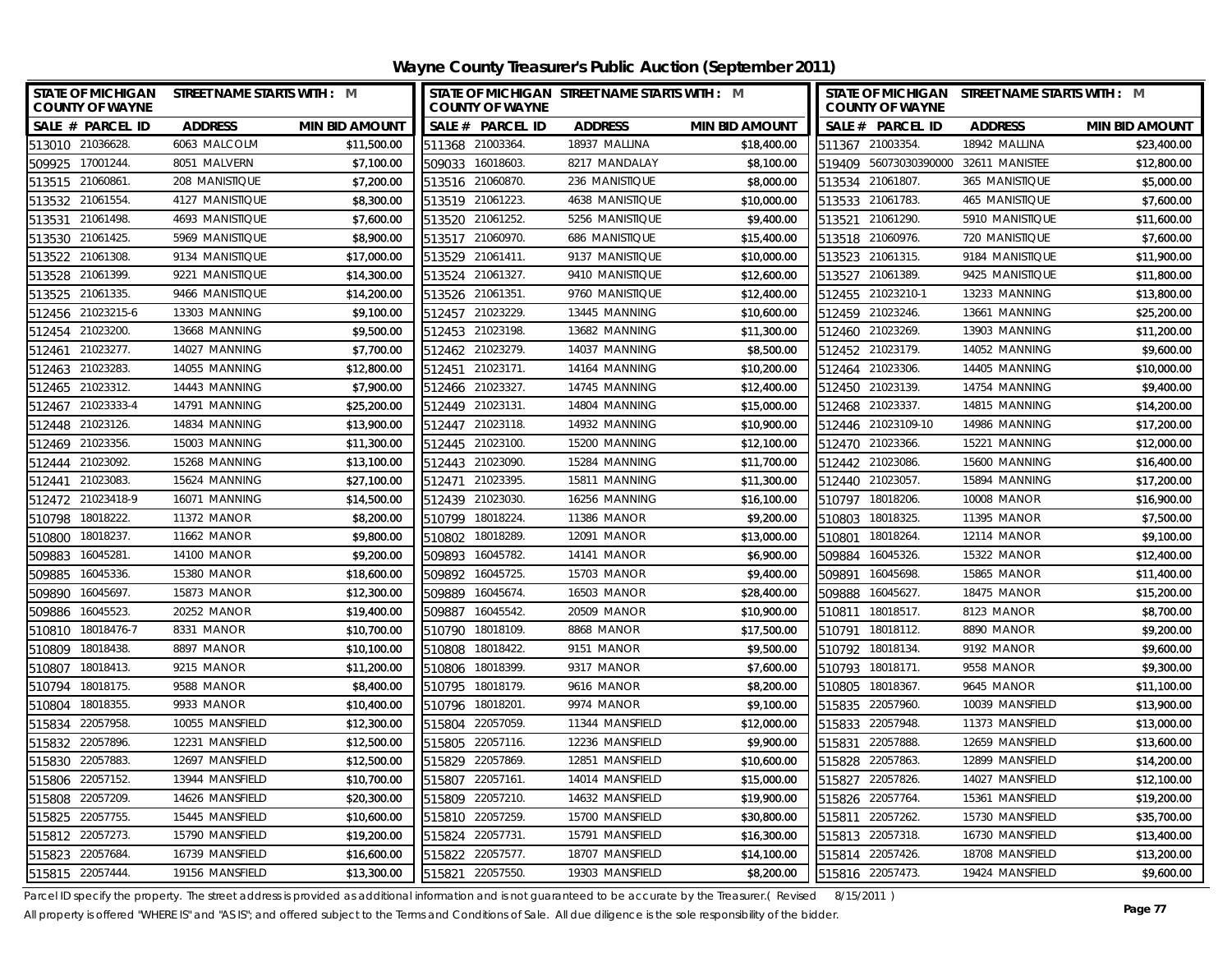| <b>STATE OF MICHIGAN</b><br><b>COUNTY OF WAYNE</b> | STREET NAME STARTS WITH : M |                       | <b>COUNTY OF WAYNE</b> | STATE OF MICHIGAN STREET NAME STARTS WITH : M |                       | STATE OF MICHIGAN STREET NAME STARTS WITH : M<br><b>COUNTY OF WAYNE</b> |                  |                       |  |
|----------------------------------------------------|-----------------------------|-----------------------|------------------------|-----------------------------------------------|-----------------------|-------------------------------------------------------------------------|------------------|-----------------------|--|
| SALE # PARCEL ID                                   | <b>ADDRESS</b>              | <b>MIN BID AMOUNT</b> | SALE # PARCEL ID       | <b>ADDRESS</b>                                | <b>MIN BID AMOUNT</b> | SALE # PARCEL ID                                                        | <b>ADDRESS</b>   | <b>MIN BID AMOUNT</b> |  |
| 515820 22057529.                                   | 19433 MANSFIELD             | \$9,800.00            | 515819 22057517.       | 19703 MANSFIELD                               | \$11,200.00           | 515817 22057490.                                                        | 19732 MANSFIELD  | \$10,800.00           |  |
| 515818 22057513.                                   | 19733 MANSFIELD             | \$17,500.00           | 515850 22058172.       | 6377 MANSFIELD                                | \$6,800.00            | 515849 22058167.                                                        | 6417 MANSFIELD   | \$16,700.00           |  |
| 515794 22056888.                                   | 6448 MANSFIELD              | \$9,900.00            | 515848 22058132.       | 6829 MANSFIELD                                | \$10,000.00           | 515847 22058129.                                                        | 6851 MANSFIELD   | \$14,600.00           |  |
| 515846 22058127.                                   | 6865 MANSFIELD              | \$19,800.00           | 515795 22056916.       | 6892 MANSFIELD                                | \$13,300.00           | 515845 22058121.                                                        | 6907 MANSFIELD   | \$12,500.00           |  |
| 515796 22056920.                                   | 6920 MANSFIELD              | \$21,200.00           | 515844 22058105.       | 7319 MANSFIELD                                | \$16,900.00           | 515843 22058072.                                                        | 7731 MANSFIELD   | \$10,800.00           |  |
| 515797<br>22056963-71                              | 7758 MANSFIELD              | \$10,200.00           | 515798 22056972.       | 7764 MANSFIELD                                | \$5,100.00            | 515799 22056978.                                                        | 7808 MANSFIELD   | \$9,600.00            |  |
| 22056989<br>515800                                 | 8040 MANSFIELD              | \$10,600.00           | 515842 22058049.       | 8047 MANSFIELD                                | \$9,300.00            | 515841 22058047.                                                        | 8063 MANSFIELD   | \$7,600.00            |  |
| 515840 22058044.                                   | 8083 MANSFIELD              | \$9,900.00            | 515839 22058032-3      | 8235 MANSFIELD                                | \$11,800.00           | 515838 22058031.                                                        | 8245 MANSFIELD   | \$12,100.00           |  |
| 22058008<br>515837                                 | 8901 MANSFIELD              | \$8,600.00            | 22057011.025<br>515801 | 9236 MANSFIELD                                | \$12,600.00           | 515836 22057993.                                                        | 9569 MANSFIELD   | \$17,700.00           |  |
| 22057020<br>515802                                 | 9586 MANSFIELD              | \$12,000.00           | 515803 22057024.       | 9616 MANSFIELD                                | \$12,800.00           | 519290 50005090096002 115 MAPLE                                         |                  | \$9,200.00            |  |
| 50005110109000 66 MAPLE<br>519293                  |                             | \$17,800.00           | 510454 18006164.       | 10075 MAPLELAWN                               | \$9,100.00            | 510455 18006179.                                                        | 10325 MAPLELAWN  | \$8,700.00            |  |
| 18006181<br>510456                                 | 10343 MAPLELAWN             | \$10,600.00           | 512141 21017526.       | 13609 MAPLERIDGE                              | \$13,000.00           | 512140 21017517.                                                        | 13700 MAPLERIDGE | \$12,900.00           |  |
| 21017540<br>512142                                 | 13753 MAPLERIDGE            | \$11,800.00           | 512143 21017548.       | 14103 MAPLERIDGE                              | \$11,400.00           | 512144 21017555.                                                        | 14141 MAPLERIDGE | \$11,600.00           |  |
| 512139<br>21017468                                 | 14444 MAPLERIDGE            | \$11,200.00           | 512138 21017467.       | 14452 MAPLERIDGE                              | \$13,700.00           | 512145 21017585.                                                        | 14453 MAPLERIDGE | \$9,500.00            |  |
| 512137<br>21017463                                 | 14484 MAPLERIDGE            | \$12,400.00           | 512136 21017462.       | 14490 MAPLERIDGE                              | \$13,000.00           | 512135 21017460.                                                        | 14506 MAPLERIDGE | \$12,800.00           |  |
| 512134 21017458.                                   | 14522 MAPLERIDGE            | \$8,300.00            | 512146 21017612.       | 14801 MAPLERIDGE                              | \$7,100.00            | 512133 21017434.                                                        | 14860 MAPLERIDGE | \$12,900.00           |  |
| 21017627-8<br>512147                               | 14915 MAPLERIDGE            | \$8,600.00            | 512132 21017420.       | 15036 MAPLERIDGE                              | \$8,700.00            | 512131 21017413.                                                        | 15086 MAPLERIDGE | \$10,200.00           |  |
| 21017644.<br>512148                                | 15109 MAPLERIDGE            | \$8,800.00            | 512149 21017660.       | 15431 MAPLERIDGE                              | \$9,800.00            | 512645 21029464.                                                        | 18911 MAPLEVIEW  | \$8,900.00            |  |
| 16003271-92<br>508684                              | 4928 MAPLEWOOD              | \$10,000.00           | 16003269.<br>508683    | 4946 MAPLEWOOD                                | \$16,100.00           | 507979 14002425.                                                        | 4947 MAPLEWOOD   | \$10,700.00           |  |
| 16003265.<br>508682                                | 4976 MAPLEWOOD              | \$10,300.00           | 16003261<br>508681     | 5016 MAPLEWOOD                                | \$9,500.00            | 508678 16003170.                                                        | 5225 MAPLEWOOD   | \$11,200.00           |  |
| 16003174.<br>508679                                | 5251 MAPLEWOOD              | \$29,700.00           | 16003223-4<br>508680   | 5350 MAPLEWOOD                                | \$10,600.00           | 509939 17001637.                                                        | 8068 MARCUS      | \$6,500.00            |  |
| 17001629.<br>509938                                | 8116 MARCUS                 | \$10,400.00           | 509940<br>17001668.    | 8221 MARCUS                                   | \$6,100.00            | 509937<br>17001611.                                                     | 8286 MARCUS      | \$8,300.00            |  |
| 22015625<br>514525                                 | 18611 MARGARETA             | \$10,900.00           | 22015634<br>514526     | 18831 MARGARETA                               | \$18,500.00           | 22015649.<br>514527                                                     | 19115 MARGARETA  | \$12,300.00           |  |
| 22015678<br>514528                                 | 21285 MARGARETA             | \$9,500.00            | 510829 19000568.       | 9349 MARIETTA                                 | \$7,000.00            | 19000558<br>510828                                                      | 9364 MARIETTA    | \$6,600.00            |  |
| 50005990005000 0 MARION<br>519296                  |                             | \$217,700.00          | 509936 17001551.       | 8110 MARION                                   | \$7,400.00            | 17001548.<br>509935                                                     | 8128 MARION      | \$10,300.00           |  |
| 509934 17001527.                                   | 8308 MARION                 | \$9,200.00            | 515119 22037399.       | 13219 MARK TWAIN                              | \$14,400.00           | 515091<br>22036625                                                      | 13274 MARK TWAIN | \$7,000.00            |  |
| 515092 22036640.                                   | 13394 MARK TWAIN            | \$11,000.00           | 515118 22037375.       | 13967 MARK TWAIN                              | \$10,900.00           | 515093 22036656.                                                        | 14034 MARK TWAIN | \$9,000.00            |  |
| 515117 22037347.                                   | 14239 MARK TWAIN            | \$12,700.00           | 515094 22036677.       | 14270 MARK TWAIN                              | \$8,100.00            | 515116 22037339                                                         | 14305 MARK TWAIN | \$11,400.00           |  |
| 515115 22037332.                                   | 14361 MARK TWAIN            | \$8,500.00            | 515095 22036700.       | 14510 MARK TWAIN                              | \$13,000.00           | 515114 22037305.                                                        | 14631 MARK TWAIN | \$3,600.00            |  |
| 515096 22036717.                                   | 14644 MARK TWAIN            | \$6,700.00            | 515097 22036729.       | 14876 MARK TWAIN                              | \$10,200.00           | 515113 22037268.                                                        | 15081 MARK TWAIN | \$10,100.00           |  |
| 515098 22036760.                                   | 15336 MARK TWAIN            | \$12,000.00           | 515112 22037252.006    | 15431 MARK TWAIN                              | \$7,800.00            | 515099 22036776.                                                        | 15438 MARK TWAIN | \$8,200.00            |  |
| 22037252.003<br>515111                             | 15455 MARK TWAIN            | \$11,500.00           | 515110 22037237.       | 15743 MARK TWAIN                              | \$8,300.00            | 515109 22037231                                                         | 15771 MARK TWAIN | \$14,000.00           |  |
| 515100 22036824.                                   | 16260 MARK TWAIN            | \$11,700.00           | 515101 22036845.       | 16650 MARK TWAIN                              | \$13,400.00           | 515108 22037130.                                                        | 18249 MARK TWAIN | \$23,200.00           |  |
| 515102 22036903.                                   | 18260 MARK TWAIN            | \$20,800.00           | 515103 22036931        | 18646 MARK TWAIN                              | \$11,500.00           | 515107 22037045.012                                                     | 19971 MARK TWAIN | \$15,100.00           |  |
| 515106 22037045.007                                | 20011 MARK TWAIN            | \$13,100.00           | 515105 22037045.005    | 20029 MARK TWAIN                              | \$30,400.00           | 515104 22037009                                                         | 20064 MARK TWAIN | \$12,300.00           |  |
| 22036492<br>515085                                 | 8292 MARK TWAIN             | \$4,700.00            | 515086 22036493-4      | 8300 MARK TWAIN                               | \$4,800.00            | 515087 22036504-5                                                       | 8520 MARK TWAIN  | \$13,500.00           |  |
| 515088<br>22036530                                 | 9574 MARK TWAIN             | \$13,000.00           | 515089 22036549.       | 9958 MARK TWAIN                               | \$8,900.00            | 515090 22036552.                                                        | 9982 MARK TWAIN  | \$14,500.00           |  |
| 513485 21059896.                                   | 213 MARLBOROUGH             | \$7,800.00            | 513484 21059875.       | 287 MARLBOROUGH                               | \$20,000.00           | 513483 21059841.                                                        | 455 MARLBOROUGH  | \$12,800.00           |  |
| 513474 21059378.                                   | 4800 MARLBOROUGH            | \$9,700.00            | 513470 21059115.       | 490 MARLBOROUGH                               | \$8,000.00            | 513475 21059391.                                                        | 5044 MARLBOROUGH | \$11,800.00           |  |
| 513476 21059398.                                   | 5216 MARLBOROUGH            | \$15,200.00           | 513481 21059520.       | 5267 MARLBOROUGH                              | \$8,400.00            | 513471 21059121.                                                        | 532 MARLBOROUGH  | \$7,900.00            |  |

Parcel ID specify the property. The street address is provided as additional information and is not guaranteed to be accurate by the Treasurer.(Revised 8/15/2011)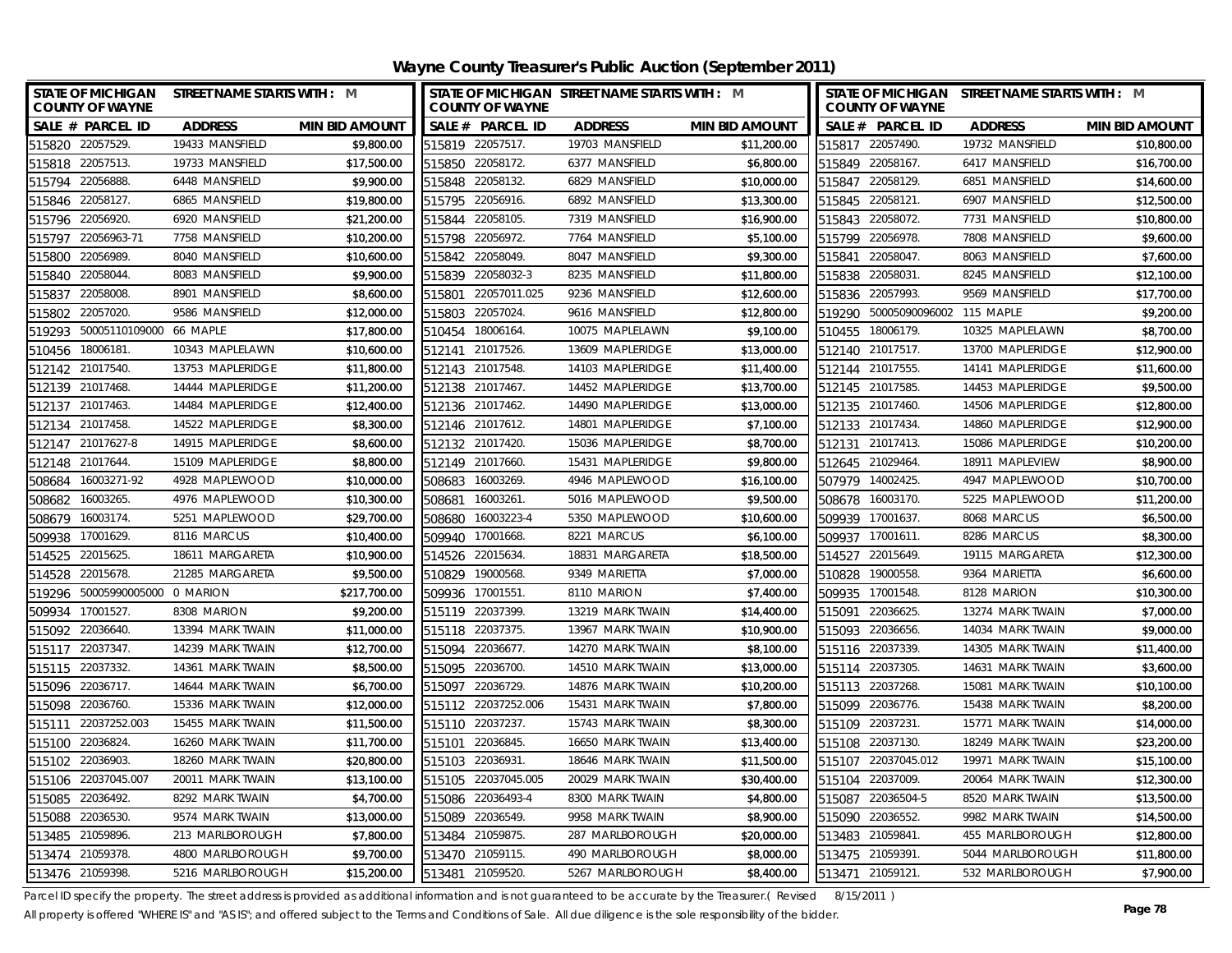| <b>COUNTY OF WAYNE</b>                      | STATE OF MICHIGAN STREET NAME STARTS WITH : M |                       |                  | STATE OF MICHIGAN STREET NAME STARTS WITH : M<br><b>COUNTY OF WAYNE</b> |                                             |                       |                  | STATE OF MICHIGAN STREET NAME STARTS WITH : M<br><b>COUNTY OF WAYNE</b> |                                             |                       |  |
|---------------------------------------------|-----------------------------------------------|-----------------------|------------------|-------------------------------------------------------------------------|---------------------------------------------|-----------------------|------------------|-------------------------------------------------------------------------|---------------------------------------------|-----------------------|--|
| SALE # PARCEL ID                            | <b>ADDRESS</b>                                | <b>MIN BID AMOUNT</b> |                  | SALE # PARCEL ID                                                        | <b>ADDRESS</b>                              | <b>MIN BID AMOUNT</b> |                  | SALE # PARCEL ID                                                        | <b>ADDRESS</b>                              | <b>MIN BID AMOUNT</b> |  |
| 513480 21059504                             | 5557 MARLBOROUGH                              | \$9,700.00            |                  | 513477 21059429.                                                        | 5756 MARLBOROUGH                            | \$10,800.00           | 513479 21059485. |                                                                         | 5795 MARLBOROUGH                            | \$8,300.00            |  |
| 513478 21059435.                            | 5802 MARLBOROUGH                              | \$15,300.00           | 513472 21059133. |                                                                         | 646 MARLBOROUGH                             | \$8,000.00            | 513473 21059151. |                                                                         | 800 MARLBOROUGH                             | \$12,700.00           |  |
| 513482 21059793.                            | 801 MARLBOROUGH                               | \$23,500.00           | 515238 22041484  |                                                                         | 10001 MARLOWE                               | \$14,500.00           | 515237 22041474. |                                                                         | 11319 MARLOWE                               | \$16,200.00           |  |
| 515201 22040573.                            | 11716 MARLOWE                                 | \$7,100.00            | 515202 22040582  |                                                                         | 12044 MARLOWE                               | \$9,000.00            | 515236 22041422. |                                                                         | 12683 MARLOWE                               | \$12,400.00           |  |
| 515203 22040608                             | 12754 MARLOWE                                 | \$14,800.00           | 515235 22041406  |                                                                         | 12811 MARLOWE                               | \$7,000.00            | 515234 22041395. |                                                                         | 13217 MARLOWE                               | \$10,500.00           |  |
| 22040633<br>515204                          | 13270 MARLOWE                                 | \$8,200.00            | 515233 22041379. |                                                                         | 13345 MARLOWE                               | \$9,700.00            | 515232 22041365. |                                                                         | 13935 MARLOWE                               | \$20,100.00           |  |
| 515205<br>22040657.                         | 13950 MARLOWE                                 | \$6,500.00            | 515231 22041357  |                                                                         | 14055 MARLOWE                               | \$19,500.00           | 515230 22041350. |                                                                         | 14103 MARLOWE                               | \$20,900.00           |  |
| 515206 22040676.                            | 14220 MARLOWE                                 | \$31,600.00           | 515207 22040692. |                                                                         | 14332 MARLOWE                               | \$5,800.00            | 515208 22040722. |                                                                         | 14594 MARLOWE                               | \$10,000.00           |  |
| 22041274<br>515229                          | 14909 MARLOWE                                 | \$15,700.00           | 515228 22041273  |                                                                         | 14915 MARLOWE                               | \$11,100.00           | 515227 22041272. |                                                                         | 14921 MARLOWE                               | \$10,200.00           |  |
| 22040754<br>515209                          | 14974 MARLOWE                                 | \$6,000.00            | 515226 22041264. |                                                                         | 15331 MARLOWE                               | \$10,800.00           | 515225 22041247. |                                                                         | 15439 MARLOWE                               | \$15,700.00           |  |
| 22041228<br>515224                          | 15735 MARLOWE                                 | \$15,100.00           | 515210 22040803  |                                                                         | 15816 MARLOWE                               | \$15,000.00           | 515223 22041215. |                                                                         | 15825 MARLOWE                               | \$17,400.00           |  |
| 515222 22041209.                            | 15867 MARLOWE                                 | \$7,800.00            | 515221 22041198  |                                                                         | 16159 MARLOWE                               | \$12,100.00           |                  | 515211 22040822.004L                                                    | 16260 MARLOWE                               | \$14,200.00           |  |
| 22041154<br>515220                          | 16815 MARLOWE                                 | \$13,100.00           | 515219 22041145. |                                                                         | 16885 MARLOWE                               | \$12,600.00           | 515218 22041139. |                                                                         | 18221 MARLOWE                               | \$11,100.00           |  |
| 22040876.<br>515212                         | 18300 MARLOWE                                 | \$14,100.00           | 515217 22041101. |                                                                         | 18697 MARLOWE                               | \$22,500.00           | 515213 22040916. |                                                                         | 18972 MARLOWE                               | \$14,900.00           |  |
| 22040921<br>515214                          | 19142 MARLOWE                                 | \$15,100.00           |                  | 515216 22041024-5                                                       | 20121 MARLOWE                               | \$22,400.00           |                  | 515215 22040983-4                                                       | 20130 MARLOWE                               | \$39,600.00           |  |
| 22040437.<br>515194                         | 8220 MARLOWE                                  | \$9,700.00            |                  | 515195 22040446.                                                        | 8282 MARLOWE                                | \$15,500.00           | 515245 22041556. |                                                                         | 8291 MARLOWE                                | \$9,900.00            |  |
| 22040448<br>515196                          | 8296 MARLOWE                                  | \$9,100.00            | 515244 22041552. |                                                                         | 8319 MARLOWE                                | \$14,100.00           | 515243 22041522. |                                                                         | 8877 MARLOWE                                | \$14,600.00           |  |
| 22041514.<br>515242                         | 8933 MARLOWE                                  | \$11,700.00           | 515197           | 22040495.                                                               | 9346 MARLOWE                                | \$13,300.00           | 515198 22040499. |                                                                         | 9378 MARLOWE                                | \$9,500.00            |  |
| 515199 22040502.                            | 9400 MARLOWE                                  | \$14,800.00           | 515241           | 22041499.                                                               | 9415 MARLOWE                                | \$12,800.00           | 515200 22040520. |                                                                         | 9630 MARLOWE                                | \$9,000.00            |  |
| 515240 22041493.                            | 9927 MARLOWE                                  | \$9,600.00            | 515239 22041489. |                                                                         | 9959 MARLOWE                                | \$22,300.00           |                  | 513835 21068496.002                                                     | 10885 MARNE                                 | \$11,200.00           |  |
| 21068478.015L<br>513834                     | 10886 MARNE                                   | \$12,900.00           | 514191           | 21077763                                                                | 4505 MARSEILLES                             | \$15,900.00           | 514185 21077556. |                                                                         | 4630 MARSEILLES                             | \$6,800.00            |  |
| 21077738<br>514190                          | 5055 MARSEILLES                               | \$10,000.00           | 514189           | 21077717.                                                               | 5513 MARSEILLES                             | \$9,800.00            | 514188 21077713. |                                                                         | 5547 MARSEILLES                             | \$23,900.00           |  |
| 514187 21077680.                            | 6127 MARSEILLES                               | \$19,300.00           | 514186           | 21077656.                                                               | 8833 MARSEILLES                             | \$14,400.00           | 505715 05002644. |                                                                         | 1007 MARSTON                                | \$7,700.00            |  |
| 505345 01002327                             | 203 MARSTON                                   | \$12,000.00           | 505343 01002301  |                                                                         | 290 MARSTON                                 | \$7,900.00            | 505346 01002346. |                                                                         | 427 MARSTON                                 | \$8,100.00            |  |
| 505347 01002347.                            | 433 MARSTON                                   | \$13,400.00           | 505348           | 01002349.                                                               | 447 MARSTON                                 | \$8,700.00            | 505641           | 03002046.                                                               | 591 MARSTON                                 | \$9,500.00            |  |
| 505344 01002323                             | 81 MARSTON                                    | \$11,300.00           | 518607           |                                                                         | 40005050214002 20800 MARTER RD              | \$25,500.00           | 510534 18011176. |                                                                         | 3909 MARTIN                                 | \$13,200.00           |  |
| 510529 18010991                             | 4950 MARTIN                                   | \$7,300.00            | 510530 18011024  |                                                                         | 5420 MARTIN                                 | \$14,000.00           | 510533 18011117. |                                                                         | 5649 MARTIN                                 | \$7,900.00            |  |
| 510532 18011104                             | 6103 MARTIN                                   | \$8,600.00            | 510531 18011103. |                                                                         | 6109 MARTIN                                 | \$14,100.00           |                  |                                                                         | 519629 81012990020001 19120 MARTINSVILLE RD | \$11,300.00           |  |
| 519631 81060990016000 23242 MARTINSVILLE RD |                                               | \$18,500.00           |                  |                                                                         | 519634 81085990005000 24396 MARTINSVILLE RD | \$9,400.00            |                  |                                                                         | 519643 81138990002707 27777 MARTINSVILLE RD | \$7,900.00            |  |
| 506406 09017085.                            | 17206 MARX                                    | \$8,200.00            | 506422 09017605  |                                                                         | 17301 MARX                                  | \$16,500.00           | 506407 09017092. |                                                                         | 17326 MARX                                  | \$7,400.00            |  |
| 506408 09017107.                            | 17416 MARX                                    | \$6,600.00            | 506421 09017580. |                                                                         | 17533 MARX                                  | \$12,400.00           | 506409 09017185. |                                                                         | 18550 MARX                                  | \$10,200.00           |  |
| 506420 09017499-500                         | 18617 MARX                                    | \$9,900.00            | 506419 09017487  |                                                                         | 18841 MARX                                  | \$10,700.00           |                  | 506418 09017475-6                                                       | 18907 MARX                                  | \$11,200.00           |  |
| 506410 09017222.                            | 18924 MARX                                    | \$13,300.00           | 506411 09017228  |                                                                         | 19144 MARX                                  | \$20,600.00           |                  | 506417 09017466-8                                                       | 19151 MARX                                  | \$11,000.00           |  |
| 506416 09017454                             | 19233 MARX                                    | \$8,200.00            | 506415 09017426  |                                                                         | 19445 MARX                                  | \$20,500.00           |                  | 506412 09017288-9                                                       | 19682 MARX                                  | \$10,600.00           |  |
| 506413 09017317.                            | 20118 MARX                                    | \$16,100.00           | 506414 09017327  |                                                                         | 20200 MARX                                  | \$9,900.00            |                  | 519466 60024020021000 24358 MARY                                        |                                             | \$20,900.00           |  |
| 508822 16007926.                            | 8911 MARYGROVE                                | \$15,500.00           | 513602 21064156  |                                                                         | 3676 MARYLAND                               | \$10,900.00           | 513623 21064470. |                                                                         | 4169 MARYLAND                               | \$15,600.00           |  |
| 21064404<br>513622                          | 4841 MARYLAND                                 | \$8,900.00            | 513621 21064394  |                                                                         | 5075 MARYLAND                               | \$14,200.00           | 513603 21064260. |                                                                         | 5246 MARYLAND                               | \$36,800.00           |  |
| 513620 21064378                             | 5267 MARYLAND                                 | \$14,100.00           | 513619 21064368  |                                                                         | 5517 MARYLAND                               | \$9,500.00            | 513604 21064278. |                                                                         | 5552 MARYLAND                               | \$9,900.00            |  |
| 513618 21064361                             | 5567 MARYLAND                                 | \$10,000.00           | 513605 21064287  |                                                                         | 5732 MARYLAND                               | \$16,900.00           | 513617 21064349. |                                                                         | 5761 MARYLAND                               | \$16,000.00           |  |
| 513606 21064292                             | 5766 MARYLAND                                 | \$6,400.00            | 513616 21064346. |                                                                         | 5783 MARYLAND                               | \$9,100.00            | 513615 21064345. |                                                                         | 5791 MARYLAND                               | \$14,100.00           |  |

Parcel ID specify the property. The street address is provided as additional information and is not guaranteed to be accurate by the Treasurer.(Revised 8/15/2011)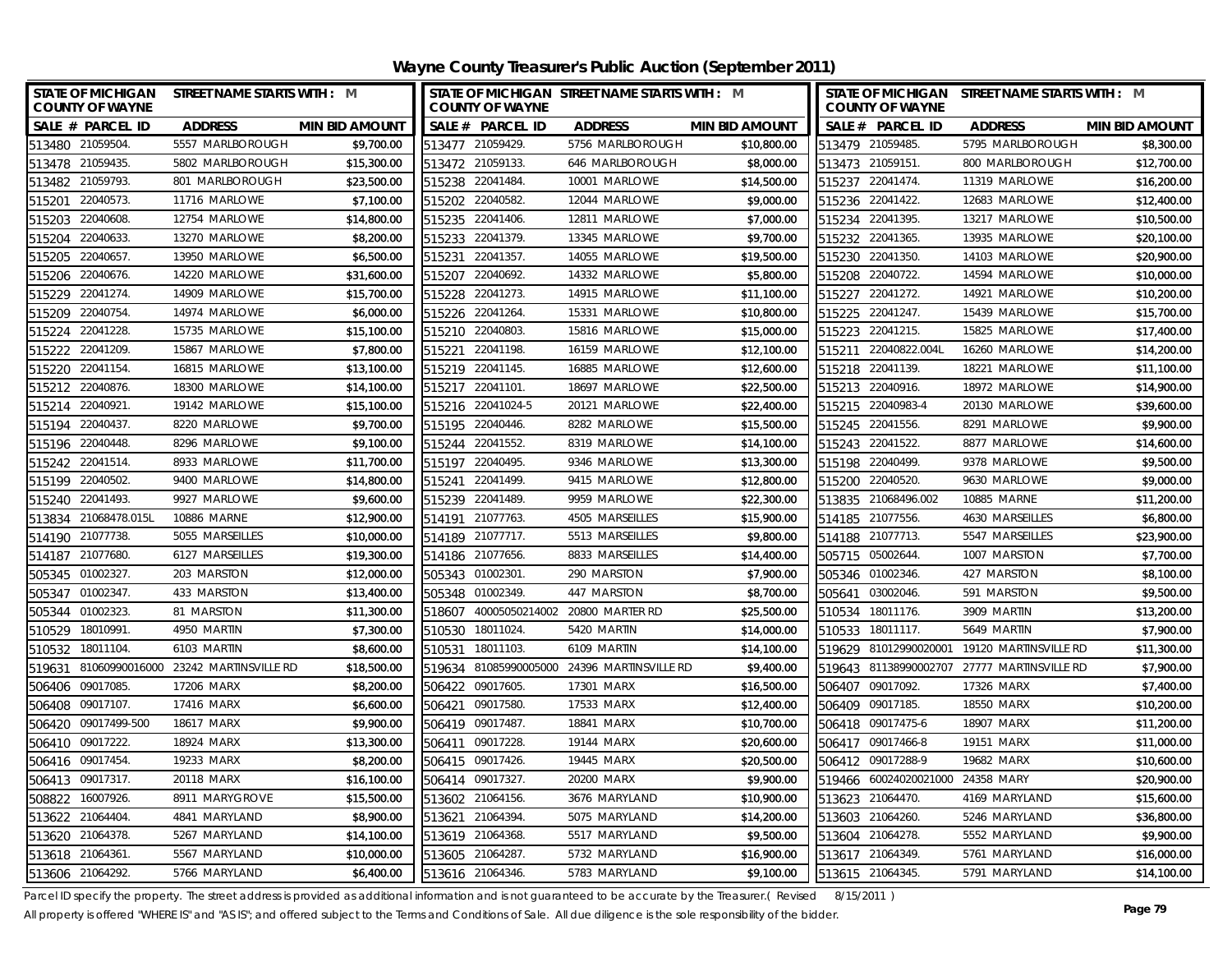**Wayne County Treasurer's Public Auction (September 2011)**

|                  | <b>STATE OF MICHIGAN</b><br><b>COUNTY OF WAYNE</b> | STREET NAME STARTS WITH : M      |                       |        | STATE OF MICHIGAN STREET NAME STARTS WITH : M<br><b>COUNTY OF WAYNE</b> |                 |                       | STATE OF MICHIGAN STREET NAME STARTS WITH : M<br><b>COUNTY OF WAYNE</b> |                                   |                                       |                       |
|------------------|----------------------------------------------------|----------------------------------|-----------------------|--------|-------------------------------------------------------------------------|-----------------|-----------------------|-------------------------------------------------------------------------|-----------------------------------|---------------------------------------|-----------------------|
|                  | SALE # PARCEL ID                                   | <b>ADDRESS</b>                   | <b>MIN BID AMOUNT</b> |        | SALE # PARCEL ID                                                        | <b>ADDRESS</b>  | <b>MIN BID AMOUNT</b> |                                                                         | SALE # PARCEL ID                  | <b>ADDRESS</b>                        | <b>MIN BID AMOUNT</b> |
| 513614 21064344. |                                                    | 5797 MARYLAND                    | \$12,500.00           |        | 513607 21064298.                                                        | 5810 MARYLAND   | \$9,500.00            |                                                                         | 513613 21064338.                  | 5917 MARYLAND                         | \$15,200.00           |
| 513612 21064337. |                                                    | 5925 MARYLAND                    | \$14,500.00           |        | 513611 21064335.                                                        | 5937 MARYLAND   | \$8,300.00            |                                                                         | 513610 21064334.                  | 5945 MARYLAND                         | \$9,800.00            |
| 513608 21064307. |                                                    | 5950 MARYLAND                    | \$12,700.00           |        | 513609 21064330.                                                        | 5973 MARYLAND   | \$15,100.00           |                                                                         | 519411 56073030413000 32569 MASON |                                       | \$9,900.00            |
| 511044 20003584. |                                                    | 8759 MASON PL                    | \$11,800.00           |        | 511045 20003641                                                         | 8826 MASON PL   | \$8,400.00            |                                                                         | 518853 43013080328000             | 194 MASSACHUSETTS                     | \$11,700.00           |
| 510643           | 18013700                                           | 6524 MATHER                      | \$16,700.00           |        | 510644 18013709                                                         | 6580 MATHER     | \$7,500.00            |                                                                         | 519415 56082010045000             | 4855 MATTHEW                          | \$10,900.00           |
| 510106 17008664. |                                                    | 2555 MAXWELL                     | \$8,600.00            |        | 510105 17008620.                                                        | 3681 MAXWELL    | \$7,200.00            |                                                                         | 510103 17008248.                  | 3706 MAXWELL                          | \$4,400.00            |
| 510104 17008287. |                                                    | 4556 MAXWELL                     | \$7,200.00            |        | 510847 19001567.                                                        | 6317 MAY        | \$17,100.00           |                                                                         | 510846 19001551.                  | 8935 MAY                              | \$8,400.00            |
|                  | 518445 33018020251000 5745 MAYBURN                 |                                  | \$15,000.00           |        | 519470 60029030427302 7567 MAYFAIR                                      |                 | \$14,600.00           |                                                                         | 511972 21014952.                  | 13982 MAYFIELD                        | \$11,200.00           |
| 511971           | 21014945.                                          | 14114 MAYFIELD                   | \$8,900.00            |        | 511973 21015032.                                                        | 14173 MAYFIELD  | \$9,600.00            |                                                                         | 511970 21014910.                  | 14418 MAYFIELD                        | \$5,800.00            |
| 511974 21015064. |                                                    | 14495 MAYFIELD                   | \$11,600.00           |        | 511969 21014894.                                                        | 14610 MAYFIELD  | \$6,100.00            |                                                                         | 511975 21015071.                  | 14625 MAYFIELD                        | \$14,500.00           |
| 511968 21014891  |                                                    | 14630 MAYFIELD                   | \$13,200.00           |        | 511967 21014886.                                                        | 14666 MAYFIELD  | \$11,700.00           |                                                                         | 511976 21015078.                  | 14673 MAYFIELD                        | \$20,100.00           |
| 511966 21014885. |                                                    | 14674 MAYFIELD                   | \$34,200.00           |        | 511965 21014884                                                         | 14682 MAYFIELD  | \$9,600.00            |                                                                         | 511977 21015090.                  | 14841 MAYFIELD                        | \$11,300.00           |
| 511978           | 21015092                                           | 14861 MAYFIELD                   | \$9,400.00            |        | 511979 21015095.                                                        | 14883 MAYFIELD  | \$12,700.00           |                                                                         | 511964 21014850.                  | 15074 MAYFIELD                        | \$9,700.00            |
| 511980           | 21015112.                                          | 15081 MAYFIELD                   | \$8,900.00            |        | 513176 21047545.                                                        | 4866 MAYNARD    | \$8,800.00            |                                                                         | 508326 15001472.                  | 7439 MAYWOOD                          | \$6,600.00            |
| 508325           | 15001464.                                          | 7460 MAYWOOD                     | \$6,300.00            | 508327 | 15001480.                                                               | 7487 MAYWOOD    | \$6,000.00            |                                                                         |                                   | 518468 33044040191000 24666 MC DONALD | \$13,800.00           |
| 518650           |                                                    | 41007030029000 11453 MC DOUGALL  | \$10,000.00           | 519494 | 60081010023001                                                          | 15235 MC GUIRE  | \$10,400.00           |                                                                         | 519462 60016010408000             | 6811 MC GUIRE                         | \$18,500.00           |
| 519647           |                                                    | 83056010024000 42018 MCBRIDE AVE | \$7,600.00            | 510963 | 19007357                                                                | 1501 MCCLELLAN  | \$8,600.00            |                                                                         | 510947 19006657.                  | 1540 MCCLELLAN                        | \$8,200.00            |
| 510948           | 19006711-2                                         | 2924 MCCLELLAN                   | \$10,500.00           | 510961 | 19007279.                                                               | 3103 MCCLELLAN  | \$6,300.00            |                                                                         | 510949 19006727.                  | 3132 MCCLELLAN                        | \$8,000.00            |
| 510950 19006729. |                                                    | 3200 MCCLELLAN                   | \$23,700.00           |        | 510960 19007258.                                                        | 3463 MCCLELLAN  | \$8,800.00            |                                                                         | 510959 19007183.                  | 4551 MCCLELLAN                        | \$5,000.00            |
| 510958 19007169. |                                                    | 4749 MCCLELLAN                   | \$12,100.00           |        | 510957 19007141                                                         | 5063 MCCLELLAN  | \$7,200.00            |                                                                         | 510951 19006865.                  | 5318 MCCLELLAN                        | \$10,100.00           |
| 510956           | 19007112.                                          | 5403 MCCLELLAN                   | \$9,500.00            | 510955 | 19007063.                                                               | 5969 MCCLELLAN  | \$4,200.00            |                                                                         | 510952 19006951.                  | 8946 MCCLELLAN                        | \$11,600.00           |
| 510953 19006953. |                                                    | 8958 MCCLELLAN                   | \$10,100.00           |        | 510954 19006961                                                         | 9006 MCCLELLAN  | \$14,100.00           |                                                                         | 510962 19007346.                  | 1727 MCCLELLAN ST                     | \$6,900.00            |
| 514230 21080016. |                                                    | 19139 MCCORMICK                  | \$15,000.00           |        | 514229 21079977.                                                        | 19709 MCCORMICK | \$10,500.00           |                                                                         | 514228 21079976.                  | 19717 MCCORMICK                       | \$14,200.00           |
| 514231           | 21080179                                           | 20276 MCCORMICK                  | \$19,300.00           |        | 514232 21080187.                                                        | 20430 MCCORMICK | \$16,200.00           |                                                                         | 519420 56083020057303 0 MCDONALD  |                                       | \$9,300.00            |
|                  | 519422 56083020060303 0 MCDONALD                   |                                  | \$13,800.00           | 519421 | 56083020058303 0 MCDONALD                                               |                 | \$7,300.00            |                                                                         | 510645 18013739.                  | 6548 MCDONALD                         | \$8,400.00            |
| 510646 18013741. |                                                    | 6560 MCDONALD                    | \$17,600.00           |        | 510647 18013749.                                                        | 6606 MCDONALD   | \$7,900.00            |                                                                         | 510648 18013750.                  | 6614 MCDONALD                         | \$15,600.00           |
| 510649 18013788. |                                                    | 7235 MCDONALD                    | \$8,000.00            |        | 506223 09010718.                                                        | 13121 MCDOUGALL | \$14,300.00           |                                                                         | 506207 09010405-6                 | 13138 MCDOUGALL                       | \$11,300.00           |
| 506208 09010427. |                                                    | 13474 MCDOUGALL                  | \$6,500.00            |        | 506222 09010676.                                                        | 13803 MCDOUGALL | \$6,300.00            |                                                                         | 506221 09010661                   | 13893 MCDOUGALL                       | \$11,500.00           |
| 506209 09010462. |                                                    | 13916 MCDOUGALL                  | \$8,000.00            |        | 506220 09010645.                                                        | 13997 MCDOUGALL | \$10,300.00           |                                                                         | 506210 09010483.                  | 17148 MCDOUGALL                       | \$13,600.00           |
| 506219 09010631. |                                                    | 17179 MCDOUGALL                  | \$6,400.00            |        | 506211 09010491                                                         | 17274 MCDOUGALL | \$9,900.00            |                                                                         | 506218 09010604-5                 | 17509 MCDOUGALL                       | \$14,900.00           |
| 506217 09010598. |                                                    | 17547 MCDOUGALL                  | \$10,400.00           |        | 506212 09010518.                                                        | 17552 MCDOUGALL | \$6,600.00            |                                                                         | 506216 09010583.                  | 17875 MCDOUGALL                       | \$9,800.00            |
| 506213 09010533. |                                                    | 17880 MCDOUGALL                  | \$15,400.00           |        | 506215 09010581                                                         | 17887 MCDOUGALL | \$12,100.00           |                                                                         | 506214 09010552.                  | 18086 MCDOUGALL                       | \$8,700.00            |
| 507430 13010777  |                                                    | 2720 MCDOUGALL                   | \$11,400.00           |        | 506938 11002151                                                         | 3123 MCDOUGALL  | \$10,500.00           |                                                                         | 506937 11002150.                  | 3131 MCDOUGALL                        | \$6,100.00            |
| 507432 13010812. |                                                    | 3608 MCDOUGALL                   | \$4,600.00            |        | 507433 13010894                                                         | 4868 MCDOUGALL  | \$6,900.00            |                                                                         | 506936 11002018.001               | 5247 MCDOUGALL                        | \$7,100.00            |
|                  | 507434 13010914-5                                  | 5320 MCDOUGALL                   | \$12,300.00           |        | 506935 11001989                                                         | 5531 MCDOUGALL  | \$9,500.00            |                                                                         | 506715 10000734.                  | 2714 MCGRAW                           | \$6,600.00            |
| 506714 10000727. |                                                    | 2760 MCGRAW                      | \$7,400.00            |        | 510364 18003072                                                         | 6457 MCGRAW     | \$10,000.00           |                                                                         | 510365 18003076.                  | 6521 MCGRAW                           | \$7,300.00            |
| 511127           | 20008211                                           | 9119 MCGRAW                      | \$5,200.00            |        | 513828 21068250                                                         | 10225 MCKINNEY  | \$12,900.00           |                                                                         | 513827 21068241.                  | 10319 MCKINNEY                        | \$13,600.00           |
| 513826 21068224. |                                                    | 10527 MCKINNEY                   | \$14,900.00           |        | 513818 21068124.                                                        | 10830 MCKINNEY  | \$17,000.00           |                                                                         | 513819 21068128.                  | 10910 MCKINNEY                        | \$17,800.00           |
|                  | 513825 21068192-3                                  | 10919 MCKINNEY                   | \$7,200.00            |        | 513824 21068187.                                                        | 11059 MCKINNEY  | \$17,300.00           |                                                                         | 513823 21068185.                  | 11075 MCKINNEY                        | \$10,300.00           |
| 513822 21068176. |                                                    | 11219 MCKINNEY                   | \$20,700.00           |        | 513821 21068170.                                                        | 11267 MCKINNEY  | \$24,700.00           |                                                                         | 513820 21068169.011               | 11309 MCKINNEY                        | \$16,000.00           |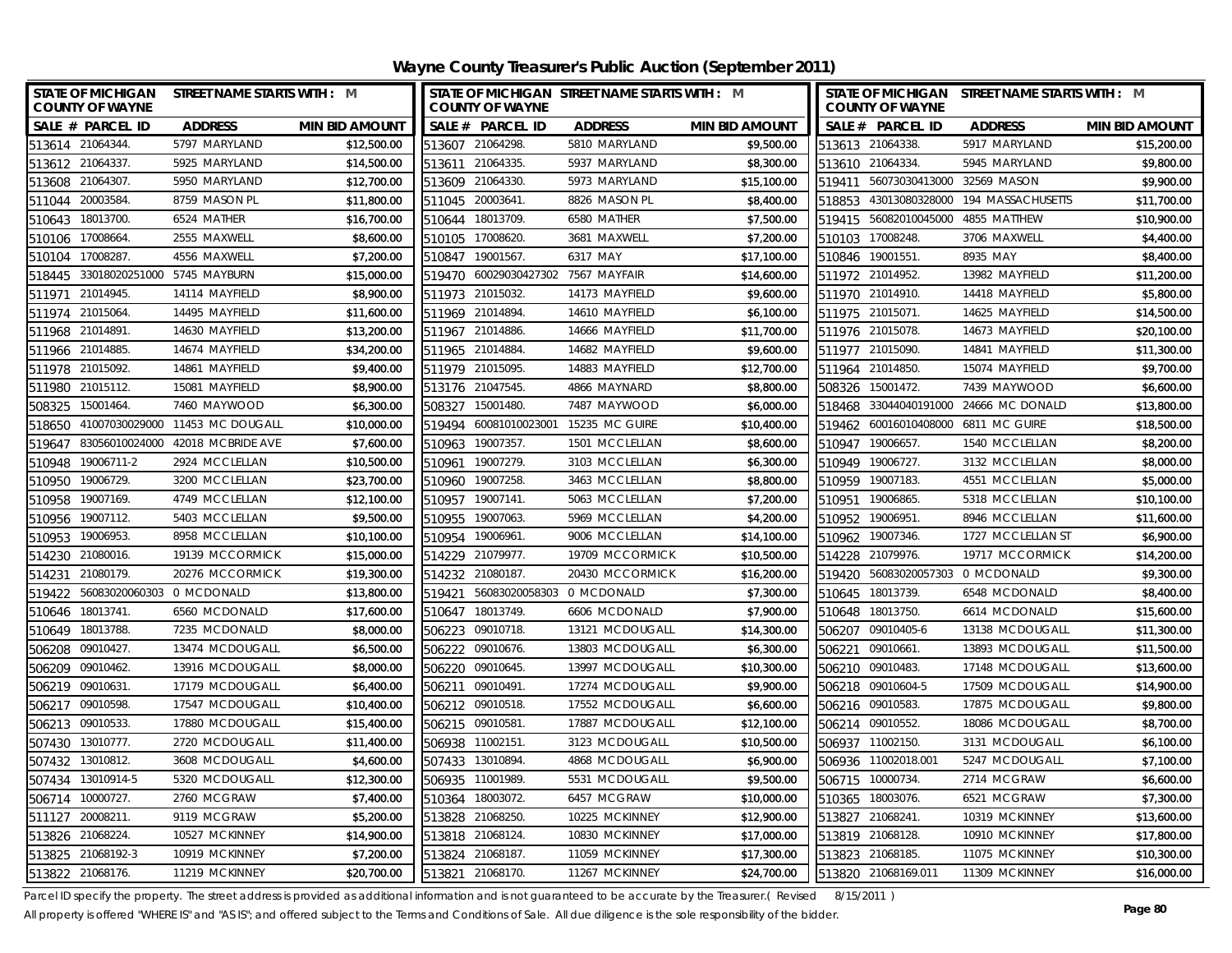| STATE OF MICHIGAN STREET NAME STARTS WITH : M<br><b>COUNTY OF WAYNE</b> |                       |                  | <b>COUNTY OF WAYNE</b>            | STATE OF MICHIGAN STREET NAME STARTS WITH : M |                       |        | <b>COUNTY OF WAYNE</b>           | STATE OF MICHIGAN STREET NAME STARTS WITH : M |                       |
|-------------------------------------------------------------------------|-----------------------|------------------|-----------------------------------|-----------------------------------------------|-----------------------|--------|----------------------------------|-----------------------------------------------|-----------------------|
| SALE # PARCEL ID<br><b>ADDRESS</b>                                      | <b>MIN BID AMOUNT</b> |                  | SALE # PARCEL ID                  | <b>ADDRESS</b>                                | <b>MIN BID AMOUNT</b> |        | SALE # PARCEL ID                 | <b>ADDRESS</b>                                | <b>MIN BID AMOUNT</b> |
| 513829 21068318.<br>9267 MCKINNEY                                       | \$16,500.00           | 508856 16009624. |                                   | 1123 MCKINSTRY                                | \$15,500.00           |        | 508855 16009612.                 | 1197 MCKINSTRY                                | \$12,200.00           |
| 508854 16009598.<br>1461 MCKINSTRY                                      | \$5,600.00            |                  | 519183 45009130013000 1402 MCLAIN |                                               | \$17,800.00           |        | 518849 43013070582000 116 MCLEAN |                                               | \$12,600.00           |
| 518850 43013070590000 150 MCLEAN                                        | \$13,500.00           | 506104 09005736. |                                   | 2033 MCLEAN                                   | \$12,200.00           |        | 506103 09005696.                 | 2050 MCLEAN                                   | \$9,000.00            |
| 518843 43013050165000 225 MCLEAN                                        | \$9,800.00            |                  | 518844 43013050169000 241 MCLEAN  |                                               | \$13,000.00           |        | 506105 09005778.                 | 2957 MCLEAN                                   | \$11,200.00           |
| 3334 MCLEAN<br>506102 09005654.                                         | \$10,600.00           | 506101           | 09005653.                         | 3340 MCLEAN                                   | \$9,200.00            |        | 518842 43013050129000 69 MCLEAN  |                                               | \$7,400.00            |
| 5878 MCMILLAN<br>16000881<br>508610                                     | \$9,500.00            | 508980           | 16015119.                         | 6020 MCMILLAN                                 | \$18,800.00           |        | 506087 09005329.                 | 1981 MCPHERSON                                | \$10,400.00           |
| 2050 MCPHERSON<br>506086<br>09005298                                    | \$6,500.00            | 508156 14006449. |                                   | 9437 MCQUADE                                  | \$8,500.00            |        | 508155 14006424.                 | 9769 MCQUADE                                  | \$7,400.00            |
| 518396 32100632400900 7527 MEAD                                         | \$24,100.00           | 506109 09005864. |                                   | 2087 MEADE                                    | \$6,200.00            |        | 506108 09005797.                 | 2924 MEADE                                    | \$10,100.00           |
| 09005796.<br>2930 MEADE<br>506107                                       | \$9,500.00            | 506110           | 09005884                          | 2941 MEADE                                    | \$7,200.00            |        | 506106 09005785.                 | 3346 MEADE                                    | \$11,500.00           |
| 44002030025000 1911 MEADOW LANE<br>518912                               | \$17,800.00           | 519066           |                                   | 44018020935002 1106 MEADOWBROOK               | \$11,400.00           |        | 514340 22006212.                 | 13631 MECCA                                   | \$14,500.00           |
| 22006222.<br>13703 MECCA<br>514341                                      | \$6,500.00            | 514342 22006251  |                                   | 13730 MECCA                                   | \$12,200.00           |        |                                  | 519230 47003990021000 18900 MEGINNITY         | \$14,200.00           |
| 505359 01002441.<br>274 MELBOURNE                                       | \$7,300.00            | 505358 01002437. |                                   | 306 MELBOURNE                                 | \$23,700.00           |        | 505357 01002436.                 | 314 MELBOURNE                                 | \$6,900.00            |
| 01002485<br>403 MELBOURNE<br>505360                                     | \$10,000.00           | 505361           | 01002486.                         | 409 MELBOURNE                                 | \$15,000.00           |        | 505642 03002118.                 | 626 MELBOURNE                                 | \$9,100.00            |
| 03002158<br>633 MELBOURNE<br>505643                                     | \$8,900.00            | 505644           | 03002159.                         | 639 MELBOURNE                                 | \$11,800.00           |        | 505717 05002717.                 | 975 MELBOURNE                                 | \$12,400.00           |
| 508599 15013783.<br>2475 MELDRUM                                        | \$14,500.00           | 508594           | 15013557-9                        | 2500 MELDRUM                                  | \$9,600.00            | 508595 | 15013560.                        | 2520 MELDRUM                                  | \$8,500.00            |
| 508596 15013615.<br>4010 MELDRUM                                        | \$6,800.00            | 508597           | 15013642.002L                     | 4652 MELDRUM                                  | \$8,800.00            |        | 508598 15013650.                 | 4857 MELDRUM                                  | \$11,100.00           |
| 05004657<br>7371 MELROSE<br>505728                                      | \$6,700.00            | 505727           | 05004648.                         | 7525 MELROSE                                  | \$6,200.00            | 505726 | 05004622.                        | 7826 MELROSE                                  | \$8,900.00            |
| 511016 20001090.<br>8453 MELVILLE                                       | \$7,300.00            | 516270           | 22067836.019                      | 10035 MEMORIAL                                | \$16,400.00           |        | 516269 22067821-2                | 11727 MEMORIAL                                | \$7,900.00            |
| 22067706.<br>12878 MEMORIAL<br>516268                                   | \$10,700.00           | 516282           | 22068007.016                      | 6321 MEMORIAL                                 | \$16,900.00           | 516281 | 22067993-4                       | 6711 MEMORIAL                                 | \$19,900.00           |
| 22067420<br>6764 MEMORIAL<br>516252                                     | \$11,900.00           | 516253           | 22067422.                         | 6780 MEMORIAL                                 | \$20,500.00           |        | 516254 22067431.                 | 6844 MEMORIAL                                 | \$15,400.00           |
| 22067966.<br>6899 MEMORIAL<br>516280                                    | \$16,100.00           | 516279           | 22067951                          | 7309 MEMORIAL                                 | \$13,800.00           | 516255 | 22067475.                        | 7512 MEMORIAL                                 | \$15,400.00           |
| 22067930<br>7513 MEMORIAL<br>516278                                     | \$16,000.00           | 516256           | 22067485.                         | 7720 MEMORIAL                                 | \$22,900.00           |        | 516257 22067487.                 | 7734 MEMORIAL                                 | \$14,100.00           |
| 22067910<br>7787 MEMORIAL<br>516277                                     | \$10,600.00           |                  | 516276 22067901-2                 | 8835 MEMORIAL                                 | \$16,600.00           |        | 516258 22067504.                 | 8836 MEMORIAL                                 | \$13,200.00           |
| 22067507<br>8860 MEMORIAL<br>516259                                     | \$15,200.00           | 516275 22067897  |                                   | 8867 MEMORIAL                                 | \$12,400.00           |        | 516260 22067510-1                | 8878 MEMORIAL                                 | \$11,200.00           |
| 22067515<br>8914 MEMORIAL<br>516261                                     | \$11,800.00           | 516262 22067517. |                                   | 8926 MEMORIAL                                 | \$8,900.00            |        | 516274 22067887.                 | 8947 MEMORIAL                                 | \$8,800.00            |
| 516273 22067878.<br>9309 MEMORIAL                                       | \$13,200.00           | 516272 22067874. |                                   | 9343 MEMORIAL                                 | \$10,800.00           |        | 516263 22067552.                 | 9350 MEMORIAL                                 | \$14,300.00           |
| 516264 22067566.<br>9576 MEMORIAL                                       | \$15,500.00           | 516265 22067585  |                                   | 9944 MEMORIAL                                 | \$9,400.00            |        | 516266 22067588.                 | 9962 MEMORIAL                                 | \$12,100.00           |
| 516267 22067590.<br>9980 MEMORIAL                                       | \$9,900.00            |                  | 516271 22067836.023               | 9999 MEMORIAL                                 | \$15,200.00           |        | 510763 18017272.                 | 11325 MENDOTA                                 | \$14,500.00           |
| 510760<br>18017181<br>11648 MENDOTA                                     | \$15,100.00           | 510761           | 18017196.                         | 12010 MENDOTA                                 | \$11,700.00           |        | 510762 18017217.                 | 12206 MENDOTA                                 | \$14,000.00           |
| 509833 16043601<br>12645 MENDOTA                                        | \$10,200.00           | 509832           | 16043583                          | 12787 MENDOTA                                 | \$7,700.00            |        | 509805 16042806.                 | 13600 MENDOTA                                 | \$6,600.00            |
| 509831<br>16043546<br>13601 MENDOTA                                     | \$9,700.00            | 509830           | 16043539.                         | 13645 MENDOTA                                 | \$5,400.00            |        | 509829 16043530.                 | 13947 MENDOTA                                 | \$9,400.00            |
| 509806 16042840-1<br>14154 MENDOTA                                      | \$6,500.00            | 509828           | 16043506.                         | 14865 MENDOTA                                 | \$12,900.00           |        | 509807 16042851                  | 14908 MENDOTA                                 | \$14,300.00           |
| 509827<br>16043499.<br>14917 MENDOTA                                    | \$9,500.00            | 509808           | 16042877.                         | 15118 MENDOTA                                 | \$7,700.00            | 509826 | 16043475.                        | 15119 MENDOTA                                 | \$9,900.00            |
| 509809 16042887.<br>15372 MENDOTA                                       | \$14,300.00           | 509810           | 16042895.                         | 15416 MENDOTA                                 | \$11,400.00           |        | 509825 16043445.                 | 15501 MENDOTA                                 | \$11,600.00           |
| 16042913.<br>509811<br>15724 MENDOTA                                    | \$10,600.00           | 509824           | 16043436.                         | 15745 MENDOTA                                 | \$10,400.00           |        | 509812 16042936.                 | 15856 MENDOTA                                 | \$10,100.00           |
| 16295 MENDOTA<br>509823<br>16043405.                                    | \$12,200.00           | 509822           | 16043390.                         | 16595 MENDOTA                                 | \$27,300.00           |        | 509813 16042988.                 | 16888 MENDOTA                                 | \$10,800.00           |
| 16043023.<br>509814<br>17416 MENDOTA                                    | \$15,500.00           | 509815           | 16043049.                         | 18306 MENDOTA                                 | \$10,400.00           |        | 509816 16043052.                 | 18410 MENDOTA                                 | \$13,700.00           |
| 16043272.<br>18603 MENDOTA<br>509821                                    | \$15,400.00           | 509820           | 16043240.                         | 19185 MENDOTA                                 | \$22,800.00           |        | 509819 16043237.                 | 19209 MENDOTA                                 | \$11,700.00           |
| 509817 16043116.<br>19934 MENDOTA                                       | \$9,000.00            | 509818           | 16043136.                         | 20146 MENDOTA                                 | \$13,600.00           |        | 510753 18017102.                 | 8336 MENDOTA                                  | \$17,800.00           |
| 510767 18017379.<br>8589 MENDOTA                                        | \$11,100.00           | 510754 18017111  |                                   | 8594 MENDOTA                                  | \$22,000.00           |        | 510755 18017147.                 | 9200 MENDOTA                                  | \$26,600.00           |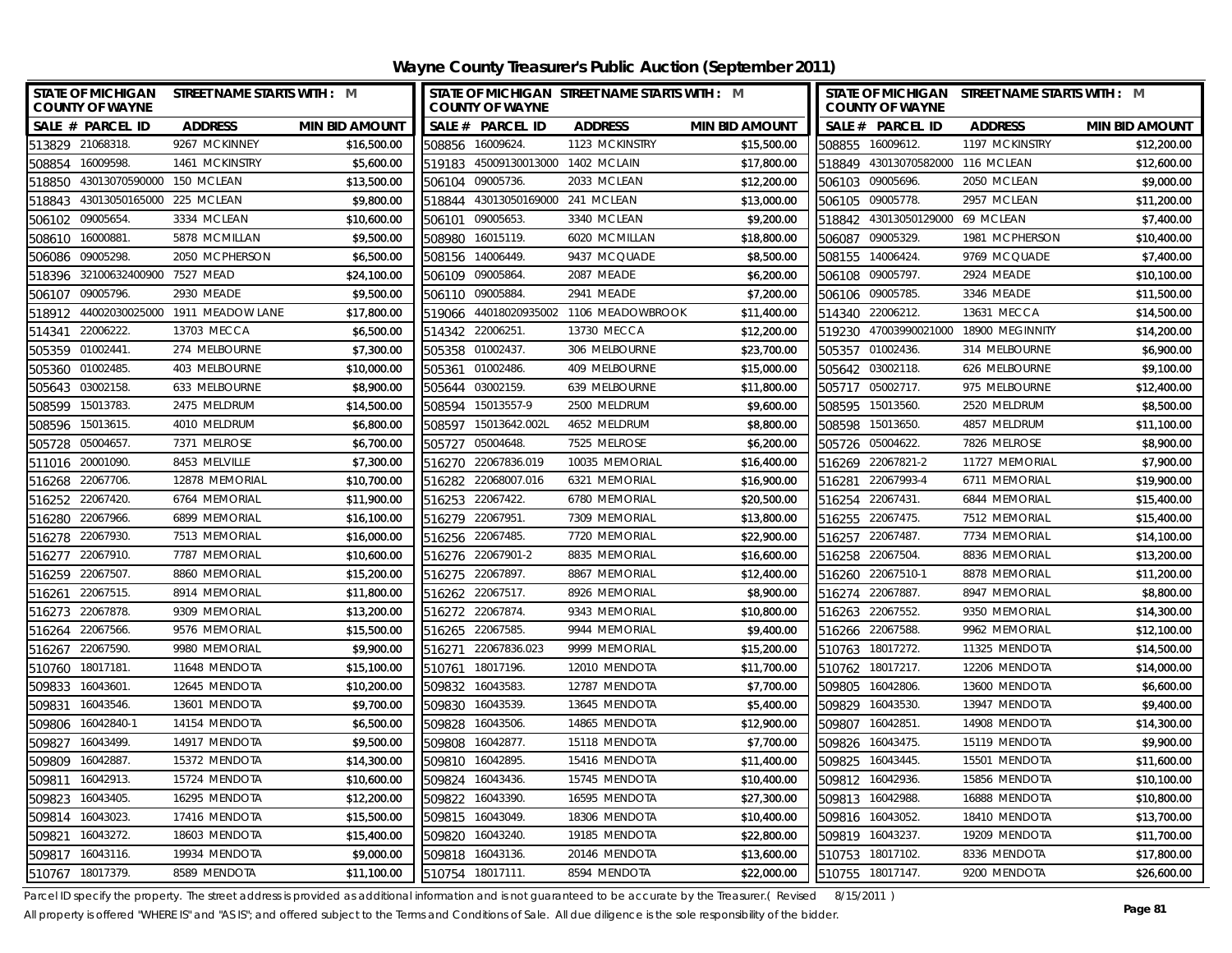**Wayne County Treasurer's Public Auction (September 2011)**

|                  | <b>COUNTY OF WAYNE</b>      | STATE OF MICHIGAN STREET NAME STARTS WITH : M |                       | STATE OF MICHIGAN STREET NAME STARTS WITH : M<br><b>COUNTY OF WAYNE</b> |                    |                                      | STATE OF MICHIGAN STREET NAME STARTS WITH : M<br><b>COUNTY OF WAYNE</b> |                 |                       |                                       |                       |
|------------------|-----------------------------|-----------------------------------------------|-----------------------|-------------------------------------------------------------------------|--------------------|--------------------------------------|-------------------------------------------------------------------------|-----------------|-----------------------|---------------------------------------|-----------------------|
|                  | SALE # PARCEL ID            | <b>ADDRESS</b>                                | <b>MIN BID AMOUNT</b> |                                                                         | SALE # PARCEL ID   | <b>ADDRESS</b>                       | <b>MIN BID AMOUNT</b>                                                   |                 | SALE # PARCEL ID      | <b>ADDRESS</b>                        | <b>MIN BID AMOUNT</b> |
| 510766 18017339. |                             | 9223 MENDOTA                                  | \$13,800.00           |                                                                         | 510756 18017153.   | 9244 MENDOTA                         | \$9,800.00                                                              |                 | 510765 18017334.      | 9259 MENDOTA                          | \$10,200.00           |
| 510757 18017156. |                             | 9262 MENDOTA                                  | \$10,200.00           |                                                                         | 510758 18017162.   | 9308 MENDOTA                         | \$10,000.00                                                             |                 | 510759 18017174.      | 9392 MENDOTA                          | \$15,700.00           |
| 510764           | 18017296.                   | 9903 MENDOTA                                  | \$10,800.00           |                                                                         | 510334 18001646.   | 6834 MERCIER                         | \$8,500.00                                                              |                 | 508330 15002090.      | 7386 MERKEL                           | \$5,900.00            |
| 514095 21074857. |                             | 10412 MERLIN                                  | \$20,600.00           |                                                                         | 506960 12000785.   | 2934 MERRICK                         | \$7,500.00                                                              |                 | 506959 12000772.001   | 3326 MERRICK                          | \$9,100.00            |
| 519195           | 45016020348000 1311 MERRILL |                                               | \$11,200.00           | 519191                                                                  | 45015010162002     | 1814 MERRILL                         | \$14,100.00                                                             |                 | 519603 80042990047701 | 7111 MERRIMAN                         | \$61,300.00           |
| 505605           | 02002556                    | 831 MERTON                                    | \$79,100.00           | 515923                                                                  | 22059729.          | 10024 METTETAL                       | \$8,000.00                                                              |                 | 515924 22059733.      | 10056 METTETAL                        | \$10,500.00           |
| 515925           | 22059735.                   | 11310 METTETAL                                | \$28,400.00           |                                                                         | 515969 22060687.   | 11657 METTETAL                       | \$7,500.00                                                              |                 | 515926 22059758.      | 11670 METTETAL                        | \$9,700.00            |
| 515968           | 22060672.                   | 12019 METTETAL                                | \$17,600.00           | 515927                                                                  | 22059807.          | 12690 METTETAL                       | \$17,100.00                                                             |                 | 515967 22060634.      | 12715 METTETAL                        | \$15,300.00           |
| 515928           | 22059813                    | 12738 METTETAL                                | \$14,100.00           | 515966                                                                  | 22060619.          | 12875 METTETAL                       | \$13,600.00                                                             |                 | 515929 22059836.      | 12964 METTETAL                        | \$20,500.00           |
| 515930           | 22059846                    | 13572 METTETAL                                | \$42,900.00           | 515932                                                                  | 22059860.          | 13960 METTETAL                       | \$13,100.00                                                             | 515933          | 22059863.             | 13984 METTETAL                        | \$14,700.00           |
| 515934           | 22059869.                   | 14034 METTETAL                                | \$23,700.00           |                                                                         | 515965 22060574.   | 14041 METTETAL                       | \$12,000.00                                                             |                 | 515935 22059875.      | 14120 METTETAL                        | \$18,400.00           |
| 515964           | 22060557.                   | 14217 METTETAL                                | \$11,800.00           |                                                                         | 515963 22060555.   | 14233 METTETAL                       | \$12,900.00                                                             |                 | 515936 22059902.      | 14374 METTETAL                        | \$14,100.00           |
| 515962           | 22060530.                   | 14511 METTETAL                                | \$6,800.00            | 515961                                                                  | 22060505           | 14821 METTETAL                       | \$12,500.00                                                             |                 | 515960 22060486.      | 15237 METTETAL                        | \$16,700.00           |
| 515937           | 22059958                    | 15238 METTETAL                                | \$26,800.00           | 515959                                                                  | 22060484           | 15253 METTETAL                       | \$14,800.00                                                             |                 | 515912 22059532.002   | 6310 METTETAL                         | \$16,300.00           |
| 515981           | 22060931.011                | 6345 METTETAL                                 | \$19,000.00           | 515913                                                                  | 22059534           | 6448 METTETAL                        | \$29,200.00                                                             |                 | 515980 22060920.      | 6521 METTETAL                         | \$17,200.00           |
| 515914           | 22059550                    | 6730 METTETAL                                 | \$12,500.00           | 515979                                                                  | 22060910.          | 6753 METTETAL                        | \$15,400.00                                                             | 515978 22060880 |                       | 7267 METTETAL                         | \$16,500.00           |
| 515915           | 22059597                    | 7418 METTETAL                                 | \$14,900.00           | 515916                                                                  | 22059620.          | 7744 METTETAL                        | \$9,600.00                                                              | 515977          | 22060834              | 7815 METTETAL                         | \$9,000.00            |
| 515917           | 22059631-2                  | 7830 METTETAL                                 | \$14,000.00           |                                                                         | 515976 22060831    | 7841 METTETAL                        | \$14,000.00                                                             | 515975 22060827 |                       | 8047 METTETAL                         | \$14,400.00           |
| 515918           | 22059658                    | 8276 METTETAL                                 | \$9,400.00            |                                                                         | 515974 22060803    | 8281 METTETAL                        | \$9,900.00                                                              |                 | 515973 22060769.      | 8839 METTETAL                         | \$9,700.00            |
| 515972           | 22060763                    | 8881 METTETAL                                 | \$6,600.00            | 515919                                                                  | 22059705           | 8910 METTETAL                        | \$10,100.00                                                             |                 | 515971 22060754       | 8943 METTETAL                         | \$10,800.00           |
|                  | 515970 22060751.009L        | 9101 METTETAL                                 | \$19,800.00           | 515920                                                                  | 22059712.          | 9900 METTETAL                        | \$14,000.00                                                             | 515921          | 22059717.             | 9940 METTETAL                         | \$11,200.00           |
| 515922           | 22059721                    | 9966 METTETAL                                 | \$11,100.00           |                                                                         | 510818 18018678    | 10008 MEYERS                         | \$9,400.00                                                              |                 | 510819 18018708.      | 11660 MEYERS                          | \$9,200.00            |
| 510820           | 18018715                    | 11716 MEYERS                                  | \$8,400.00            | 510821                                                                  | 18018722.          | 12010 MEYERS                         | \$11,700.00                                                             |                 | 514618 22020571.      | 12291 MEYERS                          | \$14,300.00           |
| 509895           | 16045902                    | 13156 MEYERS                                  | \$8,700.00            |                                                                         | 514617 22020510.   | 13565 MEYERS                         | \$7,500.00                                                              |                 | 509896 16045927       | 13580 MEYERS                          | \$8,700.00            |
| 514616 22020480. |                             | 14017 MEYERS                                  | \$8,100.00            | 509897                                                                  | 16045974.001       | 14300 MEYERS                         | \$38,200.00                                                             |                 | 514615 22020433.      | 14601 MEYERS                          | \$9,300.00            |
| 514614 22020418. |                             | 14885 MEYERS                                  | \$15,500.00           |                                                                         | 514613 22020402-3  | 14947 MEYERS                         | \$9,100.00                                                              |                 | 514612 22020298.      | 15785 MEYERS                          | \$11,300.00           |
|                  | 514611 22020296-7           | 15787 MEYERS                                  | \$9,300.00            |                                                                         | 514610 22020255-6  | 16179 MEYERS                         | \$24,100.00                                                             |                 | 514609 22020240-1     | 16239 MEYERS                          | \$19,300.00           |
| 514608 22020130  |                             | 17545 MEYERS                                  | \$7,800.00            |                                                                         | 514607 22020070-1  | 18237 MEYERS                         | \$10,300.00                                                             |                 | 509898 16046231-2     | 18454 MEYERS                          | \$8,700.00            |
| 509899           | 16046291.                   | 19446 MEYERS                                  | \$7,700.00            | 509900                                                                  | 16046292.          | 19450 MEYERS                         | \$7,400.00                                                              | 509901          | 16046311.             | 19960 MEYERS                          | \$7,700.00            |
| 514606 22019871. |                             | 20185 MEYERS                                  | \$8,500.00            |                                                                         | 514605 22019869-70 | 20187 MEYERS                         | \$10,300.00                                                             |                 | 514604 22019824-5     | 20507 MEYERS                          | \$16,100.00           |
| 514626 22020724  |                             | 8201 MEYERS                                   | \$17,900.00           |                                                                         | 510812 18018551    | 8234 MEYERS                          | \$26,900.00                                                             |                 | 510813 18018552.      | 8242 MEYERS                           | \$14,800.00           |
| 510814 18018562. |                             | 8322 MEYERS                                   | \$9,700.00            | 514625                                                                  | 22020694           | 8845 MEYERS                          | \$14,300.00                                                             |                 | 514624 22020686.      | 8899 MEYERS                           | \$12,400.00           |
| 514623           | 22020681                    | 8931 MEYERS                                   | \$9,500.00            | 510815                                                                  | 18018591           | 8938 MEYERS                          | \$22,100.00                                                             |                 | 514622 22020680.      | 8939 MEYERS                           | \$15,900.00           |
| 514621           | 22020675                    | 9117 MEYERS                                   | \$13,300.00           |                                                                         | 514620 22020669.   | 9159 MEYERS                          | \$15,300.00                                                             |                 | 510816 18018611.      | 9230 MEYERS                           | \$22,300.00           |
| 514619 22020638. |                             | 9379 MEYERS                                   | \$10,000.00           |                                                                         | 510817 18018644.   | 9564 MEYERS                          | \$10,500.00                                                             |                 | 511313 20018232.      | 11941 MIAMI                           | \$13,500.00           |
| 519533           | 71137990012708 0 MICHIGAN   |                                               | \$222,700.00          | 518425                                                                  |                    | 32101730204700 13269 MICHIGAN        | \$16,800.00                                                             |                 | 518432 32101831202000 | 15022 MICHIGAN                        | \$27,000.00           |
| 505737           | 06000400-1                  | 1401 MICHIGAN AVE                             | \$96,300.00           | 506710                                                                  | 10000271.          | 2520 MICHIGAN AVE                    | \$12,900.00                                                             | 506955          | 12000329-30           | 3443 MICHIGAN AVE                     | \$19,000.00           |
| 508617           | 16001730.                   | 5446 MICHIGAN AVE                             | \$7,500.00            | 508616                                                                  | 16001689.          | 6162 MICHIGAN AVE                    | \$17,100.00                                                             |                 | 510347 18002422-4     | 6918 MICHIGAN AVE                     | \$8,300.00            |
|                  |                             | 518964 44007060092003 28041 MICHIGAN AVENUE   | \$15,500.00           | 518974                                                                  |                    | 44008020003303 28725 MICHIGAN AVENUE | \$38,100.00                                                             | 518597          |                       | 35019990007000 111 MIDDLEBELT         | \$12,400.00           |
|                  |                             | 519619 80094990014000 11201 MIDDLEBELT        | \$8,500.00            | 519209                                                                  |                    | 46044990047002 17235 MIDDLEBELT      | \$116,400.00                                                            |                 |                       | 519222 46143050259001 9130 MIDDLEBELT | \$30,500.00           |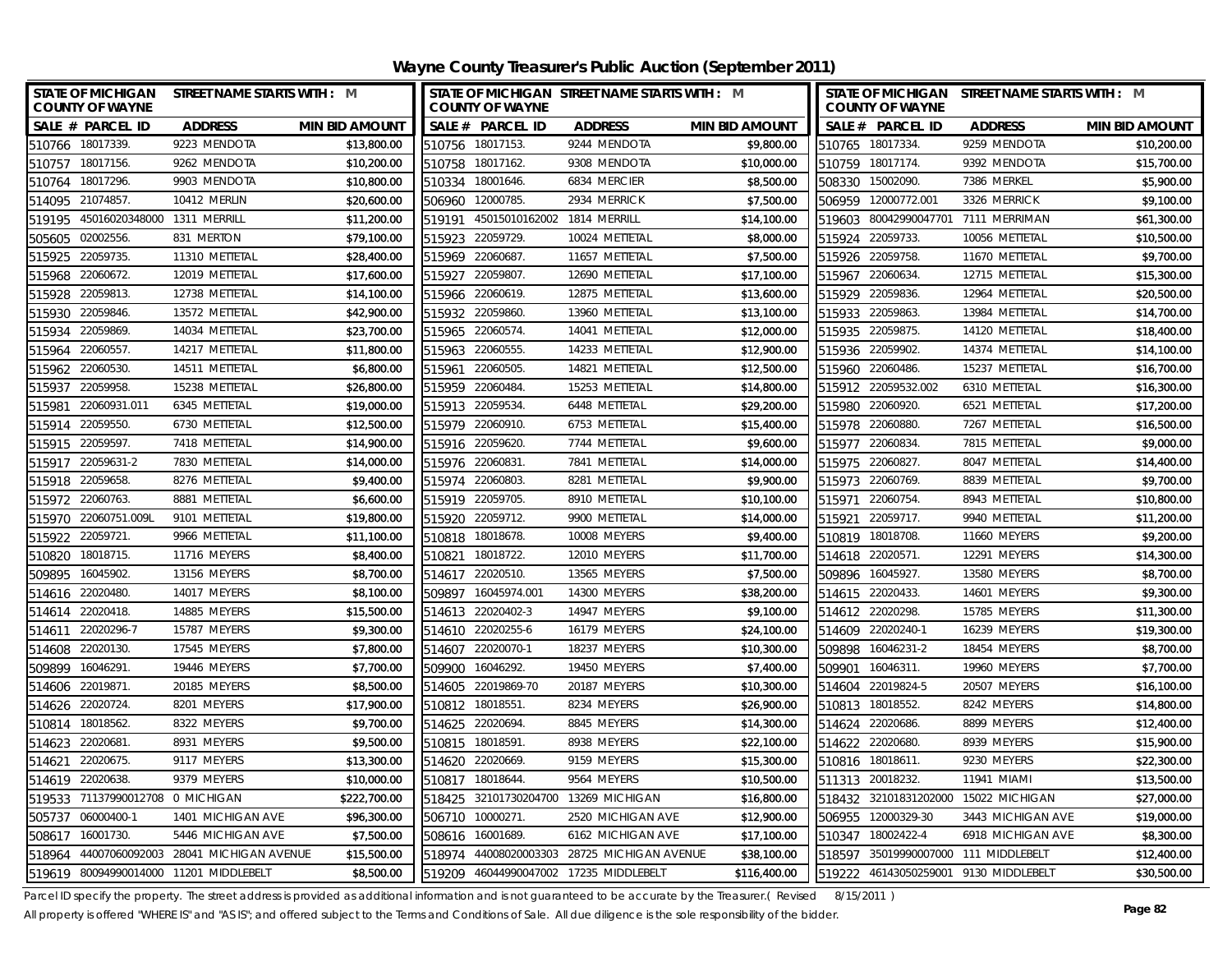| STATE OF MICHIGAN STREET NAME STARTS WITH : M<br><b>COUNTY OF WAYNE</b> |                      | <b>COUNTY OF WAYNE</b>            | STATE OF MICHIGAN STREET NAME STARTS WITH : M |                       |                   | <b>COUNTY OF WAYNE</b>            | STATE OF MICHIGAN STREET NAME STARTS WITH : M |                       |
|-------------------------------------------------------------------------|----------------------|-----------------------------------|-----------------------------------------------|-----------------------|-------------------|-----------------------------------|-----------------------------------------------|-----------------------|
| SALE # PARCEL ID<br><b>ADDRESS</b><br><b>MIN BID AMOUNT</b>             |                      | SALE # PARCEL ID                  | <b>ADDRESS</b>                                | <b>MIN BID AMOUNT</b> |                   | SALE # PARCEL ID                  | <b>ADDRESS</b>                                | <b>MIN BID AMOUNT</b> |
| 519540 75053990008000 21112 MIDDLEBELT RD<br>\$8,300.00                 |                      |                                   | 518388 32100540900500 7900 MIDDLEPOINTE       | \$20,900.00           |                   | 518748 43003030580002 164 MIDLAND |                                               | \$7,800.00            |
| 519573 79015010923000 24993 MIDLAND<br>\$13,500.00                      |                      | 518747 43003030554000 250 MIDLAND |                                               | \$16,000.00           |                   | 518779 43005060010002 369 MIDLAND |                                               | \$35,800.00           |
| 43003030490000 51 MIDLAND<br>\$14,100.00<br>518744                      |                      | 518745 43003030492000 59 MIDLAND  |                                               | \$11,400.00           |                   | 518746 43003030495000 71 MIDLAND  |                                               | \$23,000.00           |
| 519375 55021010447000 4047 MILDRED ST                                   | \$8,900.00           | 508906 16011788-9                 | 5300 MILFORD                                  | \$6,600.00            | 508995 16016450.  |                                   | 1205 MILITARY                                 | \$12,600.00           |
| \$8,000.00<br>508994 16016421<br>1583 MILITARY                          |                      | 508993 16016418.                  | 1601 MILITARY                                 | \$8,700.00            | 508992 16016346.  |                                   | 2901 MILITARY                                 | \$5,200.00            |
| 16016332.<br>\$16,800.00<br>508991<br>3145 MILITARY                     | 508990               | 16016323.                         | 3245 MILITARY                                 | \$26,300.00           | 508989            | 16016309.                         | 3457 MILITARY                                 | \$8,800.00            |
| \$9,200.00<br>508986<br>16016051<br>4520 MILITARY                       | 508987               | 16016092-99                       | 5034 MILITARY                                 | \$292,800.00          | 508988            | 16016121                          | 8625 MILITARY                                 | \$7,700.00            |
| 45009120083000 1642 MILL<br>\$15,400.00<br>519182                       | 518641               | 41005140215000 3849 MILLER        |                                               | \$11,000.00           |                   | 508324 15001353.003L              | 6372 MILLER                                   | \$15,800.00           |
| 15001314.<br>7114 MILLER<br>508323                                      | \$8,700.00           | 508446 15006816.                  | 7470 MILLER                                   | \$8,100.00            | 508334 15002829.  |                                   | 7131 MILTON                                   | \$7,100.00            |
| 21013372.<br>11274 MINDEN<br>\$16,700.00<br>511888                      |                      | 511889 21013410.                  | 11283 MINDEN                                  | \$11,800.00           | 511887 21013351.  |                                   | 11500 MINDEN                                  | \$18,100.00           |
| 511890 21013433.<br>11523 MINDEN<br>\$9,700.00                          |                      | 511886 21013333.                  | 11792 MINDEN                                  | \$10,900.00           | 511885 21013324.  |                                   | 11860 MINDEN                                  | \$15,900.00           |
| 21013458<br>11861 MINDEN<br>\$11,400.00<br>511891                       |                      | 511892 21013463.                  | 12017 MINDEN                                  | \$9,100.00            | 511884 21013317.  |                                   | 12034 MINDEN                                  | \$14,700.00           |
| 21013316<br>12042 MINDEN<br>511883                                      | \$8,500.00<br>511882 | 21013311                          | 12082 MINDEN                                  | \$7,900.00            | 511893 21013476.  |                                   | 12103 MINDEN                                  | \$11,300.00           |
| 21013304.<br>12134 MINDEN<br>\$12,100.00<br>511881                      | 511894               | 21013480                          | 12135 MINDEN                                  | \$8,200.00            | 511337 21001865.  |                                   | 17143 MINNEAPOLIS                             | \$11,100.00           |
| 21001874<br>17197 MINNEAPOLIS<br>\$14,000.00<br>511338                  |                      | 517067 22091398.                  | 10041 MINOCK                                  | \$13,200.00           | 517066 22091363.  |                                   | 12003 MINOCK                                  | \$12,800.00           |
| 22090736.<br>12066 MINOCK<br>\$17,300.00<br>517048                      |                      | 517065 22091339.                  | 13549 MINOCK                                  | \$7,500.00            | 517049 22090752.  |                                   | 13590 MINOCK                                  | \$7,600.00            |
| 22090755-6<br>13618 MINOCK<br>\$13,100.00<br>517050                     | 517051               | 22090761                          | 13946 MINOCK                                  | \$10,800.00           | 517064 22091324.  |                                   | 13947 MINOCK                                  | \$10,400.00           |
| 22091319.<br>13981 MINOCK<br>\$9,600.00<br>517063                       |                      | 517062 22091312.                  | 14031 MINOCK                                  | \$7,900.00            | 517052 22090818.  |                                   | 14414 MINOCK                                  | \$19,900.00           |
| 22091256.<br>14575 MINOCK<br>517061                                     | \$8,100.00           | 517060 22091222.                  | 15445 MINOCK                                  | \$14,300.00           | 517059 22091220.  |                                   | 15461 MINOCK                                  | \$12,400.00           |
| 22090391<br>6010 MINOCK<br>\$14,700.00<br>517028                        | 517029               | 22090393                          | 6024 MINOCK                                   | \$19,600.00           | 517081            | 22091678.                         | 6073 MINOCK                                   | \$12,600.00           |
| 22091675.<br>6095 MINOCK<br>\$9,900.00<br>517080                        | 517030               | 22090424                          | 6318 MINOCK                                   | \$15,500.00           | 517031            | 22090428.                         | 6344 MINOCK                                   | \$22,400.00           |
| 22090436<br>6400 MINOCK<br>\$29,900.00<br>517032                        | 517033               | 22090442.                         | 6444 MINOCK                                   | \$16,800.00           | 517034            | 22090455.                         | 6534 MINOCK                                   | \$11,000.00           |
| 517035 22090467.001<br>6766 MINOCK<br>\$17,700.00                       |                      | 517036 22090468.                  | 6780 MINOCK                                   | \$16,100.00           | 517079 22091598.  |                                   | 6861 MINOCK                                   | \$19,200.00           |
| \$14,200.00<br>517078 22091591<br>6909 MINOCK                           |                      | 517077 22091586                   | 7241 MINOCK                                   | \$14,700.00           | 517037 22090505.  |                                   | 7338 MINOCK                                   | \$13,500.00           |
| \$12,800.00<br>517076 22091555.<br>7657 MINOCK                          |                      | 517038 22090527.                  | 7690 MINOCK                                   | \$9,500.00            | 517075 22091541.  |                                   | 7755 MINOCK                                   | \$15,900.00           |
| \$8,500.00<br>517039 22090556.<br>8096 MINOCK                           |                      | 517040 22090557                   | 8104 MINOCK                                   | \$10,700.00           | 517074 22091526.  |                                   | 8241 MINOCK                                   | \$11,500.00           |
| 8311 MINOCK<br>\$16,500.00<br>517073 22091516-7                         |                      | 517041 22090576.                  | 8400 MINOCK                                   | \$11,000.00           | 517042 22090587.  |                                   | 8476 MINOCK                                   | \$13,500.00           |
| \$10,300.00<br>517043 22090589<br>8492 MINOCK                           |                      | 517072 22091496                   | 8611 MINOCK                                   | \$14,500.00           | 517044 22090598.  |                                   | 8642 MINOCK                                   | \$12,000.00           |
| \$12,500.00<br>517071<br>22091479<br>8861 MINOCK                        |                      | 517070 22091477.                  | 8879 MINOCK                                   | \$16,700.00           | 517069 22091466-7 |                                   | 9035 MINOCK                                   | \$10,300.00           |
| \$10,800.00<br>517045 22090659.<br>9344 MINOCK                          |                      | 517068 22091423                   | 9539 MINOCK                                   | \$12,800.00           |                   | 517046 22090677.001               | 9618 MINOCK                                   | \$14,200.00           |
| \$10,000.00<br>517047 22090677.004L<br>9646 MINOCK                      | 506920               | 10008657                          | 5700 MISSOURI                                 | \$7,400.00            | 506921            | 10008668.                         | 5768 MISSOURI                                 | \$8,200.00            |
| 41007040021000 11405 MITCHELL<br>\$17,100.00<br>518651                  |                      | 506224 09010802                   | 13018 MITCHELL                                | \$11,800.00           |                   | 506225 09010807-8                 | 13114 MITCHELL                                | \$10,200.00           |
| 506233<br>09011114.<br>13857 MITCHELL<br>\$7,000.00                     | 506232               | 09011094.                         | 13985 MITCHELL                                | \$8,200.00            | 506231            | 09011073.                         | 17263 MITCHELL                                | \$10,100.00           |
| 506226 09010906.<br>17400 MITCHELL<br>\$16,900.00                       |                      | 506230 09011070.                  | 17415 MITCHELL                                | \$7,400.00            | 506227 09010915.  |                                   | 17456 MITCHELL                                | \$12,700.00           |
| \$13,800.00<br>506229 09011003.<br>18099 MITCHELL                       |                      | 506228 09010965-6                 | 18110 MITCHELL                                | \$12,600.00           | 507889            | 13023782.                         | 19230 MITCHELL                                | \$17,600.00           |
| 507896 13023979-80<br>19241 MITCHELL<br>\$17,800.00                     |                      | 507895 13023971-2                 | 19315 MITCHELL                                | \$8,500.00            |                   | 507890 13023801-2                 | 19370 MITCHELL                                | \$16,600.00           |
| 13023819.<br>19614 MITCHELL<br>\$21,400.00<br>507891                    | 507892               | 13023841.                         | 19948 MITCHELL                                | \$17,700.00           | 507894            | 13023919.                         | 20155 MITCHELL                                | \$12,700.00           |
| 13023900<br>20441 MITCHELL<br>\$10,000.00<br>507893                     | 506946               | 11003239.                         | 4416 MITCHELL                                 | \$15,800.00           |                   | 506947 11003301.001               | 5208 MITCHELL                                 | \$6,400.00            |
| 506948 11003301.002<br>5214 MITCHELL                                    | \$6,700.00<br>518647 | 41006040055000 9533 MITCHELL      |                                               | \$9,700.00            |                   | 507384 13006778.002L              | 12101 MOENART                                 | \$6,600.00            |
| \$15,100.00<br>507616 13015592.023L<br>12130 MOENART                    |                      | 507617 13015599.002L              | 13164 MOENART                                 | \$21,600.00           | 507618 13015606.  |                                   | 13206 MOENART                                 | \$10,500.00           |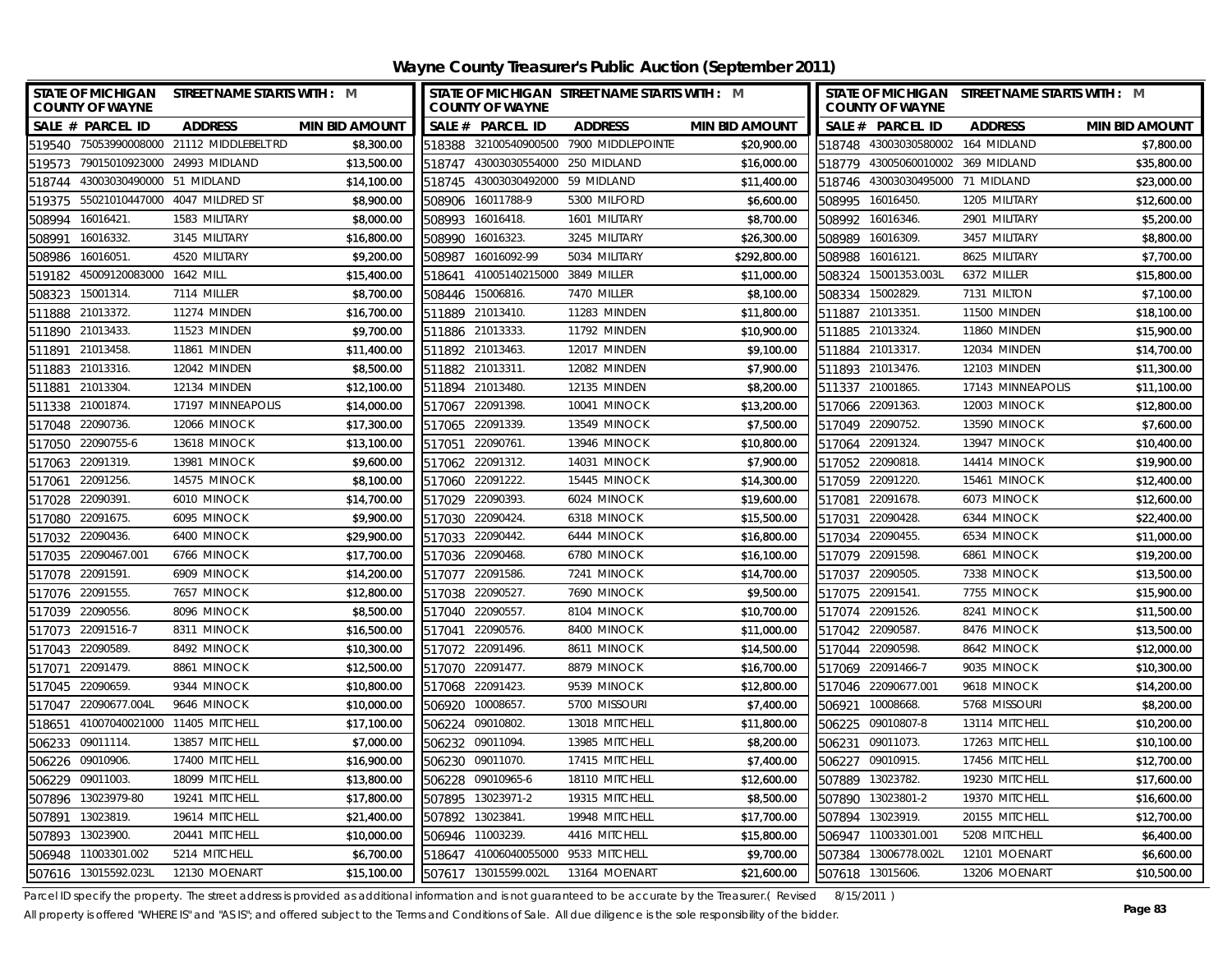| STATE OF MICHIGAN STREET NAME STARTS WITH : M<br><b>COUNTY OF WAYNE</b> |                   |                       | STATE OF MICHIGAN STREET NAME STARTS WITH : M<br><b>COUNTY OF WAYNE</b> |                  |                                    |                       |                  | STATE OF MICHIGAN STREET NAME STARTS WITH : M<br><b>COUNTY OF WAYNE</b> |                                    |                       |
|-------------------------------------------------------------------------|-------------------|-----------------------|-------------------------------------------------------------------------|------------------|------------------------------------|-----------------------|------------------|-------------------------------------------------------------------------|------------------------------------|-----------------------|
| SALE # PARCEL ID                                                        | <b>ADDRESS</b>    | <b>MIN BID AMOUNT</b> |                                                                         | SALE # PARCEL ID | <b>ADDRESS</b>                     | <b>MIN BID AMOUNT</b> |                  | SALE # PARCEL ID                                                        | <b>ADDRESS</b>                     | <b>MIN BID AMOUNT</b> |
| 507640 13016060.                                                        | 13215 MOENART     | \$14,700.00           | 507639 13016059                                                         |                  | 13221 MOENART                      | \$7,200.00            |                  | 507619 13015622.                                                        | 13466 MOENART                      | \$9,500.00            |
| 507638 13016043.                                                        | 13479 MOENART     | \$7,000.00            | 507620 13015631                                                         |                  | 13710 MOENART                      | \$8,300.00            |                  | 507636 13016036.                                                        | 13711 MOENART                      | \$8,500.00            |
| 507621 13015634                                                         | 13726 MOENART     | \$8,400.00            | 507635 13016023                                                         |                  | 13787 MOENART                      | \$28,500.00           |                  | 507634 13015995.                                                        | 18085 MOENART                      | \$7,300.00            |
| 507622 13015692.                                                        | 18498 MOENART     | \$12,200.00           | 507633 13015955                                                         |                  | 18821 MOENART                      | \$10,700.00           |                  | 507623 13015717.                                                        | 18854 MOENART                      | \$19,000.00           |
| 507624 13015742                                                         | 19252 MOENART     | \$10,000.00           | 507632 13015924                                                         |                  | 19261 MOENART                      | \$12,300.00           |                  | 507625 13015795.                                                        | 19964 MOENART                      | \$11,500.00           |
| 13015865<br>507631                                                      | 20203 MOENART     | \$6,900.00            | 507630 13015862                                                         |                  | 20225 MOENART                      | \$16,200.00           |                  | 507629 13015860-1                                                       | 20241 MOENART                      | \$10,500.00           |
| 13015853<br>507628                                                      | 20297 MOENART     | \$12,200.00           | 507626 13015830.                                                        |                  | 20510 MOENART                      | \$8,900.00            |                  | 507637 13016037.                                                        | 13703 MOENART ST                   | \$15,200.00           |
| 13015831<br>507627                                                      | 20520 MOENART ST  | \$9,500.00            | 509952 17002415.                                                        |                  | 8223 MOLENA                        | \$10,000.00           |                  | 509130 16020961.                                                        | 10026 MONICA                       | \$15,300.00           |
| 16020981<br>509131                                                      | 10146 MONICA      | \$18,400.00           | 509162 16022005                                                         |                  | 10205 MONICA                       | \$8,400.00            |                  | 509132 16021014.                                                        | 12122 MONICA                       | \$14,700.00           |
| 16021016.<br>509133                                                     | 12136 MONICA      | \$21,800.00           | 509134 16021022.                                                        |                  | 12176 MONICA                       | \$14,300.00           |                  | 509161 16021958.                                                        | 12375 MONICA                       | \$6,800.00            |
| 509135<br>16021049.                                                     | 12632 MONICA      | \$6,000.00            | 509160                                                                  | 16021905.        | 13231 MONICA                       | \$12,000.00           |                  | 509136 16021091.                                                        | 13236 MONICA                       | \$14,600.00           |
| 16021136.<br>509137                                                     | 14610 MONICA      | \$11,400.00           | 509159 16021837.                                                        |                  | 14883 MONICA                       | \$12,300.00           |                  | 509158 16021820.                                                        | 15389 MONICA                       | \$12,200.00           |
| 16021788<br>509157                                                      | 15883 MONICA      | \$8,500.00            | 509138                                                                  | 16021239         | 16246 MONICA                       | \$14,200.00           | 509156           | 16021760.                                                               | 16261 MONICA                       | \$8,800.00            |
| 16021247.<br>509139                                                     | 16540 MONICA      | \$14,600.00           | 509155                                                                  | 16021753.        | 16547 MONICA                       | \$26,400.00           | 509140           | 16021265.                                                               | 16656 MONICA                       | \$15,500.00           |
| 16021273.<br>509141                                                     | 16846 MONICA      | \$12,700.00           | 509142                                                                  | 16021288         | 17132 MONICA                       | \$23,600.00           |                  | 509154 16021703.                                                        | 17311 MONICA                       | \$18,100.00           |
| 16021684<br>509153                                                      | 17535 MONICA      | \$19,500.00           | 509152                                                                  | 16021680         | 17567 MONICA                       | \$20,600.00           | 509143           | 16021384                                                                | 18942 MONICA                       | \$25,100.00           |
| 16021387<br>509144                                                      | 18964 MONICA      | \$16,300.00           | 509145                                                                  | 16021390         | 18984 MONICA                       | \$16,600.00           | 509146           | 16021393.                                                               | 19146 MONICA                       | \$14,000.00           |
| 16021599<br>509151                                                      | 19325 MONICA      | \$22,100.00           | 509147                                                                  | 16021425         | 19740 MONICA                       | \$11,600.00           | 509148           | 16021431                                                                | 19792 MONICA                       | \$14,500.00           |
| 16021436<br>509149                                                      | 19932 MONICA      | \$9,800.00            | 509150                                                                  | 16021500-1       | 20525 MONICA                       | \$13,000.00           | 509127           | 16020884                                                                | 8890 MONICA                        | \$8,300.00            |
| 509166 16022108.                                                        | 9003 MONICA       | \$7,000.00            | 509165 16022090                                                         |                  | 9141 MONICA                        | \$8,200.00            |                  | 509164 16022086.                                                        | 9207 MONICA                        | \$12,800.00           |
| 509128<br>16020915                                                      | 9332 MONICA       | \$14,100.00           | 509129 16020919.                                                        |                  | 9356 MONICA                        | \$17,800.00           |                  | 509163 16022058.                                                        | 9529 MONICA                        | \$9,700.00            |
| 17016508<br>510305                                                      | 20157 MONITOR     | \$21,600.00           | 513092 21040593                                                         |                  | 2234 MONTCLAIR                     | \$8,100.00            |                  | 513101 21041155.                                                        | 2267 MONTCLAIR                     | \$6,700.00            |
| 513093 21040599.                                                        | 2510 MONTCLAIR    | \$8,100.00            | 513100 21041149.                                                        |                  | 2527 MONTCLAIR                     | \$10,700.00           | 513099 21041143. |                                                                         | 2569 MONTCLAIR                     | \$11,500.00           |
| 21040661<br>513094                                                      | 3458 MONTCLAIR    | \$6,700.00            | 513095 21040675.                                                        |                  | 3736 MONTCLAIR                     | \$7,100.00            |                  | 513098 21041071.                                                        | 3789 MONTCLAIR                     | \$8,900.00            |
| 513096 21040690.                                                        | 3840 MONTCLAIR    | \$9,900.00            | 513097 21040953.                                                        |                  | 5307 MONTCLAIR                     | \$12,400.00           | 509882           | 16045193.                                                               | 12629 MONTE VISTA                  | \$21,400.00           |
| 509860 16044493                                                         | 12634 MONTE VISTA | \$24,100.00           | 509861 16044512.                                                        |                  | 12788 MONTE VISTA                  | \$9,600.00            |                  | 509862 16044519.                                                        | 13144 MONTE VISTA                  | \$11,000.00           |
| 16045131.<br>509881                                                     | 13637 MONTE VISTA | \$8,600.00            | 509863 16044599                                                         |                  | 14936 MONTE VISTA                  | \$10,300.00           |                  | 509864 16044602.                                                        | 15002 MONTE VISTA                  | \$9,800.00            |
| 509865<br>16044621                                                      | 15408 MONTE VISTA | \$14,100.00           | 509880                                                                  | 16045048         | 15439 MONTE VISTA                  | \$9,500.00            |                  | 509866 16044634                                                         | 15490 MONTE VISTA                  | \$14,600.00           |
| 16045038<br>509879                                                      | 15509 MONTE VISTA | \$13,800.00           | 509867                                                                  | 16044639         | 15704 MONTE VISTA                  | \$10,300.00           | 509878           | 16045028.                                                               | 15757 MONTE VISTA                  | \$13,400.00           |
| 509877<br>16045025                                                      | 15771 MONTE VISTA | \$10,800.00           | 509868                                                                  | 16044653         | 15784 MONTE VISTA                  | \$23,700.00           |                  | 509869 16044684.                                                        | 16606 MONTE VISTA                  | \$19,100.00           |
| 509876 16044963.                                                        | 16919 MONTE VISTA | \$18,100.00           | 509870                                                                  | 16044716.        | 18250 MONTE VISTA                  | \$12,000.00           |                  | 509875 16044900.001                                                     | 19929 MONTE VISTA                  | \$13,700.00           |
| 16044809<br>509871                                                      | 20006 MONTE VISTA | \$15,300.00           | 509872                                                                  | 16044814.        | 20048 MONTE VISTA                  | \$9,800.00            | 509873           | 16044828.                                                               | 20210 MONTE VISTA                  | \$9,500.00            |
| 16044864<br>509874                                                      | 20413 MONTE VISTA | \$7.700.00            | 518889                                                                  |                  | 43017020218002 161 MONTEREY        | \$7,700.00            |                  | 505888 08003594.                                                        | 1939 MONTEREY                      | \$14,000.00           |
| 505889<br>08003598                                                      | 1963 MONTEREY     | \$10,400.00           | 505892                                                                  | 08003670.        | 2202 MONTEREY                      | \$11,300.00           |                  | 505890 08003614.                                                        | 2233 MONTEREY                      | \$7,600.00            |
| 08003664<br>505891                                                      | 2238 MONTEREY     | \$7,000.00            | 506826                                                                  | 10003377.        | 2421 MONTEREY                      | \$8,100.00            | 506827           | 10003379.                                                               | 2433 MONTEREY                      | \$12,100.00           |
| 506828<br>10003387                                                      | 2481 MONTEREY     | \$10,000.00           | 506829                                                                  | 10003390-1       | 2505 MONTEREY                      | \$12,000.00           | 506830           | 10003403.                                                               | 2639 MONTEREY                      | \$7,400.00            |
| 506831<br>10003421                                                      | 2722 MONTEREY     | \$12,800.00           | 507078 12003714                                                         |                  | 3006 MONTEREY                      | \$9,300.00            |                  | 507073 12003673.                                                        | 3007 MONTEREY                      | \$27,900.00           |
| 43018040010000 302 MONTEREY<br>518891                                   |                   | \$12,500.00           | 507074 12003675.                                                        |                  | 3023 MONTEREY                      | \$13,900.00           |                  | 507075 12003677.001                                                     | 3205 MONTEREY                      | \$8,500.00            |
| 507076 12003684                                                         | 3279 MONTEREY     | \$13,100.00           | 507077 12003698                                                         |                  | 3310 MONTEREY                      | \$17,900.00           |                  |                                                                         | 518892 43018060015000 350 MONTEREY | \$7,700.00            |
| 518878 43017010147002 36 MONTEREY                                       |                   | \$12,900.00           |                                                                         |                  | 518893 43018060019000 367 MONTEREY | \$17,000.00           |                  | 508086 14004411.                                                        | 3778 MONTEREY                      | \$13,300.00           |

Parcel ID specify the property. The street address is provided as additional information and is not guaranteed to be accurate by the Treasurer.( Revised 8/15/2011 )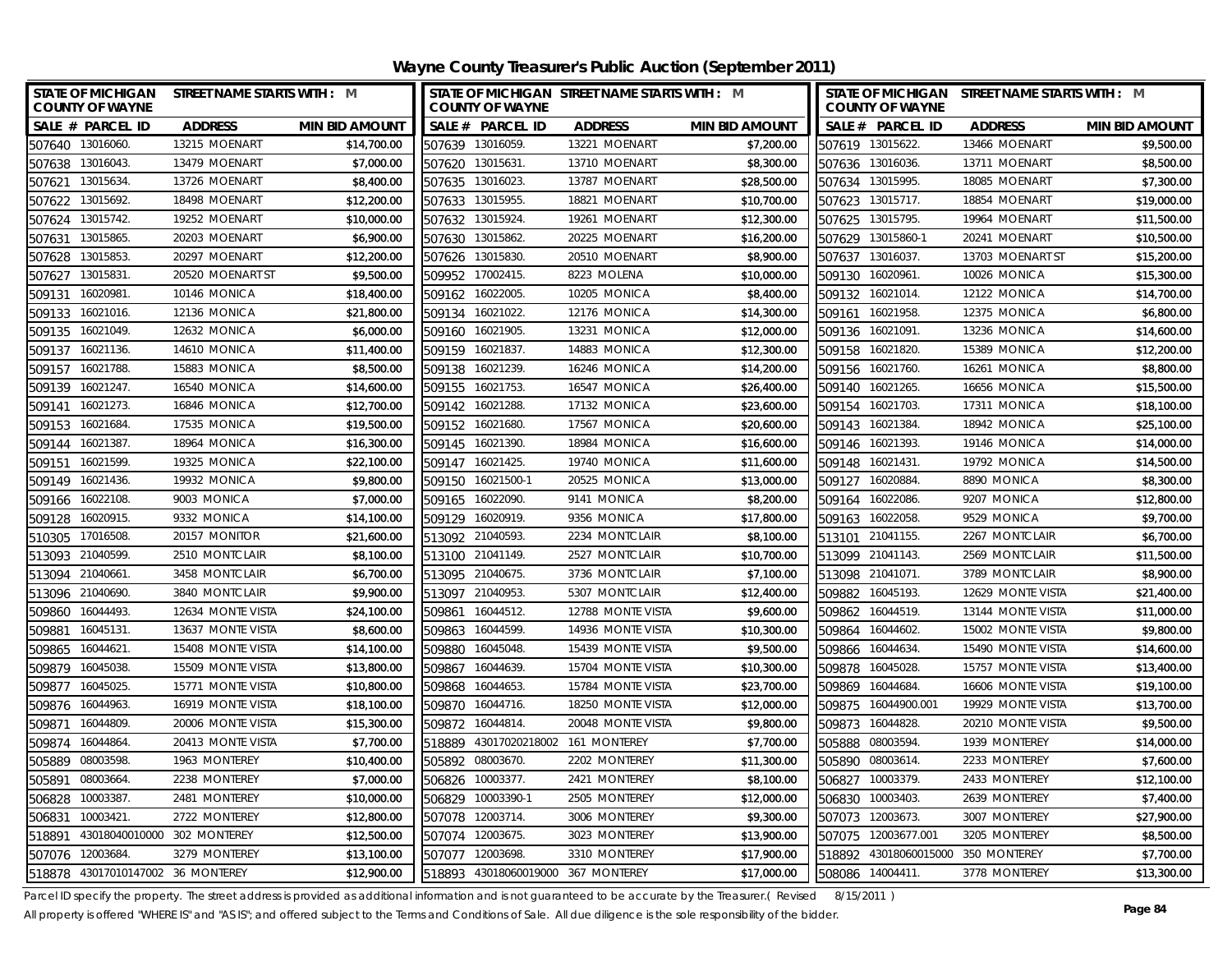| <b>STATE OF MICHIGAN</b><br><b>COUNTY OF WAYNE</b> | STREET NAME STARTS WITH : M |                   | <b>COUNTY OF WAYNE</b>     | STATE OF MICHIGAN STREET NAME STARTS WITH : M |                       |        | <b>COUNTY OF WAYNE</b>           | STATE OF MICHIGAN STREET NAME STARTS WITH : M |                       |
|----------------------------------------------------|-----------------------------|-------------------|----------------------------|-----------------------------------------------|-----------------------|--------|----------------------------------|-----------------------------------------------|-----------------------|
| SALE # PARCEL ID<br><b>ADDRESS</b>                 | <b>MIN BID AMOUNT</b>       |                   | SALE # PARCEL ID           | <b>ADDRESS</b>                                | <b>MIN BID AMOUNT</b> |        | SALE # PARCEL ID                 | <b>ADDRESS</b>                                | <b>MIN BID AMOUNT</b> |
| 518888 43017020202000 79 MONTEREY                  | \$13,700.00                 | 506736 10001501   |                            | 2688 MONTGOMERY                               | \$15,000.00           |        | 506987 12001662.                 | 3208 MONTGOMERY                               | \$11,700.00           |
| 507997 14002658.<br>3738 MONTGOMERY                | \$12,000.00                 | 507992 14002608.  |                            | 3813 MONTGOMERY                               | \$9,400.00            |        | 507996 14002646.                 | 3820 MONTGOMERY                               | \$14,700.00           |
| 507993 14002615.<br>4039 MONTGOMERY                | \$17,300.00                 | 507994 14002617.  |                            | 4053 MONTGOMERY                               | \$8,900.00            |        | 507995 14002633.                 | 4086 MONTGOMERY                               | \$8,200.00            |
| 519156 45002070003002 1121 MONTIE                  | \$18,400.00                 |                   | 519154 45002010048001      | 850 MONTIE                                    | \$13,100.00           |        | 509962 17003136-7                | 8201 MONTLIEU                                 | \$24,900.00           |
| 515639 22053347.<br>10021 MONTROSE                 | \$8,600.00                  | 515620 22052944.  |                            | 10056 MONTROSE                                | \$12,100.00           |        | 515638 22053334                  | 11359 MONTROSE                                | \$10,000.00           |
| 22052965.<br>11632 MONTROSE<br>515621              | \$14,800.00                 | 515637 22053321.  |                            | 11641 MONTROSE                                | \$10,300.00           |        | 515622 22052993-4                | 12080 MONTROSE                                | \$16,700.00           |
| 22052996.<br>515623<br>12098 MONTROSE              | \$5,100.00                  | 515624            | 22052997.                  | 12106 MONTROSE                                | \$10,100.00           |        | 515625 22053004-22               | 12154 MONTROSE                                | \$11,600.00           |
| 515626 22053023-4<br>12882 MONTROSE                | \$14,000.00                 | 515627 22053031.  |                            | 12936 MONTROSE                                | \$16,300.00           |        | 515636 22053236.                 | 13903 MONTROSE                                | \$18,800.00           |
| 22053220<br>14033 MONTROSE<br>515635               | \$17,200.00                 | 515628            | 22053067                   | 14034 MONTROSE                                | \$18,800.00           |        | 515629 22053073.                 | 14126 MONTROSE                                | \$14,900.00           |
| 22053075<br>14144 MONTROSE<br>515630               | \$12,400.00                 | 515631            | 22053076.                  | 14150 MONTROSE                                | \$14,500.00           |        | 515632 22053080.                 | 14182 MONTROSE                                | \$16,600.00           |
| 22053198<br>14259 MONTROSE<br>515634               | \$18,000.00                 | 515633 22053189.  |                            | 14367 MONTROSE                                | \$8,200.00            |        | 515609 22052746.                 | 6316 MONTROSE                                 | \$13,900.00           |
| 22053534<br>6385 MONTROSE<br>515651                | \$17,100.00                 | 515650 22053529.  |                            | 6501 MONTROSE                                 | \$4,800.00            |        | 515649 22053524.                 | 6539 MONTROSE                                 | \$19,400.00           |
| 22052776.<br>6604 MONTROSE<br>515610               | \$16,700.00                 | 515648 22053514.  |                            | 6607 MONTROSE                                 | \$15,600.00           |        | 515647 22053502.                 | 6765 MONTROSE                                 | \$14,900.00           |
| 22052798<br>6854 MONTROSE<br>515611                | \$11,800.00                 | 515646 22053478.  |                            | 7235 MONTROSE                                 | \$20,200.00           |        | 515612 22052808.                 | 7236 MONTROSE                                 | \$17,400.00           |
| 22053472-3<br>7281 MONTROSE<br>515645              | \$17,200.00                 | 515613 22052816.  |                            | 7300 MONTROSE                                 | \$15,800.00           |        | 515644 22053453.                 | 7483 MONTROSE                                 | \$12,900.00           |
| 22052846<br>7728 MONTROSE<br>515614                | \$10,700.00                 | 515615 22052847.  |                            | 7730 MONTROSE                                 | \$10,300.00           |        | 515616 22052848.                 | 7744 MONTROSE                                 | \$10,200.00           |
| 22052880<br>9190 MONTROSE<br>515617                | \$8,900.00                  | 515618            | 22052881                   | 9194 MONTROSE                                 | \$13,400.00           | 515643 | 22053402.                        | 9209 MONTROSE                                 | \$9,000.00            |
| 22053401<br>9213 MONTROSE<br>515642                | \$9,100.00                  | 515641            | 22053385.                  | 9393 MONTROSE                                 | \$14,100.00           |        | 515619 22052907.                 | 9562 MONTROSE                                 | \$12,200.00           |
| 22053370.<br>9627 MONTROSE<br>515640               | \$9,600.00                  | 519616            | 80077150037000 11318 MOORE |                                               | \$23,200.00           | 519007 | 44010060180002 3107 MOORE        |                                               | \$9,900.00            |
| 44010060238000 3638 MOORE<br>519008                | \$9,600.00                  | 519026            | 44014010080000             | 3756 MOORE                                    | \$23,100.00           |        | 519032 44014020189002 4148 MOORE |                                               | \$9,000.00            |
| 41007130101000 11411 MORAN<br>518654               | \$23,600.00                 | 506179            | 09009191.                  | 12257 MORAN                                   | \$14,700.00           | 506178 | 09009185.                        | 12291 MORAN                                   | \$15,100.00           |
| 09009184<br>12297 MORAN<br>506177                  | \$14,200.00                 | 506176 09009182.  |                            | 12311 MORAN                                   | \$10,000.00           |        | 506175 09009151.                 | 12627 MORAN                                   | \$10,500.00           |
| 13434 MORAN<br>09008959<br>506169                  | \$7,800.00                  | 506170 09008975.  |                            | 13530 MORAN                                   | \$7,200.00            |        | 506174 09009100.                 | 13553 MORAN                                   | \$10,300.00           |
| 09008991<br>13854 MORAN<br>506171                  | \$8,500.00                  |                   | 506172 09009016-21         | 17234 MORAN                                   | \$6,700.00            |        | 506173 09009053.                 | 17385 MORAN                                   | \$5,500.00            |
| 13010284.<br>5557 MORAN<br>507426                  | \$6,900.00                  | 514162 21076990-1 |                            | 10427 MORANG                                  | \$14,300.00           |        | 514161 21076932.                 | 11111 MORANG                                  | \$9,200.00            |
| 514160 21076866.002L<br>11801 MORANG               | \$22,600.00                 | 514159 21076749.  |                            | 18825 MORANG                                  | \$19,000.00           |        | 514158 21076742.                 | 18843 MORANG                                  | \$16,100.00           |
| 514163 21077018.<br>9213 MORANG                    | \$19,500.00                 | 508331 15002469.  |                            | 7580 MORGAN                                   | \$12,700.00           |        | 510441 18005759.                 | 10045 MORLEY                                  | \$7,700.00            |
| 510443 18005811.<br>10158 MORLEY                   | \$8,500.00                  | 510442 18005809.  |                            | 10302 MORLEY                                  | \$7,000.00            |        |                                  | 519530 71082010028000 175 MORNINGTON CT       | \$26,800.00           |
| 513382 21057229-32<br>16120 MOROSS                 | \$22,700.00                 | 514219 21079378.  |                            | 18731 MOROSS                                  | \$12,300.00           |        | 514218 21079337-8                | 19015 MOROSS                                  | \$13,500.00           |
| 514217 21079318-9<br>19135 MOROSS                  | \$8,000.00                  | 514220 21079559.  |                            | 19640 MOROSS                                  | \$11,700.00           |        | 514222 21079625.                 | 20222 MOROSS                                  | \$13,700.00           |
| 20238 MOROSS<br>514223 21079628-9                  | \$16,200.00                 | 514216 21079131.  |                            | 20429 MOROSS                                  | \$9,700.00            |        | 514224 21079769-70               | 21730 MOROSS                                  | \$13,200.00           |
| 21079771-2<br>21734 MOROSS<br>514225               | \$12,200.00                 | 514226 21079782-3 |                            | 21784 MOROSS                                  | \$11,700.00           |        | 514227 21079784-5                | 21786 MOROSS                                  | \$17,700.00           |
| 16010368<br>1551 MORRELL<br>508867                 | \$8,900.00                  | 508866 16010341.  |                            | 2105 MORRELL                                  | \$4,700.00            |        | 508865 16010332.                 | 2175 MORRELL                                  | \$23,700.00           |
| 518385 32100430411900 16 MORROSS CIR               | \$14,100.00                 |                   |                            | 518383 32100430409400 17 MORROSS CIR          | \$18,400.00           |        |                                  | 518384 32100430411300 28 MORROSS CIRCLE       | \$18,200.00           |
| 510735<br>18016579<br>8106 MORROW CIRCLE           | \$11,300.00                 | 510736 18016583-4 |                            | 8144 MORROW CIRCLE                            | \$14,200.00           |        | 510348 18002483.                 | 6340 MORTON                                   | \$6,500.00            |
| 43004030032000 288 MOSS<br>518763                  | \$10,600.00                 | 507507 13013243-4 |                            | 13041 MOUND                                   | \$16,000.00           |        | 507506 13013204-5                | 18087 MOUND                                   | \$8,500.00            |
| 13013196.<br>507505<br>18421 MOUND                 | \$9,100.00                  |                   | 507503 13013108-9          | 19397 MOUND                                   | \$12,300.00           |        | 507421 13009495-8                | 13401 MT ELLIOTT                              | \$15,600.00           |
| 15014280-1<br>17600 MT ELLIOTT<br>508604           | \$18,900.00                 | 507420            | 13009417.                  | 17845 MT ELLIOTT                              | \$8,300.00            |        | 507419 13009413.002L             | 17885 MT ELLIOTT                              | \$8,900.00            |
| 507418 13009325.<br>19125 MT ELLIOTT               | \$9,100.00                  | 507417 13009310-1 |                            | 19187 MT ELLIOTT                              | \$22,100.00           |        | 507425 13009860-1                | 3955 MT ELLIOTT                               | \$7,200.00            |
| 507424 13009831<br>4631 MT ELLIOTT                 | \$7,700.00                  | 508600 15014091.  |                            | 5010 MT ELLIOTT                               | \$7,200.00            |        | 508601 15014092-3                | 5016 MT ELLIOTT                               | \$9,100.00            |

Parcel ID specify the property. The street address is provided as additional information and is not guaranteed to be accurate by the Treasurer.( Revised 8/15/2011 )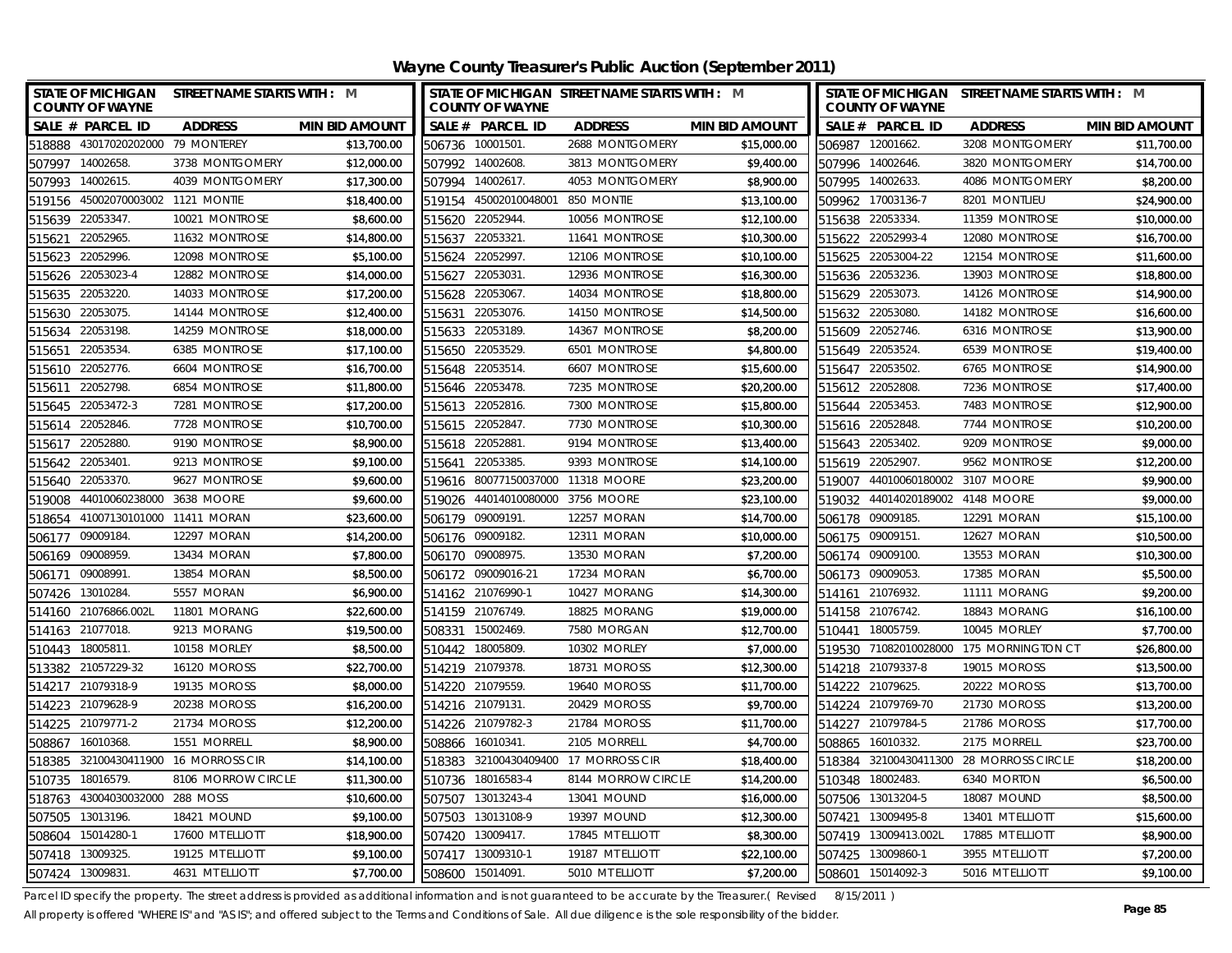|                  | <b>STATE OF MICHIGAN</b><br><b>COUNTY OF WAYNE</b> | STREET NAME STARTS WITH : M |                       |                  | <b>COUNTY OF WAYNE</b> | STATE OF MICHIGAN STREET NAME STARTS WITH : M |                       |        | <b>STATE OF MICHIGAN</b><br><b>COUNTY OF WAYNE</b> | STREET NAME STARTS WITH : M |                       |
|------------------|----------------------------------------------------|-----------------------------|-----------------------|------------------|------------------------|-----------------------------------------------|-----------------------|--------|----------------------------------------------------|-----------------------------|-----------------------|
|                  | SALE # PARCEL ID                                   | <b>ADDRESS</b>              | <b>MIN BID AMOUNT</b> | SALE #           | <b>PARCEL ID</b>       | <b>ADDRESS</b>                                | <b>MIN BID AMOUNT</b> |        | SALE # PARCEL ID                                   | <b>ADDRESS</b>              | <b>MIN BID AMOUNT</b> |
| 508602 15014147. |                                                    | 7702 MT ELLIOTT             | \$5,800.00            | 508603           | 15014170-3             | 8300 MT ELLIOTT                               | \$7,600.00            | 507423 | 13009583.                                          | 9615 MT ELLIOTT             | \$12,900.00           |
| 507422 13009582. |                                                    | 9621 MT ELLIOTT             | \$7,100.00            | 509974 17003837. |                        | 8125 MT OLIVET                                | \$7,300.00            |        | 509973 17003802.                                   | 8144 MT OLIVET              | \$9,200.00            |
| 505353 01002401. |                                                    | 253 MT VERNON               | \$9,600.00            | 505350 01002357. |                        | 414 MT VERNON                                 | \$6,900.00            |        | 505349 01002356.                                   | 420 MT VERNON               | \$7,100.00            |
| 505354           | 01002420                                           | 445 MT VERNON               | \$10,800.00           | 505355           | 01002421.              | 451 MT VERNON                                 | \$7,200.00            |        | 505356 01002423.                                   | 457 MT VERNON               | \$7,700.00            |
| 505351           | 01002380                                           | 64 MT VERNON                | \$5,100.00            |                  | 505716 05002675.       | 957 MT VERNON                                 | \$6,300.00            | 507268 | 12011645.                                          | 14892 MUIRLAND              | \$5,700.00            |
| 507276 12011935. |                                                    | 15015 MUIRLAND              | \$14,300.00           | 507275           | 12011934.              | 15021 MUIRLAND                                | \$7,200.00            | 507269 | 12011718.                                          | 15798 MUIRLAND              | \$7,500.00            |
| 507274           | 12011863.                                          | 15833 MUIRLAND              | \$6,900.00            | 507270           | 12011743.              | 16148 MUIRLAND                                | \$12,600.00           | 507271 | 12011750.                                          | 16198 MUIRLAND              | \$11,500.00           |
| 507272           | 12011769.                                          | 16562 MUIRLAND              | \$22,600.00           | 507273           | 12011818.              | 16563 MUIRLAND                                | \$20,100.00           | 511093 | 20006637.001                                       | 1550 MULLANE                | \$7,200.00            |
| 511343           | 21001990-1                                         | 17208 MUNICH                | \$11,100.00           | 511344           | 21002018-9             | 17217 MUNICH                                  | \$14,400.00           | 515938 | 22059983.                                          | 15464 MURRAY HILL           | \$18,200.00           |
| 515939           | 22059991                                           | 15712 MURRAY HILL           | \$15,400.00           | 515940           | 22060032.              | 16522 MURRAY HILL                             | \$4,500.00            | 515958 | 22060422.                                          | 16531 MURRAY HILL           | \$12,600.00           |
| 515957           | 22060417                                           | 16567 MURRAY HILL           | \$12,700.00           | 515941           | 22060060.              | 16766 MURRAY HILL                             | \$18,500.00           | 515956 | 22060393.                                          | 16779 MURRAY HILL           | \$9,200.00            |
| 515942           | 22060083                                           | 17182 MURRAY HILL           | \$25,700.00           | 515955           | 22060359.              | 17379 MURRAY HILL                             | \$15,600.00           | 515954 | 22060337.001                                       | 18115 MURRAY HILL           | \$13,500.00           |
| 515943           | 22060119.002                                       | 18210 MURRAY HILL           | \$13,200.00           | 515953           | 22060336.001           | 18219 MURRAY HILL                             | \$17,500.00           |        | 515952 22060330.                                   | 18271 MURRAY HILL           | \$16,600.00           |
| 515951           | 22060328.                                          | 18287 MURRAY HILL           | \$18,600.00           | 515944           | 22060146.              | 18600 MURRAY HILL                             | \$17,500.00           | 515950 | 22060279.                                          | 19149 MURRAY HILL           | \$10,600.00           |
| 515945           | 22060205                                           | 19442 MURRAY HILL           | \$12,000.00           | 515949           | 22060239.              | 19721 MURRAY HILL                             | \$14,000.00           | 515948 | 22060227.077                                       | 19967 MURRAY HILL           | \$14,400.00           |
| 515946           | 22060227.003                                       | 20026 MURRAY HILL           | \$19,600.00           | 515947           | 22060227.055           | 20239 MURRAY HILL                             | \$17,900.00           | 510319 | 18000623.                                          | 6337 MUSKET                 | \$15,700.00           |
| 510321           | 18000631-2                                         | 6342 MUSKET                 | \$12,800.00           | 510320           | 18000628.              | 6360 MUSKET                                   | \$7,800.00            | 519312 | 50007090008002                                     | 14 MYRTLE                   | \$24,500.00           |
|                  | 519317 50008060024000 27 MYRTLE                    |                             | \$8,400.00            | 505671 04000658. |                        | 687 MYRTLE                                    | \$7,100.00            |        | 505672 04000659.                                   | 697 MYRTLE                  | \$7,100.00            |

**Wayne County Treasurer's Public Auction (September 2011)**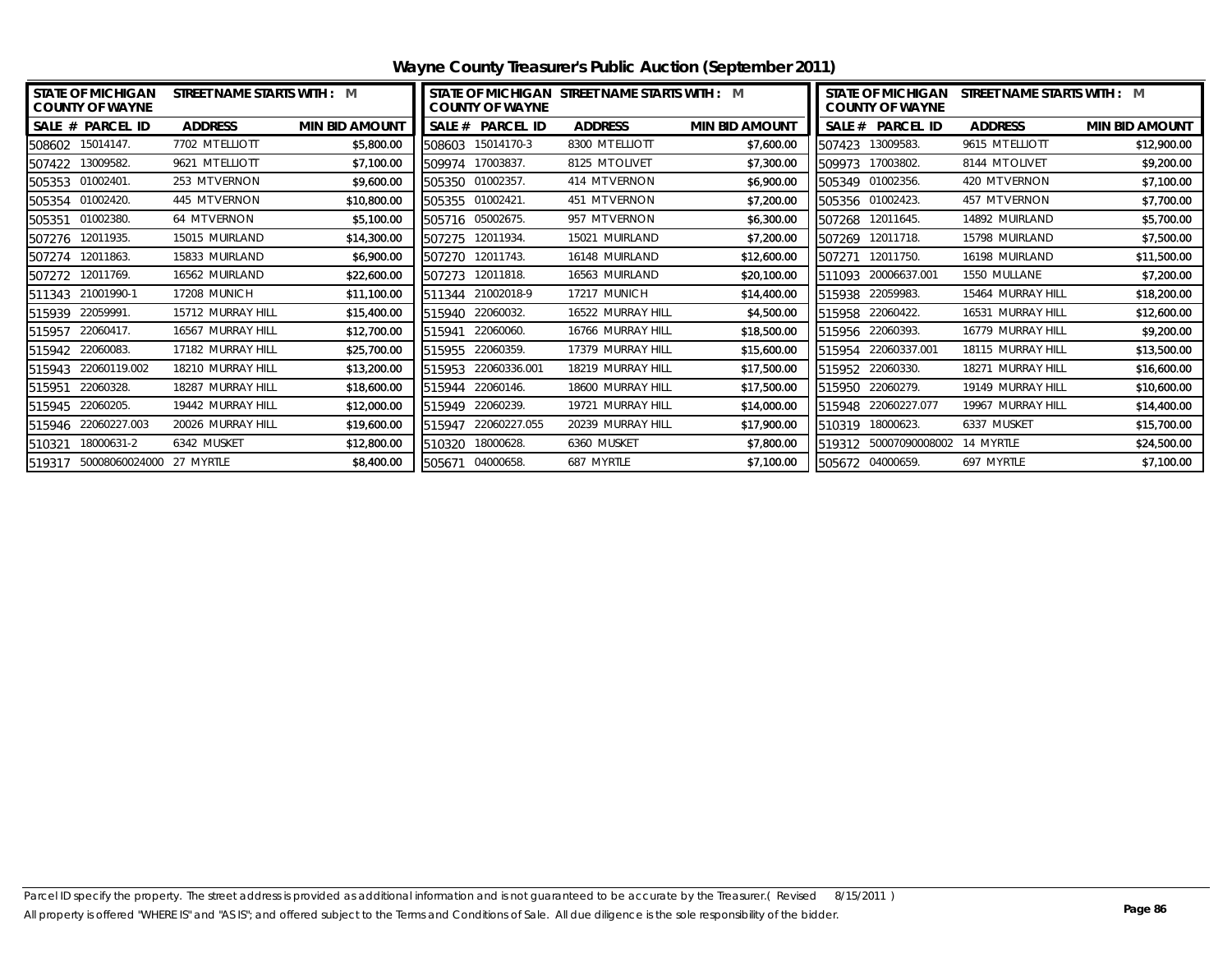| STATE OF MICHIGAN STREET NAME STARTS WITH : N<br><b>COUNTY OF WAYNE</b> |                       | STATE OF MICHIGAN STREET NAME STARTS WITH : N<br><b>COUNTY OF WAYNE</b> |                              |                       | <b>COUNTY OF WAYNE</b>                | STATE OF MICHIGAN STREET NAME STARTS WITH : N |                       |
|-------------------------------------------------------------------------|-----------------------|-------------------------------------------------------------------------|------------------------------|-----------------------|---------------------------------------|-----------------------------------------------|-----------------------|
| SALE # PARCEL ID<br><b>ADDRESS</b>                                      | <b>MIN BID AMOUNT</b> | SALE # PARCEL ID                                                        | <b>ADDRESS</b>               | <b>MIN BID AMOUNT</b> | SALE # PARCEL ID                      | <b>ADDRESS</b>                                | <b>MIN BID AMOUNT</b> |
| 518444 33017990133000 6034 N BEECH DALY                                 | \$5,900.00            | 518442 33011010141000 6503 N BEECH DALY                                 |                              | \$10,800.00           | 508195 14007427.                      | 8830 N CLARENDON                              | \$10,000.00           |
| 508198 14007493.<br>8845 N CLARENDON                                    | \$14,700.00           | 508196 14007430.                                                        | 8856 N CLARENDON             | \$15,900.00           | 508197 14007461.                      | 9059 N CLARENDON                              | \$9,800.00            |
| 518365 32091740201300 850 N DENWOOD                                     | \$23,000.00           | 510500 18008997.                                                        | 2431 N GREEN                 | \$6,700.00            | 518364 32091611101300 1718 N HIGHLAND |                                               | \$17,900.00           |
| 514396 22009873.099<br>22785 N KANE                                     | \$13,600.00           | 506731 10001308                                                         | 2524 N LA SALLE GARDENS      | \$13,400.00           | 506730 10001300.                      | 2525 N LA SALLE GARDENS                       | \$15,600.00           |
| 519390 56032020405000 6087 N LINVILLE                                   | \$16,900.00           | 508207 14007766                                                         | 11309 N MARTINDALE           | \$8,200.00            | 508206 14007751.                      | 11399 N MARTINDALE                            | \$8,300.00            |
| 14007745.<br>11435 N MARTINDALE<br>508205                               | \$10,200.00           | 508204 14007735                                                         | 11651 N MARTINDALE           | \$10,800.00           | 508203 14007645.                      | 11660 N MARTINDALE                            | \$11,800.00           |
| 508201<br>14007558.<br>8975 N MARTINDALE                                | \$8,900.00            | 508200 14007545.                                                        | 9069 N MARTINDALE            | \$7,500.00            | 508199 14007529.                      | 9146 N MARTINDALE                             | \$16,000.00           |
| 14007809<br>9237 N MARTINDALE<br>508211                                 | \$7,500.00            | 508210 14007805.                                                        | 9261 N MARTINDALE            | \$8,400.00            | 508209 14007797.                      | 9319 N MARTINDALE                             | \$10,400.00           |
| 14007580<br>9338 N MARTINDALE<br>508202                                 | \$11,700.00           | 508208 14007771.                                                        | 9731 N MARTINDALE            | \$9,200.00            | 519386 56007990002000 0 N MERRIMAN    |                                               | \$23,000.00           |
| 56007010590000 7202 N MERRIMAN<br>519384                                | \$17,800.00           | 56007010589001<br>519383                                                | 7300 N MERRIMAN              | \$237,300.00          | 519396 56056020039000 38248 N RICKHAM |                                               | \$24,100.00           |
| 44018020754000 26800 N RIVER PARK<br>519064                             | \$15,300.00           | 56032010045000 0 N WALTON<br>519389                                     |                              | \$6,300.00            | 518631 41004030177000 11366 NAGEL     |                                               | \$12,300.00           |
| 41004030178000 11372 NAGEL<br>518632                                    | \$11,300.00           | 518633 41004030229000 12042 NAGEL                                       |                              | \$16,200.00           | 508321 15001262.                      | 7190 NAGLE                                    | \$9,900.00            |
| 15001289.<br>7215 NAGLE<br>508322                                       | \$9,800.00            | 507399 13007709-10                                                      | 3876 NANCY                   | \$10,800.00           | 16018335.<br>509022                   | 11343 NARDIN                                  | \$13,700.00           |
| 16018326.<br>11417 NARDIN<br>509021                                     | \$8,400.00            | 508310 14013096.                                                        | 12048 NARDIN                 | \$11,600.00           | 14013033.<br>508309                   | 9730 NARDIN                                   | \$10,200.00           |
| 21013724<br>11050 NASHVILLE<br>511907                                   | \$13,200.00           | 511906 21013722.                                                        | 11066 NASHVILLE              | \$7,100.00            | 511905 21013688.                      | 11500 NASHVILLE                               | \$14,800.00           |
| 511908 21013769.<br>11529 NASHVILLE                                     | \$12,300.00           | 511904 21013682.                                                        | 11550 NASHVILLE              | \$13,700.00           | 511903 21013675.                      | 11766 NASHVILLE                               | \$11,000.00           |
| 511909 21013780.<br>11775 NASHVILLE                                     | \$26,600.00           | 511902 21013665.                                                        | 11844 NASHVILLE              | \$12,500.00           | 511910 21013796.                      | 12019 NASHVILLE                               | \$14,400.00           |
| 511911 21013805.<br>12083 NASHVILLE                                     | \$11,600.00           | 13007792-3<br>507400                                                    | 3845 NAUMANN                 | \$10,700.00           | 513157 21046654.                      | 1039 NAVAHOE                                  | \$9,300.00            |
| 513159 21046726.<br>549 NAVAHOE                                         | \$10,900.00           | 513158 21046699                                                         | 727 NAVAHOE                  | \$6,400.00            | 513155 21046634                       | 900 NAVAHOE                                   | \$7,000.00            |
| 513156 21046636.<br>912 NAVAHOE                                         | \$9,200.00            | 19000317.<br>510822                                                     | 9379 NAVARRE                 | \$13,300.00           | 511049 20003932.                      | 8096 NAVY                                     | \$35,300.00           |
| 32100720502600 7039 NECKEL<br>518404                                    | \$16,800.00           | 32100641702900<br>518397                                                | 7525 NECKEL                  | \$12,200.00           | 514144 21076138.                      | 4048 NEFF                                     | \$11,700.00           |
| 21076373.<br>4101 NEFF<br>514157                                        | \$9,300.00            | 514156 21076357.                                                        | 4269 NEFF                    | \$10,200.00           | 514155 21076352.                      | 4321 NEFF                                     | \$13,300.00           |
| 514154 21076348.<br>4351 NEFF                                           | \$9,100.00            | 514145 21076160.001                                                     | 4522 NEFF                    | \$11,500.00           | 514146 21076168.                      | 4644 NEFF                                     | \$10,700.00           |
| 514153 21076308<br>5055 NEFF                                            | \$9,700.00            | 514147 21076187.                                                        | 5100 NEFF                    | \$16,100.00           | 514148 21076190.001                   | 5126 NEFF                                     | \$12,300.00           |
| 514152 21076299.014L<br>5201 NEFF                                       | \$14,600.00           | 514151 21076298.010L                                                    | 5501 NEFF                    | \$14,100.00           | 514150 21076279.                      | 5951 NEFF                                     | \$8,600.00            |
| 514149 21076272.<br>6019 NEFF                                           | \$15,400.00           | 519193 45015040039000 2140 NEW YORK                                     |                              | \$10,200.00           | 519092 44022010488000 26731 NEW YORK  |                                               | \$11,000.00           |
| 519096 44022010564000 26740 NEW YORK                                    | \$13,600.00           | 519095 44022010546000 27034 NEW YORK                                    |                              | \$9,300.00            | 519094 44022010535000 27212 NEW YORK  |                                               | \$27,800.00           |
| 519093 44022010520000 27233 NEW YORK                                    | \$12,700.00           | 506185 09009450.                                                        | 13456 NEWBERN                | \$10,300.00           | 506186 09009462.                      | 13528 NEWBERN                                 | \$10,700.00           |
| 506187<br>09009502.<br>13881 NEWBERN                                    | \$7,800.00            | 519590 80014030023300 5859 NEWBERRY                                     |                              | \$7,400.00            | 513295 21053716.                      | 1162 NEWPORT                                  | \$7,400.00            |
| 513289 21053569.<br>178 NEWPORT                                         | \$7,600.00            | 513305 21054363.                                                        | 229 NEWPORT                  | \$13,500.00           | 513304 21054362.                      | 233 NEWPORT                                   | \$25,500.00           |
| 513290 21053585<br>252 NEWPORT                                          | \$13,900.00           | 513291 21053591                                                         | 282 NEWPORT                  | \$18,700.00           | 513292 21053594.                      | 300 NEWPORT                                   | \$12,300.00           |
| 21053602<br>350 NEWPORT<br>513293                                       | \$8,700.00            | 513294 21053604                                                         | 364 NEWPORT                  | \$8,700.00            | 513296 21053870.                      | 4144 NEWPORT                                  | \$8,100.00            |
| 513303<br>21054077<br>4179 NEWPORT                                      | \$21,200.00           | 513297<br>21053932.                                                     | 5034 NEWPORT                 | \$15,900.00           | 513298 21053939.                      | 5236 NEWPORT                                  | \$8,300.00            |
| 513299 21053943.<br>5266 NEWPORT                                        | \$15,900.00           | 513300 21053951                                                         | 5730 NEWPORT                 | \$12,700.00           | 513301 21053971.                      | 5982 NEWPORT                                  | \$11,400.00           |
| 513302 21053972.<br>5990 NEWPORT                                        | \$14,200.00           | 518440 33004010213000 8402 NIGHTINGALE                                  |                              | \$7,200.00            | 518362 30018010842002 9873 NIVER      |                                               | \$11,400.00           |
| 79035011685002 11408 NORBORNE<br>519582                                 | \$16,100.00           | 79020020816002<br>519580                                                | 15808 NORBORNE               | \$7,800.00            | 519579 79020020742000                 | 15865 NORBORNE                                | \$14,200.00           |
| 22018507.007<br>23050 NORFOLK<br>514582                                 | \$22,500.00           | 22018504.002L<br>514581                                                 | 23089 NORFOLK                | \$25,000.00           | 519110 44023070045000                 | 26057 NORFOLK                                 | \$8,500.00            |
| 44023070046000 26069 NORFOLK<br>519111                                  | \$9,400.00            | 519102                                                                  | 44022010666000 26641 NORFOLK | \$8,600.00            | 519103 44022010734000 26942 NORFOLK   |                                               | \$9,300.00            |
| 511103 20007406<br>2429 NORMAN                                          | \$6,900.00            | 506052 08010524.                                                        | 15600 NORMANDY               | \$10,300.00           | 506055 08010655.                      | 15831 NORMANDY                                | \$5,000.00            |
| 506054 08010628<br>16205 NORMANDY                                       | \$20,500.00           | 506053 08010584.                                                        | 16586 NORMANDY               | \$18,200.00           | 510732 18016416.                      | 8156 NORMILE                                  | \$11,600.00           |

Parcel ID specify the property. The street address is provided as additional information and is not guaranteed to be accurate by the Treasurer.( Revised 8/15/2011 )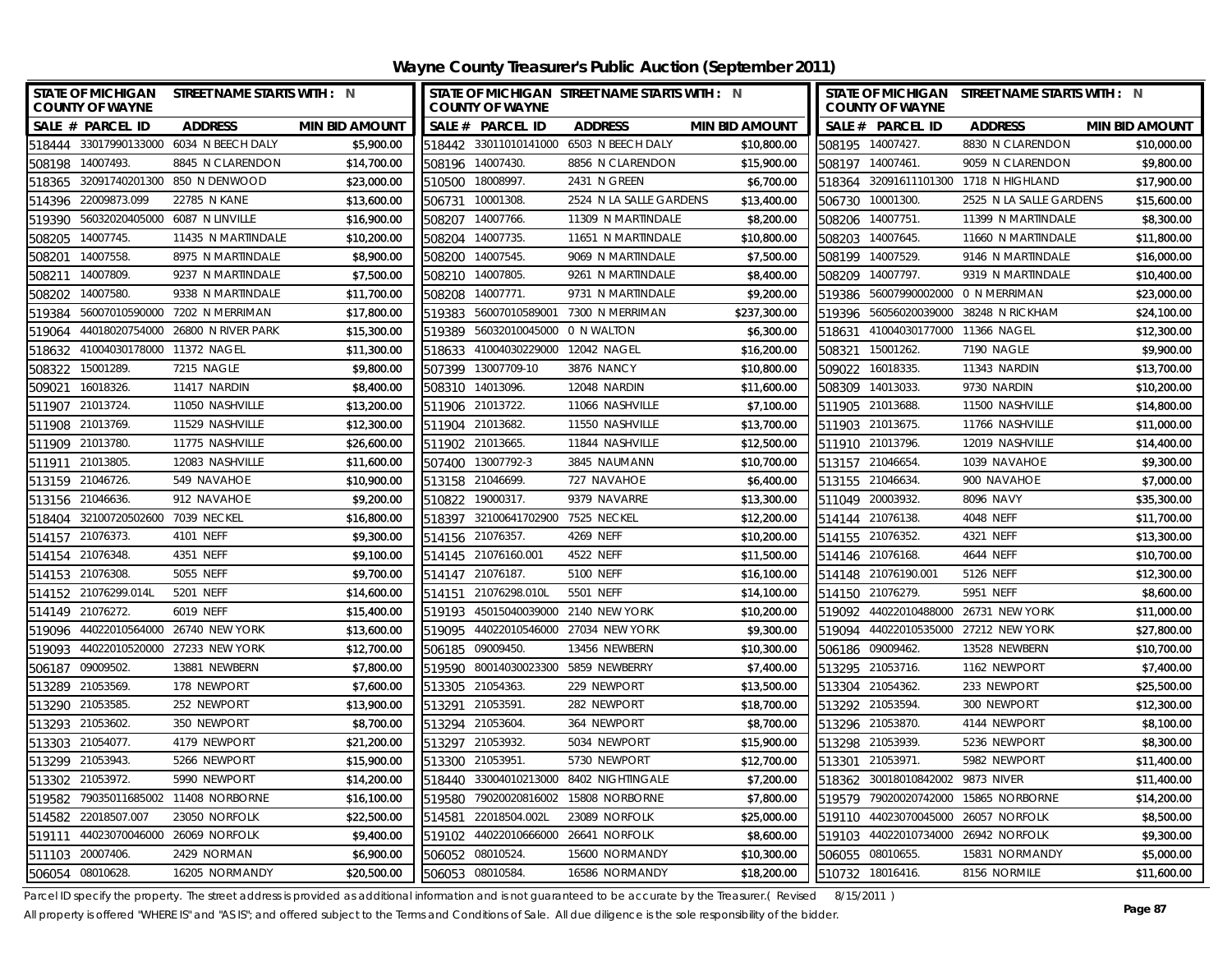|                   | STATE OF MICHIGAN STREET NAME STARTS WITH : N<br><b>COUNTY OF WAYNE</b> |                                 |                       | STATE OF MICHIGAN STREET NAME STARTS WITH : N<br><b>COUNTY OF WAYNE</b> |                                 |                   |                       | STATE OF MICHIGAN STREET NAME STARTS WITH : N<br><b>COUNTY OF WAYNE</b> |                                    |                                        |                       |
|-------------------|-------------------------------------------------------------------------|---------------------------------|-----------------------|-------------------------------------------------------------------------|---------------------------------|-------------------|-----------------------|-------------------------------------------------------------------------|------------------------------------|----------------------------------------|-----------------------|
|                   | SALE # PARCEL ID                                                        | <b>ADDRESS</b>                  | <b>MIN BID AMOUNT</b> |                                                                         | SALE # PARCEL ID                | <b>ADDRESS</b>    | <b>MIN BID AMOUNT</b> |                                                                         | SALE # PARCEL ID                   | <b>ADDRESS</b>                         | <b>MIN BID AMOUNT</b> |
|                   | 518766 43004040145000 102 NORTH                                         |                                 | \$8,600.00            |                                                                         | 518765 43004040137000 124 NORTH |                   | \$24,200.00           |                                                                         | 505955 08005545.                   | 2018 NORTH                             | \$11,700.00           |
| 508925            | 16012761.                                                               | 5871 NORTHFIELD                 | \$7,900.00            | 508924                                                                  | 16012736.                       | 6025 NORTHFIELD   | \$16,300.00           | 508921                                                                  | 16012645.                          | 6364 NORTHFIELD                        | \$6,500.00            |
| 508922            | 16012649.                                                               | 6390 NORTHFIELD                 | \$10,100.00           | 508923                                                                  | 16012658.                       | 6440 NORTHFIELD   | \$9,500.00            | 510687                                                                  | 18014712.                          | 10401 NORTHLAWN                        | \$20,400.00           |
| 509495            | 16032556.                                                               | 11191 NORTHLAWN                 | \$13,800.00           | 509461                                                                  | 16031576.                       | 12042 NORTHLAWN   | \$7,300.00            | 509462                                                                  | 16031589.                          | 12130 NORTHLAWN                        | \$14,100.00           |
| 509463            | 16031597.                                                               | 12188 NORTHLAWN                 | \$11,000.00           | 509464                                                                  | 16031608.                       | 12344 NORTHLAWN   | \$14,200.00           |                                                                         | 509494 16032508.                   | 12401 NORTHLAWN                        | \$6,300.00            |
| 509493            | 16032459.                                                               | 13521 NORTHLAWN                 | \$9,400.00            | 509492                                                                  | 16032451                        | 13579 NORTHLAWN   | \$19,200.00           | 509465                                                                  | 16031688.                          | 13900 NORTHLAWN                        | \$7,300.00            |
| 509491            | 16032432.                                                               | 13955 NORTHLAWN                 | \$7,600.00            | 509466                                                                  | 16031701.                       | 14004 NORTHLAWN   | \$8,000.00            | 509467                                                                  | 16031717.                          | 14222 NORTHLAWN                        | \$12,400.00           |
| 509490            | 16032408.                                                               | 14229 NORTHLAWN                 | \$5,600.00            | 509468                                                                  | 16031724.                       | 14268 NORTHLAWN   | \$11,700.00           |                                                                         | 509489 16032402.                   | 14269 NORTHLAWN                        | \$15,900.00           |
| 509469 16031726.  |                                                                         | 14280 NORTHLAWN                 | \$15,300.00           |                                                                         | 509470 16031768.                | 14896 NORTHLAWN   | \$11,800.00           |                                                                         | 509488 16032357.                   | 14903 NORTHLAWN                        | \$8,300.00            |
| 509487            | 16032354                                                                | 14921 NORTHLAWN                 | \$8,800.00            | 509471                                                                  | 16031779.                       | 15358 NORTHLAWN   | \$11,200.00           |                                                                         | 509472 16031796.                   | 15464 NORTHLAWN                        | \$13,000.00           |
| 509473            | 16031798.                                                               | 15478 NORTHLAWN                 | \$13,800.00           | 509474                                                                  | 16031805.                       | 15702 NORTHLAWN   | \$5,800.00            |                                                                         | 509486 16032317.                   | 15731 NORTHLAWN                        | \$8,600.00            |
| 509475            | 16031825.                                                               | 15830 NORTHLAWN                 | \$7,300.00            |                                                                         | 509476 16031837.                | 16140 NORTHLAWN   | \$12,400.00           | 509485                                                                  | 16032280.                          | 16203 NORTHLAWN                        | \$20,600.00           |
| 509484            | 16032253.                                                               | 17165 NORTHLAWN                 | \$12,700.00           |                                                                         | 509477 16031882.                | 17310 NORTHLAWN   | \$12,400.00           |                                                                         | 509478 16031898.                   | 17520 NORTHLAWN                        | \$13,800.00           |
| 509483            | 16032210.                                                               | 18041 NORTHLAWN                 | \$24,200.00           | 509482                                                                  | 16032169.                       | 18625 NORTHLAWN   | \$10,700.00           |                                                                         | 509481 16032103.                   | 20009 NORTHLAWN                        | \$9,100.00            |
| 509479            | 16032018.                                                               | 20010 NORTHLAWN                 | \$19,300.00           | 509480                                                                  | 16032034.                       | 20174 NORTHLAWN   | \$11,500.00           | 510693                                                                  | 18014853                           | 8095 NORTHLAWN                         | \$9,100.00            |
| 510683            | 18014577.                                                               | 8144 NORTHLAWN                  | \$10,200.00           | 510692                                                                  | 18014826.                       | 8321 NORTHLAWN    | \$5,100.00            |                                                                         | 510684 18014615.                   | 8580 NORTHLAWN                         | \$15,500.00           |
| 510691            | 18014805.                                                               | 8601 NORTHLAWN                  | \$35,100.00           | 510685                                                                  | 18014622.                       | 8628 NORTHLAWN    | \$9,100.00            |                                                                         | 510690 18014785.                   | 9029 NORTHLAWN                         | \$14,600.00           |
| 510686            | 18014646.                                                               | 9092 NORTHLAWN                  | \$9,100.00            | 510689                                                                  | 18014757.                       | 9361 NORTHLAWN    | \$10,200.00           |                                                                         | 510688 18014718-20                 | 9909 NORTHLAWN                         | \$10,200.00           |
| 519621            | 80113990010700 0 NORTHLINE                                              |                                 | \$78,200.00           |                                                                         | 519620 80095990005000           | 29100 NORTHLINE   | \$79,700.00           |                                                                         | 519234 47006070063000              | 3530 NORTHPOINTE BLVD                  | \$10,300.00           |
| 519483            |                                                                         | 60059050014000 23920 NORTHSTONE | \$15,700.00           | 506732                                                                  | 10001359.                       | 2718 NORTHWESTERN | \$8,800.00            |                                                                         | 506973 12001347.                   | 2930 NORTHWESTERN                      | \$12,300.00           |
| 506972 12001342.  |                                                                         | Village Dr<br>2968 NORTHWESTERN | \$9,600.00            |                                                                         | 506971 12001335.                | 3020 NORTHWESTERN | \$13,300.00           |                                                                         | 506969 12001291.                   | 3263 NORTHWESTERN                      | \$6,500.00            |
| 506970 12001295.  |                                                                         | 3289 NORTHWESTERN               | \$8,500.00            |                                                                         | 507982 14002458                 | 3770 NORTHWESTERN | \$16,200.00           |                                                                         | 507981 14002457.                   | 3778 NORTHWESTERN                      | \$17,600.00           |
| 507980 14002449.  |                                                                         | 3799 NORTHWESTERN               | \$14,700.00           |                                                                         | 509910 17000507.                | 8050 NORVELL      | \$4,900.00            |                                                                         | 518623 41003040326000 2627 NORWALK |                                        | \$13,000.00           |
| 507359 13005288.  |                                                                         | 6214 NORWALK                    | \$15,600.00           |                                                                         | 507842 13022394.                | 18027 NORWOOD     | \$13,300.00           |                                                                         | 507827 13022086.                   | 18044 NORWOOD                          | \$10,400.00           |
| 507841 13022383.  |                                                                         | 18423 NORWOOD                   | \$12,700.00           |                                                                         | 507828 13022099.                | 18450 NORWOOD     | \$10,100.00           |                                                                         | 507840 13022373.                   | 18511 NORWOOD                          | \$16,300.00           |
| 507839 13022358-9 |                                                                         | 18631 NORWOOD                   | \$13,200.00           |                                                                         | 507838 13022349.                | 19141 NORWOOD     | \$19,000.00           |                                                                         | 507837 13022339.                   | 19203 NORWOOD                          | \$14,900.00           |
| 507836 13022336.  |                                                                         | 19221 NORWOOD                   | \$11,200.00           |                                                                         | 507829 13022143-4               | 19240 NORWOOD     | \$9,900.00            |                                                                         | 507830 13022156-7                  | 19340 NORWOOD                          | \$13,900.00           |
| 507831 13022186.  |                                                                         | 19690 NORWOOD                   | \$12,200.00           |                                                                         | 507832 13022192.007             | 19988 NORWOOD     | \$15,400.00           |                                                                         | 507833 13022192.008                | 20000 NORWOOD                          | \$21,600.00           |
|                   | 507834 13022199-200                                                     | 20156 NORWOOD                   | \$12,700.00           | 507835                                                                  | 13022203.                       | 20180 NORWOOD     | \$19,500.00           |                                                                         |                                    | 519091 44022010464000 26864 NOTRE DAME | \$11,900.00           |
| 513743 21066809.  |                                                                         | 10025 NOTTINGHAM                | \$8,200.00            |                                                                         | 513721 21066546.                | 10030 NOTTINGHAM  | \$8,800.00            |                                                                         | 513722 21066550.                   | 10060 NOTTINGHAM                       | \$11,100.00           |
| 513723 21066570.  |                                                                         | 10224 NOTTINGHAM                | \$16,500.00           |                                                                         | 513724 21066571                 | 10230 NOTTINGHAM  | \$16,100.00           |                                                                         | 513742 21066776.                   | 10279 NOTTINGHAM                       | \$5,300.00            |
| 513741 21066775.  |                                                                         | 10285 NOTTINGHAM                | \$11,400.00           |                                                                         | 513725 21066580.                | 10424 NOTTINGHAM  | \$15,700.00           |                                                                         | 513726 21066595                    | 10536 NOTTINGHAM                       | \$15,100.00           |
| 513740 21066745.  |                                                                         | 10727 NOTTINGHAM                | \$18,200.00           |                                                                         | 513739 21066741                 | 10829 NOTTINGHAM  | \$10,600.00           |                                                                         | 513727 21066620.001                | 10886 NOTTINGHAM                       | \$10,900.00           |
|                   | 513738 21066715.002L                                                    | 11043 NOTTINGHAM                | \$11,100.00           |                                                                         | 513728 21066635.002L            | 11094 NOTTINGHAM  | \$9,500.00            |                                                                         | 513729 21066653                    | 11510 NOTTINGHAM                       | \$16,900.00           |
| 513730            | 21066654                                                                | 11520 NOTTINGHAM                | \$20,700.00           |                                                                         | 513737 21066683.                | 11535 NOTTINGHAM  | \$20,000.00           |                                                                         | 513731 21066660.003                | 11584 NOTTINGHAM                       | \$16,200.00           |
|                   | 513732 21066660.005                                                     | 11600 NOTTINGHAM                | \$24,700.00           |                                                                         | 513736 21066678.011             | 11611 NOTTINGHAM  | \$14,300.00           |                                                                         | 513733 21066660.007                | 11618 NOTTINGHAM                       | \$14,800.00           |
|                   | 513735 21066678.005                                                     | 11661 NOTTINGHAM                | \$26,600.00           |                                                                         | 513734 21066673.                | 11735 NOTTINGHAM  | \$13,100.00           |                                                                         | 513756 21067002.                   | 3605 NOTTINGHAM                        | \$10,700.00           |
| 513704 21066362   |                                                                         | 3644 NOTTINGHAM                 | \$10,600.00           |                                                                         | 513705 21066376.                | 3936 NOTTINGHAM   | \$25,100.00           |                                                                         | 513755 21066982.                   | 3945 NOTTINGHAM                        | \$8,300.00            |
| 513706 21066386.  |                                                                         | 4014 NOTTINGHAM                 | \$26,200.00           |                                                                         | 513707 21066392.                | 4144 NOTTINGHAM   | \$17,400.00           |                                                                         | 513754 21066962.                   | 4185 NOTTINGHAM                        | \$20,200.00           |

Parcel ID specify the property. The street address is provided as additional information and is not guaranteed to be accurate by the Treasurer.(Revised 8/15/2011)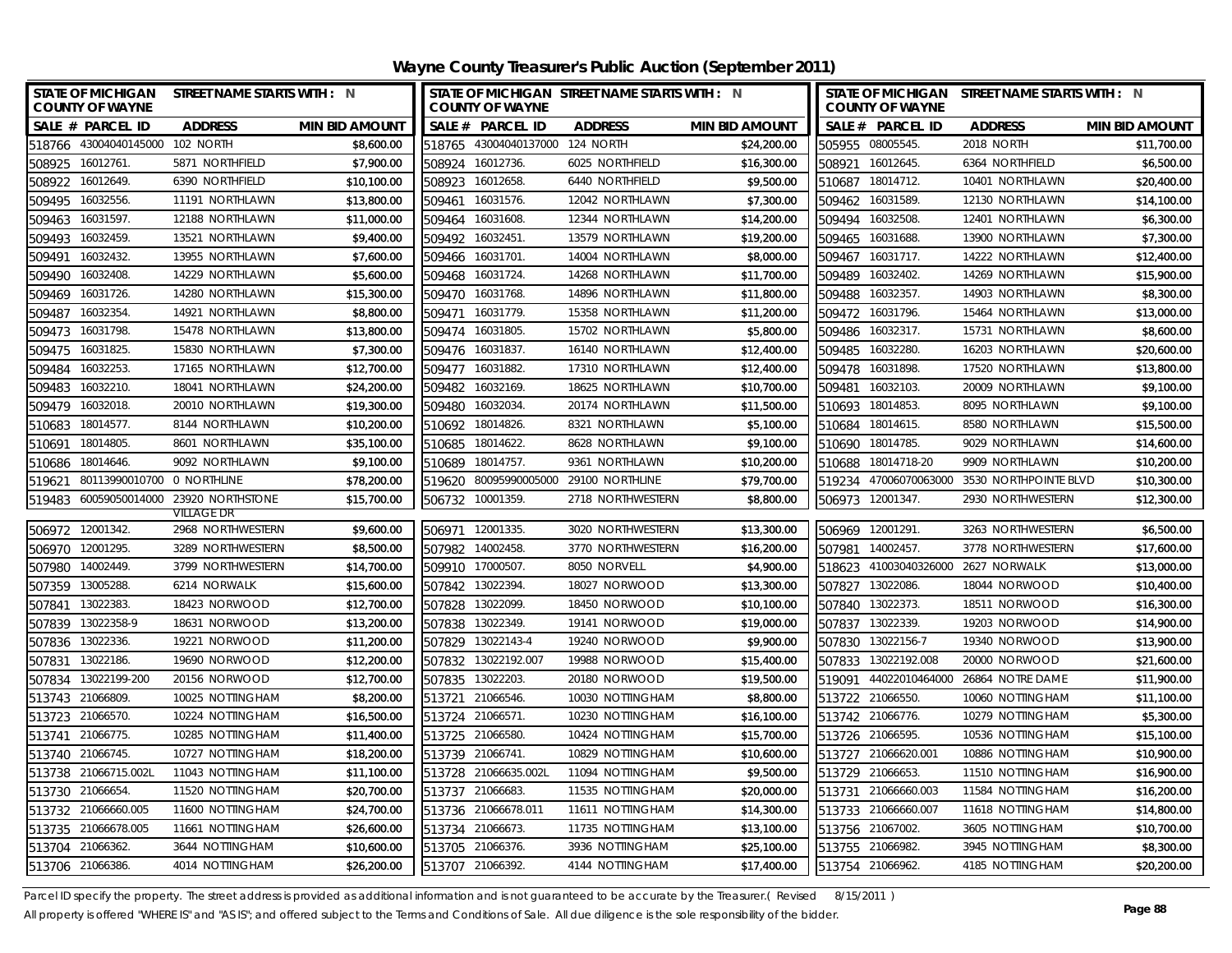| <b>STATE OF MICHIGAN</b><br><b>COUNTY OF WAYNE</b> | STREET NAME STARTS WITH : N |                       | <b>COUNTY OF WAYNE</b>     | STATE OF MICHIGAN STREET NAME STARTS WITH : N |                       | <b>STATE OF MICHIGAN</b><br><b>COUNTY OF WAYNE</b> | STREET NAME STARTS WITH : N |                       |
|----------------------------------------------------|-----------------------------|-----------------------|----------------------------|-----------------------------------------------|-----------------------|----------------------------------------------------|-----------------------------|-----------------------|
| SALE # PARCEL ID                                   | <b>ADDRESS</b>              | <b>MIN BID AMOUNT</b> | <b>PARCEL ID</b><br>SALE # | <b>ADDRESS</b>                                | <b>MIN BID AMOUNT</b> | SALE # PARCEL ID                                   | <b>ADDRESS</b>              | <b>MIN BID AMOUNT</b> |
| 513753 21066958.                                   | 4215 NOTTINGHAM             | \$12,800.00           | 21066954.<br>513752        | 4327 NOTTINGHAM                               | \$9,800.00            | 21066406.<br>513708                                | 4336 NOTTINGHAM             | \$11,000.00           |
| 513709<br>21066411                                 | 4374 NOTTINGHAM             | \$12,600.00           | 21066932.<br>513751        | 4685 NOTTINGHAM                               | \$24,600.00           | 513710 21066431.                                   | 4714 NOTTINGHAM             | \$15,400.00           |
| 21066452<br>513711                                 | 5090 NOTTINGHAM             | \$12,700.00           | 513712 21066460.           | 5234 NOTTINGHAM                               | \$12,000.00           | 513750 21066893.                                   | 5283 NOTTINGHAM             | \$13,900.00           |
| 21066892<br>513749                                 | 5291 NOTTINGHAM             | \$11,100.00           | 21066468.<br>513713        | 5296 NOTTINGHAM                               | \$15,400.00           | 21066472.<br>513714                                | 5510 NOTTINGHAM             | \$17,100.00           |
| 513715 21066473.                                   | 5518 NOTTINGHAM             | \$16,300.00           | 21066886.<br>513748        | 5519 NOTTINGHAM                               | \$16,400.00           | 21066881<br>513747                                 | 5561 NOTTINGHAM             | \$13,500.00           |
| 21066873<br>513746                                 | 5721 NOTTINGHAM             | \$11,000.00           | 21066867<br>513745         | 5767 NOTTINGHAM                               | \$17,700.00           | 513716 21066496.                                   | 5798 NOTTINGHAM             | \$16,600.00           |
| 513717<br>21066503                                 | 5936 NOTTINGHAM             | \$18,900.00           | 21066529.<br>513718        | 9834 NOTTINGHAM                               | \$9,700.00            | 21066821<br>513744                                 | 9861 NOTTINGHAM             | \$9,000.00            |
| 513719 21066537.                                   | 9888 NOTTINGHAM             | \$9,600.00            | 21066541<br>513720         | 9916 NOTTINGHAM                               | \$9,300.00            | 21022463.<br>512400                                | 14482 NOVARA                | \$14,900.00           |
| 21022459<br>512399                                 | 14506 NOVARA                | \$11,500.00           | 21022455.<br>512398        | 14530 NOVARA                                  | \$8,500.00            | 21022485.<br>512401                                | 14567 NOVARA                | \$13,500.00           |
| 21022486-7<br>512402                               | 14579 NOVARA                | \$13,800.00           | 21022447<br>512397         | 14700 NOVARA                                  | \$19,600.00           | 21022431<br>512396                                 | 14804 NOVARA                | \$14,100.00           |
| 21022429-30<br>512395                              | 14816 NOVARA                | \$17,800.00           | 21022507-8<br>512403       | 14825 NOVARA                                  | \$22,100.00           | 21022422-3<br>512394                               | 14904 NOVARA                | \$11,300.00           |
| 512393 21022419.                                   | 14924 NOVARA                | \$10,400.00           | 21022522.<br>512404        | 14963 NOVARA                                  | \$17,700.00           | 21022527-8<br>512405                               | 14997 NOVARA                | \$16,900.00           |
| 512392 21022404.                                   | 15016 NOVARA                | \$12,600.00           | 21022537<br>512406         | 15203 NOVARA                                  | \$10,100.00           | 21022541<br>512407                                 | 15237 NOVARA                | \$10,400.00           |
| 21022547<br>512408                                 | 15285 NOVARA                | \$26,500.00           | 21022383.<br>512391        | 15604 NOVARA                                  | \$24,300.00           | 21022379.<br>512390                                | 15634 NOVARA                | \$15,200.00           |
| 21022556.<br>512409                                | 15637 NOVARA                | \$13,300.00           | 21022558.<br>512410        | 15653 NOVARA                                  | \$13,800.00           | 21022564<br>512411                                 | 15701 NOVARA                | \$13,300.00           |
| 21022565.<br>512412                                | 15709 NOVARA                | \$17,900.00           | 21022343.<br>512389        | 16076 NOVARA                                  | \$15,800.00           | 21022596.<br>512413                                | 16119 NOVARA                | \$18,300.00           |
| 21022602<br>512414                                 | 16245 NOVARA                | \$12,900.00           | 21022331.<br>512388        | 16252 NOVARA                                  | \$17,400.00           | 508340 15003214.                                   | 7572 NUERNBERG              | \$10,700.00           |
| 509976 17004029.                                   | 8065 NUERNBERG              | \$7,200.00            | 509977 17004041.           | 8151 NUERNBERG                                | \$6,900.00            |                                                    |                             |                       |

**Wayne County Treasurer's Public Auction (September 2011)**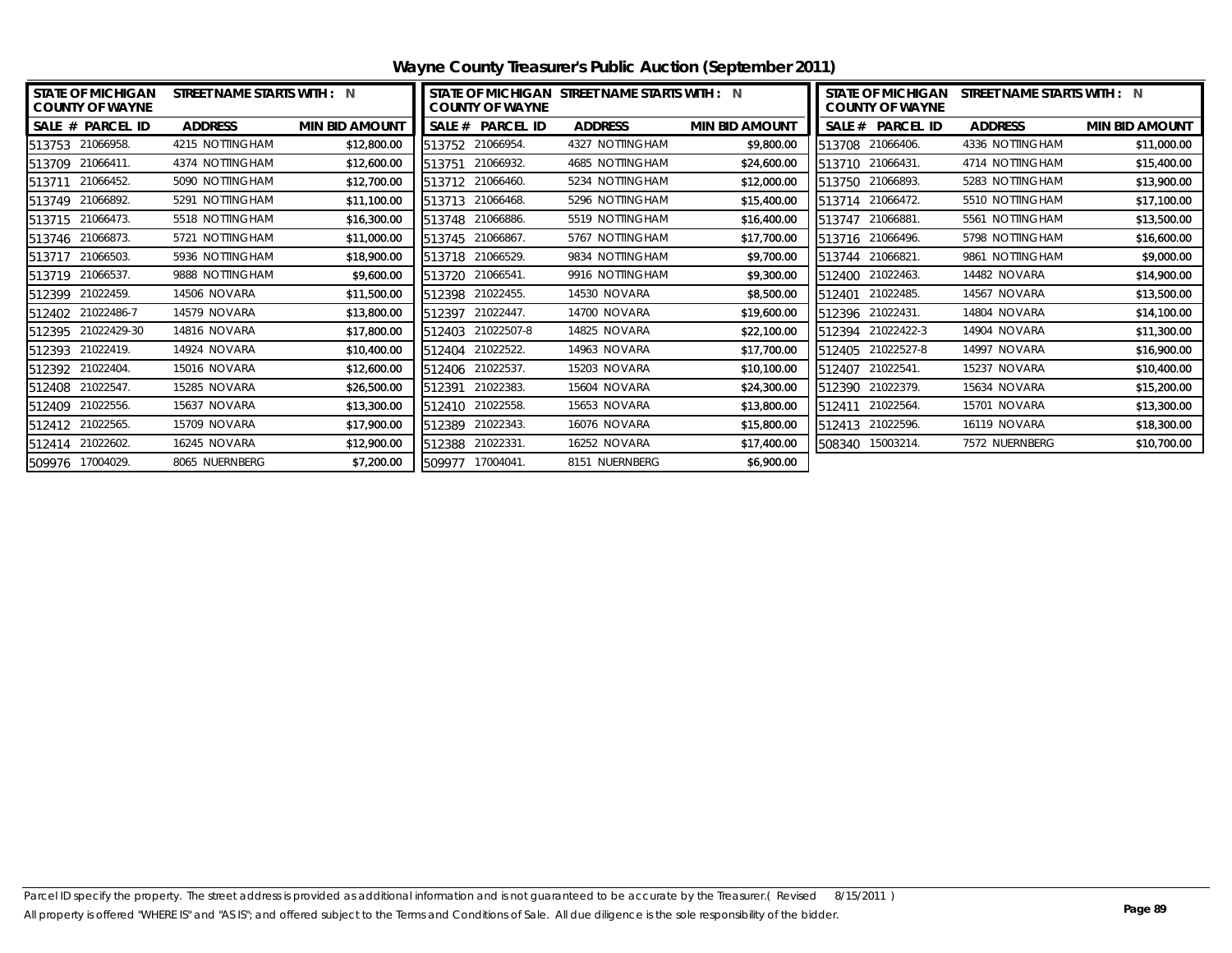| STATE OF MICHIGAN STREET NAME STARTS WITH : O<br><b>COUNTY OF WAYNE</b> |                       | STATE OF MICHIGAN STREET NAME STARTS WITH : O<br><b>COUNTY OF WAYNE</b> |                    |                       | STATE OF MICHIGAN STREET NAME STARTS WITH : 0<br><b>COUNTY OF WAYNE</b> |                  |                       |
|-------------------------------------------------------------------------|-----------------------|-------------------------------------------------------------------------|--------------------|-----------------------|-------------------------------------------------------------------------|------------------|-----------------------|
| SALE # PARCEL ID<br><b>ADDRESS</b>                                      | <b>MIN BID AMOUNT</b> | SALE # PARCEL ID                                                        | <b>ADDRESS</b>     | <b>MIN BID AMOUNT</b> | SALE # PARCEL ID                                                        | <b>ADDRESS</b>   | <b>MIN BID AMOUNT</b> |
| 519477 60039010127004<br>OAK                                            | \$2,300.00            | 519288 50005090021000 129 OAK                                           |                    | \$21,600.00           | 505615 02003868.                                                        | 18994 OAK DR     | \$30,700.00           |
| 15505 OAKBROOK<br>519624 80138020296000                                 | \$10,100.00           | 20008087<br>511125                                                      | 1989 OAKDALE       | \$12,500.00           | 511123 20008041                                                         | 2422 OAKDALE     | \$7,200.00            |
| 511124 20008052<br>2561 OAKDALE                                         | \$10,400.00           | 516323 22069178.003L                                                    | 15516 OAKFIELD     | \$15,400.00           | 516339 22069728.001                                                     | 15823 OAKFIELD   | \$21,500.00           |
| 516324 22069234<br>16734 OAKFIELD                                       | \$12,700.00           | 516338 22069683                                                         | 16761 OAKFIELD     | \$12,500.00           | 516337 22069680.                                                        | 16777 OAKFIELD   | \$8,700.00            |
| 516336 22069666<br>17133 OAKFIELD                                       | \$7,700.00            | 516325 22069337                                                         | 18936 OAKFIELD     | \$11,200.00           | 516335 22069583.                                                        | 18971 OAKFIELD   | \$12,600.00           |
| 22069343.<br>18988 OAKFIELD<br>516326                                   | \$28,700.00           | 22069366.<br>516327                                                     | 19322 OAKFIELD     | \$11,200.00           | 516334 22069556.                                                        | 19345 OAKFIELD   | \$8,700.00            |
| 22069525<br>19745 OAKFIELD<br>516333                                    | \$26,600.00           | 516332 22069519.                                                        | 19787 OAKFIELD     | \$12,100.00           | 516328 22069411.                                                        | 19808 OAKFIELD   | \$10,800.00           |
| 516329 22069421.<br>19960 OAKFIELD                                      | \$16,700.00           | 22069489.<br>516331                                                     | 20115 OAKFIELD     | \$16,900.00           | 516330 22069476.                                                        | 20299 OAKFIELD   | \$8,700.00            |
| 01008463<br>17163 OAKLAND<br>505545                                     | \$12,400.00           | 505544 01008452-4                                                       | 17221 OAKLAND      | \$8,900.00            | 505543 01008412-3                                                       | 17755 OAKLAND    | \$8,300.00            |
| 33036020186000<br>518450<br>25636 OAKLAND                               | \$7,000.00            | 519067 44018030237000                                                   | 26733 OAKLAND      | \$12,300.00           | 505729 05004668.                                                        | 7400 OAKLAND     | \$6,100.00            |
| 05004756<br>9556 OAKLAND<br>505730                                      | \$5,500.00            | 05004759.<br>505731                                                     | 9572 OAKLAND       | \$6,600.00            | 507138 12004785.                                                        | 1685 OAKMAN BLVD | \$36,300.00           |
| 12004905<br>1787 OAKMAN BLVD<br>507142                                  | \$12,200.00           | 507139 12004804                                                         | 1955 OAKMAN BLVD   | \$25,900.00           | 508145 14005892.                                                        | 2192 OAKMAN BLVD | \$17,700.00           |
| 16025189.004L<br>3651 OAKMAN BLVD<br>509276                             | \$13,300.00           | 18016350-1<br>510730                                                    | 4600 OAKMAN BLVD   | \$10,100.00           | 18016352.<br>510731                                                     | 4620 OAKMAN BLVD | \$9,000.00            |
| 18005395<br>5751 OAKMAN BLVD<br>510435                                  | \$9,800.00            | 22001993.<br>514285                                                     | 5991 OAKMAN BLVD   | \$16,100.00           | 12004881<br>507140                                                      | 2708 OAKMAN CT   | \$18,500.00           |
| 32092530500400<br>17943 OAKWOOD<br>518367                               | \$12,100.00           | 47001020415301<br>519226                                                | 2363 OAKWOOD       | \$25,800.00           | 519227 47001020430301                                                   | 2363 OAKWOOD     | \$8,300.00            |
| 44005020029000<br>28532 OAKWOOD<br>518940                               | \$17,100.00           | 44002010436000<br>518906                                                | 29549 OAKWOOD      | \$13,600.00           | 511304 20016027.                                                        | 309 OAKWOOD      | \$5,000.00            |
| 45006030316302 1560 O'CONNOR<br>519167                                  | \$8,400.00            | 45005030211000<br>519166                                                | 1812 O'CONNOR      | \$17,900.00           | 511172 20010204.                                                        | 5616 OGDEN       | \$10,900.00           |
| 20010205<br>5624 OGDEN<br>511173                                        | \$11,400.00           | 20010222.<br>511174                                                     | 5776 OGDEN         | \$6,900.00            | 511176 20010268.                                                        | 5801 OGDEN       | \$14,200.00           |
| 20010233.<br>5842 OGDEN<br>511175                                       | \$15,200.00           | 18015130.<br>510700                                                     | 11363 OHIO         | \$13,800.00           | 510699 18015129.                                                        | 11371 OHIO       | \$9,100.00            |
| 18015103-4<br>11610 OHIO<br>510698                                      | \$38,400.00           | 16034495<br>509557                                                      | 11849 OHIO         | \$6,800.00            | 509556 16034479.                                                        | 11961 OHIO       | \$12,200.00           |
| 16034472.<br>12007 OHIO<br>509555                                       | \$11,300.00           | 16033598.<br>509532                                                     | 12020 OHIO         | \$10,400.00           | 16033610.<br>509533                                                     | 12378 OHIO       | \$11,400.00           |
| 16034422.<br>13553 OHIO<br>509554                                       | \$18,800.00           | 16034378.<br>509553                                                     | 14209 OHIO         | \$7,600.00            | 16034354.<br>509552                                                     | 14587 OHIO       | \$10,700.00           |
| 16033725<br>14614 OHIO<br>509534                                        | \$7,600.00            | 16034341<br>509551                                                      | 14677 OHIO         | \$8,200.00            | 16034297.<br>509550                                                     | 15481 OHIO       | \$13,000.00           |
| 16034287<br>15731 OHIO<br>509549                                        | \$12,200.00           | 16033835<br>509535                                                      | 16260 OHIO         | \$24,100.00           | 16034241<br>509548                                                      | 16261 OHIO       | \$9,700.00            |
| 16033836<br>16500 OHIO<br>509536                                        | \$23,400.00           | 509537<br>16033865                                                      | 17344 OHIO         | \$17,800.00           | 509547<br>16034201                                                      | 17417 OHIO       | \$24,300.00           |
| 509538<br>16033881<br>17550 OHIO                                        | \$18,300.00           | 509546<br>16034182                                                      | 18019 OHIO         | \$19,900.00           | 509539<br>16033910.                                                     | 18240 OHIO       | \$12,800.00           |
| 16033922.<br>18428 OHIO<br>509540                                       | \$16,100.00           | 509541<br>16033925                                                      | 18450 OHIO         | \$20,900.00           | 509542 16033953.                                                        | 18926 OHIO       | \$15,200.00           |
| 509543<br>16033968<br>19182 OHIO                                        | \$16,500.00           | 509544<br>16033988                                                      | 19960 OHIO         | \$9,400.00            | 509545 16034023.                                                        | 20414 OHIO       | \$19,000.00           |
| 510694<br>18014883<br>8158 OHIO                                         | \$19,100.00           | 510695<br>18014917                                                      | 8564 OHIO          | \$15,700.00           | 18015205.<br>510702                                                     | 9039 OHIO        | \$7,800.00            |
| 510696 18014971.<br>9108 OHIO                                           | \$9,800.00            | 510701<br>18015195.                                                     | 9115 OHIO          | \$7,900.00            | 510697 18015049.                                                        | 9590 OHIO        | \$6,400.00            |
| 514105 21075405.<br>5556 OLDTOWN                                        | \$19,300.00           | 514106 21075428                                                         | 5966 OLDTOWN       | \$24,100.00           | 511022 20002148.                                                        | 8536 OLIVET      | \$8,300.00            |
| 20002105<br>9160 OLIVET<br>511021                                       | \$10,800.00           | 20002100.001<br>511020                                                  | 9161 OLIVET        | \$13,200.00           | 519552 79002030025000                                                   | 0 OLYMPIA        | \$11,500.00           |
| 509942<br>8257 OLYMPIA<br>17001754                                      | \$7,100.00            | 509943<br>17001757                                                      | 8275 OLYMPIA       | \$7,300.00            | 509941<br>17001691.                                                     | 8280 OLYMPIA     | \$9,000.00            |
| 511319 20018475.<br>12875 OMAHA                                         | \$7,600.00            | 09022724.<br>506590                                                     | 19152 OMIRA        | \$8,900.00            | 09022964.<br>506601                                                     | 19257 OMIRA      | \$8,000.00            |
| 09022741.<br>19300 OMIRA<br>506591                                      | \$7,200.00            | 506592 09022759                                                         | <b>19426 OMIRA</b> | \$13,100.00           | 506593<br>09022780.                                                     | 19696 OMIRA      | \$7,600.00            |
| 506600<br>09022914<br>19941 OMIRA                                       | \$11,200.00           | 506599 09022908                                                         | 19981 OMIRA        | \$12,100.00           | 506594<br>09022798.                                                     | 20000 OMIRA      | \$9,900.00            |
| 09022812.<br>506595<br>20130 OMIRA                                      | \$12,400.00           | 09022884<br>506598                                                      | 20181 OMIRA        | \$8,100.00            | 09022881<br>506597                                                      | 20201 OMIRA      | \$10,600.00           |
| 09022871.<br>20403 OMIRA<br>506596                                      | \$10,900.00           | 511345 21002072.                                                        | 17144 ONTARIO      | \$12,000.00           | 18006087<br>510451                                                      | 10167 ORANGELAWN | \$8,300.00            |
| 18006092<br>10335 ORANGELAWN<br>510452                                  | \$8,400.00            | 510453 18006096                                                         | 10369 ORANGELAWN   | \$12,200.00           | 514297 22003323.                                                        | 20601 ORANGELAWN | \$21,300.00           |
| 514298 22003342.<br>20824 ORANGELAWN                                    | \$17,000.00           | 514472 22014287                                                         | 21134 ORCHARD      | \$10,700.00           | 514470 22014258.                                                        | 21143 ORCHARD    | \$15,600.00           |

Parcel ID specify the property. The street address is provided as additional information and is not guaranteed to be accurate by the Treasurer.(Revised 8/15/2011)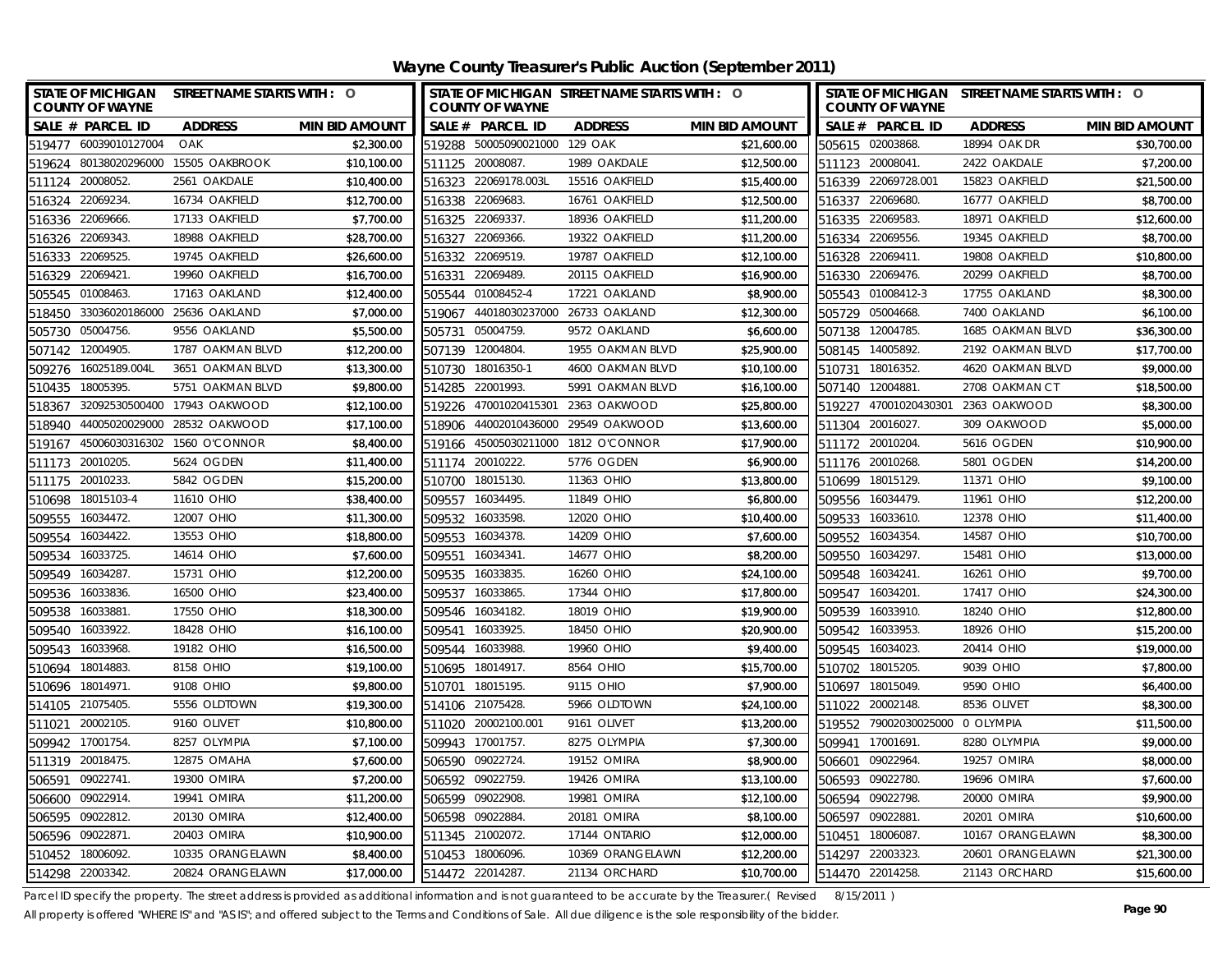|                   | <b>STATE OF MICHIGAN</b><br><b>COUNTY OF WAYNE</b> | STREET NAME STARTS WITH : 0 |                       |        | <b>COUNTY OF WAYNE</b> | STATE OF MICHIGAN STREET NAME STARTS WITH : O |                       |        | <b>STATE OF MICHIGAN</b><br><b>COUNTY OF WAYNE</b> | STREET NAME STARTS WITH : 0 |                       |
|-------------------|----------------------------------------------------|-----------------------------|-----------------------|--------|------------------------|-----------------------------------------------|-----------------------|--------|----------------------------------------------------|-----------------------------|-----------------------|
|                   | SALE # PARCEL ID                                   | <b>ADDRESS</b>              | <b>MIN BID AMOUNT</b> |        | SALE # PARCEL ID       | <b>ADDRESS</b>                                | <b>MIN BID AMOUNT</b> |        | SALE # PARCEL ID                                   | <b>ADDRESS</b>              | <b>MIN BID AMOUNT</b> |
| 514471 22014284.  |                                                    | 21158 ORCHARD               | \$9,300.00            | 518406 | 32100732300700         | 5906 ORCHARD                                  | \$16,400.00           | 518403 | 32100712800100                                     | 6654 ORCHARD                | \$14,200.00           |
|                   | 519265 50004180005000                              | 7 ORCHARD                   | \$12,200.00           | 519258 | 50004140188001         | 73 ORCHARD                                    | \$14,100.00           |        | 518395 32100631800400                              | 7732 ORCHARD                | \$11,900.00           |
|                   | 507962 14002149.002L                               | 4413 OREGON                 | \$16,400.00           | 507969 | 14002210.              | 4456 OREGON                                   | \$8,900.00            |        | 507963 14002157.                                   | 4507 OREGON                 | \$8,200.00            |
| 507968 14002198-9 |                                                    | 4574 OREGON                 | \$14,000.00           | 507967 | 14002196.              | 4588 OREGON                                   | \$17,900.00           | 507964 | 14002174.                                          | 4637 OREGON                 | \$9,000.00            |
| 507966 14002186.  |                                                    | 4668 OREGON                 | \$13,700.00           | 507965 | 14002179.              | 4669 OREGON                                   | \$14,000.00           |        | 508647 16002641.                                   | 5015 OREGON                 | \$10,500.00           |
| 508648 16002642.  |                                                    | 5021 OREGON                 | \$9,600.00            | 508649 | 16002644.              | 5031 OREGON                                   | \$8,300.00            |        | 508658 16002764.                                   | 5048 OREGON                 | \$10,900.00           |
| 508650 16002655.  |                                                    | 5101 OREGON                 | \$8,400.00            | 508657 | 16002744.              | 5268 OREGON                                   | \$35,500.00           |        | 508656 16002737.                                   | 5312 OREGON                 | \$16,300.00           |
| 508655 16002724.  |                                                    | 5396 OREGON                 | \$8,400.00            | 508651 | 16002688.              | 5403 OREGON                                   | \$13,400.00           | 508654 | 16002716.                                          | 5534 OREGON                 | \$10,300.00           |
| 508652 16002701.  |                                                    | 5581 OREGON                 | \$8,700.00            | 508653 | 16002705.              | 5605 OREGON                                   | \$15,200.00           | 509984 | 17004398.                                          | 8039 ORION                  | \$14,300.00           |
| 506423 09017673.  |                                                    | 13500 ORLEANS               | \$20,500.00           | 506441 | 09018234.              | 17163 ORLEANS                                 | \$6,500.00            |        | 506424 09017721.                                   | 17182 ORLEANS               | \$25,200.00           |
| 506425 09017722.  |                                                    | 17186 ORLEANS               | \$9,100.00            | 506426 | 09017725.              | 17204 ORLEANS                                 | \$11,700.00           |        | 506427 09017754.                                   | 17538 ORLEANS               | \$7,000.00            |
| 506428 09017763.  |                                                    | 17590 ORLEANS               | \$9,200.00            |        | 506440 09018182.       | 17815 ORLEANS                                 | \$17,600.00           |        | 506429 09017773.                                   | 17830 ORLEANS               | \$8,700.00            |
| 506439 09018178.  |                                                    | 17839 ORLEANS               | \$12,700.00           |        | 506438 09018169.       | 18031 ORLEANS                                 | \$13,300.00           |        | 506437 09018158.                                   | 18097 ORLEANS               | \$7,300.00            |
| 506430 09017799.  |                                                    | 18128 ORLEANS               | \$9,100.00            | 506431 | 09017804.              | 18160 ORLEANS                                 | \$9,600.00            |        | 506436 09018121-2                                  | 18629 ORLEANS               | \$8,700.00            |
| 506435 09018112-3 |                                                    | 18841 ORLEANS               | \$13,000.00           | 506434 | 09018082-3             | 19205 ORLEANS                                 | \$6,900.00            |        | 506433 09018055.                                   | 19409 ORLEANS               | \$8,500.00            |
| 505799            | 07001957.020                                       | 1965 ORLEANS                | \$8,900.00            | 505801 | 07001957.053           | 1991 ORLEANS                                  | \$9,200.00            |        | 506432 09017952.                                   | 20192 ORLEANS               | \$15,300.00           |
|                   | 505800 07001957.044                                | 2029 ORLEANS                | \$8,300.00            | 510333 | 18001559.              | 6644 OTIS                                     | \$11,400.00           |        | 508189 14007242.                                   | 11603 OTSEGO                | \$13,000.00           |
| 508188 14007227.  |                                                    | 11747 OTSEGO                | \$10,500.00           | 508187 | 14007222.              | 11825 OTSEGO                                  | \$10,000.00           |        | 508186 14007205.                                   | 12145 OTSEGO                | \$10,400.00           |
| 508182 14007131.  |                                                    | 8982 OTSEGO                 | \$12,600.00           | 508183 | 14007143.              | 9256 OTSEGO                                   | \$8,700.00            |        | 508184 14007165.                                   | 9388 OTSEGO                 | \$8,600.00            |
| 508190 14007265.  |                                                    | 9645 OTSEGO                 | \$7,900.00            |        | 508185 14007184.       | 9712 OTSEGO                                   | \$7,900.00            |        | 505372 01002952.                                   | 243 OWEN                    | \$11,800.00           |
| 505373 01002961.  |                                                    | 311 OWEN                    | \$6,900.00            |        | 505396 01004342.       | 35 OWEN                                       | \$23,200.00           |        | 505653 03002516.                                   | 573 OWEN                    | \$8,300.00            |

**Wayne County Treasurer's Public Auction (September 2011)**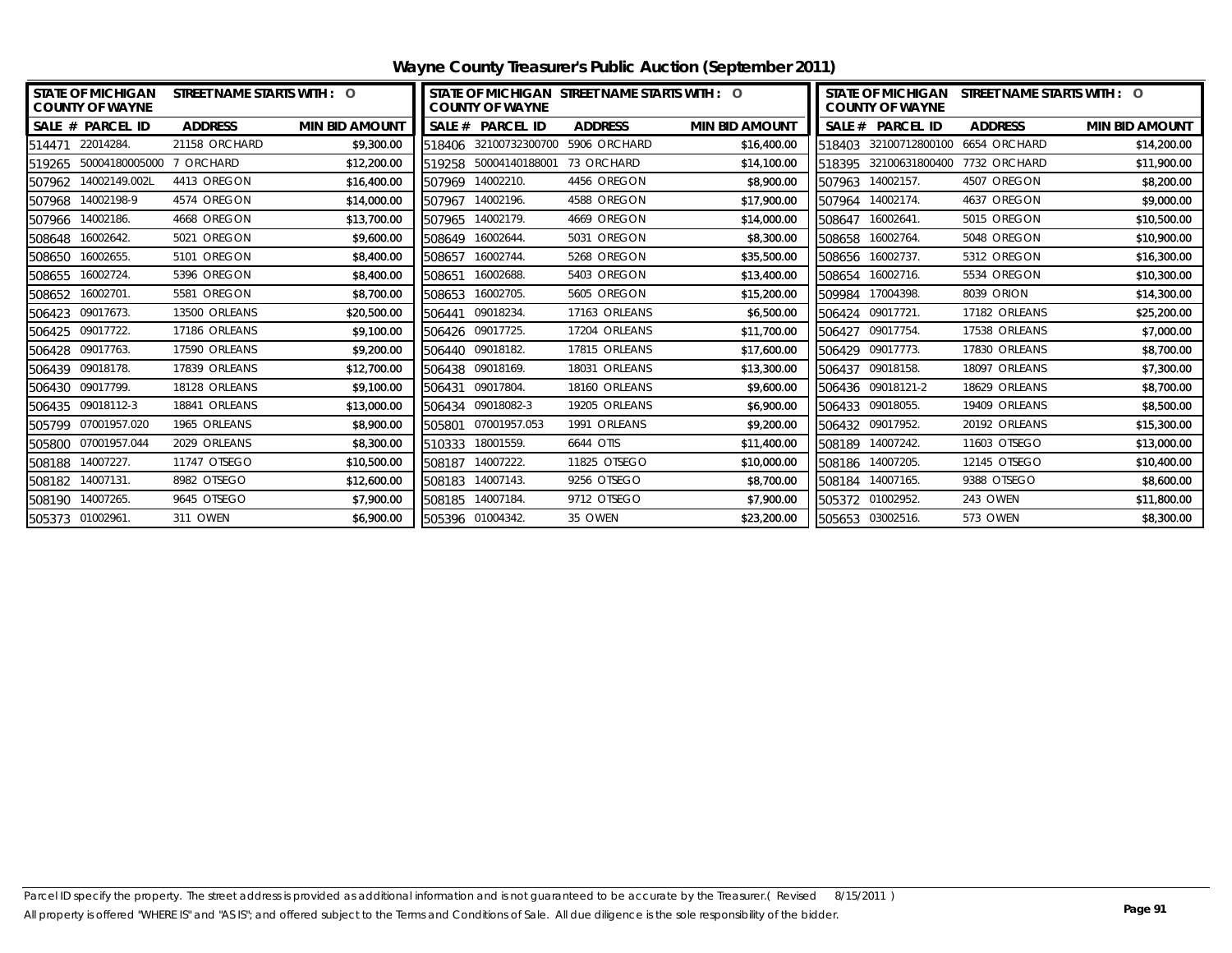**Wayne County Treasurer's Public Auction (September 2011)**

|        | <b>COUNTY OF WAYNE</b>             | STATE OF MICHIGAN STREET NAME STARTS WITH : P |                       |        | <b>COUNTY OF WAYNE</b> | STATE OF MICHIGAN STREET NAME STARTS WITH : P |                       |        | <b>COUNTY OF WAYNE</b> | STATE OF MICHIGAN STREET NAME STARTS WITH : P |                       |
|--------|------------------------------------|-----------------------------------------------|-----------------------|--------|------------------------|-----------------------------------------------|-----------------------|--------|------------------------|-----------------------------------------------|-----------------------|
|        | SALE # PARCEL ID                   | <b>ADDRESS</b>                                | <b>MIN BID AMOUNT</b> |        | SALE # PARCEL ID       | <b>ADDRESS</b>                                | <b>MIN BID AMOUNT</b> |        | SALE # PARCEL ID       | <b>ADDRESS</b>                                | <b>MIN BID AMOUNT</b> |
|        | 507961 14002124                    | 4340 PACIFIC                                  | \$7,500.00            |        | 507954 14002049.       | 4349 PACIFIC                                  | \$9,200.00            |        | 507960 14002119.       | 4374 PACIFIC                                  | \$11,100.00           |
| 507955 | 14002053                           | 4377 PACIFIC                                  | \$11,600.00           |        | 507956 14002058.       | 4509 PACIFIC                                  | \$9,800.00            |        | 507959 14002105.       | 4566 PACIFIC                                  | \$9,800.00            |
|        | 507958 14002096.                   | 4624 PACIFIC                                  | \$19,300.00           |        | 507957 14002088.       | 4674 PACIFIC                                  | \$11,900.00           |        | 508643 16002507.       | 5017 PACIFIC                                  | \$8,000.00            |
|        | 508644 16002543.                   | 5333 PACIFIC                                  | \$9,700.00            |        | 508646 16002589.       | 5400 PACIFIC                                  | \$7,100.00            |        | 508645 16002559.       | 5525 PACIFIC                                  | \$10,100.00           |
| 508420 | 15006143                           | 19150 PACKARD                                 | \$10,300.00           | 508421 | 15006145.              | 19164 PACKARD                                 | \$10,100.00           |        | 508429 15006355.       | 19311 PACKARD                                 | \$24,600.00           |
| 508422 | 15006158                           | 19328 PACKARD                                 | \$11,700.00           | 508428 | 15006349.              | 19351 PACKARD                                 | \$9,000.00            | 508427 | 15006326.              | 19625 PACKARD                                 | \$8,200.00            |
| 508426 | 15006323                           | 19651 PACKARD                                 | \$17,000.00           | 508425 | 15006279.              | 20237 PACKARD                                 | \$14,300.00           | 508424 | 15006276.              | 20257 PACKARD                                 | \$24,800.00           |
| 508423 | 15006197.001                       | 19936 PACKARD ST                              | \$35,500.00           | 519192 | 45015010298000         | <b>1860 PAGEL</b>                             | \$11,400.00           |        | 519338 50009010704000  | 346 PALMERSTON                                | \$11,600.00           |
| 508214 | 14007893                           | 2135 PALMS                                    | \$9,700.00            | 519484 | 60060990024000         | 12748 PARDEE                                  | \$12,800.00           | 518474 | 33048020184000         | 22410 PARDEE                                  | \$13,400.00           |
| 518373 | 32092820903500 2745 PARDEE         |                                               | \$17,300.00           | 519447 | 60007020468000         | 6584 PARDEE                                   | \$13,300.00           |        | 519072 44019021529000  | 26150 PARDO                                   | \$7,900.00            |
| 519174 | 45008030140002 476 PARK            |                                               | \$20,200.00           |        | 512167 21017834.       | 13620 PARK GROVE                              | \$14,100.00           |        | 512168 21017844.       | 13661 PARK GROVE                              | \$13,700.00           |
|        | 512166 21017825                    | 13690 PARK GROVE                              | \$9,200.00            |        | 512165 21017819.       | 13804 PARK GROVE                              | \$12,400.00           |        | 512169 21017853.       | 13811 PARK GROVE                              | \$10,800.00           |
| 512164 | 21017807.                          | 14020 PARK GROVE                              | \$8,500.00            | 512163 | 21017793.              | 14200 PARK GROVE                              | \$11,000.00           |        | 512162 21017784.       | 14268 PARK GROVE                              | \$11,500.00           |
|        | 512170 21017893.                   | 14413 PARK GROVE                              | \$12,100.00           | 512161 | 21017776.              | 14426 PARK GROVE                              | \$15,600.00           |        | 512160 21017775.       | 14436 PARK GROVE                              | \$12,200.00           |
|        | 512159 21017773.                   | 14452 PARK GROVE                              | \$11,500.00           | 512171 | 21017902               | 14483 PARK GROVE                              | \$14,700.00           |        | 512172 21017923.       | 14709 PARK GROVE                              | \$19,500.00           |
|        | 512158 21017725.                   | 15050 PARK GROVE                              | \$6,100.00            | 512157 | 21017724               | 15058 PARK GROVE                              | \$9,200.00            |        | 512156 21017723.       | 15064 PARK GROVE                              | \$6,700.00            |
| 512155 | 21017719.                          | 15094 PARK GROVE                              | \$10,000.00           | 512154 | 21017716.              | 15116 PARK GROVE                              | \$11,800.00           |        | 512153 21017710.       | 15266 PARK GROVE                              | \$12,300.00           |
|        | 512173 21017968.                   | 15287 PARK GROVE                              | \$11,600.00           |        | 512174 21017971        | 15305 PARK GROVE                              | \$12,200.00           |        | 512152 21017702.       | 15420 PARK GROVE                              | \$17,500.00           |
|        | 512151 21017701.                   | 15430 PARK GROVE                              | \$14,600.00           |        | 512175 21017982        | 15465 PARK GROVE                              | \$13,500.00           |        | 512176 21017990.       | 15611 PARK GROVE                              | \$10,400.00           |
| 512150 | 21017687                           | 15626 PARK GROVE                              | \$18,900.00           | 510471 | 18006746               | 10546 PARK TERRACE                            | \$10,500.00           |        | 508947 16013871        | 5617 PARKDALE TR                              | \$8,100.00            |
| 508944 | 16013855                           | 5632 PARKDALE TR                              | \$7,100.00            | 508946 | 16013867               | 5641 PARKDALE TR                              | \$7,400.00            |        | 508945 16013865.       | 5655 PARKDALE TR                              | \$27,000.00           |
|        | 519206 46009990084000 20421 PARKER |                                               | \$27,300.00           |        | 510107 17008760.       | 2426 PARKER                                   | \$8,500.00            |        | 510117 17009068.       | 2537 PARKER                                   | \$7,700.00            |
|        | 510116 17009033.                   | 3443 PARKER                                   | \$7,700.00            |        | 510108 17008853        | 4806 PARKER                                   | \$10,100.00           |        | 510115 17008989.       | 4833 PARKER                                   | \$9,600.00            |
|        | 510114 17008987-8                  | 4845 PARKER                                   | \$8,600.00            |        | 510109 17008862        | 4862 PARKER                                   | \$8,000.00            |        | 510113 17008982.       | 4875 PARKER                                   | \$9,700.00            |
|        | 510110 17008878.                   | 5056 PARKER                                   | \$7,300.00            |        | 510112 17008929-30     | 5757 PARKER                                   | \$7,400.00            | 510111 | 17008920.              | 5760 PARKER                                   | \$7,500.00            |
|        | 507260 12011327.                   | 15008 PARKSIDE                                | \$7,000.00            |        | 507261 12011340.       | 15086 PARKSIDE                                | \$5,900.00            |        | 507267 12011594.       | 15091 PARKSIDE                                | \$11,600.00           |
|        | 507266 12011579.                   | 15383 PARKSIDE                                | \$8,000.00            |        | 507265 12011563.       | 15489 PARKSIDE                                | \$9,100.00            |        | 507262 12011403.       | 15856 PARKSIDE                                | \$7,200.00            |
|        | 507264 12011517.                   | 16147 PARKSIDE                                | \$11,100.00           |        | 507263 12011430.       | 16230 PARKSIDE                                | \$14,200.00           |        | 505608 02003008.       | 17205 PARKSIDE                                | \$10,700.00           |
| 505607 | 02002938                           | 18905 PARKSIDE                                | \$18,400.00           |        | 510934 19006145-9      | 1400 PARKVIEW                                 | \$10,900.00           |        | 518944 44005030134000  | 28631 PARKWOOD                                | \$21,800.00           |
|        |                                    | 518939 44005010252000 28935 PARKWOOD          | \$23,100.00           |        | 510343 18002138.       | 6962 PARKWOOD                                 | \$15,300.00           |        | 510342 18002120-1      | 7182 PARKWOOD                                 | \$15,800.00           |
| 510339 | 18002076.                          | 7321 PARKWOOD                                 | \$9,000.00            | 510341 | 18002107.              | 7368 PARKWOOD                                 | \$11,000.00           |        | 510340 18002095.       | 7437 PARKWOOD                                 | \$10,100.00           |
| 505924 | 08004670                           | 1961 PASADENA                                 | \$8,300.00            | 518789 | 43009040086000         | 224 PASADENA                                  | \$11,700.00           |        | 505925 08004716.       | 2250 PASADENA                                 | \$14,100.00           |
| 518788 | 43009040085000 230 PASADENA        |                                               | \$10,100.00           | 506888 | 10004425.              | 2460 PASADENA                                 | \$13,100.00           | 506887 | 10004422.              | 2482 PASADENA                                 | \$15,900.00           |
|        | 506886 10004413.                   | 2634 PASADENA                                 | \$15,400.00           | 506885 | 10004403               | 2704 PASADENA                                 | \$7,100.00            |        | 507133 12004697.       | 2931 PASADENA                                 | \$13,200.00           |
|        | 507137 12004770.                   | 2984 PASADENA                                 | \$9,900.00            |        | 507134 12004709        | 3013 PASADENA                                 | \$9,700.00            |        | 507136 12004751.       | 3266 PASADENA                                 | \$19,100.00           |
| 507135 | 12004729                           | 3303 PASADENA                                 | \$13,800.00           |        | 508144 14005733        | 3771 PASADENA                                 | \$20,900.00           |        | 511275 20014390.       | 1043 PATRICIA                                 | \$18,300.00           |
|        | 511276 20014396.                   | 1085 PATRICIA                                 | \$8,800.00            |        | 511277 20014416.       | 1285 PATRICIA                                 | \$7,300.00            |        | 518394 32100631301600  | 7625 PAYNE                                    | \$20,700.00           |
|        | 513395 21057577.                   | 11727 PAYTON                                  | \$15,700.00           |        | 513389 21057429.       | 11760 PAYTON                                  | \$16,800.00           |        | 513390 21057431.       | 11774 PAYTON                                  | \$13,100.00           |
|        | 513391 21057442.                   | 11924 PAYTON                                  | \$14,200.00           |        | 513394 21057554.       | 11965 PAYTON                                  | \$17,700.00           |        | 513392 21057479.       | 12608 PAYTON                                  | \$14,700.00           |
|        | 513393 21057508.002                | 12883 PAYTON                                  | \$11,500.00           |        | 511104 20007447.       | 2530 PEARL                                    | \$14,600.00           |        | 511105 20007476.       | 2689 PEARL                                    | \$5,600.00            |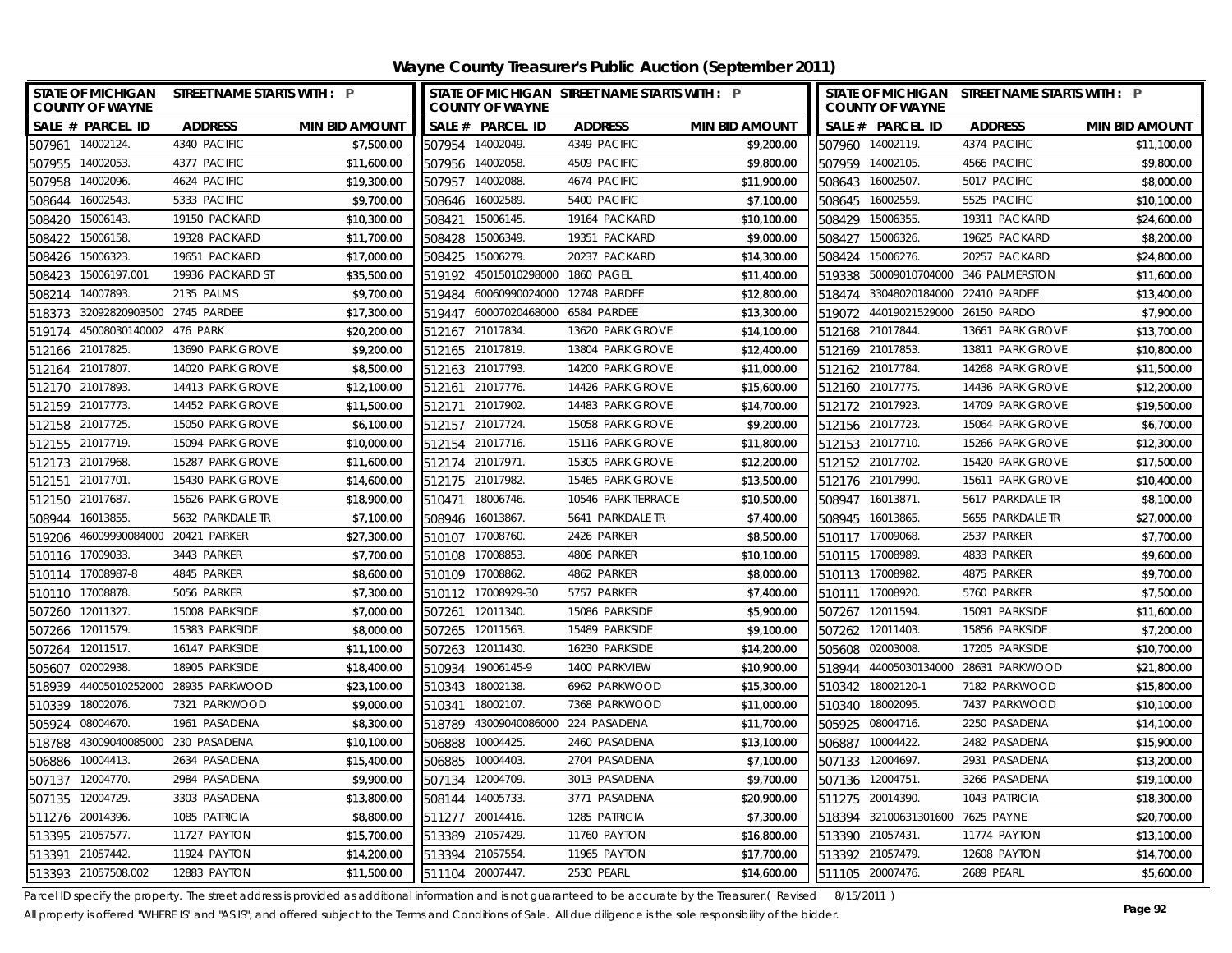**Wayne County Treasurer's Public Auction (September 2011)**

| <b>STATE OF MICHIGAN</b><br><b>COUNTY OF WAYNE</b> | <b>STREET NAME STARTS WITH : P</b> |                       |        | <b>COUNTY OF WAYNE</b>    | STATE OF MICHIGAN STREET NAME STARTS WITH : P |                       |        | <b>COUNTY OF WAYNE</b>    | STATE OF MICHIGAN STREET NAME STARTS WITH : P |                       |
|----------------------------------------------------|------------------------------------|-----------------------|--------|---------------------------|-----------------------------------------------|-----------------------|--------|---------------------------|-----------------------------------------------|-----------------------|
| SALE # PARCEL ID                                   | <b>ADDRESS</b>                     | <b>MIN BID AMOUNT</b> |        | SALE # PARCEL ID          | <b>ADDRESS</b>                                | <b>MIN BID AMOUNT</b> |        | SALE # PARCEL ID          | <b>ADDRESS</b>                                | <b>MIN BID AMOUNT</b> |
| 513832 21068402.                                   | 10724 PEERLESS                     | \$23,900.00           |        | 513833 21068417.          | 11042 PEERLESS                                | \$51,300.00           |        | 512663 21029873.          | 12928 PELKEY                                  | \$12,500.00           |
| 512686 21030180.                                   | 18115 PELKEY                       | \$15,200.00           |        | 512685 21030156.          | 18651 PFIKFY                                  | \$9,100.00            |        | 512664 21029919.          | 18678 PELKEY                                  | \$10,500.00           |
| 512665 21029933.                                   | 18956 PELKEY                       | \$13,500.00           |        | 512666 21029939.          | 19140 PELKEY                                  | \$9,900.00            |        | 512684 21030126.          | 19187 PELKEY                                  | \$13,500.00           |
| 512667 21029945.                                   | 19188 PELKEY                       | \$12,900.00           |        | 512668 21029948.          | 19212 PELKEY                                  | \$11,400.00           |        | 512683 21030099.          | 19559 PELKEY                                  | \$15,100.00           |
| 21029974.<br>512669                                | 19574 PELKEY                       | \$12,600.00           |        | 512682 21030095.          | 19587 PELKEY                                  | \$16,400.00           |        | 512670 21029982.          | 19630 PELKEY                                  | \$22,400.00           |
| 21030089<br>512681                                 | 19637 PELKEY                       | \$10,600.00           | 512671 | 21029983                  | 19914 PELKEY                                  | \$17,600.00           |        | 512672 21029984.          | 19920 PELKEY                                  | \$12,200.00           |
| 512673 21029999.                                   | 20036 PELKEY                       | \$12,000.00           |        | 512680 21030069.          | 20059 PELKEY                                  | \$12,600.00           |        | 512674 21030007.          | 20100 PELKEY                                  | \$8,000.00            |
| 512675 21030018.                                   | 20266 PELKEY                       | \$22,700.00           |        | 512676 21030025.          | 20500 PELKEY                                  | \$12,900.00           |        | 512679 21030043.          | 20527 PELKEY                                  | \$10,100.00           |
| 21030029<br>512677                                 | 20536 PELKEY                       | \$13,700.00           |        | 512678 21030039.          | 20561 PELKEY                                  | \$10,700.00           |        | 514556 22017691.          | 13103 PEMBROKE                                | \$9,700.00            |
| 22017692<br>514557                                 | 13111 PEMBROKE                     | \$11,600.00           |        | 514558 22017704.          | 13313 PEMBROKE                                | \$25,700.00           |        | 514575 22018347.001       | 14438 PEMBROKE                                | \$11,200.00           |
| 22018317-8<br>514574                               | 16450 PEMBROKE                     | \$13,200.00           |        | 514573 22018284-5         | 17240 PEMBROKE                                | \$10,700.00           |        | 514572 22018282-3         | 17248 PEMBROKE                                | \$12,400.00           |
| 22018265-6<br>514571                               | 17512 PEMBROKE                     | \$11,200.00           |        | 514570 22018258-9         | 17554 PEMBROKE                                | \$14,400.00           |        | 514569 22018233-40        | 17750 PEMBROKE                                | \$11,500.00           |
| 22017841<br>514559                                 | 18615 PEMBROKE                     | \$9,500.00            | 514568 | 22018168-9                | 18632 PEMBROKE                                | \$11,400.00           |        | 514560 22017848.          | 18821 PEMBROKE                                | \$10,700.00           |
| 22018157.<br>514567                                | 18824 PEMBROKE                     | \$9,100.00            |        | 514566 22018083-4         | 20508 PEMBROKE                                | \$9,800.00            | 514565 | 22018055.                 | 20742 PEMBROKE                                | \$12,600.00           |
| 22018025<br>514564                                 | 21422 PEMBROKE                     | \$37,500.00           |        | 514563 22018003           | 22044 PEMBROKE                                | \$14,000.00           |        | 514562 22017998.          | 22134 PEMBROKE                                | \$14,700.00           |
| 22017897<br>514561                                 | 22415 PEMBROKE                     | \$21,500.00           | 508852 | 16009262                  | 7532 PEMBROKE                                 | \$11,700.00           |        | 508851 16009251.001       | 7990 PEMBROKE                                 | \$11,200.00           |
| 16009226.007L<br>508850                            | 8202 PEMBROKE                      | \$12,600.00           | 508849 | 16009200.                 | 8634 PEMBROKE                                 | \$9,500.00            | 508848 | 16009191-2                | 8802 PEMBROKE                                 | \$6,300.00            |
| 16009181-2<br>508847                               | 8844 PEMBROKE                      | \$9,400.00            | 519088 | 44022010284000 26834 PENN |                                               | \$9,000.00            | 519087 | 44022010283000 26844 PENN |                                               | \$9,700.00            |
| 44022010277000 26916 PENN<br>519086                |                                    | \$8,800.00            | 519085 | 44022010272000 27018 PENN |                                               | \$8,800.00            |        | 519084 44022010260000     | 27208 PENN                                    | \$11,800.00           |
| 518456 33040032491000 25851 PENNIE                 |                                    | \$9,200.00            | 518453 | 33040020214000            | 26016 PENNIE                                  | \$9,900.00            |        | 509297 16026252.          | 17310 PENNINGTON                              | \$17,900.00           |
| 16026529.<br>509301                                | 17545 PENNINGTON                   | \$22,100.00           | 509298 | 16026291.                 | 18044 PENNINGTON                              | \$24,600.00           |        | 509300 16026474.          | 18619 PENNINGTON                              | \$10,500.00           |
| 509299<br>16026428                                 | 19347 PENNINGTON                   | \$17,200.00           |        | 510916 19005522.          | 2404 PENNSYLVANIA                             | \$9,700.00            | 510933 | 19006062.                 | 2905 PENNSYLVANIA                             | \$8,700.00            |
| 19005555.<br>510917                                | 3044 PENNSYLVANIA                  | \$8,100.00            |        | 510918 19005564.          | 3152 PENNSYLVANIA                             | \$7,200.00            |        | 510919 19005600.          | 3800 PENNSYLVANIA                             | \$9,300.00            |
| 19005999.<br>510932                                | 4111 PENNSYLVANIA                  | \$10,500.00           | 510920 | 19005627                  | 4170 PENNSYLVANIA                             | \$13,500.00           |        | 510921 19005646.          | 4408 PENNSYLVANIA                             | \$10,100.00           |
| 19005654<br>510922                                 | 4518 PENNSYLVANIA                  | \$7,800.00            | 510931 | 19005948.                 | 4747 PENNSYLVANIA                             | \$10,000.00           |        | 510930 19005947.          | 4753 PENNSYLVANIA                             | \$10,000.00           |
| 510923 19005683.                                   | 4794 PENNSYLVANIA                  | \$6,900.00            |        | 510924 19005709.          | 5120 PENNSYLVANIA                             | \$6,600.00            |        | 510929 19005881           | 5533 PENNSYLVANIA                             | \$9,100.00            |
| 19005880<br>510928                                 | 5537 PENNSYLVANIA                  | \$15,400.00           |        | 510927 19005878           | 5549 PENNSYLVANIA                             | \$15,900.00           |        | 510925 19005746.          | 5556 PENNSYLVANIA                             | \$8,500.00            |
| 19005787<br>510926                                 | 5960 PENNSYLVANIA                  | \$7,500.00            |        | 516577 22078043-4         | 11303 PENROD                                  | \$17,300.00           |        | 516558 22077691           | 11332 PENROD                                  | \$8,600.00            |
| 516559<br>22077696.                                | 11366 PENROD                       | \$10,500.00           |        | 516576 22078034           | 11371 PENROD                                  | \$7,900.00            |        | 516575 22078033.          | 11377 PENROD                                  | \$9,400.00            |
| 22077709.<br>516560                                | 11658 PENROD                       | \$11,000.00           |        | 516574 22078005           | 12037 PENROD                                  | \$12,600.00           |        | 516561 22077734.002L      | 12878 PENROD                                  | \$8,100.00            |
| 516573 22077990.                                   | 12915 PENROD                       | \$10,400.00           |        | 516572 22077989           | 12921 PENROD                                  | \$11,400.00           |        | 516571 22077985.          | 12949 PENROD                                  | \$11,200.00           |
| 22077983.<br>516570                                | 13501 PENROD                       | \$10,900.00           |        | 516569 22077981           | 13517 PENROD                                  | \$10,600.00           |        | 516568 22077976.          | 13551 PENROD                                  | \$15,900.00           |
| 22077759<br>516562                                 | 13900 PENROD                       | \$10,000.00           | 516567 | 22077954.                 | 13993 PENROD                                  | \$19,200.00           |        | 516566 22077936.002       | 14331 PENROD                                  | \$18,600.00           |
| 516563 22077813.                                   | 14576 PENROD                       | \$22,800.00           |        | 516564 22077845.          | 15012 PENROD                                  | \$24,700.00           |        | 516565 22077866.          | 15137 PENROD                                  | \$26,400.00           |
| 22077431<br>516551                                 | 6064 PENROD                        | \$12,200.00           |        | 516552 22077438           | 6122 PENROD                                   | \$16,400.00           |        | 516553 22077454.          | 6310 PENROD                                   | \$15,100.00           |
| 22078265<br>516587                                 | 6373 PENROD                        | \$9,400.00            | 516586 | 22078231                  | 6791 PENROD                                   | \$7,200.00            | 516554 | 22077499.                 | 6816 PENROD                                   | \$18,500.00           |
| 516585<br>22078159                                 | 7811 PENROD                        | \$14,200.00           | 516555 | 22077569.                 | 7820 PENROD                                   | \$19,400.00           | 516584 | 22078152.                 | 8019 PENROD                                   | \$12,500.00           |
| 22078149-51<br>516583                              | 8037 PENROD                        | \$9,300.00            | 516582 | 22078133.                 | 8251 PENROD                                   | \$10,100.00           |        | 516556 22077595.          | 8256 PENROD                                   | \$18,200.00           |
| 22078109.002L<br>516581                            | 8501 PENROD                        | \$20,100.00           | 516580 | 22078102                  | 8649 PENROD                                   | \$13,300.00           |        | 516579 22078098.          | 8681 PENROD                                   | \$14,500.00           |
| 516578 22078096-7                                  | 8689 PENROD                        | \$9,400.00            | 516557 | 22077635                  | 8848 PENROD                                   | \$10,500.00           |        | 512080 21016660.          | 12940 PEORIA                                  | \$12,100.00           |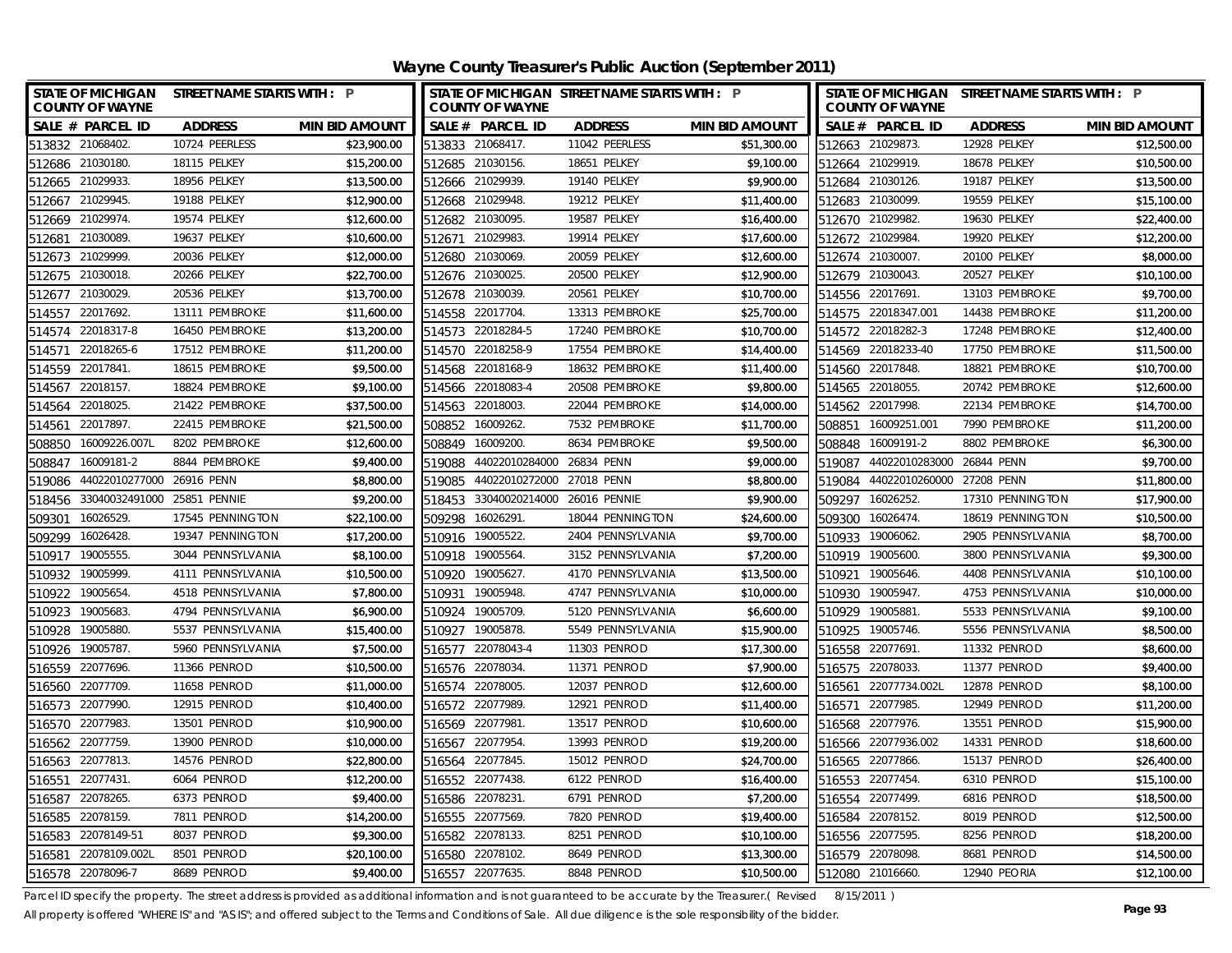| STATE OF MICHIGAN STREET NAME STARTS WITH : P        | STATE OF MICHIGAN STREET NAME STARTS WITH : P              | STATE OF MICHIGAN STREET NAME STARTS WITH : P       |
|------------------------------------------------------|------------------------------------------------------------|-----------------------------------------------------|
| <b>COUNTY OF WAYNE</b>                               | <b>COUNTY OF WAYNE</b>                                     | <b>COUNTY OF WAYNE</b>                              |
| SALE # PARCEL ID                                     | SALE # PARCEL ID                                           | SALE # PARCEL ID                                    |
| <b>ADDRESS</b>                                       | <b>ADDRESS</b>                                             | <b>ADDRESS</b>                                      |
| <b>MIN BID AMOUNT</b>                                | <b>MIN BID AMOUNT</b>                                      | <b>MIN BID AMOUNT</b>                               |
| 518519 34003990016000 4269 PEPPER                    | 519437 59078020314000 26973 PEPPERWOOD                     | 519260 50004150068000 14 PERRIN                     |
| \$9,900.00                                           | \$7,700.00                                                 | \$12,200.00                                         |
| 519261 50004150081000 40 PERRIN<br>\$11,100.00       | 510855 19002012.<br>9439 PETER HUNT<br>\$4,300.00          | 507300 12012862.<br>14818 PETOSKEY<br>\$10,400.00   |
| 507309 12013048.                                     | 507308 12013043.                                           | 507307 12013012.                                    |
| 15107 PETOSKEY                                       | 15351 PETOSKEY                                             | 15701 PETOSKEY                                      |
| \$8,500.00                                           | \$6,600.00                                                 | \$11,900.00                                         |
| 507306 12013011.                                     | 15715 PETOSKEY                                             | 507304 12013001.                                    |
| 15709 PETOSKEY                                       | \$10,200.00                                                | 15769 PETOSKEY                                      |
| \$10,400.00                                          | 507305 12013010.                                           | \$8,900.00                                          |
| 507303 12012997.                                     | \$7,000.00                                                 | \$14,500.00                                         |
| \$8,400.00                                           | 507302 12012978                                            | 507301 12012971.                                    |
| 15793 PETOSKEY                                       | 15907 PETOSKEY                                             | 16147 PETOSKEY                                      |
| \$9,200.00<br>508177<br>14006941.<br>8968 PETOSKEY   | \$7,900.00<br>508178 14006942.<br>8974 PETOSKEY            | 508179 14006948.<br>9022 PETOSKEY<br>\$13,900.00    |
| 508180 14006977.                                     | 508181 14007004                                            | 1104 PHILIP                                         |
| 9602 PETOSKEY                                        | 9908 PETOSKEY                                              | \$8,900.00                                          |
| \$17,700.00                                          | \$7,800.00                                                 | 513493 21060046.                                    |
| 513486 21059902.                                     | 221 PHILIP                                                 | 513487 21059911.                                    |
| 208 PHILIP                                           | \$15,900.00                                                | 240 PHILIP                                          |
| \$8,200.00                                           | 513514 21060853.                                           | \$9,500.00                                          |
| 513494 21060113.                                     | 513488 21059927                                            | \$7,700.00                                          |
| 2546 PHILIP                                          | 300 PHILIP                                                 | 513489 21059940.                                    |
| \$5,700.00                                           | \$8,700.00                                                 | 372 PHILIP                                          |
| 513512 21060517.                                     | 513511 21060506.                                           | 513495 21060299.                                    |
| 5265 PHILIP                                          | 5529 PHILIP                                                | 5532 PHILIP                                         |
| \$8,000.00                                           | \$9,700.00                                                 | \$10,000.00                                         |
| 513496 21060305.                                     | 558 PHILIP                                                 | 513497 21060322.                                    |
| 5576 PHILIP                                          | 513490 21059979                                            | 5922 PHILIP                                         |
| \$20,100.00                                          | \$7,600.00                                                 | \$13,000.00                                         |
| 513498 21060323.                                     | 5961 PHILIP                                                | 513491 21059998.                                    |
| 5932 PHILIP                                          | 513510 21060477.                                           | 664 PHILIP                                          |
| \$19,600.00                                          | \$8,000.00                                                 | \$7,700.00                                          |
| 21060765<br>825 PHILIP<br>\$10,500.00<br>513513      | 852 PHILIP<br>513492 21060025<br>\$9,900.00                | \$7,700.00<br>513499 21060343.<br>9140 PHILIP       |
| 21060356<br>9234 PHILIP<br>\$17,400.00<br>513500     | 9256 PHILIP<br>21060359.<br>\$11,500.00<br>513501          | 9440 PHILIP<br>513502 21060368.<br>\$11,500.00      |
| 513509 21060429.<br>9475 PHILIP<br>\$25,100.00       | 9481 PHILIP<br>21060428.<br>513508<br>\$9,900.00           | 513503 21060382.<br>9716 PHILIP<br>\$13,400.00      |
| 513507 21060419.                                     | 513506 21060418.                                           | 513505 21060412.                                    |
| 9725 PHILIP                                          | 9731 PHILIP                                                | 9773 PHILIP                                         |
| \$14,200.00                                          | \$11,300.00                                                | \$9,900.00                                          |
| 21060400<br>9857 PHILIP<br>\$12,100.00<br>513504     | 30013020075002<br>14865 PHILOMENE<br>\$21,400.00<br>518359 | \$19,000.00<br>519184 45010020314000 1551 PHILOMENE |
| \$34,200.00                                          | 22015470.003L                                              | 22015474.                                           |
| 02005793                                             | 21141 PICKFORD                                             | 21171 PICKFORD                                      |
| 19994 PICADILLY                                      | \$8,800.00                                                 | \$9,600.00                                          |
| 505629                                               | 514521                                                     | 514522                                              |
| 22015547.<br>21424 PICKFORD<br>\$14,100.00<br>514524 | 22015540.002L<br>21484 PICKFORD<br>\$9,800.00<br>514523    | 516902 22087688.<br>11327 PIEDMONT<br>\$15,200.00   |
| 22087113.                                            | 22087678                                                   | 22087658.                                           |
| 11400 PIEDMONT                                       | 11407 PIEDMONT                                             | 13935 PIEDMONT                                      |
| \$7,700.00                                           | \$16,600.00                                                | \$14,200.00                                         |
| 516884                                               | 516901                                                     | 516900                                              |
| 22087149.                                            | 22087226.                                                  | \$9,800.00                                          |
| 14054 PIEDMONT                                       | 15064 PIEDMONT                                             | 22087243.                                           |
| \$66,800.00                                          | \$23,500.00                                                | 15346 PIEDMONT                                      |
| 516885                                               | 516886                                                     | 516887                                              |
| 22086831<br>6100 PIEDMONT<br>\$14,600.00<br>516870   | 22087954<br>6267 PIEDMONT<br>\$16,000.00<br>516921         | 516920 22087950.<br>6319 PIEDMONT<br>\$6,700.00     |
| 22086854<br>6346 PIEDMONT<br>\$15,900.00<br>516871   | 516919 22087918.<br>6551 PIEDMONT<br>\$28,700.00           | 516918 22087901.<br>6817 PIEDMONT<br>\$22,300.00    |
| 516872 22086899.                                     | 516917 22087886-7                                          | \$17,900.00                                         |
| 6856 PIEDMONT                                        | 6915 PIEDMONT                                              | 516916 22087885.                                    |
| \$16,700.00                                          | \$13,000.00                                                | 7227 PIEDMONT                                       |
| 516873 22086910.                                     | 516915 22087877.                                           | 516874 22086917.                                    |
| 7252 PIEDMONT                                        | 7293 PIEDMONT                                              | 7310 PIEDMONT                                       |
| \$13,000.00                                          | \$19,500.00                                                | \$18,100.00                                         |
| \$12,400.00                                          | \$11,800.00                                                | \$16,000.00                                         |
| 516914 22087875                                      | 516875 22086918                                            | 516876 22086924                                     |
| 7311 PIEDMONT                                        | 7316 PIEDMONT                                              | 7364 PIEDMONT                                       |
| 7660 PIEDMONT                                        | \$14,700.00                                                | 7749 PIEDMONT                                       |
| \$19,700.00                                          | 516913 22087842.                                           | \$10,200.00                                         |
| 516877 22086942.                                     | 7723 PIEDMONT                                              | 516912 22087839.                                    |
| \$13,900.00<br>22087833<br>7795 PIEDMONT<br>516911   | \$9,400.00<br>516878 22086966<br>8060 PIEDMONT             | \$12,900.00<br>516910 22087817.<br>8211 PIEDMONT    |
| \$11,700.00<br>516879<br>22086978.<br>8238 PIEDMONT  | \$13,400.00<br>516909 22087809<br>8275 PIEDMONT            | \$14,100.00<br>516880 22086990.<br>8410 PIEDMONT    |
| \$6,700.00                                           | 516907 22087798                                            | \$10,200.00                                         |
| 516908 22087802                                      | 8441 PIEDMONT                                              | 516906 22087797.                                    |
| 8411 PIEDMONT                                        | \$15,200.00                                                | 8451 PIEDMONT                                       |
| 516905 22087796.                                     | \$56,200.00                                                | \$16,700.00                                         |
| \$14,900.00                                          | 516881 22087006                                            | 516882 22087013.                                    |
| 8459 PIEDMONT                                        | 8616 PIEDMONT                                              | 8670 PIEDMONT                                       |
| 22087724<br>9561 PIEDMONT<br>\$12,600.00<br>516904   | 22087719.<br>9599 PIEDMONT<br>\$13,700.00<br>516903        | 516883 22087078.<br>9640 PIEDMONT<br>\$16,100.00    |
| 518754<br>43003030744000 16 PILGRIM<br>\$14,300.00   | 505939<br>08005166.<br>1632 PILGRIM<br>\$5,400.00          | 505938 08005160-1<br>1720 PILGRIM<br>\$10,100.00    |
| 08005153<br>1818 PILGRIM<br>\$9,400.00<br>505937     | 505936 08005131.<br>2119 PILGRIM<br>\$5,500.00             | 518753 43003030689000 222 PILGRIM<br>\$11,300.00    |
| 43003030679000 254 PILGRIM<br>\$5,900.00<br>518752   | \$27,300.00<br>518749 43003030616000 27 PILGRIM            | \$18,600.00<br>518750 43003030617000 31 PILGRIM     |
| 43005010283000 333 PILGRIM<br>\$14,200.00<br>518776  | 43005010285000 341 PILGRIM<br>\$8,000.00<br>518777         | \$10,900.00<br>518751 43003030625000 63 PILGRIM     |
| 16007374.<br>\$7,900.00<br>508808<br>6345 PILGRIM    | 50005090063000 113 PINE<br>\$16,200.00<br>519289           | \$4,600.00<br>519018 44013040116000 29774 PINE      |
| 50005030083000 53 PINE<br>\$32,000.00<br>519273      | 50005030073000 56 PINE<br>\$12,700.00<br>519272            | \$11,800.00<br>519292 50005110077002 76 PINE        |
| 519467 60026020274000 8040 PINE<br>\$12,400.00       | 519515 70029010083000 0 PINE ST<br>\$8,000.00              | \$7,900.00<br>510774 18017544.<br>10010 PINEHURST   |
| \$10,900.00                                          | \$7,800.00                                                 | \$10,100.00                                         |
| 510775 18017546.                                     | 510776 18017554.                                           | 510777 18017560.                                    |
| 10022 PINEHURST                                      | 11330 PINEHURST                                            | 11374 PINEHURST                                     |

Parcel ID specify the property. The street address is provided as additional information and is not guaranteed to be accurate by the Treasurer.( Revised 8/15/2011 )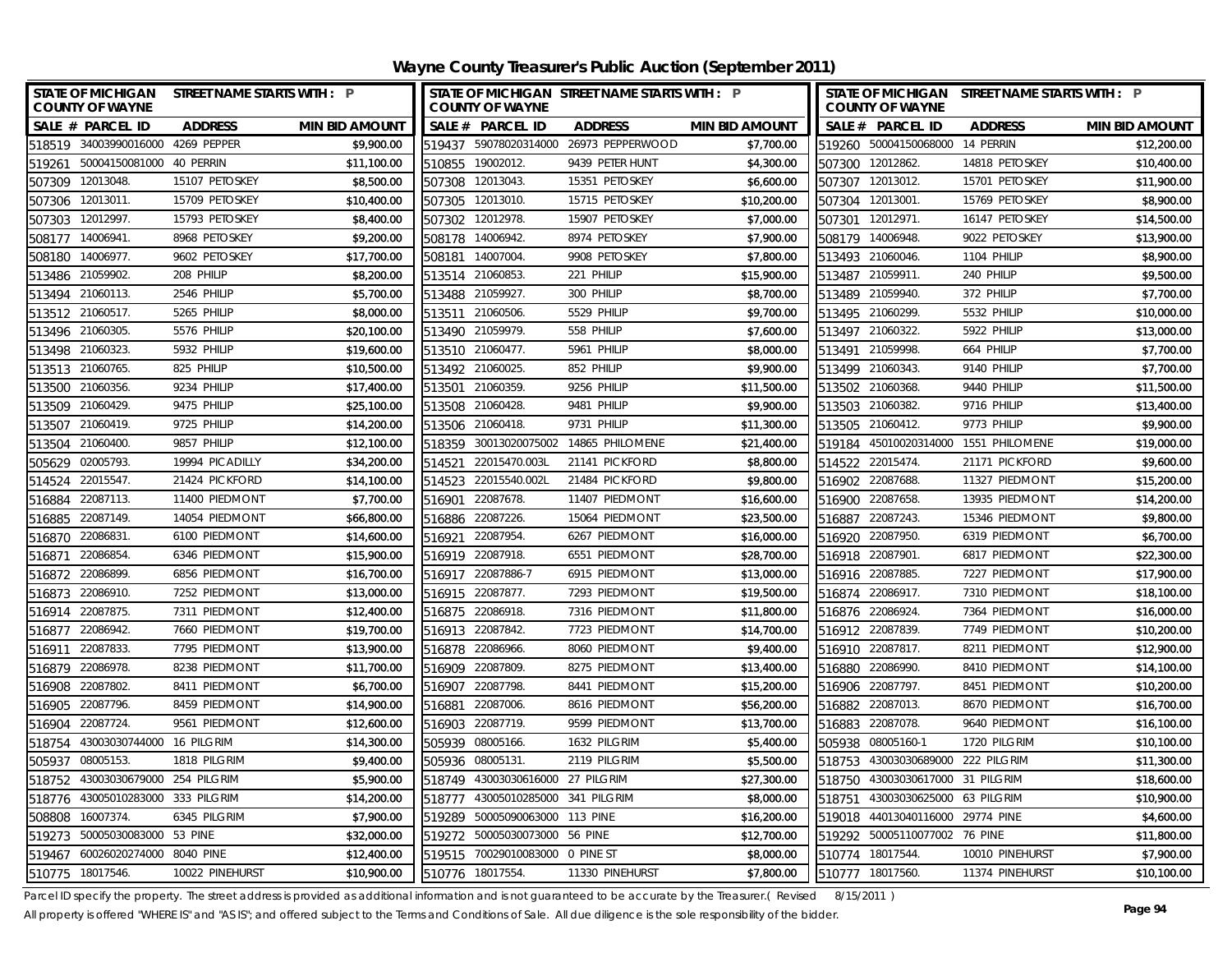| <b>STATE OF MICHIGAN</b><br><b>COUNTY OF WAYNE</b> | <b>STREET NAME STARTS WITH : P</b>      | <b>COUNTY OF WAYNE</b> | STATE OF MICHIGAN STREET NAME STARTS WITH : P |                       |                  | <b>COUNTY OF WAYNE</b> | STATE OF MICHIGAN STREET NAME STARTS WITH : P |                       |
|----------------------------------------------------|-----------------------------------------|------------------------|-----------------------------------------------|-----------------------|------------------|------------------------|-----------------------------------------------|-----------------------|
| SALE # PARCEL ID                                   | <b>ADDRESS</b><br><b>MIN BID AMOUNT</b> | SALE # PARCEL ID       | <b>ADDRESS</b>                                | <b>MIN BID AMOUNT</b> |                  | SALE # PARCEL ID       | <b>ADDRESS</b>                                | <b>MIN BID AMOUNT</b> |
| 510778 18017561                                    | 11380 PINEHURST<br>\$28,600.00          | 510779 18017574.       | 11656 PINEHURST                               | \$17,400.00           |                  | 510780 18017597.       | 12074 PINEHURST                               | \$15,100.00           |
| 510781 18017601                                    | 12106 PINEHURST<br>\$6,800.00           | 509859 16044433.       | 13531 PINEHURST                               | \$9,600.00            | 509834 16043697. |                        | 13932 PINEHURST                               | \$5,800.00            |
| 509835 16043706.                                   | 13994 PINEHURST<br>\$8,100.00           | 509836 16043708.       | 14008 PINEHURST                               | \$8,300.00            | 509858 16044397. |                        | 14103 PINEHURST                               | \$10,800.00           |
| 509837 16043777.                                   | 15444 PINEHURST<br>\$15,700.00          | 509838 16043781        | 15470 PINEHURST                               | \$9,700.00            | 509839 16043782. |                        | 15478 PINEHURST                               | \$7,300.00            |
| 509840 16043795.                                   | \$18,800.00<br>15750 PINEHURST          | 509841 16043802        | 15784 PINEHURST                               | \$13,100.00           | 509842 16043803. |                        | 15788 PINEHURST                               | \$10,400.00           |
| 509857 16044305.                                   | \$10,400.00<br>15845 PINEHURST          | 509856 16044290.       | 16535 PINEHURST                               | \$26,600.00           | 509843 16043895. |                        | 17540 PINEHURST                               | \$12,400.00           |
| 509844 16043920.                                   | \$13,100.00<br>18092 PINEHURST          | 509855 16044190.       | 18259 PINEHURST                               | \$15,300.00           | 509845 16043964. |                        | 18712 PINEHURST                               | \$17,500.00           |
| 509854 16044147.                                   | \$21,200.00<br>18935 PINEHURST          | 509853 16044146.       | 18941 PINEHURST                               | \$21,800.00           | 509846 16043983. |                        | 19184 PINEHURST                               | \$15,900.00           |
| 16043992.<br>509847                                | 19328 PINEHURST<br>\$12,700.00          | 509848 16043999.       | 19450 PINEHURST                               | \$40,700.00           | 509852 16044072. |                        | 20413 PINEHURST                               | \$12,100.00           |
| 16044049.<br>509849                                | 20460 PINEHURST<br>\$16,000.00          | 16044050.<br>509850    | 20468 PINEHURST                               | \$11,000.00           | 509851 16044064. |                        | 20477 PINEHURST                               | \$11,000.00           |
| 518416 32100821002700 6841 PINEHURST               | \$22,800.00                             | 510768 18017413.       | 8034 PINEHURST                                | \$27,000.00           | 510769 18017418. |                        | 8076 PINEHURST                                | \$5,300.00            |
| 18017453.<br>510770                                | 8846 PINEHURST<br>\$9,400.00            | 18017460.<br>510771    | 8894 PINEHURST                                | \$7,700.00            | 510789 18017756. |                        | 8937 PINEHURST                                | \$9,800.00            |
| 18017741.<br>510788                                | 9187 PINEHURST<br>\$16,900.00           | 18017738.<br>510787    | 9209 PINEHURST                                | \$14,500.00           | 510786 18017723. |                        | 9325 PINEHURST                                | \$7,700.00            |
| 18017514.<br>510772                                | 9532 PINEHURST<br>\$8,600.00            | 18017699.<br>510785    | 9595 PINEHURST                                | \$8,400.00            | 510784           | 18017693.              | 9635 PINEHURST                                | \$7,600.00            |
| 18017679.<br>510783                                | 9941 PINEHURST<br>\$9,300.00            | 510782<br>18017677.    | 9955 PINEHURST                                | \$9,800.00            | 510773 18017538. |                        | 9968 PINEHURST                                | \$10,000.00           |
| 512383 21022255.                                   | \$10,300.00<br>13700 PINEWOOD           | 512382 21022249.       | 13826 PINEWOOD                                | \$16,200.00           | 512381 21022248. |                        | 13832 PINEWOOD                                | \$12,000.00           |
| 21022285.<br>512384                                | 13851 PINEWOOD<br>\$9,700.00            | 512385 21022286.       | 13859 PINEWOOD                                | \$10,700.00           | 512380 21022239. |                        | 13908 PINEWOOD                                | \$8,500.00            |
| 512379 21022227.                                   | 14062 PINEWOOD<br>\$8,300.00            | 512378 21022218.       | 14138 PINEWOOD                                | \$13,000.00           | 512377           | 21022217.              | 14152 PINEWOOD                                | \$16,200.00           |
| 512386 21022314.002L                               | 14167 PINEWOOD<br>\$9,500.00            | 512387 21022317.       | 14187 PINEWOOD                                | \$7,900.00            | 505743 06002001  |                        | 1131 PINGREE                                  | \$5,300.00            |
| 505744 06002011                                    | 1209 PINGREE<br>\$9,900.00              | 505747 06002076.       | 1216 PINGREE                                  | \$10,200.00           | 505746 06002063. |                        | 1444 PINGREE                                  | \$11,100.00           |
| 06002054.<br>505745                                | 1504 PINGREE<br>\$8,700.00              | 08002274.<br>505821    | 1650 PINGREE                                  | \$9,200.00            |                  | 505820 08002245-62     | 1728 PINGREE                                  | \$27,400.00           |
| 10001852.<br>506758                                | 2293 PINGREE<br>\$11,600.00             | 10001924<br>506764     | 2440 PINGREE                                  | \$12,800.00           | 506763           | 10001922.              | 2452 PINGREE                                  | \$12,100.00           |
| 10001859.<br>506759                                | 2469 PINGREE<br>\$19,300.00             | 10001866.<br>506760    | 2525 PINGREE                                  | \$9,900.00            | 506761 10001886. |                        | 2731 PINGREE                                  | \$7,300.00            |
| 506762 10001887                                    | 2737 PINGREE<br>\$7,600.00              | 507012 12002141        | 2930 PINGREE                                  | \$13,400.00           | 507011 12002140  |                        | 2932 PINGREE                                  | \$8,200.00            |
| 507010 12002128.                                   | 3006 PINGREE<br>\$11,800.00             | 507009 12002090.       | 3291 PINGREE                                  | \$9,400.00            | 508028           | 14002994               | 3799 PINGREE                                  | \$8,300.00            |
| 508029 14002996.                                   | \$8,400.00<br>3813 PINGREE              | 508030 14003015.       | 4303 PINGREE                                  | \$9,000.00            | 505584 02001288  |                        | 77 PINGREE                                    | \$13,100.00           |
| 303 PIPER<br>513266 21052100.                      | \$34,700.00                             | 505326 01001776-7      | 110 PIQUETTE                                  | \$14,500.00           | 510367 18003188. |                        | 6350 PITTSBURG                                | \$9,100.00            |
| 510366 18003137                                    | \$10,700.00<br>6527 PITTSBURG           | 517192 22094604        | 11321 PLAINVIEW                               | \$13,500.00           | 517191 22094586  |                        | 11671 PLAINVIEW                               | \$12,500.00           |
| 517190 22094571.                                   | \$13,900.00<br>12051 PLAINVIEW          | 517189 22094559.       | 12133 PLAINVIEW                               | \$13,400.00           | 517165 22093838. |                        | 12236 PLAINVIEW                               | \$14,600.00           |
| 517188 22094531.                                   | 14023 PLAINVIEW<br>\$8,100.00           | 517166 22093880.       | 14218 PLAINVIEW                               | \$10,800.00           |                  | 517167 22093884-5      | 14246 PLAINVIEW                               | \$11,900.00           |
| 517187 22094496.                                   | \$12,900.00<br>14339 PLAINVIEW          | 517168 22093940.       | 15400 PLAINVIEW                               | \$18,300.00           | 517169 22093941. |                        | 15406 PLAINVIEW                               | \$4,700.00            |
| 517186 22094450.                                   | 15421 PLAINVIEW<br>\$12,700.00          | 517170 22093948.       | 15484 PLAINVIEW                               | \$13,600.00           | 517185 22094443. |                        | 15527 PLAINVIEW                               | \$13,600.00           |
| 22093968.<br>517171                                | 15766 PLAINVIEW<br>\$8,600.00           | 517172 22094003.       | 16844 PLAINVIEW                               | \$13,100.00           | 517184 22094372. |                        | 17235 PLAINVIEW                               | \$18,900.00           |
| 517183 22094301                                    | 18513 PLAINVIEW<br>\$18,000.00          | 517182 22094294.       | 18561 PLAINVIEW                               | \$14,500.00           | 517181 22094293. |                        | 18571 PLAINVIEW                               | \$11,300.00           |
| 517173 22094103.                                   | \$12,000.00<br>18900 PLAINVIEW          | 517174 22094107.       | 18936 PLAINVIEW                               | \$11,000.00           | 517180 22094281  |                        | 18971 PLAINVIEW                               | \$12,200.00           |
| 517175 22094115.                                   | 18992 PLAINVIEW<br>\$9,800.00           | 517176 22094138.       | 19334 PLAINVIEW                               | \$16,600.00           | 517177 22094151  |                        | 19486 PLAINVIEW                               | \$20,400.00           |
| 517178 22094186.                                   | 20310 PLAINVIEW<br>\$21,900.00          | 517205 22094887.       | 6225 PLAINVIEW                                | \$11,700.00           | 517147 22093543. |                        | 6430 PLAINVIEW                                | \$10,100.00           |
| 517148 22093549.                                   | 6470 PLAINVIEW<br>\$10,100.00           | 517204 22094847.       | 6521 PLAINVIEW                                | \$20,800.00           | 517149 22093566. |                        | 6740 PLAINVIEW                                | \$20,800.00           |
| 517150 22093567                                    | \$13,000.00<br>6746 PLAINVIEW           | 517203 22094825        | 6825 PLAINVIEW                                | \$11,200.00           | 517202 22094796. |                        | 7323 PLAINVIEW                                | \$17,200.00           |
| 517201 22094785.                                   | \$20,200.00<br>7401 PLAINVIEW           | 517200 22094782.       | 7423 PLAINVIEW                                | \$18,400.00           | 517151 22093625. |                        | 7648 PLAINVIEW                                | \$9,300.00            |

Parcel ID specify the property. The street address is provided as additional information and is not guaranteed to be accurate by the Treasurer.( Revised 8/15/2011 )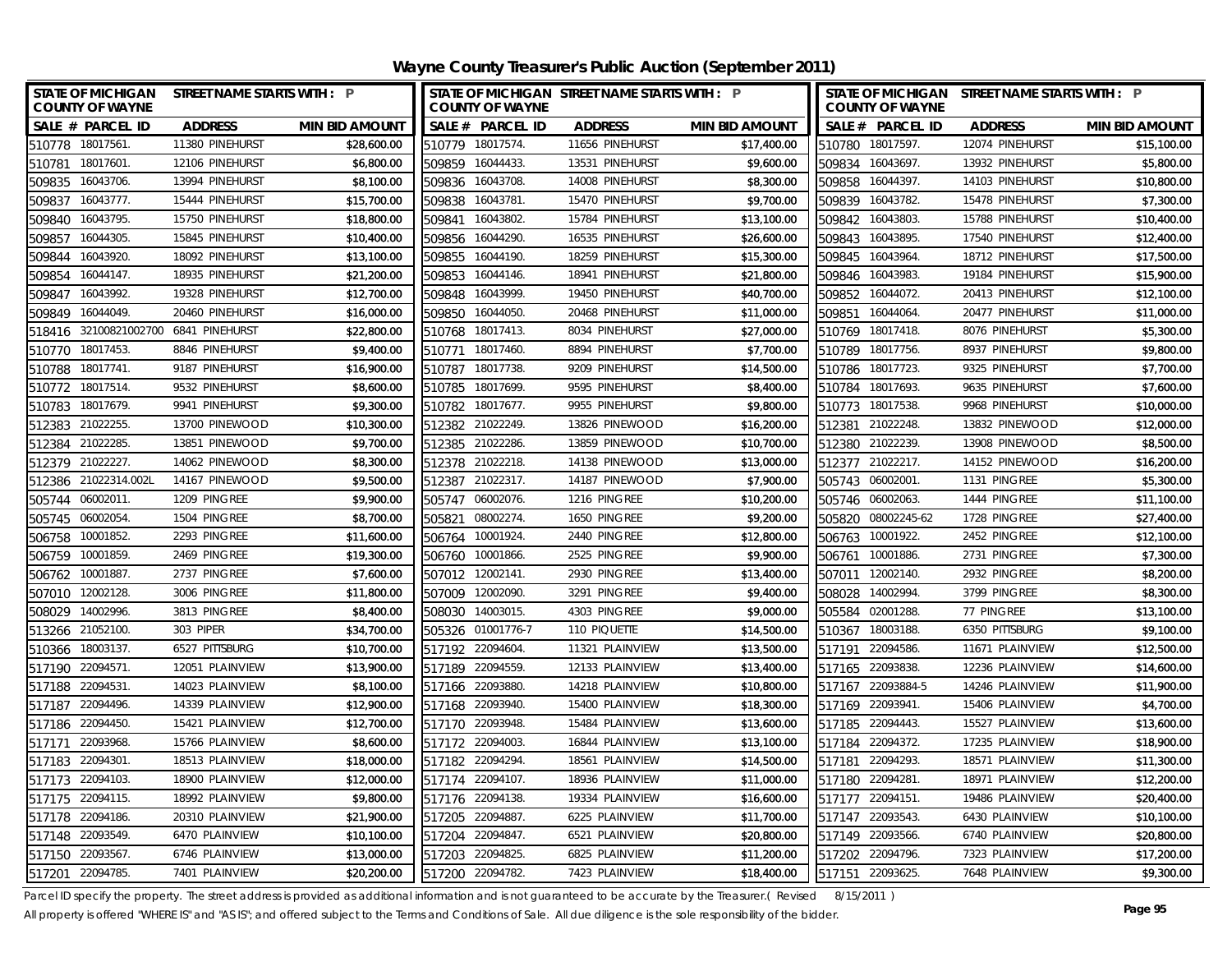**Wayne County Treasurer's Public Auction (September 2011)**

| STATE OF MICHIGAN STREET NAME STARTS WITH : P<br><b>COUNTY OF WAYNE</b> |                             |                       |        | <b>COUNTY OF WAYNE</b>             | STATE OF MICHIGAN STREET NAME STARTS WITH : P |                       |        | <b>COUNTY OF WAYNE</b>             | STATE OF MICHIGAN STREET NAME STARTS WITH : P |                       |
|-------------------------------------------------------------------------|-----------------------------|-----------------------|--------|------------------------------------|-----------------------------------------------|-----------------------|--------|------------------------------------|-----------------------------------------------|-----------------------|
| SALE # PARCEL ID                                                        | <b>ADDRESS</b>              | <b>MIN BID AMOUNT</b> |        | SALE # PARCEL ID                   | <b>ADDRESS</b>                                | <b>MIN BID AMOUNT</b> |        | SALE # PARCEL ID                   | <b>ADDRESS</b>                                | <b>MIN BID AMOUNT</b> |
| 517152 22093629.                                                        | 7678 PLAINVIEW              | \$12,900.00           |        | 517199 22094767.                   | 7727 PLAINVIEW                                | \$11,400.00           |        | 517153 22093648.                   | 7810 PLAINVIEW                                | \$23,500.00           |
| 517198 22094749.                                                        | 8055 PLAINVIEW              | \$13,500.00           |        | 517154 22093657.                   | 8074 PLAINVIEW                                | \$13,300.00           |        | 517155 22093662.                   | 8110 PLAINVIEW                                | \$12,700.00           |
| 517156 22093668.                                                        | 8240 PLAINVIEW              | \$14,400.00           |        | 517157 22093688.                   | 8460 PLAINVIEW                                | \$8,800.00            |        | 517197 22094715.                   | 8461 PLAINVIEW                                | \$14,200.00           |
| 517196 22094710.                                                        | 8495 PLAINVIEW              | \$9,200.00            |        | 517158 22093713.                   | 8846 PLAINVIEW                                | \$10,200.00           |        | 517195 22094687.                   | 8875 PLAINVIEW                                | \$12,200.00           |
| 517159 22093740.                                                        | 9200 PLAINVIEW              | \$15,300.00           |        | 517160 22093755.                   | 9272 PLAINVIEW                                | \$11,300.00           |        | 517194 22094644.                   | 9329 PLAINVIEW                                | \$12,500.00           |
| 22093763<br>517162                                                      | 9346 PLAINVIEW              | \$15,000.00           |        | 517163 22093779.                   | 9600 PLAINVIEW                                | \$17,900.00           |        | 517164 22093782.001                | 9628 PLAINVIEW                                | \$13,700.00           |
| 517193 22094616.                                                        | 9975 PLAINVIEW              | \$10,000.00           |        | 517179 22094260.                   | 19309 PLAINVIEW AVE                           | \$8,300.00            |        | 517161 22093760.                   | 9326 PLAINVIEW AVE                            | \$10,100.00           |
| 511309 20017741-2                                                       | 12441 PLEASANT              | \$16,200.00           | 519077 | 44020020313000 0 PLUM              |                                               | \$34,400.00           |        | 519079 44020020319002 26130 PLUM   |                                               | \$11,100.00           |
| 44020020314000 26182 PLUM<br>519078                                     |                             | \$39,600.00           | 508613 | 16001211.                          | 5656 PLUMER                                   | \$12,300.00           |        | 514326 22004917-20                 | 13343 PLYMOUTH                                | \$11,500.00           |
| 22006118-9<br>514339                                                    | 13640 PLYMOUTH              | \$6,300.00            | 514338 | 22006006-7                         | 14928 PLYMOUTH                                | \$8,600.00            |        | 514327 22005124.                   | 16035 PLYMOUTH                                | \$6,400.00            |
| 22005147.<br>514328                                                     | 16301 PLYMOUTH              | \$6,800.00            |        | 514337 22005874-5                  | 16318 PLYMOUTH                                | \$11,700.00           |        | 514336 22005834-7                  | 16800 PLYMOUTH                                | \$21,000.00           |
| 514329 22005201.                                                        | 16825 PLYMOUTH              | \$9,000.00            | 514335 | 22005818-9                         | 16930 PLYMOUTH                                | \$8,300.00            |        | 514334 22005811-3                  | 17000 PLYMOUTH                                | \$19,400.00           |
| 22005276.000A<br>514330                                                 | 18503 PLYMOUTH              | \$6,800.00            | 514331 | 22005288-99                        | 18625 PLYMOUTH                                | \$11,900.00           |        | 514332 22005435-40                 | 20541 PLYMOUTH                                | \$28,200.00           |
| 22005503.<br>514333                                                     | 22611 PLYMOUTH              | \$8,900.00            | 519583 | 79035011789000                     | 25547 PLYMOUTH                                | \$22,100.00           | 519215 | 46108990023000                     | 31840 PLYMOUTH                                | \$23,500.00           |
| 08005577.<br>505958                                                     | 7639 POE                    | \$7,300.00            | 507416 | 13009042.                          | 2040 POINTER                                  | \$11,200.00           |        | 519325 50009010176000 255 POLK     |                                               | \$11,500.00           |
| 50009010177300<br>519326                                                | 259 POLK                    | \$18,300.00           | 519324 | 50009010140300 272 POLK            |                                               | \$12,300.00           | 519327 | 50009010196000                     | 295 POLK                                      | \$7,900.00            |
| 50009010233300<br>519328                                                | 377 POLK                    | \$14,100.00           | 519329 | 50009010242000                     | 397 POLK                                      | \$12,300.00           | 519323 | 50009010073000                     | 416 POLK                                      | \$19,400.00           |
| 33050010578000<br>518475                                                | 4161 POLK                   | \$17,000.00           | 519330 | 50009010258302                     | 433 POLK                                      | \$17,200.00           |        | 519439 60001010068000              | 5905 POLK                                     | \$15,700.00           |
| 519576                                                                  | 79017011544000 16177 POMONA | \$9,900.00            | 519360 | 53011010215000 14614 POPLAR        |                                               | \$12,100.00           |        | 505804 08001096.                   | 2018 POPLAR                                   | \$7,500.00            |
| 43003010559000 74 PORTAGE<br>518740                                     |                             | \$14,400.00           | 518739 | 43003010554000                     | 90 PORTAGE                                    | \$8,700.00            |        | 518738 43003010536000 93 PORTAGE   |                                               | \$8,300.00            |
| 16000498.<br>508608                                                     | 5651 PORTER                 | \$13,900.00           | 512295 | 21020156.                          | 11056 PORTLANCE                               | \$11,400.00           | 509981 | 17004112.                          | 11101 PORTLANCE                               | \$16,400.00           |
| 21020153.<br>512294                                                     | 11116 PORTLANCE             | \$9,400.00            |        | 512293 21020152.                   | 11122 PORTLANCE                               | \$13,000.00           |        | 509982 17004120.                   | 11219 PORTLANCE                               | \$13,200.00           |
| 512292 21020126.                                                        | 11426 PORTLANCE             | \$15,600.00           |        | 518465 33043040111000 24980 POWERS |                                               | \$11,700.00           |        | 518462 33043010827000 25740 POWERS |                                               | \$14,000.00           |
| 33040032461000 26136 POWERS<br>518455                                   |                             | \$41,500.00           |        | 509182 16022606.                   | 10312 PRAIRIE                                 | \$8,300.00            |        | 509224 16023440.                   | 10331 PRAIRIE                                 | \$13,400.00           |
| 16023437.<br>509223                                                     | 10347 PRAIRIE               | \$3,100.00            |        | 509183 16022616.                   | 10372 PRAIRIE                                 | \$8,800.00            |        | 509184 16022627.                   | 12046 PRAIRIE                                 | \$16,000.00           |
| 509185 16022629.                                                        | 12060 PRAIRIE               | \$12,300.00           | 509222 | 16023418.                          | 12075 PRAIRIE                                 | \$14,900.00           |        | 509186 16022635.                   | 12100 PRAIRIE                                 | \$13,700.00           |
| 509221<br>16023411.                                                     | 12127 PRAIRIE               | \$8,900.00            | 509220 | 16023385.                          | 14619 PRAIRIE                                 | \$11,500.00           |        | 509219 16023374-5                  | 14803 PRAIRIE                                 | \$11,400.00           |
| 509187 16022692.                                                        | 14858 PRAIRIE               | \$10,600.00           | 509188 | 16022705                           | 15338 PRAIRIE                                 | \$8,000.00            |        | 509189 16022733.                   | 15500 PRAIRIE                                 | \$19,500.00           |
| 16023315.<br>509218                                                     | 15877 PRAIRIE               | \$9,600.00            | 509190 | 16022761                           | 16148 PRAIRIE                                 | \$12,000.00           | 509217 | 16023301                           | 16157 PRAIRIE                                 | \$13,400.00           |
| 509216 16023299.                                                        | 16171 PRAIRIE               | \$9,500.00            | 509191 | 16022765.                          | 16176 PRAIRIE                                 | \$8,800.00            |        | 509192 16022770.                   | 16210 PRAIRIE                                 | \$10,700.00           |
| 16022775<br>509193                                                      | 16246 PRAIRIE               | \$7,400.00            | 509215 | 16023288.                          | 16247 PRAIRIE                                 | \$10,900.00           |        | 509214 16023286.                   | 16261 PRAIRIE                                 | \$16,900.00           |
| 509194<br>16022786                                                      | 16562 PRAIRIE               | \$11,800.00           | 509213 | 16023273.                          | 16591 PRAIRIE                                 | \$7,600.00            |        | 509195 16022794.                   | 16614 PRAIRIE                                 | \$12,300.00           |
| 509196<br>16022797.                                                     | 16634 PRAIRIE               | \$16,300.00           | 509197 | 16022803.                          | 16810 PRAIRIE                                 | \$11,600.00           | 509198 | 16022809.                          | 16846 PRAIRIE                                 | \$12,700.00           |
| 509199 16022815                                                         | 16884 PRAIRIE               | \$13,300.00           |        | 509212 16023247.                   | 16891 PRAIRIE                                 | \$13,700.00           |        | 509200 16022818.                   | 16906 PRAIRIE                                 | \$11,800.00           |
| 16023223<br>509211                                                      | 17335 PRAIRIE               | \$15,200.00           | 509201 | 16022845.                          | 17394 PRAIRIE                                 | \$16,600.00           |        | 509210 16023163.                   | 18515 PRAIRIE                                 | \$12,900.00           |
| 16023137<br>509209                                                      | 18965 PRAIRIE               | \$5,000.00            | 509202 | 16022937                           | 19314 PRAIRIE                                 | \$21,500.00           | 509208 | 16023100.                          | 19769 PRAIRIE                                 | \$15,500.00           |
| 16023088<br>509207                                                      | 19961 PRAIRIE               | \$10,300.00           | 509203 | 16022978.                          | 19988 PRAIRIE                                 | \$14,200.00           | 509206 | 16023082.                          | 20003 PRAIRIE                                 | \$6,800.00            |
| 16023052.<br>509205                                                     | 20241 PRAIRIE               | \$13,500.00           | 509204 | 16023021                           | 20460 PRAIRIE                                 | \$13,600.00           |        | 510626 18013439.                   | 7234 PRAIRIE                                  | \$9,400.00            |
| 18013564<br>510633                                                      | 7245 PRAIRIE                | \$11,600.00           | 510632 | 18013562.                          | 7259 PRAIRIE                                  | \$10,100.00           |        | 510631 18013560.                   | 7271 PRAIRIE                                  | \$6,900.00            |
| 18013445.<br>510627                                                     | 7272 PRAIRIE                | \$11,300.00           | 510628 | 18013467                           | 7462 PRAIRIE                                  | \$5,600.00            |        | 510630 18013507-8                  | 7807 PRAIRIE                                  | \$10,300.00           |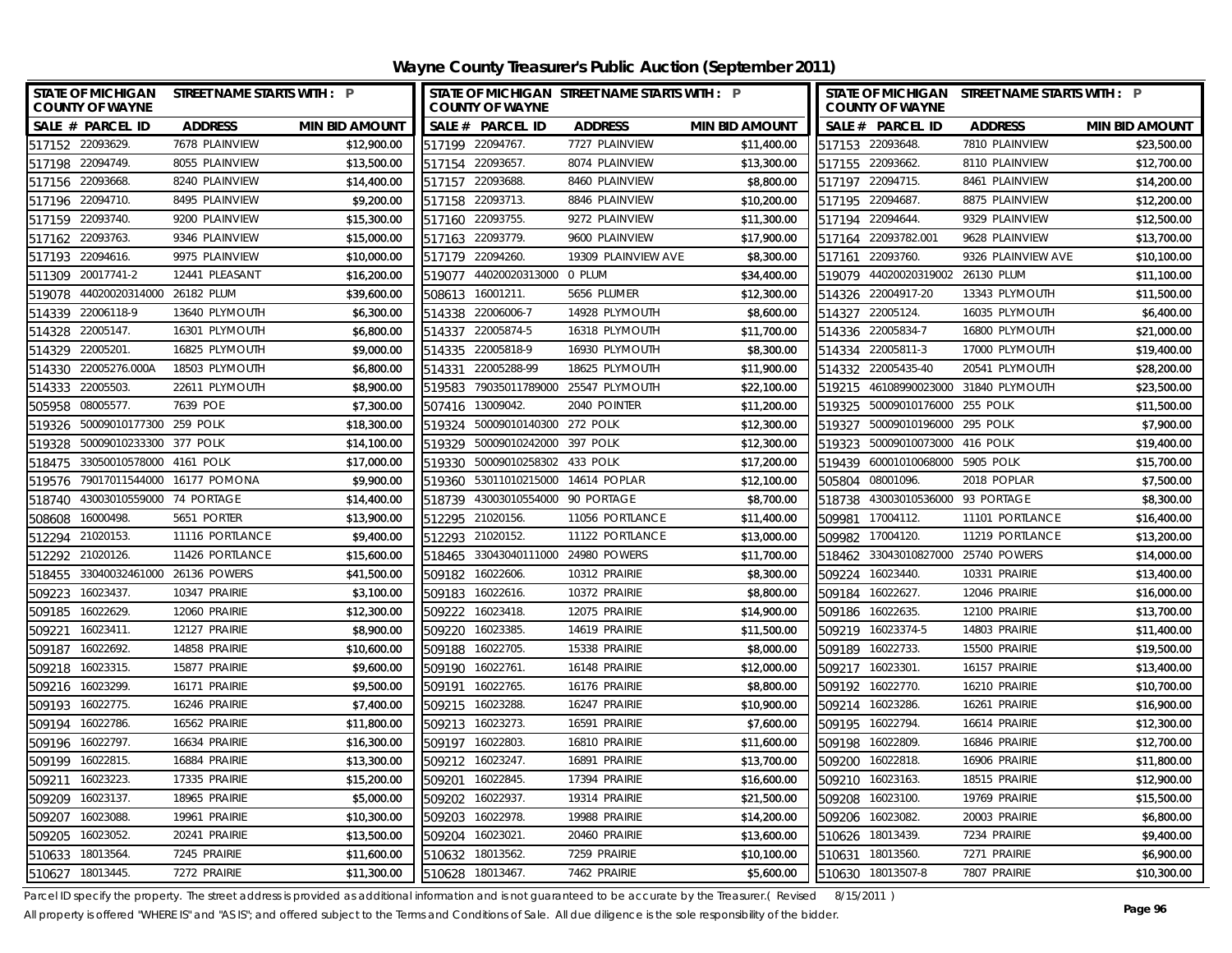**Wayne County Treasurer's Public Auction (September 2011)**

| STATE OF MICHIGAN STREET NAME STARTS WITH : P<br><b>COUNTY OF WAYNE</b> |                 |                       |                  | <b>COUNTY OF WAYNE</b> | STATE OF MICHIGAN STREET NAME STARTS WITH : P |                       |                  | <b>COUNTY OF WAYNE</b> | STATE OF MICHIGAN STREET NAME STARTS WITH : P |                       |
|-------------------------------------------------------------------------|-----------------|-----------------------|------------------|------------------------|-----------------------------------------------|-----------------------|------------------|------------------------|-----------------------------------------------|-----------------------|
| SALE # PARCEL ID                                                        | <b>ADDRESS</b>  | <b>MIN BID AMOUNT</b> |                  | SALE # PARCEL ID       | <b>ADDRESS</b>                                | <b>MIN BID AMOUNT</b> |                  | SALE # PARCEL ID       | <b>ADDRESS</b>                                | <b>MIN BID AMOUNT</b> |
| 510629 18013499.                                                        | 7818 PRAIRIE    | \$9,800.00            |                  | 509177 16022477.       | 8096 PRAIRIE                                  | \$7,700.00            |                  | 509227 16023600.       | 8207 PRAIRIE                                  | \$16,500.00           |
| 509226 16023554                                                         | 8871 PRAIRIE    | \$11,200.00           | 509225           | 16023551               | 8891 PRAIRIE                                  | \$7,500.00            | 509178 16022497. |                        | 9020 PRAIRIE                                  | \$19,200.00           |
| 509179 16022500                                                         | 9038 PRAIRIE    | \$7,200.00            | 509180 16022523. |                        | 9176 PRAIRIE                                  | \$6,600.00            | 509181 16022547. |                        | 9426 PRAIRIE                                  | \$7,900.00            |
| 507363 13005539                                                         | 5127 PRESCOTT   | \$12,500.00           |                  | 507362 13005459-60     | 5672 PRESCOTT                                 | \$7,900.00            |                  | 509929 17001313.       | 8054 PRESSLER                                 | \$7,800.00            |
| 509928<br>17001310                                                      | 8078 PRESSLER   | \$9,100.00            | 509927           | 17001309.              | 8082 PRESSLER                                 | \$10,000.00           | 515519 22049299. |                        | 11335 PREST                                   | \$12,500.00           |
| 22049293<br>515518                                                      | 11381 PREST     | \$11,200.00           | 515517           | 22049290.              | 11401 PREST                                   | \$12,200.00           |                  | 515516 22049257-8      | 13201 PREST                                   | \$9,900.00            |
| 22048567<br>515501                                                      | 13356 PREST     | \$10,800.00           | 515515 22049232. |                        | 13383 PREST                                   | \$13,600.00           | 515502 22048584  |                        | 14618 PREST                                   | \$11,100.00           |
| 22048597<br>515503                                                      | 14874 PREST     | \$9,400.00            | 515504           | 22048605.              | 14958 PREST                                   | \$5,000.00            | 515505 22048609. |                        | 15018 PREST                                   | \$5,400.00            |
| 22048615<br>515506                                                      | 15064 PREST     | \$16,200.00           | 515507           | 22048622               | 15112 PREST                                   | \$14,600.00           | 515508 22048681  |                        | 15906 PREST                                   | \$31,000.00           |
| 22049105<br>515514                                                      | 16527 PREST     | \$19,300.00           | 515513           | 22049080               | 16821 PREST                                   | \$12,200.00           | 515512 22049000  |                        | 18669 PREST                                   | \$10,500.00           |
| 22048999<br>515511                                                      | 18677 PREST     | \$9,600.00            |                  | 515509 22048859.       | 19494 PREST                                   | \$18,300.00           | 515510 22048861  |                        | 19510 PREST                                   | \$21,100.00           |
| 22048351<br>515494                                                      | 8132 PREST      | \$8,200.00            |                  | 515523 22049440.       | 8241 PREST                                    | \$15,400.00           | 515495 22048370. |                        | 8296 PREST                                    | \$9,100.00            |
| 22049430.<br>515522                                                     | 8311 PREST      | \$30,000.00           | 515496           | 22048382.              | 8526 PREST                                    | \$15,400.00           | 515497 22048400  |                        | 8840 PREST                                    | \$19,900.00           |
| 22048448<br>515498                                                      | 9320 PREST      | \$20,400.00           | 515499           | 22048454               | 9360 PREST                                    | \$11,900.00           | 515521           | 22049331               | 9615 PREST                                    | \$13,800.00           |
| 22048483.<br>515500                                                     | 9936 PREST      | \$9,000.00            | 515520           | 22049304-16            | 9963 PREST                                    | \$6,200.00            | 507318 13001458. |                        | 3330 PRESTON                                  | \$10,400.00           |
| 13001485<br>507319                                                      | 3333 PRESTON    | \$8,600.00            | 515747           | 22055596.              | 14103 PREVOST                                 | \$14,800.00           | 515712 22054889. |                        | 14134 PREVOST                                 | \$22,200.00           |
| 22054891<br>515713                                                      | 14150 PREVOST   | \$15,500.00           | 515746           | 22055588               | 14169 PREVOST                                 | \$19,500.00           | 515745 22055583  |                        | 14209 PREVOST                                 | \$17,400.00           |
| 22054902<br>515714                                                      | 14240 PREVOST   | \$12,200.00           | 515744           | 22055575.              | 14309 PREVOST                                 | \$9,800.00            | 515743 22055571. |                        | 14343 PREVOST                                 | \$16,100.00           |
| 22055570.<br>515742                                                     | 14351 PREVOST   | \$18,000.00           | 515741           | 22055561               | 14421 PREVOST                                 | \$15,200.00           | 515740 22055550. |                        | 14625 PREVOST                                 | \$14,100.00           |
| 515715 22054935.                                                        | 14632 PREVOST   | \$22,900.00           | 515739           | 22055548               | 14643 PREVOST                                 | \$15,700.00           | 515716 22054941  |                        | 14830 PREVOST                                 | \$17,800.00           |
| 22054952.<br>515717                                                     | 14920 PREVOST   | \$12,800.00           | 515718           | 22054963               | 15050 PREVOST                                 | \$28,300.00           | 515719 22054968. |                        | 15214 PREVOST                                 | \$11,500.00           |
| 22055483<br>515738                                                      | 15803 PREVOST   | \$15,300.00           | 515720           | 22055002.              | 15804 PREVOST                                 | \$15,300.00           | 515721           | 22055054               | 16800 PREVOST                                 | \$17,800.00           |
| 22055407.<br>515737                                                     | 17327 PREVOST   | \$17,800.00           | 515722           | 22055081               | 17336 PREVOST                                 | \$18,300.00           | 515736 22055370. |                        | 18297 PREVOST                                 | \$13,200.00           |
| 22055358<br>515735                                                      | 18477 PREVOST   | \$13,300.00           | 515723           | 22055132               | 18500 PREVOST                                 | \$18,600.00           | 515724 22055138. |                        | 18626 PREVOST                                 | \$16,600.00           |
| 22055336.<br>515734                                                     | 18911 PREVOST   | \$18,000.00           | 515733           | 22055308               | 19321 PREVOST                                 | \$13,400.00           | 515725           | 22055191               | 19414 PREVOST                                 | \$10,300.00           |
| 22055197<br>515726                                                      | 19462 PREVOST   | \$7,600.00            | 515727           | 22055205.002           | 19736 PREVOST                                 | \$12,700.00           |                  | 515732 22055275.003L   | 19949 PREVOST                                 | \$10,200.00           |
| 515731<br>22055275.002                                                  | 19955 PREVOST   | \$11,300.00           | 515730           | 22055272.003           | 20027 PREVOST                                 | \$16,300.00           | 515729 22055266. |                        | 20221 PREVOST                                 | \$20,100.00           |
| 22055222<br>515728                                                      | 20232 PREVOST   | \$11,600.00           | 515709           | 22054865.008           | 8948 PREVOST                                  | \$9,800.00            |                  | 515710 22054865.011    | 9108 PREVOST                                  | \$12,600.00           |
| 22055616.002<br>515748                                                  | 9109 PREVOST    | \$11,200.00           | 515711           | 22054865.024           | 9200 PREVOST                                  | \$12,300.00           |                  | 519456 60014010426300  | 6351 PRINCESS                                 | \$19,500.00           |
| 507250 12010961.                                                        | 15346 PRINCETON | \$9,000.00            | 507251           | 12010981               | 15714 PRINCETON                               | \$13,900.00           | 507252 12010984  |                        | 15732 PRINCETON                               | \$9,800.00            |
| 507255<br>12011124.                                                     | 15895 PRINCETON | \$8,500.00            | 507253 12011021  |                        | 16152 PRINCETON                               | \$9,900.00            | 507254 12011030. |                        | 16216 PRINCETON                               | \$10,200.00           |
| 519112 44023070133000                                                   | 25902 PRINCETON | \$9,000.00            | 519104           | 44022010793000         | 27207 PRINCETON                               | \$9,300.00            | 510588 18012649. |                        | 5432 PROCTOR                                  | \$13,100.00           |
| 510589<br>18012656.                                                     | 5472 PROCTOR    | \$13,400.00           | 510596           | 18012805.              | 5627 PROCTOR                                  | \$12,100.00           | 510595 18012802. |                        | 5647 PROCTOR                                  | \$9,600.00            |
| 510594 18012801                                                         | 5653 PROCTOR    | \$8,800.00            | 510590 18012711. |                        | 6024 PROCTOR                                  | \$10,600.00           | 510591 18012725. |                        | 6108 PROCTOR                                  | \$8,200.00            |
| 510593 18012742.                                                        | 6119 PROCTOR    | \$8,600.00            | 510592 18012740. |                        | 6131 PROCTOR                                  | \$11,200.00           | 511628 21008967. |                        | 11209 PROMENADE                               | \$18,500.00           |
| 511627 21008919.                                                        | 11210 PROMENADE | \$10,700.00           |                  | 511626 21008917.       | 11224 PROMENADE                               | \$11,600.00           | 511629 21008970. |                        | 11229 PROMENADE                               | \$10,100.00           |
| 511630 21008971.                                                        | 11237 PROMENADE | \$10,000.00           | 511631           | 21008979.              | 11739 PROMENADE                               | \$8,900.00            | 511625 21008907  |                        | 11744 PROMENADE                               | \$13,800.00           |
| 511624 21008906.                                                        | 11750 PROMENADE | \$13,500.00           |                  | 511623 21008902.       | 11780 PROMENADE                               | \$13,200.00           | 511632 21008986. |                        | 11785 PROMENADE                               | \$10,200.00           |
| 511622 21008901                                                         | 11788 PROMENADE | \$9,600.00            | 511633 21008987  |                        | 11795 PROMENADE                               | \$9,000.00            | 511621 21008898. |                        | 11808 PROMENADE                               | \$10,500.00           |
| 511620 21008888                                                         | 12008 PROMENADE | \$13,500.00           | 511634 21009002. |                        | 12031 PROMENADE                               | \$12,100.00           | 511635 21009003. |                        | 12039 PROMENADE                               | \$9,600.00            |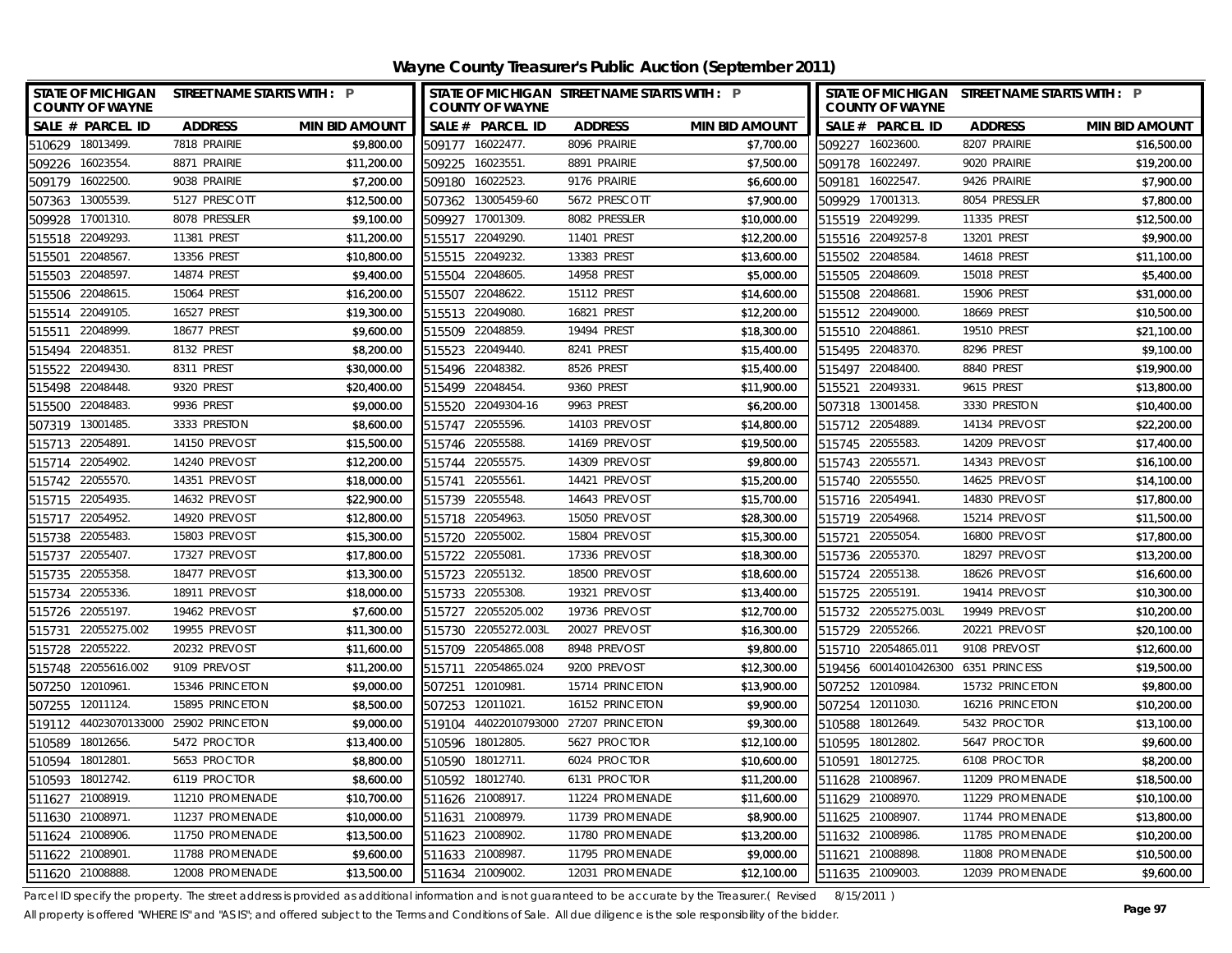| <b>STATE OF MICHIGAN</b><br><b>COUNTY OF WAYNE</b> |                | <b>STREET NAME STARTS WITH: P</b> |                       |                  | <b>COUNTY OF WAYNE</b> | I STATE OF MICHIGAN STREET NAME STARTS WITH : P |                       | <b>STATE OF MICHIGAN</b><br>STREET NAME STARTS WITH : P<br><b>COUNTY OF WAYNE</b> |                     |                 |                       |
|----------------------------------------------------|----------------|-----------------------------------|-----------------------|------------------|------------------------|-------------------------------------------------|-----------------------|-----------------------------------------------------------------------------------|---------------------|-----------------|-----------------------|
| SALE # PARCEL ID                                   |                | <b>ADDRESS</b>                    | <b>MIN BID AMOUNT</b> |                  | SALE # PARCEL ID       | <b>ADDRESS</b>                                  | <b>MIN BID AMOUNT</b> |                                                                                   | SALE # PARCEL ID    | <b>ADDRESS</b>  | <b>MIN BID AMOUNT</b> |
| 511619 21008882.                                   |                | 12052 PROMENADE                   | \$9,700.00            | 511636 21009013. |                        | 12107 PROMENADE                                 | \$7,900.00            |                                                                                   | 511637 21009014.    | 12117 PROMENADE | \$7,200.00            |
| 511638 21009028.                                   |                | 12261 PROMENADE                   | \$7,700.00            | 511618 21008859. |                        | 12308 PROMENADE                                 | \$11,100.00           | 511639                                                                            | 21009045.           | 12527 PROMENADE | \$12,400.00           |
| 511617 21008836.                                   |                | 12608 PROMENADE                   | \$13,300.00           | 511640           | 21009061.              | 12641 PROMENADE                                 | \$13,700.00           |                                                                                   | 511616 21008825.    | 12736 PROMENADE | \$12,300.00           |
| 511615 21008816.                                   |                | 12800 PROMENADE                   | \$9,700.00            | 511641 21009085. |                        | 13011 PROMENADE                                 | \$9,700.00            |                                                                                   | 511642 21009087.    | 13027 PROMENADE | \$13,500.00           |
| 511614 21008798.                                   |                | 13088 PROMENADE                   | \$9,200.00            | 511613           | 21008796.              | 13104 PROMENADE                                 | \$12,900.00           |                                                                                   | 511643 21009106.    | 13319 PROMENADE | \$16,500.00           |
| 511612 21008782.                                   |                | 13354 PROMENADE                   | \$9,200.00            | 511611           | 21008779.              | 13380 PROMENADE                                 | \$10,200.00           |                                                                                   | 511644 21009117.    | 13401 PROMENADE | \$26,400.00           |
| 511645 21009135.                                   |                | 14289 PROMENADE                   | \$10,800.00           | 511646 21009137. |                        | 14303 PROMENADE                                 | \$14,000.00           |                                                                                   | 511647 21009146.    | 14457 PROMENADE | \$11,000.00           |
| 511648 21009148.                                   |                | 14475 PROMENADE                   | \$12,300.00           | 511649 21009149. |                        | 14483 PROMENADE                                 | \$9,500.00            |                                                                                   | 511610 21008739.    | 14522 PROMENADE | \$10,400.00           |
| 511609 21008723.                                   |                | 14968 PROMENADE                   | \$15,700.00           | 511650           | 21009172.              | 14977 PROMENADE                                 | \$10,500.00           | 511651                                                                            | 21009178.           | 15237 PROMENADE | \$11,800.00           |
| 519240                                             | 47010010168000 | 18681 PROSPECT                    | \$39,400.00           | 510823           | 19000330.              | 9354 PRYOR                                      | \$9,700.00            | 507323                                                                            | 13001703.           | 3435 PULFORD    | \$7,700.00            |
| 507322 13001700.001                                |                | 3450 PULFORD                      | \$12,600.00           | 507321           | 13001698.              | 3462 PULFORD                                    | \$10,500.00           | 508817                                                                            | 16007590-5          | 10203 PURITAN   | \$10,400.00           |
| 514428 22011962.                                   |                | 13015 PURITAN                     | \$7,200.00            | 514429           | 22011964-6             | 13023 PURITAN                                   | \$8,500.00            |                                                                                   | 514436 22012355.    | 13238 PURITAN   | \$6,300.00            |
| 514435 22012299-307                                |                | 14300 PURITAN                     | \$41,100.00           | 514434           | 22012220.002L          | 15900 PURITAN                                   | \$32,600.00           |                                                                                   | 505940 08005174.    | 1751 PURITAN    | \$7,300.00            |
| 514430 22012062-3                                  |                | 17705 PURITAN                     | \$8,700.00            | 505941           | 08005181.              | 1841 PURITAN                                    | \$9,400.00            |                                                                                   | 505944 08005290.    | 2002 PURITAN    | \$10,900.00           |
| 505943 08005275.                                   |                | 2212 PURITAN                      | \$10,000.00           | 514433           | 22012198.              | 22214 PURITAN                                   | \$9,100.00            |                                                                                   | 514432 22012193.004 | 22334 PURITAN   | \$10,000.00           |
| 514431                                             | 22012193.001   | 22430 PURITAN                     | \$12,900.00           | 505942           | 08005250.              | 2442 PURITAN                                    | \$4,300.00            | 518778                                                                            | 43005050003000      | 431 PURITAN     | \$17,100.00           |
| 508821                                             | 16007880-1     | 6340 PURITAN                      | \$10,600.00           | 508811           | 16007474-6             | 7321 PURITAN                                    | \$12,400.00           |                                                                                   | 508812 16007491.    | 7465 PURITAN    | \$9,200.00            |
| 508813 16007510.                                   |                | 7641 PURITAN                      | \$6,500.00            |                  | 508820 16007830-2      | 8020 PURITAN                                    | \$11,300.00           |                                                                                   | 508819 16007823-4   | 8112 PURITAN    | \$19,000.00           |
| 508814 16007546-50                                 |                | 8625 PURITAN                      | \$8,800.00            |                  | 508815 16007553-8      | 8701 PURITAN                                    | \$30,100.00           |                                                                                   | 508818 16007754.    | 8832 PURITAN    | \$3,800.00            |
| 508816 16007571.                                   |                | 8901 PURITAN                      | \$7,300.00            |                  |                        |                                                 |                       |                                                                                   |                     |                 |                       |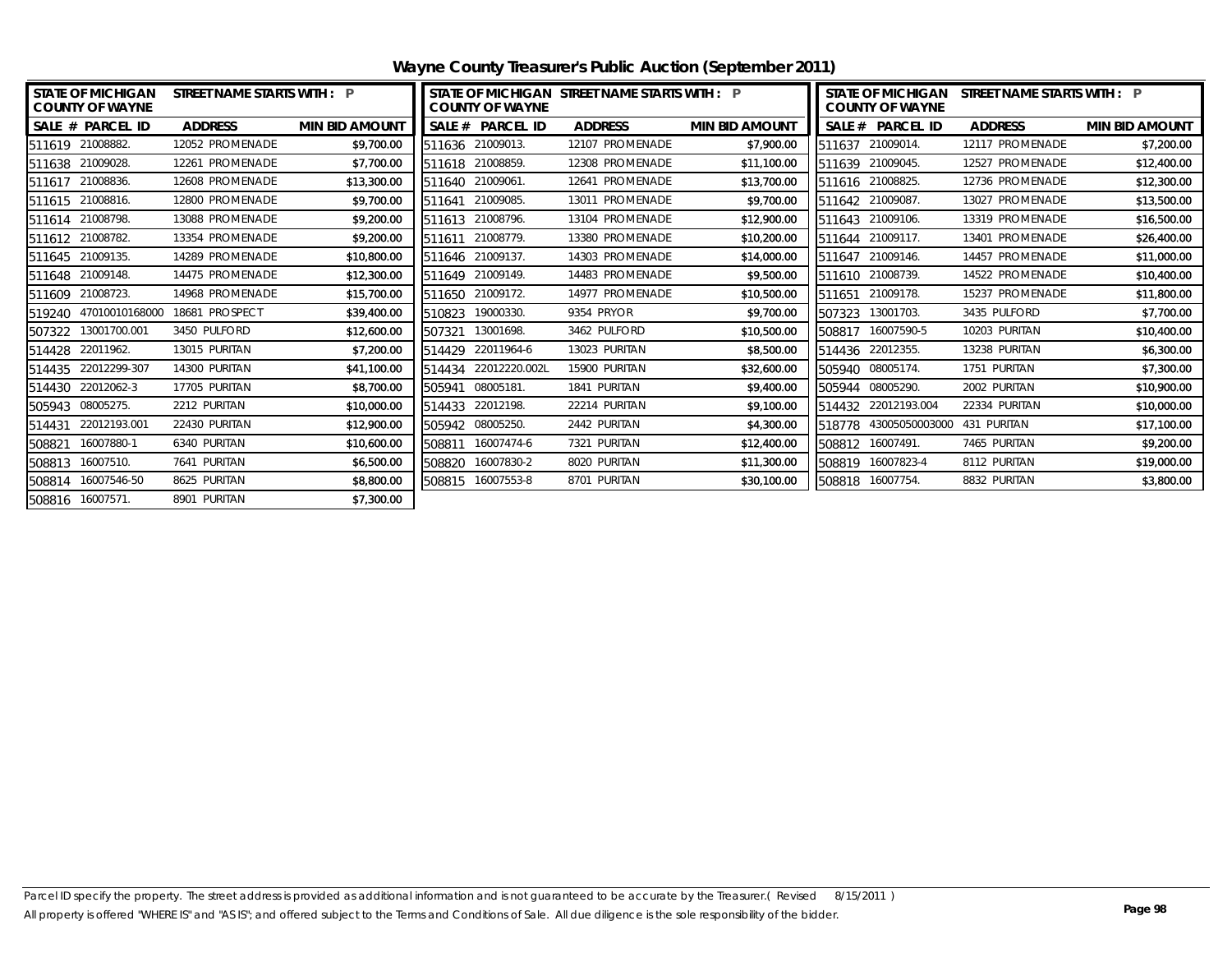| <b>STATE OF MICHIGAN</b><br><b>COUNTY OF WAYNE</b> | STREET NAME STARTS WITH : Q |                       | STATE OF MICHIGAN STREET NAME STARTS WITH : Q<br><b>COUNTY OF WAYNE</b> |                  |                     |                       | <b>STATE OF MICHIGAN</b><br>STREET NAME STARTS WITH : Q<br><b>COUNTY OF WAYNE</b> |                  |                     |                       |  |
|----------------------------------------------------|-----------------------------|-----------------------|-------------------------------------------------------------------------|------------------|---------------------|-----------------------|-----------------------------------------------------------------------------------|------------------|---------------------|-----------------------|--|
| SALE # PARCEL ID                                   | <b>ADDRESS</b>              | <b>MIN BID AMOUNT</b> | SALE #                                                                  | <b>PARCEL ID</b> | <b>ADDRESS</b>      | <b>MIN BID AMOUNT</b> | SALE #                                                                            | <b>PARCEL ID</b> | <b>ADDRESS</b>      | <b>MIN BID AMOUNT</b> |  |
| 518372 32092811702600                              | 2806 QUEEN                  | \$17,400.00           | 513361                                                                  | 21056318.001     | 9519 QUEEN          | \$9,700.00            | 508165                                                                            | 14006740.        | <b>10016 QUINCY</b> | \$9,700.00            |  |
| 508166 14006747.                                   | 10053 QUINCY                | \$10,800.00           | 507296                                                                  | 12012624.        | <b>14900 QUINCY</b> | \$7,700.00            | 507299                                                                            | 12012756.        | 15743 QUINCY        | \$8,200.00            |  |
| 12012693.<br>507297                                | 15800 QUINCY                | \$7,400.00            | 507298                                                                  | 12012723.        | <b>16145 QUINCY</b> | \$6,900.00            |                                                                                   | 505617 02003947. | <b>17201 QUINCY</b> | \$13,100.00           |  |
| 505616 02003929.                                   | 17421 QUINCY                | \$12,600.00           | 508174                                                                  | 14006888.        | 8553 QUINCY         | \$12,100.00           | 508173                                                                            | 14006887.        | 8557 QUINCY         | \$13,000.00           |  |
| 14006886.<br>508172                                | 8561 QUINCY                 | \$7,900.00            | 508171                                                                  | 14006885.        | 8567 QUINCY         | \$25,500.00           | 508161                                                                            | 14006653.        | 8900 QUINCY         | \$13,900.00           |  |
| 14006659.<br>508162                                | 9000 QUINCY                 | \$24,500.00           | 508170                                                                  | 14006837.        | 9037 QUINCY         | \$12,200.00           | 508169                                                                            | 14006835.        | 9047 QUINCY         | \$12,700.00           |  |
| 14006671<br>508163                                 | 9242 QUINCY                 | \$5,400.00            | 508168                                                                  | 14006812.        | 9321 QUINCY         | \$9,900.00            | 508167                                                                            | 14006805.        | 9365 QUINCY         | \$6,800.00            |  |
| 14006704.<br>508164                                | 9700 QUINCY                 | \$7,600.00            | 508379                                                                  | 15004697.        | 7438 QUINN          | \$11,700.00           | 508380                                                                            | 15004711.        | 7495 QUINN          | \$8,800.00            |  |
| 15004681<br>508378                                 | 7538 QUINN                  | \$6,500.00            | 508381                                                                  | 15004718.        | 7545 QUINN          | \$16,800.00           | 508382                                                                            | 15004723.        | 7581 QUINN          | \$10,300.00           |  |
| 15004724.<br>508383                                | 7589 QUINN                  | \$11,900.00           | 508377                                                                  | 15004673.        | 7592 QUINN          | \$22,800.00           | 509999                                                                            | 17004627.        | 8035 QUINN          | \$14,400.00           |  |
| 17004637.<br>510000                                | 8105 QUINN                  | \$15,600.00           | 509998                                                                  | 17004613.        | 8110 QUINN          | \$12,700.00           | 509997                                                                            | 17004606.        | 8200 QUINN          | \$12,200.00           |  |
| 17004645.<br>510001                                | 8203 QUINN                  | \$15,600.00           | 510002                                                                  | 17004647.        | 8221 QUINN          | \$25,500.00           | 509996                                                                            | 17004597.        | 8266 QUINN          | \$7,600.00            |  |
|                                                    |                             |                       |                                                                         |                  |                     |                       |                                                                                   |                  |                     |                       |  |

**Wayne County Treasurer's Public Auction (September 2011)**

 $\exists$ 

 $\overline{\phantom{a}}$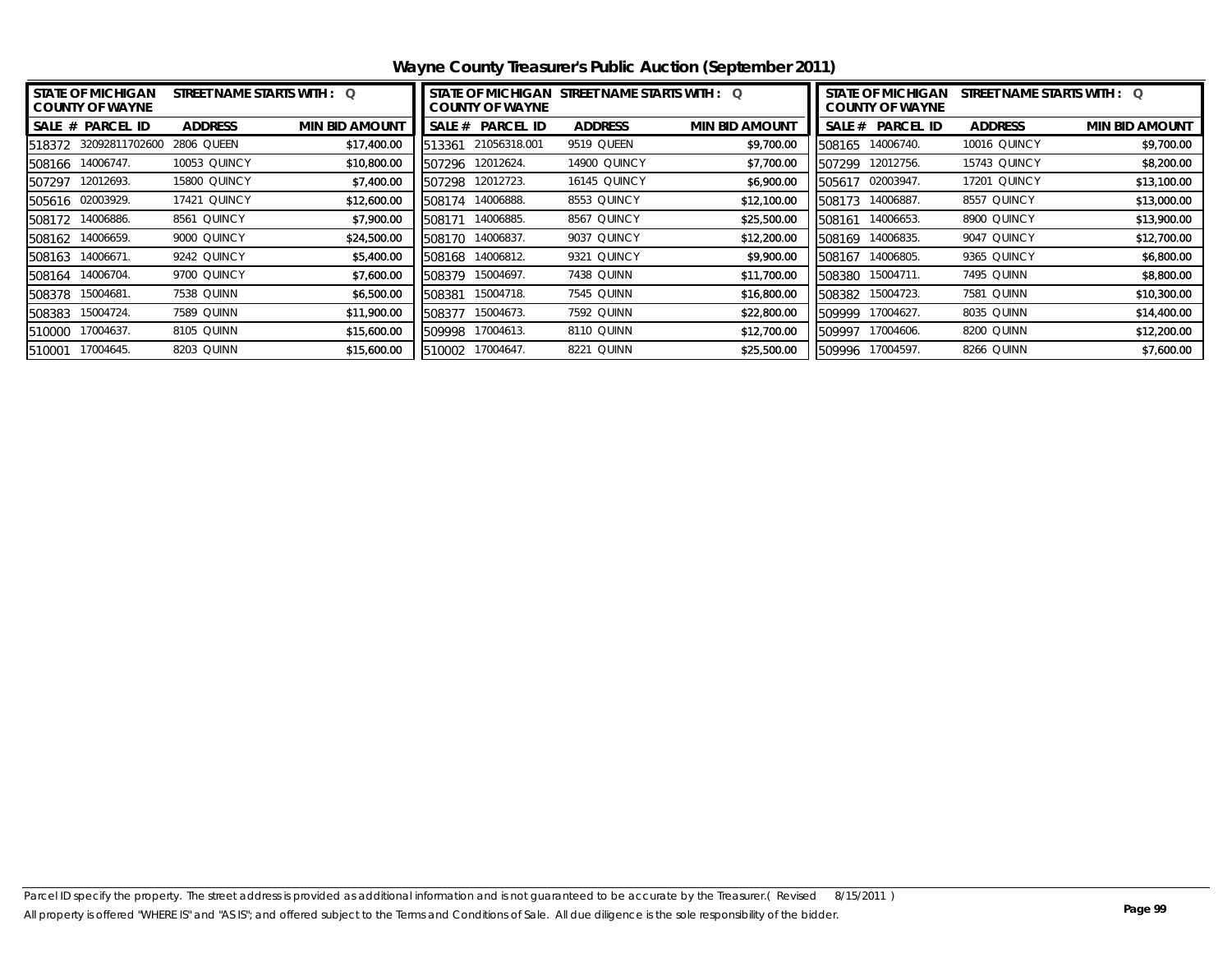**Wayne County Treasurer's Public Auction (September 2011)**

| <b>COUNTY OF WAYNE</b>            | STATE OF MICHIGAN STREET NAME STARTS WITH : R |                       |        | <b>COUNTY OF WAYNE</b>            | STATE OF MICHIGAN STREET NAME STARTS WITH : R |                       |        | <b>COUNTY OF WAYNE</b>            | STATE OF MICHIGAN STREET NAME STARTS WITH : R |                       |
|-----------------------------------|-----------------------------------------------|-----------------------|--------|-----------------------------------|-----------------------------------------------|-----------------------|--------|-----------------------------------|-----------------------------------------------|-----------------------|
| SALE # PARCEL ID                  | <b>ADDRESS</b>                                | <b>MIN BID AMOUNT</b> |        | SALE # PARCEL ID                  | <b>ADDRESS</b>                                | <b>MIN BID AMOUNT</b> |        | SALE # PARCEL ID                  | <b>ADDRESS</b>                                | <b>MIN BID AMOUNT</b> |
| 512875 21033624                   | 12005 RACINE                                  | \$9,800.00            |        | 512874 21033623.                  | 12011 RACINE                                  | \$10,600.00           |        | 512869 21033518.                  | 12040 RACINE                                  | \$49.200.00           |
| 512870 21033553.                  | 12658 RACINE                                  | \$25,800.00           |        | 512873 21033578.                  | 12711 RACINE                                  | \$12,100.00           |        | 512872 21033575.                  | 12731 RACINE                                  | \$9,400.00            |
| 512871 21033563.                  | 12740 RACINE                                  | \$8,600.00            |        | 518599 35024010029000             | 1342 RADCLIFF                                 | \$15,900.00           |        | 511160 20009933.                  | 7727 RADCLIFFE                                | \$12,900.00           |
| 511161 20009937                   | 7751 RADCLIFFE                                | \$8,100.00            |        | 511162 20009944.                  | 7909 RADCLIFFE                                | \$9,600.00            |        | 511163 20009949.                  | 7939 RADCLIFFE                                | \$14,500.00           |
| 20009965<br>511164                | 8123 RADCLIFFE                                | \$15,500.00           | 510481 | 18007672.                         | 1128 RADEMACHER                               | \$7,800.00            |        | 510482 18007679.                  | 1240 RADEMACHER                               | \$9,800.00            |
| 21078430<br>514212                | 5093 RADNOR                                   | \$9,200.00            | 514211 | 21078426.                         | 5201 RADNOR                                   | \$35,500.00           | 514201 | 21078261                          | 5262 RADNOR                                   | \$8,600.00            |
| 514210 21078416.                  | 5285 RADNOR                                   | \$8,900.00            |        | 514209 21078412.                  | 5315 RADNOR                                   | \$18,600.00           |        | 514208 21078404.                  | 5561 RADNOR                                   | \$8,400.00            |
| 21078403<br>514207                | 5567 RADNOR                                   | \$6,900.00            | 514206 | 21078401                          | 5585 RADNOR                                   | \$12,200.00           |        | 514202 21078297.                  | 5808 RADNOR                                   | \$16,100.00           |
| 21078298<br>514203                | 5818 RADNOR                                   | \$18,300.00           |        | 514204 21078312.                  | 6000 RADNOR                                   | \$14,700.00           | 514205 | 21078356.                         | 6201 RADNOR                                   | \$11,200.00           |
| 20002511.<br>511027               | 8175 RATHBONE                                 | \$7,600.00            | 511028 | 20002519.                         | 8223 RATHBONE                                 | \$12,800.00           | 511031 | 20002588.                         | 9198 RATHBONE                                 | \$15,200.00           |
| 20002584<br>511030                | 9222 RATHBONE                                 | \$7,700.00            |        | 511029 20002577.                  | 9231 RATHBONE                                 | \$9,100.00            | 519161 | 45004020466301                    | 888 RAUPP PLACE                               | \$20,900.00           |
| 519394                            | 56047120010000 734 RAVENCREST                 | \$7,700.00            | 514397 | 22009873.167                      | 22400 RAY                                     | \$20,300.00           | 519053 | 44016040034000                    | 330 RED MILL                                  | \$7,500.00            |
| 47009020170000<br>519238          | 17690 REED                                    | \$16,000.00           | 513348 | 21055614                          | 19942 REGENT DR                               | \$13,100.00           | 510480 | 18007572.                         | 660 REID                                      | \$7,500.00            |
| 02005104.<br>505623               | 19939 RENFREW                                 | \$40,500.00           | 512641 | 21029357                          | 19300 RENO                                    | \$9,500.00            |        | 512642 21029362.                  | 19342 RENO                                    | \$11,000.00           |
| 512643 21029368.                  | 19610 RENO                                    | \$15,500.00           | 512644 | 21029380.                         | 19633 RENO                                    | \$7,700.00            | 511171 | 20010156.                         | 4809 RENVILLE                                 | \$10,800.00           |
| 20009982<br>511165                | 4826 RENVILLE                                 | \$9,200.00            | 511166 | 20009984                          | 4838 RENVILLE                                 | \$10,500.00           |        | 511170 20010152.                  | 4841 RENVILLE                                 | \$13,500.00           |
| 20010102.<br>511169               | 5737 RENVILLE                                 | \$17,400.00           | 511167 | 20010040.                         | 5764 RENVILLE                                 | \$11,100.00           |        | 511168 20010049.                  | 5818 RENVILLE                                 | \$11,400.00           |
| 518424                            | 32101712004300 5032 REUTER                    | \$16,500.00           |        | 507843 13022410.                  | 18070 REVERE                                  | \$7,100.00            | 507854 | 13022700.                         | 19021 REVERE                                  | \$10,100.00           |
| 507844 13022452.                  | 19152 REVERE                                  | \$17,900.00           |        | 507845 13022464-5                 | 19226 REVERE                                  | \$15,900.00           |        | 507846 13022468.                  | 19248 REVERE                                  | \$19,100.00           |
| 507853 13022676.                  | 19255 REVERE                                  | \$12,900.00           |        | 507852 13022666.                  | 19339 REVERE                                  | \$18,200.00           |        | 507847 13022480-1                 | 19346 REVERE                                  | \$14,200.00           |
| 13022594<br>507851                | 20215 REVERE                                  | \$14,600.00           | 507848 | 13022552.                         | 20220 REVERE                                  | \$13,000.00           | 507849 | 13022553.                         | 20230 REVERE                                  | \$12,200.00           |
| 13022577.<br>507850               | 20481 REVERE                                  | \$10,800.00           | 518857 | 43013080391000                    | 109 RHODE ISLAND                              | \$8,500.00            | 518854 | 43013080371000                    | 110 RHODE ISLAND                              | \$11,400.00           |
| 518855                            | 43013080375000 128 RHODE ISLAND               | \$9,400.00            | 518856 | 43013080382000                    | 154 RHODE ISLAND                              | \$19,400.00           |        | 518860 43013080433000             | 201 RHODE ISLAND                              | \$13,000.00           |
| 43013080413000<br>518858          | 206 RHODE ISLAND                              | \$6,000.00            | 518859 | 43013080424000                    | 250 RHODE ISLAND                              | \$6,100.00            | 518861 | 43013090026000                    | 29 RHODE ISLAND                               | \$11,400.00           |
| 518862                            | 43013090029000   45 RHODE ISLAND              | \$10,600.00           | 518863 |                                   | 43013090044000 60 RHODE ISLAND                | \$10,800.00           |        | 513404 21057723.                  | 11651 RIAD                                    | \$8,300.00            |
| 513396 21057585                   | 11682 RIAD                                    | \$10,800.00           |        | 513397 21057593.                  | 11810 RIAD                                    | \$9,500.00            |        | 513398 21057615.                  | 12290 RIAD                                    | \$9,600.00            |
| 513403 21057689.                  | 12297 RIAD                                    | \$13,000.00           |        | 513402 21057684.                  | 12335 RIAD                                    | \$10,000.00           |        | 513399 21057633.                  | 12520 RIAD                                    | \$18,500.00           |
| 21057665<br>513401                | 12643 RIAD                                    | \$12,600.00           |        | 513400 21057643.012               | 12808 RIAD                                    | \$16,300.00           |        |                                   | 519426 56083030169300 28919 RICHARD           | \$13,400.00           |
| 519652                            | 83101040023000 42119 RICHMOND DR              | \$9,900.00            |        | 519354 50147990038000             | 175 RICHTER                                   | \$6,600.00            |        | 519276 50005060141000 257 RICHTER |                                               | \$21,400.00           |
| 519274 50005060063000 274 RICHTER |                                               | \$19,100.00           |        | 519275 50005060094000 336 RICHTER |                                               | \$20,600.00           |        | 518876 43017010117002 119 RICHTON |                                               | \$8,500.00            |
| 505778 06003365.                  | 1566 RICHTON                                  | \$6,500.00            |        | 505893 08003736.                  | 2370 RICHTON                                  | \$10,500.00           |        | 518872 43017010009000 24 RICHTON  |                                               | \$11,200.00           |
| 10003534<br>506833                | 2420 RICHTON                                  | \$17,200.00           | 506832 | 10003471                          | 2481 RICHTON                                  | \$14,900.00           |        | 507079 12003739.                  | 3001 RICHTON                                  | \$11,700.00           |
| 12003741.<br>507080               | 3025 RICHTON                                  | \$13,400.00           | 507083 | 12003785.                         | 3036 RICHTON                                  | \$13,100.00           | 507081 | 12003749.                         | 3239 RICHTON                                  | \$25,600.00           |
| 507082<br>12003778                | 3258 RICHTON                                  | \$12,000.00           |        | 518873 43017010012000 34 RICHTON  |                                               | \$9,100.00            |        | 518890 43018010013000             | 364 RICHTON                                   | \$9,000.00            |
| 14004504<br>508090                | 3740 RICHTON                                  | \$10,200.00           |        | 518874 43017010014000 42 RICHTON  |                                               | \$11,700.00           | 508089 | 14004473.                         | 4234 RICHTON                                  | \$6,400.00            |
| 14004471-2<br>508088              | 4244 RICHTON                                  | \$12,400.00           | 508087 | 14004459.                         | 4247 RICHTON                                  | \$8,200.00            | 518877 | 43017010125002 87 RICHTON         |                                               | \$11,000.00           |
| 518875                            | 43017010082002 241 RICHTON ST                 | \$9,900.00            | 518533 | 34005030129000 17 RIDGE           |                                               | \$22,600.00           | 518532 | 34005030117000                    | 24 RIDGE                                      | \$13,300.00           |
| 518531                            | 34005030106000 46 RIDGE                       | \$6,900.00            | 518534 | 34005030147000 53 RIDGE ST        |                                               | \$9,500.00            | 518711 |                                   | 42012040304000 20502 RIDGEMONT                | \$9,900.00            |
| 508718 16004321                   | 5022 RIDGEWOOD                                | \$10,800.00           | 508715 | 16004269                          | 5029 RIDGEWOOD                                | \$8,900.00            |        | 508716 16004274.                  | 5065 RIDGEWOOD                                | \$9,900.00            |
| 508717 16004279                   | 5101 RIDGEWOOD                                | \$7,200.00            |        | 510512 18010003.                  | 2411 RIEDEN                                   | \$7,500.00            |        | 519654 83139990021006 0 RIGGS RD  |                                               | \$10,900.00           |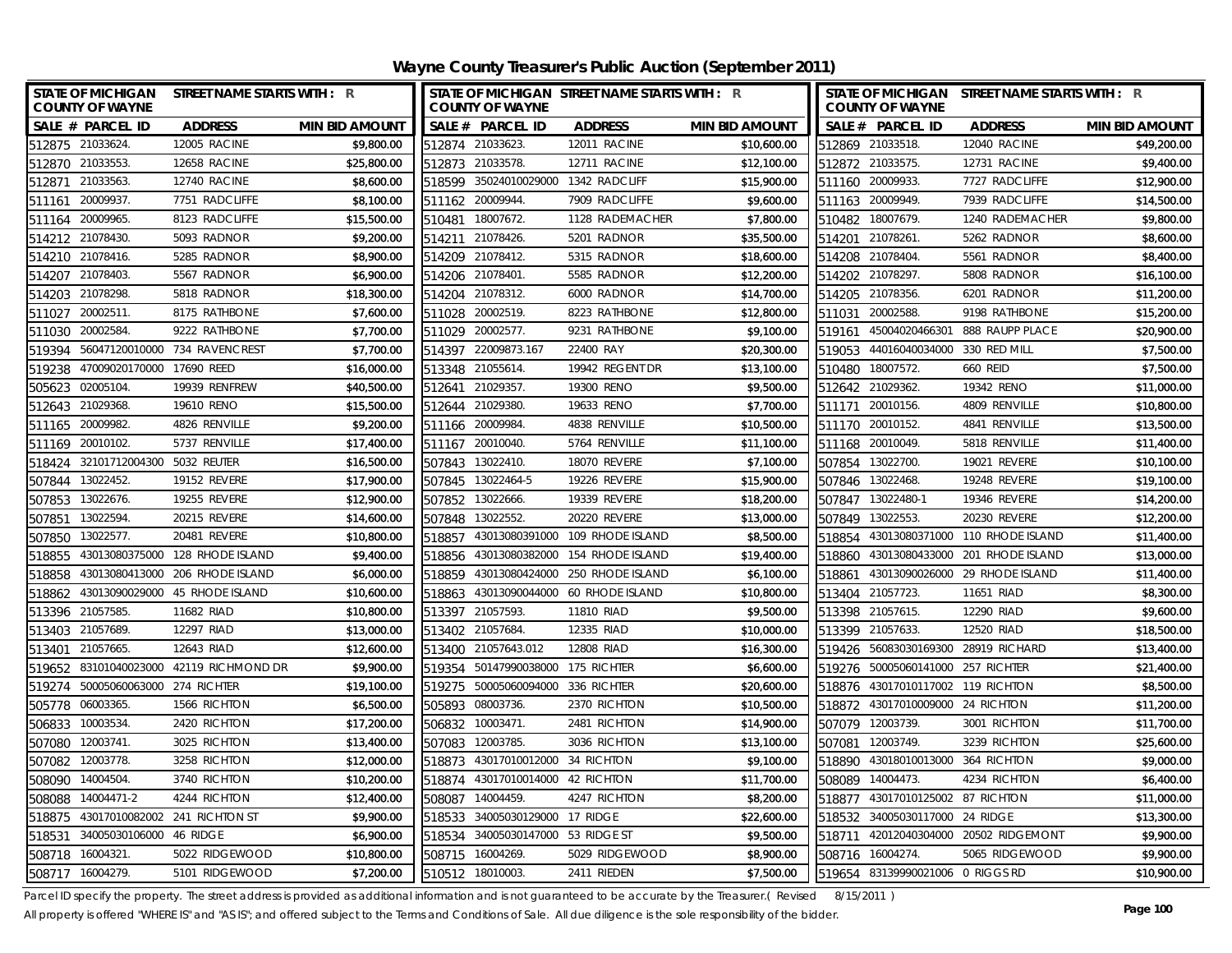| <b>STATE OF MICHIGAN</b><br><b>COUNTY OF WAYNE</b> | <b>STREET NAME STARTS WITH : R</b> |                       |                  | <b>COUNTY OF WAYNE</b> | STATE OF MICHIGAN STREET NAME STARTS WITH : R |                       |        | <b>COUNTY OF WAYNE</b> | STATE OF MICHIGAN STREET NAME STARTS WITH : R |                       |
|----------------------------------------------------|------------------------------------|-----------------------|------------------|------------------------|-----------------------------------------------|-----------------------|--------|------------------------|-----------------------------------------------|-----------------------|
| SALE # PARCEL ID                                   | <b>ADDRESS</b>                     | <b>MIN BID AMOUNT</b> |                  | SALE # PARCEL ID       | <b>ADDRESS</b>                                | <b>MIN BID AMOUNT</b> |        | SALE # PARCEL ID       | <b>ADDRESS</b>                                | <b>MIN BID AMOUNT</b> |
| 506459 09018915.                                   | 17399 RIOPELLE                     | \$9,500.00            |                  | 506442 09018465.       | 17520 RIOPELLE                                | \$9,200.00            |        | 506443 09018466.       | 17526 RIOPELLE                                | \$13,400.00           |
| 506444 09018475.                                   | 17580 RIOPELLE                     | \$7,100.00            | 506445 09018487. |                        | 17832 RIOPELLE                                | \$10,600.00           |        | 506458 09018885.       | 17839 RIOPELLE                                | \$8,400.00            |
| 506446 09018511                                    | 18120 RIOPELLE                     | \$8,700.00            | 506457 09018841  |                        | 18561 RIOPELLE                                | \$6,700.00            |        | 506447 09018541.       | 18624 RIOPELLE                                | \$8,500.00            |
| 506448 09018543.                                   | 18636 RIOPELLE                     | \$7,200.00            | 506456 09018811. |                        | 18921 RIOPELLE                                | \$11,500.00           |        | 506455 09018786.       | 19261 RIOPELLE                                | \$13,300.00           |
| 506449 09018596.                                   | 19348 RIOPELLE                     | \$7,900.00            | 506454 09018777. |                        | 19349 RIOPELLE                                | \$10,700.00           |        | 506450 09018625-6      | 19680 RIOPELLE                                | \$12,000.00           |
| 09018643<br>506451                                 | 19996 RIOPELLE                     | \$14,300.00           |                  | 506452 09018676.       | 20426 RIOPELLE                                | \$11,300.00           |        | 506453 09018689        | 20495 RIOPELLE                                | \$10,600.00           |
| 505719 05003600-29                                 | 5778 RIVARD                        | \$13,400.00           | 519203           | 45020010103000         | 3982 RIVER DRIVE                              | \$12,700.00           |        | 519059 44018010590000  | 1226 RIVER PARK                               | \$17,400.00           |
| 519070 44019021505000 26057 RIVER PARK             |                                    | \$12,100.00           | 519584           | 79049020033000         | 11364 RIVERDALE                               | \$11,200.00           |        | 511323 21000124-9      | 14601 RIVERSIDE BLVD                          | \$43,800.00           |
| 32102812100900<br>518436                           | 1037 RIVERSIDE DR                  | \$39,200.00           |                  | 519242 47010030566000  | 18648 ROBERT                                  | \$10,500.00           |        | 519218 46137010305000  | 29551 ROBERT                                  | \$20,700.00           |
| 518441                                             | 33005010623002 7470 ROBINDALE      | \$13,500.00           | 515366 22044454. |                        | 10007 ROBSON                                  | \$13,100.00           |        | 515365 22044450.       | 10041 ROBSON                                  | \$13,800.00           |
| 22044446<br>515364                                 | 11311 ROBSON                       | \$14,600.00           | 515321           | 22043513.              | 11426 ROBSON                                  | \$16,200.00           |        | 515322 22043523.       | 11700 ROBSON                                  | \$12,400.00           |
| 22043526<br>515323                                 | 11724 ROBSON                       | \$12,900.00           | 515363 22044414. |                        | 12025 ROBSON                                  | \$7,500.00            |        | 515362 22044396.       | 12665 ROBSON                                  | \$13,700.00           |
| 22043549.<br>515324                                | 12666 ROBSON                       | \$12,500.00           | 515325 22043557. |                        | 12730 ROBSON                                  | \$7,800.00            |        | 515326 22043559.       | 12746 ROBSON                                  | \$11,100.00           |
| 22044383<br>515361                                 | 12811 ROBSON                       | \$13,800.00           | 515327           | 22043563.              | 12820 ROBSON                                  | \$13,200.00           | 515328 | 22043569               | 12866 ROBSON                                  | \$11,100.00           |
| 22044362.<br>515360                                | 13249 ROBSON                       | \$22,800.00           | 515329 22043585. |                        | 13280 ROBSON                                  | \$10,000.00           |        | 515330 22043595.       | 13358 ROBSON                                  | \$9,800.00            |
| 22043608<br>515331                                 | 13934 ROBSON                       | \$12,800.00           | 515332 22043610. |                        | 13950 ROBSON                                  | \$12,900.00           |        | 515359 22044331.       | 13975 ROBSON                                  | \$23,900.00           |
| 22044327<br>515358                                 | 14007 ROBSON                       | \$7,200.00            | 515333           | 22043622.              | 14046 ROBSON                                  | \$15,500.00           | 515357 | 22044308               | 14301 ROBSON                                  | \$17,300.00           |
| 22044305<br>515356                                 | 14321 ROBSON                       | \$9,900.00            | 515355           | 22044293.              | 14405 ROBSON                                  | \$12,100.00           | 515354 | 22044279               | 14509 ROBSON                                  | \$10,000.00           |
| 22044278.<br>515353                                | 14517 ROBSON                       | \$12,000.00           | 515334 22043669. |                        | 14530 ROBSON                                  | \$12,500.00           |        | 515335 22043678.       | 14594 ROBSON                                  | \$32,900.00           |
| 22043680<br>515336                                 | 14606 ROBSON                       | \$10,000.00           | 515337           | 22043684               | 14632 ROBSON                                  | \$37,100.00           |        | 515338 22043688.       | 14662 ROBSON                                  | \$13,600.00           |
| 22043694<br>515339                                 | 14842 ROBSON                       | \$14,800.00           | 515352           | 22044237.              | 14959 ROBSON                                  | \$16,900.00           | 515340 | 22043726               | 15426 ROBSON                                  | \$7,800.00            |
| 22044219.<br>515351                                | 15427 ROBSON                       | \$14,100.00           | 515350           | 22044185.              | 15839 ROBSON                                  | \$16,900.00           | 515341 | 22043763               | 15858 ROBSON                                  | \$16,800.00           |
| 22043769<br>515342                                 | 15900 ROBSON                       | \$13,500.00           | 515343 22043812. |                        | 16656 ROBSON                                  | \$8,900.00            |        | 515349 22044096.       | 18429 ROBSON                                  | \$19,800.00           |
| 22043861<br>515344                                 | 18516 ROBSON                       | \$11,700.00           | 515348 22044071  |                        | 18707 ROBSON                                  | \$13,700.00           |        | 515345 22043911.       | 19368 ROBSON                                  | \$11,600.00           |
| 515346 22043917.                                   | 19424 ROBSON                       | \$25,200.00           | 515317 22043369. |                        | 8060 ROBSON                                   | \$10,400.00           |        | 515318 22043378.       | 8126 ROBSON                                   | \$7,300.00            |
| 515372 22044565.                                   | 8213 ROBSON                        | \$10,600.00           | 515371 22044545  |                        | 8355 ROBSON                                   | \$13,100.00           |        | 515319 22043428        | 8850 ROBSON                                   | \$10,400.00           |
| 515370 22044531.                                   | 8919 ROBSON                        | \$10,800.00           | 515320 22043443. |                        | 8956 ROBSON                                   | \$10,200.00           |        | 515369 22044487        | 9405 ROBSON                                   | \$9,500.00            |
| 515368 22044480.                                   | 9561 ROBSON                        | \$18,400.00           | 515367 22044455  |                        | 9997 ROBSON                                   | \$13,800.00           |        | 511988 21015239        | 13946 ROCHELLE                                | \$11,800.00           |
| 511987 21015236.                                   | 13964 ROCHELLE                     | \$8,900.00            | 511989 21015318. |                        | 14127 ROCHELLE                                | \$10,000.00           |        | 511986 21015212.       | 14150 ROCHELLE                                | \$10,000.00           |
| 511990 21015339.                                   | 14233 ROCHELLE                     | \$10,700.00           | 511985 21015189. |                        | 14286 ROCHELLE                                | \$10,000.00           |        | 511991 21015361        | 14489 ROCHELLE                                | \$10,900.00           |
| 511984 21015166.                                   | 14630 ROCHELLE                     | \$5,900.00            | 511992 21015388. |                        | 14845 ROCHELLE                                | \$6,500.00            |        | 511983 21015142.       | 14890 ROCHELLE                                | \$6,900.00            |
| 511982 21015139.                                   | 14916 ROCHELLE                     | \$10,400.00           | 511981 21015120. |                        | 15262 ROCHELLE                                | \$13,700.00           |        | 511993 21015416.       | 15263 ROCHELLE                                | \$32,800.00           |
| 14003546<br>508051                                 | 3735 ROCHESTER                     | \$14,700.00           | 508053 14003559. |                        | 3740 ROCHESTER                                | \$13,800.00           |        | 508052 14003553        | 3787 ROCHESTER                                | \$13,400.00           |
| 511376 21003667.                                   | 18942 ROCKCASTLE                   | \$15,800.00           |                  |                        | 518443 33014020143002 6041 ROCKLAND           | \$8,900.00            |        |                        | 518521 34004040057000 17 ROCKWOOD             | \$22,500.00           |
| 47004030145000 19151 ROGER<br>519232               |                                    | \$9,600.00            | 508435           | 15006503.              | 19212 ROGGE                                   | \$5,700.00            |        | 508436 15006510        | 19326 ROGGE                                   | \$10,200.00           |
| 508437<br>15006511                                 | 19334 ROGGE                        | \$16,100.00           | 508444 15006675. |                        | 19335 ROGGE                                   | \$9,500.00            |        | 508443 15006674        | 19341 ROGGE                                   | \$12,800.00           |
| 15006516.<br>508438                                | 19370 ROGGE                        | \$9,900.00            | 508439           | 15006518.              | 19382 ROGGE                                   | \$10,300.00           |        | 508442 15006630.       | 20129 ROGGE                                   | \$11,800.00           |
| 15006626.<br>508441                                | 20161 ROGGE                        | \$15,900.00           | 508440           | 15006597.              | 20525 ROGGE                                   | \$7,700.00            |        | 510996 19009457.       | 4775 ROHNS                                    | \$14,900.00           |
| 19009085.<br>510988                                | 4780 ROHNS                         | \$8,900.00            | 510989           | 19009087.              | 4792 ROHNS                                    | \$11,500.00           | 510990 | 19009122.              | 5172 ROHNS                                    | \$14,400.00           |
| 510995 19009391                                    | <b>5467 ROHNS</b>                  | \$7,900.00            | 510991           | 19009160               | 5744 ROHNS                                    | \$6,100.00            |        | 510992 19009196.       | 6078 ROHNS                                    | \$6,900.00            |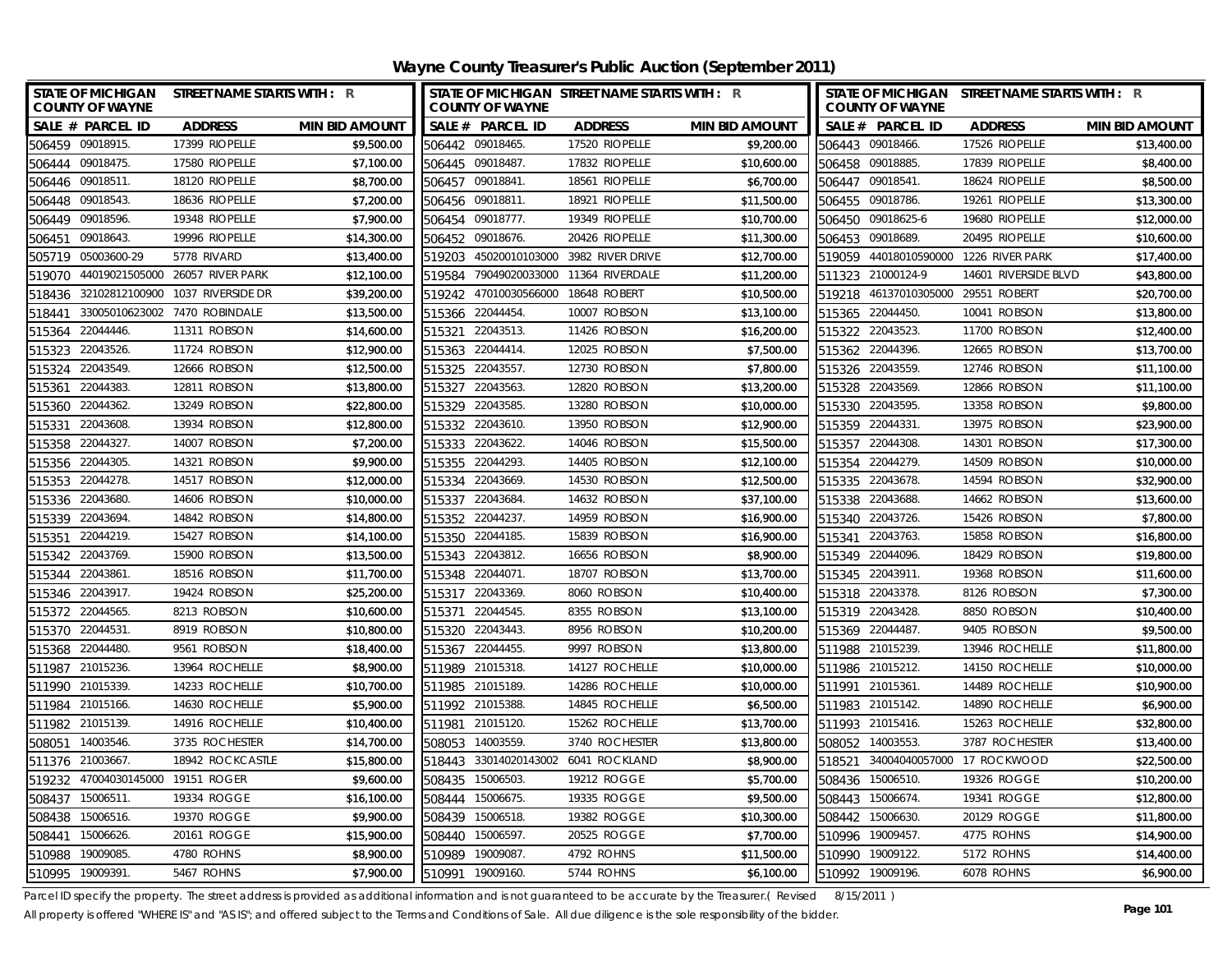|        | <b>COUNTY OF WAYNE</b> | STATE OF MICHIGAN STREET NAME STARTS WITH : R |                       |        | <b>COUNTY OF WAYNE</b> | STATE OF MICHIGAN STREET NAME STARTS WITH : R |                       |        | <b>COUNTY OF WAYNE</b> | STATE OF MICHIGAN STREET NAME STARTS WITH : R |                       |
|--------|------------------------|-----------------------------------------------|-----------------------|--------|------------------------|-----------------------------------------------|-----------------------|--------|------------------------|-----------------------------------------------|-----------------------|
|        | SALE # PARCEL ID       | <b>ADDRESS</b>                                | <b>MIN BID AMOUNT</b> |        | SALE # PARCEL ID       | <b>ADDRESS</b>                                | <b>MIN BID AMOUNT</b> |        | SALE # PARCEL ID       | <b>ADDRESS</b>                                | <b>MIN BID AMOUNT</b> |
|        | 510994 19009349.       | 6079 ROHNS                                    | \$9,000.00            |        | 510993 19009279.       | 9118 ROHNS                                    | \$7,600.00            |        | 510997 19009536.       | 3820 ROLFS PL                                 | \$8,100.00            |
| 510041 | 17005640               | 8211 ROLYAT                                   | \$12,700.00           | 510040 | 17005603               | 8324 ROLYAT                                   | \$14,100.00           | 510039 | 17005602.              | 8330 ROLYAT                                   | \$15,100.00           |
|        | 510042 17005647        | 8331 ROLYAT                                   | \$14,500.00           |        | 510038 17005601        | 8338 ROLYAT                                   | \$14,800.00           |        |                        | 518376 32092842201300 3437 ROOSEVELT          | \$19,700.00           |
|        |                        | 518469 33045010076000 3908 ROOSEVELT          | \$13,000.00           |        | 508228 14008471.001    | 4169 ROOSEVELT                                | \$8,100.00            | 508227 | 14008465.              | 4415 ROOSEVELT                                | \$6,200.00            |
|        | 508226 14008376-84     | 5455 ROOSEVELT                                | \$6,800.00            |        |                        | 519443 60005020049000 6068 ROOSEVELT          | \$10,500.00           |        | 505989 08007888.       | 12627 ROSA PARKS BLVD                         | \$11,400.00           |
| 505988 | 08007822.              | 15405 ROSA PARKS BLVD                         | \$8,300.00            | 505987 | 08007729.              | 15440 ROSA PARKS BLVD                         | \$8,700.00            |        |                        | 518680 42001040031000 18933 ROSCOMMON         | \$27,700.00           |
| 518691 |                        | 42002050121000 19445 ROSCOMMON                | \$14,000.00           | 518690 |                        | 42002050120000 19453 ROSCOMMON                | \$13,000.00           | 518689 | 42002022252000         | 20048 ROSCOMMON                               | \$20,200.00           |
|        | 505385 01003486.       | 205 ROSEDALE CT                               | \$8,600.00            |        | 505386 01003493.       | 261 ROSEDALE CT                               | \$9,200.00            |        | 505387 01003494.       | 267 ROSEDALE CT                               | \$7,900.00            |
| 505665 | 03002862               | 537 ROSEDALE CT                               | \$7,800.00            |        | 505666 03002865        | 557 ROSEDALE CT                               | \$7,900.00            |        | 505664 03002838.       | 618 ROSEDALE CT                               | \$9,400.00            |
| 505667 | 03002877.              | 631 ROSEDALE CT                               | \$7,300.00            |        | 509439 16031024.       | 11055 ROSELAWN                                | \$6,800.00            |        | 509417 16030146.       | 12366 ROSELAWN                                | \$9,100.00            |
| 509438 | 16030972.              | 12635 ROSELAWN                                | \$8,600.00            | 509437 | 16030965-6             | 12675 ROSELAWN                                | \$5,000.00            |        | 509418 16030173.       | 12746 ROSELAWN                                | \$18,800.00           |
| 509419 | 16030236               | 14010 ROSELAWN                                | \$16,200.00           | 509420 | 16030242.              | 14050 ROSELAWN                                | \$10,400.00           |        | 509436 16030878.       | 14209 ROSELAWN                                | \$8,000.00            |
| 509435 | 16030873               | 14243 ROSELAWN                                | \$7,900.00            | 509421 | 16030276               | 14592 ROSELAWN                                | \$12,100.00           | 509434 | 16030845.              | 14649 ROSELAWN                                | \$9,100.00            |
| 509433 | 16030787               | 16161 ROSELAWN                                | \$20,600.00           | 509432 | 16030779               | 16217 ROSELAWN                                | \$20,200.00           | 509431 | 16030774.              | 16253 ROSELAWN                                | \$11,500.00           |
| 509430 | 16030759               | 17133 ROSELAWN                                | \$19,600.00           | 509422 | 16030379.              | 17370 ROSELAWN                                | \$13,700.00           | 509429 | 16030721.              | 17585 ROSELAWN                                | \$60,400.00           |
| 509428 | 16030714               | 18019 ROSELAWN                                | \$10,100.00           | 509427 | 16030689.              | 18301 ROSELAWN                                | \$17,300.00           |        | 509423 16030432.       | 18610 ROSELAWN                                | \$11,000.00           |
| 509424 | 16030525               | 20036 ROSELAWN                                | \$12,400.00           | 509426 | 16030584               | 20247 ROSELAWN                                | \$7,900.00            | 509425 | 16030576.              | 20453 ROSELAWN                                | \$11,500.00           |
| 510659 | 18014092.              | 8100 ROSELAWN                                 | \$15,700.00           | 510667 | 18014309.              | 8123 ROSELAWN                                 | \$14,400.00           | 510660 | 18014104.              | 8222 ROSELAWN                                 | \$27,600.00           |
| 510661 | 18014106.              | 8238 ROSELAWN                                 | \$10,800.00           | 510666 | 18014290.              | 8293 ROSELAWN                                 | \$19,900.00           | 510665 | 18014285-6             | 8329 ROSELAWN                                 | \$24,300.00           |
| 510662 | 18014124               | 8362 ROSELAWN                                 | \$12,500.00           |        | 510663 18014129.       | 8530 ROSELAWN                                 | \$10,000.00           |        | 510664 18014273.       | 8545 ROSELAWN                                 | \$16,200.00           |
| 510472 | 18006750.003L          | 9850 ROSELAWN                                 | \$6,900.00            |        | 511666 21009622.       | 11050 ROSEMARY                                | \$17,500.00           |        | 511667 21009626.001    | 11051 ROSEMARY                                | \$12,600.00           |
| 511668 | 21009635               | 11125 ROSEMARY                                | \$10,700.00           |        | 511669 21009664        | 11825 ROSEMARY                                | \$12,900.00           |        | 511665 21009589.       | 11846 ROSEMARY                                | \$10,700.00           |
|        | 511670 21009668.       | 11855 ROSEMARY                                | \$13,000.00           | 511671 | 21009680               | 12081 ROSEMARY                                | \$9,900.00            |        | 511664 21009568.       | 12140 ROSEMARY                                | \$14,000.00           |
| 511663 | 21009561               | 12242 ROSEMARY                                | \$8,100.00            |        | 511672 21009702        | 12297 ROSEMARY                                | \$12,900.00           |        | 511673 21009703        | 12305 ROSEMARY                                | \$9,500.00            |
| 511662 | 21009530               | 12632 ROSEMARY                                | \$9,100.00            |        | 511674 21009734        | 12741 ROSEMARY                                | \$12,000.00           |        | 511675 21009736.       | 12757 ROSEMARY                                | \$31,000.00           |
| 511661 | 21009518               | 12770 ROSEMARY                                | \$12,200.00           |        | 511676 21009757        | 13077 ROSEMARY                                | \$8,900.00            |        | 511677 21009772.       | 13347 ROSEMARY                                | \$15,200.00           |
|        | 511660 21009459.       | 14302 ROSEMARY                                | \$19,300.00           |        | 511659 21009415        | 14996 ROSEMARY                                | \$12,200.00           |        | 516520 22076324        | 11674 ROSEMONT                                | \$15,500.00           |
| 516521 | 22076352.002L          | 12928 ROSEMONT                                | \$10,700.00           |        | 516539 22077107        | 12951 ROSEMONT                                | \$11,100.00           |        | 516538 22077089        | 13619 ROSEMONT                                | \$9,800.00            |
| 516522 | 22076390               | 14040 ROSEMONT                                | \$18,500.00           |        | 516523 22076421        | 14520 ROSEMONT                                | \$13,800.00           |        | 516524 22076453.       | 14934 ROSEMONT                                | \$17,400.00           |
|        | 516525 22076480        | 15756 ROSEMONT                                | \$38,700.00           |        | 516526 22076549.       | 17126 ROSEMONT                                | \$10,100.00           |        | 516537 22076883.       | 18241 ROSEMONT                                | \$24,700.00           |
| 516527 | 22076590               | 18400 ROSEMONT                                | \$17,600.00           |        | 516536 22076850        | 18637 ROSEMONT                                | \$11,000.00           |        | 516528 22076625.       | 18984 ROSEMONT                                | \$15,800.00           |
| 516529 | 22076632               | 19136 ROSEMONT                                | \$12,000.00           |        | 516530 22076646.       | 19322 ROSEMONT                                | \$9,700.00            |        | 516531 22076678.       | 19764 ROSEMONT                                | \$8,300.00            |
| 516532 | 22076687               | 19946 ROSEMONT                                | \$6,300.00            |        | 516535 22076766.       | 20045 ROSEMONT                                | \$11,500.00           |        | 516534 22076759.       | 20101 ROSEMONT                                | \$10,600.00           |
|        | 516533 22076742.       | 20315 ROSEMONT                                | \$17,700.00           |        | 516512 22076074        | 6386 ROSEMONT                                 | \$16,300.00           |        | 516513 22076087        | 6490 ROSEMONT                                 | \$16,000.00           |
|        | 516550 22077369.       | 6501 ROSEMONT                                 | \$13,600.00           |        | 516549 22077352        | 6785 ROSEMONT                                 | \$10,300.00           |        | 516548 22077340.       | 6881 ROSEMONT                                 | \$5,900.00            |
| 516514 | 22076145               | 7400 ROSEMONT                                 | \$13,000.00           |        | 516547 22077299        | 7651 ROSEMONT                                 | \$13,900.00           |        | 516515 22076173.       | 7770 ROSEMONT                                 | \$9,700.00            |
| 516546 | 22077282.              | 7787 ROSEMONT                                 | \$14,100.00           | 516545 | 22077272.              | 8019 ROSEMONT                                 | \$10,000.00           |        | 516516 22076194.       | 8106 ROSEMONT                                 | \$12,900.00           |
| 516544 | 22077257.              | 8219 ROSEMONT                                 | \$13,400.00           |        | 516543 22077250.       | 8271 ROSEMONT                                 | \$10,500.00           |        | 516517 22076209.       | 8294 ROSEMONT                                 | \$15,400.00           |
|        | 516542 22077245        | 8307 ROSEMONT                                 | \$12,700.00           |        | 516541 22077236.       | 8451 ROSEMONT                                 | \$13,200.00           |        | 516518 22076221.       | 8468 ROSEMONT                                 | \$33,200.00           |
|        | 516519 22076234-5      | 8660 ROSEMONT                                 | \$13,500.00           |        | 516540 22077180.       | 9313 ROSEMONT                                 | \$19,700.00           |        | 514070 21073891.       | 16909 ROSEWOOD                                | \$17,700.00           |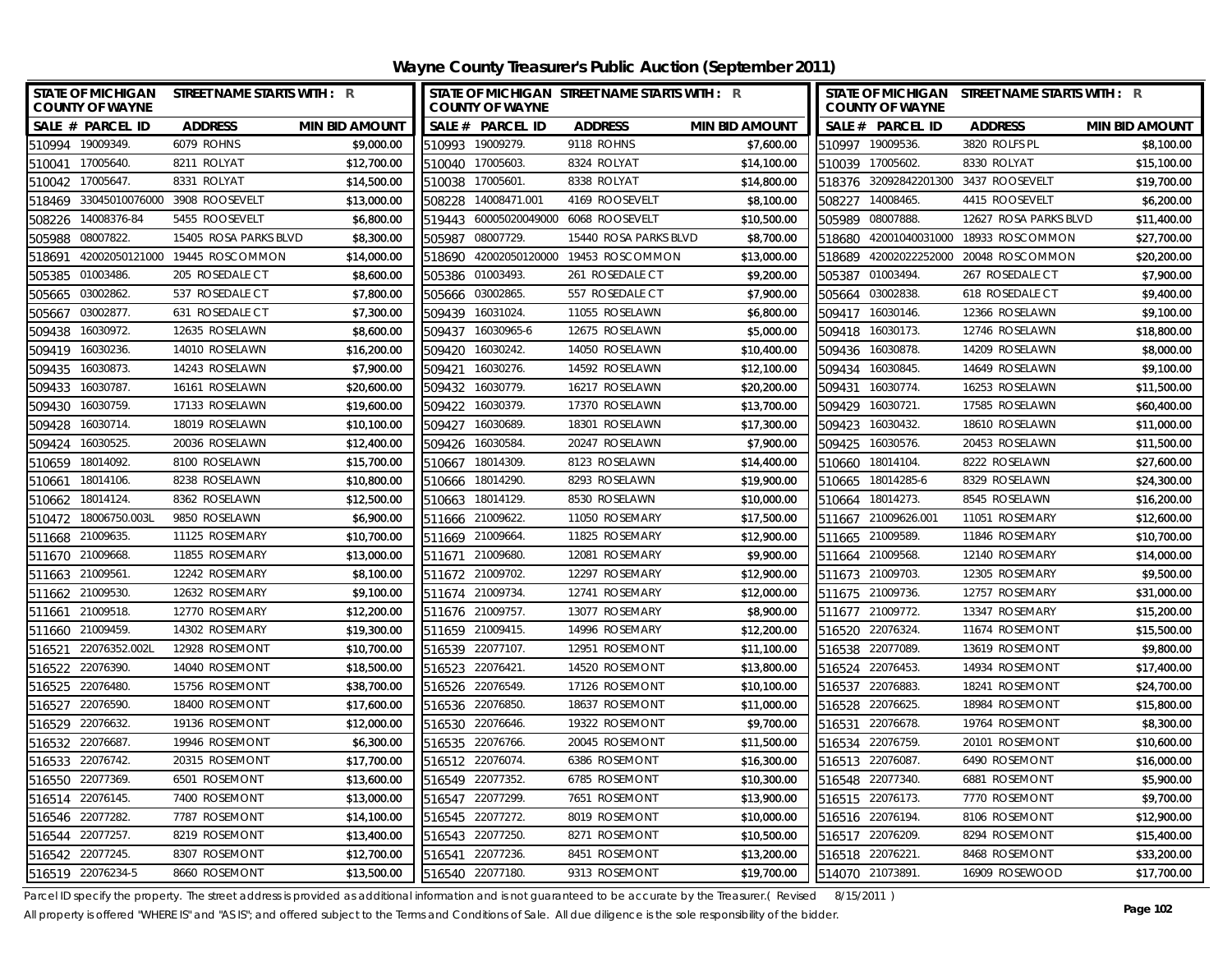| <b>STATE OF MICHIGAN</b><br><b>COUNTY OF WAYNE</b> | <b>STREET NAME STARTS WITH : R</b> |                       |        | <b>COUNTY OF WAYNE</b>           | STATE OF MICHIGAN STREET NAME STARTS WITH : R |                       |        | <b>COUNTY OF WAYNE</b>              | STATE OF MICHIGAN STREET NAME STARTS WITH : R |                       |
|----------------------------------------------------|------------------------------------|-----------------------|--------|----------------------------------|-----------------------------------------------|-----------------------|--------|-------------------------------------|-----------------------------------------------|-----------------------|
| SALE # PARCEL ID                                   | <b>ADDRESS</b>                     | <b>MIN BID AMOUNT</b> |        | SALE # PARCEL ID                 | <b>ADDRESS</b>                                | <b>MIN BID AMOUNT</b> |        | SALE # PARCEL ID                    | <b>ADDRESS</b>                                | <b>MIN BID AMOUNT</b> |
| 518959 44006010404002 27836 ROSEWOOD               |                                    | \$14,100.00           |        |                                  | 518955 44006010347000 27941 ROSEWOOD          | \$32,800.00           |        |                                     | 518956 44006010353000 28013 ROSEWOOD          | \$10,700.00           |
| 518958                                             | 44006010382000 28204 ROSEWOOD      | \$10,900.00           |        | 518957 44006010377000            | 28314 ROSEWOOD                                | \$11,800.00           |        | 518945 44005030181000               | 28534 ROSEWOOD                                | \$19,300.00           |
| 518946 44005030214000 28535 ROSEWOOD               |                                    | \$13,900.00           |        | 519127 44025010085002 26892 ROSS |                                               | \$9,900.00            |        | 519128 44025010093002 26984 ROSS    |                                               | \$11,000.00           |
| 512547 21024870.                                   | 13900 ROSSINI DRIVE                | \$8,300.00            |        | 512548 21024906.                 | 14041 ROSSINI DRIVE                           | \$16,400.00           |        | 512546 21024859.002L                | 14044 ROSSINI DRIVE                           | \$24,500.00           |
| 512549 21024907-8                                  | 14049 ROSSINI DRIVE                | \$19,900.00           |        | 512550 21024919-20               | 14133 ROSSINI DRIVE                           | \$9,500.00            |        | 512545 21024841.                    | 14444 ROSSINI DRIVE                           | \$32,500.00           |
| 21024937<br>512551                                 | 14501 ROSSINI DRIVE                | \$17,200.00           |        | 512544 21024827.                 | 14788 ROSSINI DRIVE                           | \$23,300.00           |        | 512552 21024993.                    | 15313 ROSSINI DRIVE                           | \$16,100.00           |
| 512543 21024778.                                   | 15416 ROSSINI DRIVE                | \$13,000.00           |        | 512542 21024773-4                | 15454 ROSSINI DRIVE                           | \$15,000.00           |        | 512541 21024766.                    | 15508 ROSSINI DRIVE                           | \$16,200.00           |
| 512553 21025012.002L                               | 15625 ROSSINI DRIVE                | \$38,400.00           |        | 512540 21024760.                 | 15632 ROSSINI DRIVE                           | \$8,600.00            |        | 512539 21024748.                    | 15716 ROSSINI DRIVE                           | \$14,400.00           |
| 21024735<br>512538                                 | 15886 ROSSINI DRIVE                | \$4,500.00            |        | 512537 21024727.                 | 16026 ROSSINI DRIVE                           | \$15,600.00           |        | 512554 21025070.                    | 16421 ROSSINI DRIVE                           | \$16,000.00           |
| 513460 21058763.                                   | 10977 ROSSITER                     | \$16,000.00           |        | 513450 21058617.                 | 11010 ROSSITER                                | \$16,200.00           |        | 513459 21058746.                    | 11161 ROSSITER                                | \$29,800.00           |
| 21058648<br>513451                                 | 11358 ROSSITER                     | \$17,300.00           |        | 513452 21058649.001              | 11366 ROSSITER                                | \$14,100.00           |        | 513453 21058658.008                 | 11546 ROSSITER                                | \$10,800.00           |
| 513454 21058661                                    | 11744 ROSSITER                     | \$12,800.00           |        | 513455 21058664.                 | 11768 ROSSITER                                | \$14,300.00           |        | 513458 21058712.                    | 11791 ROSSITER                                | \$13,000.00           |
| 21058676<br>513456                                 | 11934 ROSSITER                     | \$27,800.00           |        | 513457 21058684.                 | 12114 ROSSITER                                | \$12,700.00           |        | 518596 35019060061000 30141 ROSSLYN |                                               | \$15,200.00           |
| 18000748<br>510322                                 | 7033 ROWAN                         | \$9,300.00            |        | 512995 21036094.                 | 17151 ROWE                                    | \$7,300.00            | 512994 | 21036086.                           | 17207 ROWE                                    | \$13,500.00           |
| 21036084<br>512993                                 | 17221 ROWE                         | \$8,100.00            | 512971 | 21035725.                        | 17316 ROWE                                    | \$8,000.00            |        | 512992 21036061.                    | 17679 ROWE                                    | \$12,200.00           |
| 21036055.<br>512991                                | 17823 ROWE                         | \$8,900.00            |        | 512990 21036051.                 | 17861 ROWE                                    | \$8,400.00            |        | 512972 21035761.                    | 18038 ROWE                                    | \$15,400.00           |
| 21036001<br>512989                                 | 19125 ROWE                         | \$12,200.00           | 512988 | 21035989                         | 19303 ROWE                                    | \$13,600.00           | 512973 | 21035821                            | 19344 ROWE                                    | \$26,100.00           |
| 21035980<br>512987                                 | 19375 ROWE                         | \$13,200.00           |        | 512974 21035838.                 | 19560 ROWE                                    | \$13,500.00           |        | 512975 21035842.                    | 19592 ROWE                                    | \$12,200.00           |
| 512976 21035845.                                   | 19616 ROWE                         | \$9,900.00            |        | 512986 21035952.                 | 19745 ROWE                                    | \$10,400.00           |        | 512985 21035944.                    | 19919 ROWE                                    | \$7,200.00            |
| 21035865<br>512977                                 | 19938 ROWE                         | \$12,700.00           |        | 512978 21035866.                 | 19944 ROWE                                    | \$10,300.00           |        | 512984 21035929                     | 20027 ROWE                                    | \$9,800.00            |
| 21035927<br>512983                                 | 20043 ROWE                         | \$10,800.00           |        | 512982 21035923.                 | 20075 ROWE                                    | \$16,800.00           |        | 512979 21035882.                    | 20076 ROWE                                    | \$15,900.00           |
| 21035920<br>512981                                 | 20101 ROWE                         | \$13,600.00           |        | 512980 21035919.                 | 20109 ROWE                                    | \$10,100.00           |        | 507387 13006992.                    | 5838 ROWLEY                                   | \$6,500.00            |
| 513469 21059059.                                   | 10151 ROXBURY                      | \$13,500.00           |        | 513461 21058810.                 | 10520 ROXBURY                                 | \$15,000.00           |        | 513468 21059025.                    | 10537 ROXBURY                                 | \$14,600.00           |
| 513467 21059018.                                   | 10585 ROXBURY                      | \$11,600.00           |        | 513462 21058825.                 | 10768 ROXBURY                                 | \$17,100.00           |        | 513463 21058826.                    | 10778 ROXBURY                                 | \$13,600.00           |
| 513466 21058996.                                   | 10939 ROXBURY                      | \$20,900.00           |        | 513464 21058845.                 | 10974 ROXBURY                                 | \$15,100.00           |        | 513465 21058960.                    | 11265 ROXBURY                                 | \$17,800.00           |
| 519528 71029030027000 47660 ROYAL POINTE           |                                    | \$44,500.00           |        | 510260 17014853.                 | 17181 RUNYON                                  | \$11,300.00           |        | 510259 17014850.                    | 17203 RUNYON                                  | \$17,200.00           |
| 510232 17014507.                                   | 17218 RUNYON                       | \$16,300.00           |        | 510233 17014522.                 | 17380 RUNYON                                  | \$15,100.00           |        | 510234 17014544.                    | 17816 RUNYON                                  | \$20,300.00           |
| 510235 17014549.                                   | 17856 RUNYON                       | \$11,300.00           |        | 510236 17014560.                 | 18060 RUNYON                                  | \$11,500.00           |        | 510258 17014771.                    | 18611 RUNYON                                  | \$11,800.00           |
| 17014622.<br>510237                                | 19180 RUNYON                       | \$15,900.00           |        | 510257 17014730.                 | 19215 RUNYON                                  | \$10,300.00           |        | 510256 17014729.                    | 19221 RUNYON                                  | \$23,500.00           |
| 510238 17014629.                                   | 19230 RUNYON                       | \$10,400.00           |        | 510239 17014636.                 | 19346 RUNYON                                  | \$11,600.00           |        | 510240 17014638.                    | 19360 RUNYON                                  | \$14,600.00           |
| 510255 17014715.                                   | 19389 RUNYON                       | \$12,000.00           |        | 510254 17014711-2                | 19409 RUNYON                                  | \$11,900.00           |        | 510241 17014649.                    | 19438 RUNYON                                  | \$11,300.00           |
| 510253 17014707.                                   | 19447 RUNYON                       | \$10,000.00           |        | 510242 17014651                  | 19600 RUNYON                                  | \$18,700.00           |        | 510243 17014654                     | 19622 RUNYON                                  | \$10,200.00           |
| 510252 17014700.                                   | 19647 RUNYON                       | \$16,000.00           |        | 510244 17014658.                 | 19654 RUNYON                                  | \$12,900.00           |        | 510251 17014697.                    | 19667 RUNYON                                  | \$10,800.00           |
| 510250 17014695.                                   | 19683 RUNYON                       | \$13,000.00           |        | 510245 17014664.                 | 19700 RUNYON                                  | \$12,900.00           |        | 510246 17014665-6                   | 19710 RUNYON                                  | \$18,200.00           |
| 510249 17014692.                                   | 19711 RUNYON                       | \$8,600.00            |        | 510248 17014690.                 | 19727 RUNYON                                  | \$10,700.00           |        | 510247 17014689.                    | 19733 RUNYON                                  | \$10,400.00           |
| 35009012357000 29049 RUSH<br>518588                |                                    | \$17.900.00           |        | 506515 09020608.                 | 17836 RUSSELL                                 | \$6,800.00            |        | 506516 09020616.                    | 17884 RUSSELL                                 | \$7,800.00            |
| 09020618<br>506517                                 | 18034 RUSSELL                      | \$9,300.00            | 506518 | 09020634                         | 18140 RUSSELL                                 | \$12,600.00           |        | 506536 09020978.                    | 18177 RUSSELL                                 | \$8,400.00            |
| 09020977.<br>506535                                | 18181 RUSSELL                      | \$17,300.00           | 506519 | 09020648.                        | 18516 RUSSELL                                 | \$13,000.00           |        | 506520 09020673.                    | 18828 RUSSELL                                 | \$8,500.00            |
| 09020674<br>506521                                 | 18834 RUSSELL                      | \$6,000.00            | 506522 | 09020681-2                       | 18880 RUSSELL                                 | \$19,400.00           | 506523 | 09020683                            | 18888 RUSSELL                                 | \$8,000.00            |
| 506534 09020919.                                   | 19171 RUSSELL                      | \$18,800.00           |        | 506533 09020908.                 | 19237 RUSSELL                                 | \$9,800.00            |        | 506524 09020712.                    | 19248 RUSSELL                                 | \$8,400.00            |

Parcel ID specify the property. The street address is provided as additional information and is not guaranteed to be accurate by the Treasurer.( Revised 8/15/2011 )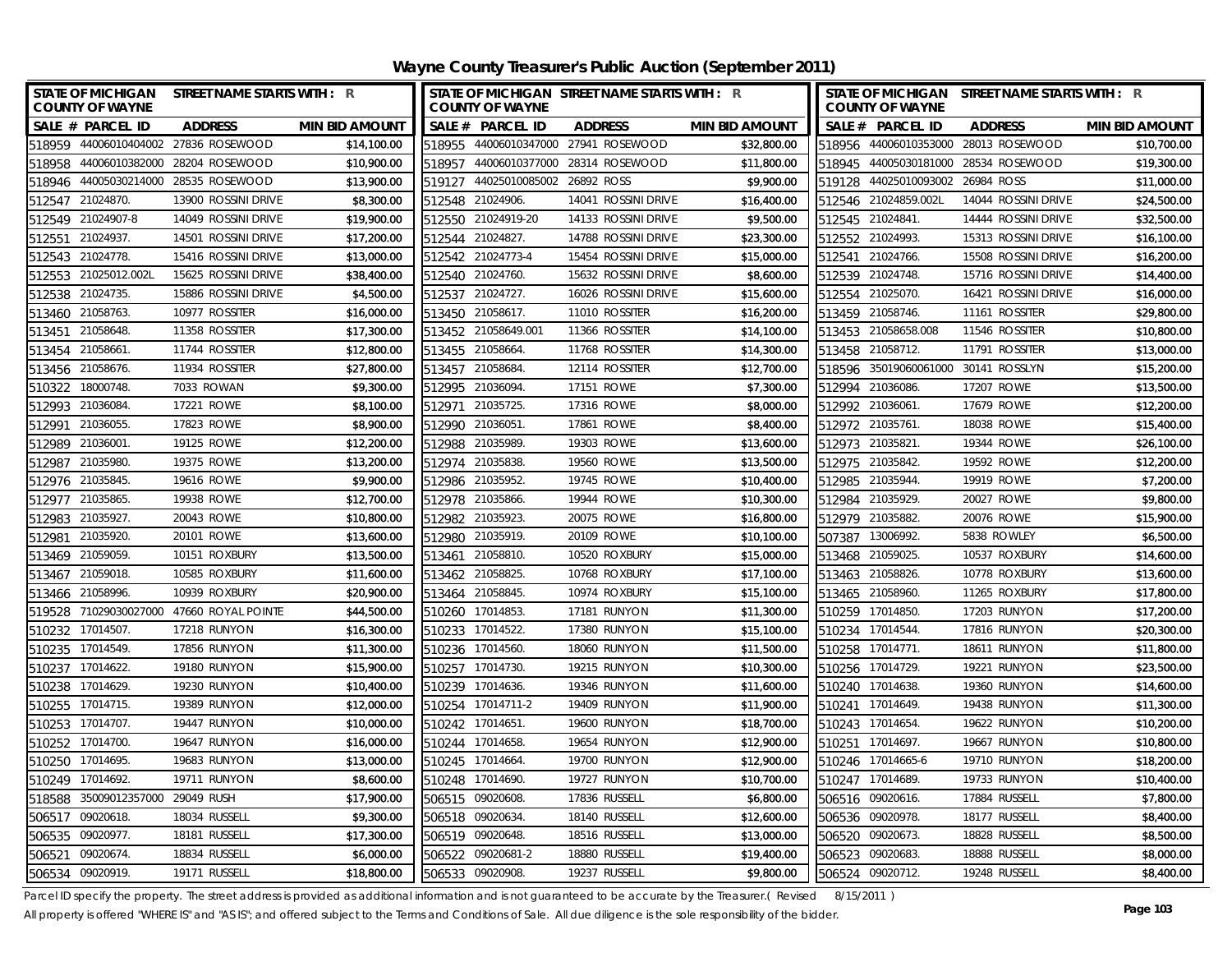| STATE OF MICHIGAN STREET NAME STARTS WITH : R<br><b>COUNTY OF WAYNE</b> |                  |                       | STATE OF MICHIGAN STREET NAME STARTS WITH : R<br><b>COUNTY OF WAYNE</b> |                  |                       | STATE OF MICHIGAN STREET NAME STARTS WITH : R<br><b>COUNTY OF WAYNE</b> |                  |                       |
|-------------------------------------------------------------------------|------------------|-----------------------|-------------------------------------------------------------------------|------------------|-----------------------|-------------------------------------------------------------------------|------------------|-----------------------|
| SALE # PARCEL ID                                                        | <b>ADDRESS</b>   | <b>MIN BID AMOUNT</b> | SALE # PARCEL ID                                                        | <b>ADDRESS</b>   | <b>MIN BID AMOUNT</b> | SALE # PARCEL ID                                                        | <b>ADDRESS</b>   | <b>MIN BID AMOUNT</b> |
| 506525 09020724-5                                                       | 19356 RUSSELL    | \$9,000.00            | 506526 09020768.                                                        | 19940 RUSSELL    | \$8,200.00            | 506532 09020877.                                                        | 20051 RUSSELL    | \$11,400.00           |
| 506527 09020799.                                                        | 20186 RUSSELL    | \$7,100.00            | 506528 09020800.                                                        | 20194 RUSSELL    | \$13,900.00           | 506529 09020804.                                                        | 20224 RUSSELL    | \$7,700.00            |
| 506531 09020844.                                                        | 20447 RUSSELL    | \$12,300.00           | 506530 09020836.                                                        | 20503 RUSSELL    | \$8,900.00            | 518524 34004080186300 11 RUTH                                           |                  | \$15,000.00           |
| 518522 34004040122000 53 RUTH                                           |                  | \$11,400.00           | 30016060606000 8937 RUTH<br>518361                                      |                  | \$14,500.00           | 515784 22056688.                                                        | 10055 RUTHERFORD | \$11,400.00           |
| 515756 22055783.                                                        | 11316 RUTHERFORD | \$12,400.00           | 515783 22056681.                                                        | 11347 RUTHERFORD | \$10,500.00           | 515782 22056677.                                                        | 11373 RUTHERFORD | \$11,000.00           |
| 515757 22055793.                                                        | 11386 RUTHERFORD | \$10,700.00           | 515781<br>22056649.                                                     | 12011 RUTHERFORD | \$10,400.00           | 515780 22056637.                                                        | 12095 RUTHERFORD | \$11,200.00           |
| 22056610.<br>515779                                                     | 12949 RUTHERFORD | \$17,300.00           | 515758 22055868.                                                        | 12960 RUTHERFORD | \$17,000.00           | 515759 22055874.                                                        | 13550 RUTHERFORD | \$11,600.00           |
| 515760 22055877.                                                        | 13572 RUTHERFORD | \$9,500.00            | 515761 22055883.                                                        | 13620 RUTHERFORD | \$14,800.00           | 515778 22056540.                                                        | 14381 RUTHERFORD | \$10,300.00           |
| 22056524.<br>515777                                                     | 14669 RUTHERFORD | \$12,600.00           | 22055995.<br>515762                                                     | 15466 RUTHERFORD | \$17,000.00           | 515763 22056003.                                                        | 15710 RUTHERFORD | \$16,000.00           |
| 515776 22056471.                                                        | 15735 RUTHERFORD | \$15,500.00           | 515764<br>22056065                                                      | 16782 RUTHERFORD | \$14,400.00           | 515775 22056396.                                                        | 17141 RUTHERFORD | \$16,600.00           |
| 515765 22056082.                                                        | 17150 RUTHERFORD | \$13,000.00           | 515766 22056096.                                                        | 17342 RUTHERFORD | \$18,500.00           | 515774 22056340.                                                        | 18419 RUTHERFORD | \$8,000.00            |
| 515773 22056315.                                                        | 18697 RUTHERFORD | \$17,900.00           | 515772 22056309.                                                        | 18925 RUTHERFORD | \$22,100.00           | 515767 22056184.                                                        | 19178 RUTHERFORD | \$8,400.00            |
| 515768 22056199.                                                        | 19344 RUTHERFORD | \$16,600.00           | 22056271.<br>515771                                                     | 19379 RUTHERFORD | \$10,800.00           | 515769 22056216.                                                        | 19466 RUTHERFORD | \$15,600.00           |
| 515770 22056235.                                                        | 20316 RUTHERFORD | \$20.500.00           | 22056841.<br>515793                                                     | 6759 RUTHERFORD  | \$15,800.00           | 515749 22055662.                                                        | 6772 RUTHERFORD  | \$19,600.00           |
| 515750 22055670.                                                        | 6828 RUTHERFORD  | \$23,600.00           | 22055673.<br>515751                                                     | 6850 RUTHERFORD  | \$19,500.00           | 515792 22056822.                                                        | 6891 RUTHERFORD  | \$28,300.00           |
| 22056821<br>515791                                                      | 6897 RUTHERFORD  | \$17,400.00           | 22056814.<br>515790                                                     | 7249 RUTHERFORD  | \$11,500.00           | 515789 22056802.                                                        | 7333 RUTHERFORD  | \$18,500.00           |
| 515788 22056801.                                                        | 7339 RUTHERFORD  | \$21,100.00           | 515787 22056779.                                                        | 7537 RUTHERFORD  | \$14,600.00           | 515752 22055723.                                                        | 7728 RUTHERFORD  | \$12,200.00           |
| 515753 22055729.                                                        | 7776 RUTHERFORD  | \$7,000.00            | 515786 22056753.                                                        | 7857 RUTHERFORD  | \$14,000.00           | 515754 22055742.                                                        | 9554 RUTHERFORD  | \$19,000.00           |
| 515755 22055766.                                                        | 9958 RUTHERFORD  | \$9,400.00            | 515785<br>22056696.                                                     | 9995 RUTHERFORD  | \$14,000.00           | 516314 22068978.                                                        | 11727 RUTLAND    | \$9,300.00            |
| 516313 22068976.                                                        | 11741 RUTLAND    | \$10,200.00           | 516312 22068954                                                         | 12151 RUTLAND    | \$7,700.00            | 22068950.<br>516311                                                     | 12223 RUTLAND    | \$9,500.00            |
| 516307 22068728.                                                        | 12840 RUTLAND    | \$17,200.00           | 516309 22068867.                                                        | 14175 RUTLAND    | \$39,400.00           | 516308 22068858.                                                        | 14317 RUTLAND    | \$9,400.00            |
| 516322 22069142.009                                                     | 6381 RUTLAND     | \$10,200.00           | 516321 22069135.                                                        | 6505 RUTLAND     | \$16,700.00           | 516294 22068493.                                                        | 6538 RUTLAND     | \$14,800.00           |
| 516320 22069129.                                                        | 6701 RUTLAND     | \$14,400.00           | 22068510.<br>516295                                                     | 6806 RUTLAND     | \$9,700.00            | 516296 22068512.                                                        | 6820 RUTLAND     | \$15,400.00           |
| 516297 22068515.                                                        | 6840 RUTLAND     | \$13,300.00           | 516298 22068520.                                                        | 6878 RUTLAND     | \$18,700.00           | 516319 22069103.                                                        | 6885 RUTLAND     | \$16,200.00           |
| 516318 22069100.                                                        | 6905 RUTLAND     | \$15,900.00           | 22069088.<br>516317                                                     | 7471 RUTLAND     | \$18,700.00           | 516299 22068558.                                                        | 7492 RUTLAND     | \$12,300.00           |
| 516300 22068577.                                                        | 7756 RUTLAND     | \$10,800.00           | 516301 22068580.                                                        | 7788 RUTLAND     | \$10,700.00           | 516302 22068587.                                                        | 7830 RUTLAND     | \$12,400.00           |
| 516303 22068591.                                                        | 8850 RUTLAND     | \$11,500.00           | 516304 22068595.                                                        | 8882 RUTLAND     | \$7,700.00            | 516305 22068596.                                                        | 8890 RUTLAND     | \$8,300.00            |
| 516306 22068613.                                                        | 9326 RUTLAND     | \$7,200.00            | 516316 22069019.                                                        | 9555 RUTLAND     | \$18,700.00           | 516315 22069002.                                                        | 9911 RUTLAND     | \$13,000.00           |
| 507789 13020446.                                                        | 13616 RYAN       | \$10,900.00           | 507790 13020447.                                                        | 13622 RYAN       | \$15,200.00           | 507795 13020978-81                                                      | 18071 RYAN       | \$8,800.00            |
| 507791 13020571-2                                                       | 19126 RYAN       | \$11,200.00           | 13020851<br>507794                                                      | 19711 RYAN       | \$10,400.00           | 507793 13020836-7                                                       | 19937 RYAN       | \$12,400.00           |
| 507792 13020775-6                                                       | 20265 RYAN       | \$10,400.00           |                                                                         |                  |                       |                                                                         |                  |                       |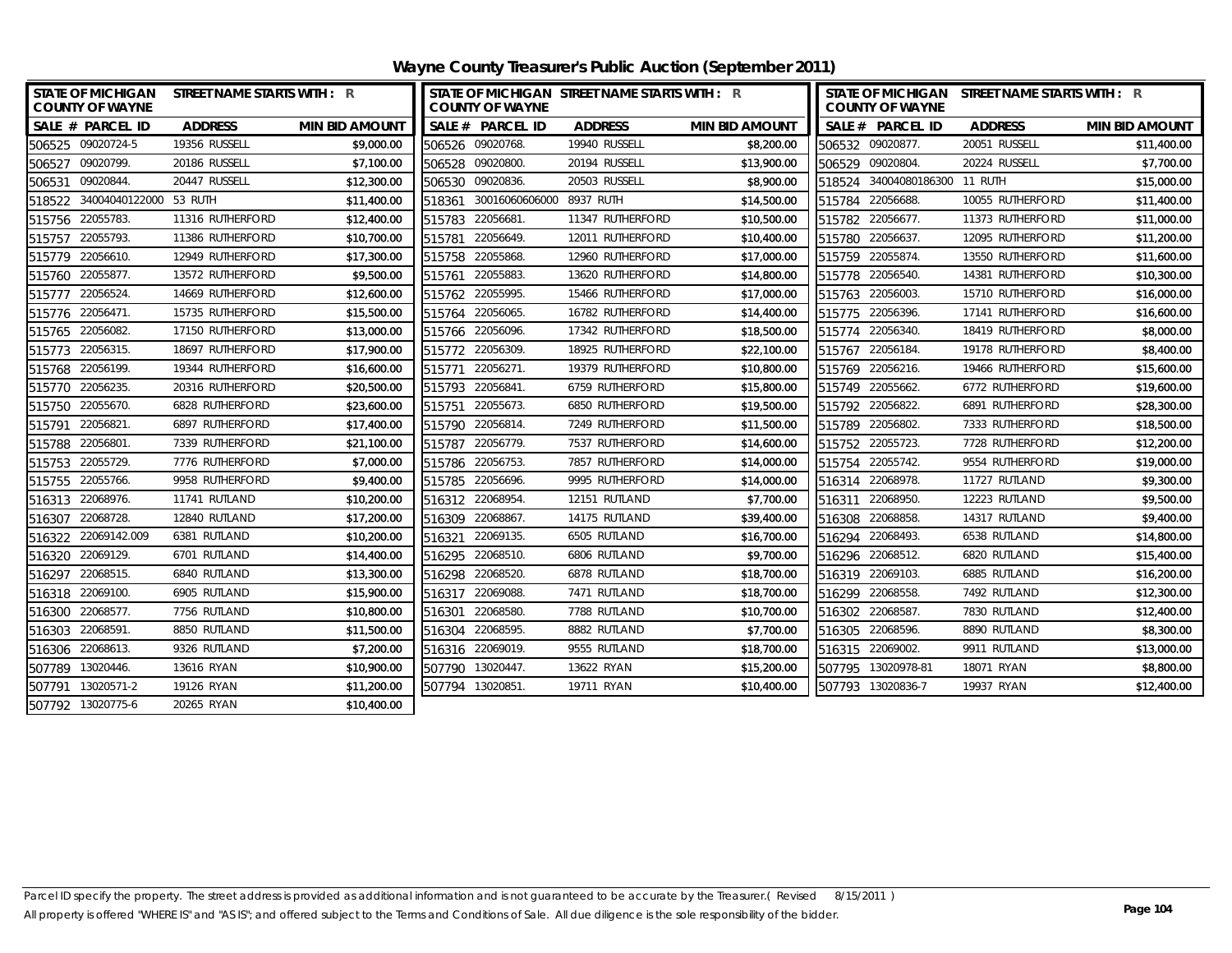| <b>STATE OF MICHIGAN</b><br><b>COUNTY OF WAYNE</b> |            | STREET NAME STARTS WITH : S             |                       |        | <b>COUNTY OF WAYNE</b>            | STATE OF MICHIGAN STREET NAME STARTS WITH : S |                       |        | <b>COUNTY OF WAYNE</b>             | STATE OF MICHIGAN STREET NAME STARTS WITH : S |                       |
|----------------------------------------------------|------------|-----------------------------------------|-----------------------|--------|-----------------------------------|-----------------------------------------------|-----------------------|--------|------------------------------------|-----------------------------------------------|-----------------------|
| SALE # PARCEL ID                                   |            | <b>ADDRESS</b>                          | <b>MIN BID AMOUNT</b> |        | SALE # PARCEL ID                  | <b>ADDRESS</b>                                | <b>MIN BID AMOUNT</b> |        | SALE # PARCEL ID                   | <b>ADDRESS</b>                                | <b>MIN BID AMOUNT</b> |
|                                                    |            | 518460 33043010526300 5153 S BEECH DALY | \$29,600.00           |        |                                   | 519398 56058010090000 1120 S CARLSON          | \$5,700.00            |        | 508694 16003680.                   | 5046 S CLARENDON                              | \$8,100.00            |
| 16003674<br>508693                                 |            | 5088 S CLARENDON                        | \$11,400.00           | 508690 | 16003597.                         | 5143 S CLARENDON                              | \$13,200.00           |        | 508691 16003610.                   | 5227 S CLARENDON                              | \$6,300.00            |
| 508692 16003628.                                   |            | 5577 S CLARENDON                        | \$9,600.00            |        | 511219 20012144.019               | 1345 S DEACON                                 | \$11,400.00           |        | 511235 20012493.004                | 1470 S DEACON                                 | \$12,700.00           |
| 20012155.<br>511220                                |            | 1745 S DEACON                           | \$15,900.00           | 511221 | 20012158.                         | 1811 S DEACON                                 | \$7,400.00            |        | 511222 20012227.                   | 2667 S DEACON                                 | \$14,900.00           |
| 20012235.<br>511223                                |            | 2725 S DEACON                           | \$11,300.00           | 511234 | 20012405.                         | 2924 S DEACON                                 | \$10,000.00           |        | 511224 20012241.                   | 2959 S DEACON                                 | \$11,200.00           |
| 20012400<br>511233                                 |            | 2964 S DEACON                           | \$9,600.00            |        | 511225 20012246.                  | 2989 S DEACON                                 | \$22,400.00           |        | 511226 20012260.                   | 3141 S DEACON                                 | \$9,500.00            |
| 20012373<br>511232                                 |            | 3212 S DEACON                           | \$15,300.00           | 511227 | 20012292.                         | 3503 S DEACON                                 | \$7,500.00            |        | 511231 20012346.                   | 3530 S DEACON                                 | \$7,200.00            |
| 20012345<br>511230                                 |            | 3536 S DEACON                           | \$10,700.00           |        | 511229 20012330.                  | 3710 S DEACON                                 | \$6,500.00            |        | 511228 20012324.                   | 3752 S DEACON                                 | \$12,500.00           |
|                                                    |            | 519399 56059010276000 1642 S DOWLING    | \$14,800.00           |        | 511079 20005983.002L              | 111 S FORMAN                                  | \$9,100.00            |        | 511291 20014982-5                  | 1801 S FORT                                   | \$72,200.00           |
| 18008807<br>510498                                 |            | 520 S HARRINGTON                        | \$10,500.00           |        |                                   | 519649 83094010213312 41129 SINTERSTATE 94    | \$8,400.00            |        | 506728 10001241.                   | 2241 S LA SALLE GARDENS                       | \$9,800.00            |
|                                                    |            |                                         |                       |        |                                   | SERVICE DR                                    |                       |        |                                    |                                               |                       |
| 10001280<br>506729                                 |            | 2260 S LA SALLE GARDENS                 | \$19,700.00           | 508701 | 16003807.                         | 5018 S MARTINDALE                             | \$14,600.00           |        | 508700 16003802.                   | 5054 S MARTINDALE                             | \$10,800.00           |
| 508695 16003724.                                   |            | 5097 S MARTINDALE                       | \$8,200.00            |        | 508696 16003733.                  | 5155 S MARTINDALE                             | \$9,100.00            |        | 508699 16003775.                   | 5516 S MARTINDALE                             | \$5,700.00            |
| 508697 16003755.                                   |            | 5563 S MARTINDALE                       | \$10,200.00           |        | 508698 16003761.                  | 5605 S MARTINDALE                             | \$9,800.00            |        | 508864 16010179.                   | 217 S MORRELL                                 | \$8,700.00            |
| 510497 18008694.                                   |            | 526 S POST                              | \$6,700.00            |        | 514445 22012692.                  | 23329 S RIVERDALE DR                          | \$10,200.00           |        | 511310 20018064                    | 1924 S SCHAEFER                               | \$5,400.00            |
| 511311                                             | 20018080-4 | 2130 S SCHAEFER                         | \$25,700.00           |        | 511312 20018119-22                | 2500 S SCHAEFER                               | \$26,400.00           |        |                                    | 518377 32092920803400 2400 STELEGRAPH         | \$77,300.00           |
| 519410 56073030396000 0 S VENOY                    |            |                                         | \$15,800.00           |        | 519405 56066020004002 772 S VENOY |                                               | \$13,300.00           |        | 519436 59073020179000 19385 SALEM  |                                               | \$11,100.00           |
|                                                    |            | 518439 33003040041000 8634 SALEM LN     | \$10,900.00           |        | 518434 32102130401400 2812 SALINA |                                               | \$21,400.00           |        | 518553 34006060053002 23 SALLIOTTE |                                               | \$13,300.00           |
| 518539                                             |            | 34005060004002 44 SALLIOTTE             | \$9,600.00            |        | 506709 10000106.                  | 2633 SAMPSON                                  | \$6,600.00            |        | 509277 16025436.                   | 14882 SAN JUAN                                | \$9,600.00            |
| 16025468<br>509278                                 |            | 15462 SAN JUAN                          | \$10,500.00           |        | 509279 16025469.                  | 15468 SAN JUAN                                | \$13,300.00           |        | 509280 16025486.                   | 16152 SAN JUAN                                | \$10,700.00           |
| 16025524.<br>509281                                |            | 16604 SAN JUAN                          | \$16,500.00           |        | 509282 16025525.                  | 16610 SAN JUAN                                | \$8,100.00            |        | 509283 16025550.                   | 16910 SAN JUAN                                | \$9,900.00            |
| 509292 16025934.                                   |            | 17531 SAN JUAN                          | \$16,100.00           |        | 509284 16025590.                  | 17558 SAN JUAN                                | \$14,900.00           |        | 509285 16025673.                   | 19170 SAN JUAN                                | \$30,400.00           |
| 16025843.<br>509291                                |            | 19179 SAN JUAN                          | \$20,200.00           |        | 509286 16025699.                  | 19504 SAN JUAN                                | \$14,900.00           |        | 509290 16025807.                   | 19775 SAN JUAN                                | \$11,100.00           |
| 16025728.<br>509287                                |            | 20054 SAN JUAN                          | \$8,900.00            |        | 509289 16025769.                  | 20425 SAN JUAN                                | \$11,100.00           |        | 509288 16025761.                   | 20513 SAN JUAN                                | \$7,400.00            |
|                                                    |            | 519623 80137020574000 15626 SANDBURG    | \$7,800.00            |        | 511819 21012133.                  | 11079 SANFORD                                 | \$11,100.00           |        | 511820 21012136.                   | 11101 SANFORD                                 | \$12,200.00           |
| 511818 21012110.                                   |            | 11124 SANFORD                           | \$12,400.00           |        | 511817 21012088.                  | 11534 SANFORD                                 | \$12,000.00           |        | 511821 21012190.                   | 11829 SANFORD                                 | \$9,700.00            |
| 511822 21012193.                                   |            | 11851 SANFORD                           | \$13,100.00           |        | 511816 21012062.                  | 12000 SANFORD                                 | \$8,400.00            |        | 511823 21012200.                   | 12019 SANFORD                                 | \$15,100.00           |
| 511824 21012204.                                   |            | 12051 SANFORD                           | \$12,600.00           |        | 511825 21012211.                  | 12105 SANFORD                                 | \$16,300.00           |        | 511826 21012219.                   | 12169 SANFORD                                 | \$16,700.00           |
| 510650 18013814.                                   |            | 6518 SANGER                             | \$16,200.00           |        | 510651 18013819.                  | 6548 SANGER                                   | \$16,000.00           |        | 513841 21068604.001                | 9300 SANILAC                                  | \$11,300.00           |
| 513842 21068604.002                                |            | 9314 SANILAC                            | \$19,000.00           |        | 513844 21068657.                  | 9401 SANILAC                                  | \$14,400.00           |        | 513843 21068617.                   | 9424 SANILAC                                  | \$11,900.00           |
| 509346 16027933                                    |            | 17135 SANTA BARBARA                     | \$30,200.00           |        | 509345 16027929.                  | 17165 SANTA BARBARA                           | \$14,000.00           |        | 509344 16027889.                   | 17617 SANTA BARBARA                           | \$33,100.00           |
| 509343<br>16027859.                                |            | 18401 SANTA BARBARA                     | \$25,800.00           | 509338 | 16027607                          | 18444 SANTA BARBARA                           | \$15,200.00           | 509342 | 16027799.                          | 19335 SANTA BARBARA                           | \$13,200.00           |
| 509339<br>16027676.                                |            | 19700 SANTA BARBARA                     | \$15,700.00           | 509341 | 16027784.                         | 19725 SANTA BARBARA                           | \$9,300.00            |        | 509340 16027754                    | 20145 SANTA BARBARA                           | \$12,800.00           |
| 514483 22014441                                    |            | 13010 SANTA CLARA                       | \$17,300.00           | 514482 | 22014413.                         | 20810 SANTA CLARA                             | \$11,200.00           |        | 514481 22014402.                   | 21350 SANTA CLARA                             | \$15,300.00           |
| 514480 22014395.                                   |            | 21440 SANTA CLARA                       | \$10,500.00           |        | 514479 22014392.                  | 21464 SANTA CLARA                             | \$8,600.00            |        | 514478 22014389.                   | 21488 SANTA CLARA                             | \$14,500.00           |
| 22014388<br>514477                                 |            | 21496 SANTA CLARA                       | \$15,100.00           | 514476 | 22014383.                         | 21622 SANTA CLARA                             | \$12,000.00           | 514473 | 22014365.                          | 21631 SANTA CLARA                             | \$12,900.00           |
| 514475 22014381                                    |            | 21638 SANTA CLARA                       | \$10,900.00           | 514474 | 22014369.                         | 21661 SANTA CLARA                             | \$14,500.00           |        | 514468 22014240.                   | 22537 SANTA MARIA                             | \$12,800.00           |
| 514469 22014245.                                   |            | 22603 SANTA MARIA                       | \$13,900.00           | 509080 | 16019877.                         | 12010 SANTA ROSA                              | \$14,400.00           | 509081 | 16019878.                          | 12016 SANTA ROSA                              | \$14,900.00           |
| 509126 16020860.                                   |            | 12061 SANTA ROSA                        | \$18,100.00           |        | 509082 16019888.                  | 12086 SANTA ROSA                              | \$13,400.00           |        | 509083 16019896.                   | 12142 SANTA ROSA                              | \$14,700.00           |
| 509125 16020846.                                   |            | 12157 SANTA ROSA                        | \$7,600.00            |        | 509084 16019899.                  | 12162 SANTA ROSA                              | \$13,600.00           |        | 509085 16019906.                   | 12210 SANTA ROSA                              | \$10,500.00           |

Parcel ID specify the property. The street address is provided as additional information and is not guaranteed to be accurate by the Treasurer.(Revised 8/15/2011)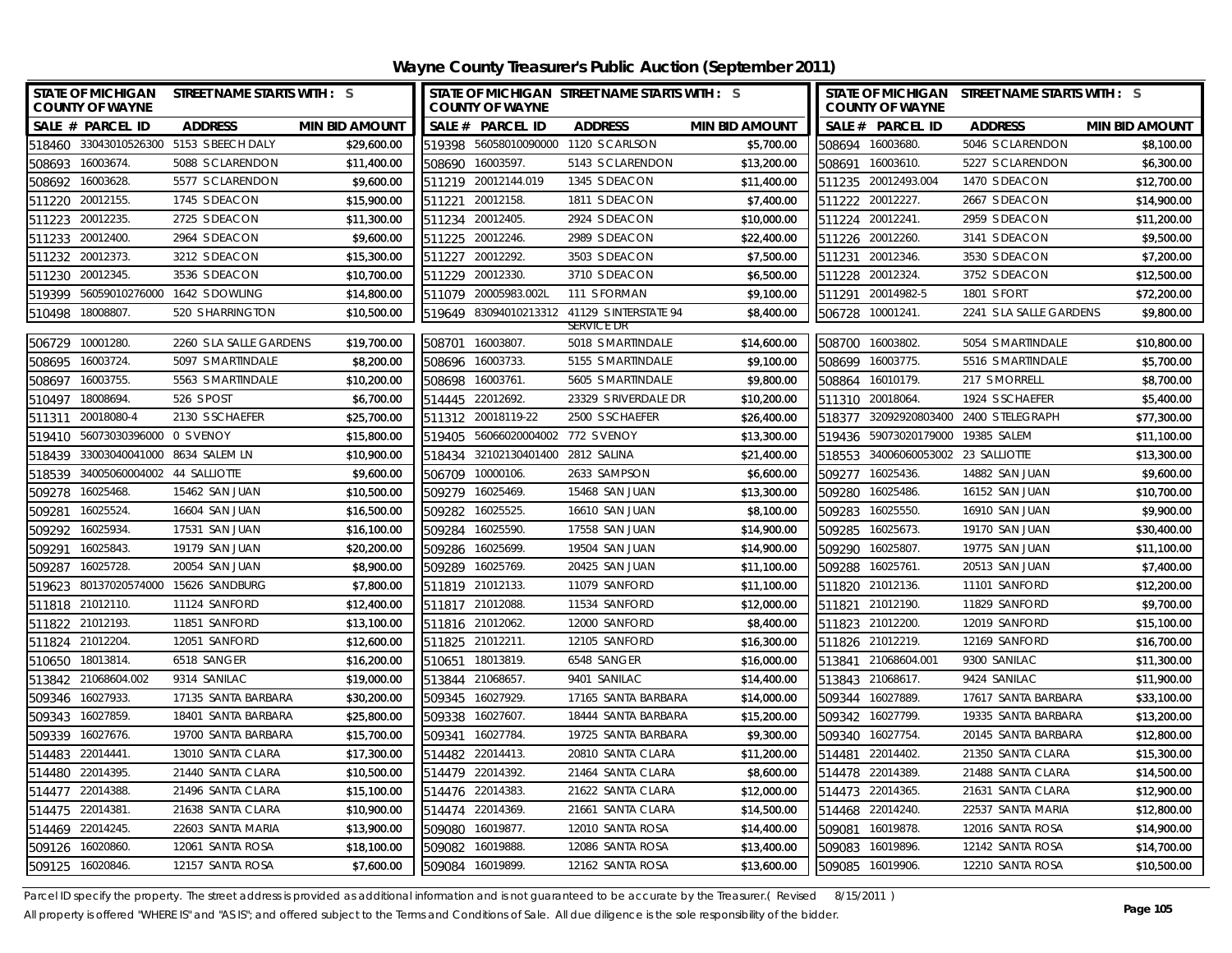| <b>STATE OF MICHIGAN</b><br><b>COUNTY OF WAYNE</b> | <b>STREET NAME STARTS WITH : S</b> |                       | <b>COUNTY OF WAYNE</b> | STATE OF MICHIGAN STREET NAME STARTS WITH : S |                       | STATE OF MICHIGAN STREET NAME STARTS WITH : S<br><b>COUNTY OF WAYNE</b> |                          |                                     |                       |
|----------------------------------------------------|------------------------------------|-----------------------|------------------------|-----------------------------------------------|-----------------------|-------------------------------------------------------------------------|--------------------------|-------------------------------------|-----------------------|
| SALE # PARCEL ID                                   | <b>ADDRESS</b>                     | <b>MIN BID AMOUNT</b> | SALE # PARCEL ID       | <b>ADDRESS</b>                                | <b>MIN BID AMOUNT</b> |                                                                         | SALE # PARCEL ID         | <b>ADDRESS</b>                      | <b>MIN BID AMOUNT</b> |
| 509124 16020831                                    | 12347 SANTA ROSA                   | \$16,000.00           | 509086 16019915.       | 12360 SANTA ROSA                              | \$10,800.00           | 509087 16019917.                                                        |                          | 12376 SANTA ROSA                    | \$9,100.00            |
| 509123 16020790.                                   | 13117 SANTA ROSA                   | \$6,700.00            | 509122 16020772.       | 13247 SANTA ROSA                              | \$9,600.00            | 509121 16020737.                                                        |                          | 14529 SANTA ROSA                    | \$7,800.00            |
| 509120 16020725.                                   | 14615 SANTA ROSA                   | \$10,200.00           | 509119 16020721.       | 14643 SANTA ROSA                              | \$7,100.00            | 509088 16020046.                                                        |                          | 14902 SANTA ROSA                    | \$4,000.00            |
| 509089 16020053.                                   | 15350 SANTA ROSA                   | \$11,300.00           | 509118 16020677.       | 15507 SANTA ROSA                              | \$7,400.00            | 509117 16020666.                                                        |                          | 15859 SANTA ROSA                    | \$8,900.00            |
| 509090 16020090.                                   | 15870 SANTA ROSA                   | \$8,200.00            | 509091 16020124.       | 16526 SANTA ROSA                              | \$16,900.00           | 509116 16020630.                                                        |                          | 16527 SANTA ROSA                    | \$12,400.00           |
| 509092 16020127.                                   | 16546 SANTA ROSA                   | \$5,800.00            | 509093 16020129.       | 16562 SANTA ROSA                              | \$11,000.00           | 509094 16020135.                                                        |                          | 16602 SANTA ROSA                    | \$14,200.00           |
| 509095 16020137.                                   | 16614 SANTA ROSA                   | \$8,500.00            | 509115 16020614.       | 16633 SANTA ROSA                              | \$11,200.00           | 509114 16020608.                                                        |                          | 16811 SANTA ROSA                    | \$11,200.00           |
| 509113 16020589.                                   | 16939 SANTA ROSA                   | \$8,200.00            | 509096 16020200.       | 17574 SANTA ROSA                              | \$11,600.00           | 509112 16020551.                                                        |                          | 17591 SANTA ROSA                    | \$22,000.00           |
| 16020212.<br>509097                                | 18248 SANTA ROSA                   | \$14,800.00           | 509111 16020535.       | 18287 SANTA ROSA                              | \$32,200.00           | 509098 16020232.                                                        |                          | 18466 SANTA ROSA                    | \$18,700.00           |
| 16020234<br>509099                                 | 18480 SANTA ROSA                   | \$25,700.00           | 509100 16020243.       | 18624 SANTA ROSA                              | \$20,600.00           | 509110 16020482.                                                        |                          | 19143 SANTA ROSA                    | \$29,100.00           |
| 16020275.<br>509101                                | 19174 SANTA ROSA                   | \$24,800.00           | 509102 16020317.       | 20034 SANTA ROSA                              | \$7,200.00            | 509109 16020420.                                                        |                          | 20037 SANTA ROSA                    | \$10,800.00           |
| 16020407.<br>509108                                | 20159 SANTA ROSA                   | \$11,600.00           | 509107 16020404.       | 20177 SANTA ROSA                              | \$10,300.00           |                                                                         | 509106 16020399-400      | 20205 SANTA ROSA                    | \$13,700.00           |
| 16020396.<br>509105                                | 20227 SANTA ROSA                   | \$10,100.00           | 509103 16020352.       | 20434 SANTA ROSA                              | \$23,500.00           | 509104 16020358.                                                        |                          | 20470 SANTA ROSA                    | \$8,900.00            |
| 21019126.<br>512255                                | 13619 SARATOGA                     | \$12,300.00           | 512254 21019108.       | 13708 SARATOGA                                | \$8,200.00            | 512256 21019140.                                                        |                          | 13717 SARATOGA                      | \$13,000.00           |
| 512253<br>21019085.                                | 14098 SARATOGA                     | \$11,600.00           | 512257 21019163.       | 14101 SARATOGA                                | \$24,000.00           | 512252 21019084                                                         |                          | 14106 SARATOGA                      | \$11,600.00           |
| 21019079.<br>512251                                | 14224 SARATOGA                     | \$10,900.00           | 512250 21019073.       | 14268 SARATOGA                                | \$9,600.00            | 512258 21019176.                                                        |                          | 14275 SARATOGA                      | \$8,900.00            |
| 21019185.<br>512259                                | 14445 SARATOGA                     | \$18,300.00           | 512260 21019223.       | 14875 SARATOGA                                | \$13,800.00           | 512261 21019227.                                                        |                          | 14903 SARATOGA                      | \$8,600.00            |
| 512249 21019012.                                   | 15030 SARATOGA                     | \$7,800.00            | 512262 21019241.       | 15081 SARATOGA                                | \$15,700.00           | 512248 21018997.                                                        |                          | 15242 SARATOGA                      | \$11,900.00           |
| 512264 21019256.                                   | 15295 SARATOGA                     | \$14,800.00           | 512247 21018989.       | 15300 SARATOGA                                | \$5,200.00            | 512265 21019262.                                                        |                          | 15425 SARATOGA                      | \$14,000.00           |
| 512266 21019284.                                   | 15817 SARATOGA                     | \$13,400.00           | 510382 18003829-30     | 6809 SARENA                                   | \$9,500.00            | 510383 18003844                                                         |                          | 6933 SARENA                         | \$13,500.00           |
| 18003847.<br>510384                                | 6949 SARENA                        | \$12,300.00           | 510385<br>18003848.    | 6955 SARENA                                   | \$13,400.00           | 510395                                                                  | 18003952.                | 7032 SARENA                         | \$13,800.00           |
| 510394<br>18003951                                 | 7038 SARENA                        | \$13,500.00           | 510386<br>18003862     | 7127 SARENA                                   | \$7,700.00            | 510387                                                                  | 18003863                 | 7133 SARENA                         | \$13,200.00           |
| 18003946.<br>510393                                | 7310 SARENA                        | \$10,900.00           | 18003868.<br>510388    | 7343 SARENA                                   | \$17,200.00           | 510392                                                                  | 18003939.                | 7360 SARENA                         | \$16,600.00           |
| 18003873.<br>510389                                | 7415 SARENA                        | \$6,700.00            | 18003934.<br>510391    | 7416 SARENA                                   | \$12,900.00           | 510390                                                                  | 18003898.                | 8034 SARENA                         | \$7,700.00            |
| 519594<br>80016010063301 0 SARGENT                 |                                    | \$7,800.00            | 519593                 | 80016010053300 0 SARGENT                      | \$6,300.00            | 519592                                                                  | 80016010051300 0 SARGENT |                                     | \$6,100.00            |
| 507184 12006036.                                   | 9338 SAVERY                        | \$11,800.00           | 507185 12006037.       | 9342 SAVERY                                   | \$12,700.00           | 507186 12006042.                                                        |                          | 9420 SAVERY                         | \$11,000.00           |
| 514270 22000958-9                                  | 18741 SAWYER                       | \$10,600.00           |                        | 518387 32100530100600 0 SCHAEFER              | \$9,000.00            | 514902 22030989.                                                        |                          | 11719 SCHAEFER                      | \$7,800.00            |
| 22030966.<br>514901                                | 12029 SCHAEFER                     | \$10,100.00           | 514900 22030957-8      | 12119 SCHAEFER                                | \$9,800.00            |                                                                         | 514890 22029956-9        | 15390 SCHAEFER                      | \$44,800.00           |
| 514898<br>22030646-8                               | 16865 SCHAEFER                     | \$11,500.00           | 514891<br>22030284.001 | 19784 SCHAEFER                                | \$9,900.00            | 514897                                                                  | 22030420-1               | 19819 SCHAEFER                      | \$15,300.00           |
| 514896 22030394-5                                  | 20025 SCHAEFER                     | \$11,300.00           | 514895<br>22030385.    | 20063 SCHAEFER                                | \$9,800.00            | 514892 22030339.                                                        |                          | 20172 SCHAEFER                      | \$7,500.00            |
| 514894 22030363.                                   | 20201 SCHAEFER                     | \$16,000.00           | 514893 22030340.006    | 20206 SCHAEFER                                | \$6,800.00            |                                                                         |                          | 518423 32101711000700 5266 SCHAEFER | \$20,900.00           |
| 518411                                             | 32100810900400 6900 SCHAEFER       | \$38,600.00           | 22031157-72<br>514904  | 8647 SCHAEFER                                 | \$108,100.00          |                                                                         | 514903 22031105-6        | 9281 SCHAEFER                       | \$11,200.00           |
| 22029680.002<br>514887                             | 9410 SCHAEFER                      | \$8,200.00            | 514888<br>22029702.    | 9928 SCHAEFER                                 | \$14,800.00           | 514889 22029703.                                                        |                          | 9936 SCHAEFER                       | \$8,500.00            |
| 510830 19000653.                                   | 9378 SCHILLER                      | \$7,200.00            | 512662 21029836.       | 18037 SCHOENHERR                              | \$12,300.00           |                                                                         | 512661 21029831-3        | 18069 SCHOENHERR                    | \$31,800.00           |
| 512660 21029814.                                   | 18523 SCHOENHERR                   | \$8,800.00            | 512659 21029811.       | 18541 SCHOENHERR                              | \$9,700.00            | 512658 21029810.                                                        |                          | 18611 SCHOENHERR                    | \$8,000.00            |
| 512657 21029790.                                   | 18927 SCHOENHERR                   | \$6,300.00            | 512646 21029476.       | 18976 SCHOENHERR                              | \$10,500.00           |                                                                         | 512647 21029488-9        | 19180 SCHOENHERR                    | \$17,800.00           |
| 512656 21029771.                                   | 19213 SCHOENHERR                   | \$10,500.00           | 512648 21029498-9      | 19216 SCHOENHERR                              | \$9,900.00            |                                                                         | 512649 21029501-2        | 19230 SCHOENHERR                    | \$14,900.00           |
| 512655 21029758-9                                  | 19409 SCHOENHERR                   | \$8,000.00            | 512654 21029738-9      | 19555 SCHOENHERR                              | \$7,600.00            |                                                                         | 512650 21029538-40       | 19612 SCHOENHERR                    | \$21,900.00           |
| 512653 21029722.                                   | 19655 SCHOENHERR                   | \$15,300.00           | 512458 21023236-7      | 19719 SCHOENHERR                              | \$38,700.00           |                                                                         | 512652 21029625-6        | 20525 SCHOENHERR                    | \$17,800.00           |
| 512651 21029592-3                                  | 20536 SCHOENHERR                   | \$7,100.00            |                        | 519391 56043020271001 35148 SCHOOL            | \$9,300.00            | 509894 16045805.                                                        |                          | 10820 SCHOOLCRAFT                   | \$15,200.00           |

Parcel ID specify the property. The street address is provided as additional information and is not guaranteed to be accurate by the Treasurer.( Revised 8/15/2011 )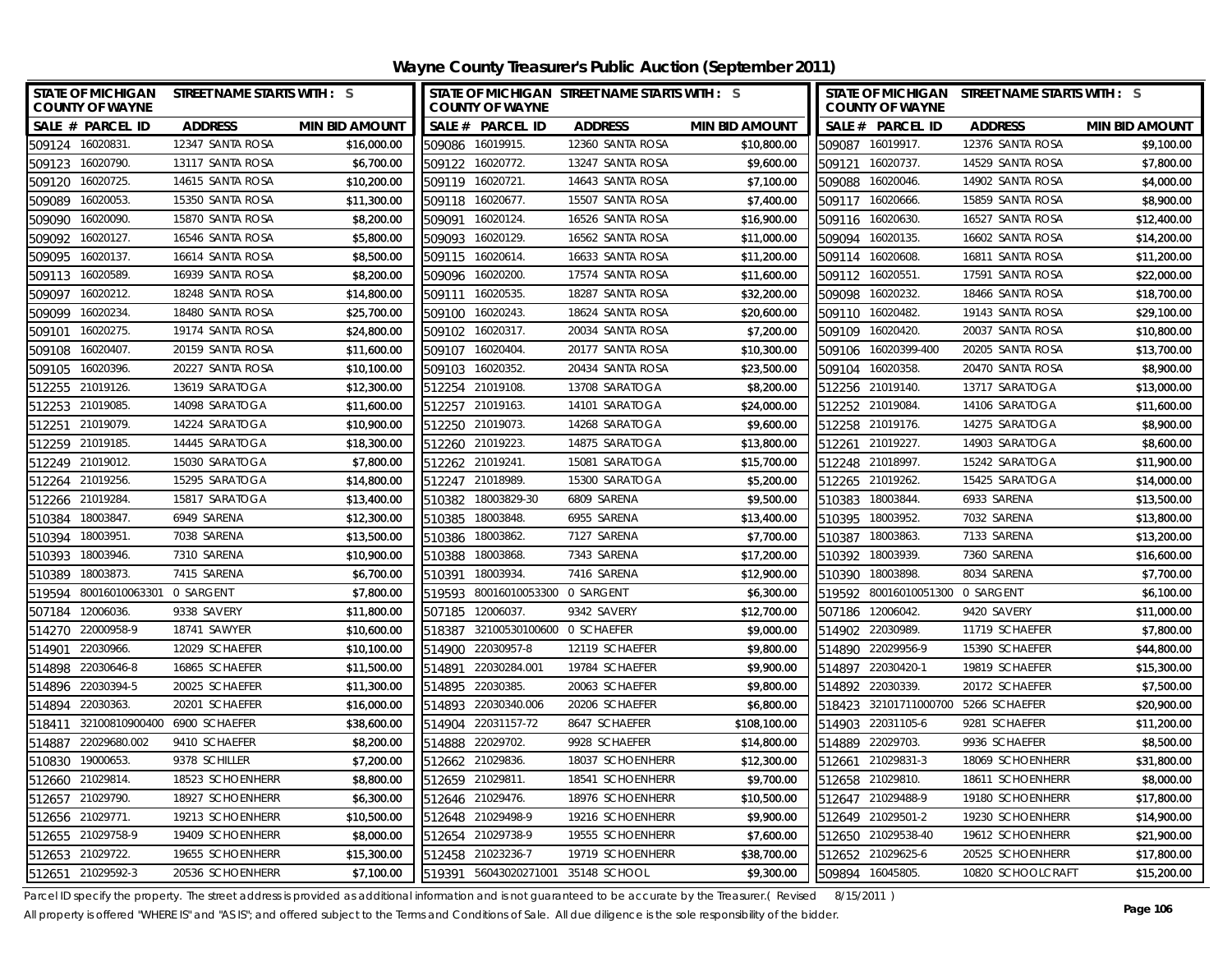| <b>STATE OF MICHIGAN</b><br><b>COUNTY OF WAYNE</b>    | <b>STREET NAME STARTS WITH : S</b> | <b>COUNTY OF WAYNE</b>               | STATE OF MICHIGAN STREET NAME STARTS WITH : S |                       |        | <b>COUNTY OF WAYNE</b>               | STATE OF MICHIGAN STREET NAME STARTS WITH : S |                       |
|-------------------------------------------------------|------------------------------------|--------------------------------------|-----------------------------------------------|-----------------------|--------|--------------------------------------|-----------------------------------------------|-----------------------|
| SALE # PARCEL ID<br><b>ADDRESS</b>                    | <b>MIN BID AMOUNT</b>              | SALE # PARCEL ID                     | <b>ADDRESS</b>                                | <b>MIN BID AMOUNT</b> |        | SALE # PARCEL ID                     | <b>ADDRESS</b>                                | <b>MIN BID AMOUNT</b> |
| 18431 SCHOOLCRAFT<br>514388 22008852.                 | \$8,600.00                         | 514389 22009555-9                    | 19808 SCHOOLCRAFT                             | \$37,600.00           |        | 519212 46095990004002                | 28500 SCHOOLCRAFT                             | \$223,800.00          |
| 508769 16005837.002L<br>8100 SCHOOLCRAFT              | \$66,900.00<br>508247              | 14010010.                            | 2155 SCOTTEN                                  | \$13,900.00           |        | 508246 14010003.                     | 3501 SCOTTEN                                  | \$10,800.00           |
| 14009603.<br>3880 SCOTTEN<br>508237                   | \$7,700.00                         | 508245 14009942.                     | 4671 SCOTTEN                                  | \$9,000.00            |        | 508244 14009937.                     | 4801 SCOTTEN                                  | \$7,200.00            |
| 508243 14009916.<br>4995 SCOTTEN                      | \$8,700.00<br>508238               | 14009715-0                           | 5624 SCOTTEN                                  | \$7,700.00            |        | 508242 14009865.                     | 6093 SCOTTEN                                  | \$5,200.00            |
| 14009847.<br>6381 SCOTTEN<br>508241                   | \$19,000.00<br>508239              | 14009772.                            | 6544 SCOTTEN                                  | \$7,800.00            |        | 508240 14009778.                     | 6580 SCOTTEN                                  | \$8,900.00            |
| 3805 SCOVEL PL<br>507219 12009877.                    | \$10,300.00                        | 518780 43006010045004 15840 SECOND   |                                               | \$63,000.00           |        | 505602 02002354                      | 3752 SECOND                                   | \$39,400.00           |
| 519358 53004030009000 12699 SECOND AVE                | \$14,700.00                        | 519373 55018060098000 4344 SECOND ST |                                               | \$10,500.00           |        | 507947 14001816.                     | 4309 SEEBALDT                                 | \$12,800.00           |
| <b>SOUIH</b><br>4561 SEEBALDT                         | \$10,500.00                        |                                      | 5021 SEEBALDT                                 | \$8,200.00            |        |                                      | 5026 SEEBALDT                                 | \$9,900.00            |
| 507948 14001835-52<br>5333 SEEBALDT                   | \$14,200.00                        | 508633 16002270.                     | 5408 SEEBALDT                                 | \$9,500.00            |        | 508636 16002372.<br>510092 17007605. | 2460 SEMINOLE                                 | \$49,900.00           |
| 508634 16002306.<br>510093 17007662.<br>4120 SEMINOLE | \$8,100.00                         | 508635 16002325.<br>510094 17007681  | 4240 SEMINOLE                                 | \$7,400.00            |        | 510102 17008113.                     | 4455 SEMINOLE                                 | \$11,700.00           |
| 17008096.<br>4751 SEMINOLE<br>510101                  | \$7,900.00                         | 510095 17007725.                     | 4824 SEMINOLE                                 | \$8,600.00            |        | 510096 17007748.                     | 5110 SEMINOLE                                 | \$6,500.00            |
| 5143 SEMINOLE<br>510100 17008059.                     | \$7,500.00                         | 510097 17007754.                     | 5150 SEMINOLE                                 | \$18,200.00           |        | 510099 17008054.                     | 5179 SEMINOLE                                 | \$13,500.00           |
| 510098 17007836.<br>6132 SEMINOLE                     | \$8,800.00                         | 510330 18001208.                     | 7024 SENATOR                                  | \$7,100.00            |        | 510328 18001166.                     | 7295 SENATOR                                  | \$8,400.00            |
| 7300 SENATOR<br>510329 18001182.                      | \$12,400.00                        | 511050 20004020.                     | 8409 SENATOR                                  | \$6,400.00            |        | 511051 20004026.                     | 8440 SENATOR                                  | \$7,100.00            |
| 510085<br>17006969.<br>3845 SENECA                    | \$8,600.00                         | 510072 17006684.013L                 | 3900 SENECA                                   | \$7,300.00            |        | 510073 17006689.                     | 4134 SENECA                                   | \$11,200.00           |
| 510074 17006710.<br>5000 SENECA                       | \$13,000.00                        | 510075 17006718.                     | 5330 SENECA                                   | \$9,100.00            |        | 510076 17006740.                     | 5462 SENECA                                   | \$7,600.00            |
| 510084 17006915.<br>5823 SENECA                       | \$7,200.00                         | 510083 17006914.                     | 5829 SENECA                                   | \$6,000.00            |        | 510077 17006762.                     | 5902 SENECA                                   | \$14,600.00           |
| 5927 SENECA<br>510082 17006900.                       | \$5,500.00                         | 510081 17006899.                     | 5933 SENECA                                   | \$8,500.00            |        | 510080 17006883                      | 6027 SENECA                                   | \$8,000.00            |
| 510079 17006864-73<br>6161 SENECA                     | \$11,500.00                        | 510078 17006810.                     | 6628 SENECA                                   | \$14,200.00           |        |                                      | 519566 79008010018000 27011 SEVEN MILE        | \$25,100.00           |
| 505809 08001911<br>1941 SEWARD                        | \$14,100.00                        | 505810 08001952.                     | 1954 SEWARD                                   | \$6,900.00            |        | 505582 02001186.                     | 59 SEWARD                                     | \$377,100.00          |
| 510134 17010560.<br>1744 SEYBURN                      | \$8,500.00                         | 510154 17010992.                     | 1779 SEYBURN                                  | \$12,400.00           |        | 510135 17010596.                     | 2432 SEYBURN                                  | \$9,800.00            |
| 510153 17010909.<br>3053 SEYBURN                      | \$7,700.00                         | 510152 17010906.                     | 3403 SEYBURN                                  | \$11,400.00           |        | 510151 17010905.                     | 3407 SEYBURN                                  | \$5,900.00            |
| 510150 17010897.<br>3469 SEYBURN                      | \$8,500.00                         | 510136 17010657.                     | 3510 SEYBURN                                  | \$5,900.00            |        | 510137 17010671.                     | 3696 SEYBURN                                  | \$7,500.00            |
| 510149 17010875.<br>3703 SEYBURN                      | \$7,200.00                         | 510138 17010722.                     | 4440 SEYBURN                                  | \$10,200.00           |        | 510139 17010724.                     | 4456 SEYBURN                                  | \$9,000.00            |
| 510140 17010725.<br>4462 SEYBURN                      | \$11,500.00                        | 510141 17010726.                     | 4470 SEYBURN                                  | \$7,300.00            |        | 510142 17010731.                     | 4504 SEYBURN                                  | \$11,300.00           |
| 510148 17010835<br>4513 SEYBURN                       | \$9,800.00                         | 510143 17010740.                     | 4720 SEYBURN                                  | \$7,800.00            |        | 510144 17010749.                     | 4784 SEYBURN                                  | \$24,500.00           |
| 510147 17010817.<br>4817 SEYBURN                      | \$9,100.00                         | 510146 17010809.002L                 | 5007 SEYBURN                                  | \$15,000.00           |        | 510145 17010770.                     | 5060 SEYBURN                                  | \$11,700.00           |
| 512107 21016986.<br>13800 SEYMOUR                     | \$10,700.00                        | 512106 21016978.                     | 13862 SEYMOUR                                 | \$11,000.00           |        | 512108 21017003.                     | 13883 SEYMOUR                                 | \$14,200.00           |
| 512109 21017004.<br>13891 SEYMOUR                     | \$13,000.00                        | 512105 21016973.                     | 13900 SEYMOUR                                 | \$12,200.00           |        | 512104 21016972.                     | 14102 SEYMOUR                                 | \$9,800.00            |
| 512103 21016962.<br>14150 SEYMOUR                     | \$7,900.00                         | 512102 21016949.                     | 14232 SEYMOUR                                 | \$12,000.00           |        | 512101 21016934                      | 14436 SEYMOUR                                 | \$10,100.00           |
| 21016909<br>14688 SEYMOUR<br>512100                   | \$11,600.00                        | 512099 21016885.                     | 15032 SEYMOUR                                 | \$12,200.00           |        | 512110 21017100.                     | 15091 SEYMOUR                                 | \$12,300.00           |
| 512098 21016875.<br>15230 SEYMOUR                     | \$10,000.00                        | 512097 21016872.                     | 15252 SEYMOUR                                 | \$19,200.00           |        | 512096 21016863                      | 15410 SEYMOUR                                 | \$40,100.00           |
| 512095 21016862.<br>15420 SEYMOUR                     | \$13,900.00                        | 512111 21017120.                     | 15461 SEYMOUR                                 | \$15,300.00           |        | 512112 21017129.                     | 15613 SEYMOUR                                 | \$8,400.00            |
| 516888 22087332-3<br>17600 SHAFTSBURY                 | \$40,200.00                        | 516899 22087452-3                    | 17665 SHAFTSBURY                              | \$13,700.00           |        | 516889 22087372.                     | 18460 SHAFTSBURY                              | \$12,100.00           |
| 22087419.<br>18481 SHAFTSBURY<br>516898               | \$8,000.00<br>516890               | 22087379.                            | 18642 SHAFTSBURY                              | \$9,100.00            | 516897 | 22087412.                            | 18659 SHAFTSBURY                              | \$14,300.00           |
| 516896 22087410.<br>18675 SHAFTSBURY                  | \$10,200.00<br>516891              | 22087394.                            | 18762 SHAFTSBURY                              | \$11,100.00           | 516892 | 22087396.001                         | 18778 SHAFTSBURY                              | \$10,700.00           |
| 516895 22087397.<br>18781 SHAFTSBURY                  | \$13,400.00<br>516893              | 22087396.019                         | 19440 SHAFTSBURY                              | \$12,000.00           |        | 516894 22087396.046                  | 19773 SHAFTSBURY                              | \$12,200.00           |
| 511126 20008115.<br>2030 SHARON                       | \$12,200.00                        | 511128 20008266.                     | 2549 SHARON                                   | \$14,600.00           |        | 505631 02005974                      | 20437 SHEFFIELD RD                            | \$17,900.00           |
| 519532 71133020055000 4017 SHELDON S                  | \$10,200.00                        | 510196 17013389.                     | 2135 SHERIDAN                                 | \$8,200.00            |        | 510195 17013375.                     | 2251 SHERIDAN                                 | \$15,400.00           |

Parcel ID specify the property. The street address is provided as additional information and is not guaranteed to be accurate by the Treasurer.(Revised 8/15/2011)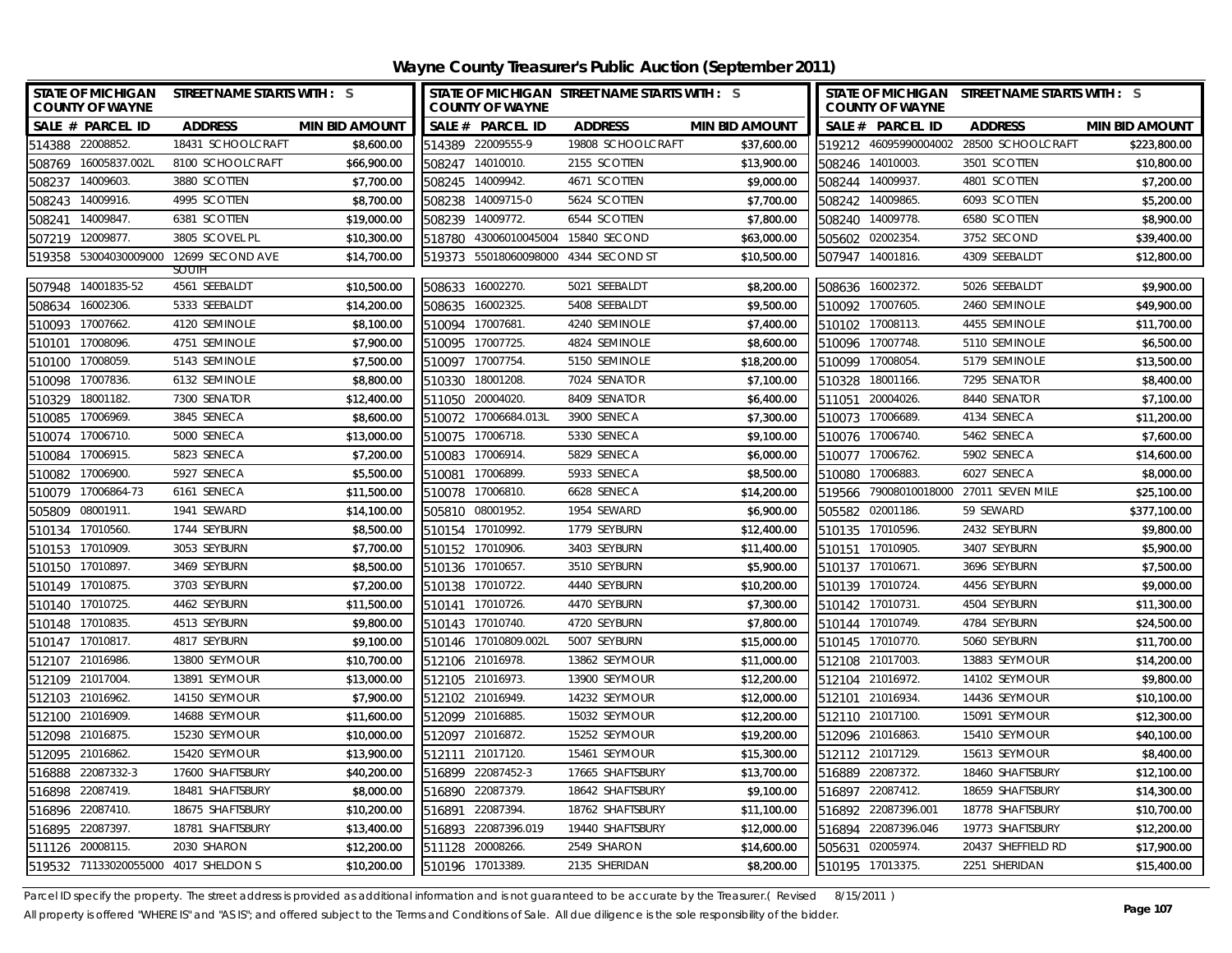**Wayne County Treasurer's Public Auction (September 2011)**

|        | <b>COUNTY OF WAYNE</b>               | STATE OF MICHIGAN STREET NAME STARTS WITH : S |                       |                  | <b>COUNTY OF WAYNE</b> | STATE OF MICHIGAN STREET NAME STARTS WITH : S |                       | <b>COUNTY OF WAYNE</b> | STATE OF MICHIGAN STREET NAME STARTS WITH : S |                |                       |
|--------|--------------------------------------|-----------------------------------------------|-----------------------|------------------|------------------------|-----------------------------------------------|-----------------------|------------------------|-----------------------------------------------|----------------|-----------------------|
|        | SALE # PARCEL ID                     | <b>ADDRESS</b>                                | <b>MIN BID AMOUNT</b> |                  | SALE # PARCEL ID       | <b>ADDRESS</b>                                | <b>MIN BID AMOUNT</b> |                        | SALE # PARCEL ID                              | <b>ADDRESS</b> | <b>MIN BID AMOUNT</b> |
|        | 510180 17012695.                     | 2444 SHERIDAN                                 | \$5,300.00            |                  | 510181 17012700.       | 2476 SHERIDAN                                 | \$7,700.00            |                        | 518593 35014050074002                         | 29195 SHERIDAN | \$14,300.00           |
|        | 510182 17012732.                     | 2992 SHERIDAN                                 | \$14,300.00           |                  | 510183 17012735.       | 3008 SHERIDAN                                 | \$7,800.00            |                        | 510184 17012764-6                             | 3522 SHERIDAN  | \$10,800.00           |
|        | 510194 17013292.                     | 3671 SHERIDAN                                 | \$8,800.00            |                  | 510185 17012796.       | 3952 SHERIDAN                                 | \$8,600.00            |                        | 510186 17012803.                              | 3996 SHERIDAN  | \$7,000.00            |
|        | 510187 17012820.                     | 4096 SHERIDAN                                 | \$8,500.00            |                  | 510189 17012836-7      | 4492 SHERIDAN                                 | \$4,300.00            |                        | 510190 17012838.                              | 4500 SHERIDAN  | \$8,700.00            |
| 510192 | 17013175.                            | 5511 SHERIDAN                                 | \$8,500.00            | 510191           | 17013060.              | 6174 SHERIDAN                                 | \$6,200.00            | 508583                 | 15012236.010                                  | 18035 SHERWOOD | \$86,000.00           |
| 508366 | 15004385.002                         | 18074 SHERWOOD                                | \$169,200.00          | 508581           | 15011995.              | 19140 SHERWOOD                                | \$12,500.00           |                        | 508582 15012002.                              | 19200 SHERWOOD | \$8,900.00            |
|        |                                      | 519638 81117990006000 0 SHERWOOD RD           | \$33,100.00           |                  |                        | 519639 81118990004000 0 SHERWOOD RD           | \$29,700.00           |                        | 507767 13019450.                              | 13495 SHIELDS  | \$8,000.00            |
|        | 507759 13019161.                     | 18600 SHIELDS                                 | \$21,200.00           | 507760           | 13019171.              | 18672 SHIELDS                                 | \$8,500.00            |                        | 507766 13019356.                              | 18687 SHIELDS  | \$11,300.00           |
| 507765 | 13019329.                            | 19165 SHIELDS                                 | \$15,000.00           | 507764           | 13019324.              | 19197 SHIELDS                                 | \$10,100.00           | 507761                 | 13019216.                                     | 19300 SHIELDS  | \$12,900.00           |
| 507763 | 13019307.                            | 19331 SHIELDS                                 | \$11,000.00           | 507762           | 13019273-4             | 19695 SHIELDS                                 | \$11,500.00           | 519534                 | 73013010025000                                | 21212 SHURLEY  | \$20,700.00           |
|        | 519356 51006100017401 15336 SIBLEY   |                                               | \$9,300.00            |                  |                        | 519512 70020990005000 26813 SIBLEY RD         | \$27,800.00           |                        | 519618 80077290032300 0 SIDNEY                |                | \$7,600.00            |
|        | 519615 80077090023000 11360 SIDNEY   |                                               | \$16,100.00           |                  | 510044 17005694        | 8087 SIRRON                                   | \$17,500.00           |                        | 510045 17005697.                              | 8111 SIRRON    | \$14,500.00           |
| 510043 | 17005663.                            | 8222 SIRRON                                   | \$18,900.00           | 511155           | 20009781               | 7750 SMART                                    | \$15,800.00           |                        | 511148 20009618.                              | 7757 SMART     | \$11,400.00           |
|        | 511149 20009632.                     | 8003 SMART                                    | \$17,900.00           | 511154           | 20009762.              | 8028 SMART                                    | \$12,300.00           |                        | 511150 20009645.                              | 8083 SMART     | \$9,700.00            |
| 511151 | 20009649.                            | 8107 SMART                                    | \$11,700.00           |                  | 511152 20009659-60     | 8347 SMART                                    | \$12,400.00           |                        | 511153 20009728.                              | 8408 SMART     | \$6,900.00            |
| 519602 | 80042030016000 0 SMITH               |                                               | \$12,600.00           | 505341           | 01002181               | 246 SMITH                                     | \$7,400.00            |                        | 505640 03001934.                              | 562 SMITH      | \$9,100.00            |
| 514851 | 22028329.                            | 14581 SNOWDEN                                 | \$8,500.00            |                  | 514835 22027703.       | 14600 SNOWDEN                                 | \$8,100.00            |                        | 514850 22028308.                              | 14871 SNOWDEN  | \$13,600.00           |
|        | 514836 22027765.                     | 15394 SNOWDEN                                 | \$13,600.00           |                  | 514837 22027772.       | 15438 SNOWDEN                                 | \$12,200.00           |                        | 514849 22028249.                              | 15475 SNOWDEN  | \$12,900.00           |
|        | 514848 22028232.                     | 15771 SNOWDEN                                 | \$18,100.00           |                  | 514838 22027799.       | 15788 SNOWDEN                                 | \$14,200.00           |                        | 514847 22028221.                              | 15833 SNOWDEN  | \$17,300.00           |
|        | 514846 22028211.                     | 16127 SNOWDEN                                 | \$11,800.00           | 514845 22028201  |                        | 16193 SNOWDEN                                 | \$7,200.00            |                        | 514844 22028191.                              | 16261 SNOWDEN  | \$16,200.00           |
|        | 514843 22028125.                     | 18253 SNOWDEN                                 | \$16,800.00           |                  | 514839 22027913.       | 18458 SNOWDEN                                 | \$15,100.00           |                        | 514840 22027972.                              | 19464 SNOWDEN  | \$15,900.00           |
|        | 514841 22027978.                     | 19700 SNOWDEN                                 | \$11,700.00           |                  | 514842 22027979.       | 19712 SNOWDEN                                 | \$13,100.00           |                        | 518657 41007140198000                         | 11609 SOBIESKI | \$13,000.00           |
|        | 518658 41007140215000 11711 SOBIESKI |                                               | \$4,300.00            |                  | 507376 13006573.       | 3848 SOBIESKI                                 | \$11,900.00           |                        | 507377 13006606.                              | 4475 SOBIESKI  | \$14,700.00           |
|        | 507378 13006631.                     | 5081 SOBIESKI                                 | \$14,000.00           |                  | 513765 21067209.       | 10038 SOMERSET                                | \$15,000.00           |                        | 513766 21067211.                              | 10056 SOMERSET | \$18,500.00           |
|        | 513767 21067224-5                    | 10186 SOMERSET                                | \$17,600.00           |                  | 513773 21067360.039L   | 10701 SOMERSET                                | \$10,600.00           |                        | 513772 21067360.034                           | 10747 SOMERSET | \$17,600.00           |
|        | 513771 21067360.025                  | 10817 SOMERSET                                | \$13,100.00           |                  | 513768 21067282.       | 10900 SOMERSET                                | \$11,900.00           |                        | 513770 21067352.                              | 11291 SOMERSET | \$17,800.00           |
|        | 513769 21067309                      | 11308 SOMERSET                                | \$19,800.00           |                  | 513785 21067606.002L   | 3571 SOMERSET                                 | \$13,700.00           |                        | 513784 21067590.                              | 3911 SOMERSET  | \$16,800.00           |
|        | 513757 21067040.                     | 3974 SOMERSET                                 | \$16,700.00           |                  | 513783 21067556-7      | 4341 SOMERSET                                 | \$15,200.00           |                        | 513758 21067091.                              | 4800 SOMERSET  | \$6,400.00            |
|        | 513759 21067094.                     | 4826 SOMERSET                                 | \$16,500.00           |                  | 513782 21067522.       | 4877 SOMERSET                                 | \$12,500.00           |                        | 513760 21067111.                              | 5090 SOMERSET  | \$14,200.00           |
|        | 513761 21067113.                     | 5106 SOMERSET                                 | \$16,000.00           |                  | 513781 21067481        | 5591 SOMERSET                                 | \$10,800.00           |                        | 513779 21067471.                              | 5785 SOMERSET  | \$15,600.00           |
|        | 513778 21067468                      | 5805 SOMERSET                                 | \$19,900.00           |                  | 513777 21067447.       | 9445 SOMERSET                                 | \$20,600.00           |                        | 513776 21067443.                              | 9719 SOMERSET  | \$11,500.00           |
|        | 513762 21067178.                     | 9740 SOMERSET                                 | \$14,500.00           |                  | 513775 21067440.       | 9741 SOMERSET                                 | \$15,000.00           |                        | 513774 21067437.                              | 9761 SOMERSET  | \$13,400.00           |
|        | 513763 21067187.                     | 9800 SOMERSET                                 | \$11,200.00           |                  | 513764 21067203.       | 9996 SOMERSET                                 | \$14,400.00           |                        | 514703 22023378.                              | 11358 SORRENTO | \$7,800.00            |
|        | 514704 22023381                      | 11384 SORRENTO                                | \$18,000.00           |                  | 514726 22024310.       | 11701 SORRENTO                                | \$14,500.00           |                        | 514705 22023411.                              | 12122 SORRENTO | \$10,200.00           |
|        | 514706 22023482.                     | 13616 SORRENTO                                | \$8,400.00            |                  | 514725 22024215.       | 13995 SORRENTO                                | \$10,200.00           |                        | 514724 22024170.                              | 14935 SORRENTO | \$12,900.00           |
| 514707 | 22023549.                            | 14954 SORRENTO                                | \$7,900.00            |                  | 514708 22023566.       | 15118 SORRENTO                                | \$10,400.00           | 514723 22024131        |                                               | 15441 SORRENTO | \$13,400.00           |
| 514709 | 22023600                             | 15724 SORRENTO                                | \$18,100.00           | 514722           | 22024116.              | 15725 SORRENTO                                | \$13,500.00           |                        | 514710 22023614.                              | 15800 SORRENTO | \$21,900.00           |
| 514721 | 22024088.                            | 16133 SORRENTO                                | \$16,000.00           | 514711           | 22023676.              | 16870 SORRENTO                                | \$7,900.00            |                        | 514712 22023679.                              | 16890 SORRENTO | \$25,500.00           |
|        | 514713 22023714                      | 18100 SORRENTO                                | \$10,800.00           |                  | 514720 22023999.       | 18213 SORRENTO                                | \$13,700.00           |                        | 514714 22023723.                              | 18250 SORRENTO | \$11,000.00           |
|        | 514716 22023843.                     | 20244 SORRENTO                                | \$12,400.00           | 514719 22023873. |                        | 20253 SORRENTO                                | \$26,000.00           |                        | 514717 22023848.                              | 20432 SORRENTO | \$22,000.00           |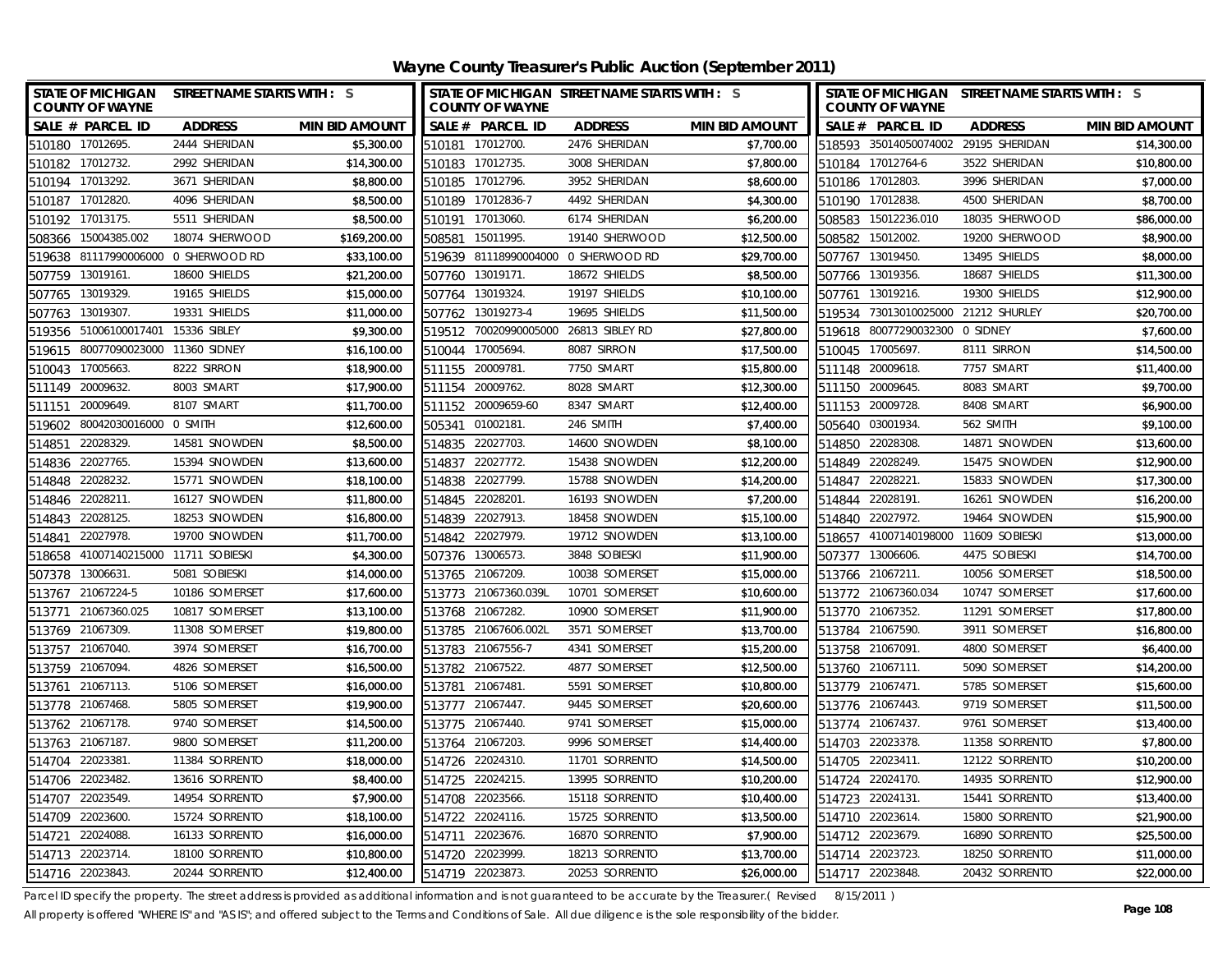**Wayne County Treasurer's Public Auction (September 2011)**

| <b>STATE OF MICHIGAN</b><br><b>COUNTY OF WAYNE</b> | STREET NAME STARTS WITH : S    |                       |        | <b>COUNTY OF WAYNE</b>             | STATE OF MICHIGAN STREET NAME STARTS WITH : S |                       |        | <b>COUNTY OF WAYNE</b>               | STATE OF MICHIGAN STREET NAME STARTS WITH : S |                       |
|----------------------------------------------------|--------------------------------|-----------------------|--------|------------------------------------|-----------------------------------------------|-----------------------|--------|--------------------------------------|-----------------------------------------------|-----------------------|
| SALE # PARCEL ID                                   | <b>ADDRESS</b>                 | <b>MIN BID AMOUNT</b> |        | SALE # PARCEL ID                   | <b>ADDRESS</b>                                | <b>MIN BID AMOUNT</b> |        | SALE # PARCEL ID                     | <b>ADDRESS</b>                                | <b>MIN BID AMOUNT</b> |
| 514718 22023850.                                   | 20450 SORRENTO                 | \$6,200.00            |        | 514699 22023279.                   | 8630 SORRENTO                                 | \$15,300.00           |        | 514700 22023291.                     | 8900 SORRENTO                                 | \$14,000.00           |
| 514730 22024420.                                   | 9101 SORRENTO                  | \$17,600.00           |        | 514729 22024418.                   | 9115 SORRENTO                                 | \$9,100.00            |        | 514701 22023332.                     | 9352 SORRENTO                                 | \$14,800.00           |
| 514702 22023350.                                   | 9596 SORRENTO                  | \$10,100.00           |        | 514728 22024350.                   | 9951 SORRENTO                                 | \$8,700.00            |        | 514727 22024348.                     | 9967 SORRENTO                                 | \$13,100.00           |
| 510316 18000194.                                   | 6345 SOUTH                     | \$7,500.00            |        | 510317 18000226.                   | 7832 SOUTH                                    | \$29,600.00           |        | 519170 45007090043000                | 1056 SOUTHFIELD                               | \$13,600.00           |
| 519171                                             | 45007090044000 1060 SOUTHFIELD | \$31,300.00           |        | 516444 22073169-70                 | 12878 SOUTHFIELD                              | \$8,100.00            |        | 516445 22073228.                     | 13984 SOUTHFIELD                              | \$14,000.00           |
| 22073272.<br>516446                                | 14520 SOUTHFIELD               | \$9,800.00            | 516447 | 22073284.                          | 14566 SOUTHFIELD                              | \$11,300.00           |        | 516448 22073294.001                  | 14838 SOUTHFIELD                              | \$12,300.00           |
| 516449 22073294.002L                               | 14844 SOUTHFIELD               | \$9,000.00            |        | 516450 22073300.                   | 14890 SOUTHFIELD                              | \$13,100.00           |        | 516451 22073370.                     | 15724 SOUTHFIELD                              | \$9,900.00            |
| 45005020788000<br>519163                           | 1868 SOUTHFIELD                | \$37,300.00           |        | 516457 22073931-2                  | 19919 SOUTHFIELD                              | \$9,700.00            |        | 516452 22073732-3                    | 19928 SOUTHFIELD                              | \$28,700.00           |
| 22073902-4<br>516456                               | 20029 SOUTHFIELD               | \$9,100.00            | 516455 | 22073898-9                         | 20045 SOUTHFIELD                              | \$7,900.00            |        | 516453 22073767-8                    | 20080 SOUTHFIELD                              | \$14,400.00           |
| 22073781-2<br>516454                               | 20224 SOUTHFIELD               | \$8,400.00            | 518578 | 34012020003001                     | 275 SOUTHFIELD                                | \$8,500.00            |        | 516442 22072753.                     | 6716 SOUTHFIELD                               | \$13,400.00           |
| 22072760<br>516443                                 | 6766 SOUTHFIELD                | \$9,900.00            | 507546 | 13014001                           | 12854 SPARLING                                | \$20,900.00           |        | 507547 13014083.                     | 13481 SPARLING                                | \$5,000.00            |
| 18004209.<br>510405                                | 6411 SPARTA                    | \$9,500.00            | 510406 | 18004218.                          | 6471 SPARTA                                   | \$7,900.00            |        | 508419 15006134-5                    | 19145 SPENCER                                 | \$10,800.00           |
| 15005911.<br>508413                                | 19218 SPENCER                  | \$13,600.00           | 508418 | 15006119.                          | 19323 SPENCER                                 | \$10,500.00           | 508417 | 15006115.                            | 19347 SPENCER                                 | \$12,700.00           |
| 15006100<br>508416                                 | 19451 SPENCER                  | \$8,300.00            |        | 508415 15006072.                   | 19979 SPENCER                                 | \$14,200.00           |        | 508414 15005972.                     | 20028 SPENCER                                 | \$22,900.00           |
| 14002374.<br>507975                                | 4821 SPOKANE                   | \$7,600.00            |        | 507976 14002377.                   | 4843 SPOKANE                                  | \$7,100.00            |        | 507977 14002378.                     | 4849 SPOKANE                                  | \$11,900.00           |
| 14002385<br>507978                                 | 4897 SPOKANE                   | \$11,400.00           |        | 508677 16003140.                   | 5066 SPOKANE                                  | \$9,700.00            |        | 508673 16003046.                     | 5087 SPOKANE                                  | \$11,800.00           |
| 16003123<br>508676                                 | 5268 SPOKANE                   | \$7,300.00            | 508675 | 16003121.                          | 5280 SPOKANE                                  | \$12,000.00           |        | 508674 16003094.                     | 5579 SPOKANE                                  | \$10,700.00           |
| 509907 17000451                                    | 8093 SPRAGUE                   | \$10,200.00           |        | 519016 44011010020000 30319 SPRING |                                               | \$9,700.00            |        |                                      | 518918 44002030187000 29947 SPRING ARBOR      | \$11,000.00           |
| 518919 44002030203000 29996 SPRING ARBOR           |                                | \$23,100.00           |        | 512120 21017256.                   | 14156 SPRING GARDEN                           | \$11,200.00           |        | 512121 21017271.                     | 14161 SPRING GARDEN                           | \$9,200.00            |
| 512122 21017280.                                   | 14215 SPRING GARDEN            | \$11,600.00           |        | 512123 21017290.                   | 14285 SPRING GARDEN                           | \$8,800.00            |        | 512119 21017235.                     | 14416 SPRING GARDEN                           | \$10,300.00           |
| 512118 21017234.                                   | 14424 SPRING GARDEN            | \$8,100.00            |        | 512117 21017229.                   | 14460 SPRING GARDEN                           | \$12,800.00           |        | 512124 21017314.                     | 14665 SPRING GARDEN                           | \$12,500.00           |
| 512125 21017315.                                   | 14671 SPRING GARDEN            | \$9,900.00            |        | 512116 21017201-2                  | 14694 SPRING GARDEN                           | \$9,400.00            |        | 512115 21017192.                     | 14826 SPRING GARDEN                           | \$9,200.00            |
| 512126 21017325.                                   | 14827 SPRING GARDEN            | \$8,900.00            |        | 512127 21017326.                   | 14833 SPRING GARDEN                           | \$8,000.00            |        | 512128 21017335.                     | 14897 SPRING GARDEN                           | \$12,900.00           |
| 512129 21017346.                                   | 15053 SPRING GARDEN            | \$9,300.00            |        | 512130 21017348.                   | 15067 SPRING GARDEN                           | \$10,300.00           |        | 512114 21017170.                     | 15074 SPRING GARDEN                           | \$11,400.00           |
| 512113 21017153.                                   | 15428 SPRING GARDEN            | \$22,300.00           |        |                                    | 518978 44009020288000 3228 SPRING HILL        | \$9,700.00            |        | 518979 44009020367000                | 4086 SPRING HILL                              | \$9,800.00            |
| 518980 44009020492002 3543 SPRINGHILL              |                                | \$14,500.00           |        | 513183 21047780.                   | 4103 SPRINGLE                                 | \$8,600.00            |        | 513177 21047669-71                   | 4152 SPRINGLE                                 | \$17,200.00           |
| 513182 21047772.                                   | 4159 SPRINGLE                  | \$12,300.00           |        | 513181 21047762                    | 4233 SPRINGLE                                 | \$8,900.00            |        | 513180 21047750.                     | 4383 SPRINGLE                                 | \$20,500.00           |
| 513179 21047747.                                   | 4637 SPRINGLE                  | \$8,700.00            |        | 513178 21047732                    | 4801 SPRINGLE                                 | \$6,700.00            |        | 511074 20005121                      | 1248 SPRINGWELLS                              | \$43,500.00           |
| 511077<br>20005469                                 | 2749 SPRINGWELLS               | \$5,600.00            |        | 511075 20005291                    | 4784 SPRINGWELLS                              | \$8,800.00            |        | 511076 20005397.                     | 5117 SPRINGWELLS                              | \$8,100.00            |
| 519036 44014030609000 4153 SPRUCE                  |                                | \$16,100.00           |        | 506067 09002268                    | 1964 ST ALBERTUS PL                           | \$10,700.00           |        | 518627 41004020062000 11428 ST AUBIN |                                               | \$11,400.00           |
| 506397 09016183.                                   | 13531 ST AUBIN                 | \$9,800.00            |        | 506396 09016130.                   | 17139 ST AUBIN                                | \$8,400.00            |        | 506375 09015681                      | 17260 ST AUBIN                                | \$7,700.00            |
| 506395<br>09016103                                 | 17427 ST AUBIN                 | \$10,700.00           |        | 506394 09016099.                   | 17449 ST AUBIN                                | \$8,700.00            |        | 506376 09015704                      | 17528 ST AUBIN                                | \$14,300.00           |
| 09016079.<br>506393                                | 17809 ST AUBIN                 | \$9,900.00            | 506392 | 09016062.                          | 17911 ST AUBIN                                | \$7,700.00            | 506391 | 09016061.                            | 17917 ST AUBIN                                | \$11,500.00           |
| 09016059.<br>506390                                | 17927 ST AUBIN                 | \$7,600.00            |        | 506389 09016041-2                  | 18089 ST AUBIN                                | \$11,100.00           |        | 506388 09016040.                     | 18101 ST AUBIN                                | \$22,400.00           |
| 506387 09016029-30                                 | 18155 ST AUBIN                 | \$12,500.00           |        | 506377 09015738.                   | 18510 ST AUBIN                                | \$11,400.00           |        | 506386 09016019-20                   | 18551 ST AUBIN                                | \$14,300.00           |
| 09015784<br>506378                                 | 19144 ST AUBIN                 | \$9,700.00            | 506385 | 09015959-60                        | 19265 ST AUBIN                                | \$10,900.00           | 506384 | 09015946.                            | 19375 ST AUBIN                                | \$16,400.00           |
| 09015816<br>506379                                 | 19386 ST AUBIN                 | \$7,600.00            | 506383 | 09015921                           | 19663 ST AUBIN                                | \$7,300.00            | 506380 | 09015861                             | 20004 ST AUBIN                                | \$12,200.00           |
| 09015896.<br>506382                                | 20011 ST AUBIN                 | \$11,500.00           | 506381 | 09015880.                          | 20169 ST AUBIN                                | \$9,600.00            |        | 513085 21040000.062                  | 1225 ST CLAIR                                 | \$38,300.00           |
| 513067 21039030.                                   | 3405 ST CLAIR                  | \$10,400.00           |        | 513066 21039008                    | 3539 ST CLAIR                                 | \$9,200.00            |        | 513047 21038609.                     | 3840 ST CLAIR                                 | \$11,500.00           |
| 513065 21038968.                                   | 3961 ST CLAIR                  | \$7,300.00            |        | 513048 21038629                    | 3974 ST CLAIR                                 | \$7,900.00            |        | 513064 21038961.                     | 4009 ST CLAIR                                 | \$7,300.00            |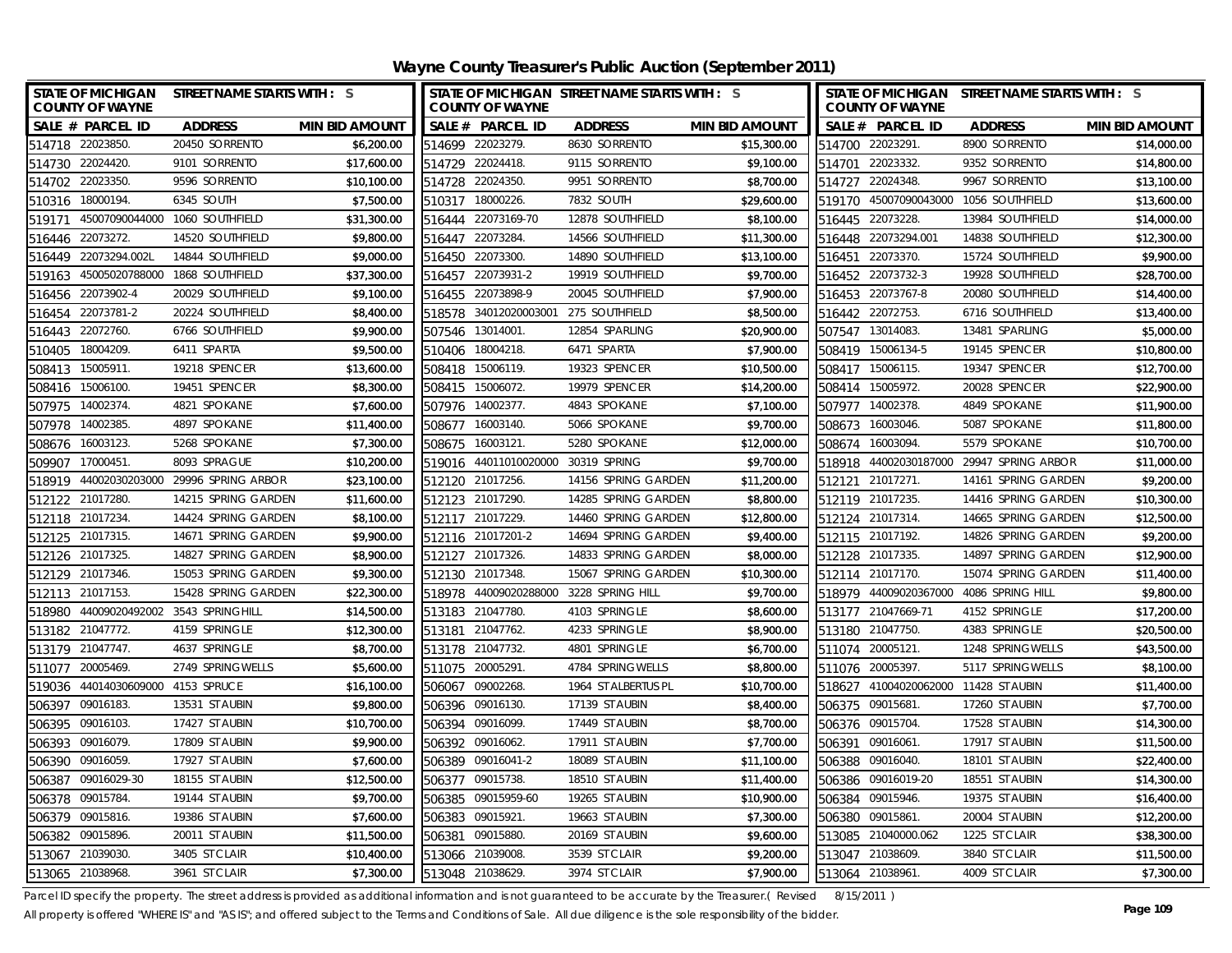**Wayne County Treasurer's Public Auction (September 2011)**

| <b>STATE OF MICHIGAN</b><br><b>COUNTY OF WAYNE</b> | STREET NAME STARTS WITH : S |                       | STATE OF MICHIGAN STREET NAME STARTS WITH : S<br><b>COUNTY OF WAYNE</b> |                  |                       | <b>COUNTY OF WAYNE</b> | STATE OF MICHIGAN STREET NAME STARTS WITH : S |                       |  |
|----------------------------------------------------|-----------------------------|-----------------------|-------------------------------------------------------------------------|------------------|-----------------------|------------------------|-----------------------------------------------|-----------------------|--|
| SALE # PARCEL ID                                   | <b>ADDRESS</b>              | <b>MIN BID AMOUNT</b> | SALE # PARCEL ID                                                        | <b>ADDRESS</b>   | <b>MIN BID AMOUNT</b> | SALE # PARCEL ID       | <b>ADDRESS</b>                                | <b>MIN BID AMOUNT</b> |  |
| 513049 21038639.                                   | 4030 ST CLAIR               | \$8,500.00            | 513063 21038957.                                                        | 4031 ST CLAIR    | \$13,500.00           | 513050 21038642.       | 4406 ST CLAIR                                 | \$7,800.00            |  |
| 21038645-6<br>513051                               | 4430 ST CLAIR               | \$8,800.00            | 513052 21038651.                                                        | 4468 ST CLAIR    | \$7,800.00            | 513053 21038657.       | 4508 ST CLAIR                                 | \$10,200.00           |  |
| 513062 21038934.                                   | 4543 ST CLAIR               | \$8,200.00            | 513061 21038927.                                                        | 4741 ST CLAIR    | \$6,800.00            | 513054 21038681.       | 4812 ST CLAIR                                 | \$9,900.00            |  |
| 513060 21038890.                                   | 5131 ST CLAIR               | \$8,600.00            | 513055 21038704-5                                                       | 5132 ST CLAIR    | \$7,300.00            | 513056 21038711.       | 5168 ST CLAIR                                 | \$8,100.00            |  |
| 513059 21038870.                                   | 5251 ST CLAIR               | \$8,900.00            | 513058 21038825.                                                        | 5751 ST CLAIR    | \$7,900.00            | 513057 21038771.       | 5756 ST CLAIR                                 | \$21,600.00           |  |
| 15006800<br>508445                                 | 8308 ST CYRIL               | \$7,800.00            | 15006835.<br>508447                                                     | 8726 ST CYRIL    | \$6,400.00            | 508615 16001433.       | 5666 ST HEDWIG                                | \$4,200.00            |  |
| 511179<br>20010668                                 | 4336 ST JAMES               | \$10,700.00           | 20010693.<br>511180                                                     | 4387 ST JAMES    | \$12,700.00           | 510346 18002234.       | 7400 ST JOHN                                  | \$8,900.00            |  |
| 18002231<br>510345                                 | 7418 ST JOHN                | \$12,500.00           | 510344 18002225.                                                        | 7423 ST JOHN ST  | \$5,500.00            | 507438 13011151.       | 11650 ST LOUIS                                | \$7,400.00            |  |
| 13011153.<br>507439                                | 11664 ST LOUIS              | \$12,500.00           | 13011606<br>507466                                                      | 11711 ST LOUIS   | \$12,200.00           | 507465 13011598.       | 11839 ST LOUIS                                | \$7,100.00            |  |
| 13011589.<br>507464                                | 12849 ST LOUIS              | \$13,200.00           | 13011179.<br>507440                                                     | 12854 ST LOUIS   | \$7,500.00            | 507463 13011585.       | 12875 ST LOUIS                                | \$9,200.00            |  |
| 13011187<br>507441                                 | 12910 ST LOUIS              | \$11,700.00           | 507462 13011576.                                                        | 12939 ST LOUIS   | \$13,000.00           | 507461 13011563.       | 13289 ST LOUIS                                | \$10,300.00           |  |
| 507460 13011543.                                   | 13725 ST LOUIS              | \$7,600.00            | 507442 13011230.                                                        | 13768 ST LOUIS   | \$10,500.00           | 507459 13011536.       | 13777 ST LOUIS                                | \$21,100.00           |  |
| 13011232.<br>507443                                | 13782 ST LOUIS              | \$11,800.00           | 13011519.<br>507458                                                     | 17633 ST LOUIS   | \$5,600.00            | 507444 13011253.       | 17634 ST LOUIS                                | \$11,800.00           |  |
| 13011275.<br>507445                                | 18040 ST LOUIS              | \$9,500.00            | 13011282.<br>507446                                                     | 18400 ST LOUIS   | \$28,300.00           | 507457 13011480.002L   | 18485 ST LOUIS                                | \$8,300.00            |  |
| 13011304<br>507447                                 | 18626 ST LOUIS              | \$10,600.00           | 13011462<br>507456                                                      | 18677 ST LOUIS   | \$10,300.00           | 507455 13011450-2      | 19165 ST LOUIS                                | \$19,000.00           |  |
| 13011330<br>507448                                 | 19198 ST LOUIS              | \$24,800.00           | 507454 13011439                                                         | 19309 ST LOUIS   | \$7,700.00            | 507449 13011338.       | 19316 ST LOUIS                                | \$9,800.00            |  |
| 13011342-3<br>507450                               | 19340 ST LOUIS              | \$19,600.00           | 13011430-1<br>507453                                                    | 19363 ST LOUIS   | \$13,000.00           | 13011352-3<br>507451   | 19406 ST LOUIS                                | \$15,100.00           |  |
| 13011368.<br>507452                                | 19624 ST LOUIS              | \$16,700.00           | 22059321<br>515903                                                      | 10001 ST MARYS   | \$8,600.00            | 22058411.<br>515861    | 11350 ST MARYS                                | \$33,600.00           |  |
| 515902 22059307-0                                  | 11361 ST MARYS              | \$9,800.00            | 22059303<br>515901                                                      | 11391 ST MARYS   | \$11,100.00           | 515862 22058419.       | 11406 ST MARYS                                | \$7,700.00            |  |
| 22058420<br>515863                                 | 11414 ST MARYS              | \$13,300.00           | 22059298<br>515900                                                      | 11427 ST MARYS   | \$11,700.00           | 515899 22059283.       | 11723 ST MARYS                                | \$13,400.00           |  |
| 22058439.<br>515864                                | 11740 ST MARYS              | \$10,000.00           | 515898<br>22059263                                                      | 12125 ST MARYS   | \$8,000.00            | 515865 22058466.       | 12230 ST MARYS                                | \$7,400.00            |  |
| 515866 22058471.                                   | 12634 ST MARYS              | \$11,500.00           | 22059248.<br>515897                                                     | 12641 ST MARYS   | \$11,200.00           | 515896 22059231.       | 12821 ST MARYS                                | \$16,700.00           |  |
| 515867 22058506.                                   | 12954 ST MARYS              | \$14,500.00           | 515895 22059198.                                                        | 13615 ST MARYS   | \$9,700.00            | 515894 22059197.       | 13621 ST MARYS                                | \$52,700.00           |  |
| 22058532<br>515868                                 | 13992 ST MARYS              | \$10,400.00           | 515893 22059160.                                                        | 14259 ST MARYS   | \$13,700.00           | 515869 22058562.       | 14310 ST MARYS                                | \$16,500.00           |  |
| 22058563<br>515870                                 | 14320 ST MARYS              | \$10,000.00           | 515871<br>22058565.                                                     | 14334 ST MARYS   | \$16,000.00           | 515872 22058575.       | 14416 ST MARYS                                | \$8,700.00            |  |
| 515892 22059142.                                   | 14441 ST MARYS              | \$12,900.00           | 515873 22058581                                                         | 14504 ST MARYS   | \$11,400.00           | 515874 22058586.       | 14542 ST MARYS                                | \$17,800.00           |  |
| 515875 22058587.                                   | 14546 ST MARYS              | \$18,400.00           | 515891 22059130.                                                        | 14575 ST MARYS   | \$10,800.00           | 515876 22058608.       | 15420 ST MARYS                                | \$15,600.00           |  |
| 22058619<br>515877                                 | 15508 ST MARYS              | \$10,600.00           | 515878 22058650.                                                        | 15916 ST MARYS   | \$38,800.00           | 515879 22058652.       | 16130 ST MARYS                                | \$11,000.00           |  |
| 22059016.<br>515890                                | 16559 ST MARYS              | \$13,500.00           | 22058674.<br>515880                                                     | 16700 ST MARYS   | \$9,600.00            | 515889 22058957.       | 17377 ST MARYS                                | \$13,000.00           |  |
| 515888 22058924.                                   | 18313 ST MARYS              | \$12,600.00           | 515887<br>22058915.                                                     | 18467 ST MARYS   | \$17,100.00           | 515881 22058725.       | 18476 ST MARYS                                | \$18,300.00           |  |
| 515886 22058878.                                   | 19147 ST MARYS              | \$15,600.00           | 22058877.<br>515885                                                     | 19157 ST MARYS   | \$10,600.00           | 515884 22058866.       | 19313 ST MARYS                                | \$10,400.00           |  |
| 515883 22058842.                                   | 19467 ST MARYS              | \$13,400.00           | 515882<br>22058824-5                                                    | 19777 ST MARYS   | \$8,200.00            | 515911 22059486.       | 6809 ST MARYS                                 | \$18,800.00           |  |
| 515910 22059484.                                   | 6823 ST MARYS               | \$12,400.00           | 515909<br>22059471.                                                     | 6911 ST MARYS    | \$9,600.00            | 515851 22058268.       | 7438 ST MARYS                                 | \$18,200.00           |  |
| 515852 22058272.                                   | 7466 ST MARYS               | \$13,000.00           | 515853 22058286.                                                        | 7700 ST MARYS    | \$15,700.00           | 515908 22059431        | 7711 ST MARYS                                 | \$16,000.00           |  |
| 515854 22058295.                                   | 7764 ST MARYS               | \$12,400.00           | 515855 22058298                                                         | 7786 ST MARYS    | \$11,600.00           | 515856 22058301        | 7806 ST MARYS                                 | \$12,500.00           |  |
| 22059418<br>515907                                 | 7815 ST MARYS               | \$10,100.00           | 515857<br>22058313.                                                     | 8046 ST MARYS    | \$9,400.00            | 515906 22059344.       | 8909 ST MARYS                                 | \$16,600.00           |  |
| 22058362.013<br>515858                             | 9150 ST MARYS               | \$10,000.00           | 22058369.<br>515859                                                     | 9566 ST MARYS    | \$17,800.00           | 515860 22058375.       | 9610 ST MARYS                                 | \$10,300.00           |  |
| 515905 22059331                                    | 9931 ST MARYS               | \$14,800.00           | 515904 22059329.                                                        | 9947 ST MARYS    | \$13,600.00           | 511813 21011973.       | 11046 ST PATRICK                              | \$11,100.00           |  |
| 511812 21011972.                                   | 11054 ST PATRICK            | \$10,700.00           | 511811 21011965.                                                        | 11104 ST PATRICK | \$12,500.00           | 511814 21011986.       | 11105 ST PATRICK                              | \$15,300.00           |  |
| 511810 21011931                                    | 11736 ST PATRICK            | \$11,800.00           | 511809 21011929.                                                        | 11758 ST PATRICK | \$12,100.00           | 511815 21012039.       | 12053 ST PATRICK                              | \$10,600.00           |  |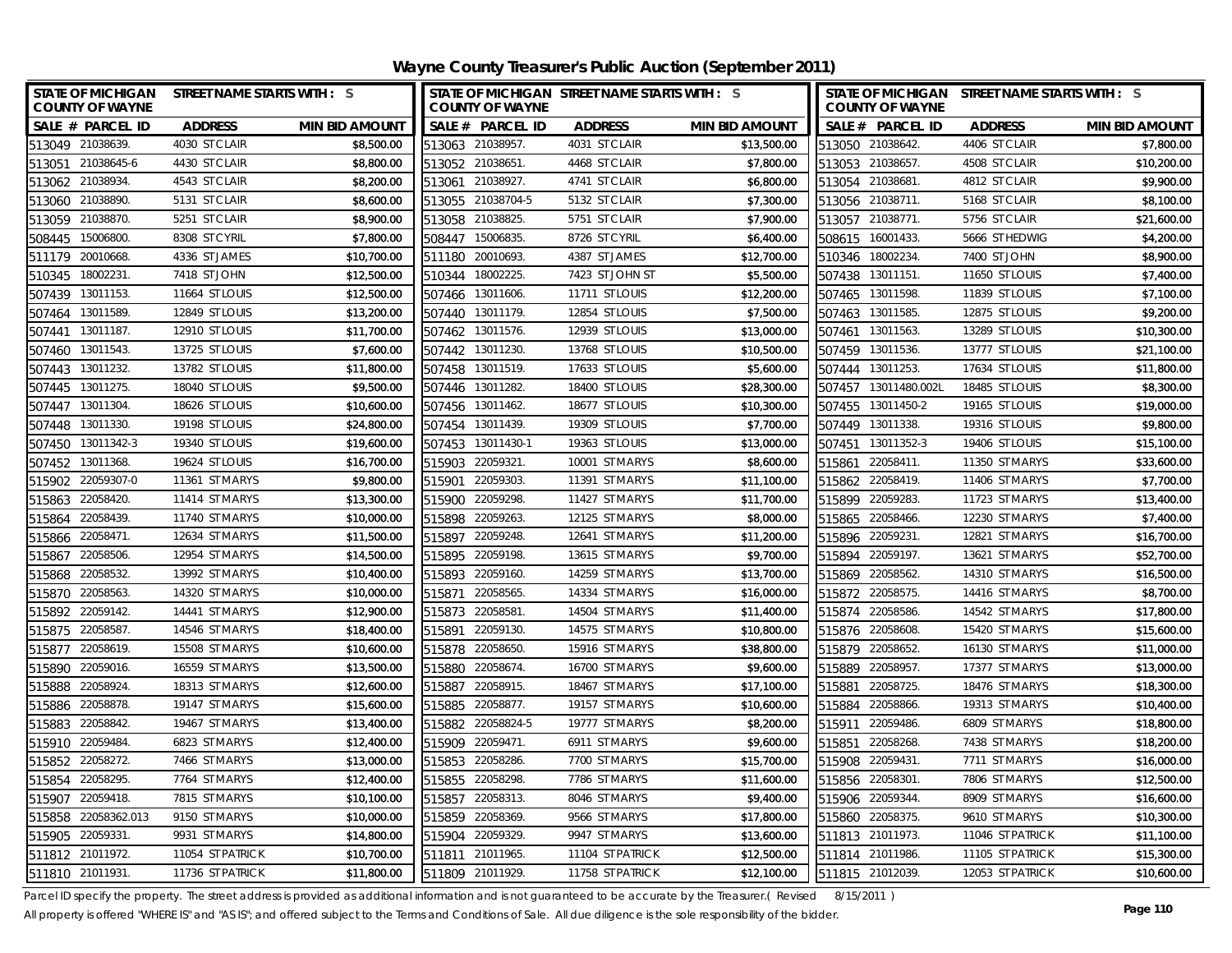**Wayne County Treasurer's Public Auction (September 2011)**

| <b>COUNTY OF WAYNE</b>   | STATE OF MICHIGAN STREET NAME STARTS WITH : S |                       |        | <b>COUNTY OF WAYNE</b> | STATE OF MICHIGAN STREET NAME STARTS WITH : S |                       | STATE OF MICHIGAN STREET NAME STARTS WITH : S<br><b>COUNTY OF WAYNE</b> |                       |                 |                       |
|--------------------------|-----------------------------------------------|-----------------------|--------|------------------------|-----------------------------------------------|-----------------------|-------------------------------------------------------------------------|-----------------------|-----------------|-----------------------|
| SALE # PARCEL ID         | <b>ADDRESS</b>                                | <b>MIN BID AMOUNT</b> |        | SALE # PARCEL ID       | <b>ADDRESS</b>                                | <b>MIN BID AMOUNT</b> |                                                                         | SALE # PARCEL ID      | <b>ADDRESS</b>  | <b>MIN BID AMOUNT</b> |
| 508587 15013080.         | 6625 ST PAUL                                  | \$6,000.00            |        | 508456 15007469.003    | 7240 ST PAUL                                  | \$11,900.00           |                                                                         | 508457 15007469.005   | 7246 ST PAUL    | \$16,300.00           |
| 15007469.006<br>508458   | 7250 ST PAUL                                  | \$16,300.00           |        | 508459 15007469.007    | 7252 ST PAUL                                  | \$16,300.00           |                                                                         | 516777 22083801.      | 10031 STAHELIN  | \$11,600.00           |
| 516748 22082967          | 10036 STAHELIN                                | \$10,000.00           |        | 516776 22083795.       | 11645 STAHELIN                                | \$13,500.00           |                                                                         | 516775 22083792.      | 11667 STAHELIN  | \$11,400.00           |
| 516749 22082979-80       | 11690 STAHELIN                                | \$15,400.00           |        | 516774 22083784.       | 11723 STAHELIN                                | \$9,700.00            |                                                                         | 516773 22083780.      | 12001 STAHELIN  | \$10,500.00           |
| 22083778.<br>516772      | 12019 STAHELIN                                | \$12,100.00           |        | 516750 22082991        | 12030 STAHELIN                                | \$21,300.00           |                                                                         | 516751 22083003-4     | 12894 STAHELIN  | \$8,900.00            |
| 22083763.<br>516771      | 12895 STAHELIN                                | \$9,900.00            |        | 516752 22083021        | 13550 STAHELIN                                | \$12,200.00           |                                                                         | 516753 22083023.      | 13564 STAHELIN  | \$11,100.00           |
| 22083606.<br>516770      | 16519 STAHELIN                                | \$13,600.00           |        | 516769 22083600.       | 16565 STAHELIN                                | \$10,400.00           |                                                                         | 516754 22083173.      | 16766 STAHELIN  | \$11,300.00           |
| 22083577.<br>516768      | 16777 STAHELIN                                | \$7,200.00            |        | 516755 22083185.       | 16852 STAHELIN                                | \$14,800.00           |                                                                         | 516756 22083203.      | 17194 STAHELIN  | \$12,200.00           |
| 22083515<br>516767       | 17653 STAHELIN                                | \$14,500.00           | 516766 | 22083503               | 18243 STAHELIN                                | \$12,300.00           |                                                                         | 516765 22083473-4     | 18645 STAHELIN  | \$12,300.00           |
| 22083467.<br>516764      | 18691 STAHELIN                                | \$15,800.00           | 516757 | 22083295.              | 18734 STAHELIN                                | \$17,100.00           |                                                                         | 516758 22083301.      | 18778 STAHELIN  | \$15,900.00           |
| 22083436.<br>516763      | 19335 STAHELIN                                | \$10,900.00           |        | 516762 22083433.       | 19351 STAHELIN                                | \$10,000.00           |                                                                         | 516759 22083333.      | 19446 STAHELIN  | \$15,000.00           |
| 22083415.<br>516761      | 19509 STAHELIN                                | \$14,800.00           | 516760 | 22083361               | 19960 STAHELIN                                | \$10,300.00           |                                                                         | 516794 22084107.001   | 5645 STAHELIN   | \$12,200.00           |
| 22082684<br>516735       | 5706 STAHELIN                                 | \$17,700.00           | 516793 | 22084097               | 5781 STAHELIN                                 | \$12,100.00           |                                                                         | 516736 22082690.002L  | 5806 STAHELIN   | \$10,900.00           |
| 22084080.<br>516792      | 6151 STAHELIN                                 | \$14,000.00           | 516791 | 22084069               | 6245 STAHELIN                                 | \$14,400.00           |                                                                         | 516790 22084058.      | 6355 STAHELIN   | \$18,100.00           |
| 22084044.<br>516789      | 6467 STAHELIN                                 | \$16,000.00           | 516788 | 22084029               | 6737 STAHELIN                                 | \$18,700.00           |                                                                         | 516737 22082768.      | 6824 STAHELIN   | \$13,600.00           |
| 22084017.<br>516787      | 6833 STAHELIN                                 | \$15,500.00           | 516738 | 22082791               | 7304 STAHELIN                                 | \$10,400.00           |                                                                         | 516739 22082795.      | 7332 STAHELIN   | \$13,500.00           |
| 22082799-800<br>516740   | 7368 STAHELIN                                 | \$10,900.00           | 516741 | 22082804               | 7396 STAHELIN                                 | \$16,700.00           | 516742                                                                  | 22082806.             | 7410 STAHELIN   | \$13,400.00           |
| 516786 22083972.         | 7655 STAHELIN                                 | \$9,500.00            | 516785 | 22083969               | 7675 STAHELIN                                 | \$14,600.00           |                                                                         | 516743 22082837.      | 7834 STAHELIN   | \$13,900.00           |
| 516744 22082839.002      | 8012 STAHELIN                                 | \$26,200.00           | 516784 | 22083936.              | 8101 STAHELIN                                 | \$12,100.00           |                                                                         | 516745 22082863.      | 8278 STAHELIN   | \$12,200.00           |
| 516746 22082864          | 8286 STAHELIN                                 | \$22,100.00           | 516783 | 22083914               | 8425 STAHELIN                                 | \$15,300.00           |                                                                         | 516747 22082913.      | 9012 STAHELIN   | \$22,000.00           |
| 22083855<br>516782       | 9227 STAHELIN                                 | \$13,900.00           | 516781 | 22083833.              | 9541 STAHELIN                                 | \$12,800.00           |                                                                         | 516780 22083824.      | 9609 STAHELIN   | \$13,200.00           |
| 516779 22083809.         | 9967 STAHELIN                                 | \$36,200.00           | 516778 | 22083808               | 9975 STAHELIN                                 | \$14,400.00           |                                                                         | 510513 18010032.001   | 2418 STAIR      | \$19,200.00           |
| 18010032.002L<br>510514  | 2436 STAIR                                    | \$19,000.00           |        | 518459 33042030334000  | 25675 STANFORD                                | \$8,600.00            |                                                                         | 519117 44024020340000 | 25942 STANFORD  | \$7,700.00            |
| 44024020363000<br>519118 | 26041 STANFORD                                | \$7,600.00            | 519119 | 44024020365000         | 26057 STANFORD                                | \$8,200.00            |                                                                         | 519123 44024030316000 | 26209 STANFORD  | \$7,600.00            |
| 519124<br>44024030318000 | 26225 STANFORD                                | \$15,100.00           | 519126 | 44024030331000         | 26256 STANFORD                                | \$9,900.00            |                                                                         | 519125 44024030325000 | 26313 STANFORD  | \$7,500.00            |
| 519145 44025022081000    | 26357 STANFORD                                | \$7,200.00            |        | 519143 44025022065000  | 26364 STANFORD                                | \$8,200.00            |                                                                         | 519144 44025022067000 | 26412 STANFORD  | \$9,700.00            |
| 508276 14011717.         | 5649 STANFORD                                 | \$6,700.00            |        | 508274 14011616.       | 6598 STANFORD                                 | \$9,200.00            |                                                                         | 508275 14011640.      | 6633 STANFORD   | \$9,300.00            |
| 519231                   | 47004030039000 19227 STANLEY                  | \$9,800.00            |        | 514988 22034051        | 14227 STANSBURY                               | \$13,400.00           |                                                                         | 514987 22034042.      | 14291 STANSBURY | \$11,300.00           |
| 22033328.<br>514963      | 14352 STANSBURY                               | \$7,400.00            |        | 514964 22033343.       | 14608 STANSBURY                               | \$7,600.00            |                                                                         | 514965 22033345.      | 14620 STANSBURY | \$8,400.00            |
| 514986 22033992.         | 14933 STANSBURY                               | \$12,300.00           | 514985 | 22033990.              | 14943 STANSBURY                               | \$9,300.00            |                                                                         | 514966 22033410.      | 15430 STANSBURY | \$12,700.00           |
| 22033413.<br>514967      | 15452 STANSBURY                               | \$8,700.00            |        | 514968 22033430.       | 15742 STANSBURY                               | \$16,000.00           |                                                                         | 514984 22033928.      | 15757 STANSBURY | \$12,400.00           |
| 514969<br>22033435       | 15766 STANSBURY                               | \$13,800.00           | 514970 | 22033442.              | 15818 STANSBURY                               | \$12,500.00           | 514971                                                                  | 22033443.             | 15824 STANSBURY | \$12,200.00           |
| 514983<br>22033917.      | 15833 STANSBURY                               | \$16,900.00           |        | 514982 22033906.       | 16145 STANSBURY                               | \$20,600.00           | 514981                                                                  | 22033890.             | 16259 STANSBURY | \$10,600.00           |
| 514980 22033883          | 16549 STANSBURY                               | \$19,000.00           |        | 514972 22033480.       | 16564 STANSBURY                               | \$17,900.00           |                                                                         | 514979 22033879.      | 16579 STANSBURY | \$12,500.00           |
| 514973 22033501          | 16826 STANSBURY                               | \$13,200.00           |        | 514974 22033534        | 17596 STANSBURY                               | \$21,400.00           |                                                                         | 514975 22033539.      | 18252 STANSBURY | \$18,500.00           |
| 22033763<br>514978       | 19319 STANSBURY                               | \$10,500.00           | 514976 | 22033588.              | 19330 STANSBURY                               | \$14,700.00           | 514977 22033761                                                         |                       | 19331 STANSBURY | \$17,900.00           |
| 10006858<br>506902       | 6135 STANTON                                  | \$7,500.00            | 518405 |                        | 32100731600500 6130 STEADMAN                  | \$11,300.00           | 508751                                                                  | 16005432.             | 5530 STEARNS    | \$8,500.00            |
| 22023124.003<br>514691   | 11331 STEEL                                   | \$7,100.00            | 514662 | 22022127.006           | 11340 STEEL                                   | \$9,800.00            |                                                                         | 514663 22022172.      | 12200 STEEL     | \$7,100.00            |
| 514690 22023069.001      | 12601 STEEL                                   | \$12,100.00           |        | 514689 22023066.       | 12625 STEEL                                   | \$5,500.00            |                                                                         | 514688 22023057.      | 12875 STEEL     | \$9,800.00            |
| 514664 22022206.         | 13122 STEEL                                   | \$7,100.00            | 514687 | 22023022               | 13545 STEEL                                   | \$6,900.00            |                                                                         | 514665 22022244.      | 13620 STEEL     | \$16,400.00           |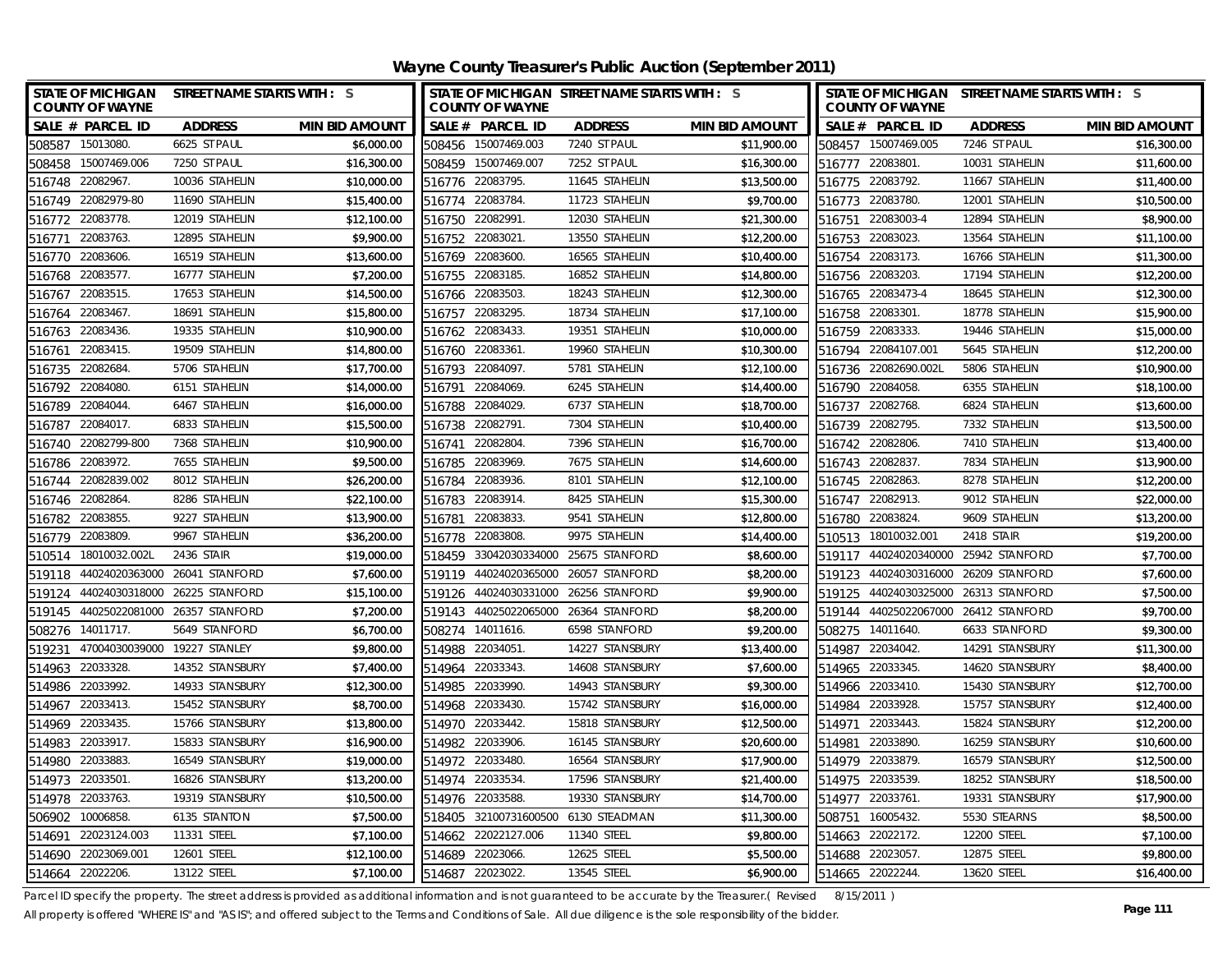**Wayne County Treasurer's Public Auction (September 2011)**

| STATE OF MICHIGAN STREET NAME STARTS WITH : S<br><b>COUNTY OF WAYNE</b> |                               |                       | <b>COUNTY OF WAYNE</b>   | STATE OF MICHIGAN STREET NAME STARTS WITH : S |                       | STATE OF MICHIGAN STREET NAME STARTS WITH : S<br><b>COUNTY OF WAYNE</b> |                |                     |                       |
|-------------------------------------------------------------------------|-------------------------------|-----------------------|--------------------------|-----------------------------------------------|-----------------------|-------------------------------------------------------------------------|----------------|---------------------|-----------------------|
| SALE # PARCEL ID                                                        | <b>ADDRESS</b>                | <b>MIN BID AMOUNT</b> | SALE # PARCEL ID         | <b>ADDRESS</b>                                | <b>MIN BID AMOUNT</b> | SALE # PARCEL ID                                                        |                | <b>ADDRESS</b>      | <b>MIN BID AMOUNT</b> |
| 514666 22022249.                                                        | 13652 STEEL                   | \$8.500.00            | 514686 22022979.         | 14159 STEEL                                   | \$9,400.00            | 514685 22022970.                                                        |                | 14225 STEEL         | \$6,200.00            |
| 514684 22022961.                                                        | 14275 STEEL                   | \$7.500.00            | 514667 22022295.         | 14278 STEEL                                   | \$7,000.00            | 514668 22022324.                                                        |                | 15080 STEEL         | \$14,400.00           |
| 514669 22022325.                                                        | 15090 STEEL                   | \$13,900.00           | 514683 22022919.         | 15359 STEEL                                   | \$28,400.00           | 514670 22022345.                                                        |                | 15420 STEEL         | \$19,400.00           |
| 514671 22022346.                                                        | 15428 STEEL                   | \$8,400.00            | 514682 22022906.         | 15445 STEEL                                   | \$10,300.00           | 514672 22022376.                                                        |                | 15824 STEEL         | \$21,100.00           |
| 22022398<br>514673                                                      | 16220 STEEL                   | \$10,900.00           | 514674 22022400.         | 16238 STEEL                                   | \$9,600.00            | 514675 22022416.                                                        |                | 16594 STEEL         | \$16,200.00           |
| 22022425<br>514676                                                      | 16800 STEEL                   | \$10,400.00           | 22022473.<br>514677      | 18054 STEEL                                   | \$22,400.00           | 514681                                                                  | 22022776.      | 18067 STEEL         | \$20,900.00           |
| 514678 22022488.                                                        | 18242 STEEL                   | \$14,000.00           | 22022758.<br>514680      | 18285 STEEL                                   | \$20,100.00           | 514679 22022739.                                                        |                | 18515 STEEL         | \$18,100.00           |
| 22022044<br>514657                                                      | 8580 STEEL                    | \$22,600.00           | 22023187<br>514698       | 8937 STEEL                                    | \$14,400.00           | 514697 22023183.                                                        |                | 9115 STEEL          | \$9,100.00            |
| 22023176.<br>514696                                                     | 9165 STEEL                    | \$12,600.00           | 22022083<br>514658       | 9220 STEEL                                    | \$12,100.00           | 514695                                                                  | 22023163.      | 9255 STEEL          | \$15,600.00           |
| 22023155<br>514694                                                      | 9315 STEEL                    | \$15,100.00           | 22022098.<br>514659      | 9330 STEEL                                    | \$14,000.00           | 514660                                                                  | 22022100.      | 9344 STEEL          | \$12,500.00           |
| 22023147.<br>514693                                                     | 9371 STEEL                    | \$17,600.00           | 514692 22023145.         | 9387 STEEL                                    | \$11,400.00           | 514661                                                                  | 22022108.      | 9400 STEEL          | \$15,000.00           |
| 16007443<br>508810                                                      | 7444 STEGER CT                | \$11,700.00           | 16007442.<br>508809      | 7452 STEGER CT                                | \$9,900.00            | 518897                                                                  | 44001020007000 | 29473 STEINHAUER    | \$13,200.00           |
| 56066040065000<br>519406                                                | 32677 STEINHAUER              | \$8,900.00            | 55024020086002<br>519377 | 31836 STELLWAGEN ST                           | \$26,100.00           | 519612                                                                  | 80067020612000 | 10316 STERLING      | \$8,900.00            |
| 19002062.<br>510856                                                     | 10428 STERRITT                | \$9,600.00            | 13008062.<br>507406      | 3521 STOCKTON                                 | \$17,100.00           | 507405                                                                  | 13008042.      | 3602 STOCKTON       | \$10,000.00           |
| 13008022-3<br>507404                                                    | 3916 STOCKTON                 | \$9,500.00            | 15004513.<br>508370      | 7562 STOCKTON                                 | \$8,400.00            | 508371                                                                  | 15004554.      | 7607 STOCKTON       | \$11,000.00           |
| 17004477<br>509989                                                      | 8061 STOCKTON                 | \$16,200.00           | 17004464<br>509988       | 8062 STOCKTON                                 | \$11,500.00           | 509990                                                                  | 17004485.      | 8109 STOCKTON       | \$13,800.00           |
| 21072014.<br>514028                                                     | 11211 STOCKWELL               | \$18,500.00           | 21071994<br>514027       | 11425 STOCKWELL                               | \$13,100.00           | 509077                                                                  | 16019764       | 11503 STOEPEL       | \$8,100.00            |
| 509076 16019763.                                                        | 11509 STOEPEL                 | \$10,800.00           | 16019740.<br>509074      | 12115 STOEPEL                                 | \$7,400.00            | 509073                                                                  | 16019725.      | 12301 STOEPEL       | \$20,300.00           |
| 16019723.<br>509072                                                     | 12317 STOEPEL                 | \$11,800.00           | 16019717.<br>509071      | 12361 STOEPEL                                 | \$13,300.00           | 509070 16019711.                                                        |                | 12405 STOEPEL       | \$14,300.00           |
| 509069 16019701.                                                        | 12653 STOEPEL                 | \$13,800.00           | 16019697<br>509068       | 12681 STOEPEL                                 | \$14,700.00           | 509035                                                                  | 16018823.      | 12736 STOEPEL       | \$16,900.00           |
| 16018832.<br>509036                                                     | 13102 STOEPEL                 | \$8,700.00            | 509037<br>16018842.      | 13174 STOEPEL                                 | \$14,500.00           | 509038 16018845.                                                        |                | 13196 STOEPEL       | \$7,600.00            |
| 16018851.<br>509039                                                     | 13240 STOEPEL                 | \$13,400.00           | 16018852.<br>509040      | 13246 STOEPEL                                 | \$12,300.00           | 509041 16018866.                                                        |                | 13592 STOEPEL       | \$11,500.00           |
| 16018869<br>509042                                                      | 13614 STOEPEL                 | \$9,700.00            | 16019635.<br>509067      | 13657 STOEPEL                                 | \$11,000.00           | 509066 16019598.                                                        |                | 14801 STOEPEL       | \$8,300.00            |
| 16019597<br>509065                                                      | 14811 STOEPEL                 | \$9,700.00            | 509043<br>16018921       | 14856 STOEPEL                                 | \$9,800.00            | 508779 16005995.                                                        |                | 14950 STOEPEL       | \$12,600.00           |
| 16018994<br>509044                                                      | 16218 STOEPEL                 | \$9,600.00            | 509064<br>16019516.      | 16243 STOEPEL                                 | \$14,200.00           | 509063 16019501.                                                        |                | 16583 STOEPEL       | \$8,200.00            |
| 509045 16019024                                                         | 16654 STOEPEL                 | \$13,100.00           | 509062 16019474.         | 16891 STOEPEL                                 | \$12,200.00           | 509061 16019445.                                                        |                | 17403 STOEPEL       | \$13,900.00           |
| 509060 16019435                                                         | 17557 STOEPEL                 | \$11,700.00           | 509046 16019142.         | 18950 STOEPEL                                 | \$14,500.00           | 509059 16019341.                                                        |                | 19443 STOEPEL       | \$17,100.00           |
| 509047 16019178.                                                        | 19500 STOEPEL                 | \$8,900.00            | 509058 16019333.         | 19505 STOEPEL                                 | \$13,500.00           | 509057 16019317.                                                        |                | 20021 STOEPEL       | \$11,000.00           |
| 509048<br>16019214.                                                     | 20050 STOEPEL                 | \$13,000.00           | 509049<br>16019217.      | 20100 STOEPEL                                 | \$6,300.00            | 509050 16019218.                                                        |                | 20110 STOEPEL       | \$14,600.00           |
| 509056 16019308                                                         | 20117 STOEPEL                 | \$9,200.00            | 509051<br>16019220.      | 20124 STOEPEL                                 | \$7,600.00            | 509055 16019294.                                                        |                | 20211 STOEPEL       | \$14,300.00           |
| 16019289<br>509054                                                      | 20239 STOEPEL                 | \$13,500.00           | 16019286.<br>509053      | 20257 STOEPEL                                 | \$8,000.00            | 509052 16019272.                                                        |                | 20483 STOEPEL       | \$12,600.00           |
| 509079<br>16019848-51                                                   | 9071 STOEPEL                  | \$10,400.00           | 509034<br>16018700       | 9344 STOEPEL                                  | \$12,300.00           | 509078 16019820.                                                        |                | 9409 STOEPEL        | \$13,900.00           |
| 519049                                                                  | 44016020196002 26509 STOLLMAN | \$22,200.00           | 511018<br>20001500       | 9440 STONE                                    | \$7,800.00            | 519548 77031010236000                                                   |                | 48554 STONERIDGE DR | \$50,200.00           |
| 15005663<br>508401                                                      | 19164 STOTTER                 | \$15,900.00           | 508402 15005667          | 19192 STOTTER                                 | \$6,500.00            | 508412 15005887                                                         |                | 19203 STOTTER       | \$13,800.00           |
| 15005670.<br>508403                                                     | 19212 STOTTER                 | \$9,900.00            | 15005885<br>508411       | 19213 STOTTER                                 | \$10,400.00           | 508410 15005871.                                                        |                | 19365 STOTTER       | \$16,100.00           |
| 15005864<br>508409                                                      | 19407 STOTTER                 | \$8,700.00            | 15005697.<br>508404      | 19464 STOTTER                                 | \$11,800.00           | 508408 15005856.                                                        |                | 19465 STOTTER       | \$14,200.00           |
| 15005740.<br>508405                                                     | 20144 STOTTER                 | \$14,200.00           | 15005801<br>508407       | 20229 STOTTER                                 | \$13,300.00           | 508406 15005761.                                                        |                | 20424 STOTTER       | \$11,900.00           |
| 512904 21034118.                                                        | 12006 STRASBURG               | \$10,600.00           | 512922<br>21034545.      | 12435 STRASBURG                               | \$16,700.00           | 512905 21034136.                                                        |                | 12706 STRASBURG     | \$14,600.00           |
| 512906 21034168                                                         | 17322 STRASBURG               | \$11,100.00           | 21034466.<br>512921      | 17885 STRASBURG                               | \$17,500.00           | 512907 21034188.                                                        |                | 17900 STRASBURG     | \$6,600.00            |
| 512920 21034425                                                         | 18991 STRASBURG               | \$16,800.00           | 512909 21034234          | 19168 STRASBURG                               | \$22,100.00           | 512919 21034417.                                                        |                | 19185 STRASBURG     | \$14,300.00           |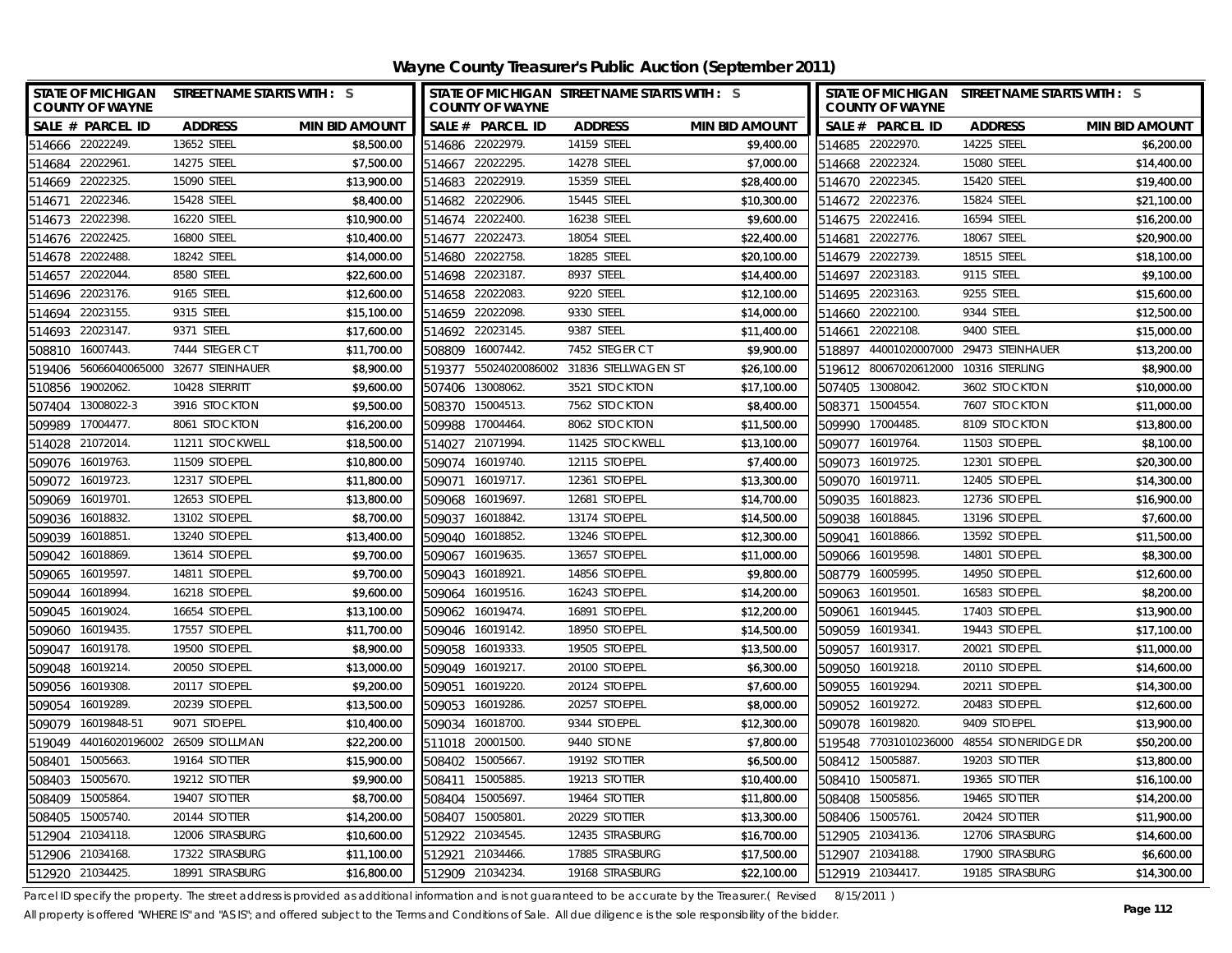**Wayne County Treasurer's Public Auction (September 2011)**

| <b>STATE OF MICHIGAN</b><br><b>COUNTY OF WAYNE</b> | STREET NAME STARTS WITH : S   |                       |        | <b>COUNTY OF WAYNE</b>        | STATE OF MICHIGAN STREET NAME STARTS WITH : S |                       |                  | STATE OF MICHIGAN STREET NAME STARTS WITH : S<br><b>COUNTY OF WAYNE</b> |                     |                       |
|----------------------------------------------------|-------------------------------|-----------------------|--------|-------------------------------|-----------------------------------------------|-----------------------|------------------|-------------------------------------------------------------------------|---------------------|-----------------------|
| SALE # PARCEL ID                                   | <b>ADDRESS</b>                | <b>MIN BID AMOUNT</b> |        | SALE # PARCEL ID              | <b>ADDRESS</b>                                | <b>MIN BID AMOUNT</b> |                  | SALE # PARCEL ID                                                        | <b>ADDRESS</b>      | <b>MIN BID AMOUNT</b> |
| 512910 21034246.                                   | 19360 STRASBURG               | \$23,000.00           |        | 512918 21034396.              | 19529 STRASBURG                               | \$16,500.00           |                  | 512917 21034381.                                                        | 19925 STRASBURG     | \$17,200.00           |
| 512916 21034373.                                   | 19969 STRASBURG               | \$10,800.00           |        | 512911 21034307.              | 20202 STRASBURG                               | \$10,500.00           |                  | 512915 21034355.                                                        | 20213 STRASBURG     | \$14,900.00           |
| 512914 21034351                                    | 20247 STRASBURG               | \$9,100.00            |        | 512913 21034341               | 20505 STRASBURG                               | \$13,600.00           |                  | 512912 21034328.                                                        | 20552 STRASBURG     | \$12,700.00           |
| 505624 02005155.                                   | 19590 STRATFORD               | \$34,500.00           |        | 515123 22037667.              | 11350 STRATHMOOR                              | \$12,900.00           |                  | 515124 22037673.                                                        | 11398 STRATHMOOR    | \$15,700.00           |
| 22037764<br>515125                                 | 14052 STRATHMOOR              | \$12,800.00           |        | 515126 22037765.              | 14058 STRATHMOOR                              | \$9,900.00            |                  | 515152 22038469.                                                        | 14085 STRATHMOOR    | \$23,000.00           |
| 22038466<br>515151                                 | 14109 STRATHMOOR              | \$14,300.00           |        | 515150 22038449.              | 14249 STRATHMOOR                              | \$14,700.00           |                  | 515127 22037803.                                                        | 14360 STRATHMOOR    | \$13,300.00           |
| 515149<br>22038420                                 | 14535 STRATHMOOR              | \$10,900.00           |        | 515148 22038410.              | 14615 STRATHMOOR                              | \$37,200.00           |                  | 515128 22037828.                                                        | 14616 STRATHMOOR    | \$12,600.00           |
| 22038401<br>515147                                 | 14821 STRATHMOOR              | \$16,600.00           |        | 515146 22038385.              | 14951 STRATHMOOR                              | \$58,300.00           |                  | 515145 22038358.                                                        | 15357 STRATHMOOR    | \$8,300.00            |
| 22038354.013L<br>515144                            | 15377 STRATHMOOR              | \$12,100.00           |        | 515143 22038337               | 15753 STRATHMOOR                              | \$13,500.00           |                  | 515142 22038316.                                                        | 16141 STRATHMOOR    | \$11,800.00           |
| 22037909<br>515129                                 | 16146 STRATHMOOR              | \$7,300.00            | 515130 | 22037914.                     | 16184 STRATHMOOR                              | \$10,000.00           |                  | 515131 22037921.                                                        | 16234 STRATHMOOR    | \$21,700.00           |
| 22038298<br>515141                                 | 16503 STRATHMOOR              | \$14,600.00           |        | 515140 22038289.              | 16565 STRATHMOOR                              | \$11,900.00           |                  | 515132 22037939.                                                        | 16596 STRATHMOOR    | \$18,300.00           |
| 515133 22037946.                                   | 16650 STRATHMOOR              | \$18,700.00           |        | 515139 22038271               | 16821 STRATHMOOR                              | \$12,600.00           |                  | 515134 22038015.                                                        | 18266 STRATHMOOR    | \$14,500.00           |
| 22038091<br>515135                                 | 19796 STRATHMOOR              | \$18,500.00           | 515138 | 22038131                      | 19805 STRATHMOOR                              | \$12,500.00           |                  | 515136 22038094.008                                                     | 19976 STRATHMOOR    | \$9,700.00            |
| 22038657-8<br>515155                               | 8165 STRATHMOOR               | \$9,100.00            | 515120 | 22037595.                     | 8310 STRATHMOOR                               | \$15,100.00           | 515121           | 22037598.                                                               | 8336 STRATHMOOR     | \$16,300.00           |
| 22037601<br>515122                                 | 8360 STRATHMOOR               | \$10,900.00           |        | 515154 22038611               | 9615 STRATHMOOR                               | \$10,400.00           |                  | 515153 22038603.                                                        | 9911 STRATHMOOR     | \$18,400.00           |
| 513445 21058535.                                   | 10644 STRATMANN               | \$9,400.00            | 513449 | 21058591                      | 10695 STRATMANN                               | \$14,000.00           |                  | 513448 21058585.                                                        | 10737 STRATMANN     | \$17,400.00           |
| 21058552<br>513446                                 | 10764 STRATMANN               | \$9,000.00            | 513447 | 21058569                      | 10873 STRATMANN                               | \$16,600.00           | 508320           | 15000850.                                                               | 6455 STRONG         | \$18,500.00           |
| 518797                                             | 43011050001002 109 STURTEVANT | \$11,100.00           | 505904 | 08004031                      | 2258 STURTEVANT                               | \$8,800.00            | 505902           | 08003996.                                                               | 2269 STURTEVANT     | \$19,800.00           |
| 08003997<br>505903                                 | 2275 STURTEVANT               | \$9,000.00            | 506844 | 10003680.                     | 2421 STURTEVANT                               | \$9,500.00            |                  | 506845 10003685.                                                        | 2455 STURTEVANT     | \$8,700.00            |
| 10003737<br>506849                                 | 2588 STURTEVANT               | \$7,300.00            | 506846 | 10003710                      | 2659 STURTEVANT                               | \$12,700.00           |                  | 506847 10003718.                                                        | 2723 STURTEVANT     | \$14,500.00           |
| 10003719.<br>506848                                | 2729 STURTEVANT               | \$15,500.00           | 507088 | 12003891                      | 2933 STURTEVANT                               | \$10,800.00           |                  | 507094 12003960.                                                        | 3000 STURTEVANT     | \$13,700.00           |
| 507093 12003955.                                   | 3036 STURTEVANT               | \$12,600.00           | 507089 | 12003920                      | 3287 STURTEVANT                               | \$13,400.00           |                  | 507090 12003922.                                                        | 3301 STURTEVANT     | \$14,700.00           |
| 507092 12003937.                                   | 3316 STURTEVANT               | \$14,600.00           | 507091 | 12003926.                     | 3329 STURTEVANT                               | \$9,300.00            |                  | 508095 14004663.                                                        | 3841 STURTEVANT     | \$16,700.00           |
| 508096 14004677                                    | 4211 STURTEVANT               | \$15,700.00           |        | 508097 14004679.              | 4229 STURTEVANT                               | \$9,600.00            |                  | 519632 81061990017001                                                   | 22384 SUMPTER RD    | \$7,800.00            |
| 516817<br>22084709.                                | 16734 SUNDERLAND RD           | \$23,000.00           |        | 516818 22084742.              | 17230 SUNDERLAND RD                           | \$31,200.00           |                  | 516819 22084784-5                                                       | 18228 SUNDERLAND RD | \$18,300.00           |
| 516822 22084993.                                   | 18313 SUNDERLAND RD           | \$17,000.00           |        | 516820 22084818-9             | 18660 SUNDERLAND RD                           | \$11,800.00           |                  | 516821 22084952.017                                                     | 19365 SUNDERLAND RD | \$15,300.00           |
| 514427 22011909.                                   | 23414 SUNNYSIDE               | \$5,900.00            |        | 514426 22011905.              | 23500 SUNNYSIDE                               | \$10,800.00           |                  | 514425 22011901.                                                        | 23530 SUNNYSIDE     | \$8,600.00            |
| 514424 22011891.001                                | 23646 SUNNYSIDE               | \$10,400.00           |        | 507768 13019472.              | 13434 SUNSET                                  | \$18,400.00           |                  | 507775 13019858.                                                        | 17239 SUNSET        | \$11,700.00           |
| 507774 13019836.                                   | 18095 SUNSET                  | \$10,600.00           | 519205 | 46007010001000 19187 SUNSET   |                                               | \$13,500.00           |                  | 507773 13019773.                                                        | 19201 SUNSET        | \$15,700.00           |
| 507772 13019770-1                                  | 19217 SUNSET                  | \$9,600.00            | 507771 | 13019759-60                   | 19317 SUNSET                                  | \$15,800.00           |                  | 507769 13019638.002                                                     | 19610 SUNSET        | \$14,100.00           |
| 507770 13019687-8                                  | 20107 SUNSET                  | \$23,200.00           | 518601 | 35026020279000 6641 SUNSET ST |                                               | \$11,600.00           |                  | 506933 11001598.                                                        | 2670 SUPERIOR       | \$7,300.00            |
| 515450<br>22046956.                                | 10059 SUSSEX                  | \$8,900.00            | 515421 | 22046051                      | 12038 SUSSEX                                  | \$10,200.00           |                  | 515422 22046052.                                                        | 12046 SUSSEX        | \$9,100.00            |
| 515423<br>22046093                                 | 13208 SUSSEX                  | \$14,500.00           | 515449 | 22046874.                     | 13225 SUSSEX                                  | \$10,600.00           |                  | 515424 22046101                                                         | 13272 SUSSEX        | \$9,800.00            |
| 515425 22046127.                                   | 14058 SUSSEX                  | \$14,500.00           |        | 515448 22046824.              | 14133 SUSSEX                                  | \$22,400.00           |                  | 515447 22046788.                                                        | 14563 SUSSEX        | \$26,600.00           |
| 515446 22046787                                    | 14571 SUSSEX                  | \$16,100.00           |        | 515445 22046779.              | 14641 SUSSEX                                  | \$16,900.00           |                  | 515444 22046778.                                                        | 14655 SUSSEX        | \$9,800.00            |
| 22046774.002L<br>515443                            | 14821 SUSSEX                  | \$34,900.00           |        | 515442 22046773.002L          | 14837 SUSSEX                                  | \$11,000.00           |                  | 515441 22046773.001                                                     | 14845 SUSSEX        | \$12,700.00           |
| 22046766.<br>515440                                | 14903 SUSSEX                  | \$12,000.00           | 515426 | 22046201                      | 14910 SUSSEX                                  | \$19,500.00           |                  | 515439 22046750.                                                        | 15091 SUSSEX        | \$8,400.00            |
| 515438 22046747.                                   | 15115 SUSSEX                  | \$12,000.00           | 515437 | 22046741.                     | 15329 SUSSEX                                  | \$16,500.00           |                  | 515427 22046268.                                                        | 15810 SUSSEX        | \$9,100.00            |
| 515428 22046273.                                   | 15850 SUSSEX                  | \$16,800.00           |        | 515436 22046686.003           | 16111 SUSSEX                                  | \$16,400.00           | 515435 22046681. |                                                                         | 16167 SUSSEX        | \$16,100.00           |
| 515429 22046349.001                                | 18086 SUSSEX                  | \$23,000.00           |        | 515434 22046594.              | 18613 SUSSEX                                  | \$17,400.00           |                  | 515430 22046399.                                                        | 19126 SUSSEX        | \$12,300.00           |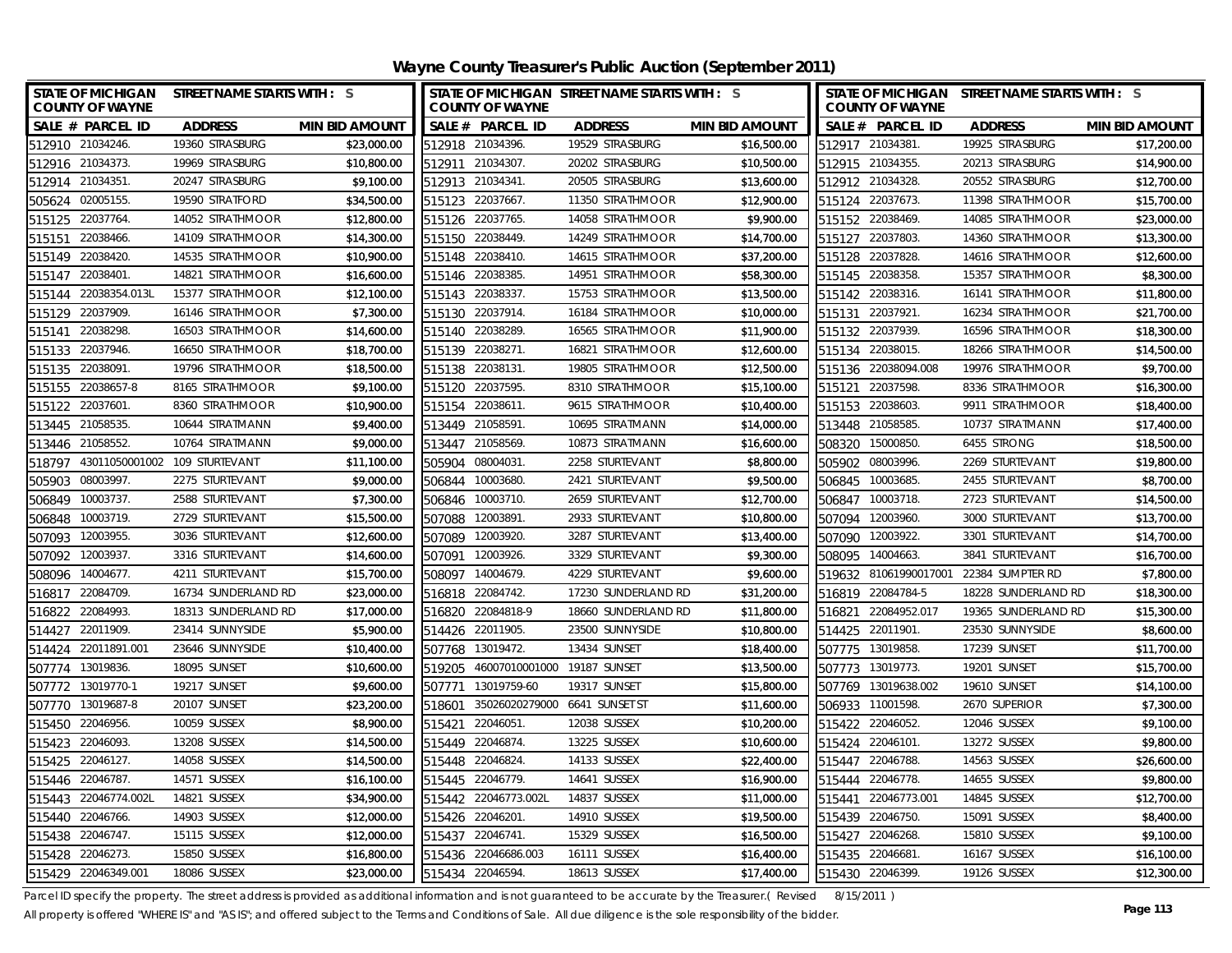| <b>STATE OF MICHIGAN</b><br><b>COUNTY OF WAYNE</b> | STREET NAME STARTS WITH : S |                       |        | <b>COUNTY OF WAYNE</b> | STATE OF MICHIGAN STREET NAME STARTS WITH : S |                       | <b>STATE OF MICHIGAN</b><br>STREET NAME STARTS WITH : S<br><b>COUNTY OF WAYNE</b> |                    |                |                       |
|----------------------------------------------------|-----------------------------|-----------------------|--------|------------------------|-----------------------------------------------|-----------------------|-----------------------------------------------------------------------------------|--------------------|----------------|-----------------------|
| SALE # PARCEL ID                                   | <b>ADDRESS</b>              | <b>MIN BID AMOUNT</b> |        | SALE # PARCEL ID       | <b>ADDRESS</b>                                | <b>MIN BID AMOUNT</b> |                                                                                   | SALE # PARCEL ID   | <b>ADDRESS</b> | <b>MIN BID AMOUNT</b> |
| 515433 22046569.                                   | 19129 SUSSEX                | \$15,300.00           | 515432 | 22046568.              | 19137 SUSSEX                                  | \$16,600.00           | 515431                                                                            | 22046420.002       | 19362 SUSSEX   | \$15,800.00           |
| 515458 22047097.                                   | 8211 SUSSEX                 | \$12,200.00           | 515416 | 22045888.              | 8332 SUSSEX                                   | \$10,700.00           | 515417                                                                            | 22045902.          | 8574 SUSSEX    | \$10,000.00           |
| 515418 22045916.                                   | 8862 SUSSEX                 | \$13,900.00           | 515457 | 22047036.              | 9123 SUSSEX                                   | \$12,100.00           |                                                                                   | 515456 22047033.   | 9145 SUSSEX    | \$11,600.00           |
| 515455 22047027.                                   | 9187 SUSSEX                 | \$7,800.00            | 515454 | 22047019.              | 9243 SUSSEX                                   | \$13,300.00           |                                                                                   | 515453 22047009-10 | 9331 SUSSEX    | \$11,300.00           |
| 515452 22047008.                                   | 9345 SUSSEX                 | \$8,500.00            | 515451 | 22047002.              | 9387 SUSSEX                                   | \$16,100.00           |                                                                                   | 515419 22045985.   | 9612 SUSSEX    | \$8,700.00            |
| 515420 22046001.                                   | 9960 SUSSEX                 | \$11,500.00           | 510030 | 17005329.              | 8054 SUZANNE                                  | \$8,100.00            |                                                                                   | 507326 13001765.   | 3679 SYLVESTER | \$20,400.00           |
| 510128 17010172.                                   | 7941 SYLVESTER              | \$9,400.00            | 510837 | 19001010.              | 9369 SYLVESTER                                | \$10,800.00           | 507523                                                                            | 13013569.003       | 13030 SYRACUSE | \$12,300.00           |
| 507545 13013959.                                   | 13445 SYRACUSE              | \$8,800.00            | 507544 | 13013949.              | 13507 SYRACUSE                                | \$9,400.00            |                                                                                   | 507524 13013584.   | 13700 SYRACUSE | \$9,500.00            |
| 507543 13013943.                                   | 13727 SYRACUSE              | \$8,400.00            | 507542 | 13013932.              | 13793 SYRACUSE                                | \$8,700.00            | 507525                                                                            | 13013604.          | 17174 SYRACUSE | \$9,900.00            |
| 13013606.<br>507526                                | 17184 SYRACUSE              | \$8,100.00            | 507527 | 13013610.              | 17210 SYRACUSE                                | \$9,800.00            | 507541                                                                            | 13013909.          | 18021 SYRACUSE | \$19,600.00           |
| 13013900-2<br>507540                               | 18061 SYRACUSE              | \$8,400.00            | 507528 | 13013635.              | 18104 SYRACUSE                                | \$6,300.00            | 507539                                                                            | 13013860.          | 18697 SYRACUSE | \$7,100.00            |
| 13013670.<br>507529                                | 18704 SYRACUSE              | \$11,000.00           | 507530 | 13013678.              | 18850 SYRACUSE                                | \$6,800.00            | 507538                                                                            | 13013838.          | 19163 SYRACUSE | \$11,200.00           |
| 13013691.<br>507531                                | 19164 SYRACUSE              | \$11,800.00           | 507537 | 13013832.              | 19259 SYRACUSE                                | \$10,600.00           |                                                                                   | 507532 13013698.   | 19266 SYRACUSE | \$16,800.00           |
| 507533 13013699.                                   | 19300 SYRACUSE              | \$10,500.00           | 507534 | 13013709.              | 19386 SYRACUSE                                | \$10,500.00           |                                                                                   | 507535 13013711.   | 19400 SYRACUSE | \$11,800.00           |
| 507536 13013716.                                   | 19436 SYRACUSE              | \$12,300.00           |        |                        |                                               |                       |                                                                                   |                    |                |                       |

**Wayne County Treasurer's Public Auction (September 2011)**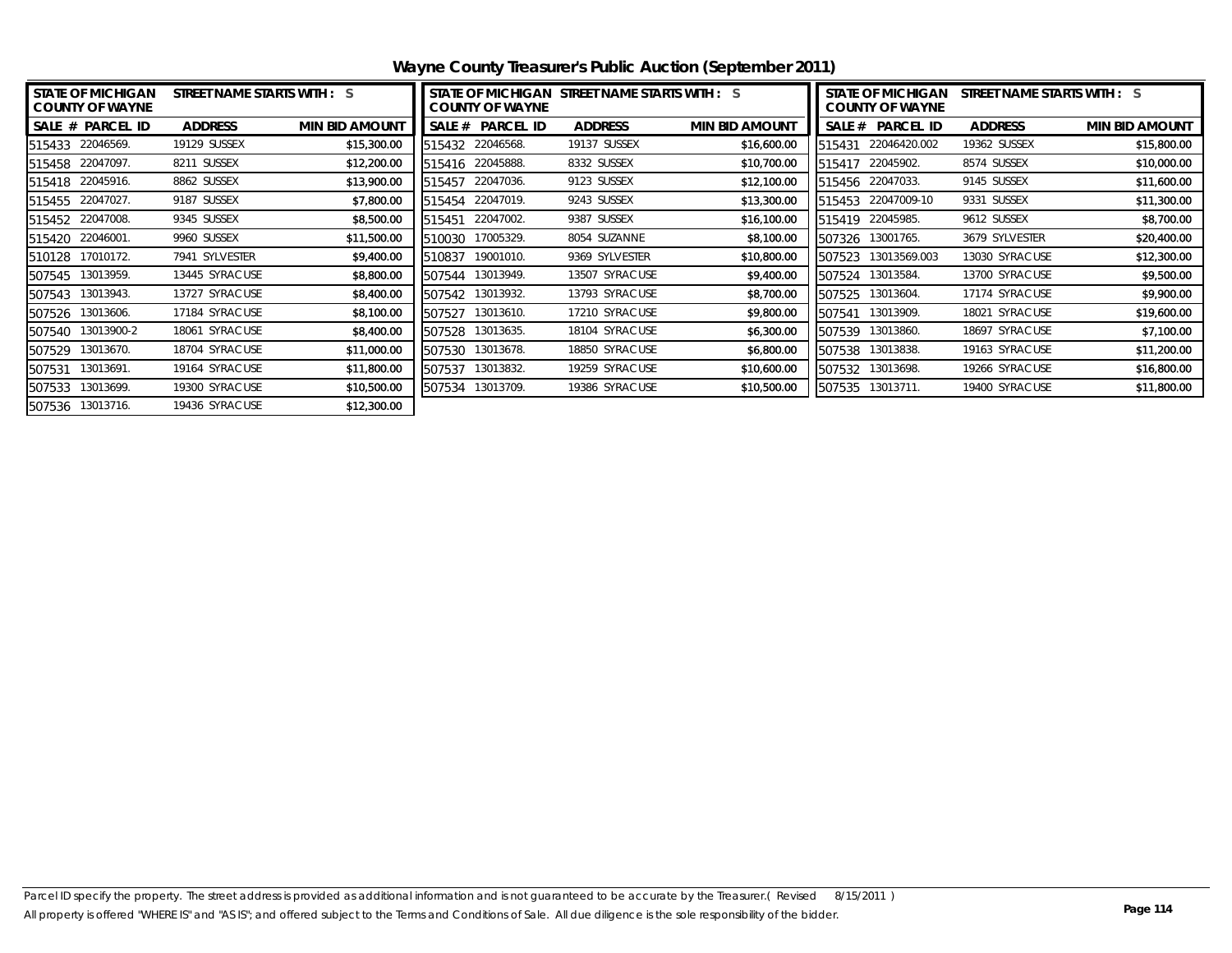| STATE OF MICHIGAN STREET NAME STARTS WITH : T<br><b>COUNTY OF WAYNE</b> |                |                       | STATE OF MICHIGAN STREET NAME STARTS WITH : T<br><b>COUNTY OF WAYNE</b> |                |                       | STATE OF MICHIGAN STREET NAME STARTS WITH : T<br><b>COUNTY OF WAYNE</b> |                   |                       |
|-------------------------------------------------------------------------|----------------|-----------------------|-------------------------------------------------------------------------|----------------|-----------------------|-------------------------------------------------------------------------|-------------------|-----------------------|
| SALE # PARCEL ID                                                        | <b>ADDRESS</b> | <b>MIN BID AMOUNT</b> | SALE # PARCEL ID                                                        | <b>ADDRESS</b> | <b>MIN BID AMOUNT</b> | SALE # PARCEL ID                                                        | <b>ADDRESS</b>    | <b>MIN BID AMOUNT</b> |
| 512485 21023717.                                                        | 13211 TACOMA   | \$10,700.00           | 512484 21023707                                                         | 13300 TACOMA   | \$12,500.00           | 512486 21023736.                                                        | 13439 TACOMA      | \$27,800.00           |
| 512483 21023693.                                                        | 13444 TACOMA   | \$11,500.00           | 512482 21023692.                                                        | 13452 TACOMA   | \$12,000.00           | 512481 21023671.                                                        | 13694 TACOMA      | \$12,500.00           |
| 512487 21023768.                                                        | 13841 TACOMA   | \$13,500.00           | 512488 21023769.                                                        | 13847 TACOMA   | \$8,600.00            | 512480 21023658.                                                        | 13866 TACOMA      | \$10,400.00           |
| 512489 21023778.                                                        | 13909 TACOMA   | \$14,500.00           | 512479 21023648.                                                        | 14012 TACOMA   | \$22,900.00           | 512490 21023793.                                                        | 14065 TACOMA      | \$9,600.00            |
| 512491 21023797.                                                        | 14103 TACOMA   | \$12,900.00           | 512478 21023624                                                         | 14166 TACOMA   | \$13,000.00           | 512492 21023806                                                         | 14167 TACOMA      | \$14,800.00           |
| 21023818<br>512493                                                      | 14433 TACOMA   | \$13,700.00           | 512477 21023608.                                                        | 14460 TACOMA   | \$11,900.00           | 512494 21023834                                                         | 14745 TACOMA      | \$24,000.00           |
| 512495 21023840.                                                        | 14787 TACOMA   | \$14,100.00           | 512476 21023584                                                         | 14820 TACOMA   | \$12,700.00           | 512496 21023867.                                                        | 15045 TACOMA      | \$14,000.00           |
| 512497 21023895.                                                        | 15895 TACOMA   | \$17,700.00           | 512475 21023505.                                                        | 16060 TACOMA   | \$17,700.00           | 512474 21023498.                                                        | 16110 TACOMA      | \$8,200.00            |
| 512473 21023474.                                                        | 16438 TACOMA   | \$11,300.00           | 512498 21023949.                                                        | 16521 TACOMA   | \$11,000.00           | 507370 13006043.                                                        | 3836 TALBOT       | \$9,900.00            |
| 507369 13005957-8                                                       | 5658 TALBOT    | \$14,300.00           | 15002726.<br>508333                                                     | 7137 TAPPAN    | \$7,700.00            | 510572 18012343.                                                        | 4822 TARNOW       | \$24,600.00           |
| 510573 18012352.                                                        | 4876 TARNOW    | \$13,200.00           | 510574 18012355                                                         | 4894 TARNOW    | \$11,300.00           | 510587 18012594.                                                        | 4905 TARNOW       | \$14,000.00           |
| 510575 18012359-68                                                      | 4918 TARNOW    | \$12,300.00           | 510576 18012374.                                                        | 5234 TARNOW    | \$8,900.00            | 510586 18012577.                                                        | 5235 TARNOW       | \$11,600.00           |
| 18012378.<br>510577                                                     | 5258 TARNOW    | \$11,900.00           | 18012554<br>510585                                                      | 5459 TARNOW    | \$22,300.00           | 18012402.<br>510578                                                     | 5526 TARNOW       | \$16,900.00           |
| 18012409.<br>510579                                                     | 5634 TARNOW    | \$13,600.00           | 18012518<br>510584                                                      | 5877 TARNOW    | \$8,500.00            | 18012451<br>510580                                                      | 6000 TARNOW       | \$10,700.00           |
| 18012455.<br>510581                                                     | 6024 TARNOW    | \$10,400.00           | 18012498<br>510583                                                      | 6029 TARNOW    | \$8,200.00            | 18012463<br>510582                                                      | 6074 TARNOW       | \$9,300.00            |
| 06002224<br>505751                                                      | 1184 TAYLOR    | \$12,200.00           | 06002183<br>505750                                                      | 1453 TAYLOR    | \$12,500.00           | 02001399<br>505588                                                      | 159 TAYLOR        | \$11,400.00           |
| 08002659.001<br>505846                                                  | 1602 TAYLOR    | \$9,900.00            | 08002567<br>505838                                                      | 1603 TAYLOR    | \$10,600.00           | 08002579<br>505839                                                      | 1669 TAYLOR       | \$9,400.00            |
| 08002582<br>505840                                                      | 1687 TAYLOR    | \$11,200.00           | 505845 08002629                                                         | 1974 TAYLOR    | \$12,600.00           | 08002626.<br>505844                                                     | 1994 TAYLOR       | \$5,000.00            |
| 505843 08002621                                                         | 2028 TAYLOR    | \$9,100.00            | 505842 08002619                                                         | 2044 TAYLOR    | \$22,400.00           | 08002613.<br>505841                                                     | 2081 TAYLOR       | \$9,000.00            |
| 506778 10002329                                                         | 2530 TAYLOR    | \$7,800.00            | 506777 10002307                                                         | 2743 TAYLOR    | \$7,900.00            | 507033 12002569.                                                        | 2948 TAYLOR       | \$13,300.00           |
| 507032 12002561                                                         | 3010 TAYLOR    | \$6,000.00            | 507031 12002553                                                         | 3220 TAYLOR    | \$6,800.00            | 507028<br>12002519.                                                     | 3247 TAYLOR       | \$13,400.00           |
| 507030<br>12002549                                                      | 3250 TAYLOR    | \$8,400.00            | 507029 12002535                                                         | 3344 TAYLOR    | \$14,200.00           | 14003296.<br>508045                                                     | 3730 TAYLOR       | \$11,700.00           |
| 508044 14003294.                                                        | 3744 TAYLOR    | \$11,200.00           | 508042 14003253.                                                        | 3745 TAYLOR    | \$16,500.00           | 508043 14003284.                                                        | 3816 TAYLOR       | \$11,700.00           |
| 04002426<br>505687                                                      | 628 TAYLOR     | \$10,500.00           | 505686 04002415.                                                        | 738 TAYLOR     | \$6,800.00            | 505685 04002412.                                                        | 802 TAYLOR        | \$21,600.00           |
| 513136 21045705.                                                        | 446 TENNESSEE  | \$9,800.00            | 513141 21045892.                                                        | 621 TENNESSEE  | \$6,400.00            | 513140 21045870.                                                        | 745 TENNESSEE     | \$6,600.00            |
| 513138 21045771                                                         | 792 TENNESSEE  | \$6,100.00            | 513139 21045789.                                                        | 900 TENNESSEE  | \$8,800.00            | 518870 43016010107000 100 TENNYSON                                      |                   | \$20,000.00           |
| 518866 43016010030000 123 TENNYSON                                      |                | \$10,100.00           | 518867 43016010037000 153 TENNYSON                                      |                | \$23,400.00           | 518869 43016010083000 194 TENNYSON                                      |                   | \$10,900.00           |
| 518868 43016010070000                                                   | 246 TENNYSON   | \$10,800.00           | 518871 43016010111000 76 TENNYSON                                       |                | \$12,200.00           | 510261 17014863.                                                        | 17144 TEPPERT     | \$15,600.00           |
| 510262 17014960.                                                        | 18680 TEPPERT  | \$14,300.00           | 510263 17014970.                                                        | 18928 TEPPERT  | \$12,400.00           | 510268 17015114.                                                        | 18939 TEPPERT     | \$13,200.00           |
| 510264 17014978.                                                        | 18990 TEPPERT  | \$12,700.00           | 510267 17015094                                                         | 19217 TEPPERT  | \$13,000.00           | 510266 17015091                                                         | 19303 TEPPERT     | \$10,800.00           |
| 510265 17015074.                                                        | 19423 TEPPERT  | \$13,300.00           | 511141 20008923.                                                        | 4446 TERNES    | \$9,000.00            | 518393 32100630800900                                                   | 7840 TERNES       | \$18,700.00           |
| 510310 17016641                                                         | 20145 TERRELL  | \$11,100.00           | 17016591.<br>510308                                                     | 20174 TERRELL  | \$33,400.00           | 510309 17016629.                                                        | 20231 TERRELL     | \$18,900.00           |
| 515312 22043221.                                                        | 11411 TERRY    | \$7,300.00            | 22042897.002L<br>515297                                                 | 11740 TERRY    | \$10,200.00           | 515311<br>22043200                                                      | 12031 TERRY       | \$10,100.00           |
| 515310 22043148.                                                        | 13271 TERRY    | \$7,400.00            | 515298<br>22042922                                                      | 13286 TERRY    | \$7,100.00            | 515309 22043126.                                                        | 13929 TERRY       | \$8,300.00            |
| 22042958<br>515299                                                      | 14138 TERRY    | \$8,600.00            | 22043105<br>515308                                                      | 14215 TERRY    | \$10,700.00           | 22043095<br>515307                                                      | 14283 TERRY       | \$19,600.00           |
| 22042980<br>515300                                                      | 14502 TERRY    | \$13,600.00           | 22043053<br>515306                                                      | 14629 TERRY    | \$16,800.00           | 22043003.<br>515301                                                     | 14662 TERRY       | \$10,200.00           |
| 515305 22043044                                                         | 14827 TERRY    | \$8,900.00            | 515304 22043043.                                                        | 14833 TERRY    | \$13,500.00           | 515302 22043019.                                                        | 14924 TERRY       | \$13,700.00           |
| 515303 22043030.                                                        | 14941 TERRY    | \$10,800.00           | 515316 22043349.                                                        | 8127 TERRY     | \$10,700.00           | 515293 22042760.                                                        | 8232 TERRY        | \$11,700.00           |
| 515294 22042762.                                                        | 8248 TERRY     | \$6,200.00            | 515315 22043336.                                                        | 8255 TERRY     | \$11,600.00           | 515314 22043325                                                         | 8331 TERRY        | \$10,900.00           |
| 515313 22043322.001                                                     | 8353 TERRY     | \$9,400.00            | 515295 22042857                                                         | 9982 TERRY     | \$12,900.00           | 515296 22042858.                                                        | <b>9990 TERRY</b> | \$12,200.00           |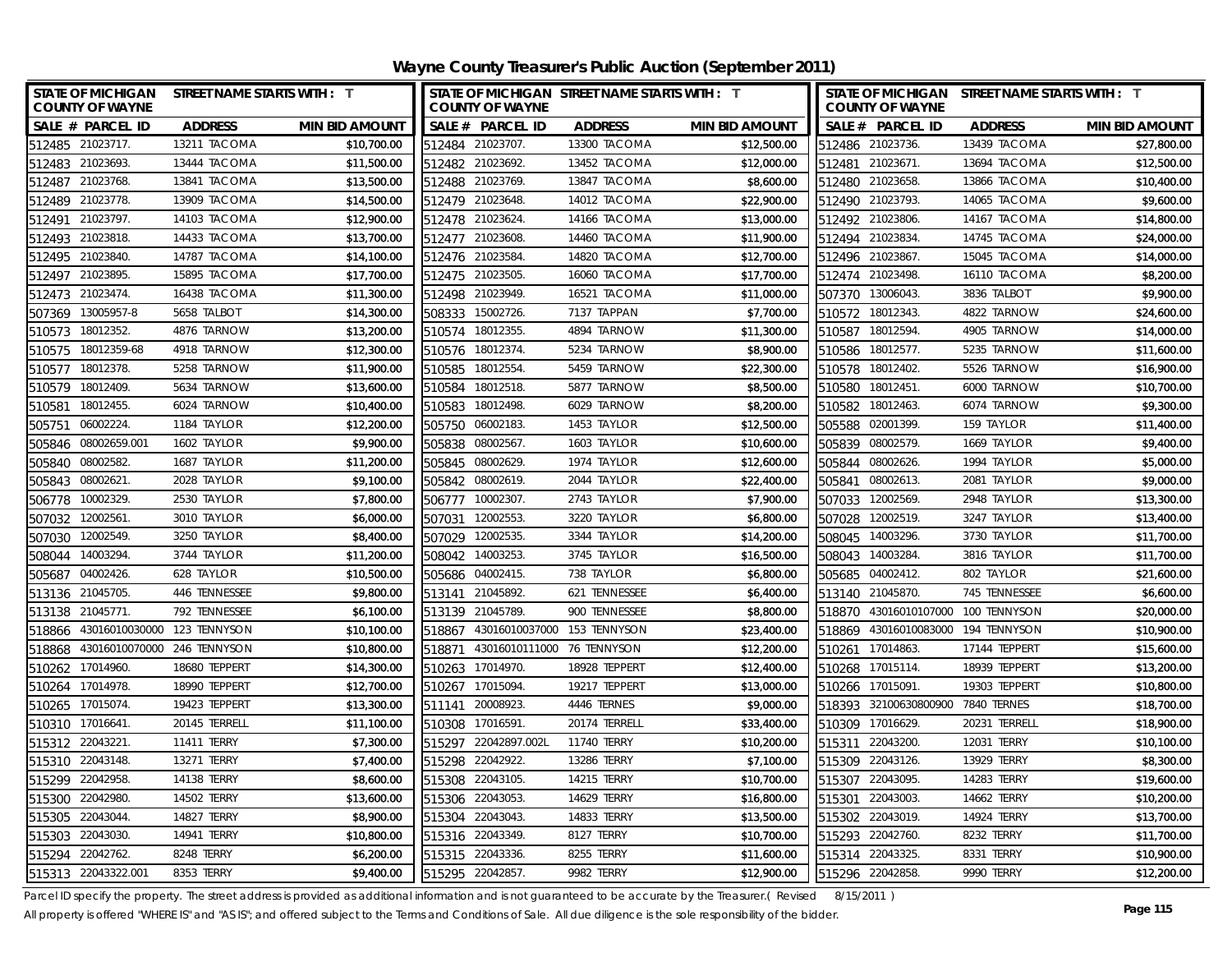| STATE OF MICHIGAN STREET NAME STARTS WITH : T<br><b>COUNTY OF WAYNE</b> |                    |                       |                  | <b>COUNTY OF WAYNE</b> | STATE OF MICHIGAN STREET NAME STARTS WITH : T |                       |        | <b>COUNTY OF WAYNE</b> | STATE OF MICHIGAN STREET NAME STARTS WITH : T |                       |
|-------------------------------------------------------------------------|--------------------|-----------------------|------------------|------------------------|-----------------------------------------------|-----------------------|--------|------------------------|-----------------------------------------------|-----------------------|
| SALE # PARCEL ID                                                        | <b>ADDRESS</b>     | <b>MIN BID AMOUNT</b> |                  | SALE # PARCEL ID       | <b>ADDRESS</b>                                | <b>MIN BID AMOUNT</b> |        | SALE # PARCEL ID       | <b>ADDRESS</b>                                | <b>MIN BID AMOUNT</b> |
| 511013 20000706                                                         | 8432 THADDEUS      | \$7,100.00            | 511012 20000650. |                        | 9131 THADDEUS                                 | \$29,200.00           |        | 514498 22014605.       | 15554 THATCHER                                | \$16,700.00           |
| 22014602<br>514497                                                      | 15610 THATCHER     | \$10,800.00           |                  | 514496 22014596.       | 21436 THATCHER                                | \$11,600.00           |        | 514490 22014556.       | 21459 THATCHER                                | \$10,100.00           |
| 22014559<br>514491                                                      | 21483 THATCHER     | \$12,500.00           | 514492 22014562. |                        | 21511 THATCHER                                | \$8,600.00            |        | 514495 22014585.       | 21612 THATCHER                                | \$10,900.00           |
| 514493 22014565.                                                        | 21621 THATCHER     | \$12,800.00           | 514494 22014583  |                        | 21628 THATCHER                                | \$12,300.00           |        | 508832 16008295.       | 7350 THATCHER                                 | \$13,900.00           |
| 518417 32100821601800 6503 THEISEN                                      |                    | \$32,600.00           | 506072 09002536  |                        | 2156 THEODORE                                 | \$7,300.00            |        | 506934 11001733.       | 2683 THEODORE                                 | \$7,100.00            |
| 43012040120000 12345 THIRD<br>518825                                    |                    | \$711,100.00          | 505712 04003367  |                        | 2562 THIRD                                    | \$6,700.00            |        | 505713 04003368.       | 2564 THIRD                                    | \$10,500.00           |
| 54015030534000 3361 THIRD<br>519368                                     |                    | \$17,300.00           |                  | 505684 04002277.002    | 8825 THIRD                                    | \$7,900.00            |        | 514344 22006315.       | 13674 THORNTON                                | \$9,900.00            |
| 514343 22006302.                                                        | 13764 THORNTON     | \$11,400.00           | 513985 21071065. |                        | 3444 THREE MILE DR                            | \$12,400.00           |        | 513986 21071094.       | 3936 THREE MILE DR                            | \$19,900.00           |
| 514000 21071336.                                                        | 3991 THREE MILE DR | \$16,000.00           | 513999 21071332  |                        | 4103 THREE MILE DR                            | \$15,500.00           |        | 513987 21071109.       | 4134 THREE MILE DR                            | \$20,100.00           |
| 513988<br>21071111.                                                     | 4150 THREE MILE DR | \$15,600.00           |                  | 513998 21071317.       | 4305 THREE MILE DR                            | \$14,800.00           |        | 513997 21071310.       | 4361 THREE MILE DR                            | \$17,800.00           |
| 513996 21071308                                                         | 4381 THREE MILE DR | \$10,600.00           | 513989 21071149. |                        | 4720 THREE MILE DR                            | \$18,000.00           |        | 513995 21071275.       | 5035 THREE MILE DR                            | \$14,300.00           |
| 513994 21071274.                                                        | 5045 THREE MILE DR | \$16,500.00           | 513990 21071165  |                        | 5050 THREE MILE DR                            | \$10,900.00           |        | 513993 21071234.       | 5759 THREE MILE DR                            | \$14,400.00           |
| 21071208<br>513991                                                      | 5790 THREE MILE DR | \$17,800.00           | 513992 21071210. |                        | 5810 THREE MILE DR                            | \$12,400.00           | 519525 | 70174030180300         | 35203 TILFORD                                 | \$9,300.00            |
| 12007394<br>507200                                                      | 5150 TILLMAN       | \$7,000.00            | 514283           | 22001848-56            | 15310 TIREMAN                                 | \$27,900.00           |        | 518392 32100630100700  | 15401 TIREMAN                                 | \$16,200.00           |
| 22001117-22<br>514271                                                   | 15845 TIREMAN      | \$10,700.00           | 514282           | 22001798-9             | 16310 TIREMAN                                 | \$9,400.00            |        | 514272 22001143-4      | 16333 TIREMAN                                 | \$6,900.00            |
| 514273 22001227.                                                        | 17035 TIREMAN      | \$10,100.00           | 514281           | 22001745-9             | 18720 TIREMAN                                 | \$15,800.00           |        | 514280 22001699-700    | 19420 TIREMAN                                 | \$11,000.00           |
| 22001326-7<br>514274                                                    | 19833 TIREMAN      | \$11,200.00           | 514275           | 22001330-1             | 19847 TIREMAN                                 | \$14,300.00           |        | 514279 22001646-8      | 20132 TIREMAN                                 | \$12,300.00           |
| 22001634-5<br>514278                                                    | 20410 TIREMAN      | \$8,000.00            |                  | 514276 22001382-3      | 20501 TIREMAN                                 | \$15,200.00           |        | 514277 22001566-78     | 20900 TIREMAN                                 | \$60,800.00           |
| 16001955<br>508622                                                      | 4747 TIREMAN       | \$6,500.00            | 508627           | 16002187               | 5000 TIREMAN                                  | \$8,500.00            | 508626 | 16002180.              | 5042 TIREMAN                                  | \$6,700.00            |
| 16002176.<br>508625                                                     | 5100 TIREMAN       | \$10,000.00           | 508624           | 16002171.              | 5132 TIREMAN                                  | \$7,700.00            | 508623 | 16001998-2000          | 5555 TIREMAN                                  | \$15,100.00           |
| 18004844<br>510430                                                      | 7623 TIREMAN       | \$7,100.00            | 519611           | 80065990063000         | 9420 TOBINE                                   | \$9,100.00            | 518447 | 33023030033000         | 6962 TOWN LN                                  | \$9,600.00            |
| 17011847.002L<br>510167                                                 | 1454 TOWNSEND      | \$112,700.00          | 510168 17011854  |                        | 1756 TOWNSEND                                 | \$26,700.00           | 510169 | 17011860.              | 1792 TOWNSEND                                 | \$26,500.00           |
| 17012493.<br>510179                                                     | 2143 TOWNSEND      | \$10,000.00           | 510178 17012492. |                        | 2151 TOWNSEND                                 | \$6,500.00            |        | 510177 17012479.       | 2229 TOWNSEND                                 | \$6,800.00            |
| 510176 17012477.                                                        | 2239 TOWNSEND      | \$11,300.00           | 510175 17012422. |                        | 3041 TOWNSEND                                 | \$9,300.00            |        | 510170 17012014-5      | 4072 TOWNSEND                                 | \$10,500.00           |
| 17012018.<br>510171                                                     | 4090 TOWNSEND      | \$8,900.00            | 510172           | 17012019-20            | 4096 TOWNSEND                                 | \$11,700.00           |        | 510174 17012278.       | 5321 TOWNSEND                                 | \$5,200.00            |
| 510173 17012220.                                                        | 5949 TOWNSEND      | \$8,900.00            | 514905 22031264  |                        | 14640 TRACEY                                  | \$6,900.00            |        | 514923 22031940.       | 14821 TRACEY                                  | \$8,500.00            |
| 514906 22031278                                                         | 14882 TRACEY       | \$12,300.00           | 514907 22031290  |                        | 14966 TRACEY                                  | \$10,300.00           |        | 514922 22031919.       | 14967 TRACEY                                  | \$14,900.00           |
| 514908 22031302                                                         | 15072 TRACEY       | \$8,400.00            | 514909 22031316  |                        | 15390 TRACEY                                  | \$16,800.00           |        | 514921 22031893.       | 15403 TRACEY                                  | \$15,600.00           |
| 22031886<br>514920                                                      | 15451 TRACEY       | \$8,600.00            | 514910 22031328  |                        | 15472 TRACEY                                  | \$20,400.00           |        | 514919 22031857.       | 15819 TRACEY                                  | \$8,300.00            |
| 514911 22031375                                                         | 16198 TRACEY       | \$11,400.00           | 514918 22031828  |                        | 16261 TRACEY                                  | \$17,100.00           |        | 514917 22031825.       | 16519 TRACEY                                  | \$15,800.00           |
| 514912 22031409.                                                        | 16682 TRACEY       | \$16,800.00           | 514916 22031797  |                        | 16835 TRACEY                                  | \$20,600.00           |        | 514915 22031745.       | 18251 TRACEY                                  | \$16,400.00           |
| 514913 22031481                                                         | 18642 TRACEY       | \$9,900.00            | 514914 22031680  |                        | 19497 TRACEY                                  | \$18,200.00           |        | 510881 19003396.       | 10169 TRAVERSE                                | \$12,700.00           |
| 509949<br>17002046                                                      | 8106 TRAVERSE      | \$10,100.00           | 509950 17002085  |                        | 8205 TRAVERSE                                 | \$6,900.00            | 510878 | 19003275.              | 8619 TRAVERSE                                 | \$7,000.00            |
| 510879 19003277.                                                        | 8631 TRAVERSE      | \$7,200.00            | 510880           | 19003280               | 8649 TRAVERSE                                 | \$8,000.00            |        | 510877 19003262.       | 8654 TRAVERSE                                 | \$8,300.00            |
| 510876 19003240.                                                        | 8786 TRAVERSE      | \$9,800.00            |                  | 510875 19003233-6      | 8818 TRAVERSE                                 | \$40,000.00           |        | 510874 19003213.       | 9416 TRAVERSE                                 | \$20,100.00           |
| 510873<br>19003194                                                      | 9530 TRAVERSE      | \$8,600.00            | 510872 19003181  |                        | 9674 TRAVERSE                                 | \$7,200.00            |        | 510871 19003165.       | 9770 TRAVERSE                                 | \$8,200.00            |
| 511178 20010594                                                         | 4251 TRENTON       | \$4,200.00            | 511177 20010579  |                        | 4341 TRENTON                                  | \$8,200.00            | 512085 | 21016706.              | 13665 TROESTER                                | \$12,800.00           |
| 512084 21016693.                                                        | 13680 TROESTER     | \$11,000.00           | 512083           | 21016684               | 13750 TROESTER                                | \$12,100.00           |        | 512082 21016682.       | 13764 TROESTER                                | \$8,100.00            |
| 512086 21016721                                                         | 13769 TROESTER     | \$34,900.00           | 512081 21016675  |                        | 14116 TROESTER                                | \$11,400.00           |        | 512087 21016727.       | 14127 TROESTER                                | \$10,500.00           |
| 512088 21016743                                                         | 14219 TROESTER     | \$11,100.00           | 512089 21016753. |                        | 14287 TROESTER                                | \$13,900.00           |        | 512079 21016631.       | 14510 TROESTER                                | \$9,300.00            |

Parcel ID specify the property. The street address is provided as additional information and is not guaranteed to be accurate by the Treasurer.( Revised 8/15/2011 )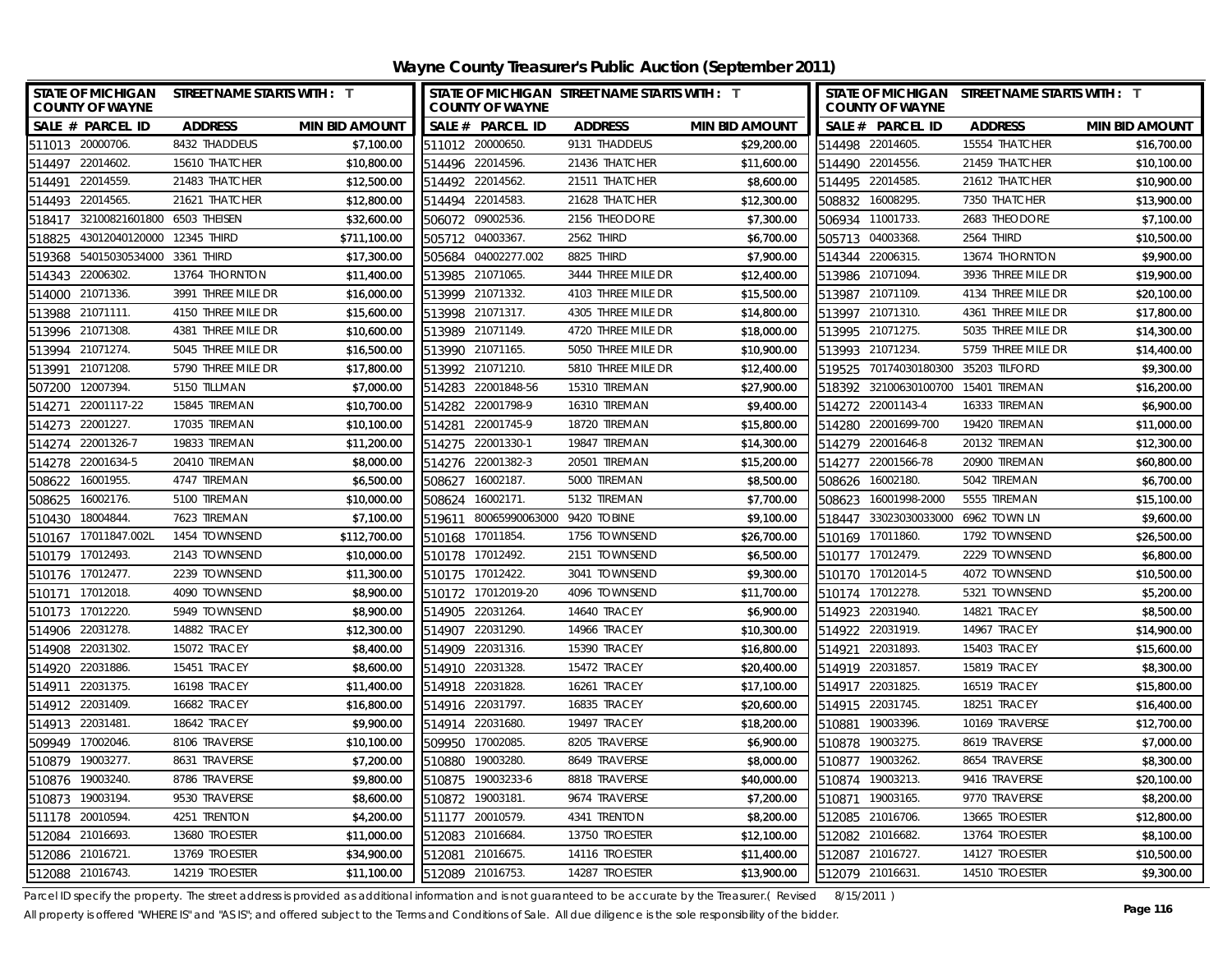| <b>STATE OF MICHIGAN</b><br><b>COUNTY OF WAYNE</b> | <b>STREET NAME STARTS WITH : T</b> |                       |                 | <b>COUNTY OF WAYNE</b>          | STATE OF MICHIGAN STREET NAME STARTS WITH : T |                       | STATE OF MICHIGAN STREET NAME STARTS WITH : T<br><b>COUNTY OF WAYNE</b> |                                  |                                        |                       |
|----------------------------------------------------|------------------------------------|-----------------------|-----------------|---------------------------------|-----------------------------------------------|-----------------------|-------------------------------------------------------------------------|----------------------------------|----------------------------------------|-----------------------|
| SALE # PARCEL ID                                   | <b>ADDRESS</b>                     | <b>MIN BID AMOUNT</b> |                 | SALE # PARCEL ID                | <b>ADDRESS</b>                                | <b>MIN BID AMOUNT</b> |                                                                         | SALE # PARCEL ID                 | <b>ADDRESS</b>                         | <b>MIN BID AMOUNT</b> |
| 512090 21016778.                                   | 14647 TROESTER                     | \$8,200.00            |                 | 512091 21016779.                | 14653 TROESTER                                | \$5,700.00            |                                                                         | 512078 21016620.                 | 14666 TROESTER                         | \$7,000.00            |
| 512077 21016617.                                   | 14688 TROESTER                     | \$10,900.00           |                 | 512076 21016612.                | 14800 TROESTER                                | \$11,700.00           |                                                                         | 512075 21016607.                 | 14842 TROESTER                         | \$10,800.00           |
| 512074 21016599.                                   | 14898 TROESTER                     | \$9,500.00            |                 | 512073 21016597.                | 14918 TROESTER                                | \$8,800.00            |                                                                         | 512072 21016595.                 | 15010 TROESTER                         | \$13,000.00           |
| 512092 21016829.                                   | 15401 TROESTER                     | \$28,700.00           |                 | 512093 21016835.                | 15451 TROESTER                                | \$19,900.00           |                                                                         | 512094 21016838.                 | 15477 TROESTER                         | \$16,200.00           |
| 60003990001006<br>519441                           | trolley ind Dr                     | \$13,500.00           |                 |                                 | 518624 41003050129000 2124 TROWBRIDGE         | \$19,600.00           |                                                                         |                                  | 518625 41003050132000 2142 TROWBRIDGE  | \$8,700.00            |
| 01003327<br>505383                                 | 259 TROWBRIDGE                     | \$9,800.00            | 519075          |                                 | 44020020156000 26331 TROWBRIDGE               | \$8,500.00            |                                                                         |                                  | 519074 44020020143000 26442 TROWBRIDGE | \$8,500.00            |
| 01003334<br>505384                                 | 331 TROWBRIDGE                     | \$6,700.00            |                 |                                 | 518662 41008010348000 5116 TROWBRIDGE         | \$9,600.00            |                                                                         |                                  | 518661 41008010347000 5122 TROWBRIDGE  | \$16,400.00           |
| 518659                                             | 41008010292000 5123 TROWBRIDGE     | \$20,100.00           |                 |                                 | 518660 41008010326000 5248 TROWBRIDGE         | \$13,700.00           |                                                                         | 519453 60012020023000 6707 TROY  |                                        | \$29,300.00           |
| 08000402.001<br>505802                             | 1753 TRUMBULL                      | \$18,500.00           | 505970          | 08005922.001                    | 3111 TRUMBULL                                 | \$10,900.00           |                                                                         | 505972 08005922.003              | 3111 TRUMBULL                          | \$15,600.00           |
| 08005922.002<br>505971                             | 3111 TRUMBULL                      | \$10,900.00           | 509304          | 16026688                        | 12786 TULLER                                  | \$14,700.00           | 509305                                                                  | 16026695.                        | 13138 TULLER                           | \$8,200.00            |
| 16027173.<br>509326                                | 13153 TULLER                       | \$10,100.00           | 509306          | 16026735.                       | 13900 TULLER                                  | \$11,000.00           | 509325                                                                  | 16027131                         | 13931 TULLER                           | \$10,000.00           |
| 16026759.<br>509307                                | 14572 TULLER                       | \$10,700.00           | 509324          | 16027093.                       | 14821 TULLER                                  | \$13,800.00           | 509308                                                                  | 16026791                         | 14896 TULLER                           | \$8,000.00            |
| 16027045-6<br>509323                               | 15505 TULLER                       | \$13,300.00           | 509309          | 16026835.                       | 15740 TULLER                                  | \$15,300.00           | 509310                                                                  | 16026856.                        | 15908 TULLER                           | \$16,000.00           |
| 16026861<br>509311                                 | 16134 TULLER                       | \$12,000.00           | 509322          | 16027003-4                      | 16177 TULLER                                  | \$11,000.00           | 509312                                                                  | 16026871                         | 16194 TULLER                           | \$11,600.00           |
| 16026876<br>509313                                 | 16224 TULLER                       | \$16,300.00           | 509321          | 16026994.                       | 16237 TULLER                                  | \$9,500.00            | 509320                                                                  | 16026990.                        | 16261 TULLER                           | \$11,000.00           |
| 509319 16026973.                                   | <b>16571 TULLER</b>                | \$13,000.00           | 509318          | 16026967                        | 16629 TULLER                                  | \$10,300.00           | 509314                                                                  | 16026916.                        | 16694 TULLER                           | \$10,200.00           |
| 16026923.<br>509315                                | 16736 TULLER                       | \$13,800.00           |                 | 509316 16026933.                | 16800 TULLER                                  | \$10,300.00           | 509317 16026937                                                         |                                  | 16807 TULLER                           | \$8,200.00            |
| 509978 17004098                                    | 8135 TUMEY                         | \$7,600.00            |                 | 509979 17004099.                | 8141 TUMEY                                    | \$17,300.00           |                                                                         | 509980 17004100.                 | 8151 TUMEY                             | \$8,100.00            |
| 16028131<br>509352                                 | 13599 TURNER                       | \$7,600.00            |                 | 509327 16027339.                | 13952 TURNER                                  | \$8,800.00            |                                                                         | 509351 16028109.                 | 14555 TURNER                           | \$10,200.00           |
| 16028062<br>509350                                 | 15363 TURNER                       | \$15,800.00           | 509328          | 16027418.                       | 15492 TURNER                                  | \$6,500.00            |                                                                         | 509329 16027423.                 | 15702 TURNER                           | \$12,200.00           |
| 509330<br>16027424                                 | <b>15710 TURNER</b>                | \$8,200.00            | 509331          | 16027426.                       | 15724 TURNER                                  | \$22,800.00           | 509349                                                                  | 16028022.                        | 15817 TURNER                           | \$12,700.00           |
| 509332<br>16027443.                                | 15866 TURNER                       | \$16,800.00           | 509348          | 16028003.                       | <b>16141 TURNER</b>                           | \$19,500.00           |                                                                         | 509347 16027984.                 | <b>16255 TURNER</b>                    | \$8,100.00            |
| 16027476.<br>509333                                | 16264 TURNER                       | \$13,800.00           |                 | 509334 16027483.                | 16532 TURNER                                  | \$7,800.00            | 509335                                                                  | 16027489.                        | 16574 TURNER                           | \$9,600.00            |
| 16027507<br>509336                                 | <b>16694 TURNER</b>                | \$15,300.00           | 509337          | 16027527.                       | <b>16816 TURNER</b>                           | \$14,300.00           |                                                                         | 518882 43017020080000 124 TUXEDO |                                        | \$17,500.00           |
| 43017020078000 136 TUXEDO<br>518881                |                                    | \$10,300.00           | 518880          | 43017020069001                  | 180 TUXEDO                                    | \$8,700.00            | 505881                                                                  | 08003511.                        | 1926 TUXEDO                            | \$7,200.00            |
| 505876 08003443.                                   | 1993 TUXEDO                        | \$10,100.00           | 505877          | 08003444.                       | 2001 TUXEDO                                   | \$30,000.00           |                                                                         | 505878 08003450.                 | 2227 TUXEDO                            | \$7,700.00            |
| 08003484<br>505880                                 | 2270 TUXEDO                        | \$19,600.00           |                 | 505879 08003471.                | 2358 TUXEDO                                   | \$8,000.00            | 506823                                                                  | 10003287                         | 2450 TUXEDO                            | \$14,200.00           |
| 10003285<br>506822                                 | 2462 TUXEDO                        | \$9,400.00            | 506821          | 10003275.                       | 2526 TUXEDO                                   | \$12,500.00           | 506820                                                                  | 10003273.                        | 2546 TUXEDO                            | \$12,000.00           |
| 10003269<br>506819                                 | 2624 TUXEDO                        | \$12,300.00           | 506818          | 10003262.                       | 2676 TUXEDO                                   | \$15,200.00           | 506816                                                                  | 10003249.                        | 2743 TUXEDO                            | \$16,800.00           |
| 10003250<br>506817                                 | 2751 TUXEDO                        | \$13,300.00           | 507065          | 12003492.                       | 2935 TUXEDO                                   | \$7,800.00            | 507068                                                                  | 12003562.                        | 3002 TUXEDO                            | \$18,700.00           |
| 12003559<br>507067                                 | 3024 TUXEDO                        | \$7,700.00            |                 | 507066 12003515-6               | 3257 TUXEDO                                   | \$5,100.00            |                                                                         | 508083 14004078.                 | 3728 TUXEDO                            | \$16,300.00           |
| 43018110024000 377 TUXEDO<br>518896                |                                    | \$9,200.00            | 508082          | 14004072.                       | 3776 TUXEDO                                   | \$12,600.00           |                                                                         | 508073 14004006.                 | 4013 TUXEDO                            | \$13,800.00           |
| 508074 14004012.                                   | 4045 TUXEDO                        | \$6,700.00            | 508081 14004054 |                                 | 4048 TUXEDO                                   | \$15,500.00           |                                                                         | 508075 14004025.                 | 4235 TUXEDO                            | \$14,400.00           |
| 508080 14004038.                                   | 4262 TUXEDO                        | \$10,800.00           |                 | 508079 14004037                 | 4268 TUXEDO                                   | \$18,200.00           |                                                                         | 508078 14004036.                 | 4276 TUXEDO                            | \$10,400.00           |
| 508077 14004035.                                   | 4282 TUXEDO                        | \$11,700.00           | 508076 14004032 |                                 | 4283 TUXEDO                                   | \$12,500.00           |                                                                         | 518883 43017020096000 46 TUXEDO  |                                        | \$15,900.00           |
| 16005606<br>508759                                 | 5137 TUXEDO                        | \$7,500.00            | 508760 16005611 |                                 | 5173 TUXEDO                                   | \$13,400.00           |                                                                         | 518879 43017020017000 55 TUXEDO  |                                        | \$20,900.00           |
| 16005631<br>508761                                 | 7111 TUXEDO                        | \$15,300.00           |                 | 508763 16005670.                | 7116 TUXEDO                                   | \$11,500.00           |                                                                         | 508762 16005662.                 | 7170 TUXEDO                            | \$13,300.00           |
| 43012010155000 120 TYLER<br>518805                 |                                    | \$11,100.00           |                 | 518806 43012010158000 134 TYLER |                                               | \$11,800.00           |                                                                         | 514357 22006828-33               | 13660 TYLER                            | \$20,500.00           |
| 514356 22006822.                                   | 13712 TYLER                        | \$9,400.00            |                 | 505912 08004386.                | 2309 TYLER                                    | \$16,000.00           |                                                                         | 505913 08004395.                 | 2324 TYLER                             | \$10,000.00           |
| 518807 43012010187000 234 TYLER                    |                                    | \$11,700.00           |                 | 506876 10004137.                | <b>2510 TYLER</b>                             | \$10,300.00           | 506875 10004133.                                                        |                                  | 2626 TYLER                             | \$18,400.00           |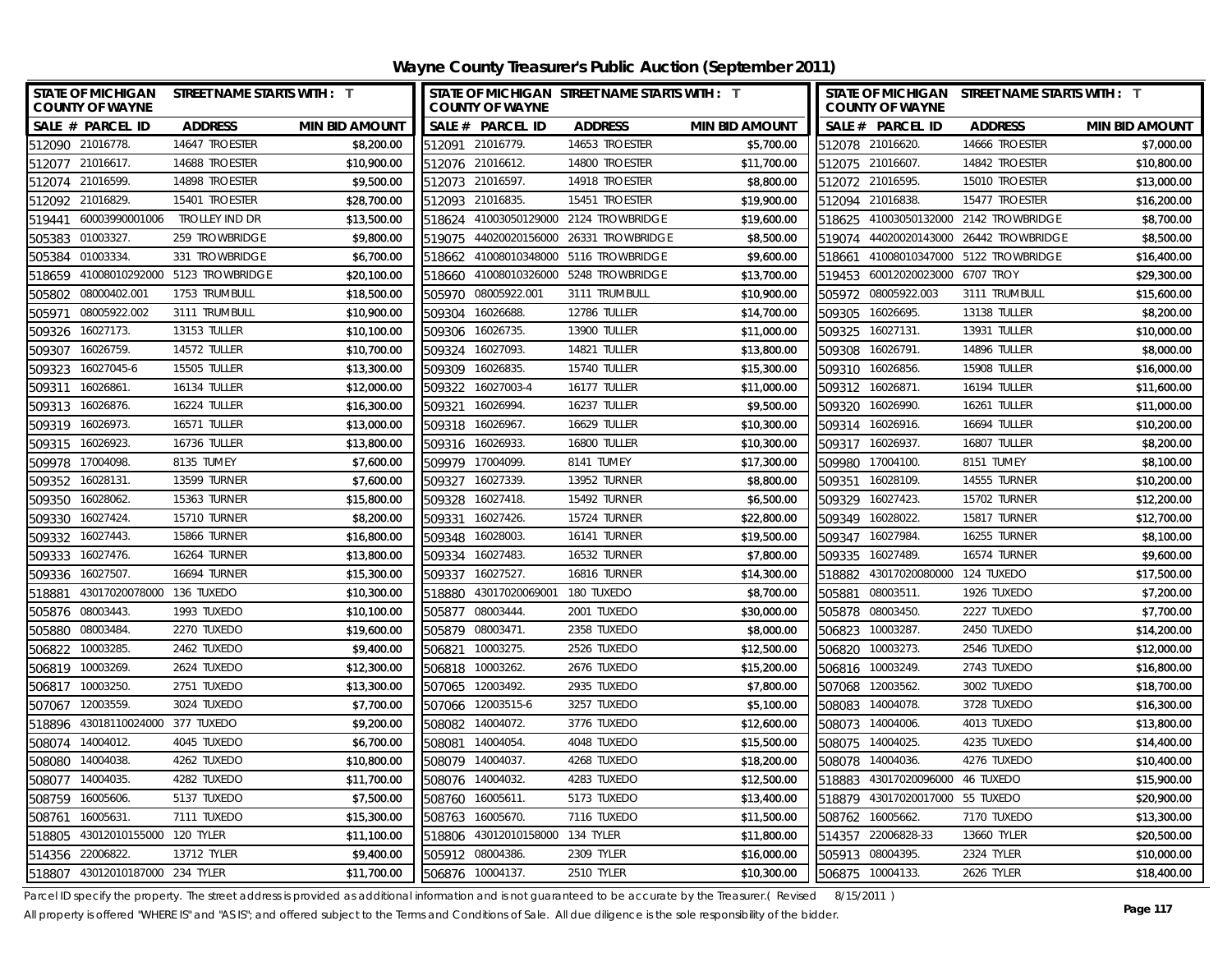**Wayne County Treasurer's Public Auction (September 2011)**

| <b>STATE OF MICHIGAN</b><br><b>COUNTY OF WAYNE</b> | STREET NAME STARTS WITH : | STATE OF MICHIGAN STREET NAME STARTS WITH : 1<br><b>COUNTY OF WAYNE</b> |        |                         |                |                       | <b>STATE OF MICHIGAN</b><br>STREET NAME STARTS WITH :<br><b>COUNTY OF WAYNE</b> |                  |                |                       |
|----------------------------------------------------|---------------------------|-------------------------------------------------------------------------|--------|-------------------------|----------------|-----------------------|---------------------------------------------------------------------------------|------------------|----------------|-----------------------|
| <b>SALE # PARCEL ID</b>                            | <b>ADDRESS</b>            | <b>MIN BID AMOUNT</b>                                                   | SALE # | <b>PARCEL ID</b>        | <b>ADDRESS</b> | <b>MIN BID AMOUNT</b> | SALE#                                                                           | <b>PARCEL ID</b> | <b>ADDRESS</b> | <b>MIN BID AMOUNT</b> |
| 10004103.<br>506873                                | 2703 TYLER                | \$8,300.00                                                              | 506874 | 10004107.               | 2731 TYLER     | \$14,100.00           | 507113                                                                          | 12004338.        | 3236 TYLER     | \$7,400.00            |
| 507110 12004304.                                   | 3245 TYLER                | \$9,800.00                                                              | .15071 | 12004315.               | 3323 TYLER     | \$11,800.00           |                                                                                 | 507112 12004319. | 3351 TYLER     | \$18,700.00           |
| 14005339.<br>508118                                | 3740 TYLER                | \$13,300.00                                                             | 508109 | 14005231.               | 3741 TYLER     | \$10,200.00           |                                                                                 | 508110 14005242. | 3817 TYLER     | \$12,100.00           |
| 14005256.<br>508111                                | 4075 TYLER                | \$9,800.00                                                              | 508112 | 14005258.               | 4089 TYLER     | \$18,200.00           | 508117                                                                          | 14005308.        | 4216 TYLER     | \$14,100.00           |
| 14005264.<br>508113                                | <b>TYLER</b><br>4231      | \$6,800.00                                                              | 508116 | 14005303.               | 4254 TYLER     | \$15,600.00           | 508115                                                                          | 14005298.        | 4288 TYLER     | \$10,500.00           |
| 14005291<br>508114                                 | 4336 TYLER                | \$15,000.00                                                             | 518808 | 43012010239000 87 TYLER |                | \$11,200.00           |                                                                                 |                  |                |                       |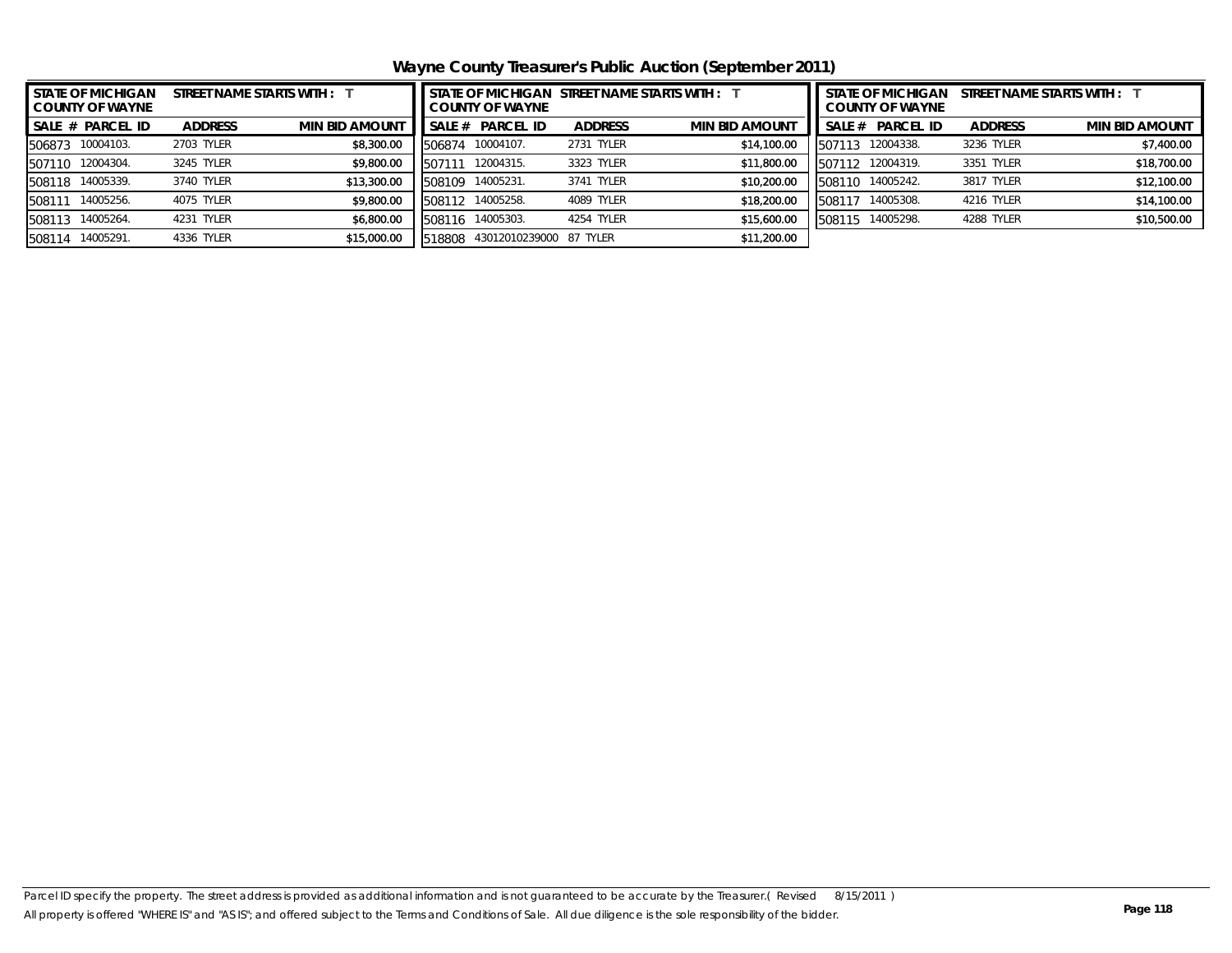**Wayne County Treasurer's Public Auction (September 2011)**

| <b>I STATE OF MICHIGAN</b><br>STREET NAME STARTS WITH : U<br><b>COUNTY OF WAYNE</b> |                         |                    |                       |        | <b>COUNTY OF WAYNE</b>     | STATE OF MICHIGAN STREET NAME STARTS WITH : U |                       | <b>STATE OF MICHIGAN</b><br>STREET NAME STARTS WITH : U<br><b>COUNTY OF WAYNE</b> |                                |                    |                       |  |
|-------------------------------------------------------------------------------------|-------------------------|--------------------|-----------------------|--------|----------------------------|-----------------------------------------------|-----------------------|-----------------------------------------------------------------------------------|--------------------------------|--------------------|-----------------------|--|
|                                                                                     | SALE # PARCEL ID        | <b>ADDRESS</b>     | <b>MIN BID AMOUNT</b> | SALE # | <b>PARCEL ID</b>           | <b>ADDRESS</b>                                | <b>MIN BID AMOUNT</b> | SALE #                                                                            | PARCEL ID                      | <b>ADDRESS</b>     | <b>MIN BID AMOUNT</b> |  |
| 514441                                                                              | 22012531.               | 22209 ULSTER       | \$13,200.00           | 50871  | 16004092.                  | 5107 UNDERWOOD                                | \$15,400.00           |                                                                                   | 518529 34005030089000 35 UNION |                    | \$10,300.00           |  |
| 518530                                                                              | 34005030095000 47 UNION |                    | \$9,200.00            | 518528 | 34005030059000 42 UNION ST |                                               | \$18,100.00           |                                                                                   | 518358 30009010270000          | 14994 UNIVERSITY   | \$18,100.00           |  |
|                                                                                     | 514184 21077536.018     | 4147 UNIVERSITY PL | \$15,100.00           | 514176 | 21077310.010               | 4170 UNIVERSITY PL                            | \$13,800.00           |                                                                                   | 514183 21077530.               | 4567 UNIVERSITY PL | \$12,500.00           |  |
|                                                                                     | 514182 21077516.        | 4873 UNIVERSITY PL | \$19,400.00           | 514181 | 21077501.                  | 5231 UNIVERSITY PL                            | \$16,500.00           |                                                                                   | 514177 21077348.               | 5260 UNIVERSITY PL | \$29,200.00           |  |
|                                                                                     | 514178 21077365.        | 5572 UNIVERSITY PL | \$16,000.00           | 514179 | 21077373.                  | 5774 UNIVERSITY PL                            | \$18,600.00           | 514180                                                                            | 21077431.                      | 6369 UNIVERSITY PL | \$11,400.00           |  |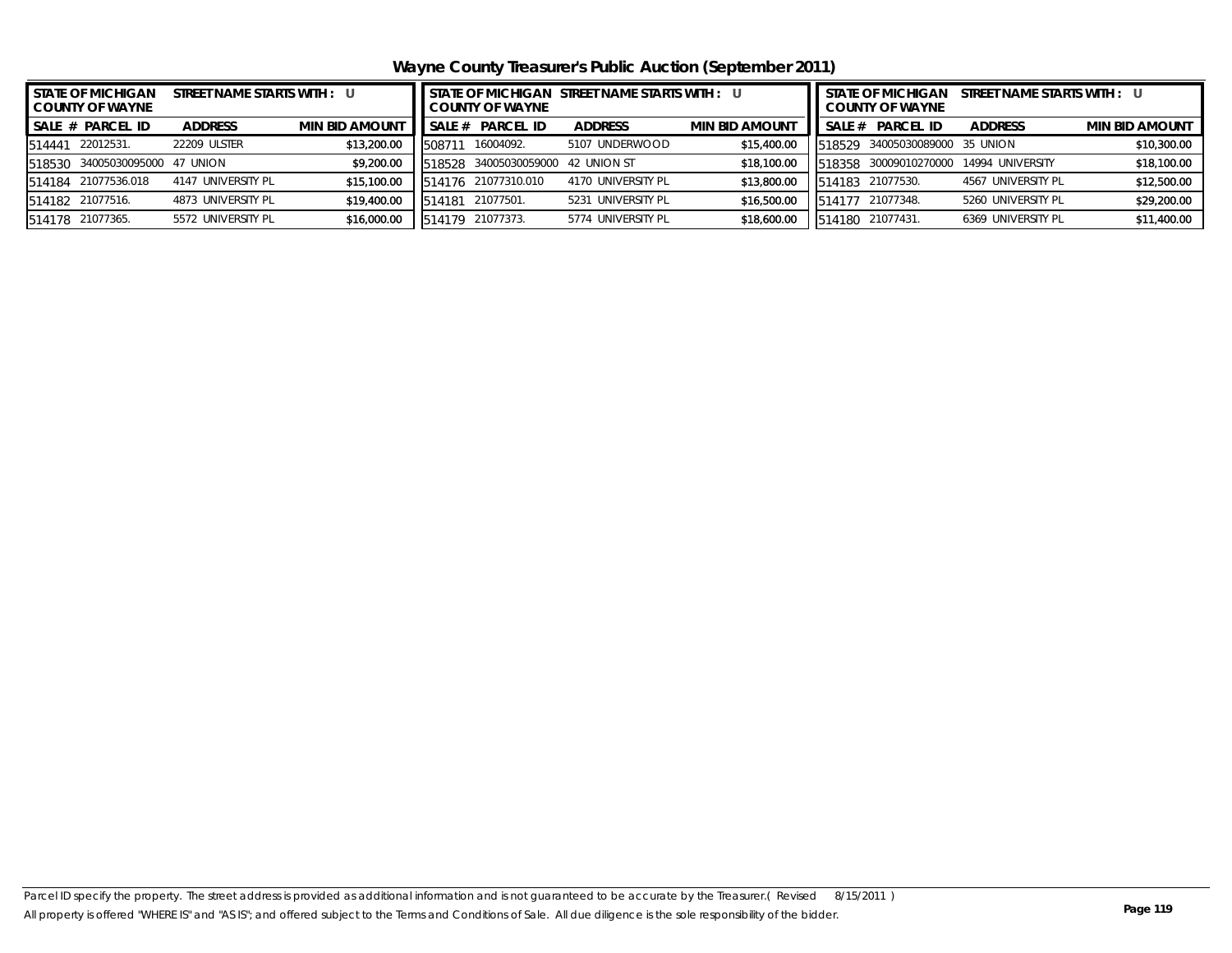| STATE OF MICHIGAN STREET NAME STARTS WITH : V<br><b>COUNTY OF WAYNE</b> |             |                  | <b>COUNTY OF WAYNE</b> | STATE OF MICHIGAN STREET NAME STARTS WITH : V |                       |        | <b>COUNTY OF WAYNE</b>             | STATE OF MICHIGAN STREET NAME STARTS WITH : V |                       |
|-------------------------------------------------------------------------|-------------|------------------|------------------------|-----------------------------------------------|-----------------------|--------|------------------------------------|-----------------------------------------------|-----------------------|
| SALE # PARCEL ID<br><b>ADDRESS</b><br><b>MIN BID AMOUNT</b>             |             |                  | SALE # PARCEL ID       | <b>ADDRESS</b>                                | <b>MIN BID AMOUNT</b> |        | SALE # PARCEL ID                   | <b>ADDRESS</b>                                | <b>MIN BID AMOUNT</b> |
| 519431 58092010072001 0 VACANT ARSENAL                                  | \$8,200.00  |                  |                        | 519536 73032010649000 0 VACANT FERRY          | \$8,300.00            |        |                                    | 519538 73032010651000 0 VACANT FERRY          | \$8,600.00            |
| 519537 73032010650000 0 VACANT FERRY                                    | \$8,300.00  |                  |                        | 519430 58089990007708 0 VACANT INKSTER        | \$25,800.00           |        | 519414 56081990011000 0 VAN BORN   |                                               | \$16,300.00           |
| 518467 33044030020001 24010 VAN BORN                                    | \$48,900.00 |                  |                        | 519448 60009010095001 24331 VAN BORN          | \$15,300.00           |        |                                    | 518461 33043010617300 25442 VAN BORN          | \$73,000.00           |
| 519460 60014990004002 27315 VAN BORN RD                                 | \$26,700.00 | 508721 16004433. |                        | 6377 VAN BUREN                                | \$7,500.00            |        | 508722 16004439.                   | 6411 VAN BUREN                                | \$5,900.00            |
| 508725 16004471.<br>7102 VAN BUREN                                      | \$6,900.00  | 508723 16004449. |                        | 7141 VAN BUREN                                | \$11,200.00           |        | 508724 16004464.                   | 7154 VAN BUREN                                | \$7,800.00            |
| 508910 16012157.<br>5766 VAN COURT                                      | \$6,900.00  | 508911 16012173. |                        | 5862 VAN COURT                                | \$13,200.00           |        | 508917 16012255.                   | 6063 VAN COURT                                | \$8,400.00            |
| 6081 VAN COURT<br>508916 16012253.                                      | \$10,800.00 | 508912 16012204  |                        | 6370 VAN COURT                                | \$9,800.00            |        | 508915 16012224.                   | 6421 VAN COURT                                | \$7,400.00            |
| 16012222.<br>6433 VAN COURT<br>508914                                   | \$9,700.00  | 508913 16012219. |                        | 6451 VAN COURT                                | \$8,500.00            |        | 510123 17009694-5                  | 12400 VAN DYKE                                | \$19,800.00           |
| 17009725<br>13136 VAN DYKE<br>510124                                    | \$8,000.00  | 508399 15005397. |                        | 17843 VAN DYKE                                | \$16,200.00           |        | 508398 15005374.                   | 18401 VAN DYKE                                | \$8,100.00            |
| 15005363<br>18545 VAN DYKE<br>508397                                    | \$10,200.00 | 510125 17009820  |                        | 18624 VAN DYKE                                | \$7,700.00            |        | 510126 17009909-10                 | 19616 VAN DYKE                                | \$10,100.00           |
| 510127 17009918-24<br>19740 VAN DYKE                                    | \$24,300.00 | 510118 17009229. |                        | 2334 VAN DYKE                                 | \$16,100.00           |        | 510119 17009242.                   | 2468 VAN DYKE                                 | \$13,800.00           |
| 510131 17010254<br>2501 VAN DYKE                                        | \$7,200.00  | 510130 17010195  |                        | 3633 VAN DYKE                                 | \$7,400.00            |        | 510129 17010194.                   | 3641 VAN DYKE                                 | \$8,200.00            |
| 3740 VAN DYKE<br>510120 17009317                                        | \$8,600.00  | 510121 17009457  |                        | 6000 VAN DYKE                                 | \$9,600.00            |        | 508400 15005645.                   | 6651 VAN DYKE                                 | \$17,100.00           |
| 17009583.001<br>9330 VAN DYKE<br>510122                                 | \$6,000.00  | 507971           | 14002277.              | 4616 VANCOUVER                                | \$11,000.00           | 507970 | 14002270.                          | 4660 VANCOUVER                                | \$11,700.00           |
| 508659<br>16002777.<br>5039 VANCOUVER                                   | \$7,800.00  | 508660           | 16002781               | 5065 VANCOUVER                                | \$8,100.00            |        | 508663 16002871.                   | 5316 VANCOUVER                                | \$6,600.00            |
| 16002837.<br>5599 VANCOUVER<br>508661                                   | \$16,500.00 |                  | 508662 16002838-9      | 5605 VANCOUVER                                | \$10,100.00           |        | 511015 20000883.                   | 8550 VANDERBILT                               | \$6,300.00            |
| 6782 VARJO<br>15004202<br>508363                                        | \$12,900.00 | 514550           | 22017480.              | 13245 VASSAR                                  | \$48,200.00           |        | 514551 22017501.                   | 13721 VASSAR                                  | \$16,900.00           |
| 14444 VASSAR<br>514552<br>22017539                                      | \$20,600.00 | 517280           | 22097514-5             | 10000 VAUGHAN                                 | \$11,000.00           |        | 517273 22097400.                   | 8316 VAUGHAN                                  | \$15,700.00           |
| 8854 VAUGHAN<br>517274 22097435.                                        | \$11,000.00 | 517275 22097441  |                        | 8896 VAUGHAN                                  | \$18,400.00           |        | 517276 22097443.                   | 8910 VAUGHAN                                  | \$10,400.00           |
| 22097462.<br>9206 VAUGHAN<br>517277                                     | \$11,100.00 | 517278 22097480. |                        | 9320 VAUGHAN                                  | \$15,400.00           |        | 517279 22097503.007L               | 9920 VAUGHAN                                  | \$7,100.00            |
| 17016514.003<br>18430 VEACH<br>510306                                   | \$14,700.00 | 510307           | 17016562               | 20425 VEACH                                   | \$26,200.00           |        | 505990 08008521.                   | 5965 VERMONT                                  | \$7,700.00            |
| 22012589.<br>23828 VERNE<br>514442                                      | \$14,700.00 | 512637           | 21029336.              | 19160 VERONA                                  | \$19,600.00           | 512640 | 21029356.                          | 19301 VERONA                                  | \$10,700.00           |
| 512638 21029347.<br>19320 VERONA                                        | \$17,900.00 | 512639           | 21029352.              | 19333 VERONA                                  | \$12,300.00           | 519511 |                                    | 70019020032000 25784 VERONICA DR              | \$11,200.00           |
| 10001536<br>2686 VICKSBURG<br>506739                                    | \$7,300.00  | 506738           | 10001533               | 2708 VICKSBURG                                | \$8,800.00            |        | 506737 10001523.                   | 2723 VICKSBURG                                | \$7,800.00            |
| 12001697<br>2989 VICKSBURG<br>506988                                    | \$5,400.00  | 506989           | 12001698               | 2995 VICKSBURG                                | \$12,200.00           | 506990 | 12001735.                          | 3322 VICKSBURG                                | \$7,400.00            |
| 14002717.<br>507999<br>3808 VICKSBURG                                   | \$17,800.00 | 507998           | 14002681               | 4051 VICKSBURG                                | \$9,000.00            |        | 519050 44016030026000 175 VINCENT  |                                               | \$27,200.00           |
| 507932 14000300.<br>1706 VINEWOOD                                       | \$9,100.00  |                  | 507929 14000032.001    | 215 VINEWOOD                                  | \$76,600.00           |        |                                    | 519591 80015990006000 35310 VINEWOOD          | \$19,000.00           |
| 519600 80020990026000 35591 VINEWOOD                                    | \$7,400.00  |                  |                        | 519596 80020010123300 35960 VINEWOOD          | \$14,300.00           |        | 508234 14009061                    | 4719 VINEWOOD                                 | \$19,600.00           |
| 14009047.<br>4909 VINEWOOD<br>508233                                    | \$6,700.00  |                  | 508232 14009036-7      | 5011 VINEWOOD                                 | \$6,900.00            |        | 508231 14008966.                   | 6337 VINEWOOD                                 | \$6,000.00            |
| 508230 14008964<br>6351 VINEWOOD                                        | \$13,000.00 | 507220 12010324  |                        | 6526 VINEWOOD                                 | \$7,800.00            |        | 507221 12010326.                   | 6544 VINEWOOD                                 | \$10,800.00           |
| 9146 VINTON<br>510886 19004115.                                         | \$9,700.00  | 510447 18005930. |                        | 10028 VIOLETLAWN                              | \$9,400.00            |        | 510444 18005878.                   | 10141 VIOLETLAWN                              | \$8,000.00            |
| 510445 18005879.<br>10151 VIOLETLAWN                                    | \$4,900.00  | 510446 18005891  |                        | 10381 VIOLETLAWN                              | \$7,200.00            |        | 519585 79049050041002 10011 VIRGIL |                                               | \$9,900.00            |
| 505738 06001772<br>1401 VIRGINIA PARK                                   | \$6,600.00  | 505739 06001802  |                        | 1480 VIRGINIA PARK                            | \$13,300.00           |        | 505811 08001985.                   | 1733 VIRGINIA PARK                            | \$7,500.00            |
| 505812 08002024<br>1968 VIRGINIA PARK                                   | \$17,900.00 | 506740 10001553  |                        | 2265 VIRGINIA PARK                            | \$7,300.00            |        | 506742 10001613.                   | 2540 VIRGINIA PARK                            | \$10,400.00           |
| 506741 10001587<br>2725 VIRGINIA PARK                                   | \$11,300.00 | 506991 12001789  |                        | 2989 VIRGINIA PARK                            | \$10,600.00           |        | 506997 12001844.002L               | 3200 VIRGINIA PARK                            | \$11,500.00           |
| 12001801<br>3219 VIRGINIA PARK<br>506992                                | \$9,500.00  | 506996 12001839  |                        | 3232 VIRGINIA PARK                            | \$12,500.00           |        | 506995 12001838.                   | 3238 VIRGINIA PARK                            | \$11,800.00           |
| 506993<br>12001818<br>3327 VIRGINIA PARK                                | \$9,800.00  | 506994 12001823  |                        | 3340 VIRGINIA PARK                            | \$7,200.00            | 508007 | 14002803.                          | 3730 VIRGINIA PARK                            | \$10,700.00           |
| 508000 14002735.<br>3775 VIRGINIA PARK                                  | \$8,000.00  | 508006 14002796  |                        | 3780 VIRGINIA PARK                            | \$8,100.00            |        | 508005 14002791.                   | 3812 VIRGINIA PARK                            | \$5,000.00            |
| 508001 14002750.<br>4051 VIRGINIA PARK                                  | \$15,900.00 | 508004 14002786  |                        | 4086 VIRGINIA PARK                            | \$15,600.00           |        | 508002 14002755.                   | 4087 VIRGINIA PARK                            | \$7,300.00            |
| 508003 14002756<br>4095 VIRGINIA PARK                                   | \$18,900.00 | 505676 04001911  |                        | 740 VIRGINIA PARK                             | \$26,400.00           |        | 505675 04001900.                   | 918 VIRGINIA PARK                             | \$7,600.00            |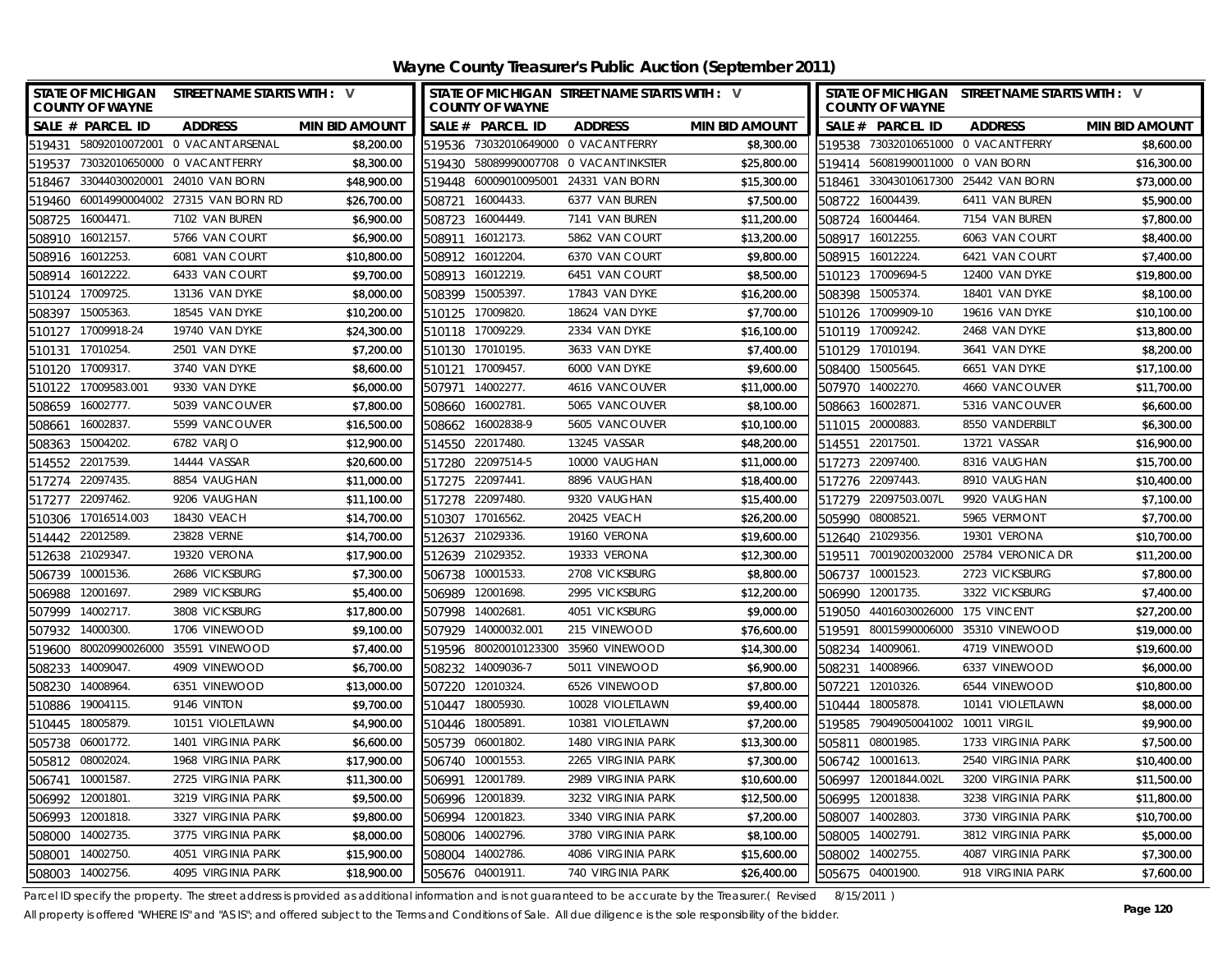**Wayne County Treasurer's Public Auction (September 2011)**

| <b>I STATE OF MICHIGAN</b><br>STREET NAME STARTS WITH : V<br>COUNTY OF WAYNE |                                  |                |                       | STATE OF MICHIGAN STREET NAME STARTS WITH : V<br><b>COUNTY OF WAYNE</b> |                                  |                |                       |  | STATE OF MICHIGAN STREET NAME STARTS WITH : V<br><b>II COUNTY OF WAYNE</b> |                                      |                       |  |  |
|------------------------------------------------------------------------------|----------------------------------|----------------|-----------------------|-------------------------------------------------------------------------|----------------------------------|----------------|-----------------------|--|----------------------------------------------------------------------------|--------------------------------------|-----------------------|--|--|
|                                                                              | I SALE # PARCEL ID               | <b>ADDRESS</b> | <b>MIN BID AMOUNT</b> |                                                                         | SALE # PARCEL ID                 | <b>ADDRESS</b> | <b>MIN BID AMOUNT</b> |  | SALE # PARCEL ID                                                           | <b>ADDRESS</b>                       | <b>MIN BID AMOUNT</b> |  |  |
|                                                                              | 511320 20018611-9                | 12000 VISGER   | \$18,900.00           |                                                                         | 519322 50009010001300 282 VISGER |                | \$90,400.00           |  | 518505 34001070461000 355 VISGER                                           |                                      | \$9,400.00            |  |  |
|                                                                              | 518499 34001060412000 395 VISGER |                | \$12,900.00           |                                                                         | 518494 34001050005000 439 VISGER |                | \$22,800.00           |  | 518482 34001010001000 599 VISGER                                           |                                      | \$29,200.00           |  |  |
|                                                                              | 518523 34004040141001 62 VISGER  |                | \$20,100.00           |                                                                         | 1518525 34005020014000 79 VISGER |                | \$6,700.00            |  |                                                                            | 519438 59078990017000 20124 VREELAND | \$11,800.00           |  |  |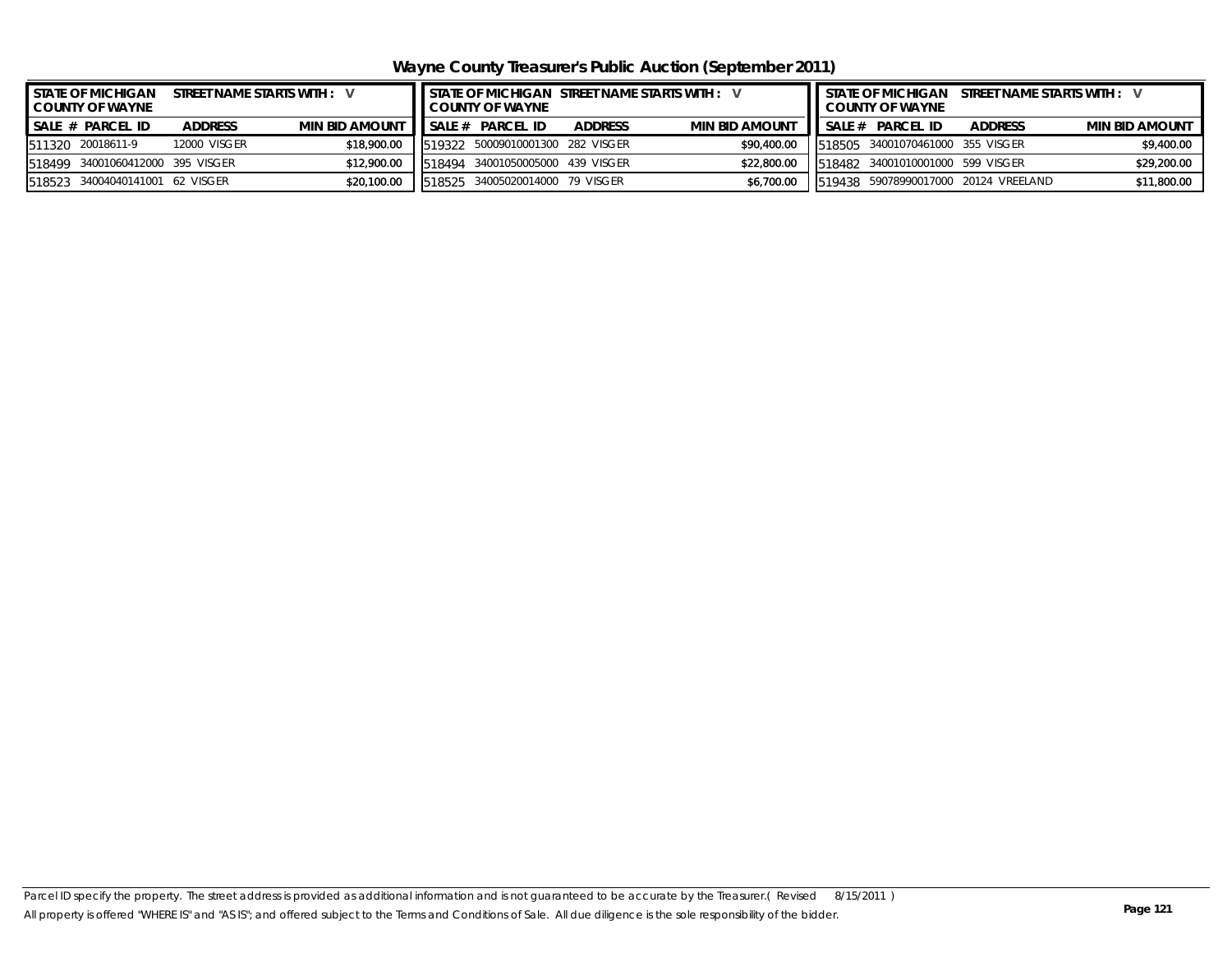| <b>STATE OF MICHIGAN</b><br>STREET NAME STARTS WITH : W<br><b>COUNTY OF WAYNE</b> |                       | <b>COUNTY OF WAYNE</b> | STATE OF MICHIGAN STREET NAME STARTS WITH : W |                       | STATE OF MICHIGAN STREET NAME STARTS WITH : W<br><b>COUNTY OF WAYNE</b> |                     |                       |
|-----------------------------------------------------------------------------------|-----------------------|------------------------|-----------------------------------------------|-----------------------|-------------------------------------------------------------------------|---------------------|-----------------------|
| SALE # PARCEL ID<br><b>ADDRESS</b>                                                | <b>MIN BID AMOUNT</b> | SALE # PARCEL ID       | <b>ADDRESS</b>                                | <b>MIN BID AMOUNT</b> | SALE # PARCEL ID                                                        | <b>ADDRESS</b>      | <b>MIN BID AMOUNT</b> |
| 505580 02000841.001<br>477 W ALEXANDRINE                                          | \$16,300.00           | 505673 04000793        | 667 W ALEXANDRINE                             | \$75,100.00           | 505401 01004576.                                                        | 118 W ARIZONA       | \$13,900.00           |
| 505400 01004566.<br>81 W ARIZONA                                                  | \$9,900.00            | 505963 08005730.       | 1732 W BETHUNE                                | \$12,900.00           | 505762 06002603.                                                        | 1485 W BOSTON BLVD  | \$35,500.00           |
| 505861 08003107<br>1736 W BOSTON BLVD                                             | \$13,200.00           | 505860 08003072.       | 1919 W BOSTON BLVD                            | \$25,800.00           | 506794 10002756.                                                        | 2215 W BOSTON BLVD  | \$30,000.00           |
| 506795 10002776.<br>2485 W BOSTON BLVD                                            | \$41,700.00           | 506796 10002780.       | 2525 W BOSTON BLVD                            | \$50,500.00           | 505524 01006903.002L                                                    | 110 W BRENTWOOD     | \$14,400.00           |
| 505523 01006893.<br>212 W BRENTWOOD                                               | \$8,300.00            | 505522 01006885        | 424 W BRENTWOOD                               | \$11,200.00           | 505506 01006797.                                                        | 441 W BRENTWOOD     | \$11,200.00           |
| 505521<br>01006878.<br>474 W BRENTWOOD                                            | \$40,800.00           | 505507 01006810.       | 531 W BRENTWOOD                               | \$9,600.00            | 505508 01006812.                                                        | 547 W BRENTWOOD     | \$12,600.00           |
| 505509 01006816.<br>571 W BRENTWOOD                                               | \$13,500.00           | 505510 01006819.       | 595 W BRENTWOOD                               | \$11,200.00           | 505520 01006859.                                                        | 608 W BRENTWOOD     | \$9,800.00            |
| 615 W BRENTWOOD<br>505511 01006822.                                               | \$12,300.00           | 505519 01006857.       | 622 W BRENTWOOD                               | \$9,600.00            | 505512 01006823.                                                        | 623 W BRENTWOOD     | \$10,000.00           |
| 505518 01006856.<br>628 W BRENTWOOD                                               | \$9,200.00            | 505517 01006855        | 634 W BRENTWOOD                               | \$12,500.00           | 505513 01006826.                                                        | 645 W BRENTWOOD     | \$11,900.00           |
| 01006770.<br>65 W BRENTWOOD<br>505504                                             | \$16,400.00           | 505516 01006849.       | 678 W BRENTWOOD                               | \$13,300.00           | 505514 01006835.                                                        | 707 W BRENTWOOD     | \$11,600.00           |
| 505505 01006771<br>71 W BRENTWOOD                                                 | \$15,900.00           | 505515 01006843.       | 720 W BRENTWOOD                               | \$13,700.00           | 518551 34006060034000 48 W BROADWAY ST                                  |                     | \$10,100.00           |
| 43012020127000 139 W BUENA VISTA<br>518811                                        | \$11,400.00           |                        | 518809 43012020072000 220 W BUENA VISTA       | \$19,000.00           | 518810 43012020093000 243 W BUENA VISTA                                 |                     | \$14,700.00           |
| 12004253.<br>3203 W BUENA VISTA<br>507106                                         | \$14,200.00           | 505966 08005877.001    | 1508 W CANFIELD                               | \$38,400.00           | 505967 08005877.002                                                     | 1512 W CANFIELD     | \$37,700.00           |
| 08005877.003<br>1516 W CANFIELD<br>505968                                         | \$29,900.00           | 505969 08005877.004L   | 1520 W CANFIELD                               | \$31,400.00           | 08001247.<br>505806                                                     | 1744 W CANFIELD     | \$8,400.00            |
| 505579<br>02000444.<br>118 W COLUMBIA                                             | \$8,700.00            | 505403 01004685        | 110 W DAKOTA                                  | \$17,900.00           | 505402<br>01004684                                                      | 118 W DAKOTA        | \$13,600.00           |
| 22008616-7<br>19146 W DAVISON<br>514387                                           | \$7,300.00            | 514386 22008604-5      | 19240 W DAVISON                               | \$9,500.00            | 505918 08004505.                                                        | 1966 W DAVISON      | \$12,000.00           |
| 08004497.<br>2022 W DAVISON<br>505917                                             | \$9,600.00            | 505915 08004462.       | 2023 W DAVISON                                | \$11,800.00           | 505916 08004493-6                                                       | 2042 W DAVISON      | \$28,600.00           |
| 22008554.001<br>21501 W DAVISON<br>514383                                         | \$11,100.00           | 22008554.002<br>514384 | 21515 W DAVISON                               | \$9,300.00            | 22008560.<br>514385                                                     | 21562 W DAVISON     | \$7,400.00            |
| 14005496.<br>3800 W DAVISON<br>508123                                             | \$7,900.00            | 10000656-60<br>506713  | 2541 W EDSEL FORD                             | \$7,500.00            | 510357 18002742.                                                        | 6363 W EDSEL FORD   | \$7,900.00            |
| 18002843.<br>6528 W EDSEL FORD<br>510358                                          | \$14,300.00           | 514583 22018690-2      | 15101 W EIGHT MILE                            | \$27,900.00           | 22018775-6<br>514584                                                    | 15933 W EIGHT MILE  | \$11,500.00           |
| 22018779.004<br>514585<br>16141 W EIGHT MILE                                      | \$32,400.00           | 514586<br>22018916-7   | 18437 W EIGHT MILE                            | \$8,800.00            | 505632<br>02006158.                                                     | 2619 W EIGHT MILE   | \$13,700.00           |
| 09008326-7<br>317 W EIGHT MILE<br>506156                                          | \$10,100.00           | 505633<br>02006197.    | 3305 W EIGHT MILE                             | \$10,700.00           | 508853<br>16009350-2                                                    | 7701 W EIGHT MILE   | \$34,100.00           |
| 505740 06001891<br>1470 W EUCLID                                                  | \$8,000.00            | 505817 08002127.       | 1612 W EUCLID                                 | \$34,500.00           | 505814 08002059.                                                        | 1679 W EUCLID       | \$10,300.00           |
| 505816 08002116.<br>1680 W EUCLID                                                 | \$9,300.00            | 505815 08002062        | 1695 W EUCLID                                 | \$24,100.00           | 506749 10001741.                                                        | 2242 W EUCLID       | \$14,700.00           |
| 10001656.<br>2265 W EUCLID<br>506743                                              | \$13,900.00           | 10001662.<br>506744    | 2305 W EUCLID                                 | \$16,800.00           | 10001733.<br>506748                                                     | 2306 W EUCLID       | \$8,400.00            |
| 506745 10001670.<br>2491 W EUCLID                                                 | \$8,700.00            | 506746 10001681        | 2655 W EUCLID                                 | \$6,400.00            | 506747 10001707                                                         | 2700 W EUCLID       | \$12,400.00           |
| 506998 12001874.<br>2963 W EUCLID                                                 | \$9,100.00            | 507005 12001938.       | 3024 W EUCLID                                 | \$23,300.00           | 506999 12001889                                                         | 3209 W EUCLID       | \$11,200.00           |
| 507004 12001931<br>3214 W EUCLID                                                  | \$9,000.00            | 507000 12001894        | 3239 W EUCLID                                 | \$7,600.00            | 507003 12001921                                                         | 3272 W EUCLID       | \$12,300.00           |
| 507002<br>12001917.<br>3300 W EUCLID                                              | \$21,400.00           | 507001<br>12001910.    | 3347 W EUCLID                                 | \$6,700.00            | 508010 14002881                                                         | 3778 W EUCLID       | \$16,000.00           |
| 508009 14002877.<br>3806 W EUCLID                                                 | \$11,600.00           | 508008 14002868.       | 4046 W EUCLID                                 | \$8,000.00            | 505674 04000983                                                         | 666 W FOREST        | \$20,800.00           |
| 508607 16000310-1<br>5852 W FORT                                                  | \$6,600.00            | 508606 16000309.       | 5882 W FORT                                   | \$19,400.00           | 511019 20001739-44                                                      | 7960 W FORT         | \$41,000.00           |
| 505470 01006373.<br>425 W GOLDEN GATE                                             | \$17,900.00           | 505472 01006406.       | 554 W GOLDEN GATE                             | \$11,700.00           | 505471 01006395.                                                        | 643 W GOLDEN GATE   | \$9,900.00            |
| 518790<br>43009060027000 149 W GRAND                                              | \$12,200.00           | 508225 14008238.       | 1185 W GRAND BLVD                             | \$13,100.00           | 508215 14007938.                                                        | 1230 W GRAND BLVD   | \$6,500.00            |
| 508224 14008223.<br>1255 W GRAND BLVD                                             | \$8,800.00            | 508216 14007961        | 1348 W GRAND BLVD                             | \$12,100.00           | 508223 14008200                                                         | 1353 W GRAND BLVD   | \$20,500.00           |
| 508222 14008195.<br>1375 W GRAND BLVD                                             | \$11,000.00           | 508221 14008188.       | 1401 W GRAND BLVD                             | \$12,500.00           | 508220 14008182.                                                        | 1431 W GRAND BLVD   | \$16,000.00           |
| 508219 14008149.<br>1595 W GRAND BLVD                                             | \$6,900.00            | 508218 14008125        | 1709 W GRAND BLVD                             | \$10,100.00           | 508217 14008111                                                         | 1781 W GRAND BLVD   | \$8,500.00            |
| 12009763.<br>507218<br>576 W GRAND BLVD                                           | \$13,600.00           | 508736<br>16004965.    | 10101 W GRAND RIVER                           | \$7,500.00            | 508737 16004992.004L                                                    | 10551 W GRAND RIVER | \$10,200.00           |
| 508742 16005129-32<br>10614 W GRAND RIVER                                         | \$9,200.00            | 510473<br>18006759.    | 11019 W GRAND RIVER                           | \$16,100.00           | 510474 18006760-4                                                       | 11101 W GRAND RIVER | \$30,600.00           |
| 508741 16005106.<br>11140 W GRAND RIVER                                           | \$20,500.00           | 508740 16005095        | 11750 W GRAND RIVER                           | \$7,200.00            | 510475 18006781-2                                                       | 11803 W GRAND RIVER | \$28,600.00           |
| 508739 16005044-50<br>12178 W GRAND RIVER                                         | \$30.100.00           | 508738 16005038.       | 12240 W GRAND RIVER                           | \$13,400.00           | 514358 22006849-60                                                      | 12755 W GRAND RIVER | \$66,700.00           |

Parcel ID specify the property. The street address is provided as additional information and is not guaranteed to be accurate by the Treasurer.( Revised 8/15/2011)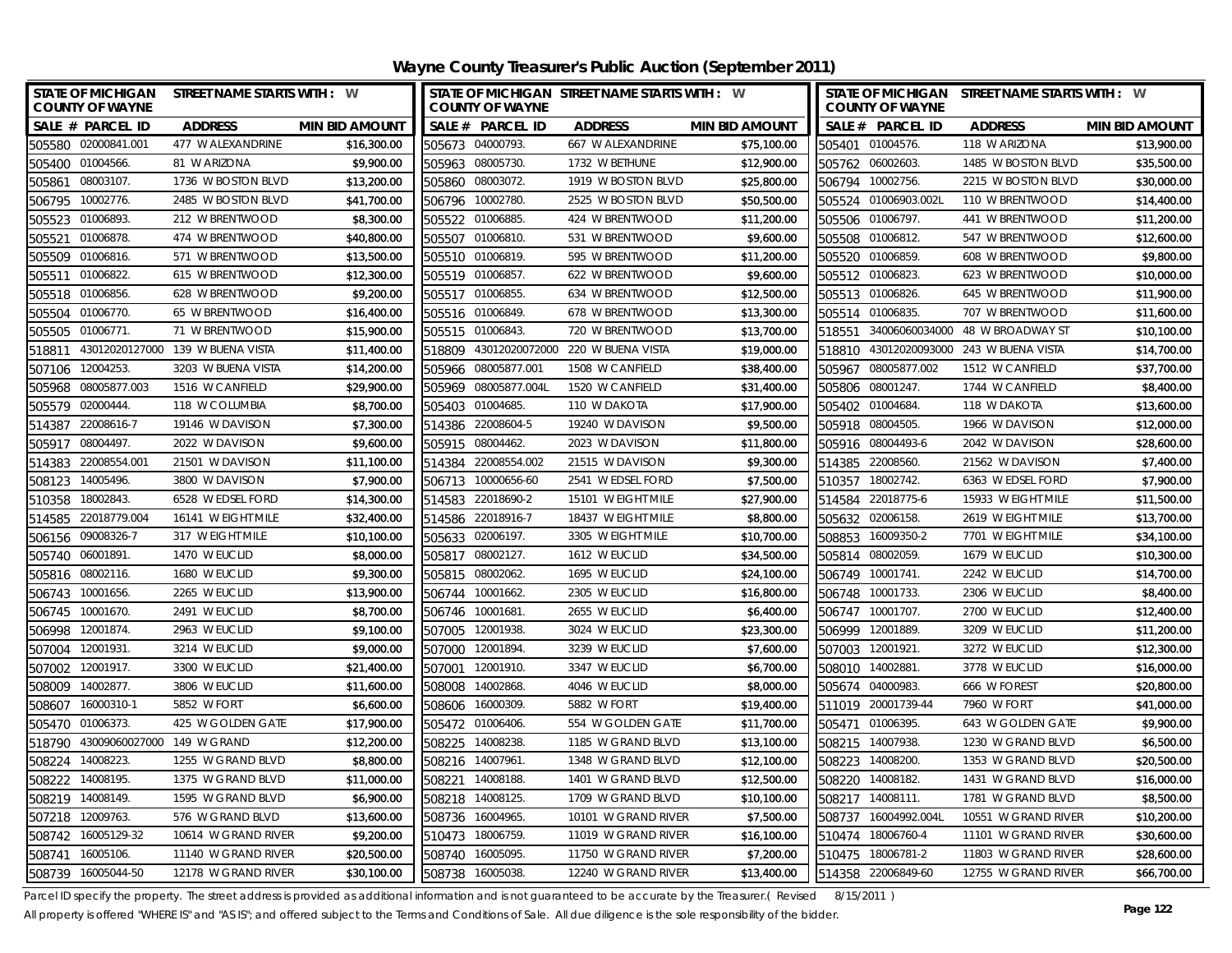| <b>STATE OF MICHIGAN</b><br><b>COUNTY OF WAYNE</b> | STREET NAME STARTS WITH : W          |                       |                     | <b>COUNTY OF WAYNE</b>    | STATE OF MICHIGAN STREET NAME STARTS WITH : W |                       |        | <b>COUNTY OF WAYNE</b> | STATE OF MICHIGAN STREET NAME STARTS WITH : W |                       |
|----------------------------------------------------|--------------------------------------|-----------------------|---------------------|---------------------------|-----------------------------------------------|-----------------------|--------|------------------------|-----------------------------------------------|-----------------------|
| SALE # PARCEL ID                                   | <b>ADDRESS</b>                       | <b>MIN BID AMOUNT</b> | SALE # PARCEL ID    |                           | <b>ADDRESS</b>                                | <b>MIN BID AMOUNT</b> |        | SALE # PARCEL ID       | <b>ADDRESS</b>                                | <b>MIN BID AMOUNT</b> |
| 514381 22008425.                                   | 13100 W GRAND RIVER                  | \$10,100.00           | 514359 22006979-80  |                           | 14101 W GRAND RIVER                           | \$9,700.00            |        | 514360 22007043-8      | 14959 W GRAND RIVER                           | \$22,500.00           |
| 514361 22007054-6                                  | 15041 W GRAND RIVER                  | \$53,300.00           | 514362 22007057.    |                           | 15047 W GRAND RIVER                           | \$8,300.00            |        | 514363 22007071.       | 15215 W GRAND RIVER                           | \$9,200.00            |
| 514364 22007072.                                   | 15221 W GRAND RIVER                  | \$6,700.00            | 514365 22007074.    |                           | 15231 W GRAND RIVER                           | \$6,800.00            |        | 514380 22008281.004    | 15424 W GRAND RIVER                           | \$133,800.00          |
| 514378 22008281.002                                | 15424 W GRAND RIVER                  | \$236,000.00          | 514377 22008281.001 |                           | 15424 W GRAND RIVER                           | \$127,300.00          |        | 514379 22008281.003    | 15424 W GRAND RIVER                           | \$147,000.00          |
| 514366 22007089-90                                 | 15651 W GRAND RIVER                  | \$15,000.00           | 514367 22007134-5   |                           | 16201 W GRAND RIVER                           | \$13,200.00           |        | 514368 22007149-53     | 16331 W GRAND RIVER                           | \$17,300.00           |
| 514369 22007249-50                                 | 18901 W GRAND RIVER                  | \$44,600.00           | 514376 22008033-4   |                           | 19244 W GRAND RIVER                           | \$17,000.00           |        | 514375 22008031.       | 19252 W GRAND RIVER                           | \$7,400.00            |
| 514370 22007365-75                                 | 20455 W GRAND RIVER                  | \$24,900.00           | 514371 22007391     |                           | 20603 W GRAND RIVER                           | \$6,800.00            |        | 514372 22007401-3      | 20655 W GRAND RIVER                           | \$12,900.00           |
| 514452 22013581.                                   | 21420 W GRAND RIVER                  | \$7,000.00            | 514373 22007590-4   |                           | 24451 W GRAND RIVER                           | \$27,700.00           |        | 514374 22007678-84     | 24480 W GRAND RIVER                           | \$38,100.00           |
| 08001146-9<br>505805                               | 4337 W GRAND RIVER                   | \$16,100.00           | 507187 12006090-1   |                           | 6221 W GRAND RIVER                            | \$12,800.00           |        | 507188 12006093.       | 6325 W GRAND RIVER                            | \$35,500.00           |
| 14001642.<br>507943                                | 7748 W GRAND RIVER                   | \$7,400.00            | 507937              | 14001569.                 | 8235 W GRAND RIVER                            | \$9,400.00            |        | 507938 14001573.       | 8447 W GRAND RIVER                            | \$112,400.00          |
| 507939 14001574.                                   | 8461 W GRAND RIVER                   | \$16,700.00           | 508735 16004862.    |                           | 8529 W GRAND RIVER                            | \$7,100.00            |        | 507941 14001606.       | 8700 W GRAND RIVER                            | \$12,600.00           |
| 14001597.<br>507940                                | 8804 W GRAND RIVER                   | \$10,000.00           | 505457 01006014.    |                           | 156 W GREENDALE                               | \$12,800.00           |        | 505456 01006008.       | 216 W GREENDALE                               | \$8,400.00            |
| 01005965.<br>505455                                | 225 W GREENDALE                      | \$11,400.00           | 505458 01006021     |                           | 86 W GREENDALE                                | \$10,100.00           |        | 505464 01006152.       | 114 W GRIXDALE                                | \$27,000.00           |
| 505463<br>01006147.                                | 174 W GRIXDALE                       | \$22,400.00           | 505465 01006157.    |                           | 56 W GRIXDALE                                 | \$17,500.00           |        | 505462 01006104        | 65 W GRIXDALE                                 | \$19,200.00           |
| 505467 01006242.                                   | 141 W HILDALE                        | \$18,000.00           | 505468 01006294.    |                           | 30 W HILDALE                                  | \$19,700.00           |        | 505493 01006645.       | 207 W HOLLYWOOD                               | \$17,400.00           |
| 505494 01006651                                    | 401 W HOLLYWOOD                      | \$10,400.00           | 505495 01006653.    |                           | 419 W HOLLYWOOD                               | \$21,100.00           |        | 505503 01006731.       | 460 W HOLLYWOOD                               | \$9,900.00            |
| 01006667<br>505496                                 | 517 W HOLLYWOOD                      | \$12,800.00           | 505497 01006670.    |                           | 537 W HOLLYWOOD                               | \$16,100.00           |        | 505498 01006682.       | 621 W HOLLYWOOD                               | \$10,700.00           |
| 01006706.<br>505502                                | 634 W HOLLYWOOD                      | \$9,900.00            | 505499 01006684.    |                           | 635 W HOLLYWOOD                               | \$14,900.00           | 505501 | 01006698.              | 690 W HOLLYWOOD                               | \$10,700.00           |
| 01006692.<br>505500                                | 691 W HOLLYWOOD                      | \$11,000.00           | 519310              | 50007070002000 21 W JAMES |                                               | \$18,500.00           |        |                        | 519313 50007130005002 10345 W JEFFERSON       | \$6,200.00            |
| 519316 50008060014000 10430 W JEFFERSON            |                                      | \$11,500.00           |                     |                           | 519318 50008090004002 10549 W JEFFERSON       | \$13,800.00           |        | 519319 50008090010000  | 10579 W JEFFERSON                             | \$10,200.00           |
| 519254                                             | 50004080129000 11186 W JEFFERSON     | \$19,700.00           | 519267              | 50004230001300            | 11392 W JEFFERSON                             | \$11,000.00           | 519266 | 50004180036001         | 11431 W JEFFERSON                             | \$18,000.00           |
| 18000053.<br>510315                                | 7925 W JEFFERSON                     | \$6,000.00            | 511011              | 20000038                  | 8051 W JEFFERSON                              | \$10,500.00           | 519523 |                        | 70162990006000 0 W JEFFERSON AVE              | \$10,500.00           |
| 519522                                             | 70162990005000 33699 W JEFFERSON AVE | \$11,800.00           | 511023 20002184.    |                           | 8167 W LAFAYETTE                              | \$7,100.00            |        | 511024 20002206.       | 8761 W LAFAYETTE                              | \$10,200.00           |
| 505533 01007446.                                   | 715 W LANTZ                          | \$10,600.00           | 505415 01004947     |                           | 122 W LONGWOOD                                | \$10,000.00           |        | 505414 01004944        | 148 W LONGWOOD                                | \$12,100.00           |
| 505413 01004941.                                   | 168 W LONGWOOD                       | \$9,900.00            | 505412 01004940.    |                           | 178 W LONGWOOD                                | \$15,400.00           | 505411 | 01004936.              | 212 W LONGWOOD                                | \$18,900.00           |
| 505410 01004932.                                   | 252 W LONGWOOD                       | \$11,300.00           | 505452 01005826.    |                           | 418 W MARGARET                                | \$8,200.00            | 505451 | 01005816.              | 496 W MARGARET                                | \$9,700.00            |
| 505450 01005813.                                   | 514 W MARGARET                       | \$17,500.00           | 505449 01005761     |                           | 91 W MARGARET                                 | \$15,300.00           |        |                        | 518735 43003010397000 327 W MC NICHOLS        | \$9,600.00            |
| 508825 16008018.                                   | 10305 W MCNICHOLS                    | \$8,000.00            | 508826 16008024-5   |                           | 10329 W MCNICHOLS                             | \$13,400.00           |        | 508830 16008103-6      | 10420 W MCNICHOLS                             | \$11,900.00           |
| 508827<br>16008035-6                               | 10441 W MCNICHOLS                    | \$10,300.00           | 508828 16008050-1   |                           | 10625 W MCNICHOLS                             | \$18,300.00           | 508829 | 16008056-8             | 10709 W MCNICHOLS                             | \$11,100.00           |
| 514446 22012752.                                   | 13039 W MCNICHOLS                    | \$9,300.00            | 514447 22012762.    |                           | 13151 W MCNICHOLS                             | \$11,700.00           |        | 514466 22014130.       | 13200 W MCNICHOLS                             | \$8,900.00            |
| 514465 22014066.                                   | 13820 W MCNICHOLS                    | \$12,300.00           | 514464 22014062-5   |                           | 13826 W MCNICHOLS                             | \$30,300.00           |        | 514463 22014040-3      | 14300 W MCNICHOLS                             | \$18,100.00           |
| 514462 22014035-9                                  | 14320 W MCNICHOLS                    | \$19,600.00           | 514461 22013966-8   |                           | 15914 W MCNICHOLS                             | \$9,900.00            |        | 514460 22013957.       | 15944 W MCNICHOLS                             | \$14,800.00           |
| 514459 22013950-2                                  | 16018 W MCNICHOLS                    | \$13,400.00           | 514458 22013941     |                           | 16120 W MCNICHOLS                             | \$7,700.00            |        | 514457 22013911.       | 16400 W MCNICHOLS                             | \$7,100.00            |
| 514456 22013875.                                   | 17238 W MCNICHOLS                    | \$7,400.00            | 514455 22013864-6   |                           | 17330 W MCNICHOLS                             | \$19,800.00           |        | 514449 22013176-9      | 18441 W MCNICHOLS                             | \$18,300.00           |
| 514450 22013183-5                                  | 18601 W MCNICHOLS                    | \$21,700.00           | 514454 22013761-2   |                           | 18632 W MCNICHOLS                             | \$10,300.00           |        | 514451 22013191        | 18633 W MCNICHOLS                             | \$6,000.00            |
| 514453 22013597.                                   | 20946 W MCNICHOLS                    | \$9,600.00            | 505956 08005559-60  |                           | 2333 W MCNICHOLS                              | \$16,600.00           |        | 505603 02002460.       | 3700 W MCNICHOLS                              | \$14,800.00           |
| 02002519.<br>505604                                | 390 W MCNICHOLS                      | \$4,300.00            | 508823              | 16007931                  | 6345 W MCNICHOLS                              | \$5,100.00            |        | 508824 16007973.       | 7591 W MCNICHOLS                              | \$5,900.00            |
| 508831<br>16008211                                 | 8418 W MCNICHOLS                     | \$10,700.00           | 505421              | 01005209.                 | 129 W MONTANA                                 | \$12,200.00           |        | 505426 01005258.       | 130 W MONTANA                                 | \$25,300.00           |
| 505422 01005213.                                   | 153 W MONTANA                        | \$12,200.00           | 505423 01005214.    |                           | 163 W MONTANA                                 | \$18,500.00           |        | 505424 01005217.       | 181 W MONTANA                                 | \$14,200.00           |
| 505425 01005243.                                   | 228 W MONTANA                        | \$10,900.00           | 505429 01005272.    |                           | 44 W MONTANA                                  | \$9,100.00            |        | 505428 01005268.       | 66 W MONTANA                                  | \$11,400.00           |

Parcel ID specify the property. The street address is provided as additional information and is not guaranteed to be accurate by the Treasurer.(Revised 8/15/2011)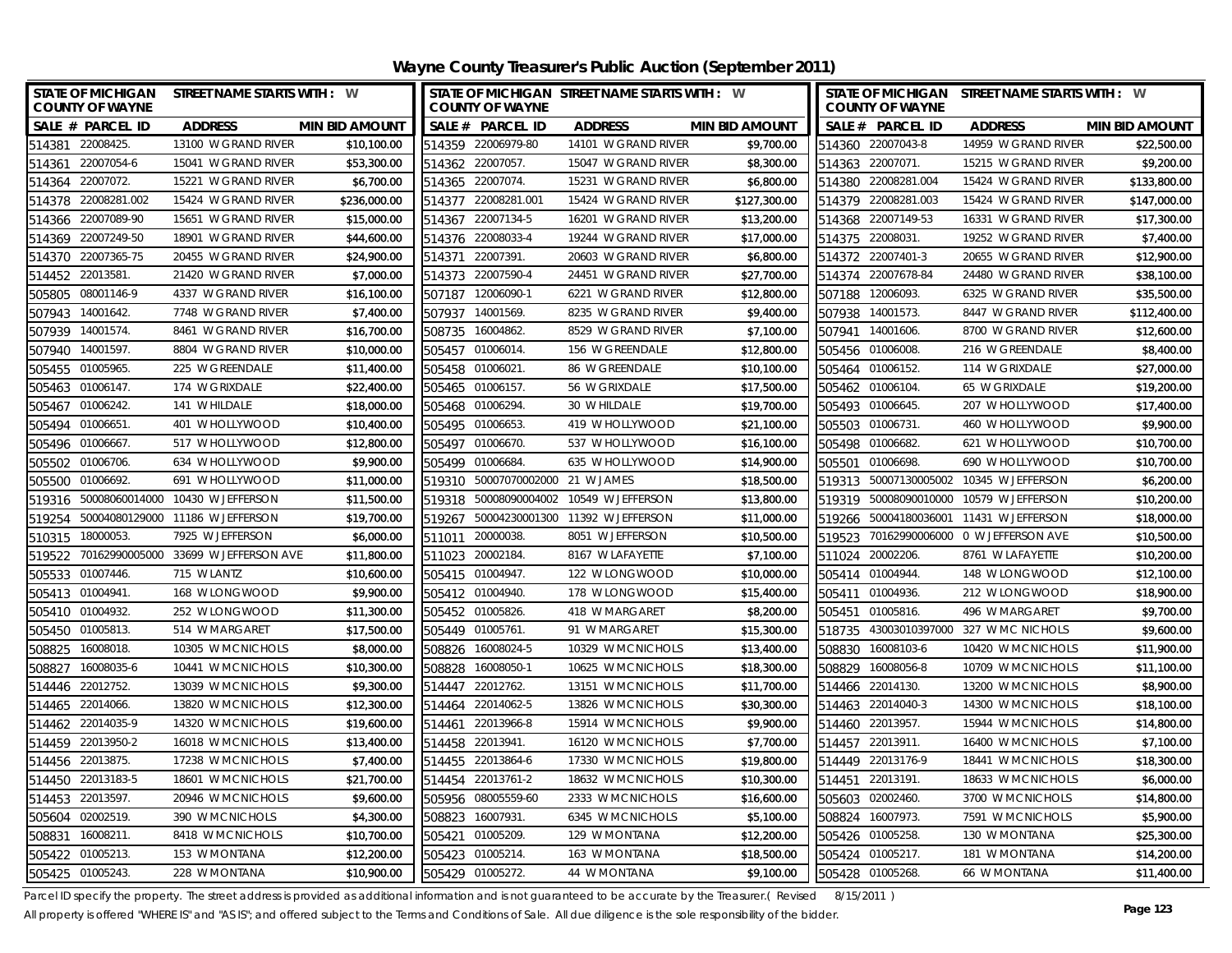| <b>STATE OF MICHIGAN</b><br><b>COUNTY OF WAYNE</b> | STREET NAME STARTS WITH : W |                       |                   | <b>COUNTY OF WAYNE</b> | STATE OF MICHIGAN STREET NAME STARTS WITH : W |                       |        | <b>COUNTY OF WAYNE</b> | STATE OF MICHIGAN STREET NAME STARTS WITH : W |                       |
|----------------------------------------------------|-----------------------------|-----------------------|-------------------|------------------------|-----------------------------------------------|-----------------------|--------|------------------------|-----------------------------------------------|-----------------------|
| SALE # PARCEL ID                                   | <b>ADDRESS</b>              | <b>MIN BID AMOUNT</b> |                   | SALE # PARCEL ID       | <b>ADDRESS</b>                                | <b>MIN BID AMOUNT</b> |        | SALE # PARCEL ID       | <b>ADDRESS</b>                                | <b>MIN BID AMOUNT</b> |
| 505427 01005264                                    | 98 W MONTANA                | \$9,500.00            | 505439 01005411.  |                        | 172 W NEVADA                                  | \$10,100.00           |        | 505434 01005369        | 189 W NEVADA                                  | \$10,400.00           |
| 505435 01005370.                                   | 199 W NEVADA                | \$12,500.00           | 505436 01005372.  |                        | 211 W NEVADA                                  | \$8,500.00            |        | 505438 01005403.       | 218 W NEVADA                                  | \$10,100.00           |
| 01005384<br>505437                                 | 317 W NEVADA                | \$11,500.00           | 505432 01005348   |                        | 57 W NEVADA                                   | \$9,200.00            |        | 505433 01005350        | 67 W NEVADA                                   | \$10,100.00           |
| 16008903<br>508844                                 | 3531 W OUTER DR             | \$21,300.00           | 511322 20018869.  |                        | 25801 W OUTER DRIVE                           | \$20,700.00           | 511321 | 20018839               | 26181 W OUTER DRIVE                           | \$6,800.00            |
| 16008928<br>508845                                 | 3741 W OUTER DRIVE          | \$17,200.00           | 508846 16008995.  |                        | 4100 W OUTER DRIVE                            | \$14,200.00           |        | 505405 01004799.       | 114 W PARKHURST                               | \$14,400.00           |
| 01004784<br>505404                                 | 201 W PARKHURST             | \$30,500.00           | 505406 01004807.  |                        | 50 W PARKHURST                                | \$13,100.00           |        | 505742 06001976.       | 1448 W PHILADELPHIA                           | \$8,800.00            |
| 06001968<br>505741                                 | 1496 W PHILADELPHIA         | \$11,300.00           | 505818 08002134.  |                        | 1635 W PHILADELPHIA                           | \$9,600.00            |        | 506750 10001760        | 2435 W PHILADELPHIA                           | \$7,900.00            |
| 506757<br>10001825                                 | 2436 W PHILADELPHIA         | \$10,300.00           | 506751            | 10001768               | 2507 W PHILADELPHIA                           | \$18,600.00           | 506756 | 10001809               | 2646 W PHILADELPHIA                           | \$9,300.00            |
| 10001777.<br>506752                                | 2651 W PHILADELPHIA         | \$15,700.00           | 506755            | 10001803               | 2684 W PHILADELPHIA                           | \$15,100.00           |        | 506753 10001783        | 2689 W PHILADELPHIA                           | \$10,000.00           |
| 10001794<br>506754                                 | 2734 W PHILADELPHIA         | \$45,200.00           | 507006            | 12001959               | 2909 W PHILADELPHIA                           | \$12,300.00           | 507008 | 12002006               | 3326 W PHILADELPHIA                           | \$16,000.00           |
| 12002002.<br>507007                                | 3339 W PHILADELPHIA         | \$16,200.00           | 508027            | 14002982               | 3736 W PHILADELPHIA                           | \$10,700.00           | 508026 | 14002981               | 3744 W PHILADELPHIA                           | \$6,900.00            |
| 14002892<br>508011                                 | 3753 W PHILADELPHIA         | \$11,000.00           | 508025            | 14002968               | 4010 W PHILADELPHIA                           | \$10,800.00           |        | 508012 14002904        | 4011 W PHILADELPHIA                           | \$12,600.00           |
| 14002906<br>508013                                 | 4027 W PHILADELPHIA         | \$11,400.00           | 508014            | 14002907               | 4031 W PHILADELPHIA                           | \$12,000.00           |        | 508024 14002964        | 4038 W PHILADELPHIA                           | \$8,200.00            |
| 14002963<br>508023                                 | 4046 W PHILADELPHIA         | \$61,700.00           | 508015 14002910.  |                        | 4053 W PHILADELPHIA                           | \$19,600.00           |        | 508016 14002915        | 4087 W PHILADELPHIA                           | \$11,300.00           |
| 14002956.<br>508022                                | 4094 W PHILADELPHIA         | \$8,200.00            | 508017 14002916.  |                        | 4095 W PHILADELPHIA                           | \$11,500.00           | 508021 | 14002946.              | 4346 W PHILADELPHIA                           | \$12,200.00           |
| 14002943<br>508020                                 | 4368 W PHILADELPHIA         | \$10,800.00           | 508018            | 14002930               | 4371 W PHILADELPHIA                           | \$15,500.00           |        | 508019 14002932.       | 4385 W PHILADELPHIA                           | \$8,300.00            |
| 02001255<br>505583                                 | 51 W PHILADELPHIA           | \$15,400.00           | 505680 04002054.  |                        | 826 W PHILADELPHIA                            | \$7,900.00            |        | 505677 04002022.       | 865 W PHILADELPHIA                            | \$13,400.00           |
| 04002044<br>505679                                 | 892 W PHILADELPHIA          | \$10,600.00           | 505678 04002042.  |                        | 904 W PHILADELPHIA                            | \$12,600.00           | 519311 |                        | 50007080004002 35 W PLEASANT                  | \$24,800.00           |
| 01006485<br>505475                                 | 111 W ROBINWOOD             | \$7.600.00            | 505492            | 01006601               | 112 W ROBINWOOD                               | \$11,000.00           |        | 505476 01006486.       | 119 W ROBINWOOD                               | \$7,500.00            |
| 505477 01006488.                                   | 137 W ROBINWOOD             | \$20,400.00           | 505491            | 01006594               | 168 W ROBINWOOD                               | \$17,700.00           |        | 505490 01006592.       | 184 W ROBINWOOD                               | \$14,400.00           |
| 01006495<br>505478                                 | 189 W ROBINWOOD             | \$9,700.00            | 505489            | 01006588               | 216 W ROBINWOOD                               | \$12,700.00           |        | 505479 01006499        | 223 W ROBINWOOD                               | \$9,000.00            |
| 01006476.<br>505473                                | 39 W ROBINWOOD              | \$7,200.00            | 505480 01006508.  |                        | 441 W ROBINWOOD                               | \$10,900.00           | 505481 | 01006516               | 495 W ROBINWOOD                               | \$8,300.00            |
| 01006569<br>505488                                 | 506 W ROBINWOOD             | \$9,800.00            | 505482            | 01006522               | 541 W ROBINWOOD                               | \$9,900.00            | 505487 | 01006563               | 548 W ROBINWOOD                               | \$9,400.00            |
| 505486 01006557                                    | 590 W ROBINWOOD             | \$8,300.00            | 505483 01006531   |                        | 603 W ROBINWOOD                               | \$11,200.00           |        | 505484 01006532.       | 609 W ROBINWOOD                               | \$9,600.00            |
| 01006479<br>505474                                 | 63 W ROBINWOOD              | \$14,700.00           | 505485 01006538   |                        | 651 W ROBINWOOD                               | \$15,000.00           | 505441 | 01005578               | 145 W SAVANNAH                                | \$13,600.00           |
| 505443 01005638                                    | 164 W SAVANNAH              | \$10,200.00           | 505442 01005581   |                        | 169 W SAVANNAH                                | \$13,200.00           |        | 505445 01005656        | 34 W SAVANNAH                                 | \$7,000.00            |
| 01005651<br>505444                                 | 68 W SAVANNAH               | \$16,700.00           | 508839 16008735   |                        | 10244 W SEVEN MILE                            | \$12,100.00           |        | 514534 22015923.002L   | 12945 W SEVEN MILE                            | \$10,400.00           |
| 514535 22015938-40                                 | 13119 W SEVEN MILE          | \$12,400.00           | 514536 22016104   |                        | 14851 W SEVEN MILE                            | \$11,700.00           |        | 514549 22017211-2      | 15934 W SEVEN MILE                            | \$8,700.00            |
| 514537<br>22016225-7                               | 16041 W SEVEN MILE          | \$24,700.00           |                   | 514538 22016228-9      | 16103 W SEVEN MILE                            | \$7,900.00            |        | 514548 22017163-5      | 16412 W SEVEN MILE                            | \$9,600.00            |
| 22017067.<br>514547                                | 18212 W SEVEN MILE          | \$52,800.00           |                   | 514546 22017033-8      | 18520 W SEVEN MILE                            | \$931,900.00          |        | 514545 22017010-2      | 18838 W SEVEN MILE                            | \$10,700.00           |
| 514539 22016449-53                                 | 19201 W SEVEN MILE          | \$8,600.00            |                   | 514540 22016454-5      | 19221 W SEVEN MILE                            | \$6,600.00            |        | 514544 22016978.       | 19350 W SEVEN MILE                            | \$6,900.00            |
| 22016853-5<br>514543                               | 21222 W SEVEN MILE          | \$8,700.00            | 514541            | 22016642               | 21501 W SEVEN MILE                            | \$18,200.00           |        | 514542 22016727        | 24327 W SEVEN MILE                            | \$14,300.00           |
| 505526<br>01007046-7                               | 610 W SEVEN MILE            | \$16,300.00           |                   | 505525 01006989-90     | 645 W SEVEN MILE                              | \$22,000.00           | 508836 | 16008609               | 8235 W SEVEN MILE                             | \$16,900.00           |
| 508843 16008777.                                   | 8600 W SEVEN MILE           | \$13,100.00           | 508842 16008776   |                        | 8610 W SEVEN MILE                             | \$15,300.00           |        | 508841 16008772.       | 8700 W SEVEN MILE                             | \$9,400.00            |
| 508837 16008632.                                   | 8803 W SEVEN MILE           | \$23,000.00           | 508838 16008633.  |                        | 8811 W SEVEN MILE                             | \$13,300.00           |        | 508840 16008763        | 8832 W SEVEN MILE                             | \$12,600.00           |
| 510332<br>18001412.                                | 7244 W VERNOR               | \$7,900.00            | 510331            | 18001403               | 7626 W VERNOR                                 | \$18,900.00           |        | 511057 20004262-5      | 9000 W VERNOR                                 | \$16,000.00           |
| 20004257-8<br>511055                               | 9037 W VERNOR               | \$16,700.00           | 511056 20004260-1 |                        | 9040 W VERNOR                                 | \$23,700.00           |        | 514259 22000100-1      | 16041 W WARREN                                | \$29,900.00           |
| 22000137<br>514260                                 | 16321 W WARREN              | \$8,100.00            | 514269 22000772.  |                        | 17010 W WARREN                                | \$51,200.00           |        | 514268 22000769.       | 17022 W WARREN                                | \$20,100.00           |
| 22000245<br>514261                                 | 18307 W WARREN              | \$24,800.00           | 514267            | 22000649               | 19130 W WARREN                                | \$8,000.00            |        | 514266 22000645.       | 19150 W WARREN                                | \$18,700.00           |
| 514262 22000307-8                                  | 19219 W WARREN              | \$33,700.00           | 514263 22000311.  |                        | 19235 W WARREN                                | \$27.300.00           |        | 514264 22000364-5      | 19649 W WARREN                                | \$33,500.00           |

Parcel ID specify the property. The street address is provided as additional information and is not guaranteed to be accurate by the Treasurer.(Revised 8/15/2011)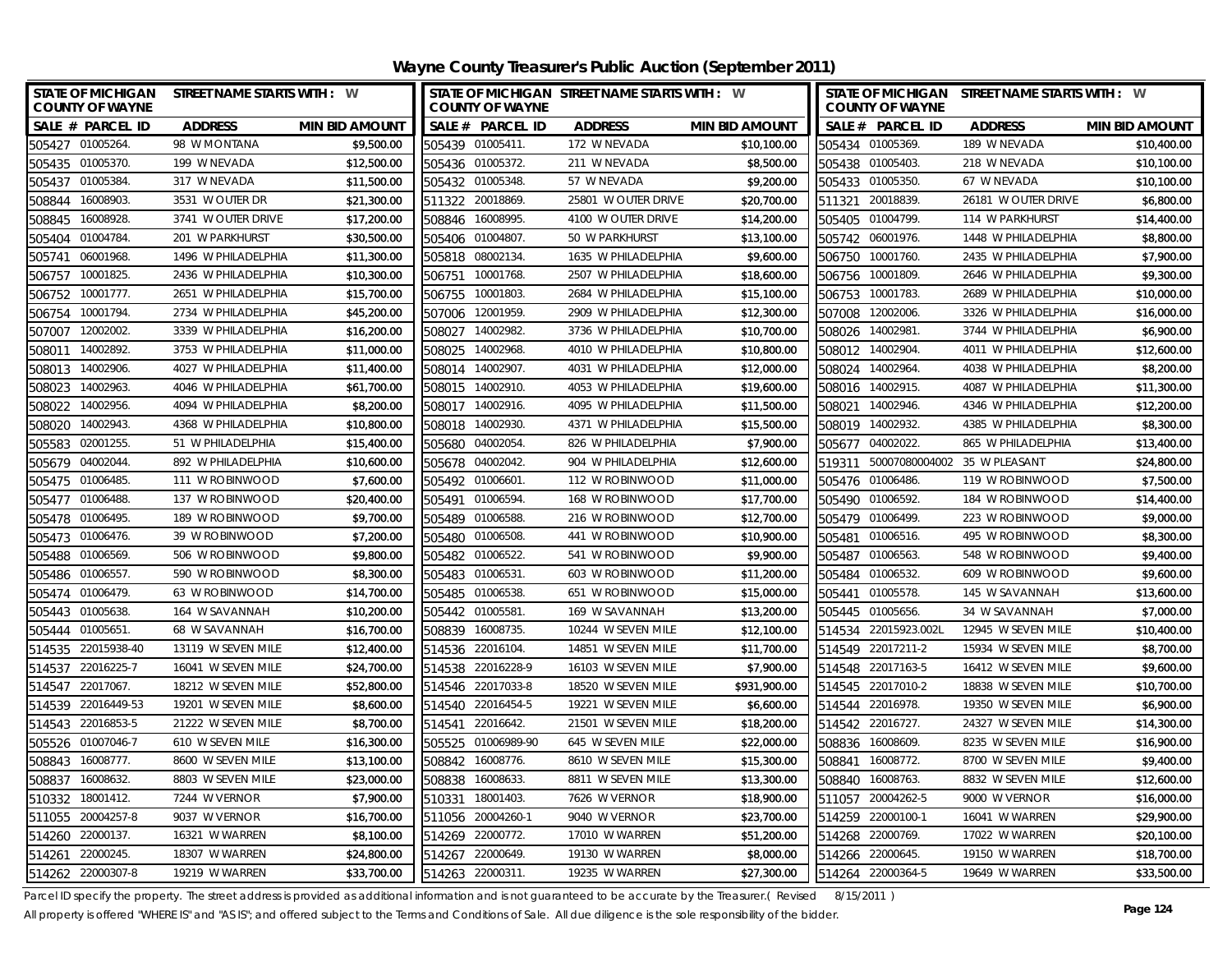| STATE OF MICHIGAN STREET NAME STARTS WITH : W<br><b>COUNTY OF WAYNE</b> |                  |                       |                     | <b>COUNTY OF WAYNE</b>            | STATE OF MICHIGAN STREET NAME STARTS WITH : W |                       |                  | <b>COUNTY OF WAYNE</b>               | STATE OF MICHIGAN STREET NAME STARTS WITH : W |                       |
|-------------------------------------------------------------------------|------------------|-----------------------|---------------------|-----------------------------------|-----------------------------------------------|-----------------------|------------------|--------------------------------------|-----------------------------------------------|-----------------------|
| SALE # PARCEL ID                                                        | <b>ADDRESS</b>   | <b>MIN BID AMOUNT</b> |                     | SALE # PARCEL ID                  | <b>ADDRESS</b>                                | <b>MIN BID AMOUNT</b> |                  | SALE # PARCEL ID                     | <b>ADDRESS</b>                                | <b>MIN BID AMOUNT</b> |
| 514265 22000388.                                                        | 20039 W WARREN   | \$7,200.00            | 506712 10000628     |                                   | 2700 W WARREN                                 | \$101,100.00          |                  | 506957 12000628.                     | 2907 W WARREN                                 | \$8,500.00            |
| 506958 12000698-9                                                       | 3370 W WARREN    | \$8,900.00            | 507935 14001167.    |                                   | 4520 W WARREN                                 | \$8,500.00            | 508621 16001920. |                                      | 5022 W WARREN                                 | \$6,000.00            |
| 508620 16001912.                                                        | 5530 W WARREN    | \$12,900.00           | 508619 16001899.    |                                   | 5822 W WARREN                                 | \$13,000.00           | 510378 18003651. |                                      | 6702 W WARREN                                 | \$34,900.00           |
| 510377 18003616.                                                        | 7018 W WARREN    | \$6,300.00            | 510375 18003529     |                                   | 7351 W WARREN                                 | \$26,800.00           | 510376 18003587. |                                      | 7508 W WARREN                                 | \$19,100.00           |
| 506158 09008372.                                                        | 430 W WINCHESTER | \$8,500.00            | 506157 09008366     |                                   | 486 W WINCHESTER                              | \$4,700.00            |                  | 519069 44018030379000 26426 W. HILLS |                                               | \$12,800.00           |
| 505994<br>08009056.                                                     | 15567 WABASH     | \$7,700.00            | 505993              | 08009055                          | 15575 WABASH                                  | \$11,600.00           |                  | 505991 08008717.002L                 | 2006 WABASH                                   | \$5,600.00            |
| 505992<br>08008919.                                                     | 5782 WABASH      | \$9,000.00            | 506889              | 10004586.                         | 6159 WABASH                                   | \$7,200.00            | 511457 21006170. |                                      | 11306 WADE                                    | \$8,000.00            |
| 511458 21006223.                                                        | 12019 WADE       | \$9,100.00            | 511459 21006224.    |                                   | 12025 WADE                                    | \$7,000.00            | 511456 21006136. |                                      | 12042 WADE                                    | \$12,400.00           |
| 511455 21006120.                                                        | 12372 WADE       | \$14,200.00           | 511454 21006104.    |                                   | 12590 WADE                                    | \$8,400.00            | 511453 21006098. |                                      | 12628 WADE                                    | \$8,400.00            |
| 511460 21006286                                                         | 12701 WADE       | \$11,200.00           | 511452 21006081.    |                                   | 12808 WADE                                    | \$11,900.00           | 511461 21006311. |                                      | 13033 WADE                                    | \$9,200.00            |
| 511451 21006064                                                         | 13072 WADE       | \$12,600.00           | 511462 21006319.    |                                   | 13087 WADE                                    | \$16,300.00           | 511450 21006062. |                                      | 13088 WADE                                    | \$10,500.00           |
| 511449 21006059.                                                        | 13110 WADE       | \$9,400.00            | 511463 21006327.    |                                   | 13145 WADE                                    | \$34,200.00           | 511464 21006344. |                                      | 13411 WADE                                    | \$14,200.00           |
| 21006023<br>511448                                                      | 14260 WADE       | \$15,500.00           | 511465 21006371.    |                                   | 14461 WADE                                    | \$9,000.00            | 514346 22006363. |                                      | 13726 WADSWORTH                               | \$16,700.00           |
| 22006349.<br>514345                                                     | 13807 WADSWORTH  | \$11,400.00           | 507039              | 12002764.                         | 3465 WAGER                                    | \$9,200.00            | 510368           | 18003230.                            | 6623 WAGNER                                   | \$5,700.00            |
| 18011268-80<br>510536                                                   | 6900 WAGNER      | \$27,400.00           | 519565              |                                   | 79006030309000 19141 WAKENDEN                 | \$9,700.00            | 519555           |                                      | 79003020328000 19921 WAKENDEN                 | \$10,600.00           |
| 509918 17001128-39                                                      | 8026 WALBRIDGE   | \$7,500.00            | 509930              | 17001349.                         | 8082 WALDEN                                   | \$11,800.00           | 510338 18001993. |                                      | 7160 WALDO                                    | \$8,700.00            |
| 47006040026000<br>519233                                                | 17551 WALL       | \$14,800.00           | 519034              | 44014030092000 0 WALNUT           |                                               | \$6,800.00            | 519291           | 50005090175000 112 WALNUT            |                                               | \$14,800.00           |
| 518368 32092531202600 1768 WALNUT                                       |                  | \$25,000.00           |                     | 519004 44010040766000 3610 WALNUT |                                               | \$10,300.00           | 519035           | 44014030159000                       | 3857 WALNUT                                   | \$9,200.00            |
| 512816 21032507.                                                        | 12156 WALTHAM    | \$10,300.00           | 512817 21032511.    |                                   | 12188 WALTHAM                                 | \$8,900.00            | 512818 21032512. |                                      | 12196 WALTHAM                                 | \$10,700.00           |
| 512819 21032513.                                                        | 12204 WALTHAM    | \$14,600.00           | 512841              | 21032997                          | 12445 WALTHAM                                 | \$8,300.00            | 512820 21032522. |                                      | 12460 WALTHAM                                 | \$19,200.00           |
| 21032992.<br>512840                                                     | 12483 WALTHAM    | \$7,500.00            | 512821              | 21032544                          | 12672 WALTHAM                                 | \$9,200.00            | 512822           | 21032546.                            | 12690 WALTHAM                                 | \$10,800.00           |
| 512839 21032943.                                                        | 17351 WALTHAM    | \$5,900.00            | 512838 21032941     |                                   | 17371 WALTHAM                                 | \$17,700.00           | 512823 21032579. |                                      | 17376 WALTHAM                                 | \$9,800.00            |
| 512824 21032581.                                                        | 17396 WALTHAM    | \$9,600.00            | 512837 21032921.    |                                   | 18115 WALTHAM                                 | \$7,900.00            | 512836 21032901. |                                      | 18911 WALTHAM                                 | \$13,900.00           |
| 512825 21032654                                                         | 19200 WALTHAM    | \$11,400.00           | 512835 21032873     |                                   | 19311 WALTHAM                                 | \$14,300.00           | 512826 21032669. |                                      | 19386 WALTHAM                                 | \$11,400.00           |
| 512834 21032861.                                                        | 19399 WALTHAM    | \$20,900.00           | 512827 21032690.    |                                   | 19616 WALTHAM                                 | \$12,700.00           | 512828 21032691. |                                      | 19624 WALTHAM                                 | \$9,400.00            |
| 512833 21032823-4                                                       | 19787 WALTHAM    | \$19,600.00           | 512832 21032808     |                                   | 20003 WALTHAM                                 | \$12,100.00           | 512829 21032727. |                                      | 20062 WALTHAM                                 | \$8,900.00            |
| 512831 21032789.                                                        | 20221 WALTHAM    | \$18,700.00           | 512830 21032774.    |                                   | 20323 WALTHAM                                 | \$14,600.00           | 510379 18003753. |                                      | 6368 WALTON                                   | \$6,300.00            |
| 519543 75067990005000 0 WALTZ RD                                        |                  | \$14,300.00           |                     | 519542 75067990004000 0 WALTZ RD  |                                               | \$11,800.00           |                  | 519544 75067990007000 0 WALTZ RD     |                                               | \$9,400.00            |
| 32101830902200 4539 WALWIT<br>518431                                    |                  | \$20,200.00           | 514415 22010488.008 |                                   | 22456 WANAMAKER PL                            | \$11,200.00           | 505548 01008590. |                                      | 17419 WANDA                                   | \$26,400.00           |
| 505546 01008526.                                                        | 17750 WANDA      | \$11,000.00           | 505547 01008527     |                                   | 17756 WANDA                                   | \$8,400.00            | 514734 22024633. |                                      | 11334 WARD                                    | \$10,300.00           |
| 514758 22025395                                                         | 11407 WARD       | \$11,800.00           | 514757 22025386.    |                                   | 11671 WARD                                    | \$9,300.00            | 514735 22024654. |                                      | 11692 WARD                                    | \$14,300.00           |
| 514756 22025363.                                                        | 12103 WARD       | \$11,800.00           | 514755 22025359     |                                   | 12205 WARD                                    | \$10,900.00           |                  | 514754 22025357.002                  | 12231 WARD                                    | \$9,900.00            |
| 514753<br>22025258                                                      | 14101 WARD       | \$9,200.00            | 514752 22025251     |                                   | 14151 WARD                                    | \$10,200.00           | 514750 22025223. |                                      | 14899 WARD                                    | \$10,300.00           |
| 514749 22025222.                                                        | 14907 WARD       | \$8,000.00            | 514748 22025221     |                                   | 14913 WARD                                    | \$16,400.00           | 514747 22025216. |                                      | 14949 WARD                                    | \$23,600.00           |
| 514736 22024807.                                                        | 15068 WARD       | \$6,400.00            | 514737 22024818     |                                   | 15332 WARD                                    | \$17,100.00           | 514738 22024826. |                                      | 15372 WARD                                    | \$9,700.00            |
| 514739 22024827                                                         | 15378 WARD       | \$30,000.00           | 514746 22025164     |                                   | 15725 WARD                                    | \$12,700.00           | 514740 22024876. |                                      | 16134 WARD                                    | \$14,400.00           |
| 22024878.<br>514741                                                     | 16150 WARD       | \$7,500.00            | 514745 22025116.    |                                   | 16503 WARD                                    | \$11,500.00           | 514744 22025109. |                                      | 16553 WARD                                    | \$11,600.00           |
| 514742 22024953.                                                        | 19466 WARD       | \$27,100.00           | 514743 22024995.    |                                   | 20214 WARD                                    | \$14,500.00           | 514731 22024479. |                                      | 8028 WARD                                     | \$10,100.00           |
| 514763 22025529                                                         | 8059 WARD        | \$15,700.00           | 514732 22024525.    |                                   | 8866 WARD                                     | \$11,900.00           | 514762 22025484. |                                      | 9147 WARD                                     | \$15,000.00           |
| 514761 22025446.                                                        | 9529 WARD        | \$14,600.00           | 514760 22025432.    |                                   | 9639 WARD                                     | \$34,900.00           | 514759 22025430. |                                      | 9655 WARD                                     | \$13,700.00           |

Parcel ID specify the property. The street address is provided as additional information and is not guaranteed to be accurate by the Treasurer.( Revised 8/15/2011 )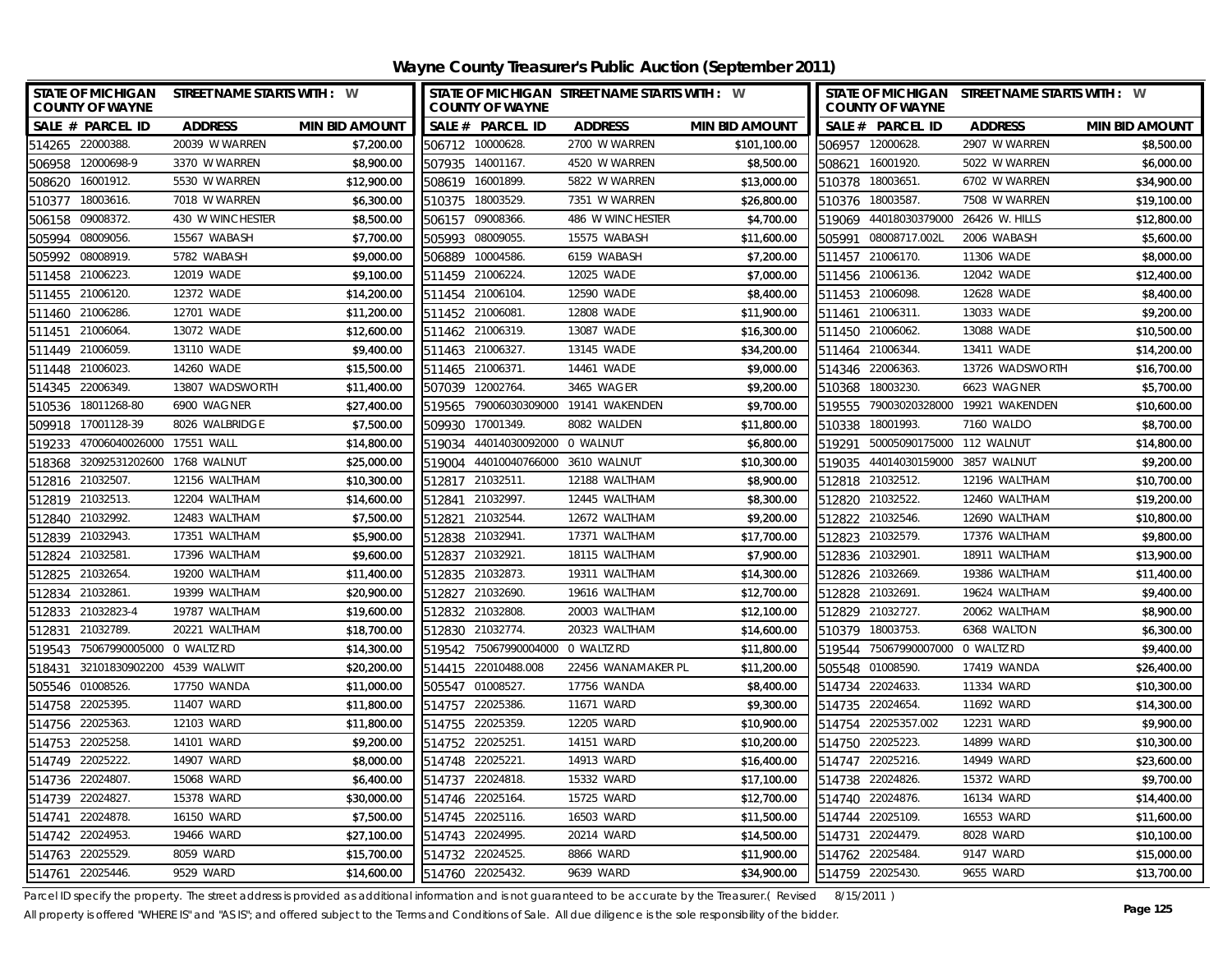| SALE # PARCEL ID<br><b>MIN BID AMOUNT</b><br>SALE # PARCEL ID<br>SALE # PARCEL ID<br><b>ADDRESS</b><br><b>MIN BID AMOUNT</b><br><b>ADDRESS</b><br><b>ADDRESS</b><br><b>MIN BID AMOUNT</b><br>514733 22024609.<br>9900 WARD<br>\$14,800.00<br>514751 22025224.<br>14893 WARD ST<br>\$17,200.00<br>511292 20015287.<br>561 WARING<br>518400 32100710202800 0 WARREN<br>\$13,500.00<br>519385 56007990001000 0 WARREN<br>\$31,000.00<br>518401 32100710302600<br>15201 WARREN<br>518589 35009030003000 28411 WARREN<br>\$19,400.00<br>519379 56003030001000 28762 WARREN<br>\$64,700.00<br>505618 02003965.<br>17176 WARRINGTON<br>505619 02003967.<br>17194 WARRINGTON<br>\$11,000.00<br>505620 02003976.<br>17336 WARRINGTON<br>\$12,700.00<br>505621 02004122.<br>20131 WARRINGTON<br>\$14,200.00<br>519165 45005030187000 1764 WARWICK<br>516858 22086507.<br>13533 WARWICK<br>516857 22086493.<br>13925 WARWICK<br>\$15,200.00<br>516856 22086277.<br>17715 WARWICK<br>\$19,600.00<br>18427 WARWICK<br>18700 WARWICK<br>516855 22086258.<br>\$14,500.00<br>516852 22086218.<br>18708 WARWICK<br>\$12,200.00<br>18724 WARWICK<br>5815 WARWICK<br>516853<br>22086219.<br>516854 22086221<br>\$9,100.00<br>516869 22086814.<br>516868 22086794.<br>6213 WARWICK<br>\$15,800.00<br>516842 22085689.<br>6322 WARWICK<br>\$10,300.00<br>516867 22086773.<br>6387 WARWICK<br>22085699<br>6400 WARWICK<br>\$16,400.00<br>516844 22085710.<br>6490 WARWICK<br>\$16,500.00<br>516845 22085728.<br>6792 WARWICK<br>516843<br>22086715<br>7301 WARWICK<br>\$15,000.00<br>516865 22086710.<br>7341 WARWICK<br>\$13,300.00<br>516864 22086700.<br>7421 WARWICK<br>516866<br>22086696<br>7603 WARWICK<br>\$13,000.00<br>516862 22086691.<br>7647 WARWICK<br>\$16,100.00<br>516861 22086684.<br>7701 WARWICK<br>516863<br>516846 22085786.<br>7710 WARWICK<br>516847 22085808.<br>8090 WARWICK<br>516848 22085809.<br>8100 WARWICK<br>\$15,400.00<br>\$3,800.00<br>9010 WARWICK<br>22085810<br>8108 WARWICK<br>\$16,500.00<br>8617 WARWICK<br>\$11,900.00<br>516850 22085866.<br>516849<br>22086625<br>516860<br>22086585<br>9237 WARWICK<br>\$14,400.00<br>22085930<br>9990 WARWICK<br>\$12,600.00<br>16038988.<br>12222 WASHBURN<br>516859<br>516851<br>509676<br>16039963<br>12315 WASHBURN<br>\$9,500.00<br>12335 WASHBURN<br>509718<br>509717<br>16039960<br>\$5,100.00<br>509677 16039005.<br>12340 WASHBURN<br>509716 16039941<br>12741 WASHBURN<br>\$8,800.00<br>\$8,500.00<br>509714 16039926.<br>16039940.<br>12749 WASHBURN<br>13159 WASHBURN<br>509715<br>16039908.<br>13539 WASHBURN<br>\$13,600.00<br>13570 WASHBURN<br>\$15,500.00<br>16039077.002L<br>13940 WASHBURN<br>16039060<br>509679<br>509713<br>509678<br>16039885.<br>13949 WASHBURN<br>\$6,500.00<br>509711<br>16039879<br>13993 WASHBURN<br>\$6,100.00<br>16039874.<br>14103 WASHBURN<br>509710<br>509712<br>16039833.<br>\$4,500.00<br>\$9,300.00<br>16039811.<br>14523 WASHBURN<br>509708<br>16039819<br>14623 WASHBURN<br>509707<br>14681 WASHBURN<br>509709<br>16039149.<br>14804 WASHBURN<br>\$9,600.00<br>15000 WASHBURN<br>\$7,700.00<br>15031 WASHBURN<br>509681<br>16039171<br>509706<br>16039784.<br>509680<br>16039773.<br>15095 WASHBURN<br>\$6,300.00<br>16039766<br>15333 WASHBURN<br>\$8,900.00<br>16039738.<br>15797 WASHBURN<br>509705<br>509704<br>509703 | STATE OF MICHIGAN STREET NAME STARTS WITH : W |
|------------------------------------------------------------------------------------------------------------------------------------------------------------------------------------------------------------------------------------------------------------------------------------------------------------------------------------------------------------------------------------------------------------------------------------------------------------------------------------------------------------------------------------------------------------------------------------------------------------------------------------------------------------------------------------------------------------------------------------------------------------------------------------------------------------------------------------------------------------------------------------------------------------------------------------------------------------------------------------------------------------------------------------------------------------------------------------------------------------------------------------------------------------------------------------------------------------------------------------------------------------------------------------------------------------------------------------------------------------------------------------------------------------------------------------------------------------------------------------------------------------------------------------------------------------------------------------------------------------------------------------------------------------------------------------------------------------------------------------------------------------------------------------------------------------------------------------------------------------------------------------------------------------------------------------------------------------------------------------------------------------------------------------------------------------------------------------------------------------------------------------------------------------------------------------------------------------------------------------------------------------------------------------------------------------------------------------------------------------------------------------------------------------------------------------------------------------------------------------------------------------------------------------------------------------------------------------------------------------------------------------------------------------------------------------------------------------------------------------------------------------------------------------------------------------------------------------------------------------------------------------------------------------------------------------------------------------------------------------------------------------------------------------------------------------------------------------------------------------------------------------------------------------------------------------------------------------------------------------------------------------------------------------------------------------------------------------------|-----------------------------------------------|
|                                                                                                                                                                                                                                                                                                                                                                                                                                                                                                                                                                                                                                                                                                                                                                                                                                                                                                                                                                                                                                                                                                                                                                                                                                                                                                                                                                                                                                                                                                                                                                                                                                                                                                                                                                                                                                                                                                                                                                                                                                                                                                                                                                                                                                                                                                                                                                                                                                                                                                                                                                                                                                                                                                                                                                                                                                                                                                                                                                                                                                                                                                                                                                                                                                                                                                                                          |                                               |
|                                                                                                                                                                                                                                                                                                                                                                                                                                                                                                                                                                                                                                                                                                                                                                                                                                                                                                                                                                                                                                                                                                                                                                                                                                                                                                                                                                                                                                                                                                                                                                                                                                                                                                                                                                                                                                                                                                                                                                                                                                                                                                                                                                                                                                                                                                                                                                                                                                                                                                                                                                                                                                                                                                                                                                                                                                                                                                                                                                                                                                                                                                                                                                                                                                                                                                                                          | \$7,800.00                                    |
|                                                                                                                                                                                                                                                                                                                                                                                                                                                                                                                                                                                                                                                                                                                                                                                                                                                                                                                                                                                                                                                                                                                                                                                                                                                                                                                                                                                                                                                                                                                                                                                                                                                                                                                                                                                                                                                                                                                                                                                                                                                                                                                                                                                                                                                                                                                                                                                                                                                                                                                                                                                                                                                                                                                                                                                                                                                                                                                                                                                                                                                                                                                                                                                                                                                                                                                                          | \$64,400.00                                   |
|                                                                                                                                                                                                                                                                                                                                                                                                                                                                                                                                                                                                                                                                                                                                                                                                                                                                                                                                                                                                                                                                                                                                                                                                                                                                                                                                                                                                                                                                                                                                                                                                                                                                                                                                                                                                                                                                                                                                                                                                                                                                                                                                                                                                                                                                                                                                                                                                                                                                                                                                                                                                                                                                                                                                                                                                                                                                                                                                                                                                                                                                                                                                                                                                                                                                                                                                          | \$14,000.00                                   |
|                                                                                                                                                                                                                                                                                                                                                                                                                                                                                                                                                                                                                                                                                                                                                                                                                                                                                                                                                                                                                                                                                                                                                                                                                                                                                                                                                                                                                                                                                                                                                                                                                                                                                                                                                                                                                                                                                                                                                                                                                                                                                                                                                                                                                                                                                                                                                                                                                                                                                                                                                                                                                                                                                                                                                                                                                                                                                                                                                                                                                                                                                                                                                                                                                                                                                                                                          | \$13,300.00                                   |
|                                                                                                                                                                                                                                                                                                                                                                                                                                                                                                                                                                                                                                                                                                                                                                                                                                                                                                                                                                                                                                                                                                                                                                                                                                                                                                                                                                                                                                                                                                                                                                                                                                                                                                                                                                                                                                                                                                                                                                                                                                                                                                                                                                                                                                                                                                                                                                                                                                                                                                                                                                                                                                                                                                                                                                                                                                                                                                                                                                                                                                                                                                                                                                                                                                                                                                                                          | \$8,100.00                                    |
|                                                                                                                                                                                                                                                                                                                                                                                                                                                                                                                                                                                                                                                                                                                                                                                                                                                                                                                                                                                                                                                                                                                                                                                                                                                                                                                                                                                                                                                                                                                                                                                                                                                                                                                                                                                                                                                                                                                                                                                                                                                                                                                                                                                                                                                                                                                                                                                                                                                                                                                                                                                                                                                                                                                                                                                                                                                                                                                                                                                                                                                                                                                                                                                                                                                                                                                                          | \$11,100.00                                   |
|                                                                                                                                                                                                                                                                                                                                                                                                                                                                                                                                                                                                                                                                                                                                                                                                                                                                                                                                                                                                                                                                                                                                                                                                                                                                                                                                                                                                                                                                                                                                                                                                                                                                                                                                                                                                                                                                                                                                                                                                                                                                                                                                                                                                                                                                                                                                                                                                                                                                                                                                                                                                                                                                                                                                                                                                                                                                                                                                                                                                                                                                                                                                                                                                                                                                                                                                          | \$9,400.00                                    |
|                                                                                                                                                                                                                                                                                                                                                                                                                                                                                                                                                                                                                                                                                                                                                                                                                                                                                                                                                                                                                                                                                                                                                                                                                                                                                                                                                                                                                                                                                                                                                                                                                                                                                                                                                                                                                                                                                                                                                                                                                                                                                                                                                                                                                                                                                                                                                                                                                                                                                                                                                                                                                                                                                                                                                                                                                                                                                                                                                                                                                                                                                                                                                                                                                                                                                                                                          | \$14,200.00                                   |
|                                                                                                                                                                                                                                                                                                                                                                                                                                                                                                                                                                                                                                                                                                                                                                                                                                                                                                                                                                                                                                                                                                                                                                                                                                                                                                                                                                                                                                                                                                                                                                                                                                                                                                                                                                                                                                                                                                                                                                                                                                                                                                                                                                                                                                                                                                                                                                                                                                                                                                                                                                                                                                                                                                                                                                                                                                                                                                                                                                                                                                                                                                                                                                                                                                                                                                                                          | \$7,000.00                                    |
|                                                                                                                                                                                                                                                                                                                                                                                                                                                                                                                                                                                                                                                                                                                                                                                                                                                                                                                                                                                                                                                                                                                                                                                                                                                                                                                                                                                                                                                                                                                                                                                                                                                                                                                                                                                                                                                                                                                                                                                                                                                                                                                                                                                                                                                                                                                                                                                                                                                                                                                                                                                                                                                                                                                                                                                                                                                                                                                                                                                                                                                                                                                                                                                                                                                                                                                                          | \$13,700.00                                   |
|                                                                                                                                                                                                                                                                                                                                                                                                                                                                                                                                                                                                                                                                                                                                                                                                                                                                                                                                                                                                                                                                                                                                                                                                                                                                                                                                                                                                                                                                                                                                                                                                                                                                                                                                                                                                                                                                                                                                                                                                                                                                                                                                                                                                                                                                                                                                                                                                                                                                                                                                                                                                                                                                                                                                                                                                                                                                                                                                                                                                                                                                                                                                                                                                                                                                                                                                          | \$11,100.00                                   |
|                                                                                                                                                                                                                                                                                                                                                                                                                                                                                                                                                                                                                                                                                                                                                                                                                                                                                                                                                                                                                                                                                                                                                                                                                                                                                                                                                                                                                                                                                                                                                                                                                                                                                                                                                                                                                                                                                                                                                                                                                                                                                                                                                                                                                                                                                                                                                                                                                                                                                                                                                                                                                                                                                                                                                                                                                                                                                                                                                                                                                                                                                                                                                                                                                                                                                                                                          | \$16,900.00                                   |
|                                                                                                                                                                                                                                                                                                                                                                                                                                                                                                                                                                                                                                                                                                                                                                                                                                                                                                                                                                                                                                                                                                                                                                                                                                                                                                                                                                                                                                                                                                                                                                                                                                                                                                                                                                                                                                                                                                                                                                                                                                                                                                                                                                                                                                                                                                                                                                                                                                                                                                                                                                                                                                                                                                                                                                                                                                                                                                                                                                                                                                                                                                                                                                                                                                                                                                                                          | \$12,600.00                                   |
|                                                                                                                                                                                                                                                                                                                                                                                                                                                                                                                                                                                                                                                                                                                                                                                                                                                                                                                                                                                                                                                                                                                                                                                                                                                                                                                                                                                                                                                                                                                                                                                                                                                                                                                                                                                                                                                                                                                                                                                                                                                                                                                                                                                                                                                                                                                                                                                                                                                                                                                                                                                                                                                                                                                                                                                                                                                                                                                                                                                                                                                                                                                                                                                                                                                                                                                                          | \$10,800.00                                   |
|                                                                                                                                                                                                                                                                                                                                                                                                                                                                                                                                                                                                                                                                                                                                                                                                                                                                                                                                                                                                                                                                                                                                                                                                                                                                                                                                                                                                                                                                                                                                                                                                                                                                                                                                                                                                                                                                                                                                                                                                                                                                                                                                                                                                                                                                                                                                                                                                                                                                                                                                                                                                                                                                                                                                                                                                                                                                                                                                                                                                                                                                                                                                                                                                                                                                                                                                          | \$14,900.00                                   |
|                                                                                                                                                                                                                                                                                                                                                                                                                                                                                                                                                                                                                                                                                                                                                                                                                                                                                                                                                                                                                                                                                                                                                                                                                                                                                                                                                                                                                                                                                                                                                                                                                                                                                                                                                                                                                                                                                                                                                                                                                                                                                                                                                                                                                                                                                                                                                                                                                                                                                                                                                                                                                                                                                                                                                                                                                                                                                                                                                                                                                                                                                                                                                                                                                                                                                                                                          | \$8,300.00                                    |
|                                                                                                                                                                                                                                                                                                                                                                                                                                                                                                                                                                                                                                                                                                                                                                                                                                                                                                                                                                                                                                                                                                                                                                                                                                                                                                                                                                                                                                                                                                                                                                                                                                                                                                                                                                                                                                                                                                                                                                                                                                                                                                                                                                                                                                                                                                                                                                                                                                                                                                                                                                                                                                                                                                                                                                                                                                                                                                                                                                                                                                                                                                                                                                                                                                                                                                                                          | \$7,700.00                                    |
|                                                                                                                                                                                                                                                                                                                                                                                                                                                                                                                                                                                                                                                                                                                                                                                                                                                                                                                                                                                                                                                                                                                                                                                                                                                                                                                                                                                                                                                                                                                                                                                                                                                                                                                                                                                                                                                                                                                                                                                                                                                                                                                                                                                                                                                                                                                                                                                                                                                                                                                                                                                                                                                                                                                                                                                                                                                                                                                                                                                                                                                                                                                                                                                                                                                                                                                                          | \$7,800.00                                    |
|                                                                                                                                                                                                                                                                                                                                                                                                                                                                                                                                                                                                                                                                                                                                                                                                                                                                                                                                                                                                                                                                                                                                                                                                                                                                                                                                                                                                                                                                                                                                                                                                                                                                                                                                                                                                                                                                                                                                                                                                                                                                                                                                                                                                                                                                                                                                                                                                                                                                                                                                                                                                                                                                                                                                                                                                                                                                                                                                                                                                                                                                                                                                                                                                                                                                                                                                          | \$5,400.00                                    |
|                                                                                                                                                                                                                                                                                                                                                                                                                                                                                                                                                                                                                                                                                                                                                                                                                                                                                                                                                                                                                                                                                                                                                                                                                                                                                                                                                                                                                                                                                                                                                                                                                                                                                                                                                                                                                                                                                                                                                                                                                                                                                                                                                                                                                                                                                                                                                                                                                                                                                                                                                                                                                                                                                                                                                                                                                                                                                                                                                                                                                                                                                                                                                                                                                                                                                                                                          | \$8,300.00                                    |
|                                                                                                                                                                                                                                                                                                                                                                                                                                                                                                                                                                                                                                                                                                                                                                                                                                                                                                                                                                                                                                                                                                                                                                                                                                                                                                                                                                                                                                                                                                                                                                                                                                                                                                                                                                                                                                                                                                                                                                                                                                                                                                                                                                                                                                                                                                                                                                                                                                                                                                                                                                                                                                                                                                                                                                                                                                                                                                                                                                                                                                                                                                                                                                                                                                                                                                                                          | \$16,400.00                                   |
| 16039734.<br>15825 WASHBURN<br>\$22,300.00<br>16039233<br>16134 WASHBURN<br>\$16,500.00<br>16039239.<br>16178 WASHBURN<br>509702<br>509682<br>509683                                                                                                                                                                                                                                                                                                                                                                                                                                                                                                                                                                                                                                                                                                                                                                                                                                                                                                                                                                                                                                                                                                                                                                                                                                                                                                                                                                                                                                                                                                                                                                                                                                                                                                                                                                                                                                                                                                                                                                                                                                                                                                                                                                                                                                                                                                                                                                                                                                                                                                                                                                                                                                                                                                                                                                                                                                                                                                                                                                                                                                                                                                                                                                                     | \$11,600.00                                   |
| 16039248<br>16240 WASHBURN<br>\$15,300.00<br>16039702<br>16519 WASHBURN<br>\$12,800.00<br>16039698.<br>16549 WASHBURN<br>509701<br>509700<br>509684                                                                                                                                                                                                                                                                                                                                                                                                                                                                                                                                                                                                                                                                                                                                                                                                                                                                                                                                                                                                                                                                                                                                                                                                                                                                                                                                                                                                                                                                                                                                                                                                                                                                                                                                                                                                                                                                                                                                                                                                                                                                                                                                                                                                                                                                                                                                                                                                                                                                                                                                                                                                                                                                                                                                                                                                                                                                                                                                                                                                                                                                                                                                                                                      | \$18,400.00                                   |
| 16039263.<br>16584 WASHBURN<br>\$19,800.00<br>509699<br>16039693<br>16585 WASHBURN<br>\$18,100.00<br>509698<br>16039683.<br>16801 WASHBURN<br>509685                                                                                                                                                                                                                                                                                                                                                                                                                                                                                                                                                                                                                                                                                                                                                                                                                                                                                                                                                                                                                                                                                                                                                                                                                                                                                                                                                                                                                                                                                                                                                                                                                                                                                                                                                                                                                                                                                                                                                                                                                                                                                                                                                                                                                                                                                                                                                                                                                                                                                                                                                                                                                                                                                                                                                                                                                                                                                                                                                                                                                                                                                                                                                                                     | \$11,800.00                                   |
| \$16,200.00<br>16039287.<br>16904 WASHBURN<br>509697<br>16039667<br>16919 WASHBURN<br>\$25,500.00<br>509687<br>16039292.<br>17126 WASHBURN<br>509686                                                                                                                                                                                                                                                                                                                                                                                                                                                                                                                                                                                                                                                                                                                                                                                                                                                                                                                                                                                                                                                                                                                                                                                                                                                                                                                                                                                                                                                                                                                                                                                                                                                                                                                                                                                                                                                                                                                                                                                                                                                                                                                                                                                                                                                                                                                                                                                                                                                                                                                                                                                                                                                                                                                                                                                                                                                                                                                                                                                                                                                                                                                                                                                     | \$9,200.00                                    |
| \$10,400.00<br>\$12,200.00<br>509696 16039654.002L<br>17195 WASHBURN<br>509695<br>16039653<br>17211 WASHBURN<br>509694<br>16039651<br>17303 WASHBURN                                                                                                                                                                                                                                                                                                                                                                                                                                                                                                                                                                                                                                                                                                                                                                                                                                                                                                                                                                                                                                                                                                                                                                                                                                                                                                                                                                                                                                                                                                                                                                                                                                                                                                                                                                                                                                                                                                                                                                                                                                                                                                                                                                                                                                                                                                                                                                                                                                                                                                                                                                                                                                                                                                                                                                                                                                                                                                                                                                                                                                                                                                                                                                                     | \$10,200.00                                   |
| 17324 WASHBURN<br>\$11,200.00<br>509693 16039623<br>\$9,500.00<br>509689 16039335.<br>509688<br>16039309.<br>18091 WASHBURN<br>18226 WASHBURN                                                                                                                                                                                                                                                                                                                                                                                                                                                                                                                                                                                                                                                                                                                                                                                                                                                                                                                                                                                                                                                                                                                                                                                                                                                                                                                                                                                                                                                                                                                                                                                                                                                                                                                                                                                                                                                                                                                                                                                                                                                                                                                                                                                                                                                                                                                                                                                                                                                                                                                                                                                                                                                                                                                                                                                                                                                                                                                                                                                                                                                                                                                                                                                            | \$21,200.00                                   |
| \$18,600.00<br>509692 16039547.<br>19345 WASHBURN<br>509690 16039424<br>19506 WASHBURN<br>\$11,800.00<br>509691 16039428.<br>19950 WASHBURN                                                                                                                                                                                                                                                                                                                                                                                                                                                                                                                                                                                                                                                                                                                                                                                                                                                                                                                                                                                                                                                                                                                                                                                                                                                                                                                                                                                                                                                                                                                                                                                                                                                                                                                                                                                                                                                                                                                                                                                                                                                                                                                                                                                                                                                                                                                                                                                                                                                                                                                                                                                                                                                                                                                                                                                                                                                                                                                                                                                                                                                                                                                                                                                              | \$7,800.00                                    |
| 42001020945000 18736 WASHTENAW<br>\$18,400.00<br>42001020939000<br>\$13,500.00<br>42001020997000<br>518673<br>18784 WASHTENAW<br>518675<br>19015 WASHTENAW<br>518674                                                                                                                                                                                                                                                                                                                                                                                                                                                                                                                                                                                                                                                                                                                                                                                                                                                                                                                                                                                                                                                                                                                                                                                                                                                                                                                                                                                                                                                                                                                                                                                                                                                                                                                                                                                                                                                                                                                                                                                                                                                                                                                                                                                                                                                                                                                                                                                                                                                                                                                                                                                                                                                                                                                                                                                                                                                                                                                                                                                                                                                                                                                                                                     | \$20,800.00                                   |
| \$10,700.00<br>518678<br>42001031900000 19112 WASHTENAW<br>518684<br>42002011564000 19436 WASHTENAW<br>\$11,700.00<br>518692 42003010327000<br>20202 WASHTENAW                                                                                                                                                                                                                                                                                                                                                                                                                                                                                                                                                                                                                                                                                                                                                                                                                                                                                                                                                                                                                                                                                                                                                                                                                                                                                                                                                                                                                                                                                                                                                                                                                                                                                                                                                                                                                                                                                                                                                                                                                                                                                                                                                                                                                                                                                                                                                                                                                                                                                                                                                                                                                                                                                                                                                                                                                                                                                                                                                                                                                                                                                                                                                                           | \$13,100.00                                   |
| \$12,300.00<br>\$10,000.00<br>510488 18008233-4<br>1063 WATERMAN<br>510487 18008183.<br>1653 WATERMAN<br>511341 21001932.<br>17130 WAVENEY                                                                                                                                                                                                                                                                                                                                                                                                                                                                                                                                                                                                                                                                                                                                                                                                                                                                                                                                                                                                                                                                                                                                                                                                                                                                                                                                                                                                                                                                                                                                                                                                                                                                                                                                                                                                                                                                                                                                                                                                                                                                                                                                                                                                                                                                                                                                                                                                                                                                                                                                                                                                                                                                                                                                                                                                                                                                                                                                                                                                                                                                                                                                                                                               | \$14,700.00                                   |
| \$9,300.00<br>511342 21001945.<br>17191 WAVENEY<br>511340 21001916-7<br>17224 WAVENEY<br>\$15,800.00<br>518804 43012010099000 165 WAVERLY                                                                                                                                                                                                                                                                                                                                                                                                                                                                                                                                                                                                                                                                                                                                                                                                                                                                                                                                                                                                                                                                                                                                                                                                                                                                                                                                                                                                                                                                                                                                                                                                                                                                                                                                                                                                                                                                                                                                                                                                                                                                                                                                                                                                                                                                                                                                                                                                                                                                                                                                                                                                                                                                                                                                                                                                                                                                                                                                                                                                                                                                                                                                                                                                | \$11,000.00                                   |
| 505791<br>06003825<br>1681 WAVERLY<br>\$5,300.00<br>505792 06003830<br>1713 WAVERLY<br>\$9,000.00<br>43012010085000 211 WAVERLY<br>518803                                                                                                                                                                                                                                                                                                                                                                                                                                                                                                                                                                                                                                                                                                                                                                                                                                                                                                                                                                                                                                                                                                                                                                                                                                                                                                                                                                                                                                                                                                                                                                                                                                                                                                                                                                                                                                                                                                                                                                                                                                                                                                                                                                                                                                                                                                                                                                                                                                                                                                                                                                                                                                                                                                                                                                                                                                                                                                                                                                                                                                                                                                                                                                                                | \$9,300.00                                    |
| 518802 43012010080000 229 WAVERLY<br>\$11,100.00<br>505914 08004409<br>2303 WAVERLY<br>\$9,000.00<br>518801 43012010078002 235 WAVERLY                                                                                                                                                                                                                                                                                                                                                                                                                                                                                                                                                                                                                                                                                                                                                                                                                                                                                                                                                                                                                                                                                                                                                                                                                                                                                                                                                                                                                                                                                                                                                                                                                                                                                                                                                                                                                                                                                                                                                                                                                                                                                                                                                                                                                                                                                                                                                                                                                                                                                                                                                                                                                                                                                                                                                                                                                                                                                                                                                                                                                                                                                                                                                                                                   | \$10,500.00                                   |
| 10004159<br>2491 WAVERLY<br>\$11,600.00<br>\$17,300.00<br>507114 12004373.<br>507119 12004436<br>2944 WAVERLY<br>2997 WAVERLY<br>506877                                                                                                                                                                                                                                                                                                                                                                                                                                                                                                                                                                                                                                                                                                                                                                                                                                                                                                                                                                                                                                                                                                                                                                                                                                                                                                                                                                                                                                                                                                                                                                                                                                                                                                                                                                                                                                                                                                                                                                                                                                                                                                                                                                                                                                                                                                                                                                                                                                                                                                                                                                                                                                                                                                                                                                                                                                                                                                                                                                                                                                                                                                                                                                                                  | \$13,800.00                                   |
| 3216 WAVERLY<br>\$10,000.00<br>3223 WAVERLY<br>\$6,700.00<br>3286 WAVERLY<br>507118<br>12004422.<br>507115 12004382<br>507117 12004412.                                                                                                                                                                                                                                                                                                                                                                                                                                                                                                                                                                                                                                                                                                                                                                                                                                                                                                                                                                                                                                                                                                                                                                                                                                                                                                                                                                                                                                                                                                                                                                                                                                                                                                                                                                                                                                                                                                                                                                                                                                                                                                                                                                                                                                                                                                                                                                                                                                                                                                                                                                                                                                                                                                                                                                                                                                                                                                                                                                                                                                                                                                                                                                                                  | \$10,300.00                                   |
| \$6,600.00<br>507116 12004410.<br>3300 WAVERLY<br>508122 14005422.<br>4202 WAVERLY<br>\$10,400.00<br>14005385.<br>4289 WAVERLY<br>508119                                                                                                                                                                                                                                                                                                                                                                                                                                                                                                                                                                                                                                                                                                                                                                                                                                                                                                                                                                                                                                                                                                                                                                                                                                                                                                                                                                                                                                                                                                                                                                                                                                                                                                                                                                                                                                                                                                                                                                                                                                                                                                                                                                                                                                                                                                                                                                                                                                                                                                                                                                                                                                                                                                                                                                                                                                                                                                                                                                                                                                                                                                                                                                                                 | \$8,100.00                                    |
| 4322 WAVERLY<br>\$10,700.00<br>4358 WAVERLY<br>\$11,700.00<br>518800 43012010029000 94 WAVERLY<br>14005405<br>508120<br>14005400.<br>508121                                                                                                                                                                                                                                                                                                                                                                                                                                                                                                                                                                                                                                                                                                                                                                                                                                                                                                                                                                                                                                                                                                                                                                                                                                                                                                                                                                                                                                                                                                                                                                                                                                                                                                                                                                                                                                                                                                                                                                                                                                                                                                                                                                                                                                                                                                                                                                                                                                                                                                                                                                                                                                                                                                                                                                                                                                                                                                                                                                                                                                                                                                                                                                                              | \$14,600.00                                   |
| 513579 21063569.<br>\$9,700.00<br>\$12,000.00<br>10316 WAYBURN<br>513580 21063576.<br>10410 WAYBURN<br>513581 21063578.<br>10424 WAYBURN                                                                                                                                                                                                                                                                                                                                                                                                                                                                                                                                                                                                                                                                                                                                                                                                                                                                                                                                                                                                                                                                                                                                                                                                                                                                                                                                                                                                                                                                                                                                                                                                                                                                                                                                                                                                                                                                                                                                                                                                                                                                                                                                                                                                                                                                                                                                                                                                                                                                                                                                                                                                                                                                                                                                                                                                                                                                                                                                                                                                                                                                                                                                                                                                 | \$23,500.00                                   |
| \$7,800.00<br>\$6,200.00<br>513582 21063581<br>513583 21063598.<br>513584 21063606.<br>11110 WAYBURN<br>10444 WAYBURN<br>11050 WAYBURN                                                                                                                                                                                                                                                                                                                                                                                                                                                                                                                                                                                                                                                                                                                                                                                                                                                                                                                                                                                                                                                                                                                                                                                                                                                                                                                                                                                                                                                                                                                                                                                                                                                                                                                                                                                                                                                                                                                                                                                                                                                                                                                                                                                                                                                                                                                                                                                                                                                                                                                                                                                                                                                                                                                                                                                                                                                                                                                                                                                                                                                                                                                                                                                                   | \$14,900.00                                   |

Parcel ID specify the property. The street address is provided as additional information and is not guaranteed to be accurate by the Treasurer.( Revised 8/15/2011 )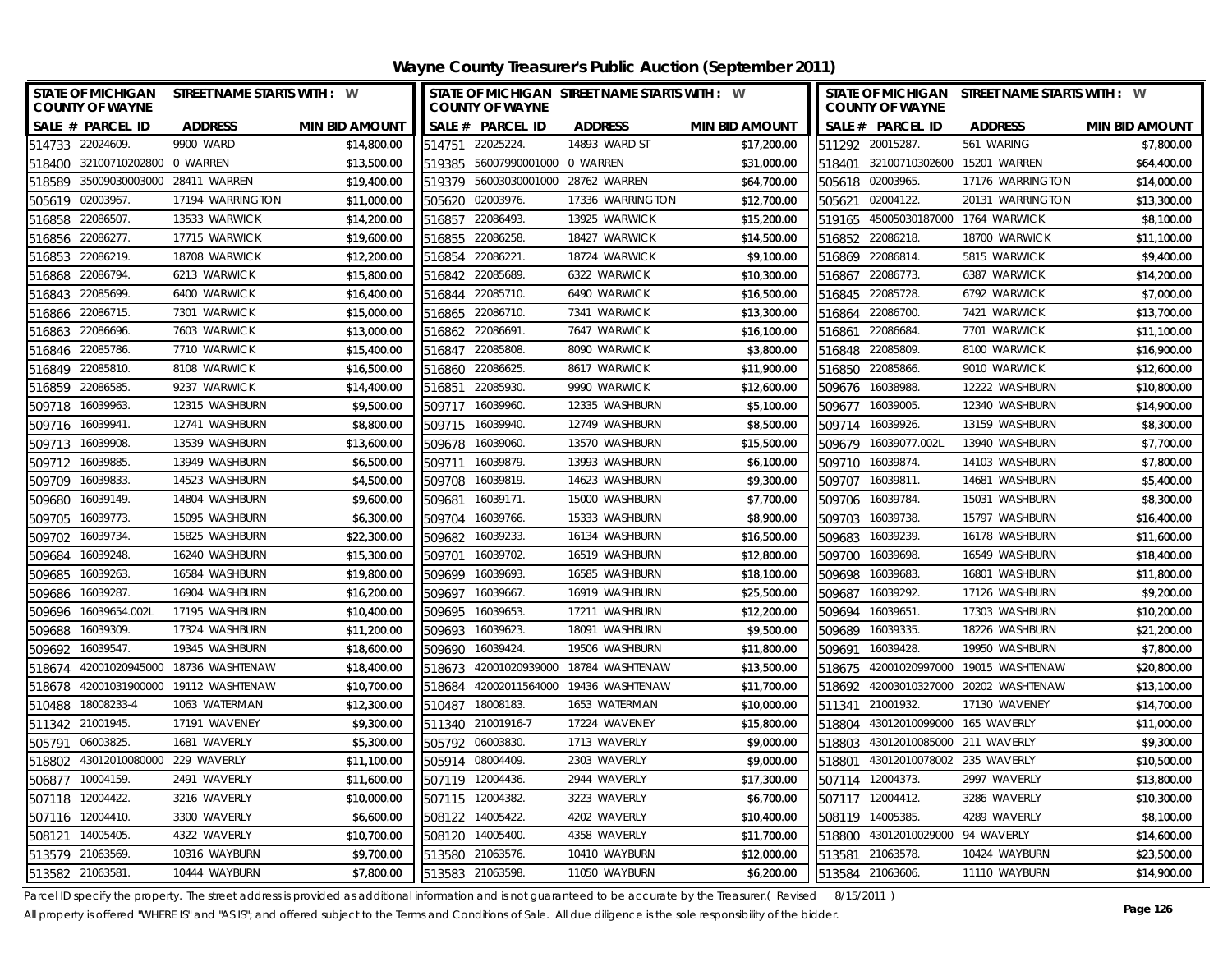| STATE OF MICHIGAN STREET NAME STARTS WITH : W<br><b>COUNTY OF WAYNE</b> |                                     |                       |                  | <b>COUNTY OF WAYNE</b>             | STATE OF MICHIGAN STREET NAME STARTS WITH : W |                       |        | <b>COUNTY OF WAYNE</b>           | STATE OF MICHIGAN STREET NAME STARTS WITH : W |                       |
|-------------------------------------------------------------------------|-------------------------------------|-----------------------|------------------|------------------------------------|-----------------------------------------------|-----------------------|--------|----------------------------------|-----------------------------------------------|-----------------------|
| SALE # PARCEL ID                                                        | <b>ADDRESS</b>                      | <b>MIN BID AMOUNT</b> |                  | SALE # PARCEL ID                   | <b>ADDRESS</b>                                | <b>MIN BID AMOUNT</b> |        | SALE # PARCEL ID                 | <b>ADDRESS</b>                                | <b>MIN BID AMOUNT</b> |
| 513585 21063635.                                                        | 11514 WAYBURN                       | \$21,100.00           |                  | 513586 21063639.                   | 11548 WAYBURN                                 | \$12,600.00           |        | 513587 21063646.001              | 11712 WAYBURN                                 | \$13,300.00           |
| 513591 21063704                                                         | 11859 WAYBURN                       | \$12,800.00           |                  | 513588 21063657.                   | 11908 WAYBURN                                 | \$20,100.00           |        | 513589 21063665.                 | 12042 WAYBURN                                 | \$10,500.00           |
| 513590 21063686.002                                                     | 12181 WAYBURN                       | \$19,000.00           |                  | 513601 21063930.                   | 4755 WAYBURN                                  | \$7,700.00            |        | 513569 21063437.                 | 4834 WAYBURN                                  | \$7,300.00            |
| 513570 21063461.                                                        | 5246 WAYBURN                        | \$12,300.00           | 513600 21063893  |                                    | 5267 WAYBURN                                  | \$10,600.00           |        | 513599 21063888.                 | 5305 WAYBURN                                  | \$6,700.00            |
| 513598 21063885.                                                        | 5501 WAYBURN                        | \$20,400.00           | 513597 21063882  |                                    | 5525 WAYBURN                                  | \$13,100.00           |        | 513596 21063880.                 | 5541 WAYBURN                                  | \$20,600.00           |
| 21063486<br>513571                                                      | 5602 WAYBURN                        | \$10,500.00           | 513595 21063870  |                                    | 5611 WAYBURN                                  | \$12,200.00           |        | 513572 21063488.                 | 5710 WAYBURN                                  | \$20,300.00           |
| 513573 21063491.                                                        | 5732 WAYBURN                        | \$11,500.00           | 513594 21063867  |                                    | 5733 WAYBURN                                  | \$12,400.00           |        | 513574 21063508.                 | 5930 WAYBURN                                  | \$11,500.00           |
| 513575 21063509.                                                        | 5936 WAYBURN                        | \$26,600.00           |                  | 513576 21063510.                   | 5944 WAYBURN                                  | \$13,700.00           |        | 513577 21063514-24               | 5972 WAYBURN                                  | \$8,100.00            |
| 21063834-44<br>513593                                                   | 5973 WAYBURN                        | \$14,200.00           | 513592 21063821  |                                    | 9405 WAYBURN                                  | \$13,600.00           |        | 513578 21063556.                 | 9722 WAYBURN                                  | \$13,500.00           |
| 56060040001000 1250 WAYNE<br>519400                                     |                                     | \$16,300.00           | 519207           | 46032030067000 17673 WAYNE         |                                               | \$20,900.00           |        | 519598 80020990013000 6479 WAYNE |                                               | \$5,000.00            |
| 80062010045000 9215 WAYNE<br>519607                                     |                                     | \$33,700.00           |                  |                                    | 519635 81085990008000 43700 WEAR RD           | \$8,900.00            |        | 516284 22068254.                 | 18110 WEAVER                                  | \$48,800.00           |
| 22068303<br>516285                                                      | 18633 WEAVER                        | \$9,600.00            |                  | 506815 10003204.                   | 2659 WEBB                                     | \$17,300.00           |        | 507064 12003438.                 | 3299 WEBB                                     | \$16,000.00           |
| 14003986<br>508072                                                      | 3728 WEBB                           | \$9,400.00            |                  | 508071 14003981                    | 3764 WEBB                                     | \$8,300.00            |        | 508070 14003975.                 | 3802 WEBB                                     | \$8,800.00            |
| 14003966<br>508069                                                      | 4014 WEBB                           | \$27,100.00           | 508065           | 14003931.                          | 4235 WEBB                                     | \$11,900.00           |        | 508068 14003947.                 | 4240 WEBB                                     | \$13,800.00           |
| 14003937.<br>508066                                                     | 4275 WEBB                           | \$7,900.00            |                  | 508067 14003938.                   | 4283 WEBB                                     | \$12,200.00           |        | 508758 16005599.                 | 5150 WEBB                                     | \$7,000.00            |
| 16005512.<br>508753                                                     | 6369 WEBB                           | \$25,000.00           |                  | 508757 16005581.                   | 6376 WEBB                                     | \$12,000.00           |        | 508756 16005569.                 | 7130 WEBB                                     | \$10,700.00           |
| 16005565<br>508755                                                      | 7156 WEBB                           | \$11,900.00           | 508754           | 16005556.                          | 7222 WEBB                                     | \$8,800.00            |        | 505709 04003106.                 | 825 WEBB                                      | \$20,600.00           |
| 04003134<br>505711                                                      | 830 WEBB                            | \$14,700.00           | 519504           | 60096010548000                     | 16640 WEDDEL                                  | \$13,300.00           | 518480 | 33052020976001                   | 5411 WEDDEL                                   | \$13,800.00           |
| 518914                                                                  | 44002030097000 1690 WELLESLEY       | \$19,900.00           | 518913           |                                    | 44002030085000 1771 WELLESLEY                 | \$14,500.00           |        |                                  | 519149 44025041070000 3824 WELLINGTON         | \$10,900.00           |
| 20007546<br>511106                                                      | 2434 WENDELL                        | \$12,800.00           | 511108           | 20007591                           | 2435 WENDELL                                  | \$10,100.00           |        | 511107 20007590.                 | 2441 WENDELL                                  | \$8,300.00            |
| 16015280.<br>508983                                                     | 3302 WESSON                         | \$9,600.00            | 508984           | 16015322.                          | 4034 WESSON                                   | \$13,400.00           | 508985 | 16015466.                        | 4647 WESSON                                   | \$8,900.00            |
| 33043050288000<br>518466                                                | 4800 WEST LAKE                      | \$15,100.00           | 510437           | 18005464                           | 10366 WEST POINT                              | \$16,900.00           |        | 518470 33046010385000            | 3976 WEST POINT                               | \$8,500.00            |
| 519505                                                                  | 70008010038000 17937 WEST POINT AVE | \$8,800.00            | 511183 20010851. |                                    | 4105 WESTERN                                  | \$9,700.00            |        | 511182 20010841.                 | 4171 WESTERN                                  | \$6,500.00            |
| 20010765<br>511181                                                      | 4250 WESTERN                        | \$9,600.00            |                  | 518548 34006050020000 74 WESTFIELD |                                               | \$14,200.00           |        | 510438 18005476-7                | 8545 WESTFIELD                                | \$14,900.00           |
| 519568                                                                  | 79009010060300 27012 WESTLAND       | \$15,000.00           |                  | 505736 05005152.                   | 1141 WESTMINSTER                              | \$10,200.00           |        | 505381 01003160.                 | 319 WESTMINSTER                               | \$7,400.00            |
| 505658 03002634                                                         | 505 WESTMINSTER                     | \$8,200.00            | 505380 01003131  |                                    | 90 WESTMINSTER                                | \$14,200.00           |        | 517146 22093501.                 | 16241 WESTMORELAND                            | \$23,100.00           |
| 517132 22093065.                                                        | 16516 WESTMORELAND                  | \$18,500.00           |                  | 517133 22093112.                   | 17310 WESTMORELAND                            | \$18,800.00           |        | 517145 22093438-9                | 17421 WESTMORELAND                            | \$36,200.00           |
| 517134 22093168.                                                        | 18456 WESTMORELAND                  | \$14,700.00           | 517144 22093385  |                                    | 18481 WESTMORELAND                            | \$12,900.00           |        | 517143 22093376-7                | 18551 WESTMORELAND                            | \$11,900.00           |
| 517135 22093195.                                                        | 18982 WESTMORELAND                  | \$10,700.00           | 517136 22093201  |                                    | 19036 WESTMORELAND                            | \$11,000.00           |        | 517142 22093349.                 | 19157 WESTMORELAND                            | \$11,000.00           |
| 517141 22093343-4                                                       | 19203 WESTMORELAND                  | \$26,200.00           |                  | 517137 22093248.                   | 19746 WESTMORELAND                            | \$18,500.00           |        | 517138 22093251.002              | 19778 WESTMORELAND                            | \$18,800.00           |
| 517139 22093268                                                         | 20320 WESTMORELAND                  | \$16,200.00           |                  | 517140 22093276.                   | 20562 WESTMORELAND                            | \$17,900.00           |        | 512793 21031994.                 | 12443 WESTPHALIA                              | \$10,500.00           |
| 512792 21031992.                                                        | 12459 WESTPHALIA                    | \$9,300.00            | 512766 21031537  |                                    | 12460 WESTPHALIA                              | \$7,800.00            |        | 512791 21031986.                 | 12505 WESTPHALIA                              | \$8,400.00            |
| 512790 21031977.                                                        | 12621 WESTPHALIA                    | \$10,900.00           | 512767 21031554  |                                    | 12634 WESTPHALIA                              | \$8,100.00            |        | 512768 21031555.                 | 12644 WESTPHALIA                              | \$13,200.00           |
| 512789 21031973.                                                        | 12651 WESTPHALIA                    | \$8,100.00            | 512788 21031955. |                                    | 17199 WESTPHALIA                              | \$9,300.00            |        | 512787 21031951.                 | 17227 WESTPHALIA                              | \$8,500.00            |
| 512786 21031945.                                                        | 17269 WESTPHALIA                    | \$8,900.00            | 512785 21031943  |                                    | 17285 WESTPHALIA                              | \$9,000.00            |        | 512769 21031589.                 | 18050 WESTPHALIA                              | \$13,600.00           |
| 512770 21031598.                                                        | 18118 WESTPHALIA                    | \$16,100.00           | 512771           | 21031600                           | 18410 WESTPHALIA                              | \$10,100.00           |        | 512784 21031920.                 | 18453 WESTPHALIA                              | \$16,100.00           |
| 512772 21031615.                                                        | 18516 WESTPHALIA                    | \$11,800.00           | 512783           | 21031910.                          | 18603 WESTPHALIA                              | \$16,000.00           |        | 512782 21031884.                 | 18969 WESTPHALIA                              | \$13,700.00           |
| 512781 21031877.                                                        | 19149 WESTPHALIA                    | \$11,100.00           |                  | 512780 21031852.001                | 19419 WESTPHALIA                              | \$15,000.00           |        | 512779 21031840.                 | 19583 WESTPHALIA                              | \$10,600.00           |
| 512778 21031826.                                                        | 19745 WESTPHALIA                    | \$13,300.00           |                  | 512773 21031703.                   | 19758 WESTPHALIA                              | \$14,500.00           |        | 512777 21031818.                 | 19797 WESTPHALIA                              | \$18,200.00           |
| 512774 21031714                                                         | 19934 WESTPHALIA                    | \$21,000.00           | 512776 21031801. |                                    | 20029 WESTPHALIA                              | \$11,000.00           |        | 512775 21031764.                 | 20585 WESTPHALIA                              | \$18,400.00           |

Parcel ID specify the property. The street address is provided as additional information and is not guaranteed to be accurate by the Treasurer.( Revised 8/15/2011 )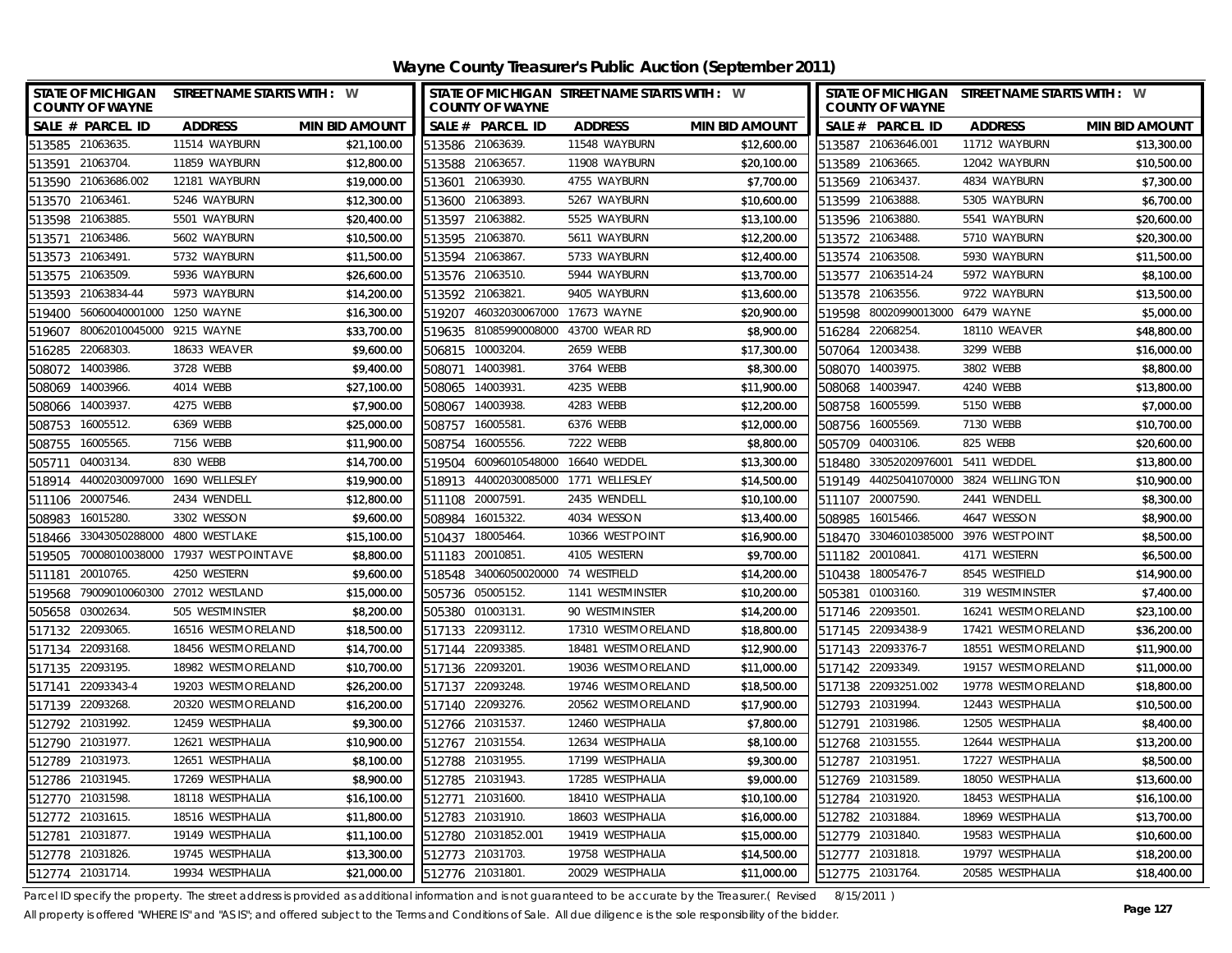| <b>STATE OF MICHIGAN</b><br><b>COUNTY OF WAYNE</b> | STREET NAME STARTS WITH : W |                       | STATE OF MICHIGAN STREET NAME STARTS WITH : W<br><b>COUNTY OF WAYNE</b> |                   |                       | STATE OF MICHIGAN STREET NAME STARTS WITH : W<br><b>COUNTY OF WAYNE</b> |                 |                       |
|----------------------------------------------------|-----------------------------|-----------------------|-------------------------------------------------------------------------|-------------------|-----------------------|-------------------------------------------------------------------------|-----------------|-----------------------|
| SALE # PARCEL ID                                   | <b>ADDRESS</b>              | <b>MIN BID AMOUNT</b> | SALE # PARCEL ID                                                        | <b>ADDRESS</b>    | <b>MIN BID AMOUNT</b> | SALE # PARCEL ID                                                        | <b>ADDRESS</b>  | <b>MIN BID AMOUNT</b> |
| 517006 22090060.                                   | 11407 WESTWOOD              | \$13,700.00           | 516976 22089417.007                                                     | 11654 WESTWOOD    | \$9,700.00            | 516977 22089417.013                                                     | 11704 WESTWOOD  | \$9,800.00            |
| 517005 22090043.                                   | 11709 WESTWOOD              | \$11,300.00           | 516978 22089417.015                                                     | 11722 WESTWOOD    | \$10,300.00           | 517004 22090041.                                                        | 11727 WESTWOOD  | \$11,300.00           |
| 516979 22089417.018                                | 12000 WESTWOOD              | \$19,300.00           | 517003 22090038.                                                        | 12011 WESTWOOD    | \$9,500.00            | 516980 22089417.025                                                     | 12060 WESTWOOD  | \$10,900.00           |
| 517002 22090021-2                                  | 13553 WESTWOOD              | \$12,000.00           | 517001 22090019-20                                                      | 13561 WESTWOOD    | \$11,900.00           | 517000 22089987-8                                                       | 14029 WESTWOOD  | \$19,700.00           |
| 516999 22089954                                    | 14331 WESTWOOD              | \$10,100.00           | 516998 22089947                                                         | 14381 WESTWOOD    | \$10,200.00           | 516982 22089491                                                         | 14408 WESTWOOD  | \$8,700.00            |
| 22089499.<br>516983                                | 14536 WESTWOOD              | \$17,800.00           | 516997 22089931                                                         | 14575 WESTWOOD    | \$6,500.00            | 517027 22090365.                                                        | 6087 WESTWOOD   | \$6,300.00            |
| 516962 22089140.                                   | 6250 WESTWOOD               | \$16,700.00           | 516963 22089145.                                                        | 6310 WESTWOOD     | \$11,600.00           | 517026 22090344.                                                        | 6311 WESTWOOD   | \$15,000.00           |
| 516964 22089147.                                   | 6324 WESTWOOD               | \$15,200.00           | 517025 22090325.                                                        | 6445 WESTWOOD     | \$8,600.00            | 516965 22089165.                                                        | 6450 WESTWOOD   | \$8,900.00            |
| 516966 22089167.                                   | 6464 WESTWOOD               | \$15,800.00           | 517024 22090289.                                                        | 6845 WESTWOOD     | \$11,900.00           | 517023 22090284                                                         | 6881 WESTWOOD   | \$15,000.00           |
| 22090282.<br>517022                                | 6893 WESTWOOD               | \$8,400.00            | 22090280.<br>517021                                                     | 6907 WESTWOOD     | \$9,900.00            | 516967 22089210.                                                        | 6914 WESTWOOD   | \$17,000.00           |
| 516968 22089212.                                   | 7228 WESTWOOD               | \$12,100.00           | 517020 22090267.                                                        | 7297 WESTWOOD     | \$10,800.00           | 516969 22089234                                                         | 7408 WESTWOOD   | \$10,900.00           |
| 516970 22089239.                                   | 7446 WESTWOOD               | \$13,700.00           | 517019 22090231-2                                                       | 7741 WESTWOOD     | \$10,700.00           | 516971 22089251.                                                        | 7772 WESTWOOD   | \$13,000.00           |
| 22090218.<br>517018                                | 8043 WESTWOOD               | \$8,300.00            | 516972 22089272.                                                        | 8104 WESTWOOD     | \$13,100.00           | 516973 22089273.                                                        | 8114 WESTWOOD   | \$15,600.00           |
| 22090184.<br>517017                                | 8451 WESTWOOD               | \$9,900.00            | 517016 22090182-3                                                       | 8459 WESTWOOD     | \$11,900.00           | 517015 22090181.                                                        | 8467 WESTWOOD   | \$17,900.00           |
| 22090177.<br>517014                                | 8499 WESTWOOD               | \$12,100.00           | 517013 22090168.                                                        | 8643 WESTWOOD     | \$12,500.00           | 517012 22090155.                                                        | 8861 WESTWOOD   | \$13,100.00           |
| 22090148.<br>517011                                | 8911 WESTWOOD               | \$13,000.00           | 517010 22090137.                                                        | 9079 WESTWOOD     | \$15,800.00           | 516974 22089341.002                                                     | 9200 WESTWOOD   | \$9,900.00            |
| 22090118.<br>517009                                | 9261 WESTWOOD               | \$15,600.00           | 517008 22090093                                                         | 9585 WESTWOOD     | \$14,200.00           | 516975 22089375.                                                        | 9610 WESTWOOD   | \$18,100.00           |
| 22090083-4<br>517007                               | 9971 WESTWOOD               | \$12,000.00           | 22089490.<br>516981                                                     | 14400 WESTWOOD ST | \$8,200.00            | 510608 18013142.                                                        | 7619 WETHERBY   | \$7,300.00            |
| 16022128.<br>509167                                | 8036 WETHERBY               | \$5,500.00            | 16022190.<br>509170                                                     | 8049 WETHERBY     | \$11,900.00           | 509168 16022142.                                                        | 8120 WETHERBY   | \$7,900.00            |
| 16022171.<br>509169                                | 8163 WETHERBY               | \$9,000.00            | 13021464.<br>507804                                                     | 17826 WEXFORD     | \$11,200.00           | 507805 13021466.                                                        | 17836 WEXFORD   | \$13,700.00           |
| 13021501<br>507806                                 | 18500 WEXFORD               | \$13,200.00           | 13021503<br>507807                                                      | 18514 WEXFORD     | \$7,300.00            | 13021505<br>507808                                                      | 18526 WEXFORD   | \$9,000.00            |
| 13021746-7<br>507819                               | 19129 WEXFORD               | \$13,100.00           | 507818<br>13021710.                                                     | 19395 WEXFORD     | \$9,700.00            | 13021567<br>507809                                                      | 19444 WEXFORD   | \$9,000.00            |
| 13021702.<br>507817                                | 19451 WEXFORD               | \$8,100.00            | 13021568-9<br>507810                                                    | 19454 WEXFORD     | \$14,800.00           | 13021574<br>507811                                                      | 19624 WEXFORD   | \$15,400.00           |
| 507816 13021688                                    | 19695 WEXFORD               | \$5,500.00            | 507812 13021606                                                         | 20040 WEXFORD     | \$15,800.00           | 507813 13021607                                                         | 20100 WEXFORD   | \$17,900.00           |
| 13021676.<br>507815                                | 20133 WEXFORD               | \$15,200.00           | 507814<br>13021666.                                                     | 20205 WEXFORD     | \$16,500.00           | 19000975.<br>510836                                                     | 9327 WEYHER     | \$8,600.00            |
| 510399<br>18004057.                                | 7320 WHEELER                | \$8,100.00            | 510398<br>18004054                                                      | 7338 WHEELER      | \$12,000.00           | 510397 18004052                                                         | 7350 WHEELER    | \$8,600.00            |
| 510396<br>18003977.                                | 7557 WHEELER                | \$15,000.00           | 515463 22047292.                                                        | 11372 WHITCOMB    | \$8,900.00            | 515464 22047298                                                         | 11414 WHITCOMB  | \$18,500.00           |
| 515489 22048156.                                   | 11421 WHITCOMB              | \$12,400.00           | 515465 22047311                                                         | 11708 WHITCOMB    | \$9,300.00            | 515466 22047320                                                         | 12040 WHITCOMB  | \$10,500.00           |
| 22048117.<br>515488                                | 13255 WHITCOMB              | \$11,500.00           | 515467 22047397.                                                        | 13954 WHITCOMB    | \$23,400.00           | 515487 22048079                                                         | 14061 WHITCOMB  | \$13,000.00           |
| 515468 22047459.001                                | 14800 WHITCOMB              | \$16,700.00           | 515469 22047461                                                         | 14832 WHITCOMB    | \$13,000.00           | 515486 22048027.002L                                                    | 14863 WHITCOMB  | \$16,200.00           |
| 515485 22048017.                                   | 15003 WHITCOMB              | \$9,900.00            | 515470 22047477.002L                                                    | 15010 WHITCOMB    | \$8,000.00            | 515471 22047494.                                                        | 15332 WHITCOMB  | \$13,600.00           |
| 515484 22047975.                                   | 15703 WHITCOMB              | \$14,900.00           | 515472 22047522.                                                        | 15722 WHITCOMB    | \$21,900.00           | 515483 22047956                                                         | 15835 WHITCOMB  | \$15,000.00           |
| 515473 22047540.                                   | 15860 WHITCOMB              | \$8,000.00            | 515482 22047950.                                                        | 15881 WHITCOMB    | \$18,900.00           | 515481<br>22047936.                                                     | 16201 WHITCOMB  | \$13,800.00           |
| 515480 22047933.                                   | 16225 WHITCOMB              | \$17,600.00           | 515479 22047930.                                                        | 16257 WHITCOMB    | \$16,500.00           | 515474 22047648                                                         | 18700 WHITCOMB  | \$18,600.00           |
| 515475 22047656.                                   | 18950 WHITCOMB              | \$27,300.00           | 515476 22047672.                                                        | 19212 WHITCOMB    | \$11,500.00           | 515477 22047709.001                                                     | 19790 WHITCOMB  | \$20,500.00           |
| 515459 22047124.                                   | 8054 WHITCOMB               | \$16,900.00           | 515460 22047143                                                         | 8220 WHITCOMB     | \$16,000.00           | 515493 22048272                                                         | 8835 WHITCOMB   | \$12,900.00           |
| 515492 22048255.                                   | 8955 WHITCOMB               | \$11,800.00           | 515491<br>22048252.                                                     | 9115 WHITCOMB     | \$9,900.00            | 515461 22047223                                                         | 9256 WHITCOMB   | \$10,300.00           |
| 515462 22047274.                                   | 9986 WHITCOMB               | \$11,800.00           | 510354 18002725                                                         | 6523 WHITEHEAD    | \$14,900.00           | 510355 18002731                                                         | 6559 WHITEHEAD  | \$9,200.00            |
| 510356 18002733.                                   | 6569 WHITEHEAD              | \$7,200.00            | 513427 21058147.                                                        | 11110 WHITEHILL   | \$15,400.00           | 513434 21058338                                                         | 11365 WHITEHILL | \$18,100.00           |
| 513428 21058170.                                   | 11550 WHITEHILL             | \$10,700.00           | 513433 21058309.                                                        | 11751 WHITEHILL   | \$11,000.00           | 513432 21058282                                                         | 12001 WHITEHILL | \$16,900.00           |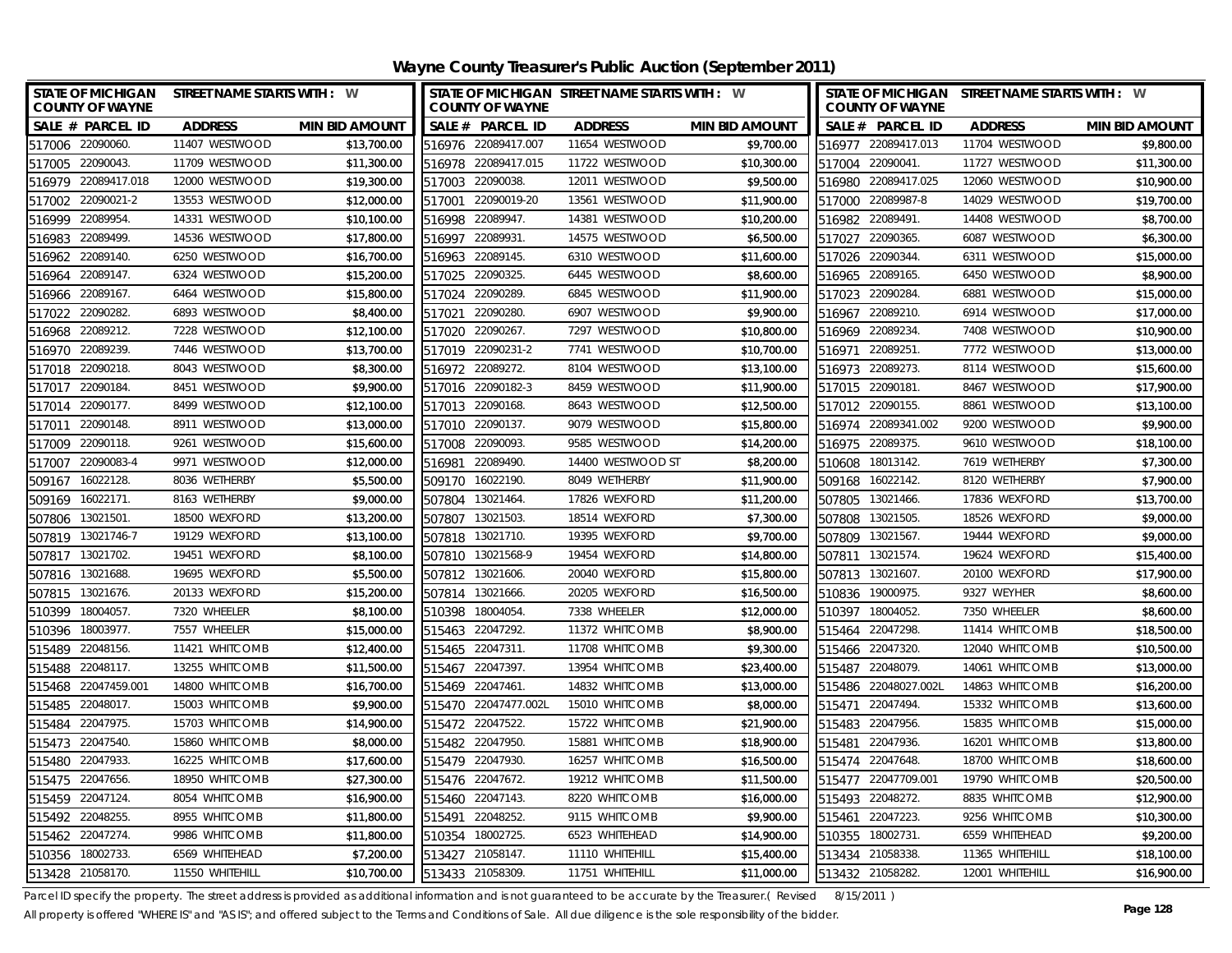| STATE OF MICHIGAN STREET NAME STARTS WITH : W<br><b>COUNTY OF WAYNE</b> |                 |                       |                  | <b>COUNTY OF WAYNE</b>              | STATE OF MICHIGAN STREET NAME STARTS WITH : W |                       |                  | <b>COUNTY OF WAYNE</b>              | STATE OF MICHIGAN STREET NAME STARTS WITH : W |                       |
|-------------------------------------------------------------------------|-----------------|-----------------------|------------------|-------------------------------------|-----------------------------------------------|-----------------------|------------------|-------------------------------------|-----------------------------------------------|-----------------------|
| SALE # PARCEL ID                                                        | <b>ADDRESS</b>  | <b>MIN BID AMOUNT</b> |                  | SALE # PARCEL ID                    | <b>ADDRESS</b>                                | <b>MIN BID AMOUNT</b> |                  | SALE # PARCEL ID                    | <b>ADDRESS</b>                                | <b>MIN BID AMOUNT</b> |
| 513431 21058275.                                                        | 12147 WHITEHILL | \$22,600.00           |                  | 513430 21058255.013                 | 12393 WHITEHILL                               | \$14,900.00           | 513429 21058242. |                                     | 12526 WHITEHILL                               | \$10,800.00           |
| 519617 80077280010000 0 WHITEHORN                                       |                 | \$7,700.00            |                  | 508894 16011603-4                   | 6044 WHITEWOOD                                | \$13,000.00           | 508901 16011683. |                                     | 6063 WHITEWOOD                                | \$9,100.00            |
| 508895 16011619.                                                        | 6300 WHITEWOOD  | \$10,200.00           | 508896 16011624. |                                     | 6334 WHITEWOOD                                | \$9,200.00            | 508900 16011659. |                                     | 6381 WHITEWOOD                                | \$7,800.00            |
| 508899 16011654.                                                        | 6411 WHITEWOOD  | \$7,200.00            | 508898 16011653. |                                     | 6417 WHITEWOOD                                | \$9,700.00            | 508897 16011639. |                                     | 6424 WHITEWOOD                                | \$8,600.00            |
| 508710 16004050.                                                        | 5014 WHITFIELD  | \$9,700.00            | 508709 16004010  |                                     | 5511 WHITFIELD                                | \$13,600.00           | 511833 21012507. |                                     | 11118 WHITHORN                                | \$3,100.00            |
| 511834<br>21012557                                                      | 11471 WHITHORN  | \$8,700.00            | 511832 21012483  |                                     | 11494 WHITHORN                                | \$11,300.00           | 511831 21012451. |                                     | 11822 WHITHORN                                | \$10,500.00           |
| 511835 21012599.                                                        | 11853 WHITHORN  | \$6,900.00            | 511836 21012600. |                                     | 11859 WHITHORN                                | \$10,700.00           | 511837 21012619. |                                     | 12095 WHITHORN                                | \$9,500.00            |
| 511838 21012624                                                         | 12125 WHITHORN  | \$8,500.00            | 506734 10001430. |                                     | 2680 WHITNEY                                  | \$9,800.00            | 506980 12001490. |                                     | 3010 WHITNEY                                  | \$10,400.00           |
| 12001455<br>506978                                                      | 3275 WHITNEY    | \$9,900.00            | 506979 12001464. |                                     | 3335 WHITNEY                                  | \$13,400.00           | 507988 14002498. |                                     | 3735 WHITNEY                                  | \$8,400.00            |
| 507989<br>14002511.                                                     | 4001 WHITNEY    | \$9,400.00            | 511052 20004086. |                                     | 7775 WHITTAKER                                | \$8,400.00            | 511053 20004110. |                                     | 8109 WHITTAKER                                | \$12,700.00           |
| 20004141.<br>511054                                                     | 8348 WHITTAKER  | \$6,800.00            |                  | 514038 21072575-6                   | 10345 WHITTIER                                | \$14,900.00           |                  | 514033 21072324-5                   | 10726 WHITTIER                                | \$9,700.00            |
| 514037 21072527-9                                                       | 10821 WHITTIER  | \$12,400.00           | 514036 21072496. |                                     | 11301 WHITTIER                                | \$14,100.00           |                  | 514035 21072475-81                  | 11371 WHITTIER                                | \$38,900.00           |
| 21072467.<br>514034                                                     | 11425 WHITTIER  | \$9,700.00            |                  | 519463 60020990036000               | 26064 WICK                                    | \$19,900.00           |                  | 519609 80065990056000               | 35795 WICK                                    | \$12,700.00           |
| 519610 80065990060000 35971 WICK                                        |                 | \$15,800.00           | 507167 12005704. |                                     | 14908 WILDEMERE                               | \$8,900.00            | 507179 12005967. |                                     | 15341 WILDEMERE                               | \$7,300.00            |
| 12005964<br>507178                                                      | 15355 WILDEMERE | \$13,100.00           | 507168 12005735. |                                     | 15386 WILDEMERE                               | \$8,200.00            | 507177 12005943. |                                     | 15483 WILDEMERE                               | \$7,300.00            |
| 507169 12005762.                                                        | 15738 WILDEMERE | \$7,600.00            | 507176 12005917. |                                     | 15817 WILDEMERE                               | \$8,200.00            | 507175 12005901. |                                     | 15911 WILDEMERE                               | \$19,600.00           |
| 12005794<br>507170                                                      | 16132 WILDEMERE | \$18,100.00           | 507174 12005897  |                                     | 16141 WILDEMERE                               | \$20,100.00           | 507171 12005807. |                                     | 16224 WILDEMERE                               | \$12,100.00           |
| 12005810<br>507172                                                      | 16246 WILDEMERE | \$22,100.00           | 507173 12005880. |                                     | 16261 WILDEMERE                               | \$20,500.00           | 505611 02003180. |                                     | 17537 WILDEMERE                               | \$14,200.00           |
| 505610 02003150.                                                        | 18305 WILDEMERE | \$42,600.00           | 505609 02003088. |                                     | 18476 WILDEMERE                               | \$22,700.00           | 507183 12006022. |                                     | 9257 WILDEMERE                                | \$16,600.00           |
| 12006019<br>507182                                                      | 9281 WILDEMERE  | \$22,800.00           | 507163 12005671  |                                     | 9282 WILDEMERE                                | \$14,900.00           | 507164           | 12005673.                           | 9300 WILDEMERE                                | \$13,500.00           |
| 12006015.<br>507181                                                     | 9311 WILDEMERE  | \$15,300.00           | 507180           | 12006014.                           | 9321 WILDEMERE                                | \$14,200.00           | 507165           | 12005677.                           | 9330 WILDEMERE                                | \$13,600.00           |
| 12005681<br>507166                                                      | 9360 WILDEMERE  | \$13,800.00           | 519628           |                                     | 80143010059000 16285 WILDFOX                  | \$15,800.00           |                  | 519627 80143010058000 16295 WILDFOX |                                               | \$13,300.00           |
| 511753 21011001-2                                                       | 11465 WILFRED   | \$12,500.00           | 511752 21010997. |                                     | 11480 WILFRED                                 | \$31,400.00           | 511751 21010994. |                                     | 11510 WILFRED                                 | \$10,100.00           |
| 511750 21010987.                                                        | 11582 WILFRED   | \$16,000.00           | 511749 21010981  |                                     | 11752 WILFRED                                 | \$9,700.00            | 511754 21011019. |                                     | 11753 WILFRED                                 | \$11,800.00           |
| 511755 21011020.                                                        | 11767 WILFRED   | \$10,900.00           | 511756 21011029. |                                     | 11843 WILFRED                                 | \$8,200.00            | 511748 21010955. |                                     | 12076 WILFRED                                 | \$22,400.00           |
| 511747 21010951                                                         | 12216 WILFRED   | \$8,000.00            | 511746 21010948  |                                     | 12242 WILFRED                                 | \$10,300.00           | 511745 21010942. |                                     | 12292 WILFRED                                 | \$18,100.00           |
| 511743 21010922                                                         | 12594 WILFRED   | \$16,900.00           | 511742 21010909  |                                     | 12740 WILFRED                                 | \$9,100.00            | 511741 21010908. |                                     | 12750 WILFRED                                 | \$27,700.00           |
| 511740 21010906                                                         | 12764 WILFRED   | \$19,000.00           | 511757 21011096  |                                     | 12773 WILFRED                                 | \$17,500.00           | 511758 21011102. |                                     | 12821 WILFRED                                 | \$12,800.00           |
| 511739 21010874.                                                        | 13326 WILFRED   | \$14,400.00           | 511759 21011129. |                                     | 13335 WILFRED                                 | \$12,500.00           | 511760 21011138. |                                     | 13401 WILFRED                                 | \$15,200.00           |
| 511761 21011185.                                                        | 14767 WILFRED   | \$12,200.00           | 511762 21011188. |                                     | 14791 WILFRED                                 | \$15,400.00           | 511738 21010814. |                                     | 14808 WILFRED                                 | \$10,100.00           |
| 511763 21011198                                                         | 14871 WILFRED   | \$12,000.00           |                  |                                     | 519547 75144990012000 0 WILL CARLETON RD      | \$11,200.00           | 510369 18003310. |                                     | 6533 WILLETTE                                 | \$9,100.00            |
| 510370 18003326                                                         | 6641 WILLETTE   | \$10,000.00           |                  | 519487 60062010038000 11536 WILLIAM |                                               | \$12,500.00           |                  | 519475 60030030144002 7528 WILLIAM  |                                               | \$9,500.00            |
| 32092731902400 3336 WILLIAMS<br>518370                                  |                 | \$16,600.00           | 507199           | 12007186.                           | 3399 WILLIAMS                                 | \$6,800.00            |                  | 519009 44010060335000               | 3533 WILLIAMS                                 | \$9,800.00            |
| 44014010097002 3809 WILLIAMS<br>519027                                  |                 | \$11,200.00           |                  |                                     | 519028 44014010118002 3814 WILLIAMS           | \$27,800.00           |                  | 519033 44014020268000 4336 WILLIAMS |                                               | \$9,800.00            |
| 518428 32101820501800 5410 WILLIAMSON                                   |                 | \$48,100.00           | 514489 22014536. |                                     | 22058 WILLMARTH                               | \$15,400.00           | 514488 22014529. |                                     | 22059 WILLMARTH                               | \$17,300.00           |
| 519630 81034990019714 20165 WILMOT RD                                   |                 | \$12,700.00           | 511597 21008500. |                                     | 10960 WILSHIRE                                | \$12,400.00           | 511598 21008510. |                                     | 10981 WILSHIRE                                | \$6,100.00            |
| 511596 21008495.                                                        | 10996 WILSHIRE  | \$8,600.00            | 511599 21008515. |                                     | 11021 WILSHIRE                                | \$8,100.00            | 511600 21008517. |                                     | 11035 WILSHIRE                                | \$14,600.00           |
| 511601 21008526.                                                        | 11109 WILSHIRE  | \$13,200.00           | 511595 21008478. |                                     | 11710 WILSHIRE                                | \$15,500.00           | 511594 21008476. |                                     | 11726 WILSHIRE                                | \$13,600.00           |
| 511602 21008533                                                         | 11735 WILSHIRE  | \$10,900.00           | 511603 21008559. |                                     | 12075 WILSHIRE                                | \$11,200.00           | 511604 21008581. |                                     | 12337 WILSHIRE                                | \$13,400.00           |
| 511593 21008423.                                                        | 12510 WILSHIRE  | \$10,000.00           | 511592 21008421. |                                     | 12526 WILSHIRE                                | \$16,300.00           | 511591 21008416. |                                     | 12568 WILSHIRE                                | \$16,700.00           |

Parcel ID specify the property. The street address is provided as additional information and is not guaranteed to be accurate by the Treasurer.( Revised 8/15/2011 )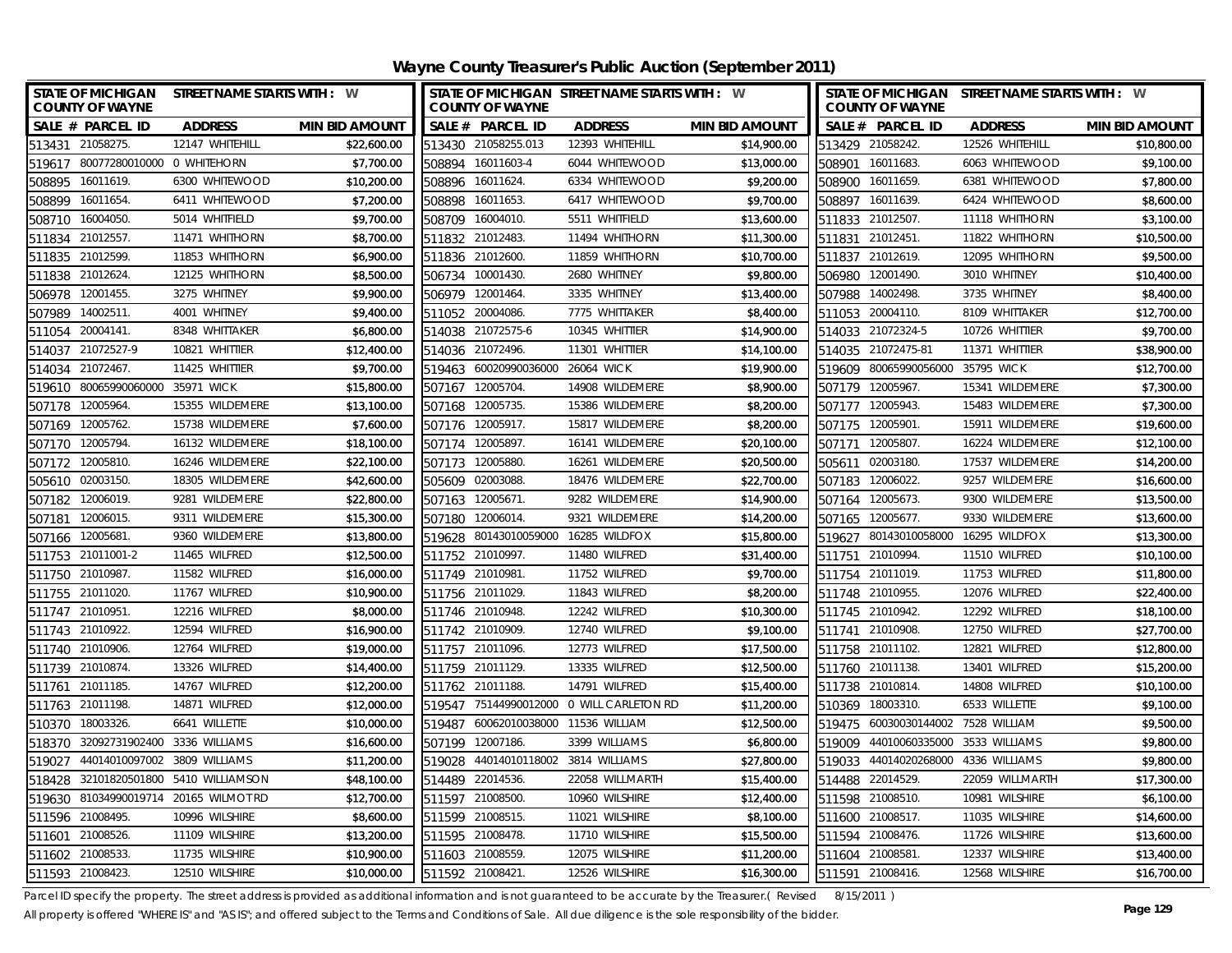**Wayne County Treasurer's Public Auction (September 2011)**

| STATE OF MICHIGAN STREET NAME STARTS WITH : W<br><b>COUNTY OF WAYNE</b> |                               |                       | STATE OF MICHIGAN STREET NAME STARTS WITH : W<br><b>COUNTY OF WAYNE</b> |                           |                                |                       |        | STATE OF MICHIGAN STREET NAME STARTS WITH : W<br><b>COUNTY OF WAYNE</b> |                 |                       |  |
|-------------------------------------------------------------------------|-------------------------------|-----------------------|-------------------------------------------------------------------------|---------------------------|--------------------------------|-----------------------|--------|-------------------------------------------------------------------------|-----------------|-----------------------|--|
| SALE # PARCEL ID                                                        | <b>ADDRESS</b>                | <b>MIN BID AMOUNT</b> |                                                                         | SALE # PARCEL ID          | <b>ADDRESS</b>                 | <b>MIN BID AMOUNT</b> |        | SALE # PARCEL ID                                                        | <b>ADDRESS</b>  | <b>MIN BID AMOUNT</b> |  |
| 511605 21008613.                                                        | 12779 WILSHIRE                | \$9,300.00            |                                                                         | 511590 21008359.          | 13370 WILSHIRE                 | \$9,600.00            |        | 511589 21008357.                                                        | 13388 WILSHIRE  | \$11,000.00           |  |
| 511588 21008330.                                                        | 14440 WILSHIRE                | \$11,900.00           |                                                                         | 511587 21008325.          | 14476 WILSHIRE                 | \$13,700.00           |        | 511586 21008324.                                                        | 14480 WILSHIRE  | \$11,200.00           |  |
| 511606 21008684                                                         | 14483 WILSHIRE                | \$19,300.00           |                                                                         | 511607 21008685.          | 14491 WILSHIRE                 | \$11,200.00           |        | 511608 21008690.                                                        | 14529 WILSHIRE  | \$13,900.00           |  |
| 511585 21008305.                                                        | 14972 WILSHIRE                | \$9,600.00            |                                                                         | 505307 01000592.          | 231 WINDER                     | \$10,300.00           |        | 505308 01000596.                                                        | 281 WINDER      | \$16,600.00           |  |
| 505309 01000597                                                         | 291 WINDER                    | \$10,600.00           | 507481                                                                  | 13012198.                 | 8208 WINKELMAN                 | \$7,400.00            |        | 518834 43013030032000                                                   | 159 WINONA      | \$18,700.00           |  |
| 43013030053000<br>518835                                                | 239 WINONA                    | \$7,200.00            | 518836                                                                  | 43013030054000 243 WINONA |                                | \$13,900.00           | 518837 | 43013030057000                                                          | 253 WINONA      | \$15,500.00           |  |
| 518595 35019040104000 29711 WINTER DR                                   |                               | \$19,800.00           |                                                                         | 515563 22051647.          | 10034 WINTHROP                 | \$7,900.00            |        | 515564 22051666.                                                        | 11406 WINTHROP  | \$14,400.00           |  |
| 515565 22051671.                                                        | 11630 WINTHROP                | \$11,900.00           |                                                                         | 515566 22051676.          | 11672 WINTHROP                 | \$13,500.00           |        | 515567 22051678.                                                        | 11686 WINTHROP  | \$7,800.00            |  |
| 22052514.<br>515598                                                     | 11689 WINTHROP                | \$15,300.00           | 515597                                                                  | 22052512.                 | 11701 WINTHROP                 | \$16,700.00           |        | 515568 22051685-6                                                       | 11736 WINTHROP  | \$9,100.00            |  |
| 515569 22051690.                                                        | 12024 WINTHROP                | \$9,600.00            |                                                                         | 515570 22051701           | 12100 WINTHROP                 | \$9,200.00            |        | 515596 22052490.                                                        | 12107 WINTHROP  | \$7,300.00            |  |
| 22051702.<br>515571                                                     | 12108 WINTHROP                | \$11,200.00           |                                                                         | 515595 22052448.          | 13535 WINTHROP                 | \$12,000.00           |        | 515594 22052421.                                                        | 14025 WINTHROP  | \$18,100.00           |  |
| 22052397<br>515593                                                      | 14305 WINTHROP                | \$19,500.00           | 515592                                                                  | 22052393                  | 14337 WINTHROP                 | \$12,900.00           | 515591 | 22052359.                                                               | 14939 WINTHROP  | \$12,800.00           |  |
| 22051831.<br>515573                                                     | 14968 WINTHROP                | \$21,000.00           | 515590                                                                  | 22052328                  | 15405 WINTHROP                 | \$12,800.00           |        | 515589 22052325.                                                        | 15435 WINTHROP  | \$7,700.00            |  |
| 22052315.<br>515588                                                     | 15701 WINTHROP                | \$8,800.00            | 515587                                                                  | 22052278                  | 16557 WINTHROP                 | \$15,200.00           |        | 515575 22051933.                                                        | 16878 WINTHROP  | \$17,000.00           |  |
| 515586 22052230.                                                        | 17353 WINTHROP                | \$8,300.00            |                                                                         | 515576 22051948.          | 17354 WINTHROP                 | \$12,700.00           |        | 515577 22051967.                                                        | 18250 WINTHROP  | \$13,000.00           |  |
| 22052157<br>515585                                                      | 19129 WINTHROP                | \$17,300.00           | 515584                                                                  | 22052156.                 | 19133 WINTHROP                 | \$16,400.00           |        | 515583 22052151                                                         | 19171 WINTHROP  | \$16,300.00           |  |
| 22052044.<br>515578                                                     | 19462 WINTHROP                | \$11,900.00           | 515579                                                                  | 22052051.002              | 19710 WINTHROP                 | \$21,900.00           |        | 515580 22052056.                                                        | 19918 WINTHROP  | \$23,500.00           |  |
| 22052060.<br>515581                                                     | 19940 WINTHROP                | \$16,600.00           |                                                                         | 515582 22052069-70        | 20030 WINTHROP                 | \$11,400.00           |        | 515608 22052739.                                                        | 6333 WINTHROP   | \$15,100.00           |  |
| 515553 22051458-9                                                       | 6336 WINTHROP                 | \$23,000.00           |                                                                         | 515554 22051472.          | 6510 WINTHROP                  | \$13,200.00           |        | 515607 22052722.                                                        | 6531 WINTHROP   | \$9,400.00            |  |
| 515606 22052678                                                         | 7245 WINTHROP                 | \$17,900.00           |                                                                         | 515555 22051527           | 7308 WINTHROP                  | \$19,000.00           |        | 515605 22052662.                                                        | 7417 WINTHROP   | \$15,600.00           |  |
| 515556<br>22051551.                                                     | 7546 WINTHROP                 | \$13,300.00           |                                                                         | 515557 22051559.          | 7750 WINTHROP                  | \$15,100.00           |        | 515558 22051563.                                                        | 7782 WINTHROP   | \$10,200.00           |  |
| 515604<br>22052626.                                                     | 9103 WINTHROP                 | \$11,200.00           |                                                                         | 515603 22052613.          | 9163 WINTHROP                  | \$10,700.00           |        | 515602 22052604                                                         | 9205 WINTHROP   | \$9,400.00            |  |
| 515559 22051596.                                                        | 9300 WINTHROP                 | \$15,100.00           |                                                                         | 515560 22051605.          | 9376 WINTHROP                  | \$12,400.00           |        | 515601 22052582.                                                        | 9549 WINTHROP   | \$8,000.00            |  |
| 22051613-4<br>515561                                                    | 9564 WINTHROP                 | \$11,000.00           |                                                                         | 515562 22051629.          | 9908 WINTHROP                  | \$15,300.00           |        | 515600 22052563.                                                        | 9915 WINTHROP   | \$8,000.00            |  |
| 22052554<br>515599                                                      | 9979 WINTHROP                 | \$8,800.00            | 510711                                                                  | 18015386.                 | 11465 WISCONSIN                | \$7,700.00            |        | 510710 18015377.                                                        | 11631 WISCONSIN | \$5,300.00            |  |
| 510708 18015366.                                                        | 11666 WISCONSIN               | \$10,400.00           |                                                                         | 510709 18015370.          | 11683 WISCONSIN                | \$6,500.00            |        | 509558 16034529.                                                        | 11988 WISCONSIN | \$16,900.00           |  |
| 509580 16035350.                                                        | 13137 WISCONSIN               | \$10,000.00           |                                                                         | 509559 16034592.          | 13614 WISCONSIN                | \$20,800.00           |        | 509560 16034604                                                         | 13940 WISCONSIN | \$10,200.00           |  |
| 16034615<br>509561                                                      | 14016 WISCONSIN               | \$9,300.00            |                                                                         | 509562 16034628           | 14216 WISCONSIN                | \$10,700.00           |        | 509563 16034633.                                                        | 14248 WISCONSIN | \$7,100.00            |  |
| 16034645<br>509564                                                      | 14542 WISCONSIN               | \$9,800.00            | 509579                                                                  | 16035261                  | 14607 WISCONSIN                | \$20,500.00           |        | 509578 16035234                                                         | 14903 WISCONSIN | \$9,900.00            |  |
| 509577<br>16035216.                                                     | 15459 WISCONSIN               | \$10,800.00           | 509565                                                                  | 16034752.                 | 16162 WISCONSIN                | \$12,700.00           |        | 509575 16035150.                                                        | 16261 WISCONSIN | \$12,300.00           |  |
| 16035113.<br>509574                                                     | 17393 WISCONSIN               | \$13,500.00           |                                                                         | 509566 16034867           | 18600 WISCONSIN                | \$14,000.00           |        | 509567 16034874.                                                        | 18650 WISCONSIN | \$19,400.00           |  |
| 509568<br>16034884                                                      | 18914 WISCONSIN               | \$24,800.00           | 509569                                                                  | 16034906.                 | 19326 WISCONSIN                | \$13,400.00           |        | 509570 16034923.                                                        | 19990 WISCONSIN | \$10,400.00           |  |
| 509573<br>16034993                                                      | 19991 WISCONSIN               | \$14,700.00           | 509571                                                                  | 16034926.                 | 20016 WISCONSIN                | \$17,300.00           |        | 509572 16034957.                                                        | 20450 WISCONSIN | \$14,500.00           |  |
| 510703<br>18015274.                                                     | 8048 WISCONSIN                | \$11,700.00           |                                                                         | 510704 18015276.          | 8062 WISCONSIN                 | \$8,300.00            |        | 510705 18015281                                                         | 8100 WISCONSIN  | \$15,300.00           |  |
| 510713 18015439.                                                        | 8215 WISCONSIN                | \$9,500.00            |                                                                         | 510706 18015294.          | 8260 WISCONSIN                 | \$16,000.00           |        | 510712 18015432.                                                        | 8267 WISCONSIN  | \$9,900.00            |  |
| 18015306.<br>510707                                                     | 8348 WISCONSIN                | \$17,900.00           | 509576                                                                  | 16035170.                 | 15895 WISCONSIN ST             | \$12,200.00           |        | 509966 17003407.                                                        | 8089 WISNER     | \$8,000.00            |  |
| 17003364<br>509965                                                      | 8266 WISNER                   | \$8,500.00            | 519239                                                                  | 47009030957301            | 17911 WOOD                     | \$13,300.00           |        | 519244 47011020109000                                                   | 19517 WOOD      | \$17,200.00           |  |
| 519071                                                                  | 44019021511000 25944 WOODBINE | \$13,600.00           | 518683                                                                  |                           | 42001070142000 18928 WOODCREST | \$13,500.00           |        | 514117 21075859.                                                        | 3976 WOODHALL   | \$23,700.00           |  |
| 514143 21076107.                                                        | 4105 WOODHALL                 | \$13,300.00           |                                                                         | 514118 21075871.          | 4200 WOODHALL                  | \$8,100.00            |        | 514119 21075872.                                                        | 4210 WOODHALL   | \$9,900.00            |  |
| 514142 21076095                                                         | 4331 WOODHALL                 | \$35,800.00           |                                                                         | 514120 21075882.          | 4412 WOODHALL                  | \$18,800.00           |        | 514121 21075898.                                                        | 4866 WOODHALL   | \$16,500.00           |  |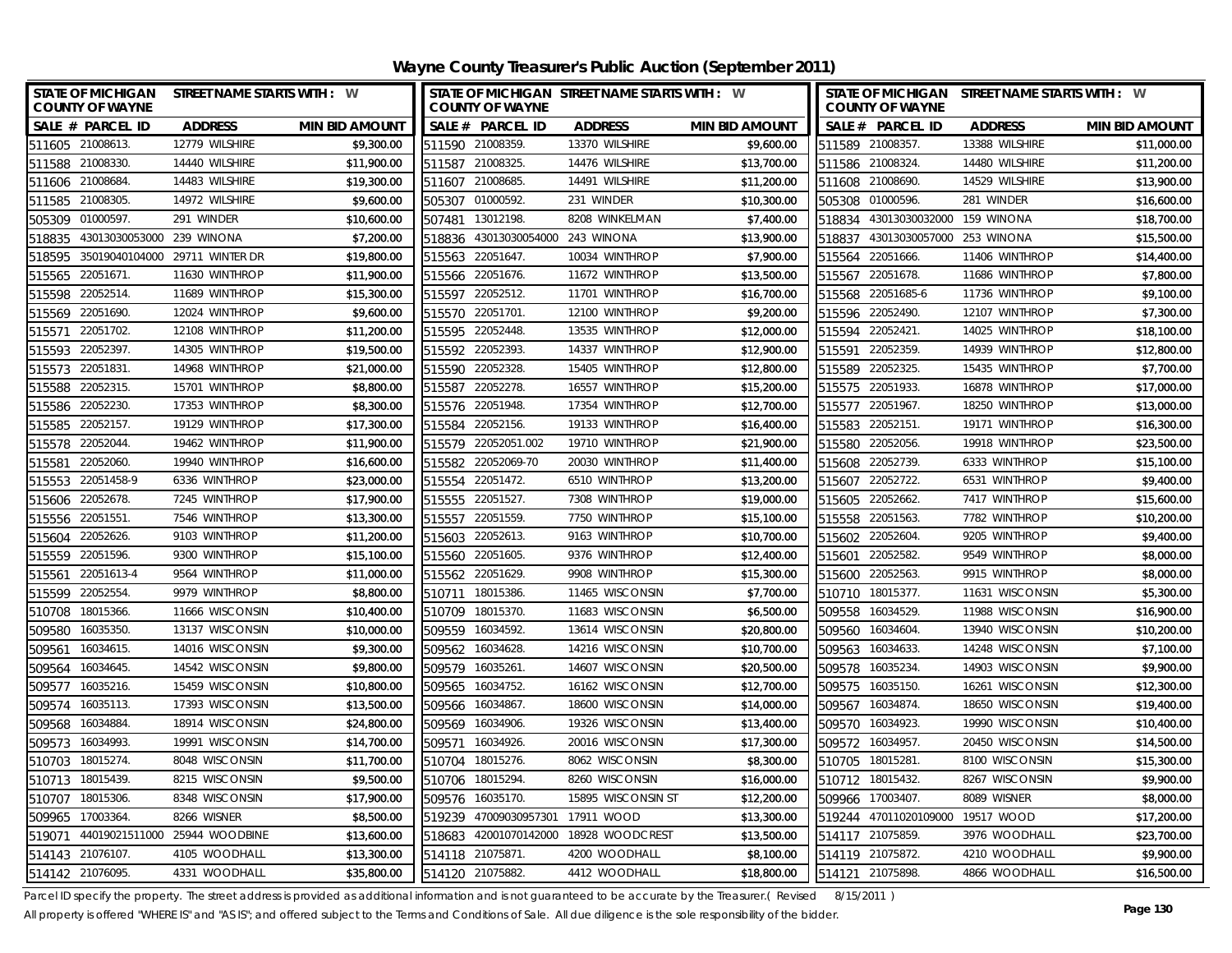| <b>STATE OF MICHIGAN</b><br><b>COUNTY OF WAYNE</b> |            | STREET NAME STARTS WITH : W                           |                       |        | <b>COUNTY OF WAYNE</b> | STATE OF MICHIGAN STREET NAME STARTS WITH : W |                       |        | <b>COUNTY OF WAYNE</b> | STATE OF MICHIGAN STREET NAME STARTS WITH : W |                       |
|----------------------------------------------------|------------|-------------------------------------------------------|-----------------------|--------|------------------------|-----------------------------------------------|-----------------------|--------|------------------------|-----------------------------------------------|-----------------------|
| SALE # PARCEL ID                                   |            | <b>ADDRESS</b>                                        | <b>MIN BID AMOUNT</b> |        | SALE # PARCEL ID       | <b>ADDRESS</b>                                | <b>MIN BID AMOUNT</b> |        | SALE # PARCEL ID       | <b>ADDRESS</b>                                | <b>MIN BID AMOUNT</b> |
| 514122 21075899.                                   |            | 4876 WOODHALL                                         | \$8,600.00            |        | 514141 21076036.       | 5765 WOODHALL                                 | \$15,200.00           |        | 514123 21075936.       | 5782 WOODHALL                                 | \$16,300.00           |
| 514140 21076034                                    |            | 5783 WOODHALL                                         | \$13,000.00           |        | 514124 21075949.       | 5990 WOODHALL                                 | \$10,800.00           |        | 514139 21076020.       | 6003 WOODHALL                                 | \$7,800.00            |
| 514125 21075954                                    |            | 6124 WOODHALL                                         | \$14,300.00           |        | 514138 21076013.       | 6155 WOODHALL                                 | \$15,900.00           |        | 514137 21076012.       | 6165 WOODHALL                                 | \$8,600.00            |
| 514126 21075959.                                   |            | 6174 WOODHALL                                         | \$44,700.00           |        | 514127 21075966.       | 6324 WOODHALL                                 | \$12,800.00           |        | 514136 21076004.       | 6325 WOODHALL                                 | \$11,700.00           |
| 514128 21075968.                                   |            | 6344 WOODHALL                                         | \$12,200.00           |        | 514129 21075979        | 9170 WOODHALL                                 | \$8,900.00            |        | 514135 21075998.       | 9173 WOODHALL                                 | \$13,400.00           |
| 514134 21075997.                                   |            | 9181 WOODHALL                                         | \$4,700.00            |        | 514133 21075996.       | 9187 WOODHALL                                 | \$18,100.00           |        | 514130 21075983.       | 9196 WOODHALL                                 | \$15,800.00           |
| 514132 21075994                                    |            | 9205 WOODHALL                                         | \$20,000.00           | 514131 | 21075986.              | 9220 WOODHALL                                 | \$10,600.00           | 509379 | 16028951               | 15339 WOODINGHAM                              | \$8,800.00            |
| 16028277.<br>509353                                |            | 15354 WOODINGHAM                                      | \$11,300.00           | 509378 | 16028942.              | 15381 WOODINGHAM                              | \$10,700.00           |        | 509354 16028312.       | 15746 WOODINGHAM                              | \$12,500.00           |
| 16028913.<br>509377                                |            | 15747 WOODINGHAM                                      | \$23,900.00           | 509355 | 16028313               | 15754 WOODINGHAM                              | \$14,400.00           |        | 509376 16028912.       | 15755 WOODINGHAM                              | \$6,200.00            |
| 16028909.<br>509375                                |            | 15777 WOODINGHAM                                      | \$10,400.00           | 509374 | 16028902.              | 15847 WOODINGHAM                              | \$15,400.00           | 509373 | 16028886.              | 16149 WOODINGHAM                              | \$11,700.00           |
| 16028368.<br>509356                                |            | 16568 WOODINGHAM                                      | \$14,000.00           | 509372 | 16028856.              | 16571 WOODINGHAM                              | \$7,900.00            | 509357 | 16028378.              | 16634 WOODINGHAM                              | \$21,100.00           |
| 16028413.<br>509358                                |            | 17182 WOODINGHAM                                      | \$22,300.00           | 509359 | 16028457               | 18072 WOODINGHAM                              | \$13,100.00           | 509360 | 16028458.              | 18080 WOODINGHAM                              | \$11,400.00           |
| 16028743.<br>509371                                |            | 18445 WOODINGHAM                                      | \$35,500.00           | 509370 | 16028730               | 18615 WOODINGHAM                              | \$11,500.00           | 509369 | 16028715.              | 18901 WOODINGHAM                              | \$10,600.00           |
| 16028682.<br>509368                                |            | 19379 WOODINGHAM                                      | \$16,700.00           | 509361 | 16028573               | 19808 WOODINGHAM                              | \$10,800.00           | 509362 | 16028580               | 19972 WOODINGHAM                              | \$10,300.00           |
| 16028581<br>509363                                 |            | 19980 WOODINGHAM                                      | \$17,500.00           | 509367 | 16028646.              | 20045 WOODINGHAM                              | \$20,600.00           | 509366 | 16028636.              | 20175 WOODINGHAM                              | \$13,000.00           |
| 16028635.<br>509365                                |            | 20185 WOODINGHAM                                      | \$8,600.00            | 509364 | 16028623               | 20425 WOODINGHAM                              | \$8,200.00            | 518963 |                        | 44006010560000 1340 WOODLAND                  | \$20,000.00           |
| 518962                                             |            | 44006010550000 1480 WOODLAND                          | \$13,500.00           | 505393 | 01003649               | 219 WOODLAND                                  | \$10,600.00           | 505394 | 01003661               | 317 WOODLAND                                  | \$14,400.00           |
| 03002948.<br>505668                                |            | 552 WOODLAND                                          | \$7,000.00            |        | 505670 03002967        | 601 WOODLAND                                  | \$7,700.00            | 505392 | 01003635               | 63 WOODLAND                                   | \$11,200.00           |
| 19002864.<br>510863                                |            | 10174 WOODLAWN                                        | \$6,400.00            |        | 509947 17001944.       | 8244 WOODLAWN                                 | \$6,500.00            | 509948 | 17002014               | 8251 WOODLAWN                                 | \$9,200.00            |
| 19002960.<br>510865                                |            | 8794 WOODLAWN                                         | \$10,700.00           | 510866 | 19003050.              | 9411 WOODLAWN                                 | \$7,400.00            | 510867 | 19003066.              | 9515 WOODLAWN                                 | \$9,500.00            |
| 19003081<br>510868                                 |            | 9669 WOODLAWN                                         | \$7,200.00            | 510869 | 19003094               | 9747 WOODLAWN                                 | \$9,200.00            |        | 510864 19002879.       | 9812 WOODLAWN                                 | \$15,300.00           |
| 19003107.<br>510870                                |            | 9825 WOODLAWN                                         | \$7,500.00            | 511130 | 20008395.              | 1310 WOODMERE                                 | \$8,100.00            | 511131 | 20008480.              | 159 WOODMERE                                  | \$8,800.00            |
| 20004448.<br>511062                                |            | 2440 WOODMERE                                         | \$14,400.00           | 511061 | 20004442-3             | 2470 WOODMERE                                 | \$16,800.00           | 511063 | 20004473               | 2509 WOODMERE                                 | \$9,800.00            |
| 511060                                             | 20004406-8 | 2900 WOODMERE                                         | \$9,100.00            |        | 511059 20004404.       | 2914 WOODMERE                                 | \$8,000.00            |        | 511058 20004403.       | 2920 WOODMERE                                 | \$10,300.00           |
| 20008366<br>511129                                 |            | 764 WOODMERE                                          | \$50,300.00           |        | 516049 22062557        | 10008 WOODMONT                                | \$11,700.00           |        | 516050 22062559.       | 10020 WOODMONT                                | \$13,400.00           |
| 22062574.<br>516051                                |            | 11366 WOODMONT                                        | \$12,400.00           | 516069 | 22062967               | 11641 WOODMONT                                | \$11,900.00           | 516052 | 22062588               | 11656 WOODMONT                                | \$14,800.00           |
| 516053 22062601                                    |            | 12000 WOODMONT                                        | \$13,800.00           |        | 516068 22062952.       | 12001 WOODMONT                                | \$22,100.00           |        | 516054 22062603.       | 12018 WOODMONT                                | \$11,500.00           |
| 516067 22062939.                                   |            | 12095 WOODMONT                                        | \$8,100.00            |        | 516066 22062905        | 12651 WOODMONT                                | \$14,300.00           |        | 516065 22062904        | 12659 WOODMONT                                | \$14,000.00           |
| 516055 22062666.                                   |            | 12850 WOODMONT                                        | \$17,400.00           |        | 516064 22062877        | 12929 WOODMONT                                | \$11,800.00           |        | 516063 22062874        | 12961 WOODMONT                                | \$8,100.00            |
| 22062846.<br>516062                                |            | 14025 WOODMONT                                        | \$24,200.00           | 516057 | 22062718.              | 14190 WOODMONT                                | \$20,500.00           | 516061 | 22062797               | 14757 WOODMONT                                | \$21,400.00           |
| 516059 22062792.                                   |            | 14795 WOODMONT                                        | \$25,000.00           |        | 516058 22062787        | 14925 WOODMONT                                | \$11,100.00           |        |                        | 518697 42006022128000 20028 WOODMONT          | \$15,900.00           |
| 516044 22062440.                                   |            | 7234 WOODMONT                                         | \$13,500.00           |        | 516071 22063071        | 7351 WOODMONT                                 | \$16,400.00           |        | 516070 22063047.       | 7713 WOODMONT                                 | \$13,800.00           |
| 516045 22062539.                                   |            | 9644 WOODMONT                                         | \$8,800.00            |        | 516046 22062541        | 9660 WOODMONT                                 | \$8,100.00            |        | 516047 22062547        | 9936 WOODMONT                                 | \$11,000.00           |
| 516048 22062554.                                   |            | 9980 WOODMONT                                         | \$9,600.00            | 508887 | 16011423.              | 5711 WOODROW                                  | \$6,900.00            | 508881 | 16011285.              | 5752 WOODROW                                  | \$9,100.00            |
| 508882 16011288.                                   |            | 5772 WOODROW                                          | \$13,000.00           | 508883 | 16011292.              | 5794 WOODROW                                  | \$7,700.00            | 508884 | 16011293-4             | 5800 WOODROW                                  | \$9,000.00            |
| 508885 16011316.                                   |            | 6118 WOODROW                                          | \$8,400.00            | 508886 | 16011325.              | 6350 WOODROW                                  | \$8,300.00            |        | 505798 06006157        | 11534 WOODROW                                 | \$7,300.00            |
| 507313 13000517.001                                |            | 3150 WOODS CIRCLE                                     | \$36,300.00           | 518681 | 42001050102000         | 18794 WOODSIDE                                | \$17,500.00           |        | 518682 42001060018000  | WILSON<br>19181 WOODSIDE                      | \$13,000.00           |
|                                                    |            |                                                       | \$12,000.00           |        | 509028 16018467.       | 9316 WOODSIDE                                 | \$10,700.00           |        | 509029 16018484        | 9434 WOODSIDE                                 | \$14,700.00           |
|                                                    |            | 518694 42003030053000 20618 WOODSIDE<br>9500 WOODSIDE | \$146,000.00          |        | 509031 16018503.       | 9930 WOODSIDE                                 | \$8,600.00            |        |                        | 9937 WOODSIDE                                 | \$15,800.00           |
| 509030 16018486-8                                  |            |                                                       |                       |        |                        |                                               |                       |        | 509032 16018530.       |                                               |                       |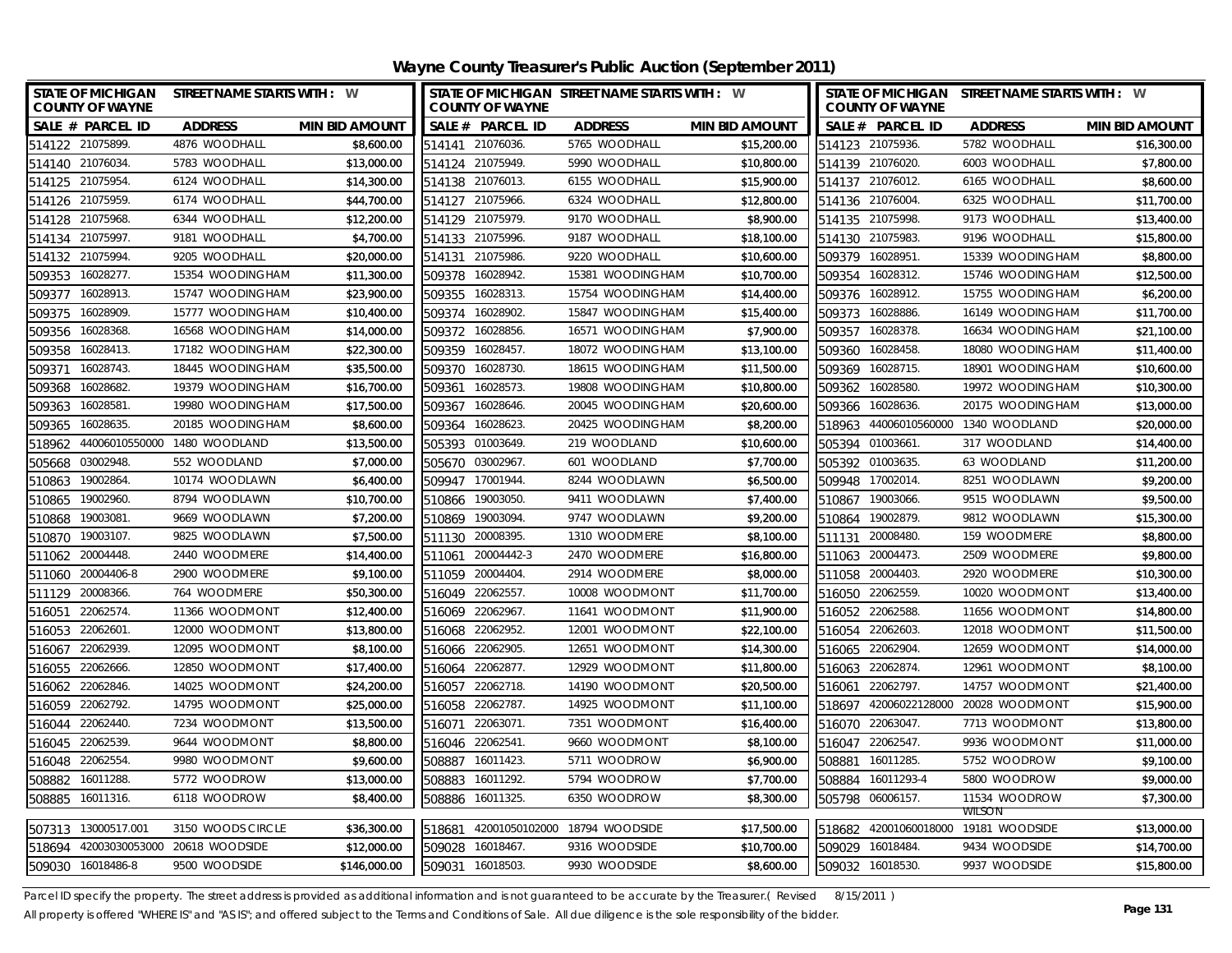| <b>STATE OF MICHIGAN</b><br>STREET NAME STARTS WITH : W<br><b>COUNTY OF WAYNE</b> |                       |                          |                       |        | <b>COUNTY OF WAYNE</b> | STATE OF MICHIGAN STREET NAME STARTS WITH : W |                       |        | <b>COUNTY OF WAYNE</b> | STATE OF MICHIGAN STREET NAME STARTS WITH : W |                       |
|-----------------------------------------------------------------------------------|-----------------------|--------------------------|-----------------------|--------|------------------------|-----------------------------------------------|-----------------------|--------|------------------------|-----------------------------------------------|-----------------------|
|                                                                                   | SALE # PARCEL ID      | <b>ADDRESS</b>           | <b>MIN BID AMOUNT</b> |        | SALE # PARCEL ID       | <b>ADDRESS</b>                                | <b>MIN BID AMOUNT</b> |        | SALE # PARCEL ID       | <b>ADDRESS</b>                                | <b>MIN BID AMOUNT</b> |
|                                                                                   | 518781 43008070004002 | 13808 WOODWARD           | \$19,400.00           |        | 518714 43002020001003  | 16231 WOODWARD -                              | \$38,000.00           |        | 505311 01000618.058    | 2646 WOODWARD AVE                             | \$49,500.00           |
|                                                                                   |                       |                          |                       |        |                        | CHUR/CAND API                                 |                       |        |                        |                                               |                       |
|                                                                                   | 505312 01000618.060   | 2652 WOODWARD AVE        | \$62,000.00           |        | 505313 01000618.061    | 2654 WOODWARD AVE                             | \$61,200.00           |        | 505314 01000618.062    | 2656 WOODWARD AVE                             | \$49,400.00           |
|                                                                                   | 505315 01000618.063   | 2660 WOODWARD AVE        | \$49,400.00           |        | 505316 01000618.064    | 2662 WOODWARD AVE                             | \$61,300.00           |        | 505317 01000618.065    | 2664 WOODWARD AVE                             | \$61,500.00           |
|                                                                                   | 505318 01000618.066   | 2666 WOODWARD AVE        | \$49,600.00           |        | 505395 01004135-6      | 1550 WOODWARD                                 | \$68,600.00           |        | 505606 02002662.       | 17351 WOODWARD                                | \$50,000.00           |
|                                                                                   | 505571 01009701-2     | 17518 WOODWARD           | \$22,100.00           |        | 505572 01009761-2      | AVENUE<br>18320 WOODWARD                      | \$21,100.00           |        | 505573 01009763-4      | AVENUE<br>18336 WOODWARD                      | \$20,700.00           |
|                                                                                   |                       | AVENUE                   |                       |        |                        | AVENUE                                        |                       |        |                        | AVENUE                                        |                       |
|                                                                                   | 505574 01009765-7     | 18400 WOODWARD           | \$58,400.00           |        | 505575 01009773-8      | 18650 WOODWARD                                | \$14,100.00           |        | 505576 01009797.       | 18926 WOODWARD                                | \$11,300.00           |
|                                                                                   |                       | AVENUE                   |                       |        |                        | AVENUE                                        |                       |        |                        | AVENUE                                        |                       |
|                                                                                   | 505577 01009798.      | 18932 WOODWARD<br>AVENUE | \$31,700.00           |        | 505578 01009799.       | 18944 WOODWARD<br>AVENUE                      | \$32,700.00           |        | 505600 02001698.       | 9155 WOODWARD<br>AVENUE                       | \$325,900.00          |
|                                                                                   | 505418 01005085.      | 163 WORCESTER PL         | \$13,500.00           |        | 505420 01005109.       | 180 WORCESTER PL                              | \$12,000.00           |        | 505419 01005088.       | 189 WORCESTER PL                              | \$15,500.00           |
|                                                                                   | 505416 01005070.      | 43 WORCESTER PL          | \$5,400.00            |        | 505417 01005074.       | 75 WORCESTER PL                               | \$14,000.00           |        | 513830 21068349.001    | 10966 WORDEN                                  | \$20,100.00           |
| 513831                                                                            | 21068349.009          | 11034 WORDEN             | \$10,500.00           |        | 519575 79016010048001  | 15530 WORMER                                  | \$8,100.00            |        | 506719 10000890.       | 2678 WREFORD                                  | \$7,700.00            |
| 506718                                                                            | 10000871.             | 2701 WREFORD             | \$10,600.00           | 518608 |                        | 41002020045000 2247 WYANDOTTE                 | \$12,100.00           |        | 510617 18013309.       | 7232 WYKES                                    | \$9,100.00            |
|                                                                                   | 510618 18013314.      | 7264 WYKES               | \$13,400.00           |        | 510625 18013429.       | 7279 WYKES                                    | \$9,800.00            |        | 510624 18013409.       | 7457 WYKES                                    | \$8,100.00            |
| 510623                                                                            | 18013402.             | 7505 WYKES               | \$14,400.00           | 510622 | 18013401               | 7511 WYKES                                    | \$11,100.00           | 510621 | 18013397.              | 7539 WYKES                                    | \$14,800.00           |
| 510620                                                                            | 18013389.             | 7733 WYKES               | \$11,400.00           |        | 510619 18013385.       | 7757 WYKES                                    | \$16,500.00           |        | 509176 16022458.       | 8061 WYKES                                    | \$7,600.00            |
|                                                                                   | 510727 18016087.      | 10221 WYOMING            | \$14,800.00           |        | 510726 18016058.       | 11717 WYOMING                                 | \$7,800.00            |        | 509659 16037287.       | 12764 WYOMING                                 | \$9,000.00            |
| 509660                                                                            | 16037296-7            | 13130 WYOMING            | \$7,000.00            | 509661 | 16037315.              | 13550 WYOMING                                 | \$9,200.00            |        | 509662 16037386.       | 14552 WYOMING                                 | \$6,400.00            |
| 509671                                                                            | 16038518-9            | 14643 WYOMING            | \$10,700.00           | 509670 | 16038466-9             | 15101 WYOMING                                 | \$14,100.00           |        |                        | 518435 32102811100200 1550 WYOMING            | \$15,700.00           |
| 509669                                                                            | 16038415-8            | 15733 WYOMING            | \$16,800.00           | 509663 | 16037582.              | 16554 WYOMING                                 | \$8,600.00            | 509668 | 16038315-9             | 16587 WYOMING                                 | \$20,000.00           |
|                                                                                   | 509664 16037610.      | 17184 WYOMING            | \$5,800.00            | 509667 | 16038237-8             | 17333 WYOMING                                 | \$4,600.00            |        | 509666 16038096-9      | 18949 WYOMING                                 | \$13,700.00           |
|                                                                                   | 509665 16038022.      | 19969 WYOMING            | \$4,900.00            |        | 510728 18016228.       | 8061 WYOMING                                  | \$12,600.00           |        | 510724 18015983.       | 9396 WYOMING                                  | \$7,800.00            |
|                                                                                   | 510725 18015984.      | 9400 WYOMING             | \$11,600.00           |        |                        |                                               |                       |        |                        |                                               |                       |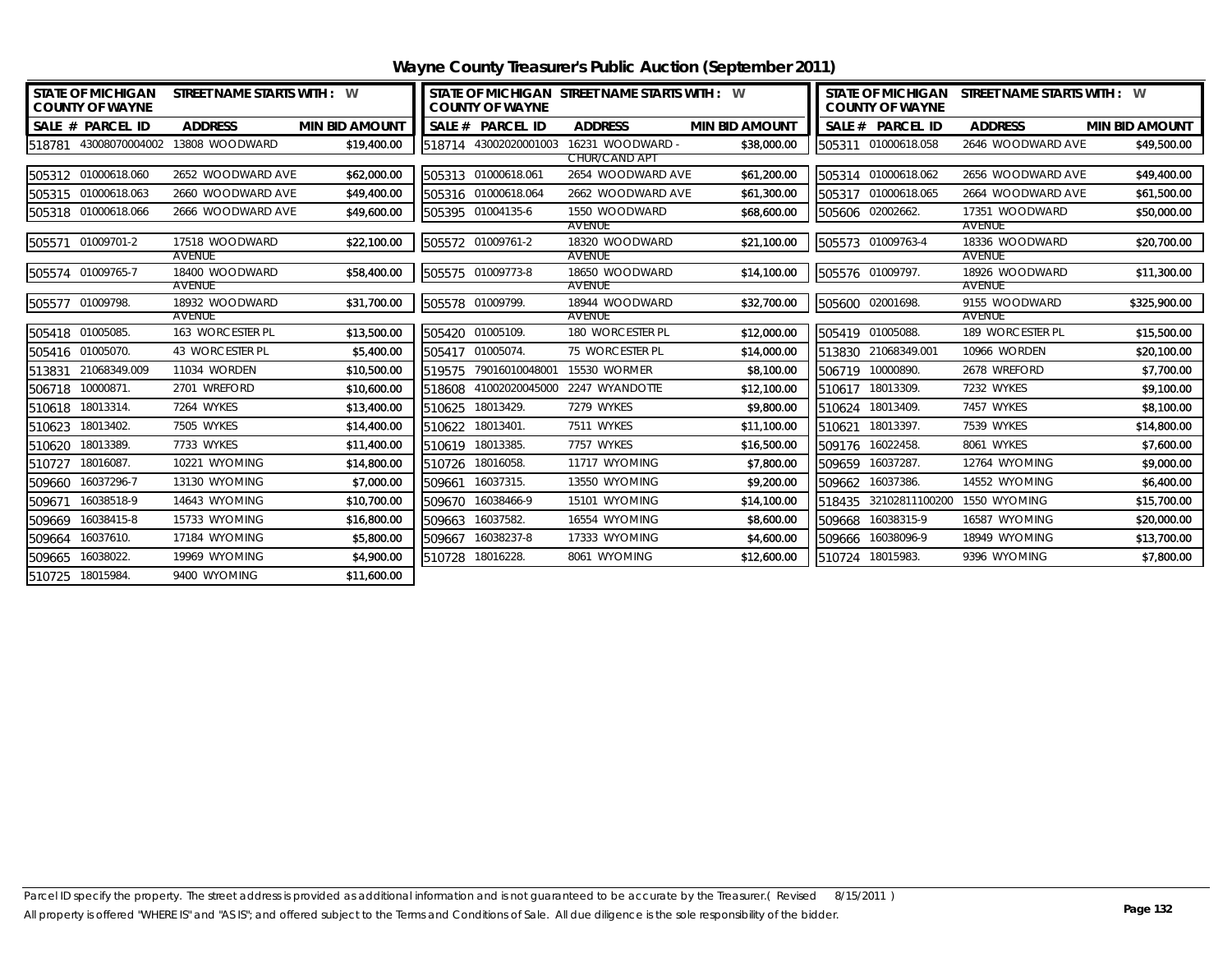| STATE OF MICHIGAN STREET NAME STARTS WITH : Y<br><b>COUNTY OF WAYNE</b> |           |                                         |                       | STATE OF MICHIGAN STREET NAME STARTS WITH : Y<br><b>COUNTY OF WAYNE</b> |                                   |                    |                       | STATE OF MICHIGAN STREET NAME STARTS WITH : Y<br><b>COUNTY OF WAYNE</b> |                                   |                                         |                       |
|-------------------------------------------------------------------------|-----------|-----------------------------------------|-----------------------|-------------------------------------------------------------------------|-----------------------------------|--------------------|-----------------------|-------------------------------------------------------------------------|-----------------------------------|-----------------------------------------|-----------------------|
| SALE # PARCEL ID                                                        |           | <b>ADDRESS</b>                          | <b>MIN BID AMOUNT</b> |                                                                         | SALE # PARCEL ID                  | <b>ADDRESS</b>     | <b>MIN BID AMOUNT</b> |                                                                         | SALE # PARCEL ID                  | <b>ADDRESS</b>                          | <b>MIN BID AMOUNT</b> |
| 506602 09022989.                                                        |           | 19158 YACAMA                            | \$10,700.00           |                                                                         | 506620 09023237.                  | 19189 YACAMA       | \$12,800.00           |                                                                         | 506603 09022994.                  | 19194 YACAMA                            | \$13,700.00           |
| 506604 09022998.                                                        |           | 19220 YACAMA                            | \$7,600.00            |                                                                         | 506619 09023223.                  | 19327 YACAMA       | \$9,100.00            |                                                                         | 506605 09023015.                  | 19372 YACAMA                            | \$10,400.00           |
| 506618 09023202.                                                        |           | 19609 YACAMA                            | \$17,700.00           |                                                                         | 506606 09023038.                  | 19660 YACAMA       | \$9,800.00            |                                                                         | 506617 09023177.                  | 19947 YACAMA                            | \$17,200.00           |
| 506607 09023065.                                                        |           | 20022 YACAMA                            | \$8,300.00            |                                                                         | 506608 09023066.                  | 20030 YACAMA       | \$5,600.00            |                                                                         | 506609 09023074.                  | 20116 YACAMA                            | \$11,500.00           |
| 506616 09023154.                                                        |           | 20137 YACAMA                            | \$12,900.00           |                                                                         | 506610 09023077.                  | 20138 YACAMA       | \$8,200.00            |                                                                         | 506615 09023151.                  | 20159 YACAMA                            | \$10,100.00           |
| 506614 09023142.                                                        |           | 20223 YACAMA                            | \$11,100.00           | 506611                                                                  | 09023106.                         | 20472 YACAMA       | \$11,100.00           |                                                                         | 506613 09023125.                  | 20473 YACAMA                            | \$8,100.00            |
| 506612 09023121.                                                        |           | 20501 YACAMA                            | \$9,800.00            | 519109                                                                  | 44023060015000                    | 26098 YALE         | \$9,100.00            |                                                                         | 519101 44022010651000             | 26836 YALE                              | \$14,800.00           |
| 519100 44022010647000                                                   |           | 26872 YALE                              | \$10,600.00           | 519097                                                                  | 44022010596301 27003 YALE         |                    | \$19,500.00           |                                                                         | 519098 44022010608000             | 27161 YALE                              | \$13,100.00           |
| 519099 44022010622000 27304 YALE                                        |           |                                         | \$12,600.00           |                                                                         | 508298 14012633.                  | 11626 YELLOWSTONE  | \$8,100.00            |                                                                         | 508302 14012673.                  | 11695 YELLOWSTONE                       | \$9,800.00            |
| 508299 14012650.                                                        |           | 12034 YELLOWSTONE                       | \$7,300.00            |                                                                         | 508300 14012656.                  | 12076 YELLOWSTONE  | \$11,600.00           |                                                                         | 508301 14012657.                  | 12082 YELLOWSTONE                       | \$10,200.00           |
| 508303 14012772.                                                        |           | 9299 YELLOWSTONE                        | \$8,900.00            |                                                                         | 508296 14012598.                  | 9694 YELLOWSTONE   | \$8,800.00            |                                                                         | 508297 14012605-6                 | 9734 YELLOWSTONE                        | \$8,400.00            |
|                                                                         |           | 518618 41003030119000 1939 YEMANS       | \$13,000.00           |                                                                         | 518663 41008010418000 5091 YEMANS |                    | \$9,800.00            |                                                                         | 518664 41008010427000 5145 YEMANS |                                         | \$12,500.00           |
|                                                                         |           | 518665 41008010430000 5165 YEMANS       | \$7,600.00            |                                                                         | 518402 32100711102000 6955 YINGER |                    | \$18,000.00           |                                                                         | 510037 17005452.                  | 8350 YOLANDA                            | \$11,500.00           |
| 507820 13021820.                                                        |           | <b>17852 YONKA</b>                      | \$7,500.00            | 507821                                                                  | 13021822-3                        | <b>17870 YONKA</b> | \$10,900.00           |                                                                         | 507822 13021836.                  | <b>19152 YONKA</b>                      | \$16,300.00           |
| 507826 13022022-3                                                       |           | 19237 YONKA                             | \$17,200.00           |                                                                         | 507823 13021894.                  | <b>19688 YONKA</b> | \$13,200.00           |                                                                         | 507824 13021895.                  | 19694 YONKA                             | \$9,800.00            |
| 507825 13021943.                                                        |           | 20467 YONKA                             | \$13,900.00           |                                                                         | 519038 44015010017000             | 29131 YORK         | \$12,600.00           |                                                                         | 514049 21073127.                  | 4168 YORKSHIRE                          | \$19,300.00           |
| 514050 21073153.                                                        |           | 4410 YORKSHIRE                          | \$16,900.00           |                                                                         | 514057 21073395.                  | 4819 YORKSHIRE     | \$21,400.00           |                                                                         | 514051 21073181.                  | 4890 YORKSHIRE                          | \$11,600.00           |
| 514056 21073335.                                                        |           | 5935 YORKSHIRE                          | \$24,900.00           |                                                                         | 514055 21073329.                  | 5983 YORKSHIRE     | \$20,900.00           |                                                                         | 514052 21073264.                  | 9214 YORKSHIRF                          | \$23,700.00           |
| 514054 21073303.                                                        |           | 9231 YORKSHIRE                          | \$16,900.00           |                                                                         | 514053 21073267.                  | 9238 YORKSHIRE     | \$26,000.00           |                                                                         |                                   | 519045 44015030073000 4339 YORKVILLE CT | \$19,700.00           |
|                                                                         |           | 519044 44015030063000 4351 YORKVILLE CT | \$11,500.00           |                                                                         | 508308 14012956.                  | 11305 YOSEMITE     | \$6,200.00            |                                                                         | 508307 14012942.                  | 11391 YOSEMITE                          | \$11,000.00           |
| 508306 14012904.                                                        |           | 12054 YOSEMITE                          | \$9,600.00            |                                                                         | 508304 14012837.                  | 9926 YOSEMITE      | \$8,500.00            |                                                                         | 508305 14012839.                  | 9938 YOSEMITE                           | \$9,900.00            |
| 512027                                                                  | 21015867. | 13351 YOUNG                             | \$14,900.00           |                                                                         | 512028 21015876.                  | <b>13415 YOUNG</b> | \$10,200.00           |                                                                         | 512000 21015561.                  | 13420 YOUNG                             | \$13,800.00           |
| 511999 21015554.                                                        |           | 13932 YOUNG                             | \$7,600.00            |                                                                         | 511998 21015527.                  | <b>14142 YOUNG</b> | \$9,700.00            |                                                                         | 511997 21015522.                  | <b>14162 YOUNG</b>                      | \$5,400.00            |
| 512029 21015898.                                                        |           | <b>14211 YOUNG</b>                      | \$10,500.00           |                                                                         | 512030 21015911.                  | <b>14405 YOUNG</b> | \$10,600.00           | 512031                                                                  | 21015912.                         | <b>14409 YOUNG</b>                      | \$10,600.00           |
| 512032 21015920.                                                        |           | <b>14467 YOUNG</b>                      | \$12,400.00           |                                                                         | 511996 21015468.                  | <b>14708 YOUNG</b> | \$9,300.00            |                                                                         | 512033 21015944.                  | <b>14717 YOUNG</b>                      | \$9,200.00            |
| 512034 21015945.                                                        |           | 14803 YOUNG                             | \$19,400.00           |                                                                         | 511995 21015455.                  | <b>14890 YOUNG</b> | \$10,400.00           |                                                                         | 512035 21015960.                  | <b>14915 YOUNG</b>                      | \$10,800.00           |
| 511994 21015444.                                                        |           | <b>15052 YOUNG</b>                      | \$14,800.00           |                                                                         | 512036 21015980.                  | 15271 YOUNG        | \$29,100.00           |                                                                         |                                   |                                         |                       |